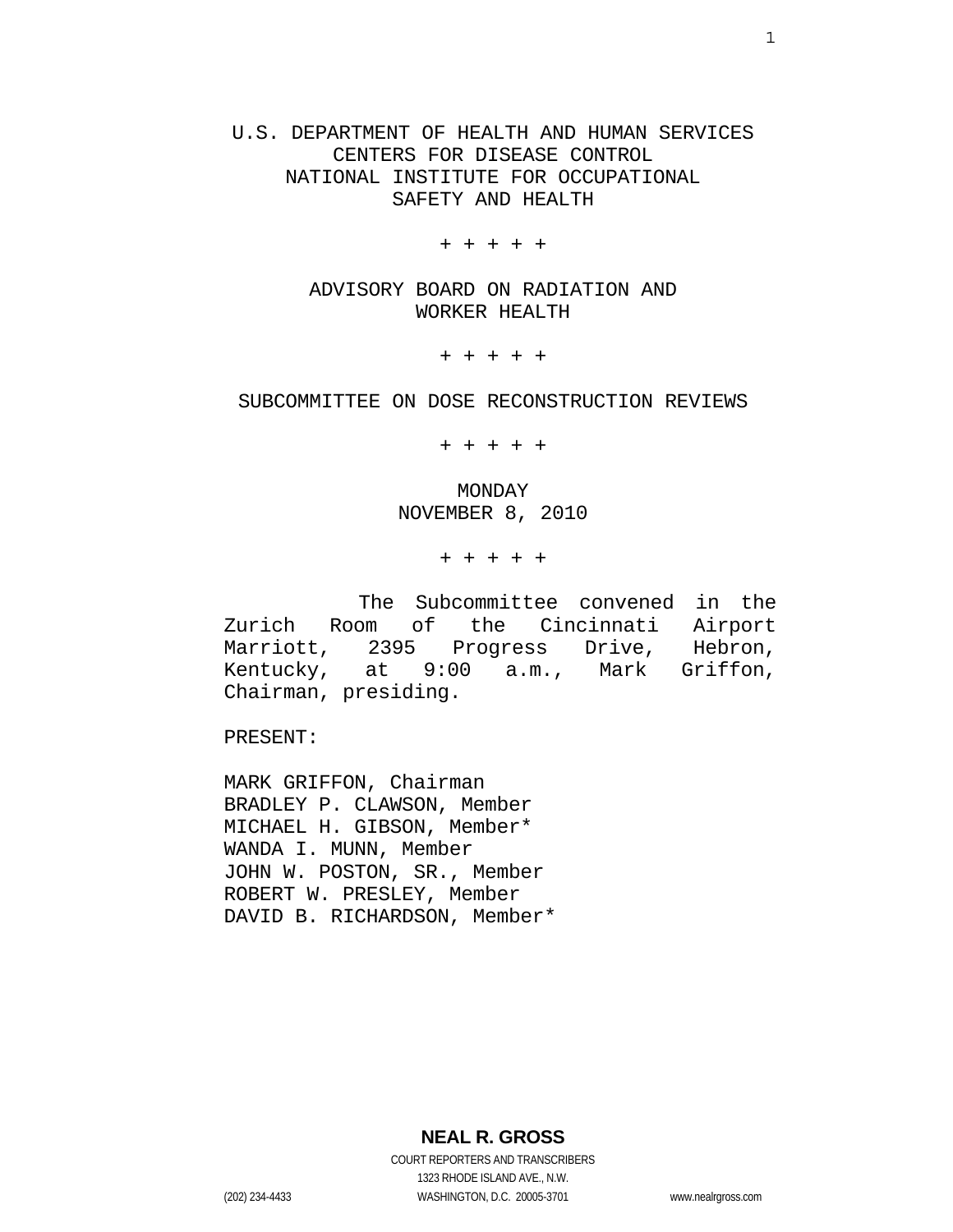ALSO PRESENT:

TED KATZ, Designated Federal Official NANCY ADAMS, NIOSH Contractor\* ISAF AL-NABULSI, DOE\* ROBERT ALVAREZ, SC&A\* KATHY BEHLING, SC&A\* DOUGLAS FARVER, SC&A STU HINNEFELD, DCAS EMILY HOWELL, HHS\* JENNY LIN, HHS\* JOHN MAURO, SC&A SCOTT SIEBERT, DCAS\* BRANT ULSH, DCAS

\*Participating via telephone

## **NEAL R. GROSS**

COURT REPORTERS AND TRANSCRIBERS 1323 RHODE ISLAND AVE., N.W. (202) 234-4433 WASHINGTON, D.C. 20005-3701 www.nealrgross.com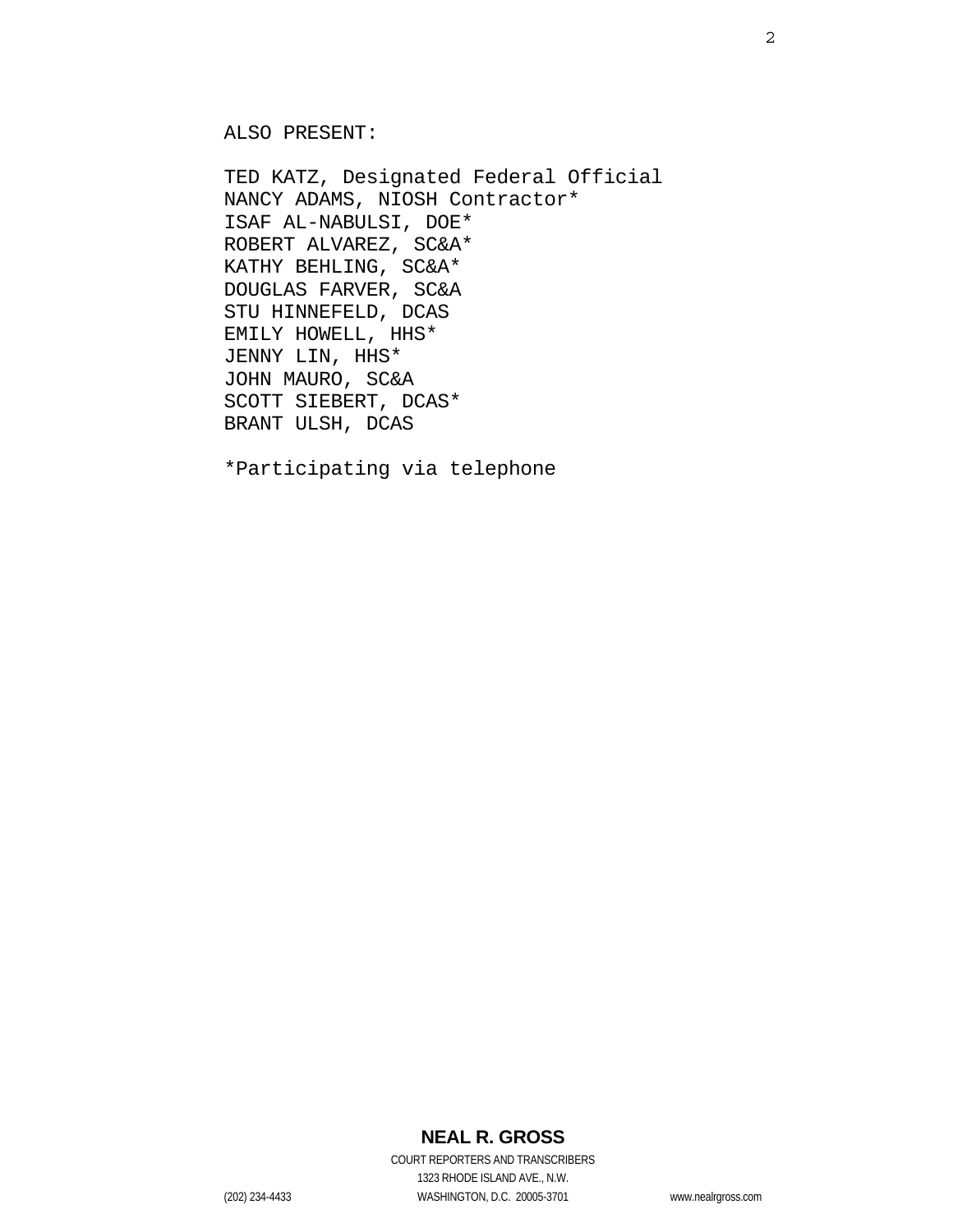### C-O-N-T-E-N-T-S

| Review action items on Eighth Matrix17 |
|----------------------------------------|
| Conclude review of Eighth Matrix186    |
| Discuss NIOSH review of QA issues190   |
| Pre-selection dose reconstruction      |

| PER 12 case tasking277                     |
|--------------------------------------------|
| General discussion on DR effort288         |
| Review NIOSH responses on Ninth Matrix 297 |
| Adjournment391                             |

# **NEAL R. GROSS**

COURT REPORTERS AND TRANSCRIBERS 1323 RHODE ISLAND AVE., N.W. (202) 234-4433 WASHINGTON, D.C. 20005-3701 www.nealrgross.com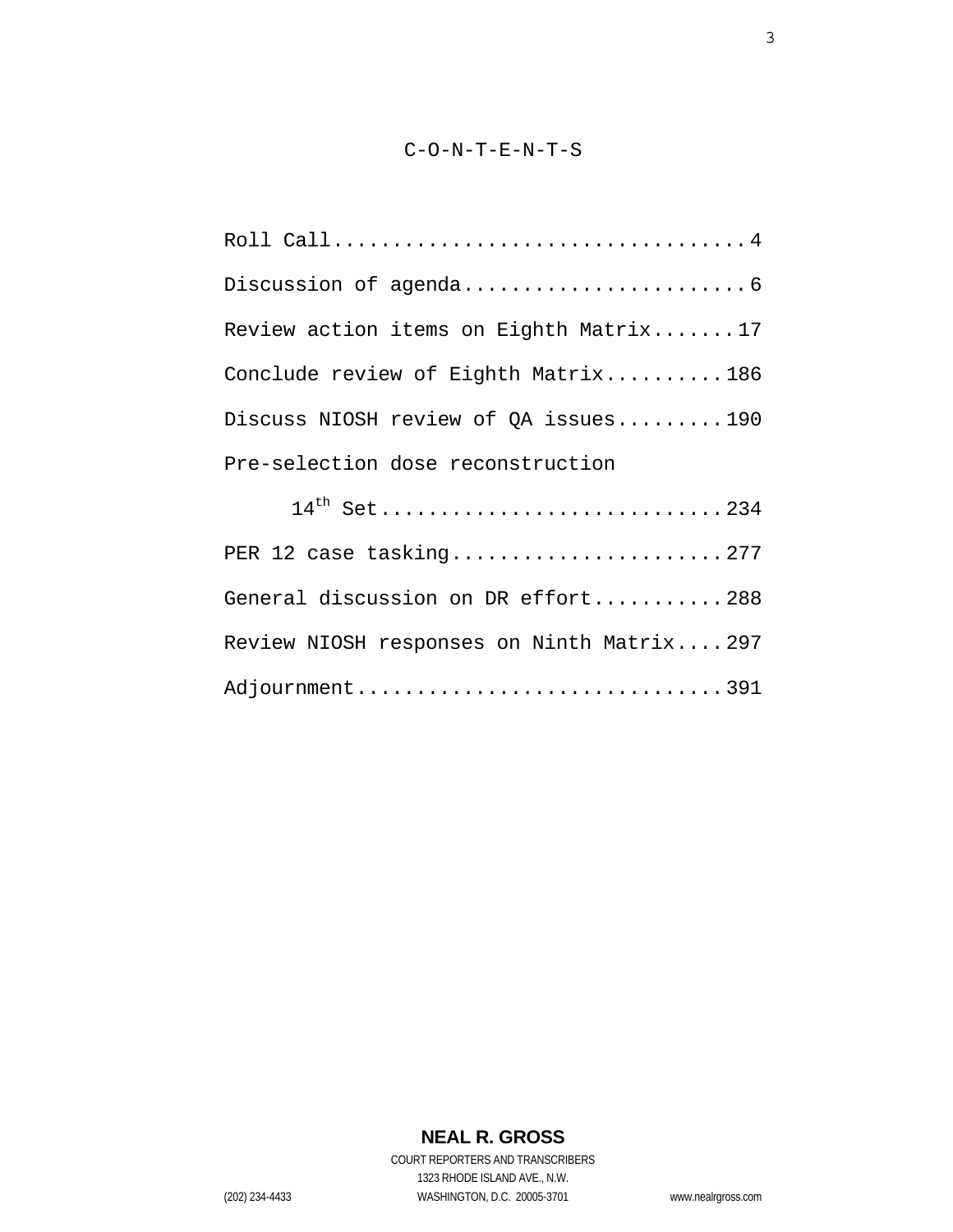P-R-O-C-E-E-D-I-N-G-S 9:08 a.m. MR. KATZ: This is the Advisory Board on Radiation and Worker Health, Dose Reconstruction Subcommittee. I am Ted Katz. I am the Designated Federal Official of the Advisory Board. We are going to begin with roll call, with Board Members in the room first. CHAIRMAN GRIFFON: Mark Griffon, Chair of the Subcommittee. MEMBER CLAWSON: Brad Clawson, Work Group Member. MEMBER PRESLEY: Robert Presley, Work Group Member, non-conflicted. MEMBER MUNN: Wanda Munn, Board Member. MEMBER POSTON: John Poston, Board Member. MR. KATZ: And, on the line, Board Members? MEMBER RICHARDSON: David **NEAL R. GROSS** 

> COURT REPORTERS AND TRANSCRIBERS 1323 RHODE ISLAND AVE., N.W.

(202) 234-4433 WASHINGTON, D.C. 20005-3701 www.nealrgross.com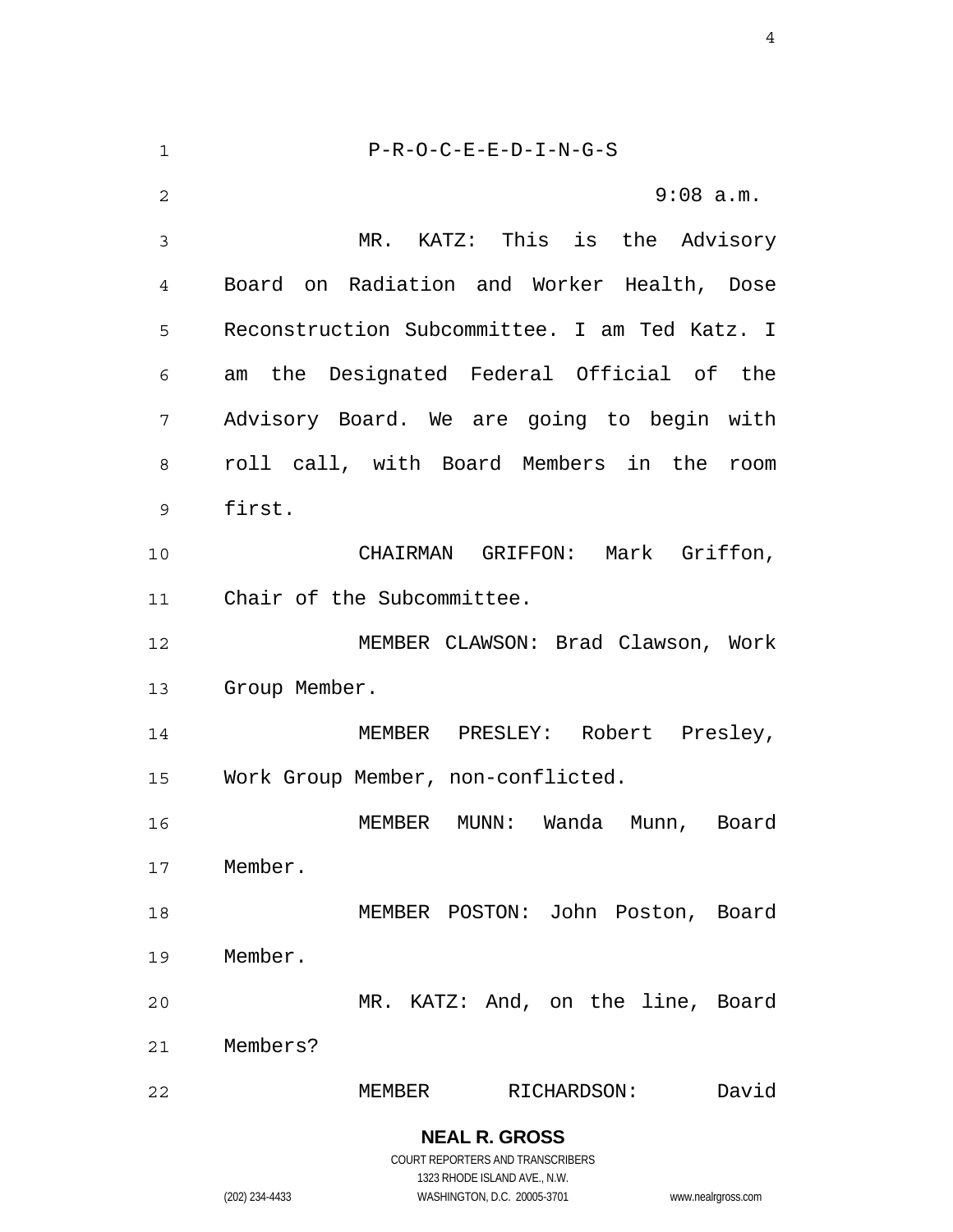Richardson, Board Member.

MEMBER GIBSON: Mike Gibson, Board Member. MR. KATZ: We have a full slate here. NIOSH-ORAU Team in the room? MR. HINNEFELD: Stu Hinnefeld from NIOSH. DR. ULSH: Brant Ulsh from NIOSH. MR. KATZ: NIOSH-ORAU Team on the line? MR. SIEBERT: Scott Siebert from the ORAU Team. MR. KATZ: Welcome, Scott. SC&A in the room? DR. MAURO: John Mauro, SC&A. MR. FARVER: Doug Farver, SC&A. MR. KATZ: SC&A on the line? MR. ALVAREZ: Bob Alvarez, SC&A. MS. BEHLING: Kathy Behling, SC&A. MR. KATZ: Welcome to both of you. Federal officials for HHS or contractors to HHS or other federal agencies on the line?

### **NEAL R. GROSS**

COURT REPORTERS AND TRANSCRIBERS 1323 RHODE ISLAND AVE., N.W. (202) 234-4433 WASHINGTON, D.C. 20005-3701 www.nealrgross.com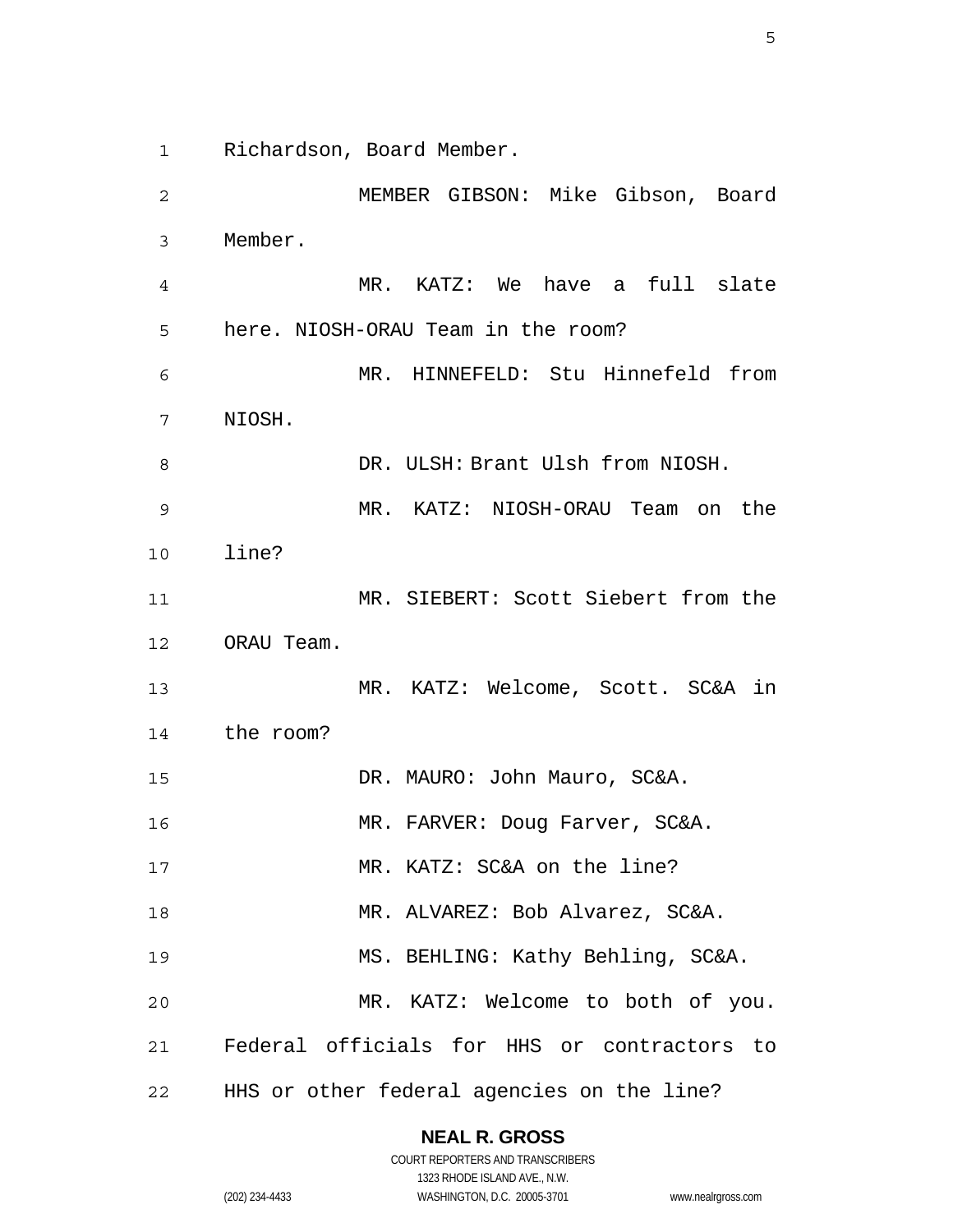1 MS. HOWELL: Emily Howell, HHS. MS. LIN: Jenny Lin, HHS. DR. AL-NABULSI: Isaf Al-Nabulsi, DOE. MS. ADAMS: Nancy Adams, NIOSH contractor. MR. KATZ: Welcome to all of you. And there are no members of the public in the room. Are there any members of the public on the line? Okay then. It is -- Mark, your agenda. We did not, we did not, except in the Federal Register. CHAIRMAN GRIFFON: Then we'll do the basics. Okay I think we are ready to start. This is the Subcommittee meeting and if you -- I don't know who is on the phone today but those of us who have been following it, we are going to continue on with our work on the matrices. We are on the seventh set of cases. I think we still have a few hanging out on the seventh set if I recall. I'm looking to Doug

**NEAL R. GROSS** 

COURT REPORTERS AND TRANSCRIBERS 1323 RHODE ISLAND AVE., N.W. (202) 234-4433 WASHINGTON, D.C. 20005-3701 www.nealrgross.com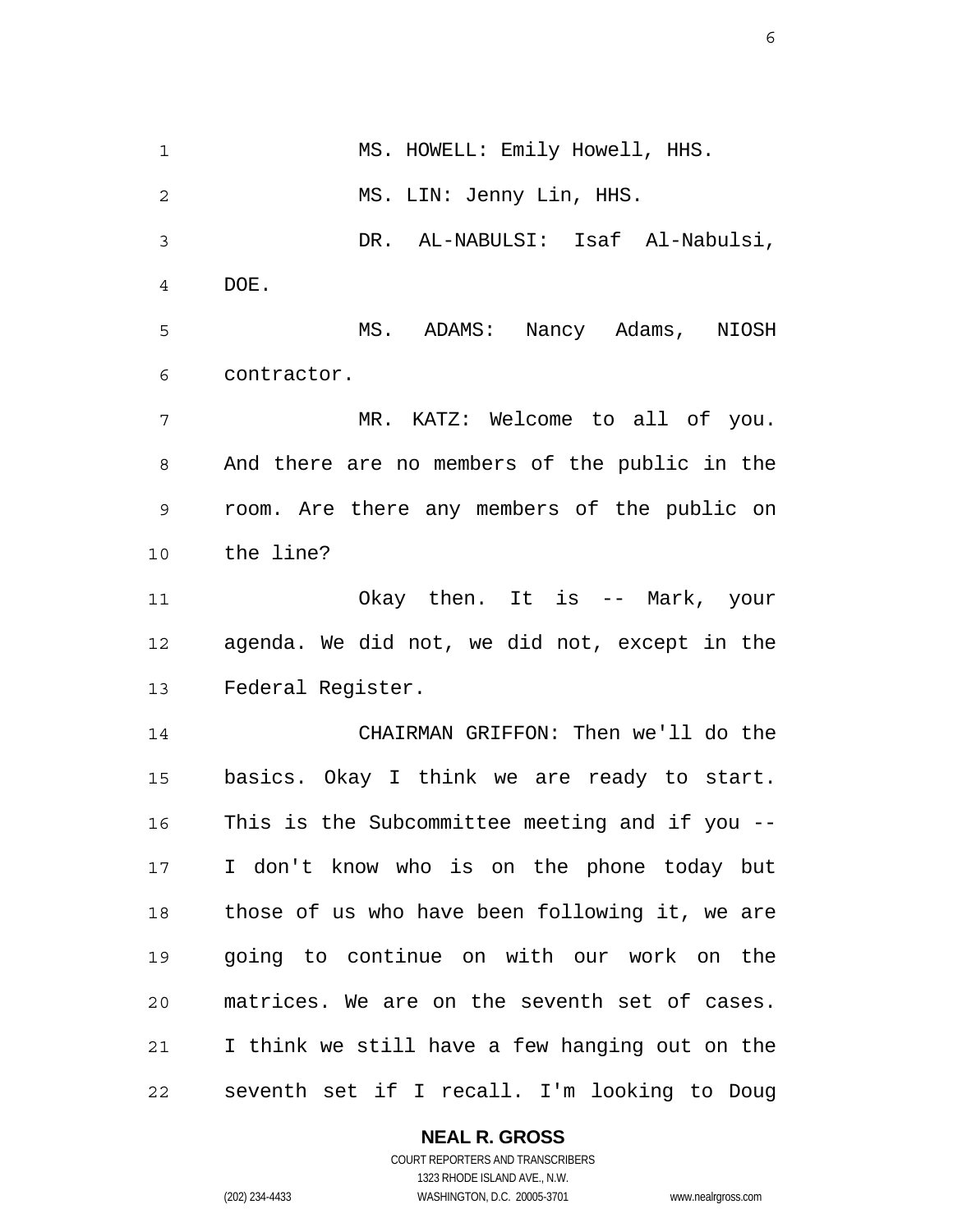and Brant.

DR. ULSH: Yes, I think there are some open items. CHAIRMAN GRIFFON: Right, and then on the eighth set, the same thing so I think we are going to continue on the two matrices. The only other agenda item I really have is the follow up on the first hundred cases review report and the status on that with regard to the quality assurance cases, and then one other item that -- the response to Paul Ziemer's questions, I guess, that came back from the -- MR. KATZ: There's another item, too. CHAIRMAN GRIFFON: There's another item, too. I'm looking at Ted, and he's like no, that's not the one yet. MR. KATZ: No, because we are supposed to do a preliminary selection of the fourteenth set of -- CHAIRMAN GRIFFON: Okay, preliminary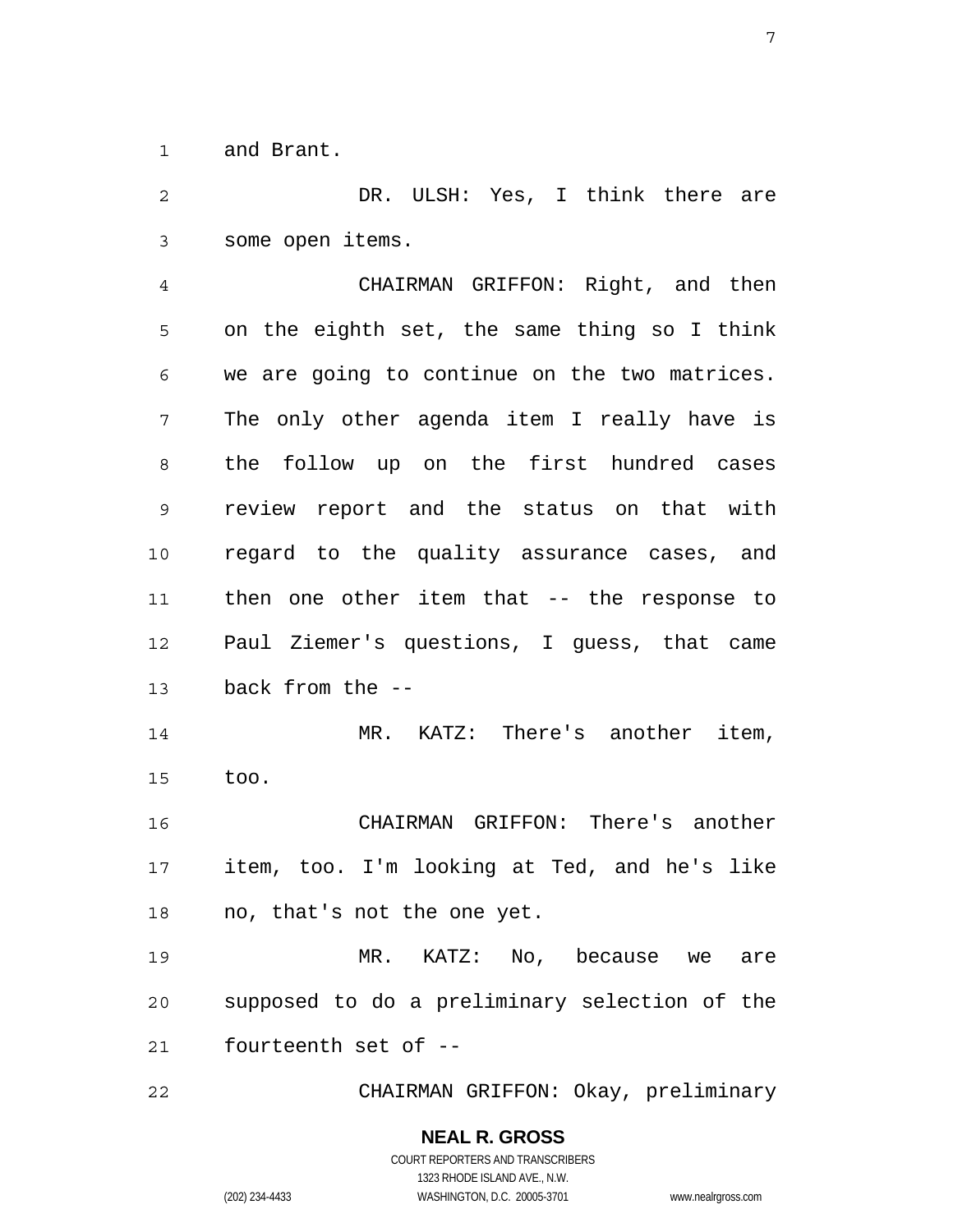selection, okay. All right. All right. So we will do that as well. So I think to start off, if we can go to the seventh set and then let me just ask, for process sake, do we have a preliminary list from NIOSH of the fourteenth? You gave us some --

MR. HINNEFELD: We have -- yes, we have the preliminary set. We don't have the additional information that we get from ORAU sometimes because we were late getting that to them.

CHAIRMAN GRIFFON: Okay.

MR. HINNEFELD: And so that's not available yet so we don't have the additional information but we have some 51 or 52 that we chose essentially the highest PoC numbers, but we dropped a few if they were -- you know we didn't get a whole bunch from the same place as I think --

CHAIRMAN GRIFFON: Or not the highest PoC numbers but --

MR. HINNEFELD: Well, the 50s.

### **NEAL R. GROSS**

COURT REPORTERS AND TRANSCRIBERS 1323 RHODE ISLAND AVE., N.W. (202) 234-4433 WASHINGTON, D.C. 20005-3701 www.nealrgross.com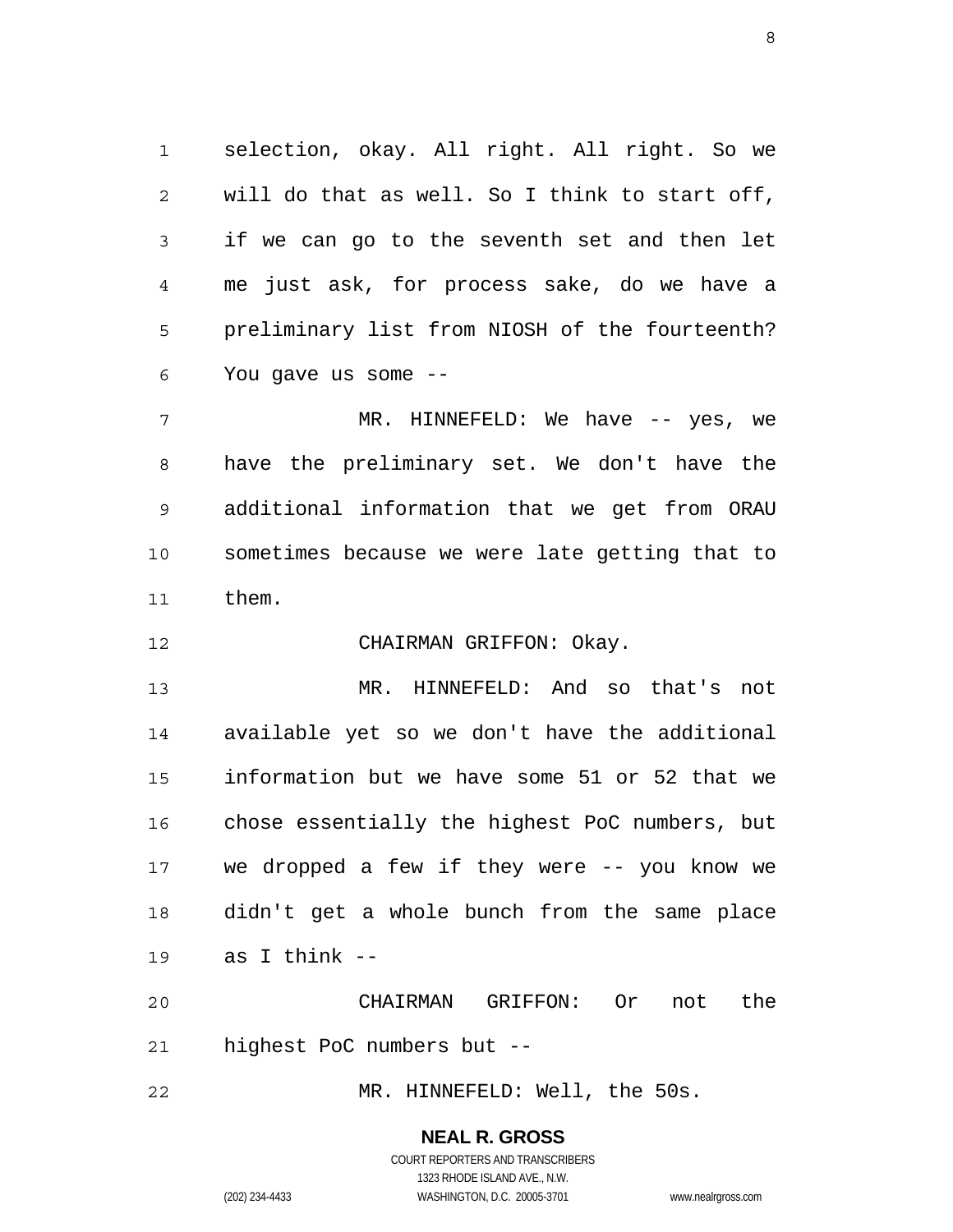CHAIRMAN GRIFFON: Right, right, right.

MR. HINNEFELD: Fifty, not the highest, the ones closest, you know, to 50 but below.

CHAIRMAN GRIFFON: Got you. Right. MR. HINNEFELD: And what were the other --

DR. ULSH: Well in general -- I made the initial selection. In general I stuck with the ones that were close to 50, but not all of them are close to 50. Some of them are down in the 30s. I tried -- some things that I looked at, I tried not to get too many from one site, I tried not to get too many over 50 maybe just a handful because I know that is of less interest, and I also gave more favor to sites that did not already have an SEC in place at the time.

CHAIRMAN GRIFFON: All right. Okay. And do we have a printed -- did you send that to us?

**NEAL R. GROSS** 

COURT REPORTERS AND TRANSCRIBERS 1323 RHODE ISLAND AVE., N.W. (202) 234-4433 WASHINGTON, D.C. 20005-3701 www.nealrgross.com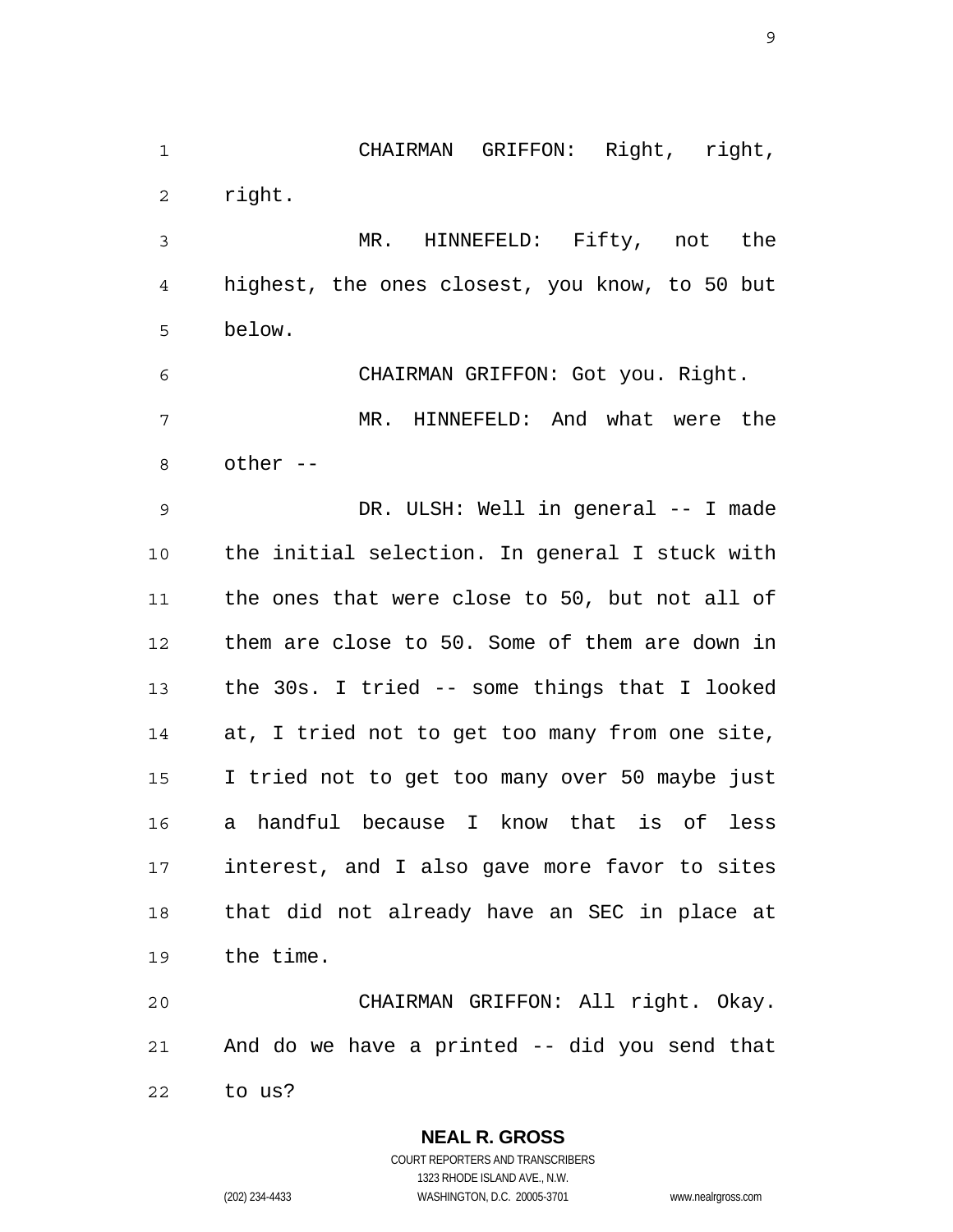1 DR. ULSH: I sent it to you. MR. HINNEFELD: I have a hard copy. I can make copies of it. CHAIRMAN GRIFFON: That's what I was thinking. Maybe at the break or at lunch you know, we can take this up right after lunch if that makes sense. MR. HINNEFELD: Yes, I have a hard copy. CHAIRMAN GRIFFON: Make copies - 11 MR. HINNEFELD: I have hard copies, and - CHAIRMAN GRIFFON: Yes. Okay. We can do the selection. All right. Maybe to start we can start on the seventh set and find the final ones. I am going to pull up the matrix while maybe Brant and Doug, maybe you guys can tell me what the outstanding ones were. MR. FARVER: I don't believe SC&A had any actions in the seventh set. None that I found. DR. ULSH: That'll make it fast

> **NEAL R. GROSS**  COURT REPORTERS AND TRANSCRIBERS 1323 RHODE ISLAND AVE., N.W. (202) 234-4433 WASHINGTON, D.C. 20005-3701 www.nealrgross.com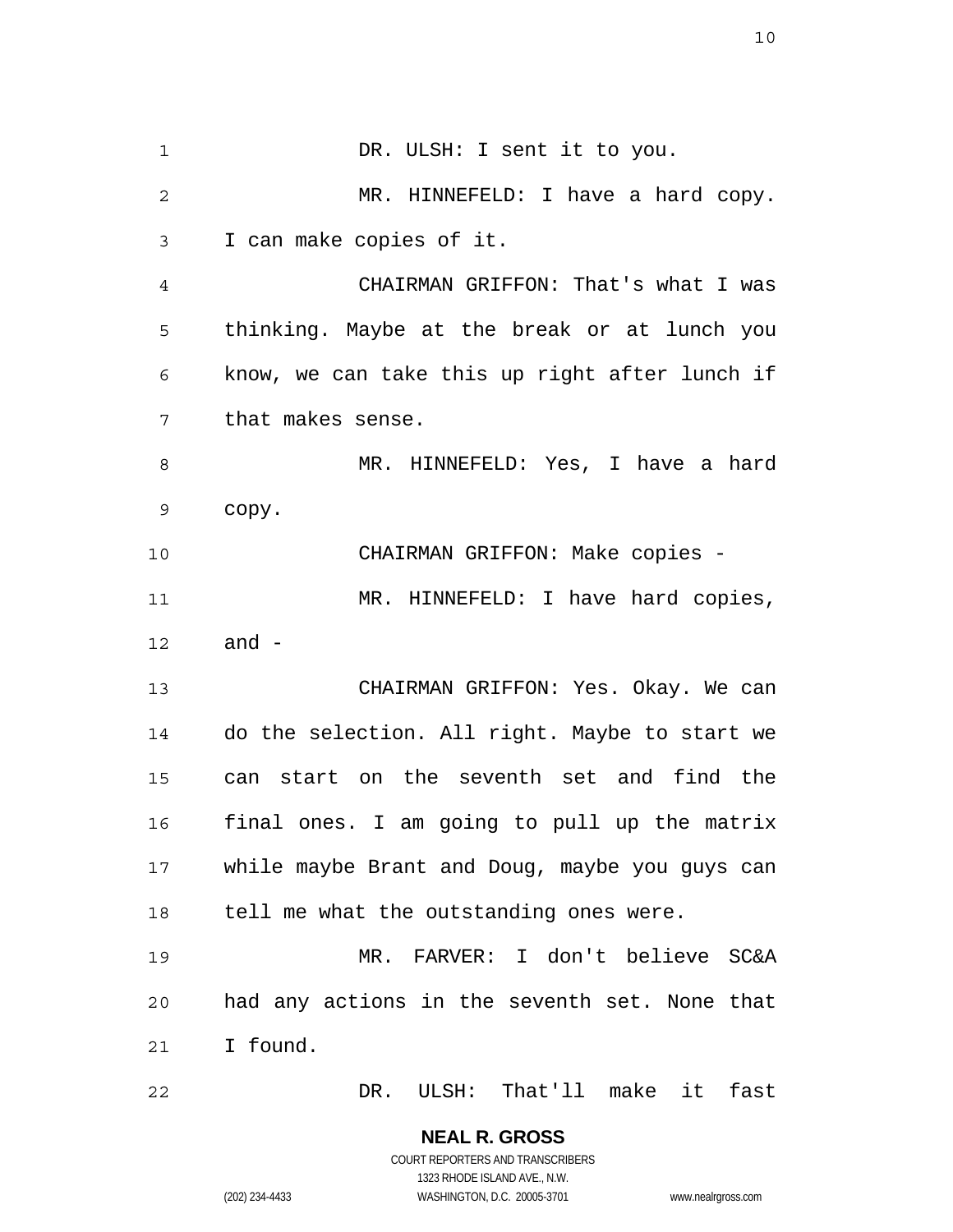because we haven't done -- we don't have anything new to report on the seventh or eighth set. However there are still the initial responses to the ninth set that have been delivered to the committee about a year ago that we haven't picked up yet. CHAIRMAN GRIFFON: All right. 8 DR. ULSH: So I --CHAIRMAN GRIFFON: Well, I guess we'll have to work on the ninth set then. It sort of drives the agenda right? All right. DR. MAURO: Didn't we make it one time through the eighth set though? CHAIRMAN GRIFFON: Yes, we did. We did. DR. MAURO: And of course there were a lot -- CHAIRMAN GRIFFON: But there were a lot of follow up actions. DR. MAURO: Oh, yes. CHAIRMAN GRIFFON: That's what I wanted to go back to, yes.

> **NEAL R. GROSS**  COURT REPORTERS AND TRANSCRIBERS 1323 RHODE ISLAND AVE., N.W.

(202) 234-4433 WASHINGTON, D.C. 20005-3701 www.nealrgross.com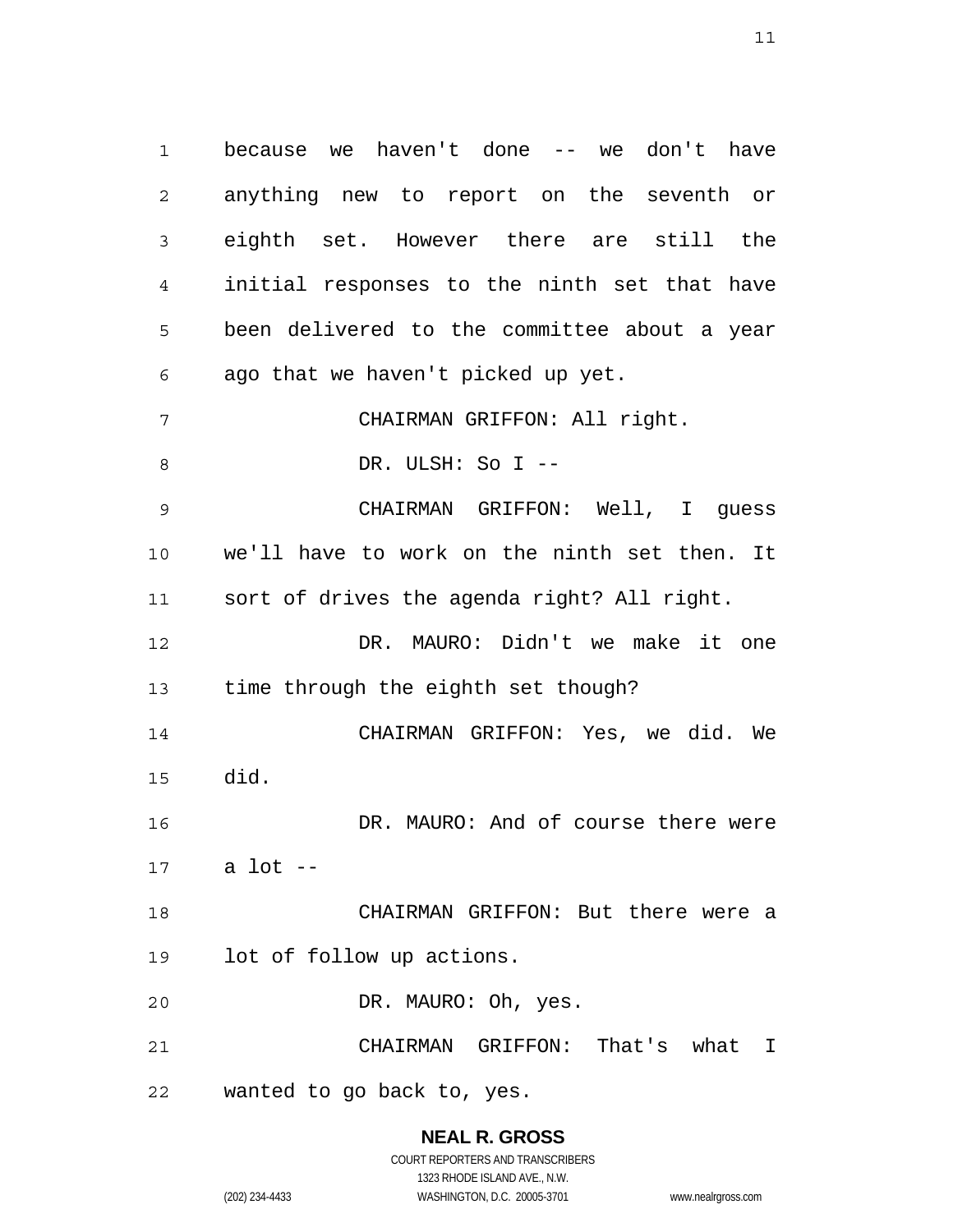MEMBER MUNN: And we had quite a number still from the seventh set that -- in March were still NIOSH actions that were hanging out -- CHAIRMAN GRIFFON: Well actually we had a meeting in July, and I think we were down to two or three, if I recall - 8 MR. KATZ: There's practically nothing left in the seventh set. CHAIRMAN GRIFFON: Yes. There was only a couple as I recall. MEMBER MUNN: It's still out there. CHAIRMAN GRIFFON: I mean, do we need to refresh memory on that, or are you pretty clear on the actions? Should we go through the seventh and eighth just to make sure we are all on the same page? MR. HINNEFELD: I don't have my notes from the July meeting with me, and that would be where I captured what was left. I don't know if anybody has their notes from the

**NEAL R. GROSS** 

July meeting.

COURT REPORTERS AND TRANSCRIBERS 1323 RHODE ISLAND AVE., N.W. (202) 234-4433 WASHINGTON, D.C. 20005-3701 www.nealrgross.com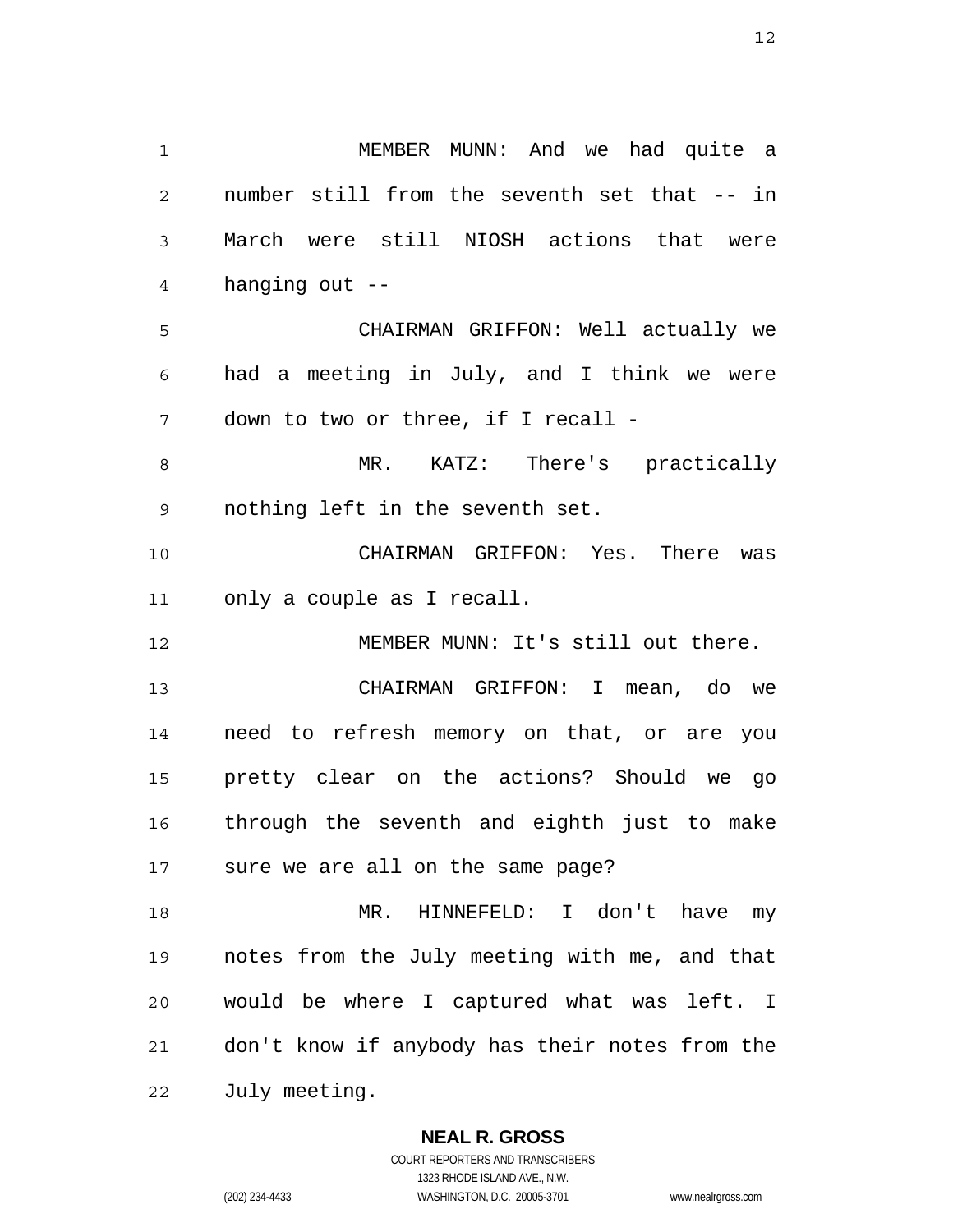MR. FARVER: Well, I'm just going by what - CHAIRMAN GRIFFON: I mean I did send the updated matrices. MR. HINNEFELD: Okay. After the July meeting? CHAIRMAN GRIFFON: Yes. MR. FARVER: And there's not that many. CHAIRMAN GRIFFON: It should be labeled like July 23 or something like that, for some reason that comes to mind. 13 MEMBER MUNN: Yes correct. MR. FARVER: Half dozen findings maybe. MEMBER MUNN: SC&A agrees on this one and that one. I'm not sure I caught -- CHAIRMAN GRIFFON: I mean, if we need clarification this would be a good time to do to it. MR. HINNEFELD: Yes. CHAIRMAN GRIFFON: But I don't want

> **NEAL R. GROSS**  COURT REPORTERS AND TRANSCRIBERS

> > 1323 RHODE ISLAND AVE., N.W.

(202) 234-4433 WASHINGTON, D.C. 20005-3701 www.nealrgross.com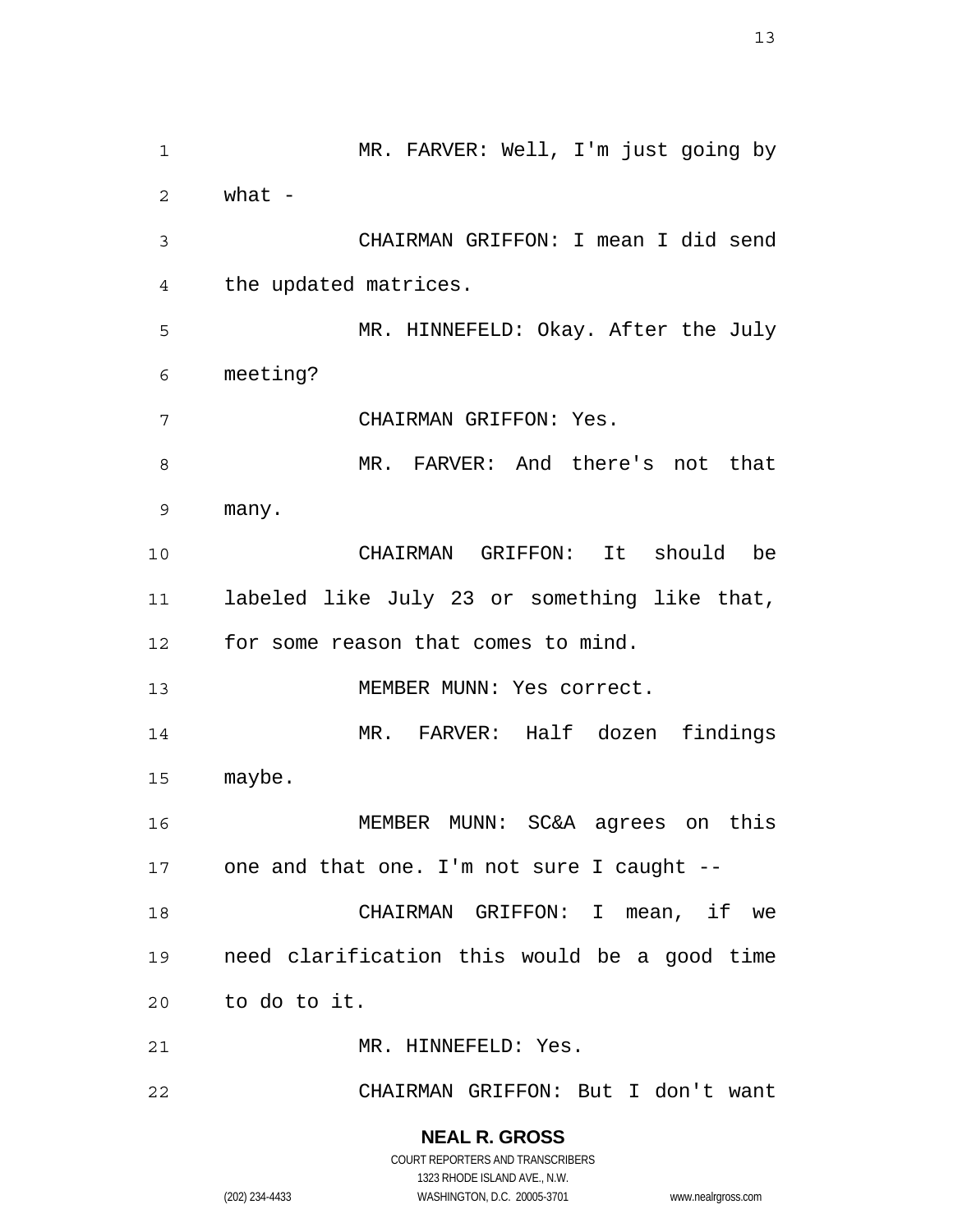to -- you know, I don't want to waste the time, but we are all here, we have got the time, so -- let me just pull up the seventh set, now that I've finally got my computer - MEMBER MUNN: Item 2.2 still outstanding to NIOSH. CHAIRMAN GRIFFON: Well, it looks like even the first one, 121.1, remains NIOSH action. 121.2 -- 121.3 -- I think part of these are that they are all related, you know. 11 11 It seems to be mostly 121 and 122 that I find, but -- MEMBER MUNN: Then there are -- down 135 -- MR. HINNEFELD: Yes, there are still some other ones. I mean, do we do -- MR. HINNEFELD: Well, I'm still looking for the -- CHAIRMAN GRIFFON: The matrix? MR. HINNEFELD: The updated matrix. CHAIRMAN GRIFFON: Okay. I was going to say all the highlighted ones, I thought

> **NEAL R. GROSS**  COURT REPORTERS AND TRANSCRIBERS

1323 RHODE ISLAND AVE., N.W. (202) 234-4433 WASHINGTON, D.C. 20005-3701 www.nealrgross.com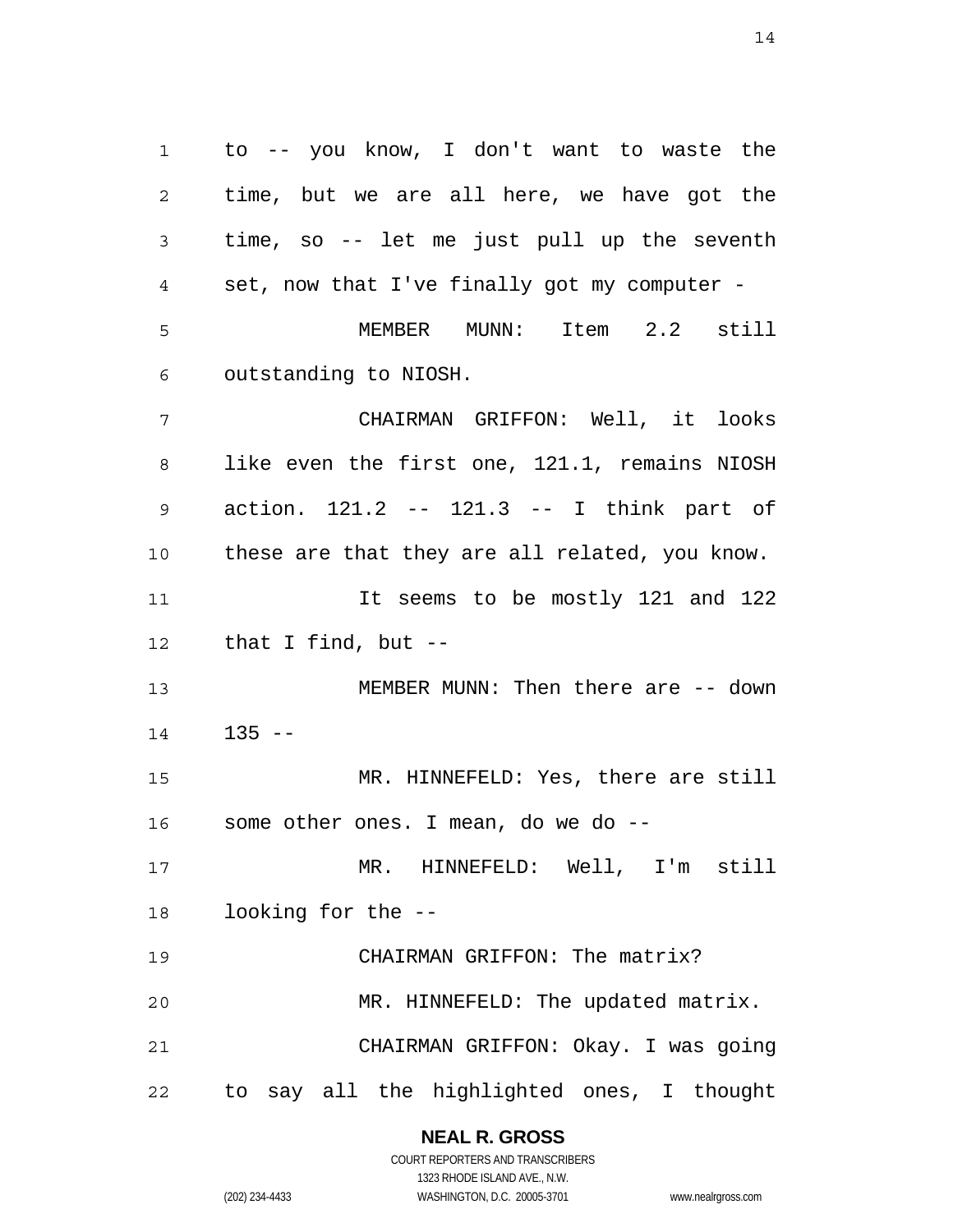that suffices as far as an action list it should be able to prompt people. MR. HINNEFELD: Our list -- our notes pick up at 125.9 so -- MEMBER MUNN: You had highlighted in green that time. MR. FARVER: So you sent out the matrices a while ago. CHAIRMAN GRIFFON: Yes. 10 MR. HINNEFELD: In July. DR. ULSH: I have 7/19. Is that what MR. FARVER: No, you sent it in either September or October. CHAIRMAN GRIFFON: Yes. MEMBER MUNN: 7/23 - CHAIRMAN GRIFFON: Well, the meeting was 7/23, yes. I don't remember when I emailed it, but it wasn't right away, but it was, you know, a month or -- MR. FARVER: September or October it was  $-$ 

> **NEAL R. GROSS**  COURT REPORTERS AND TRANSCRIBERS 1323 RHODE ISLAND AVE., N.W. (202) 234-4433 WASHINGTON, D.C. 20005-3701 www.nealrgross.com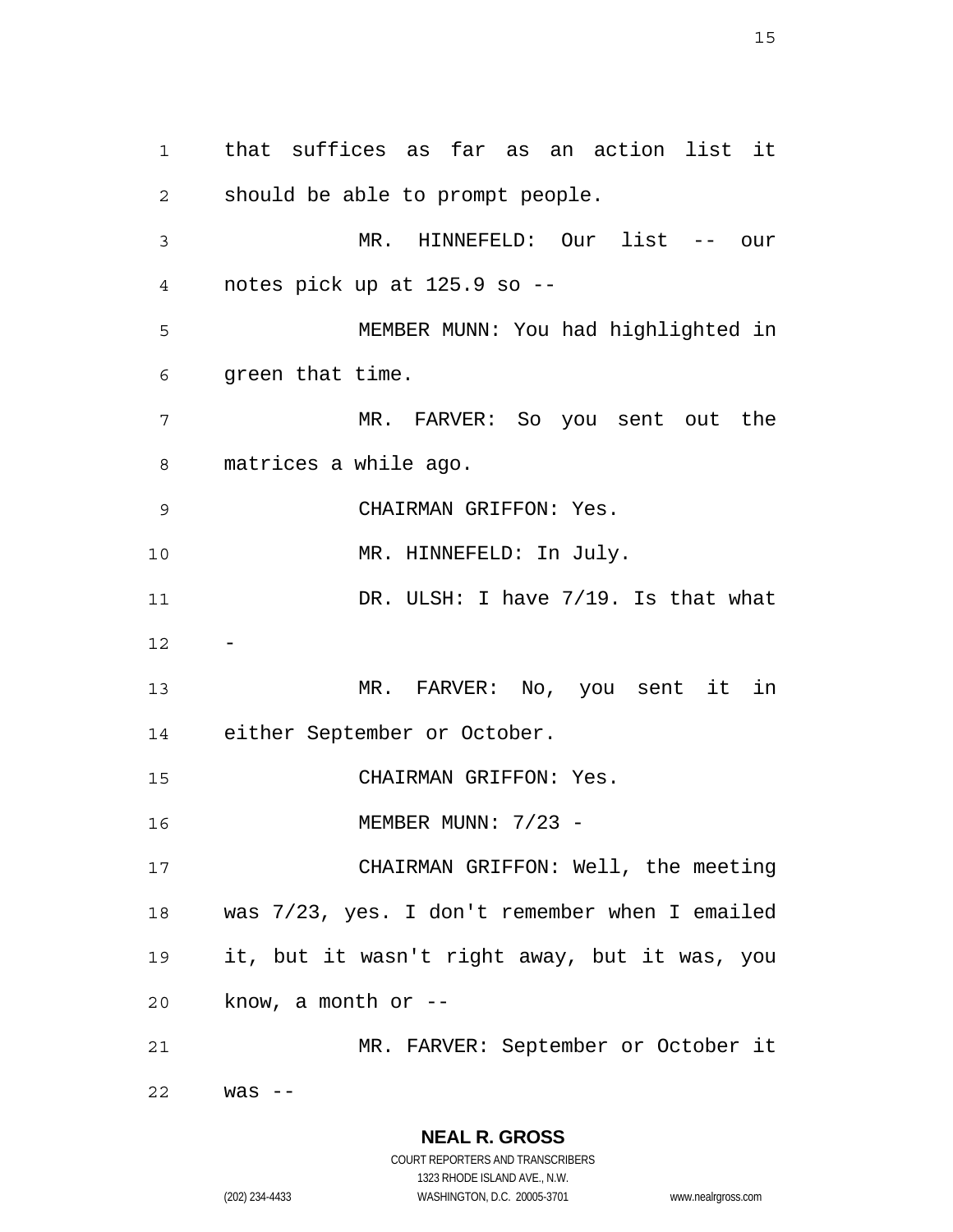CHAIRMAN GRIFFON: Yes, maybe two months later. It might need some cleaning up though because I see one here that has yellow highlighting all throughout and then the 7/23 response says SC&A agrees no further action. MEMBER MUNN: Further down, you have a couple more. 8 MR. KATZ: An SC&A one -CHAIRMAN GRIFFON: Yes. Was there an SC&A one? MR. KATZ: Yes, it was in green. MR. FARVER: Which one was that? CHAIRMAN GRIFFON: No, it remains a NIOSH action. I don't know why it's in green. There is one -- yes there are, there is at least one. I've found it. It says SC&A will review references regarding the use of in vivo counter. NIOSH will examine -- MR. FARVER: Which one is that, Mark? What number? CHAIRMAN GRIFFON: This is 137.7.

Well, here's what I suggest. Why don't I go

**NEAL R. GROSS**  COURT REPORTERS AND TRANSCRIBERS

1323 RHODE ISLAND AVE., N.W.

(202) 234-4433 WASHINGTON, D.C. 20005-3701 www.nealrgross.com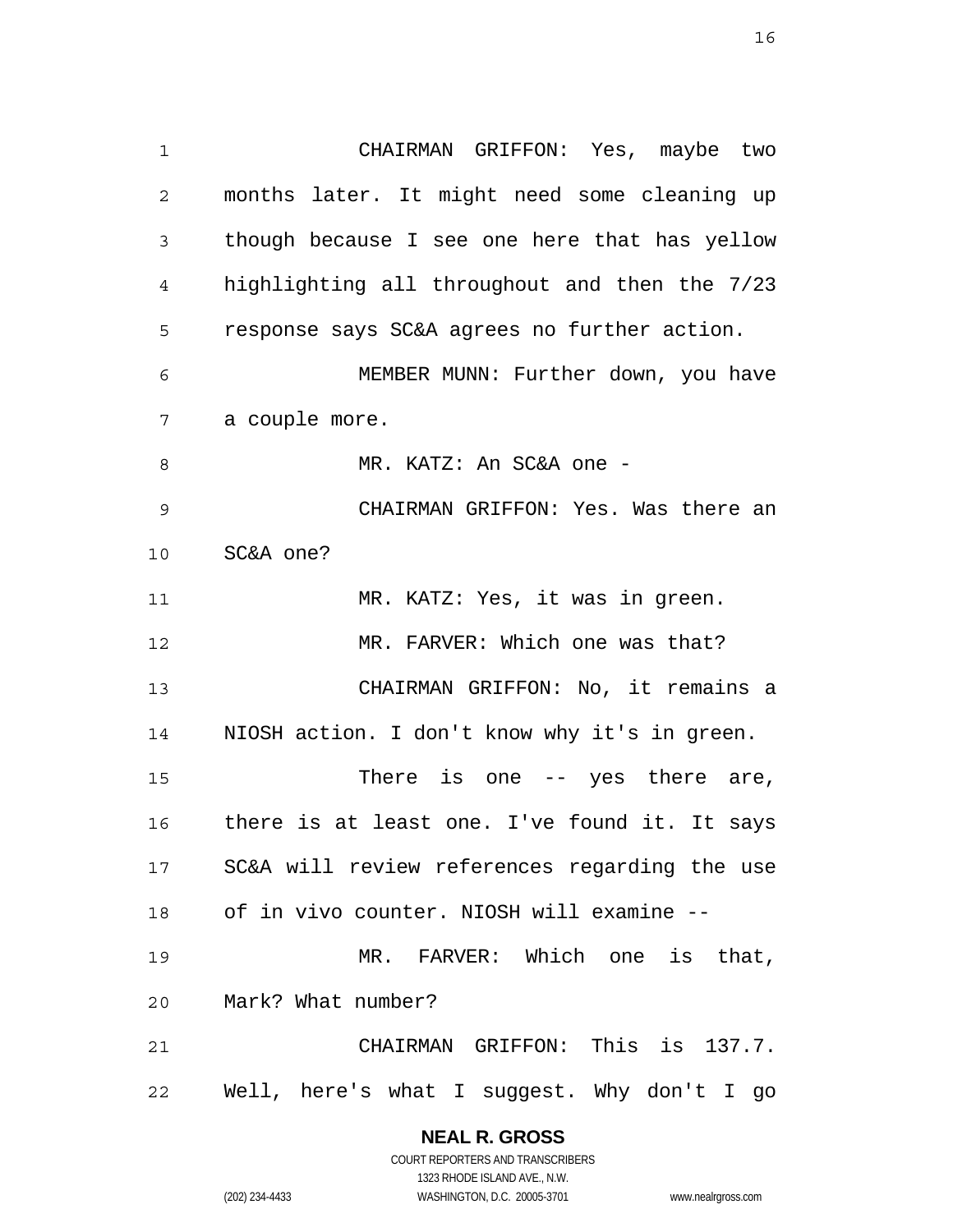through these because instead of just poking around, why don't we just walk through them and clarify and make sure everybody is in agreement, and I can update the highlighting and send out another revision of this so it's cleaner.

So starting with the beginning, 121.1. Let's see. I have, remains a NIOSH action item, but that was on 3/22. I don't have an update on that from 7/23, which is a little odd. The same thing on the next couple of items.

MEMBER MUNN: I have the same thing but we just -- I think the first few when we were agreeing that nothing had happened --

CHAIRMAN GRIFFON: Right, that's probably why. That's probably why. You didn't do anything on those cases, so I think they are still outstanding. We just didn't update the matrix in that July meeting.

MEMBER MUNN: 122 had --

22 MR. HINNEFELD: In my notes --

#### **NEAL R. GROSS**

COURT REPORTERS AND TRANSCRIBERS 1323 RHODE ISLAND AVE., N.W. (202) 234-4433 WASHINGTON, D.C. 20005-3701 www.nealrgross.com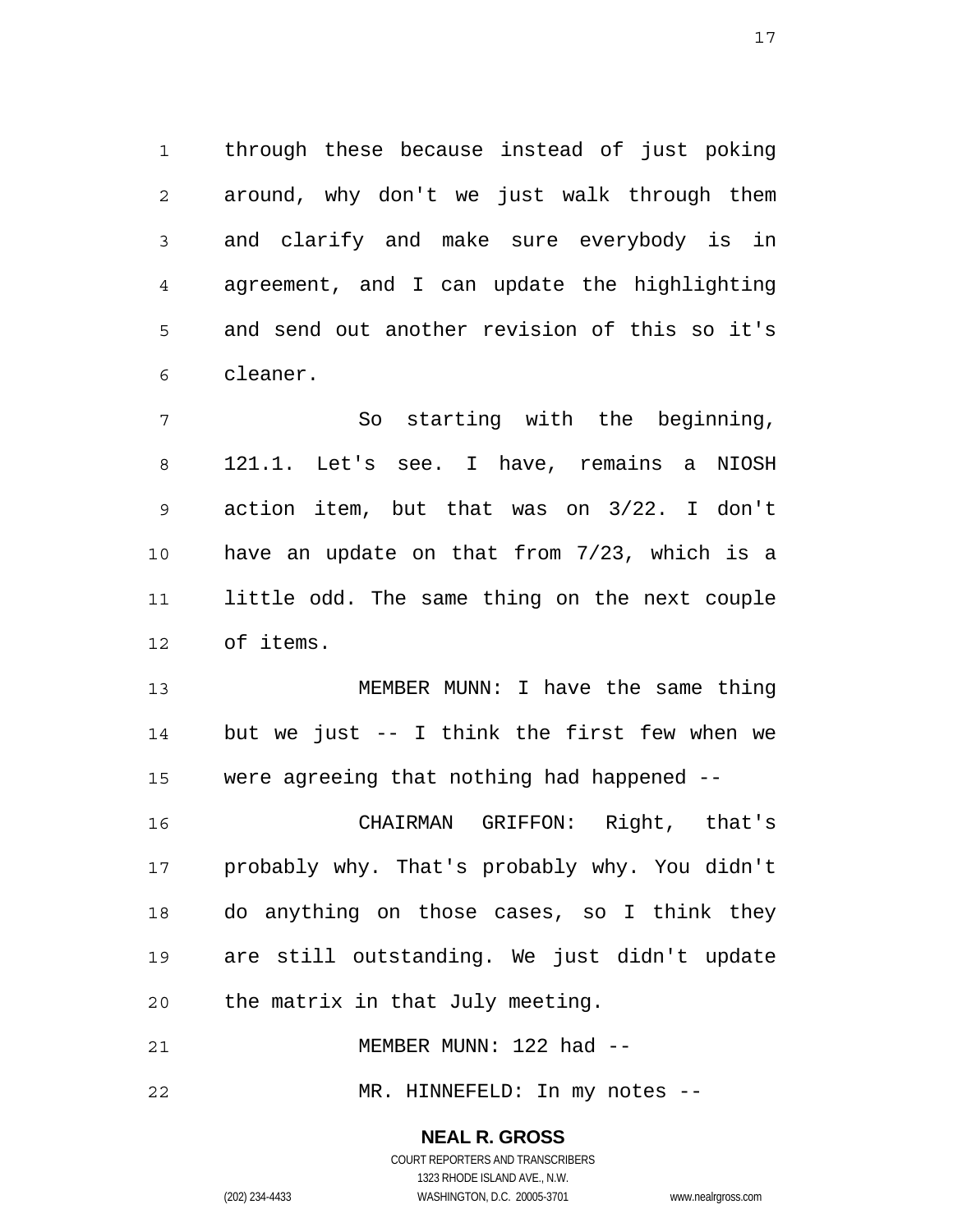CHAIRMAN GRIFFON: Do you have the matrix, Stu? MR. HINNEFELD: I do have. I do have the one you sent. CHAIRMAN GRIFFON: Okay. So you can follow along. I mean 3/22, if -- I'm assuming this still is a NIOSH action item because it wasn't closed. There's nothing saying that we closed -- MR. HINNEFELD: Yes, I guess we didn't bring anything on that. 121 is -- does anybody have handy what site that finding was? MR. SIEBERT: It was Aliquippa Forge. MR. HINNEFELD: Aliquippa Forge? Okay. That might be ours. CHAIRMAN GRIFFON: So 121.1, .2, and  $18 \t3 - -$ MR. HINNEFELD: Ours rather than ORAU's. Sorry, I knew as soon as I said it I had mumbled it, which I have been told I do. MEMBER MUNN: Pretty much the same

1323 RHODE ISLAND AVE., N.W.

(202) 234-4433 WASHINGTON, D.C. 20005-3701 www.nealrgross.com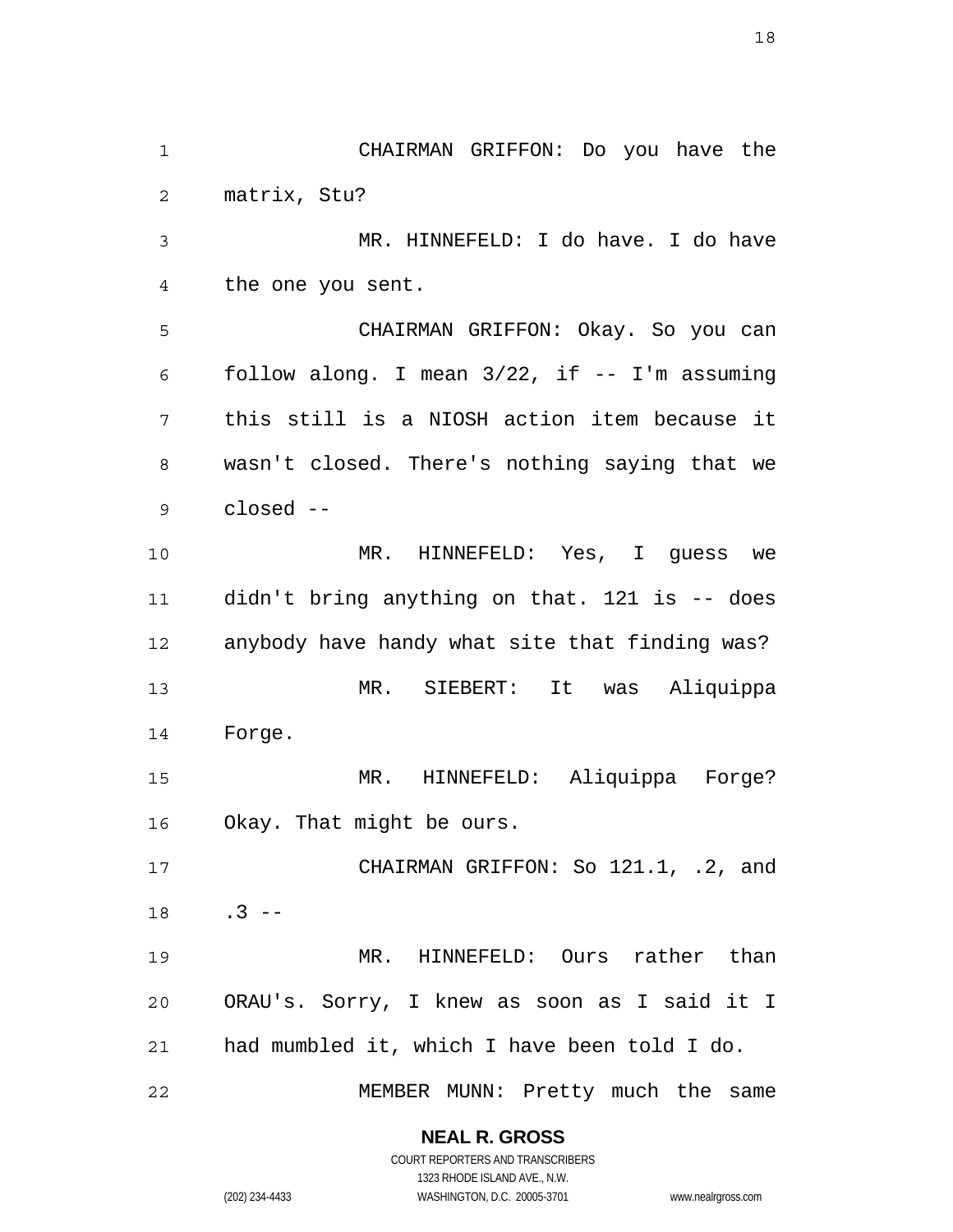is true 122.

CHAIRMAN GRIFFON: Yes, 122 point -- so 121.1, .2 and, .3 remain NIOSH action items. 122.1 -- MR. SIEBERT: And 122 is Simonds Saw & Steel. MR. HINNEFELD: That was Scott Siebert. MR. SIEBERT: Sorry about that. CHAIRMAN GRIFFON: And 122.3, 122.1 and .3 remain NIOSH action items. MEMBER MUNN: You got all kinds of-CHAIRMAN GRIFFON: Well yes, I think it's the whole case really, probably, right. Yes. 122.7 also. Yes. Yes. I think the whole case on that, the Simonds Saw & Steel, yes. Okay. 18 Then I think we go to the one you were looking at, Stu. 125.9, that's the one you were talking about Stu, right, earlier? Yes. And that says remains a NIOSH action item.

**NEAL R. GROSS** 

COURT REPORTERS AND TRANSCRIBERS 1323 RHODE ISLAND AVE., N.W. (202) 234-4433 WASHINGTON, D.C. 20005-3701 www.nealrgross.com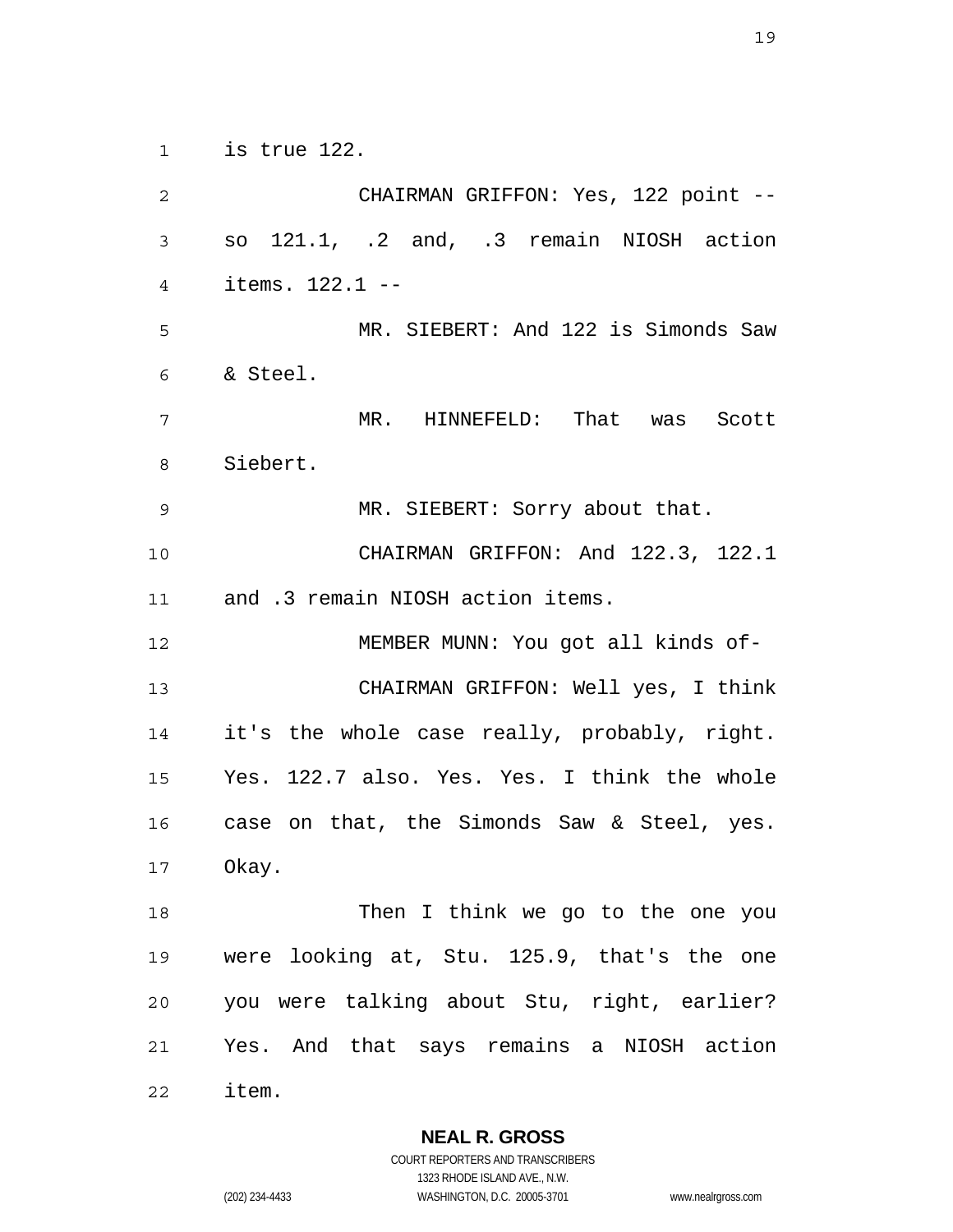And now we go down to 127.11. Oh that is also -- that's closed actually, so I'm going to take the highlighting off that. I have SC&A agreed no further action. Do you agree with that, Doug? MR. FARVER: Yes. CHAIRMAN GRIFFON: I'll take the highlighting off of that, change that weird font that -- 10 MEMBER MUNN: I thought that was --it was nice, calling to attention you can stop worrying about it. CHAIRMAN GRIFFON: Oh, okay. 14 MEMBER MUNN: A good color for that. CHAIRMAN GRIFFON: Next one I have is 131.4 and that says SC&A agrees no further action so that will be -- remove the highlighting on that, too. MEMBER MUNN: I think you ought to use that nice puce color. MR. KATZ: What was the date of our last meeting?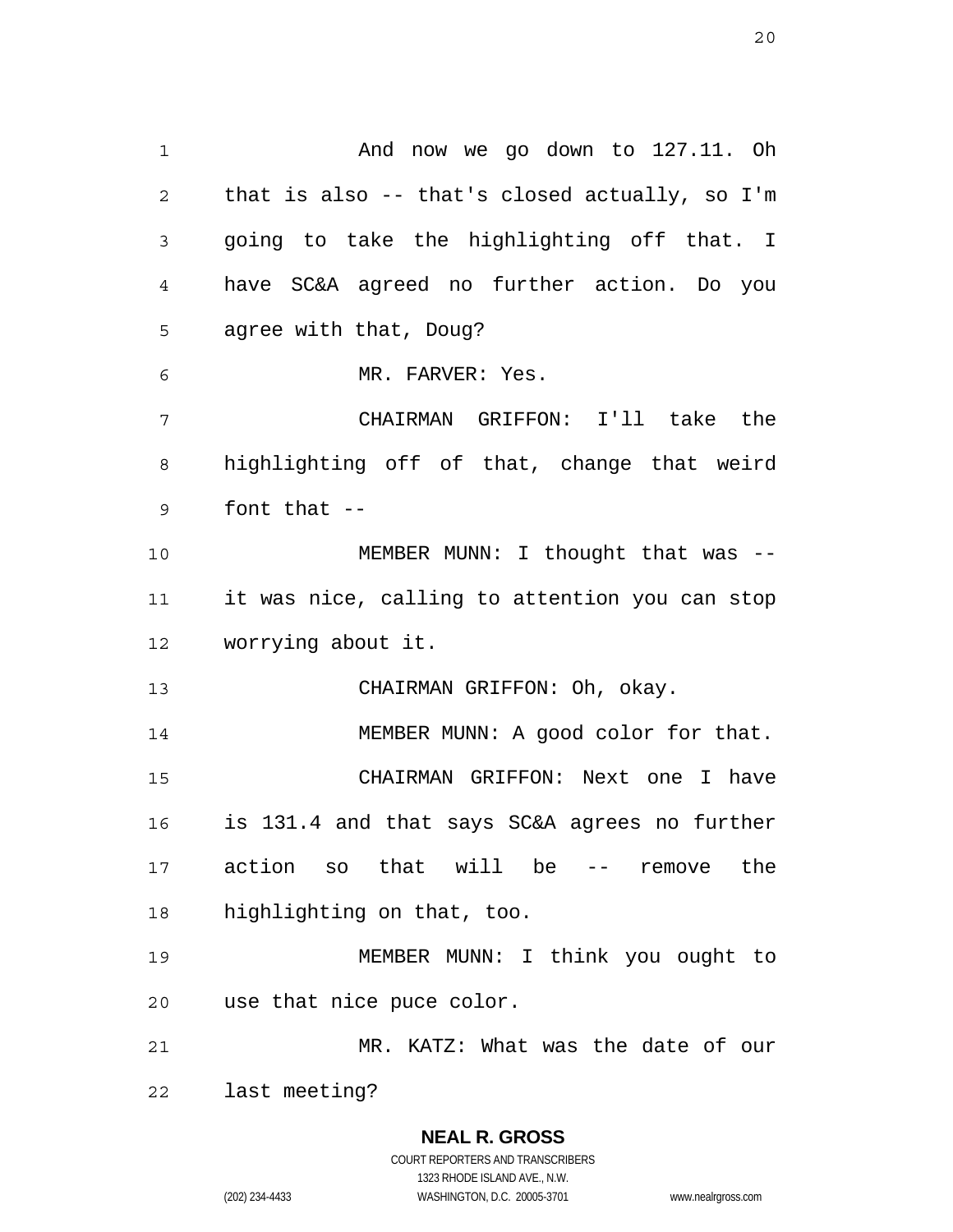CHAIRMAN GRIFFON: I thought 7/23. 2 MR. HINNEFELD:  $7/23$ . MR. KATZ: That's what I thought. So do we need to do something different? Why did this all fall through? MR. HINNEFELD: From our standpoint, it was a matter of getting to things to -- you know, in the time that we were gone and from with our contractor, we have been battling with our contractor in terms of priorities for a while, and, candidly, things in front of the Advisory Board that don't relate to an SEC petition -- when you have priority - DR. MAURO: Mark, certainly let's go through this, but I have a funny feeling Simonds Saw is very mature now. I mean you have -- MR. HINNEFELD: I think well, it's just that I think we can get some responses on there, I don't know -- DR. MAURO: Yes, my guess is your responses are all in your, you know, in

> **NEAL R. GROSS**  COURT REPORTERS AND TRANSCRIBERS 1323 RHODE ISLAND AVE., N.W. (202) 234-4433 WASHINGTON, D.C. 20005-3701 www.nealrgross.com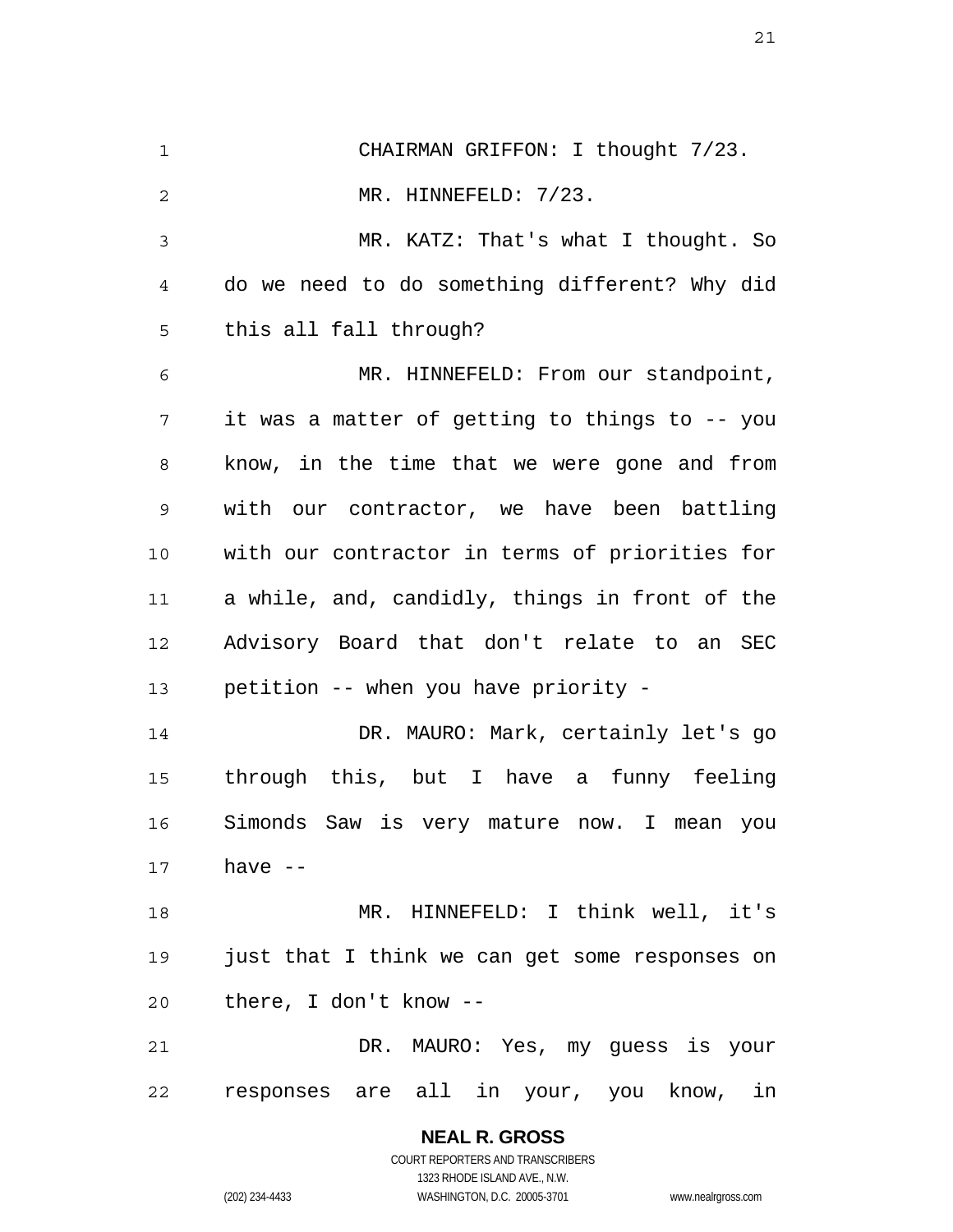concept, because when we did the review of Simonds Saw case subsequent to that you have a Site Profile review that we are active on right now, you have an ER I think that's coming up.

MR. HINNEFELD: There's an Evaluation Report going to be presented to the Board.

DR. MAURO: Right, so I mean it would be very --

CHAIRMAN GRIFFON: It's a matter of marrying the two I think --

DR. MAURO: Yes. So I mean we --

CHAIRMAN GRIFFON: And then we will have it done, yes. Yes.

MR. HINNEFELD: It's just a matter of getting some responses on here that are consistent with the Evaluation Report that was presented.

DR. MAURO: You are probably there already.

MR. HINNEFELD: Yes.

**NEAL R. GROSS**  COURT REPORTERS AND TRANSCRIBERS

1323 RHODE ISLAND AVE., N.W. (202) 234-4433 WASHINGTON, D.C. 20005-3701 www.nealrgross.com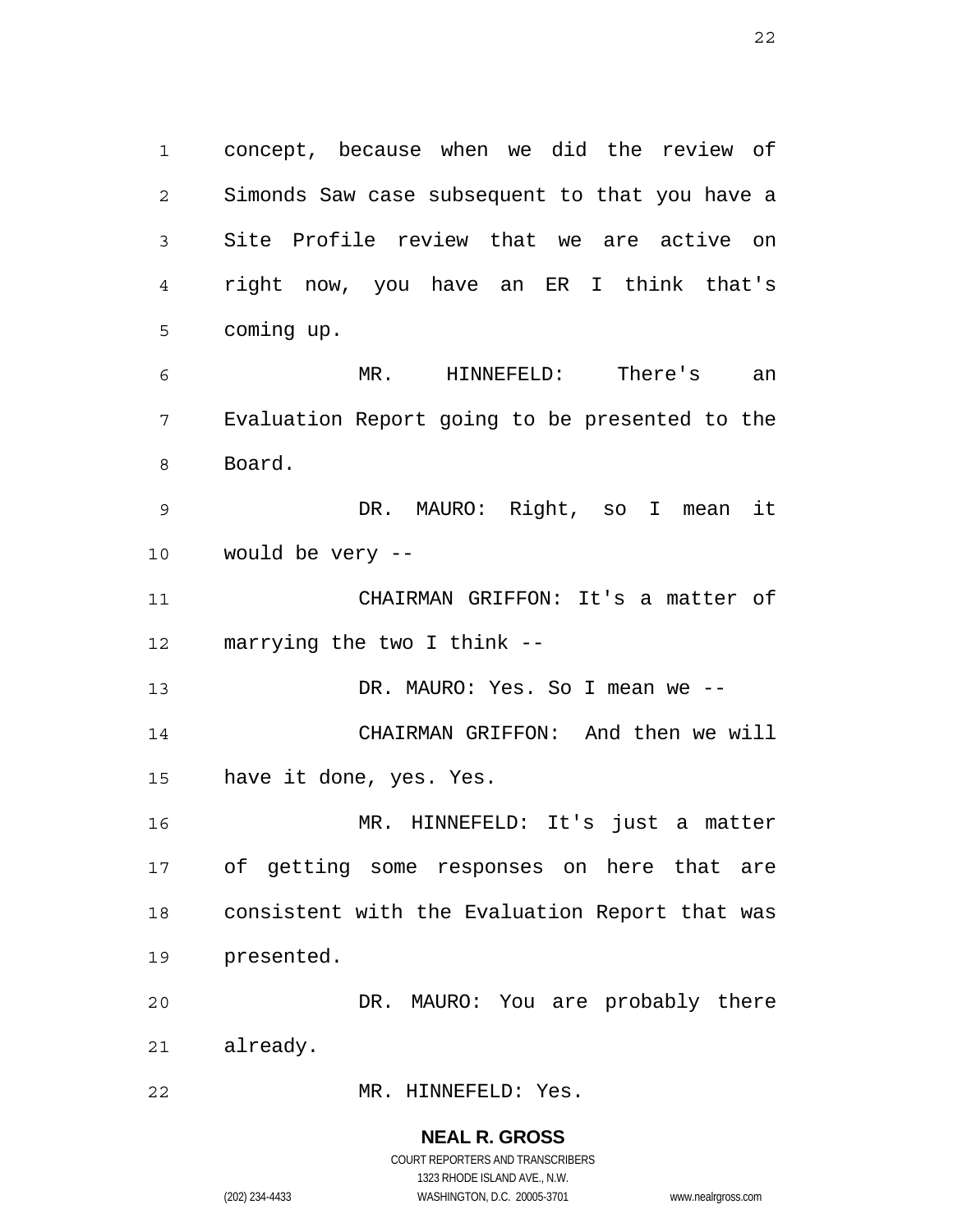CHAIRMAN GRIFFON: All right, so the next one I have is 135.1, and that is still an outstanding NIOSH action, 135.1. We are almost through this. It will only take a minute. 135.4, next one I have. MR. FARVER: It's on 134, you said? CHAIRMAN GRIFFON: That was 135.4. 8 MEMBER MUNN: For some reason, that ended up highlighted. CHAIRMAN GRIFFON: All right. Well, this was -- the next one I have is 137.6, and we say SC&A agrees and the item is closed, and then there's this other part that says NIOSH agrees to a clarification to TIB-60. So this is sort of a in abeyance kind of thing, isn't it? You know, from talking Procedures terminology. So I don't know, I think it was closed in terms of this case review. That's what we were saying. Stu, I don't know if you remember this one.

21 MR. HINNEFELD: Okay. Let me --MEMBER MUNN: It's being followed in

> **NEAL R. GROSS**  COURT REPORTERS AND TRANSCRIBERS 1323 RHODE ISLAND AVE., N.W. (202) 234-4433 WASHINGTON, D.C. 20005-3701 www.nealrgross.com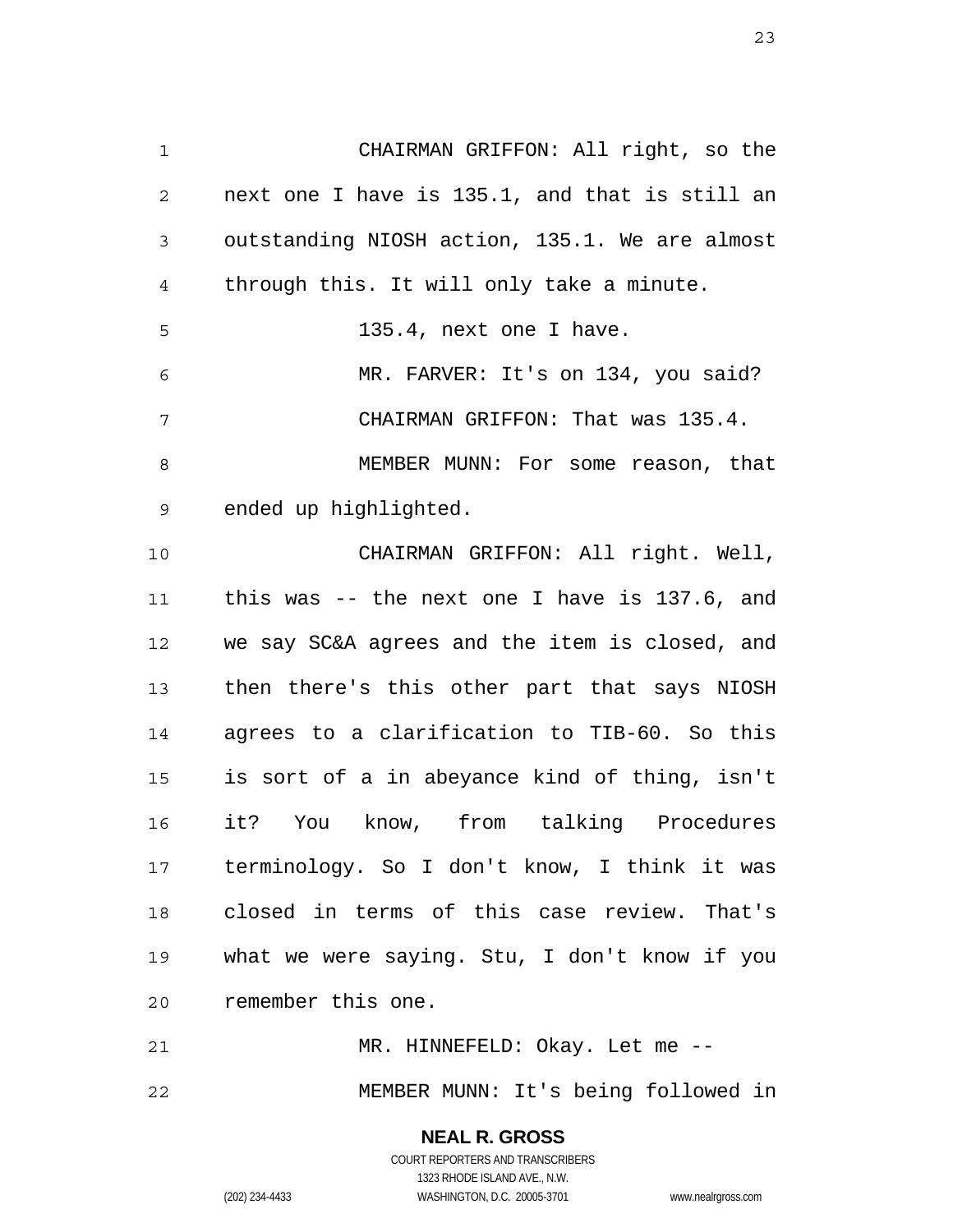Procedures -

| $\overline{2}$ | CHAIRMAN GRIFFON: Yes, I just don't            |
|----------------|------------------------------------------------|
| 3              | want to lose the action, you know. Yes, I      |
| 4              | think it's something we have mentioned several |
| 5              | times, but -- well, I'm going to -- I'll just  |
| 6              | leave it highlighted in the matrix but we all  |
| 7              | understand that, you know --                   |
| 8              | MEMBER MUNN: I believe we have it              |
| 9              | on the Procedures matrix.                      |
| 10             | CHAIRMAN GRIFFON: Okay.                        |
| 11             | MEMBER MUNN: I think so. I'll                  |
| 12             | double check.                                  |
| 13             | CHAIRMAN GRIFFON: I'll put a note              |
| 14             | in there, moved to Procedures.                 |
| 15             | MR. FARVER: That has to do with                |
| 16             | them not including all the solubility classes  |
| 17             | in the claimant's file, or any --              |
| 18             | CHAIRMAN GRIFFON: That was part of             |
| 19             | it, yes, the show all work concept and that    |
| 20             | $was$ $-$                                      |
| 21             | MR. FARVER: And I think we're going            |
| 22             | to add something to the procedure --           |

**NEAL R. GROSS**  COURT REPORTERS AND TRANSCRIBERS 1323 RHODE ISLAND AVE., N.W. (202) 234-4433 WASHINGTON, D.C. 20005-3701 www.nealrgross.com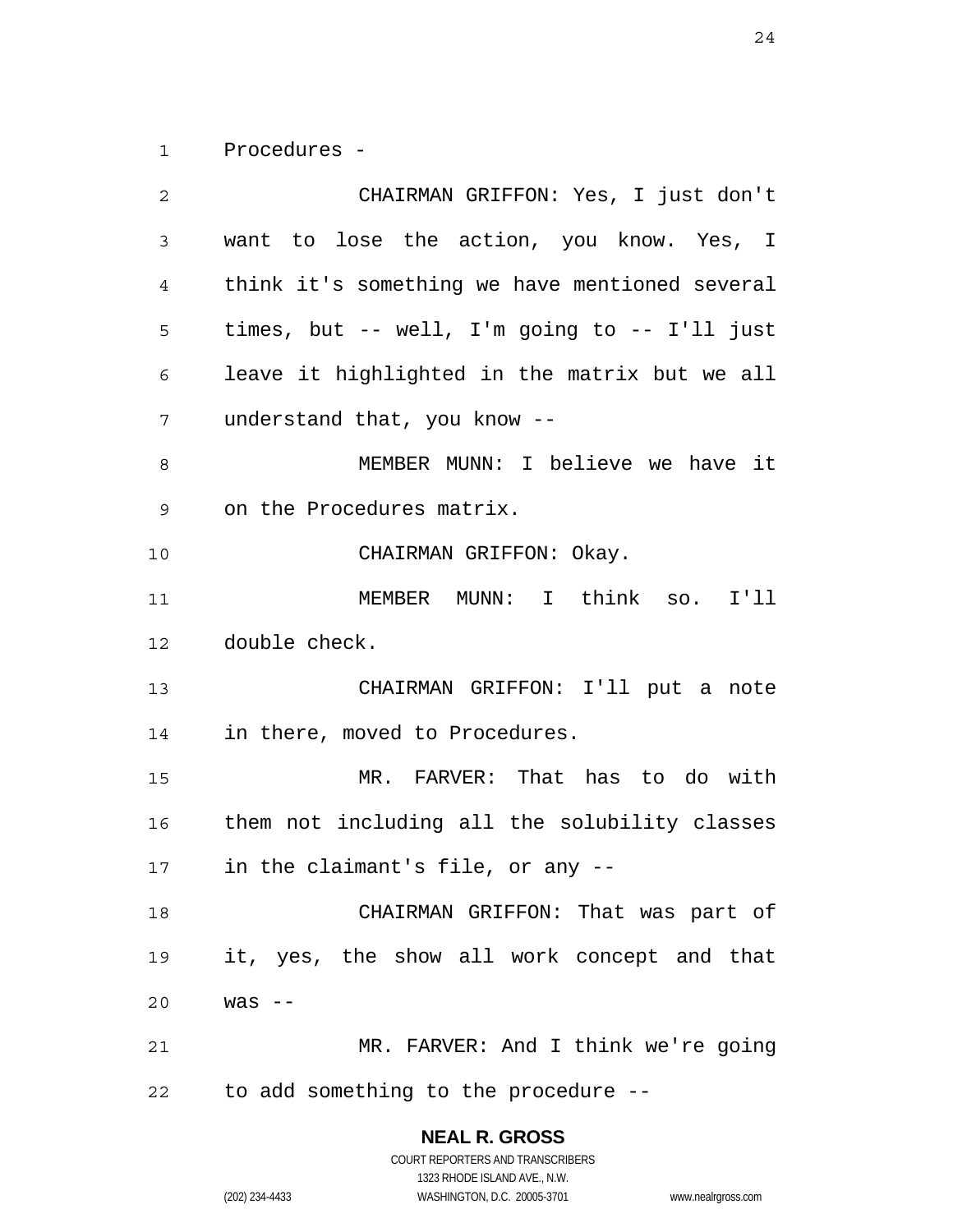CHAIRMAN GRIFFON: This particular one, yes. MR. FARVER: To clarify that it should be added. MR. HINNEFELD: No, no, we need to make sure that we get that action to ORAU - on the action to revise that procedure. CHAIRMAN GRIFFON: Yes, so really, I'm going to delete it up - MR. HINNEFELD: We transferred -- that's - CHAIRMAN GRIFFON: Right. MR. HINNEFELD: So we need to make sure that ORAU gets that action. CHAIRMAN GRIFFON: Okay. Do you want me to leave this highlighted in the matrix, Stu? 18 MR. HINNEFELD: Fine by me, I mean -CHAIRMAN GRIFFON: Okay, I'll just leave it highlighted. Yes. It says now that transferred but you guys have to do the follow up.

**NEAL R. GROSS** 

COURT REPORTERS AND TRANSCRIBERS 1323 RHODE ISLAND AVE., N.W. (202) 234-4433 WASHINGTON, D.C. 20005-3701 www.nealrgross.com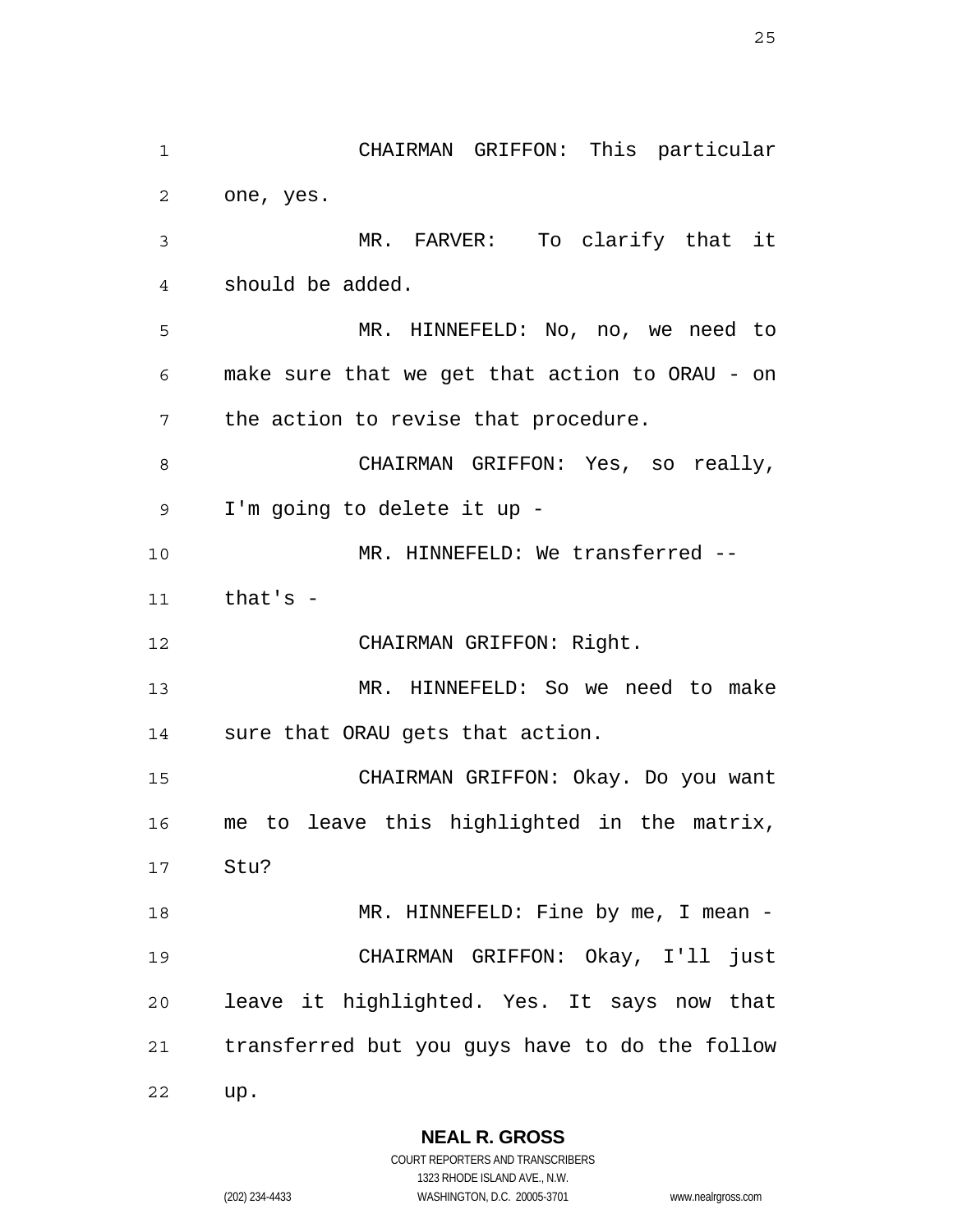MR. HINNEFELD: Yes, I mean that's going to fall to us. CHAIRMAN GRIFFON: Right, right, right. MR. HINNEFELD: And we are going to show them the procedures and -- you'll have the same -- we're saying, okay, now what about -- what's this one. CHAIRMAN GRIFFON: Right, right. MEMBER MUNN: Yes. I'll double check it to make sure we had it in abeyance. CHAIRMAN GRIFFON: 137.7 I have an action for SC&A and NIOSH on this. That was one I just mentioned before. MR. FARVER: And then if at some point today either Stu or Brant he can tell me where that reference is located, where it's located on the -- apparently it's located somewhere. MR. HINNEFELD: Okay, a reference to  $21 - -$ MR. FARVER: It's the Y-12 mobile in

> **NEAL R. GROSS**  COURT REPORTERS AND TRANSCRIBERS 1323 RHODE ISLAND AVE., N.W.

(202) 234-4433 WASHINGTON, D.C. 20005-3701 www.nealrgross.com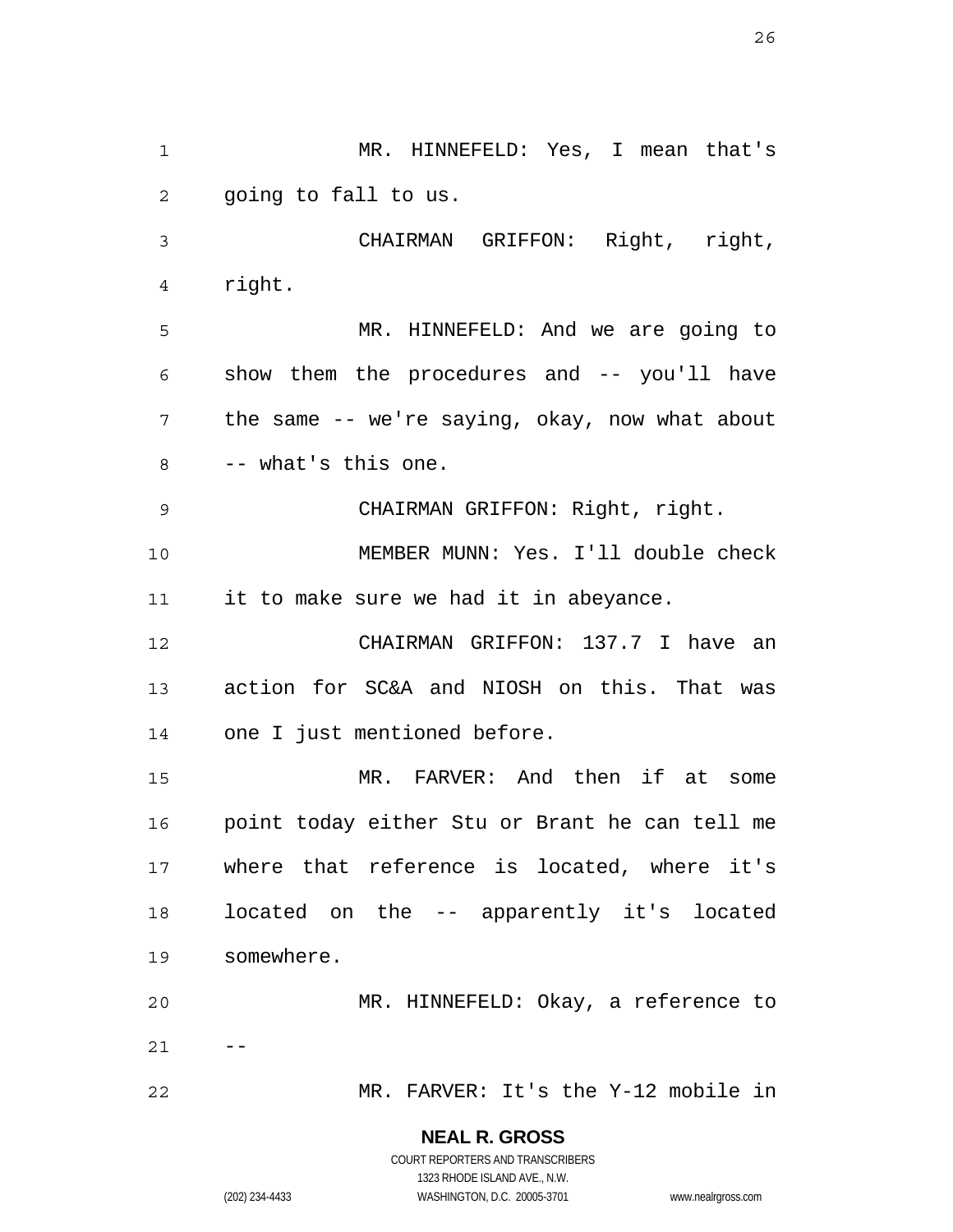vivo counter.

MR. HINNEFELD: Okay. Scott? You are listening in, right? MR. SIEBERT: I am. MR. HINNEFELD: Are you following along on the findings and you can see where -- we are talking about a reference to the mobile counter on this finding? MR. SIEBERT: At 137.7? 10 MR. HINNEFELD: Yes. MR. FARVER: Yes, you gave the reference number I believe at the last meeting but I did not know where that is located. CHAIRMAN GRIFFON: Oh, if you go with the Site Research Database you can search  $16 - -$ MR. HINNEFELD: I bet if you go to Paducah, if you've got that reference ID, if you go to Paducah, I bet you'll find it. Paducah. 21 MR. FARVER: Okay. MR. HINNEFELD: Because I bet you'll

> **NEAL R. GROSS**  COURT REPORTERS AND TRANSCRIBERS 1323 RHODE ISLAND AVE., N.W. (202) 234-4433 WASHINGTON, D.C. 20005-3701 www.nealrgross.com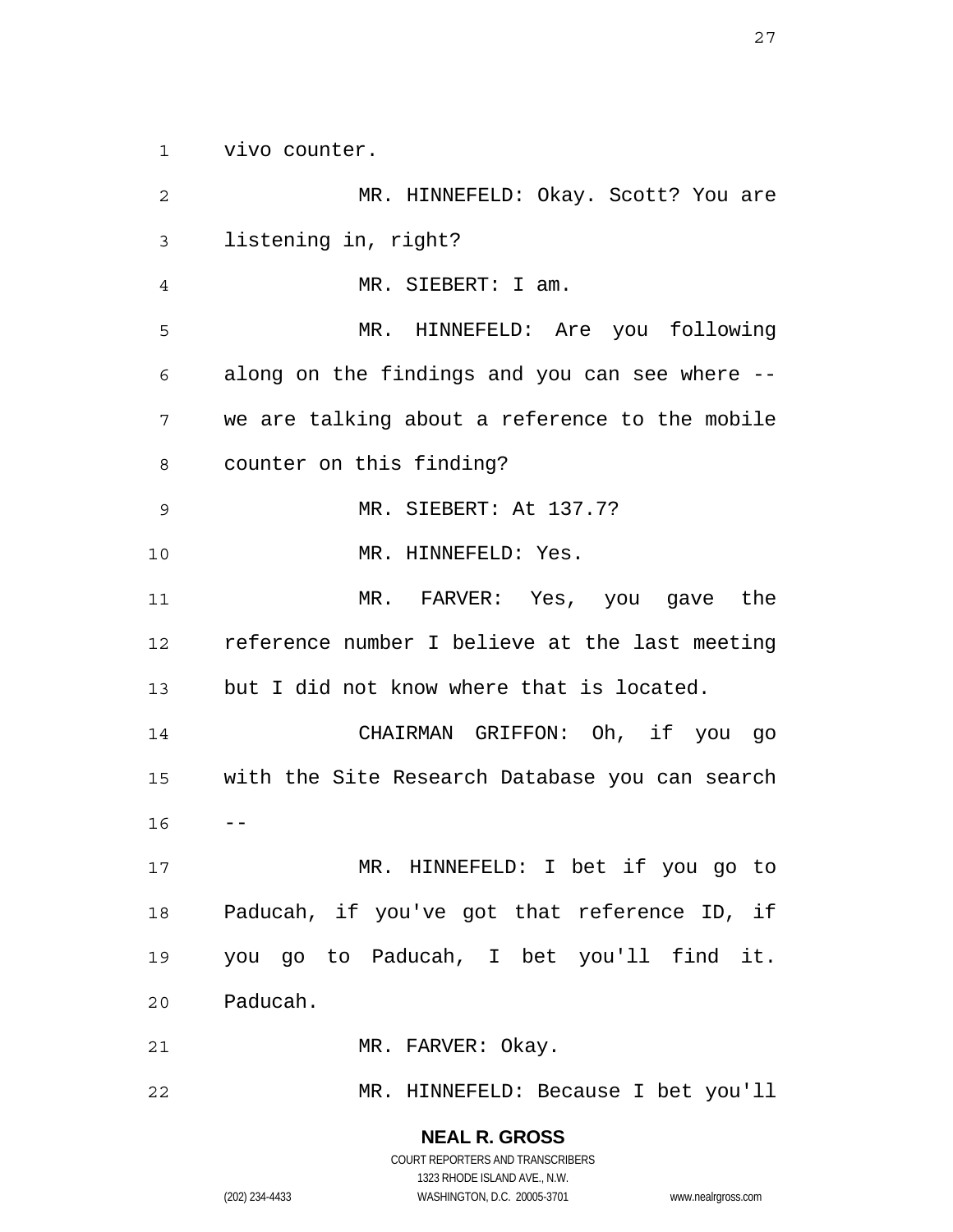find it at Paducah; I bet you'll find it at Fernald. MR. FARVER: What -- where is that located, I mean -- MR. HINNEFELD: Okay. I can show you on a break but you go to site research on staff tool. 8 MR. FARVER: If you just show me at a break -- 10 MR. HINNEFELD: Yes. MR. FARVER: We will work that out. CHAIRMAN GRIFFON: And then the next one, 137.8. This is transferred to Procedures but I'll leave it as highlighted because -- MEMBER MUNN: Correct, and I'll double check it. 17 MR. HINNEFELD: Now, anything we transfer to Procedures you want to make sure we get to the database. CHAIRMAN GRIFFON: Part of TIB-17, it says, yes. MEMBER MUNN: It'll be on our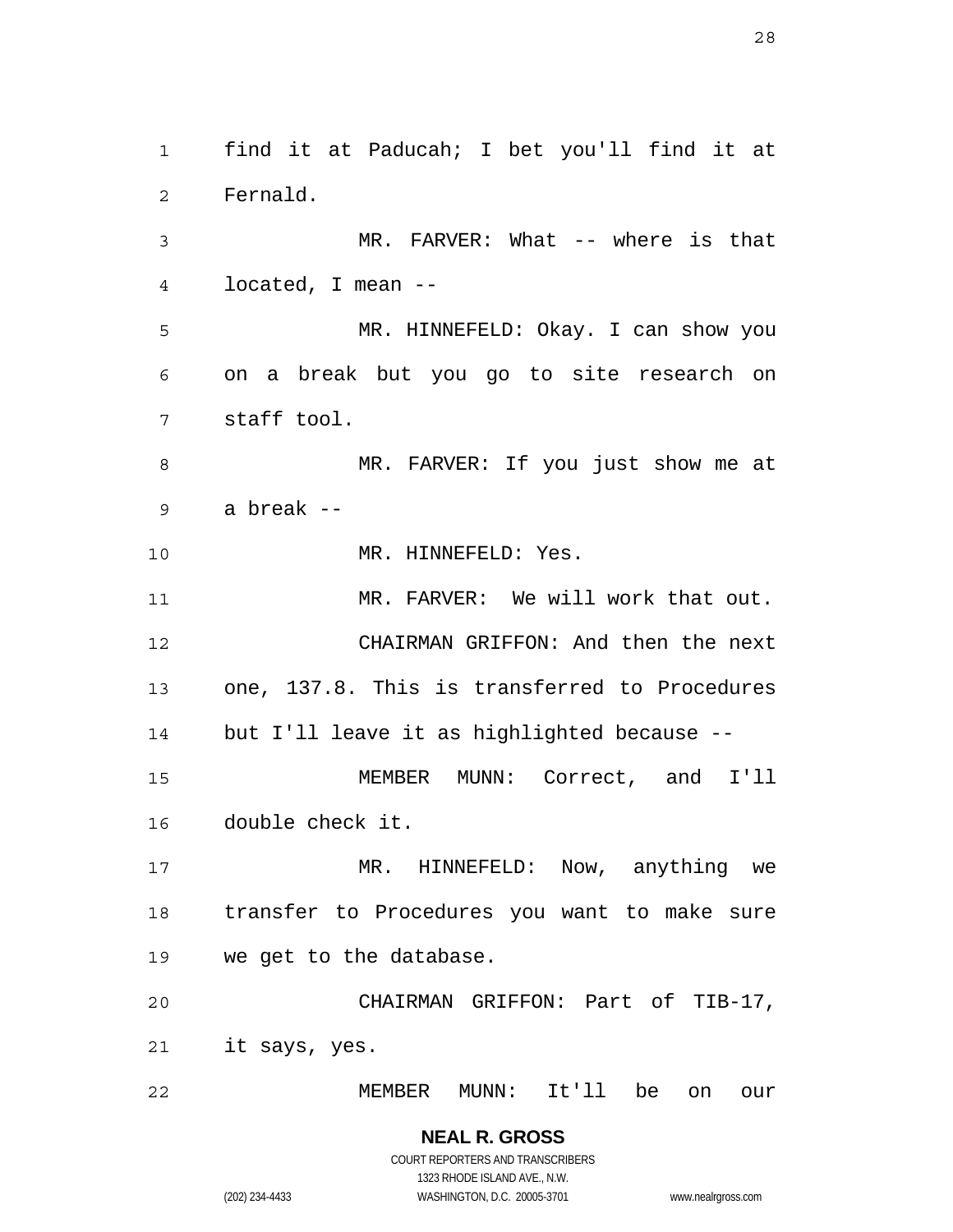database. I'll double check it.

| $\overline{2}$ | MR. HINNEFELD: Yes, and we'll have             |
|----------------|------------------------------------------------|
| $\mathfrak{Z}$ | to write it. You are just going to write this  |
| $\overline{4}$ | finding into whatever procedure is going to    |
| 5              | change, and it'll be an imported status, and   |
| 6              | we can talk about it later, but there's a way  |
| 7              | to put it in there so we don't $-$ and then we |
| 8              | also have to check to make sure this document  |
| 9              | is in front of the Procedures Work Group,      |
| 10             | otherwise it -- like if it's closed and it's   |
| 11             | not being -- by Procedures Work Group then it  |
| 12             | just disappears.                               |
| 13             | CHAIRMAN GRIFFON: I think it is                |
| 14             | according to Wanda, right.                     |
| 15             | MEMBER MUNN: I think it is.                    |
| 16             | DR. MAURO: Seventeen, that's the               |
| 17             | non-penetrating radiation procedure?           |
| 18             | MEMBER MUNN: I never remember which            |
| 19             | is which.                                      |
| 20             | MR. HINNEFELD: Seventeen, I believe            |
| 21             | is non-penetrating.                            |
| 22             | DR. MAURO: Okay.                               |

**NEAL R. GROSS**  COURT REPORTERS AND TRANSCRIBERS

1323 RHODE ISLAND AVE., N.W.

(202) 234-4433 WASHINGTON, D.C. 20005-3701 www.nealrgross.com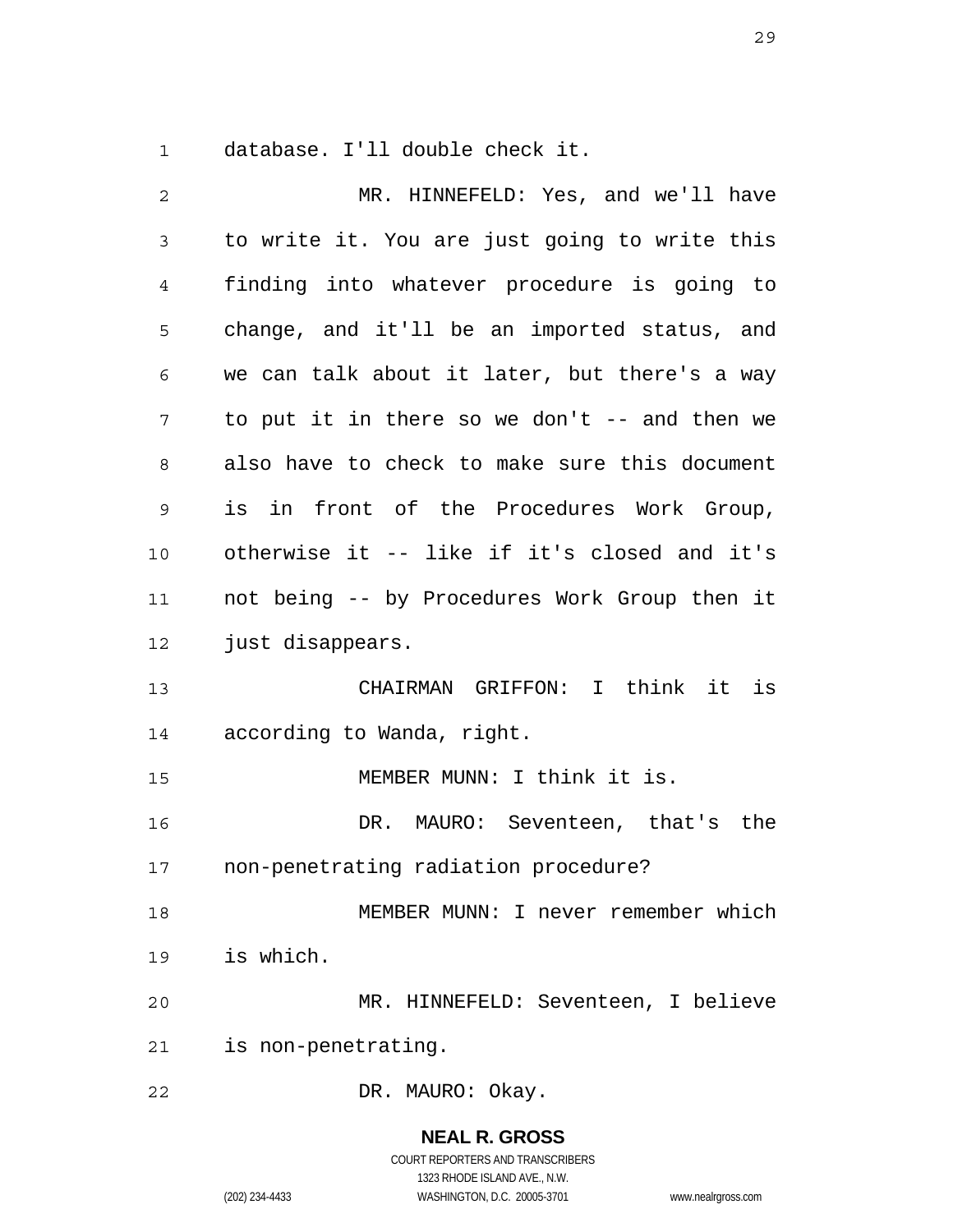CHAIRMAN GRIFFON: I think you're right because it's technetium. And is there any more? These red ones here. They shouldn't be red. MR. FARVER: Did you say they are not supposed to be red or -- CHAIRMAN GRIFFON: I don't think -- yes, it was just there is no reason for them to be, except maybe I was highlighting that they are all transferred to Procedures so -- MEMBER MUNN: Well I think, I think one of the early things that we did, we put that particular day's process -- CHAIRMAN GRIFFON: In red, yes -- MEMBER MUNN: The responses we had in red that day. CHAIRMAN GRIFFON: Maybe, yes. That could be why. Yes. MEMBER MUNN: Just to show us that it was a - CHAIRMAN GRIFFON: Right, right. Okay. So that's it. That's all I have. Want to

> **NEAL R. GROSS**  COURT REPORTERS AND TRANSCRIBERS

1323 RHODE ISLAND AVE., N.W. (202) 234-4433 WASHINGTON, D.C. 20005-3701 www.nealrgross.com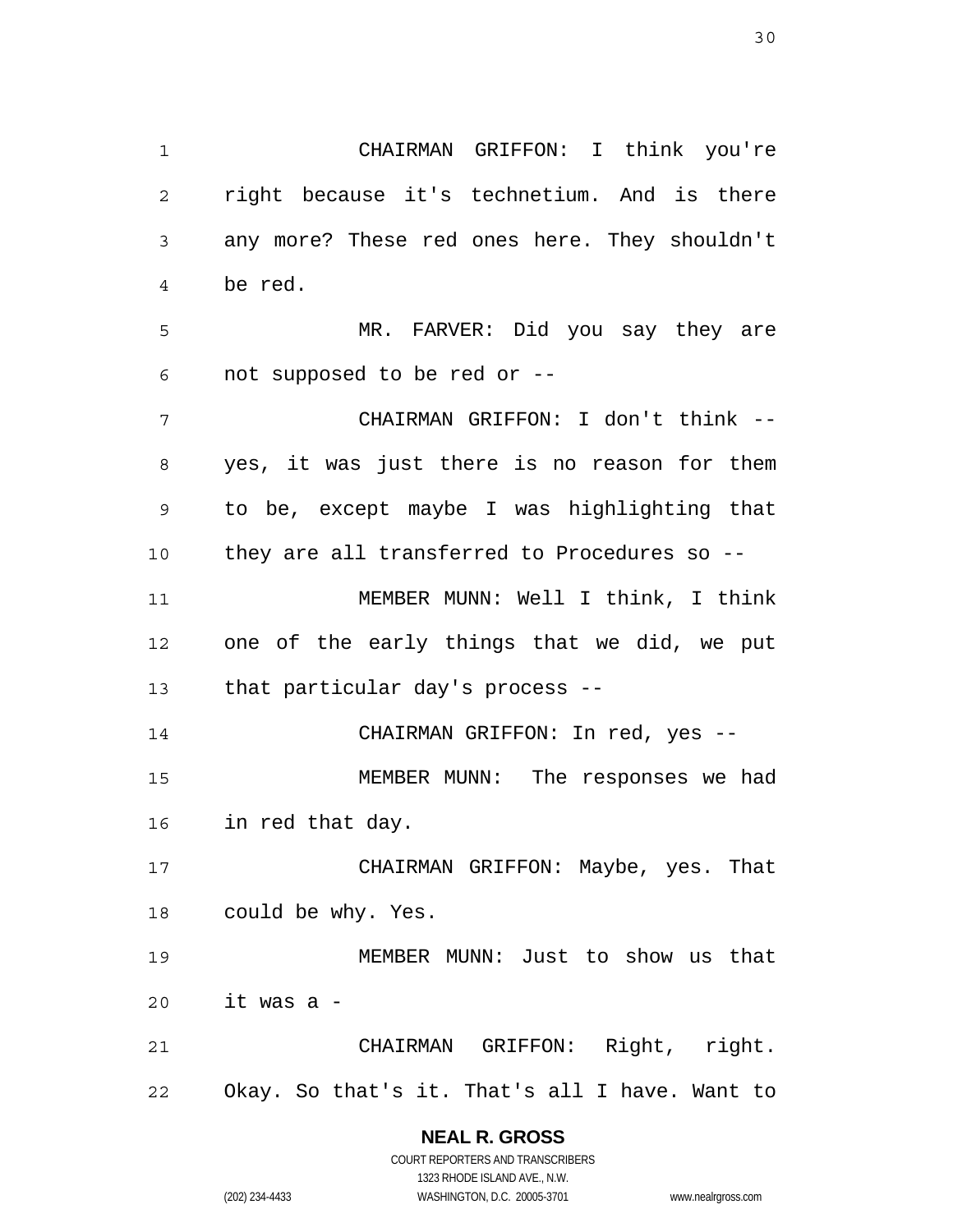do the same thing with the eighth set and then we can get on to the new stuff? Okay. Probably worthwhile. And it's labeled the same way, Eighth Matrix, July 23, the end of it. Everybody have that document?

Let's see if I did better with my highlighting. Apparently not. Is 149.1 -- it says no effect on this case. NIOSH to review SC&A's analysis, the badge data. No effect on this case since the case was compensable so do we say it was closed? I'm not -

12 MR. HINNEFELD: Well -

13 CHAIRMAN GRIFFON: That might -

MR. HINNEFELD: We didn't capture it on our notes.

CHAIRMAN GRIFFON: Yes.

MR. HINNEFELD: We didn't capture our notes, 149.1 we did not capture it as an action item so I don't know if that means it's closed or not.

CHAIRMAN GRIFFON: Doug, do you have that on your notes?

> **NEAL R. GROSS**  COURT REPORTERS AND TRANSCRIBERS 1323 RHODE ISLAND AVE., N.W. (202) 234-4433 WASHINGTON, D.C. 20005-3701 www.nealrgross.com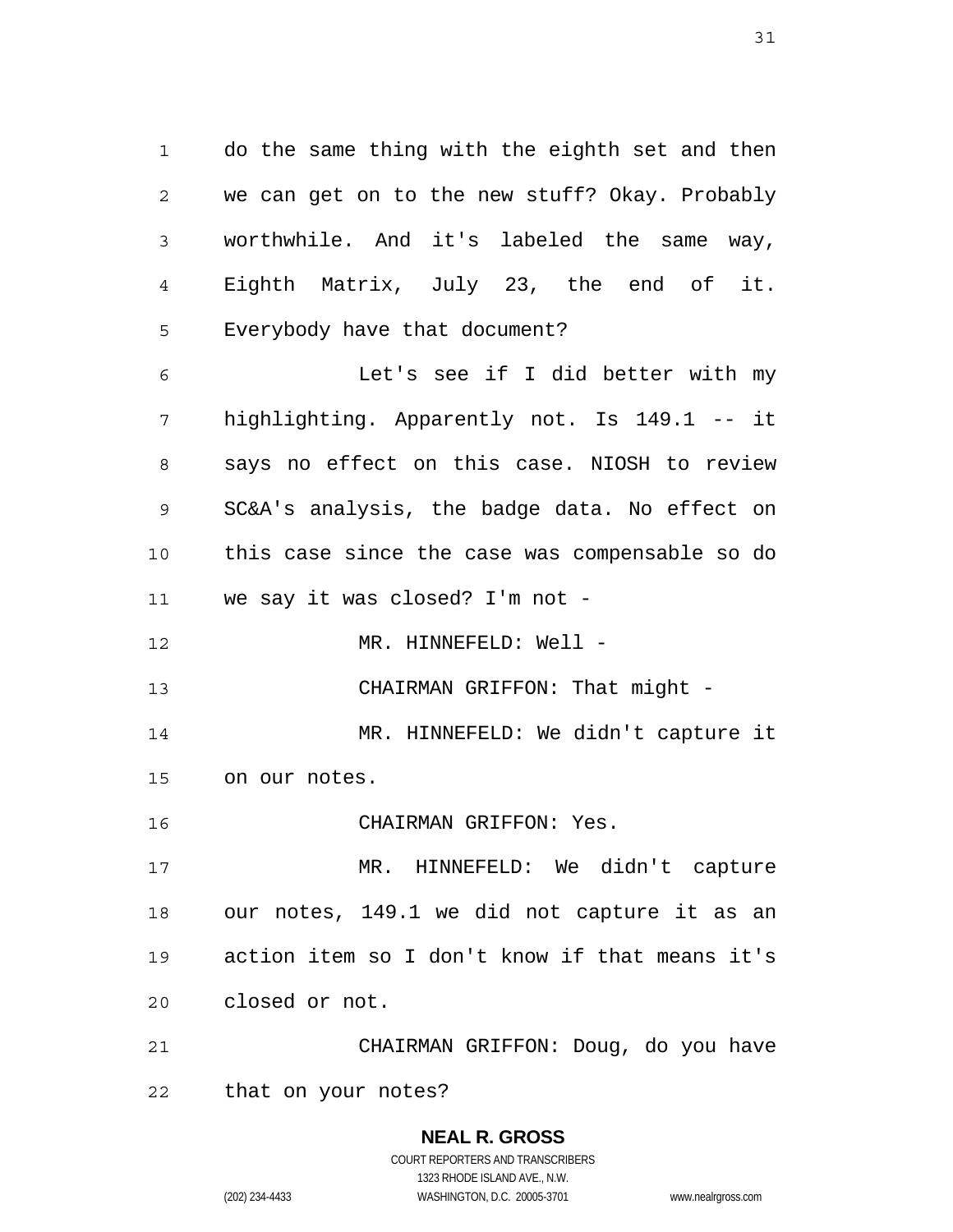1 MR. FARVER: I thought it was closed but -- MEMBER MUNN: What number are we looking at? MR. FARVER: 149.1. MEMBER MUNN: .1? CHAIRMAN GRIFFON: Yes, I mean we say no affect on the case but I don't know if we really resolved the differences that you were having, analysis of badge data as compared to -- MR. FARVER: I don't know that we have. MR. HINNEFELD: This is that statistical one. 16 MR. FARVER: Yes. MR. HINNEFELD: No wonder I keep blocking it out. Okay we should take this one down. CHAIRMAN GRIFFON: I think it is still an open item, yes. MR. HINNEFELD: Yes, because it's

> **NEAL R. GROSS**  COURT REPORTERS AND TRANSCRIBERS 1323 RHODE ISLAND AVE., N.W.

(202) 234-4433 WASHINGTON, D.C. 20005-3701 www.nealrgross.com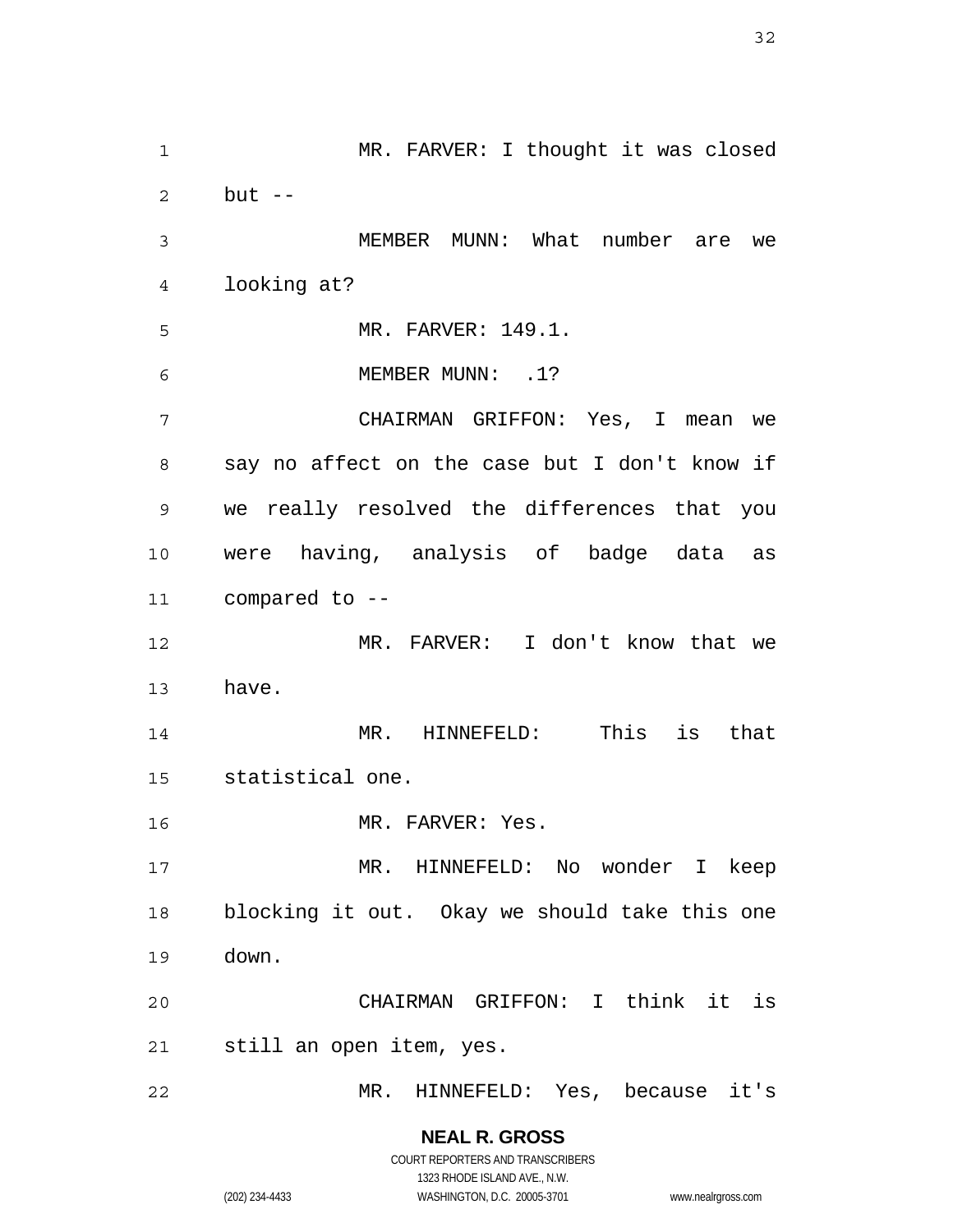not so clear to me that this issue would affect only this claim, as I recall. CHAIRMAN GRIFFON: Right. In fact it doesn't affect this claim because it's -- MR. HINNEFELD: Well this one is compensable so it is not going to change this one, but there are other claims that worked in accordance with this technique that might be affected. DR. MAURO: You have a statistical one that goes to our coworker models -- MR. HINNEFELD: Yes. It's the one that Chmelynski wrote -- DR. MAURO: Harry's comments on -- MR. HINNEFELD: Harry Chmelynski wrote -- yes. DR. MAURO: So this is more -- I mean if it's what I'm thinking it is, this is more procedural than it is for this case -- MR. HINNEFELD: Yes. DR. MAURO: Or for this site. I

think it's cross-cutting.

#### **NEAL R. GROSS**  COURT REPORTERS AND TRANSCRIBERS 1323 RHODE ISLAND AVE., N.W. (202) 234-4433 WASHINGTON, D.C. 20005-3701 www.nealrgross.com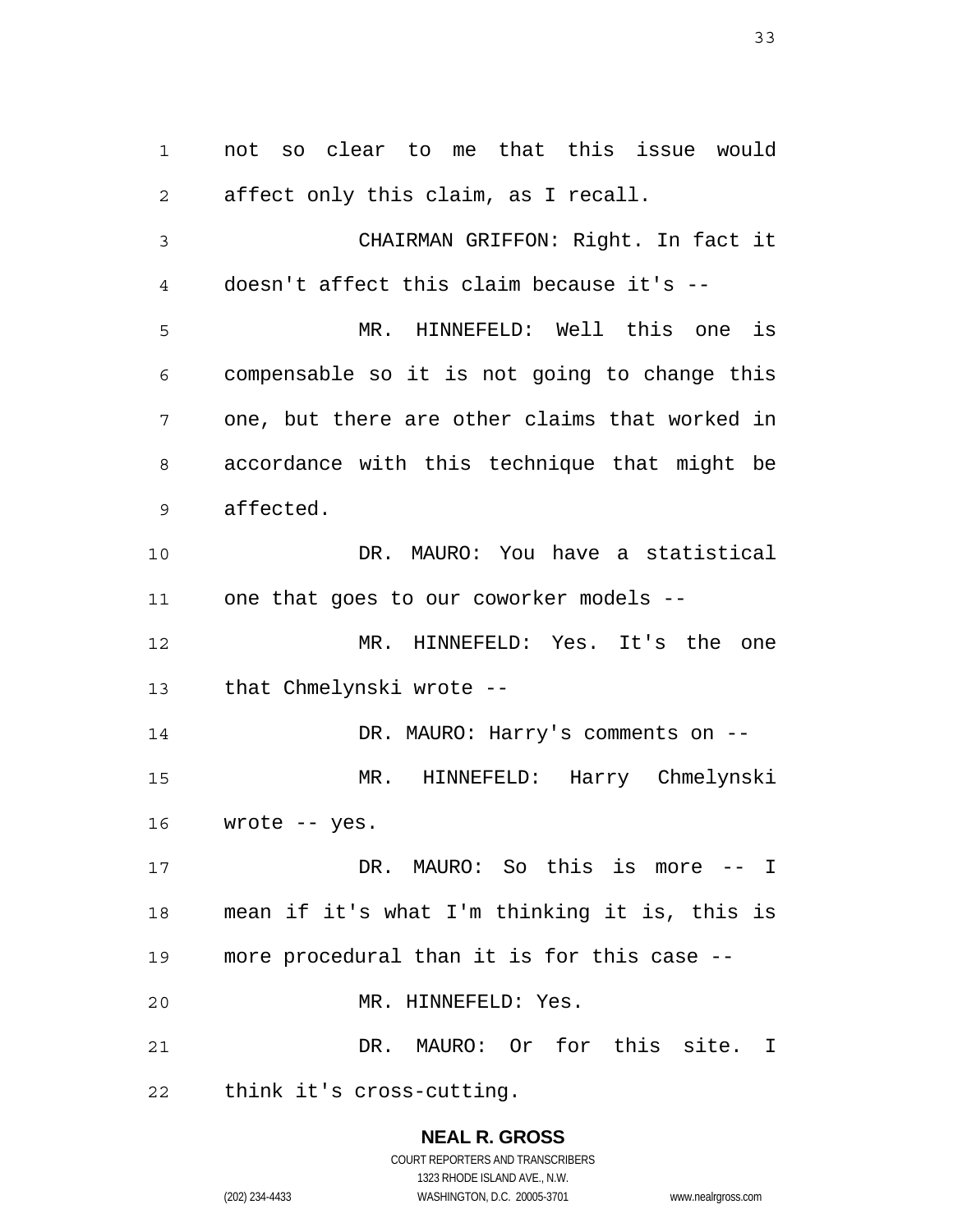MR. HINNEFELD: Yes, I'm not so sure this technique was used other places. It depends on what kind of a data set you get, so I am not sure that the technique was used other places that would be -- if it was used other places -- CHAIRMAN GRIFFON: Well it only goes to Procedures if it is proceduralized. MR. HINNEFELD: I believe it was. I'm not -- we'll have to go check but we have 11 got some action on this. CHAIRMAN GRIFFON: Yes. Yes. Okay. MR. HINNEFELD: And it just has to be pulled out and it's probably -- this will be one of those resource-constrained findings, has been and will be because this is going to take a statistician on our side and we don't have very many of those either, so yes. DR. ULSH: I've got it down as a

an issue for this claim necessarily but does

NIOSH action item. The question is, it's not

it affect other claims?

## **NEAL R. GROSS**

COURT REPORTERS AND TRANSCRIBERS 1323 RHODE ISLAND AVE., N.W. (202) 234-4433 WASHINGTON, D.C. 20005-3701 www.nealrgross.com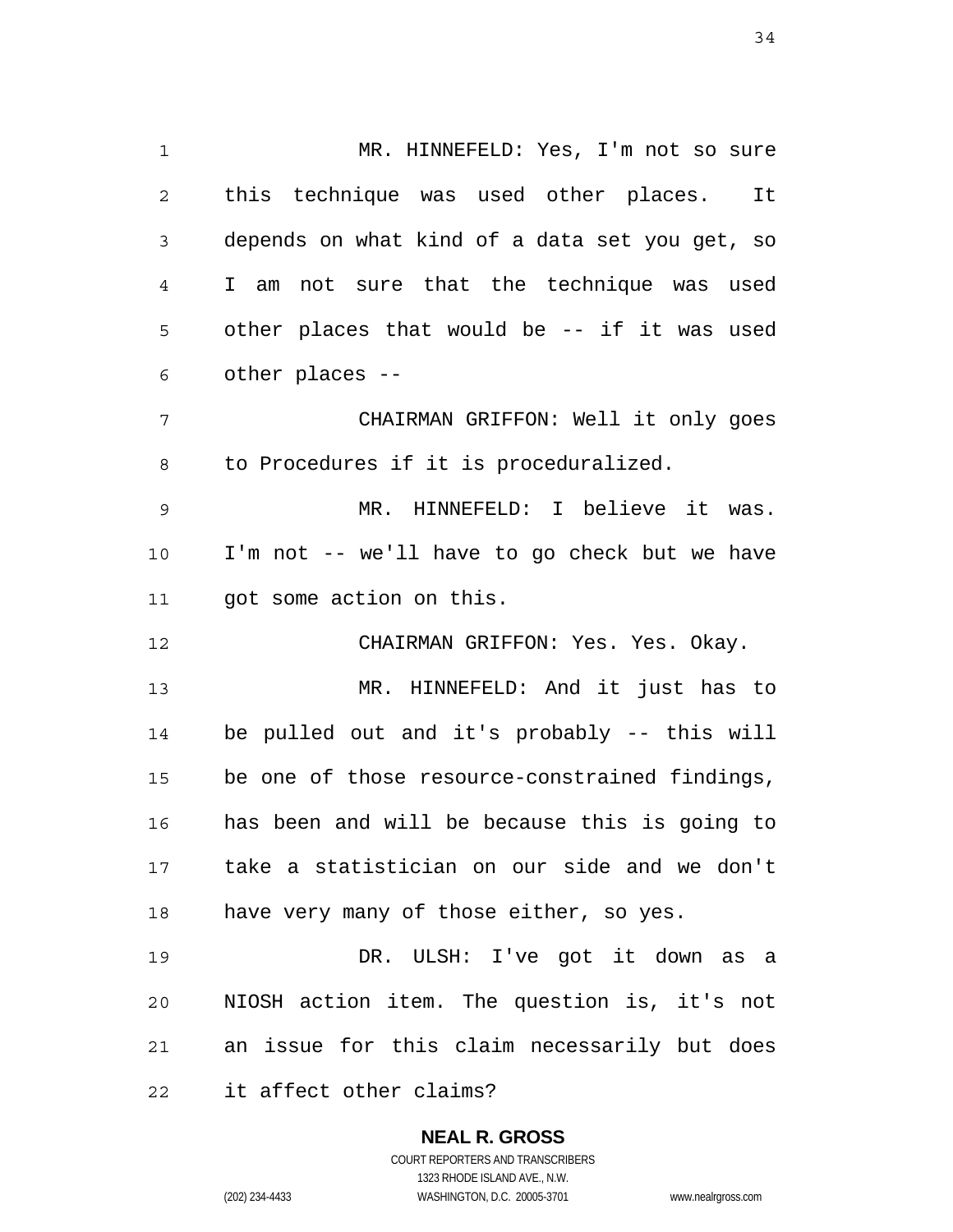MR. HINNEFELD: Okay, I'll need a little more than that to remember this. It relates to the statistics of coworker method on this claim. CHAIRMAN GRIFFON: And this carries through the first four or so, right? DR. ULSH: First four. MR. HINNEFELD: All the findings on that? I don't recall -- CHAIRMAN GRIFFON: I think looking down -- MR. FARVER: It takes into account several of them, I'm not sure about -- 14 MR. HINNEFELD: Oh well, the second one is a different finding. It has to do with, apparently -- 17 DR. ULSH: Is the 149.2 the same thing? MR. HINNEFELD: Well, maybe not, maybe not. We should take a look at it. To me  $21 - -$ 22 CHAIRMAN GRIFFON: I'm not -- yes --

> **NEAL R. GROSS**  COURT REPORTERS AND TRANSCRIBERS

> > 1323 RHODE ISLAND AVE., N.W.

(202) 234-4433 WASHINGTON, D.C. 20005-3701 www.nealrgross.com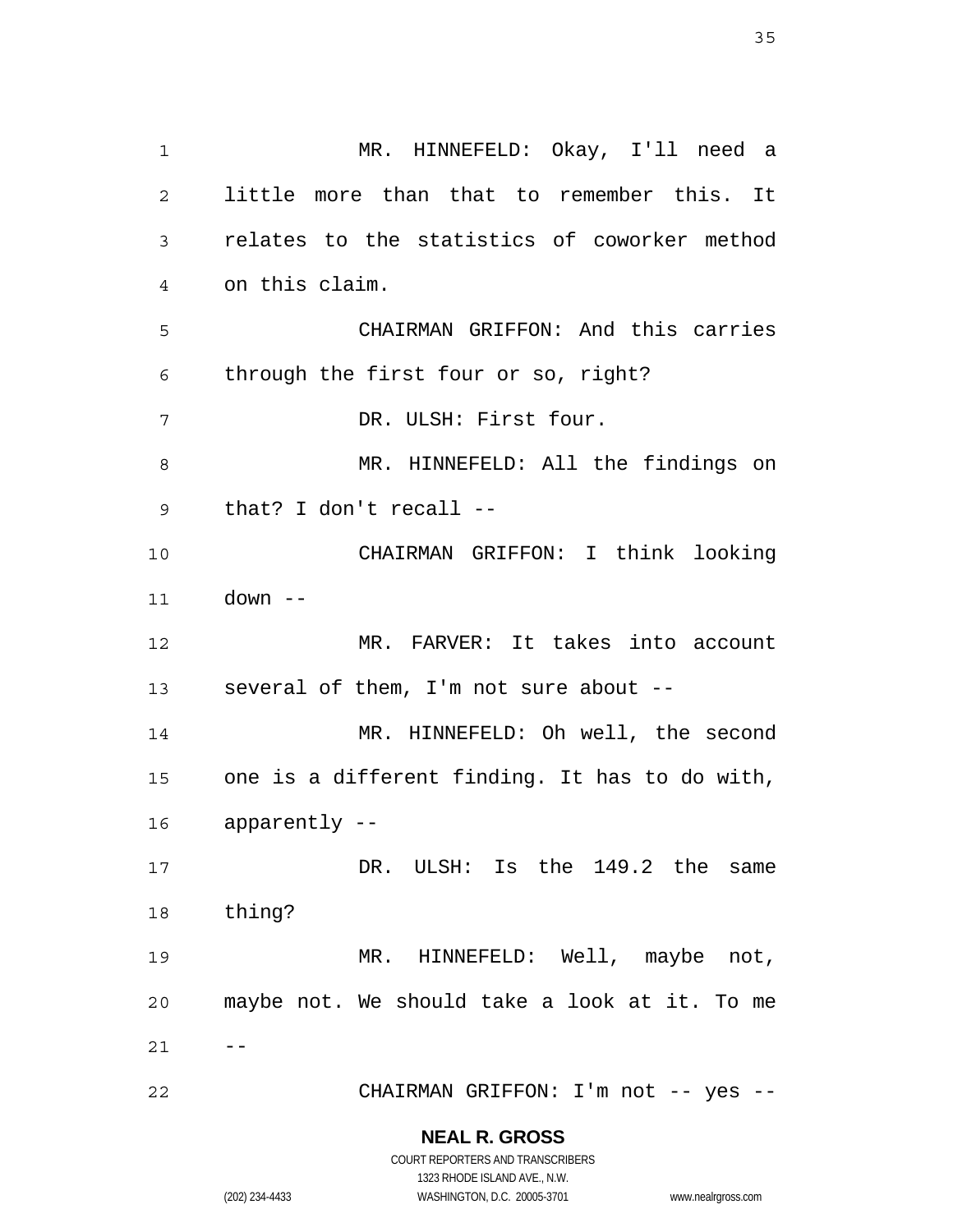you may be right, that's a different issue, isn't it?

MR. HINNEFELD: Okay. Yes, this is a matter of -- if you let the finding the default values result in a substantial overestimate to this employee and it has to do with, I think, a one size fits all coworker model --

CHAIRMAN GRIFFON: Right. Right. MR. HINNEFELD: As opposed to a tiered coworker model and we've discussed that in other venues and I believe that we are of the opinion that, if you start tiering them, the model, you know, how many tiers are you going to build? I mean, it's going to fall apart eventually because you can always find a subset of categories you've chosen and try to tier it again. And so I think that is where we have stood on this and again it won't affect this claim and it's kind of the standard practice, is to use a coworker model and then select the percentile points depending upon

**NEAL R. GROSS** 

COURT REPORTERS AND TRANSCRIBERS 1323 RHODE ISLAND AVE., N.W. (202) 234-4433 WASHINGTON, D.C. 20005-3701 www.nealrgross.com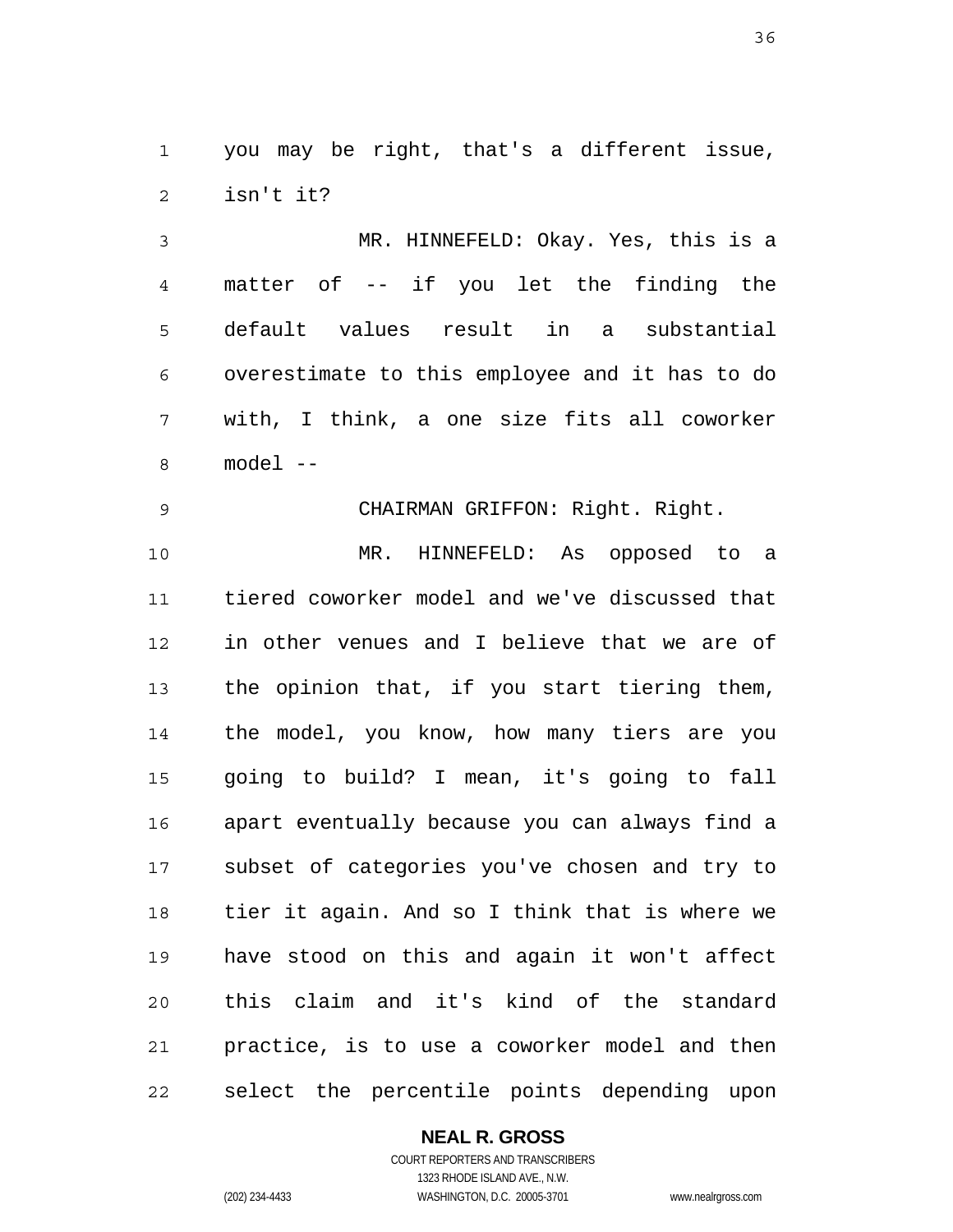the job description.

CHAIRMAN GRIFFON: You usually go with like three tiers, right? You usually go 4 with  $50^{\text{th}}$ ,  $95^{\text{th}}$  or environmental. MR. HINNEFELD: I'm not sure if we've anything to do on -- DR. MAURO: If all it is, is the 8 selection of the 95<sup>th</sup> percentile when our judgment is -- this might not have been the nurse -- 11 MR. HINNEFELD: Yes. 12 DR. MAURO: Is this the nurse? 13 MR. HINNEFELD: Yes. DR. MAURO: Oh, I'll tell you, I know what this is. There was a person that worked at this facility, I forget, one of the AWEs who was a nurse and did not work on the operating floor, apparently, or not very much, and the assignment that she received for a dose was at the upper end, she ended up being exposed and I believe it was a skin cancer - MR. HINNEFELD: I don't recall.

**NEAL R. GROSS**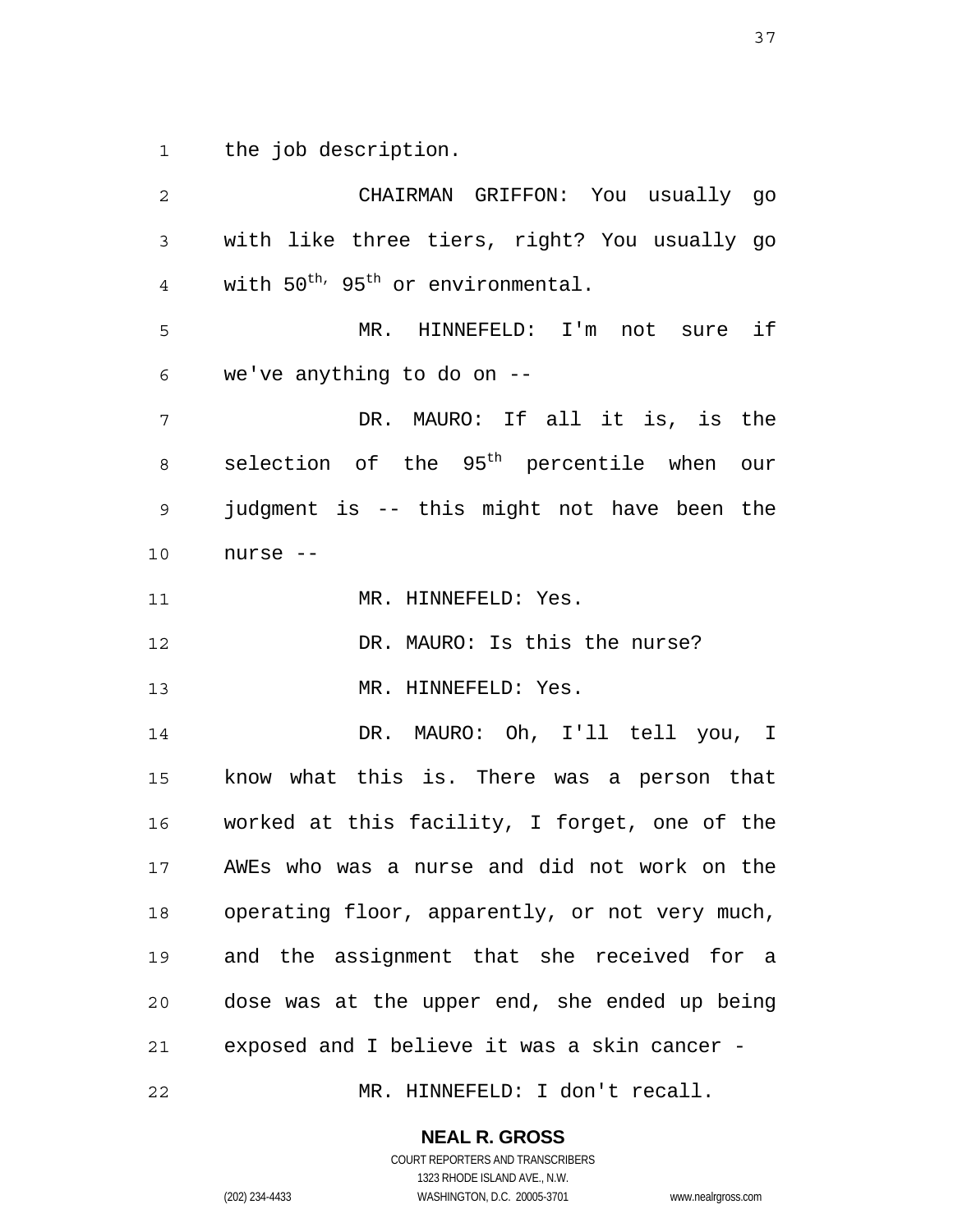DR. MAURO: But in any event, in this -- I think our only concern was, I don't know if we had so much of a problem with the coworker model, it was more that whey would you assign this person such a high dose and compensate. You know that's of course a judgment. 8 MR. HINNEFELD: Right. DR. MAURO: If that's the one I'm thinking -- 11 MR. HINNEFELD: If that, I mean, we are kind damned if we do and damned if we don't. 14 DR. MAURO: I know. MR. HINNEFELD: If we gave a nurse a lower one, she would say I was always responding to injuries out there, I would work -- I would go to visit the employees in the workplace as part of my job, you know, I didn't just sit in the dispensary all day. DR. ULSH: So, this is one where the

22  $95^{th}$  -

**NEAL R. GROSS**  COURT REPORTERS AND TRANSCRIBERS

1323 RHODE ISLAND AVE., N.W.

(202) 234-4433 WASHINGTON, D.C. 20005-3701 www.nealrgross.com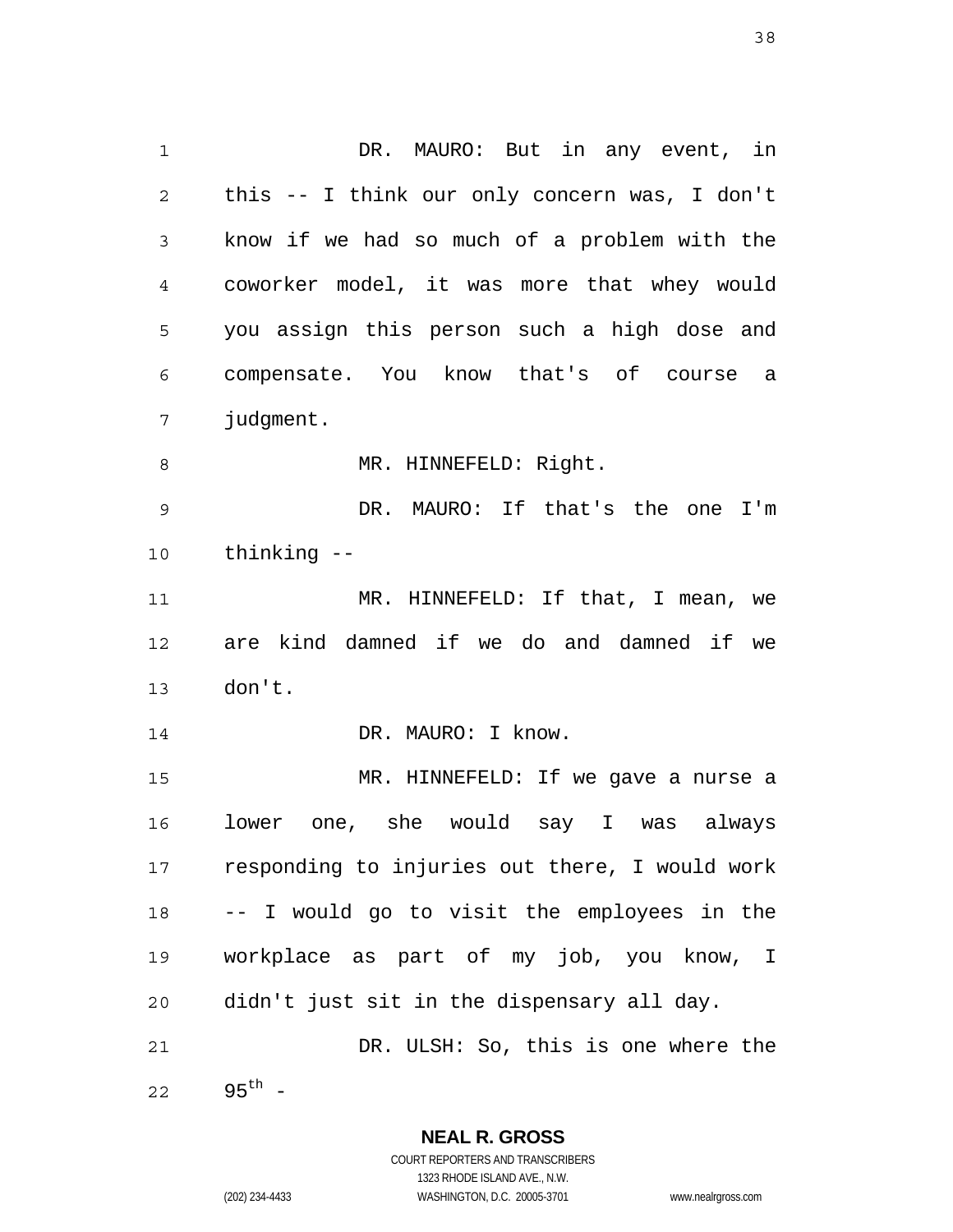1 DR. MAURO: I'm speculating based on the conversation, looking at the case, and I recall a case like that, where you really assigned a high dose. And the only reason I bring something like that up is if it was a person that on every -- on first blush anyway, very little -- that's the reason you created the other categories, just for a person like 9 this -- 10 MR. HINNEFELD: Yes. 11 DR. MAURO: And you didn't use it. MR. HINNEFELD: Well, Brant, you should check and see how this one would have worked and kind of what the issues are here. I would think a nurse, even if she spent some 16 time in the facility, would get a  $50<sup>th</sup>$  percent  $17 - -$ 18 DR. MAURO: Yes. MR. HINNEFELD: Maybe she got that. I don't know. CHAIRMAN GRIFFON: It sounds like 22 she got a  $90^{th}$  -- but, well -

> **NEAL R. GROSS**  COURT REPORTERS AND TRANSCRIBERS

> > 1323 RHODE ISLAND AVE., N.W.

(202) 234-4433 WASHINGTON, D.C. 20005-3701 www.nealrgross.com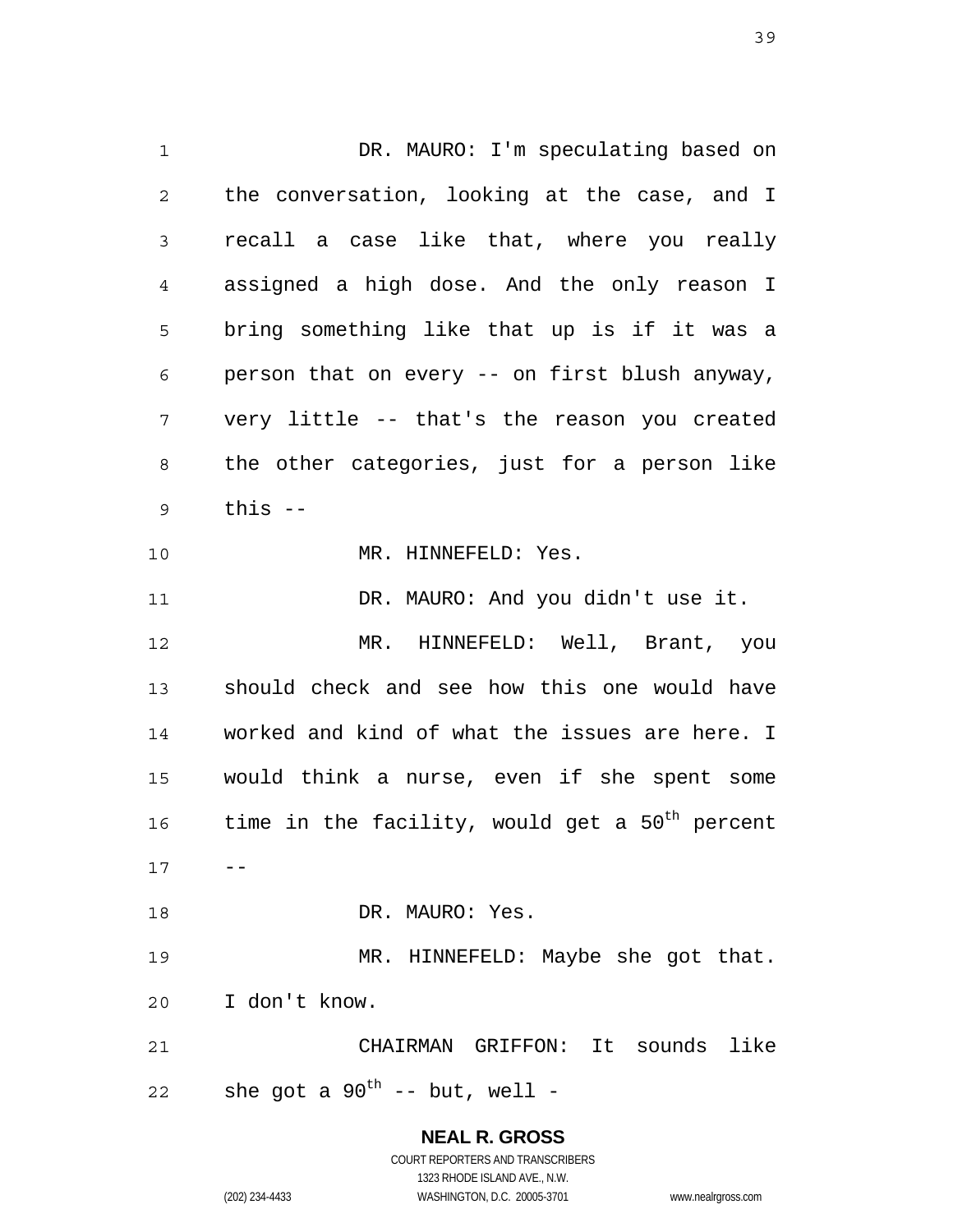1 DR. MAURO: Any way to tell if this was an AWE from looking at it? MR. FARVER: Oh, it was an AWE. DR. MAURO: It was an AWE. I just don't want to -- MR. HINNEFELD: Yes. DR. ULSH: I've got it as an action 8 item for us, check to see whether the  $95<sup>th</sup>$ should have been assigned or whether -- 10 DR. MAURO: And it's not the Harry issue, then. 12 MR. HINNEFELD: No, one is. 13 DR. MAURO: Oh, one was. I'm sorry. MR. HINNEFELD: The first one -- number three is sort of the same. CHAIRMAN GRIFFON: Number two is the one we just discussed, right? 18 MR. HINNEFELD: Yes. CHAIRMAN GRIFFON: So that's the 20 action you had, check on the  $95<sup>th</sup>$  versus  $50<sup>th</sup>$ , right? These are different. I'm sorry, I was trying to bundle them all in together but

> **NEAL R. GROSS**  COURT REPORTERS AND TRANSCRIBERS

1323 RHODE ISLAND AVE., N.W. (202) 234-4433 WASHINGTON, D.C. 20005-3701 www.nealrgross.com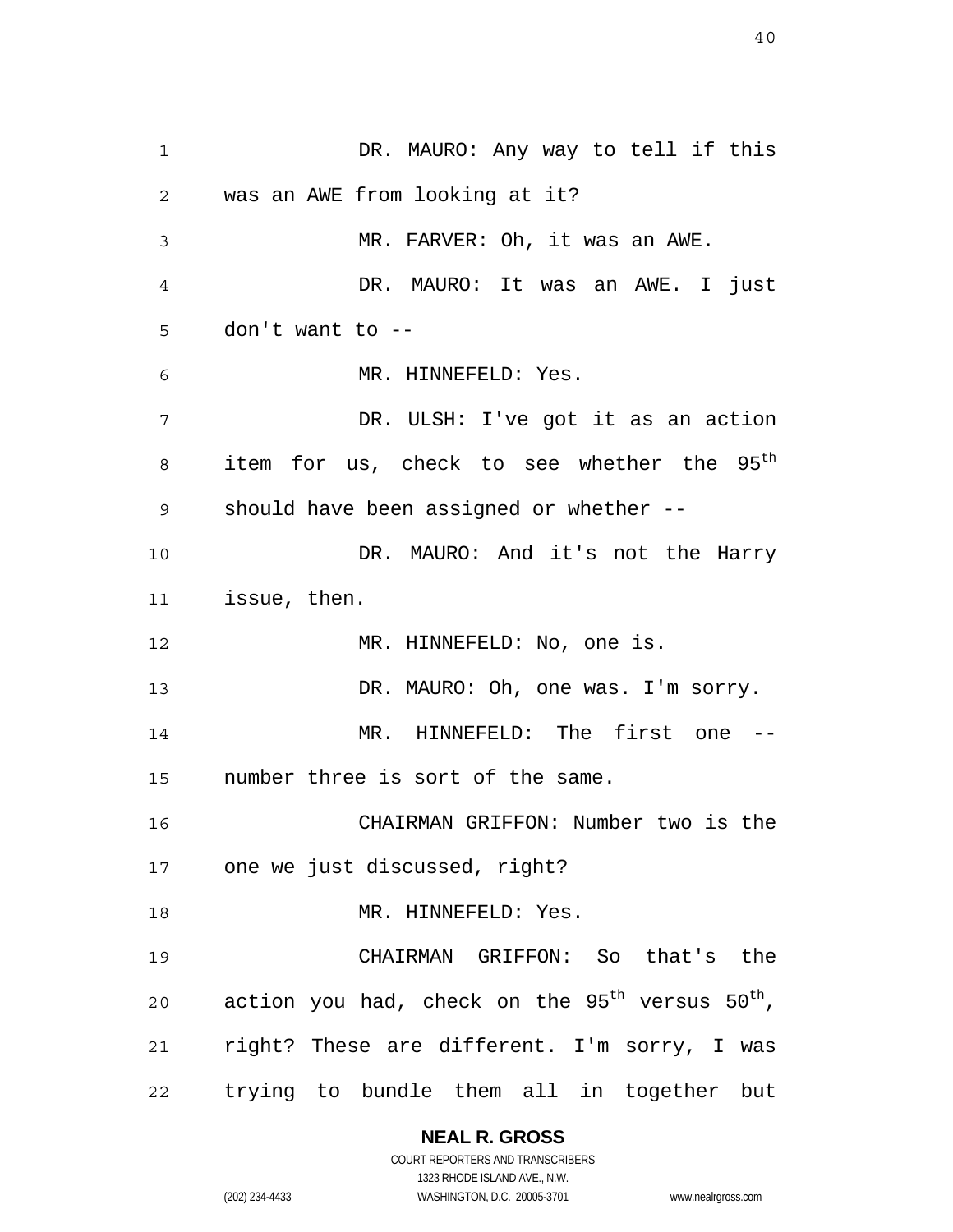they're slightly different issues.

DR. ULSH: It looks like 149.3, is that the same as number one? MR. HINNEFELD: Same as one, has to be our response, refers to number one so I would say it is the same as one. CHAIRMAN GRIFFON: I think it is, yes. Okay. What about 149.4? MR. HINNEFELD: Well, that one looks to me like a global one having to do with localized data sources and it's not going to affect this claim I think maybe keeping it in a global. We had a conversation Friday about getting these global ones, we've got to put some urgency on settling global issues, so to me this looks like that. MR. FARVER: This is the shallow dose? MR. HINNEFELD: Shallow dose from localized sources. CHAIRMAN GRIFFON: Right. DR. MAURO: And it also goes to

> **NEAL R. GROSS**  COURT REPORTERS AND TRANSCRIBERS 1323 RHODE ISLAND AVE., N.W. (202) 234-4433 WASHINGTON, D.C. 20005-3701 www.nealrgross.com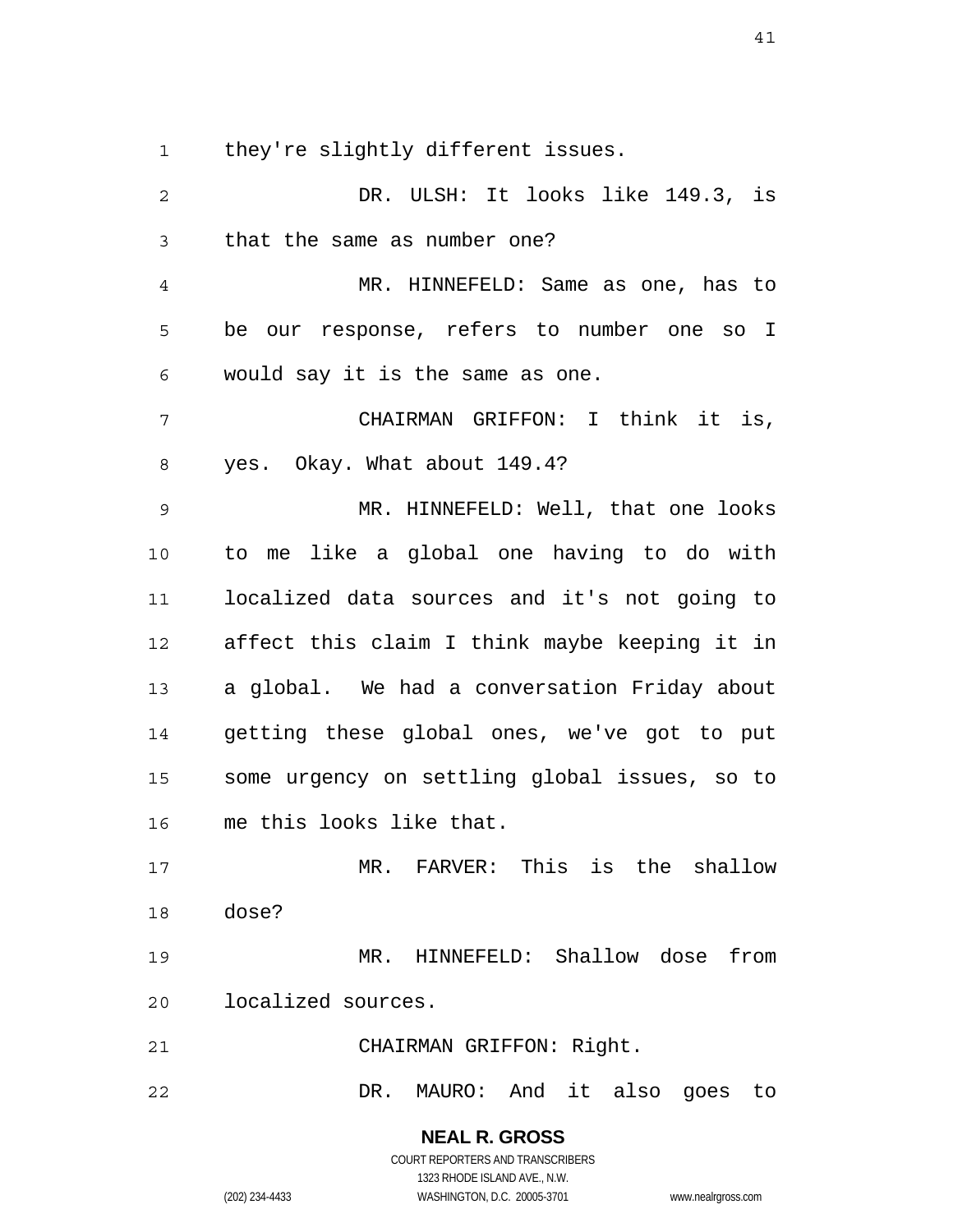OTIB-17, which is where it first came up, five years ago.

MR. HINNEFELD: Yes.

DR. ULSH: So I've got it remains a NIOSH action item. Do you want me to put something -- MR. HINNEFELD: Well I don't know that it is for claim. I think it's a global issue. I think it's a global issue. It -- CHAIRMAN GRIFFON: Does it go to Procedures or is it -- 12 MR. HINNEFELD: Well --CHAIRMAN GRIFFON: How do you, how do we  $-$ MR. HINNEFELD: To me -- I think we had a conversation about this on Procedures and we felt like global issues usually should rightfully go to Procedures because Procedures deals with documents that theoretically affect more than one claim and so we had that discussion once and I think the global issues was going to go there. I almost think it needs

**NEAL R. GROSS**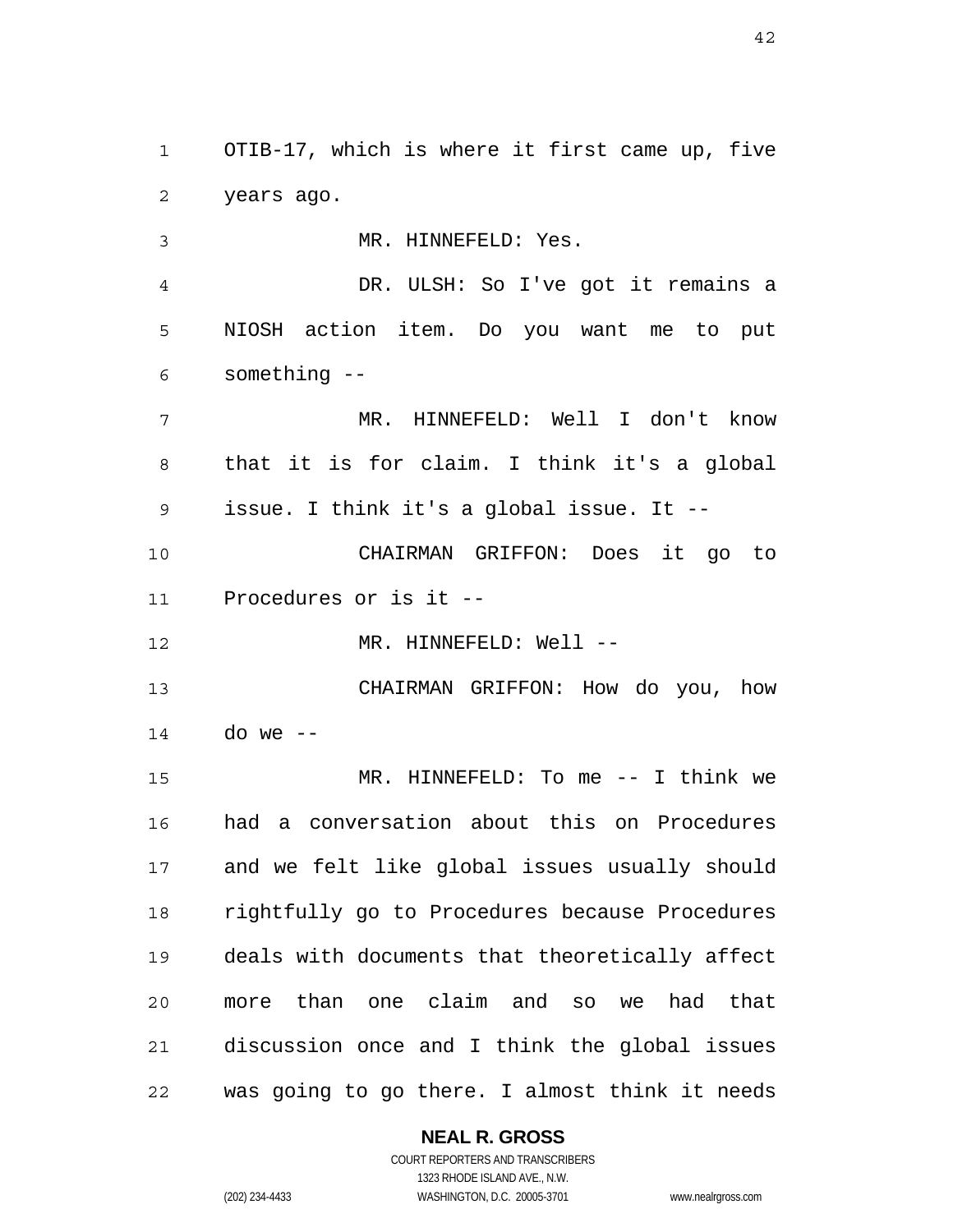its own little piece of the database. But you know Procedures could be -- it could be managed just like the Procedures, you know, the same people, the same rights and all that stuff.

CHAIRMAN GRIFFON: But for the sake of my matrix here, I'm going to say transferred to Procedures Work Group.

MR. HINNEFELD: Okay with us, we'll keep track of it.

MR. KATZ: So that would be a good idea, to have a section of the database that's global issues that are not necessarily tied to a document.

MEMBER MUNN: Are we still talking about 17?

CHAIRMAN GRIFFON: I think it refers to TIB-17 still, yes. This is 149.4 finding, yes.

MEMBER MUNN: And my apologies, I made a valiant effort to bring up the database to look to see what it says is in Procedures

**NEAL R. GROSS** 

COURT REPORTERS AND TRANSCRIBERS 1323 RHODE ISLAND AVE., N.W. (202) 234-4433 WASHINGTON, D.C. 20005-3701 www.nealrgross.com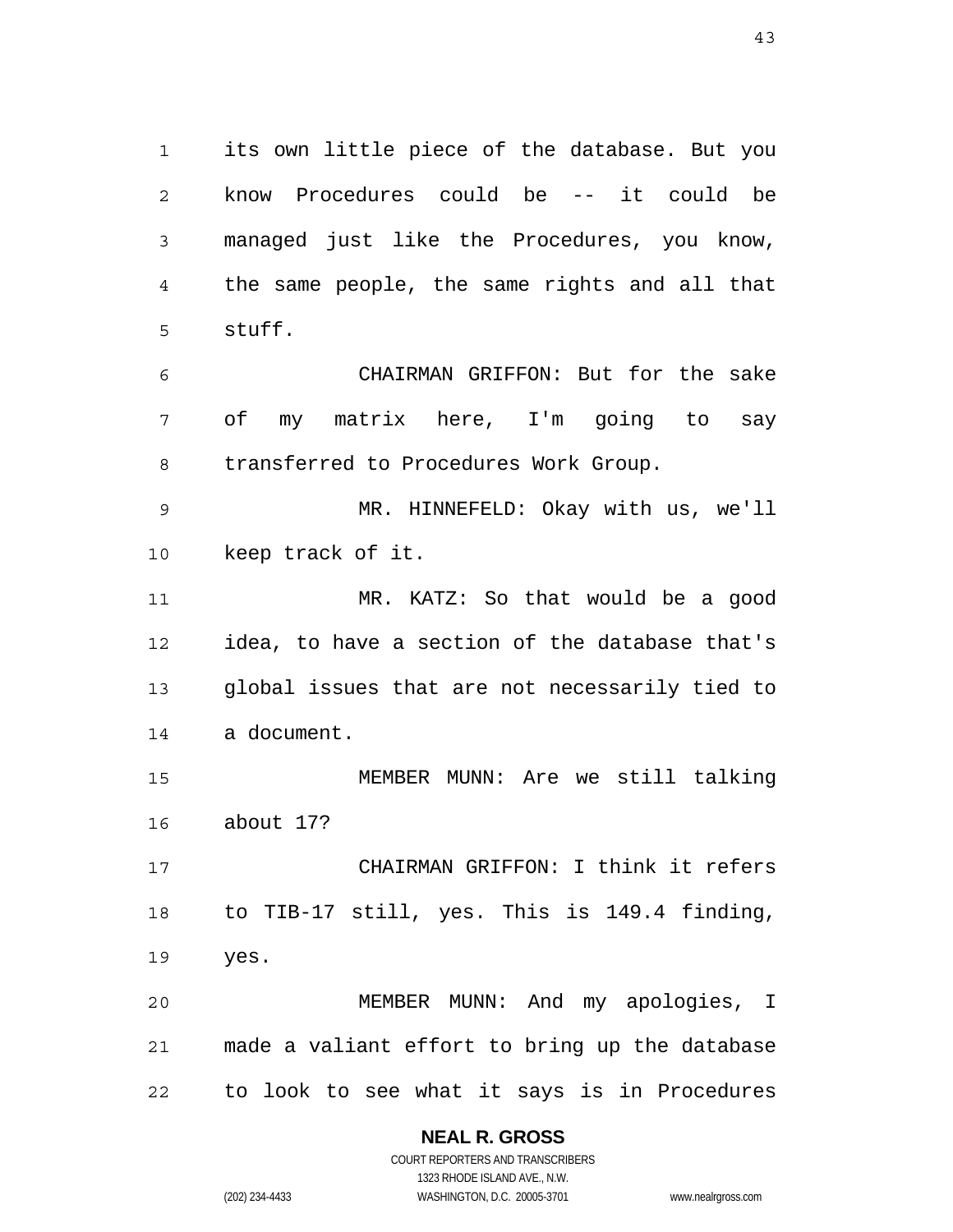and unfortunately, I am not communicating with Citrix or vice versa -- properly.

MR. HINNEFELD: Put a question mark. CHAIRMAN GRIFFON: How about 149.5? MEMBER CLAWSON: That's part of the 95 percentile issue too --

CHAIRMAN GRIFFON: Yes, I see response 149.2.

MR. HINNEFELD: So the next two are  $10 - -$ 

CHAIRMAN GRIFFON: Right. Yes. Okay. MR. KATZ: While they are mulling through things, Bob, are you on the line still?

15 MR. ALVAREZ: Yes, I am.

MR. KATZ: Are you awaiting a particular agenda item?

MR. ALVAREZ: No, no. I was just listening in. I'm not -- I'm actually supposed to participate tomorrow but I had my times screwed up so I was just listening in.

MR. KATZ: Okay.

#### **NEAL R. GROSS**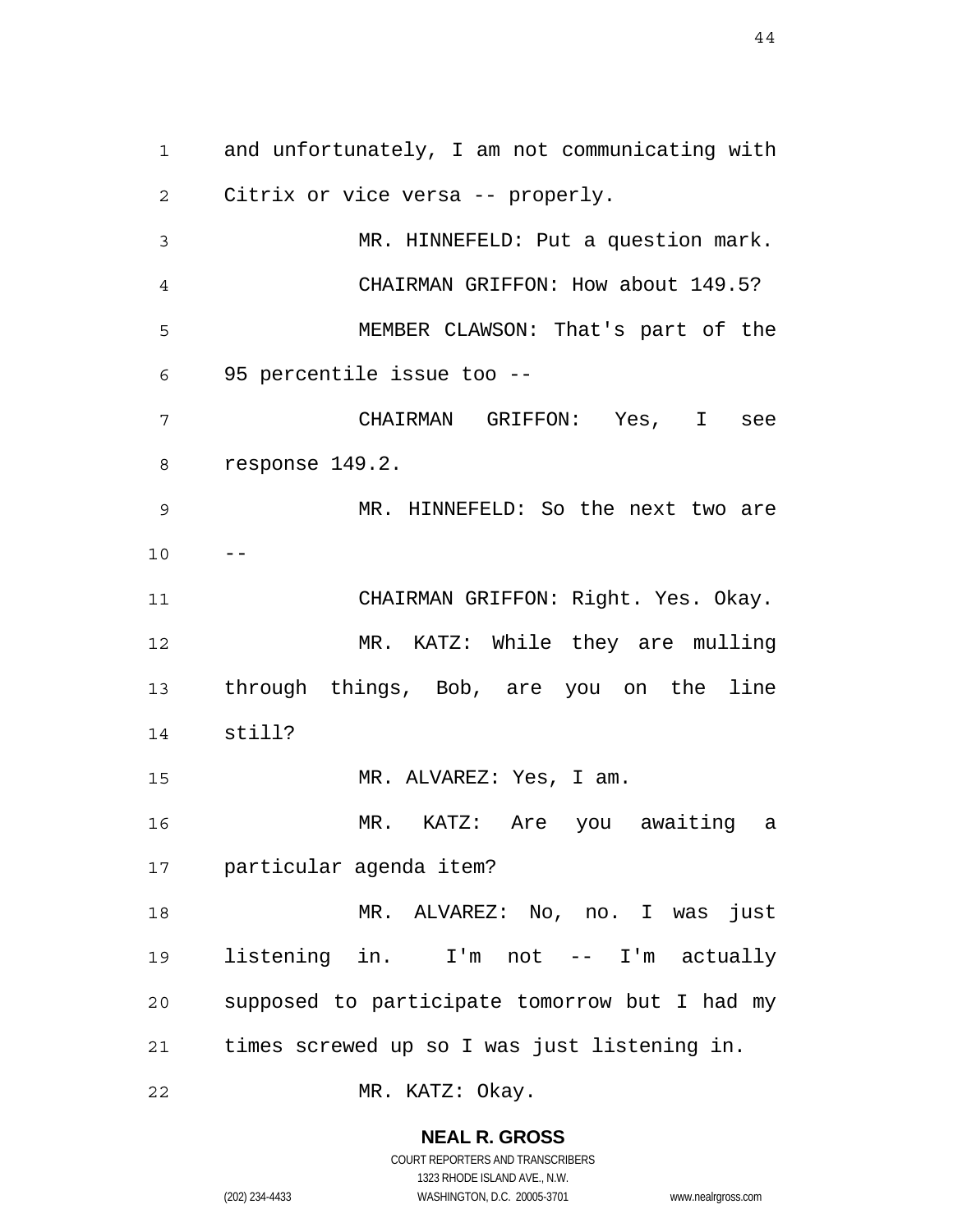MR. ALVAREZ: So anyway, I'm about to hang up in fact.. CHAIRMAN GRIFFON: Too exciting for you? MR. KATZ: Bye bye Bob. MR. HINNEFELD: Someone else just identified herself. MR. KATZ: Yes someone else -- was someone else trying to speak to us? (No response.) 11 MR. KATZ: Okay. CHAIRMAN GRIFFON: All right. 150.1 is what I'm up to now. Scott, do you have this one down? MR. SIEBERT: This is a Simonds Saw & Steel. CHAIRMAN GRIFFON: Yes. It seemed like an AWE. MR. HINNEFELD: Well, it could be like, we'll have some -- (Simultaneous speaking.) CHAIRMAN GRIFFON: Yes. Right.

> **NEAL R. GROSS**  COURT REPORTERS AND TRANSCRIBERS

> > 1323 RHODE ISLAND AVE., N.W.

(202) 234-4433 WASHINGTON, D.C. 20005-3701 www.nealrgross.com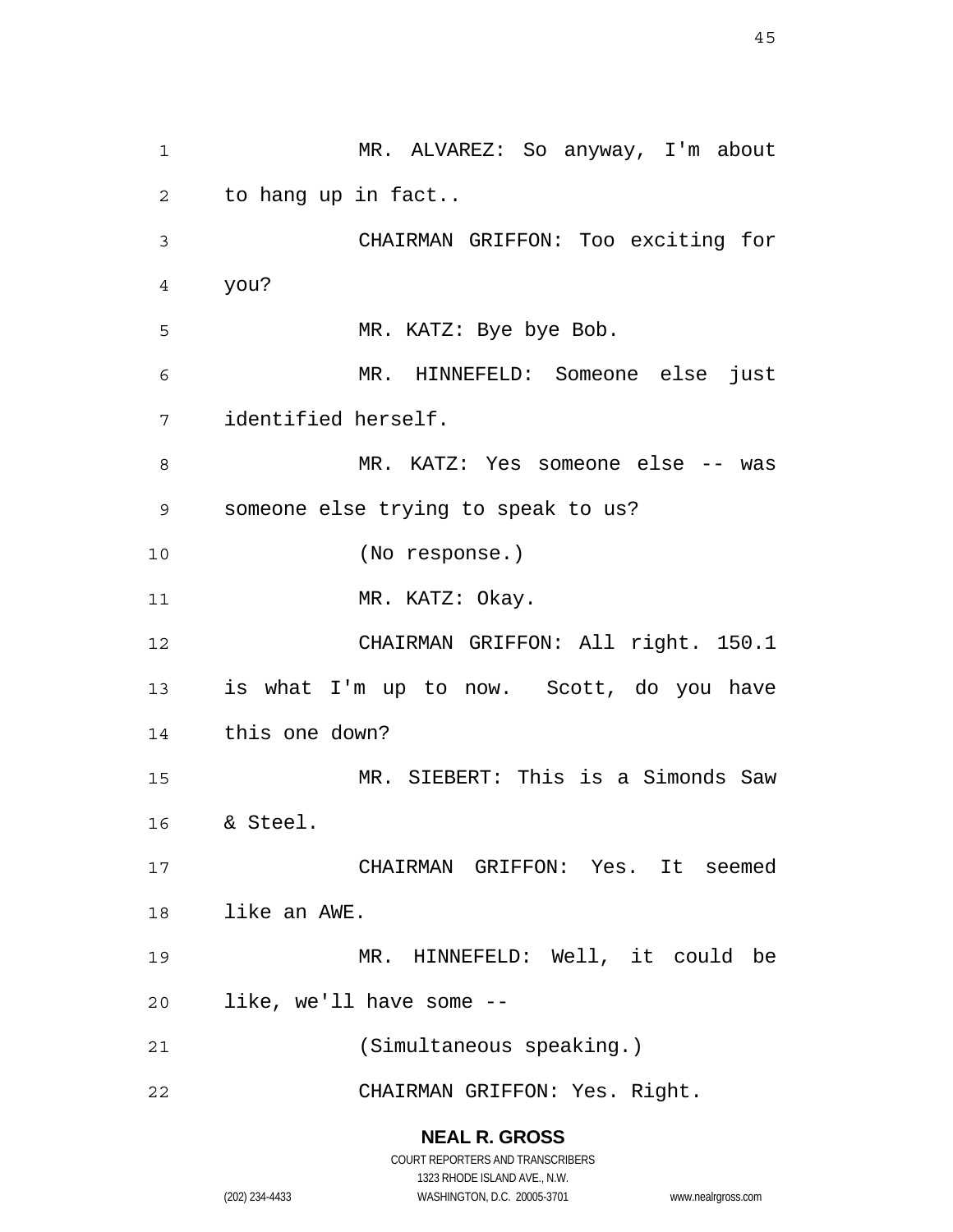MR. HINNEFELD: Based on where we are now on research. We should be able to fill this in. There's one on the last one too. You want to make a note we've got something to do on it, though, which is provide a response in light of the Simonds ER. MEMBER MUNN: One more time, which item is this? We're still on 51. DR. ULSH: No, no. 150.1 10 MR. HINNEFELD: 150.1, yes. MEMBER MUNN: Have you already gone two steps? No. And what we are saying today is? DR. ULSH: NIOSH needs to provide a response in light of the Simonds Evaluation Report. DR. MAURO: Yes, this could be -- I think it's very timely. You definitely wouldn't want some of these issues that are sort of floating to emerge while you are in

the middle of the ER process.

MR. HINNEFELD: Well, ER is done

**NEAL R. GROSS**  COURT REPORTERS AND TRANSCRIBERS 1323 RHODE ISLAND AVE., N.W.

(202) 234-4433 WASHINGTON, D.C. 20005-3701 www.nealrgross.com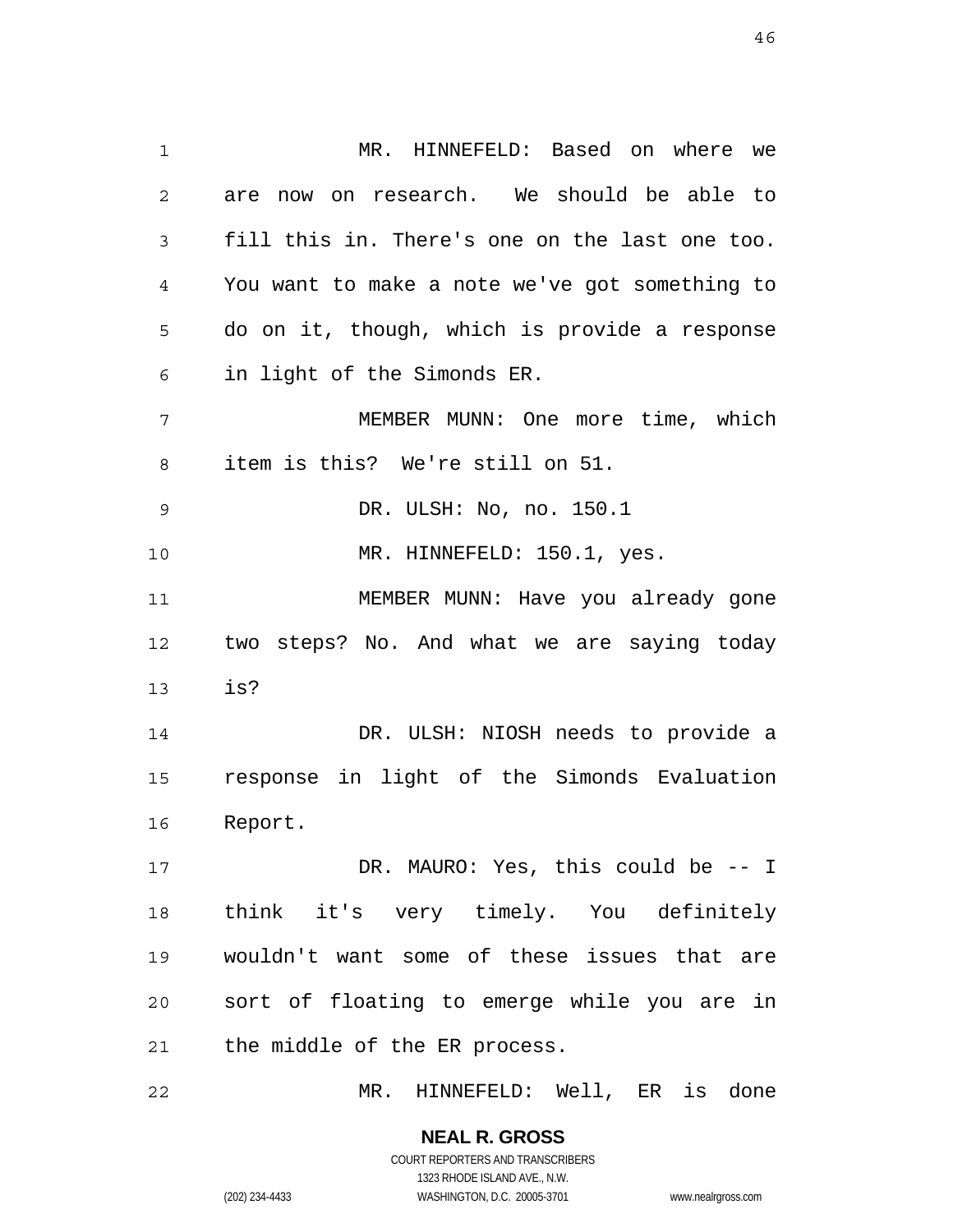later. The main thing we are presenting on ER is going to -- you can position that with -- DR. MAURO: Yes. You'd like to be in a position to say yes, our ER deals with this. CHAIRMAN GRIFFON: The next one I have, 150.2, I have being shifted to the Procedures. 8 MR. HINNEFELD: Yes. CHAIRMAN GRIFFON: But it -- MR. HINNEFELD: You need to make sure that it gets caught there too. CHAIRMAN GRIFFON: And this is ingestion, so this sounds like a global issue kind of thing, right? DR. MAURO: Ingestion is a global issue with OTIB-9 and we have gone a long way to resolve that. CHAIRMAN GRIFFON: Yes, it's OTIB-9, yes, so we'll follow it in Procedures, right. DR. ULSH: But that's still a NIOSH action item? MR. HINNEFELD: Yes.

> **NEAL R. GROSS**  COURT REPORTERS AND TRANSCRIBERS 1323 RHODE ISLAND AVE., N.W.

(202) 234-4433 WASHINGTON, D.C. 20005-3701 www.nealrgross.com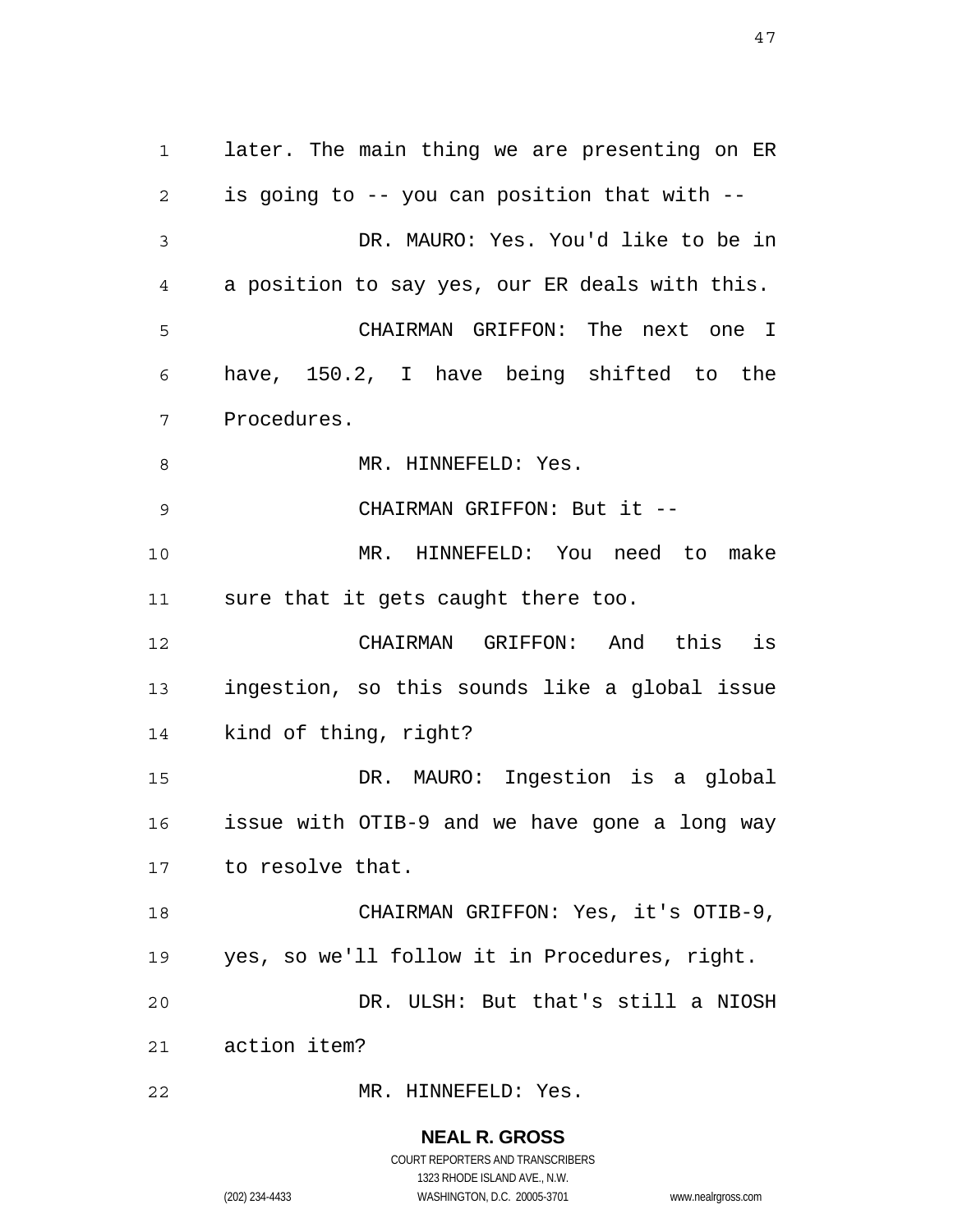CHAIRMAN GRIFFON: Yes. 151.1 MEMBER CLAWSON: This gets back to the one that we had, surface contamination. DR. ULSH: Is that 149.4, is that where you were referring to, the earlier issue about  $-$ MEMBER MUNN: Is that still the same issue as -- the same response in 150.1? CHAIRMAN GRIFFON: I'm not sure. MR. HINNEFELD: We would have to look at -- no it's not possible to know for sure because we would have to look at what was the basis for the initial starting level in each of the two situations, so -- MEMBER MUNN: So it's not covered in the previous one -- MR. HINNEFELD: No. I don't think so. MEMBER CLAWSON: This one calls out that SC&A suggest using the -- MR. HINNEFELD: Yes, the specific reference, yes.

## **NEAL R. GROSS**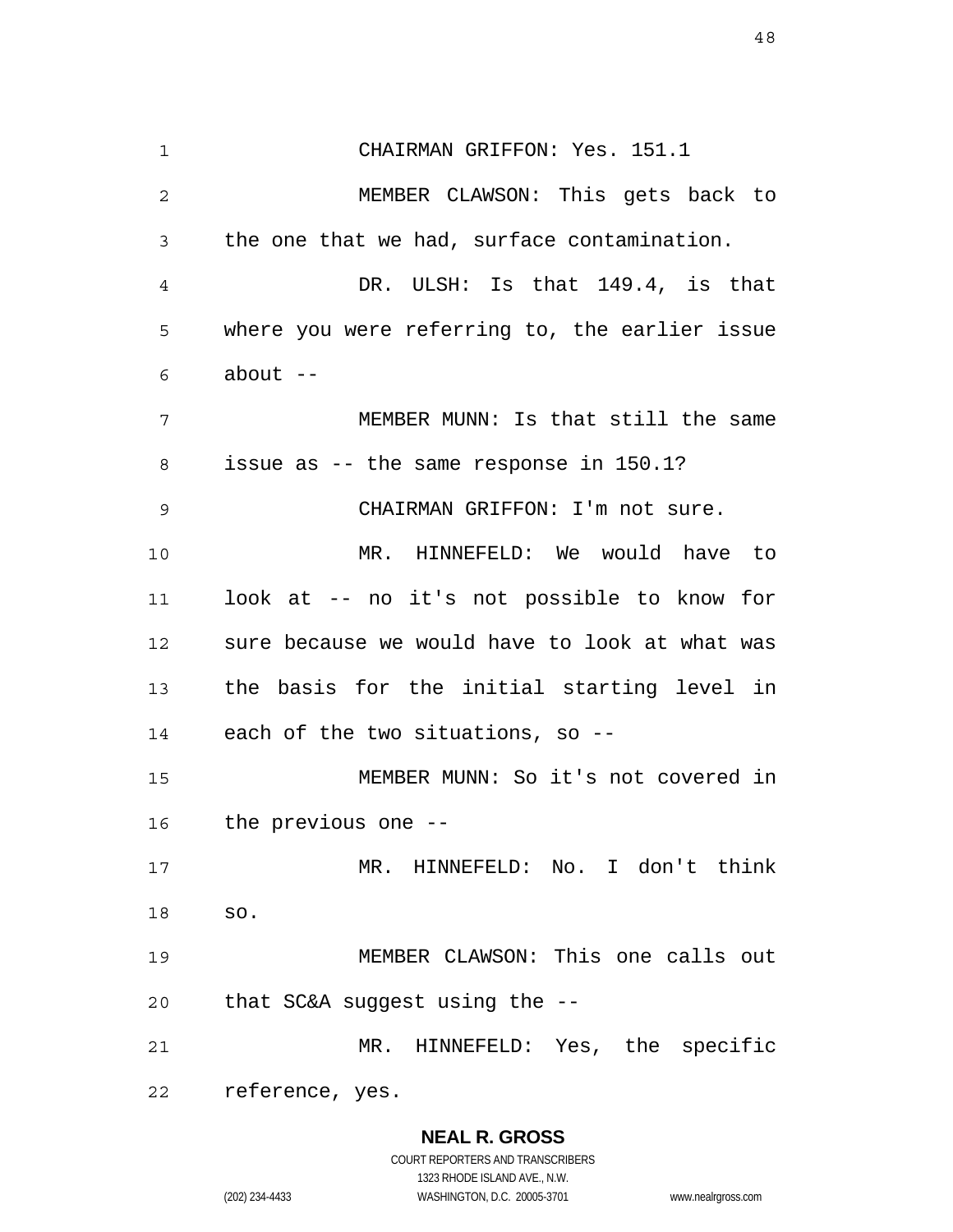CHAIRMAN GRIFFON: Yes, the add later part.

DR. MAURO: We've received -- a lot of that has been resolved, in several places. The Adley report has to do with deposition, accumulation of services and we resolved that, the ingestion part of it. You know, once you have got it on the surface and now we are comfortable with the way you model it. CHAIRMAN GRIFFON: It's just tying it together. Where did that come up in -- was it in 6000 Work Group? 13 DR. MAURO: 6000. Absolutely, yes. MR. HINNEFELD: We'll get it from the 6000 -- CHAIRMAN GRIFFON: Check on the

6000.

18 DR. MAURO: They are all starting to get interconnected.

MR. HINNEFELD: Right, right, yes, a lot of these were done before 6000 was out there, so yes.

**NEAL R. GROSS**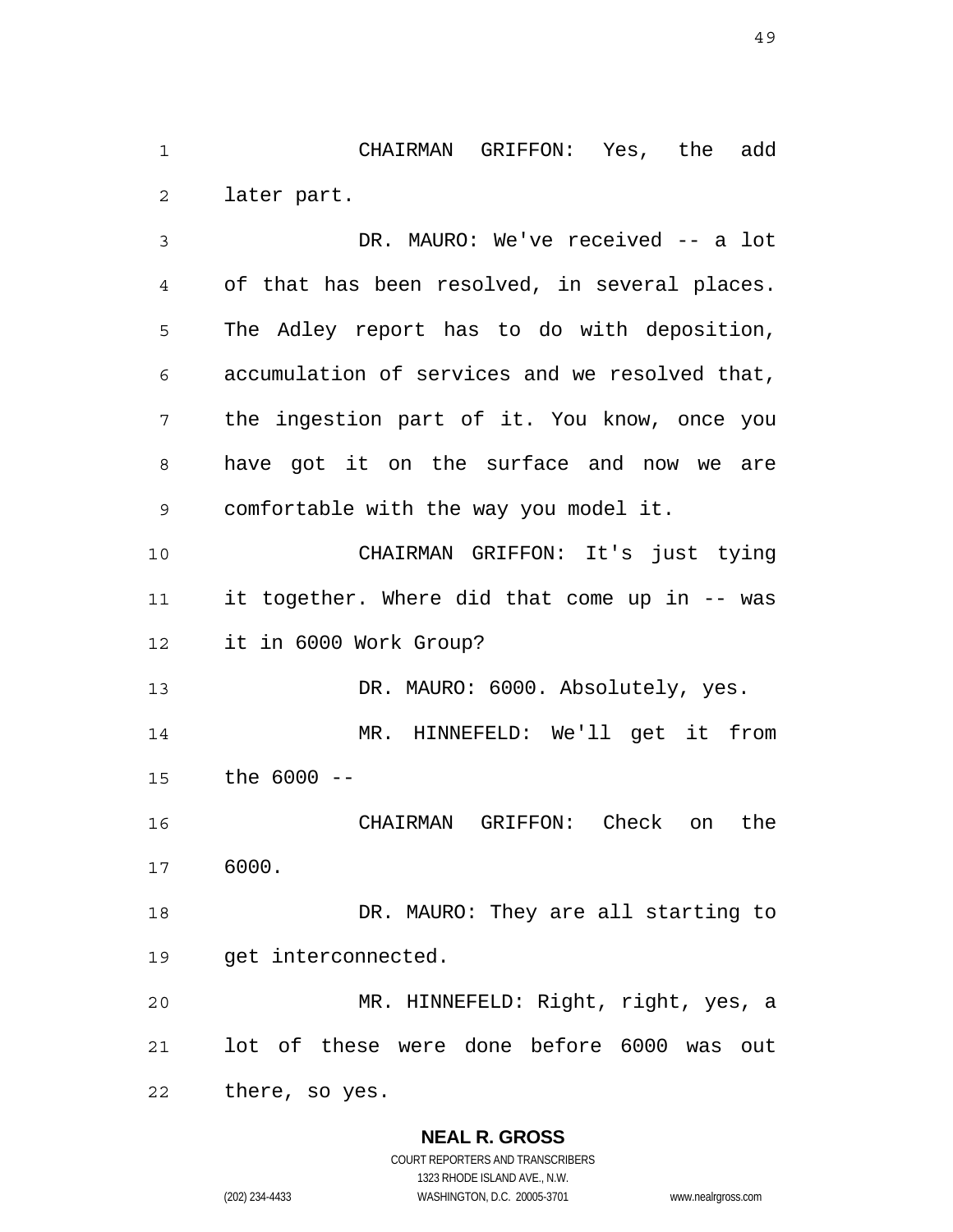DR. ULSH: Tied to a 6000 Work Group? MR. HINNEFELD: Yes. DR. MAURO: Which has been resolved, which is interesting. MR. HINNEFELD: We just need to get it on here. 8 DR. ULSH: Yes. MR. HINNEFELD: Okay, if it's been resolved there, we just need to get the resolution on here. We provide administration support for the Advisory Board, that's our action. DR. ULSH: All right, so we change the matrix? Is that what you are saying? MR. HINNEFELD: What we'll do is we always add things to the matrix. 18 DR. ULSH: All right. MR. HINNEFELD: We always add things to the matrix, and then the only thing we don't change is status. DR. ULSH: Okay.

> **NEAL R. GROSS**  COURT REPORTERS AND TRANSCRIBERS 1323 RHODE ISLAND AVE., N.W.

(202) 234-4433 WASHINGTON, D.C. 20005-3701 www.nealrgross.com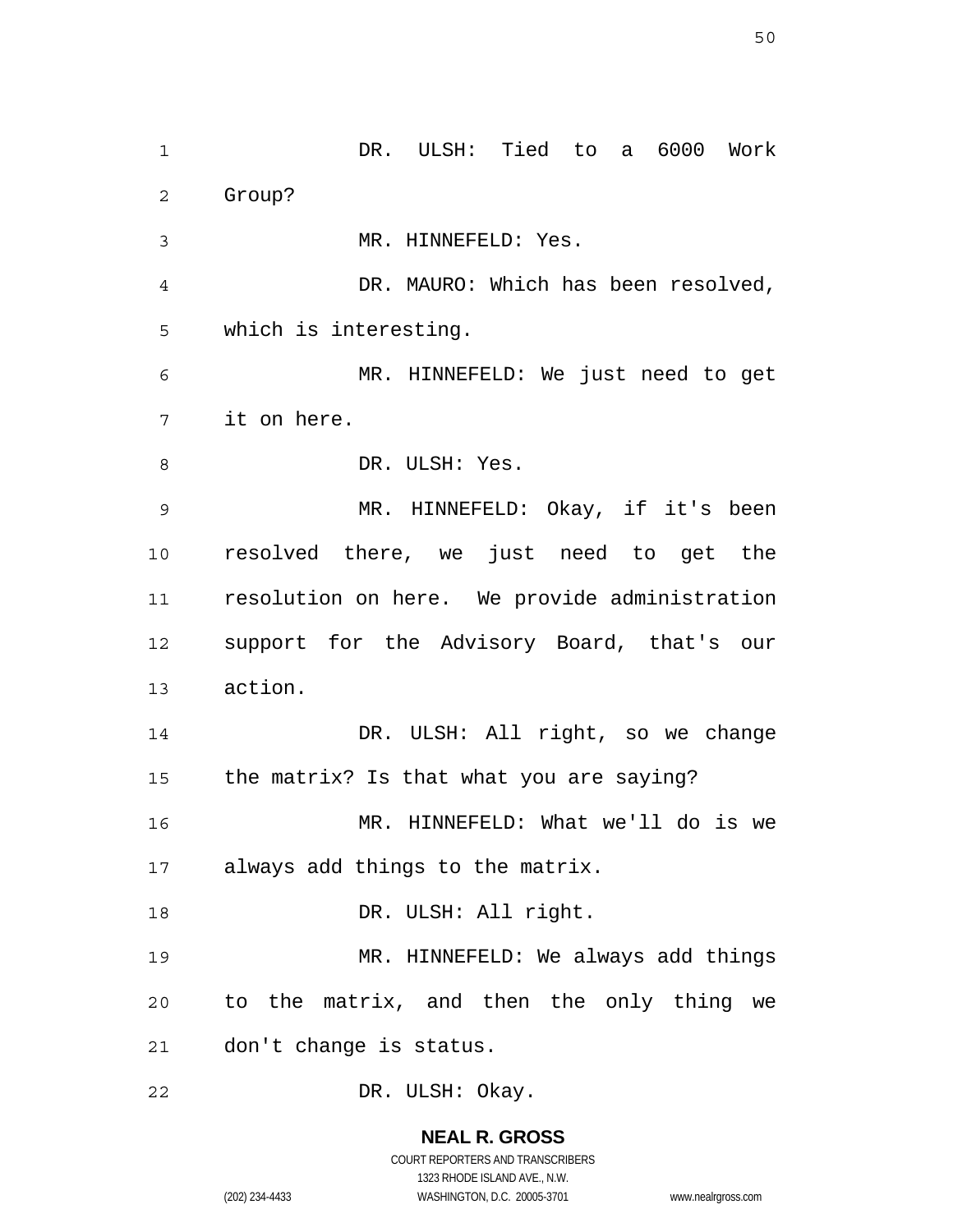MR. FARVER: In our original report on that, related to that finding, it says, during the issue's closeout process related to Bethlehem Steel Site Profile review, NIOSH agreed to revise the methodology for deriving surface contamination. Since the claimant was denied compensation, NIOSH considered revising this DR with respect to the matter. In other words what we are saying is the surface contamination issue has been

resolved in general but you may want to go back and look at it for this case.

CHAIRMAN GRIFFON: Oh yes, this is a little different, yes. Yes. So don't lose sight of the end of this case on that, yes.

MEMBER CLAWSON: Well, this is the question that I brought up earlier, when we are going through and we are spot checking these, and we see an issue like this, and it may affect this case but how do we make sure that it checks other cases because there might be numerous ones that this would affect. It's

### **NEAL R. GROSS**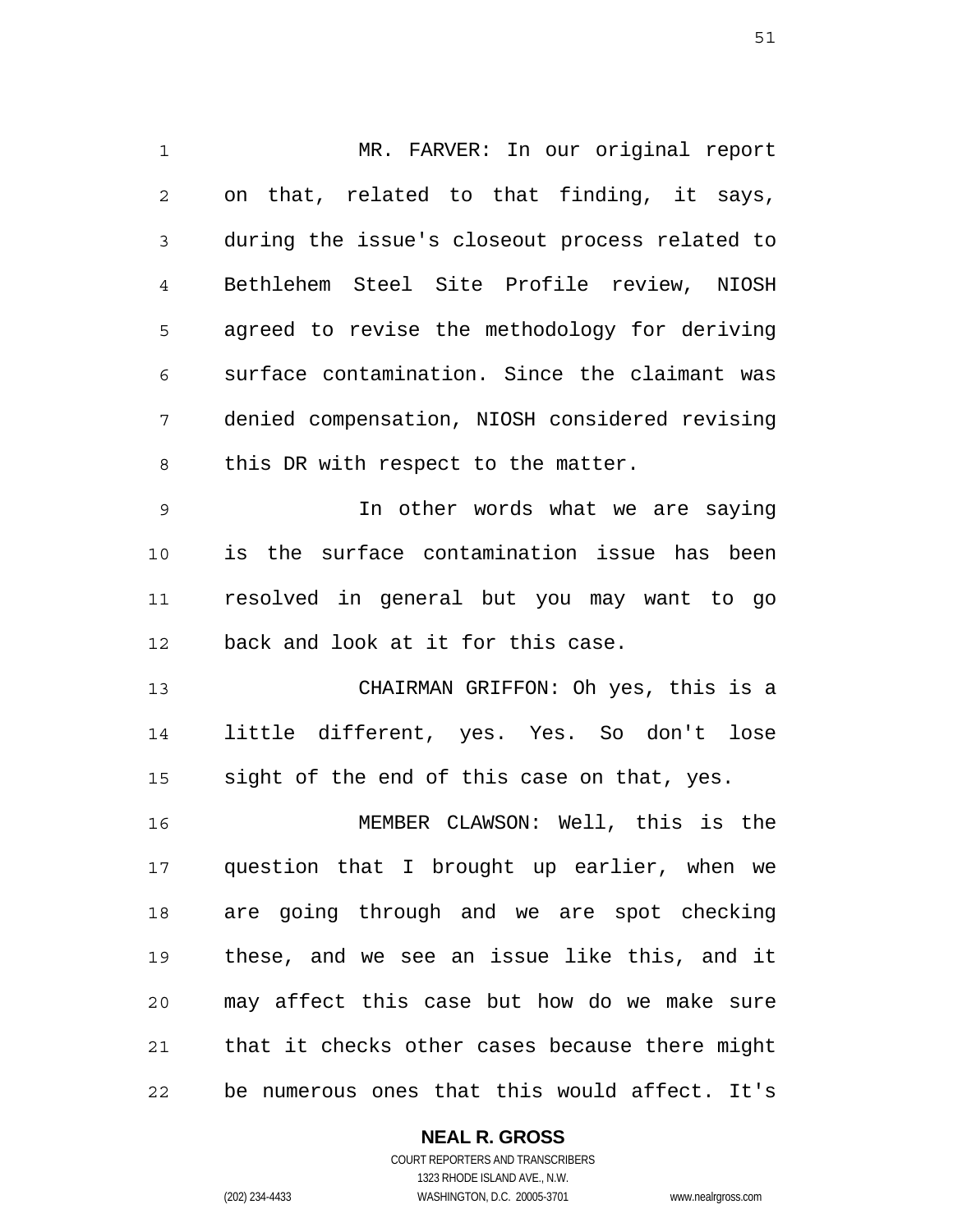my understanding this is why we are doing these reviews and stuff like this, to assure that we are doing it right and if we have got a problem like this that is say site-wide or whatever, that we are going back and checking those. How do we --

DR. ULSH: Well, it seems -- well I'm going to take a shot Brad, it seems to me that when we change a document like a TBD or a TIB, isn't it our normal practice to do a PER to see which cases that might affect and go back and --

MR. HINNEFELD: That's what would happen.

DR. MAURO: I've seen that on Site Profiles. I haven't seen it on Procedures, you know, and the PER -- had there been any -- had there been procedures changes, generic, that triggered PERs? I'm not sure. There may have been.

MR. HINNEFELD: Well, the lymphoma one was not a Site Profile one.

> **NEAL R. GROSS**  COURT REPORTERS AND TRANSCRIBERS 1323 RHODE ISLAND AVE., N.W. (202) 234-4433 WASHINGTON, D.C. 20005-3701 www.nealrgross.com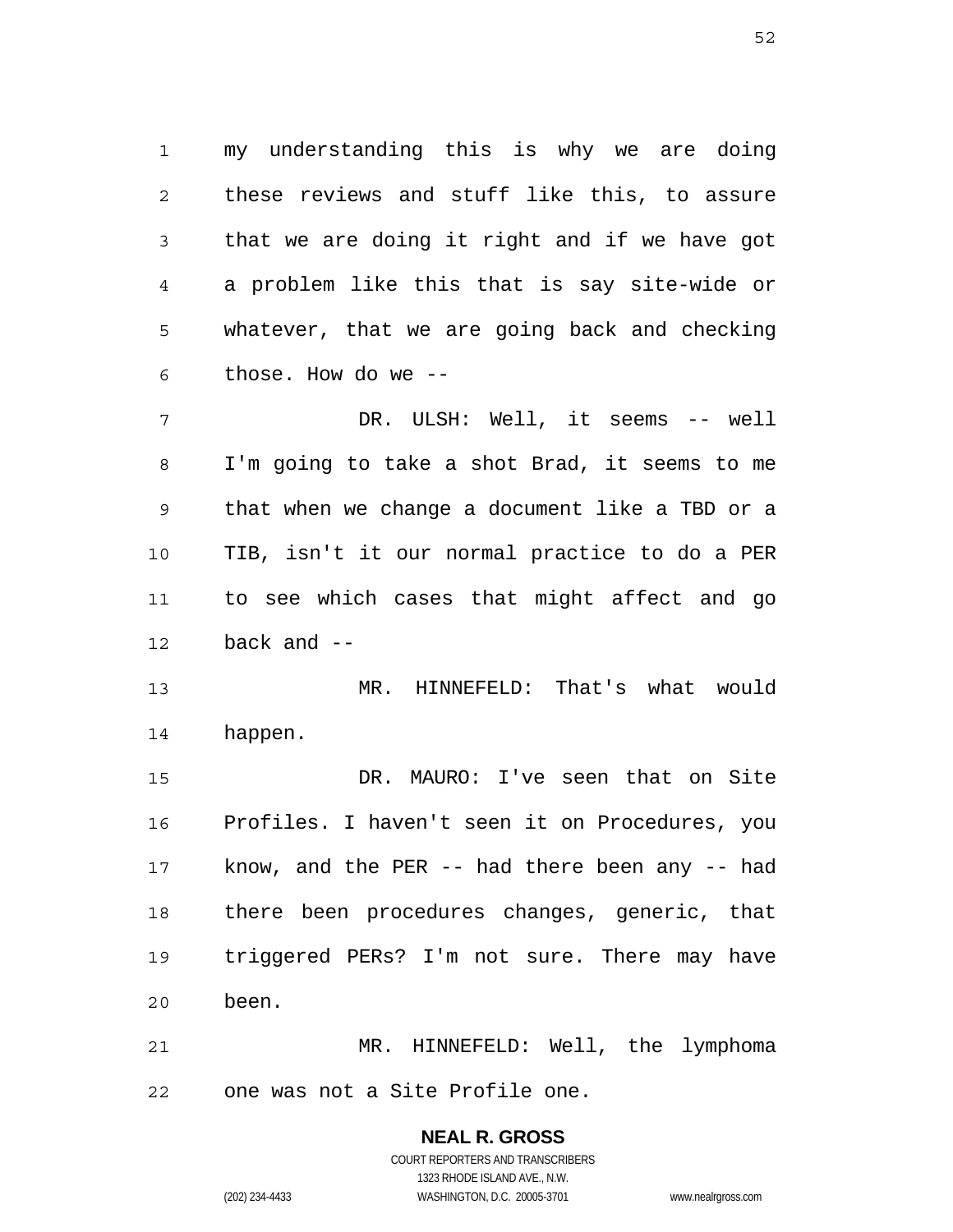DR. MAURO: Yes you're absolutely right.

DR. ULSH: And this is the -- if I understand correctly, this came up in the TBD-6000 Work Group, right? So if that were to change, then --

CHAIRMAN GRIFFON: It came up probably before that but I think it was handled in the TBD-6000.

10 MR. HINNEFELD: What we -- yes, what we need, what we need to find out, make sure we are doing here is you see some of these would have been done before TBD-6000 was done, so if in fact there is a change to these earlier techniques from TBD-6000 and the resolutions of TBD-6000 then we need to go back and see which of these -- which of these things done before TBD-6000, and there were a lot of individual Site Profiles written that were before TBD-6000, and we need to evaluate the change on those. Now we pretty much have a resolution on 6000, what does that change in

**NEAL R. GROSS**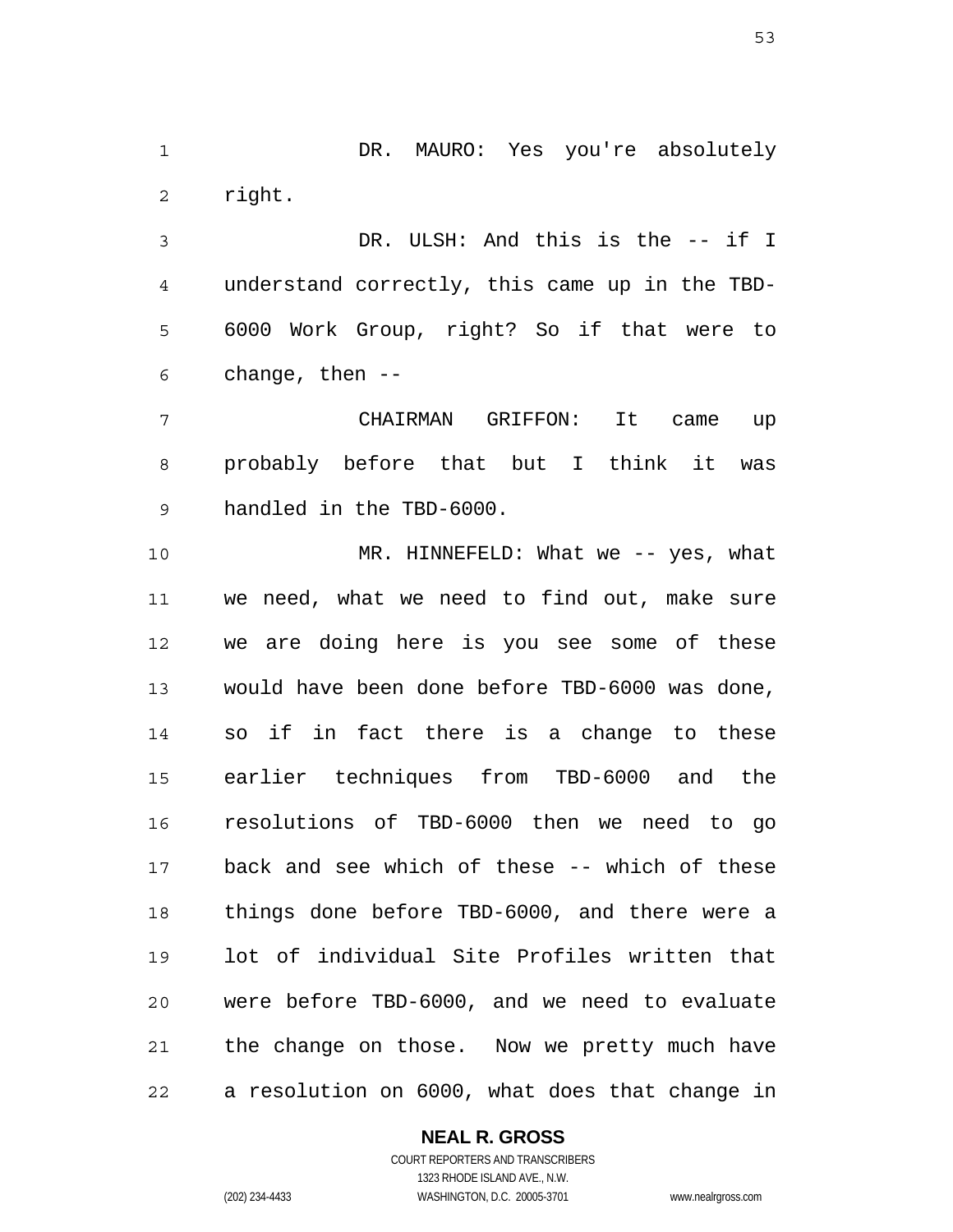all these earlier approaches and so we can go back and change what needs to be changed in those earlier approaches.

So this is beyond the scope of our activities here. This is our scope, our programmatic scope back there in the office, is that we need to make sure that, though, we capture the TBD-6000 approach in AWEs or relevant sites that were done prior to the TBD-6000 being completed.

MEMBER CLAWSON: And I agree with you fully on that Stu, but what I was also going to ask Wanda, is that part of the TBD when we -- I'm not a part of that Procedures group. Is that something that, when we change this or we look in that, that it gets changed back? You know, if you have got numerous cases out there that were done before this TBD-6000 was put in, are we -- is there anything that we check out or is that more --

MR. HINNEFELD: What the Procedures Subcommittee does is it evaluates PERs.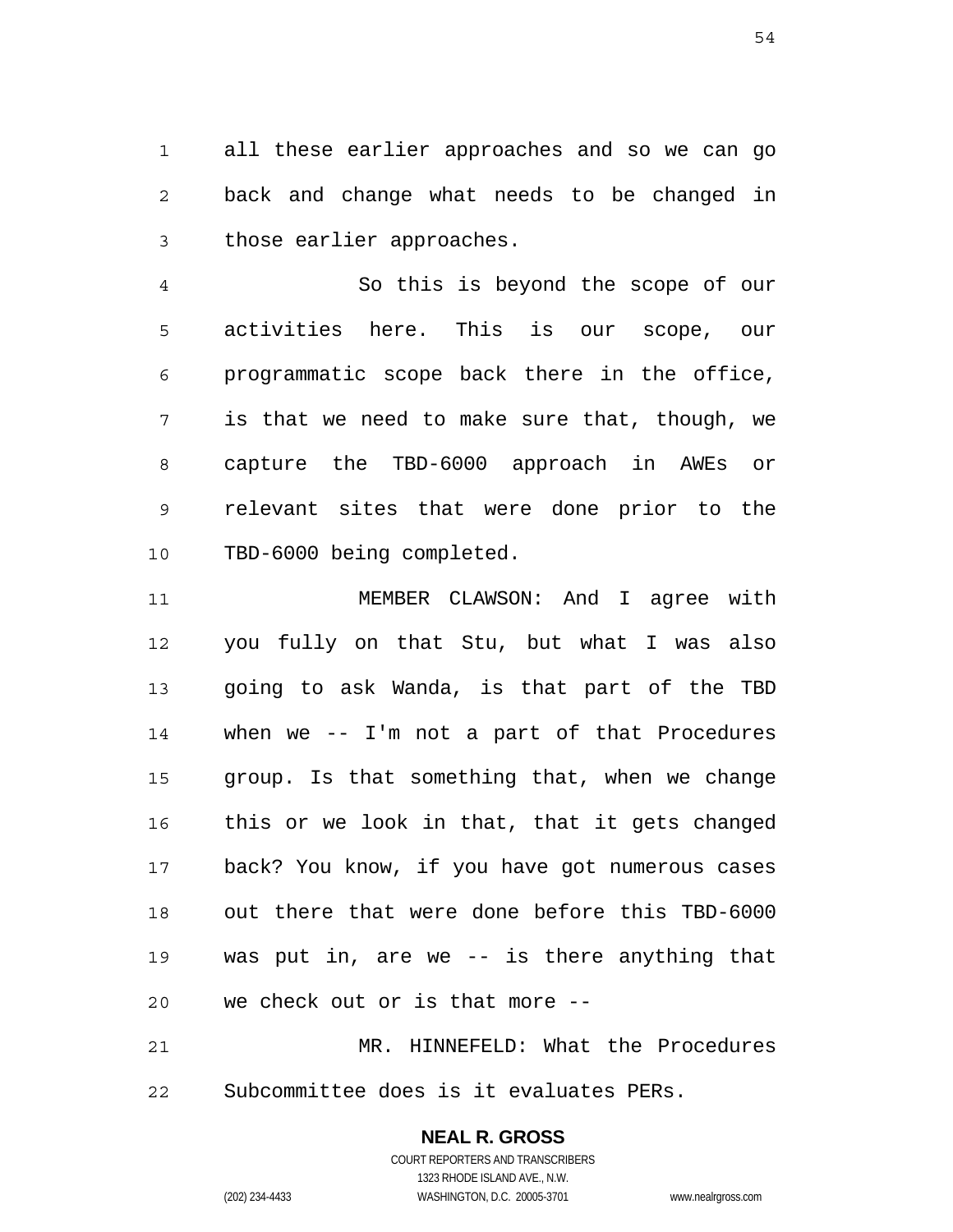MEMBER MUNN: It triggers NIOSH to do a PER.

MR. HINNEFELD: And they also evaluate PERs, not only the document, but they look at claims that were reworked under the PER or at least they are starting to. So yes, there is a loop back on that.

8 MEMBER CLAWSON: Okay. I just -- you know, we look at this and I just never see the loop back on so many of these and I -- it kind of seems like to me personally that it is kind of unfinished, because we don't see -- and I'm not saying that you are not doing it, it's just as a Work Group here we don't see that loop back.

MEMBER MUNN: Probably as a general rule of thumb, checking what the status of the PER is sometimes answers the question.

MR. KATZ: So Brad, you'll actually see the loop now because the Dose Reconstruction Subcommittee will do the selecting of the cases after they evaluate in

## **NEAL R. GROSS**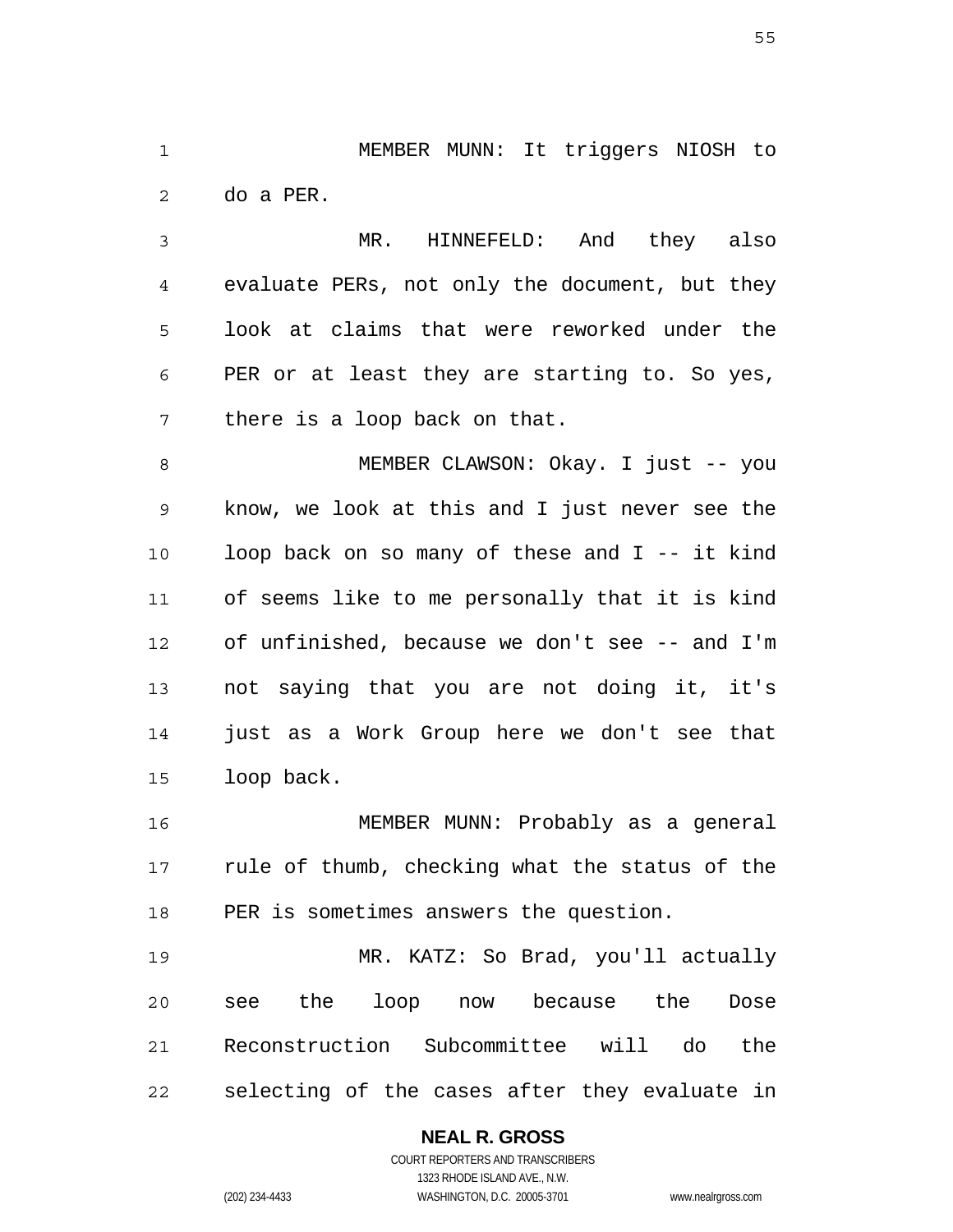Procedures the PER.

MEMBER CLAWSON: Right. MR. KATZ: The last step of that process is to select a set of dose reconstructions to validate it being implemented -- 7 MEMBER CLAWSON: Okay, MR. KATZ: And this Subcommittee will do the selection of those cases. 10 MEMBER CLAWSON: Okay, that -- I think I brought this up earlier, about a year or two ago, yes, that's what I was trying to get. MEMBER MUNN: Yes, it took us a while to decide exactly how that group was going to work. I think we've got it. CHAIRMAN GRIFFON: 151.2 is back to the ingestion model, that action stays the same is going to the Procedures Subcommittee, TIB-9. DR. ULSH: So that's the same as finding 150.2, is that what you are saying?

> **NEAL R. GROSS**  COURT REPORTERS AND TRANSCRIBERS

> > 1323 RHODE ISLAND AVE., N.W.

(202) 234-4433 WASHINGTON, D.C. 20005-3701 www.nealrgross.com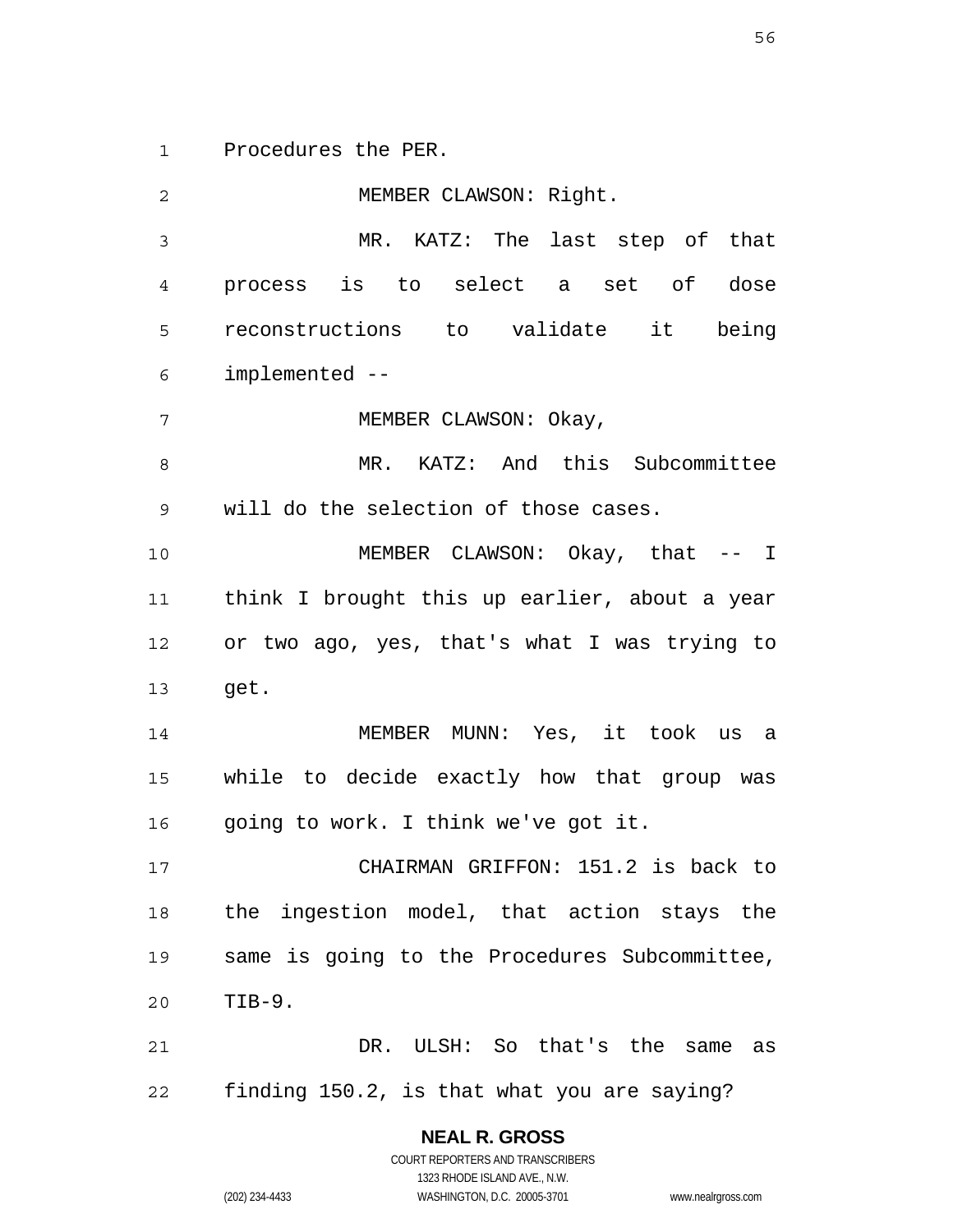CHAIRMAN GRIFFON: Same outcome, I think.

DR. ULSH: Okay, so what I had for 150.2 is that it was transferred to the Procedures Subcommittee. It's a global issue related to ingestion and that relates to OTIB-9.

8 CHAIRMAN GRIFFON: Yes.

DR. ULSH: And that remains a NIOSH action item. Is that what you want --

CHAIRMAN GRIFFON: I think the only difference in this one, the potential effect on this case is unclear still, right Doug? This is a less than 50 percentile one, right? So we may have to still consider --so, we should also keep that in the loop.

MEMBER MUNN: Savannah River Site.

CHAIRMAN GRIFFON: I think it's closed other than that action is going to the Savannah River Site, right?

MR. HINNEFELD: I believe so.

CHAIRMAN GRIFFON: Yes. Doug, you --

**NEAL R. GROSS**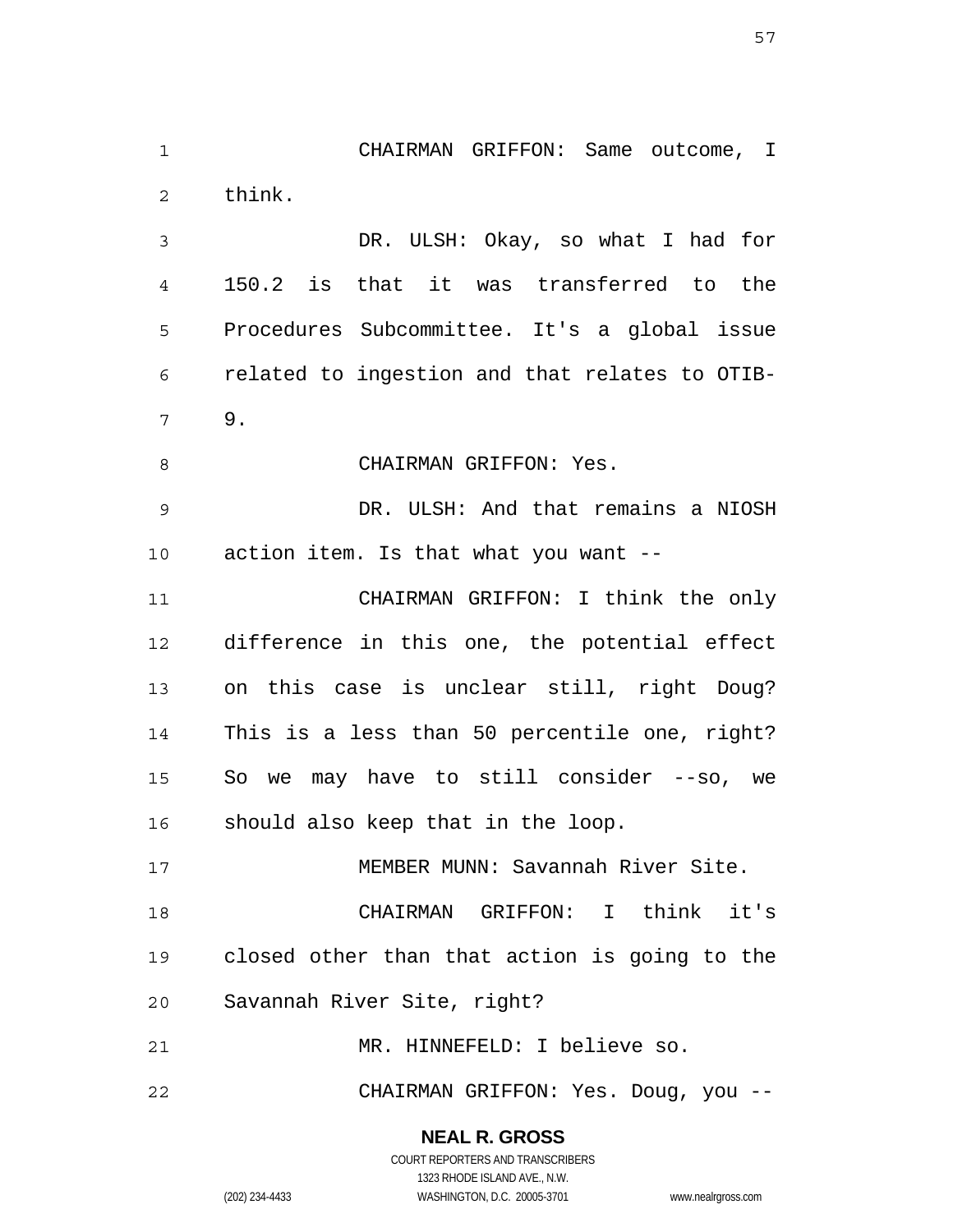1 MR. FARVER: Yes, correct. DR. ULSH: 151.2. MR. HINNEFELD: 152.1. DR. ULSH: And if what I see in the yellow action item is NIOSH will follow up on this case -- CHAIRMAN GRIFFON: And I think you did that on July 23, so I took that out of there. I believe, yes. DR. ULSH: So there's no action item for NIOSH then? DR. MAURO: I just had a thought. We are at a level of maturity in the process now where I think that all of the findings we have, with the hundreds if not before, can fall into one of two groups: one where there are quality issues, whereby they were supposed to follow a certain procedure, do this, that or the other thing according to procedure and it wasn't done and it has to be fixed, and that's specific to that case, because that case, that was something that was done that

**NEAL R. GROSS** 

COURT REPORTERS AND TRANSCRIBERS 1323 RHODE ISLAND AVE., N.W. (202) 234-4433 WASHINGTON, D.C. 20005-3701 www.nealrgross.com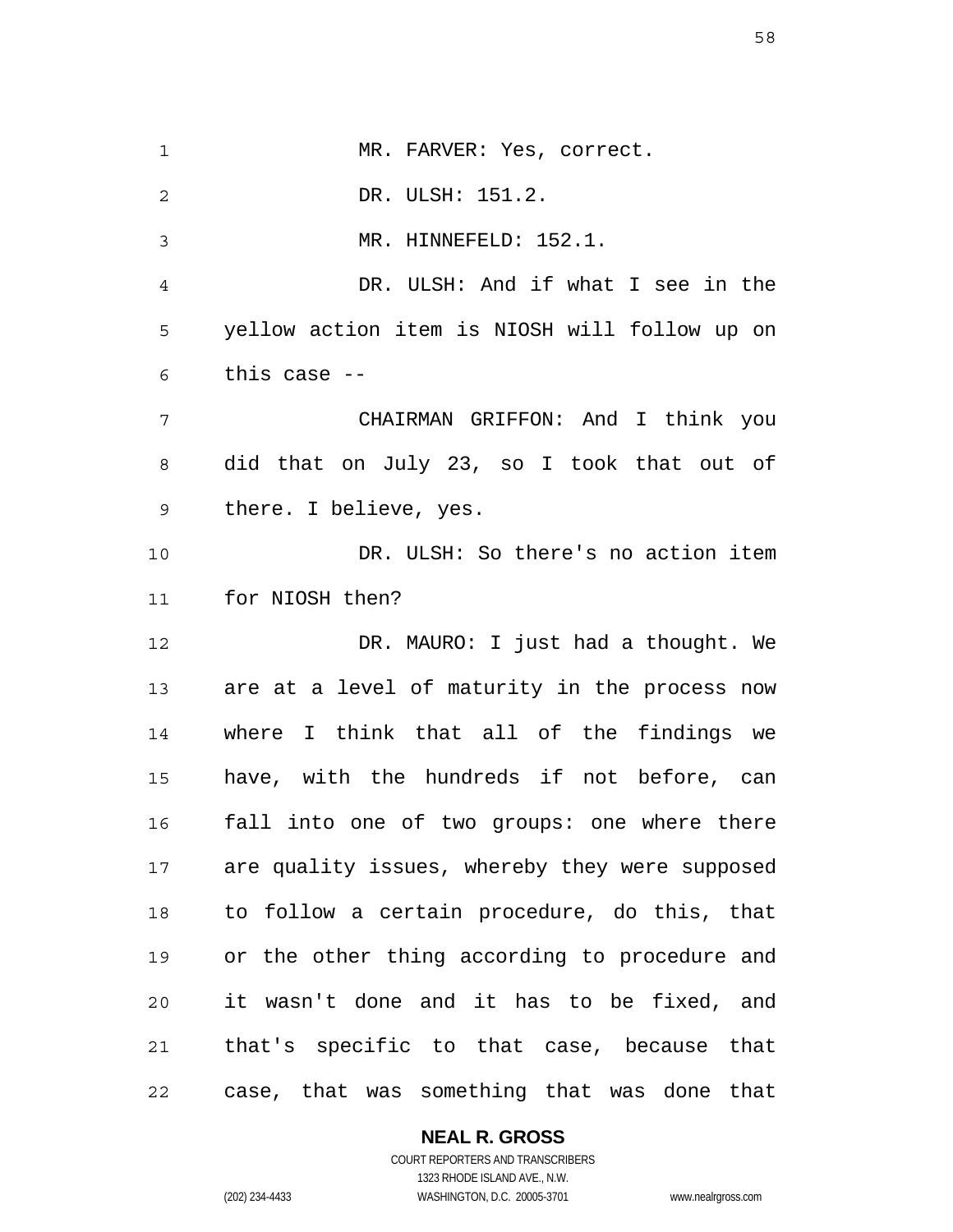shouldn't have been done that way, and everything else is transferred.

You see why I am saying that? Because everything else would be oh, we don't really care for the way you did this here, not because you did something wrong, it's because we don't like the Site Profile, we don't like OTIB-9. It all -

CHAIRMAN GRIFFON: If anything goes to Procedures it's --

DR. MAURO: So in a funny sort of way --

CHAIRMAN GRIFFON: Right, right.

DR. MAURO: I just had an idea that was one that might very well streamline this process. What I mean by that, is if somehow we can -- every single finding that we make, maybe this goes to us now, we could bin it, say this is something that is specific to this site because it is a -- I'll call it a quality issue for want of a better term -- because it applies to this case, because it wasn't

**NEAL R. GROSS**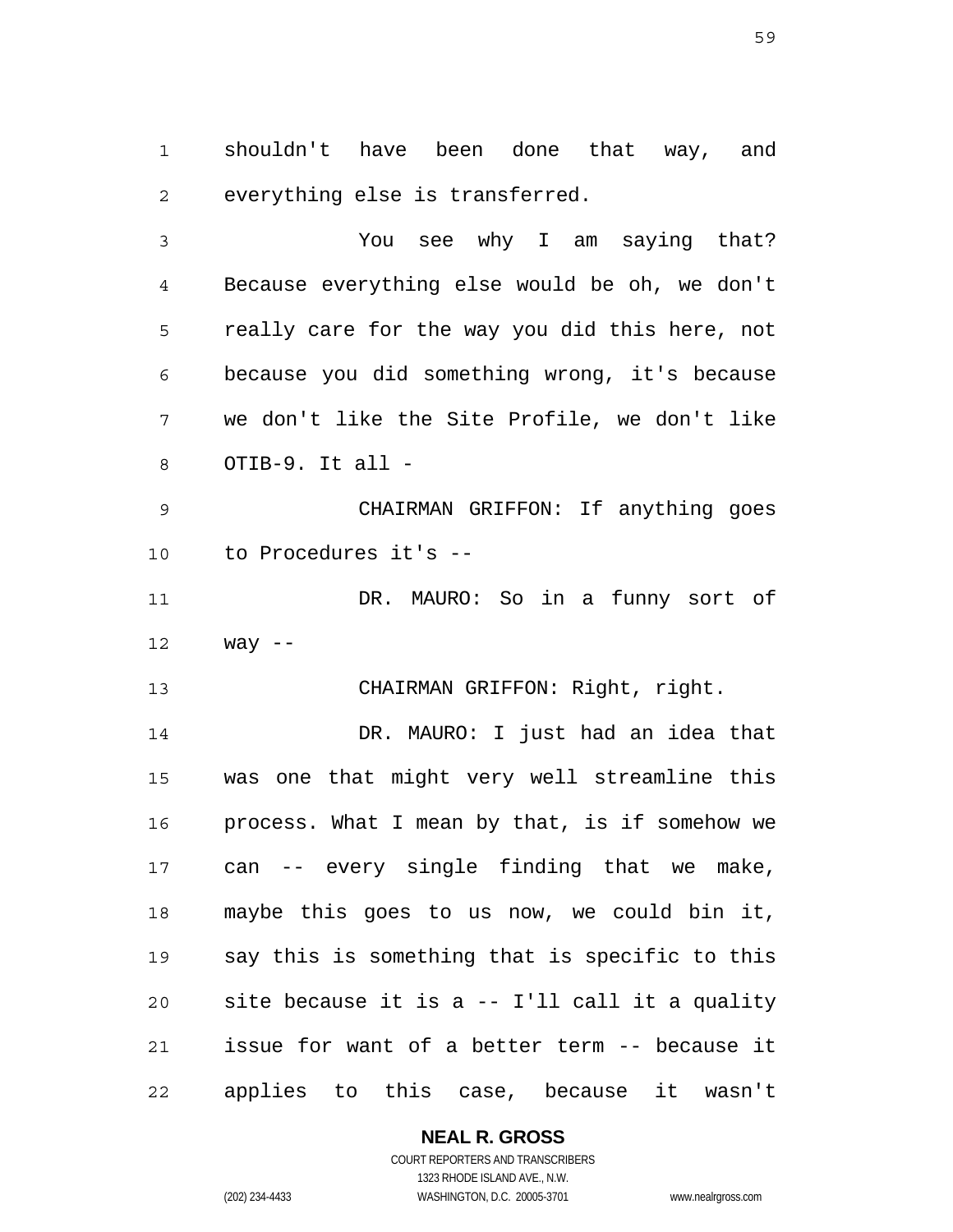implemented the way you say you were going to implement it, and everything else goes some place else, right? Is there anything else? MR. KATZ: Well, no, I mean I agree with your binning except that I think this Subcommittee needs to decide whether that goes 7 somewhere else or whether they agree

DR. MAURO: We can actually suggest it, where the home of this issue -- every issue that we raise, we could give it a home, a suggested home, and if it leaves here and you folks get to it, I can see you buzzing right through these things -- you know, listen, this is --

8 whether they agree or not, that that -

CHAIRMAN GRIFFON: The only piece you are missing is the loop back on the effectiveness of the overall, you know, NIOSH to get the right answers, I mean -- get the quality piece in but if you are -- referring it for resolution it is fine but then it has to somehow come back to say that we can look

> **NEAL R. GROSS**  COURT REPORTERS AND TRANSCRIBERS

1323 RHODE ISLAND AVE., N.W. (202) 234-4433 WASHINGTON, D.C. 20005-3701 www.nealrgross.com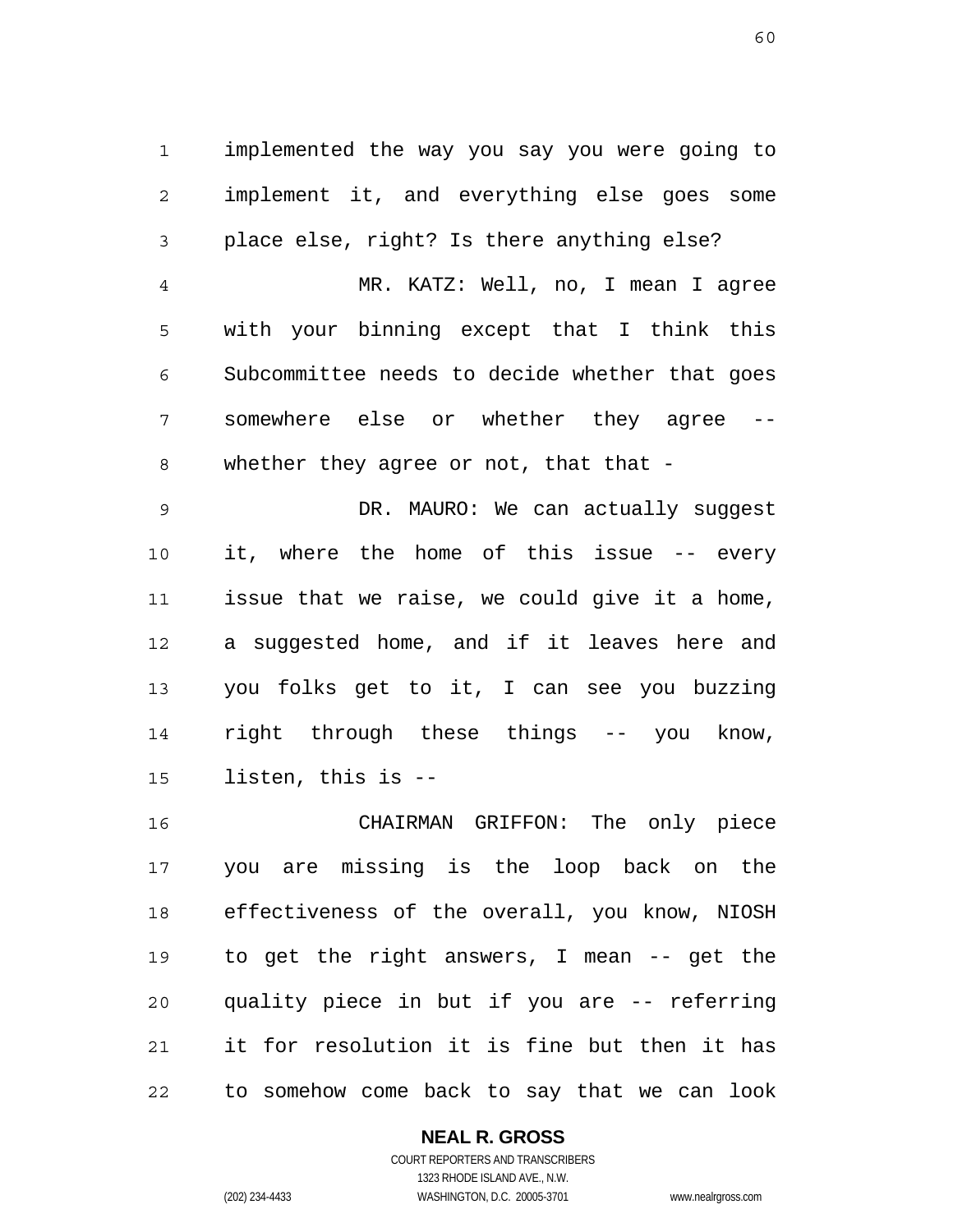at each individual case and see -- DR. MAURO: Oh yes - CHAIRMAN GRIFFON: Once that disagreement was resolved, the outcome -- DR. MAURO: Oh yes, the loop is still there. CHAIRMAN GRIFFON: Right, right, right. MR. KATZ: But I think this Subcommittee has a first step, to decide that that is an issue that needs further resolution elsewhere, because you may review SC&A's review and say we don't agree with you -- CHAIRMAN GRIFFON: Yes, yes, yes. (Simultaneous speaking.) CHAIRMAN GRIFFON: Preliminary binning it, so to speak, and then we can decide, decide here and move it. Yes. MR. KATZ: This Subcommittee -- MEMBER MUNN: Three of you are talking at the same time. I can't imagine what is going into the transcription.

**NEAL R. GROSS** 

COURT REPORTERS AND TRANSCRIBERS 1323 RHODE ISLAND AVE., N.W. (202) 234-4433 WASHINGTON, D.C. 20005-3701 www.nealrgross.com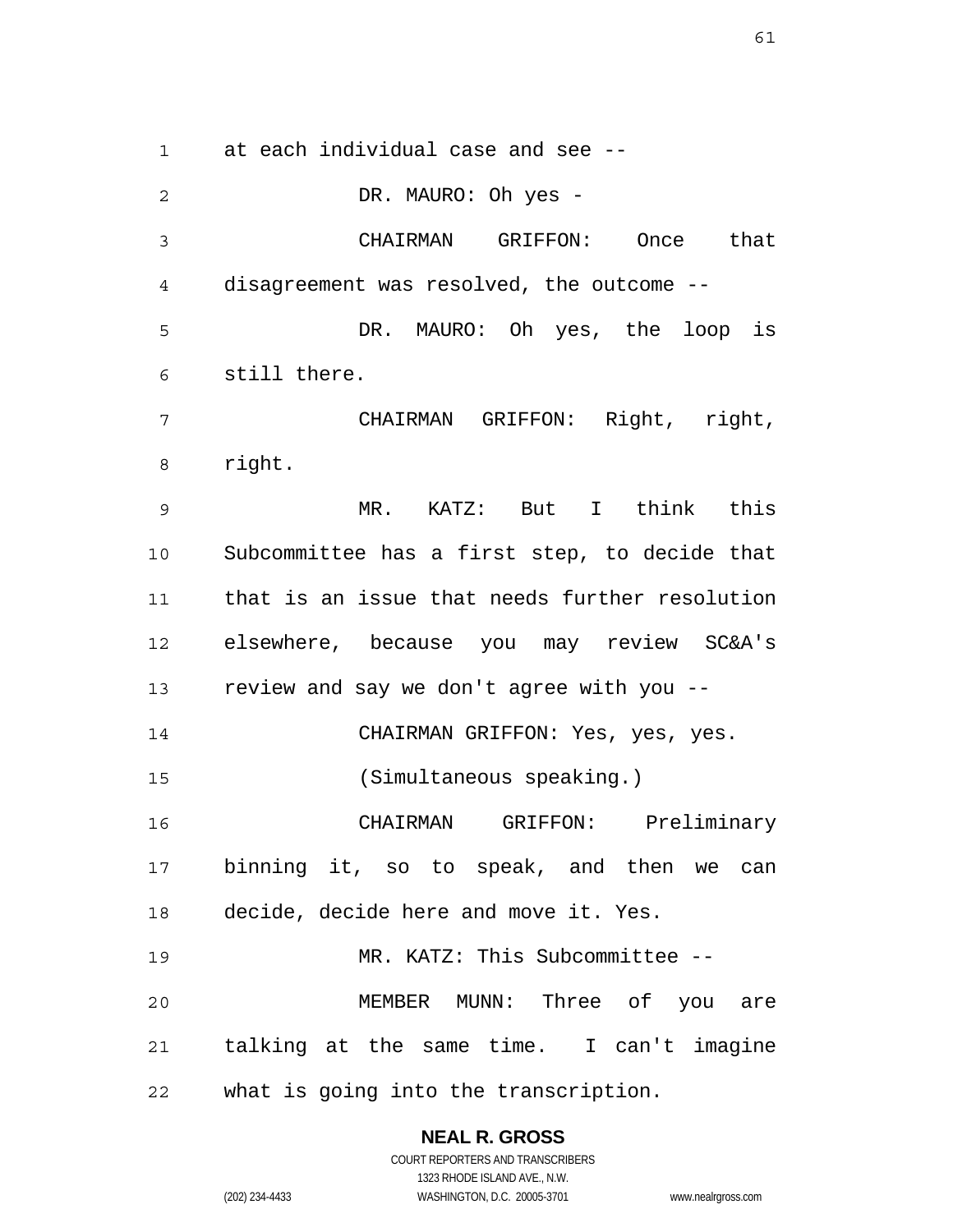MR. KATZ: Just every other word goes into it. MEMBER PRESLEY: Who's going to keep up with this? CHAIRMAN GRIFFON: Yes, it's got to be tracked on here. MEMBER MUNN: It's got to be tracked here, yes. CHAIRMAN GRIFFON: It's got to be tracked here. 11 MEMBER MUNN: From the 30,000 foot view, I think John is absolutely right, but in terms of what that still means for us in terms of tracking, it would -- we could approach it slightly differently but we would still have 16 to do this one by one tracking, I think. MR. FARVER: Well there's a finding coming up that doesn't exactly fit in. It has to do with -- on Savannah River reports, their external dose also has tritium in it, the and you'll subtract out the tritium, but the one finding we have here is that is not well-

### **NEAL R. GROSS**

COURT REPORTERS AND TRANSCRIBERS 1323 RHODE ISLAND AVE., N.W. (202) 234-4433 WASHINGTON, D.C. 20005-3701 www.nealrgross.com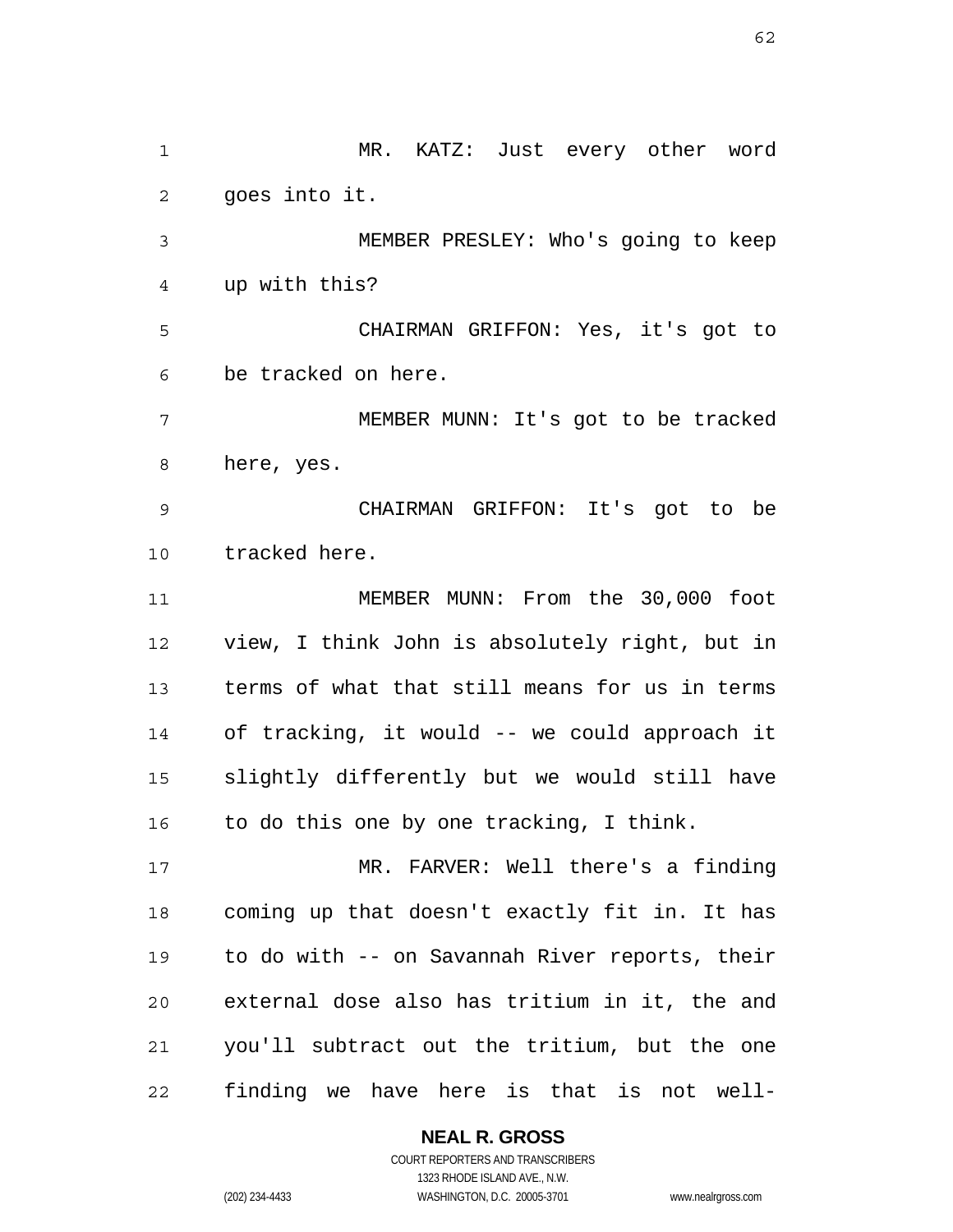documented. Now, that's not really a quality issue - DR. MAURO: Yes, where do you put that? MR. FARVER: It's not really give it to another Subcommittee, it's something that we have to discussed here and does that documentation need to be included somewhere. MR. KATZ: Mike, were you trying to say something? MEMBER RICHARDSON: This is David Richardson. 13 MR. KATZ: Oh, David. MEMBER RICHARDSON: Yes, I think is a really -- it's, the point that John has raised sounds very much to me like the point that Brad raised and I was wondering, as a suggestion, if we would have a period of time, at the end of the meeting to kind of step back and look at the process. That would be useful for me, because I have had the same feeling about kind of stepping back and looking at

**NEAL R. GROSS** 

COURT REPORTERS AND TRANSCRIBERS 1323 RHODE ISLAND AVE., N.W. (202) 234-4433 WASHINGTON, D.C. 20005-3701 www.nealrgross.com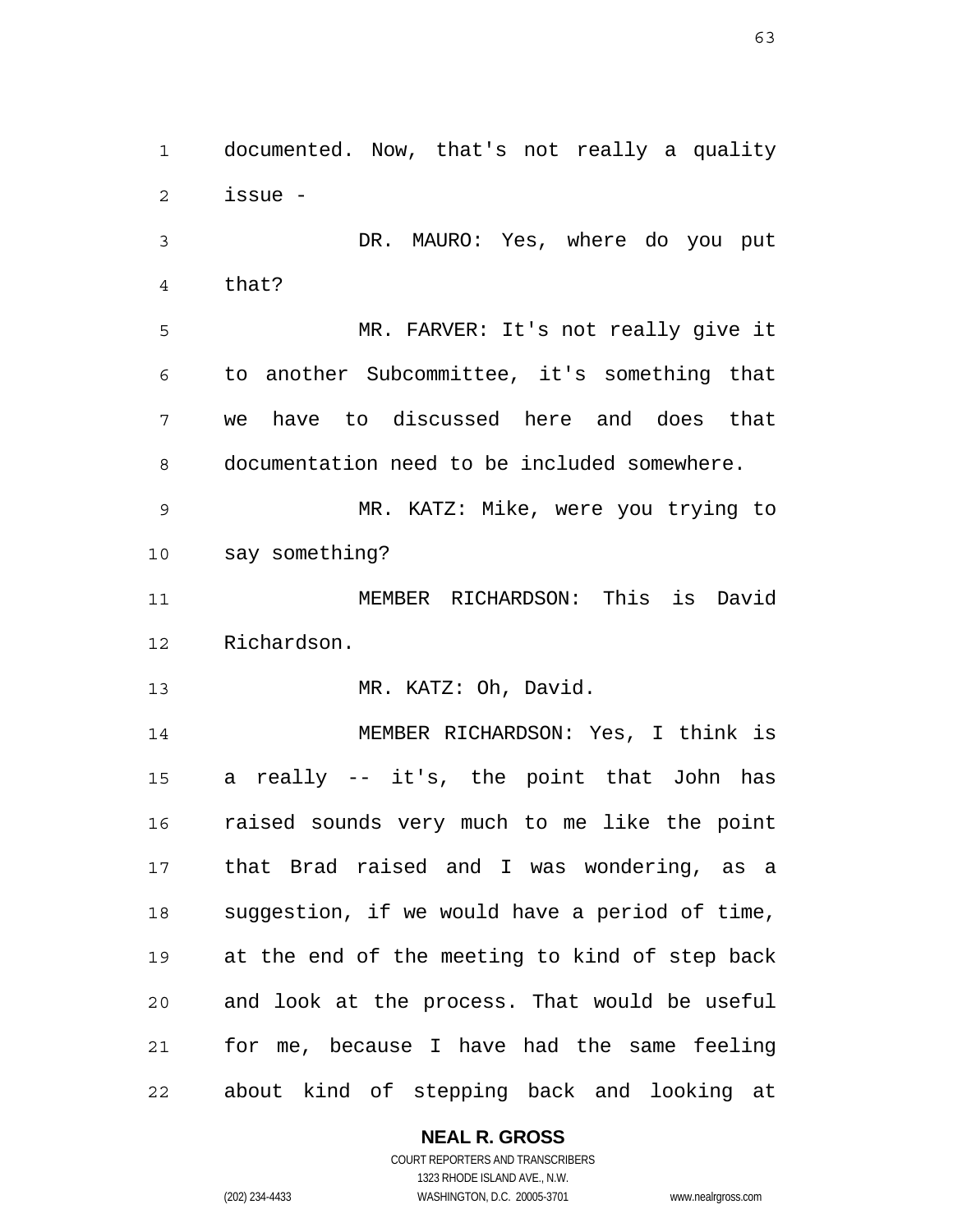what -- what are the objectives of this what I would call Program Evaluation, how is it being used and do we want to think about how to design it in order to address issues like reproducibility and quality, and then procedural issues, and those seem to be the classes that John, that you were -- some of them need to be referred to procedural issues and other ones are specific to the program and implementation.

So, if we could talk about that at some point, it doesn't have to be in the middle of -- we are kind of in the middle of, right here, this eighth matrix, so maybe it's worthwhile to wrap this up.

But I think that's a -- for me that would be a useful discussion to have and help get me up to speed. Because there's a lot of - - a lot of this is very much looking at the specific trees and not looking at the forest and it seems like this is a bigger issue being raised.

### **NEAL R. GROSS**

COURT REPORTERS AND TRANSCRIBERS 1323 RHODE ISLAND AVE., N.W. (202) 234-4433 WASHINGTON, D.C. 20005-3701 www.nealrgross.com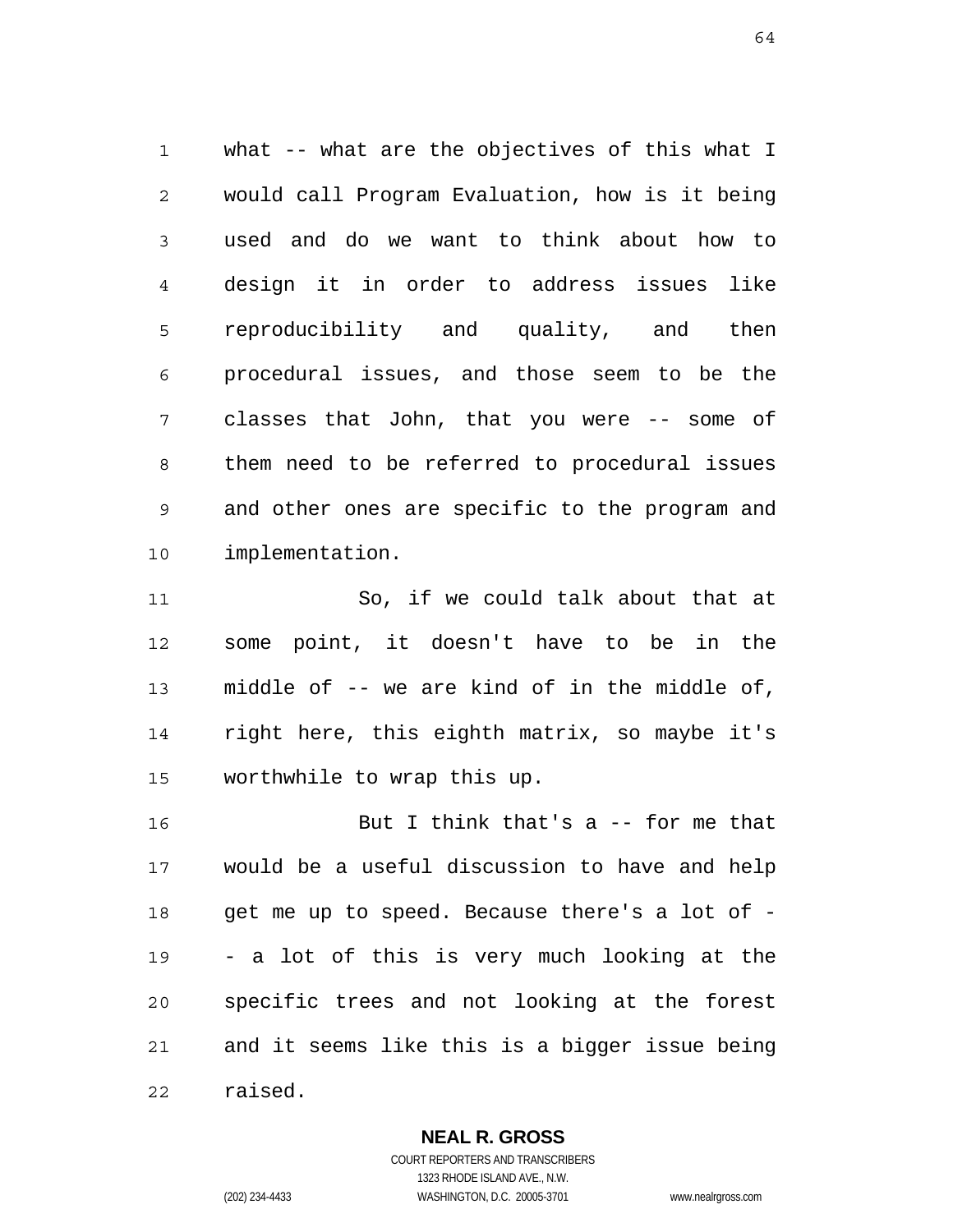CHAIRMAN GRIFFON: Right, right, right. I agree with that. Our first attempt to look at the forest was the first 100 cases report which we are still trying to bring to a close, but yes, we can discuss that a little later in the meeting if that's all right David. 8 MEMBER RICHARDSON: Right. MEMBER MUNN: But, of course the real charter of the Dose Reconstruction Subcommittee is to look at the trees, okay? That's what we are here for, no? DR. MAURO: Yes. MEMBER RICHARDSON: I think it is -- okay, I mean we can go back to this, but it's a question of how this process is being used, for example by NIOSH in their 10-year Program Evaluation and are we -- can we think about tweaking the way we are doing things that would be helpful for the users of this

evaluation. That would be how I would put

this.

**NEAL R. GROSS**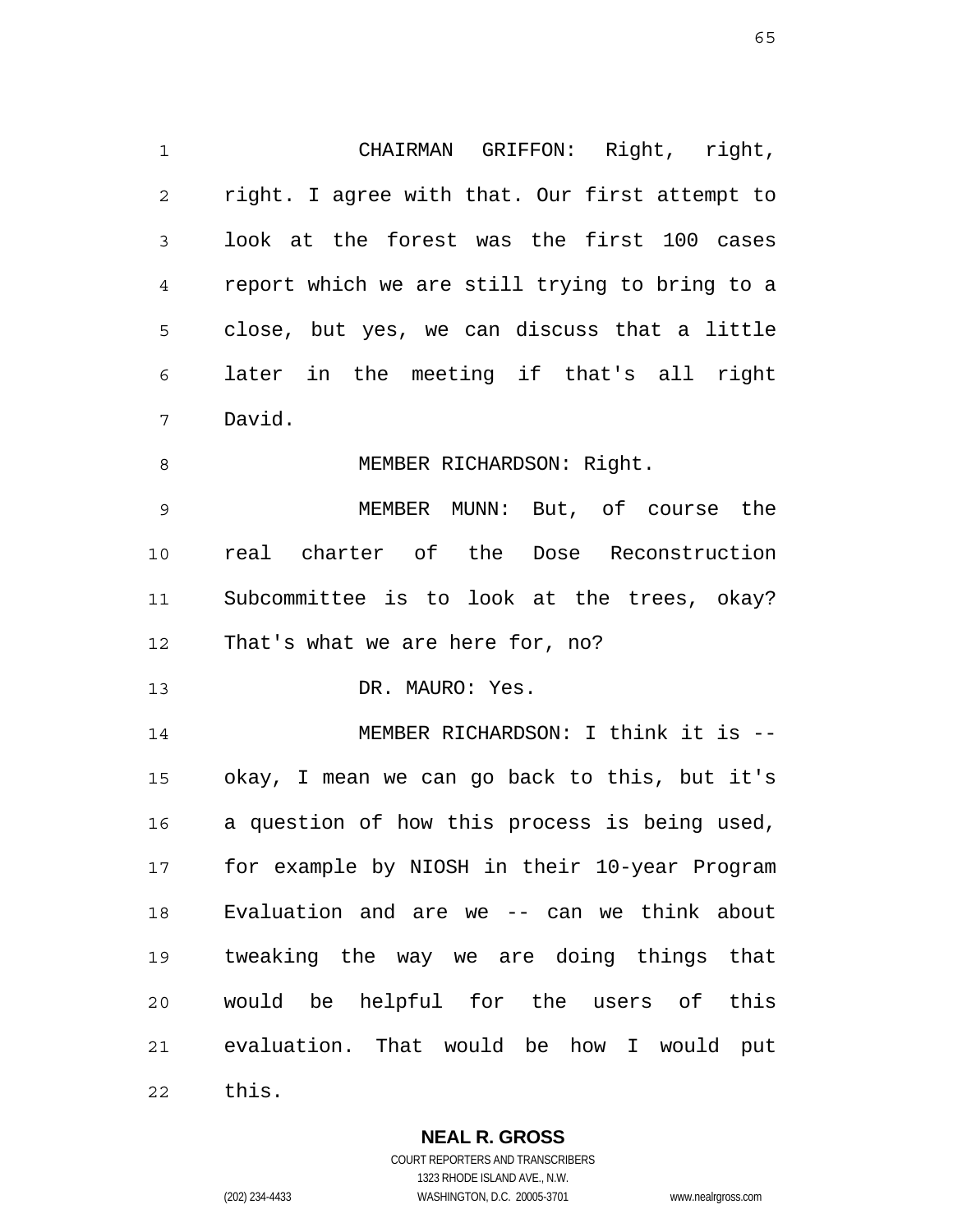CHAIRMAN GRIFFON: Okay. MEMBER MUNN: Always a good idea. CHAIRMAN GRIFFON: All right, so where are we at? 152.2? DR. ULSH: Well, I think 152.1, I had no NIOSH action on that one. CHAIRMAN GRIFFON: Right. Right. Right. DR. ULSH: That's all I had. CHAIRMAN GRIFFON: That stands as closed, yes. 152.2 is nothing. I guess the next one I have is 152.4. MR. FARVER: This was the finding I mentioned. It really doesn't fit into the -- CHAIRMAN GRIFFON: Oh yes. Yes. MR. FARVER: Quality or Work Group category. 18 DR. MAURO: Is this a transparency issue, would you call it, in other words -- you can't figure out what's being done? MEMBER CLAWSON: I thought this kind of like -- I don't know if this was showing

> **NEAL R. GROSS**  COURT REPORTERS AND TRANSCRIBERS

> > 1323 RHODE ISLAND AVE., N.W.

(202) 234-4433 WASHINGTON, D.C. 20005-3701 www.nealrgross.com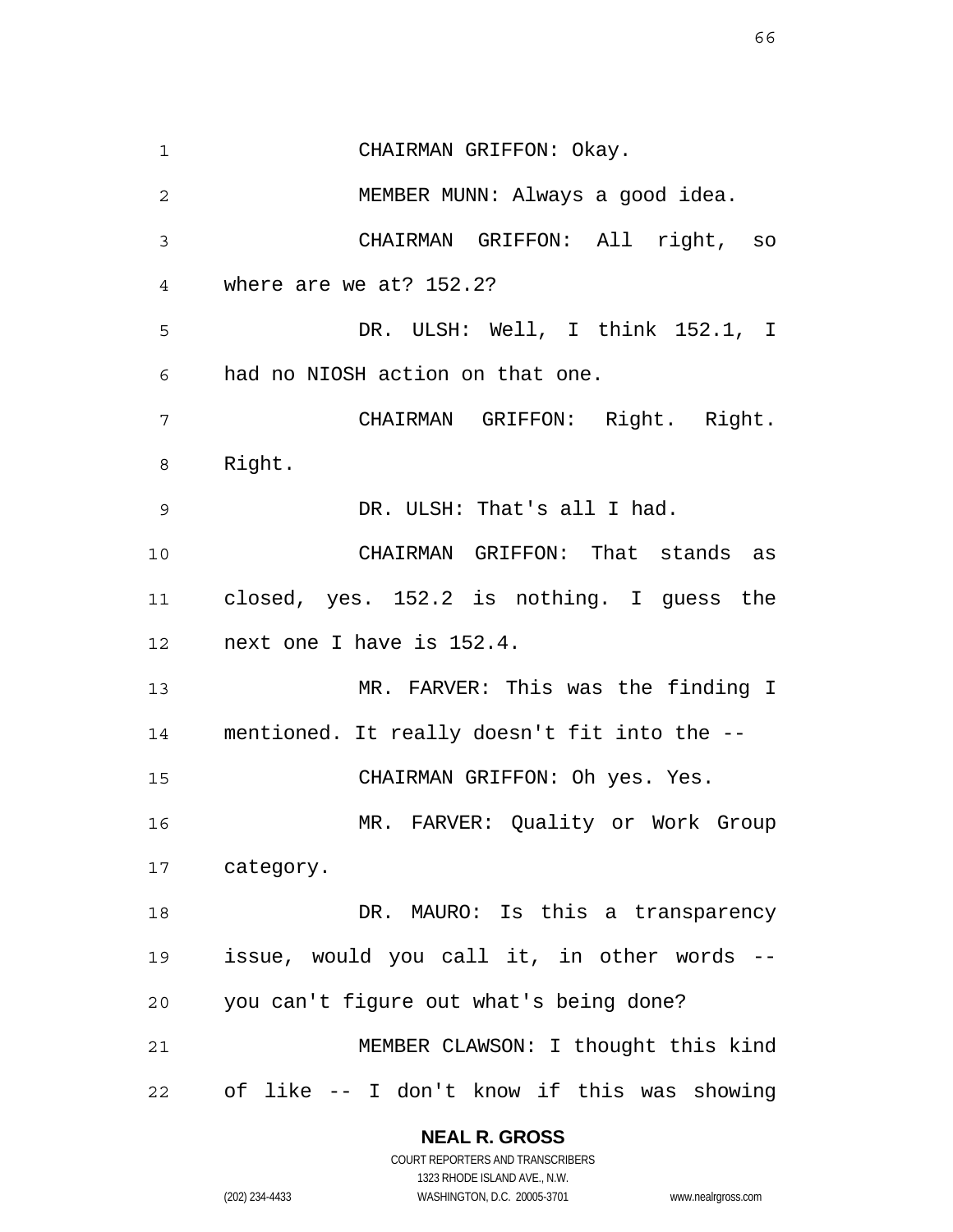their works when --

2 DR. MAURO: Showing transparency. MR. FARVER: Documenting it somewhere that this is how you're going to do it and this is how you do it. DR. MAURO: I have to say that one of the things that has happened more recently, at least for me, is the workbooks that you had -- I mean it's not in the DR report. 10 MR. HINNEFELD: Right. DR. MAURO: But when you get into the workbook, which is not an easy thing to do by the way, when you get into the workbook, we 14 do have people that get very good at that; we are now able to tease that out a little better because the workbooks are there, and I think you are going toward that. In other words we have to go dive into the workbook and sort of tease it out and see what they did, or are you saying something different? MR. FARVER: Well, I'm saying that it's not in the documentation that this is how

> **NEAL R. GROSS**  COURT REPORTERS AND TRANSCRIBERS 1323 RHODE ISLAND AVE., N.W. (202) 234-4433 WASHINGTON, D.C. 20005-3701 www.nealrgross.com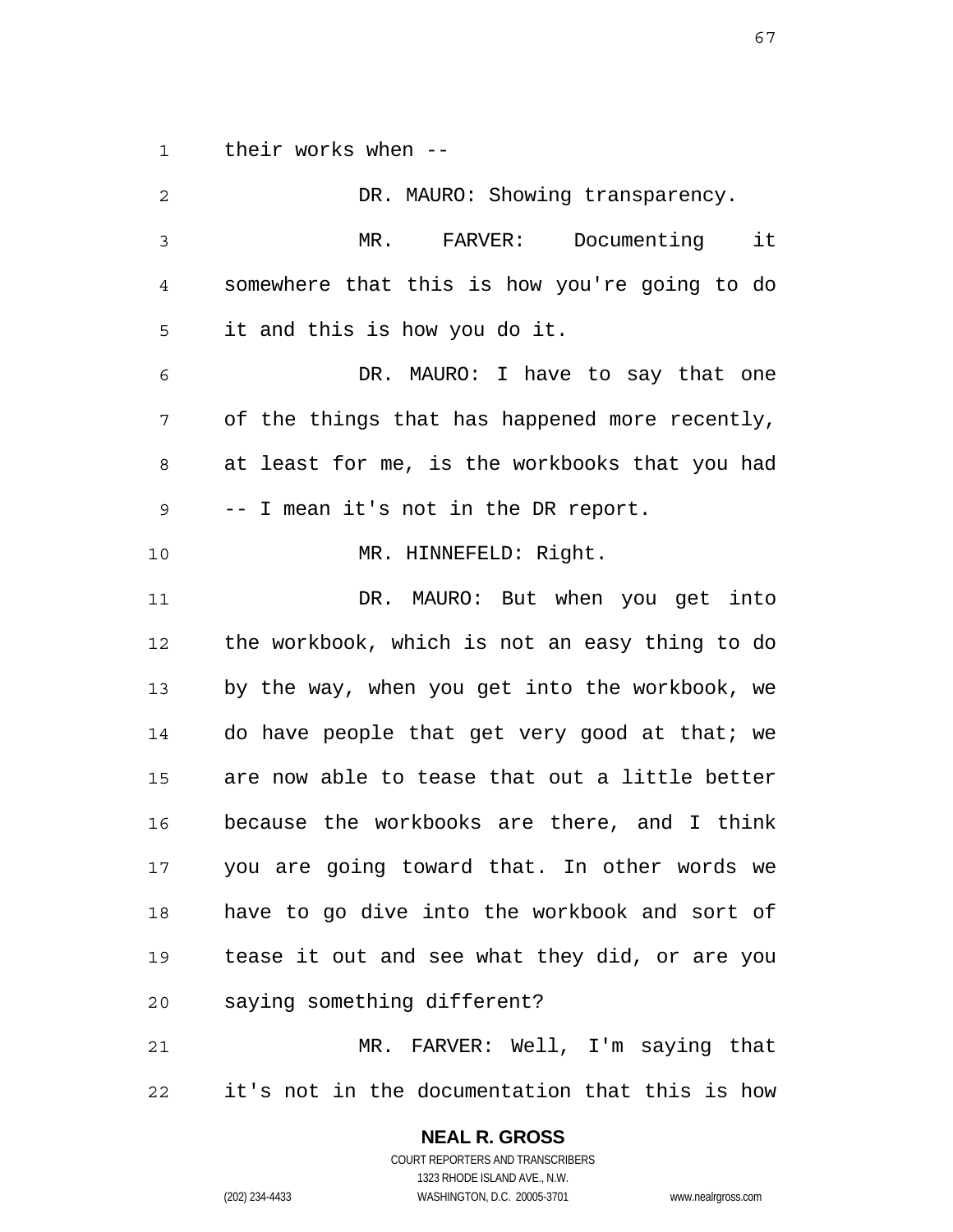they are going to do it. A lot of times in the workbook, what they are doing is just basically what they said they were going to do in the TBD. CHAIRMAN GRIFFON: In this case --

MR. FARVER: In this case, they do something in the workbook, but they don't describe it in the TBD, saying this is how they are going to do it.

DR. MAURO: Is it --

MR. FARVER: So you can't tell if it's correct or not.

13 DR. MAURO: Okay, is it -- I'm sorry -- but it is an interpretation? In other words, the workbook is basically a machine that implements some procedure in some very systematic way --

18 MR. FARVER: Yes.

DR. MAURO: Sometimes very complex. You are saying it goes beyond that, where there is a certain interpretation that is

being applied?

**NEAL R. GROSS**  COURT REPORTERS AND TRANSCRIBERS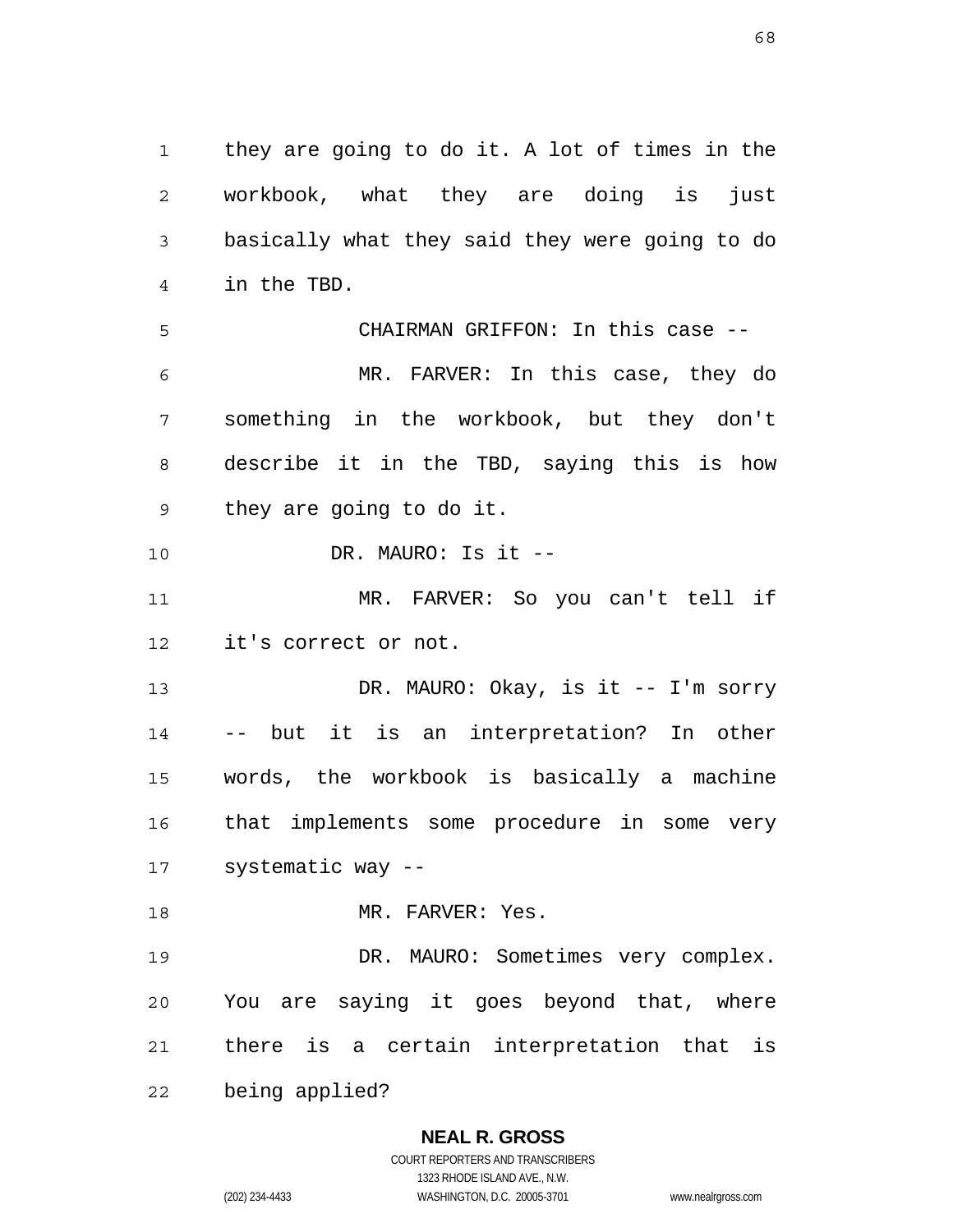MR. FARVER: No, it's doing calculations that are not in the documentation. DR. MAURO: Documentation, but when you say documentation, you're saying not in the workbook -- 7 MR. FARVER: TBD. 8 DR. MAURO: not in the, not in the -- oh, okay. It's not in the TBD either. MR. FARVER: Right. DR. MAURO: It's only in the workbook. MR. FARVER: The TBD doesn't talk about subtracting -- DR. MAURO: Ahh. MR. FARVER: The tritium doses -- 17 DR. MAURO: Okay. MR. FARVER: From the external doses. DR. MAURO: This is an important -- yes, you see this is an important category. MR. FARVER: So it's not that it's

> **NEAL R. GROSS**  COURT REPORTERS AND TRANSCRIBERS

1323 RHODE ISLAND AVE., N.W. (202) 234-4433 WASHINGTON, D.C. 20005-3701 www.nealrgross.com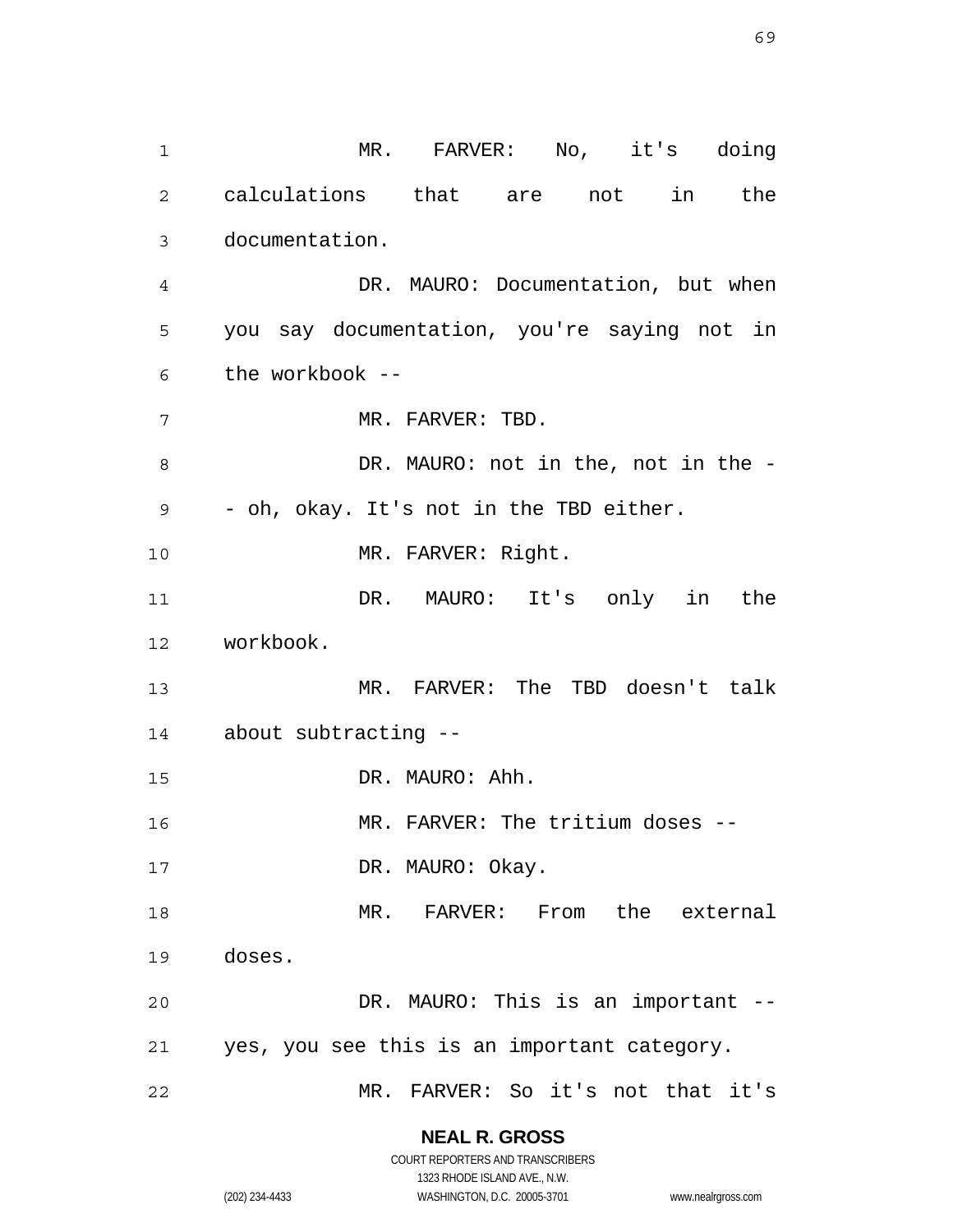wrong necessarily, it says show your work type of thing.

DR. MAURO: It's almost a supplement to a TBD. It happens to find its way into a workbook, this is how we are applying it here. MR. FARVER: Yes. DR. MAURO: Got you. MEMBER MUNN: But instead of showing

your work, show why you are doing this work really.

MR. FARVER: Yes, I mean if you are 

MEMBER CLAWSON: Well, I think what this -- if I can, Doug, I think where a lot of this came up numerous times is you guys have gone back and tried to reconstruct what was done with the blind ones, and we can't even come close to them because there's been things that have been done that aren't in the works for --

MR. FARVER: In the TBD -

MEMBER CLAWSON: and everything else

**NEAL R. GROSS**  COURT REPORTERS AND TRANSCRIBERS

1323 RHODE ISLAND AVE., N.W.

(202) 234-4433 WASHINGTON, D.C. 20005-3701 www.nealrgross.com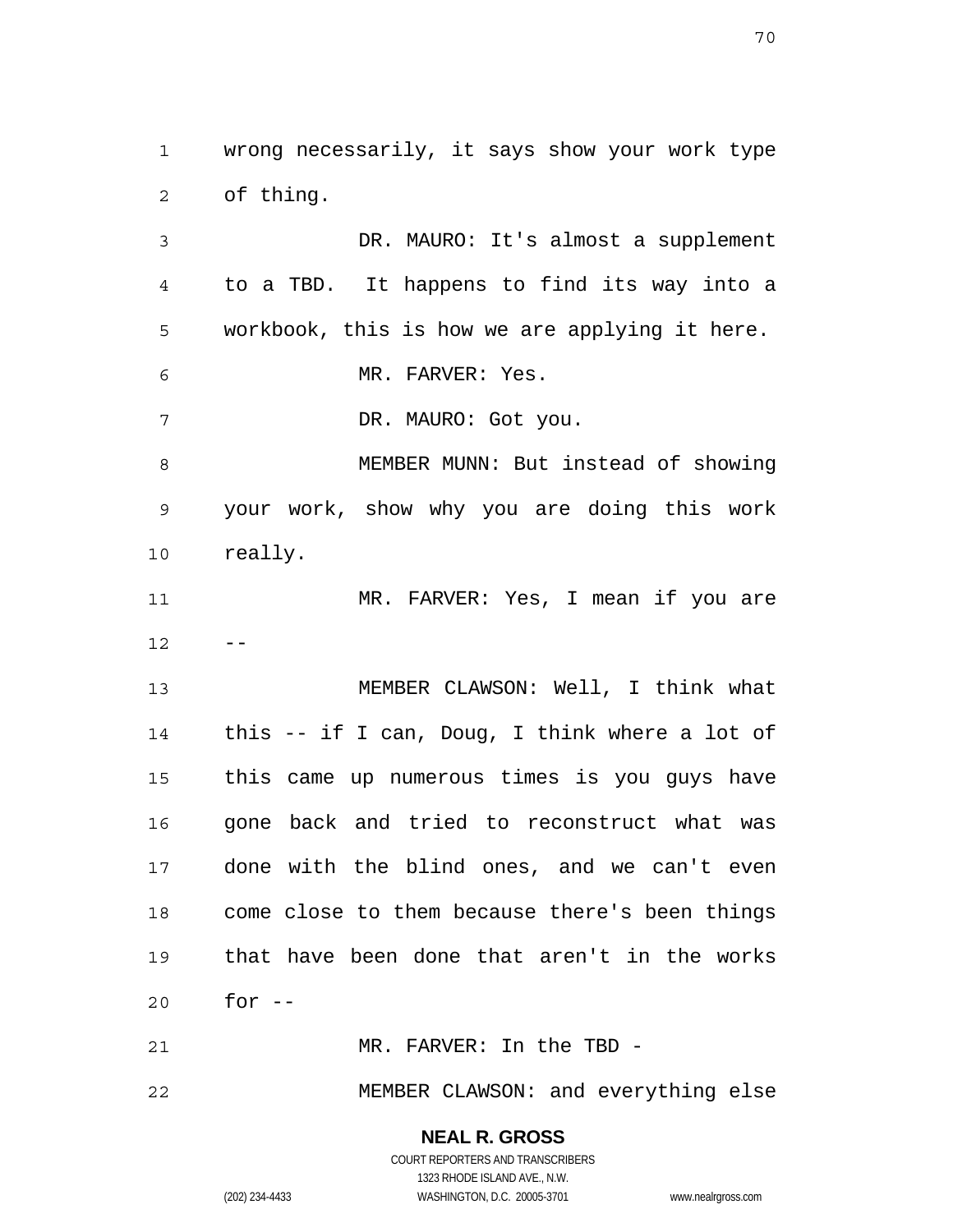like that --

| $\overline{c}$ | MR. FARVER: Procedures -                       |
|----------------|------------------------------------------------|
| 3              | MEMBER CLAWSON: And the whole thing            |
| 4              | is, if you're going to do something like this, |
| 5              | it should be able to be reconstructed very     |
| 6              | simply and done basically showing your work,   |
| 7              | just like in school, you can have a deal here  |
| 8              | and the answer but I want to see how you got   |
| 9              | that answer.                                   |
| 10             | MR. FARVER: It's hard to tell if               |
| 11             | it's correct if you don't have something       |
| 12             | supporting it.                                 |
| 13             | MEMBER MUNN: If you don't have the             |
| 14             | structure to begin with, yes.                  |
| 15             | MR. FARVER: This is why we do it               |
| 16             | this way.                                      |
| 17             | DR. MAURO: If anything, it is when             |
| 18             | that's done, maybe this is the hard -- this is |
| 19             | always going to happen. You owe it to every    |
| 20             | dose reconstruction, it's probably going to    |
| 21             | run into the situation of what do I do now,    |
| 22             | and you can't prescribe everything, and when,  |

# **NEAL R. GROSS**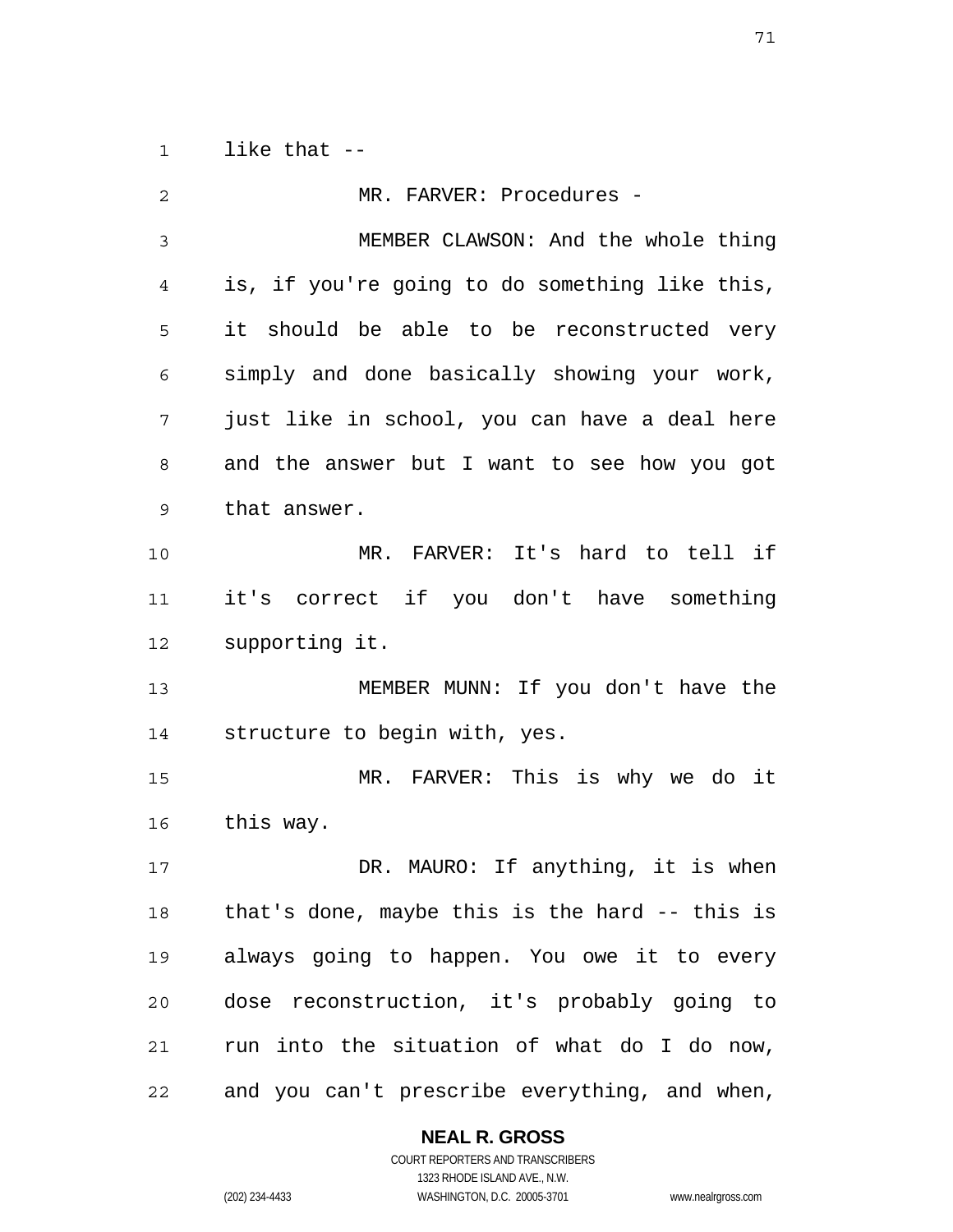I guess -- and you would never want to take a certain amount of judgment away from a person doing the job who is a professional at it. Just tell us your story. Tell us what you did. MR. FARVER: This is a specific case with Savannah River records, the way they write up their records, they include their tritium on their external dosimetry program and that's how they monitor for tritium. DR. MAURO: Yes, yes, that's how they build it, yes. MR. FARVER: And so therefore they subtract out tritium from their external dose  $14 - -$ 15 DR. MAURO: Okay. MR. FARVER: and report it as tritium dose. All we are saying in this finding is, put that in the TBD somewhere saying this is how you want to -- (Simultaneous speaking.) MR. KATZ: In addition to the TBD - DR. ULSH: So this remains a NIOSH

> **NEAL R. GROSS**  COURT REPORTERS AND TRANSCRIBERS

> > 1323 RHODE ISLAND AVE., N.W.

(202) 234-4433 WASHINGTON, D.C. 20005-3701 www.nealrgross.com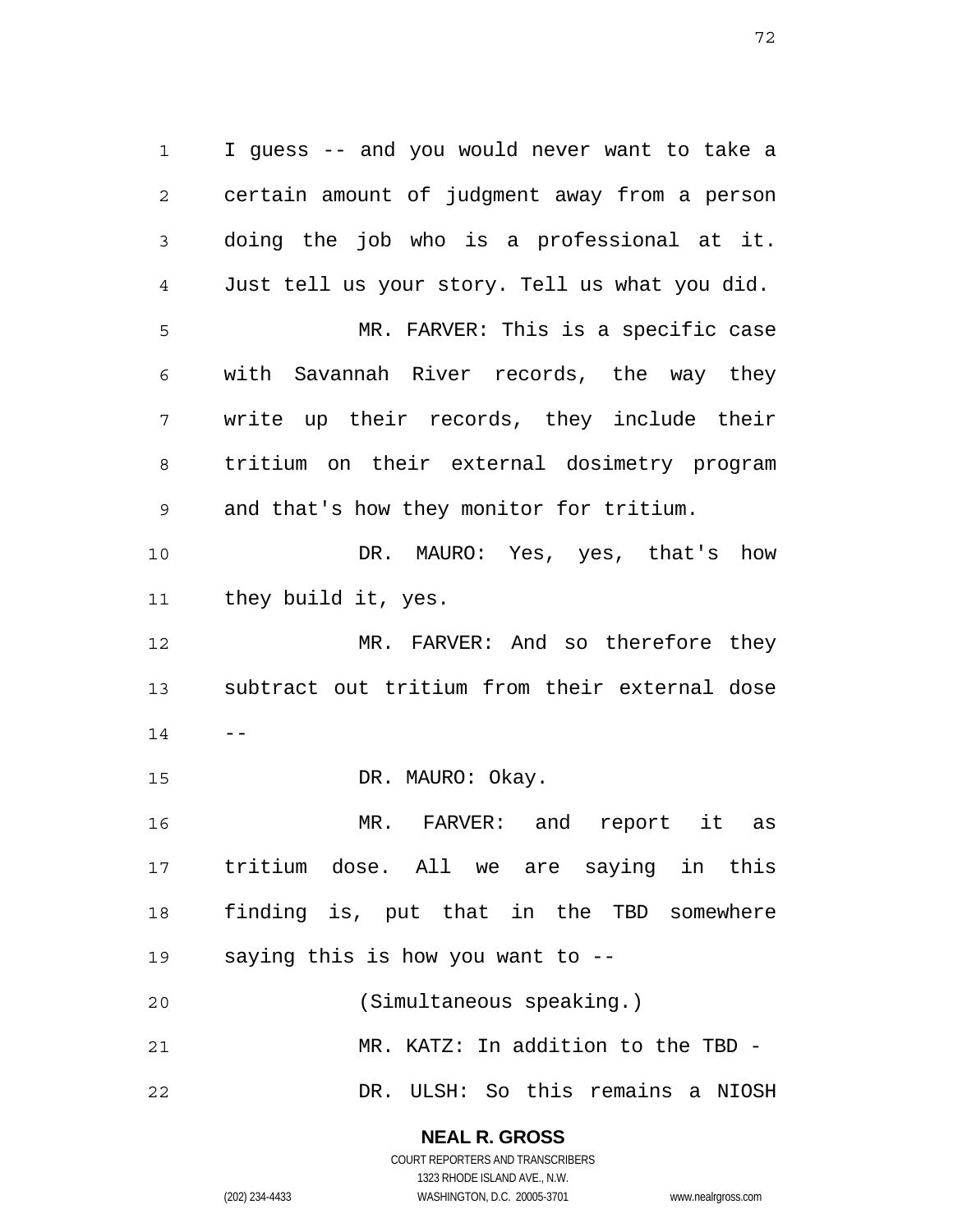action?

| $\overline{c}$ | CHAIRMAN GRIFFON: Yes.                           |
|----------------|--------------------------------------------------|
| $\mathfrak{Z}$ | SIEBERT: And this is Scott<br>MR.                |
| 4              | Siebert. Just to let you know, we do have that   |
| 5              | on our plate to put it in the next version of    |
| 6              | the Savannah River technical basis document.     |
| 7              | I'm looking at a draft right now and it's        |
| 8              | being addressed.                                 |
| $\mathsf 9$    | CHAIRMAN GRIFFON: Okay, the next                 |
| 10             | one is the 152.6. Is that correct? Okay.         |
| 11             | 152.6.                                           |
| 12             | MEMBER CLAWSON: I've got a question              |
| 13             | for Stu. You know I was just listening to what   |
| 14             | Scott said and I just -- you've got the          |
| 15             | changes coming out to that procedure so make     |
| 16             | this look back and so forth, like that, the      |
| 17             | next time that we come to this meeting or        |
| 18             | whatever else like that, this would be the       |
|                | 19 conclusion of this, the profile is changed or |
| 20             | whatever, correct?                               |
| 21             | CHAIRMAN GRIFFON: Yes.                           |
| 22             | MEMBER CLAWSON: And the time. Okay.              |

**NEAL R. GROSS**  COURT REPORTERS AND TRANSCRIBERS 1323 RHODE ISLAND AVE., N.W. (202) 234-4433 WASHINGTON, D.C. 20005-3701 www.nealrgross.com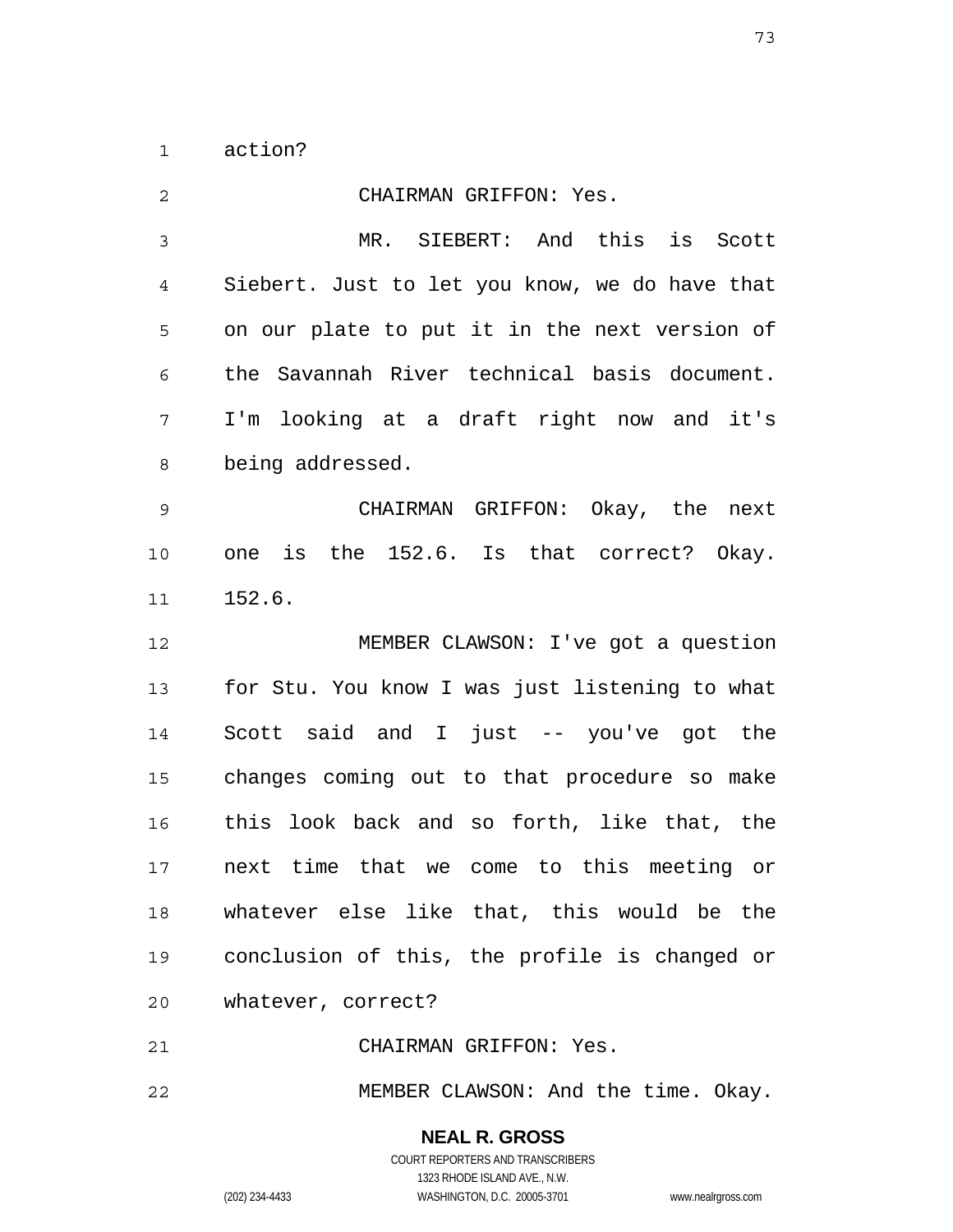CHAIRMAN GRIFFON: Okay. 152.6. Is this the chooser approach versus the TIB-54? Is it two different approaches for the -- isn't that right? MR. HINNEFELD: Yes. CHAIRMAN GRIFFON: The chooser approach was the earlier approach, right? 8 MR. HINNEFELD: Yes. CHAIRMAN GRIFFON: Yes. So yes, I guess we are asking for a comparison of the older method with the newer method to see if it is still as conservative, right or whatever. 14 MR. HINNEFELD: Right. CHAIRMAN GRIFFON: And I`m not sure what, but it sounds like this potentially had an effect on this case too, so I think it's a case-specific, you know, one as well. Yes. So that remains a NIOSH action item. Okay 153.1. Some of these -- no I think this one is an example that NIOSH really hadn't done any work on this, so it remains a

> **NEAL R. GROSS**  COURT REPORTERS AND TRANSCRIBERS 1323 RHODE ISLAND AVE., N.W.

(202) 234-4433 WASHINGTON, D.C. 20005-3701 www.nealrgross.com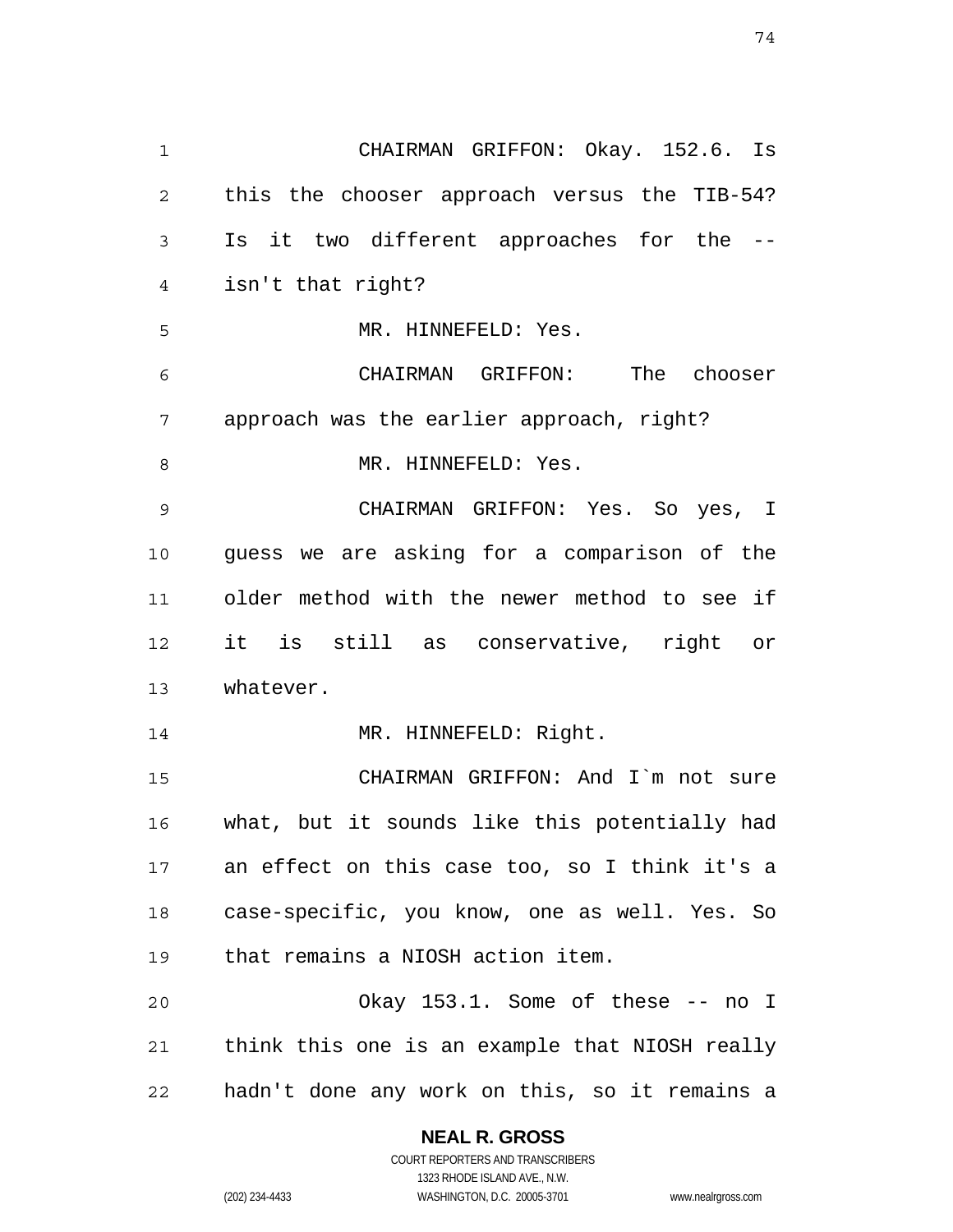NIOSH action item and I'm not going to add to it. The next two are that way, 153.2 as well. 153.6 was an SC&A action. Did you have that one Doug? MR. FARVER: No. (Simultaneous speaking.) CHAIRMAN GRIFFON: Yes, yes. Sorry about that. Got to go on to my next page. MR. HINNEFELD: So it's our action. MEMBER MUNN: You know if the PER is down here or not? CHAIRMAN GRIFFON: Yes, it's under PER review, it says, but I don't know, it might have been multiple PERs, right, that case, so I'm not sure Wanda. If this was Savannah River it would have fallen under -- 17 MR. HINNEFELD: Well, it could have been Super S I think pretty much everything on Savannah River got reworked for Super S plutonium. CHAIRMAN GRIFFON: Right. MR. HINNEFELD: Now, these

> COURT REPORTERS AND TRANSCRIBERS 1323 RHODE ISLAND AVE., N.W. (202) 234-4433 WASHINGTON, D.C. 20005-3701 www.nealrgross.com

**NEAL R. GROSS**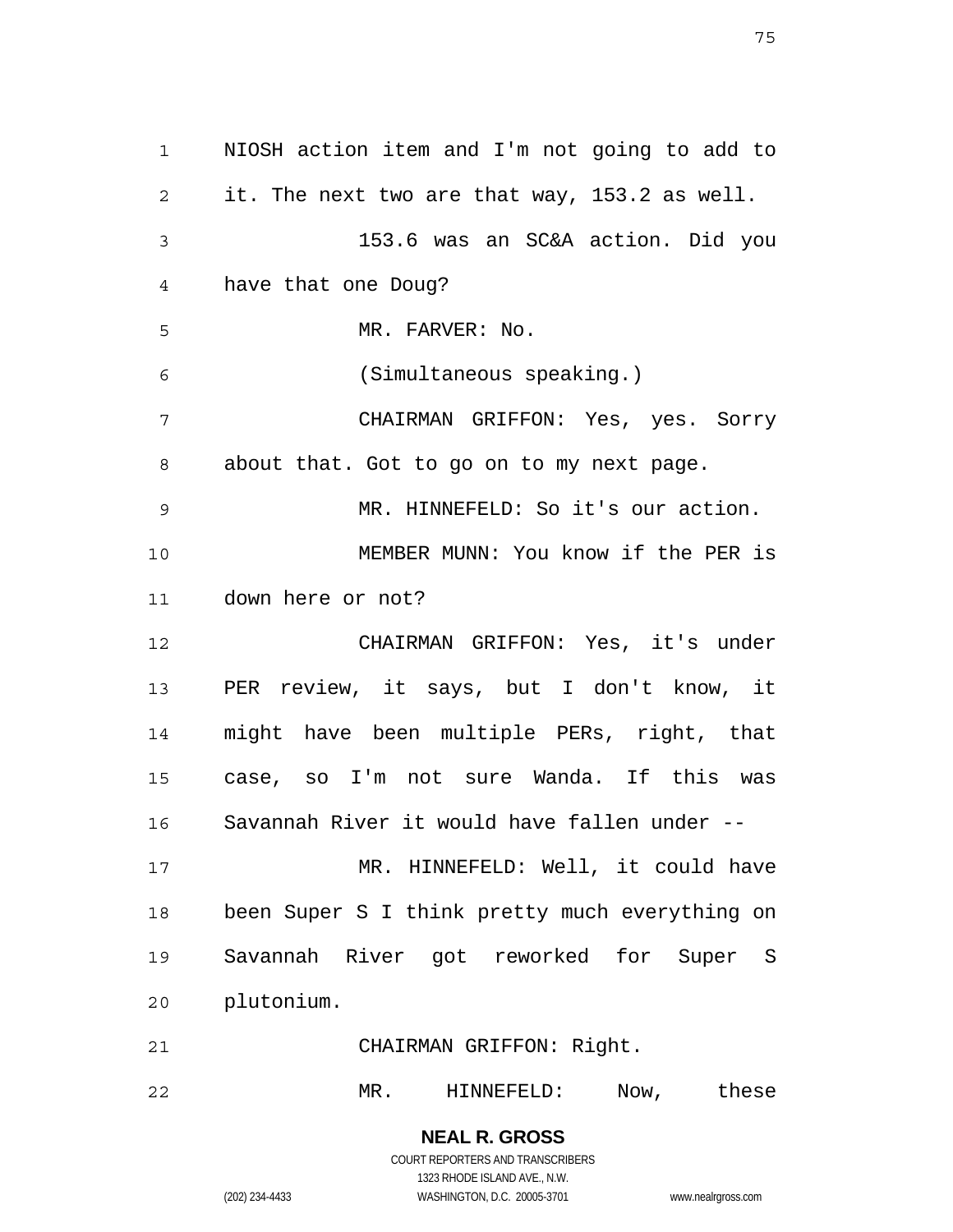particular findings don't relate to Super S plutonium. They relate to -- we are putting zeroes, not counting a film badge reading that is left not counting as a zero. That's what the finding relates to. CHAIRMAN GRIFFON: Right. (Simultaneous speaking.) 8 MR. HINNEFELD: Was done correctly. CHAIRMAN GRIFFON: I think this was one of those ones that was very close so it could have potentially -- 12 MR. HINNEFELD: Yes. CHAIRMAN GRIFFON: I think this was a close one. MR. HINNEFELD: Could have been. CHAIRMAN GRIFFON: Yes. 17 MR. HINNEFELD: I don't know. 18 CHAIRMAN GRIFFON: All right. DR. ULSH: So 153.6, I have it as a NIOSH action item to review SC&A's -- CHAIRMAN GRIFFON: Yes, SC&A came back with that response at the last meeting

> **NEAL R. GROSS**  COURT REPORTERS AND TRANSCRIBERS

1323 RHODE ISLAND AVE., N.W. (202) 234-4433 WASHINGTON, D.C. 20005-3701 www.nealrgross.com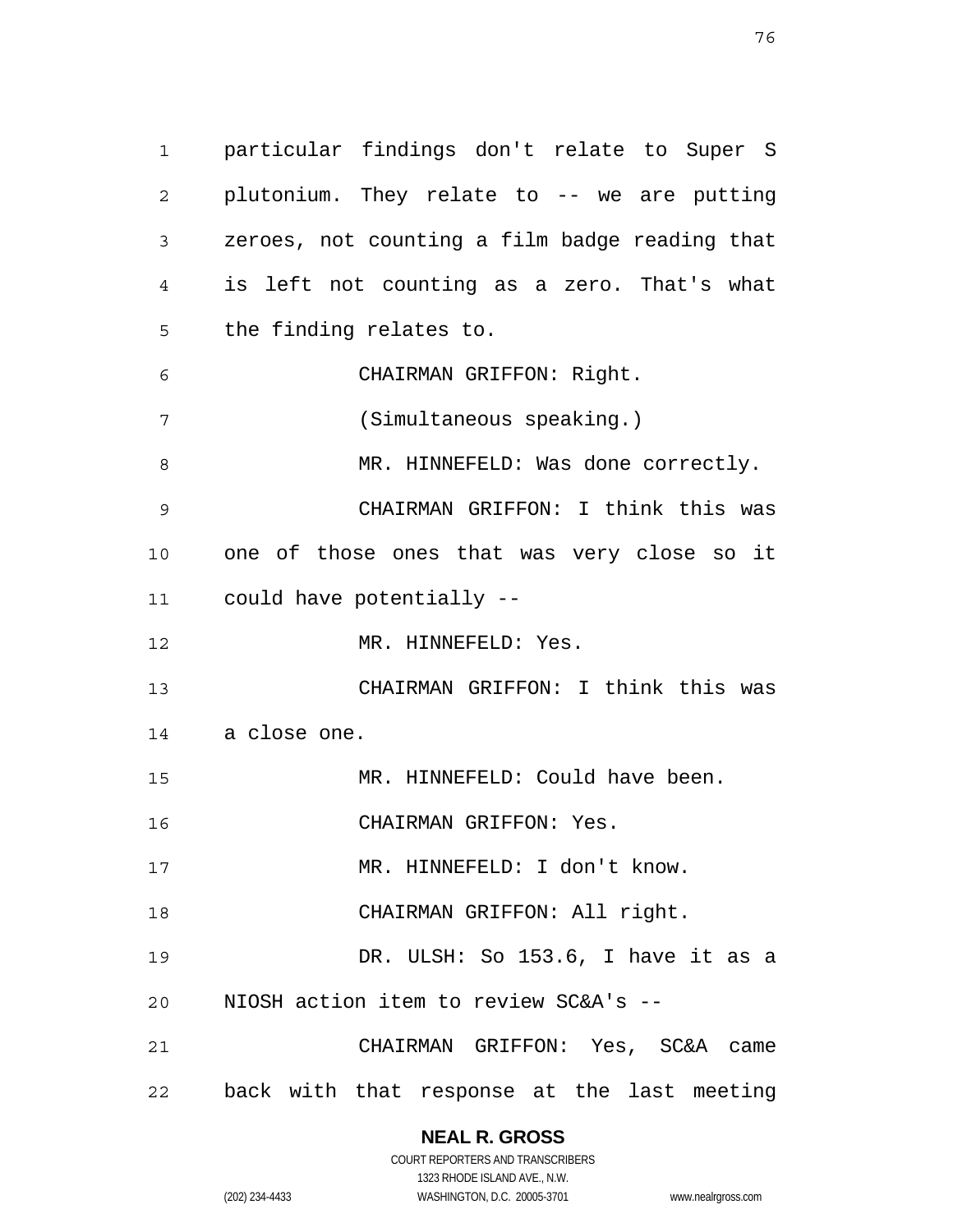and then it's back in your court now. And let's see, 153.7, it looks like SC&A had a response at the last meeting. And the same thing, NIOSH will review. I mean, stop me if we need to -- any discussion on these items now or if you just haven't -- yes, okay. 153.8, oh that's the chooser approach again, the same. MEMBER MUNN: That's a NIOSH action. CHAIRMAN GRIFFON: The one that we had above, yes. 12 MEMBER MUNN: Yes. CHAIRMAN GRIFFON: It's comparing of the old fission product approach versus TIB-54. DR. ULSH: I didn't get that chooser part. Which earlier finding did that relate to? CHAIRMAN GRIFFON: I'll have to go back. It was 152.6, it's the same thing. They're both Savannah River cases, yes. 154.1. MEMBER MUNN: On NIOSH action. No

**NEAL R. GROSS**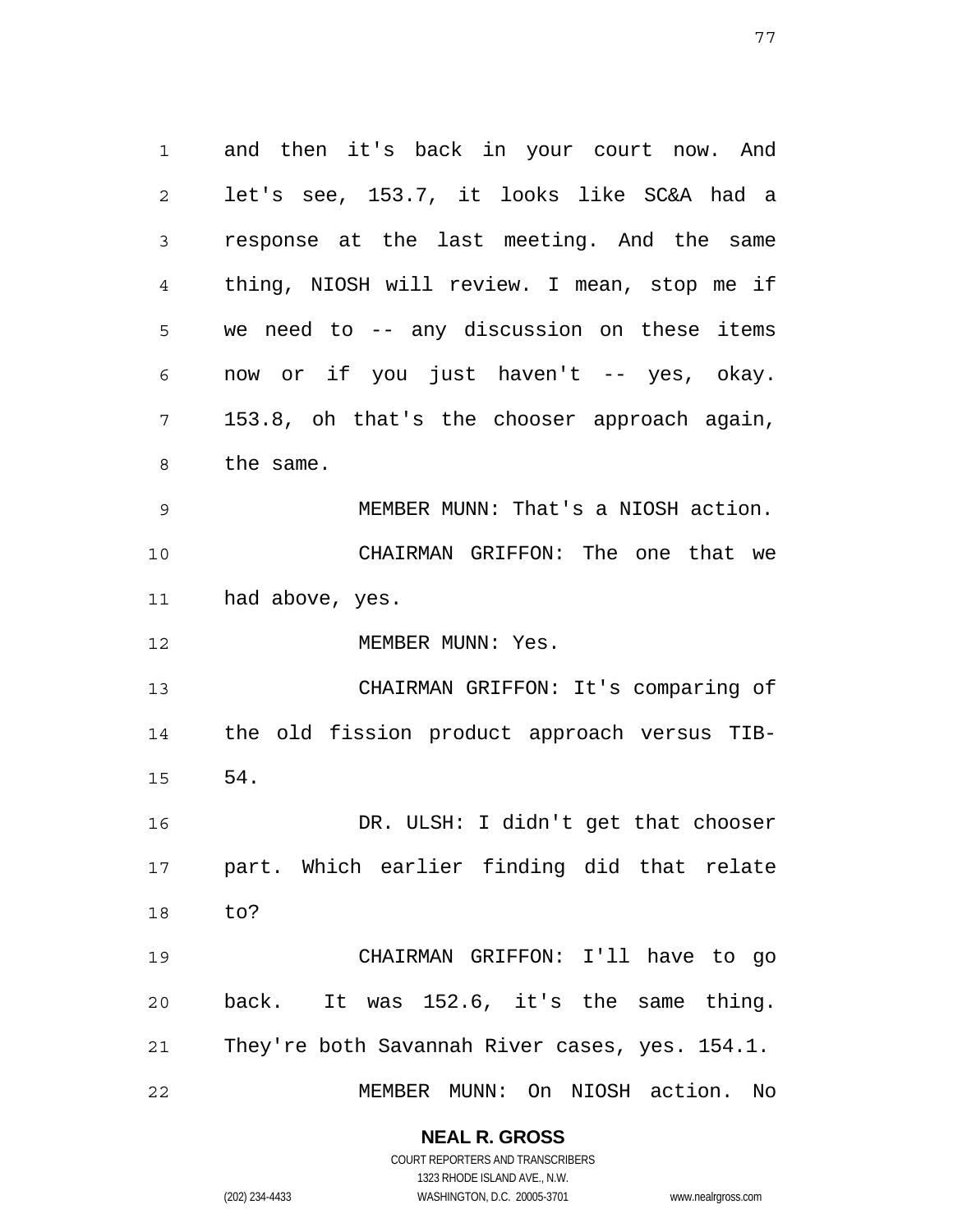change.

CHAIRMAN GRIFFON: Yes, I'm not sure what the action there is though. They are going to review the nature of the error and how to prevent it in the future. MR. SIEBERT: Actually -- this is Scott -- this one is pressed in the quality document that we are getting to later, this specific - CHAIRMAN GRIFFON: That's what I was going to say. It sounds like a quality follow up, right? Yes. 13 MR. SIEBERT: So it is in there. CHAIRMAN GRIFFON: Okay. 154.2 then looks like the same kind of thing, yes. So I'm leaving in those actions now, but I think, Scott, we are going to have some discussion on them. DR. ULSH: Well, I'm putting both 154.1 and .2 remains a NIOSH action item addressed in that -- CHAIRMAN GRIFFON: Right, quality --

> **NEAL R. GROSS**  COURT REPORTERS AND TRANSCRIBERS 1323 RHODE ISLAND AVE., N.W.

(202) 234-4433 WASHINGTON, D.C. 20005-3701 www.nealrgross.com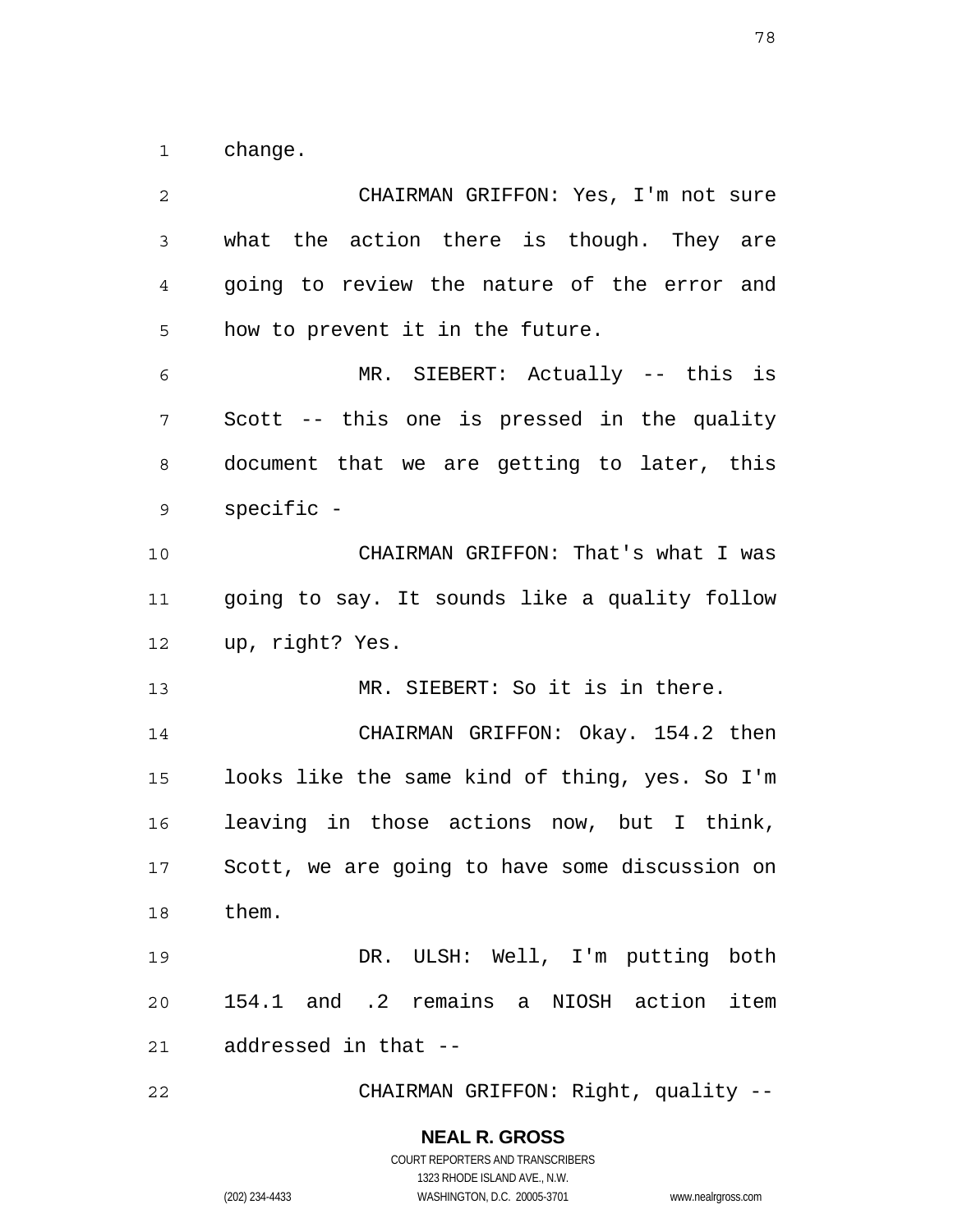1 DR. ULSH: Assurance follow up. CHAIRMAN GRIFFON: Right. MEMBER MUNN: The description here doesn't even show any difference between them. CHAIRMAN GRIFFON: I know. That looks very close, didn't they? MEMBER MUNN: Considering they are the first and the second. MR. FARVER: One's recorded. MR. HINNEFELD: One's recorded and missed. CHAIRMAN GRIFFON: Oh, okay, recorded and missed. Very close. Same essential thing. MEMBER MUNN: Okay. Two findings. CHAIRMAN GRIFFON: 155.4. It's a matter of modifying the Site Profile. Is this still Savannah River, this case, 155? MR. SIEBERT: Yes, it is. CHAIRMAN GRIFFON: Has this been considered in the revision, Scott? MEMBER MUNN: Why do we have all

> **NEAL R. GROSS**  COURT REPORTERS AND TRANSCRIBERS

1323 RHODE ISLAND AVE., N.W. (202) 234-4433 WASHINGTON, D.C. 20005-3701 www.nealrgross.com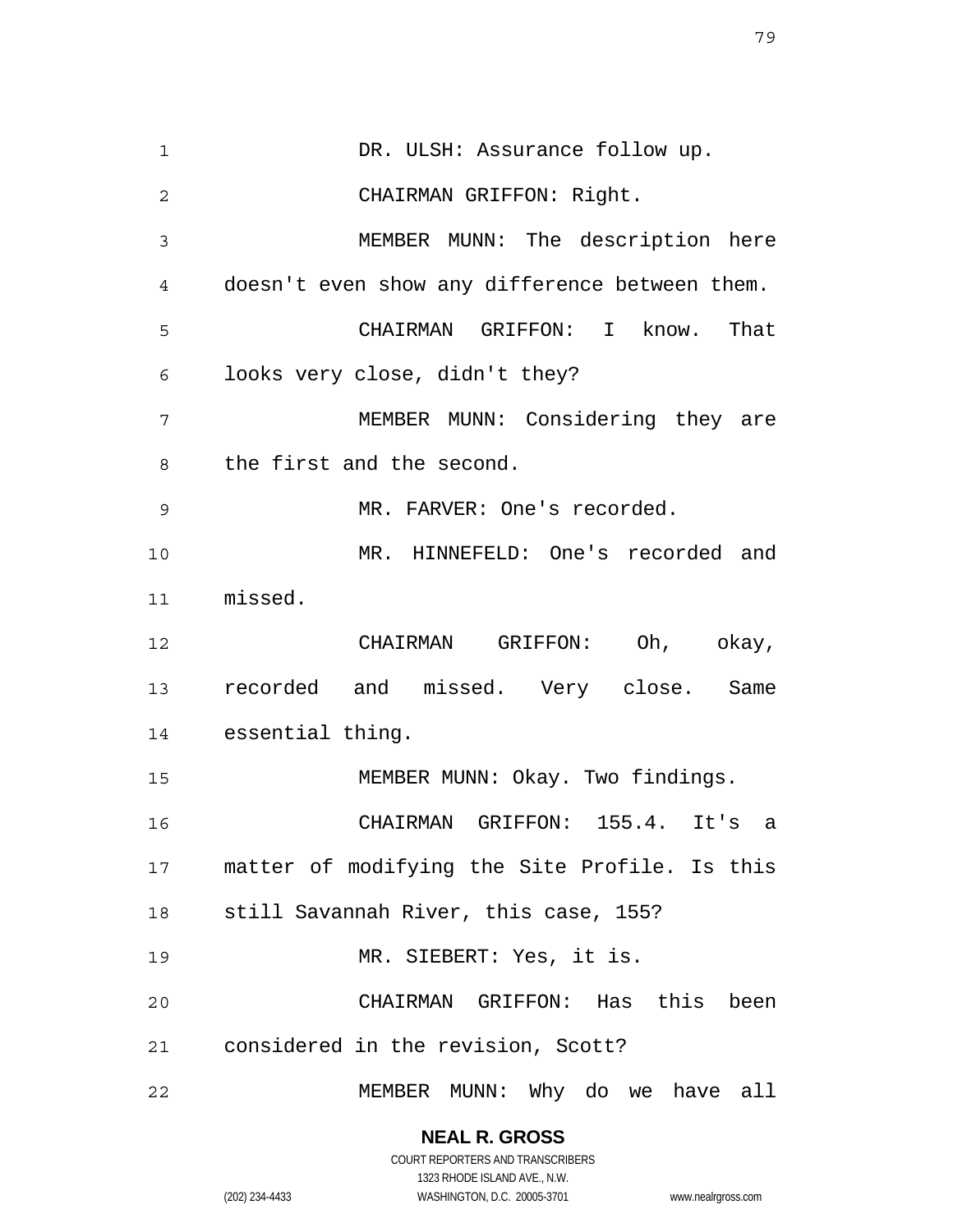these SRS -

CHAIRMAN GRIFFON: I know. MR. FARVER: Somebody selected them. MEMBER MUNN: I was absent that day. ` CHAIRMAN GRIFFON: I don't think so, Wanda. Your attendance record has been pretty good. MEMBER MUNN: You would have remembered it. CHAIRMAN GRIFFON: I would have remembered that day. MR. SIEBERT: I don't know if this is specifically being addressed in the revision or not. CHAIRMAN GRIFFON: Okay. Maybe we can keep it as an action for you to look at that. So Site Profile revision question. MEMBER MUNN: And the same OTIB-54 question we had earlier. CHAIRMAN GRIFFON: Okay, 155.6. That's the same thing -- MEMBER MUNN: Yes.

1323 RHODE ISLAND AVE., N.W. (202) 234-4433 WASHINGTON, D.C. 20005-3701 www.nealrgross.com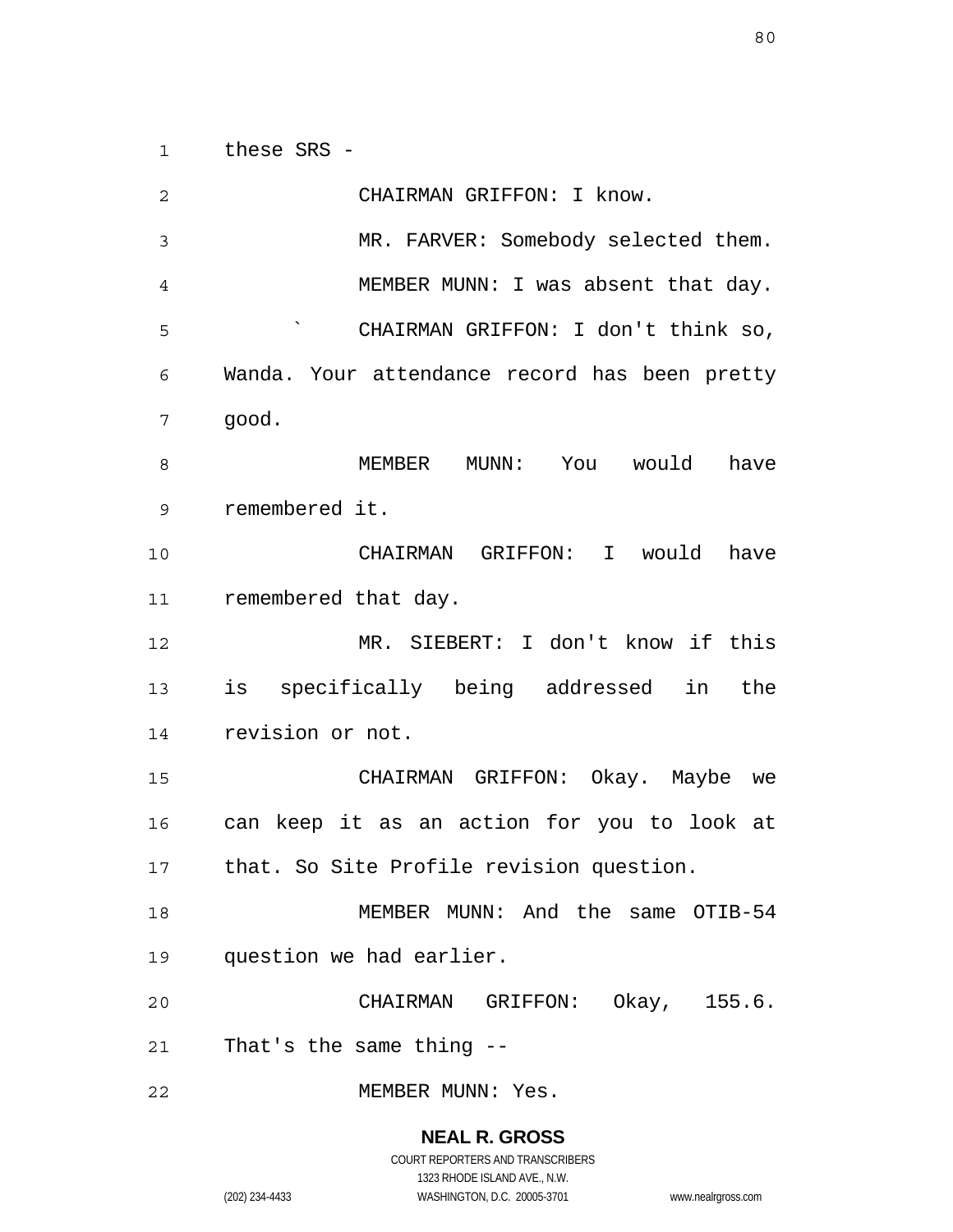1 DR. ULSH: Same as 155 --CHAIRMAN GRIFFON: As we just had, yes. And then 155.7 is back to the chooser versus TIB-54 question. Several of these, they are all Savannah River so they are competing findings here. 156.1, SC&A gave us a response in July. And NIOSH -- yes. I think you needed to sort of look at SC&A's response, right, so it's back in NIOSH's court. This is a work location question, right? MR. FARVER: No, this is whether you wore one TLD or two TLDs - CHAIRMAN GRIFFON: Oh, okay. Okay. MR. FARVER: a separate neutron dosimeter or just a TLD that had neutron -- CHAIRMAN GRIFFON: Oh yes, yes. 18 MR. FARVER: Capabilities. CHAIRMAN GRIFFON: Was it whether, or whether he was required based on work locations or -- well, I guess it's all -- MR. FARVER: I guess if it's a

**NEAL R. GROSS** 

COURT REPORTERS AND TRANSCRIBERS 1323 RHODE ISLAND AVE., N.W. (202) 234-4433 WASHINGTON, D.C. 20005-3701 www.nealrgross.com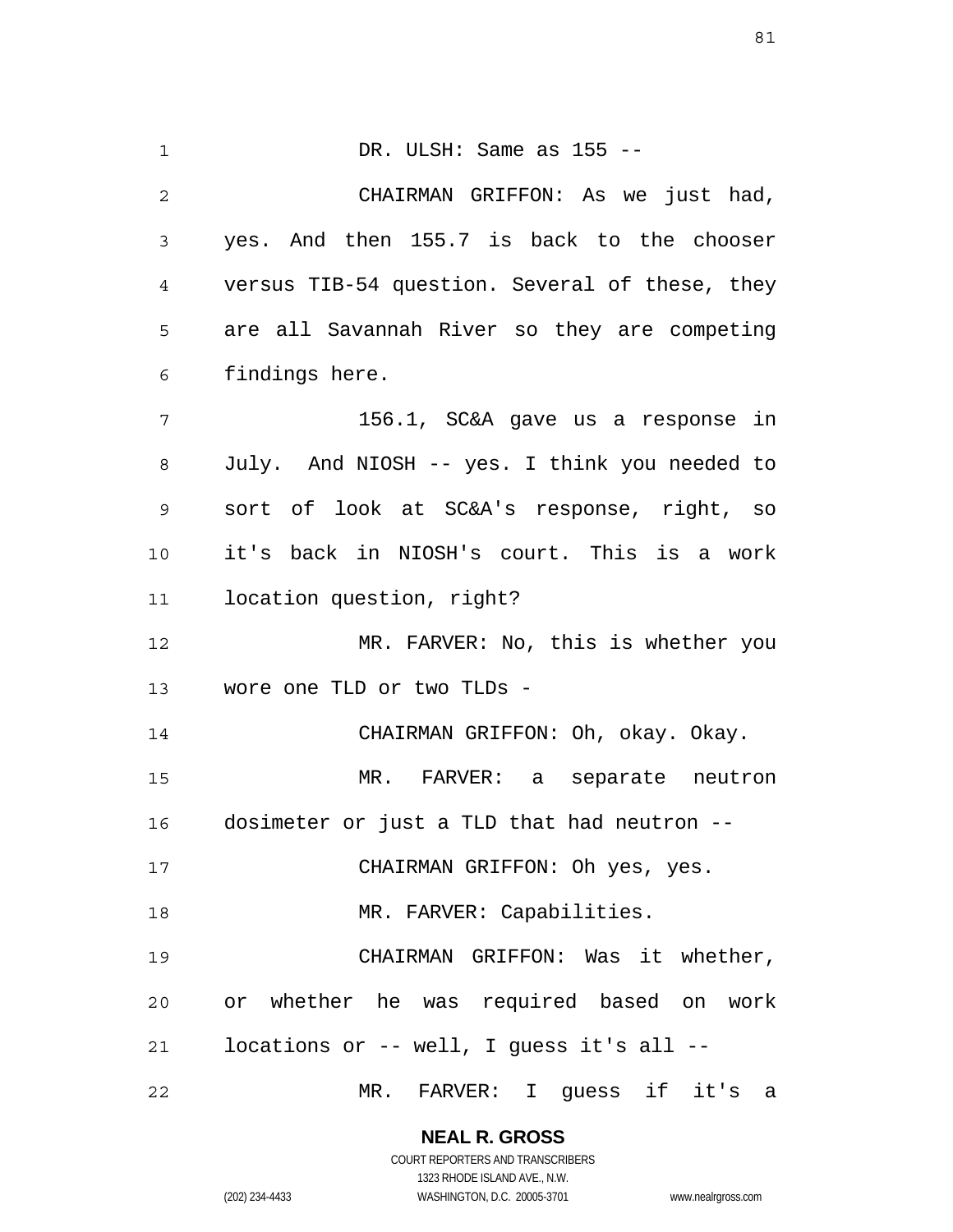separate neutron dosimeter, then you would address like missed neutron dose and things like that, or unmonitored dose.

MR. HINNEFELD: Yes, the question whether the person was specifically monitored for neutron or they were just given a badge that happened to have a neutron badge in it, so even they didn't need monitored --

CHAIRMAN GRIFFON: Yes, yes. 156 -- oh no, no, these are all clear, sorry. I'm getting carried away. 156.5. This looks like another NIOSH follow up from --

MR. FARVER: It looks like the same. 14 MR. HINNEFELD: The same one --

CHAIRMAN GRIFFON: Yes. Oh, it's the same one, okay. Yes.

DR. ULSH: So the same as 156.1?

18 MR. HINNEFELD: I believe so, yes.

CHAIRMAN GRIFFON: Yes. We actually have a fair amount of non-yellow. I'm

impressed.

MR. HINNEFELD: For 156.7 there's

**NEAL R. GROSS**  COURT REPORTERS AND TRANSCRIBERS

1323 RHODE ISLAND AVE., N.W.

(202) 234-4433 WASHINGTON, D.C. 20005-3701 www.nealrgross.com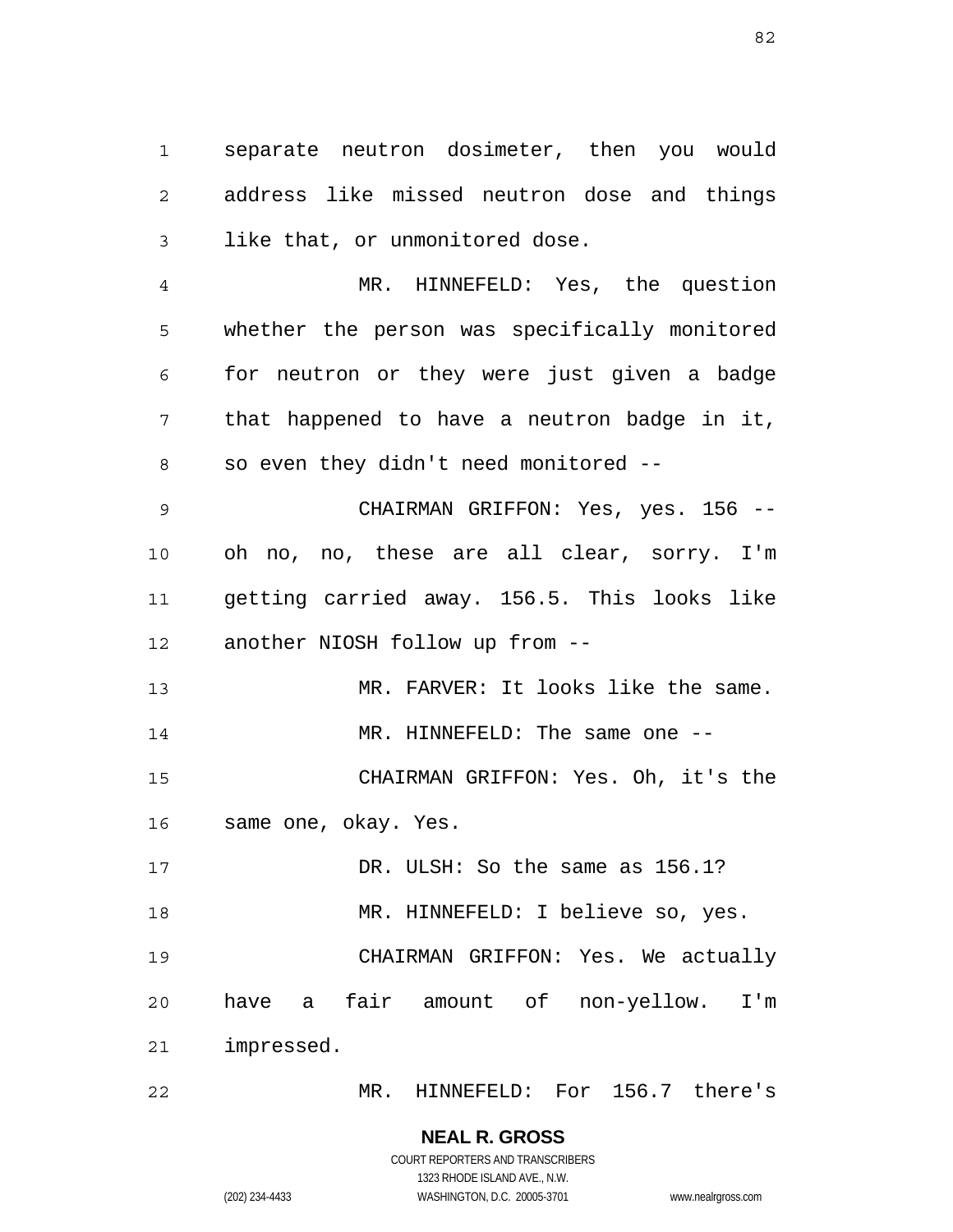nothing in here to do except it was transferred. We need to make sure that got done. CHAIRMAN GRIFFON: Oh, okay, sorry, I didn't catch that. MR. HINNEFELD: Well, there's no yellow on it, but it's a transfer and I thought we needed to make sure that got done. CHAIRMAN GRIFFON: And I may have missed another one of -- or some other one of those, Stu, if you are keeping an eye out for those. MR. HINNEFELD: I think that was the first one. 15 CHAIRMAN GRIFFON: Okay. MR. HINNEFELD: The first one that didn't have any sort of highlight. CHAIRMAN GRIFFON: 160.3 I see another transfer to Procedures Work Group, TIB-54. MR. HINNEFELD: Okay, now there's no highlighting on 157.1 or .2 but I don't see

> **NEAL R. GROSS**  COURT REPORTERS AND TRANSCRIBERS

1323 RHODE ISLAND AVE., N.W. (202) 234-4433 WASHINGTON, D.C. 20005-3701 www.nealrgross.com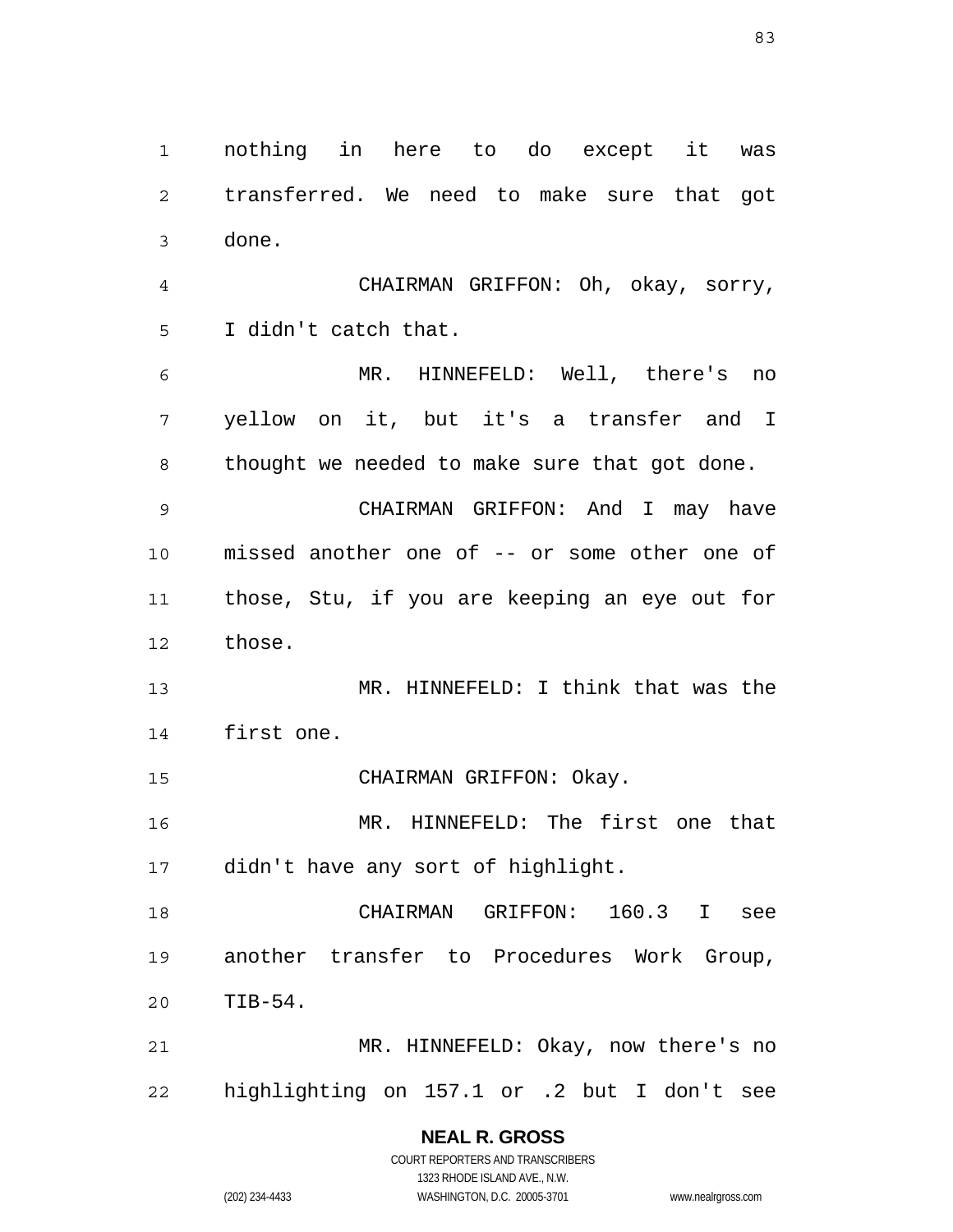we've ever responded initially.

| $\overline{2}$ | CHAIRMAN GRIFFON: 157?                         |
|----------------|------------------------------------------------|
| 3              | MR. HINNEFELD: 157.1 or .2.                    |
| 4              | CHAIRMAN GRIFFON: Oh yes, it's                 |
| 5              | probably because you didn't respond initially, |
| 6              | though.                                        |
| 7              | MR. HINNEFELD: Yes.                            |
| 8              | CHAIRMAN GRIFFON: Yes, so you're               |
| 9              | right.                                         |
| 10             | MR. HINNEFELD: 157.1 and .2 will               |
| 11             | need our initial response.                     |
| 12             | CHAIRMAN GRIFFON: Yes, obviously if            |
| 13             | they are blanks they, yes, we need a response. |
| 14             | Sorry I should probably highlight the numbers  |
| 15             | on those.                                      |
| 16             | DR. MAURO: That would be classified            |
| 17             | as open if this was a procedural review,       |
|                | 18 right?                                      |
| 19             | CHAIRMAN GRIFFON: Exactly. It would            |
| 20             | be open.                                       |
| 21             | DR. ULSH: Don't skip over 160.3                |
| 22             | when you get there --                          |

**NEAL R. GROSS**  COURT REPORTERS AND TRANSCRIBERS

1323 RHODE ISLAND AVE., N.W.

(202) 234-4433 WASHINGTON, D.C. 20005-3701 www.nealrgross.com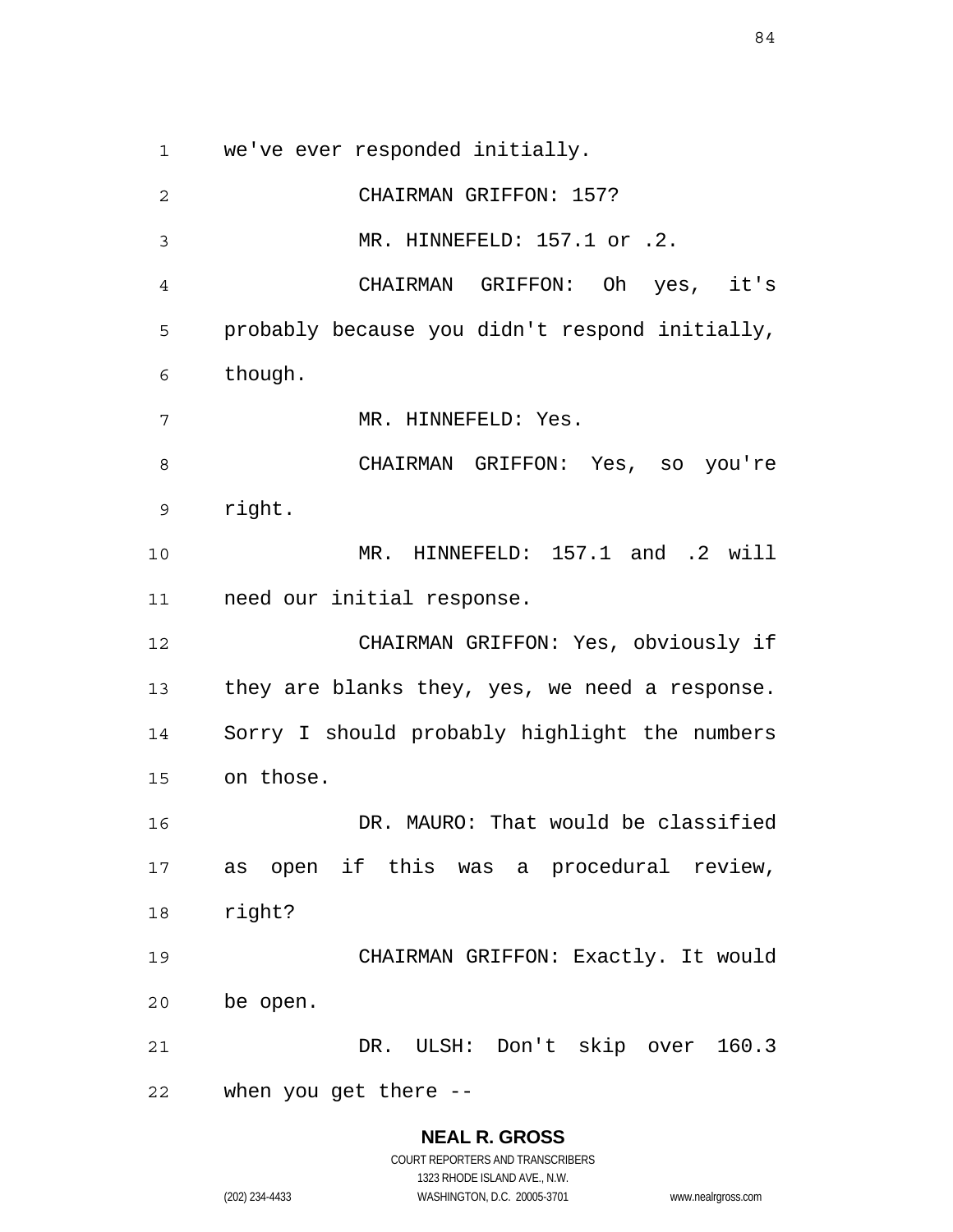CHAIRMAN GRIFFON: Right. DR. ULSH: Because I didn't write down, what status you had. CHAIRMAN GRIFFON: Yes. Yes. I'm there right now. 160.3. I have -- DR. ULSH: Transfer to somewhere? CHAIRMAN GRIFFON: Transfer to Procedures Work Group, TIB-54 and the whole body counting results. And it says the case is currently being reworked. It must be a PER rework, or -- it doesn't say PER. Usually I say PER if it -- MR. HINNEFELD: It could have been return for additional cancer -- CHAIRMAN GRIFFON: Yes, yes. 16 MR. HINNEFELD: Or something. CHAIRMAN GRIFFON: I'm sure Scott probably looked it up during the meeting for us, you know. Scott, do you know what site this is from? MR. SIEBERT: Which number I'm sorry?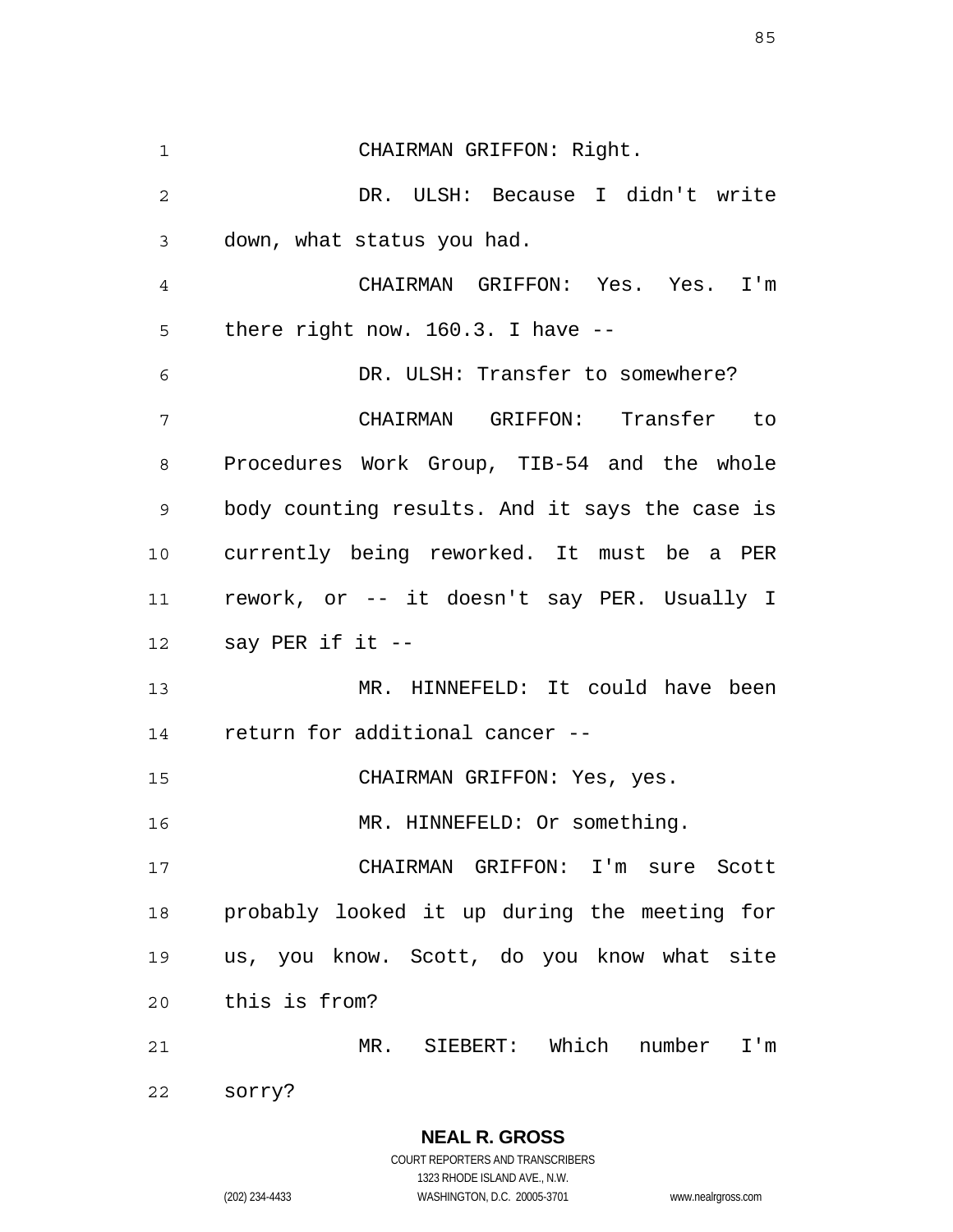CHAIRMAN GRIFFON: 160. MR. SIEBERT: 160 is Hanford. CHAIRMAN GRIFFON: Hanford. That could be a PER rework, too, right, I guess. MR. HINNEFELD: Could be. Could be - - CHAIRMAN GRIFFON: Yes. MR. HINNEFELD: Additional cancer -- CHAIRMAN GRIFFON: Yes, yes. MR. HINNEFELD: Could be additional employment. CHAIRMAN GRIFFON: Well, what does that mean to us, the case is being reworked. I have that in several of the others. Does that mean we are going to look at it again after the rework? MR. HINNEFELD: Well, we haven't made that necessarily a part of the practice. CHAIRMAN GRIFFON: I know, but I'm just looking at these responses, it says, NIOSH agrees and then it says the case is being reworked. So I don't know that -- is

**NEAL R. GROSS** 

COURT REPORTERS AND TRANSCRIBERS 1323 RHODE ISLAND AVE., N.W. (202) 234-4433 WASHINGTON, D.C. 20005-3701 www.nealrgross.com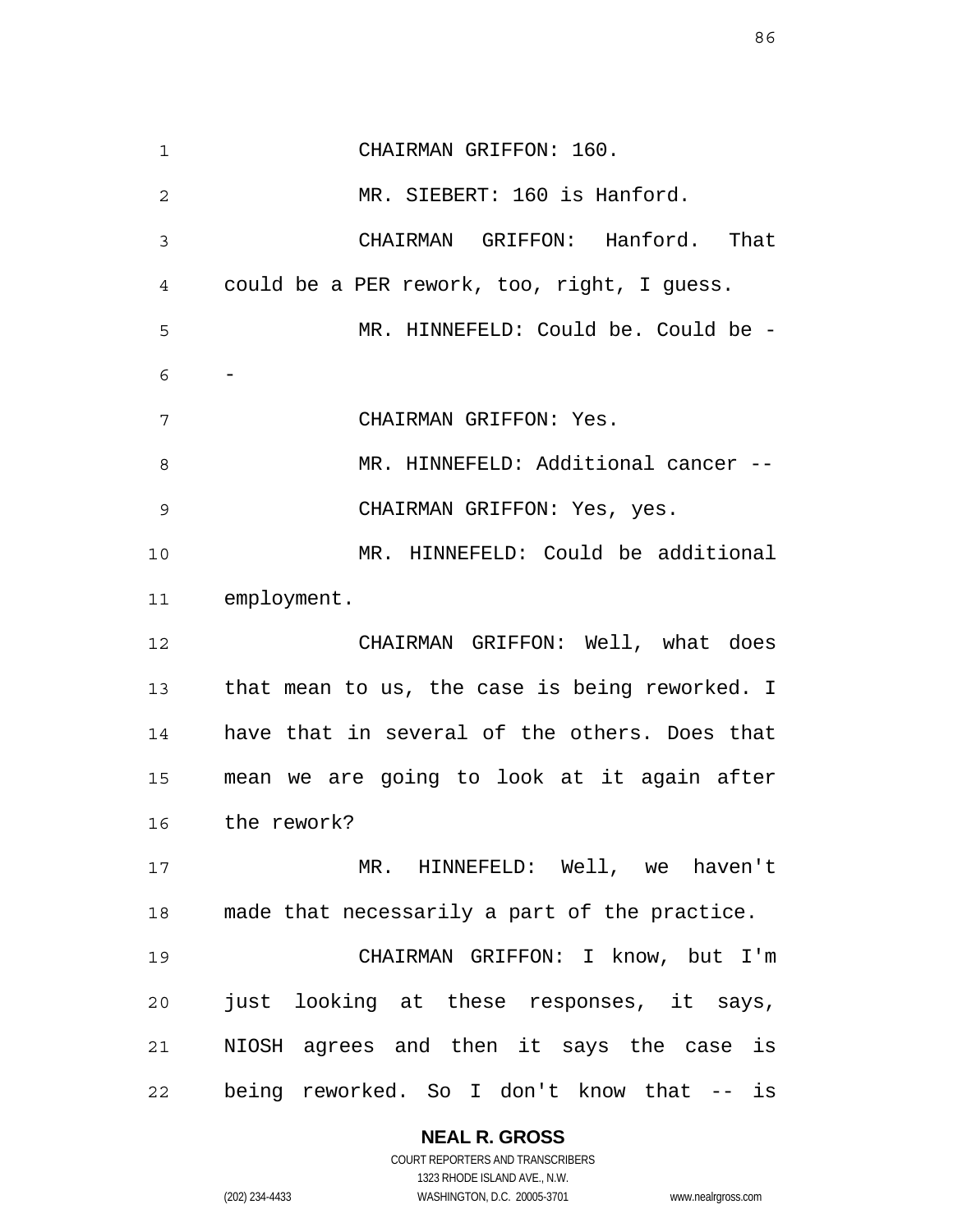that sufficiently closed out, I'm not sure.

MEMBER MUNN: Well, in this particular case, where it's transferred to Procedures and TIB-54, I have it on my list to check.

CHAIRMAN GRIFFON: Yes, I'm looking at 160.1 and .2, though, also. They say NIOSH agrees, the case is being reworked, NIOSH agrees, the case is being reworked. If -- I mean, I guess the only question would be, if they were reworked and it ended up affecting the outcome, I don't know what the PoC was originally, but you know, we would sort of want to know that if it was reworked and it had an effect on the outcome of the case.

MR. SIEBERT: Just a second here. It has been reworked. It's been approved. Give me a second. The rework was compensable barely.

CHAIRMAN GRIFFON: And what was it before the rework?

MR. HINNEFELD: Now you're asking a difficult question. That piece of information

# **NEAL R. GROSS**

COURT REPORTERS AND TRANSCRIBERS 1323 RHODE ISLAND AVE., N.W. (202) 234-4433 WASHINGTON, D.C. 20005-3701 www.nealrgross.com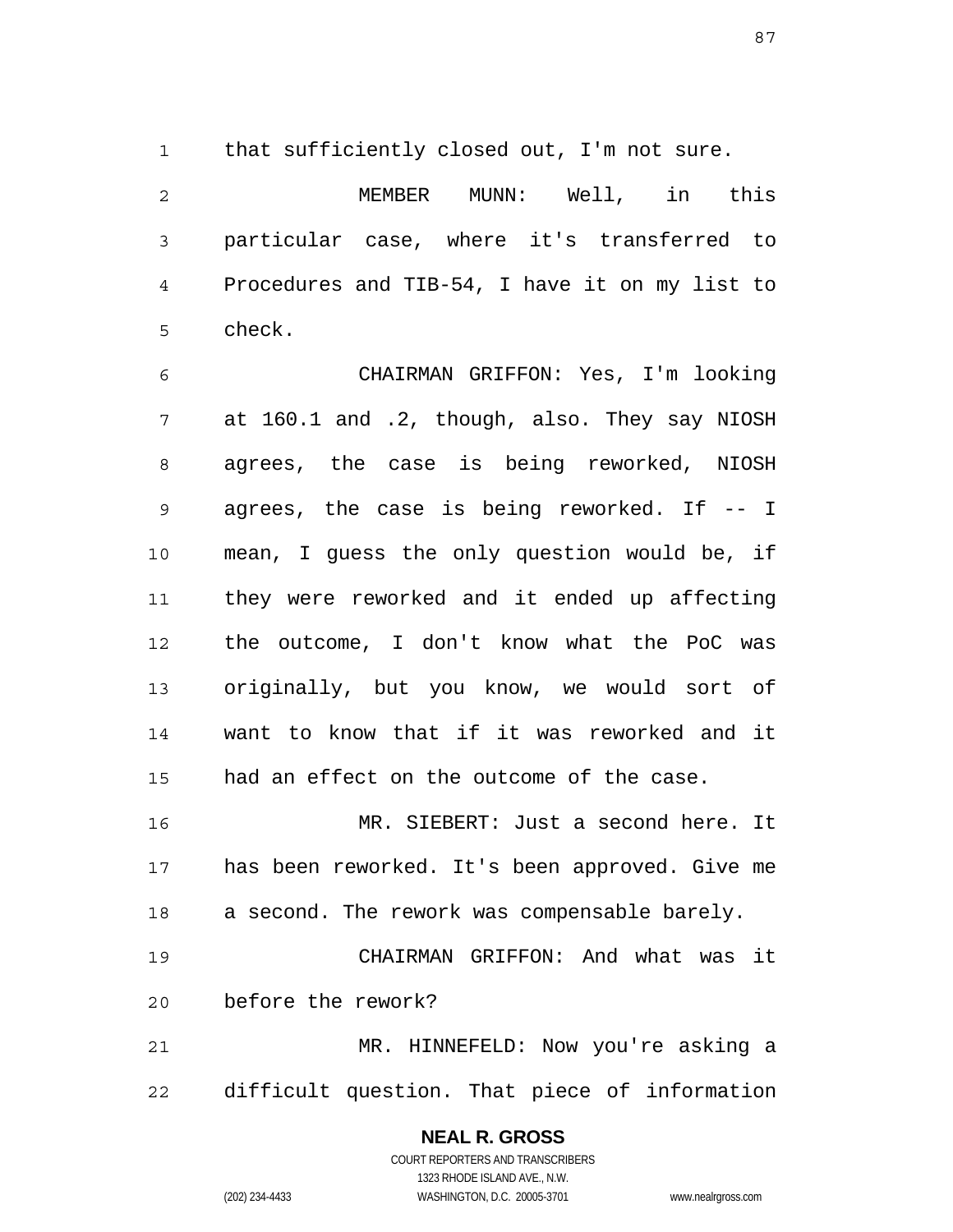is not really available anymore.

MR. SIEBERT: Less than that, how's that? CHAIRMAN GRIFFON: I'm guessing it was, well -- I don't know. I don't want to guess. MR. FARVER: It was less. It was 48.7. CHAIRMAN GRIFFON: It was 48.7. MR. HINNEFELD: Scott, do you know why it was reworked? MR. SIEBERT: Let me look at the draft here real quick. Most likely Super S, but -- 15 DR. MAURO: Lung cancer case? MR. HINNEFELD: Wouldn't necessarily have to  $-$ 18 DR. MAURO: No? Super S? MR. HINNEFELD: It could go up for something -- it could go up on -- DR. MAURO: Okay. MR. HINNEFELD: The bioassay record,

> **NEAL R. GROSS**  COURT REPORTERS AND TRANSCRIBERS

1323 RHODE ISLAND AVE., N.W. (202) 234-4433 WASHINGTON, D.C. 20005-3701 www.nealrgross.com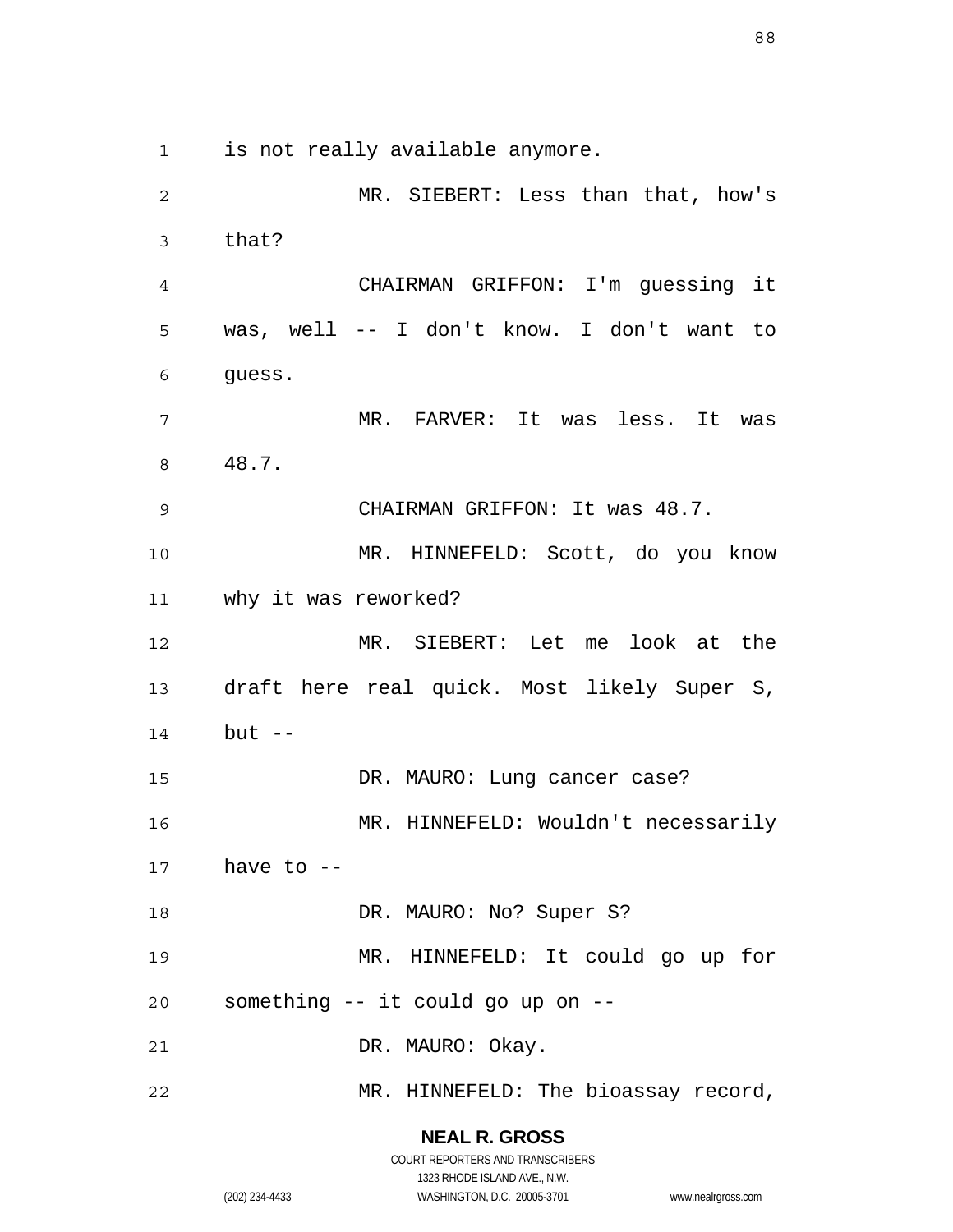when it ends, compared to when the person got cancer, things like that. MR. SIEBERT: There was a change in employment and also they updated a Hanford TBD. MR. HINNEFELD: Okay. MEMBER MUNN: Photon dose is missing. CHAIRMAN GRIFFON: So, it wasn't an additional cancer or anything, I mean that 11 would be a  $-$ MR. HINNEFELD: Additional employment can do it too. CHAIRMAN GRIFFON: Additional employment can do it too, yes. MR. KATZ: So unless you look at it, you can't really whether it's -- what you found here has to do with its change -- CHAIRMAN GRIFFON: Right. Exactly. MR. KATZ: or whether it's other factors. CHAIRMAN GRIFFON: Exactly. Exactly.

**NEAL R. GROSS**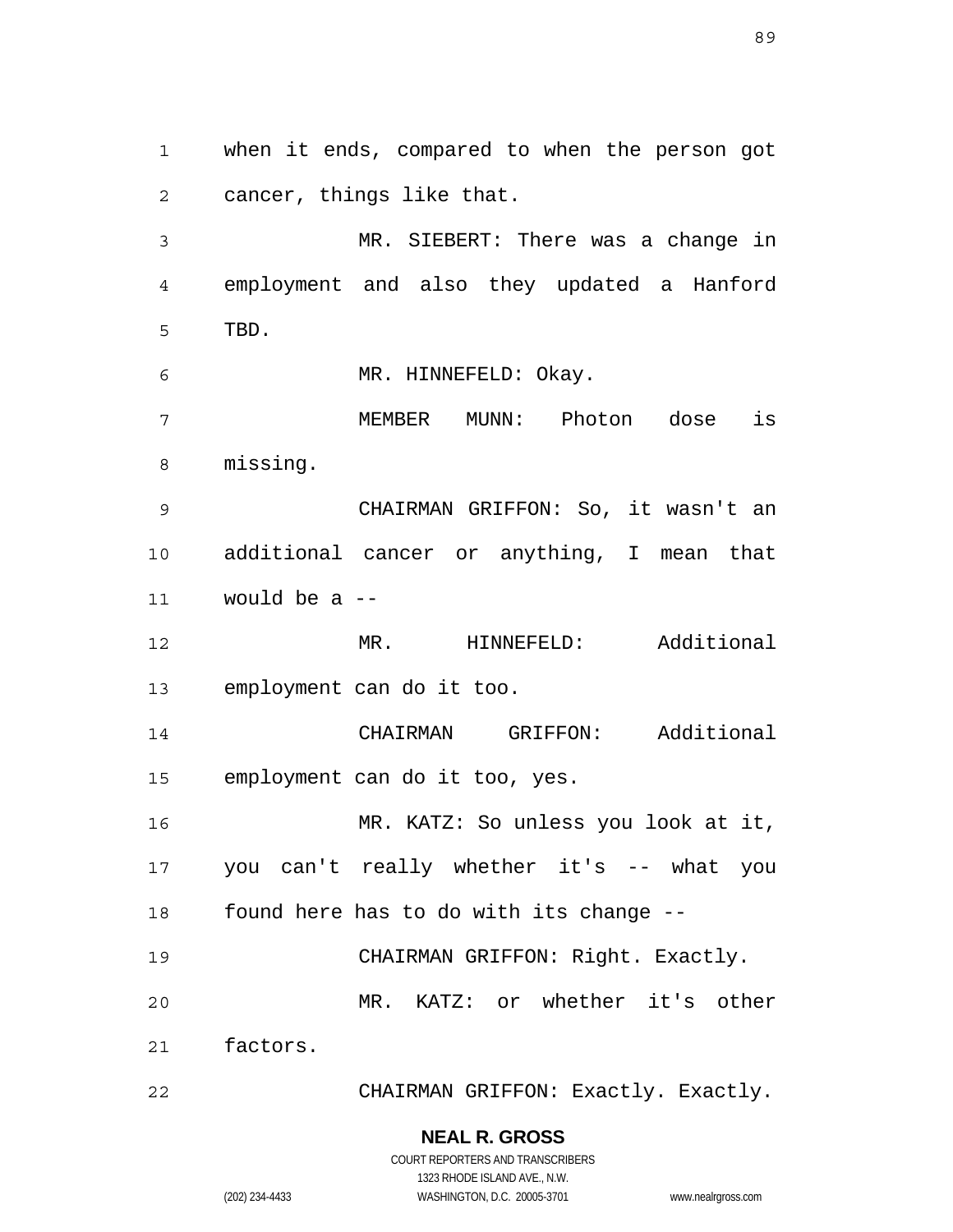MR. HINNEFELD: Would you like us to do that?

CHAIRMAN GRIFFON: I think we need to, especially where it changed compensability, yes.

MR. HINNEFELD: We should just track down the history of this case and what has changed in -- what the key functions, what the key elements were of the change, and whether or not this procedures issue had an effect on it or not. It's going to take us a little but, I mean, we've got to go and look up some references to get the actual tracking number and then look at the history.

MEMBER RICHARDSON: So, Mark, for an issue like 160.1 or 160.2, there would be lots of examples of those sorts of things in this matrix, where there was perhaps a data entry error or omission, NIOSH would agree with that, and your concern here is just the statement afterwards that says the case is being reworked?

> **NEAL R. GROSS**  COURT REPORTERS AND TRANSCRIBERS

1323 RHODE ISLAND AVE., N.W. (202) 234-4433 WASHINGTON, D.C. 20005-3701 www.nealrgross.com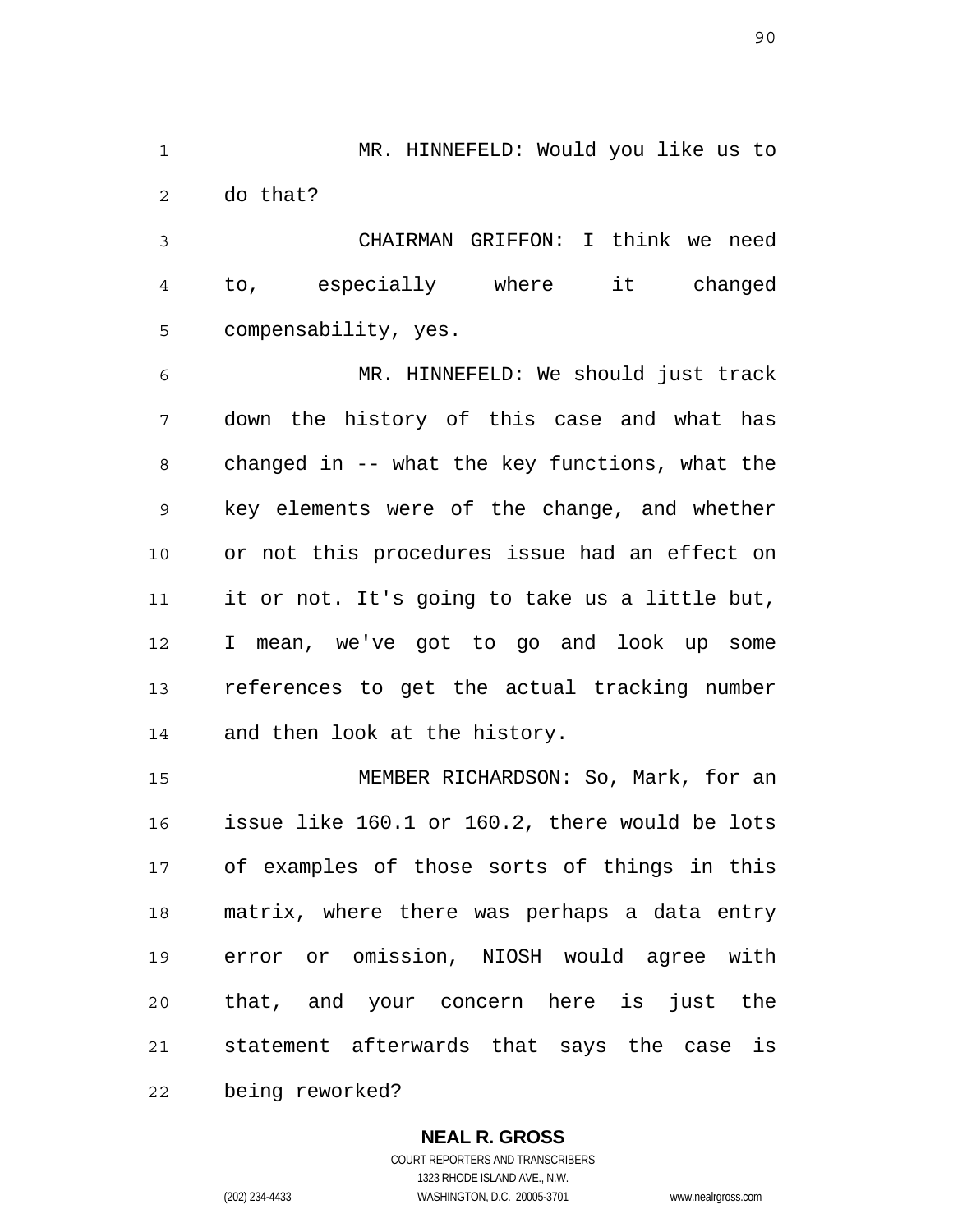CHAIRMAN GRIFFON: Yes, my concern, and now, the added concern I guess is that it was reworked and a lot of times it's reworked and the compensation stays the same, you know, so we still would follow up as overall, sort of your forest idea, David is that we are looking at all these quality issues in that first 100 cases summary report to see what the significance is, and if NIOSH needs to modify from a programmatic level, but this issue, you know, has often been touched on in our follow ups in terms of well, you know, yes, small mistakes were made but they didn't affect the outcome. NIOSH got the right answer, you've made the right decision as far as compensability, so it's a lesser concern but where your -- where this did flip the compensation, we want to see if in fact it was these findings or if it was the additional employment or other issues that made that happen.

If it was other employment then

**NEAL R. GROSS**  COURT REPORTERS AND TRANSCRIBERS 1323 RHODE ISLAND AVE., N.W. (202) 234-4433 WASHINGTON, D.C. 20005-3701 www.nealrgross.com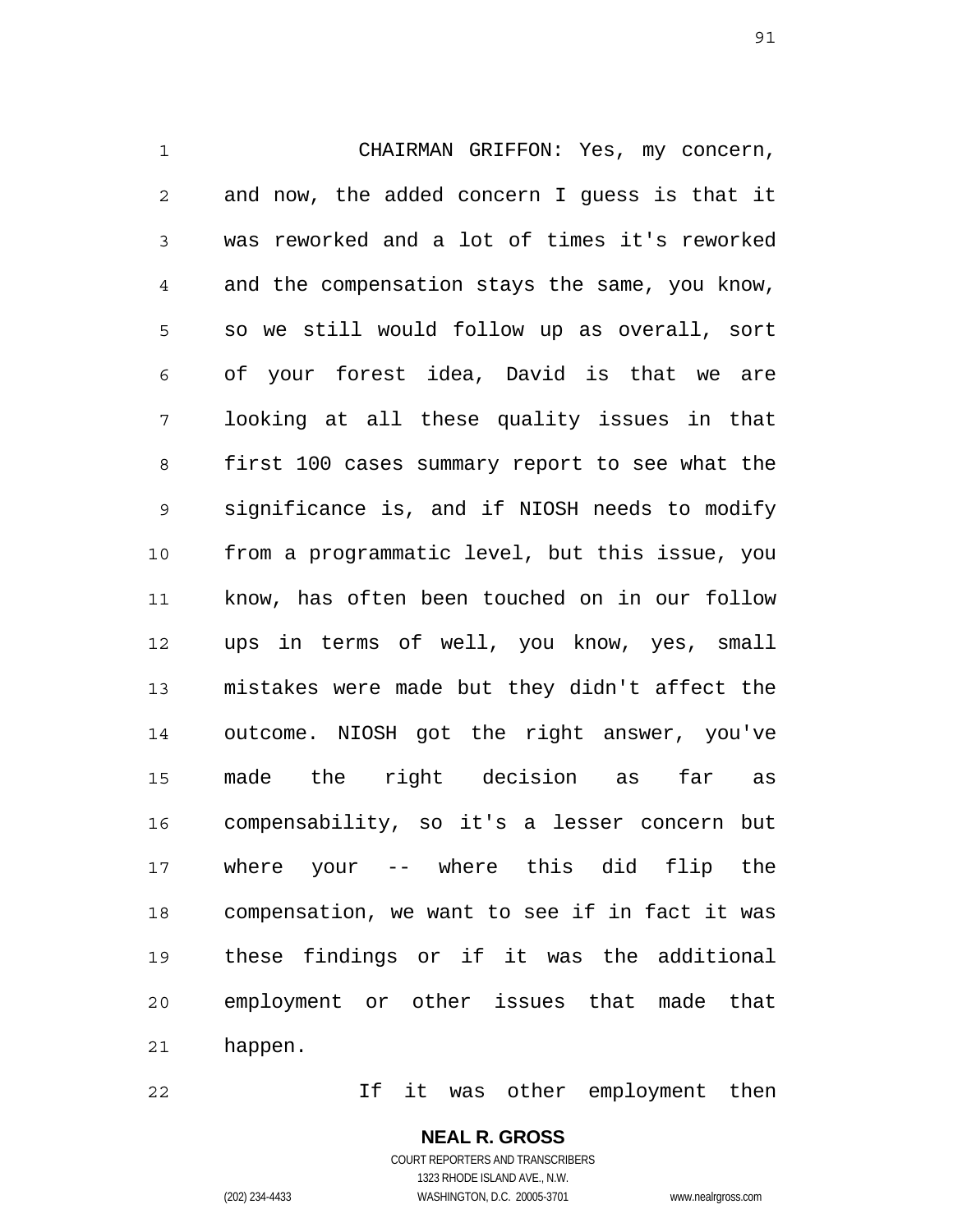that's a factor outside of our review, you know, obviously, and NIOSH's control, you know, yes. DR. MAURO: And teasing that out may be a difficult thing to do. MEMBER CLAWSON: If the overall addressed in one rework it might be hard to -- we'll have to see, we'll just have to -- we'll look at it. CHAIRMAN GRIFFON: We'll have the old version, though. Yes. We have to at least try to track it down, yes. MR. HINNEFELD: Until we look at it we aren't going to be able to tell. It might be hard to tease out if several changes were made at once. MR. FARVER: Although a lot of times, in the DR report, if it's been reworked it will say what the changes are. MR. HINNEFELD: It's supposed to say that, as of some date, it's supposed to say what change in the rework.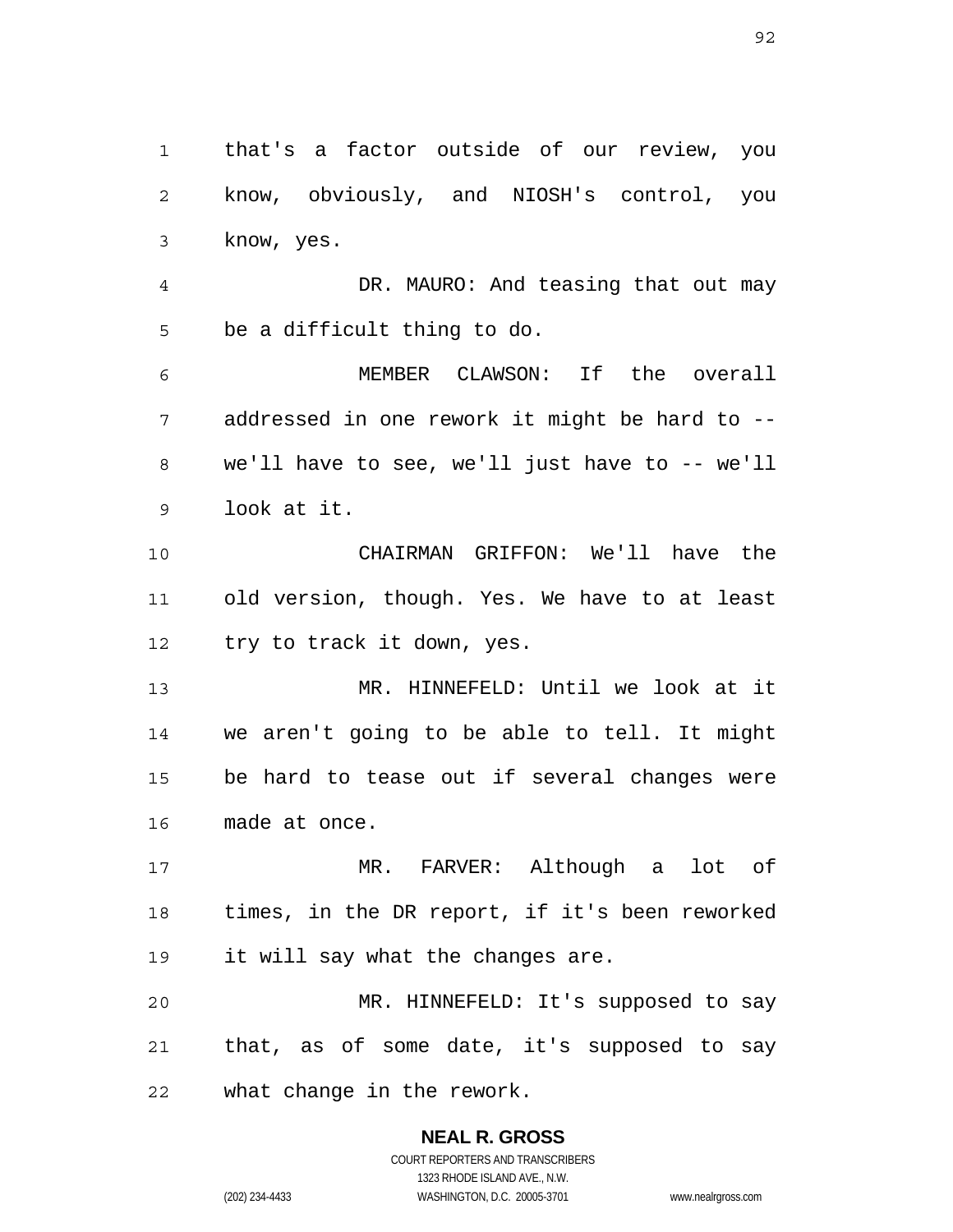MR. SIEBERT: Yes, the rework does state that there was a change of employment and in an update of the technical basis document, it was revised to reflect both those new information. MR. HINNEFELD: Yes, there have been some -- as Hanford research has gone on, there's been additional -- there's been some

stuff changed out there.

MR. KATZ: That would be outside of this factor as well.

MR. HINNEFELD: That was probably changed in response to the Hanford Work Group documents.

15 MR. KATZ: Right.

CHAIRMAN GRIFFON: Yes. It's difficult. I think we want to -- because this is one of the first ones where we have really had to look into the flip issue, so I think we want to at least pull and follow up on that. DR. MAURO: Mark, is your concern,

do you want -- when something does flip, and

#### **NEAL R. GROSS**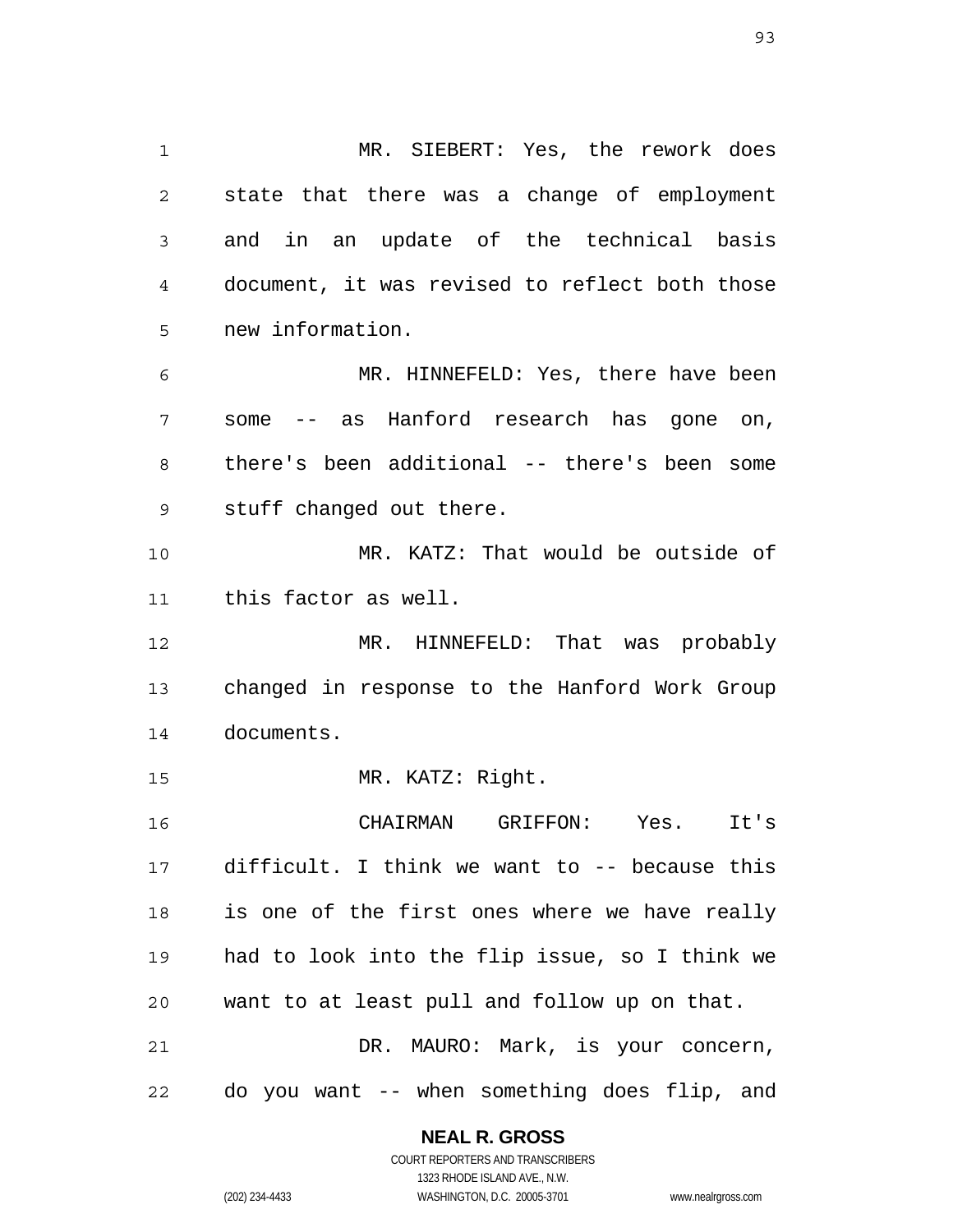there could be multiple factors at play when you do that, are you especially interested in knowing which -- when it's flipped because it was a rework for a PER or a rework for various reasons you describe, or it was a quality issue. Is that what you are concern was? CHAIRMAN GRIFFON: Yes, I think we have to know why. DR. MAURO: You want to know when it's a quality issue. MR. FARVER: So, is that something you would like us to do, go back and look at this case as if it were, you know, they would submit the files to us, and we would look at those files and write up one of our reviews and then we do a comparison between the first review and the second review for selected

cases? It's something to think about.

MEMBER CLAWSON: Well, this kind of comes back to how these changes were implemented and stuff, and my earlier question of you know, we say we are going to do these

#### **NEAL R. GROSS**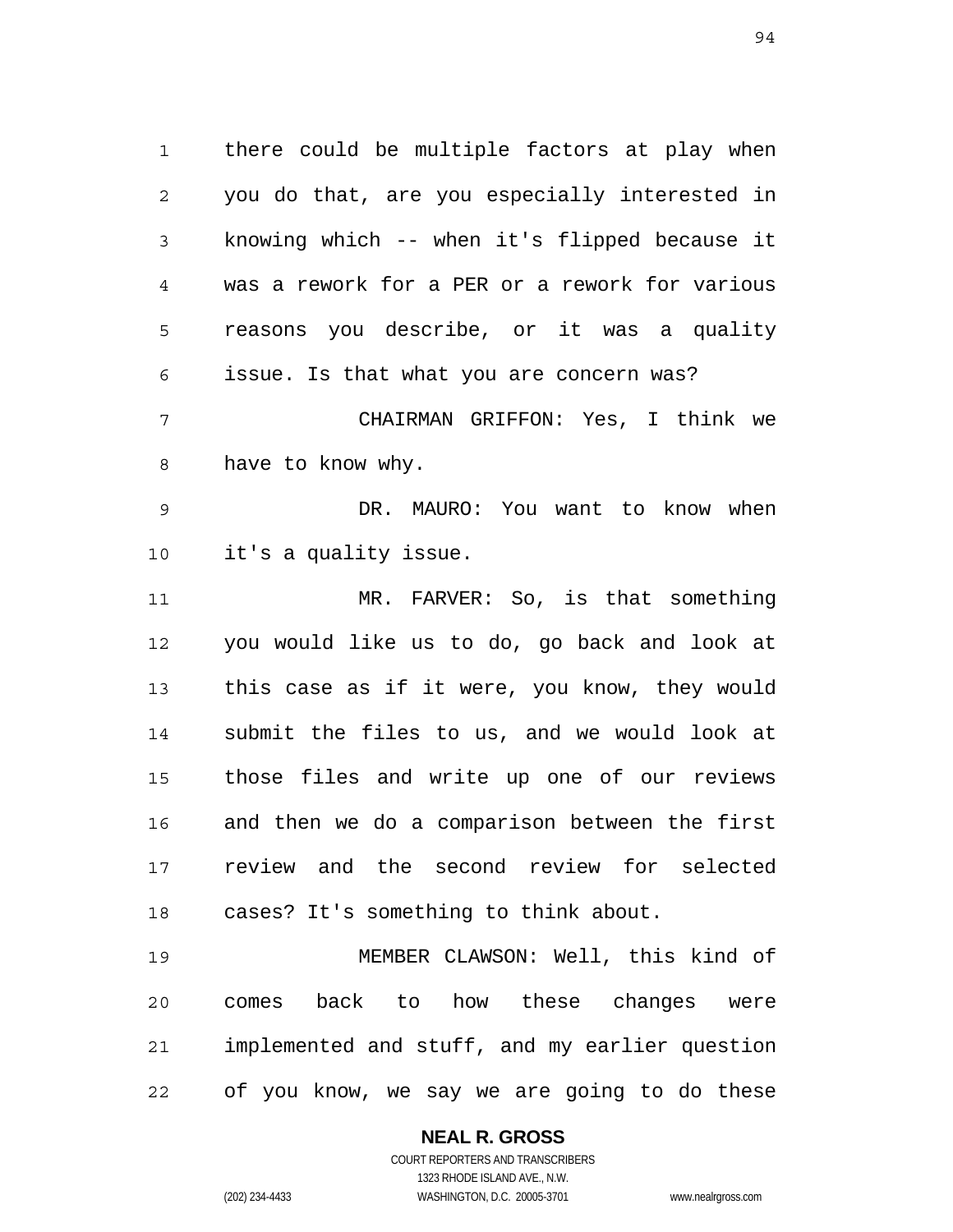changes and then we make the full circle I thought we were talking about.

MR. FARVER: So I believe this is going to come up in case 175, I think one of our actions is to review the reworked case.

CHAIRMAN GRIFFON: I guess my -- yes, I was just trying to think of a way to streamline this, but I guess my hope would be that NIOSH could take the first crack at it in terms of identifying what was changed, so you didn't have to review it as like a first, you know, cut through, and then SC&A can respond to whether they, you know, agree with that assessment. Does that make sense? I mean I think it's just a matter of identifying what changes -- I'm not sure.

DR. MAURO: I guess when we go through, when we do a Savannah River, it's simply to see did they follow, did they do it according to the rules and any finding we have is going to be because they didn't right? Or this other thing where they didn't explain it

## **NEAL R. GROSS**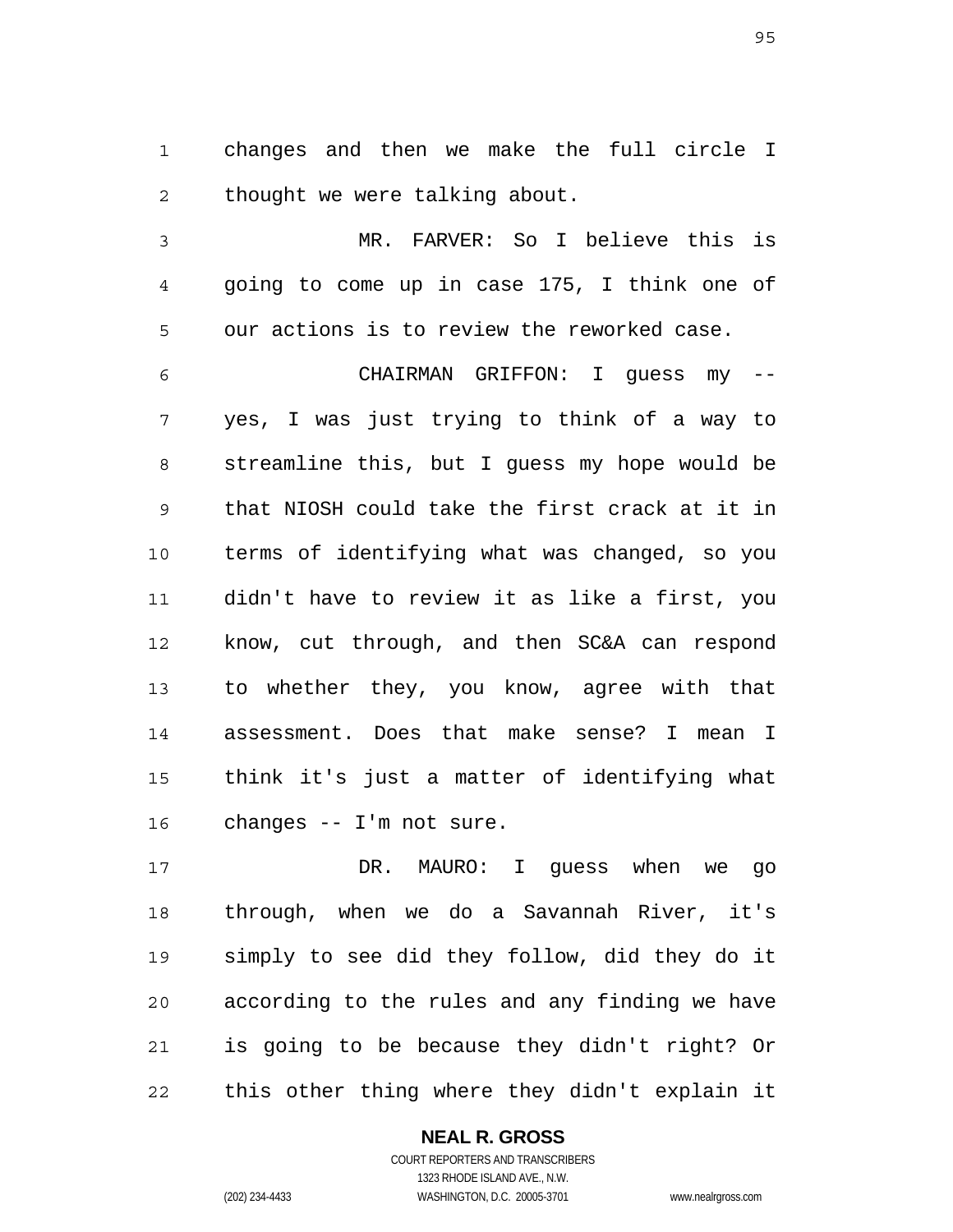so that we could really figure it out. Now, the overarching issues come in section 1.3 -- we have this section of every DR report where we list all of the generic findings that we had that applied to the Site Profile in the case of say Savannah River. I'm just trying to -- I don't know if there's anything -- and in theory, we are not in a position to say whether it flips or not, even though of course we could, but we don't. I think we have just gone some place where we haven't had this conversation before.

CHAIRMAN GRIFFON: No, I know, that's right.

DR. MAURO: And I'm -- it's not apparent if in fact you would like to achieve closure by saying okay, here's a case that we had a number of findings, two of them were quality, a couple of them are being transferred because it goes back to the Site Profile, so there's multiple issues at work that will drive this case and whether it's

## **NEAL R. GROSS**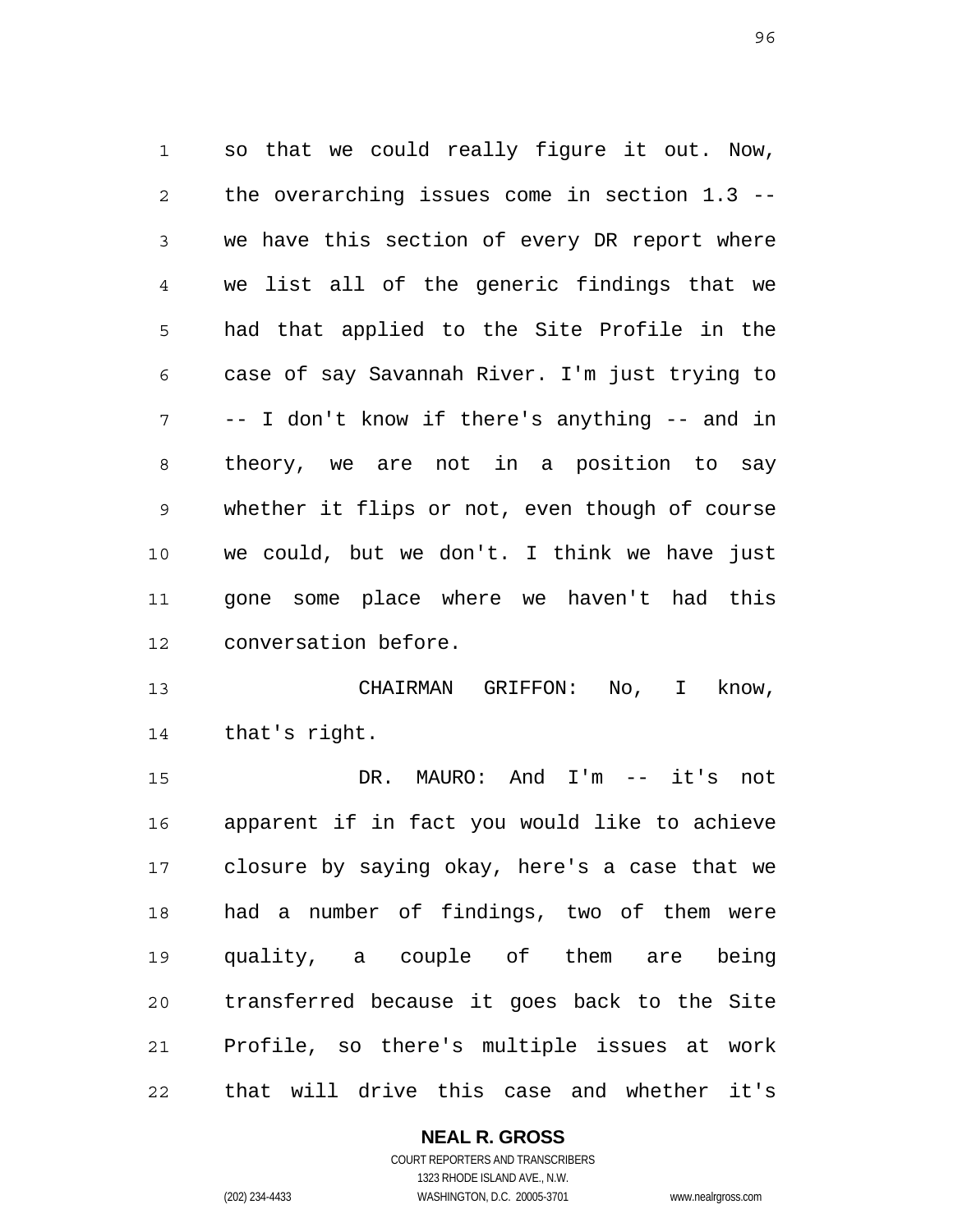going to be reworked, and whether it's going to flip. I've got to say, I think that this is another almost task that I don't think anyone has done before. I don't know, have you -- I mean we might identify the issues that were addressed, but saying which ones, you know, which ones were the -- was any single one the one that turned it, you know --

MR. HINNEFELD: I don't think we have ever done that. And in terms of whether you assign it us or to SC&A, we might not have resources to work on that.

DR. MAURO: And I don't think we were ever in that world. I'll tell you why, because this goes towards the question of flipping a PoC, running PoC calculations.

MEMBER RICHARDSON: Yes, my view would be that from a Program Evaluation Standpoint, kind of the question of whether a case is compensated and even whether there's a correction needed for a case is less important than the generic impact on -- so kind of a

**NEAL R. GROSS**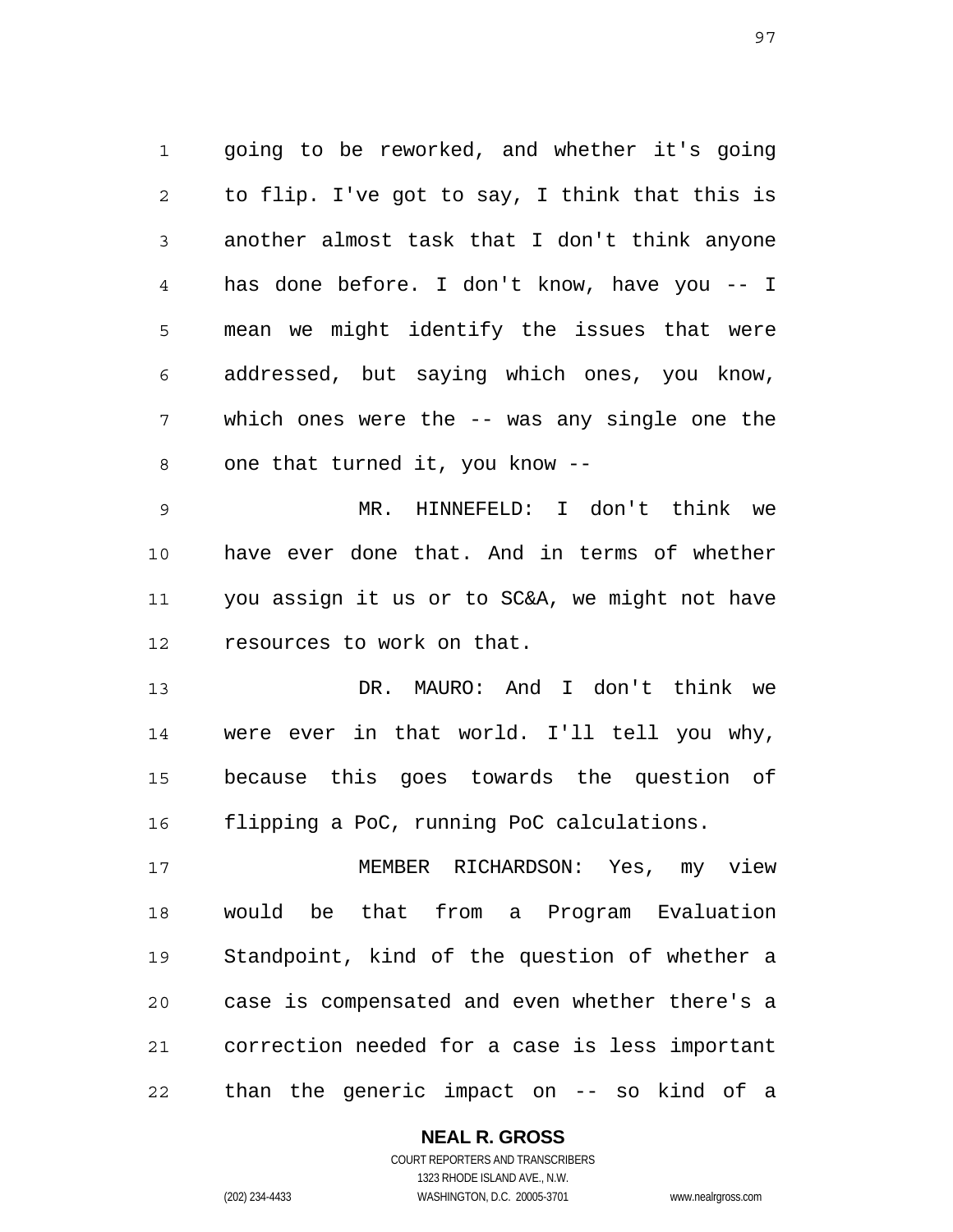compensation decision for a case depends in part upon the age at which the exposure occurred, the person's sex, their smoking history perhaps, lots of individual level kind of nuances which aren't really important to the kind of the generic process of how the dose was evaluated, and all those are going to be factors that weigh into whether this Probability of Causation flips. But what I think our objective is, and you can help me with this somewhat more, would be each of these findings, what's the impact in absolute terms on the dose. And you could have the dose estimate for the target organ for the compensation claim and maybe for a few other illustrative organs and see whether these findings are important for, in absolute terms, for the dose. Does that make sense?

MR. HINNEFELD: I think it would be doable to find, sort out for each finding, what's the impact on the dose.

CHAIRMAN GRIFFON: Yes, I think we

**NEAL R. GROSS**  COURT REPORTERS AND TRANSCRIBERS

1323 RHODE ISLAND AVE., N.W.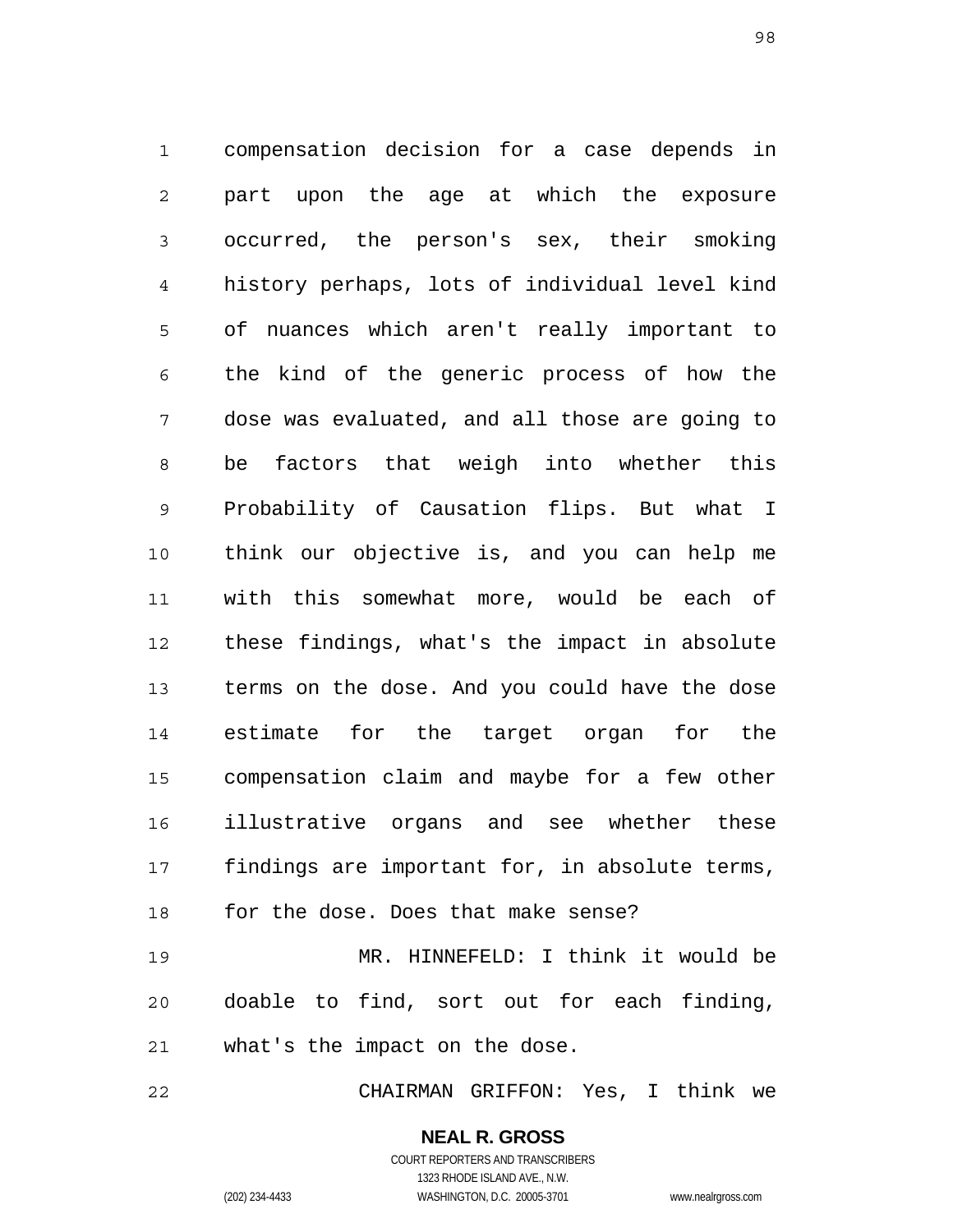want to focus more on the dose. I agree. But then the only thing you might have to take out of the equation for comparison's sake is the change in employment, if -- MR. HINNEFELD: Yes, but I -- (Simultaneous speaking.) MR. HINNEFELD: That would add or subtract, I mean, it could have been he worked -- he continued to work after the claim. It could have been something as simple as that. CHAIRMAN GRIFFON: Right, right, right. MR. HINNEFELD: He continued to work after he claimed and had another diagnosis later or something, although that would be an additional -- CHAIRMAN GRIFFON: That would be an additional cancer. MR. HINNEFELD: Yes. It would stop at the diagnosis. CHAIRMAN GRIFFON: Yes. MR. HINNEFELD: Covered employment

> COURT REPORTERS AND TRANSCRIBERS 1323 RHODE ISLAND AVE., N.W. (202) 234-4433 WASHINGTON, D.C. 20005-3701 www.nealrgross.com

**NEAL R. GROSS**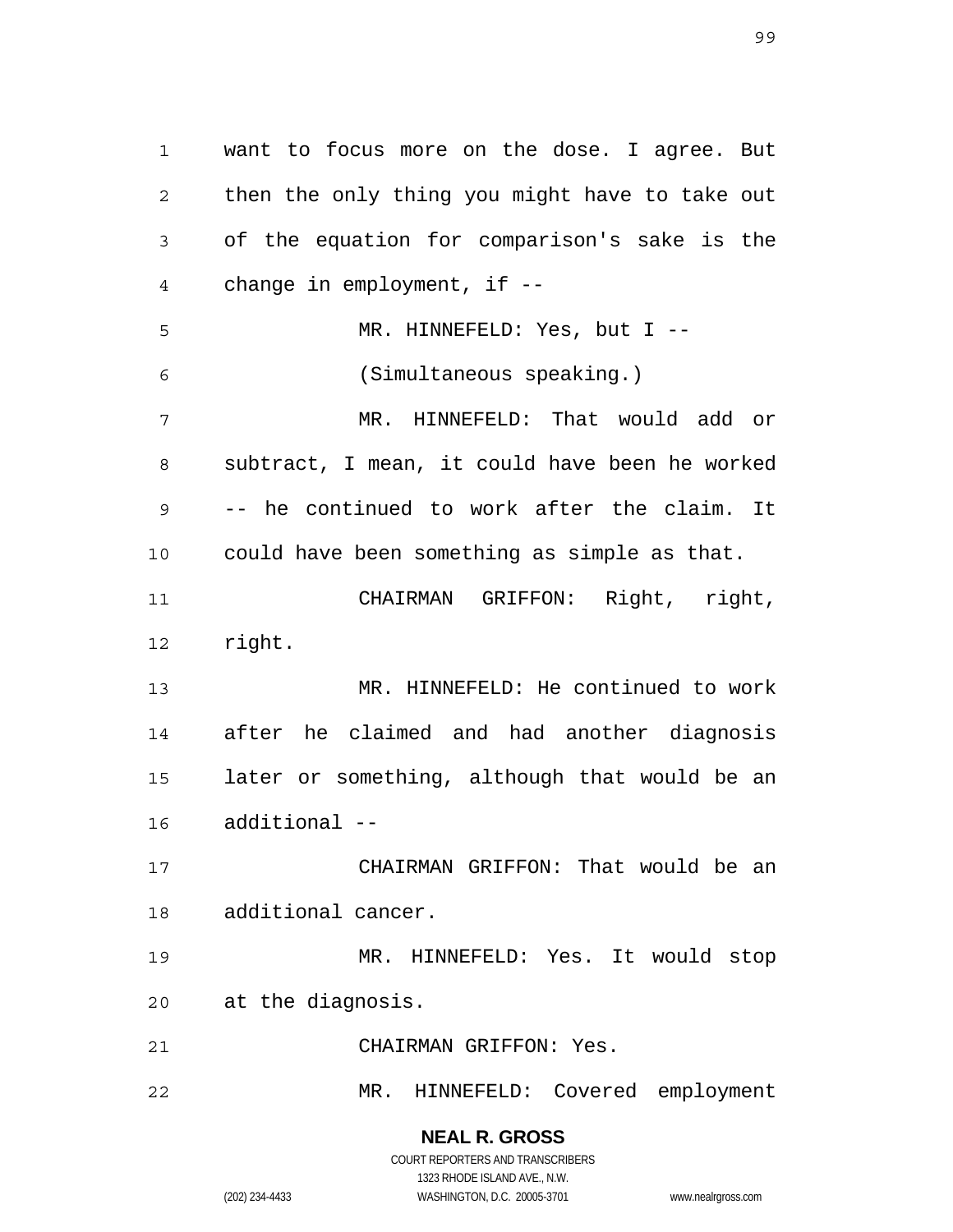stops at the diagnosis -- the relevant dose stops at the diagnosis.

CHAIRMAN GRIFFON: Unless you have additional employment that wasn't initially reported or -

MR. HINNEFELD: Could have gone back earlier, could have been a break that they found records for --

CHAIRMAN GRIFFON: Right. Right.

MR. HINNEFELD: Could have been a number of things, but I suspect it was something like that.

DR. MAURO: What you're really saying is listen, when -- at the end of this process, a decision is made, PoC determination is made, something is granted or is not, but that's not the end of the process. There's a whole lot of other things that will force you back to go back and look at these cases again. And out of that subset, out of that group, the universe of all of the cases that you go back and look at again, that have already been

> **NEAL R. GROSS**  COURT REPORTERS AND TRANSCRIBERS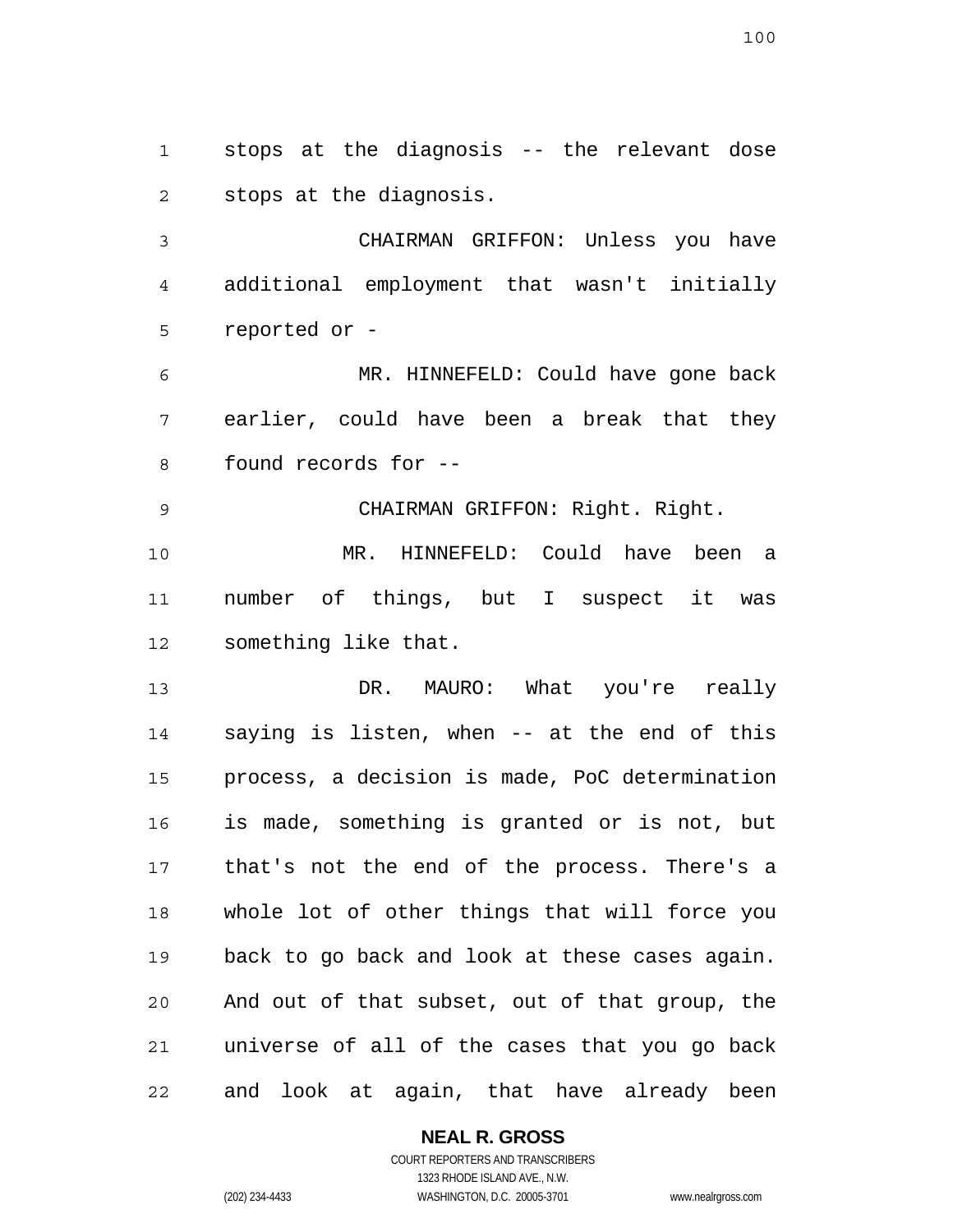adjudicated, some subset flips, may be very small, but some subset flips. And what you are really saying is some kind of diagnostic, global analysis needs to be done as almost like a root -- do we have a root cause for the one percent, the 0.1 percent that flipped, whatever the number is, because you've got a lot under your belt now -- 30,000? There is probably some number that you can go any day if they say okay, we have a couple of dozen flips, we have a hundred, we have a lot of flips, because of the -- high-fired alone probably could have done it and what I am hearing is somehow getting a diagnostic okay, what does this tell us about the program, where it may have had -- it's the flips that you are really interested in and why, and the root cause for why there was a flip, and it may turn out every one is very different, and maybe the smallest contribution may be quality where you didn't count zeroes, because I know we see that all the time and that changes

**NEAL R. GROSS**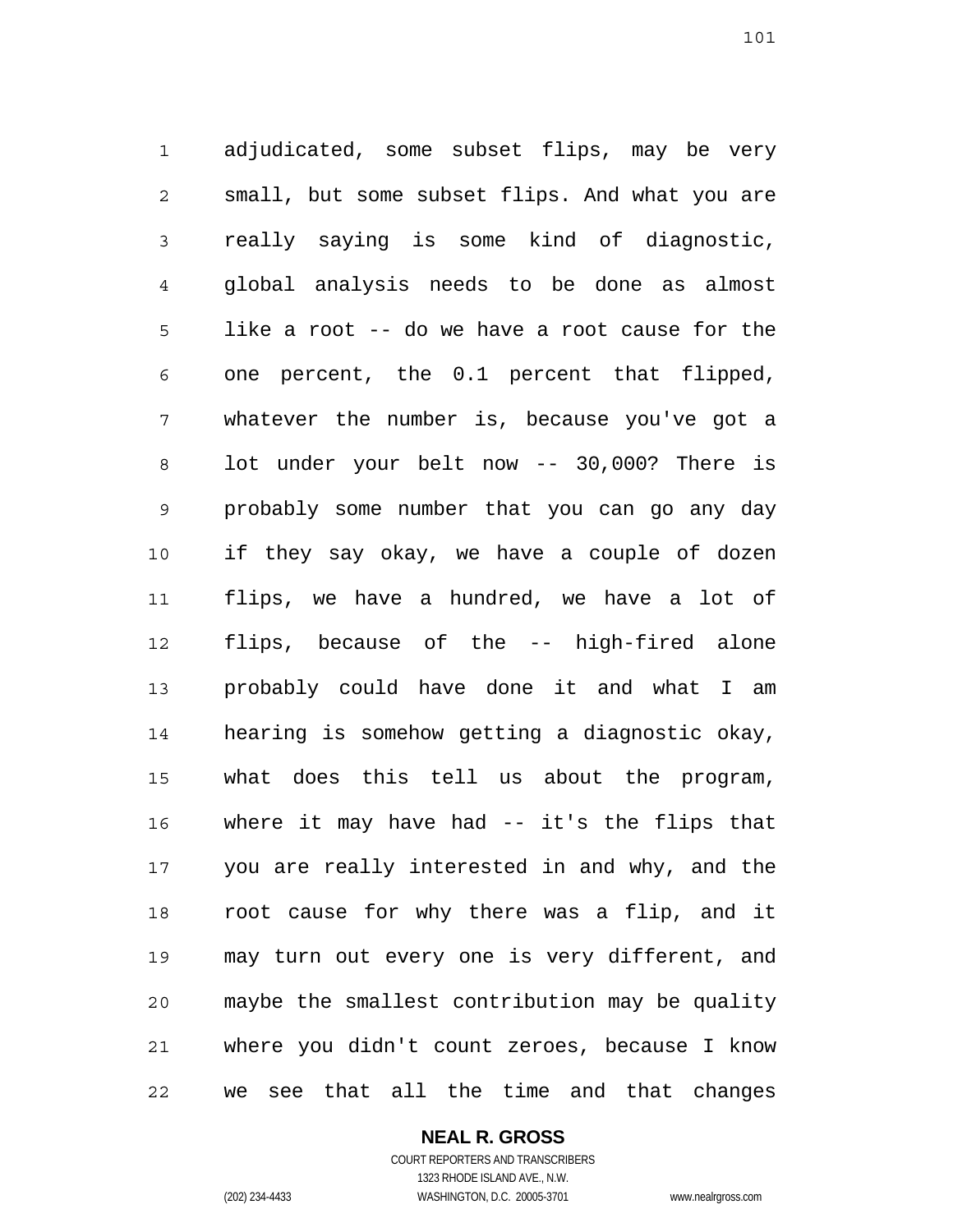things in a small way.

| $\overline{2}$ | The big ticket item -- there are               |
|----------------|------------------------------------------------|
| $\mathsf 3$    | some big ticket items also, and I don't know,  |
| $\overline{4}$ | right now, I don't -- do you folks have --     |
| 5              | let's go back, collect everything that flipped |
| 6              | and do an analysis and tell a story.           |
| 7              | HINNEFELD: We have not done<br>$MR$ .          |
| 8              | that. I think the analysis will have to be     |
| $\mathsf 9$    | done one by one. The additional complicating   |
| 10             | factor in this analysis will be that it is     |
| 11             | very possible that a portion, some part of     |
| 12             | that dose reconstruction technique changed for |
| 13             | reasons other than additional data on the case |
| 14             | or came out of this -- it may have been        |
| 15             | additional research done at the Site Profile,  |
| 16             | at the site. It changed the Site Profile and   |
| 17             | that technique changed for any cases and so    |
| 18             | this one came back, it had all the changes in  |
| 19             | it and doesn't matter, it won't -- so it may   |
| 20             | not be -- there may be changes and there may   |
| 21             | be counterbalancing changes, for instance a    |
| 22             | change from one arena might act in opposite in |

**NEAL R. GROSS** 

COURT REPORTERS AND TRANSCRIBERS 1323 RHODE ISLAND AVE., N.W. (202) 234-4433 WASHINGTON, D.C. 20005-3701 www.nealrgross.com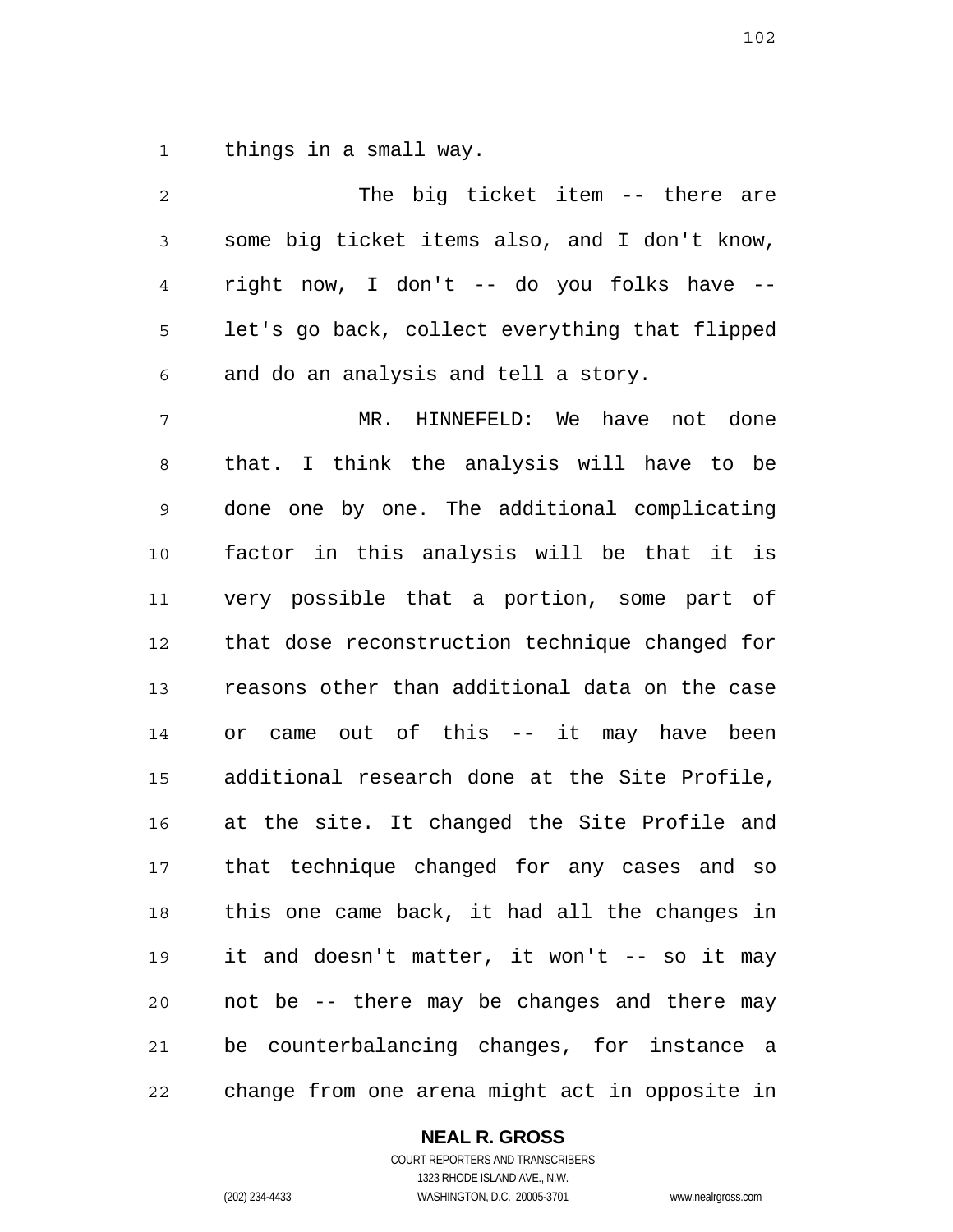terms of the magnitude of dose from a change that came up in another arena.

So that will be the complicating factor and each claim will have to be analyzed individually to make any kind of judgment. So I don't know where to --

7 MR. KATZ: Can I make a suqqestion, just trying to tie this with what David just said, I mean when you do PERs you already know what flips as a result of PER, you don't need any work from this Subcommittee, because you get that when you do the PERs right?

MR. HINNEFELD: Yes, we know which ones change.

MR. KATZ: So those sort of circumstances you know and when employment is added or subtracted and these other -- or when another cancer, that's not really interesting either for this purpose, so really, here you are only interested in the findings here, what -- like David said, what was their dose significance versus whether they flipped a

## **NEAL R. GROSS**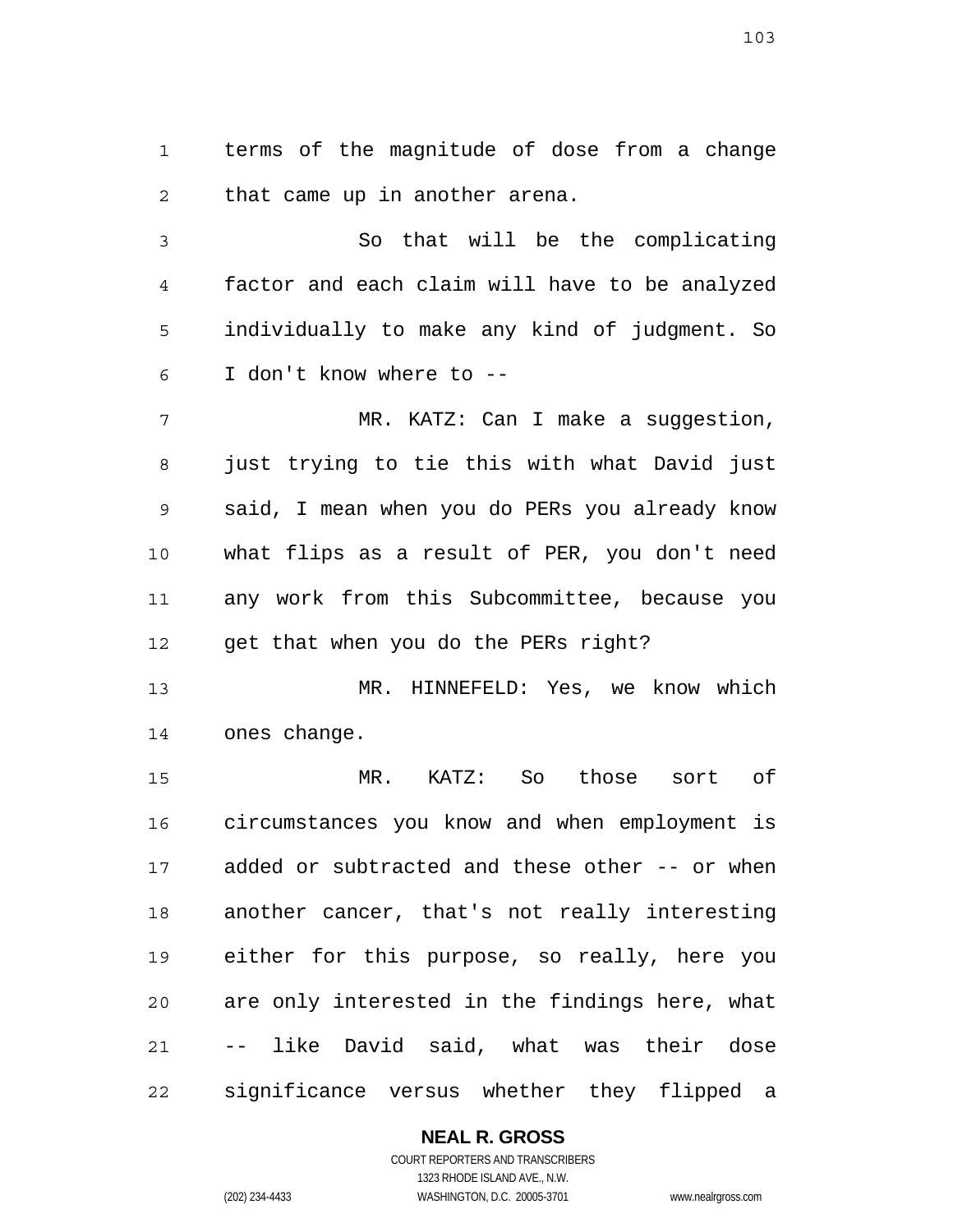case or not.

| 2  | CHAIRMAN GRIFFON: Right, well it's             |
|----|------------------------------------------------|
| 3  | all -- yes, I don't disagree with that, but    |
| 4  | the age of diagnosis isn't going to change, so |
| 5  | all that stuff is the same as it was in the    |
| 6  | original case. But you are right, that and I   |
| 7  | think quite frankly the employment status,     |
| 8  | when that's $--$ when Scott said that, $I'm$   |
| 9  | thinking well maybe that added on another year |
| 10 | that they hadn't originally accounted for, so  |
| 11 | I think you have to tease that out as well.    |
| 12 | HINNEFELD: Didn't hear you<br>MR.              |
| 13 | Scott.                                         |
| 14 | MR. SIEBERT: It was an additional              |
| 15 | two years in the very early `50s.              |
| 16 | CHAIRMAN GRIFFON: Right. So that               |
| 17 | $may$ --                                       |
| 18 | MR. FARVER: Well, my original                  |
| 19 | thought, when I heard this, was when we write  |
| 20 | our reviews, we have our Table 1, where we     |
| 21 | look at their IREP table and we sum up these   |
| 22 | are the 30 to 250 keV photons, here's the      |

**NEAL R. GROSS**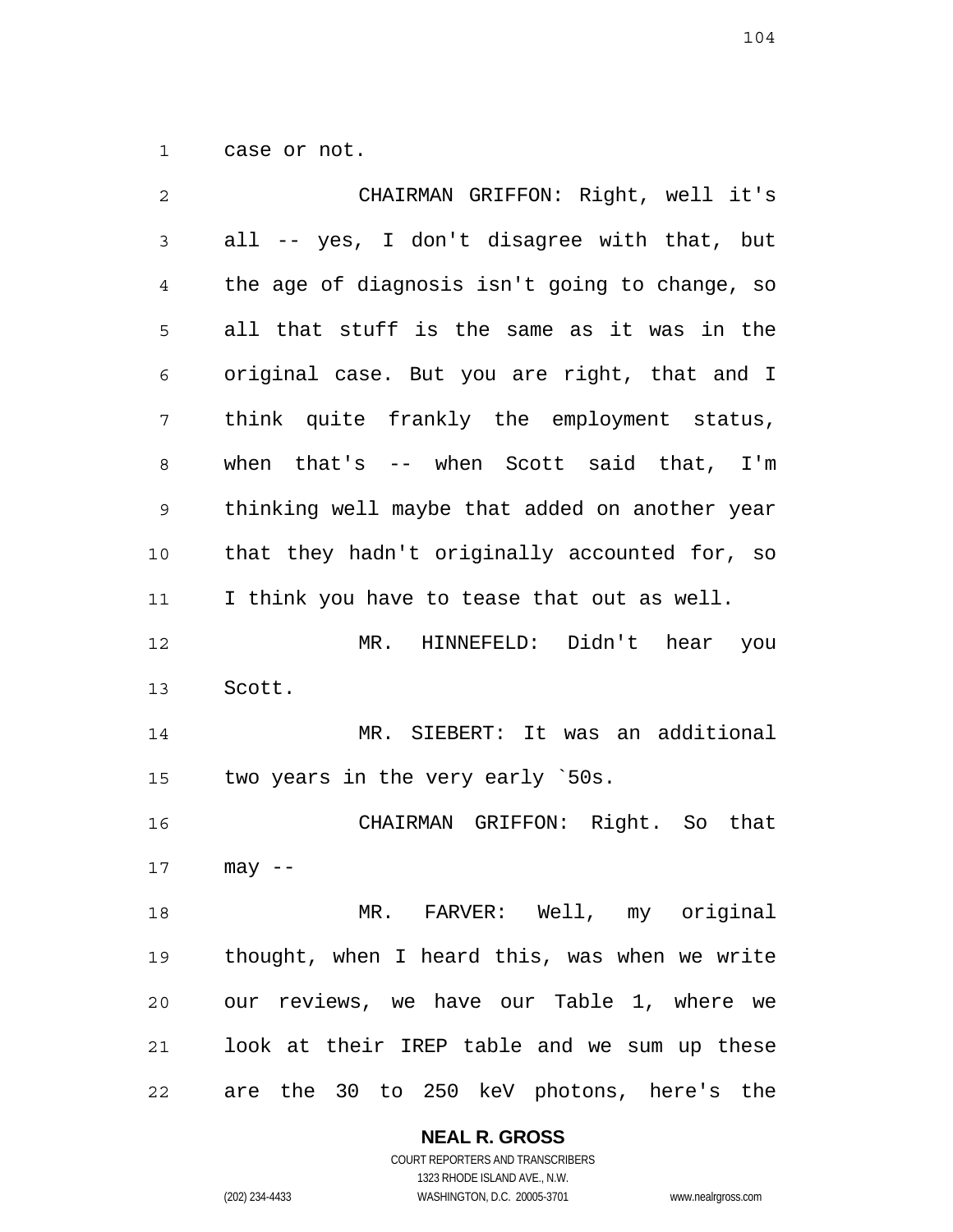dose. And then the total dose. So now you have a new case, the reworked case, you'd start off with the same thing. And then, where those two are different, you say okay, why is that photon dose different and then you go back and say oh, it's page 62 of the revised TBD. Just something where you identify the differences.

CHAIRMAN GRIFFON: Well since this is our first experience with this, I think that might be a good idea, especially after what Stu said, which is that NIOSH is likely not to be able to prioritize this. Maybe it would be better if you took it with you to let SC&A have a first crack at it.

DR. ULSH: So 160.3.

CHAIRMAN GRIFFON: Is now an SC&A action.

DR. ULSH: To review the case.

CHAIRMAN GRIFFON: To review the follow up case, revised case.

MR. FARVER: Provide us with all the

files.

**NEAL R. GROSS**  COURT REPORTERS AND TRANSCRIBERS

1323 RHODE ISLAND AVE., N.W.

(202) 234-4433 WASHINGTON, D.C. 20005-3701 www.nealrgross.com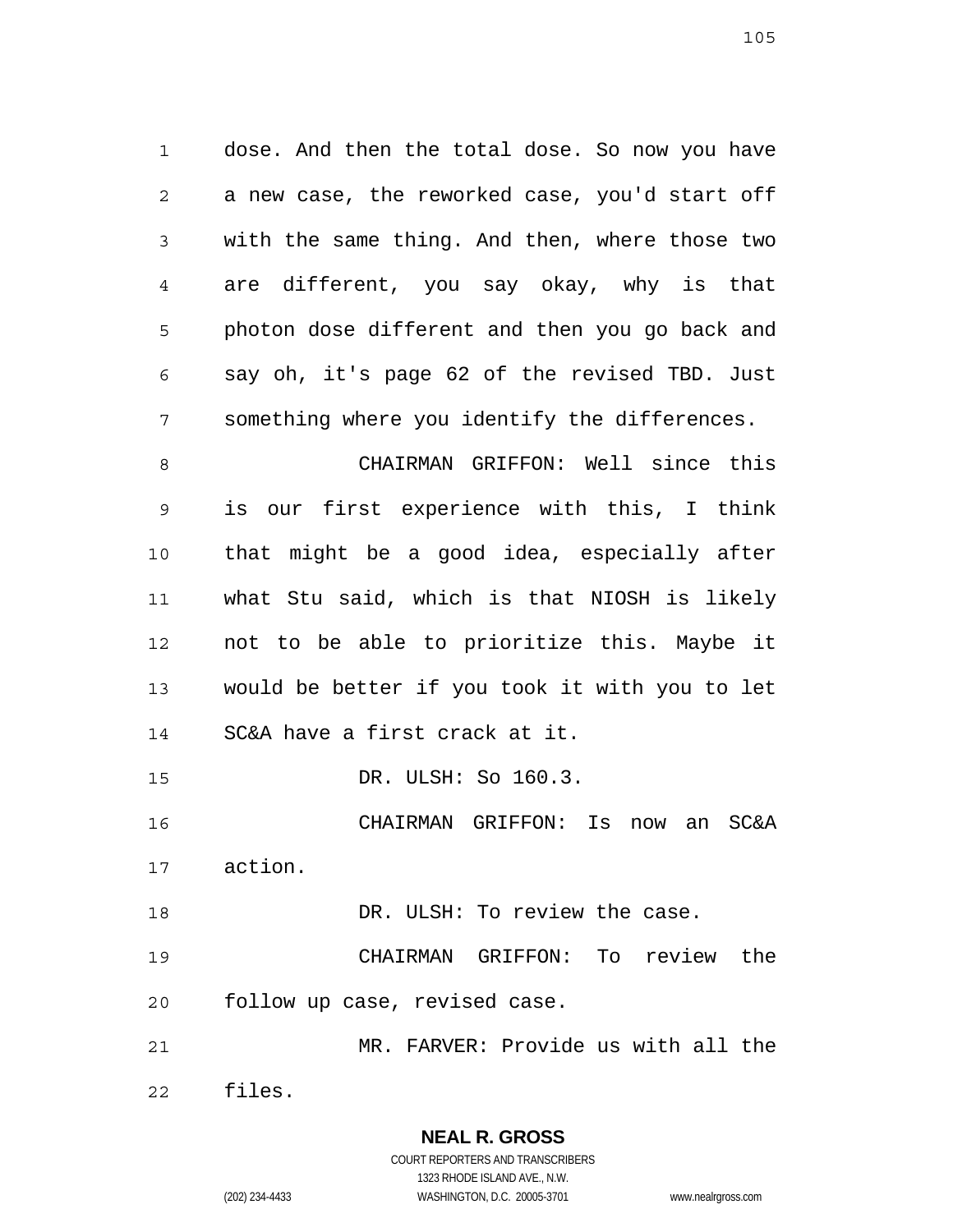provide the files. MR. HINNEFELD: Time to take care of my buddy Doug. I don't want him to get bored. MR. FARVER: Don't worry, I'm going to assign this -- MR. HINNEFELD: Looking out for him, all right. CHAIRMAN GRIFFON: That should bring us through 160 then. 11 MS. BEHLING: Mark. CHAIRMAN GRIFFON: Yes. MS. BEHLING: Excuse me, this is Kathy Behling. I just wanted to add something to this. It's a little bit of a side issue on reviewing this case but the reason I think we also may want to -- which would be a good idea to review this particular case, if we go back and look at findings, not only finding 160.3 but finding 160.1 and 160.2, I think we had talked about this before. When a case is being

CHAIRMAN GRIFFON: Yes, NIOSH will

reworked, does that dose reconstructor always

**NEAL R. GROSS**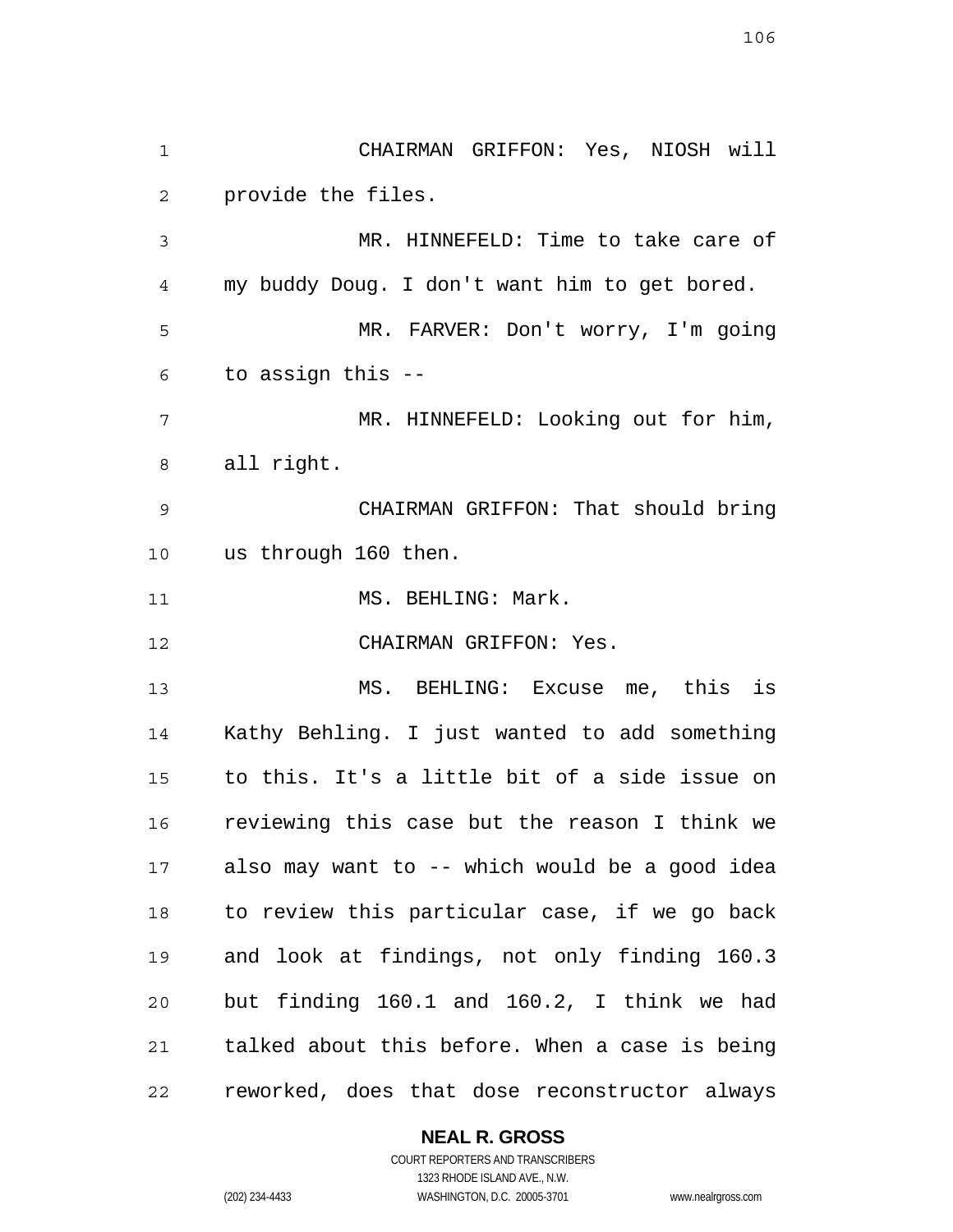see all of the findings associated with the specific case that we discuss during these Subcommittee meetings and I think by looking at this particular case, not only from the aspect of the OTIB-54, but we can also then look at, were the photon doses changed for 1952 and was that picked up, because I know that at previous Subcommittee meetings we had talked about how do we go about ensuring that that dose reconstructor knows that there is a finding on this particular case when he does this rework, and we had talked about perhaps putting a note in the file or something along those lines.

Reviewing this particular case would give us an opportunity to see if that is happening.

CHAIRMAN GRIFFON: No, that's a good point Kathy yes.

MR. FARVER: Katy, do you think Hans would like to work on this?

CHAIRMAN GRIFFON: Okay, we are up

#### **NEAL R. GROSS**  COURT REPORTERS AND TRANSCRIBERS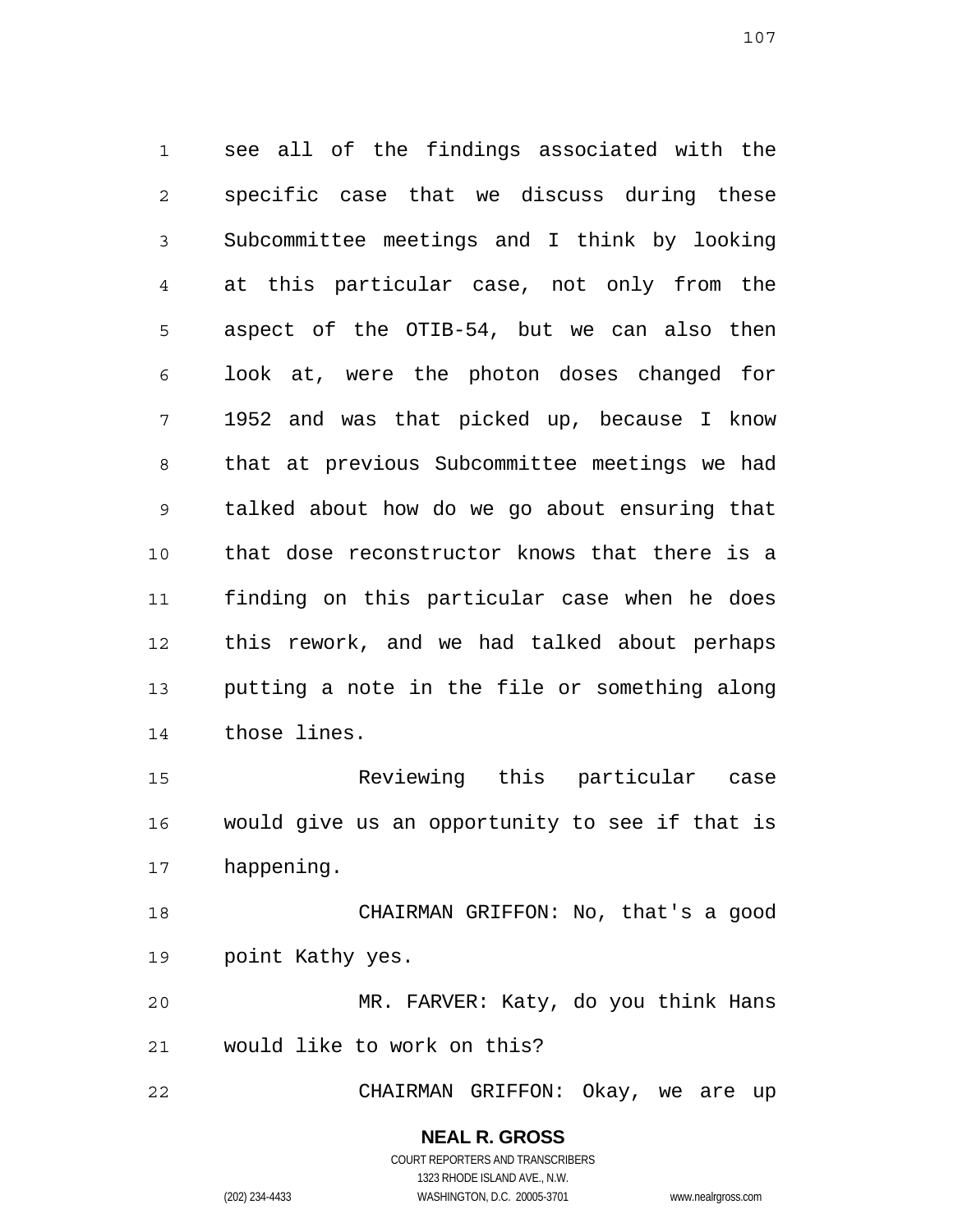to 161 and if it's okay with the group I am going to propose that we take a 10-minute break starting right now.

MR. KATZ: So we will start back up at eleven.

(Whereupon, the above-entitled matter went off the record at 10:47 a.m. and resumed at 11:02 a.m.)

MR. KATZ: We are reconvening after a short break, Dose Reconstruction Subcommittee. Mark.

CHAIRMAN GRIFFON: Okay. Starting back up with number 161. Still on the eighth matrix if you are just joining in, or if you left for a while. We are going to finish off with the eighth matrix, going through just to update our action items and it's probably a good idea that we did this because it is certainly refreshing all of our memories in the room here. So 161.1 looks okay. Up to 161.2. I think that's a pretty clear action for NIOSH. Oh wait a second, 7/23 it says this

## **NEAL R. GROSS**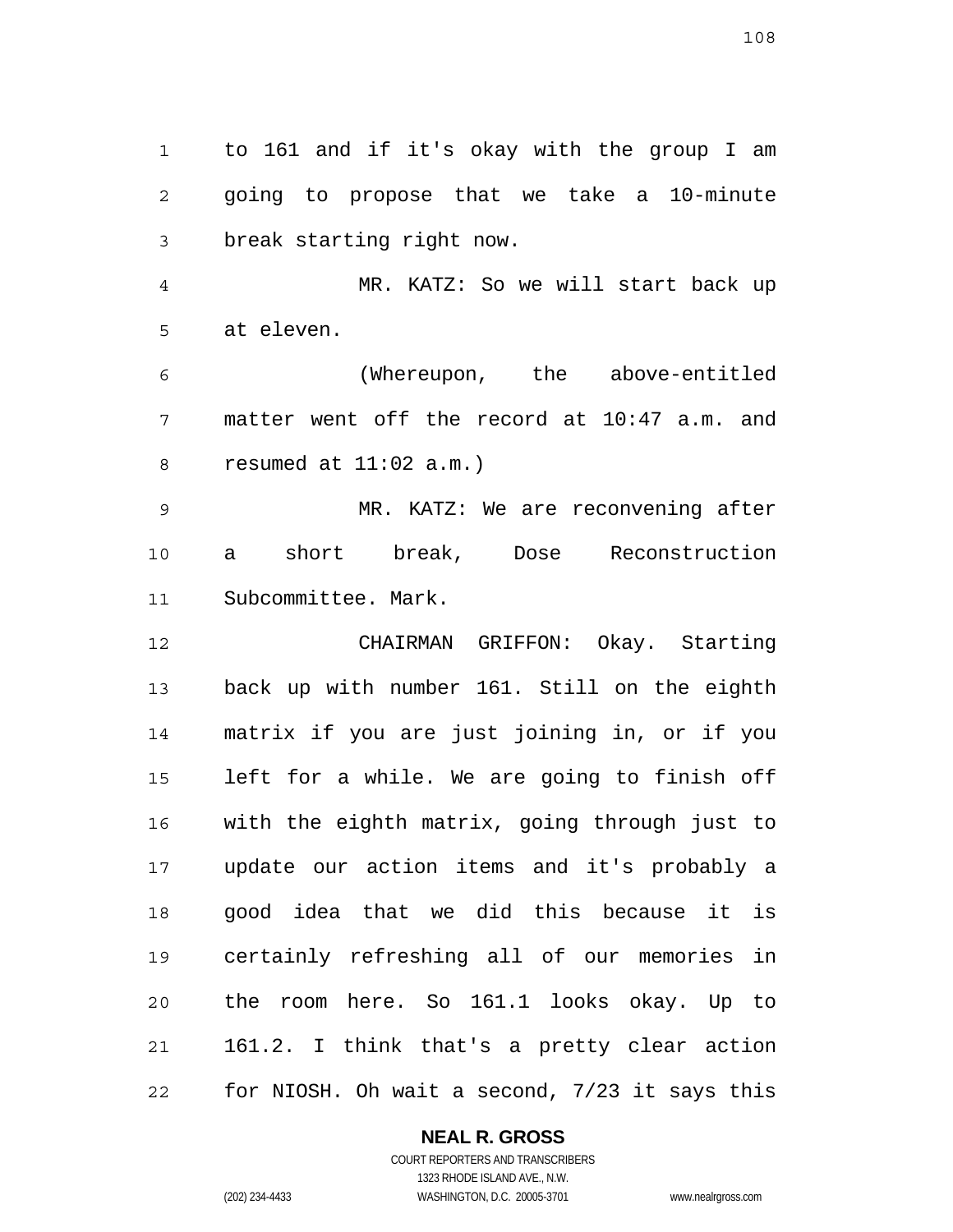is a QA concern, SC&A agrees that the reported incidents would not have affected the compensation decision. NIOSH will check to determine if the directive to include this in the DR report predates the assessment date for this case. So you have put a directive out, apparently, but it might have come after this case. Is that the idea? MR. HINNEFELD: Yes. CHAIRMAN GRIFFON: Yes, it falls in the QA category and it's a minor thing but it is worth looking at to see if the directive predated the case. Anything more on that one? 162.1. This says no further action but it was highlighted so I'm just going to make sure. Is that no further action? MEMBER MUNN: We'll chuck old claims to prepaid. That predates the new Work Group. CHAIRMAN GRIFFON: Yes. We were asking specifically whether this requires a PER review, right? That was the only action, yes. That still remains, I imagine, right? I

**NEAL R. GROSS** 

COURT REPORTERS AND TRANSCRIBERS 1323 RHODE ISLAND AVE., N.W. (202) 234-4433 WASHINGTON, D.C. 20005-3701 www.nealrgross.com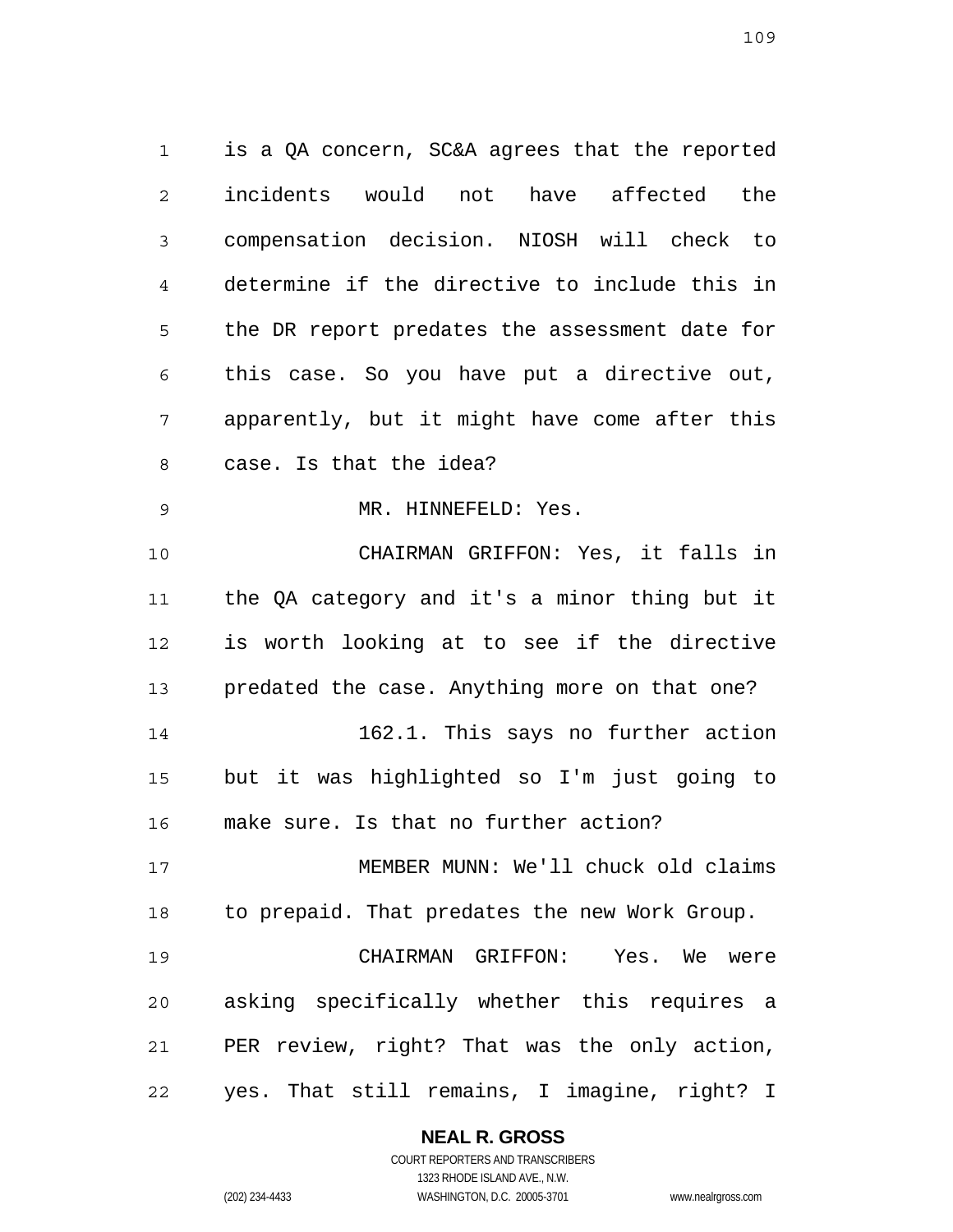think.

MR. HINNEFELD: Yes, we should do some of that analysis. CHAIRMAN GRIFFON: So this is the closing of the loop like Brant was talking about seeing if it affects other cases. All right. 162.2. Is this the same? MEMBER MUNN: Yes, the same thing. CHAIRMAN GRIFFON: Same thing, same sort of thing, yes. You okay? Next one I have is 162.9, and this is a more case-specific case about the solubility chosen to run the internal dose, I guess. 14 MR. HINNEFELD: Yes. CHAIRMAN GRIFFON: Scott, if you ever have the answer to these, you know, just let us know if you have looked at these and close them out. MR. SIEBERT: Yes, I will. CHAIRMAN GRIFFON: Okay. MEMBER RICHARDSON: So is this one that would have a large impact on dose?

> **NEAL R. GROSS**  COURT REPORTERS AND TRANSCRIBERS 1323 RHODE ISLAND AVE., N.W.

(202) 234-4433 WASHINGTON, D.C. 20005-3701 www.nealrgross.com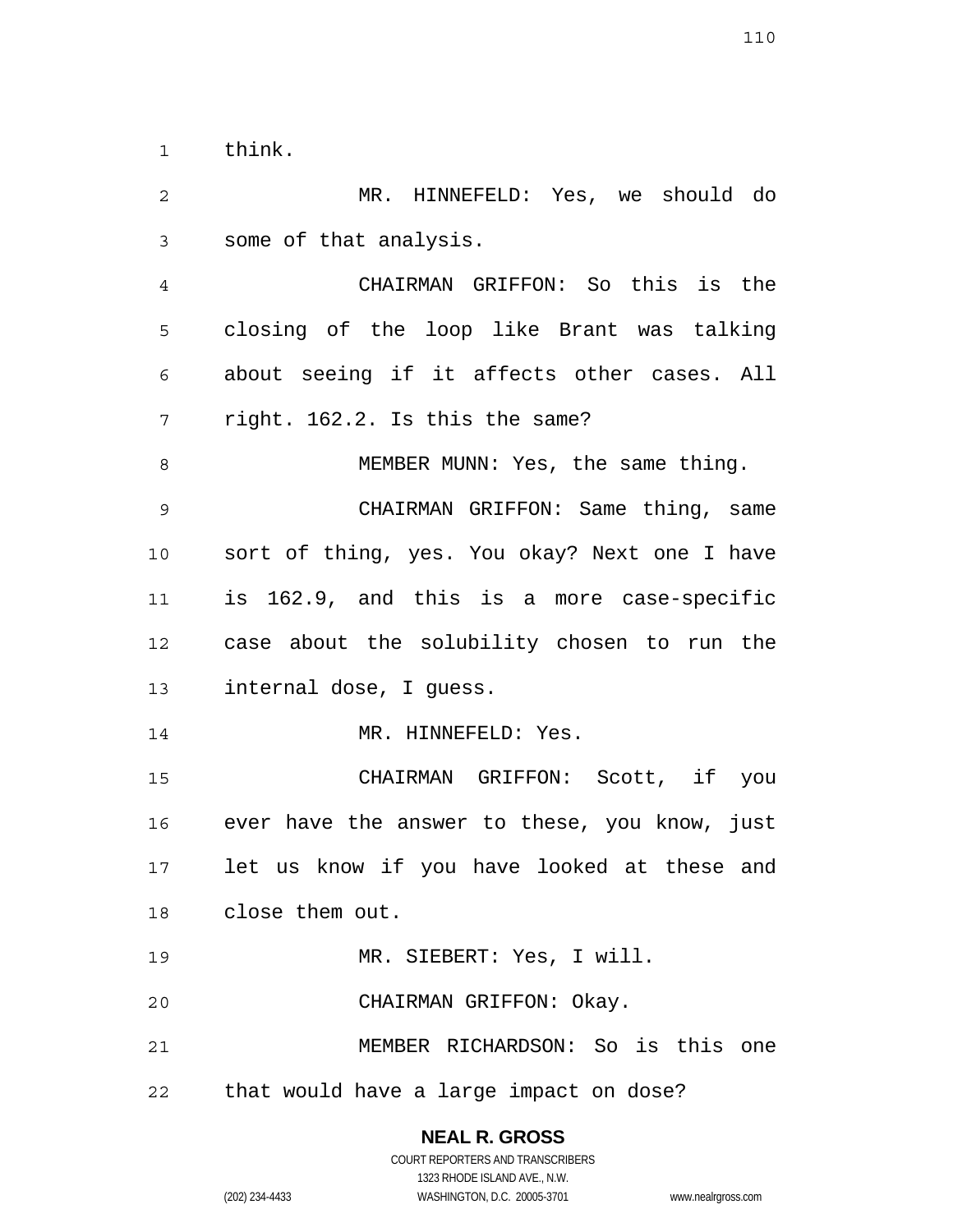MR. HINNEFELD: Let me think for a minute. MR. SIEBERT: Oh, I actually do have an answer on this one. CHAIRMAN GRIFFON: I thought you might, see. MR. SIEBERT: Yes. CHAIRMAN GRIFFON: I was giving you the opening. MR. SIEBERT: Thank you for the -- Yes, I dug on this right after last meeting and originally the dose reconstructor did use a Type F americium. However, the peer reviewer caught it and they were instructed to remove it from the claim, however one single IMBA file did not get removed from the claim. It should not have been submitted with it. It was not used in the actual assessment, but the previous version, and like I say one single file kind of slipped through. So that's what the issue was. MR. HINNEFELD: Scott, did one --

> **NEAL R. GROSS**  COURT REPORTERS AND TRANSCRIBERS 1323 RHODE ISLAND AVE., N.W.

(202) 234-4433 WASHINGTON, D.C. 20005-3701 www.nealrgross.com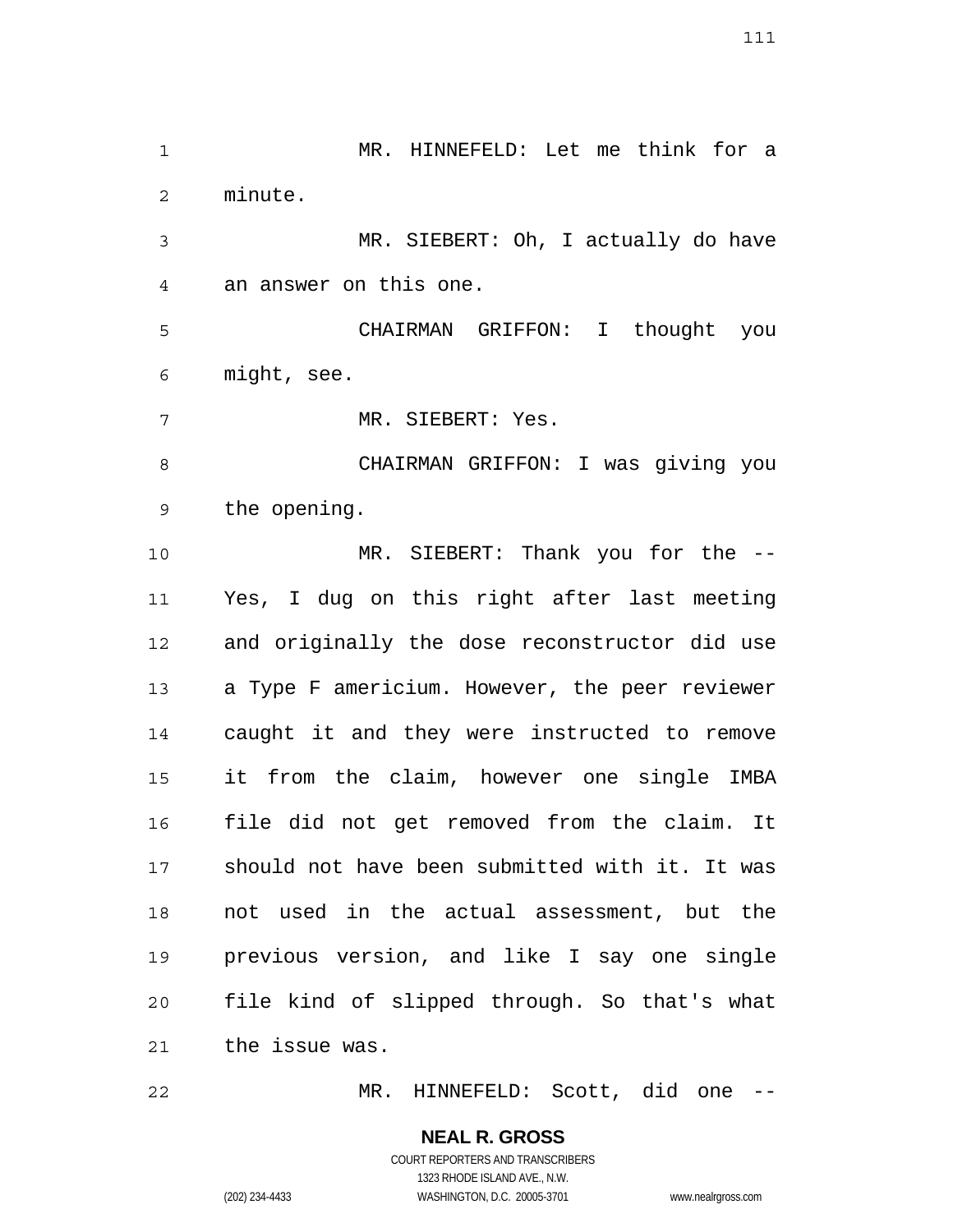did the M result in a higher organ dose, is that why it went to M? MR. SIEBERT: Well no, M is the only  $4 \qquad -$ MR. HINNEFELD: It's the only one? MR. SIEBERT: Solubility type we use because that is the one represented by ICRP 68. MR. HINNEFELD: Okay. CHAIRMAN GRIFFON: So, it's odd that they ever would have looked at F. Yes. MR. SIEBERT: I agree. that's why the peer reviewer said don't do that. CHAIRMAN GRIFFON: Okay. MEMBER MUNN: So, the whole description go on there or just check completed and say okay -- what are we saying? CHAIRMAN GRIFFON: Well, I'm just capturing what he said, that the original DR used type F but it was caught on peer review and type M was used for the final dose reconstruction. And the question I would have

**NEAL R. GROSS** 

COURT REPORTERS AND TRANSCRIBERS 1323 RHODE ISLAND AVE., N.W. (202) 234-4433 WASHINGTON, D.C. 20005-3701 www.nealrgross.com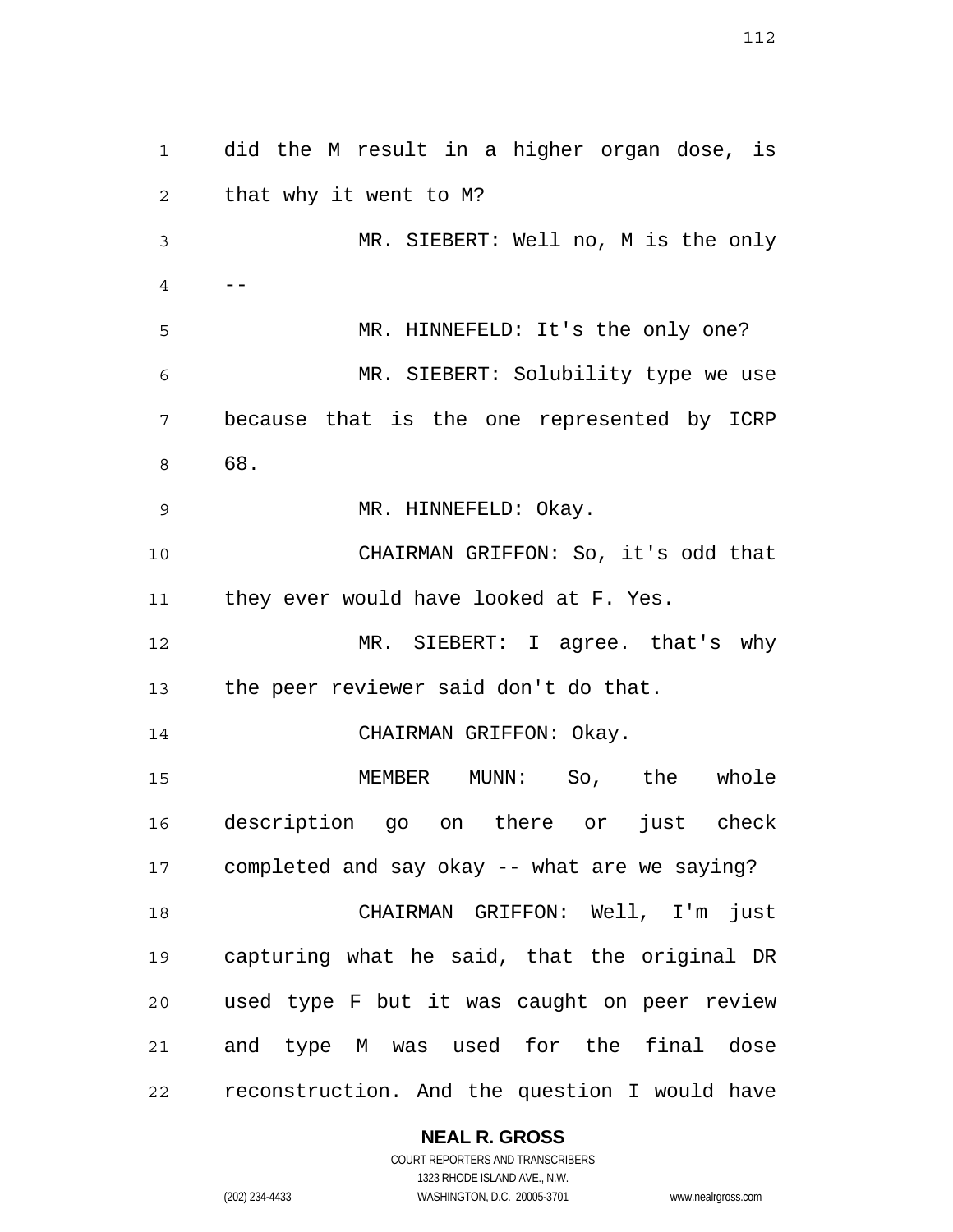is that you said it was submitted and it shouldn't have been, but I would argue that it should. That's that show your work question, you know, if somebody was considering different options, but you are saying in this case, they should have been -- 7 MR. HINNEFELD: They shouldn't --CHAIRMAN GRIFFON: They shouldn't have even looked at it, okay. Okay. All right. MR. FARVER: Really, yes, all references to type F should not have carried over. 13 CHAIRMAN GRIFFON: Right. MR. FARVER: But they did and that's why it was confusing. CHAIRMAN GRIFFON: But in some cases where you are considering what is the -- MR. HINNEFELD: If you are weighing two -- CHAIRMAN GRIFFON: What is the most conservative, yes -- MR. HINNEFELD: Yes, then you can

> **NEAL R. GROSS**  COURT REPORTERS AND TRANSCRIBERS 1323 RHODE ISLAND AVE., N.W. (202) 234-4433 WASHINGTON, D.C. 20005-3701 www.nealrgross.com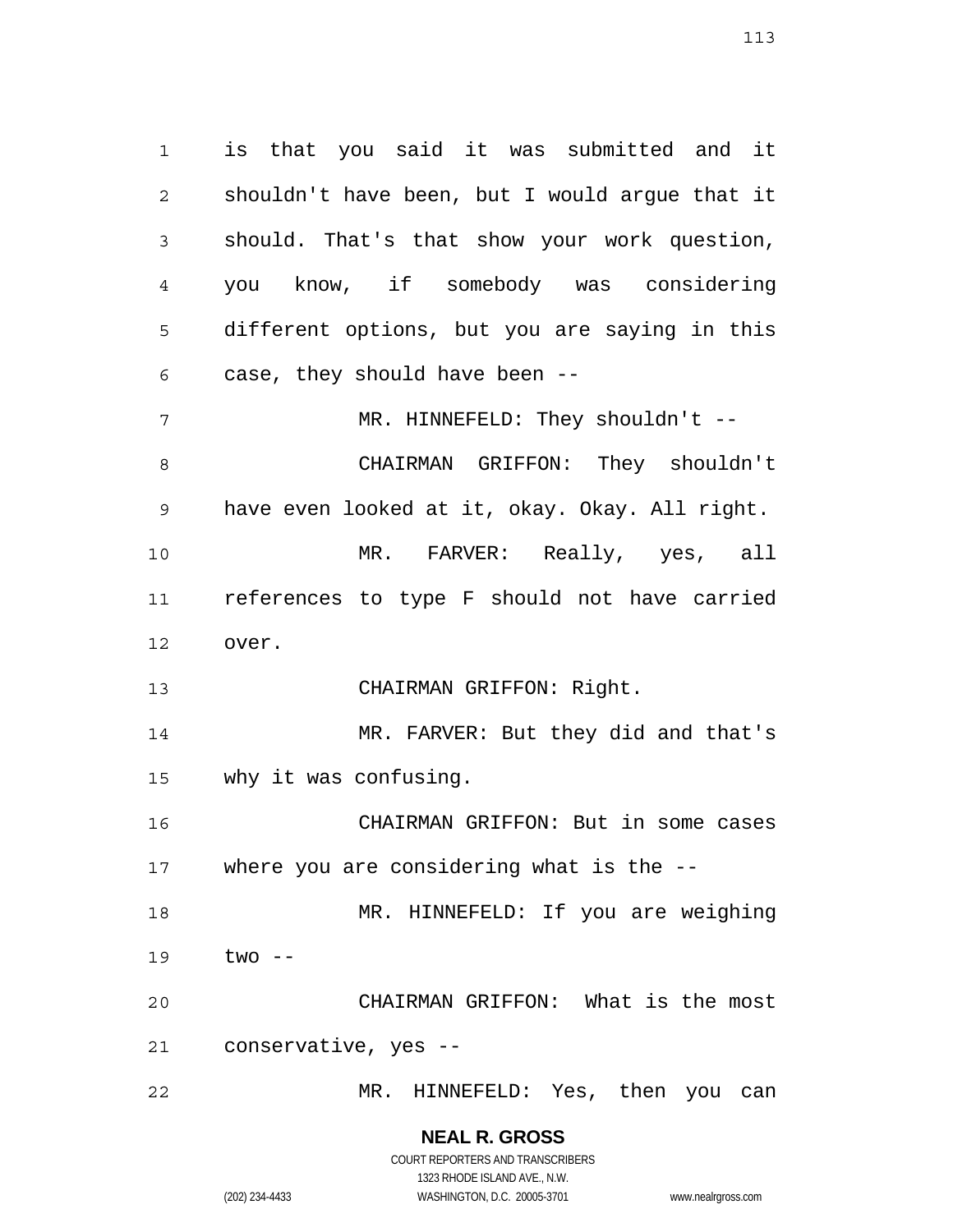include both.

| 2              | CHAIRMAN GRIFFON: Then you should              |
|----------------|------------------------------------------------|
| 3              | show it all. Okay, I just wanted to be clear,  |
| $\overline{4}$ | yes, yes, okay. All right. So I don't think    |
| 5              | there's any further action if SC&A is          |
| 6              | comfortable with NIOSH's follow up, yes.       |
| 7              | MR. FARVER: It sums it up there,               |
| 8              | the file wasn't $-$ one of the files was not   |
| 9              | included therefore we could not duplicate the  |
| 10             | doses, which was because of what went on, what |
| 11             | Scott explained, I mean that explains it.      |
| 12             | CHAIRMAN GRIFFON: Oh, okay.                    |
| 13             | MR. FARVER: It just, they didn't               |
| 14             | remove all the type F references. He said a    |
| 15             | file got through.                              |
| 16             | MR. KATZ: So this is a case where              |
| 17             | QA worked like it should.                      |
| 18             | CHAIRMAN GRIFFON: Yes.                         |
| 19             | DR. ULSH: Well, sort of.                       |
| 20             | MR. KATZ: Except for the part of               |
|                | 21 that file, that the file wasn't used.       |
| 22             | CHAIRMAN GRIFFON: Now, did you say             |

**NEAL R. GROSS** 

COURT REPORTERS AND TRANSCRIBERS 1323 RHODE ISLAND AVE., N.W. (202) 234-4433 WASHINGTON, D.C. 20005-3701 www.nealrgross.com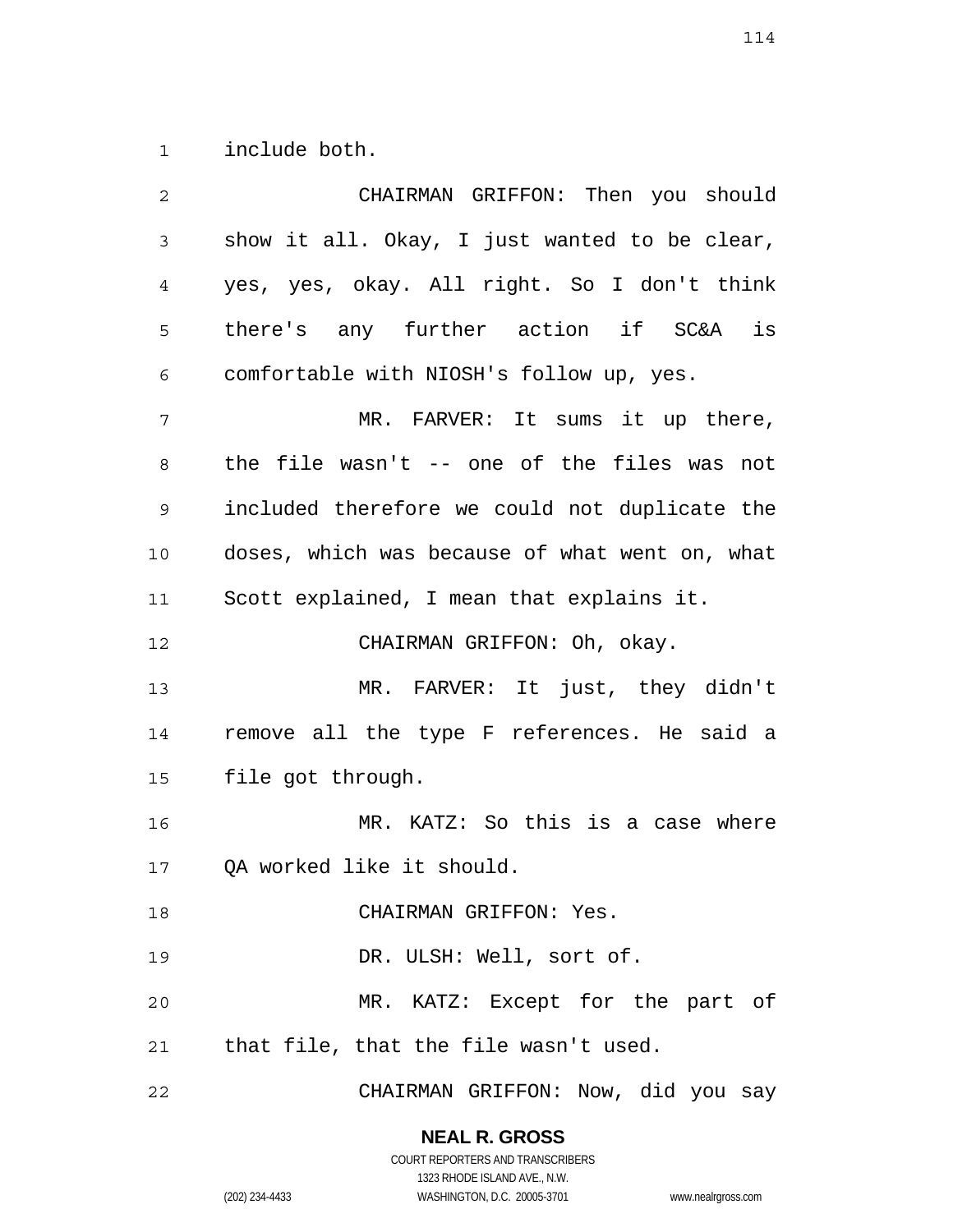that you weren't able to review it because the file was not there for the type M or are you -  $3 -$ MR. FARVER: No, one was there and not the other. CHAIRMAN GRIFFON: So you never did  $7 \qquad --$ 8 MR. FARVER: In other words --CHAIRMAN GRIFFON: You didn't review the type F - 11 MR. FARVER: The type F was there -CHAIRMAN GRIFFON: I mean, do you still need to follow up and review the type M, or? MR. FARVER: It's probably okay, I mean I don't think that that dose was critical anyway. CHAIRMAN GRIFFON: It wasn't that -- MR. SIEBERT: Doug's question, if I remember correctly, was it was never used in the write-up of the assessment, why is that dose there?

> **NEAL R. GROSS**  COURT REPORTERS AND TRANSCRIBERS

> > 1323 RHODE ISLAND AVE., N.W.

(202) 234-4433 WASHINGTON, D.C. 20005-3701 www.nealrgross.com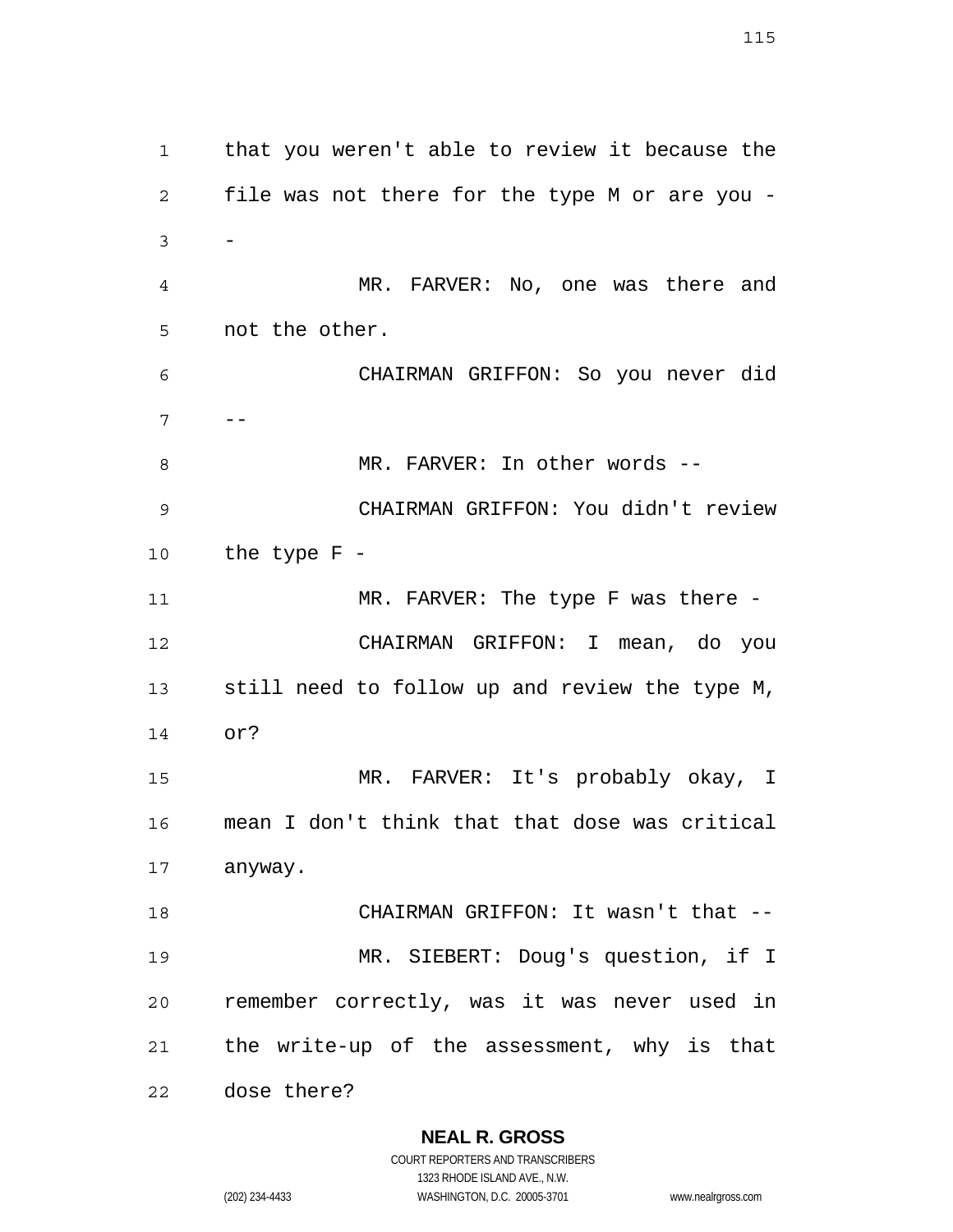CHAIRMAN GRIFFON: Oh, okay. MR. SIEBERT: And if it should have been, it should have been mentioned in the dose reconstruction. MR. FARVER: Yes. CHAIRMAN GRIFFON: All right. So I'll leave it as no further action. Okay? 8 MR. FARVER: Yes. CHAIRMAN GRIFFON: Next one I have is 163.4. This looks like it is still in NIOSH's hands to review this, right? 12 MR. HINNEFELD: Looks that way. CHAIRMAN GRIFFON: Used a different model, right? MR. HINNEFELD: Yes, it has to be with the, essentially the surrogate, right, for -- yes, whether we picked the right number on the cable. CHAIRMAN GRIFFON: Right, right, right. So it ends up being a -- (Simultaneous speaking.) CHAIRMAN GRIFFON: We'll follow,

**NEAL R. GROSS** 

(202) 234-4433 WASHINGTON, D.C. 20005-3701 www.nealrgross.com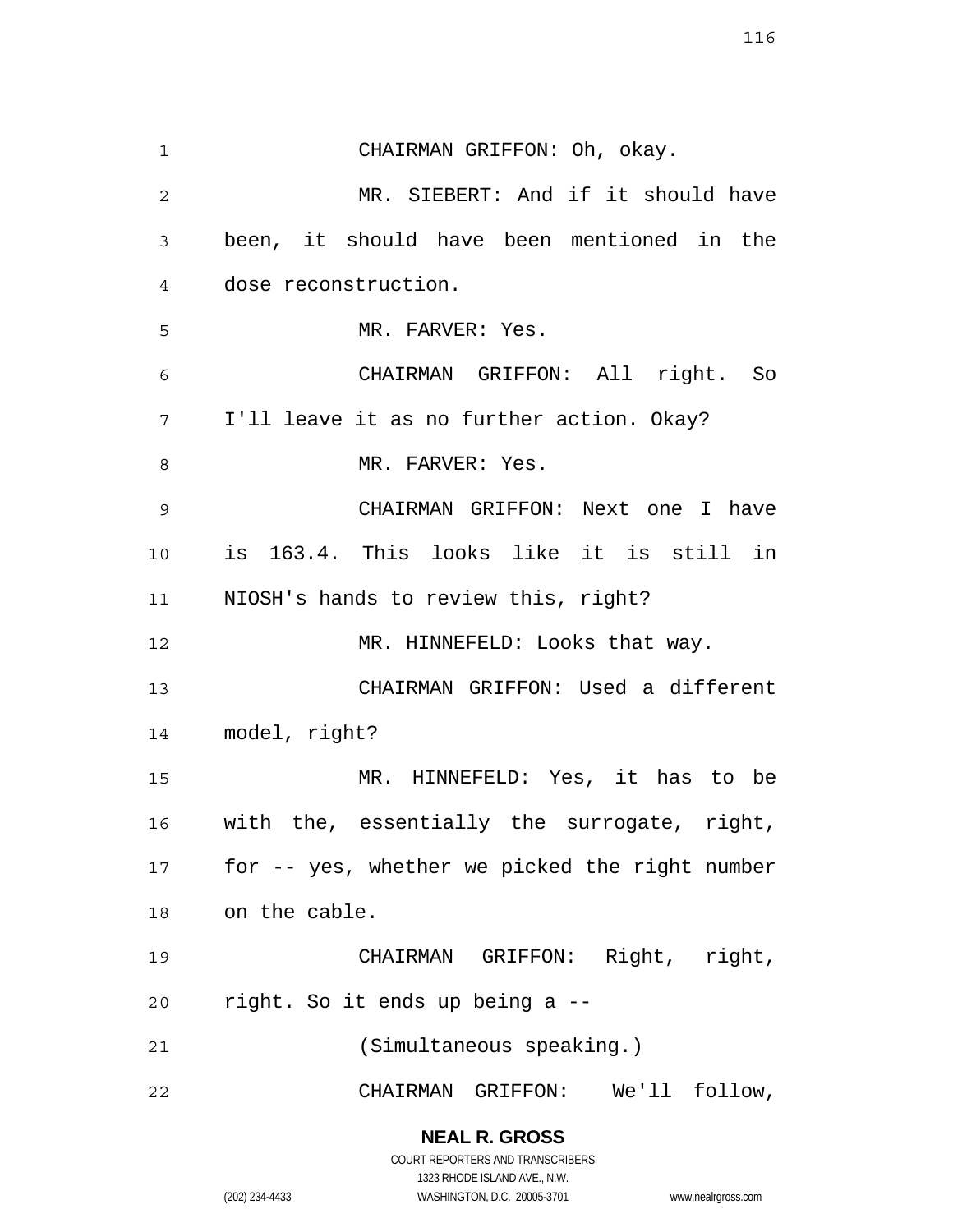we'll close it out, I mean we will, you know, we need to close it out and -- MR. HINNEFELD: I don't think it was one of the ones selected on our thing there. CHAIRMAN GRIFFON: Okay. MR. HINNEFELD: So it would be something similar to that I guess, to close it out, or if we agree that these are appropriate responses -- CHAIRMAN GRIFFON: Okay. MR. HINNEFELD: That are still kind of up in the air we are still -- 13 CHAIRMAN GRIFFON: Right. 14 MR. HINNEFELD: Struggling with what exactly is required on these quality things, so. CHAIRMAN GRIFFON: Okay, the next one I have is 165.1. I think that should say NIOSH will check to make sure the workbook, not Work Group has been updated. That's my typo. But I don't know if you have done this. This seems like something that should be a

**NEAL R. GROSS** 

COURT REPORTERS AND TRANSCRIBERS 1323 RHODE ISLAND AVE., N.W. (202) 234-4433 WASHINGTON, D.C. 20005-3701 www.nealrgross.com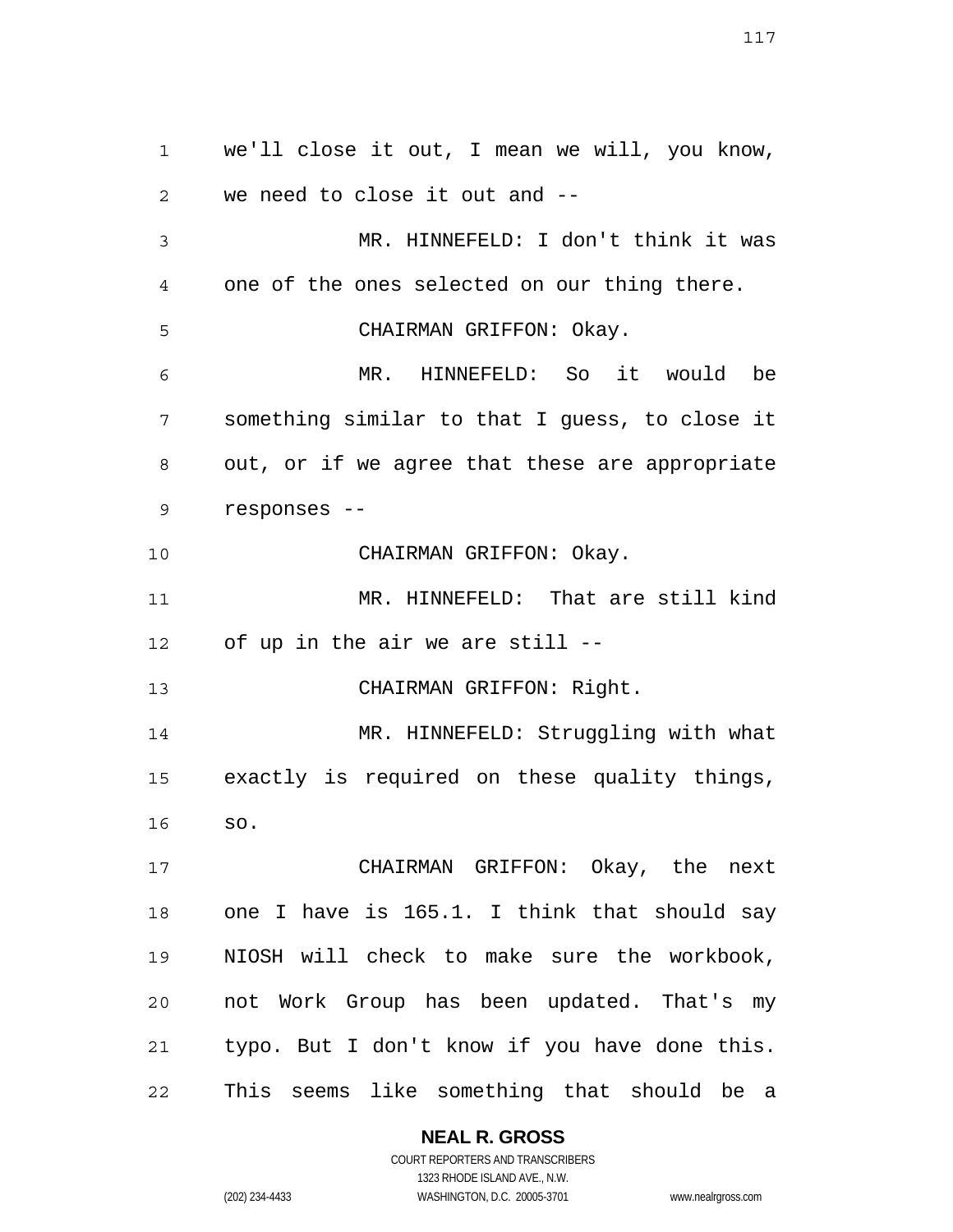fairly quick one. I don't know if you have had the opportunity though.

MR. HINNEFELD: I don't think we have anything to report.

CHAIRMAN GRIFFON: Yes, okay. So it remains an action. And the next one is also workbook. Yes. Definitely is. I need a peer reviewer.

All right. I'm on 165.3. I see it still in NIOSH's hands but I wanted to make sure we understand the issue.

MR. FARVER: It's a workbook calculation issue. They start off calculating it like you would expect and then they got through and divide by the bias of 1.6. When you divide by that, you don't overestimate the dose, you underestimate it.

MEMBER MUNN: Divide, and then multiply.

CHAIRMAN GRIFFON: Okay. Look at that. I cut and pasted that a lot of times. The next one Work Group should also be

> **NEAL R. GROSS**  COURT REPORTERS AND TRANSCRIBERS 1323 RHODE ISLAND AVE., N.W.

(202) 234-4433 WASHINGTON, D.C. 20005-3701 www.nealrgross.com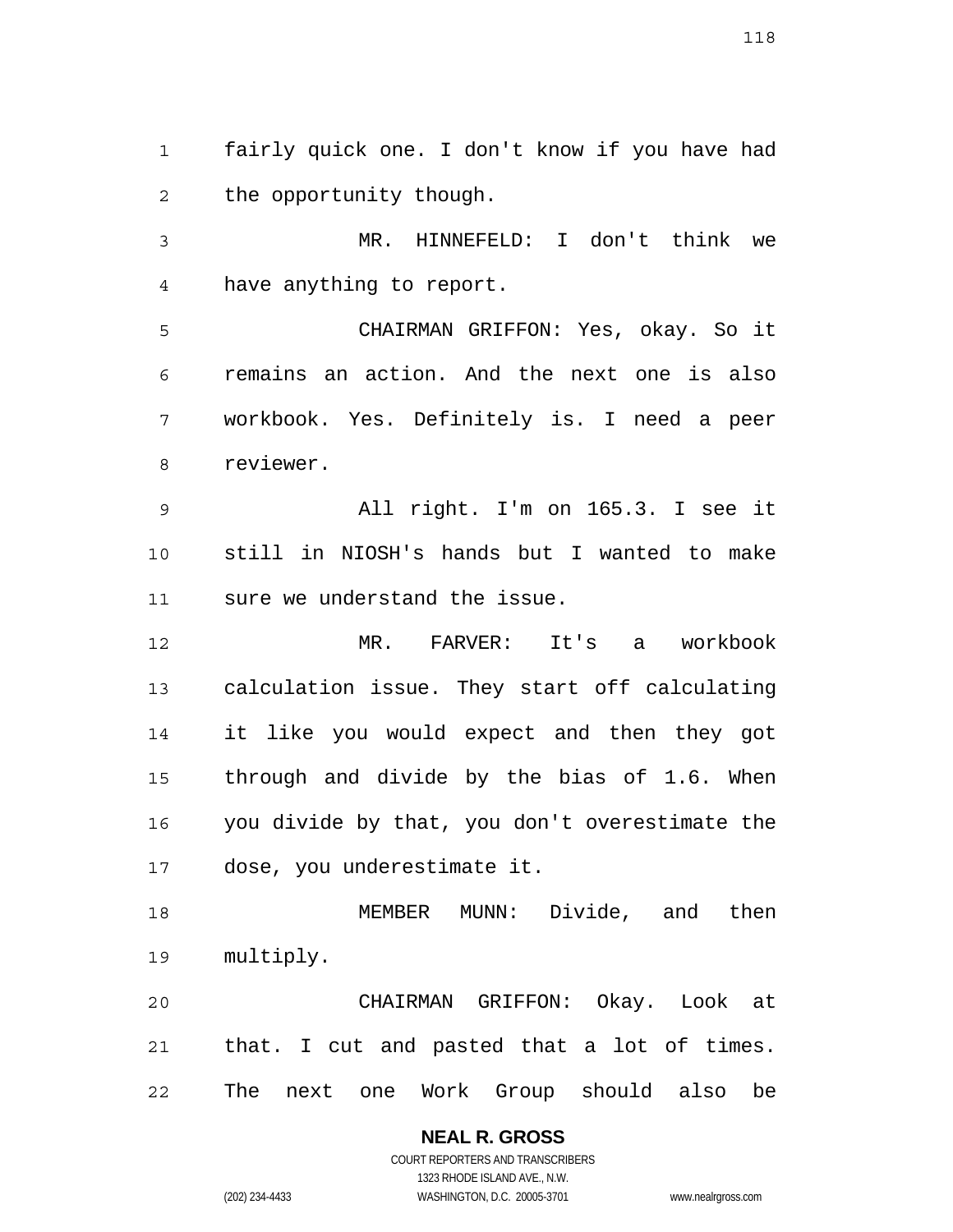workbook. I was moving fast, though.

MEMBER MUNN: And we know the Work Group is not ready.

CHAIRMAN GRIFFON: It might be both that need to be updated, right? So that was 165.4, and then 165.5. This refers to a later finding. Interesting. Refers to 168.4.

8 MR. FARVER: Yes, typically for medical doses, they have a 30 percent uncertainty. In the specific case of 165, they had a 20 percent not a 30 percent, okay, that shouldn't be there. So that was the specific -  $13 -$ 

CHAIRMAN GRIFFON: Yes, it's QA and then we had just to assure that it's not going to affect the outcome, right?

MR. FARVER: Then it relates to a later finding, 168.4.

CHAIRMAN GRIFFON: Was that also same --

- 21 MR. FARVER: The same type of --
- CHAIRMAN GRIFFON: Okay.

**NEAL R. GROSS** 

COURT REPORTERS AND TRANSCRIBERS 1323 RHODE ISLAND AVE., N.W. (202) 234-4433 WASHINGTON, D.C. 20005-3701 www.nealrgross.com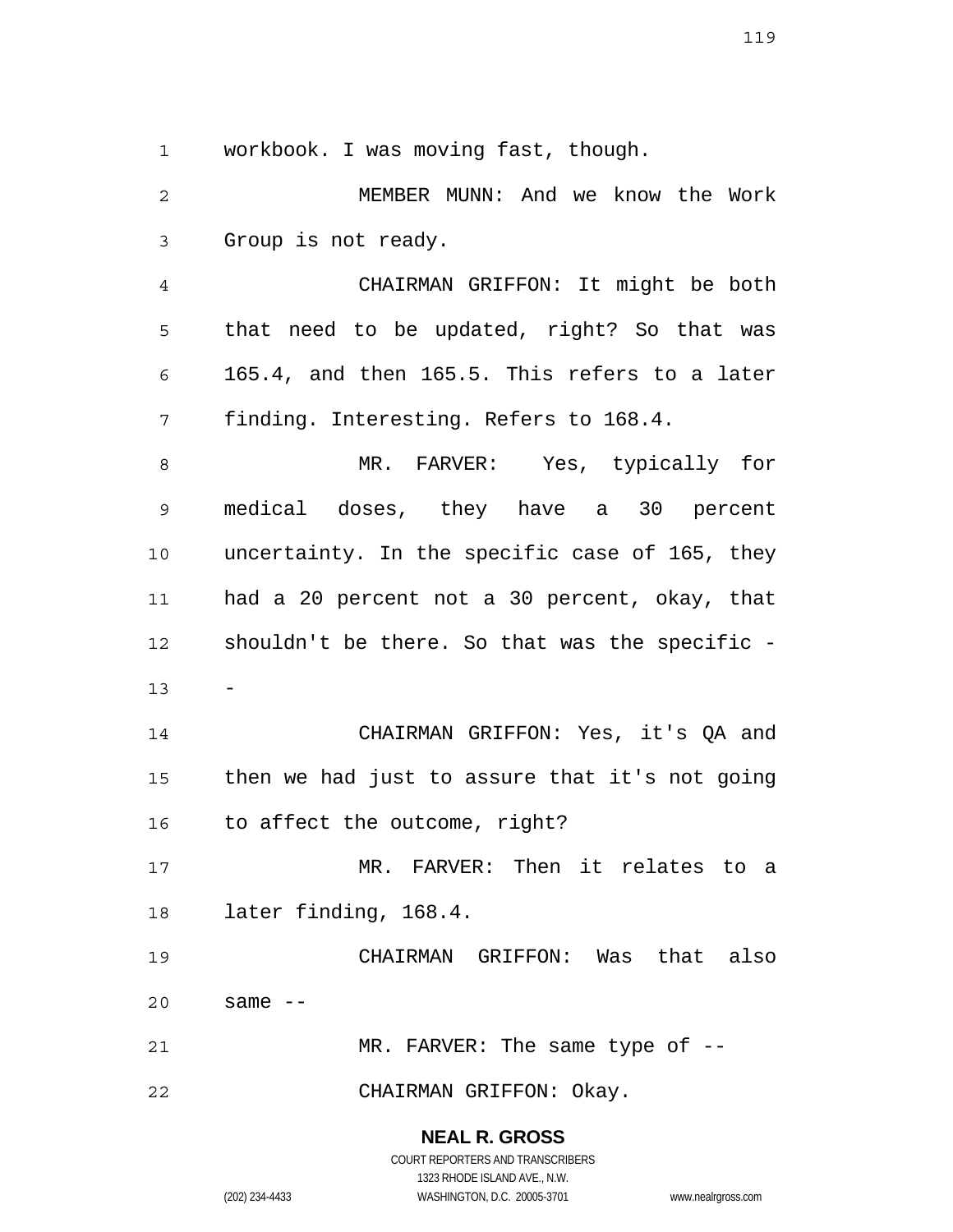1 MR. FARVER: Or similar. CHAIRMAN GRIFFON: Yes. We are going to get to that in a second. All right. 166.5. MEMBER MUNN: So, it's still a NIOSH action. CHAIRMAN GRIFFON: Yes, that last one. And looks like this one also. So this is the  $-$  just  $-$ MEMBER MUNN: Just to make sure it was done. CHAIRMAN GRIFFON: Yes. Determine if the X-rays were included, right? 13 MEMBER MUNN: Yes. CHAIRMAN GRIFFON: The next one is the IREP versus the -- the IREP is not consistent with the DR, is that what you are saying? MR. HINNEFELD: Tab W is the specific workbook. CHAIRMAN GRIFFON: The tool, yes. So there's an inconsistency between the two and the big thing is to check to make sure --

**NEAL R. GROSS** 

COURT REPORTERS AND TRANSCRIBERS 1323 RHODE ISLAND AVE., N.W. (202) 234-4433 WASHINGTON, D.C. 20005-3701 www.nealrgross.com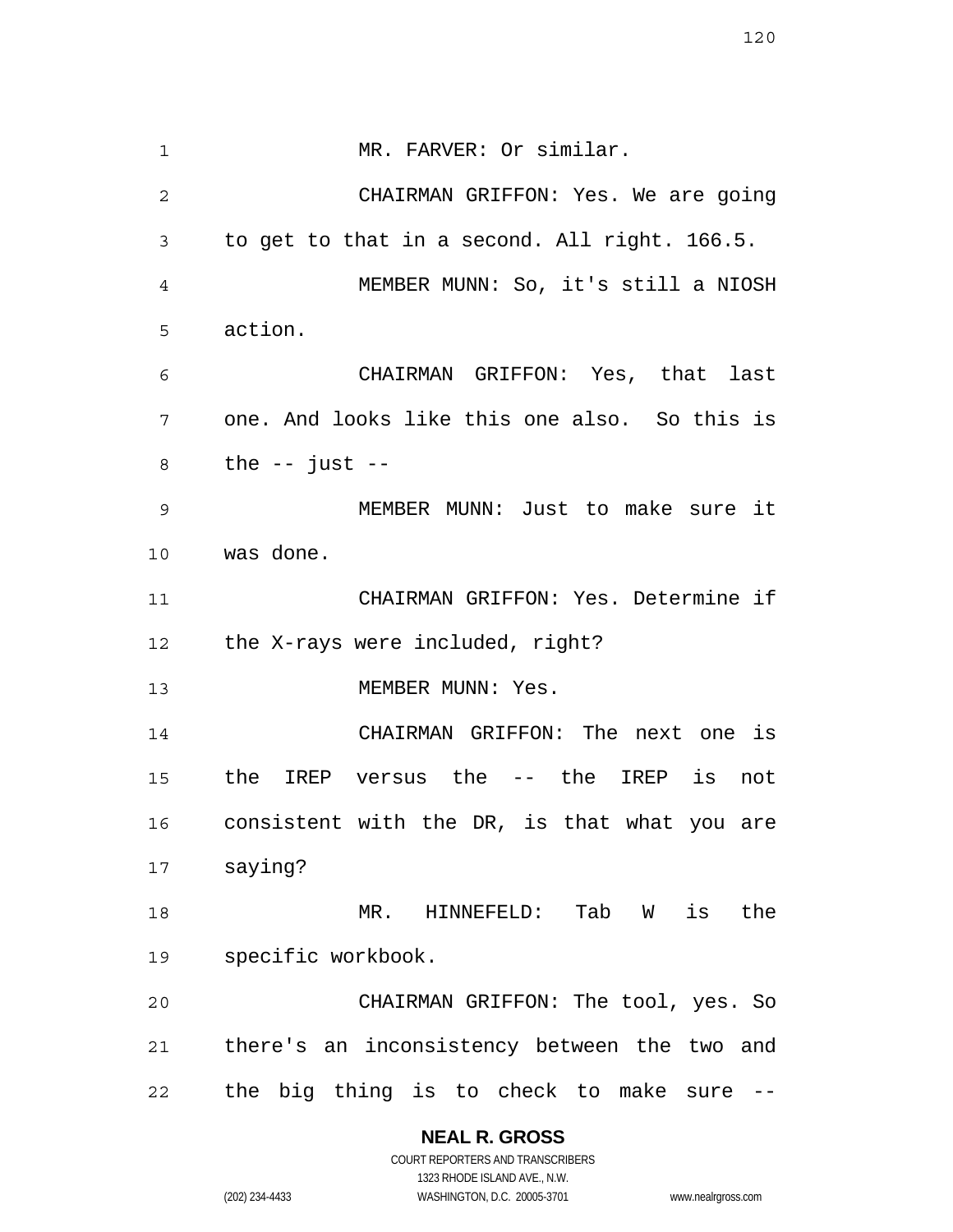1 MR. HINNEFELD: Right. CHAIRMAN GRIFFON: It's not going to make a major difference but otherwise it's a QA thing. Then I'm down to 167.3, which is a long response there, but NIOSH will review further based on specifics of the job information and how it is outlined in TIB-7. TIB-7 is? MR. FARVER: Shallow dose. CHAIRMAN GRIFFON: Shallow dose, yes. MR. FARVER: I believe. MR. SIEBERT: It's assignment of neutrons at Savannah River Site. CHAIRMAN GRIFFON: Oh, okay. 16 MEMBER MUNN: Carries over. CHAIRMAN GRIFFON: Yes. Still a NIOSH action. Okay, 167.5. MR. FARVER: Okay, that's our action. Specifically, it has to do with the Y-12 coworker dose and the CADW different versions. Version 4.03 I believe was used

> **NEAL R. GROSS**  COURT REPORTERS AND TRANSCRIBERS

1323 RHODE ISLAND AVE., N.W. (202) 234-4433 WASHINGTON, D.C. 20005-3701 www.nealrgross.com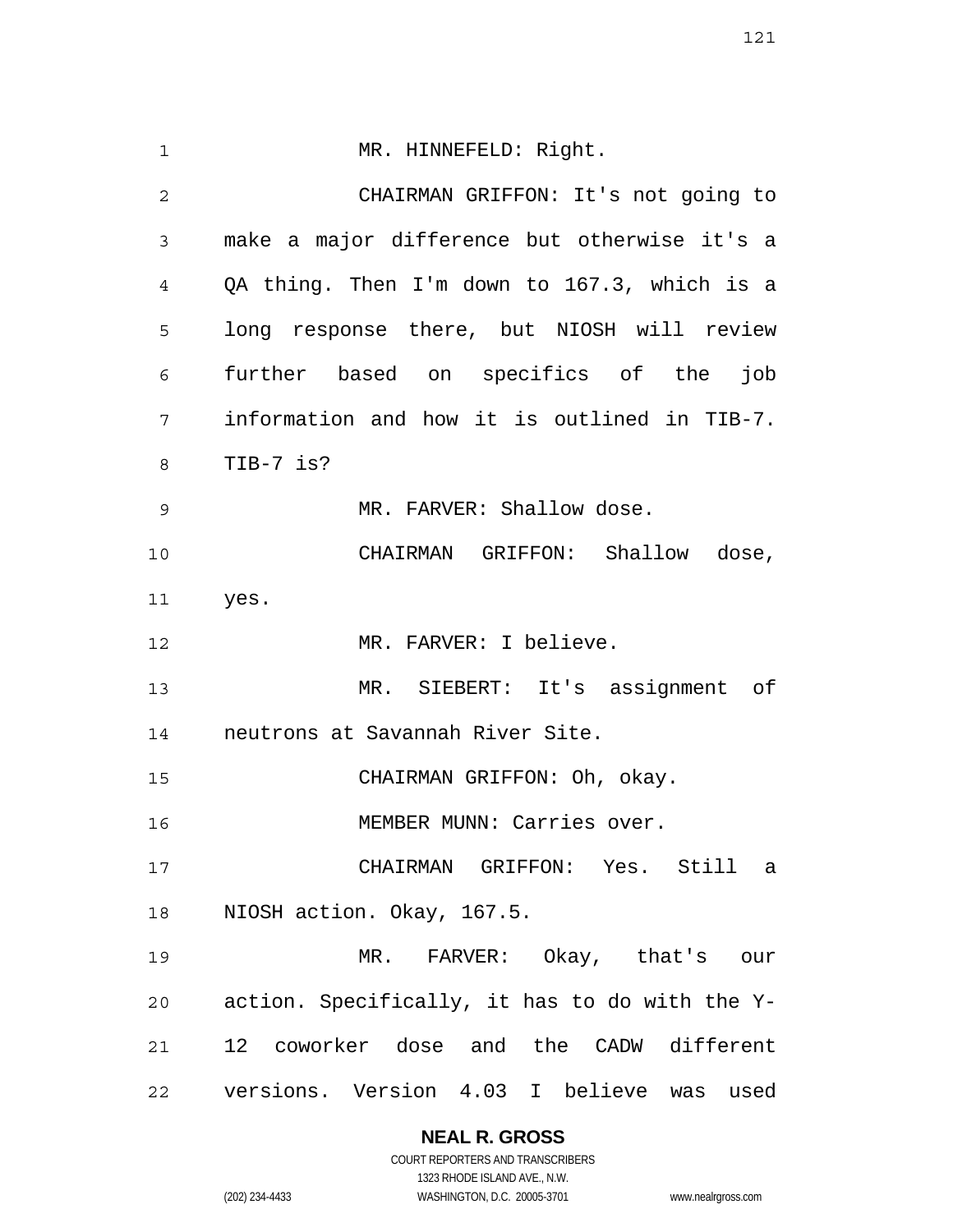originally to assess this case. It came up with one number. When we did our DR review, that CADW had been revised to a different version. So when our reviewer went in and looked at the numbers and plugged into the newer version, he came out with a slightly higher number. The version that he reviewed, it was 6.0, I didn't have access to it, I have access to 5.3 and 6.02 and if you put it in as a Y-12 coworker dose, in other words you select, up to the top, Y-12 as the site for the default, and you select use coworker values, and it will add the correct intake, that will give you one value, the value that was contained in the DR report through all the versions of the CADW that I could find.

However if you go and put in the intake of 7,054.4 dpm per day, and you put in a standard deviation of 3.77, just like it says, and this comes out of Table 5.1 of OTIB-29, which is the Y-12 coworker data, and if you put in those values from that table

> **NEAL R. GROSS**  COURT REPORTERS AND TRANSCRIBERS 1323 RHODE ISLAND AVE., N.W.

(202) 234-4433 WASHINGTON, D.C. 20005-3701 www.nealrgross.com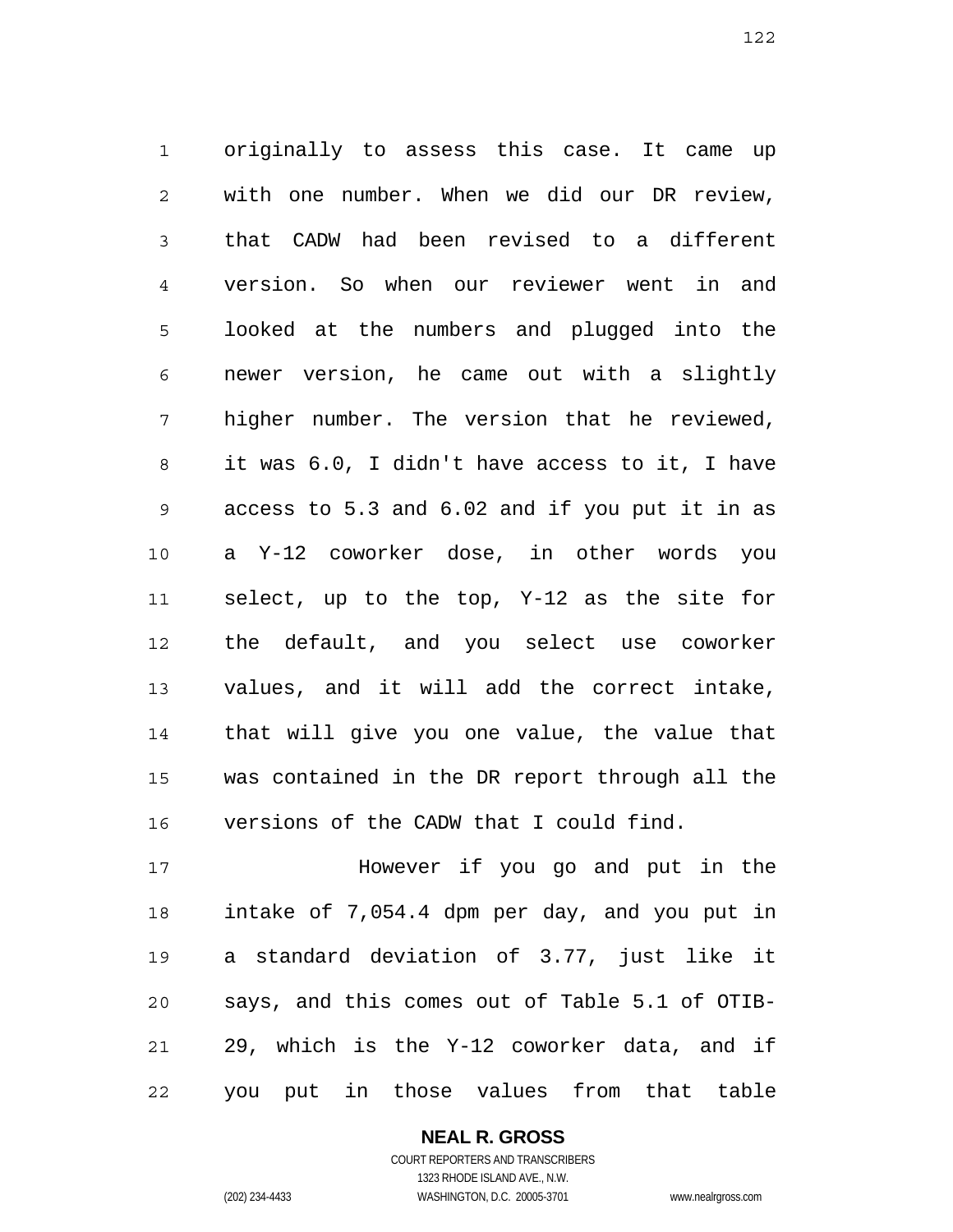manually, you come up with a slightly higher dose in all versions. Why? MEMBER POSTON: What's slightly? CHAIRMAN GRIFFON: I think he said 14 percent higher. MR. FARVER: Fourteen percent difference. Now I don't know why because you are using the same standard deviation. You are using the same intake value, the same material to class - MR. HINNEFELD: What was the table in -- 13 MR. FARVER: Oh, 5-1. MR. HINNEFELD: 5-1 in OTIB-29? MR. FARVER: Yes. So that was perplexing. I could not resolve that. MR. HINNEFELD: Did you find you runs showing the difference? MR. FARVER: I did, but it's not conclusive from the run because the reviewer ran the version, he put in a standard deviation of 3.0, and I figure that's got to

> **NEAL R. GROSS**  COURT REPORTERS AND TRANSCRIBERS

1323 RHODE ISLAND AVE., N.W. (202) 234-4433 WASHINGTON, D.C. 20005-3701 www.nealrgross.com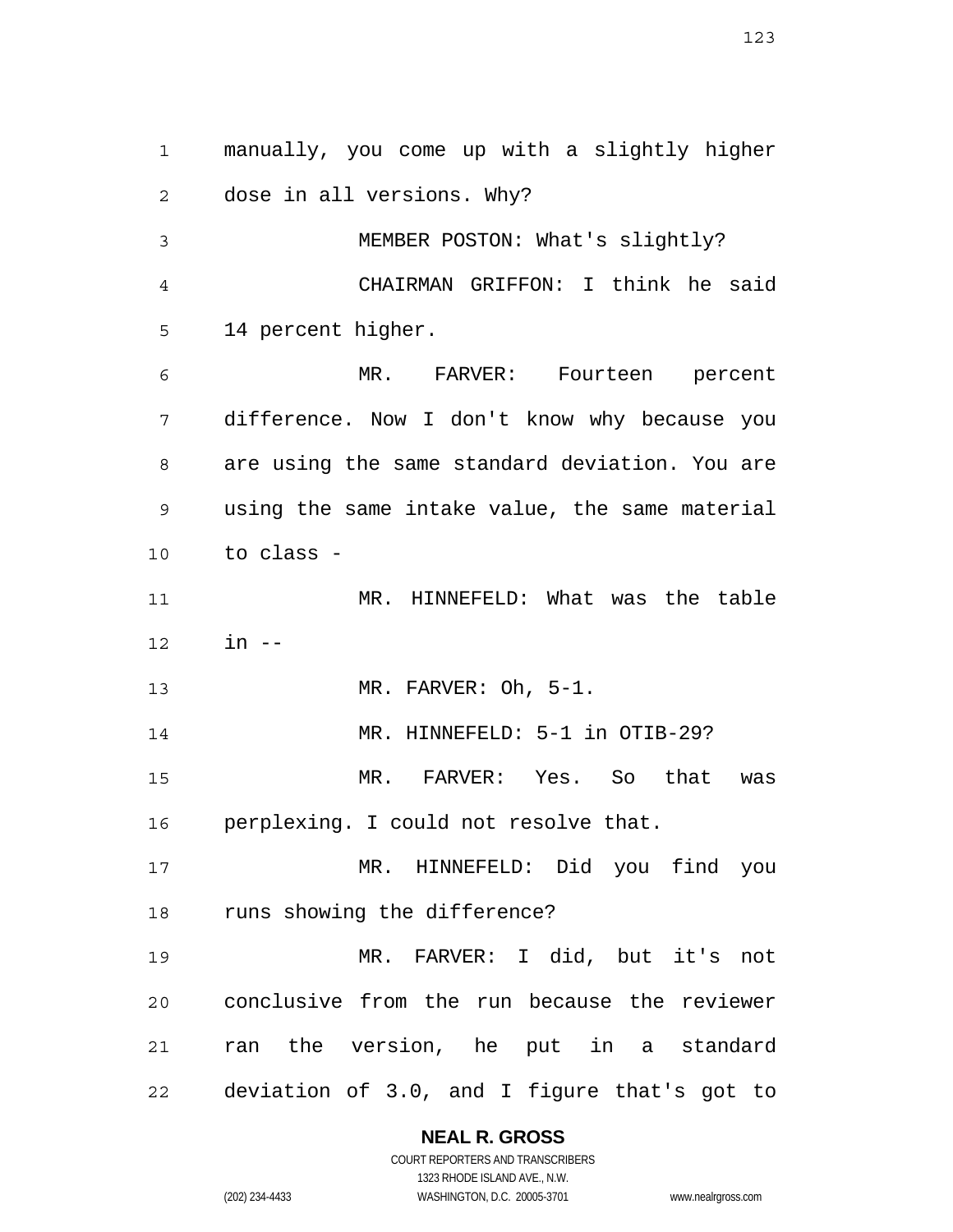be the difference. So, it wasn't, because I went in and ran it with 3.77 and it was still higher when you entered the intake manually as opposed to selecting the Y-12 coworker data, even though the intake is the same, the type is the same, the standard deviation is the same, the type of distribution is the same, log-normal. So I don't know what's going on behind there that has that little difference. CHAIRMAN GRIFFON: Right. 11 MR. FARVER: That was all. CHAIRMAN GRIFFON: That's it. But that could impact -- that's one of those global impacting things, yes, essentially. MR. FARVER: You would expect those two runs to be the same but it's not dependent on version apparently, it's just how you enter the data. CHAIRMAN GRIFFON: Coworker or manual, right? MR. HINNEFELD: Okay now just so I'm straight here, and I'm not very familiar with

> **NEAL R. GROSS**  COURT REPORTERS AND TRANSCRIBERS

> > 1323 RHODE ISLAND AVE., N.W.

(202) 234-4433 WASHINGTON, D.C. 20005-3701 www.nealrgross.com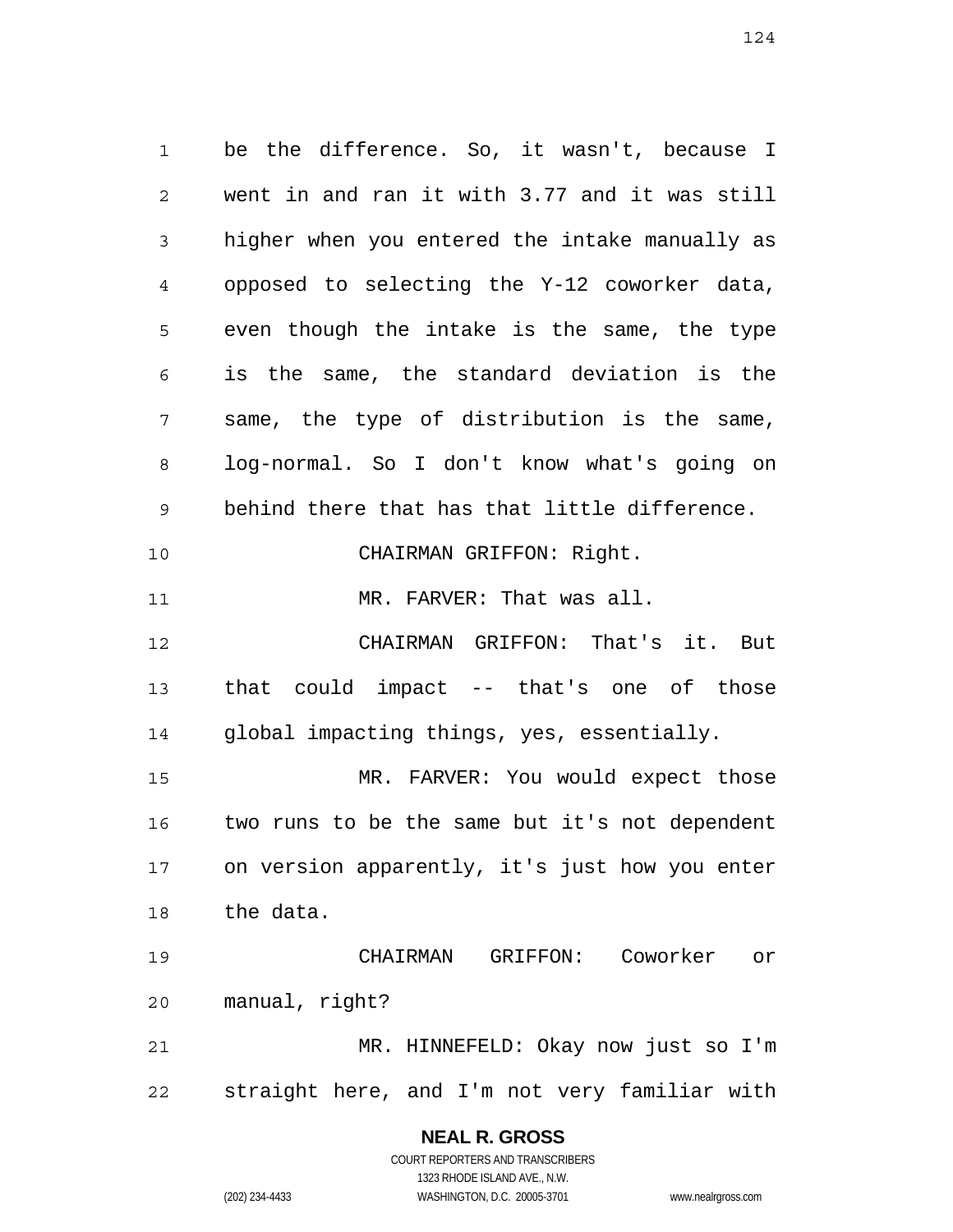CADW, said that one of the options on CADW is to choose Y-12 coworker. MR. FARVER: Yes. MR. HINNEFELD: And it goes in everything automatically -- MR. FARVER: And it enters MR. HINNEFELD: Gives you dose numbers. MR. FARVER: Yes. MR. HINNEFELD: Okay. Another option on CADW still -- MR. FARVER: Is you can enter the intake manually. MR. HINNEFELD: Intake manually so many picocuries per day. MR. FARVER: Yes. 17 MR. HINNEFELD: Okay. MR. FARVER: And you can set the distribution type and you can set the standard deviation to whatever you want. MR. HINNEFELD: And so you set those to be the same as what the coworker

> **NEAL R. GROSS**  COURT REPORTERS AND TRANSCRIBERS 1323 RHODE ISLAND AVE., N.W.

(202) 234-4433 WASHINGTON, D.C. 20005-3701 www.nealrgross.com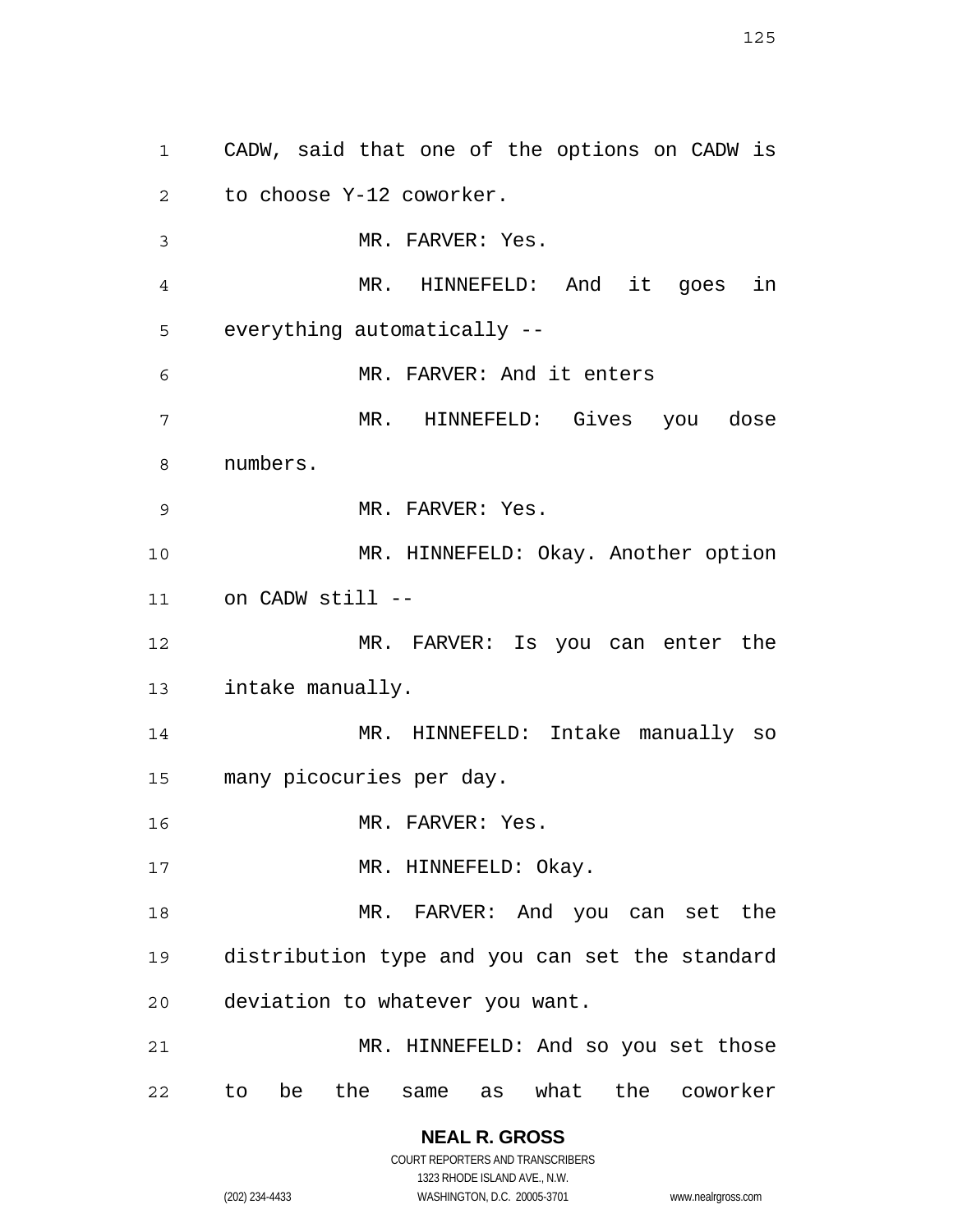distribution tells you if it is true -- MR. FARVER: Yes. MR. HINNEFELD: And it comes out a little different. MR. SIEBERT: Hey Doug, I assume -- this is Scott -- I assume that you ran it both ways and you are saying the difference is still there? MR. FARVER: Yes. MR. SIEBERT: Okay. It would be very helpful to us if we could have your runs for the comparison because we can compare it to our own as well and see if there is any other issue that we are not catching. MR. FARVER: Okay. I just thought you could do the same thing and try it, enter it manually or enter it through Y-12 coworker. MR. SIEBERT: Yes, I'm just trying to head off the fact of waiting until the next meeting if ours happen to come out identical. MEMBER MUNN: Actually the action item was for SC&A to attach the kind of runs

> **NEAL R. GROSS**  COURT REPORTERS AND TRANSCRIBERS

> > 1323 RHODE ISLAND AVE., N.W.

(202) 234-4433 WASHINGTON, D.C. 20005-3701 www.nealrgross.com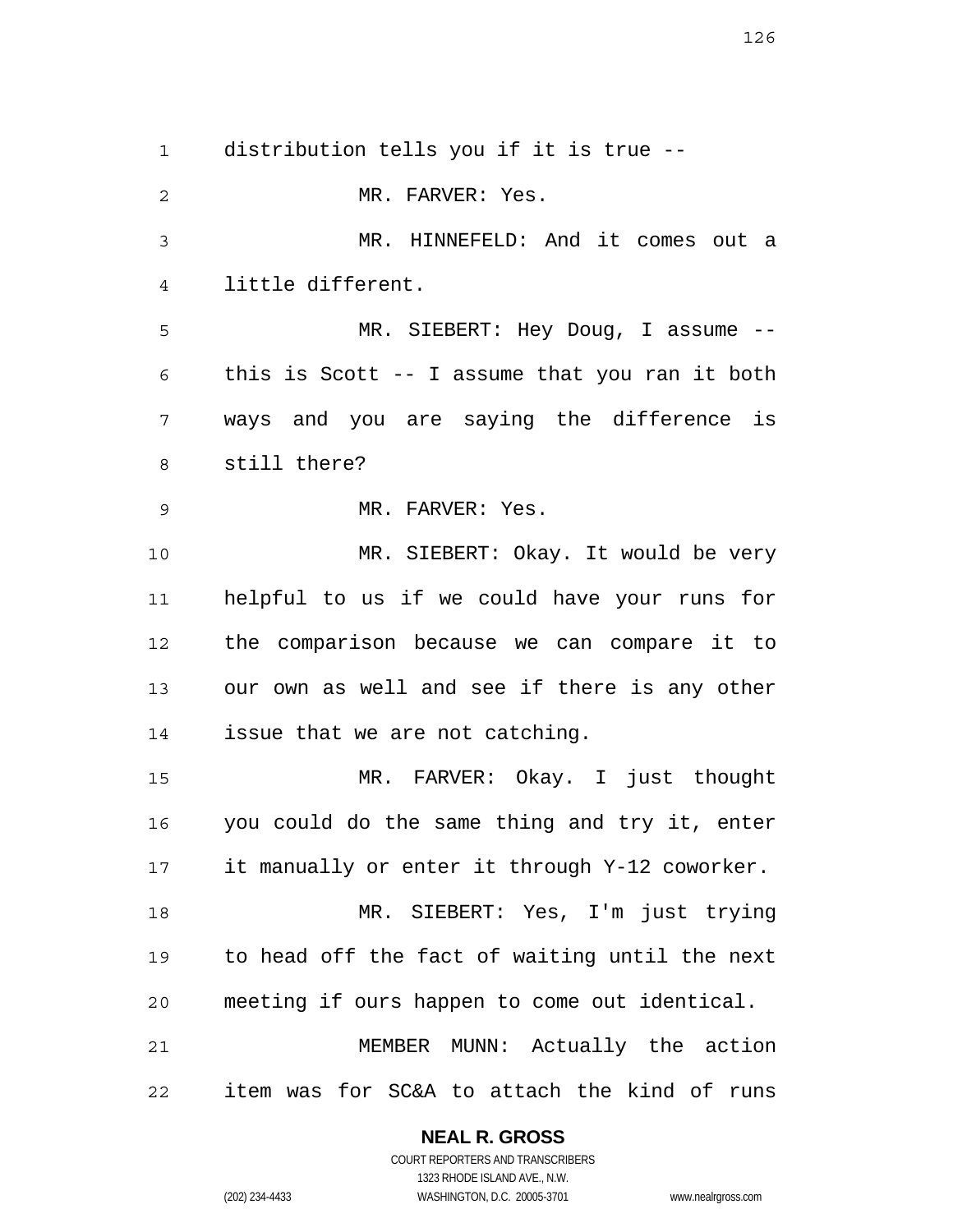that they completed.

MR. FARVER: Well, and when I did find them they really didn't show what I -- MEMBER MUNN: What you wanted to show. MR. FARVER: Yes, because I thought the error was in the standard deviation -- 8 MEMBER MUNN: Okay. MR. FARVER: but it wasn't. 10 MEMBER MUNN: No. MR. FARVER: So then I kept trying everything. CHAIRMAN GRIFFON: Can you just provide those? Yes. MR. FARVER: Yes, I can forward those to Scott. 17 CHAIRMAN GRIFFON: Okay. 18 MR. SIEBERT: Thank you. MR. FARVER: I just thought it was interesting that it came down to just how you entered the data. CHAIRMAN GRIFFON: Okay. All right.

COURT REPORTERS AND TRANSCRIBERS 1323 RHODE ISLAND AVE., N.W.

**NEAL R. GROSS** 

(202) 234-4433 WASHINGTON, D.C. 20005-3701 www.nealrgross.com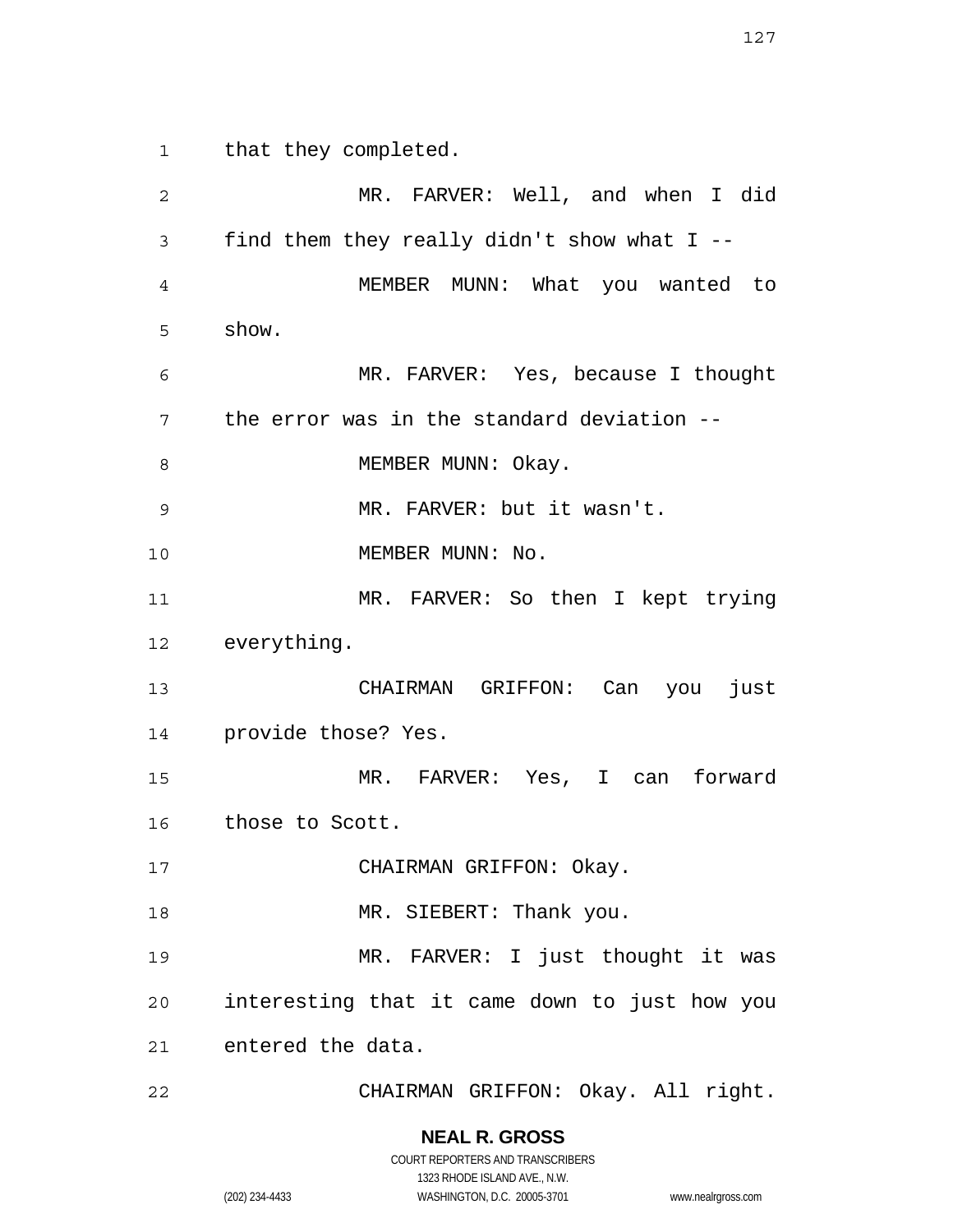So that remains an SC&A action, well it's kind of a combined, once you provide him the -- yes. NIOSH will review those. MR. HINNEFELD: Right. CHAIRMAN GRIFFON: Okay. Yes, I'll put that in there too, yes. DR. MAURO: I'm sure we had this conversation once before but I'll do it again anyway. The whole idea of these tools and workbooks, I know one time when we reviewed procedures, one of the things we did review and were going to report on, it seems like for all intents and purposes, the procedures are no longer the -- where the action is. Where the action is, is the Work Group, is the workbook. And now the procedures always have a pedigree, I mean they have a written document, they are loaded, they are QC, they have a pedigree. The workbooks seem to be something that may or may not have a pedigree. Am I wrong?

MR. HINNEFELD: In what sense?

**NEAL R. GROSS**  COURT REPORTERS AND TRANSCRIBERS

1323 RHODE ISLAND AVE., N.W.

(202) 234-4433 WASHINGTON, D.C. 20005-3701 www.nealrgross.com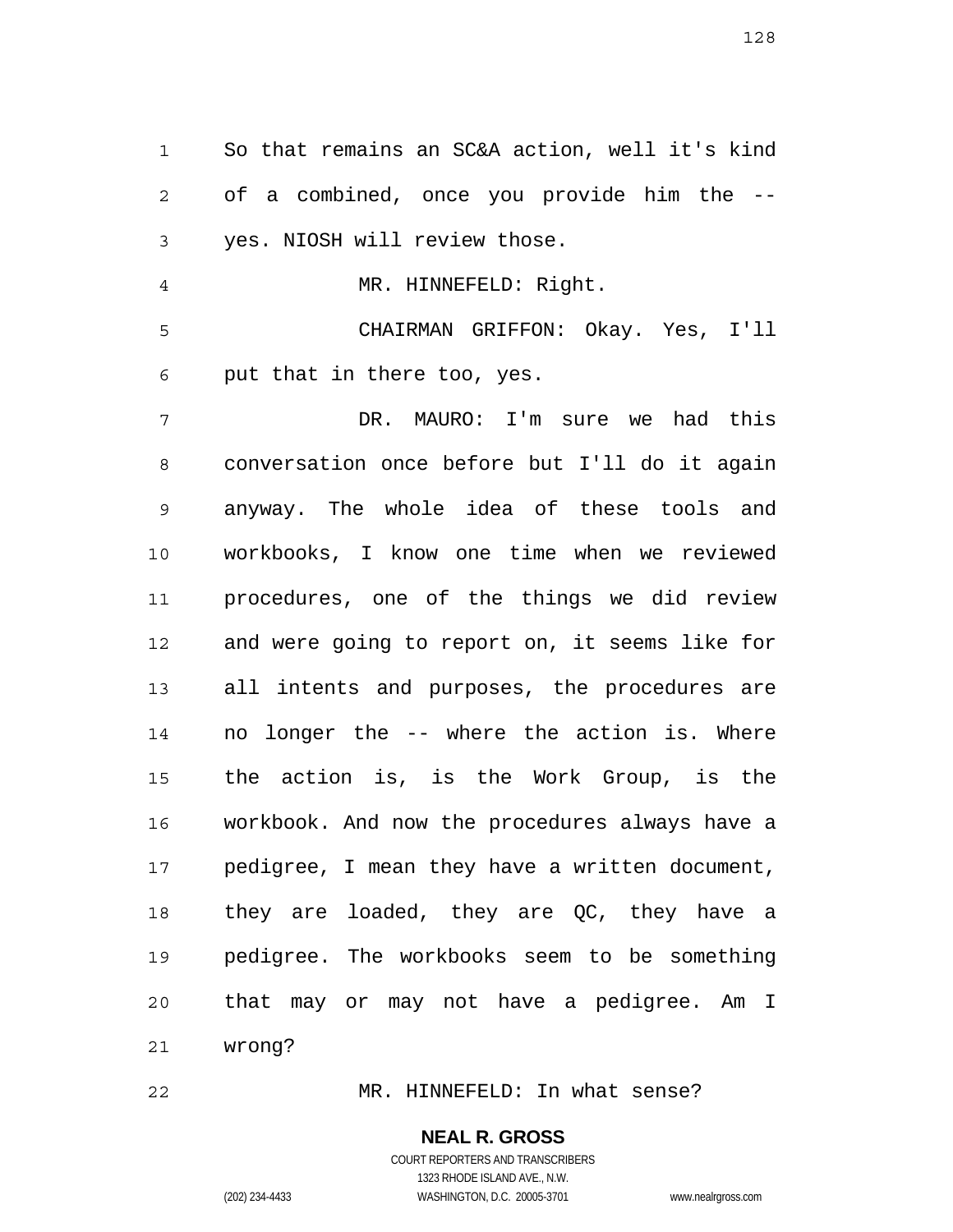DR. MAURO: In the sense that it goes through the same formal QA, QC, because if that becomes effectively your procedure, it's sort of like, and that's fine, but that means it has to be -- have the same reliability and go through the same -- because that becomes your -- I noticed more and more that when we do our audits, we go right through the workbook -- 10 MR. HINNEFELD: Yes. 11 DR. MAURO: We see what the inputs are, we see that they did -- and so in effect we were reviewing your work as against you workbook, as opposed to, well in your case you did both, you looked at the workbook and then you looked at the procedure and you did it by hand and -- I guess I'm just raising a question that, I know we had this conversation before, but if where all the action is, is the workbook and the tools, and it's turning the crank, there has to be some level of assurance that the quality and the reliability of those

> **NEAL R. GROSS**  COURT REPORTERS AND TRANSCRIBERS

1323 RHODE ISLAND AVE., N.W. (202) 234-4433 WASHINGTON, D.C. 20005-3701 www.nealrgross.com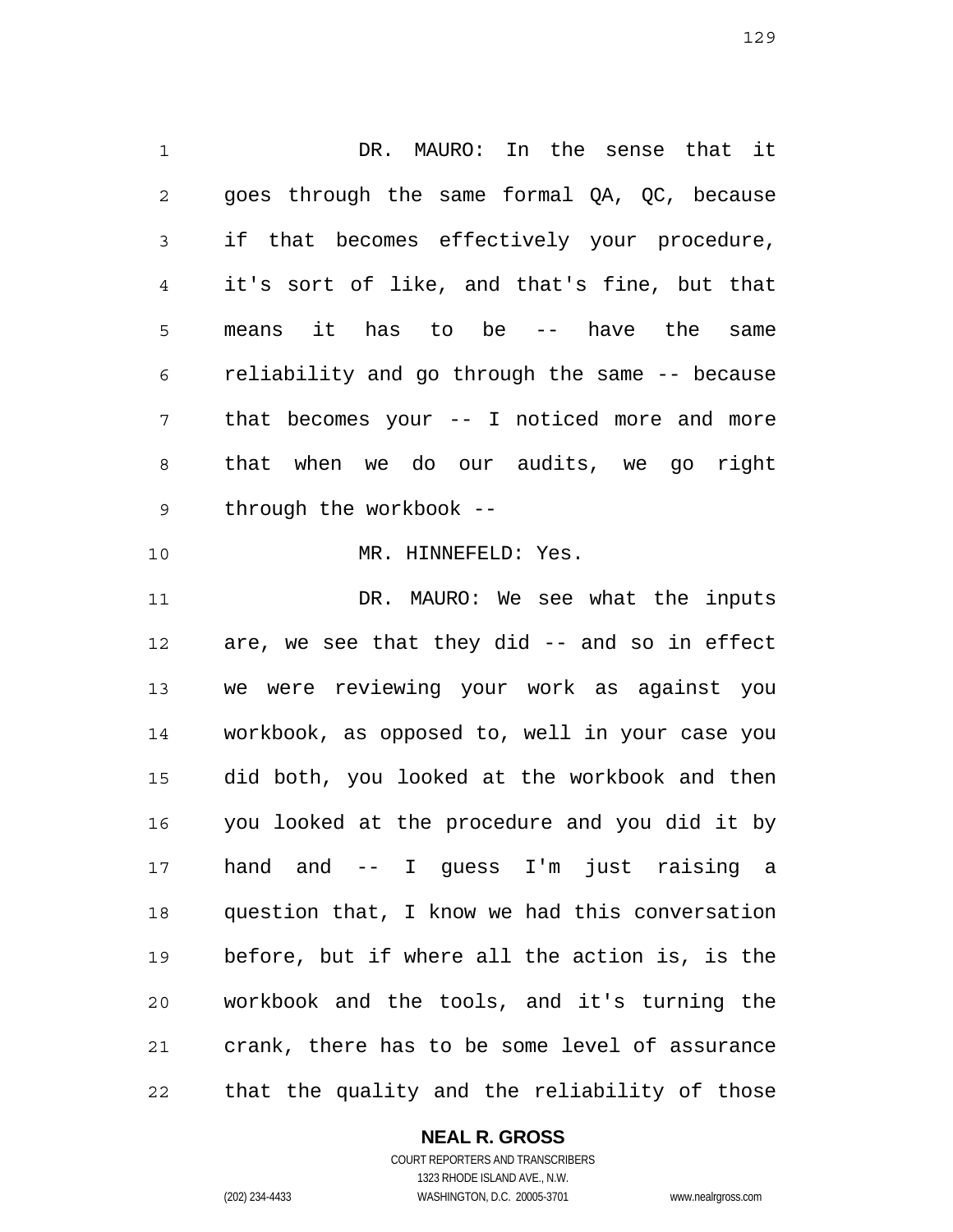workbooks are equivalent to the same treatment you give to procedures.

MR. HINNEFELD: Well, there is a quality process on the workbook.

DR. MAURO: On the workbooks themselves.

MR. HINNEFELD: Whether it is exactly the same process or not, I guess I wouldn't be prepared to say. For instance we sign off on TIBs that the contractor prepares. We don't necessarily sign off on workbooks, it is not clear to me if we sign off on the testing that they do for the workbooks, so it would be something that we should take down to -- I can make this special in something specific to a particular finding or something that we should evaluate that from our standpoint in terms of approvals of workbooks and those kinds of things.

CHAIRMAN GRIFFON: Yes, I guess I was just kind of reflecting on what John said. I think, I mean the way I have always thought

> **NEAL R. GROSS**  COURT REPORTERS AND TRANSCRIBERS 1323 RHODE ISLAND AVE., N.W. (202) 234-4433 WASHINGTON, D.C. 20005-3701 www.nealrgross.com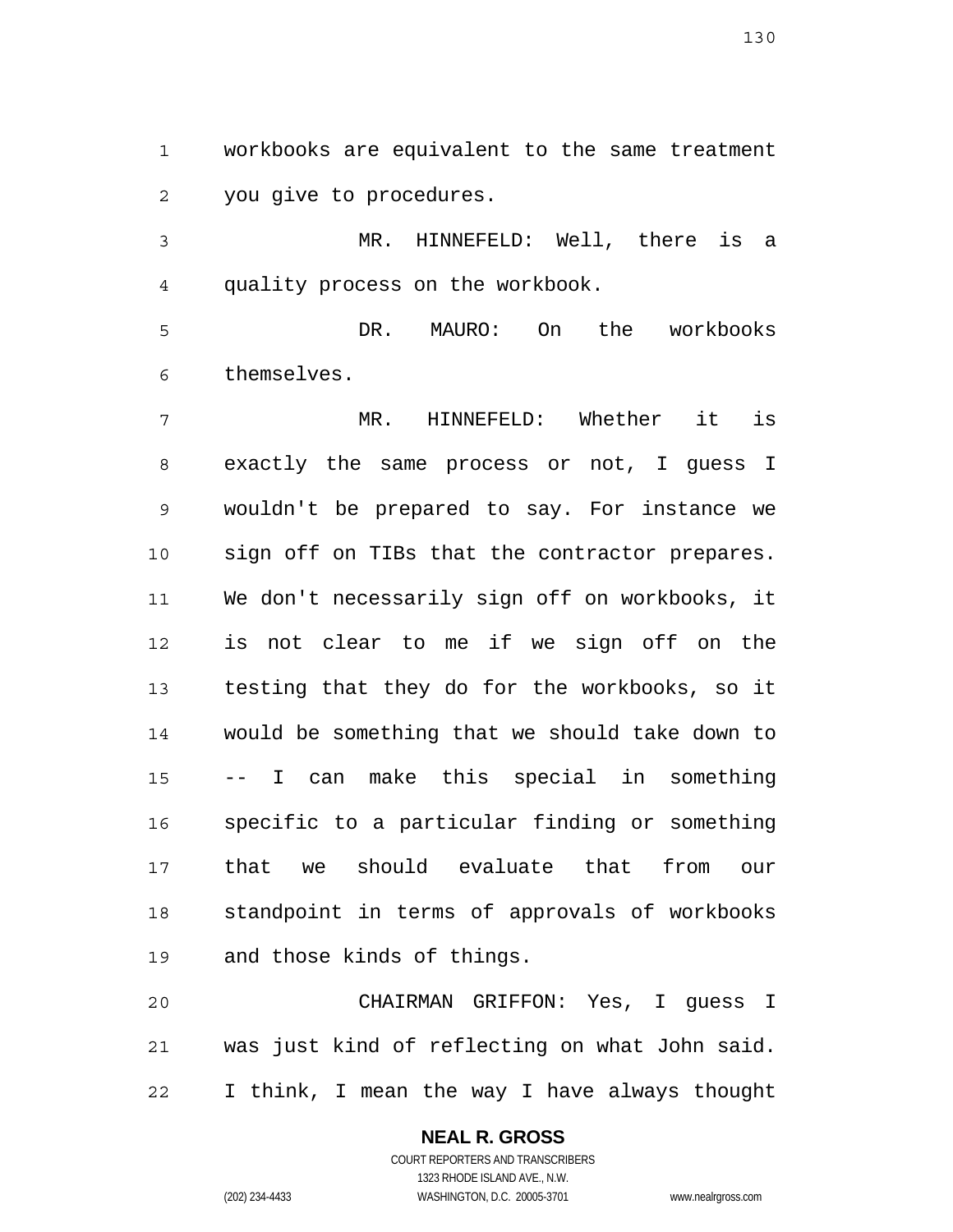of it was that the procedures review was looking at the written procedures more than the workbooks, but then this process ends up diving into the workbooks because we are doing case by case so, you know, we are -- when we catch things that way we are, you know --

DR. MAURO: In a funny sort of way the conversation you just had really doesn't go toward this Work Group, I mean the Subcommittee, it really goes to the procedure  $11 - -$ 

#### CHAIRMAN GRIFFON: Right.

DR. MAURO: Because in effect, this is a procedure, and you are using this tool as a procedure like you would use any procedure so it's really adjunct, whether it's site specific or generic, it's an adjunct to a procedure that has a great deal of importance so that's what is being used.

CHAIRMAN GRIFFON: Well, that's something I've been --

DR. MAURO: I know.

**NEAL R. GROSS**  COURT REPORTERS AND TRANSCRIBERS

1323 RHODE ISLAND AVE., N.W. (202) 234-4433 WASHINGTON, D.C. 20005-3701 www.nealrgross.com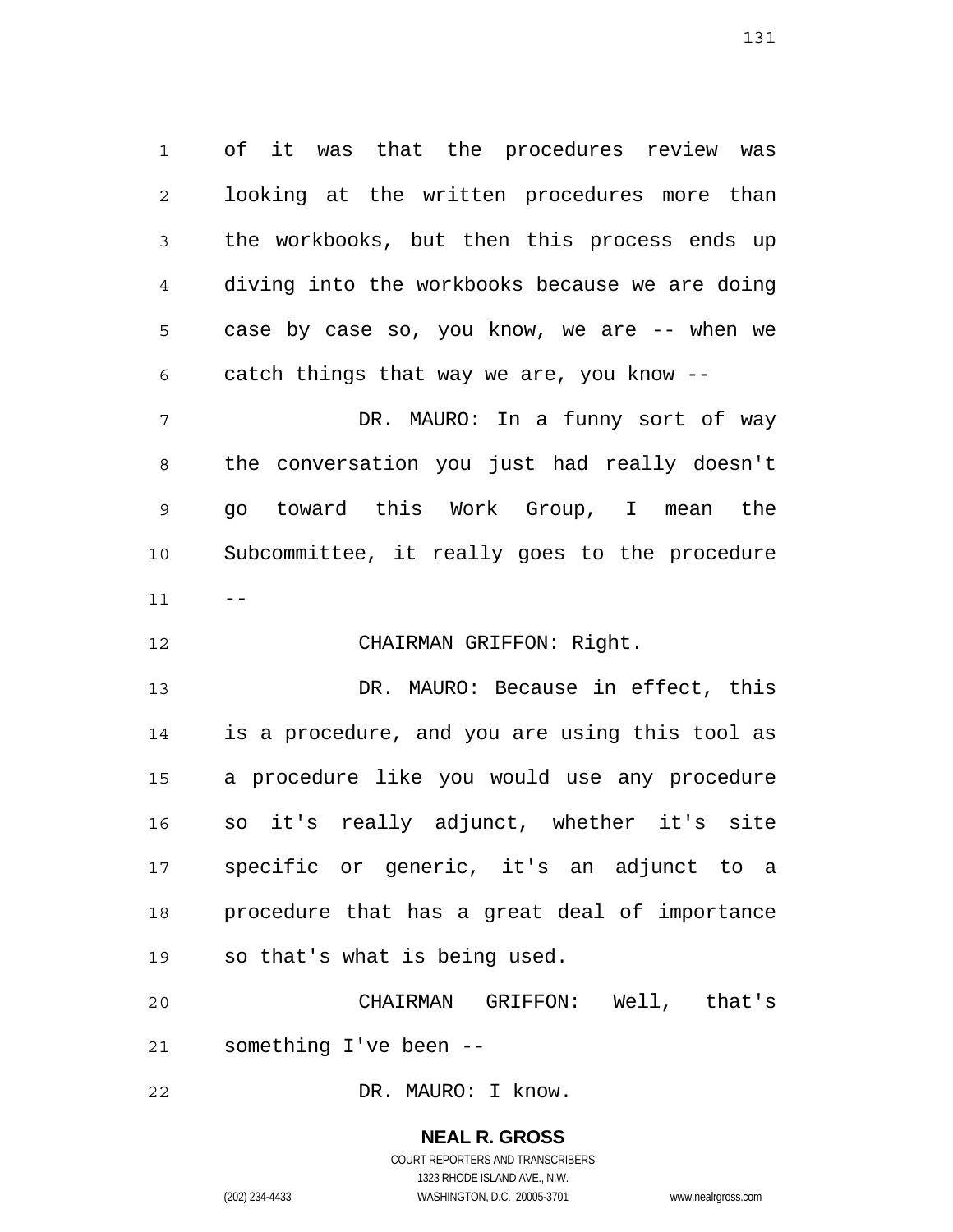| 1              | CHAIRMAN GRIFFON: Yes --                       |
|----------------|------------------------------------------------|
| $\overline{2}$ | DR. MAURO: I --                                |
| 3              | CHAIRMAN GRIFFON: That is something            |
| 4              | I have been for ages -- which is that these    |
| 5              | guidelines and things like that, or the        |
| 6              | workbook is where the action is as opposed to  |
| 7              | the $--$                                       |
| 8              | DR. MAURO: And we did put a work               |
| $\mathsf 9$    | product out several years ago where we did     |
| 10             | look at the generation of tools that were out  |
| 11             | there as adjuncts to the OTIBs.                |
| 12             | CHAIRMAN GRIFFON: Yes.                         |
| 13             | DR. MAURO: And we put a report out             |
| 14             | so we never really got to it and also I recall |
| 15             | that it was problematic. I'll tell you what    |
| 16             | happened then. It's all coming back now. You   |
| 17             | know, once we are given an authority to do     |
| 18             | some work and we go ahead and do it, all       |
| 19             | right, let's say it takes us some time to do   |
| 20             | it. By the time we are done, those workbooks   |
| 21             | evolved. You heard the rev numbers. Rev        |
| 22             | numbers doo doo doo, and all of a sudden we    |

# **NEAL R. GROSS**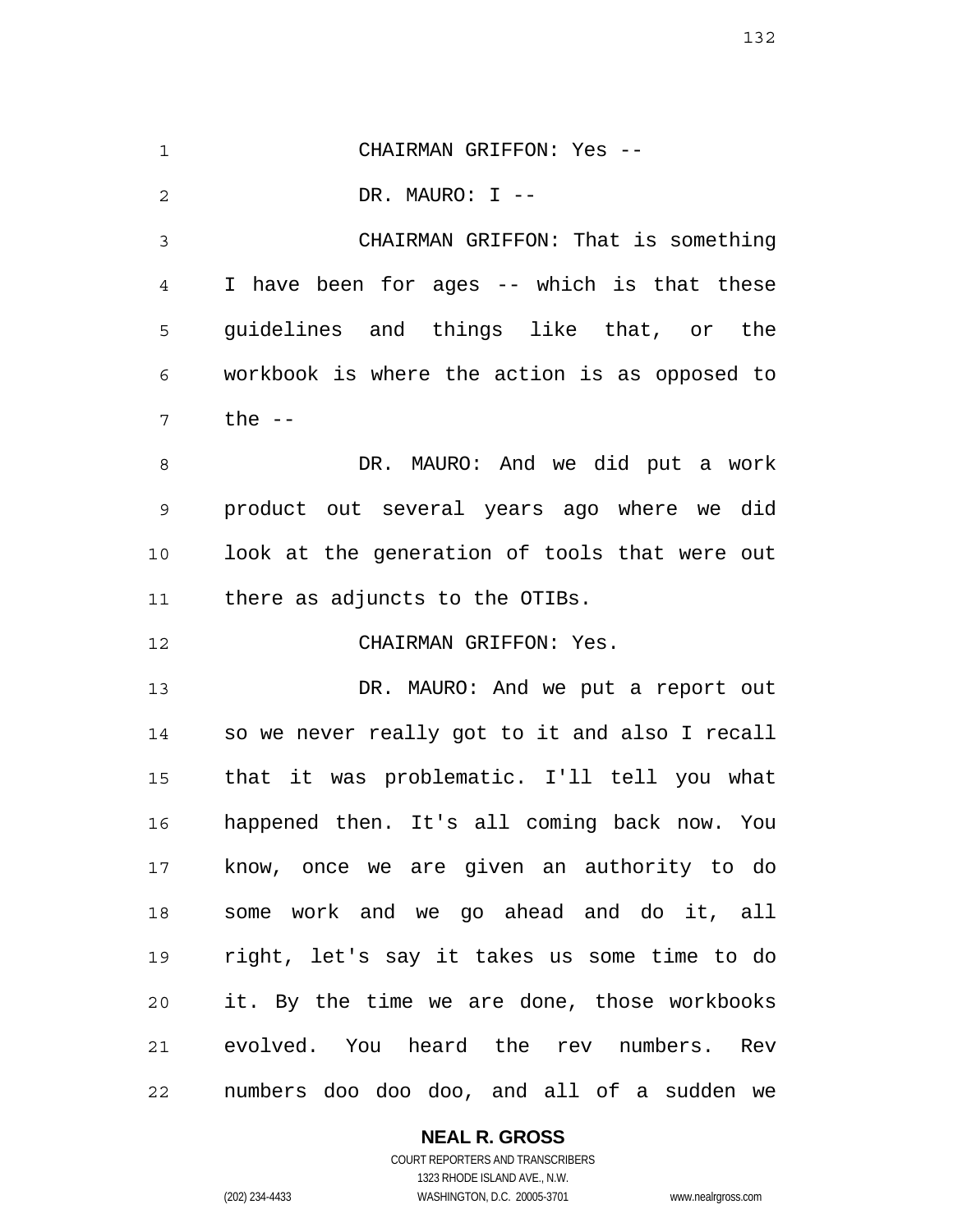are left, wait a minute, that doesn't count anymore, so where we ended up was we went through and put a product out which was really outdated by the time it went out and couldn't be checked or used or have any value. So we really -- and it was -- I wouldn't say it's a waste of time but what it did reveal is that, you know, if something is undergoing continuous evolution and improvements and refinements, we can't just step in and look at it. By the time we are done, it's meaningless. So we actually left that and Kathy, I think you know better. Am I characterizing this correctly, if you are listening in? MS. BEHLING. Yes, I am. John, you

are correct, yes, keep going. That's exactly what we did.

18 DR. MAURO: Now, yes, okay, and I don't know, where does that leave us? It means that we are in a situation, unfortunately, where the procedures are getting a great deal of attention, as Wanda could attest to, the

### **NEAL R. GROSS**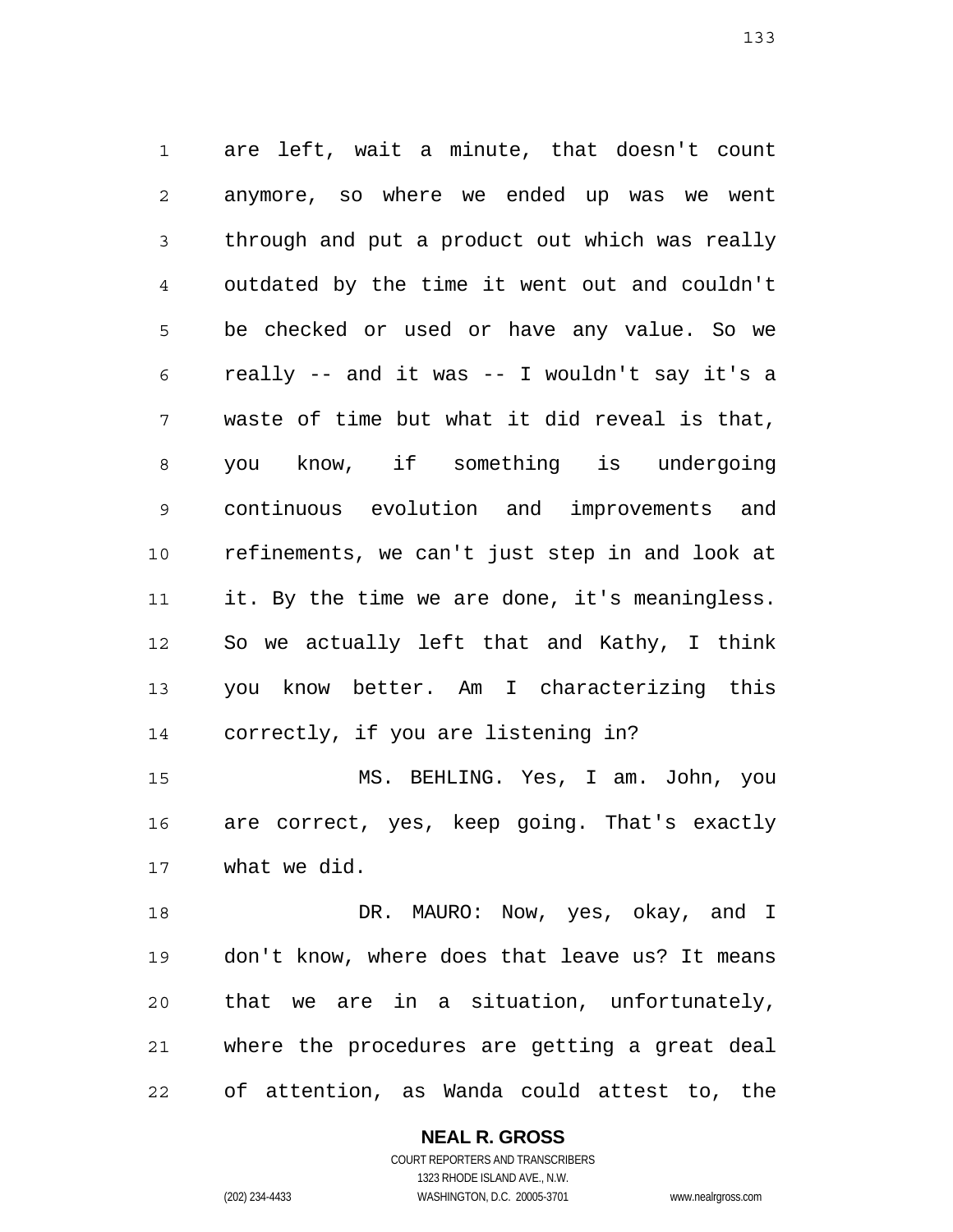workbooks aren't. In a funny sort of way they really can't because they are undergoing evolution. Some of the changes may be substantive, some may just be convenience, I'm not sure, but --

MS. BEHLING: Although -- oh excuse me John.

8 DR. MAURO: Yes. Sure.

MS. BEHLING: This is Kathy. Although when we were reviewing the procedures, we also looked at the workbook at that time --

13 DR. MAURO: At that time.

MS. BEHLING: We just didn't -- rather than doing a separate report on looking at all of the workbooks, we decided while we were reviewing the procedures and the OTIBs, that we also look at the workbooks that --

DR. MAURO: And I remember that task and it was very early in this process. But now I'm hearing conversations regarding workbooks and you know, we just heard these revisions

**NEAL R. GROSS** 

COURT REPORTERS AND TRANSCRIBERS 1323 RHODE ISLAND AVE., N.W. (202) 234-4433 WASHINGTON, D.C. 20005-3701 www.nealrgross.com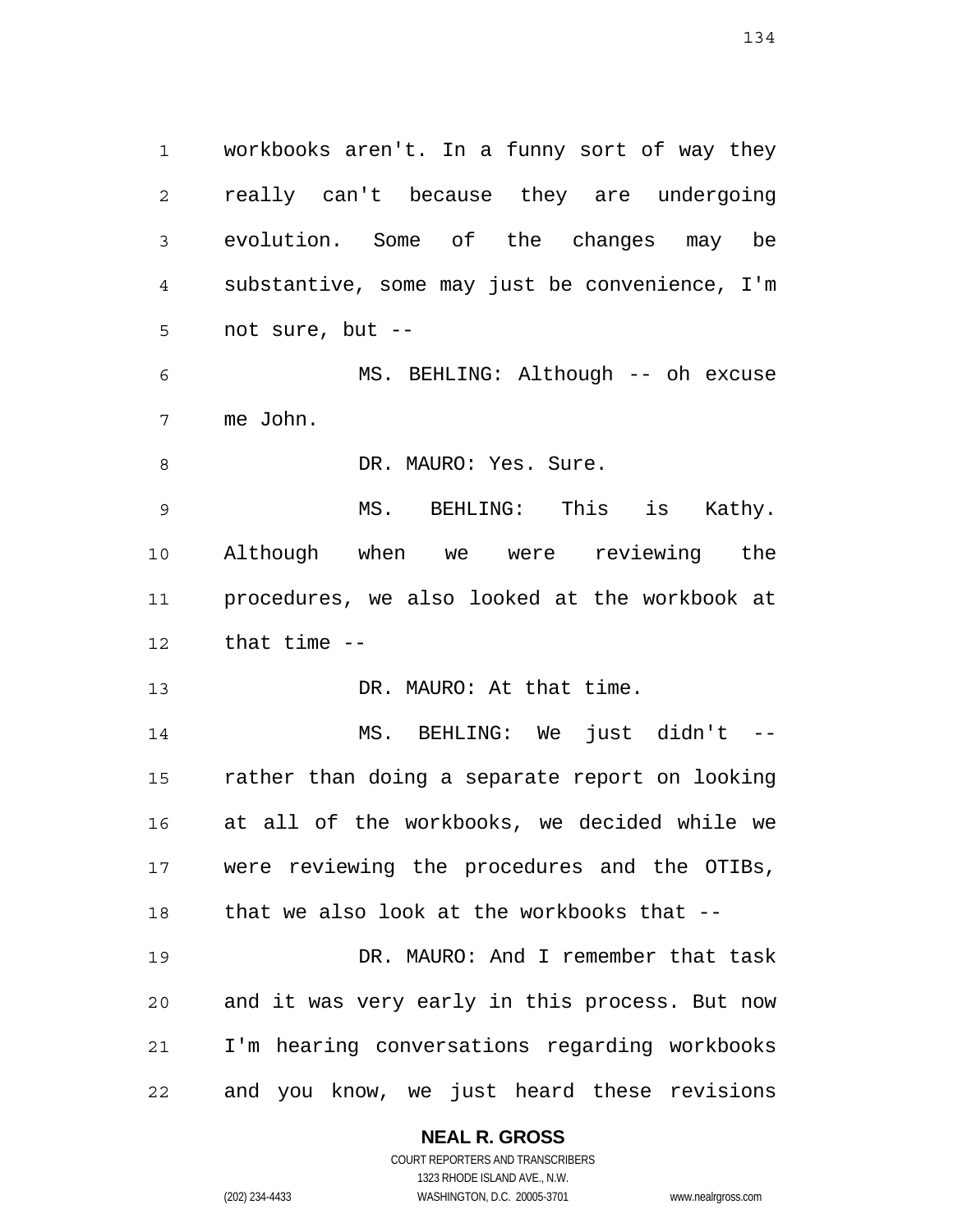and these changes and it's almost like I wanted to say, maybe it's time to have this conversation again.

MR. KATZ: But you're actually getting at that -- we discussed earlier a case where the workbook reflected later work than the TBD and the resolution was elaborate the TBD to reflect what is new in the workbook. So if you're getting at that --

CHAIRMAN GRIFFON: And the only other way we would get at it I think is to try to select cases that are newer cases that are more recent so we are getting more recent revisions. But you are right. We are always going to be a few steps behind perhaps, but we will have to look at the way it's designed. We have to look at things at a point in time, right?

Okay, I am going to move on unless there's any other insights on that. 168.4, is that where we left off?

This refers back to 165.5 Doug,

**NEAL R. GROSS**  COURT REPORTERS AND TRANSCRIBERS 1323 RHODE ISLAND AVE., N.W. (202) 234-4433 WASHINGTON, D.C. 20005-3701 www.nealrgross.com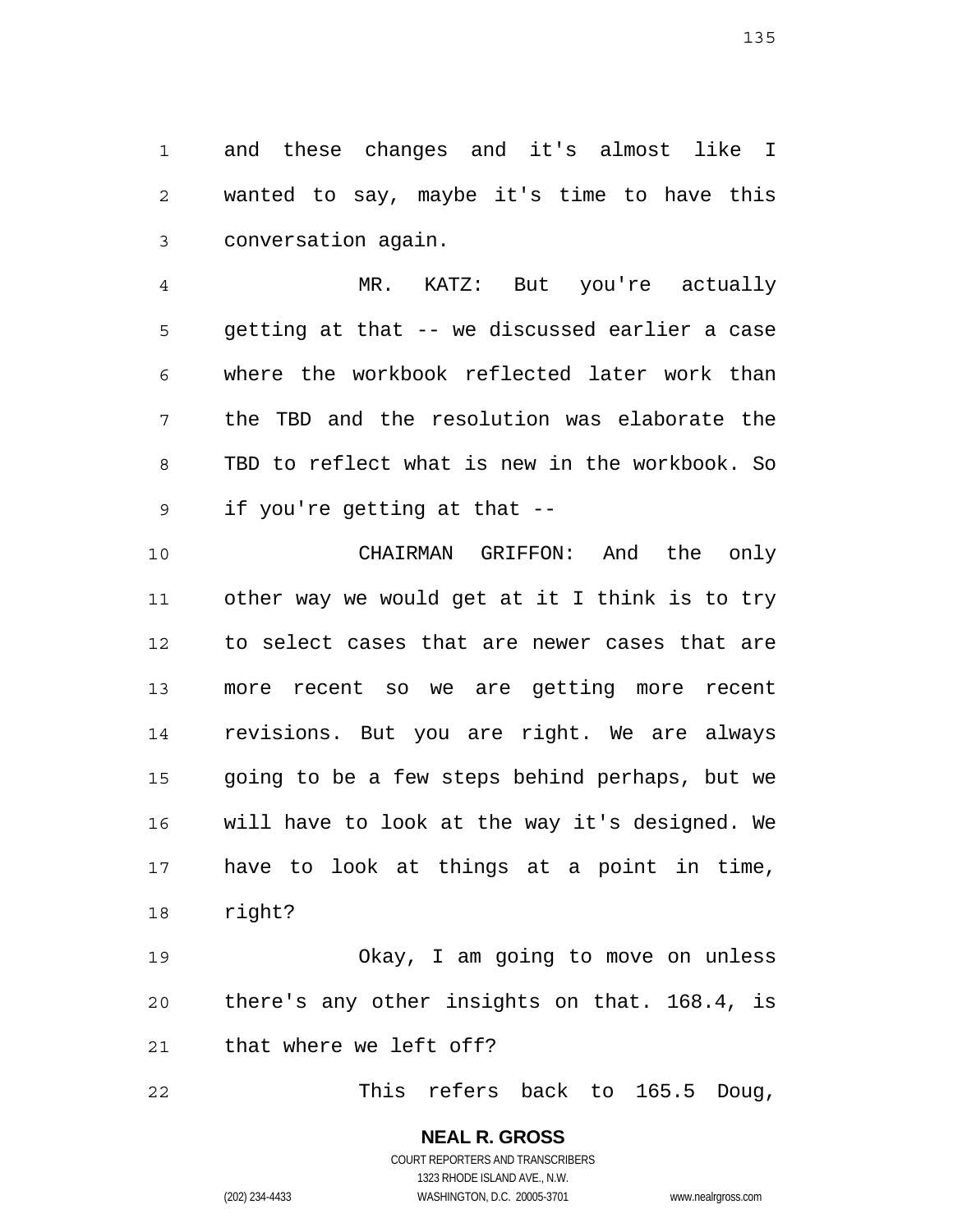like you said, is that -

MR. FARVER: Yes. CHAIRMAN GRIFFON: So that's related to that medical dose question. MR. FARVER: Yes, this is another one where they do not multiply by the 30 percent or add the 30 percent or our finding was rung out of a Technical Basis Document that, for actual dose calculations, reconstructors should assume the normal distribution in an uncertainty of plus or minus 30 percent. Reconstructors should only use the positive uncertainty and multiply the doses by a factor of 1.3 to include uncertainty. In this case they did do that so that's why we wrote the finding.

CHAIRMAN GRIFFON: And it the case that NIOSH agrees but the one thing it doesn't say there, it says you're going to look at the section of the TBD but it doesn't say whether this could have potentially affected the outcome of the case.

**NEAL R. GROSS** 

COURT REPORTERS AND TRANSCRIBERS 1323 RHODE ISLAND AVE., N.W. (202) 234-4433 WASHINGTON, D.C. 20005-3701 www.nealrgross.com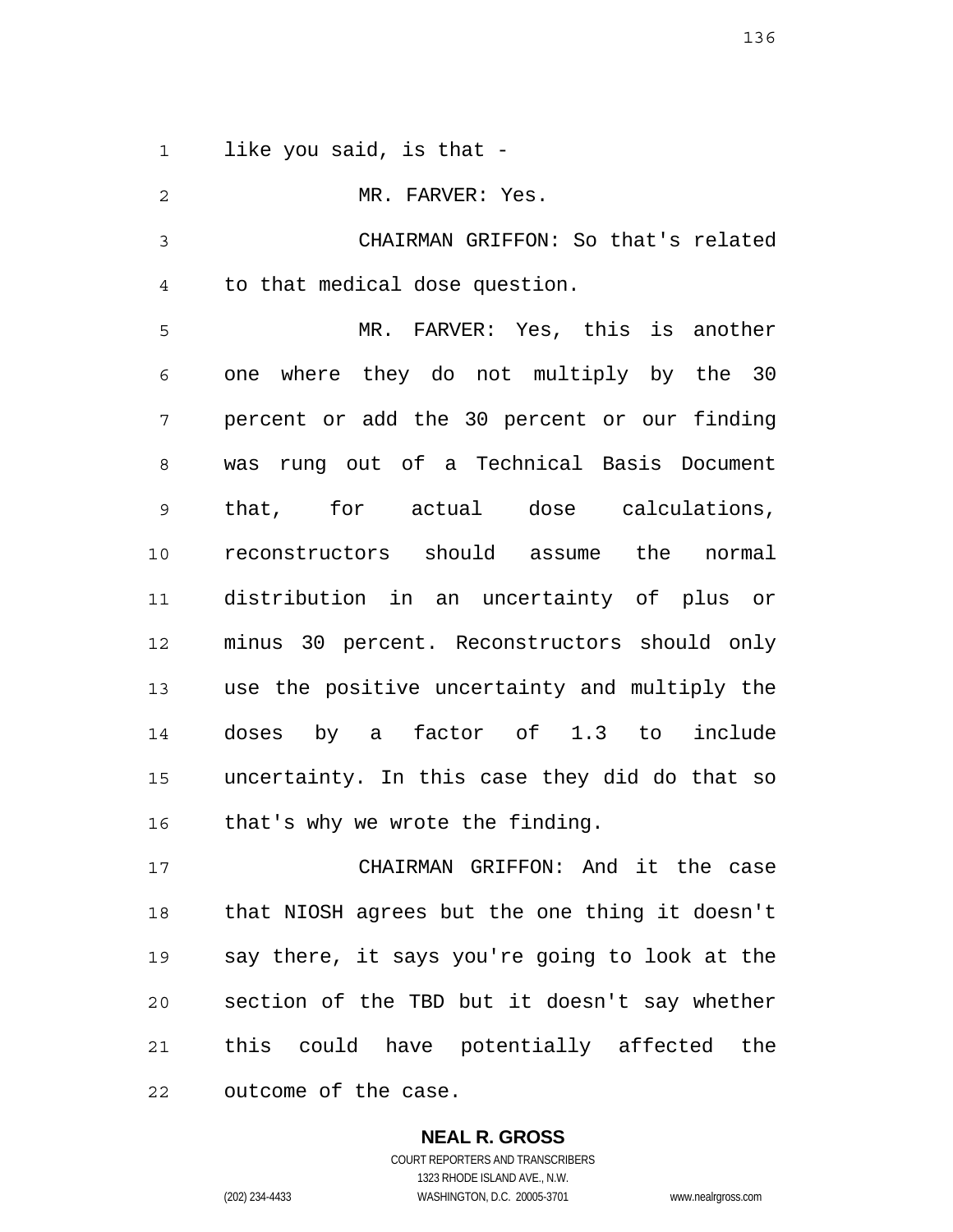MR. FARVER: Well, initially it came back and said it is a should statement and we don't have to do and --

CHAIRMAN GRIFFON: Well, I'm looking at the --

MR. SIEBERT: Well, that is -- this is Scott. That's true, the way the TBD should have been written was that you have the 30 percent normal distribution, which is your best estimate, or you can use as an overestimating assumption a factor of 1.3 which is just taking into account the high end of the uncertainty. It's just one sentence was written a little obviously unclearly so that's what needed to be updated in the TBD. It would have been in conflict with other direction we have on medical X-ray doses so we all know that you don't apply both of those. It's just the TBD was not written as clearly as it should have been.

CHAIRMAN GRIFFON: So you are saying that the dose for this case doesn't have to be

> **NEAL R. GROSS**  COURT REPORTERS AND TRANSCRIBERS 1323 RHODE ISLAND AVE., N.W. (202) 234-4433 WASHINGTON, D.C. 20005-3701 www.nealrgross.com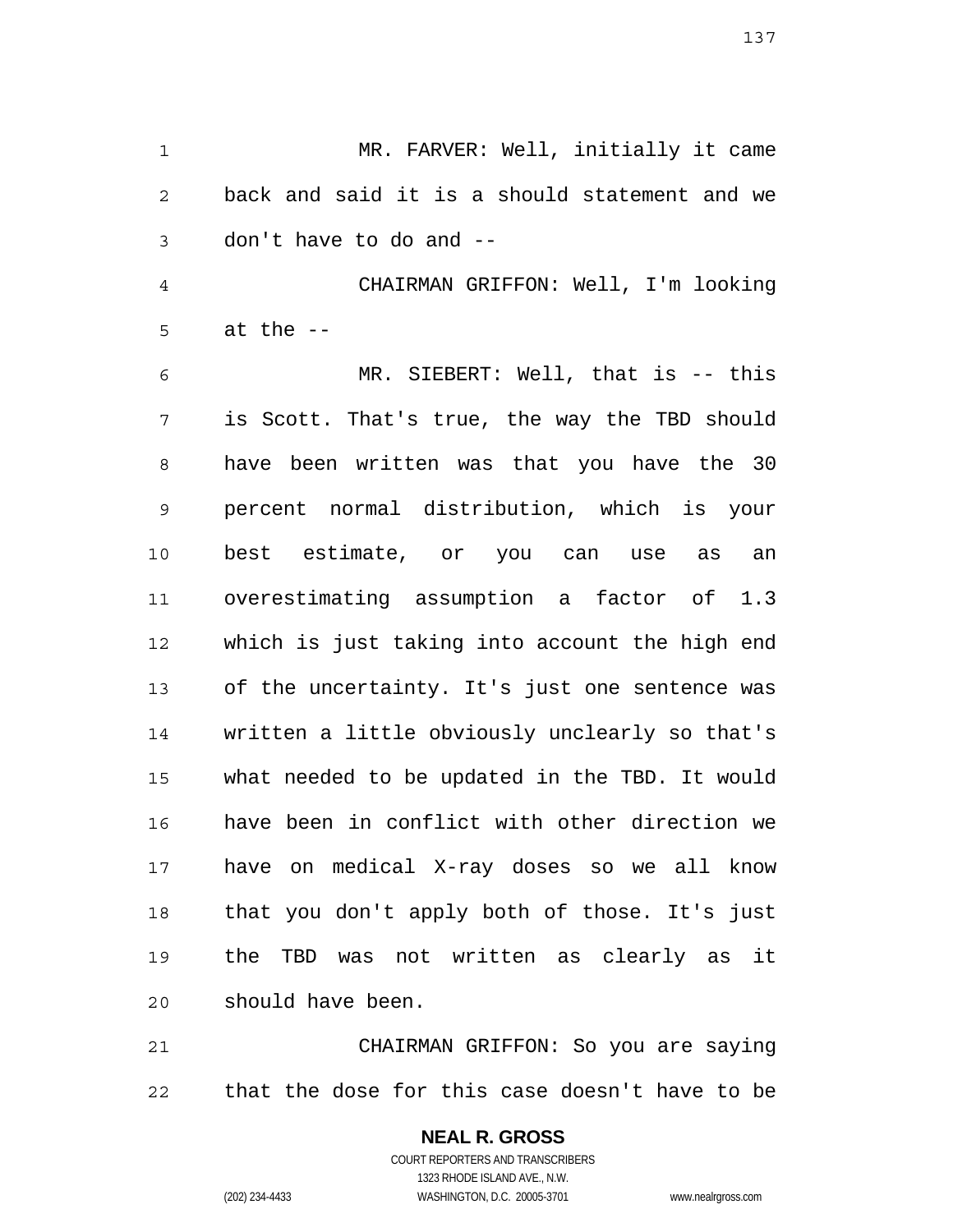adjusted at all -

MR. SIEBERT: Correct. CHAIRMAN GRIFFON: It's just TBD to be reworded to be consistent with your other - - with your practices. Okay. MR. SIEBERT: Correct. MR. FARVER: Consistent with procedure. CHAIRMAN GRIFFON: Right. MR. FARVER: Was it 61? 11 DR. MAURO: Sixty -- oh for X-rays. I guess what I heard is I recalled checking and sometimes you used the normal plus or minus 30 percent, which is the standard, or you take the dose and you multiply by 1.3. There was an option. Wasn't that an option? MR. FARVER: I think it is in the procedure. MR. SIEBERT: Earlier on in the project we would use that option. We have determined that basically we are just going to use normal. Let's use them all as a best

> **NEAL R. GROSS**  COURT REPORTERS AND TRANSCRIBERS

1323 RHODE ISLAND AVE., N.W. (202) 234-4433 WASHINGTON, D.C. 20005-3701 www.nealrgross.com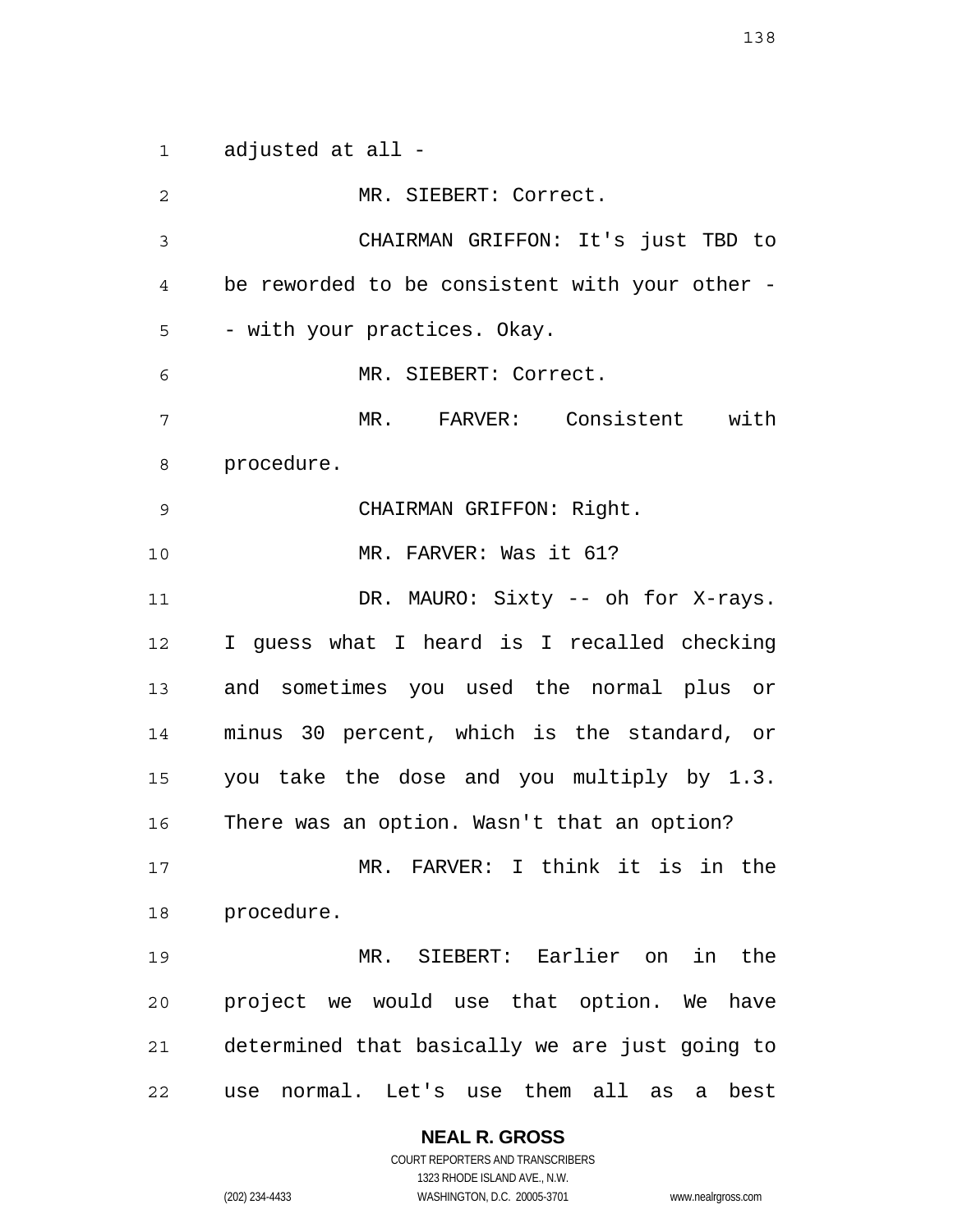estimate because it doesn't really save us any time either way.

DR. MAURO: And what happened here? MR. SIEBERT: This one used the best estimate method of normal distribution, 30 percent, which is correct. It did not deal with a factor of 1.3.

MR. FARVER: It had different wording in the Technical Basis.

MR. SIEBERT: Correct.

11 DR. MAURO: So it did arrive.

MR. FARVER: Correct.

DR. MAURO: It did arrive, okay.

MR. FARVER: It's just the documentation was -- not consistent with what they did.

DR. ULSH: What was the other document that it's supposed to be consistent with? Procedure something? MR. FARVER: It was 60 or 61.

DR. MAURO: There's two X-ray procedures. One is OTIB-6 and the other one is

## **NEAL R. GROSS**

COURT REPORTERS AND TRANSCRIBERS 1323 RHODE ISLAND AVE., N.W. (202) 234-4433 WASHINGTON, D.C. 20005-3701 www.nealrgross.com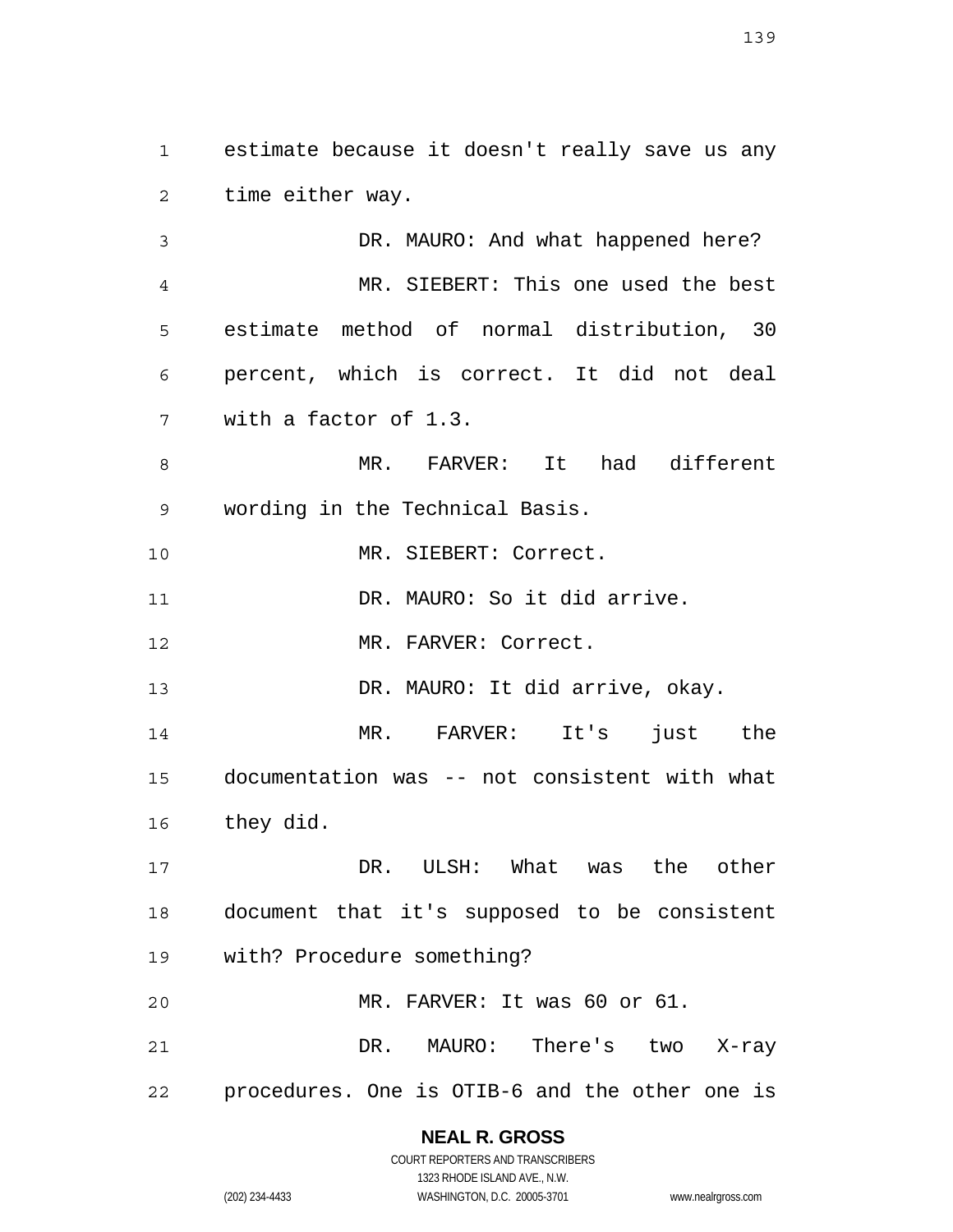either 60 or 61.

MR. FARVER: Okay. I'm not sure which one it was not consistent with. MR. HINNEFELD: The one on medical X-rays. MR. FARVER: They all blend together. 8 CHAIRMAN GRIFFON: All right. 168.5. This was you action, Doug. MR. FARVER: Oh, okay. Let me see what it is. I looked at this. Okay. We'll come back to this in a couple of minutes. CHAIRMAN GRIFFON: Want to come back after -- I'll put it down, we can come back to it. MR. FARVER: We are going to find the file. 18 CHAIRMAN GRIFFON: All right. MR. FARVER: I looked this up and I did something and I just have to find where it's at. CHAIRMAN GRIFFON: Okay. I'll move

1323 RHODE ISLAND AVE., N.W.

(202) 234-4433 WASHINGTON, D.C. 20005-3701 www.nealrgross.com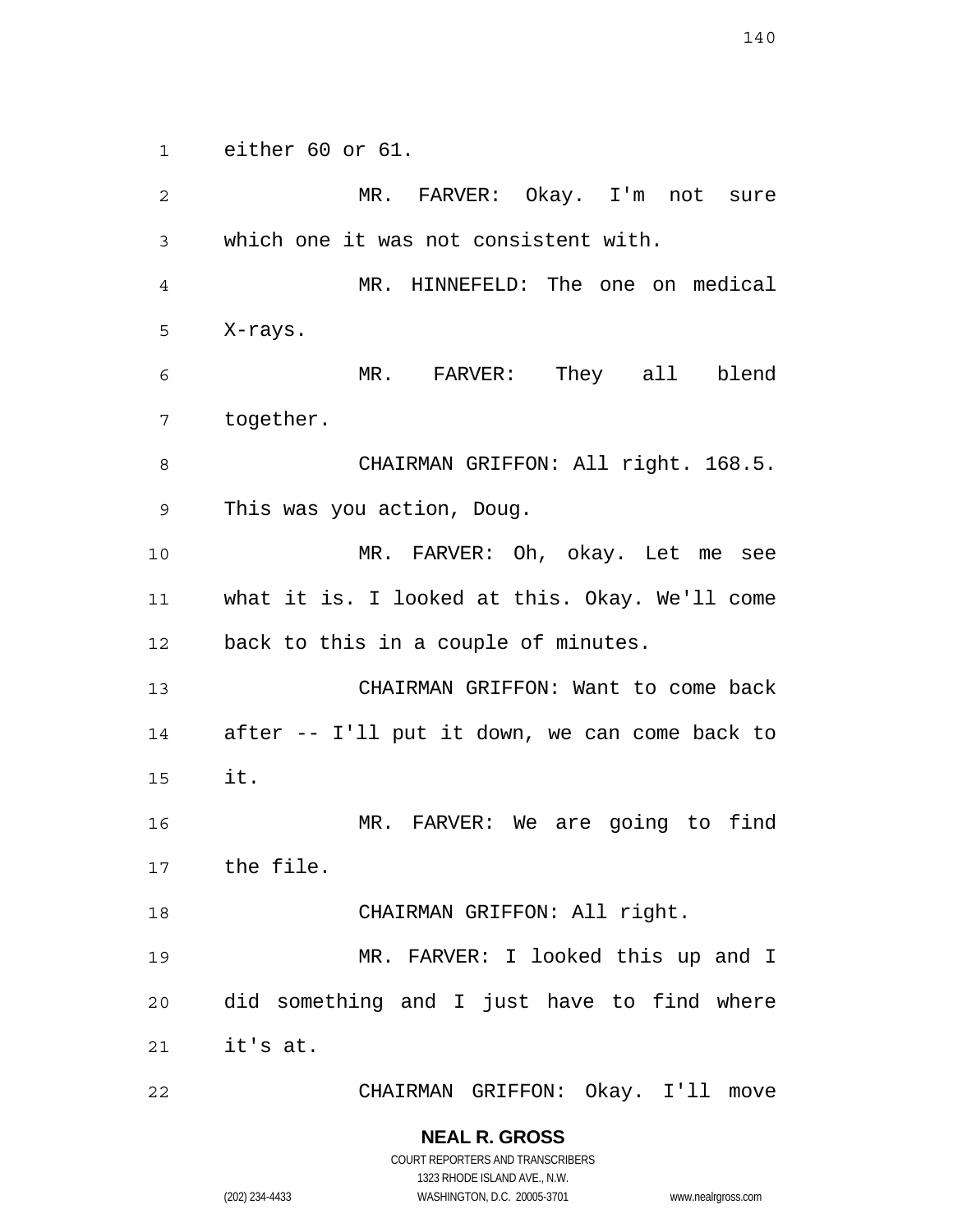ahead and we can come back to that one. 168.7, NIOSH will investigate further. Usually when I say investigate it's about worker placement, right? Yes. It said T building, potential exposure in the T building.

So it's a question of assigning plutonium dose for someone that was in the T building. Is that sort of the -- I think that's the gist of it.

MR. HINNEFELD: Yes. First you had a termination bioassay.

CHAIRMAN GRIFFON: Right. So I guess it's really a question of where they were working.

MR. HINNEFELD: Were they plutonium exposed or not?

CHAIRMAN GRIFFON: Right, right, right, yes, we don't need to get into the specifics. 169.1.

MR. SIEBERT: I believe this is the same 30 percent --

CHAIRMAN GRIFFON: I see it. I see

1323 RHODE ISLAND AVE., N.W.

(202) 234-4433 WASHINGTON, D.C. 20005-3701 www.nealrgross.com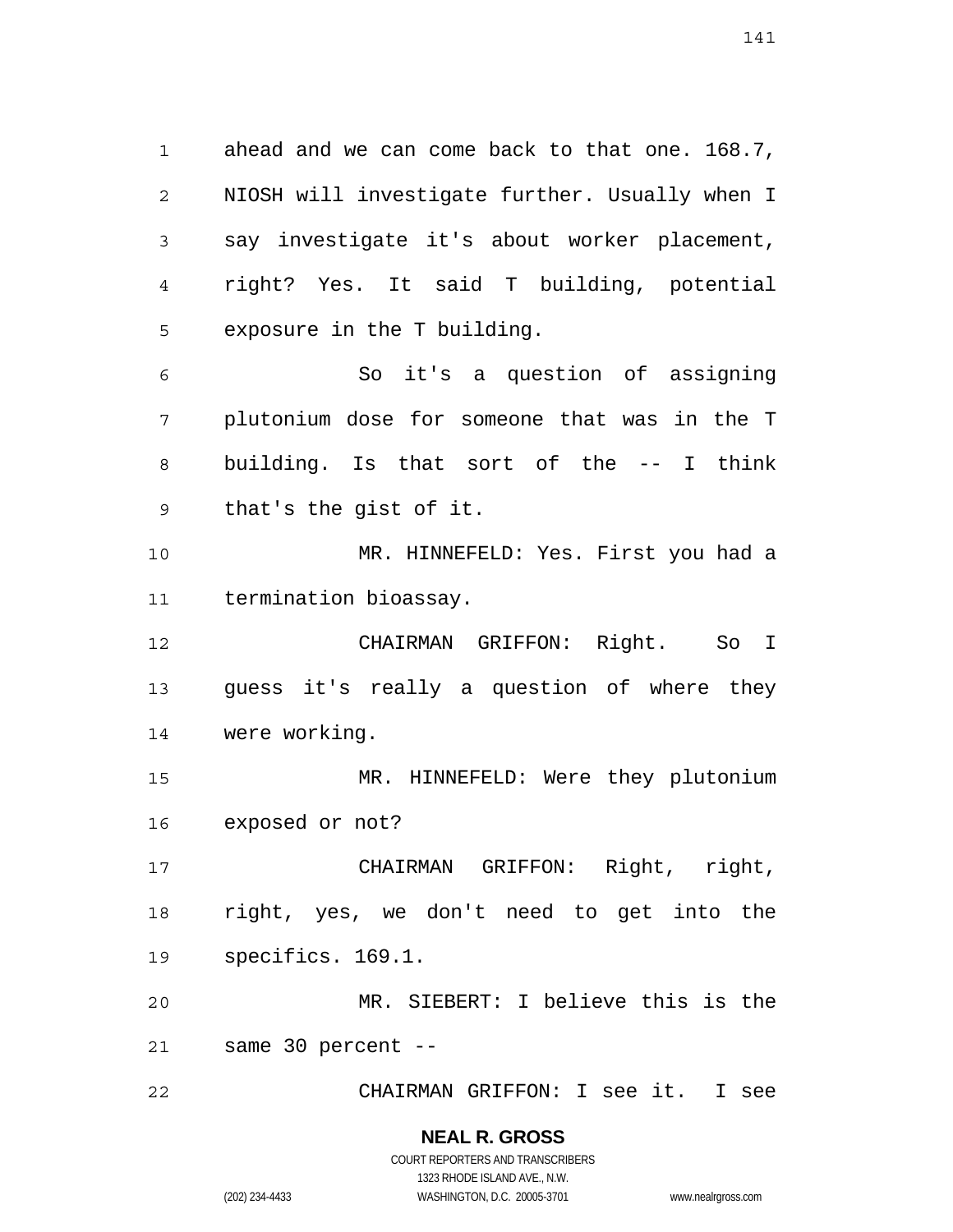it at the bottom. Okay. So that's the same question of correcting that -- MR. SIEBERT: Yes. CHAIRMAN GRIFFON: TIB-60 or procedure 60, 61, whatever it is -- not correcting that but correcting the TBD to be consistent with that, right? 8 MR. SIEBERT: And it's procedure 61. 9 DR. MAURO: It is 61. Okay. CHAIRMAN GRIFFON: There you go Brant. Okay. I am down to 170.2. Is this a worker location question again? It's about the same neutron issues. It's a question I think of whether to assign the neutron exposures, is that correct, based on job? So you assign neutrons over a certain time period but not over others and it's unclear to SC&A, yes. That remains a NIOSH action, correct? MEMBER MUNN: Yes.

CHAIRMAN GRIFFON: Okay. Down to

**NEAL R. GROSS**  COURT REPORTERS AND TRANSCRIBERS 1323 RHODE ISLAND AVE., N.W. (202) 234-4433 WASHINGTON, D.C. 20005-3701 www.nealrgross.com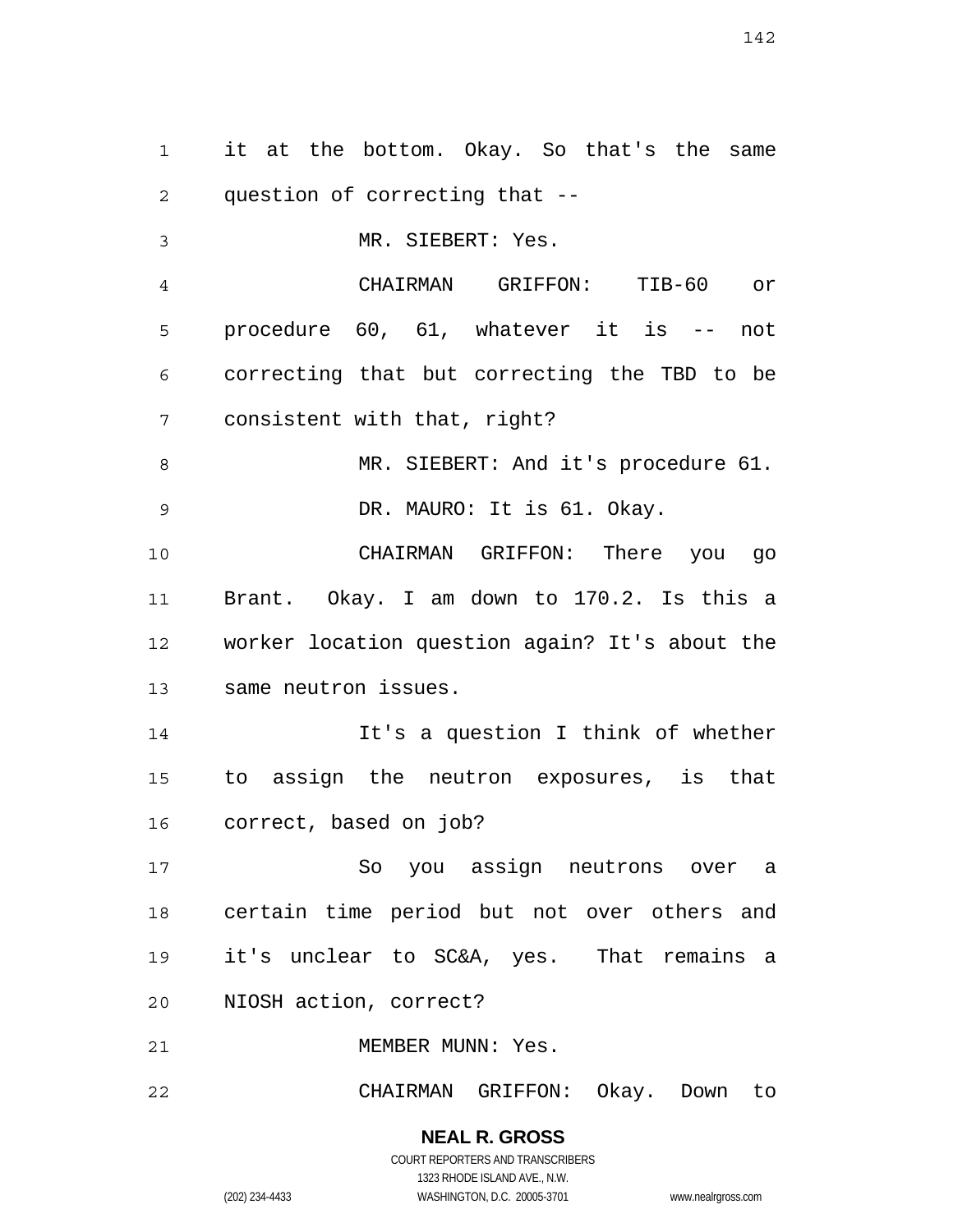171.4.

MR. HINNEFELD: Yes, it looks like 171, two or three, it doesn't look like we've submitted -

CHAIRMAN GRIFFON: Oh, they're blank, I'm sorry, yes. Thanks for catching that. 71.2 and 3 have no responses yet so and 171.4 looks like the assignment question again I think. Oh no, maybe not. Sorry. This is an internal coworker question, internal coworker model question.

I think this is a question of which model was selected over what time periods, right Stu? I think sometimes you used environmental --

MR. HINNEFELD: Yes, well this looks to me like an exposed versus non-exposed question, where, you know, you say the -- at some period of time -- yes, they used environmentally and weren't exposed so you used environmental and they're saying we're not so sure based on the guidance you have in

### **NEAL R. GROSS**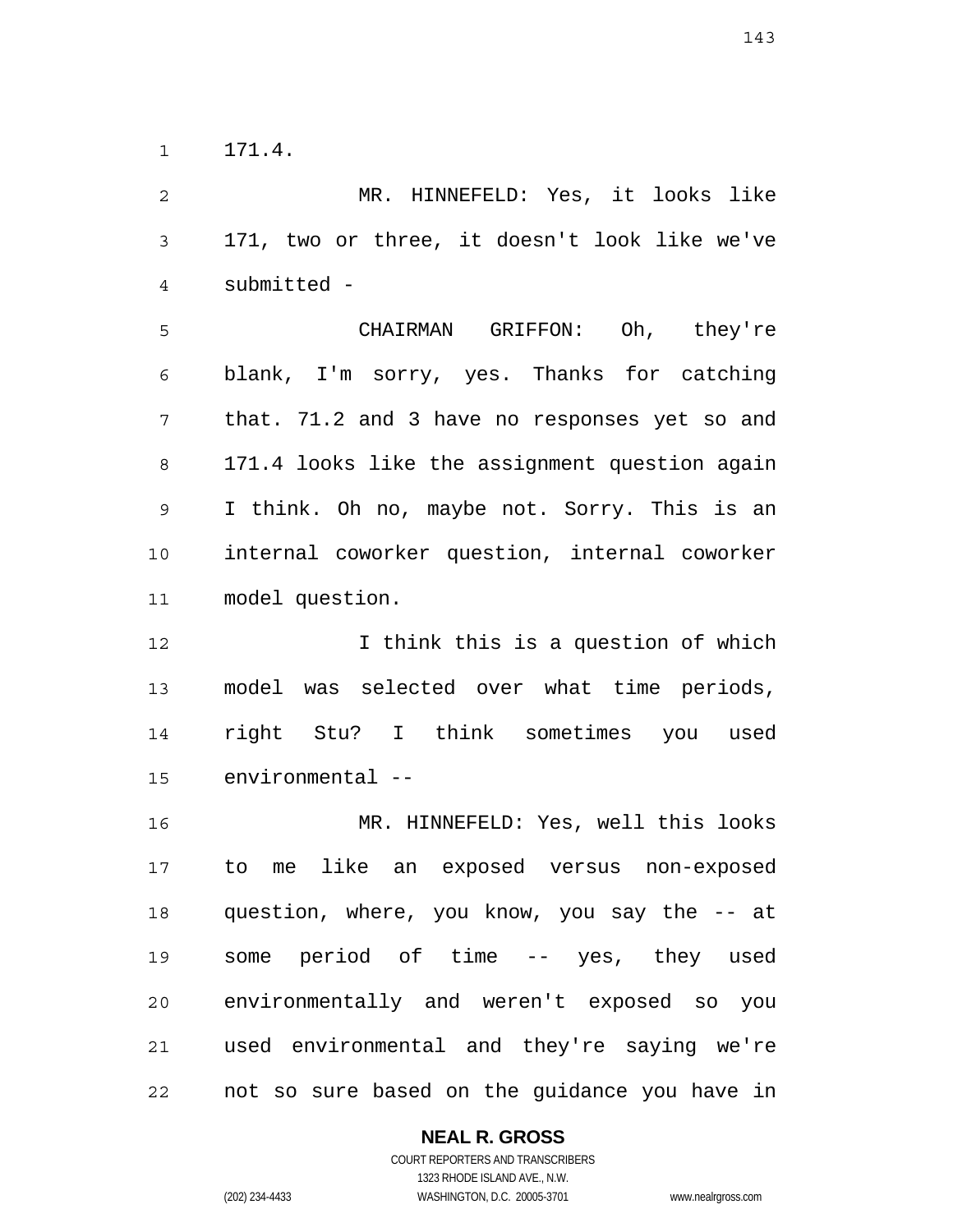your Technical Documents. It looks like this case should have been considered exposed and I'm guessing we're saying we're going to

CHAIRMAN GRIFFON: Yes. And I like 171.5. I'm laughing because I'm not sure what the heck, I think I forgot what organ it was so I had a placeholder in there.

investigate this further.

MEMBER MUNN: Well, whatever it is, it is not a question of --

CHAIRMAN GRIFFON: Something is organ, not solubility, solubility tests were not evaluated. It's not so clear to me what is meant by that.

MR. FARVER: If you look in the NIOSH response, they refer to a specific file and they are saying the xxx is the type of organ -- it's the type of -- yes, it's the type of organ and the core concern is the solubility.

CHAIRMAN GRIFFON: Oh, okay.

MR. FARVER: So --

**NEAL R. GROSS**  COURT REPORTERS AND TRANSCRIBERS

1323 RHODE ISLAND AVE., N.W.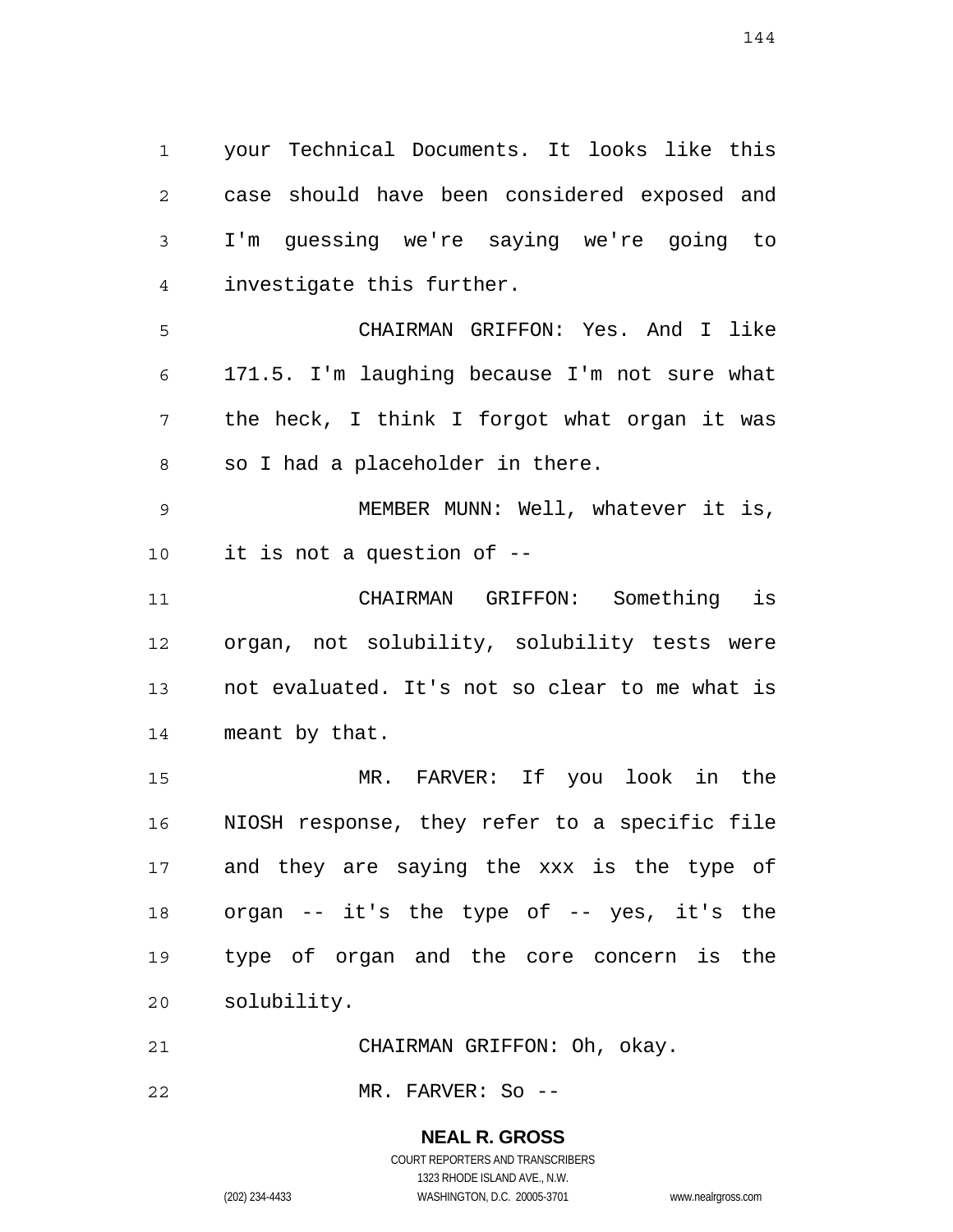MR. SIEBERT: I'm going to see if I can pull up that file real quick. CHAIRMAN GRIFFON: So you concern, Doug, was that they didn't look at the different solubilities to see which was going to be the worst case, or -- MR. FARVER: Yes. CHAIRMAN GRIFFON: Okay. I'll just jot that down. If Scott finds something on it, we can come back. 11 171.6. MEMBER MUNN: NIOSH follow up to find out how close one building was to where the incident occurred. CHAIRMAN GRIFFON: Oh, yes, this is the incident, right? 17 MEMBER MUNN: Yes. MR. SIEBERT: I apologize, it's going to take me a little while to get to that file because we have reworked the case since then so I can't track it down right now. MR. HINNEFELD: Okay.

> **NEAL R. GROSS**  COURT REPORTERS AND TRANSCRIBERS

> > 1323 RHODE ISLAND AVE., N.W.

(202) 234-4433 WASHINGTON, D.C. 20005-3701 www.nealrgross.com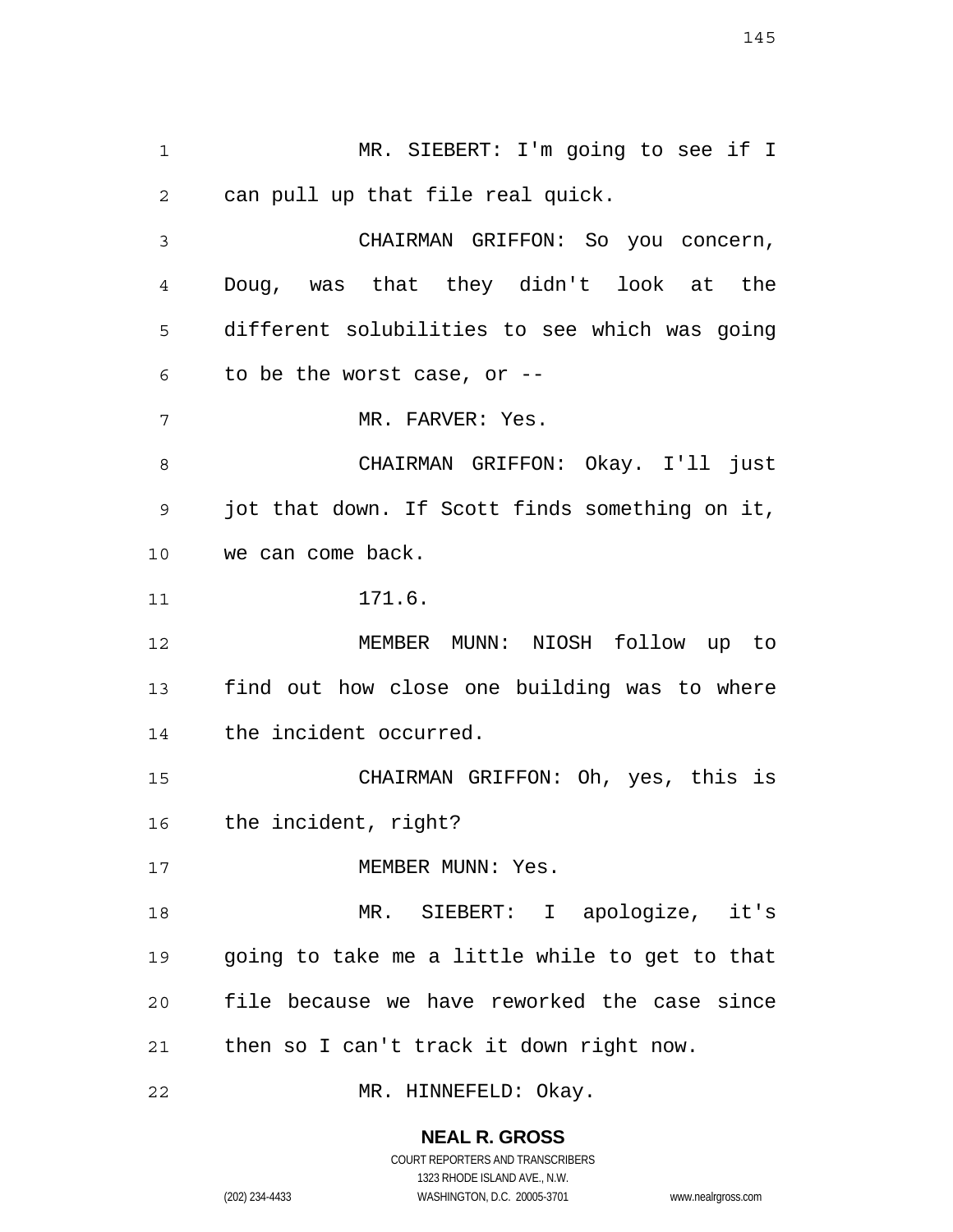CHAIRMAN GRIFFON: That's 171, okay. 2 DR. ULSH: I might have this totally wrong, but 171.6 has to do with how close two buildings were to each other. Is that the one that we sent out information on that -- MR. FARVER: That's correct, yes. DR. ULSH: Yes. I don't know if that changes the status or not, but -- MR. FARVER: But, yes, we do have an  $10 - -$ (Simultaneous speaking.) CHAIRMAN GRIFFON: So NIOSH did send a response. MR. FARVER: 3019 in relation to 3022. CHAIRMAN GRIFFON: Right. MR. FARVER: And I think they're in pretty close. CHAIRMAN GRIFFON: Incident at 3019, right, right.

MR. FARVER: Because 3022 is no

longer around.

## **NEAL R. GROSS**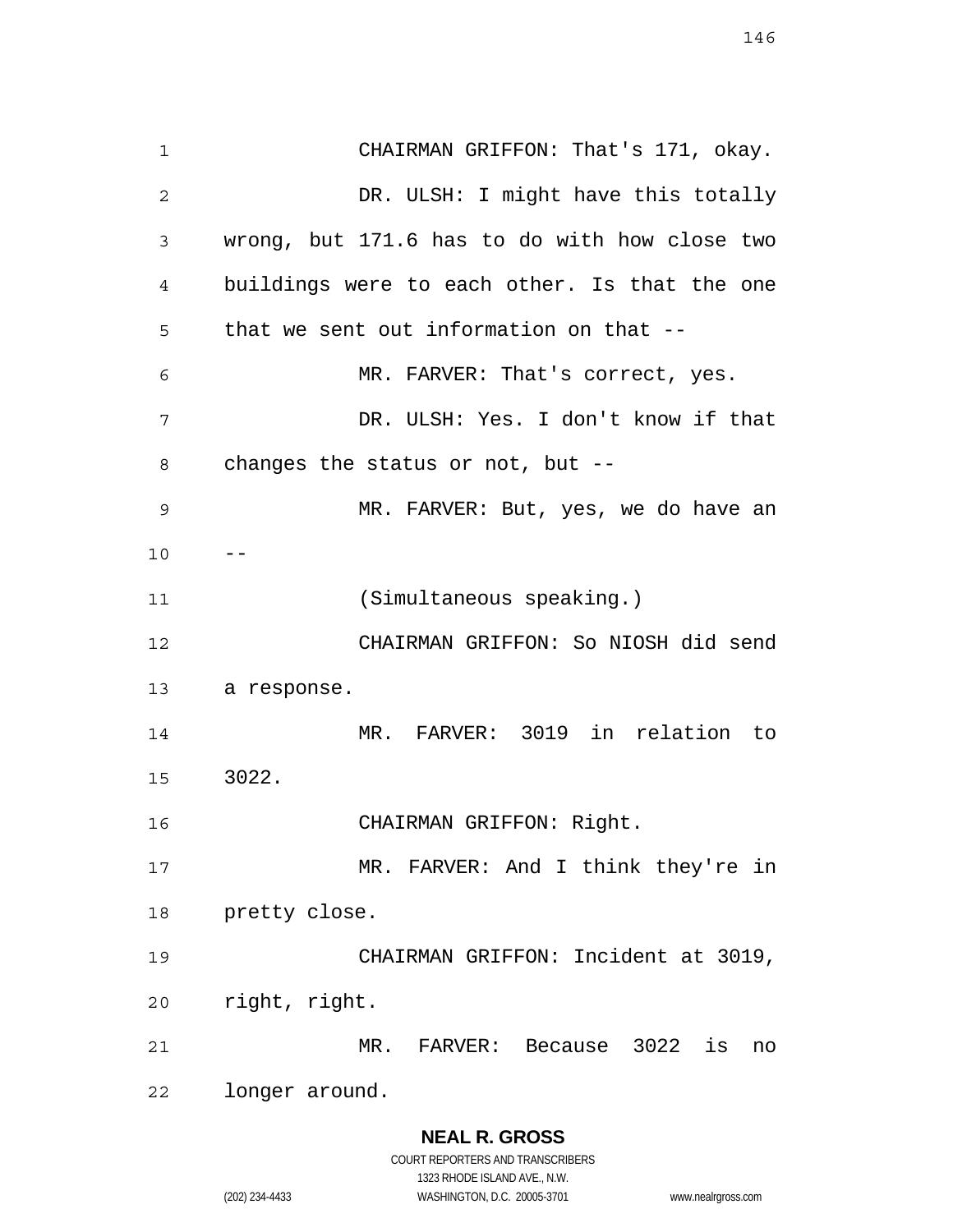DR. ULSH: So the way it reads right now is NIOSH will follow up to determine the location of the building 3022 in proximity to 3019. It sounds like Dr. Poston has already sent out information like that. So is that status still appropriate or do we have some other action item or -- 8 CHAIRMAN GRIFFON: Did you look at -MR. HINNEFELD: Well, our additional action is to then interpret from that whether we agree with the finding or not -- 12 CHAIRMAN GRIFFON: Okay. MR. HINNEFELD: Whether we agree with the finding or -- CHAIRMAN GRIFFON: That was sort of a sub-action. MR. HINNEFELD: That was the first action. CHAIRMAN GRIFFON: Now that you know the proximity, does it impact the -- yes. So this person is saying they were in 3022 during this incident but that wasn't --

> **NEAL R. GROSS**  COURT REPORTERS AND TRANSCRIBERS

1323 RHODE ISLAND AVE., N.W. (202) 234-4433 WASHINGTON, D.C. 20005-3701 www.nealrgross.com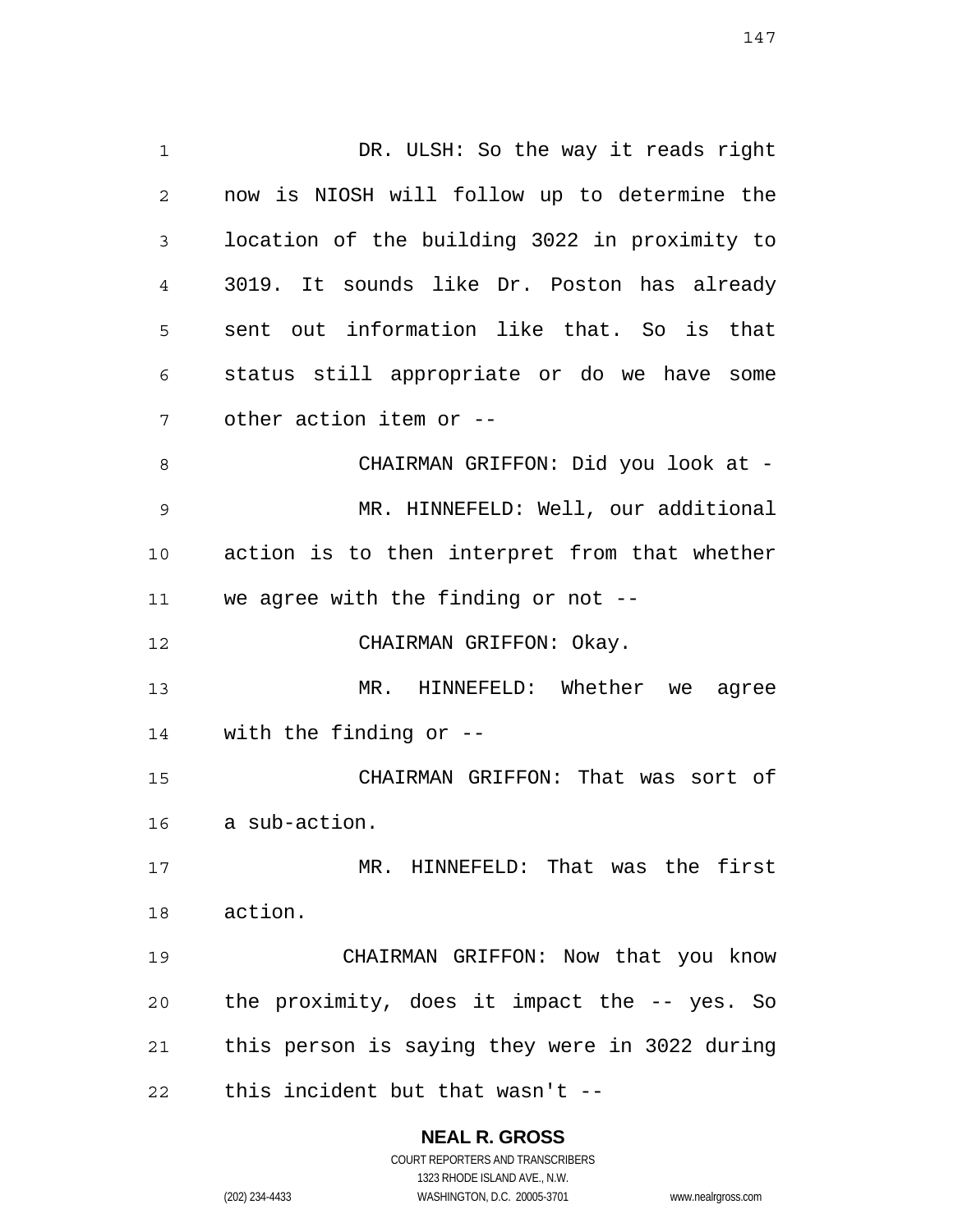| $\mathbf{1}$   | MR. HINNEFELD: Yes.                            |
|----------------|------------------------------------------------|
| $\overline{2}$ | CHAIRMAN GRIFFON: They were in 3022            |
| 3              | during the incident.                           |
| 4              | MR. HINNEFELD: Yes.                            |
| 5              | CHAIRMAN GRIFFON: Right. But that              |
| 6              | wasn't considered in their dose reconstruction |
| 7              | so now you should look at that. Yes.           |
| 8              | Okay. Now we go to a new color                 |
| 9              | here. This is Tab 171. The case is reevaluated |
| 10             | and remains non-compensable. No further        |
| 11             | action. Just going to get rid of that blue on  |
| 12             | there. Anyway.                                 |
| 13             | 173.2. So NIOSH agreed with the                |
| 14             | original finding, SC&A accepts the response    |
| 15             | and then the question is did it affect the     |
| 16             | case. In the same with 173.3.                  |
| 17             | MR. SIEBERT: I'm checking.                     |
| 18             | CHAIRMAN GRIFFON: Okay. Let's see              |
| 19             | 173.5 I have a more open-ended NIOSH follow    |
| 20             | up. Oh no, wait -- yes. Kind of a NIOSH will   |
| 21             | follow up on SC&A's response. So this is a     |
| 22             | justification for not assigning the ambient    |

**NEAL R. GROSS** 

COURT REPORTERS AND TRANSCRIBERS 1323 RHODE ISLAND AVE., N.W. (202) 234-4433 WASHINGTON, D.C. 20005-3701 www.nealrgross.com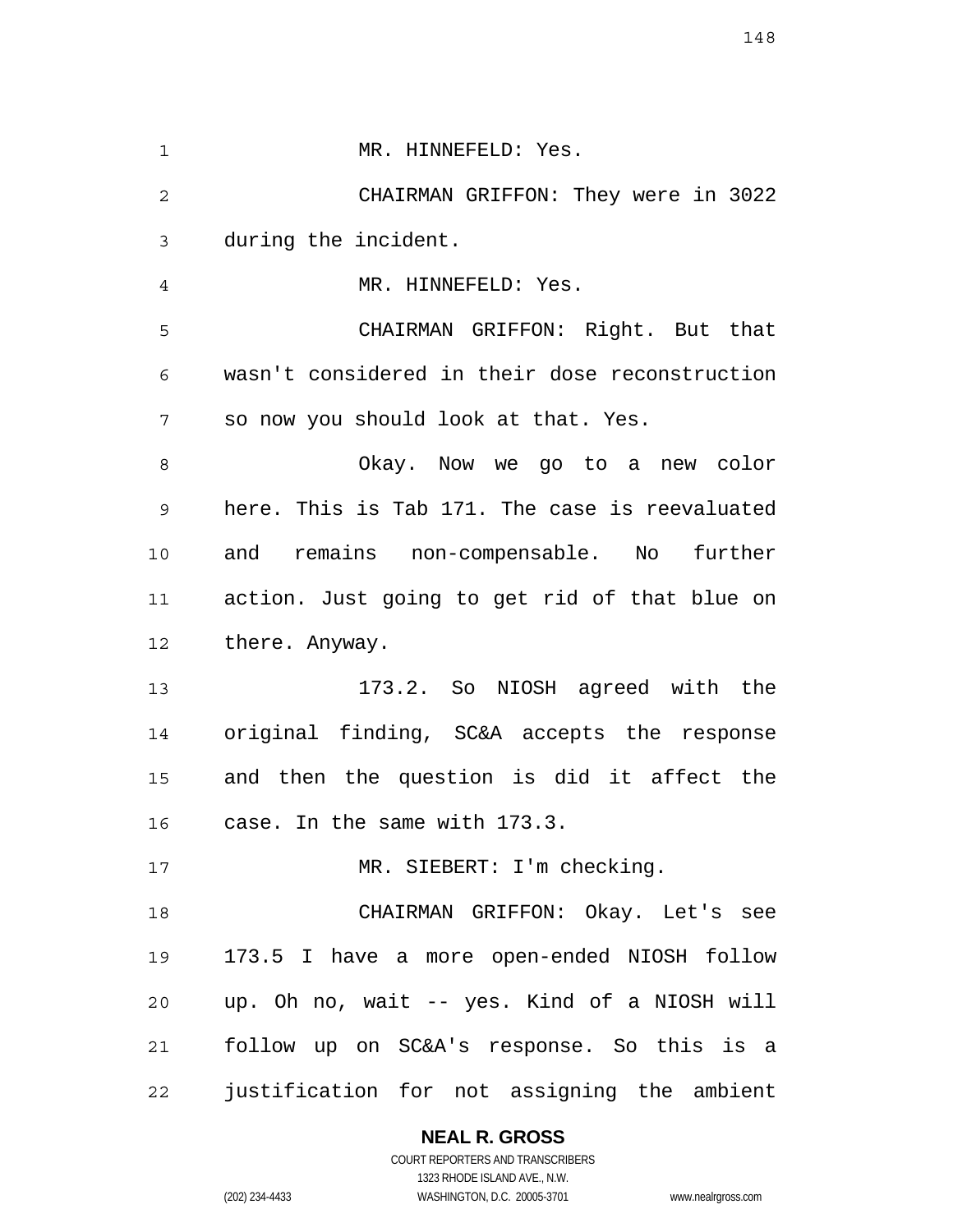doses.

| $\overline{2}$ | MR. SIEBERT: We do not have -- we                     |
|----------------|-------------------------------------------------------|
| 3              | were never returned this claim through rework         |
| $\overline{4}$ | so we would have to do all this offline as we         |
| 5              | have done in the past and this one hasn't been        |
| 6              | done yet so I'll put that down on the list to         |
| 7              | do.                                                   |
| 8              | CHAIRMAN GRIFFON: Okay. So we're up                   |
| $\mathsf 9$    | on 174.1 unless Doug, do you have anything            |
| 10             | back on those others ones that I have on hold         |
| 11             | over here?                                            |
| 12             | MR. FARVER: It was just that one --                   |
| 13             | CHAIRMAN GRIFFON: 168.5, is that                      |
| 14             | the one?                                              |
| 15             | MR. FARVER: Yes. I cannot find a --                   |
| 16             | we'll say a spreadsheet in the files, in the          |
| 17             | worker's files, that calculates the doses that        |
| 18             | are in the IREP table. In other words the IREP        |
| 19             | table will give you one dose that we reference        |
| 20             | in our document, but I cannot find any                |
| 21             | supporting calculations how they came up with         |
| 22             | that<br>number. So<br>I can't tell<br>if<br>it's<br>a |

**NEAL R. GROSS** 

COURT REPORTERS AND TRANSCRIBERS 1323 RHODE ISLAND AVE., N.W. (202) 234-4433 WASHINGTON, D.C. 20005-3701 www.nealrgross.com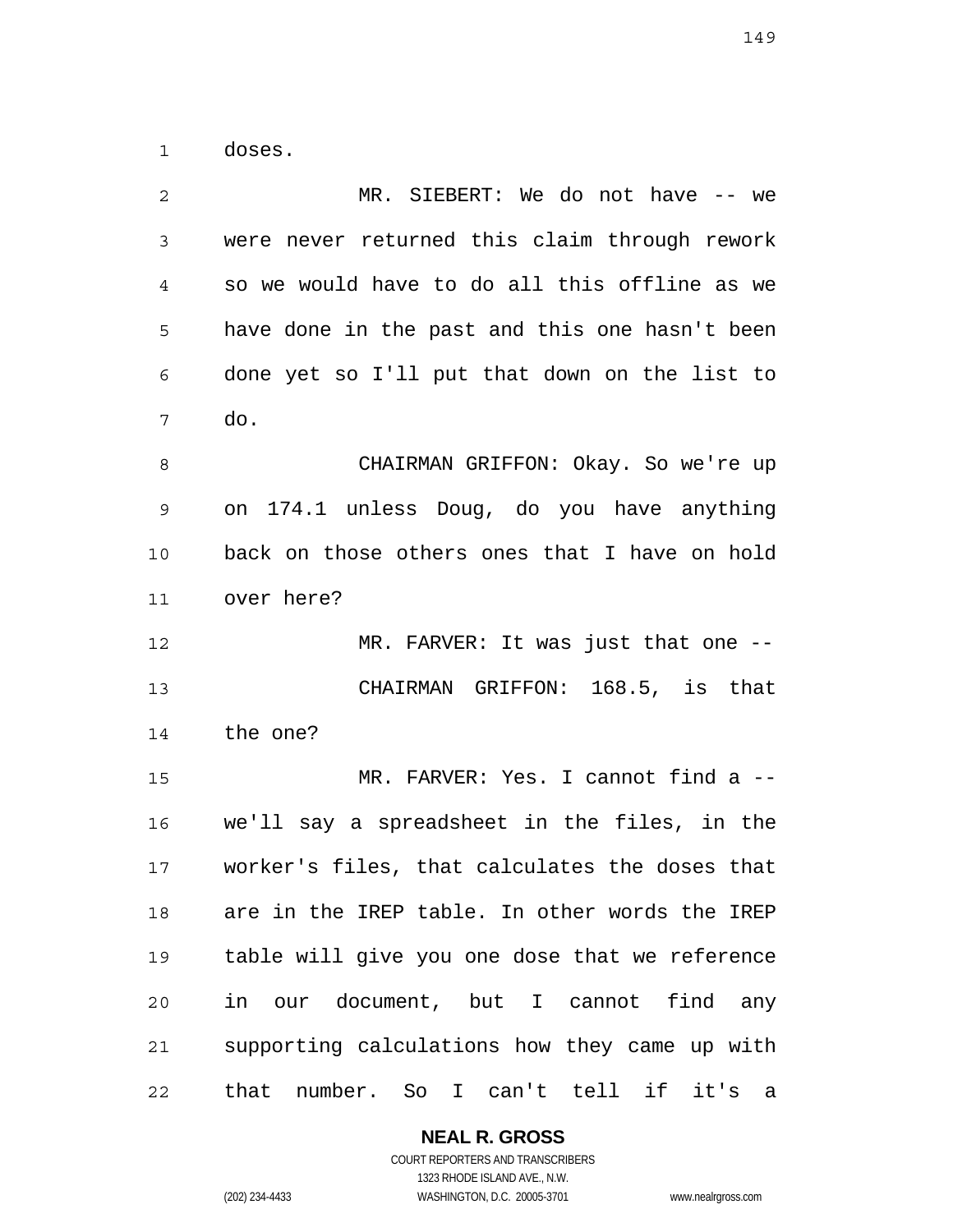workbook error or not because I can't tell how they came up with that number. Now, I believe we suspected they used a different dose conversion factor and that's what we put in our finding. We say we believe they did it this way using this dose conversion factor and came up with the number in that manner. Let me get you some specifics real quick. Has to do with -- oh, whether they used the dose conversion factor for ambient dose equivalent or the dose conversion factor for deep dose equivalent.

## 13 CHAIRMAN GRIFFON: Right.

MR. FARVER: That's what it was. So although we can't find a worksheet that shows how they calculated it, if you go through the process and put in the value for deep dose equivalent you come up with their value that's in their IREP table. I could not find a spreadsheet in their files that showed how the calculation occurs.

CHAIRMAN GRIFFON: So this -- when

**NEAL R. GROSS**  COURT REPORTERS AND TRANSCRIBERS 1323 RHODE ISLAND AVE., N.W.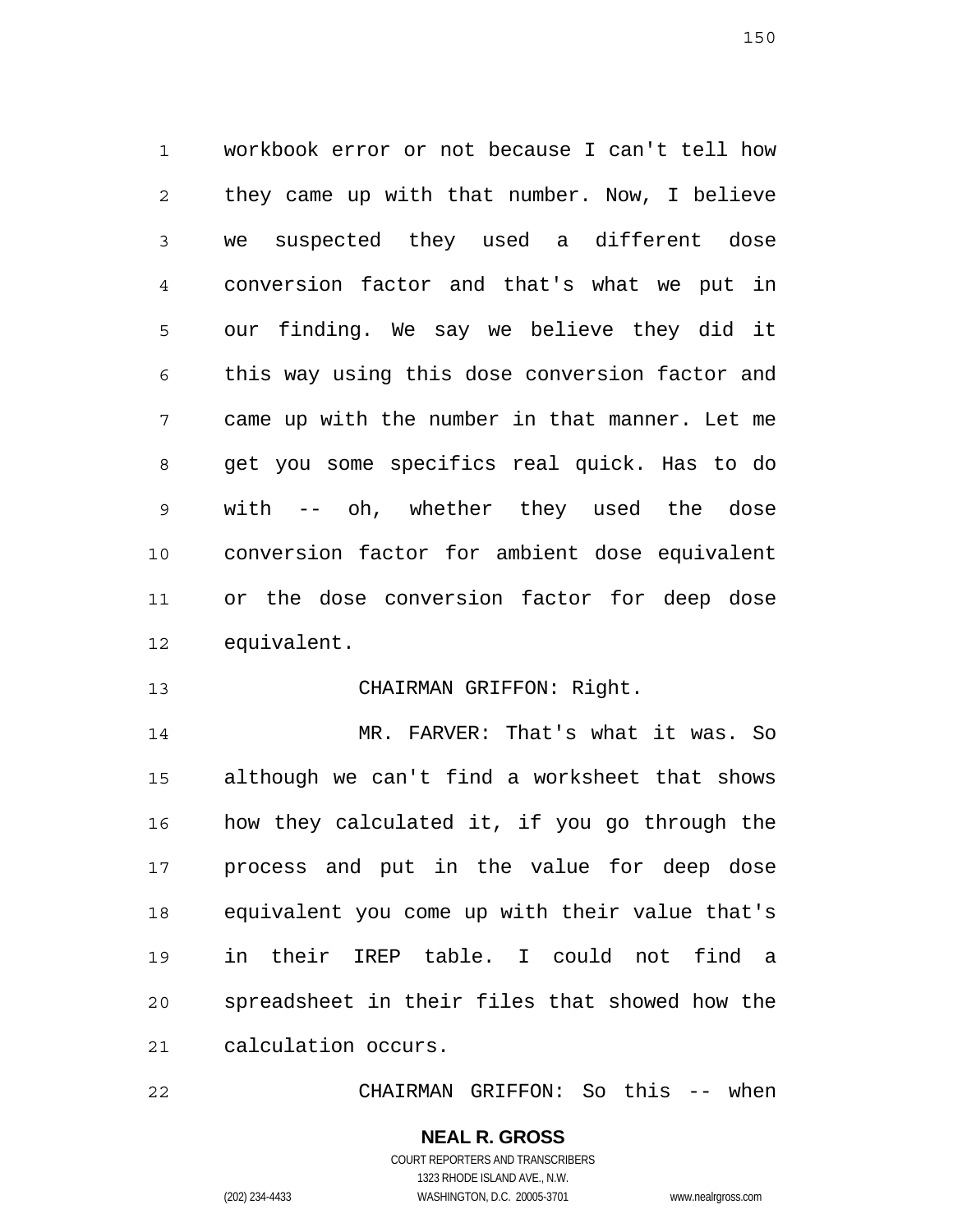this says -- when the NIOSH response originally says here DCF should have been used rather than SC&A's suggestion of H10 organ dose DCF. Was that your suggestion or was that your feeling that that was what they had used? If you read the original response, I'm a little confused. My understanding of what you are saying is that when you have plugged in the H10 organ dose DCFs, you got the number that they -- 11 MR. FARVER: Yes. 12 CHAIRMAN GRIFFON: reported. 13 MR. FARVER: Correct. CHAIRMAN GRIFFON: But that wasn't your suggestion to use that. MR. FARVER: No, that's what we believe they did. 18 CHAIRMAN GRIFFON: They did. Right. But you are thinking that was wrong to do that. It should have been the ambient. MR. FARVER: It should have been the ambient dose conversion factor.

(202) 234-4433 WASHINGTON, D.C. 20005-3701 www.nealrgross.com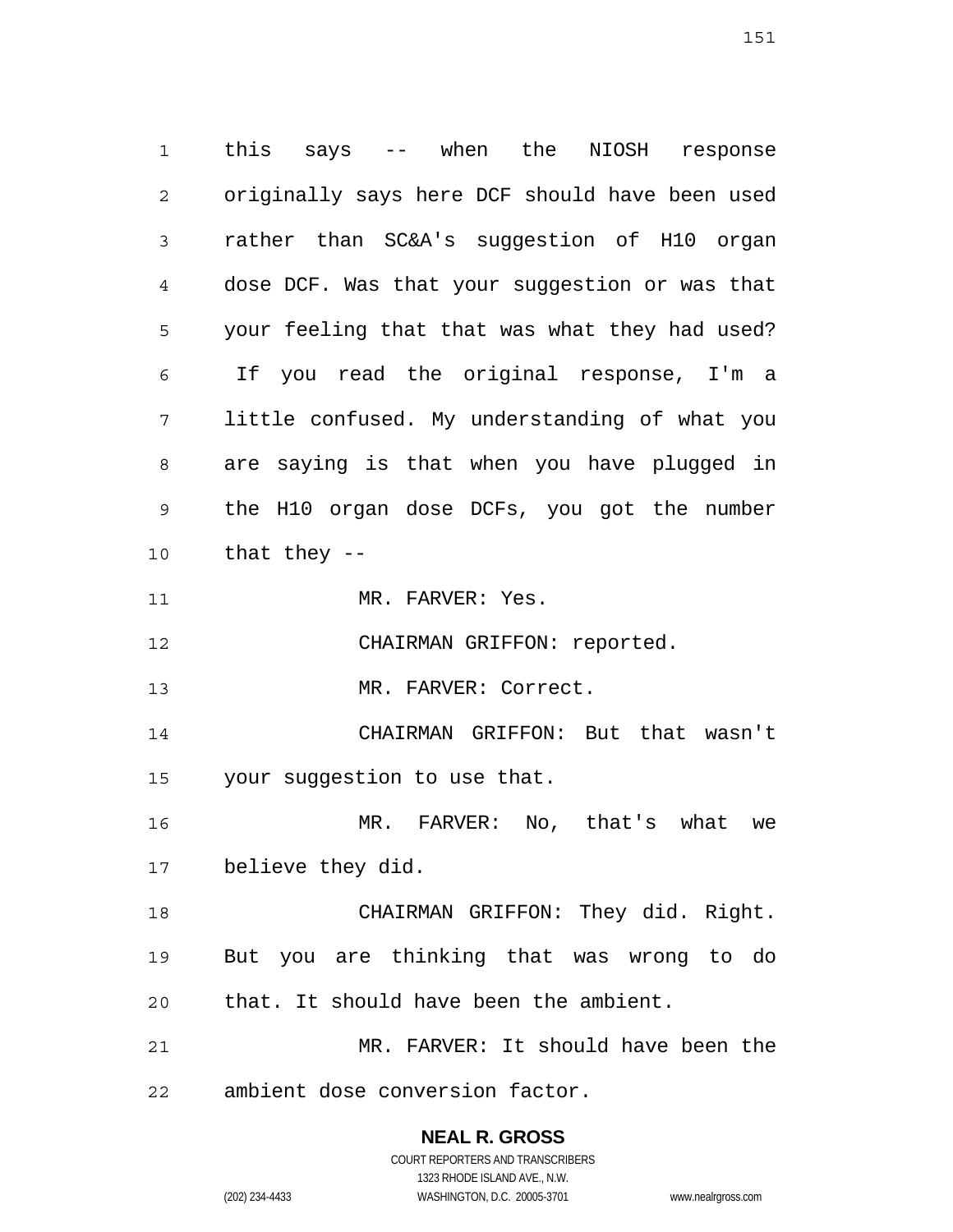CHAIRMAN GRIFFON: Right. So that's misstated a little bit, I think. You see what I'm saying, in that first line of the response? Rather than SC&A's belief that that was it. In other words you weren't suggesting to use that. You believe that's what they did, right?

MR. FARVER: I believe that's what they did because that's how -- you come up with the same value if you do it that way and I do not have any documentation supporting their calculations otherwise. In other words we don't have the calculations on how they did it. I couldn't find them.

MR. HINNEFELD: So here, the issue here appears to be that our response mischaracterizes the finding.

CHAIRMAN GRIFFON: Yes, I think so. Yes. And we didn't catch that earlier, but -- DR. MAURO: At the risk of showing my ignorance, what's the difference between Hp(10) and ambient?

> **NEAL R. GROSS**  COURT REPORTERS AND TRANSCRIBERS 1323 RHODE ISLAND AVE., N.W.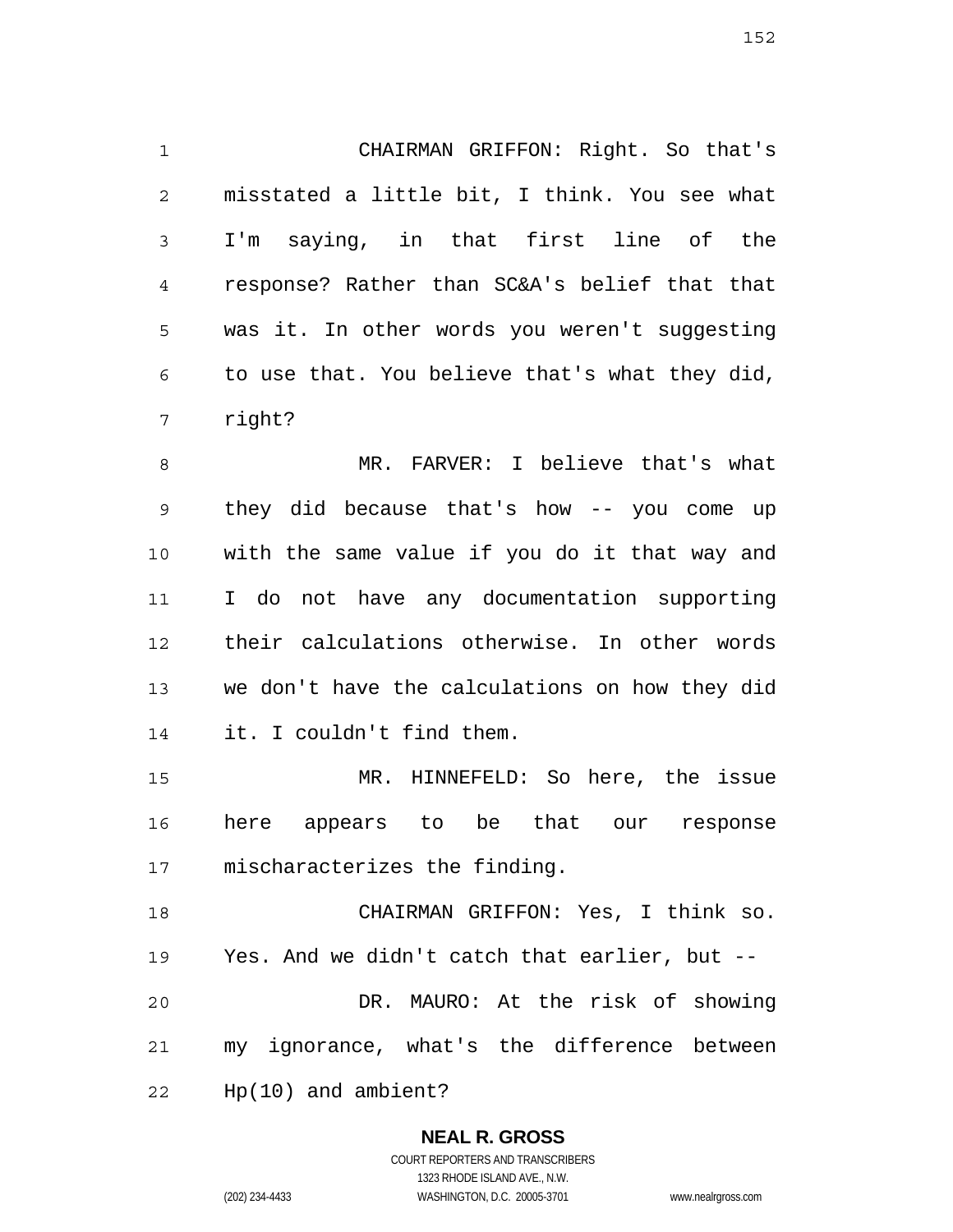MR. HINNEFELD: Well, it's the ambient I believe is exposure. It depends on how you measure. Hp(10) is absorbed dose of 10 and  $-$ DR. MAURO: I never understood that. MR. HINNEFELD: What we said is exposure to organ dose conversion. But there is an ambient dose conversion. DR. MAURO: Yes, I know there's a -- MR. HINNEFELD: Yes, that one confuses me all the time too. I have to get Tim to explain it to me again. DR. MAURO: Okay, so you're in the same boat I am. MR. HINNEFELD: It's wrapped up I think in some ICR units -- DR. MAURO: I think it is too. I have run across it and I think -- is Hans on the line? CHAIRMAN GRIFFON: And from a value  $21 - -$ MR. HINNEFELD: Don't ask Hans these

## **NEAL R. GROSS**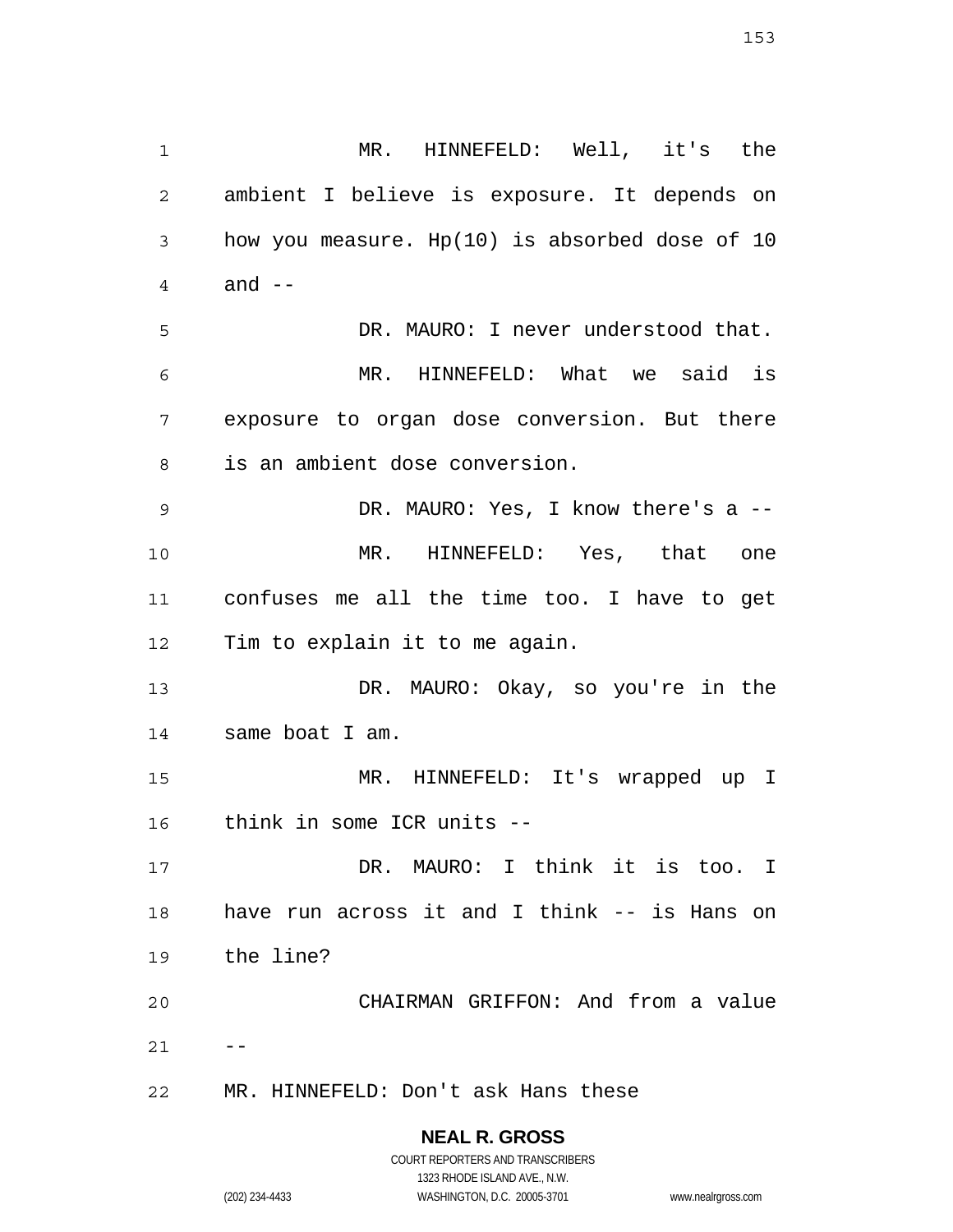questions or we won't get to lunch.

(Laughter.) CHAIRMAN GRIFFON: From a value standpoint -- MR. HINNEFELD: I mean we found out the difference in dose conversion factors on the ambient dose, I mean this is probably almost nothing. CHAIRMAN GRIFFON: Right. Yes. MR. HINNEFELD: You know, in terms of quantitative numbers. CHAIRMAN GRIFFON: That's what I was pointing out, yes. I'm not sure how to bring this to a closure though. MR. HINNEFELD: Let's see if we can't reword our response somehow. This goes on and on and on and I don't know -- CHAIRMAN GRIFFON: Yes, I mean, if you agree that is what it has done, but it impacts the case very minimally, then we can close it --

MR. HINNEFELD: I think we can just

**NEAL R. GROSS**  COURT REPORTERS AND TRANSCRIBERS

1323 RHODE ISLAND AVE., N.W.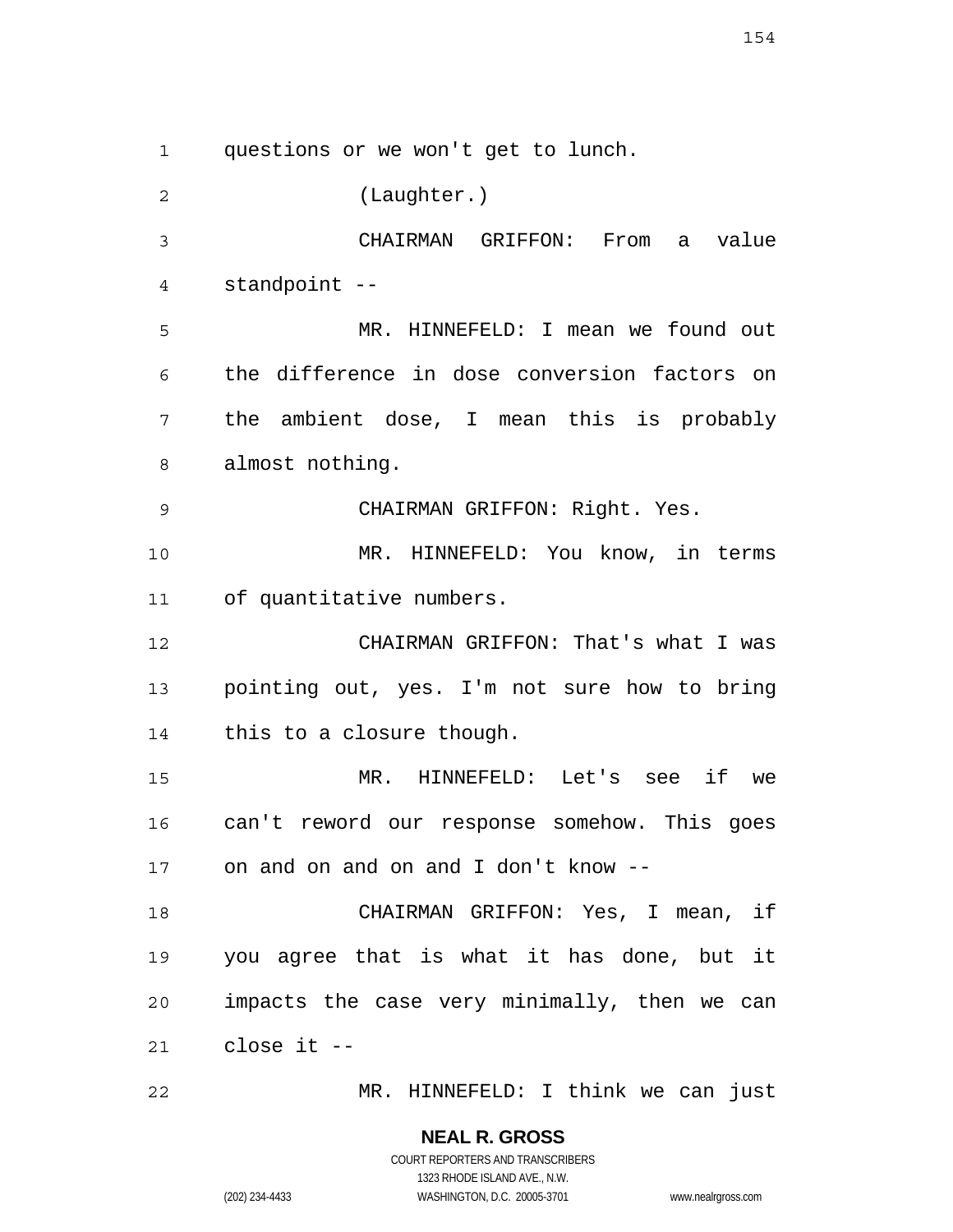stop it there, you know, correct the characterization of the response and stop. CHAIRMAN GRIFFON: Yes. Okay. MR. FARVER: Yes, it just goes back to how the ambient doses were calculated. DR. ULSH: Makes sense. 168.5. Mark, I kind of lost track there before we went to that issue. On 171.6 I've got that Dr. Poston sent out information and NIOSH has to consider that new information. That's the status of that one. MR. HINNEFELD: About proximity of building -- just about proximity of buildings  $14 - -$ CHAIRMAN GRIFFON: Yes. About proximity of buildings. I said -- MR. HINNEFELD: Trying to remember what it  $-$ CHAIRMAN GRIFFON: That's what I had. MR. HINNEFELD: I mean we can dig this down I guess, we'll have to look at the

> **NEAL R. GROSS**  COURT REPORTERS AND TRANSCRIBERS 1323 RHODE ISLAND AVE., N.W.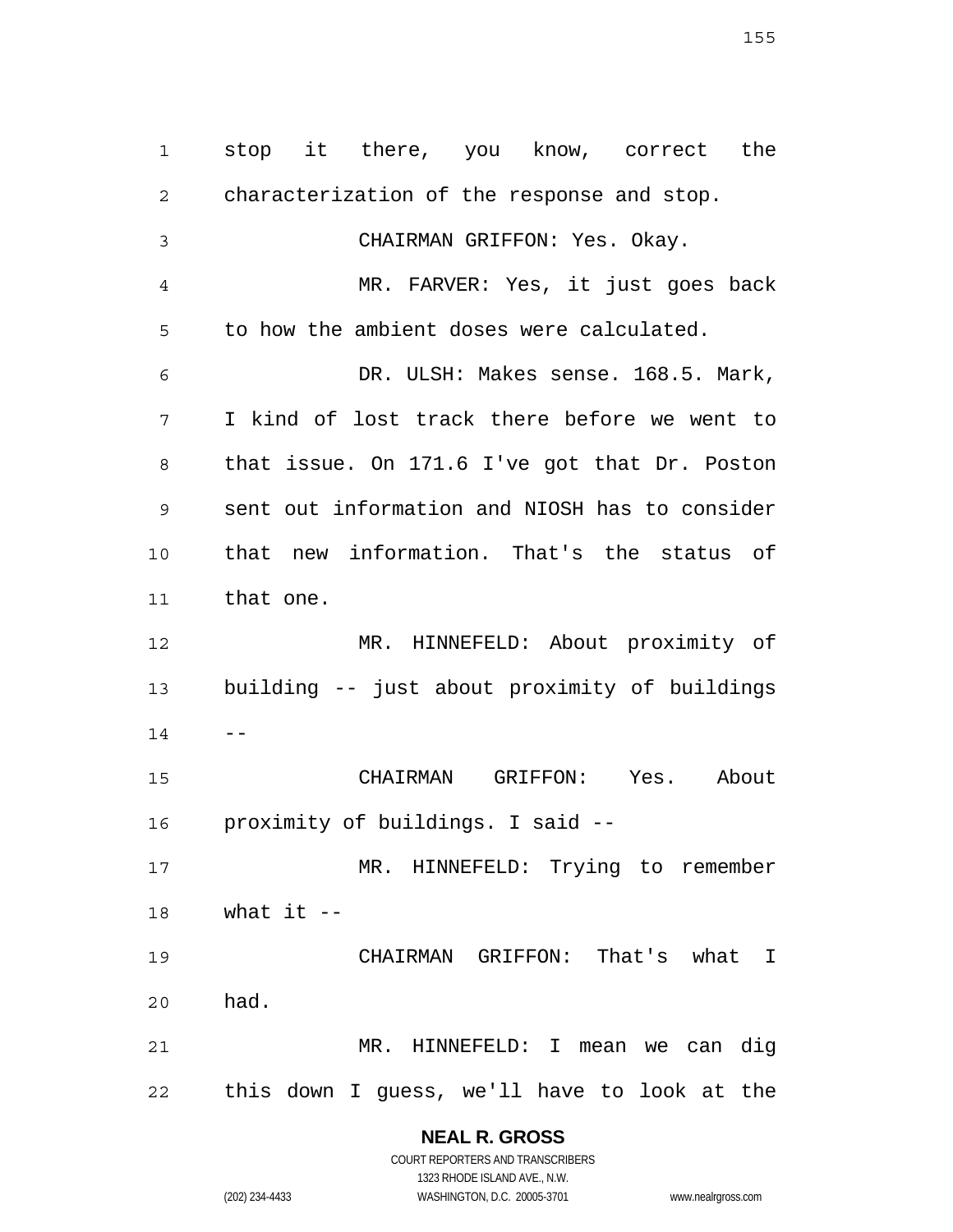notes with the matrix in front of us.

CHAIRMAN GRIFFON: And then I said NIOSH will consider the impact on the internal dose. I think that was the question really, right? MR. FARVER: From the accident? MR. HINNEFELD: From the accident. 8 DR. ULSH: Okay. Then 173.2. I have that remains a NIOSH action item, right? CHAIRMAN GRIFFON: Yes. DR. ULSH: Same with 173.3 and .5? CHAIRMAN GRIFFON: They are both the same, yes, all three of those. MR. HINNEFELD: Well, I would characterize .5 a little differently. CHAIRMAN GRIFFON: All right. MR. HINNEFELD: Two and three are a specific question - CHAIRMAN GRIFFON: Yes, two and three are -- MR. HINNEFELD: Just change the compensability of the claim. That is a

> **NEAL R. GROSS**  COURT REPORTERS AND TRANSCRIBERS

> > 1323 RHODE ISLAND AVE., N.W.

(202) 234-4433 WASHINGTON, D.C. 20005-3701 www.nealrgross.com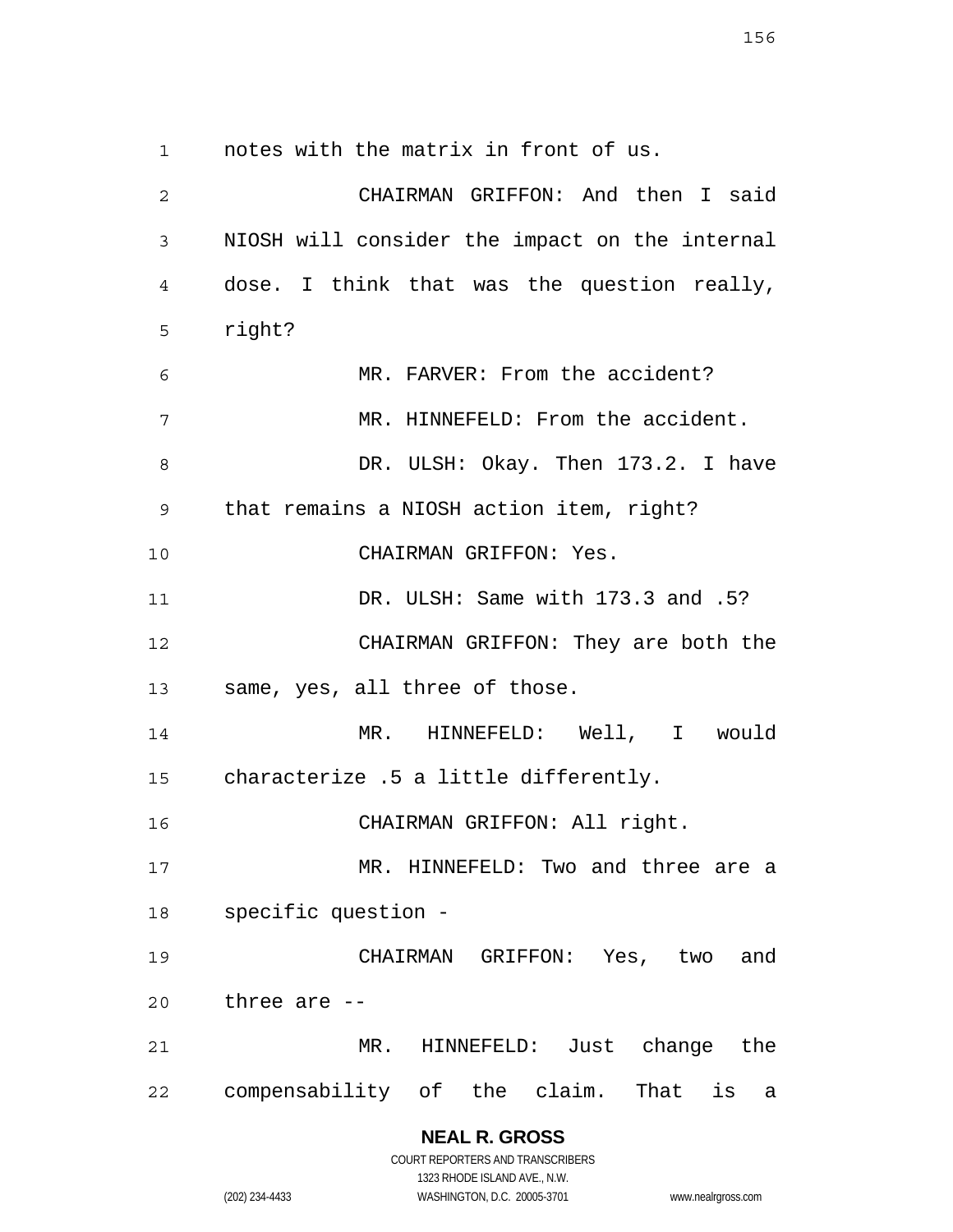specific question. Five's action is a little different. It says we will review our response. It is our action but it's a somewhat different action. CHAIRMAN GRIFFON: Yes. MR. HINNEFELD: So if you are just writing remains a NIOSH action -- CHAIRMAN GRIFFON: I'm sorry. Yes, yes, yes. MR. HINNEFELD: If you are just writing remains a NIOSH action, then we will refer back to this, then you can just write remains a NIOSH action. CHAIRMAN GRIFFON: Well, what I'm doing on the matrices when I don't change anything, I'm leaving them as the 723 action highlighted. 18 MR. HINNEFELD: Yes. Yes. CHAIRMAN GRIFFON: So I'm not changing the words at all. MR. HINNEFELD: Perfect. CHAIRMAN GRIFFON: Yes, so this --

> **NEAL R. GROSS**  COURT REPORTERS AND TRANSCRIBERS

> > 1323 RHODE ISLAND AVE., N.W.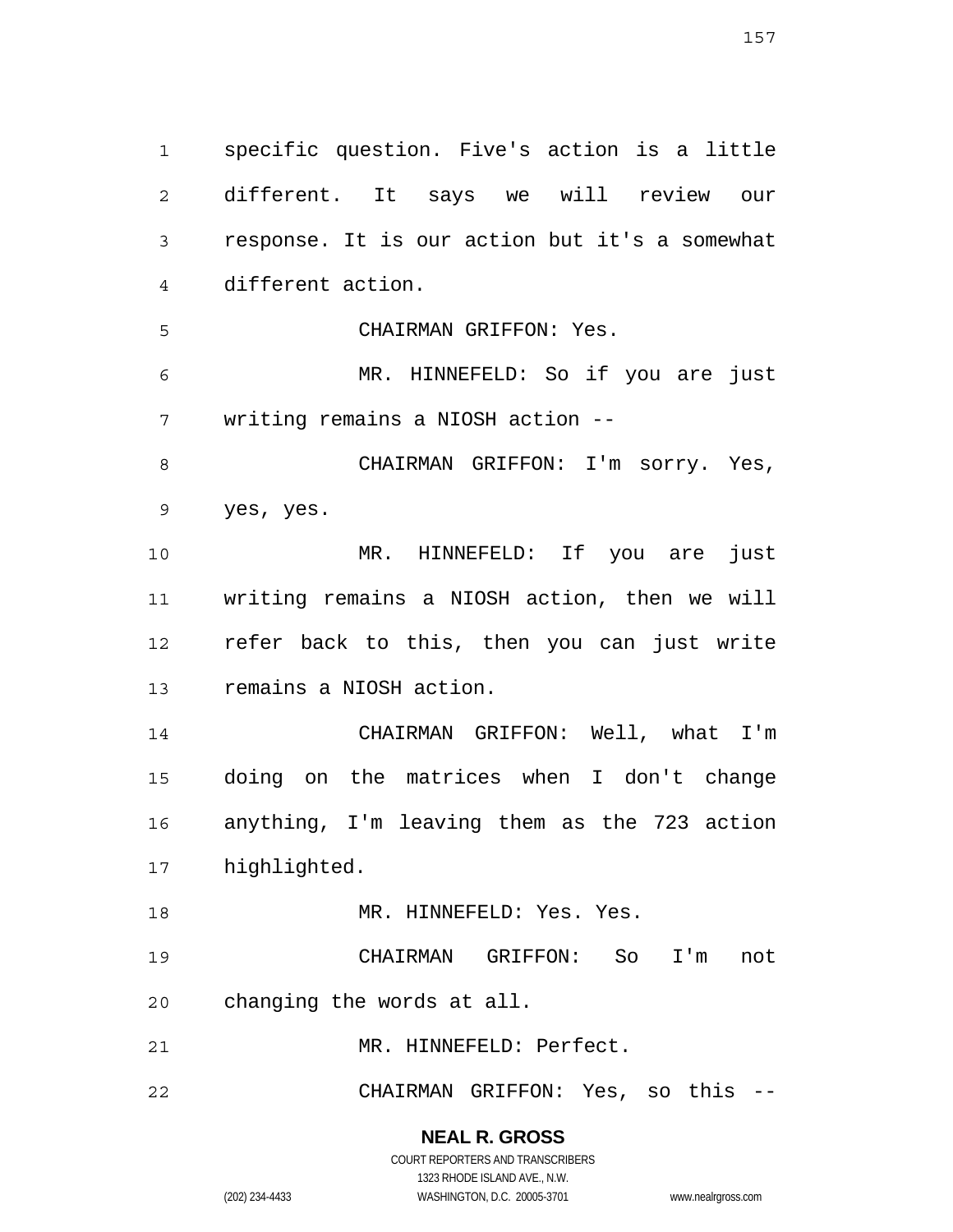those first two, like Stu said, you are really checking just to see -- you are in agreement with the finding, you are just going to check and see if it affected the compensability. The other one is --

MR. HINNEFELD: The other one is something about our response, checking if our response really speaks to the question or something.

CHAIRMAN GRIFFON: And NIOSH will review the SC&A response I think, right? Oh no, review your own response.

MR. HINNEFELD: I think it's our own response --

CHAIRMAN GRIFFON: Yes.

MR. HINNEFELD: I'm not sure we understood our own response, how it related to the finding.

CHAIRMAN GRIFFON: Right, review, I'll put that, review the original NIOSH response. Review their own response.

DR. ULSH: Now I have written down

**NEAL R. GROSS**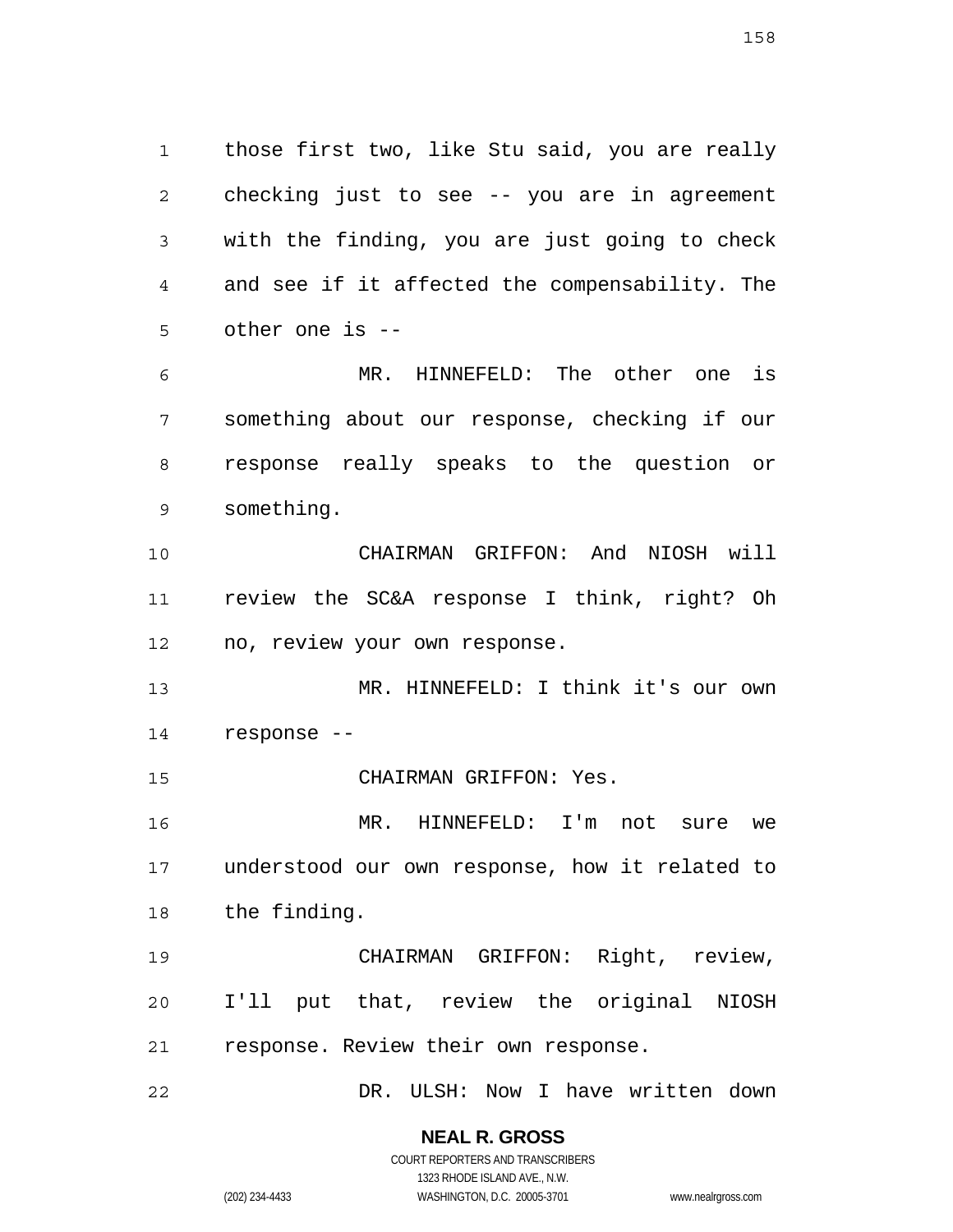1 174.1 but I don't have anything after that. CHAIRMAN GRIFFON: No, we just got there. DR. ULSH: Okay. Good. CHAIRMAN GRIFFON: That's where I left off I think. Okay. MEMBER MUNN: One question is clear. MR. HINNEFELD: It remains our action. You can figure out what it is from reading, I mean as long as -- CHAIRMAN GRIFFON: Yes. MR. HINNEFELD: We are just going to  $13 - -$ CHAIRMAN GRIFFON: That's pretty clear. MR. HINNEFELD: Going to pull out the matrix along with our action list, we'll be able to figure out what our action is. We don't have to be so complete, I'm sorry -- CHAIRMAN GRIFFON: That one's pretty clear, I think. MR. HINNEFELD: I get cross when I

COURT REPORTERS AND TRANSCRIBERS 1323 RHODE ISLAND AVE., N.W.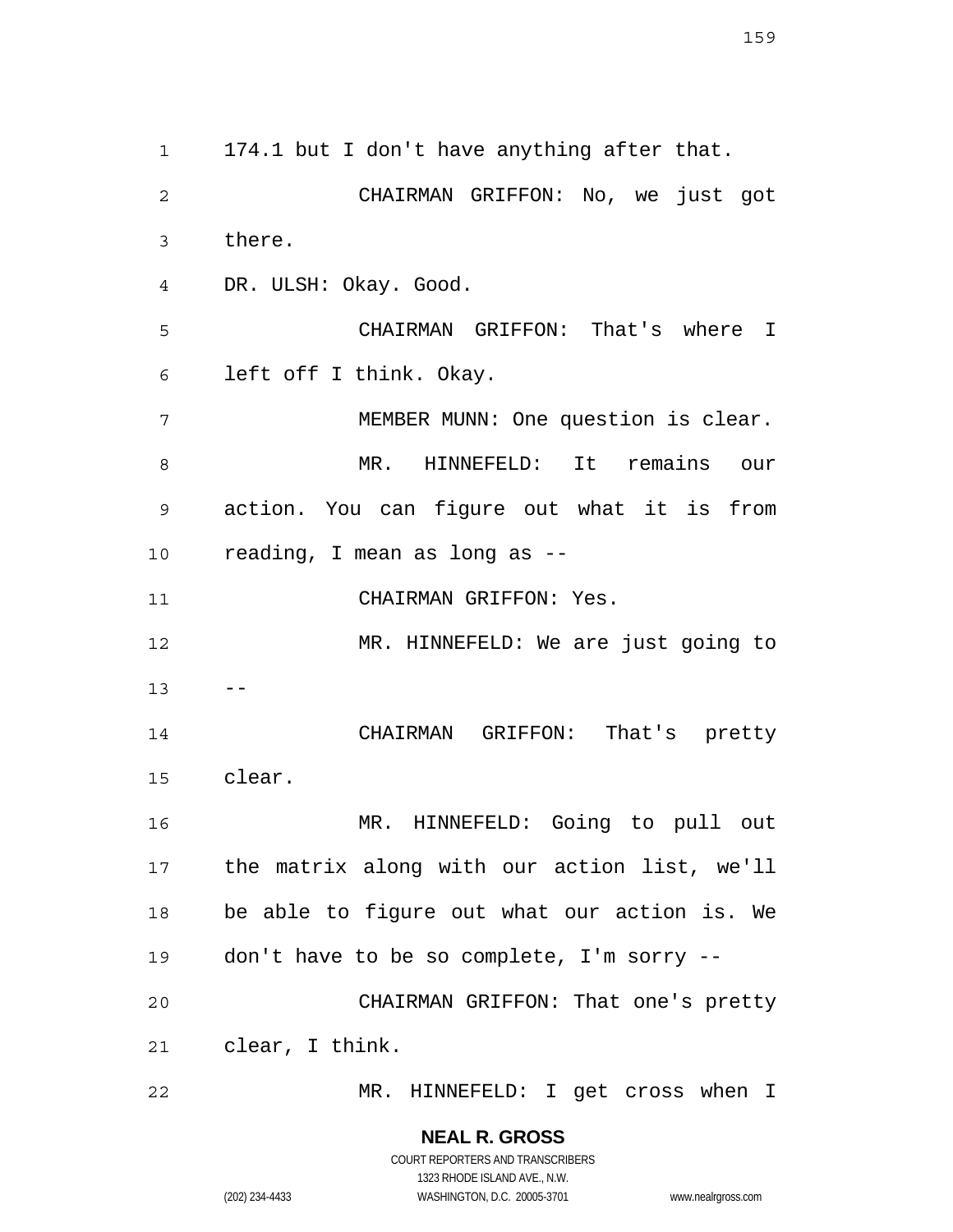get stressed.

MEMBER MUNN: Oh, let's not do that. MR. HINNEFELD: I'm stressed by getting ready for the Board meeting. Not quite as bad as Laura yet. It might come to that. MEMBER MUNN: In time. CHAIRMAN GRIFFON: All right, I'm just -- well I'm not sure when to cut this off, but we are almost through this matrix but I've said that before. 175.1. This is SC&A. Oh well actually I'm not sure if it's been reworked yet so -- no this is the one that we said you review the rework. MR. FARVER: To review the rework. CHAIRMAN GRIFFON: Yes. MR. FARVER: I don't have the rework. CHAIRMAN GRIFFON: Okay. So NIOSH will have to provide the reworked case, right? So this is two that we are going to have kind of these reworked cases to see how this evolves.

**NEAL R. GROSS** 

COURT REPORTERS AND TRANSCRIBERS 1323 RHODE ISLAND AVE., N.W. (202) 234-4433 WASHINGTON, D.C. 20005-3701 www.nealrgross.com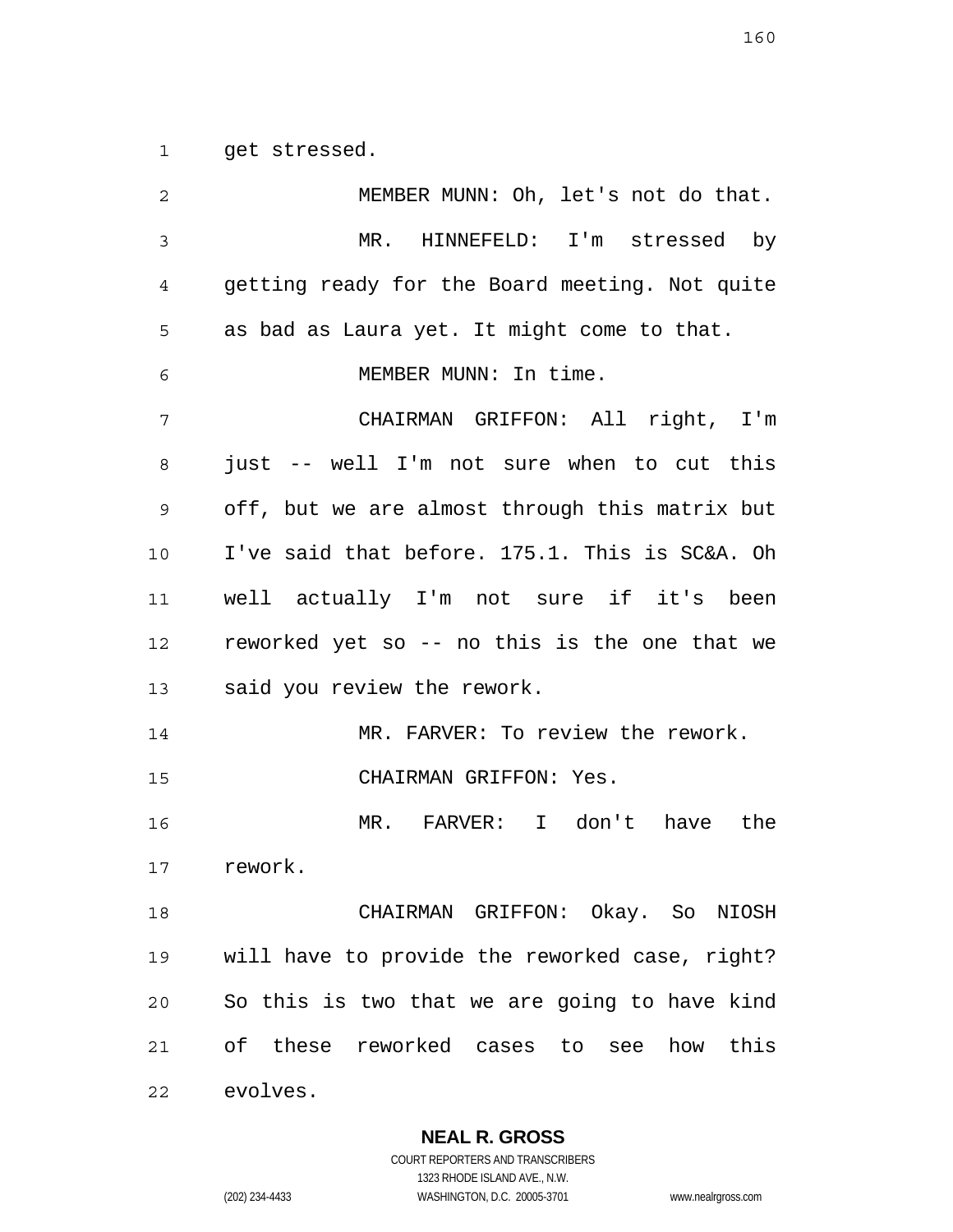MR. FARVER: Well I mentioned that earlier, that we have this later on coming up and  $-$ CHAIRMAN GRIFFON: Was this just to give me a -- just to get my bearings on this - 6 - was it a close case, was it a close  $50^{\text{th}}$ percentile? Scott, do you have that information on 175? MR. SIEBERT: I don't have it immediately available. CHAIRMAN GRIFFON: That's all right. 12 MS. BEHLING: It's 27 percent. CHAIRMAN GRIFFON: Twenty-seven percent. MEMBER MUNN: Not a cliffhanger in any case. CHAIRMAN GRIFFON: Right. Well I think we still want to follow up on the case regarding the findings, right, to see if they were -- yes. MR. FARVER: Oh this is where additional records came in afterwards --

## **NEAL R. GROSS**  COURT REPORTERS AND TRANSCRIBERS 1323 RHODE ISLAND AVE., N.W. (202) 234-4433 WASHINGTON, D.C. 20005-3701 www.nealrgross.com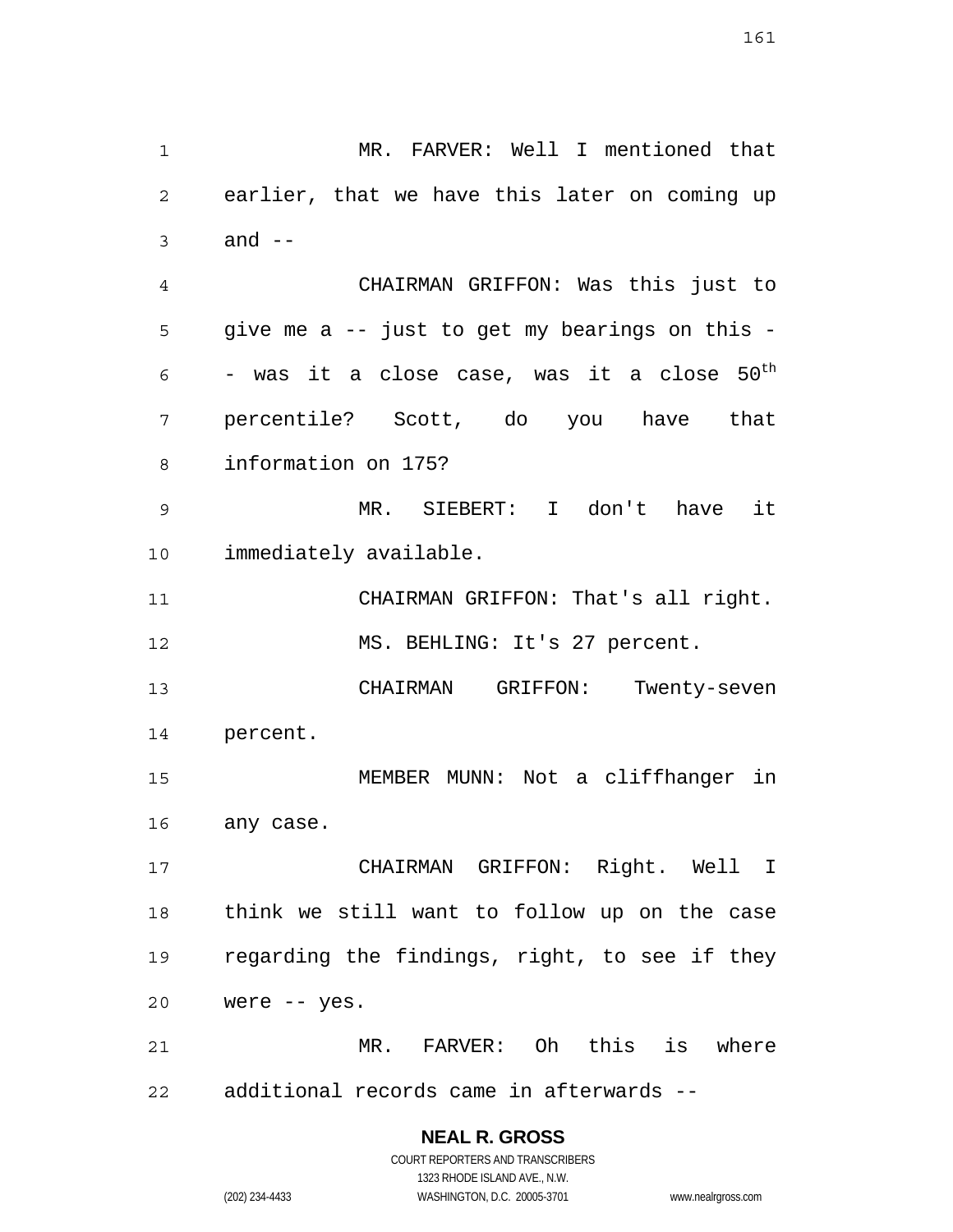CHAIRMAN GRIFFON: Oh, okay. MR. FARVER: after the DR had been completed. CHAIRMAN GRIFFON: Okay. MR. FARVER: I believe. MR. SIEBERT: This is finding -- claim 175 or findings for 175, right? 8 CHAIRMAN GRIFFON: Yes. MR. SIEBERT: The rework pulled it down to 15 percent PoC so -- MR. HINNEFELD: So the rework is done? MR. SIEBERT: Yes. MR. HINNEFELD: Doug, you can just pull everything off NOCTS. 16 MR. FARVER: Okay. MR. HINNEFELD: Do you have the claim tracking number? We can provide you, if you don't have it, we can provide it, once you have it you can find everything about the rework in NOCTS. MR. FARVER: Okay. I'm pretty sure I

**NEAL R. GROSS** 

COURT REPORTERS AND TRANSCRIBERS 1323 RHODE ISLAND AVE., N.W.

(202) 234-4433 WASHINGTON, D.C. 20005-3701 www.nealrgross.com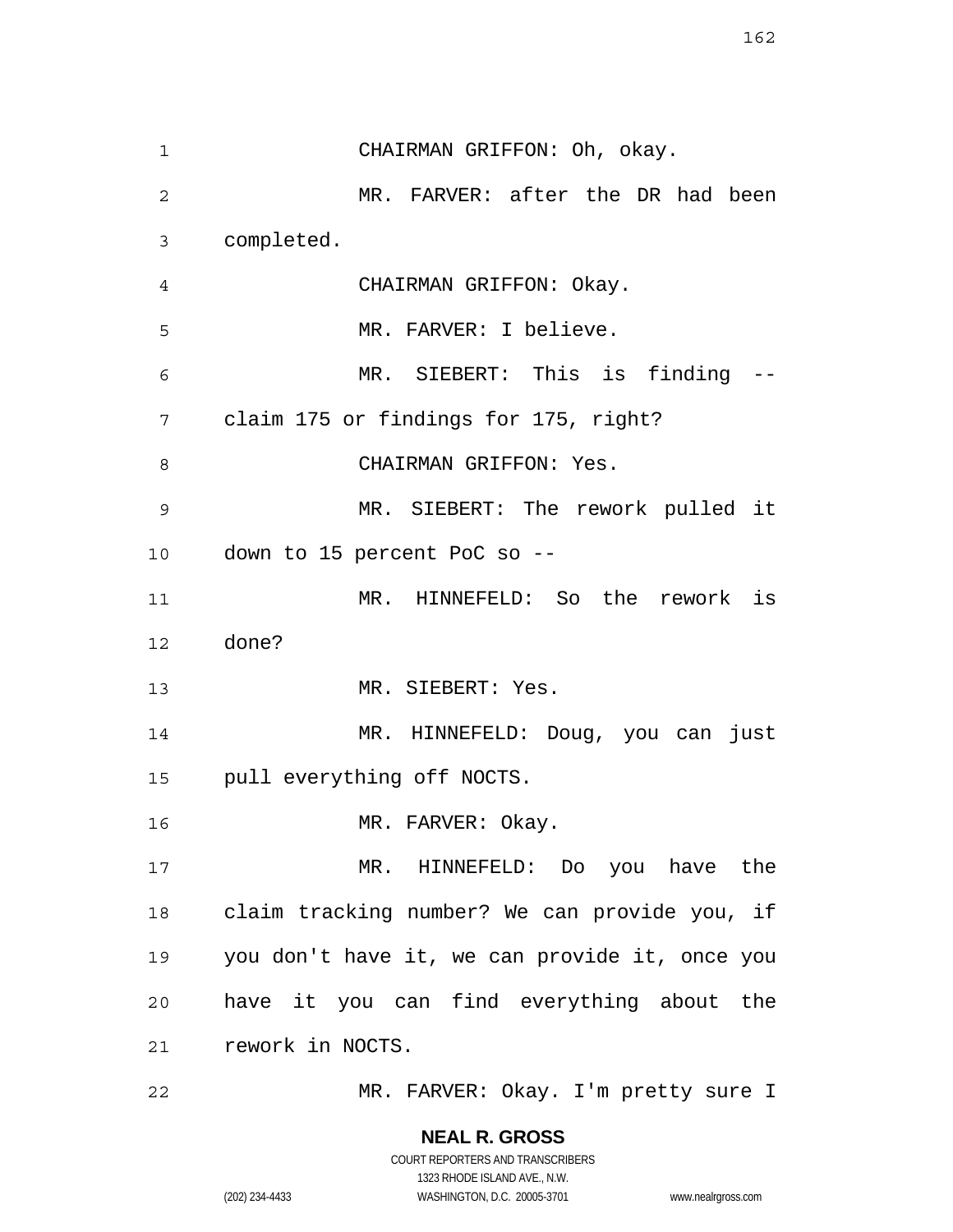don't have that.

MR. HINNEFELD: Okay. Okay. So we need to give him a copy. CHAIRMAN GRIFFON: All right, and this may answer these other ones too, I'm not sure. Yes. I think these are going to carry through for 175.2 at least and 175.3. Bear with me. I'm just going to copy and paste my - - okay. So, 176.1 has nothing. I'm up to, oh the attachments, ah, the attachments. John, this is where you come in. DR. MAURO: Yes, we went through all those. CHAIRMAN GRIFFON: Yes. DR. MAURO: I gave my little story on each one and I think we left it at that. CHAIRMAN GRIFFON: Let's look at finding number one. Let's see. Yes, these look like they -- do you have a separate document tracking these findings? DR. MAURO: Yes -- well, on the tracking system?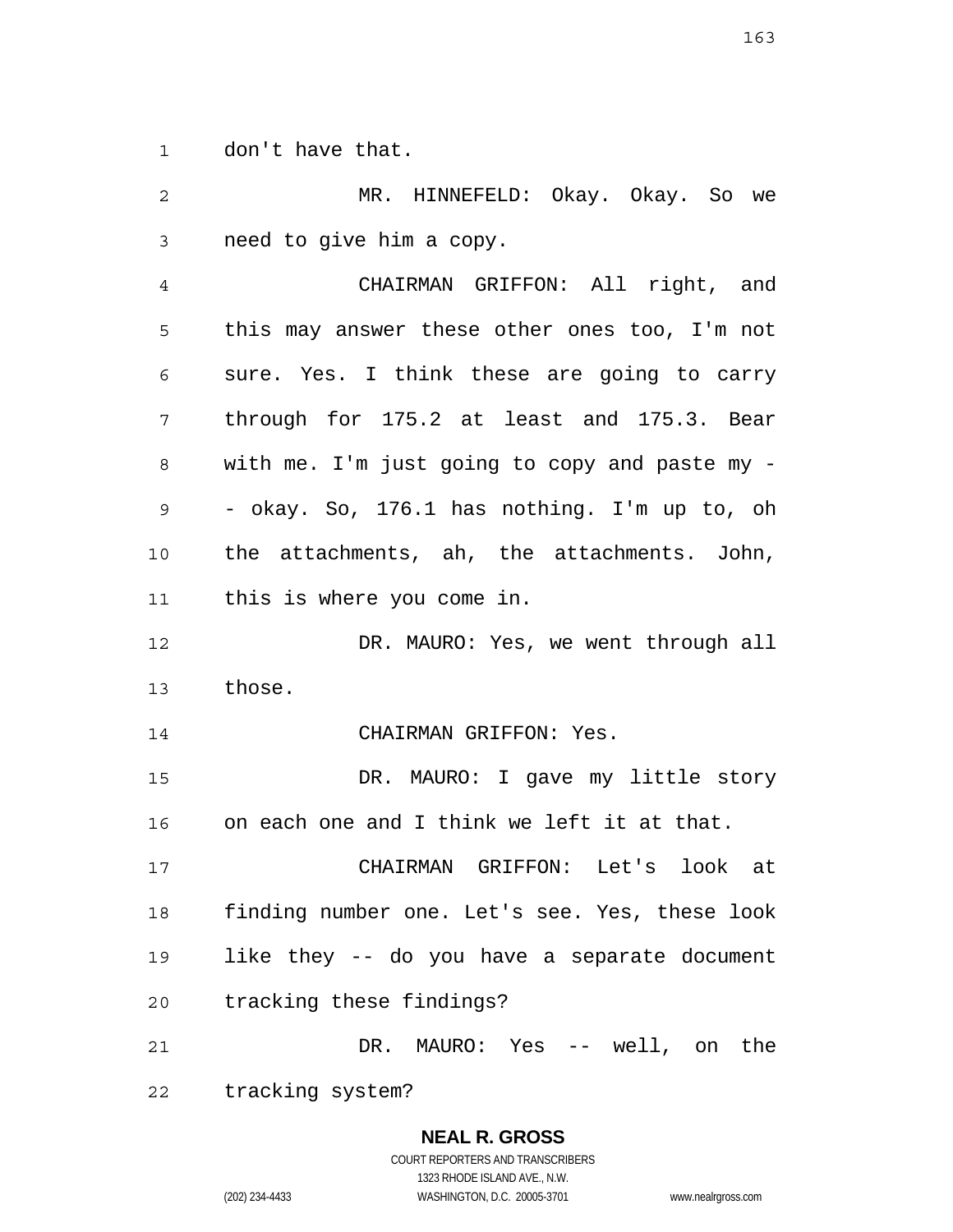CHAIRMAN GRIFFON: Here's my suggestion. Why don't we take up the attachments after lunch, right?

MEMBER MUNN: Excellent suggestion. CHAIRMAN GRIFFON: Attachment one is Bridgeport Brass. I know we treated -- I know SC&A provided a separate document when we were talking about them but I thought I tracked the findings in here. I think the reason that Bridgeport has a 3/22 date in the matrix is because we had done that in the meeting before and then we picked up on the next one in July  $13 - -$ 14 DR. MAURO: We did, we actually went

through --

CHAIRMAN GRIFFON: Right. But I think these findings -- these actions still stand for NIOSH. I'm not sure, but -- let's come back to it, yes.

MR. HINNEFELD: Yes, these are essentially AWE Site Profiles.

DR. MAURO: Yes. These are Site

**NEAL R. GROSS**  COURT REPORTERS AND TRANSCRIBERS

1323 RHODE ISLAND AVE., N.W.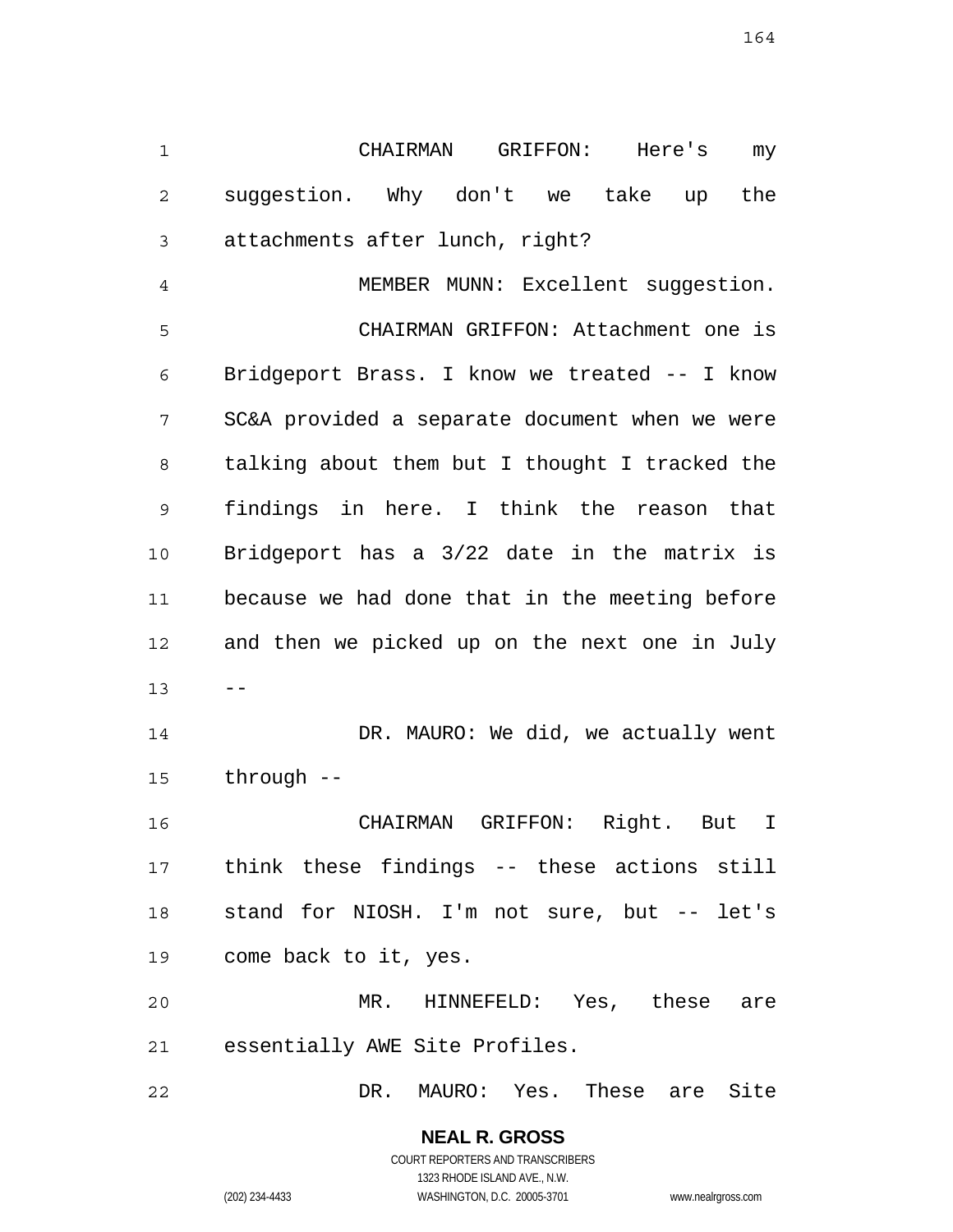Profile readings.

CHAIRMAN GRIFFON: Exactly, they are, right, right. Which is these are these mini-reviews that we said we would handle here so. Why don't we pick up on those after lunch? MR. HINNEFELD: I don't think we have provided anything. CHAIRMAN GRIFFON: You don't think there's anything new on those but don't go through them. We go through them. MR. HINNEFELD: I don't think we are going to make it through the rest of the -- I think there's three attachments. DR. MAURO: Yes there's three of them. CHAIRMAN GRIFFON: So this might be a good breakpoint anyway and we can come back and knock that off. Okay so let's take a break until one o'clock Eastern Time. We'll reconvene, finishing the eighth matrix, and then pick up on -- what did I say I was going to do right

> **NEAL R. GROSS**  COURT REPORTERS AND TRANSCRIBERS

1323 RHODE ISLAND AVE., N.W. (202) 234-4433 WASHINGTON, D.C. 20005-3701 www.nealrgross.com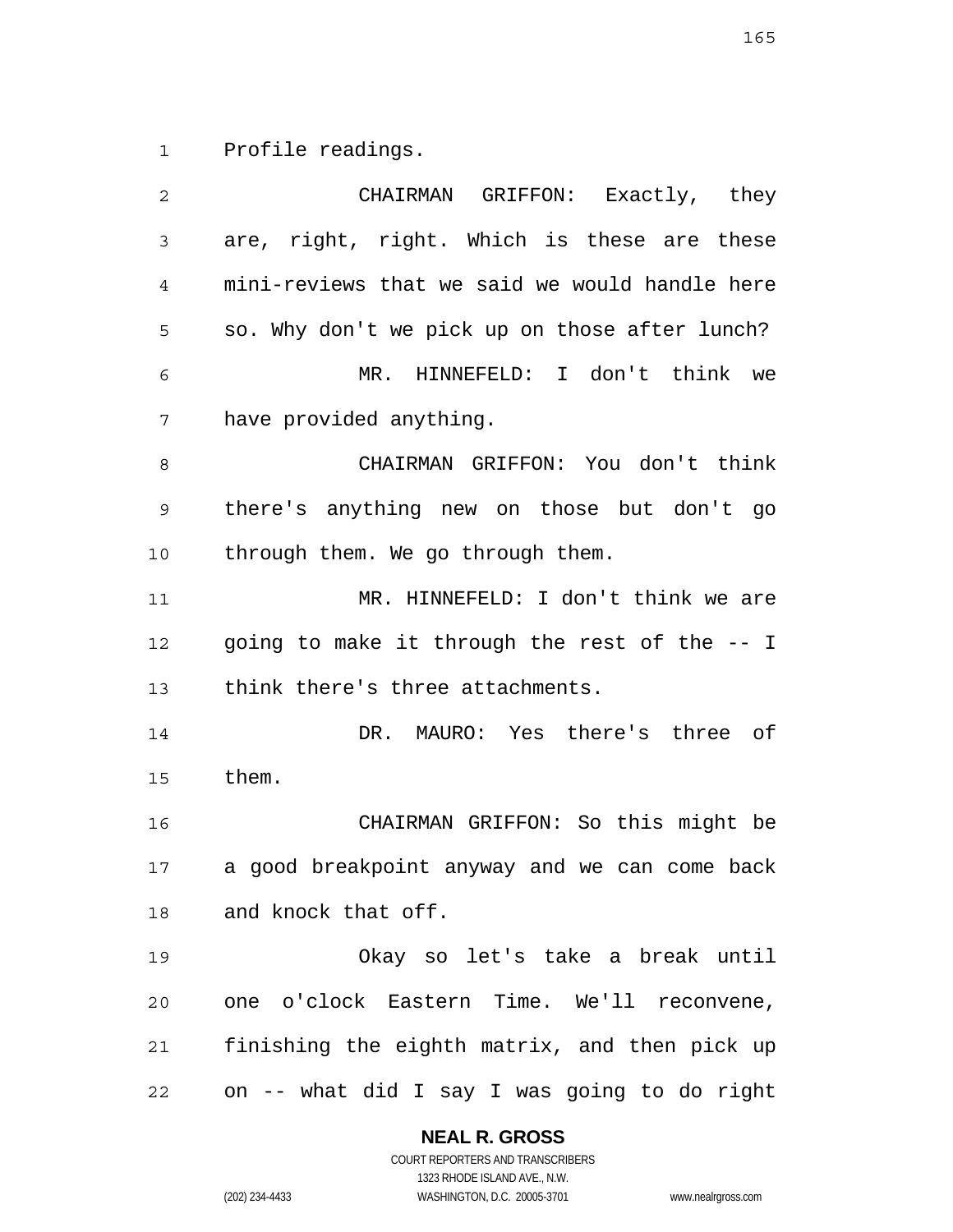after lunch -- the QA. The QA.

MR. HINNEFELD: We can do some selection on 14 if you want. CHAIRMAN GRIFFON: And selection and we want to cover David's question about the overarching -- Okay. So one o'clock guys. (Whereupon, the above-entitled matter went off the record at 12:02 p.m. and resumed at 1:01 p.m.) 

1323 RHODE ISLAND AVE., N.W.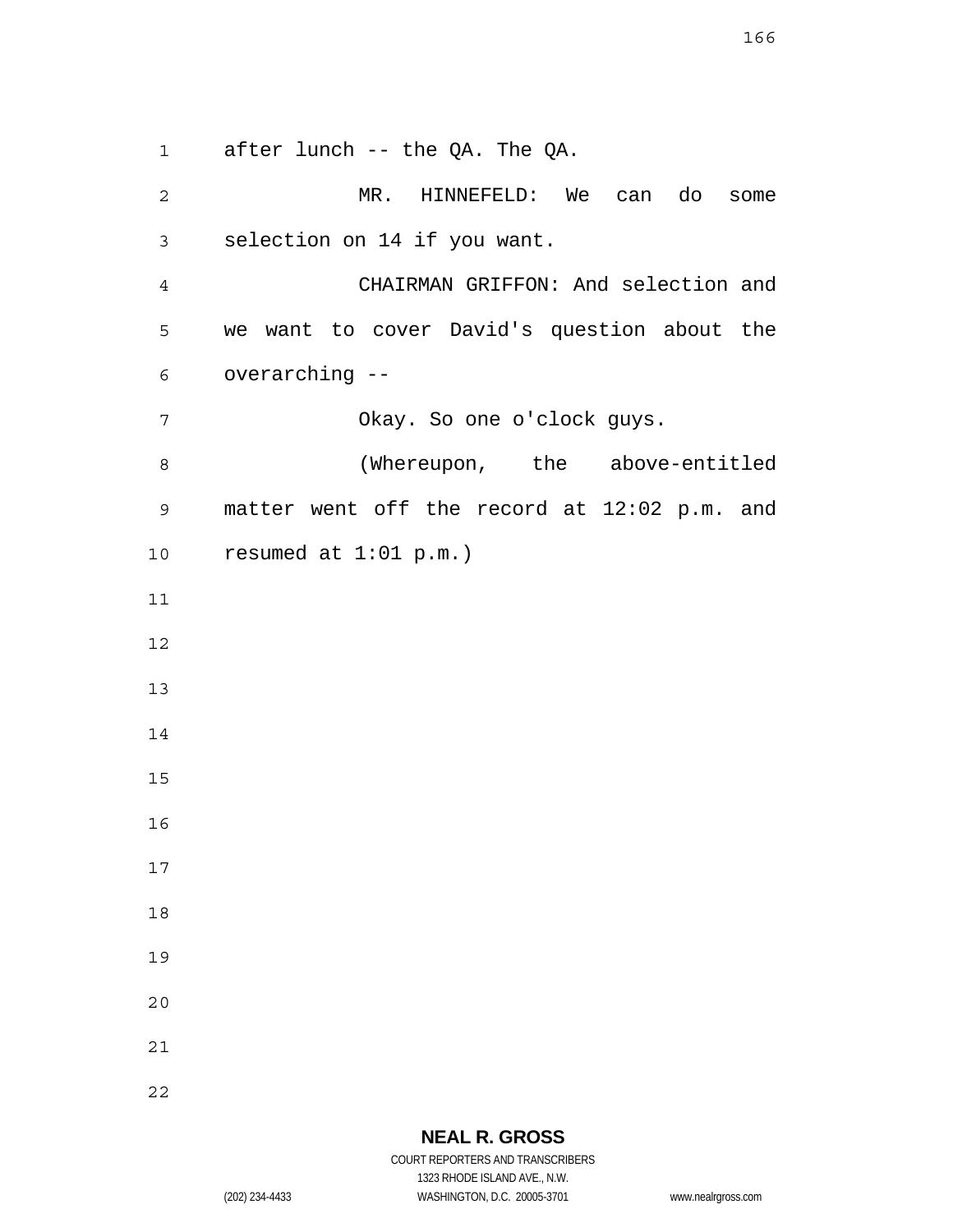- 
- 
- 
- 
- 
- 
- 

# **NEAL R. GROSS**

COURT REPORTERS AND TRANSCRIBERS 1323 RHODE ISLAND AVE., N.W. (202) 234-4433 WASHINGTON, D.C. 20005-3701 www.nealrgross.com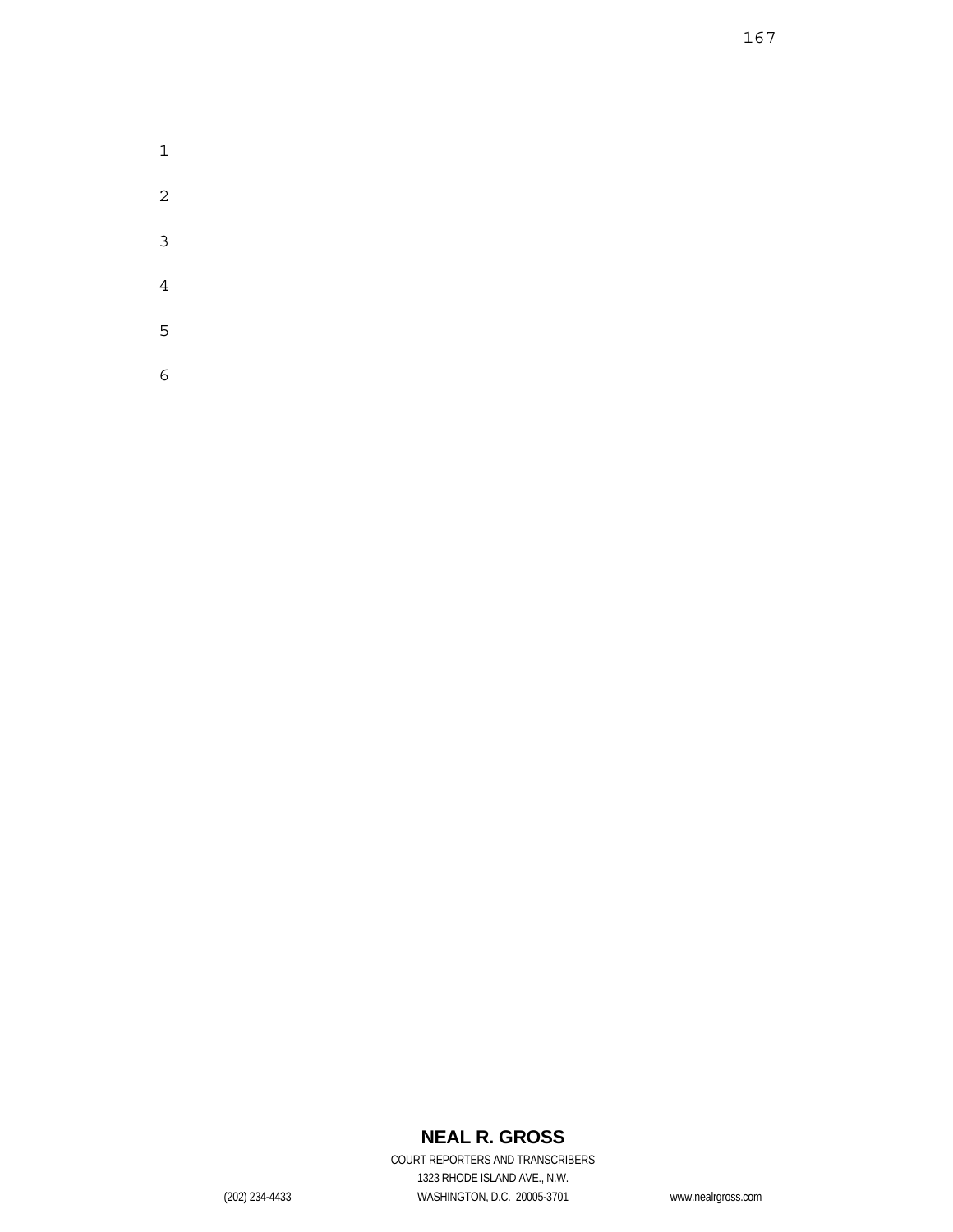A-F-T-E-R-N-O-O-N S-E-S-S-I-O-N 2 1:01 p.m. MR. KATZ: Sounds like someone is working very hard on their computer right now. We are picking up someone keypadding like crazy. So this is the Advisory Board on Radiation and Worker Health, Dose Reconstruction Subcommittee. We are reconvening after lunch. Let me just check and make sure we have our Board Members on the line. David and Mike. MEMBER GIBSON: Yes, Ted, it's Mike. I'm here. 14 MR. KATZ: Great. MEMBER GIBSON: And it's sure not me typing that fast. MR. KATZ: David, are you with us again too? CHAIRMAN GRIFFON: Well, he'll probably join. MR. KATZ: Okay. CHAIRMAN GRIFFON: So we --

## **NEAL R. GROSS**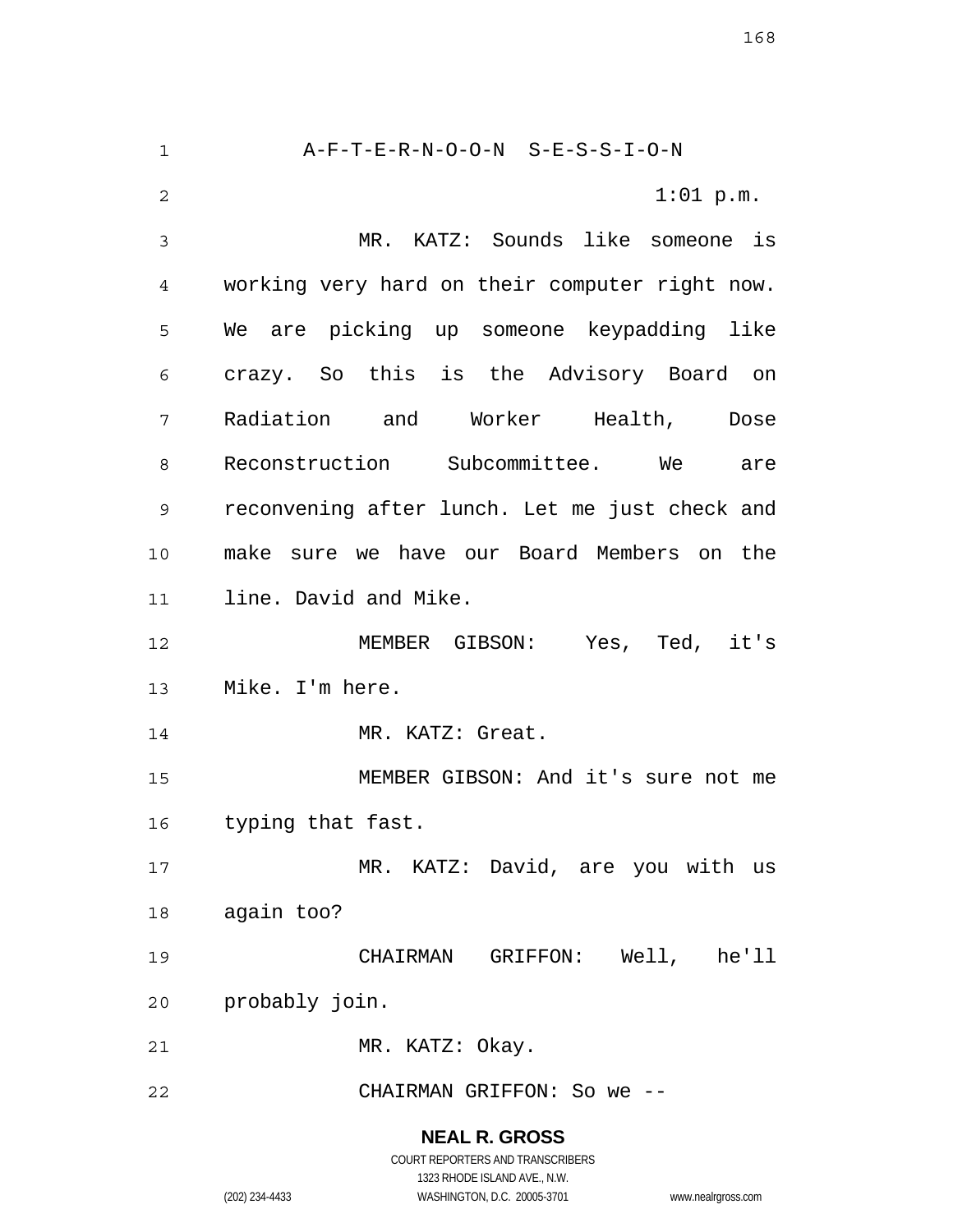MR. KATZ: Yes, we can continue. CHAIRMAN GRIFFON: All right, we're continuing on with the eighth matrix and we are going to pick back up on attachment one but before we go there, Brant said that he had some follow up from one of the earlier items so we will go back to that. DR. ULSH: Yes, this message was waiting on me when I came back from lunch. It's from Liz Brackett, and it relates to item 167, one -- well, 167.5. It's the one where Doug, you were putting in the input manually what the coworker -- 14 MR. FARVER: Okay. DR. ULSH: I'm about to forward this message to you and to Wanda and to Brad because you are the ones that have CDC email accounts. I don't. CHAIRMAN GRIFFON: Does that have to be CDC or can that go to my other government email? I don't know what the restrictions are. MEMBER CLAWSON: It can't go to DOE

#### **NEAL R. GROSS**  COURT REPORTERS AND TRANSCRIBERS

1323 RHODE ISLAND AVE., N.W.

(202) 234-4433 WASHINGTON, D.C. 20005-3701 www.nealrgross.com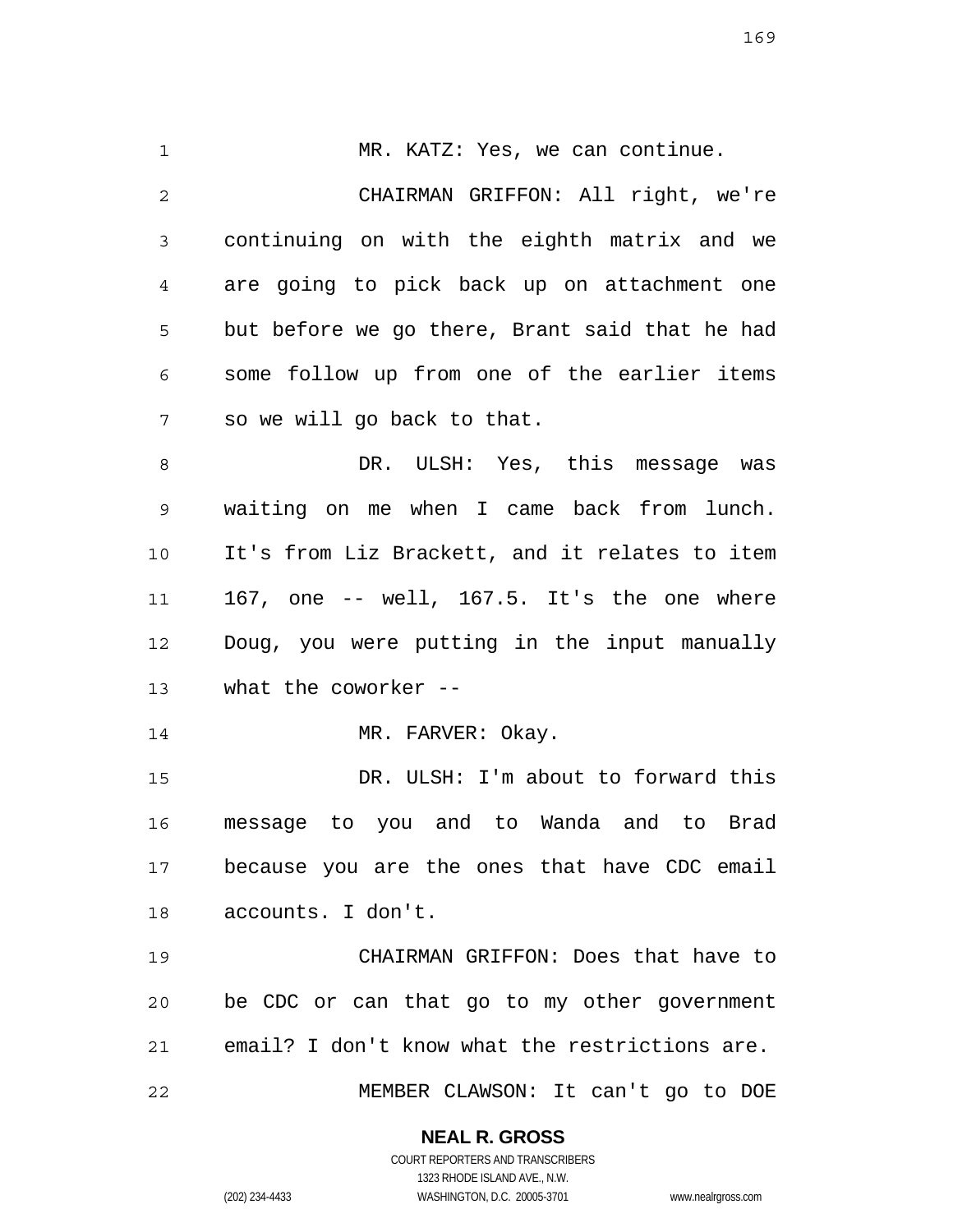ones?

MR. HINNEFELD: The issue is protection and transit of the information because it has to go out to the internet and then back in from the internet to the other government system. CHAIRMAN GRIFFON: That's fine. Anyway, go ahead and describe it yes. DR. ULSH: I'll just read the message that Liz sent. CHAIRMAN GRIFFON: Yes. DR. ULSH: It says the CADW difference that Doug was talking about for this case (Y-12 coworker coded values versus manual entry) is because the coworker intake rate changes at the end of April 1952. The CADW entries list only the intake rate on January 1 of a year but the calculations will account for the change during the year. It looks like Doug used the January through April rate for the entire year when running it manually, which would overestimate the total

## **NEAL R. GROSS**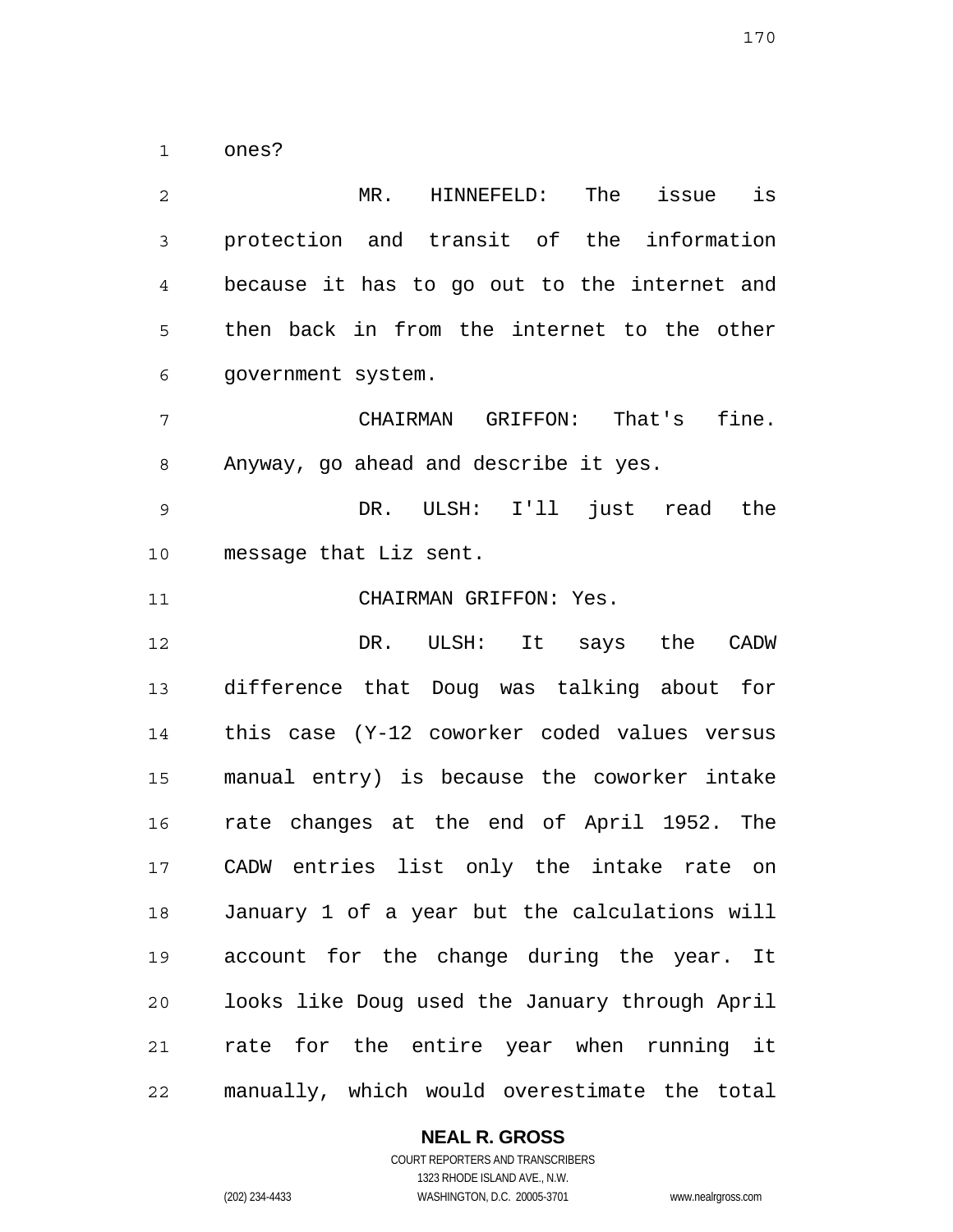dose because the intake rate decreases from 7,054.4 dpm per day to 1,844.4 dpm per day on May 1. MR. FARVER: It's true. It does. It's just not apparent from that entry, in other words it doesn't show it as a variable in the intake. It shows it as an intake over the entire period. DR. MAURO: In the workbook 10 MR. FARVER: Yes. 11 DR. MAURO: Okay. MR. FARVER: Now we understand what it's doing. MEMBER MUNN: Just wasn't obvious to the reader. MR. FARVER: Yes. DR. ULSH: So I don't know if that changes the status on that item or you want to take it back and consider it or what. MR. FARVER: I mean that's probably the reason. In my mind it's closed. CHAIRMAN GRIFFON: Yes, yes, yes, I

## **NEAL R. GROSS**

COURT REPORTERS AND TRANSCRIBERS 1323 RHODE ISLAND AVE., N.W. (202) 234-4433 WASHINGTON, D.C. 20005-3701 www.nealrgross.com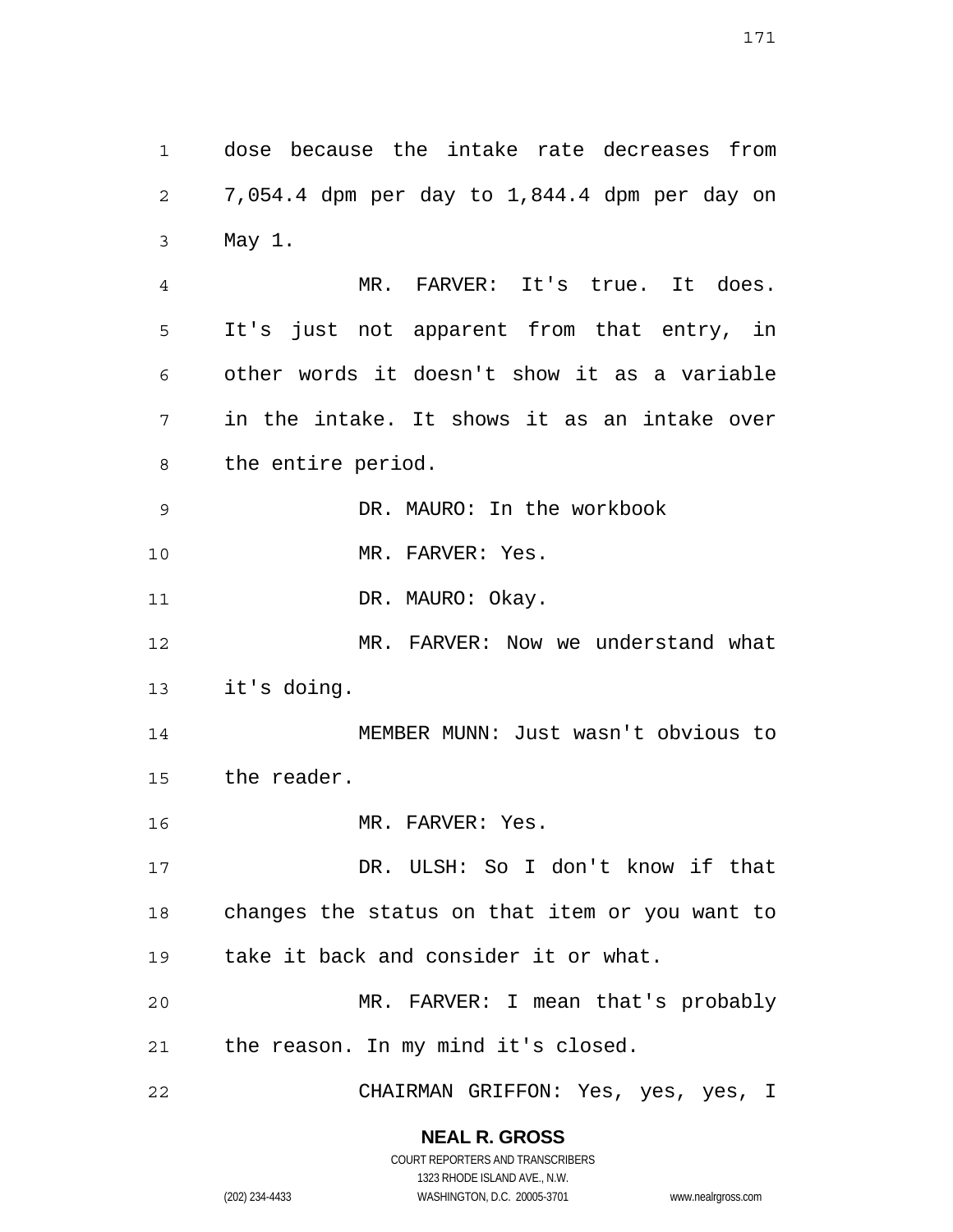think it's closed.

| $\overline{2}$ | MR. FARVER: I would say that if you           |
|----------------|-----------------------------------------------|
| $\mathfrak{Z}$ | manually entered them and did it through the  |
| 4              | correct time periods and changed the intake   |
| 5              | accordingly, you should come up with the same |
| 6              | value.                                        |
| 7              | DR. ULSH: So, leave 167.5 closed?             |
| 8              | CHAIRMAN GRIFFON: I just want to              |
| 9              | make sure I get that response to capture in   |
| 10             | here, though, and send it to my -- send it to |
| 11             | my CDC and I'll get it but --                 |
| 12             | DR. ULSH: Okay.                               |
| 13             | MR. KATZ: Mark has a CDC account.             |
| 14             | He's just locked out of it.                   |
| 15             | CHAIRMAN GRIFFON: I just haven't              |
| 16             | been in it.                                   |
| 17             | MR. HINNEFELD: We'll figure out               |
| 18             | what to do, talk to the computer guy and see  |
| 19             | if there's something we can do.               |
| 20             | CHAIRMAN GRIFFON: Okay now I'm                |
| 21             | going to un-highlight that and then we can go |
| 22             | on to attachment one and pick things up from  |

**NEAL R. GROSS** 

COURT REPORTERS AND TRANSCRIBERS 1323 RHODE ISLAND AVE., N.W. (202) 234-4433 WASHINGTON, D.C. 20005-3701 www.nealrgross.com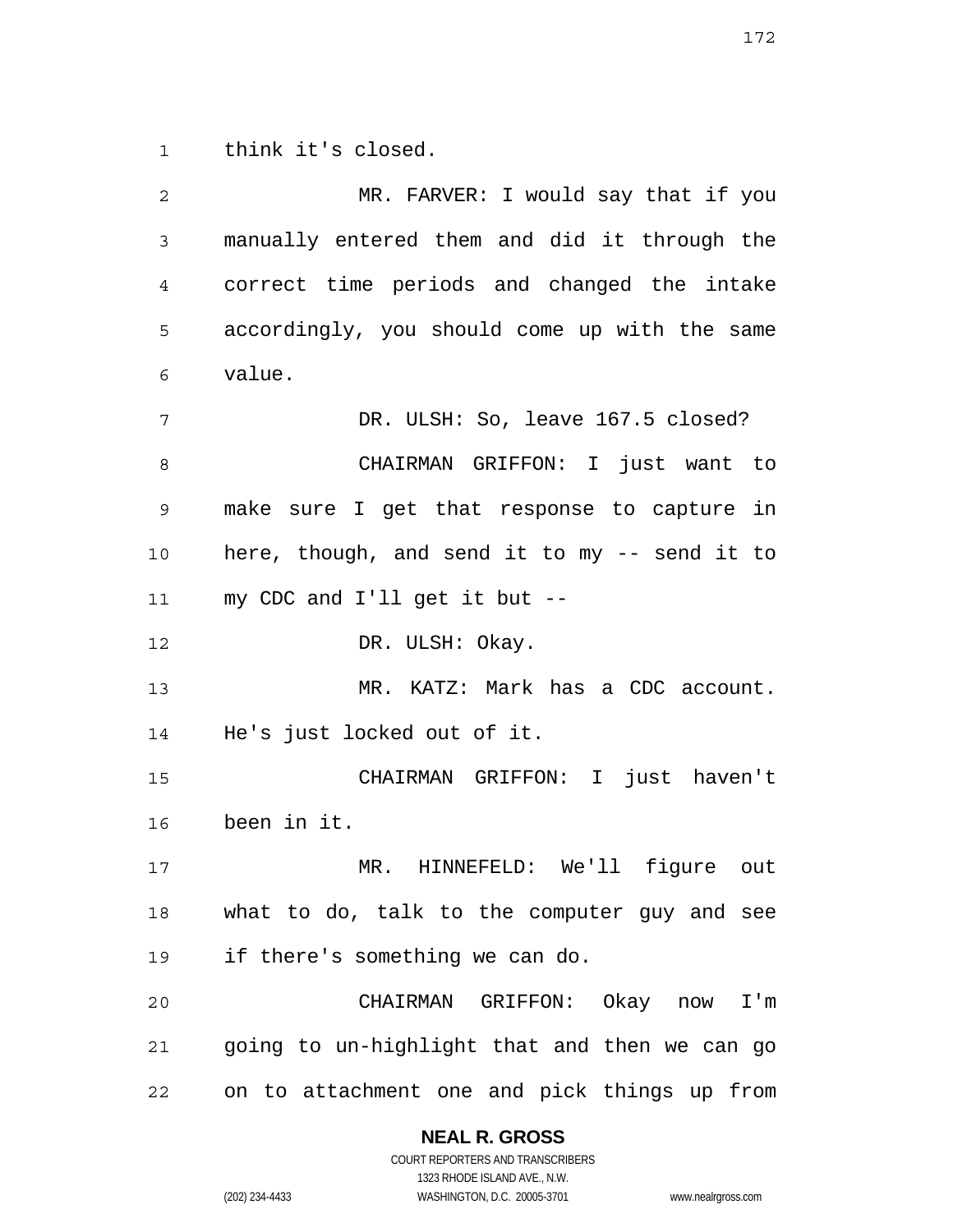there. Okay. So attachment one, Bridgeport Brass Site, the mini Site Profile reviews, and these are all outstanding actions from 3/22 so Stu basically I think you're right that if you still have these as actions. I'm not going to modify anything unless you see anything that needs clarification if you are looking at them.

MEMBER MUNN: They all look like the same response except that Mark Griffon needs additional time to consider the approach of attachment two, finding three.

CHAIRMAN GRIFFON: Oh, I'm on attachment one still. All right. So now Wanda's moving ahead to Harshaw which is attachment two and yes, it seems like, Stu or Brant, stop me if you have anything on these but otherwise I'm going to start on these -- the same action and then apparently I have an action in here too, Wanda is reminding me.

MEMBER MUNN: Just a small needle.

CHAIRMAN GRIFFON: Which one was it?

**NEAL R. GROSS** 

COURT REPORTERS AND TRANSCRIBERS 1323 RHODE ISLAND AVE., N.W. (202) 234-4433 WASHINGTON, D.C. 20005-3701 www.nealrgross.com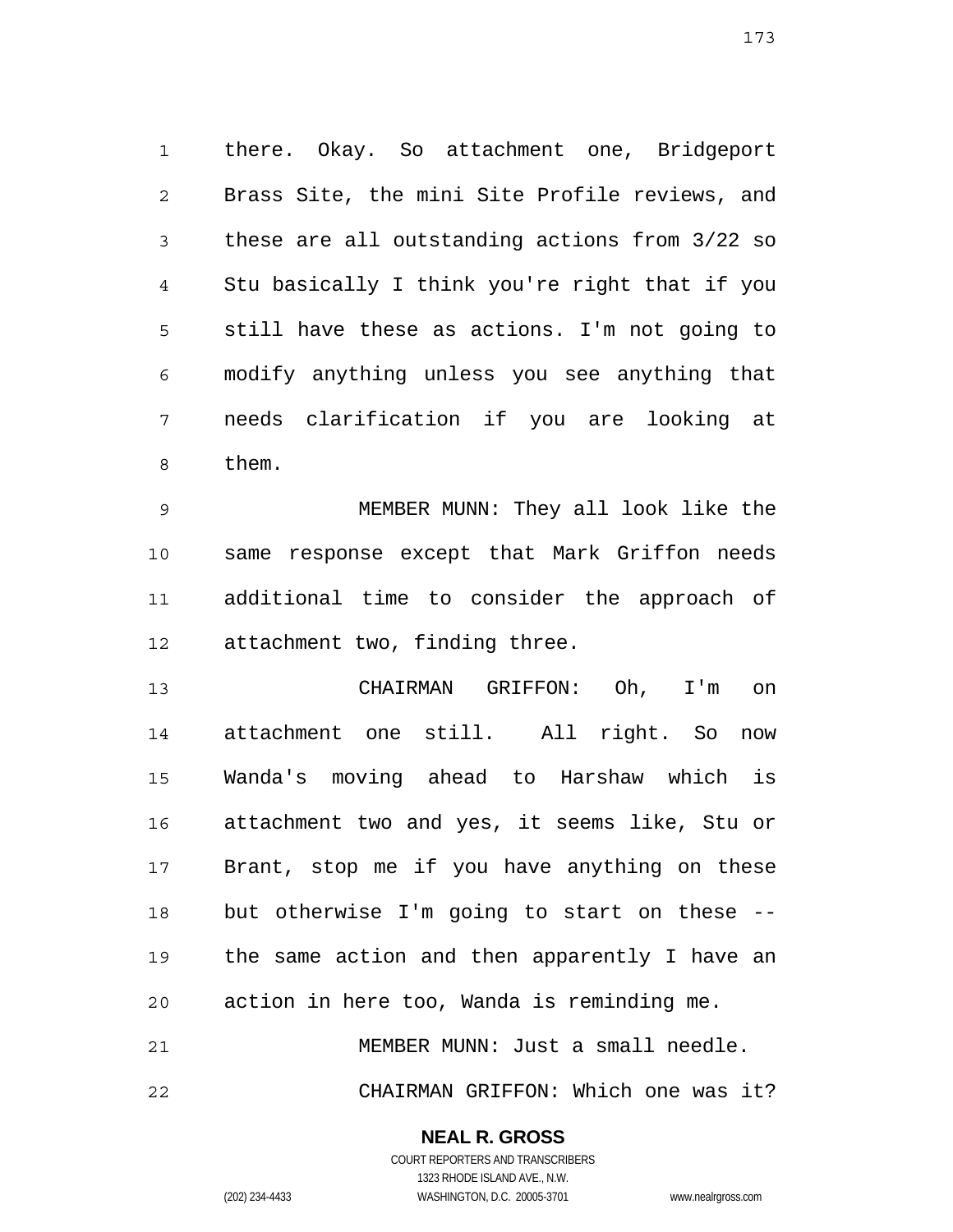Attachment --

| $\overline{2}$ | MEMBER<br>MUNN: Three I believe.               |
|----------------|------------------------------------------------|
| 3              | Attachment two, number three, finding three.   |
| 4              | CHAIRMAN GRIFFON: Oh okay. Yes, and            |
| 5              | I just to stick with the theme here today, I   |
| 6              | didn't do that action either, so. But I still  |
| 7              | would want to look at that and we haven't      |
| 8              | closed the rest of the profile so I don't feel |
| 9              | so bad.                                        |
| 10             | MEMBER MUNN: No.                               |
| 11             | CHAIRMAN GRIFFON: But I will                   |
| 12             | remember to do that. It's a radon surrogate    |
| 13             | model.                                         |
| 14             | MR. HINNEFELD: That would be the               |
| 15             | Class for Harshaw?                             |
| 16             | DR. MAURO: Yes.                                |
| 17             | MR. HINNEFELD: Harshaw Class?                  |
| 18             | CHAIRMAN GRIFFON: Was the Harshaw              |
| 19             | Class -- it wasn't the whole period though, in |
| 20             | there?                                         |
| 21             | DR. MAURO: No, no, it's not.                   |
|                |                                                |

**NEAL R. GROSS**  COURT REPORTERS AND TRANSCRIBERS

1323 RHODE ISLAND AVE., N.W.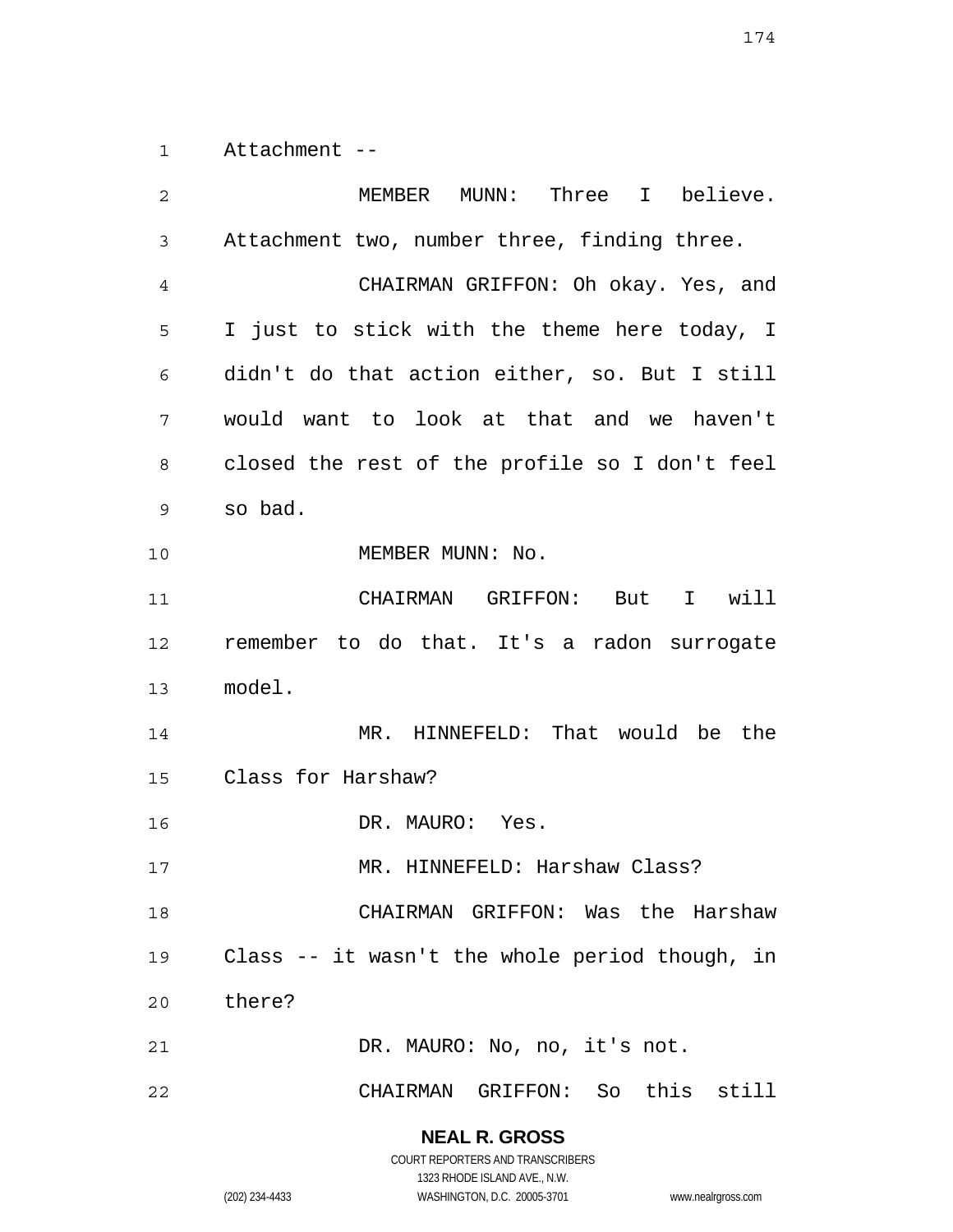applies.

DR. MAURO: Yes, I'd have to look at it, see what the cutoff is. CHAIRMAN GRIFFON: Yes. Yes. MR. HINNEFELD: I'll have to go look. CHAIRMAN GRIFFON: But the surrogate model, you might recall John, what it was based on? DR. MAURO: I'd have to look at it. MR. HINNEFELD: You'd have to look back. CHAIRMAN GRIFFON: Okay. Five, one action, got that. Okay. Yes I think the rest, they're the same. Going up to attachment three is the Huntington plant. So far I see much the same. Now this finding number four, I don't know if that's a general question also. This is the issue of BZAs versus general area air sampling. Was that a site-specific finding or was it also just overall?

DR. MAURO: You know, I didn't -- we

**NEAL R. GROSS**  COURT REPORTERS AND TRANSCRIBERS

1323 RHODE ISLAND AVE., N.W. (202) 234-4433 WASHINGTON, D.C. 20005-3701 www.nealrgross.com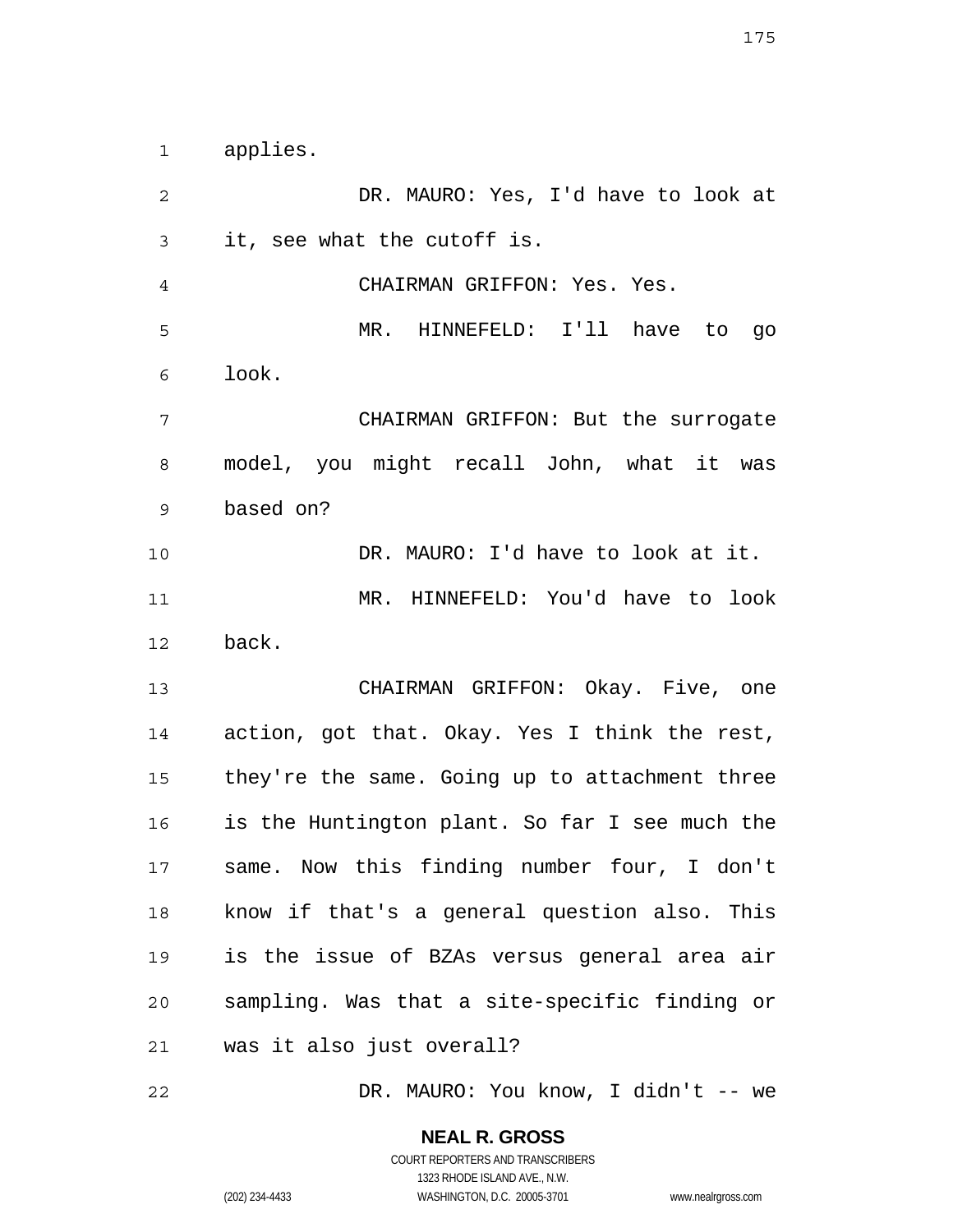$1 - -$ CHAIRMAN GRIFFON: I noticed that this has come up on several things, right? DR. MAURO: It could be a general statement where the correlation between breathing zone and bioassay but I don't think so. CHAIRMAN GRIFFON: I guess I would just remind, when in doubt, go back to the original report from SC&A because I -- the description is not doing it justice. MEMBER MUNN: The wording of the finding there looks like it's a general one. CHAIRMAN GRIFFON: Yes, that's what I was thinking when I saw it, you know? DR. MAURO: These are abbreviated in the matrix. I'd have to look at it to see what the heart of it was. Most of these, though, are very, what I would say, fundamental. That is you know this is how you did it and I have a question that's almost a common sense kind of question, gee that doesn't seem to make

**NEAL R. GROSS** 

COURT REPORTERS AND TRANSCRIBERS 1323 RHODE ISLAND AVE., N.W. (202) 234-4433 WASHINGTON, D.C. 20005-3701 www.nealrgross.com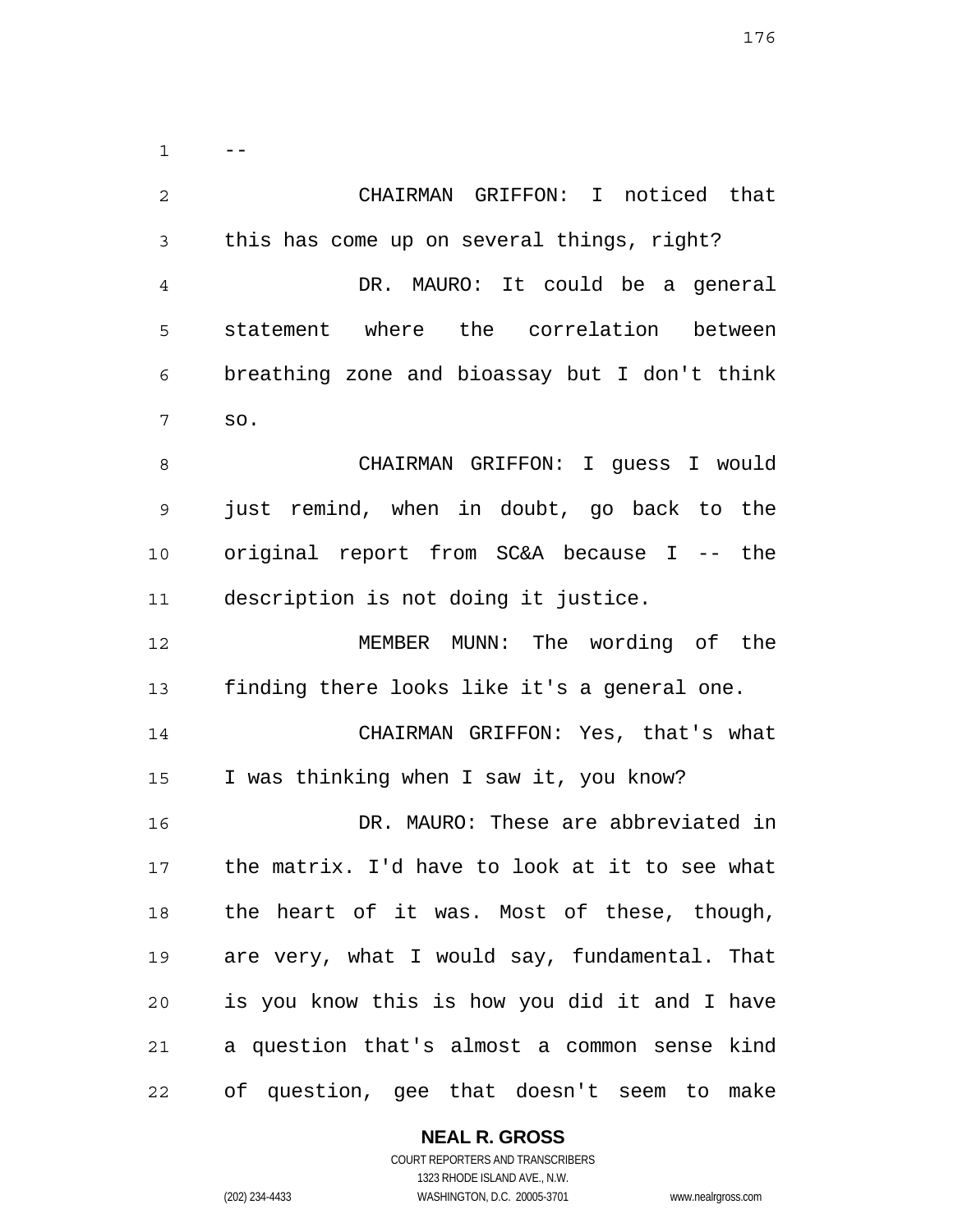sense here, and once you guys dive into it, I think you are going to find it easy to track and either agree or not agree you know, it's not going to be anything subtle.

CHAIRMAN GRIFFON: But see a lot of these -- well you have more information now, but a lot of these, well all of these I guess, have no initial NIOSH response either, do they, or did you respond in the other context? MR. HINNEFELD: See, I'm trying to decide because some of these indicated that -- we would almost conclude from some of these that we sent a response.

DR. MAURO: You probably did on the case. Remember, we do two things. We have actual real cases where we reviewed the case and I wouldn't be at all surprised if a lot of the issues that we discussed in the previous set, you know, the set of -- previously there were certainly Harshaw cases. They were Bridgeport Brass cases. And they are all based on the Site Profile, so it's a logical step

#### **NEAL R. GROSS**  COURT REPORTERS AND TRANSCRIBERS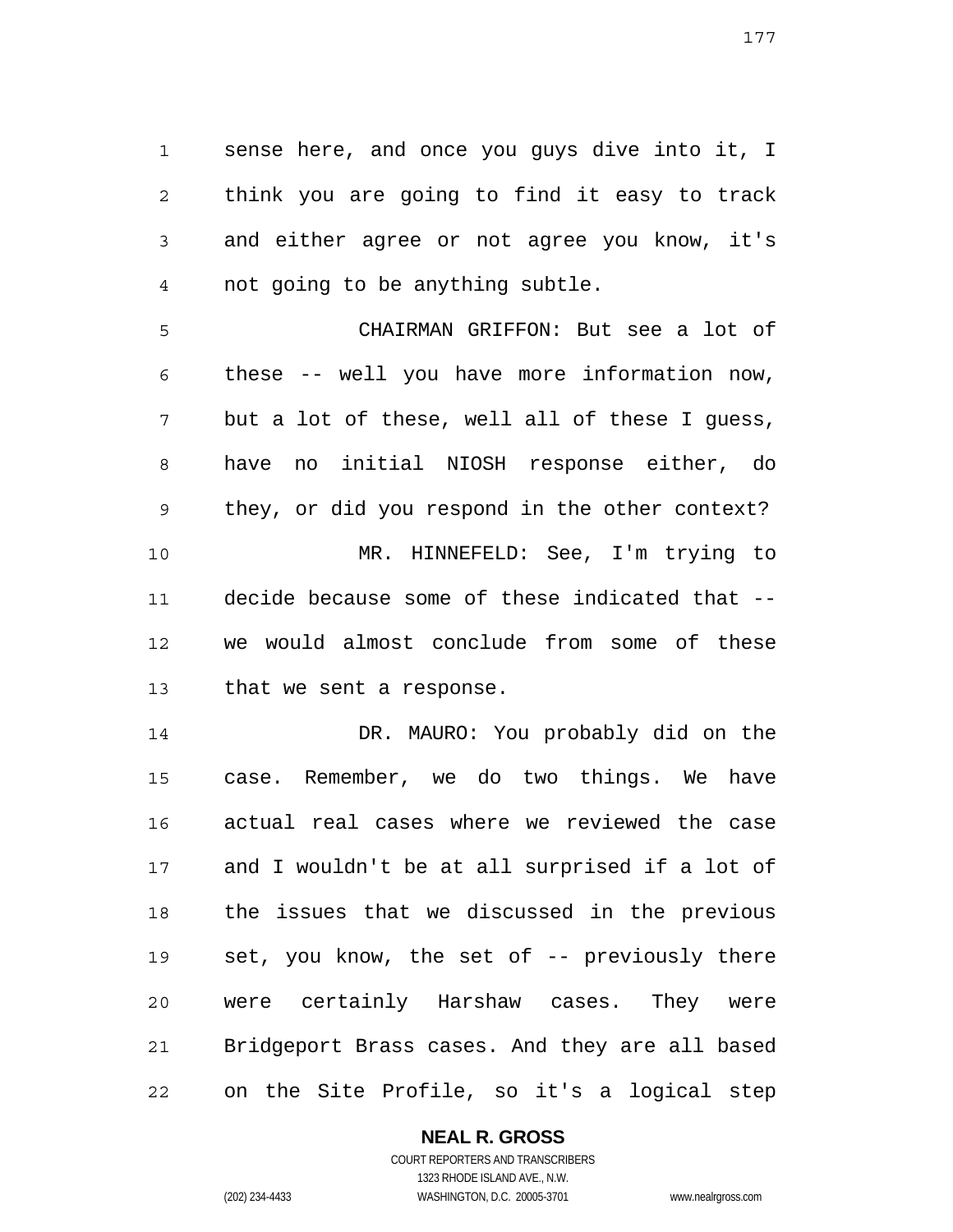and I wouldn't be at all surprised if we have already discussed a lot of the issues, so that's where they come from. CHAIRMAN GRIFFON: Yes, that's where they came from. That's why we added this on. DR. MAURO: Right. Yes. But what I tried to do here is -- CHAIRMAN GRIFFON: They are tagged back to the first -- I think it's the first cases listed in the matrix, right. 11 DR. MAURO: And maybe before. What I tried to do here is broaden it because you have to realize, when we do a case, when I do a case for say Bridgeport Brass, it is a particular organ, a particular person, it may have been in one of the facilities, remember, I think at Bridgeport Brass there was a couple of them, Havens facility, and another one, Adrian Plant, I think. And so what happens is when I do a real case, it really does a disservice to call

the -- and even though when I do the case I

COURT REPORTERS AND TRANSCRIBERS 1323 RHODE ISLAND AVE., N.W. (202) 234-4433 WASHINGTON, D.C. 20005-3701 www.nealrgross.com

**NEAL R. GROSS**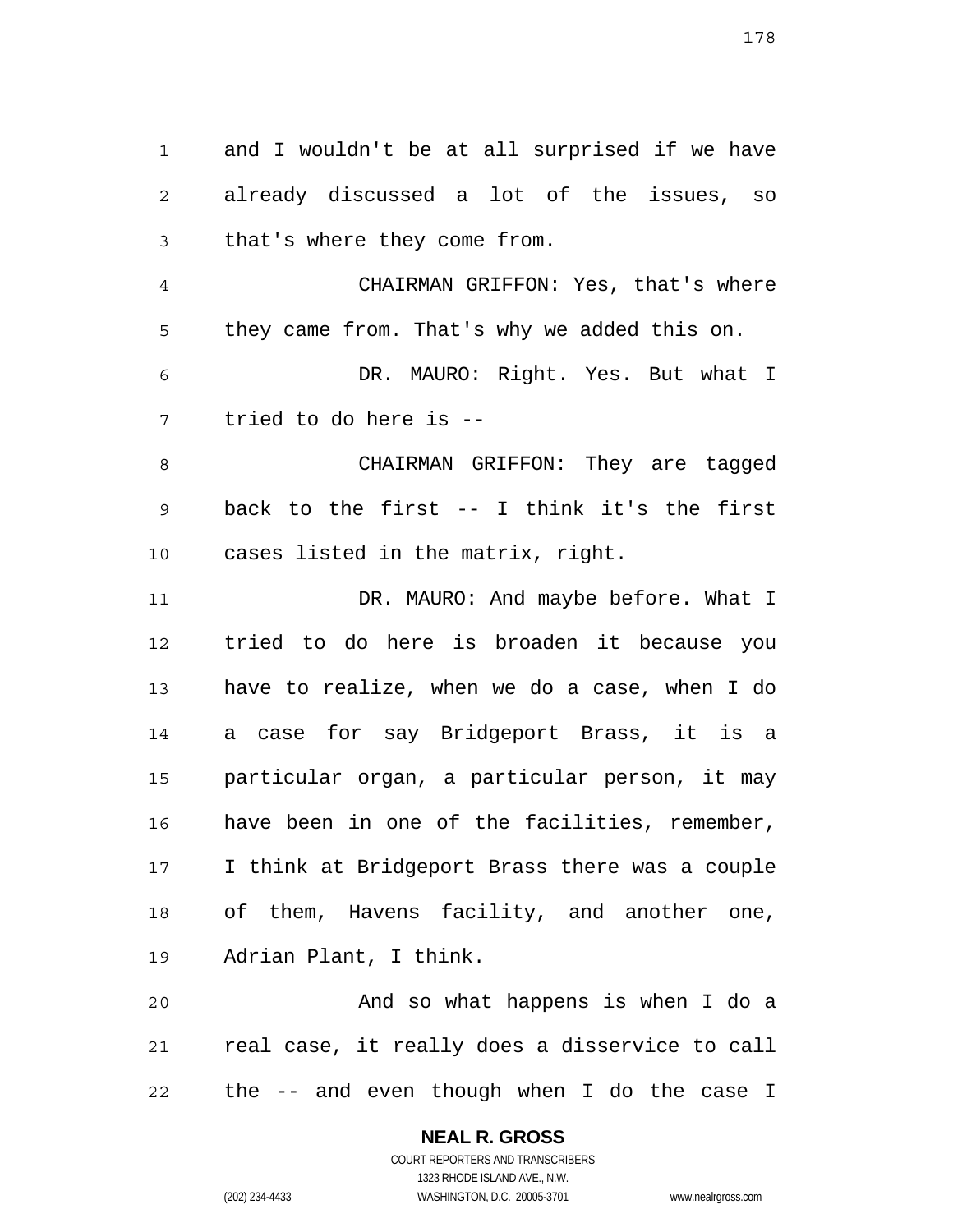have to review the Site Profile. So I'm like a lot of -- the Site Profile is the rock that most of these AWE cases stand on. But when I review the case, I only review the Site Profile to the extent I need to review it, for that case.

So the reason Mark asked -- we had a lot of cases from Bridgeport Brass you know, et cetera, and he said listen, and you know, and they are slipping -- we are not doing them in Site Profiles. So let's see what we can do here. That's how the genesis of this was.

So then what I did was when I reviewed this -- I would not consider it a full-blown Site Profile by any means. But I try to cover the waterfront on all of the external, the internal, how -- where the data came from, the validity of the data.

Now for example there are no interviews. We didn't do any data capture the way we do with -- so it's really an abbreviated Site Profile, where I use my

## **NEAL R. GROSS**

COURT REPORTERS AND TRANSCRIBERS 1323 RHODE ISLAND AVE., N.W. (202) 234-4433 WASHINGTON, D.C. 20005-3701 www.nealrgross.com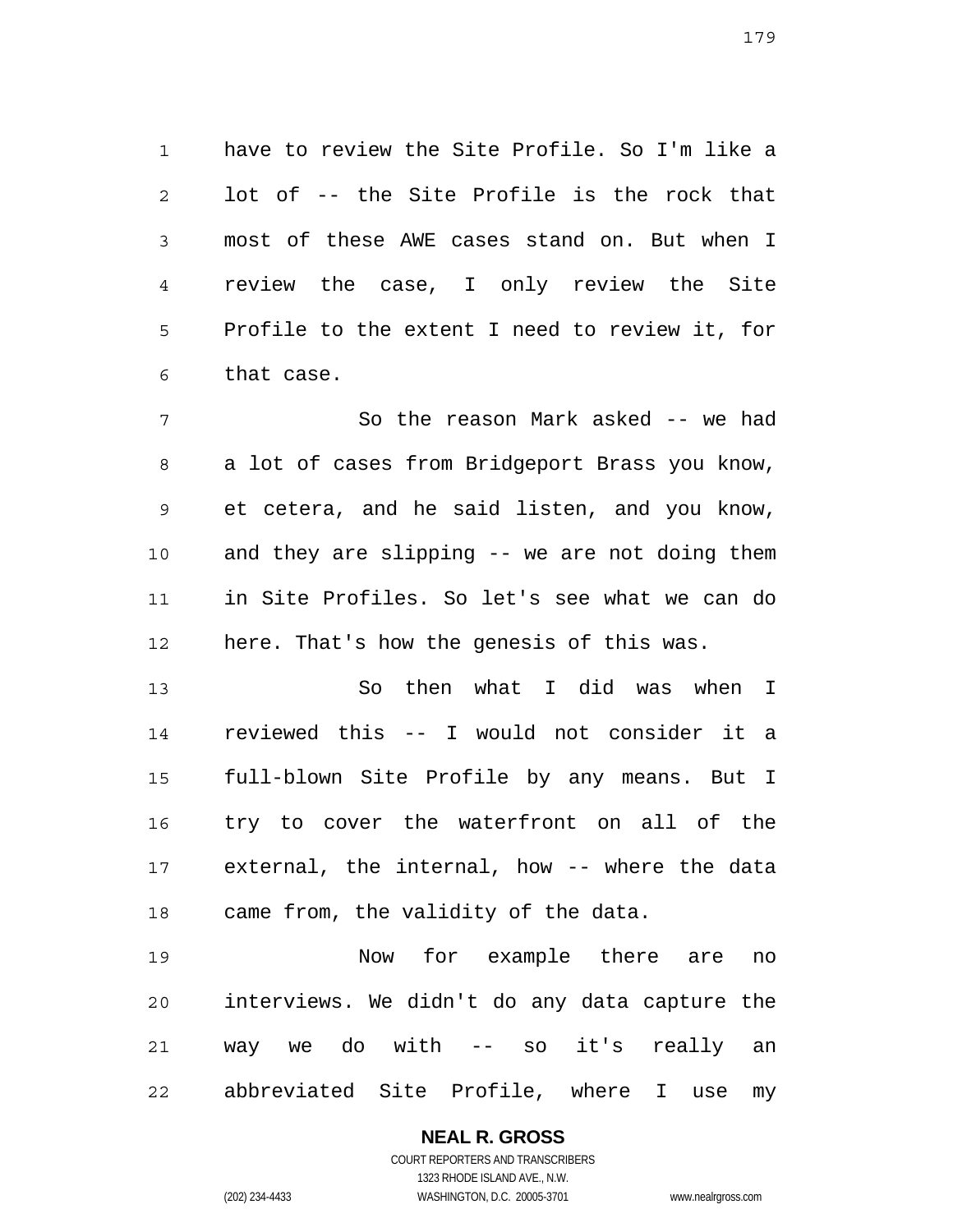judgment on what I am going to look at, because I thought this was important. CHAIRMAN GRIFFON: Yes, it's a little more of a drill down into some of the basis of some of these things. DR. MAURO: Yes, does it ring true? CHAIRMAN GRIFFON: Right. DR. MAURO: I have a few -- still have to come back to me, some of the examples, but when you fine folks jump into it you're going to find it's something you are going to be able to move through pretty quickly. You are going to either say yes he's right or no he's wrong. MR. HINNEFELD: I believe we actually have some responses out for a couple of these. CHAIRMAN GRIFFON: Right. That's what I am -- yes. MR. HINNEFELD: And we can put them in the matrix. CHAIRMAN GRIFFON: If you do, what I

> COURT REPORTERS AND TRANSCRIBERS 1323 RHODE ISLAND AVE., N.W. (202) 234-4433 WASHINGTON, D.C. 20005-3701 www.nealrgross.com

**NEAL R. GROSS**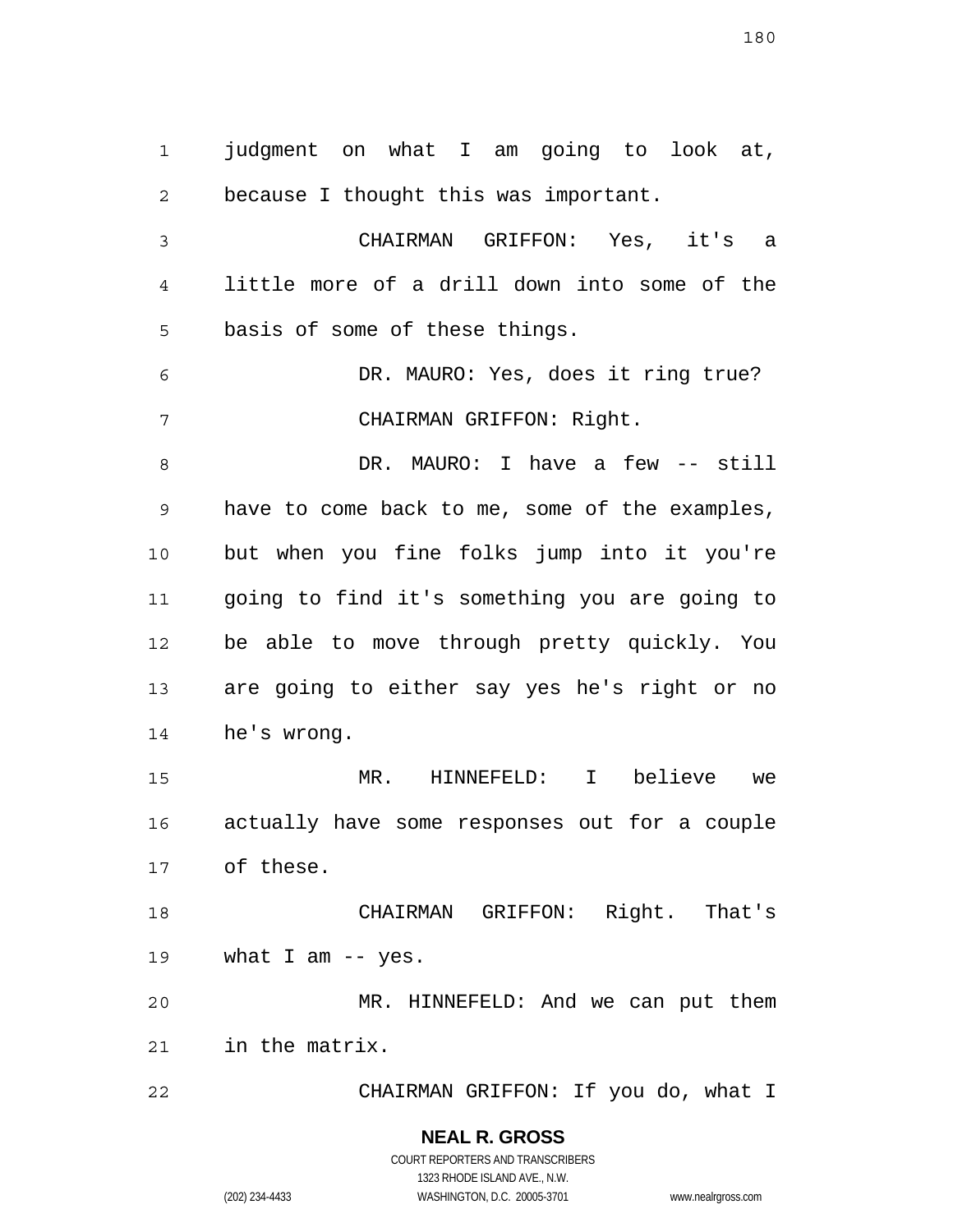was going to say, why don't you email me the responses and then I can cut and paste because otherwise we are going to have two versions of the matrix --

MR. HINNEFELD: Sounds great.

CHAIRMAN GRIFFON: Going on.

7 MR. HINNEFELD: Even better.

8 MS. BEHLING: Excuse me, Mark, this is Kathy Behling. I do have some notes on attachment one which was the Bridgeport Brass and I believe, based on what I have written here, that NIOSH initially did respond to our findings on January 26, 2009 and then we wrote a White Paper thereafter and I know Hans and Harry Chmelynski had presented a response to their initial response at the 3/22, the March 22 meeting, 2010.

So if NIOSH wants to go back, January 26 we hear an initial response and then we discuss it again back on 3/22, 2010. CHAIRMAN GRIFFON: And this is for -

## **NEAL R. GROSS**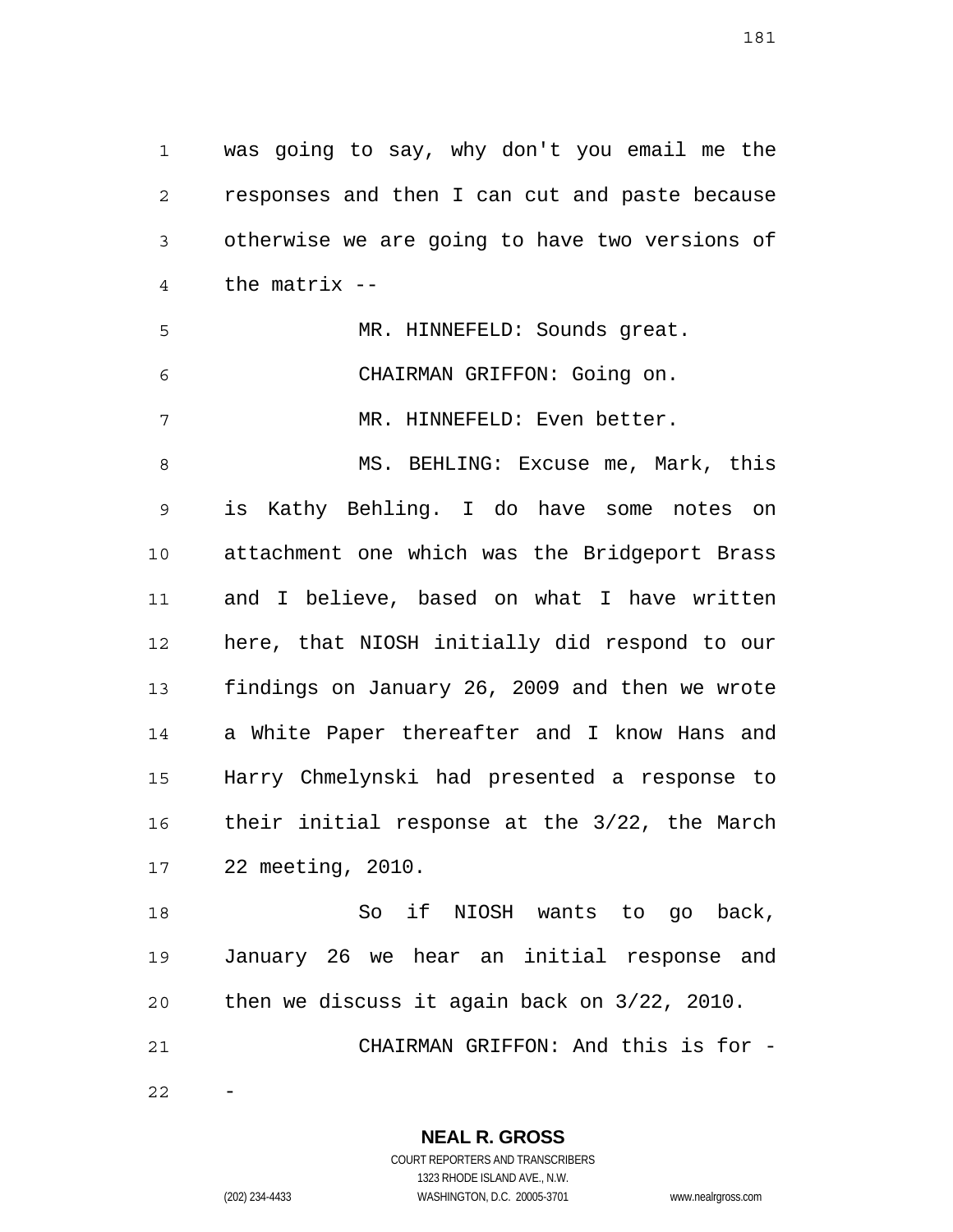1 MS. BEHLING: For Bridgeport Brass, attachment one. CHAIRMAN GRIFFON: I also see something here in my folder, says draft response to SC&A, comments on Harshaw TBD. So that would be - MR. HINNEFELD: That's what we sent -- that would be what I have. CHAIRMAN GRIFFON: So, there's other  $10 - -$ MR. HINNEFELD: So that's a Harshaw and there's some for Bridgeport. CHAIRMAN GRIFFON: Right. Right. So with -- yes that's fine. If I could ask you Stu to boil these down -- 16 MR. HINNEFELD: Oh okay. CHAIRMAN GRIFFON: Well, I have them. Maybe I can try to summarize in the matrix. MR. HINNEFELD: I think there's kind of a response paragraph in there. CHAIRMAN GRIFFON: There is. I just

> **NEAL R. GROSS**  COURT REPORTERS AND TRANSCRIBERS

> > 1323 RHODE ISLAND AVE., N.W.

(202) 234-4433 WASHINGTON, D.C. 20005-3701 www.nealrgross.com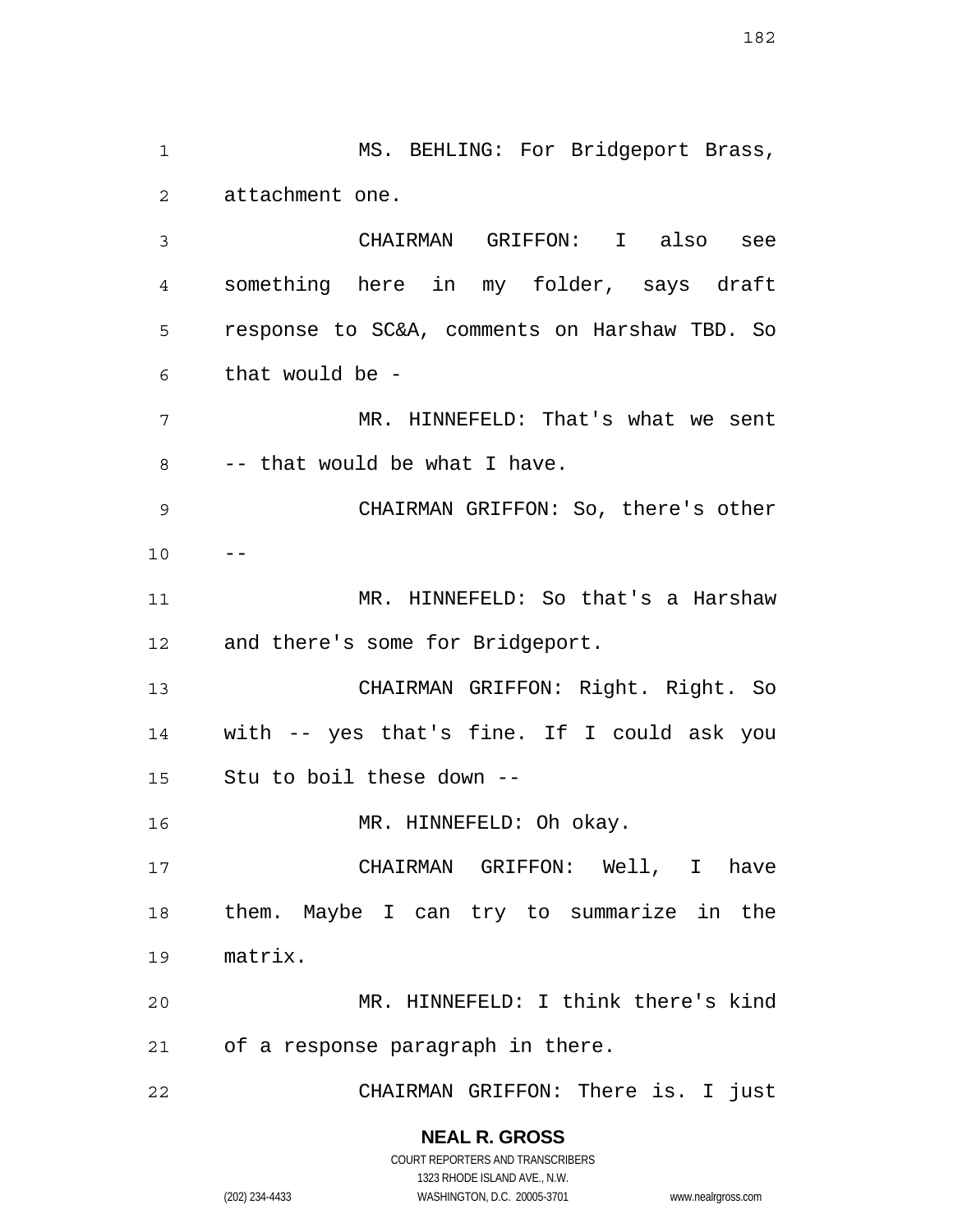don't want it to be this long.

MR. HINNEFELD: Yes, we've done those on others. CHAIRMAN GRIFFON: I know, I know. All right. I'll try to -- I'll take it. I've got the one for Harshaw. I'm not sure I have the one that Kathy is referencing. MR. HINNEFELD: Yes, I can send it. I'll send it to you. CHAIRMAN GRIFFON: What's the title of that? MR. HINNEFELD: The title of that one is -- CHAIRMAN GRIFFON: Is it eighth matrix Bridgeport Brass TBD? Maybe I do have it. MR. HINNEFELD: Yes, that's what it was. Eighth case matrix Bridgeport Brass. CHAIRMAN GRIFFON: Okay, so you just pulled out that part of the matrix. So I have that. So I'll roll that all together. MR. HINNEFELD: Yes, all right. And

> **NEAL R. GROSS**  COURT REPORTERS AND TRANSCRIBERS

1323 RHODE ISLAND AVE., N.W. (202) 234-4433 WASHINGTON, D.C. 20005-3701 www.nealrgross.com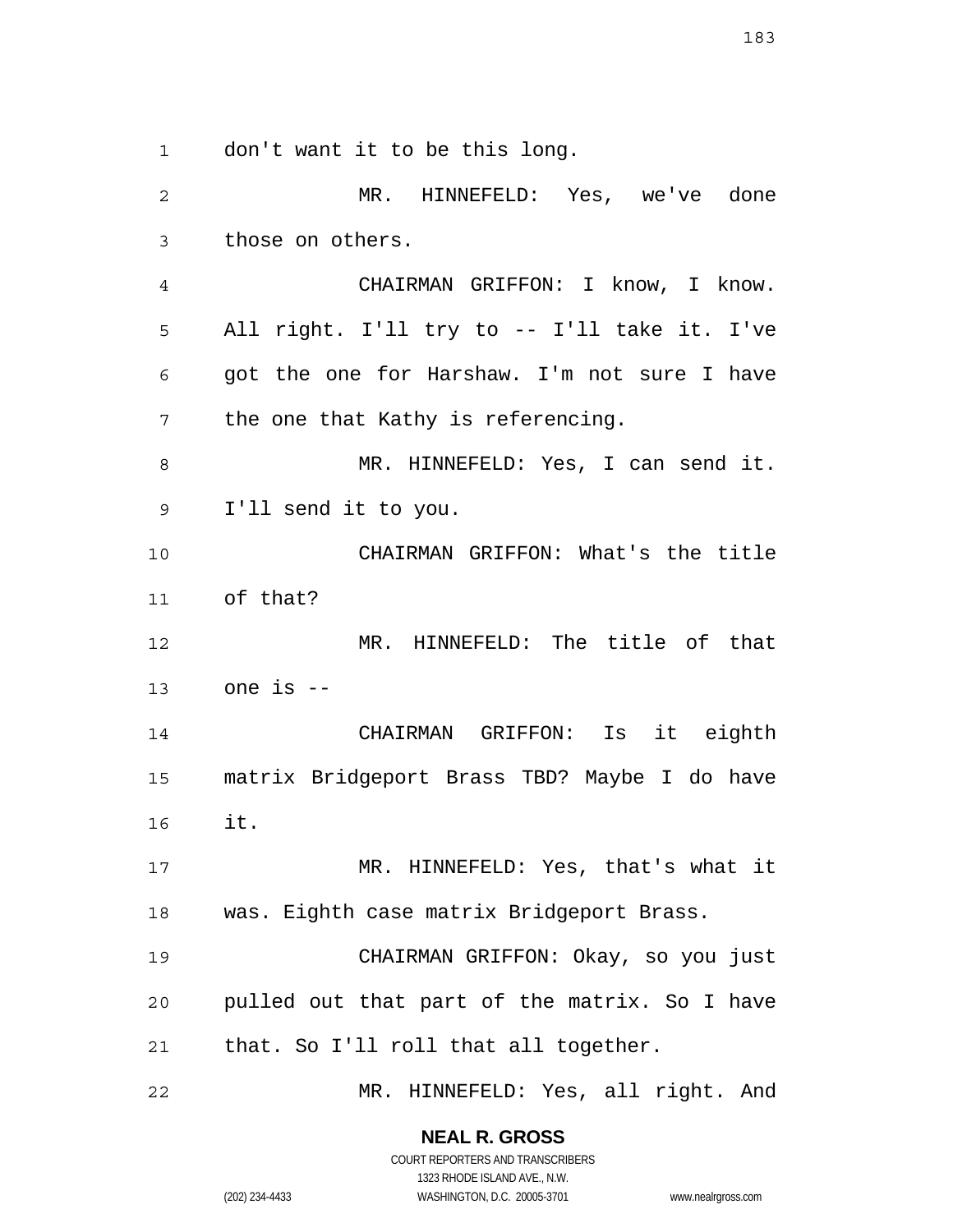then the Harshaw actually has the finding and then a paragraph --

CHAIRMAN GRIFFON: That's more of a written report, right, right, not a matrix. Okay. I'll pull those together into the set and then you can -- so.

MEMBER MUNN: All that November stuff.

CHAIRMAN GRIFFON: The actions remain the same. I'll just clean up the matrix to reflect the work that has been done already.

13 MEMBER MUNN: And the White Paper.

CHAIRMAN GRIFFON: What's the other thing you have on there?

MEMBER MUNN: The White Paper, it was a part of the zip file that came with Bridgeport and the first 20 cases.

CHAIRMAN GRIFFON: Oh is that White Paper Harshaw TBD review?

MEMBER MUNN: I have it sent in November last year. It's a 28-page White

## **NEAL R. GROSS**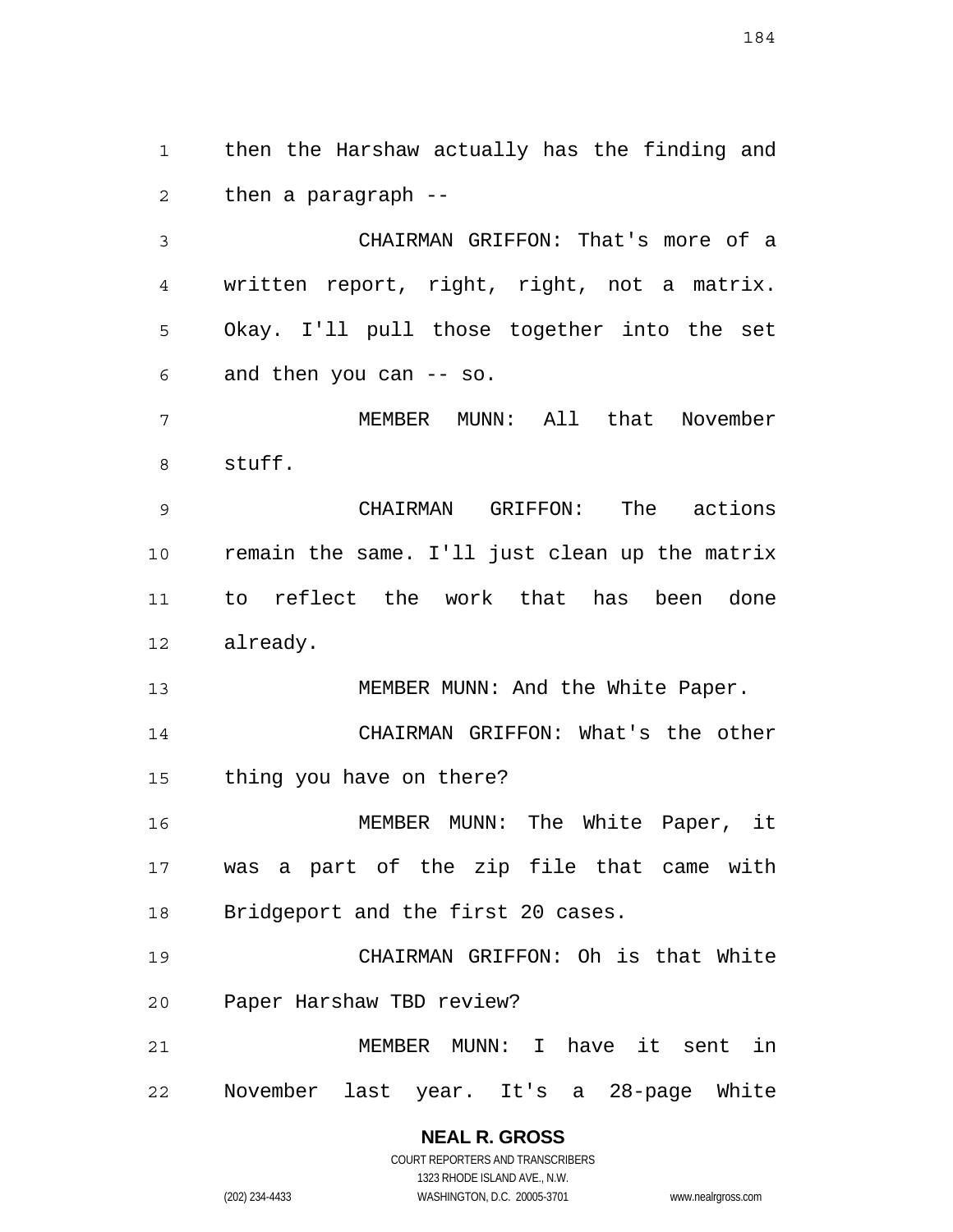Paper. CHAIRMAN GRIFFON: And that is for Harshaw, right? MEMBER MUNN: Harshaw. CHAIRMAN GRIFFON: Is that the SC&A? 6 MEMBER MUNN: SC&A. CHAIRMAN GRIFFON: Yes, yes, yes. So that's the SC&A review -- MEMBER MUNN: Right. CHAIRMAN GRIFFON: which you call the White Paper for some reason in this case. And they also sent a Bridgeport review. 13 MEMBER MUNN: Yes. CHAIRMAN GRIFFON: Okay. 15 DR. ULSH: So for those two, we have provided initial responses and SC&A has responded to those so now it's back in our court. CHAIRMAN GRIFFON: Right. DR. ULSH: And then for the -- CHAIRMAN GRIFFON: I'll put your initial responses into the big matrix.

# **NEAL R. GROSS**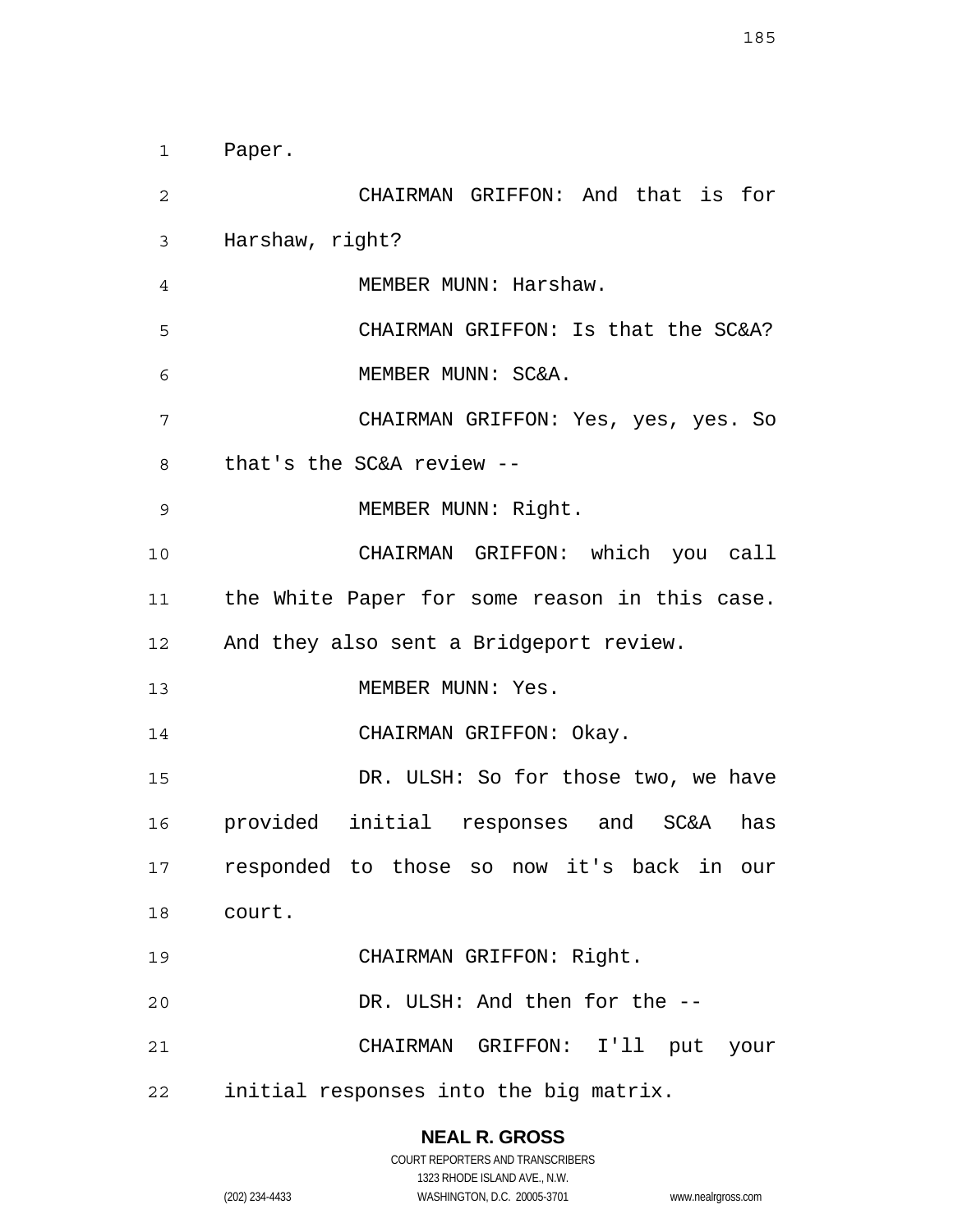1 DR. ULSH: Okay. CHAIRMAN GRIFFON: Right. DR. ULSH: And then for the others we have not yet provided an initial response. CHAIRMAN GRIFFON: I don't see any, unless you know of any. MR. HINNEFELD: I only know of those two - CHAIRMAN GRIFFON: Right. MR. HINNEFELD: Bridgeport Brass and Harshaw. CHAIRMAN GRIFFON: Right, so I think for the other Huntington and -- Huntington, yes, there's only three. DR. ULSH: So, it was Huntington, attachment three? CHAIRMAN GRIFFON: Yes. That should do it. And all the actions remain the same I think. Anything else on that? Okay I think we can move on to the other items on the schedule. I have the discussion of the Quality Assurance

> **NEAL R. GROSS**  COURT REPORTERS AND TRANSCRIBERS 1323 RHODE ISLAND AVE., N.W. (202) 234-4433 WASHINGTON, D.C. 20005-3701 www.nealrgross.com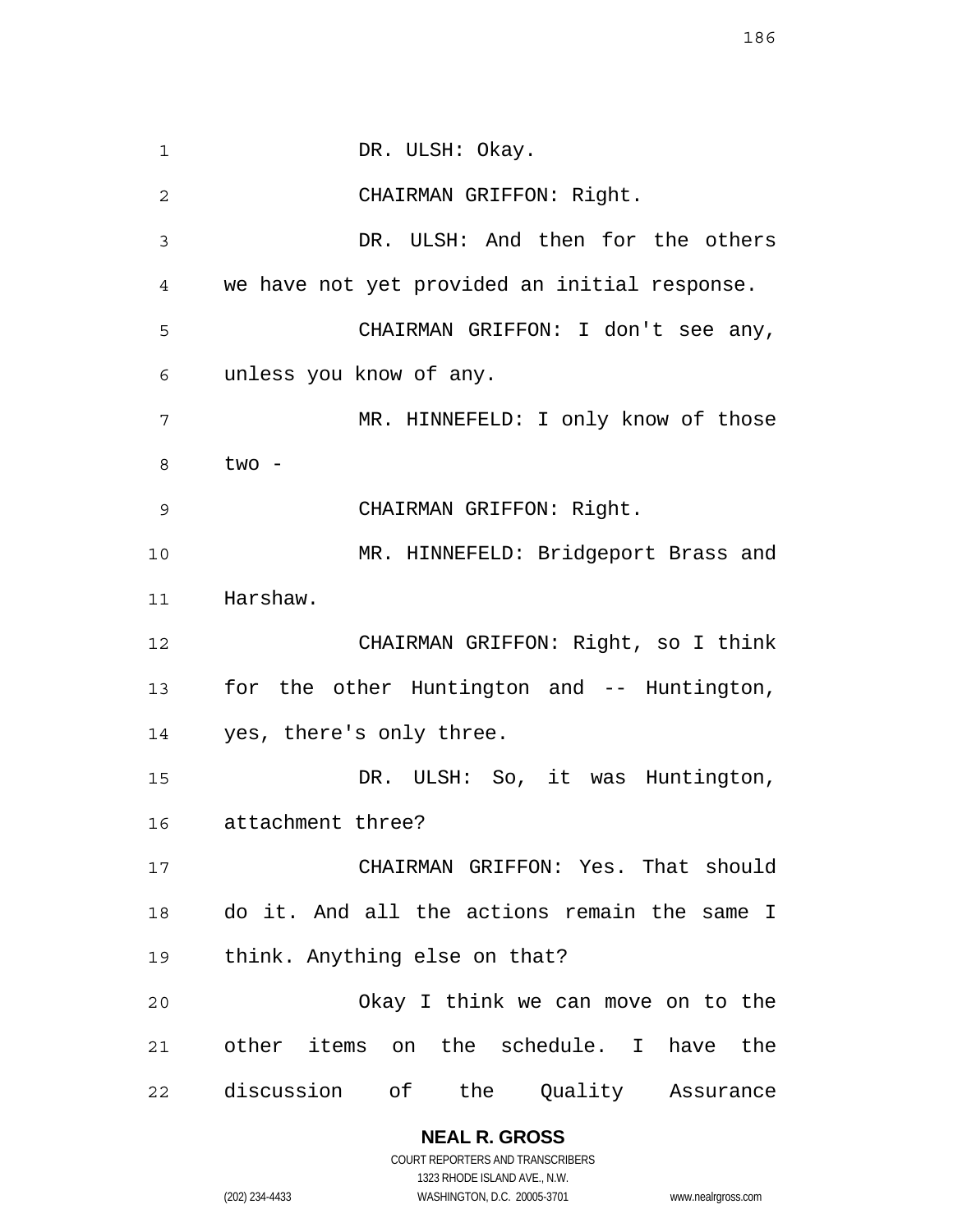objectives, selecting the 14th set of cases as the next two things.

So I just -- I actually, you probably emailed this a while ago but I obviously -- so people on the phone have a copy of this?

MR. HINNEFELD: Mike and David will not. We didn't have an email -

MR. KATZ: Yes, we don't have a CDC email for them.

MR. HINNEFELD: I was concerned about the Privacy Act issue on this because we didn't look through it -- I don't think there's any Privacy Act issue but we don't know for sure. We haven't had it reviewed.

CHAIRMAN GRIFFON: Well, we are not going to read it into the record or anything - -

MR. HINNEFELD: No, I mean, we can talk about it but in terms of sending it to non-government emails --

CHAIRMAN GRIFFON: I got it.

**NEAL R. GROSS**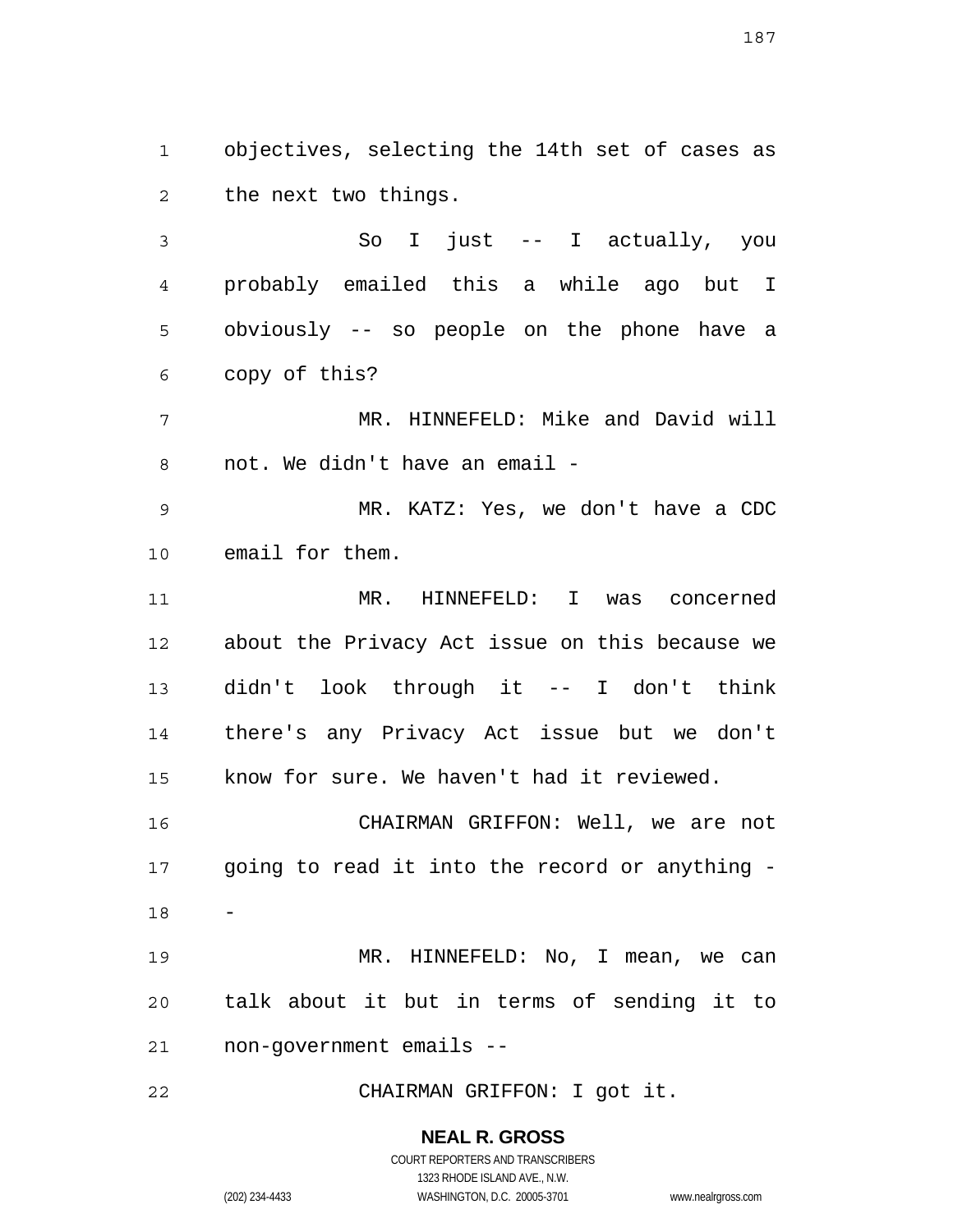MR. HINNEFELD: So I couldn't -- we didn't send that. Now the actual selection list, that was -- we don't have to worry about Privacy Act because that has been vetted many times in that form, so that, we don't -- CHAIRMAN GRIFFON: Do you have that, did you get a chance to -- 8 MR. HINNEFELD: Let me think back, now that I'm thinking about that, let me go do that now. See what they -- 11 CHAIRMAN GRIFFON: Okay. MR. HINNEFELD: I did not -- CHAIRMAN GRIFFON: You need to -- 14 MR. KATZ: How many copies --CHAIRMAN GRIFFON: For this discussion that was what I was wondering, yes  $17 - -$ MR. HINNEFELD: Yes, I should probably be here for the discussion. MR. KATZ: Let me take care of that. CHAIRMAN GRIFFON: Mike and David, I don't know if you have joined us yet, again.

> **NEAL R. GROSS**  COURT REPORTERS AND TRANSCRIBERS

> > 1323 RHODE ISLAND AVE., N.W.

(202) 234-4433 WASHINGTON, D.C. 20005-3701 www.nealrgross.com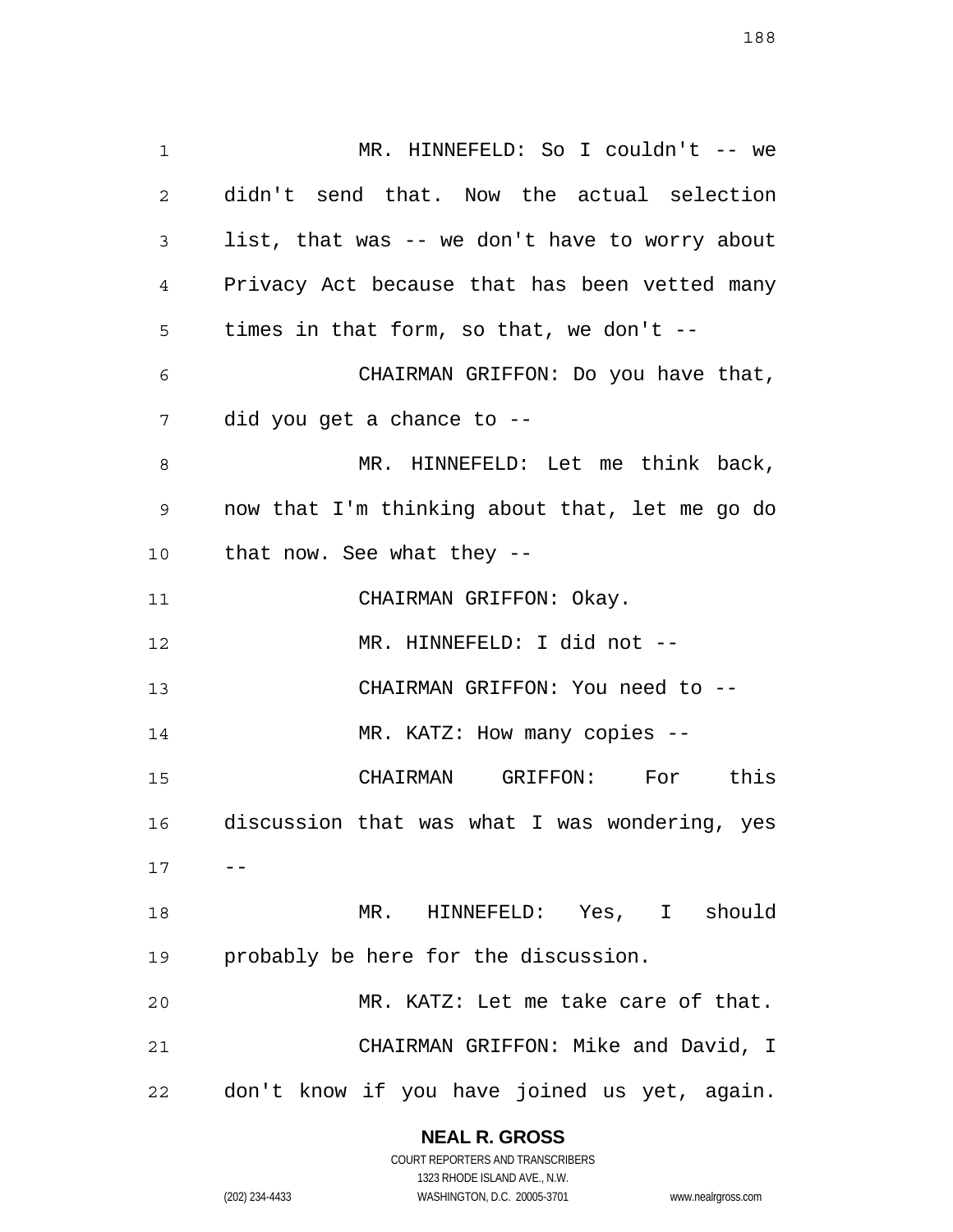David, is --

| $\overline{2}$ | MEMBER GIBSON: Yes, I'm here Mark.             |
|----------------|------------------------------------------------|
| 3              | CHAIRMAN GRIFFON: Oh, hi. Mike.                |
| $\overline{4}$ | That's Mike. Okay. So this is -- so as you     |
| 5              | heard, you won't be looking at this document.  |
| 6              | We just got it. I just got it today. This is   |
| 7              | the NIOSH review of the QA issues from the     |
| 8              | claims reviewed by SC&A so from those first -- |
| 9              | it was a little over 100. I think we went to a |
| 10             | bigger set of cases, right Stu?                |
| 11             | MR. HINNEFELD: Actually, there was             |
| 12             |                                                |
|                | a set of 100.                                  |
| 13             | CHAIRMAN GRIFFON: Yes.                         |
| 14             | MR. HINNEFELD: Then there was<br>a             |
| 15             | smaller set that we did our --                 |
| 16             | CHAIRMAN GRIFFON: But I thought you            |
| 17             | picked it initially from a larger subset of    |
| 18             | 150 -- it went through the eighth set I        |
| 19             | thought.                                       |
| 20             | MR. FARVER: 110 or something, yes,             |
| 21             | it might have been gone through the eighth     |

**NEAL R. GROSS**  COURT REPORTERS AND TRANSCRIBERS

1323 RHODE ISLAND AVE., N.W.

(202) 234-4433 WASHINGTON, D.C. 20005-3701 www.nealrgross.com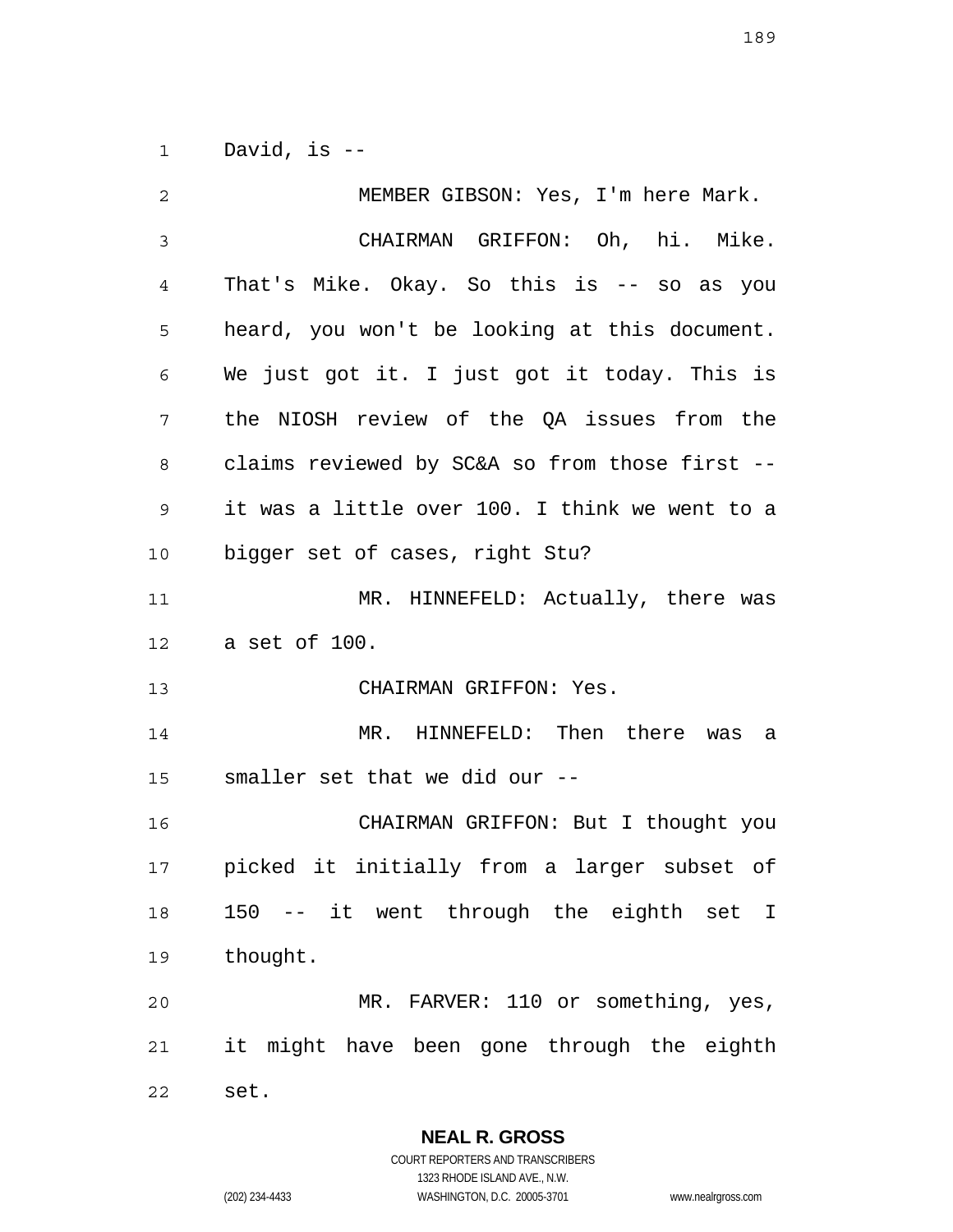CHAIRMAN GRIFFON: Yes, yes, because we expanded it so we had more to pick from, basically. Anyway it is all those QA findings, SC&A selected some that we wanted to sort of track back to see what the sort of root cause was of why these mistakes were made and NIOSH did a -- and this is an initial cut at that, is that what -- MR. HINNEFELD: Yes. CHAIRMAN GRIFFON: So I'll let Stu describe it, yes. MR. HINNEFELD: Let me give you a little pedigree on this. We haven't had this very long and so we didn't really vet it much. But because we wanted to get it to the Subcommittee for the purposes of discussion and checking out expectations. Now I have hardly, to be honest with you, hardly looked at it. There is supposed to be in here some sort of discussion of what would you do to prevent this in the future and I'm not -- you know, some of these may not lend themselves to

**NEAL R. GROSS** 

COURT REPORTERS AND TRANSCRIBERS 1323 RHODE ISLAND AVE., N.W. (202) 234-4433 WASHINGTON, D.C. 20005-3701 www.nealrgross.com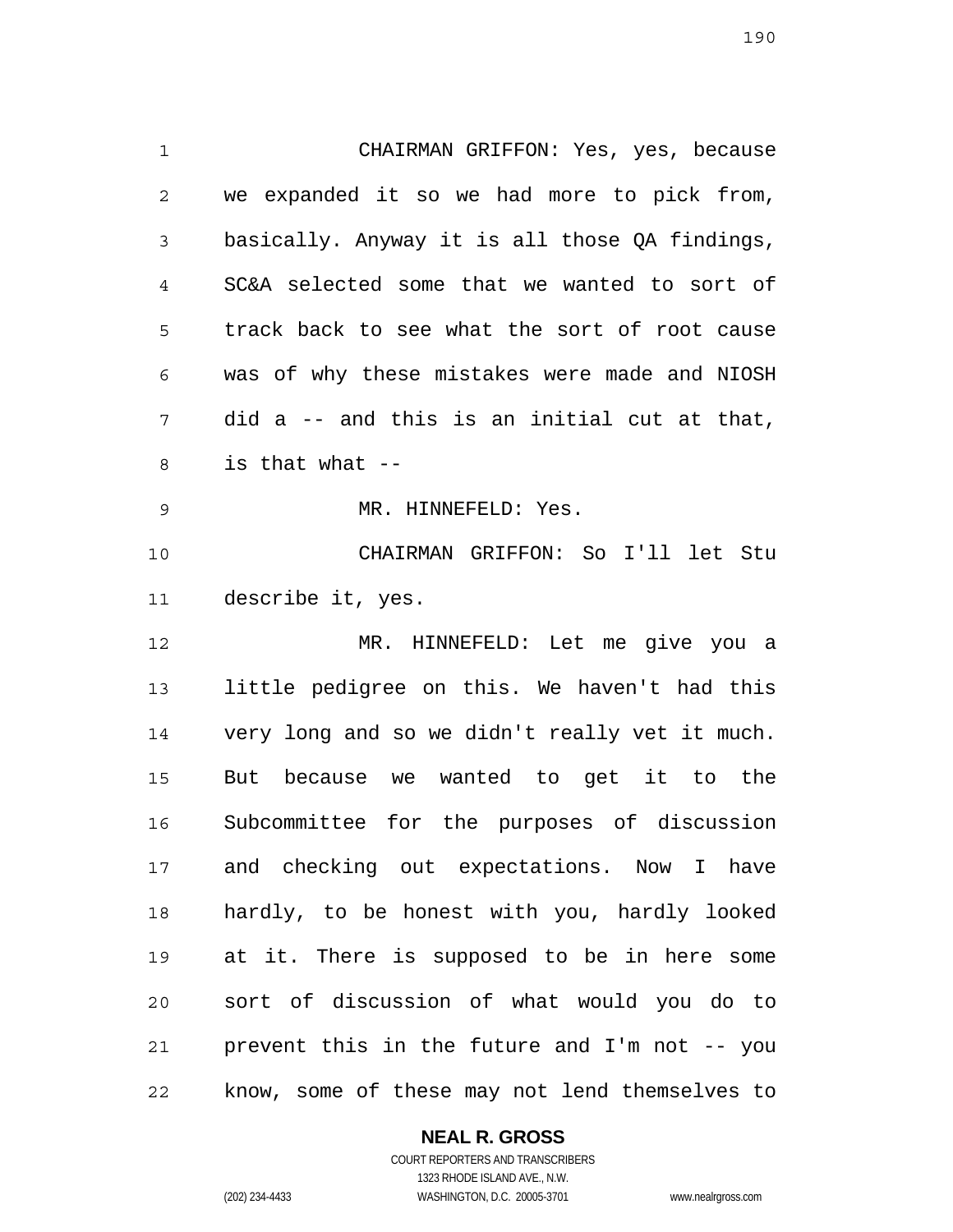that very well, but there is supposed to be some sort of thing like that in here.

In any case, whenever you start down this pathway of doing a deficiency report and then a disposition report, one of the things you have to worry about is if I do this, is the amount of effort it would take me to put a system in place to prevent this error worth saving errors of this sort?

So that's going to have to be part of the decision as well. We haven't really gone very far down that path. It's a sort of a -- an evolving thing and so this, chances are, will be part of a broader, quality assurance question, which is probably going to get handed to us as part of the 10-year program review anyway.

So it's going to be part of -- it's sort of an early effort, a work that we expect to be evolving as we go forward. So that's kind of the background here. And we have not, in the office, vetted it very thoroughly and

**NEAL R. GROSS**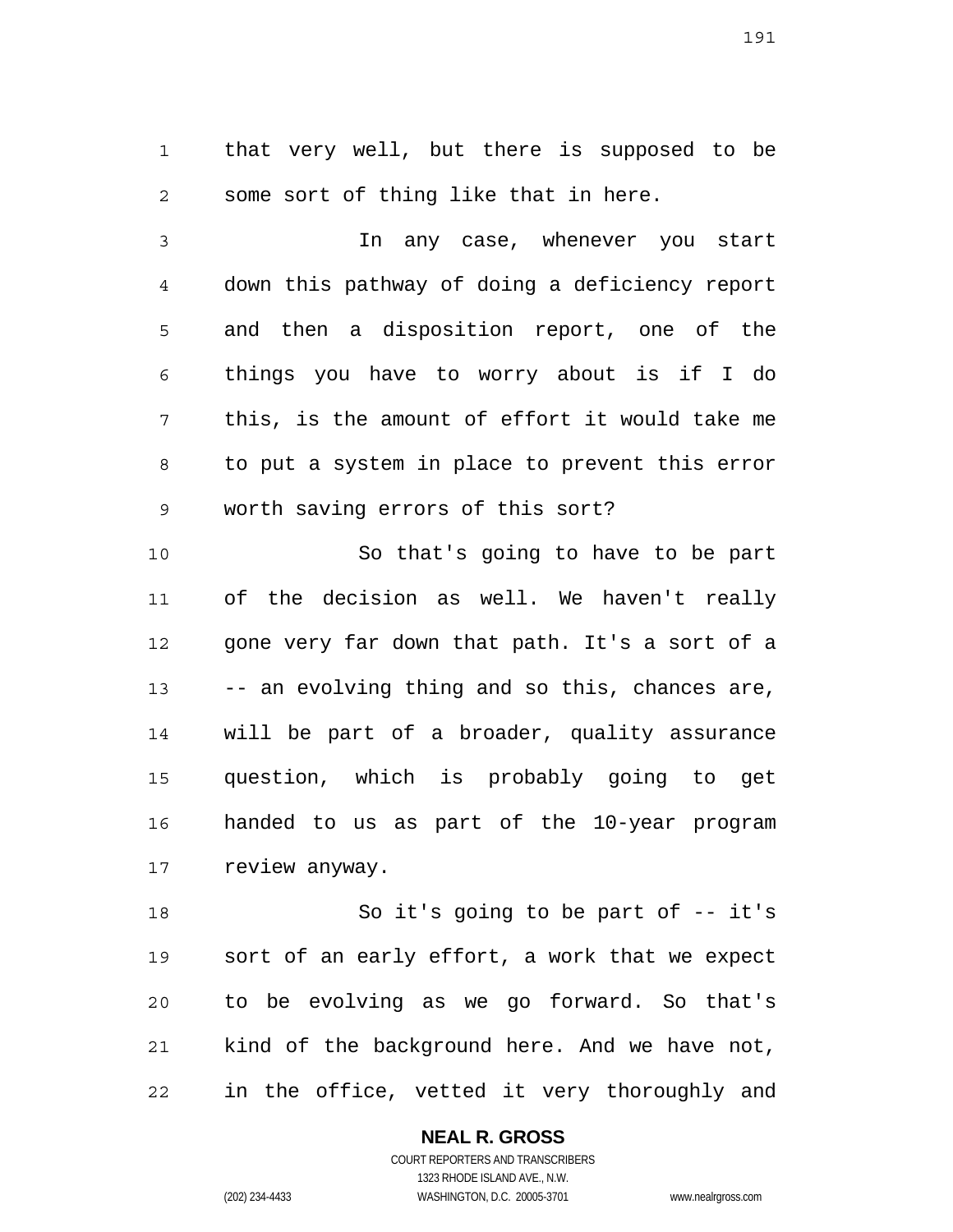so we made sure we put a disclaimer on it about this being a draft document or a working document. We didn't put a draft watermark on it or anything, but it's still fairly preliminary.

If you would like I can start through these.

CHAIRMAN GRIFFON: Yes, I wouldn't mind -- well, either that or --

MR. HINNEFELD: Well, I think it might be helpful -

CHAIRMAN GRIFFON: Yes. Maybe --

MR. HINNEFELD: The first finding is that an error was made in the data entry for an IMBA run which grossly overestimated the internal alpha dose and this had to do with the TBD stated annual intake of uranium, is what the intake is, is 1,400 picocuries per year. But there were two mistakes apparently in entering. One was an order of magnitude too high in the number and then choosing picocuries per day as the entry instead of

## **NEAL R. GROSS**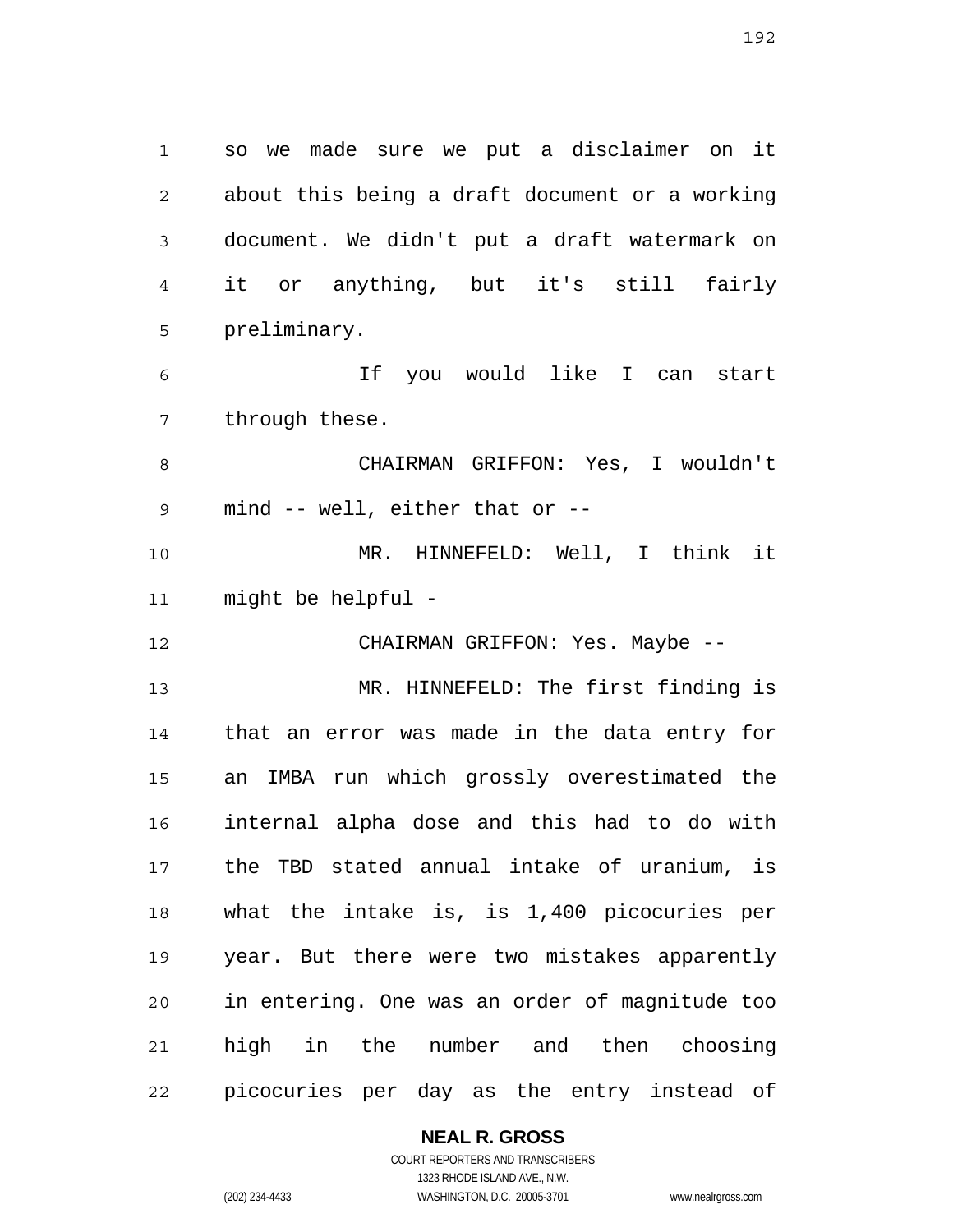picocuries per year and so it's just a huge, huge overestimate.

Now you would think you would see that, you would think you would notice that, you know, the dose reconstructor would make it, or the peer reviewer wouldn't it, and this just says, well, it was a mistake and the DR shouldn't have made the mistake. He knew better, or she knew better, and the peer reviewer should have caught it.

The peer reviewer's instructions do not specifically say make sure the IMBA intake value is correct. It doesn't say that line on the review procedure where it tells the peer reviewer what to do, but it does say make sure the tools are checked, all tools in the assessment, of which IMBA would be one.

So again, it's a matter of probably a careless mistake on the part of the dose reconstructor and perhaps a mistake because of time constraints on the part of the peer reviewer. I think to really go much further

**NEAL R. GROSS**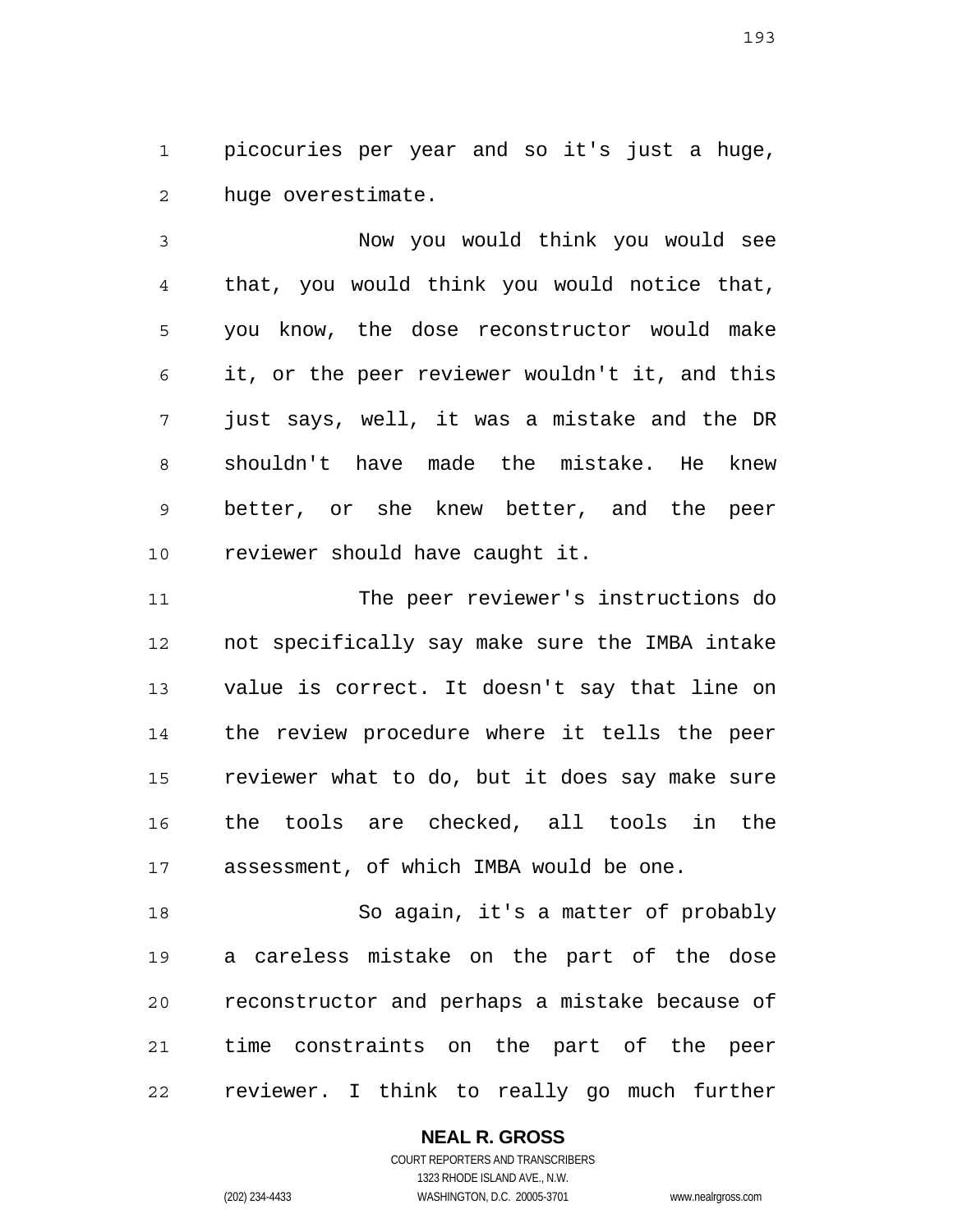it's going to take a little more discussion on our side. I don't know that the Board needs to talk about it that much, but it's going to be more a discussion on our side about are we expecting too much of somebody.

Well, I mean you could go further down this path. Did the dose reconstructor, did they know how to use IMBA well enough? Were they accomplished enough in IMBA or did the part of units per day is just part of using IMBA that they were unfamiliar with and just didn't check off, change from the default.

That's one -- I mean, you can examine further the knowledge of the dose reconstructor and you can examine further the specificity of instruction to the dose reconstructor and to the peer reviewer. I'm not sure there's a lot of ground to go there, a lot of gain to be made in that. Doug, I don't know what you would think about something like that?

## **NEAL R. GROSS**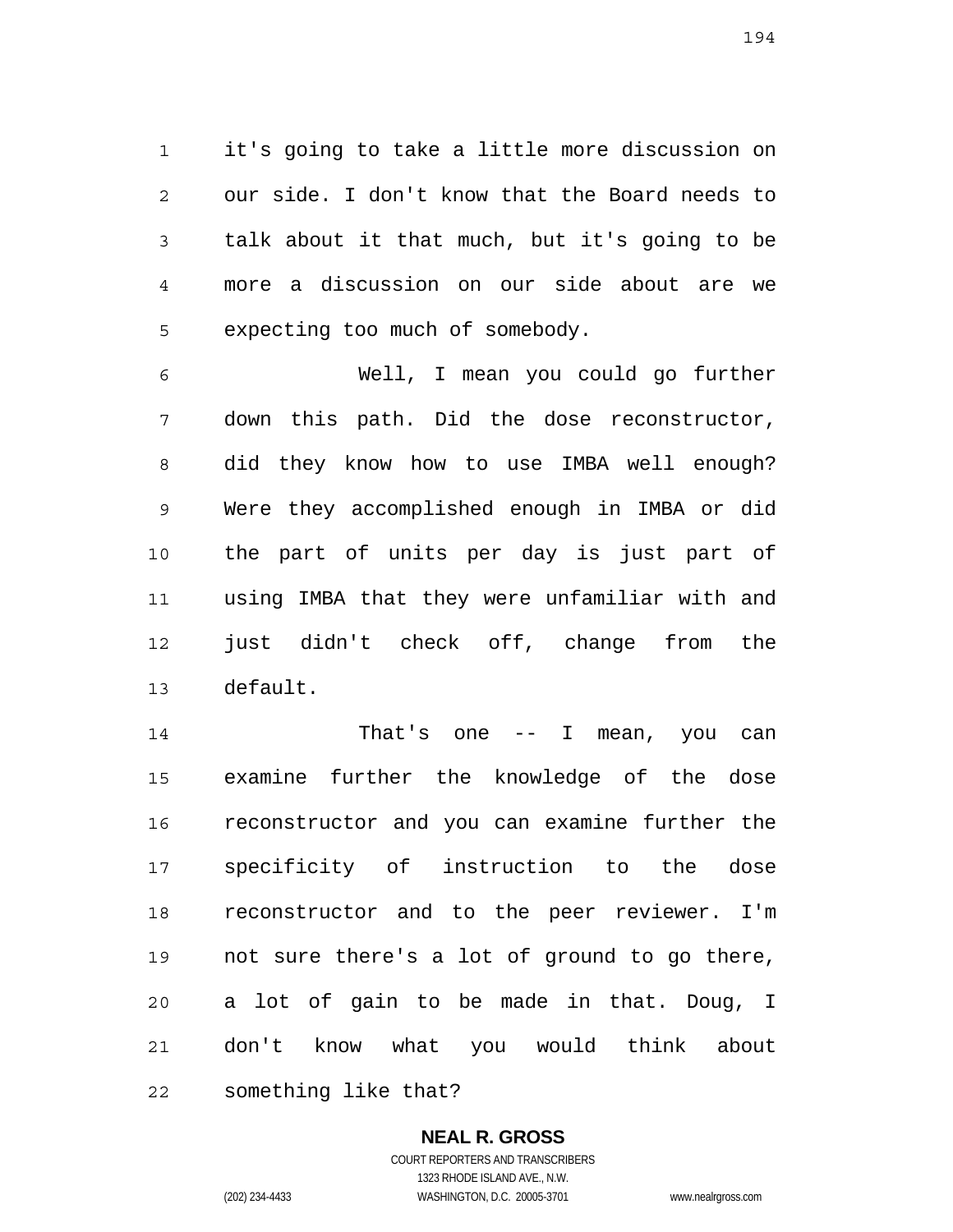MR. FARVER: Oh, my concern is why wasn't it caught -- MR. HINNEFELD: Yes. MR. FARVER: And how can you catch it in the future, would be the only thing. CHAIRMAN GRIFFON: Especially when it appears to me this would be a -- it's a big overestimate, right? MR. HINNEFELD: It's not just a tiny  $10 - -$ CHAIRMAN GRIFFON: Yes. MR. HINNEFELD: And the problem here is, you know, this one was in the high direction. What happens if somebody makes the same mistake in the low direction? CHAIRMAN GRIFFON: Right, right. MR. HINNEFELD: You know, that's the problem. MR. FARVER: You know, the one thing that comes to mind is -- I don't know what the DR report says but it actually say that it is supposed to be 1,400 picocuries per year, then

**NEAL R. GROSS** 

COURT REPORTERS AND TRANSCRIBERS 1323 RHODE ISLAND AVE., N.W. (202) 234-4433 WASHINGTON, D.C. 20005-3701 www.nealrgross.com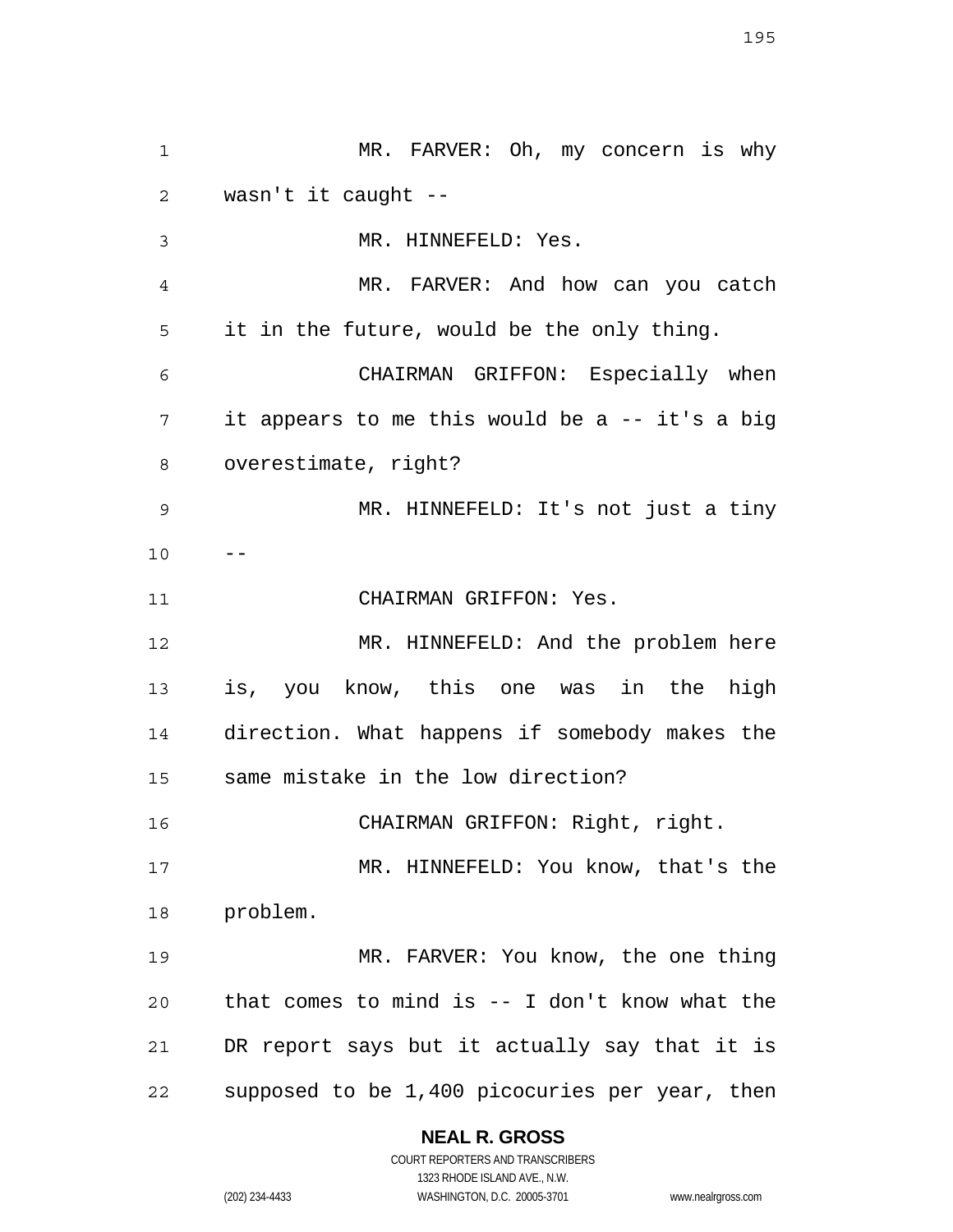someone reviewing the DR report should review the actual calculation and say oh, it's not picocuries per year at all, it's off by a factor of 10. You know, if that value is actually in the DR report which it may or may not be. That way it could be caught.

DR. MAURO: One of the things that happens when you go to a tool. You see, you are building a machine that's trying to put I don't know how many a week, trying to move these things out. I have the luxury to sit back and think about what is it that they are doing here. And it is a luxury. So I'm trying to get to a root cause thing, what do you do to fix something like this?

There is the machine that is going in check, check, check, check, check, check, but then there's this other thing where you have to say well, does this make sense and that's what I do. I just ask myself. I don't go into these workbooks the way a lot of our crew does. I do something different. It

> COURT REPORTERS AND TRANSCRIBERS 1323 RHODE ISLAND AVE., N.W. (202) 234-4433 WASHINGTON, D.C. 20005-3701 www.nealrgross.com

**NEAL R. GROSS**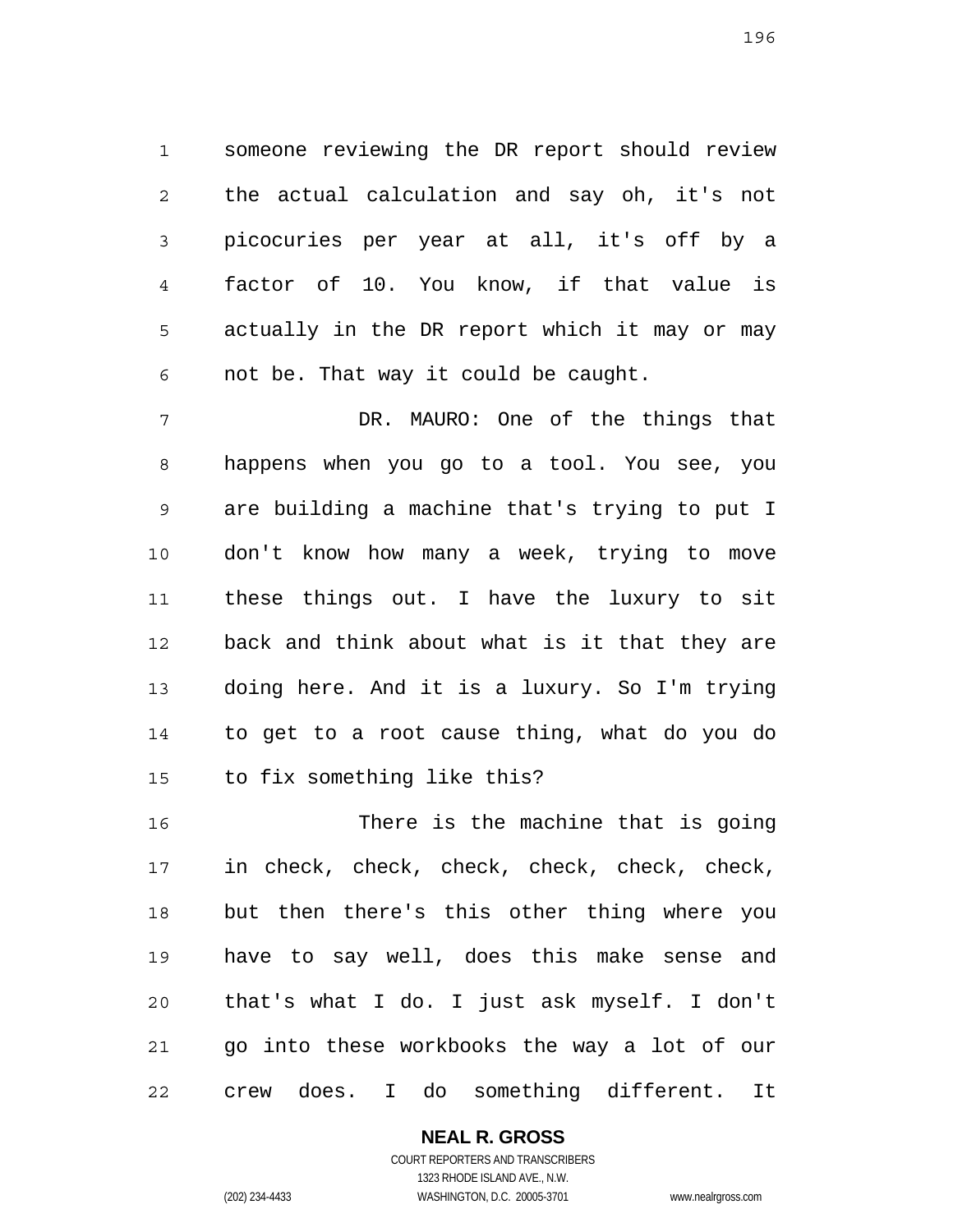doesn't take long when you ask yourself -- this is a classic problem that may not be caught when you are inside the machinery. It's caught when you are not, you know, I'm just giving you an observation.

So one of the things I guess I think is very important, whenever we do our work and you are in the same boat we are in, is you have got to sort of step outside of the thing and ask yourself some common sense questions about what -- does it look like it makes sense? And that's not easy to do yet. Anyway, I don't know if that helps.

CHAIRMAN GRIFFON: Well, that did have -- I mean from my new job, I tend to think that just blaming -- not blaming, but just pointing out that the worker made an error isn't really getting at the root of the problem. Right.

MR. HINNEFELD: I agree. I was taught the same thing.

CHAIRMAN GRIFFON: So the question

**NEAL R. GROSS**  COURT REPORTERS AND TRANSCRIBERS 1323 RHODE ISLAND AVE., N.W.

(202) 234-4433 WASHINGTON, D.C. 20005-3701 www.nealrgross.com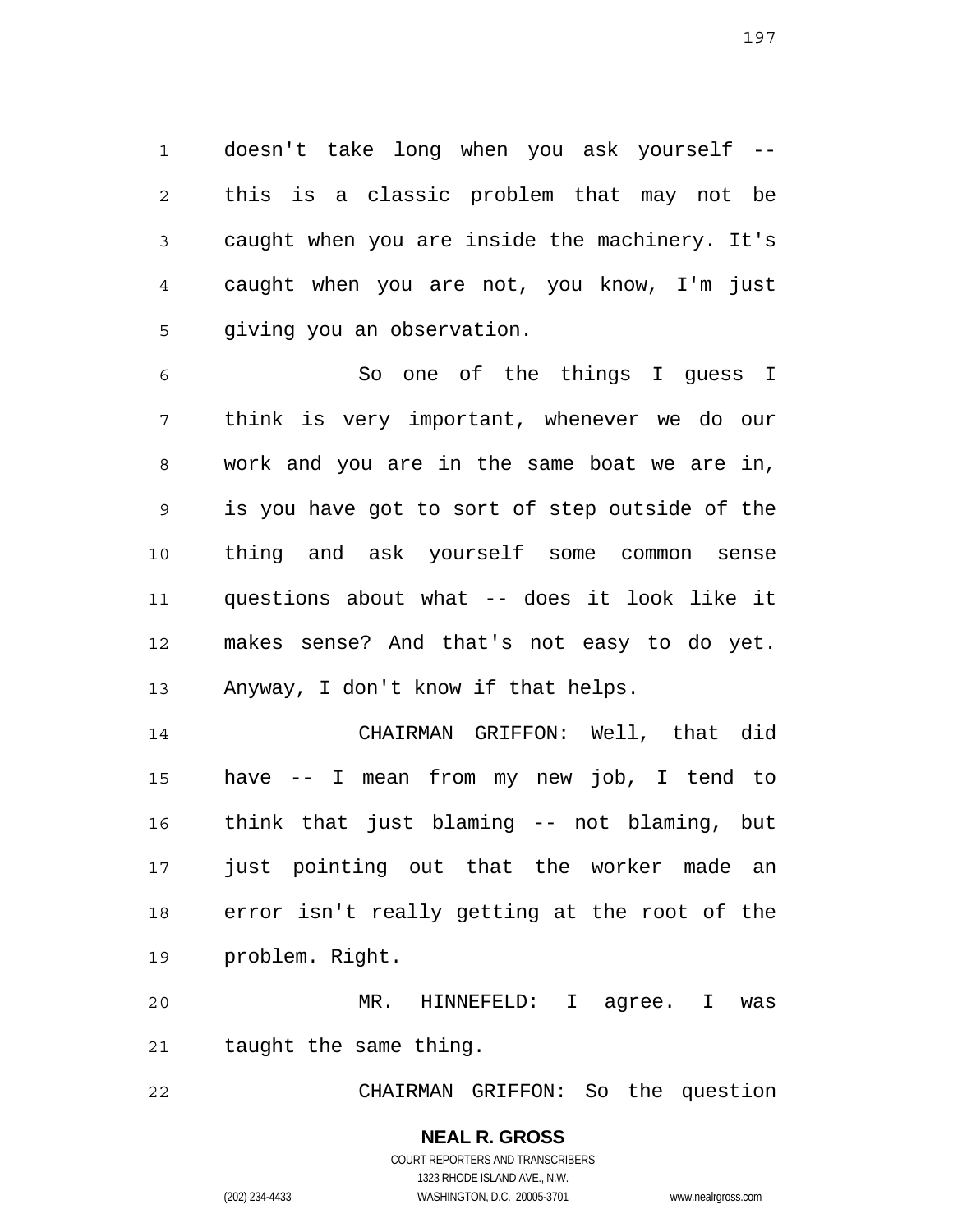then is like, you know, because I can see a situation where not only is the -- you said inside the machinery but also the peer reviewers may have so many peer reviews to do, that you know, because I'm thinking well how could -- like Doug, how could this get through the layers, you know, you have sort of these layers to sort of catch those mistakes or catch those or if the first dose reconstructor doesn't flag it then the peer review will. MR. HINNEFELD: This is the reason I

think that this needs really individual discussion from our side and the ORAU people who do these things about what exactly, because it's not clear to me what exactly the peer reviewers see.

17 CHAIRMAN GRIFFON: Right.

MR. HINNEFELD: Not clear to me the peer reviewer sees a finished dose reconstruction report, with the verbiage in it and everything. So to me there's a lot more knowledge of the intricate details of the work

**NEAL R. GROSS**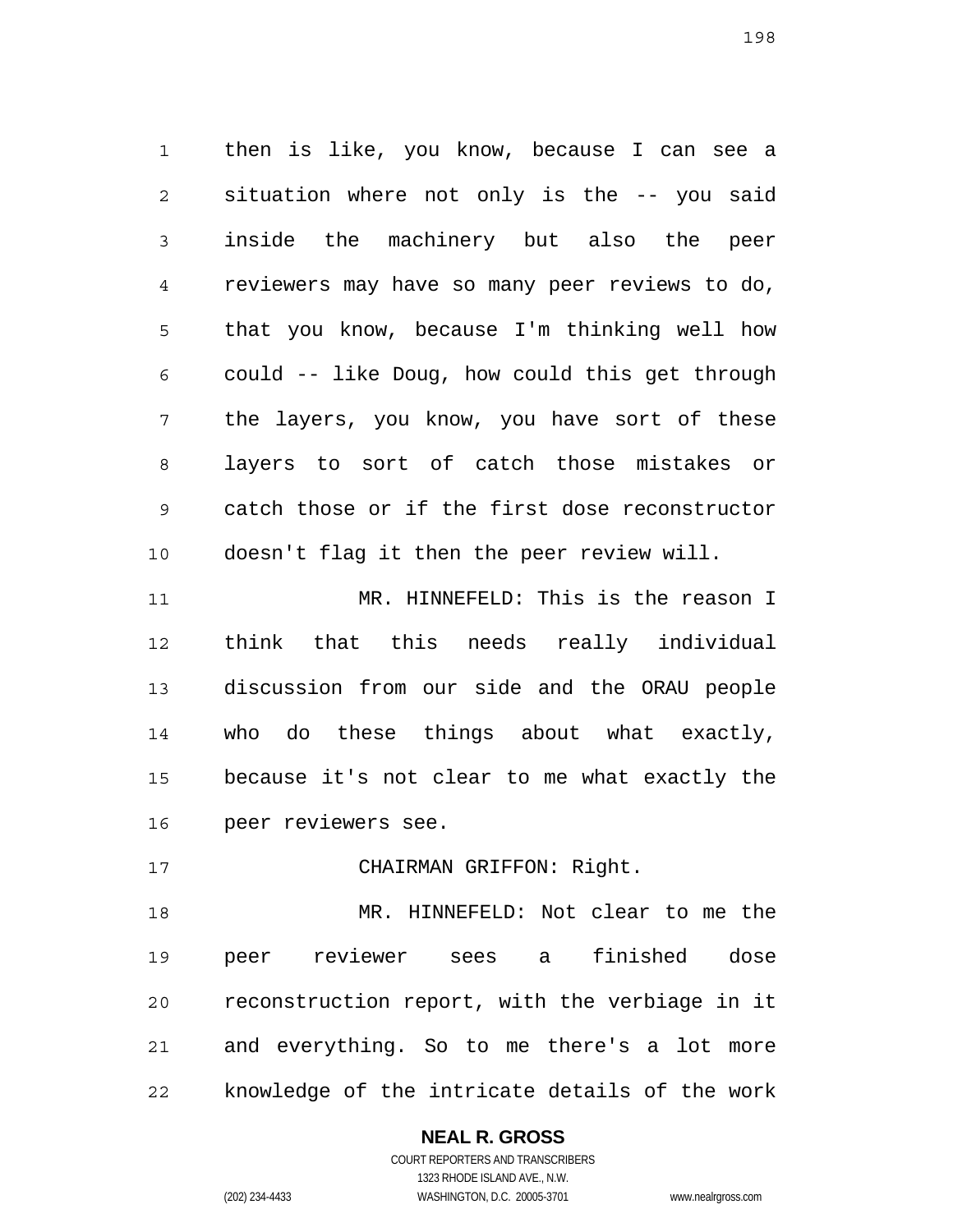process that are required in order to fix the details of the work process.

MR. FARVER: Whoever is signing off on the front page of that DR report should have reviewed it.

MR. HINNEFELD: Should know. It should say I agree this is right. Your signature can always be --

MR. FARVER: Really probably the only way you are going to catch this is if this is actually stated in the DR report that it should be so much per year. Then you have a chance of catching it.

MEMBER MUNN: Then the reviewer should know.

MR. FARVER: Should compare this with this and say oh, they are different.

CHAIRMAN GRIFFON: Yes, but there's sometimes just a reality check so someone saying wow, that's a huge intake, you know -- MR. FARVER: That can work too.

22 CHAIRMAN GRIFFON: That real -- I

**NEAL R. GROSS**  COURT REPORTERS AND TRANSCRIBERS

1323 RHODE ISLAND AVE., N.W.

(202) 234-4433 WASHINGTON, D.C. 20005-3701 www.nealrgross.com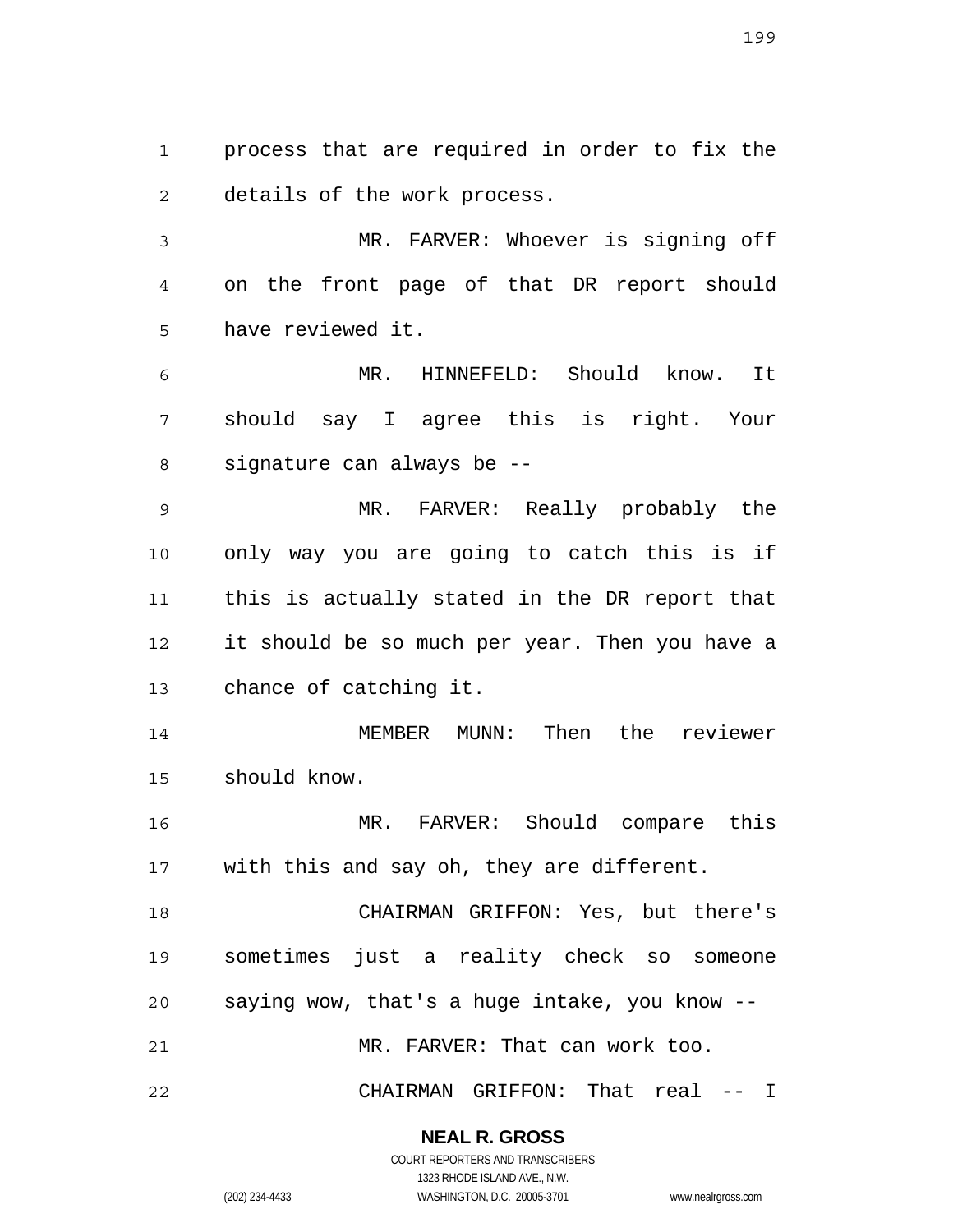know we do a lot of overestimates so that makes it tricky because you know --

MR. HINNEFELD: You would think somebody would have said wow, that dose intake?

CHAIRMAN GRIFFON: Right, right, right.

8 MR. FARVER: I do it by hand.

CHAIRMAN GRIFFON: But I think we are going to run into this a lot and the trouble will be --

MR. HINNEFELD: I think every one -- CHAIRMAN GRIFFON: peer review question, right.

MR. HINNEFELD: I think every one, if you really want to do a serious evaluation of -- because if you're looking about why do things break, why did it not work, you need to have a pretty good understanding of the work process.

CHAIRMAN GRIFFON: Right.

MR. HINNEFELD: And to do that we

**NEAL R. GROSS**  COURT REPORTERS AND TRANSCRIBERS

1323 RHODE ISLAND AVE., N.W. (202) 234-4433 WASHINGTON, D.C. 20005-3701 www.nealrgross.com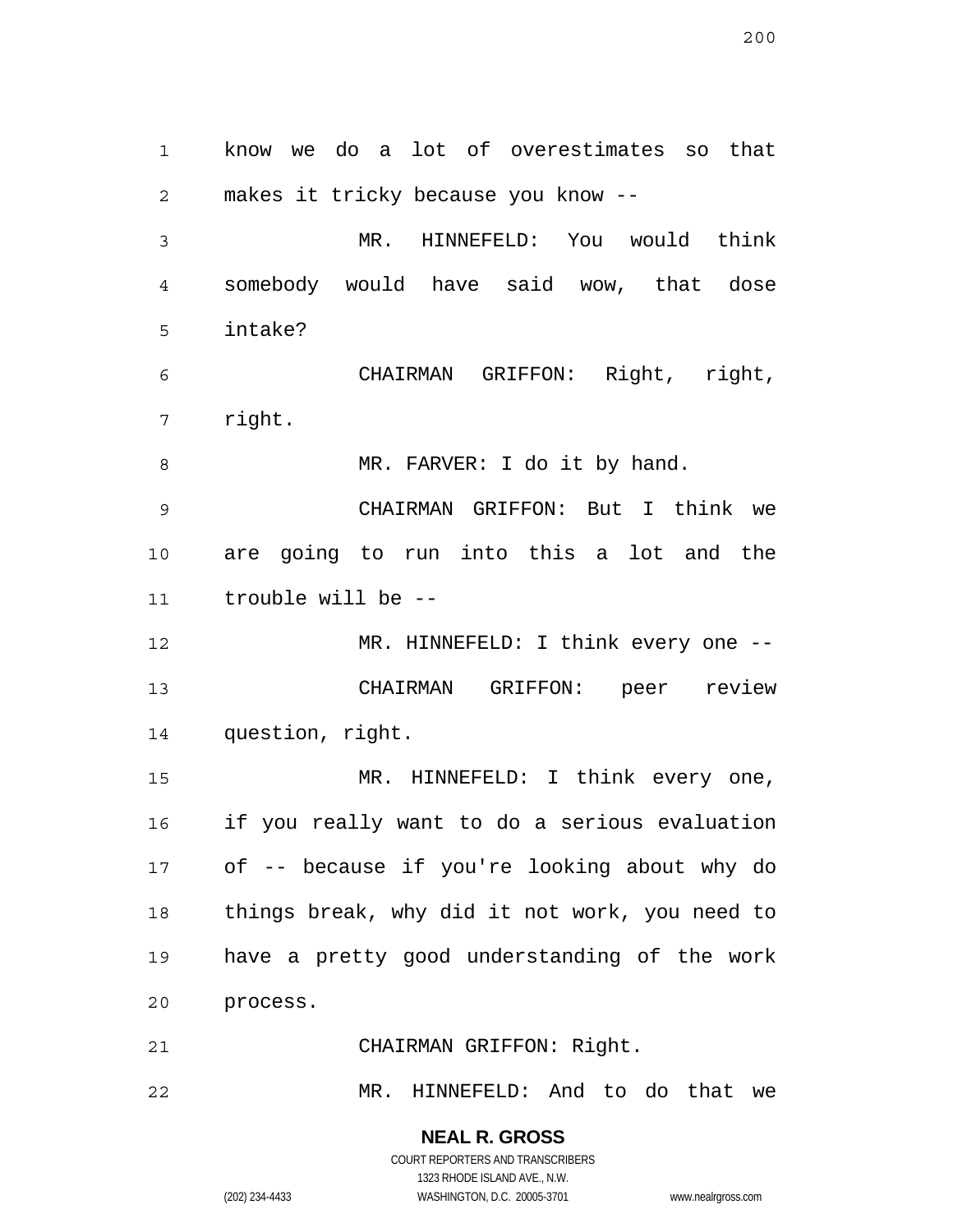are going to get a better understanding o the work process to do that and this may be -- I mean a project like that may be for a handful of claims. That might be an all-day meeting if we were going to do it in this group, or it might be just, more conveniently, us going back to ORAU in our world and when we can do it -- CHAIRMAN GRIFFON: I would ask that you go back to ORAU but then come back to us with a presentation -- 12 MR. HINNEFELD: Yes. 13 MEMBER MUNN: Absolutely. CHAIRMAN GRIFFON: Of the work process, you know. MR. FARVER: I just -- I sit on a commission in New Jersey that is looking it -- CHAIRMAN GRIFFON: Are you a county commissioner? DR. MAURO: No, I'm not a county commissioner. CHAIRMAN GRIFFON: That was a

1323 RHODE ISLAND AVE., N.W.

(202) 234-4433 WASHINGTON, D.C. 20005-3701 www.nealrgross.com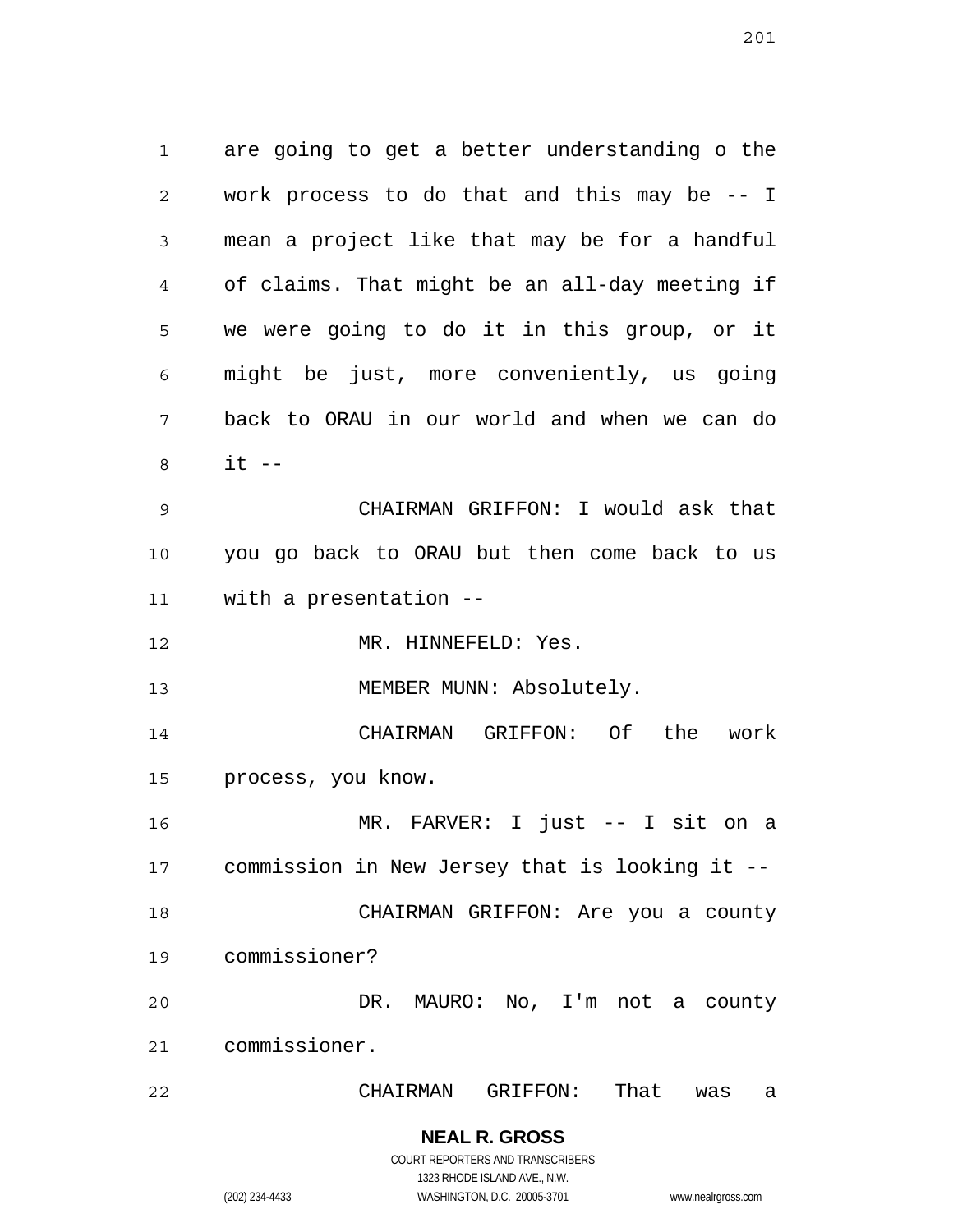lunchtime joke. Sorry.

DR. MAURO: We sit around a table like this and right now the big ticket item -- I don't know if you know this, some very, very serious problems with radiotherapy. People go in to get radiotherapy on a tumor and mistakes are being made. And this goes -- and the reason for the problem is everything is computerized and there's a very, very, very sophisticated machinery in place and they have got an army of technicians and other folks, physicians, going inside and they run the machine.

And I asked the question, well is anybody sitting -- is there anybody watching the store from the bigger picture before the person goes in, wait a minute, what are we doing here, does it all make sense? I'm not saying you're doing this, but what I'm getting at is this is a classic big problem. This is where the big mistakes are made.

You know when we catch, they didn't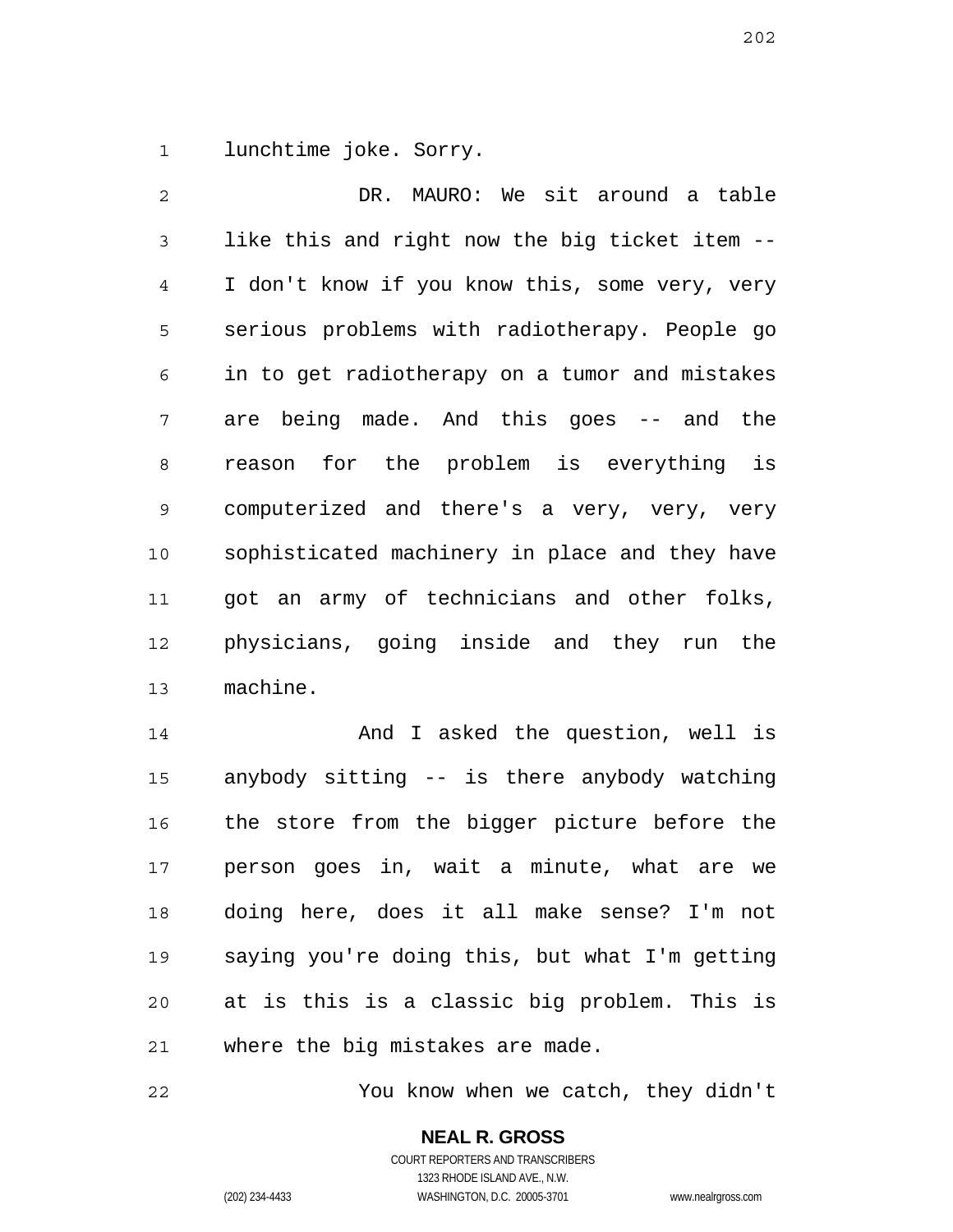have -- instead of 26 zeroes there are 28 zeroes, you know, that's -- you know, you have to catch that.

CHAIRMAN GRIFFON: Yes, yes, I think this is -- I don't mean to cut in on you but this is, sort of Stu's point is, if I can give the -- this is nice because I'm using some of the new stuff --

DR. MAURO: Oh is that right? CHAIRMAN GRIFFON: Everything we are looking at on the Chemical Safety Board is high risk, low probability, so this is sort of high risk situation --

DR. MAURO: Exactly and more probability.

CHAIRMAN GRIFFON: And in this instance it's sort of the technology getting ahead of the workplace management, how to handle this, how to handle the technology.

DR. MAURO: Yes.

CHAIRMAN GRIFFON: I don't think we really have this with the --

> **NEAL R. GROSS**  COURT REPORTERS AND TRANSCRIBERS 1323 RHODE ISLAND AVE., N.W.

(202) 234-4433 WASHINGTON, D.C. 20005-3701 www.nealrgross.com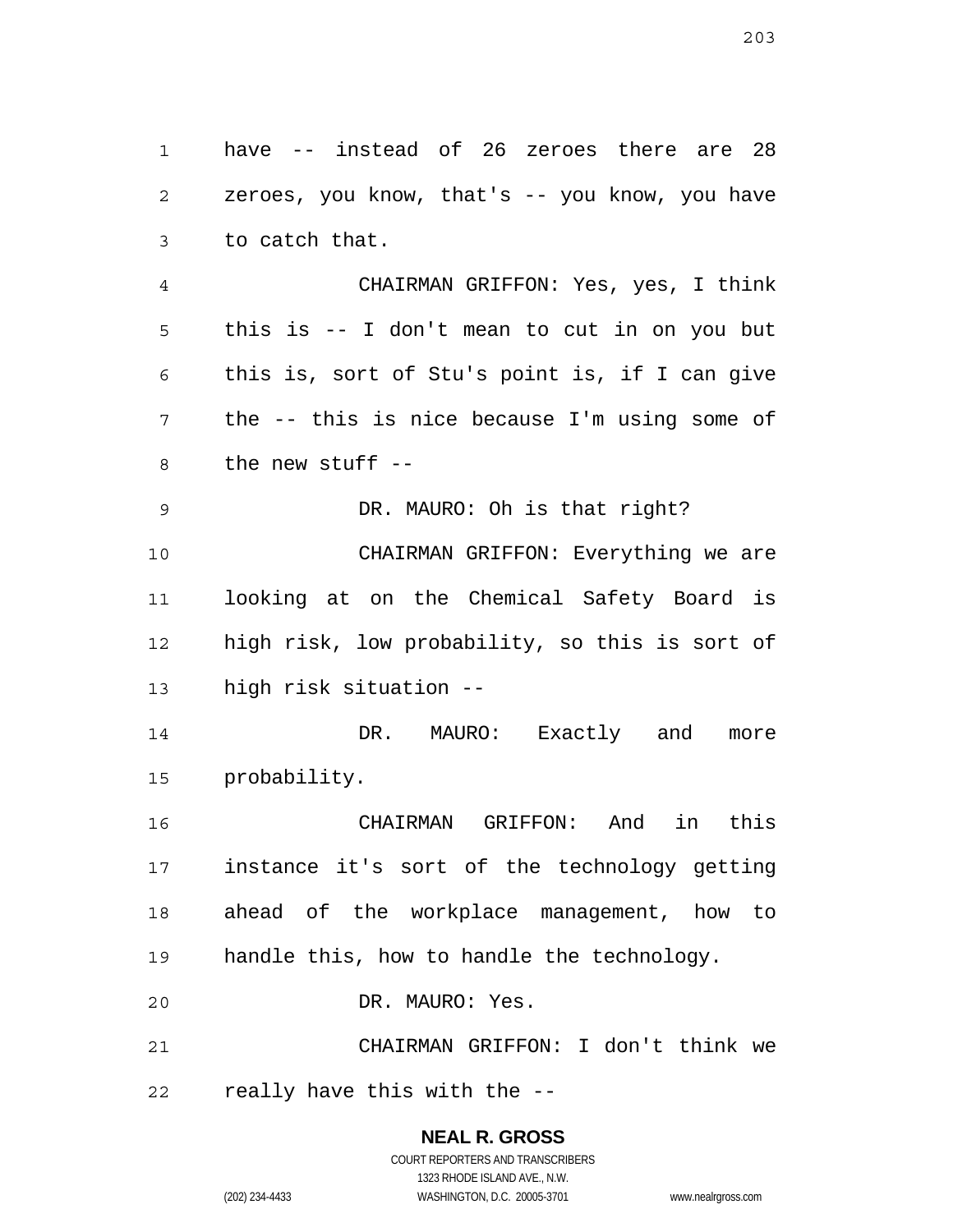1 DR. MAURO: No. No. CHAIRMAN GRIFFON: Same type of thing, but to look at one thing we have to try to be able to tease out is how can NIOSH catch the bigger ones but some of the littler ones, like Stu is saying, how much investment do you make to catch every little error versus just catching them -- if you don't want to make big mistakes, can we accept little mistakes, I guess is what I'm trying to say, and where's that -- how can we make that distinction? MEMBER MUNN: Well then you can't draw a line. It's always going to be -- CHAIRMAN GRIFFON: Right, right, right, yes MEMBER MUNN: But the second part of

this question, which is at least as important and maybe even more important ultimately than the one we have before us is, are these types of oversights still occurring? Or was this an artifact of the early days and this particular -- and/or this particular site that we were

**NEAL R. GROSS**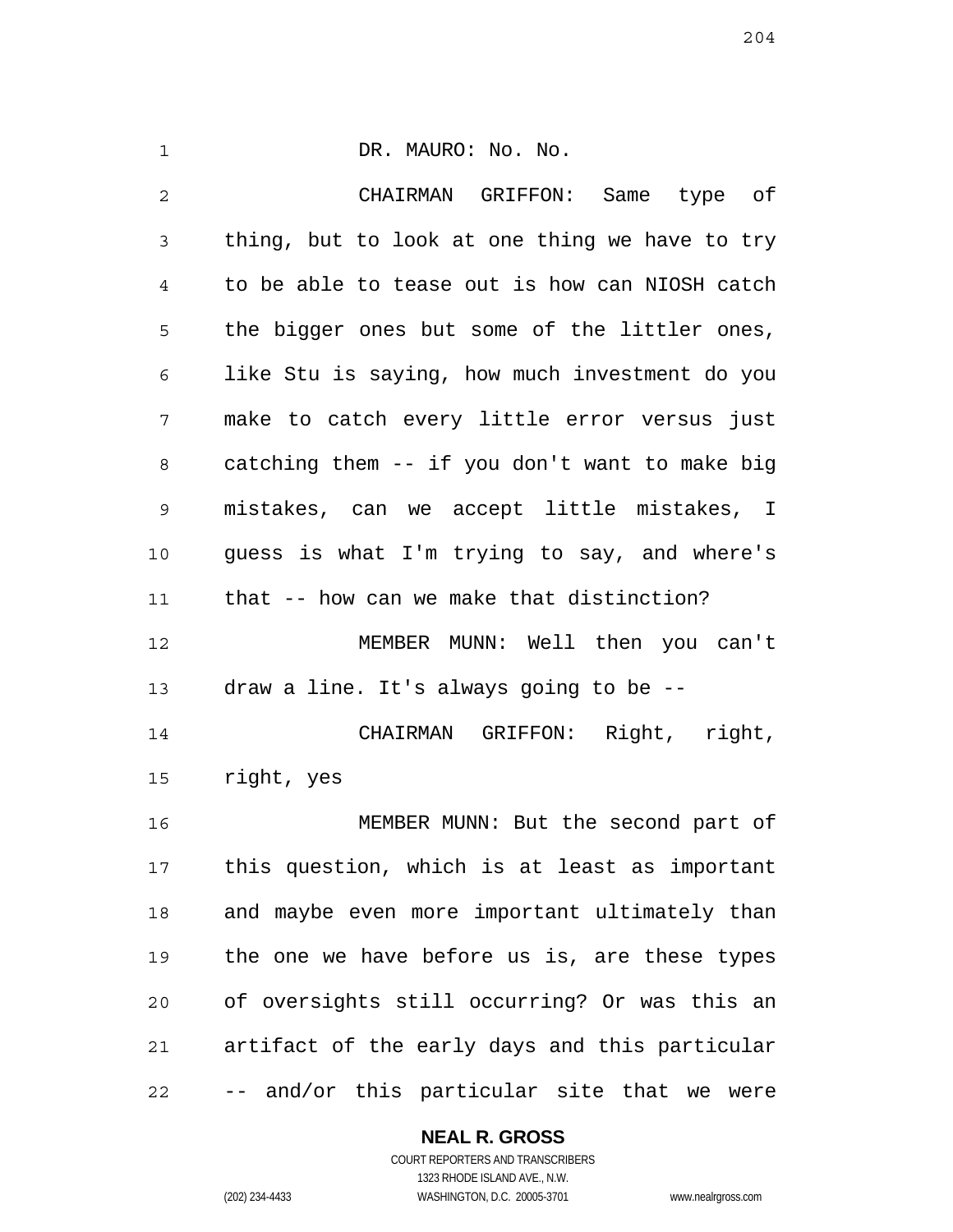looking at? You have a case where we have found this problem. Now is this a repetitive problem --

CHAIRMAN GRIFFON: Oh, you mean the bigger ones. I mean, the QA issues continue to be, now the magnitude of them is right, I'm not sure how many are -- a lot of them we catch are smaller, right, don't you agree, Stu, I mean Doug?

MR. FARVER: They may be small for the case we look at.

CHAIRMAN GRIFFON: Yes.

MEMBER POSTON: Maybe I'm -- many years ago I went through this training before I got -- I know how the dose reconstructors are supposed to do this stuff and in the old days, maybe it's changed, there was always a peer review that was done and I know a lot o times those dose reconstructions would go back to the person who did it and say you forgot to do this or you ought to do that, and where is this system broken? Is it because it is -

## **NEAL R. GROSS**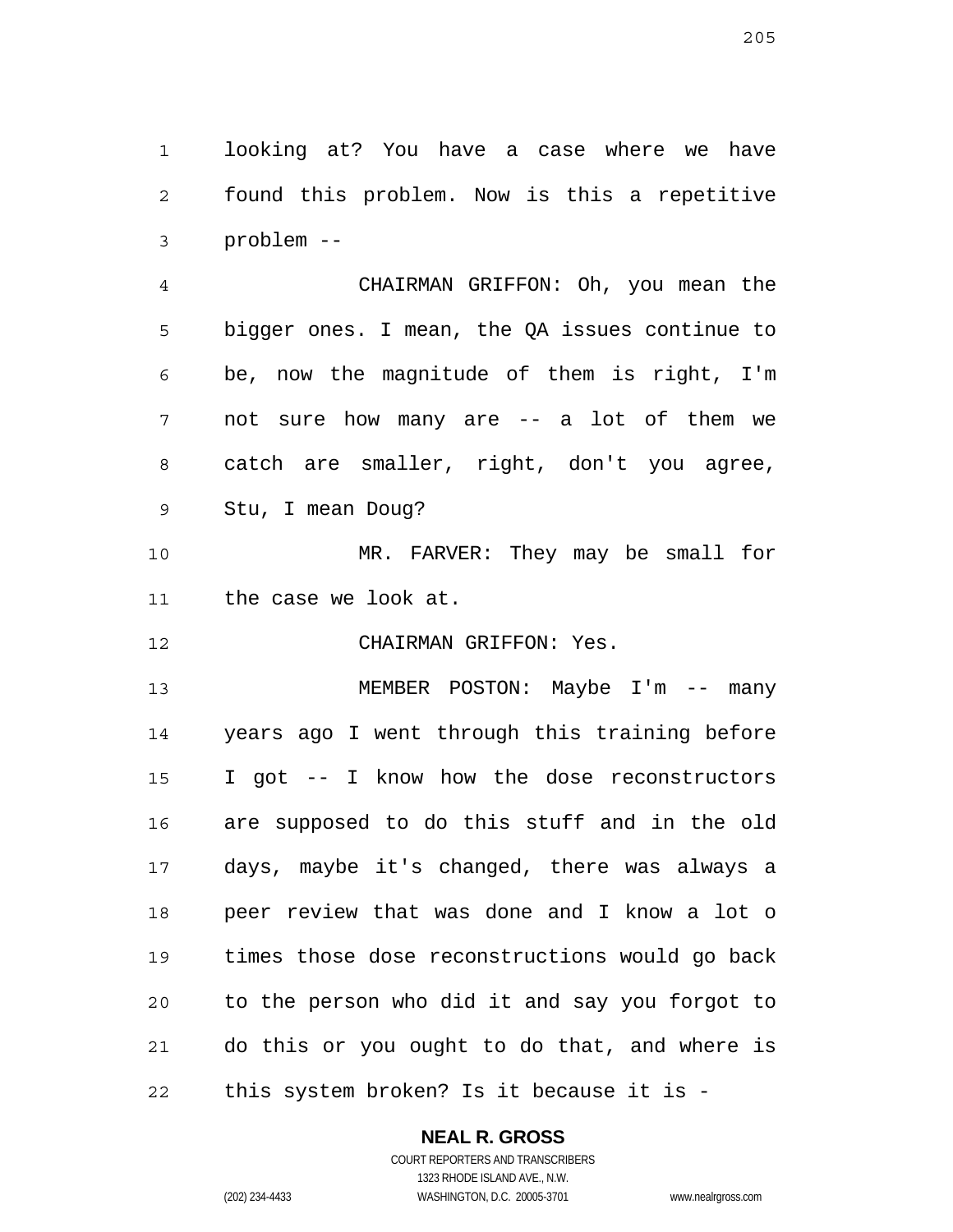CHAIRMAN GRIFFON: Well, that's why I think we need --

MEMBER POSTON: More and more computerized and so people are trusting the computers? I mean, that's a real fallacy to think the computer is going to tell you the right answer.

CHAIRMAN GRIFFON: You see I think that's what we need to -- at least I think the best way forward is to let NIOSH go back to ORAU and get a good understanding and present it to us as a Subcommittee I think first, unless you think it should go to the full Board, of the work process. What exactly happened? How did the peer reviewers do it? What do the peer reviewers do because we have a general impression and I've seen the checklist but -

MEMBER POSTON: But I had another question at a higher level, are there documents that show that these computer codes and so on have been verified and validated?

## **NEAL R. GROSS**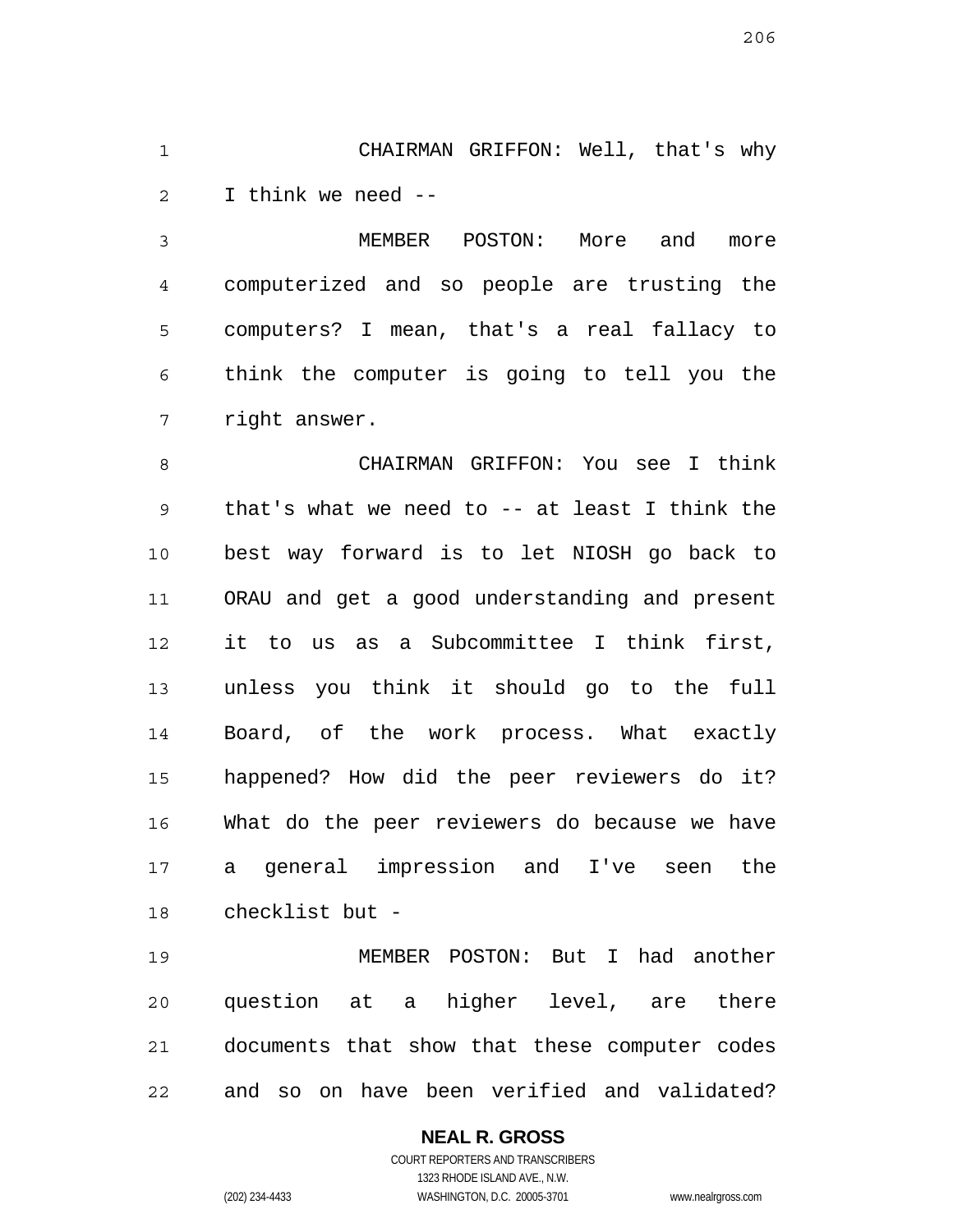Where are the V&V documents that we used to have on every one of these codes? CHAIRMAN GRIFFON: Right. MEMBER POSTON: Nowadays people write computer codes and they start using them. Back when I was a pup we actually sat down and made hand calculations to make sure that every part of that code worked. CHAIRMAN GRIFFON: Right. MEMBER POSTON: And so we ought to have some validation documents that would show that these things are working. CHAIRMAN GRIFFON: I know for IMBA, you guys -- you went through this, didn't you, with IMBA? I don't know where it stands but the question was raised, yes. MEMBER POSTON: Wait. I don't feel strongly about this. (Laughter.) DR. ULSH: Maybe I'm missing something here because I'm just reading what it says here. What it says happened this was,

# **NEAL R. GROSS**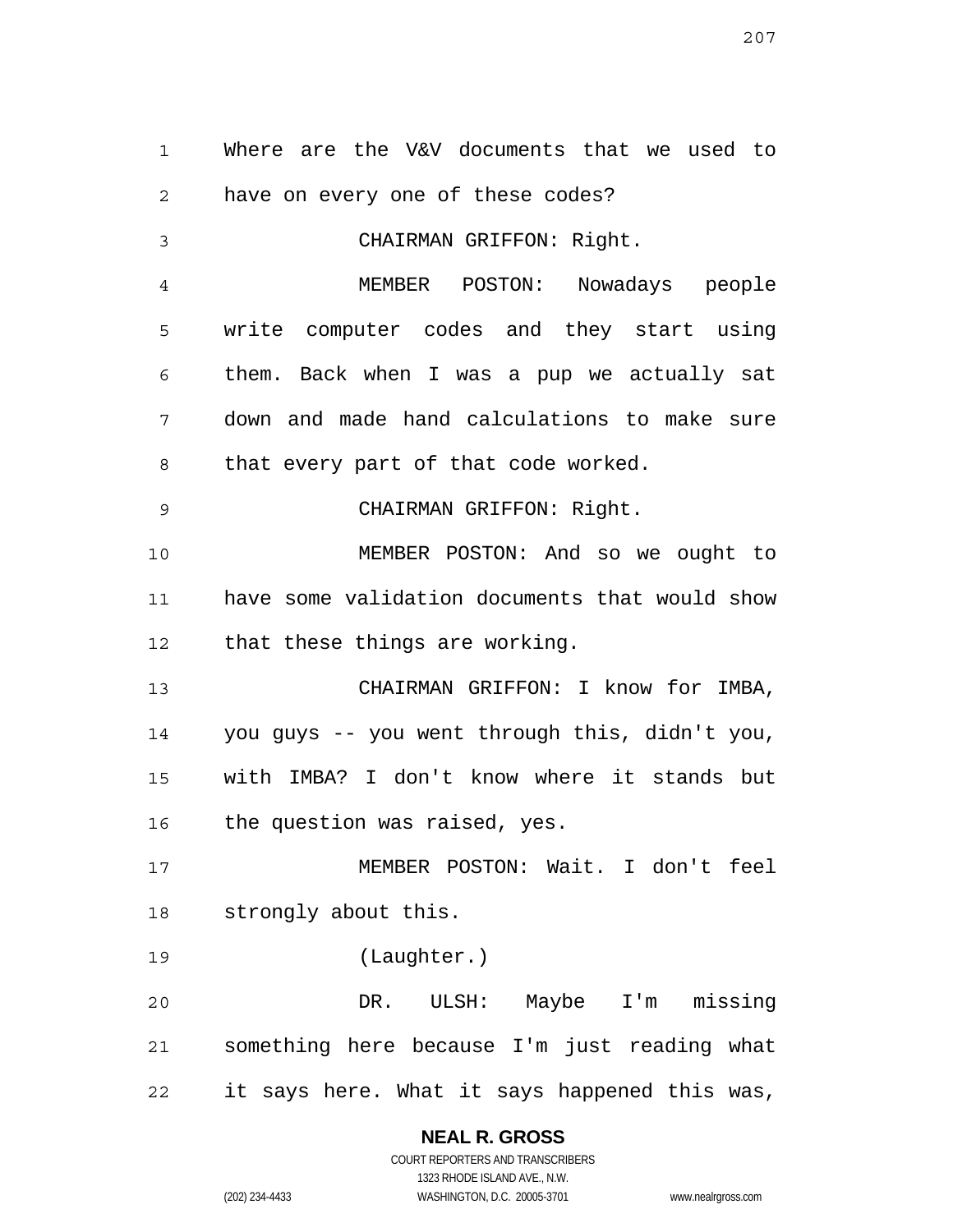this two typographical errors, that the dose reconstructor made two errors in entering into IMBA. The order of magnitude was too high and he chose picocuries per day instead of picocuries per year. Now that doesn't say to me that that's a problem in the tool or the computer code. That's a problem in the dose reconstructor man.

DR. MAURO: That's true. That's true. In this case, yes.

DR. ULSH: And -- well, you look at it from -- in terms of impact on PoC, it's a big problem, I mean it's a big issue. But if you look at it from a dose reconstructor's standpoint, someone who is putting out however many DRs a day, this is a situation where a small error had a big impact.

18 CHAIRMAN GRIFFON: Right. DR. ULSH: So, these are going to be the most challenging types of issues, where if I type picocuries per day instead of picocuries per year, that's a big impact, but

**NEAL R. GROSS**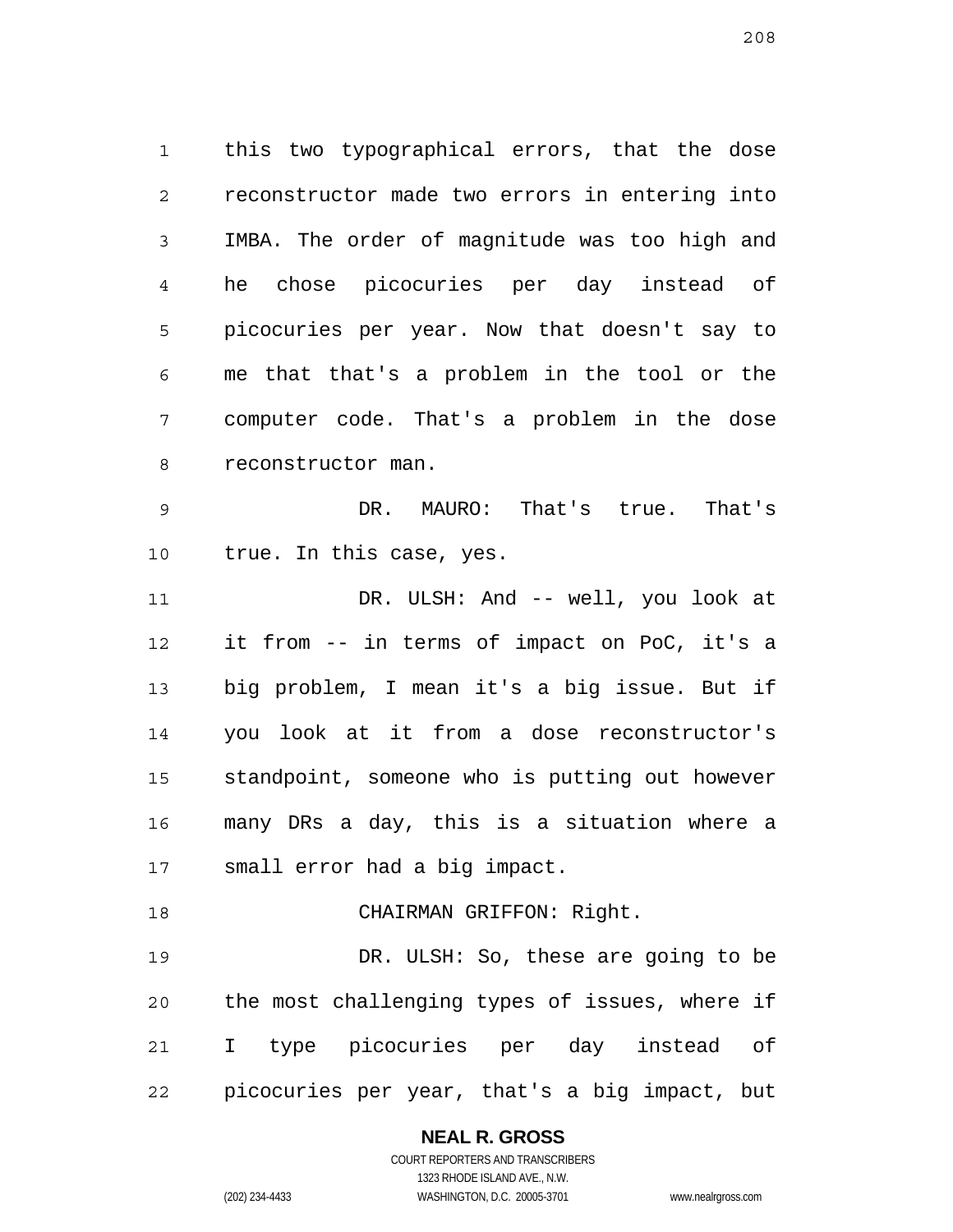in terms of a glaring, easy to detect error, unless you do what John said and take a step back, it's going to be hard to detect. But I don't see that this is a consequence of things getting too computerized.

CHAIRMAN GRIFFON: Maybe not. I don't know what the red flags are yet, but I think the more troubling -- we've all said this -- that the more troubling thing in this case is not that they mis-keyed something, I mean that can happen to anyone, but that it went through at least one peer review after this, you know.

14 DR. ULSH: And please understand, I'm not saying --

CHAIRMAN GRIFFON: That's the question. It's the system, more -- yes. Yes.

DR. ULSH: I'm not saying that it's not something that you should correct. I'm not saying that at all.

CHAIRMAN GRIFFON: I think John's raising another issue, which may be a separate

## **NEAL R. GROSS**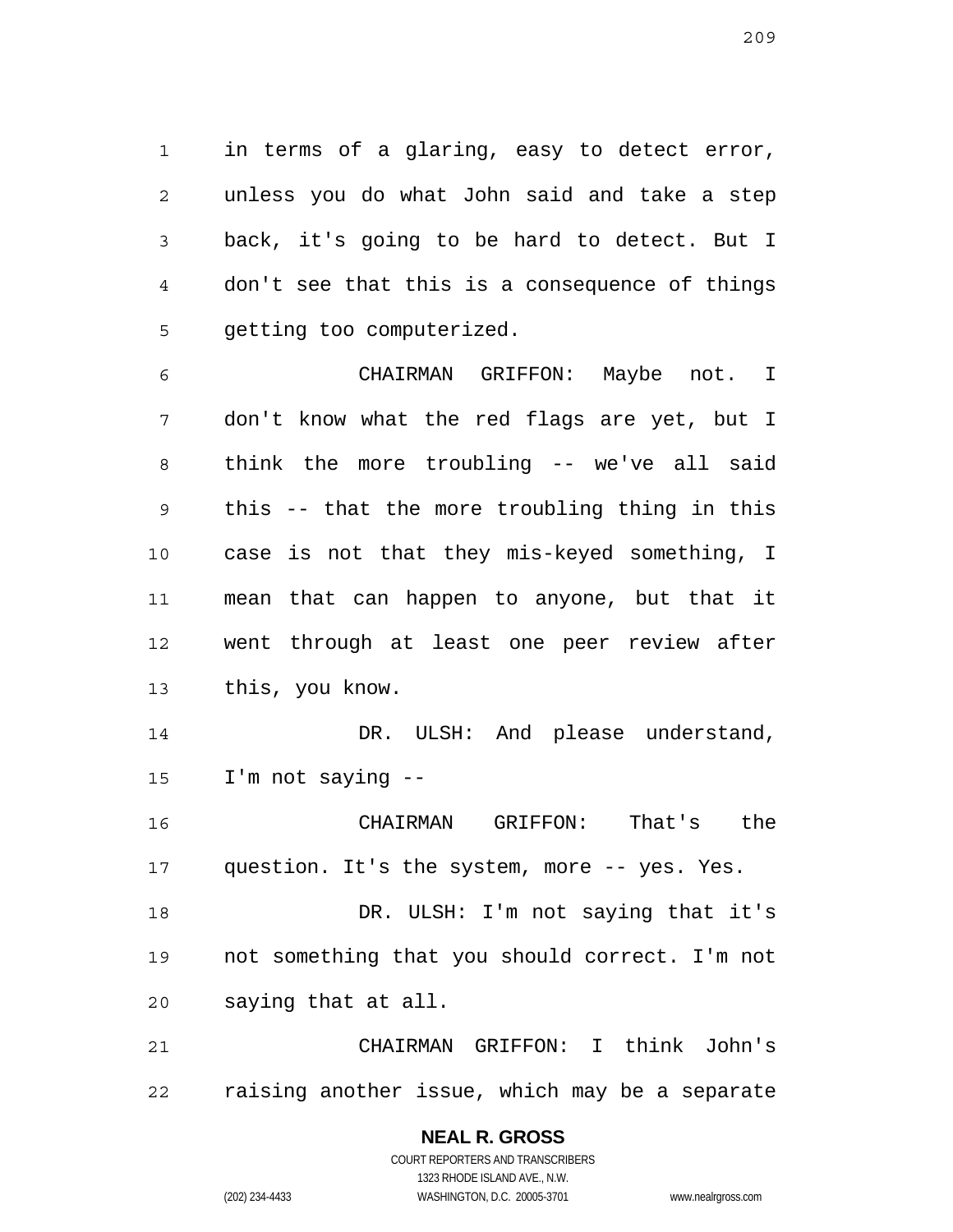issue, but you know --

MEMBER CLAWSON: But it has been an issue that has come to the table numerous times.

CHAIRMAN GRIFFON: Yes.

MEMBER CLAWSON: Is feeding -- we are feeding all of this in and I have to laugh because my wife just started back into school and her teacher is frustrated because she does everything long-hand. She says, that's what the computer is here for and she says yes, but when I screw up I can't see what I did wrong in the computer program. And this is part of the checks and balances of the process, I think that people don't understand is, you have a computer system, works great, but how do we know what's going on in there, and that's just a check back.

We have in the process that I work out out there, we have to validate our system monthly because there gets to be glitches in there, there gets to be bugs. We have to check

**NEAL R. GROSS**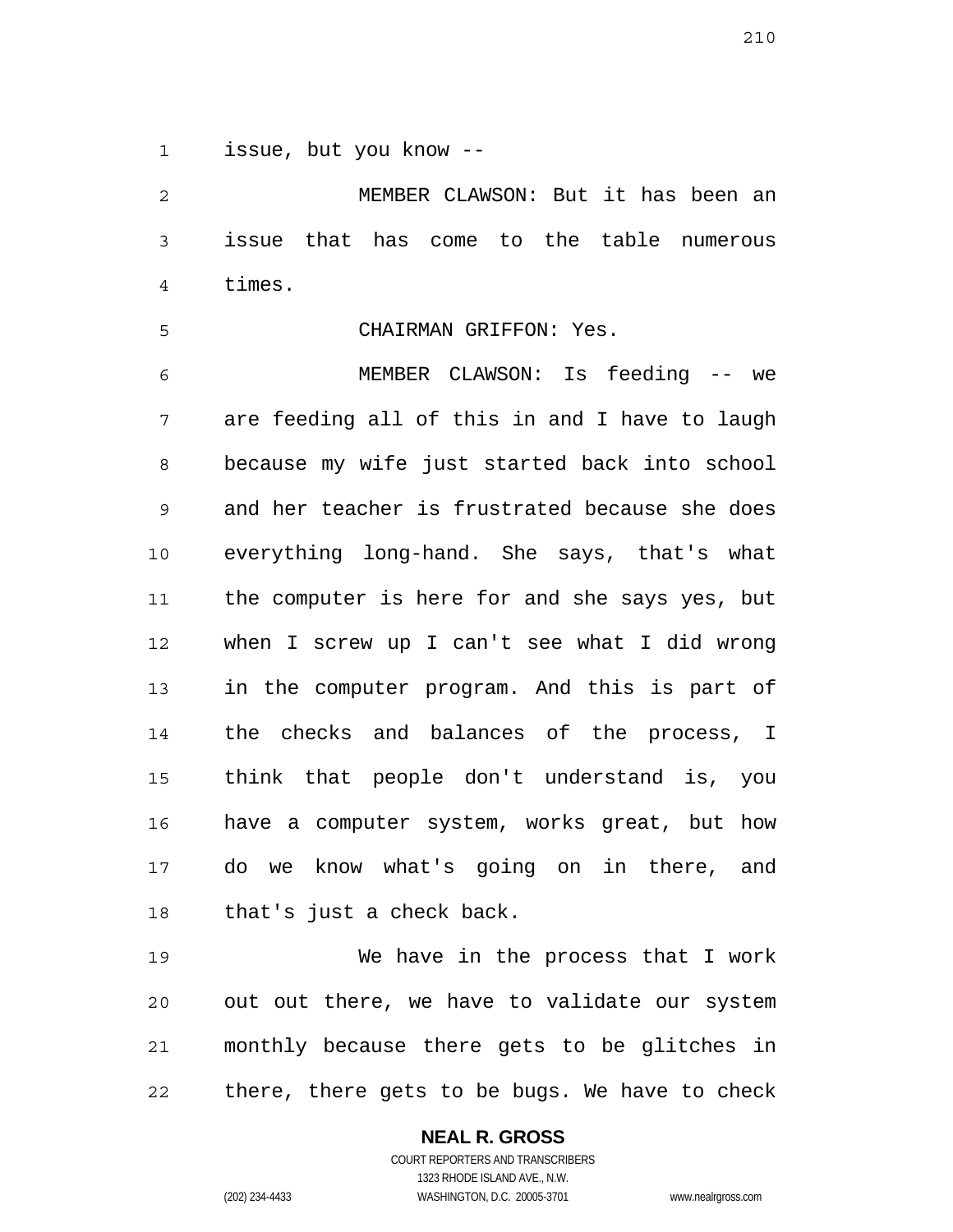our -- can't really talk about what -- but it makes sure our system that we are feeding you information into checks out. Every month we have a program check, and this is kind of what I think some of that frustration -- what people are looking at because we can't see what's happened, we can't go wrong, and then you get into the peer reviews of where did we pass this, how did this get past?

10 MEMBER POSTON: I agree with what --I probably overreacted. But I think there are two issues. One of them is data entry and checking, the other is to know that the codes are doing them right, and I don't know, no one has told me, oh we got V&V data, no one has told me that, so if they told me that I would be quiet about that.

MR. HINNEFELD: IMBA's got a verification and IREP has a verification. There are workbooks that we use, there's some verification work done before it is put into place. Now, do I know specifically what it is?

**NEAL R. GROSS**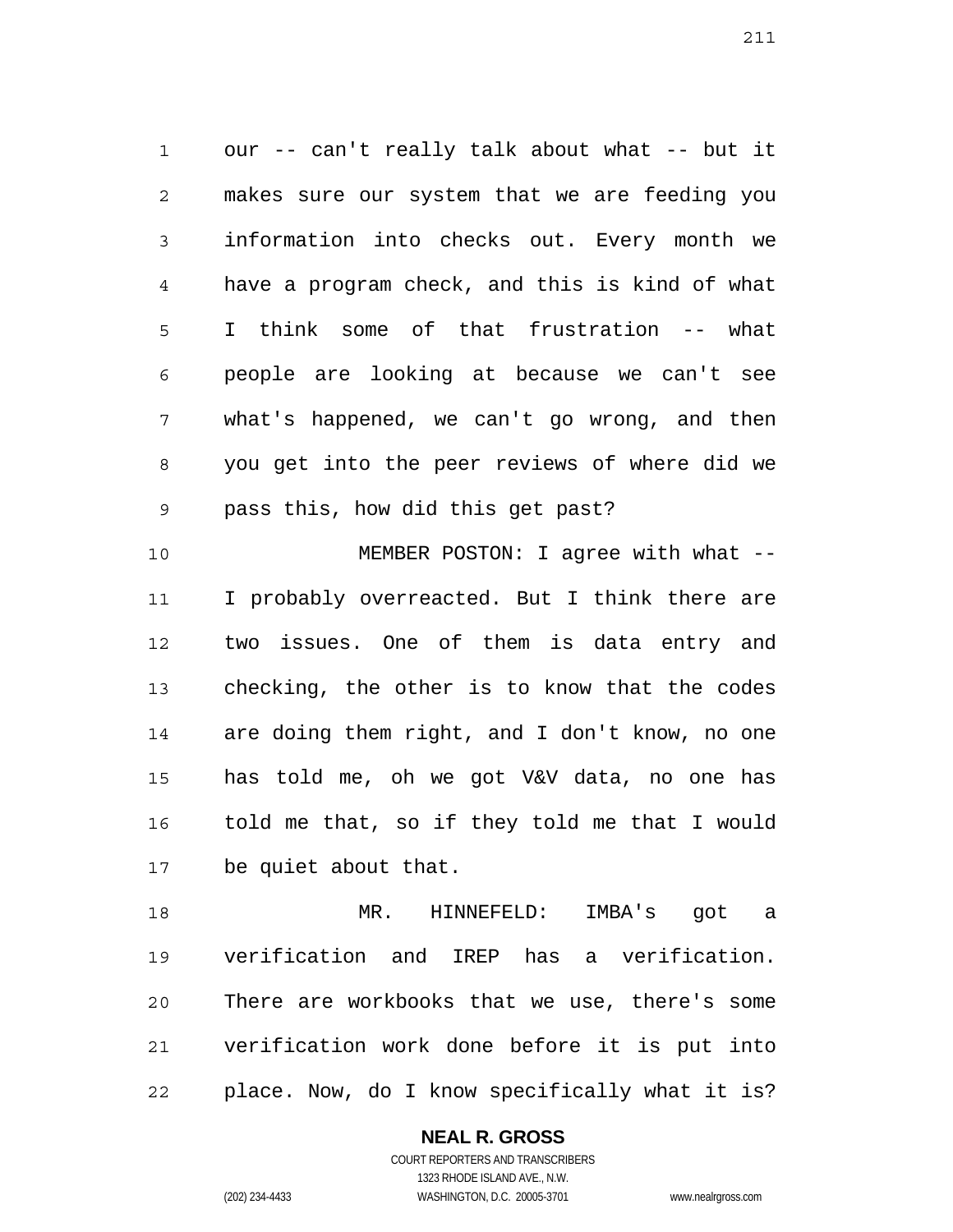No, but I could find out because all those workbooks are verified, okay, it's doing what we think it should do before it goes do the work.

CHAIRMAN GRIFFON: Well, the other check on the workbooks is quite frankly our process, I mean, when we do the procedures review, we are doing the workbook reviews. It's a point in time, I agree, because they evolve, but we are at least looking at that to some extent, but internally --

MR. HINNEFELD: That's all done, I mean it is done for IMBA and it's done for IREP.

CHAIRMAN GRIFFON: Yes, but John's right, we haven't seen, we haven't --

MR. HINNEFELD: No, but I think IREP might be on the web.

CHAIRMAN GRIFFON: True.

MR. HINNEFELD: It's available, validation and verification is on the website.

DR. MAURO: Oh, no --

**NEAL R. GROSS**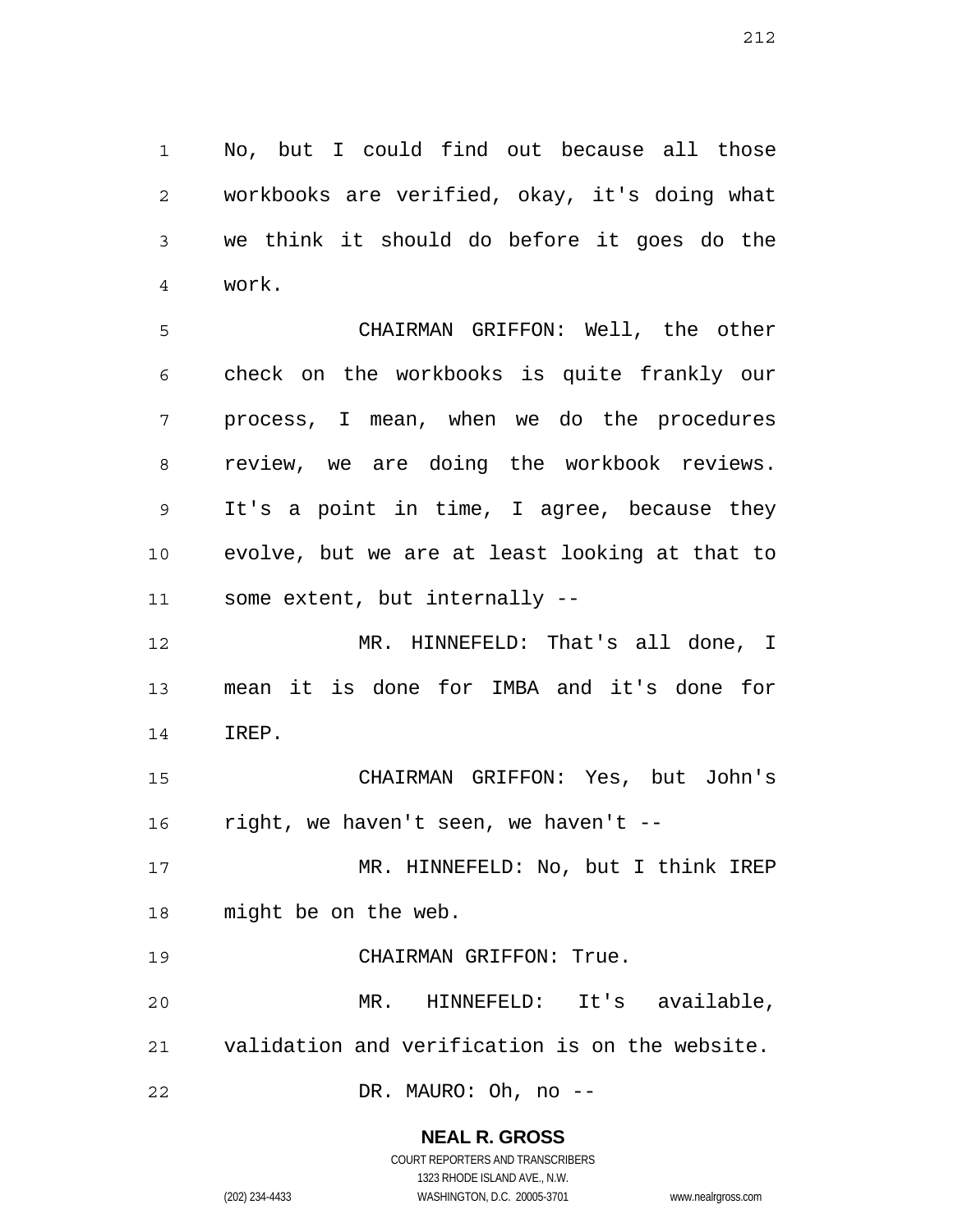MEMBER RICHARDSON: This is David. Those are two great points about verification of the software and verification of the data entry process, and I've been leaning towards thinking about the latter although I think the former is important and I think IMBA's has more independent users than the NIOSH version of IREP does so IMBA's probably been verified by BNFL and other people who are also using it.

11 12 IREP, I mean, we say we are verifying IREP through this process but we are not really. I mean I think there's -- nobody has independently tried to derive that. I can't. I've tried to dig into it some. I can't move very far forward in kind of taking it apart and trying to independently derive those posterior Probability of Causations that it is spitting out, so that's an open question to me.

21 But for the question about verifying the data entry, I mean, here we are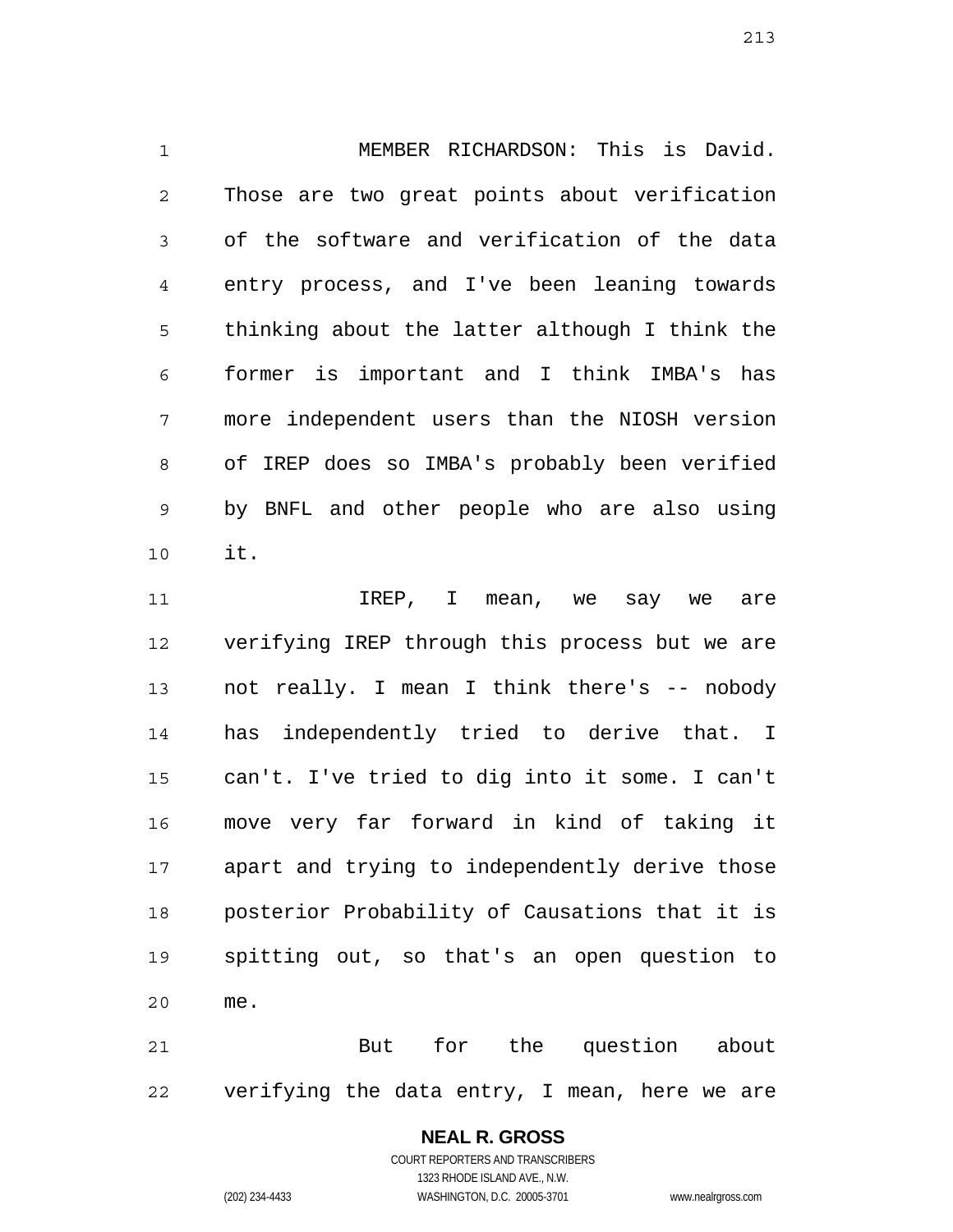focused on one situation where it had a big consequence, but going through the seventh and eighth matrix, I have written down whole series of places where there were what I would consider data entry errors, like 125.7, maybe 154.1 and 155.5, and the thing that is concerning to me is that this is a like is it a 0.3 percent sample? I mean, like 100 records out of how many thousands?

CHAIRMAN GRIFFON: Yes, that's why we are saying, it's a small sample and that's why, even though these are minor, if you think that it's happening over the whole population of these --

MEMBER RICHARDSON: Yes, but I mean I would, like documenting 15, 20 key punch errors in a 0.3 percent sample means, if you weight that up --

CHAIRMAN GRIFFON: Right.

MEMBER RICHARDSON: That's tens of thousands of key punch errors. That is a big flag to raise and it seems like that's -- as

#### **NEAL R. GROSS**  COURT REPORTERS AND TRANSCRIBERS

1323 RHODE ISLAND AVE., N.W.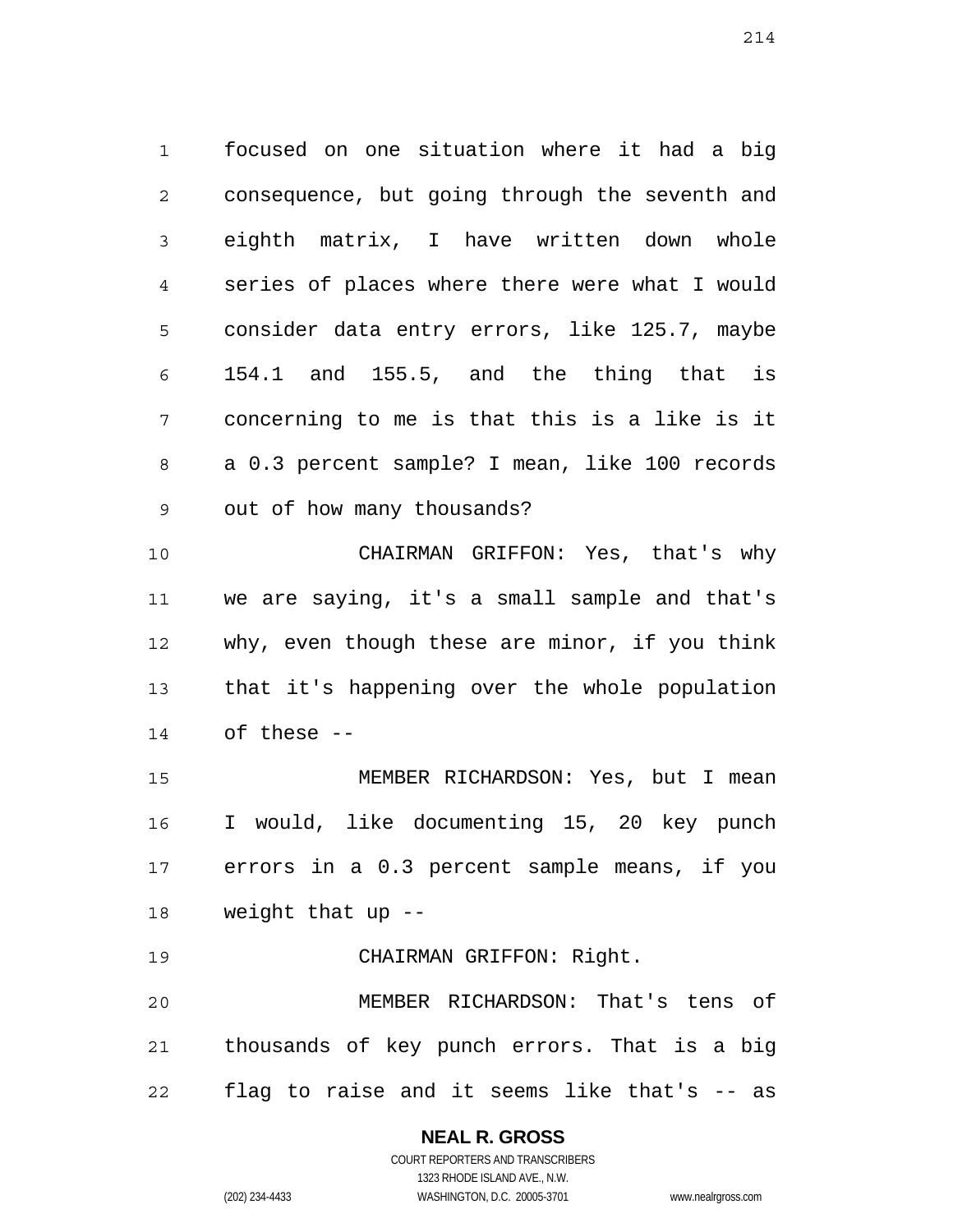one part of Program Evaluation, this is something that is kind of reproducibility that if two people type in the same information, a minimum criteria for reproduecability would be that they typed that into a spreadsheet and you are going to have the same values.

CHAIRMAN GRIFFON: Right.

8 MEMBER RICHARDSON: So I don't know,  $9 \qquad I \qquad -$ 

CHAIRMAN GRIFFON: No, no. you raise a good point. I think, I mean, I don't know, David, how you feel but my proposal was to have NIOSH take these back because we are just looking at these live and you don't have them in front of you, I don't think.

MEMBER RICHARDSON: No.

CHAIRMAN GRIFFON: No. So, what they have provided us is these descriptions going back to each individual case that we asked to look into further, but without understanding the ORAU process, you know, what they do in terms of peer reviews -- more of the specifics

**NEAL R. GROSS**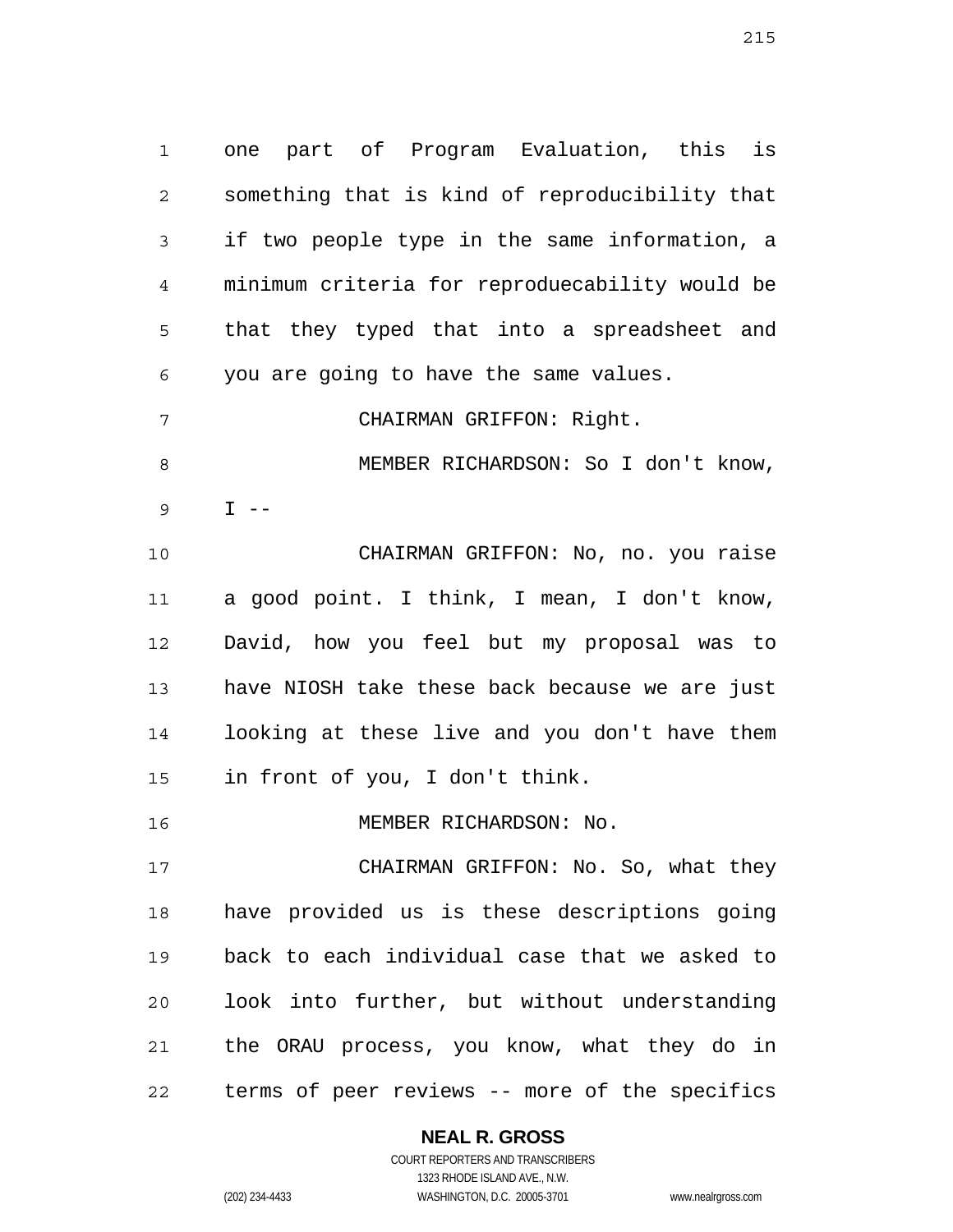of the work process, it's hard to really dig much deeper than yes, there was an entry error here, you know, and why didn't the peer review catch it? Well, we don't really know. Well, what does the peer review exactly do? So I think that's where I'm sort of -- I don't mean to end this discussion now but

I mean that's one thing, at least, that I think NIOSH, it would be good for me to know. MEMBER RICHARDSON: So aside from this, what we are doing, there's not a standard process of double entry of data for kind of the fundamental data entry?

MR. HINNEFELD: Well, the dose reconstructor, when the dose reconstructor enters data into something, there is not. When -- before the dose reconstructor even gets a case file, the DOE exposure record is coded onto essentially a cell, a spreadsheet, so and that is dual coded. I believe that's the QC, but that does have data -- the kinds of traditional data entry QC you would expect.

#### **NEAL R. GROSS**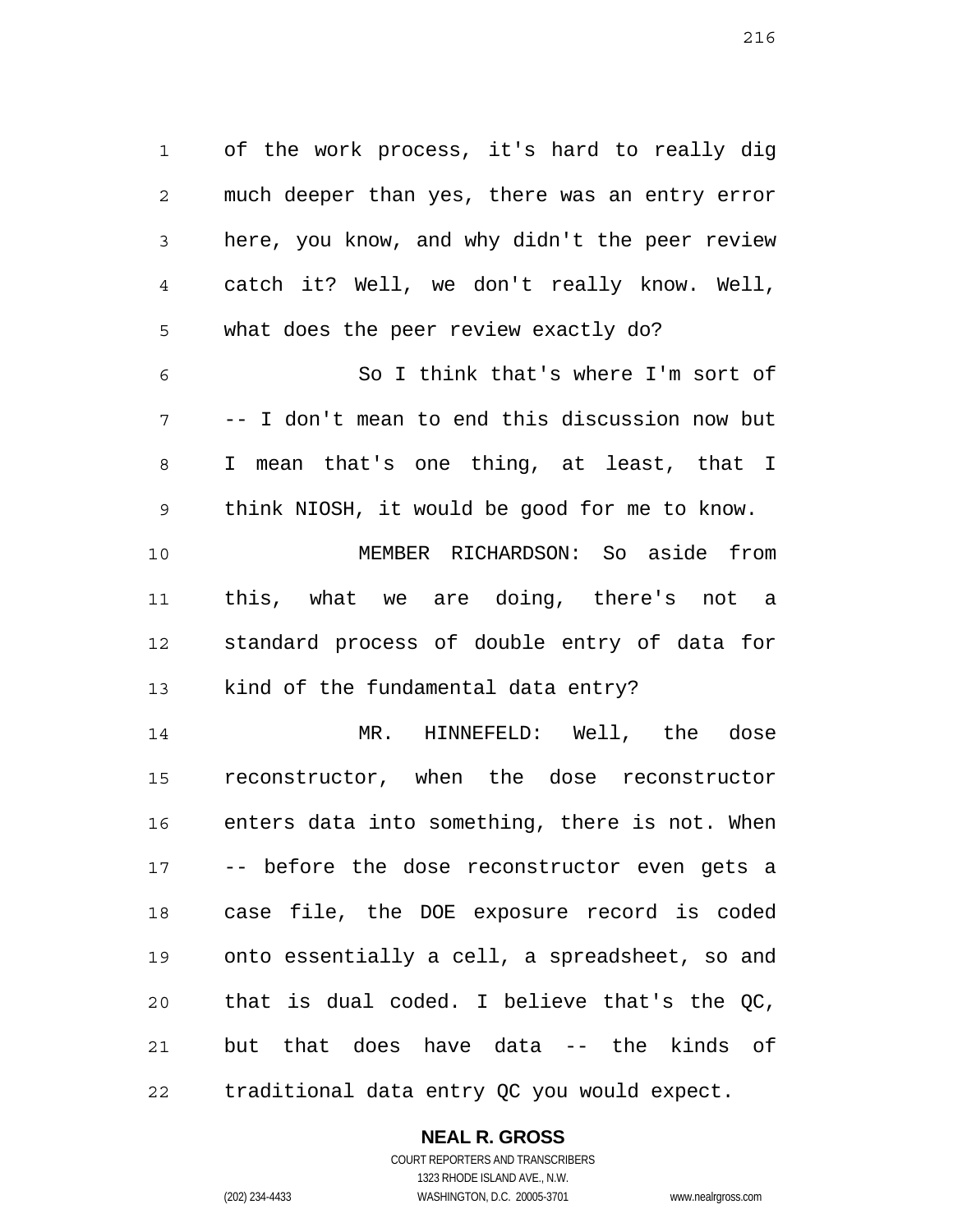Now from, now that file then goes to a dose reconstructor for interpretation into a dose reconstruction report, either using IMBA or CADW or whatever tools the dose reconstructor uses. That dose reconstructor's work of entry is not QC'd, is not double coded QC, they don't put a second person down there to do the dose reconstruction again. A peer review -- CHAIRMAN GRIFFON: Sometimes they will have the manual entry, they wouldn't just input those numbers necessarily. MR. HINNEFELD: I think -- I don't know. Scott may be able to speak up here. I think it's going to depend on what tool they have available to use at what point. MR. SIEBERT: I'm also going to jump in Stu. I'm not 100 percent sure that we are doing double key entry for the external records. We'd have to check with that. MR. HINNEFELD: Okay so may not be

double entering. Okay.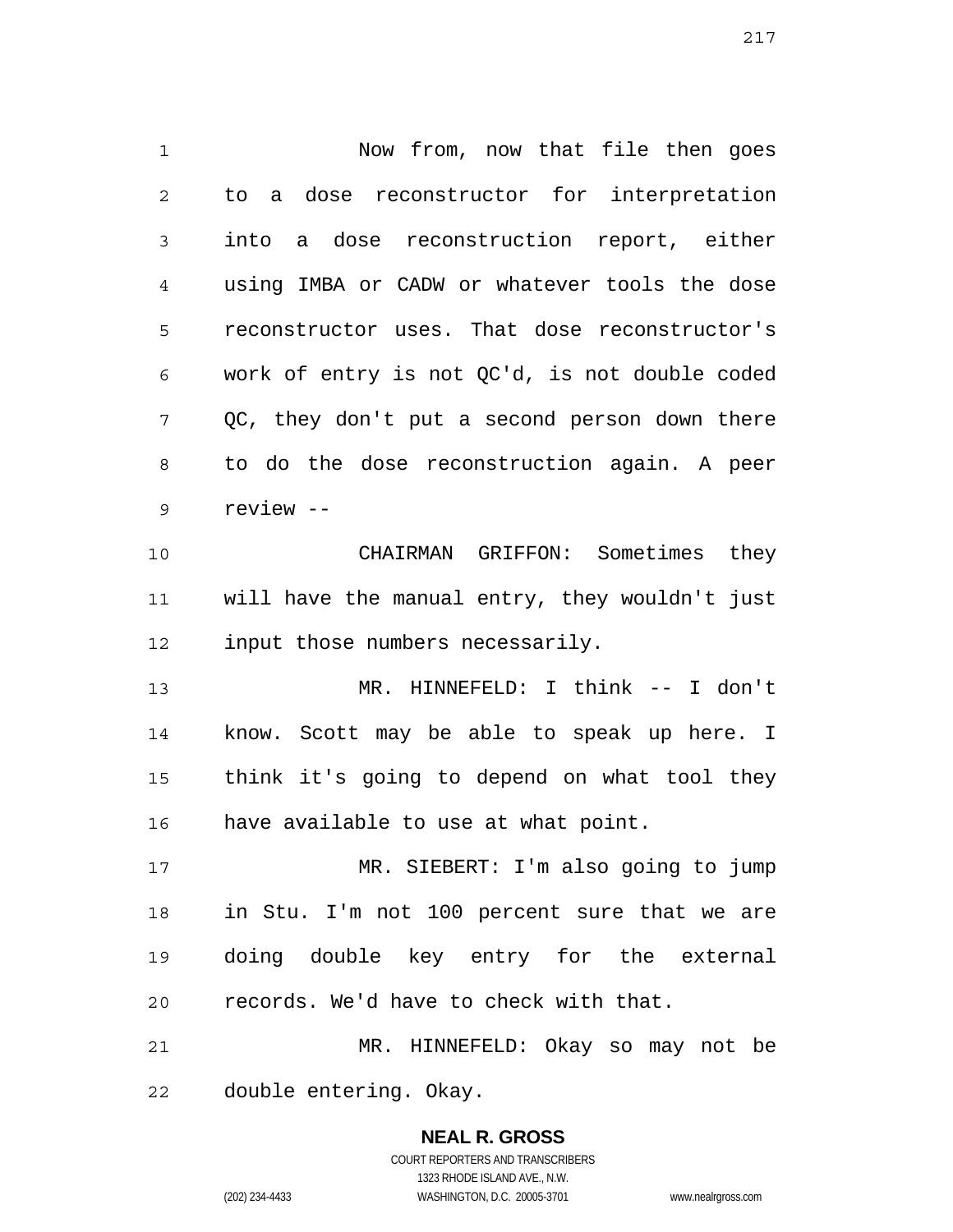CHAIRMAN GRIFFON: Anyway, those specifics would be good to have, to come back to us with so we know exactly what is happening.

DR. MAURO: Say, I got something to bring up that could be very important. It has to do with spreadsheets. I had a very large contract, with the Nuclear Regulatory Commission many years ago where we started off using spreadsheets to build the simulation. The spreadsheets got bigger and bigger, more and more complex, more and more sophisticated. You reach a point with spreadsheets where you cannot catch the errors. You cannot catch them. We moved to Fortran, we just abandoned the whole spreadsheets approach and went to Fortran, which is readily QA-able, in other words, Fortran is a do-loop

Spreadsheets, especially when they are a little ad hoc, I could imagine some of you folks say well I have got to fix this and they would be a little bit -- and do something

### **NEAL R. GROSS**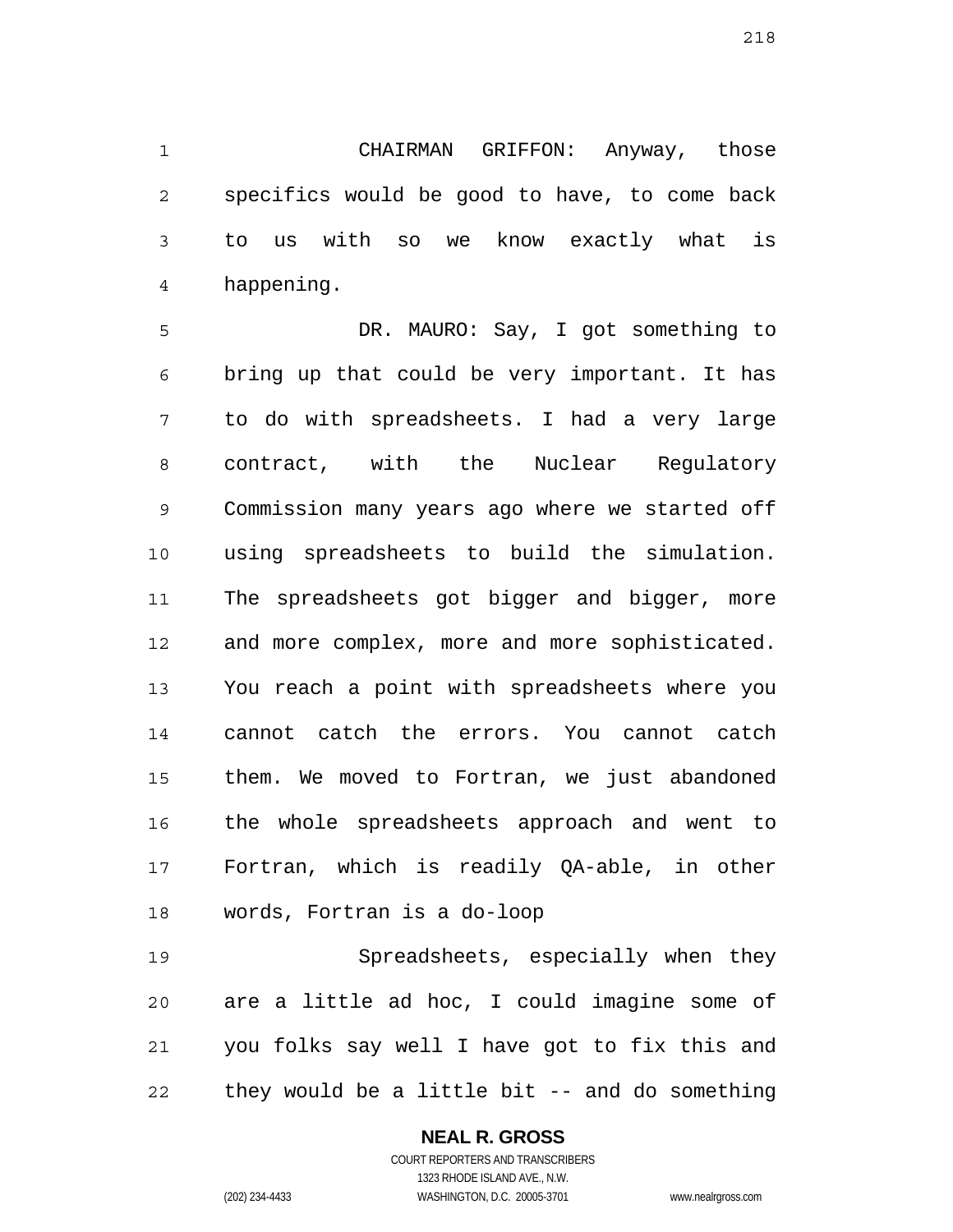to the spreadsheet on the go to deal with a 2 particular circumstances. It becomes there's a point -- I'm just, believe me, I have been through this and I have seen it happen -- this project stopped in its tracks because we could not catch all the errors. The spreadsheets became unwieldy, impossible to check and we didn't even know if we were making any mistakes. We just abandoned the whole thing and in no time, we had our folks convert everything to Fortran. Fortran is very tractable through QA, QC process, conventional, this has to do with the nuclear safety issues, and you do not want to use a spreadsheet at some point.

Now I don't know how big these things are but I've seen some spreadsheets that have come out of this thing that are enormous.

CHAIRMAN GRIFFON: Yes, these workbooks can be really --

DR. MAURO: And let me tell you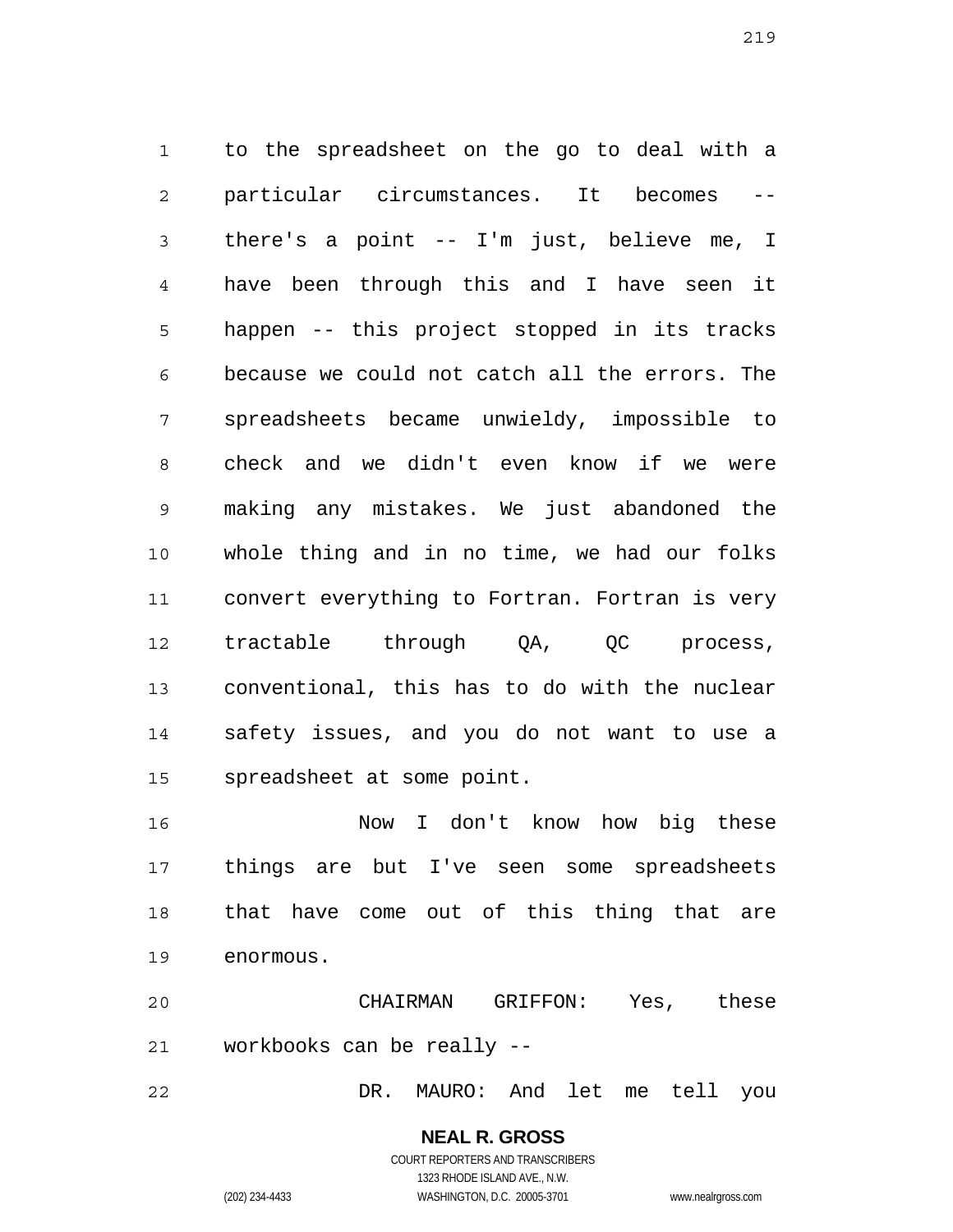something, you are not going to -- it is extremely difficult to ensure quality when you get to a certain point with the complexity of a spreadsheet. This is an observation that I have.

MR. KATZ: It seems like we have two action items here, one for DCAS to develop a presentation to the DR Subcommittee on the whole DR process so that you can get into the QA bit, and a second is for a DCAS presentation on whatever, it doesn't sound like it would be extensive, but on what is done in terms of workbook validation when it is developed.

15 MR. HINNEFELD: Okay.

MR. FARVER: Well we do find workbook errors. It's an error in how the workbook is built. In this case this was just a -- DR. MAURO: Oh, no.

CHAIRMAN GRIFFON: Right, right,

right.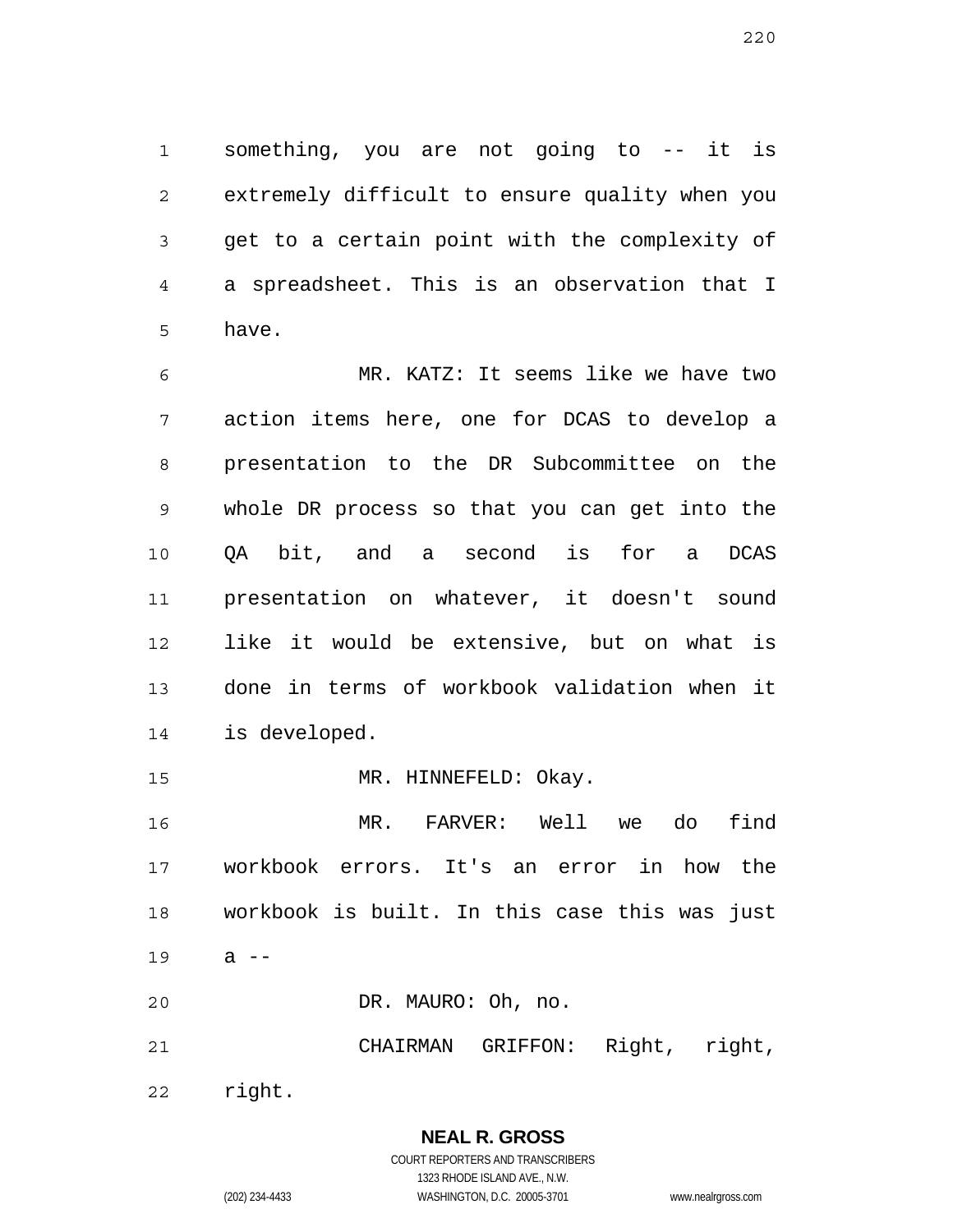MR. HINNEFELD: I understand. Absolutely, absolutely. DR. MAURO: We entered into a thing where -- I lived through this and I know, these things get too big. MR. HINNEFELD: And you dated yourself a little bit with Fortran there John. DR. MAURO: I didn't do it -- that's how we fixed it though, and it wasn't that long ago. And it fixed it. 11 MEMBER MUNN: You are not alone. 12 CHAIRMAN GRIFFON: It is, yes. Okay, Stu, can I ask, are there any -- what I was going to ask is, out of these, you're more familiar with them than I -- MR. HINNEFELD: Well, only barely. CHAIRMAN GRIFFON: Are there are any that we should be aware of? I mean, just for the sake of example here, we can go into them more later when you come back, but - MR. HINNEFELD: I don't know that I have enough -- I am familiar enough to really

**NEAL R. GROSS** 

COURT REPORTERS AND TRANSCRIBERS 1323 RHODE ISLAND AVE., N.W. (202) 234-4433 WASHINGTON, D.C. 20005-3701 www.nealrgross.com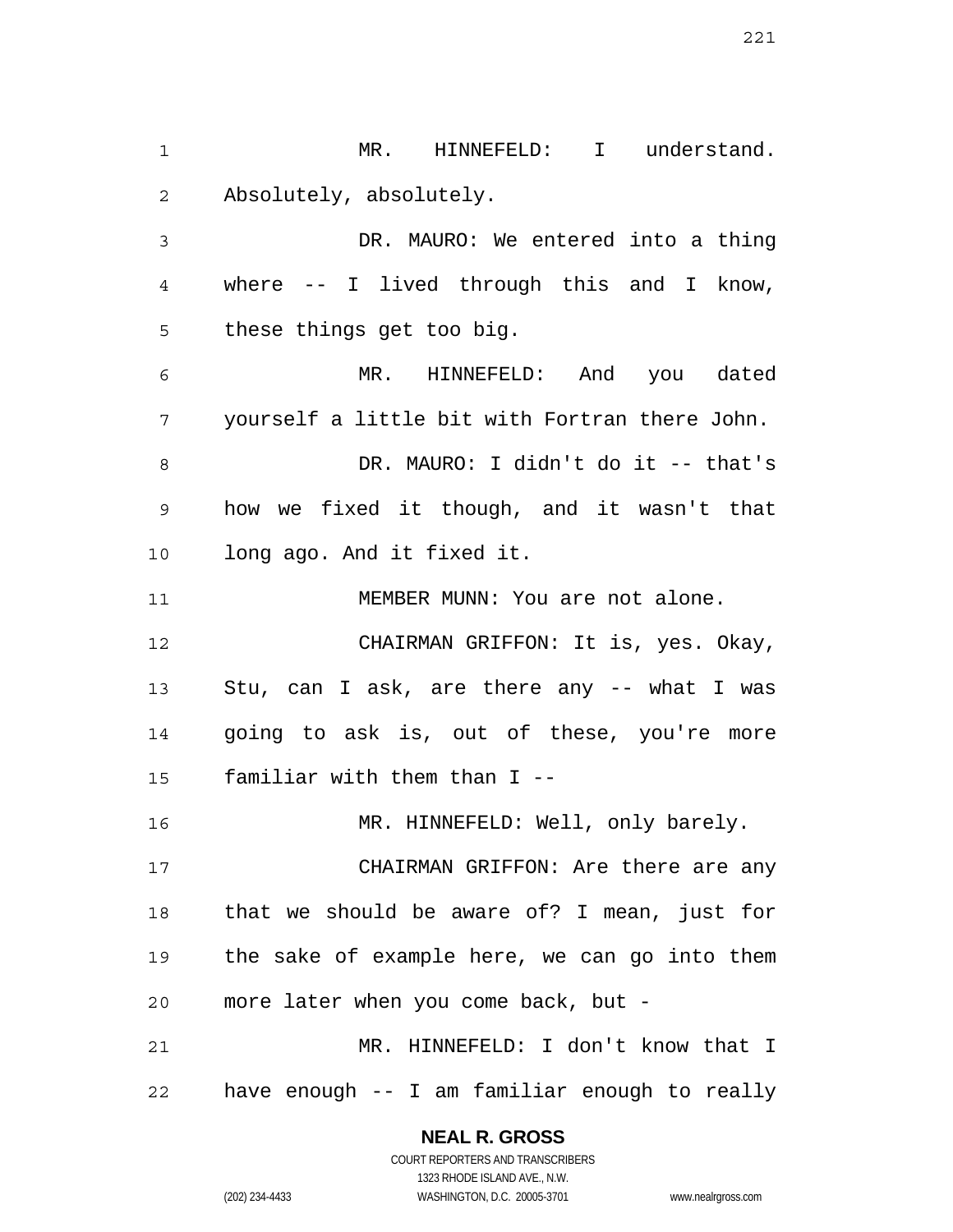comment on very much.

| $\mathbf{2}$   | DR. ULSH: I would propose that --              |
|----------------|------------------------------------------------|
| $\mathsf 3$    | well, this may be getting above my station,    |
| $\overline{4}$ | but I would propose that NIOSH go back and do  |
| 5              | these two action items and that will also give |
| 6              | the Subcommittee time to look at this --       |
| 7              | CHAIRMAN GRIFFON: Look at this,                |
| 8              | yes.                                           |
| 9              | MR. HINNEFELD: If you would like,              |
| 10             | we will go through them and we will say okay,  |
| 11             | here's one that we think is particularly -     |
| 12             | CHAIRMAN GRIFFON: Yes.                         |
| 13             | MR. HINNEFELD: Although to be                  |
| 14             | honest to Richard's point, the data entry      |
| 15             |                                                |
|                | situation -- in this case we had mistake that  |
| 16             | was easy to make, it was a data entry mistake, |
| 17             | not a big consequence. Okay, going back to my  |
| 18             | safety manager days, the idea was that you     |
| 19             | wanted to design you work process so that the  |
| 20             | everyday mistakes that people are going to     |

So that's the kind of situation we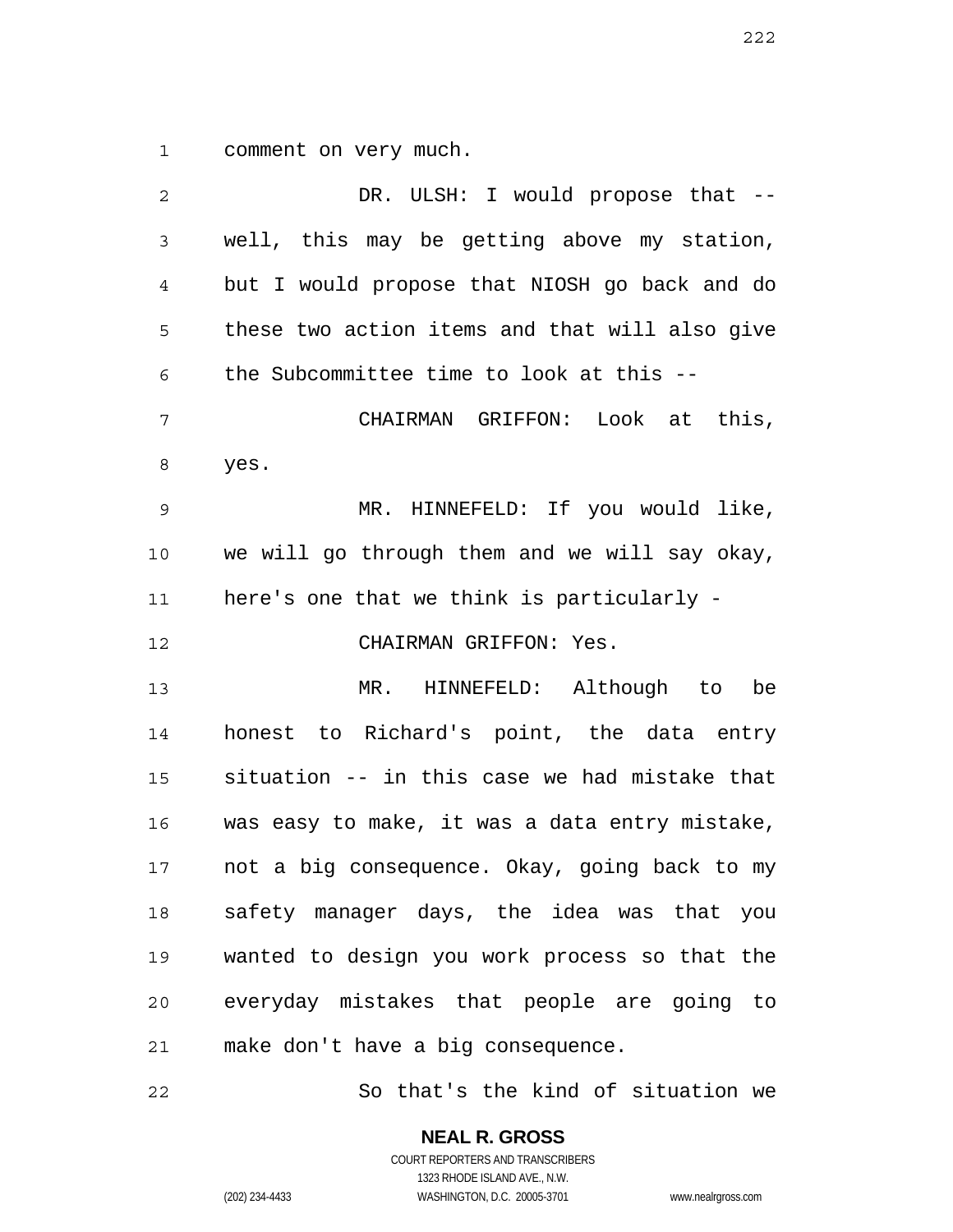are in here, is how do we avoid the easy to make mistakes, how do we avoid a big consequence associated with the say to make mistakes, or what do we have to do especially to make sure that these easy to make mistakes don't carry through the process and have a big consequence.

8 CHAIRMAN GRIFFON: Right. Okay. MR. FARVER: Well, if you just take a look at the last page, 158, 155.8, and even the one above that, 155.5. Look at finding 155.8, failed to assign environmental tritium dose and you can read through the response, but the peer review procedure was in place about two months prior and it does include checklist for internal environmental dose assessment, you know, is it correct, appropriate assessment.

So that probably should have been caught on that peer review. And then the one above that is another data entry error where the value is off by a factor of 10, an order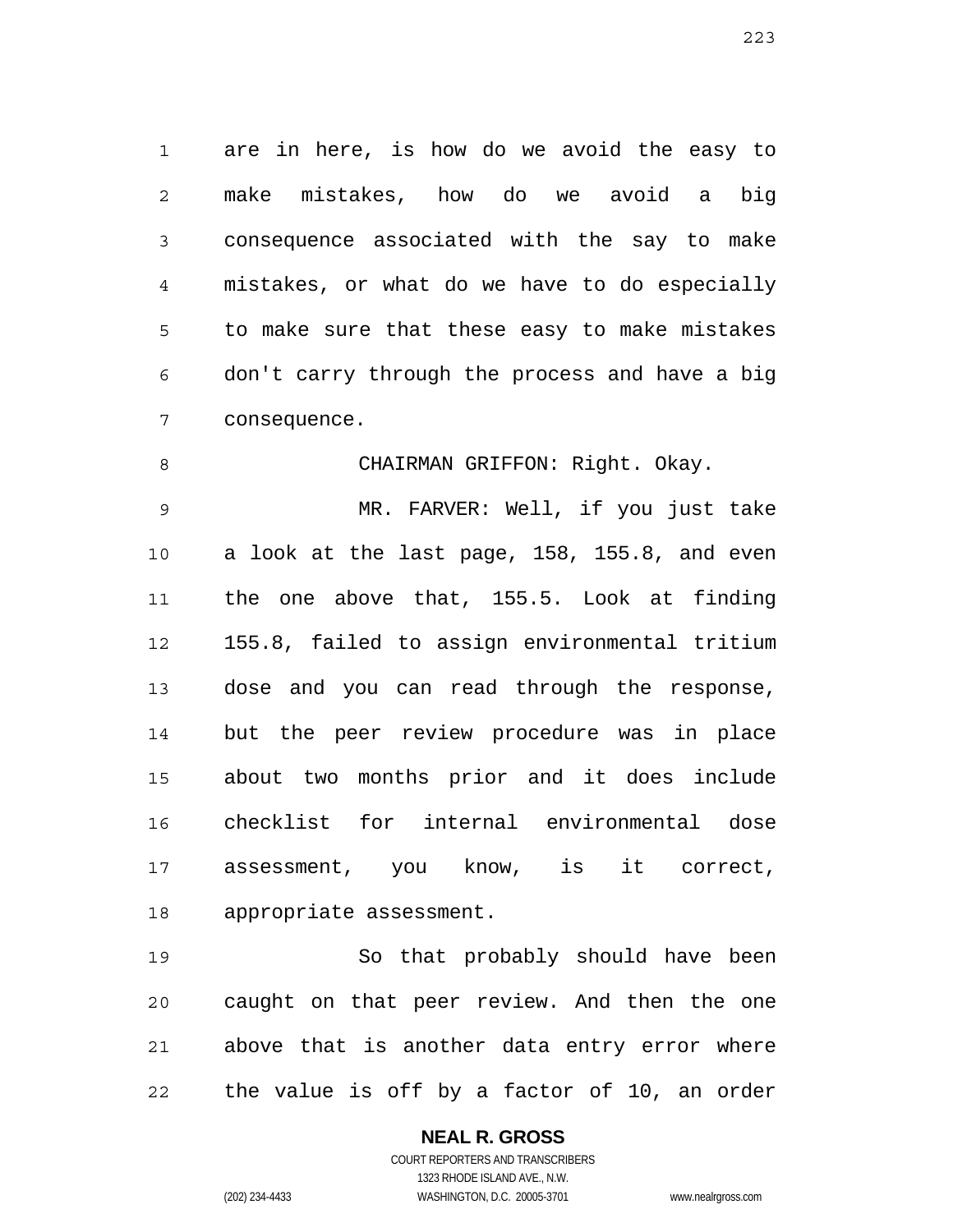of magnitude high because they entered a bioassay value that was incorrect. So these errors just keep on. So anyway, but the last one was the one that caught my eye there. MEMBER MUNN: There's no way we can note these kinds of errors. The question is, how can we catch them? 9 MR. FARVER: Yes, agreed. CHAIRMAN GRIFFON: How can you flag the ones that have bigger consequences, which is a trickier question. 13 MR. HINNEFELD: I'm not sure you can do that. CHAIRMAN GRIFFON: I know, I'm not sure either. 17 MR. HINNEFELD: Whatever process --we are talking about data entry here which is kind of a theme on a lot of these, stuff didn't get added that should have been put in, some if it where the wrong values were put in, some of the things weren't put in that should

#### **NEAL R. GROSS**  COURT REPORTERS AND TRANSCRIBERS

1323 RHODE ISLAND AVE., N.W. (202) 234-4433 WASHINGTON, D.C. 20005-3701 www.nealrgross.com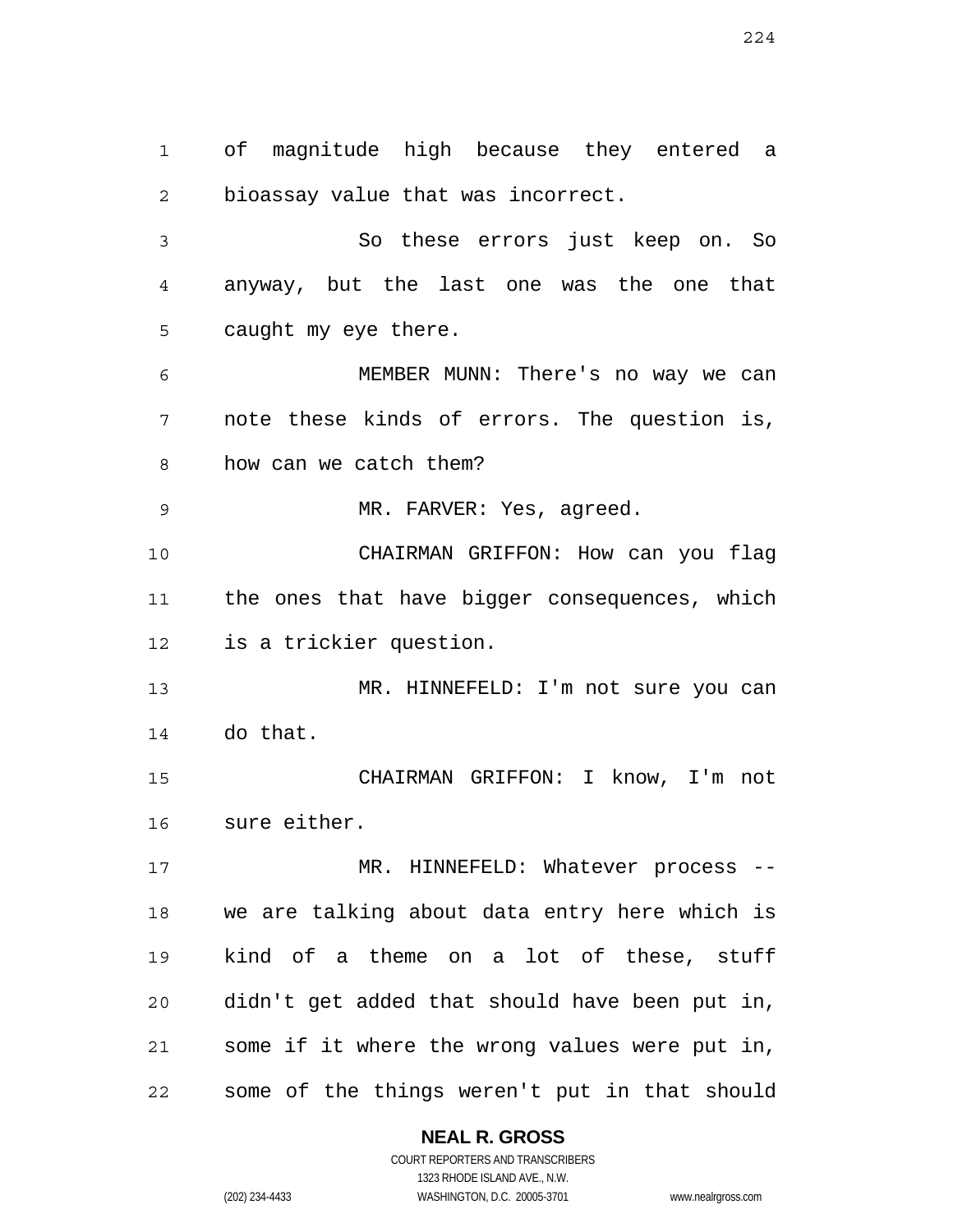have been put in. You're talking about that, there's no way to prejudge which one, you will only look for the ones that are important I don't think. CHAIRMAN GRIFFON: No, I'm not -- I offer that -- MR. HINNEFELD: I don't know of any. CHAIRMAN GRIFFON: that's what we'd like to answer but I'm not sure how they -- DR. MAURO: Every single one of these dose reconstructions, you could create a very sophisticated, very accurate protocol, with the workbook. I'll tell you right now, when we were doing the blind dose reconstruction, we broke it up into two groups. One person that was going to do the real, heavy lifting, detailed workbook work and my job was to do it by hand and I said listen, I don't care about the details. I am just going to look at something. Let me see what the -- oh here's the bioassay results?

**NEAL R. GROSS** 

I'm not going to do a curve fit on IMBA, I'm

COURT REPORTERS AND TRANSCRIBERS 1323 RHODE ISLAND AVE., N.W. (202) 234-4433 WASHINGTON, D.C. 20005-3701 www.nealrgross.com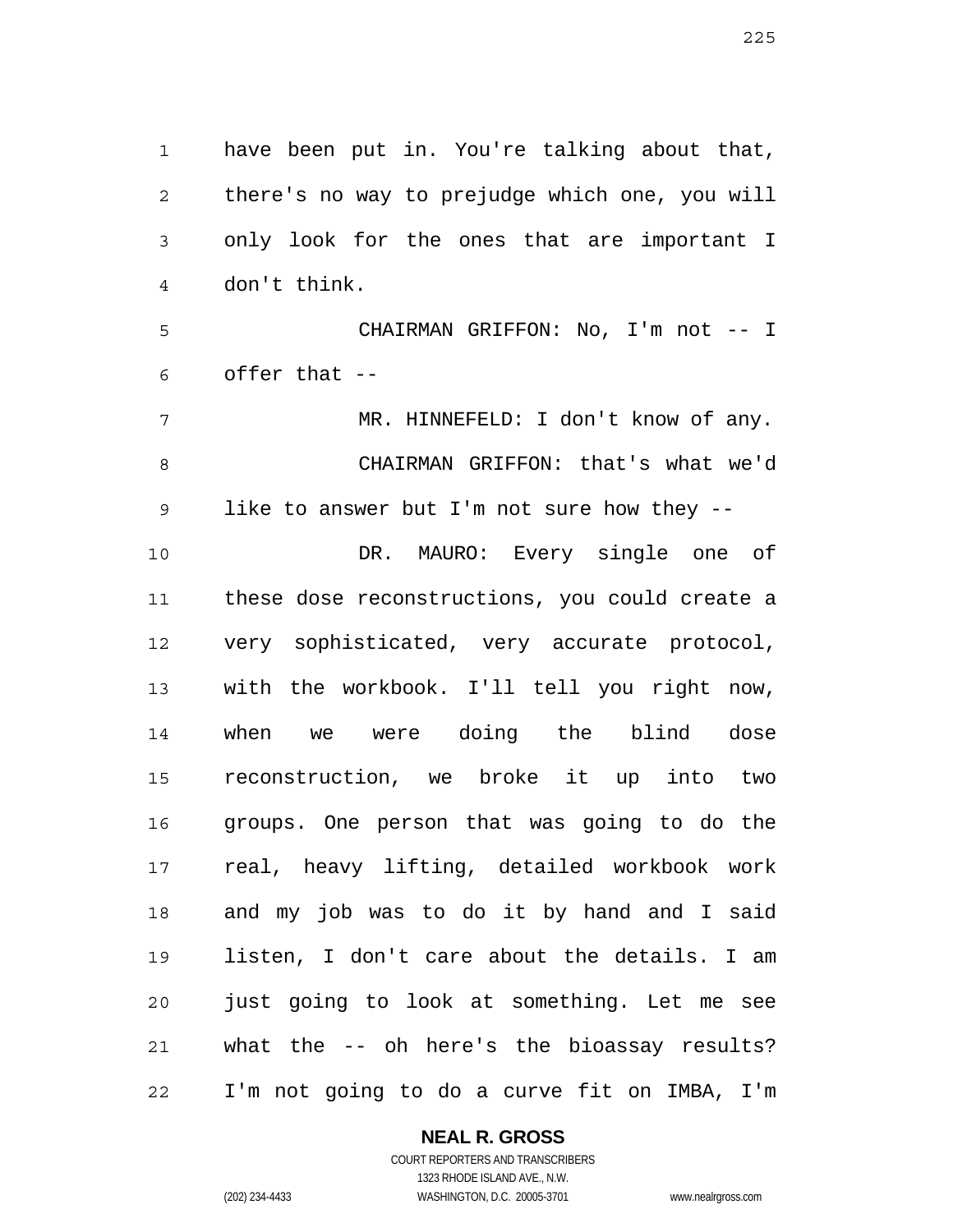going to look at the bioassay results and see where they're coming in.

So okay, what seems to make sense, what would give you that? I was not looking for a level of precision. I was looking for does it seem to make sense? I have to say this. I think a lot of folks forget just to sit down and say wait a minute, does this seem to make sense? In 15 minutes, you could see whether or not this thing is within a factor of two. My rule is that when I'm checking something, if I come within a factor of two, it's probably right. And you catch these big ones fast. Anyway --

MR. KATZ: So that's a procedure that a peer reviewer might use for example as a way to try to catch some of these.

CHAIRMAN GRIFFON: But, see, then you -- and then you might have another -- a level of -- and we have talked about this before too -- there's a level of peer review when you get to those that are closer to the

**NEAL R. GROSS**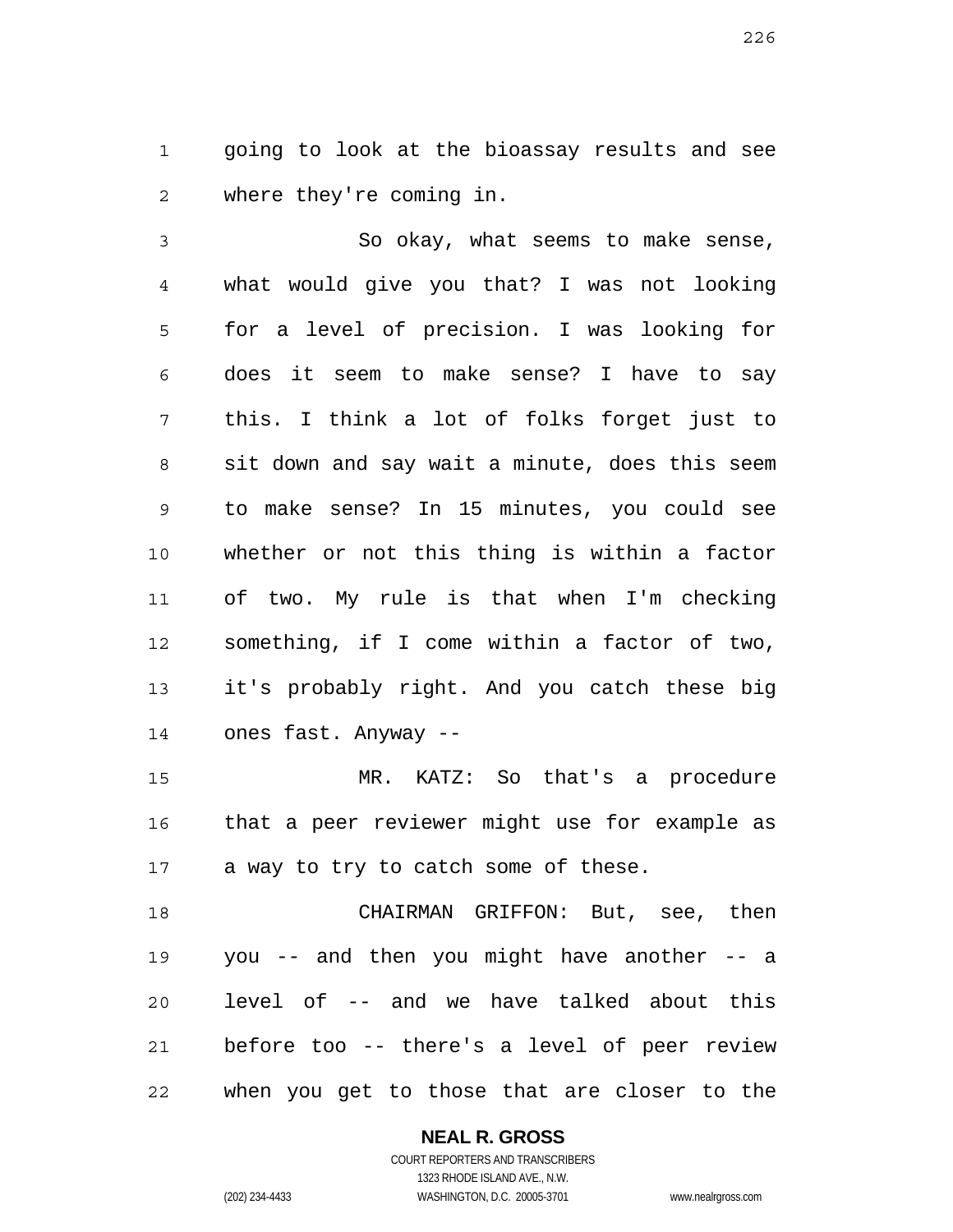PoC or something like you know, because that's where even a small error could swing a case if you're at 49.8 or whatever percentile, then even small mistakes can make the difference. So I guess it's not as simple as just catching the big ones.

DR. MAURO: I agree with you. I'm only talking about the big ones, the big ones. A 20 percent difference, I'm not going to pick up the way I do it. And 20 percent could be very important if you're at 47, 48 percent.

MEMBER MUNN: An order of magnitude you ought to be able to catch, just by looking at it.

CHAIRMAN GRIFFON: Brant's got a thought on this.

DR. ULSH: Also keep in mind, to go to a point that was raised earlier about, if we're catching this many errors in this small sample, how many are in the whole population? Don't we have a selection process where this committee is purposely honing in on situations

> **NEAL R. GROSS**  COURT REPORTERS AND TRANSCRIBERS

1323 RHODE ISLAND AVE., N.W. (202) 234-4433 WASHINGTON, D.C. 20005-3701 www.nealrgross.com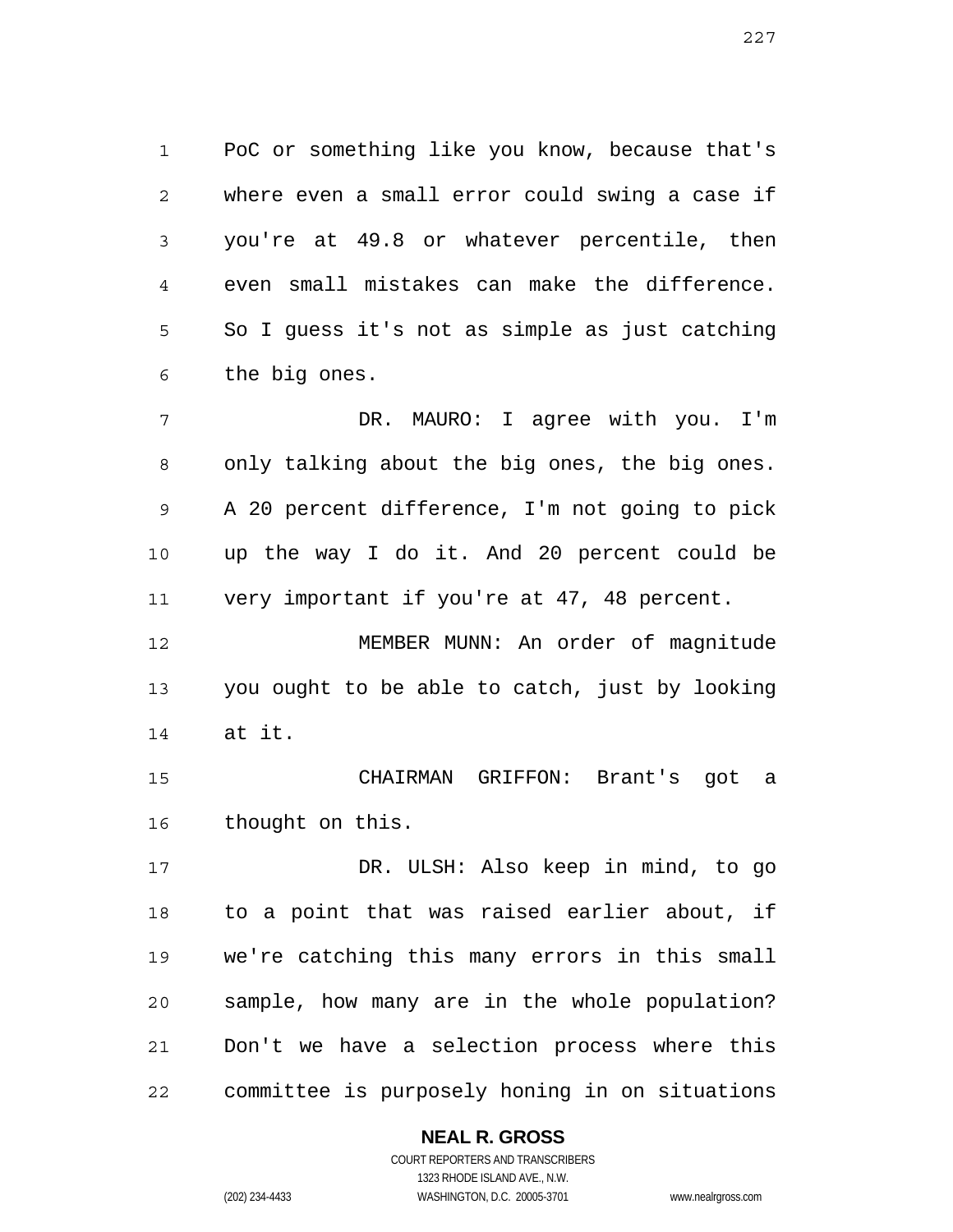where these types of errors would be likely to occur or to have a big impact? I mean we are looking at ones -- DR. MAURO: It's a cross-section. We are trying to catch every decade -- CHAIRMAN GRIFFON: Yes. DR. MAURO: every PoC category, and every cancer -- MR. HINNEFELD: Yes, but selection is keyed towards close to 50 percent. DR. ULSH: We have situations where little -- CHAIRMAN GRIFFON: But that may not change the error rate, that may change the consequence rate, it may change -- yes. Yes. Right. Anyway. We'll leave those two actions that Ted described, I think, are where we should move with this topic, but anything else for the record now? We have these examples, we'll try to -- Mike and David will make sure, well they don't have government accounts, these have to be cleared first --

# **NEAL R. GROSS**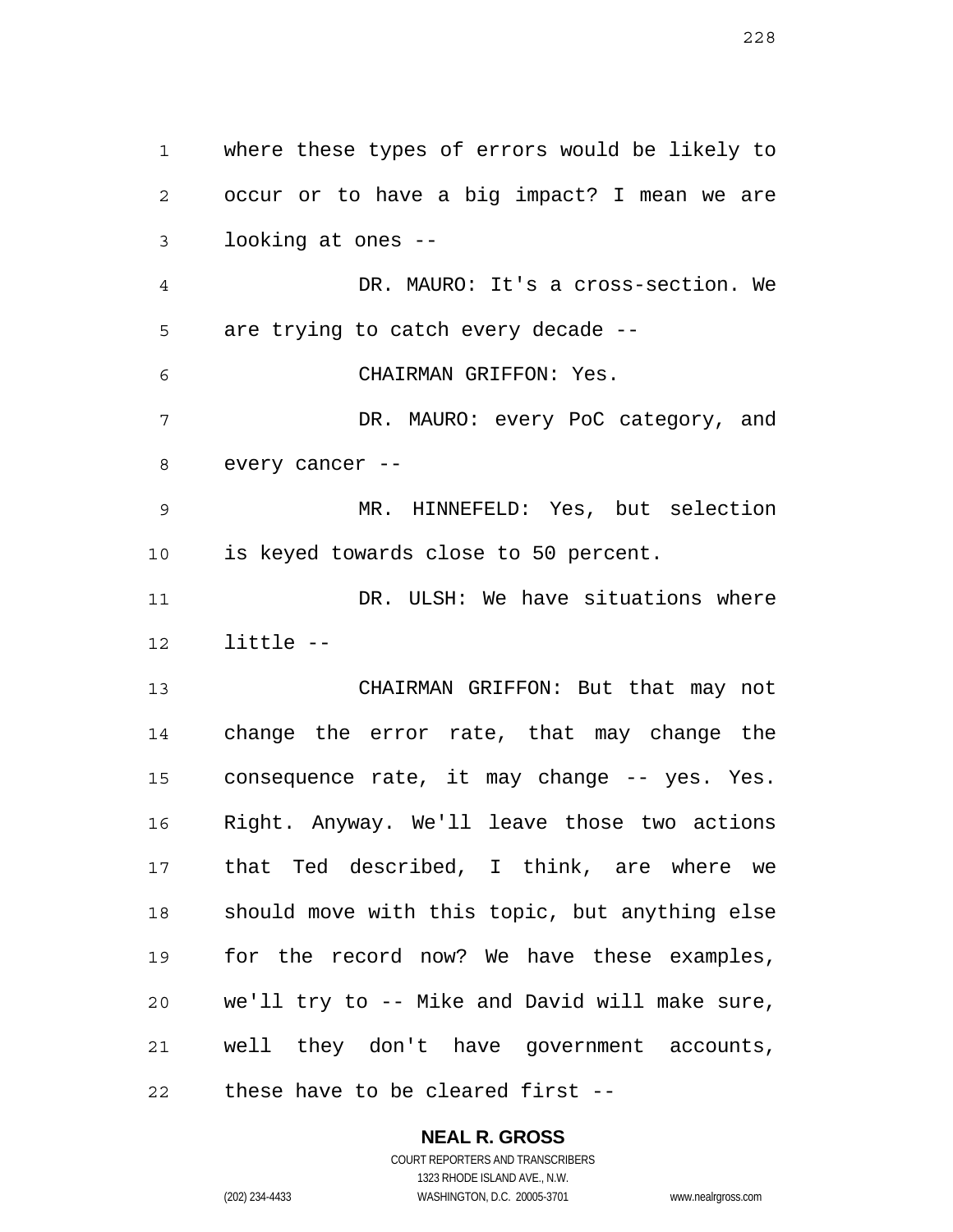MR. HINNEFELD: We can get it cleared through OGC probably and get it to them. I don't think there's going to be any privacy issues.

CHAIRMAN GRIFFON: We'll get these to you as soon as I can. NIOSH will get these. MR. HINNEFELD: The fact is I would prefer not to send it all and the reason I would -- we will, but my preference is to send it only to CDC computers because once we start sending things, okay this is cleared we can send it outside, this is going to be sent outside, it won't be long until we make a mistake.

MR. KATZ: Well, yes, I mean, what I've suggested for that is I can forward things that are not sensitive, I can forward them, I'm not worried about my making a mistake. I don't think I'll make a mistake. So -- I don't mind doing that and that's a workaround for that.

So for non-sensitive, I don't mind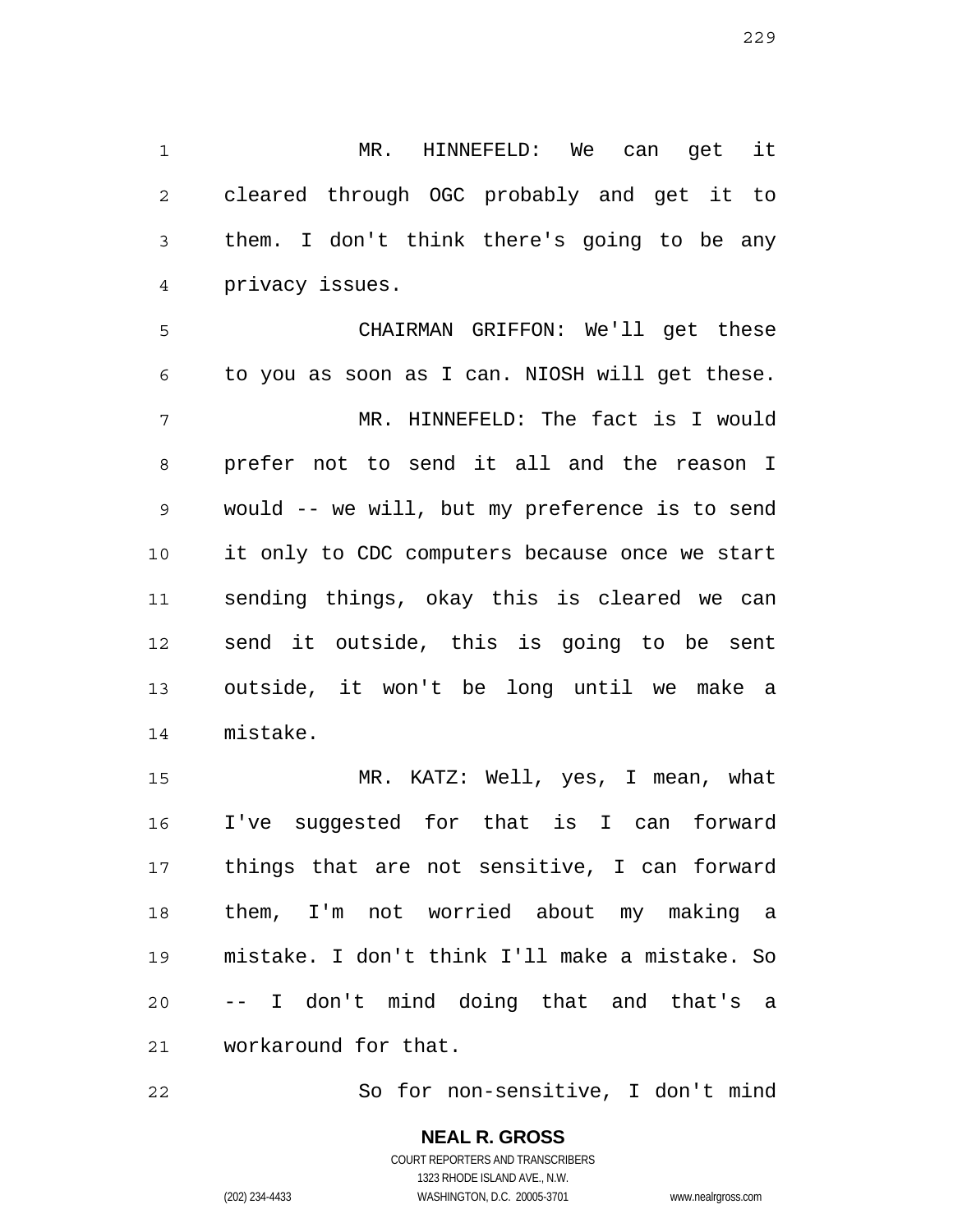forwarding those documents. You send them to me with just the CDC people and I'll take responsibility for sending it to others, but it's PA it doesn't go to anyone else from me, either, so that's -- and I've sent the Board an email about that recently. Up until now I've sort of taken on the burden of the liability on that issue and I'm not going to carry it anymore. CHAIRMAN GRIFFON: Okay, so let's move on to the next item, the selection of the 14<sup>th</sup> set of cases, and Mike and David, do they have any way of getting these? You said these could be emailed or no? MR. HINNEFELD: Yes, these are not privacy. I know these are not privacy.

CHAIRMAN GRIFFON: I mean are you comfortable with emailing them to their regular accounts?

MR. HINNEFELD: I'm not comfortable but I can do it.

CHAIRMAN GRIFFON: Well, there's

#### **NEAL R. GROSS**  COURT REPORTERS AND TRANSCRIBERS

1323 RHODE ISLAND AVE., N.W. (202) 234-4433 WASHINGTON, D.C. 20005-3701 www.nealrgross.com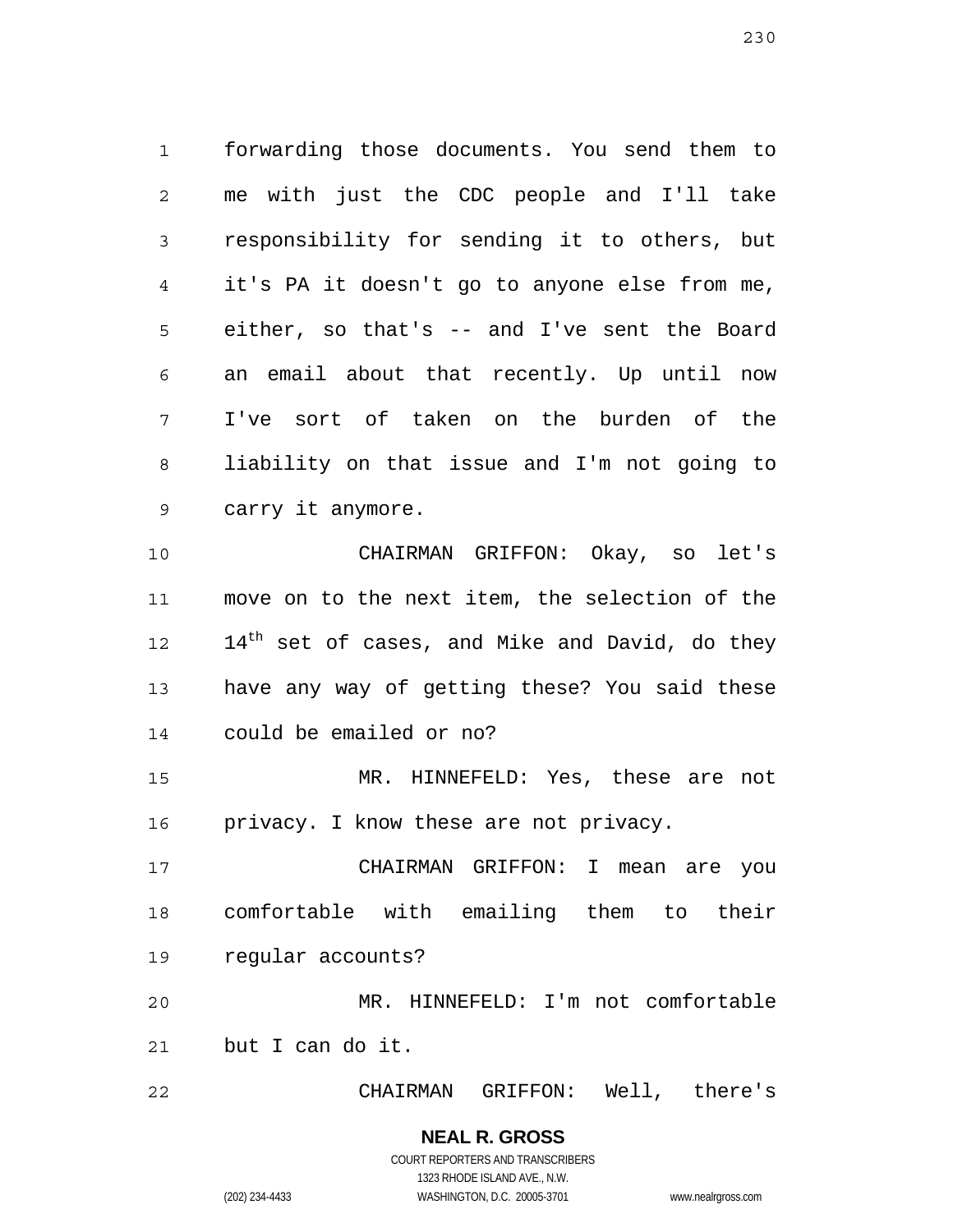levels of comfort. Are you fairly comfortable? Okay.

MEMBER MUNN: Oh, you think so? MR. HINNEFELD: It'll take me just a minute because I've got to clear a couple of things out here.

CHAIRMAN GRIFFON: Well all right, what I'm going to say is let's take a five -- let's keep this one short because we just got off for lunch really, but take a five-minute break, let Stu forward these over, and we'll be right back.

MS. BEHLING: Stu, can you include me on the email?

15 MR. HINNEFELD: That was Kathy?

16 MS. BEHLING: Yes.

17 MR. HINNEFELD: Kathy.

- MS. BEHLING: You can send it to the CDC account.
- MR. HINNEFELD: Okay.

CHAIRMAN GRIFFON: Let's take a 10-

minute break and that way people can have a

## **NEAL R. GROSS**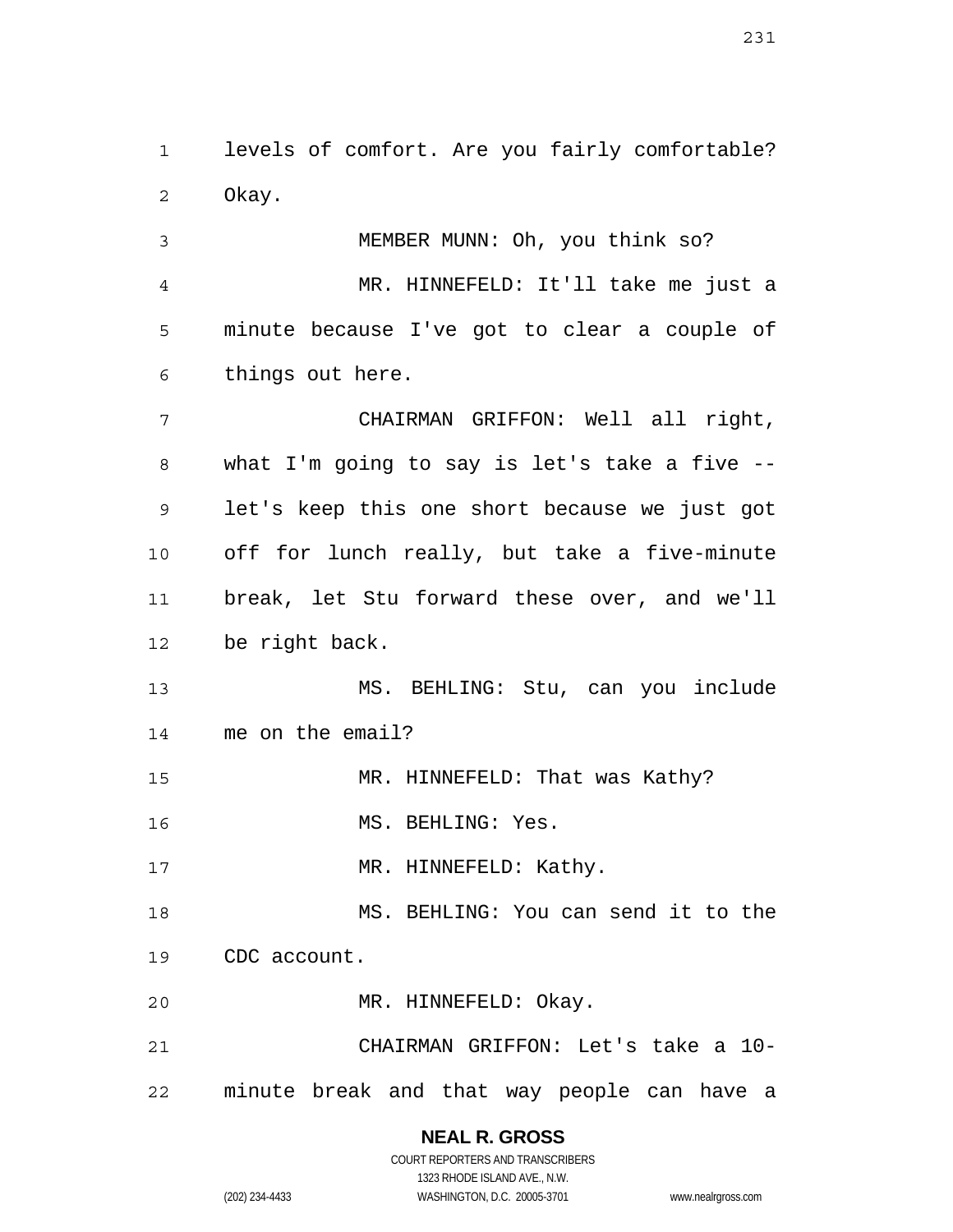chance to look through this list of cases and then when we come back from our break we'll start doing our selection, you know, go through it case by case and pick out ones we think -- you know, we'll go through our regular process of selecting, pre-selecting. Ten after two we'll come back, all right? Thank you. MR. KATZ: Ten after, about, around ten after. (Whereupon the above-entitled matter went off the record at 1:58 p.m. and resumed at 2:15 p.m.) MR. KATZ: Okay, this is the Dose Reconstruction Subcommittee. We are just reconvening after a short break. CHAIRMAN GRIFFON: Okay and Mike and David, are you guys on the phone? MEMBER GIBSON: It's Mike. I'm here, Mark. CHAIRMAN GRIFFON: All right, did you get the file?

**NEAL R. GROSS**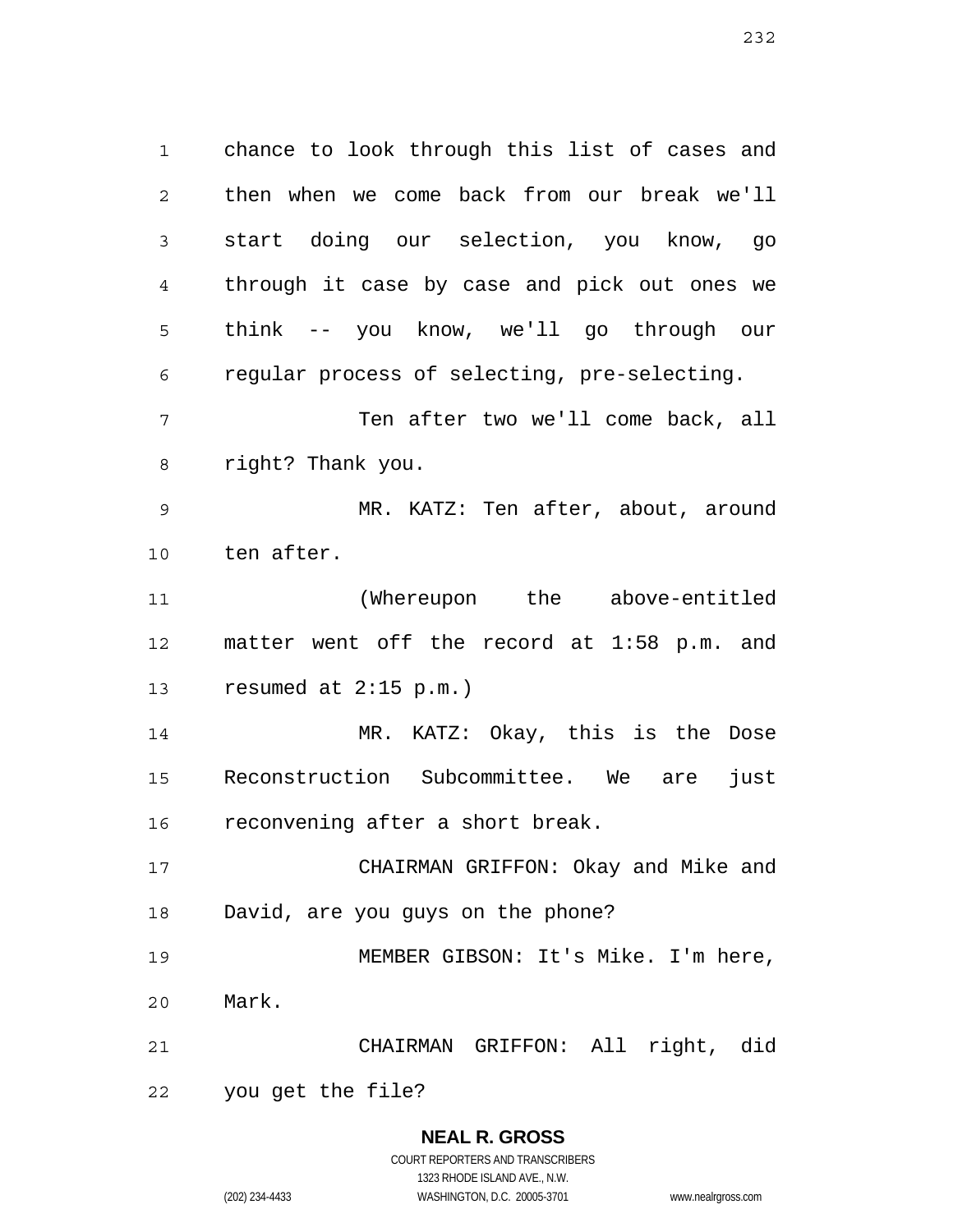| $\mathbf{1}$ | MEMBER GIBSON: Yes, I did get it.              |
|--------------|------------------------------------------------|
| 2            | CHAIRMAN GRIFFON: Okay.                        |
| 3            | MR. KATZ: You too, David?                      |
| 4            | CHAIRMAN GRIFFON: All right well               |
| 5            | why don't we go ahead and start. I'm going to  |
| 6            | assume David got it and again, this is the     |
| 7            | pre-selection, so the process will be that we  |
| 8            | will identify these, right Stu, and then       |
| 9            | you'll give us additional information on them? |
| 10           | MR. HINNEFELD: Yes, I would like to            |
| 11           | suggest that we maybe select more than what we |
| 12           | want to ultimately select --                   |
| 13           | CHAIRMAN GRIFFON: Well --                      |
| 14           | MR. HINNEFELD: Because when we get             |
| 15           | the additional information --                  |
| 16           | CHAIRMAN GRIFFON: I think I'm                  |
| 17           | looking to select any case viable on here.     |
| 18           | MR. HINNEFELD: Okay.                           |
| 19           | CHAIRMAN GRIFFON: You know there's             |
| 20           | only a total of 50-something or whatever?      |
| 21           | MR. HINNEFELD: There's 52 on here.             |
| 22           | CHAIRMAN GRIFFON: So it's not that             |

**NEAL R. GROSS**  COURT REPORTERS AND TRANSCRIBERS

1323 RHODE ISLAND AVE., N.W.

(202) 234-4433 WASHINGTON, D.C. 20005-3701 www.nealrgross.com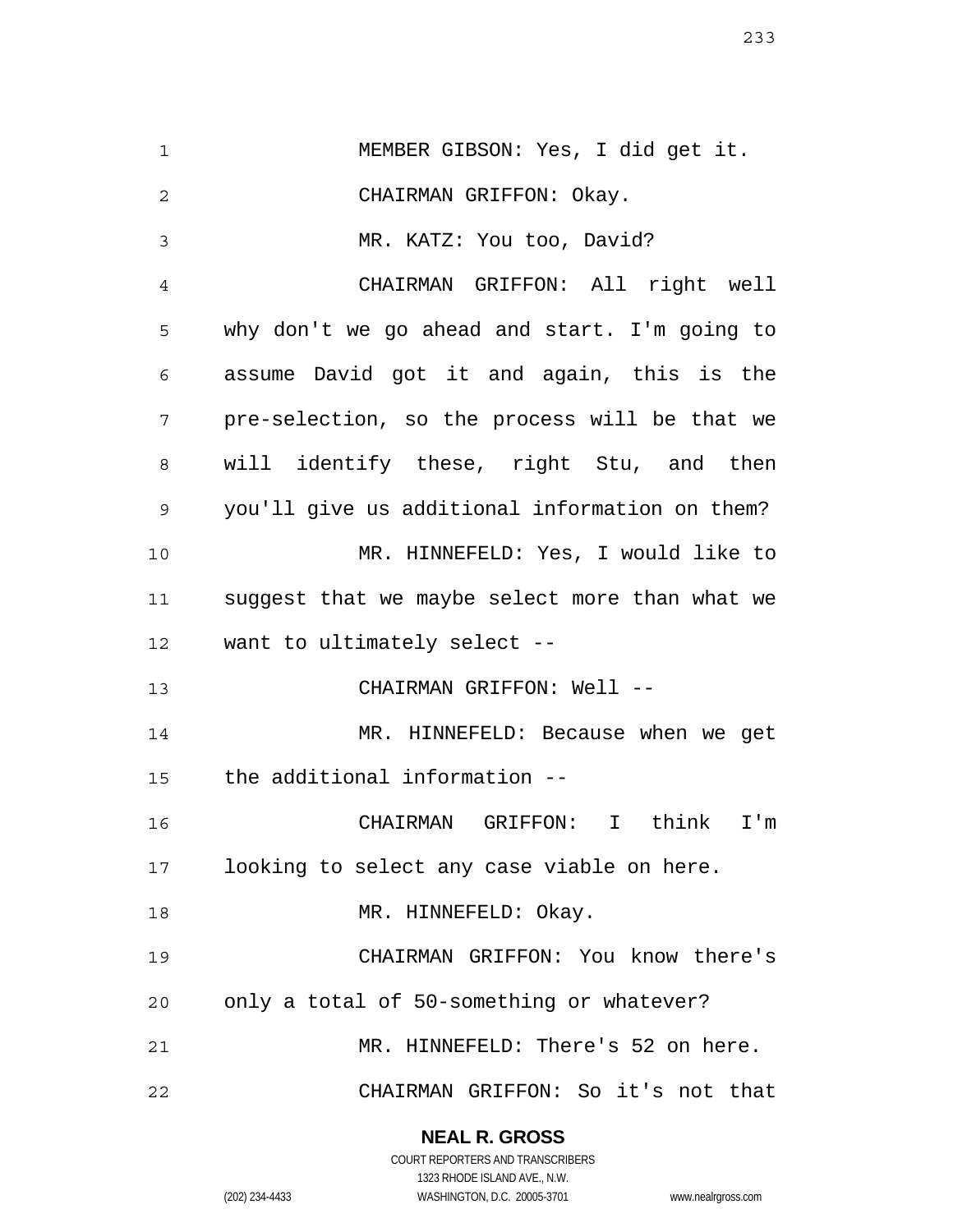big a list, like sometimes you provide us a lot more. MR. HINNEFELD: Yes. CHAIRMAN GRIFFON: So yes, let's select as many as we can here. MEMBER MUNN: And what are we aiming for, ultimately? Total number? 8 MR. KATZ: Well, ultimately we are aiming for about 30. CHAIRMAN GRIFFON: Yes, usually we do sets of 30, but we have varied on that a little bit -- MEMBER MUNN: Just wanted to make sure. CHAIRMAN GRIFFON: Yes. So, I can get the ball rolling and they go from low to high PoC, obviously. MEMBER MUNN: Well, let's ask the other obvious questions also. What other criteria are we -- do we have any specific criteria we want to aim for?

MEMBER PRESLEY: Like a site that we

**NEAL R. GROSS**  COURT REPORTERS AND TRANSCRIBERS

1323 RHODE ISLAND AVE., N.W.

(202) 234-4433 WASHINGTON, D.C. 20005-3701 www.nealrgross.com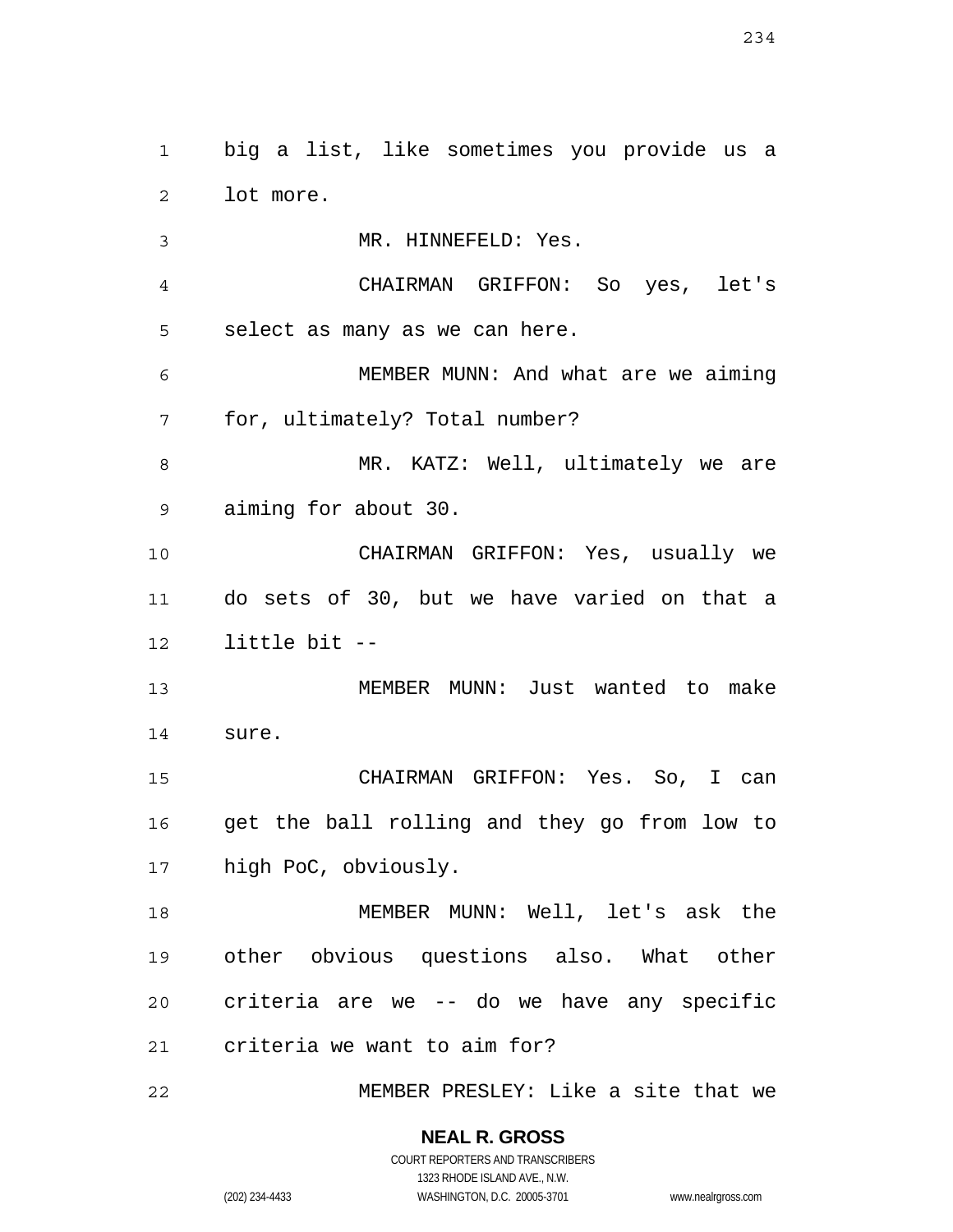haven't done.

| 2              | CHAIRMAN GRIFFON: Yes, and I was               |
|----------------|------------------------------------------------|
| $\mathfrak{Z}$ | going to ask, as we go through --              |
| 4              | I mean at the end, that's a good               |
| 5              | question Wanda, at the end we might want to    |
| 6              | look back. Paul had asked that question and I  |
| 7              | didn't really get a chance to look at the      |
| 8              | spreadsheet with the responses but some of     |
| $\mathsf 9$    | that asked about the other things, and maybe   |
| 10             | if we asked for an expanded matrix, we can ask |
| 11             | for some of those factors that Paul had        |
| 12             | brought up, you know --                        |
| 13             | MEMBER MUNN: I guess --                        |
| 14             | CHAIRMAN GRIFFON: as<br>other                  |
| 15             | criteria, I mean --                            |
| 16             | MEMBER MUNN: My point is it's                  |
| 17             | really difficult for me to evaluate which of   |
| 18             | these might be worth our delving into unless I |
| 19             | am clear at the outset what we really and      |
| 20             | truly are establishing as our criteria for     |
| 21             | looking at them. It -- you know we have done   |
| 22             | decades, we have done the cross --             |

## **NEAL R. GROSS**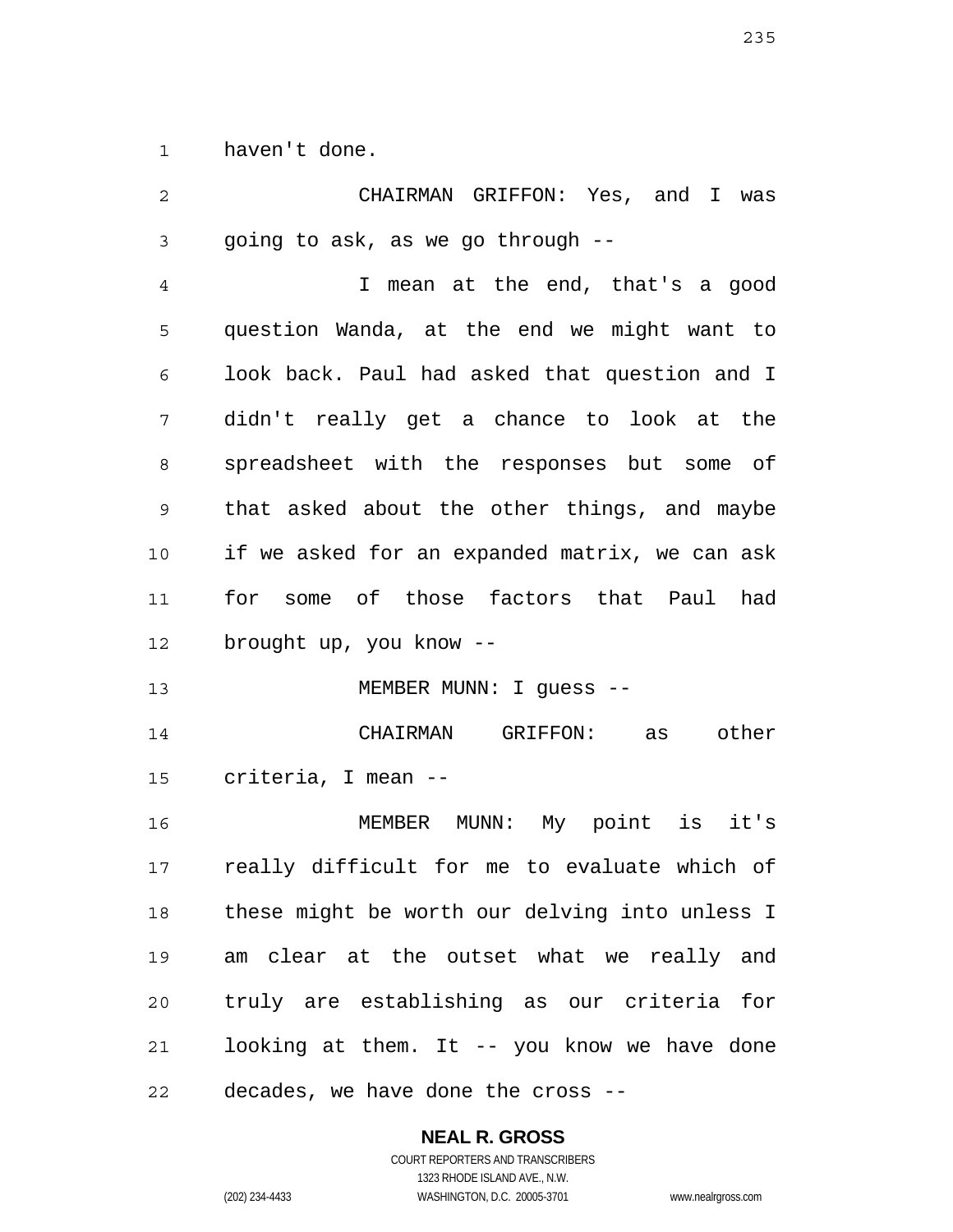CHAIRMAN GRIFFON: Right. MEMBER CLAWSON: These are full internals, all of them. MR. HINNEFELD: Yes. 5 MEMBER MUNN: Yes. CHAIRMAN GRIFFON: Yes. MEMBER MUNN: These are all full. CHAIRMAN GRIFFON: Well, they're all described as full here. As we know that is not necessarily -- MR. HINNEFELD: That's the button pushed by the peer reviewer. CHAIRMAN GRIFFON: Right. For instance we know that when you say Simonds Saw is full, it is a one size fits all model. MR. HINNEFELD: It's the only option. 18 CHAIRMAN GRIFFON: Right. MEMBER PRESLEY: What I would like to see us do is take something from about where you start here at 232, which is 45 with a PoC of 45.635 and put every one of those in

> **NEAL R. GROSS**  COURT REPORTERS AND TRANSCRIBERS

1323 RHODE ISLAND AVE., N.W. (202) 234-4433 WASHINGTON, D.C. 20005-3701 www.nealrgross.com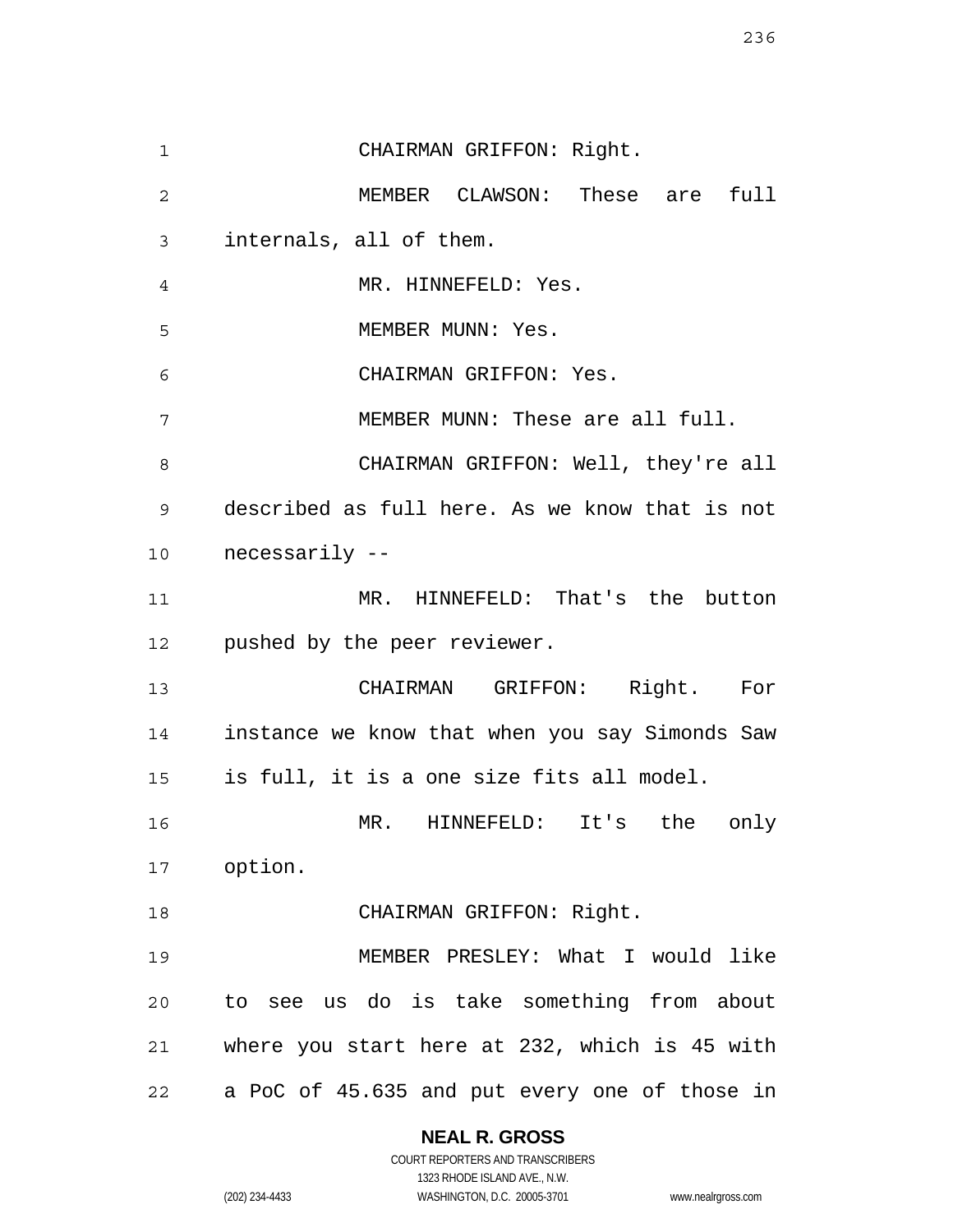1 there for review that goes up to 49.57. 2 DR. MAURO: I agree with that. CHAIRMAN GRIFFON: I would almost agree with that except for the fact that there's several -- that may not even include them Bob, so I may agree with that. No, there's a couple at the end there, it's like three Bethlehem Steels, although they are really close to 50. MEMBER PRESLEY: You get up that close - CHAIRMAN GRIFFON: 49.57, this is

Paul's pet peeve, how do you get that kind of degree --

15 MEMBER PRESLEY: Yes.

MEMBER MUNN: Well, and besides, it's one thing if you are talking about the broad swipes, the overestimates and the underestimates. It's a whole different thing if you're talking about what is provided to us.

MEMBER PRESLEY: I would like to

# **NEAL R. GROSS**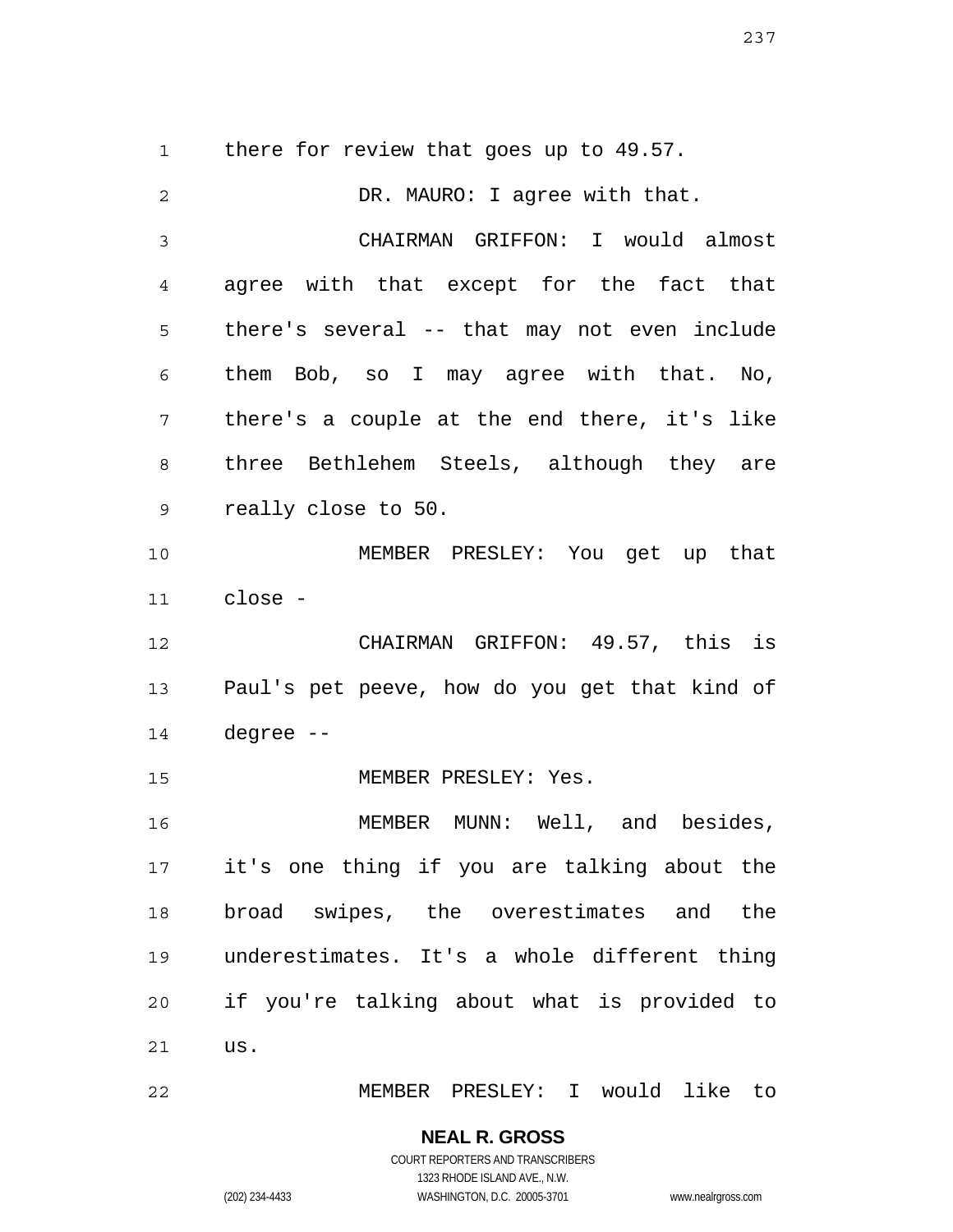know how in the world that something in Kansas City can come out as a zero.

MR. KATZ: But when you're dealing with a model like Bethlehem Steel, you are going to get them coming out at any number. It's still a machine.

MR. HINNEFELD: Yes.

8 MEMBER PRESLEY: Just so you know, one guy goes to one point, one additional place, and the next guy goes to two additional places and that might be, instead of 49.57, that might 49.6.

13 MEMBER MUNN: Or the next unit may be zero.

MR. HINNEFELD: I think the last one was listed on there by mistake. I clip these out of a much longer list.

CHAIRMAN GRIFFON: Kansas City. MR. HINNEFELD: Yes, yes. And we selected the first, selected like 51 or so, and I think I clipped one too many lines but I clipped this out of a much longer spreadsheet

### **NEAL R. GROSS**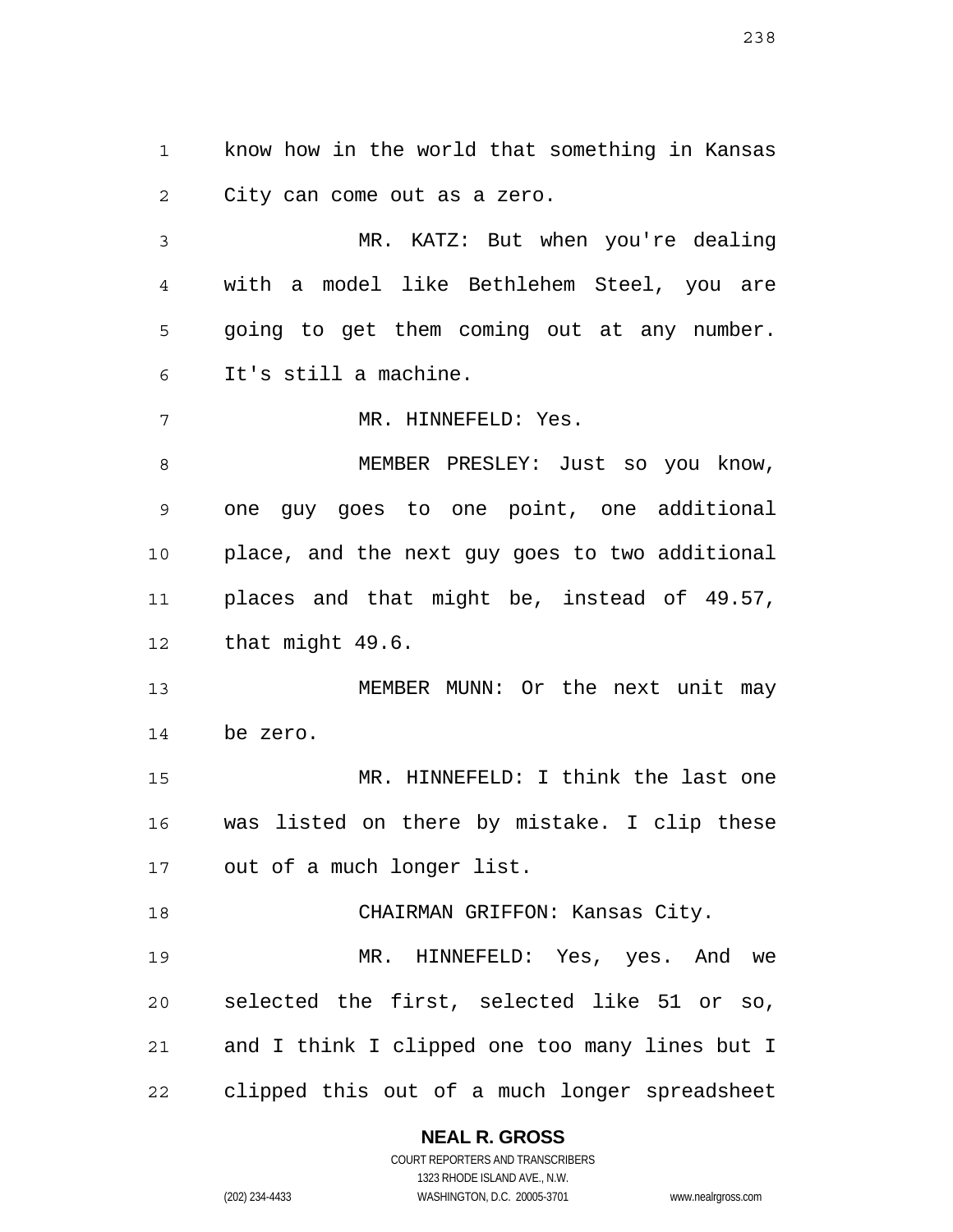and I clipped one too many lines I think. CHAIRMAN GRIFFON: An interesting one though. MEMBER MUNN: Well, I guess, I'm sorry to have started that discussion but I'm still not clear - CHAIRMAN GRIFFON: No that's all right. MEMBER MUNN: what needs to be our criteria -- CHAIRMAN GRIFFON: I think the criteria, at least for our pre-selection Wanda, in my opinion, the criteria is the same as we've always done, the one factor that I would pay maybe a little more attention to this time through is the data proved, which to me would mean -- I would want to focus like there's one Simonds Saw that was done 10/14/05. I would hope that we will, as Stu has said many a times, let's look for more current cases, yes because otherwise we are going to see similar findings that we have

**NEAL R. GROSS**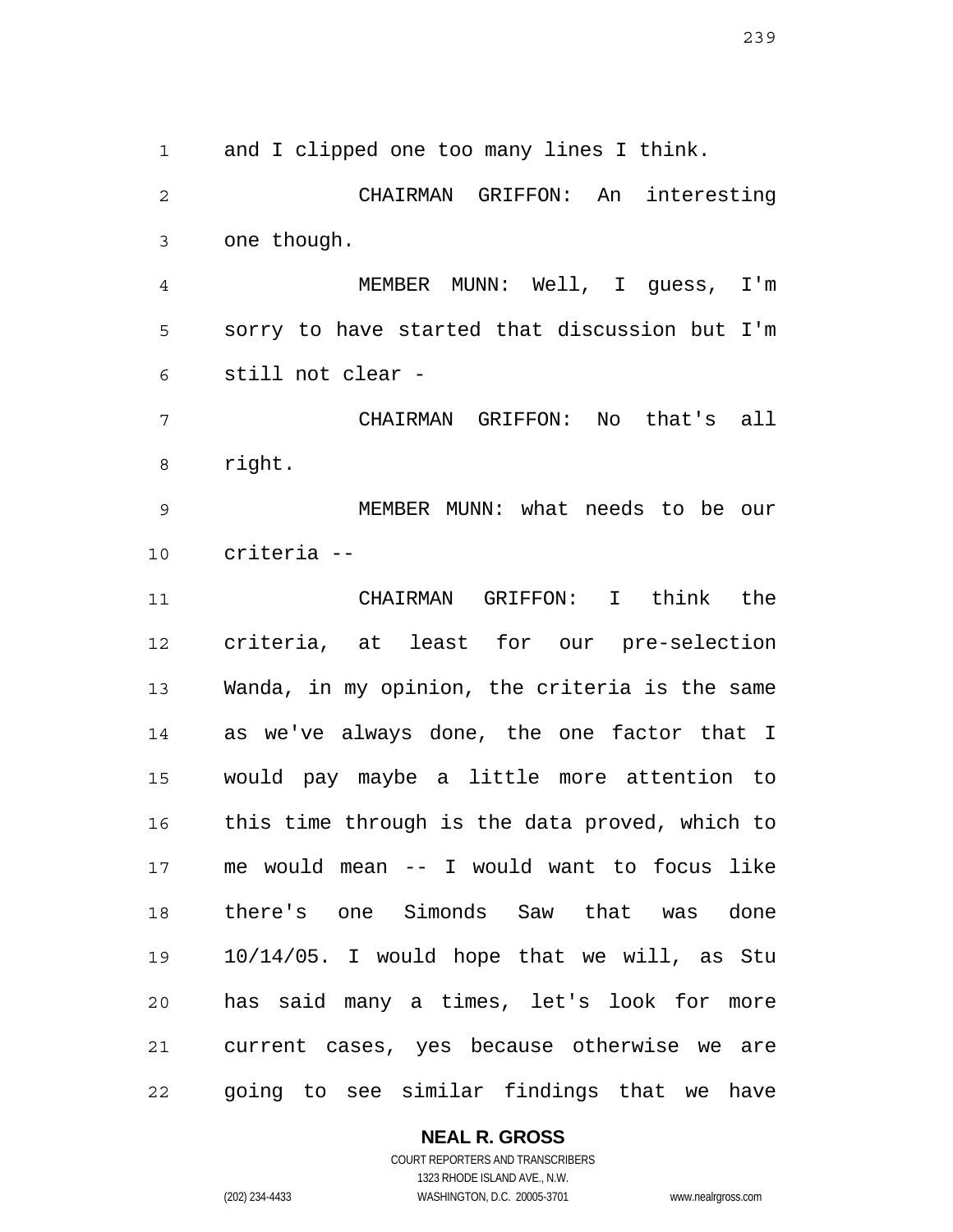that. But otherwise, you know, these are -- a lot of these look reasonable. MEMBER PRESLEY: You got one there from Simonds Saw and you've got one from Y-12, in that category. CHAIRMAN GRIFFON: Well is it okay if we just go by -- go through one by one, remembering that this is a pre-selection and if we -- when we get the full listing out, next time we can still cut them off the list. So I'm going to be more inclusive on this run-through than -- and is the idea to do -- you won't have this ready by next week? MR. HINNEFELD: Not clear that we will. CHAIRMAN GRIFFON: All right. MR. HINNEFELD: But we are trying to figure out if we'll have it -- CHAIRMAN GRIFFON: Okay. The idea is

seen in the past. Yes, so, if we were thinking

of moving the ball here, I would focus on

**NEAL R. GROSS**  COURT REPORTERS AND TRANSCRIBERS 1323 RHODE ISLAND AVE., N.W.

(202) 234-4433 WASHINGTON, D.C. 20005-3701 www.nealrgross.com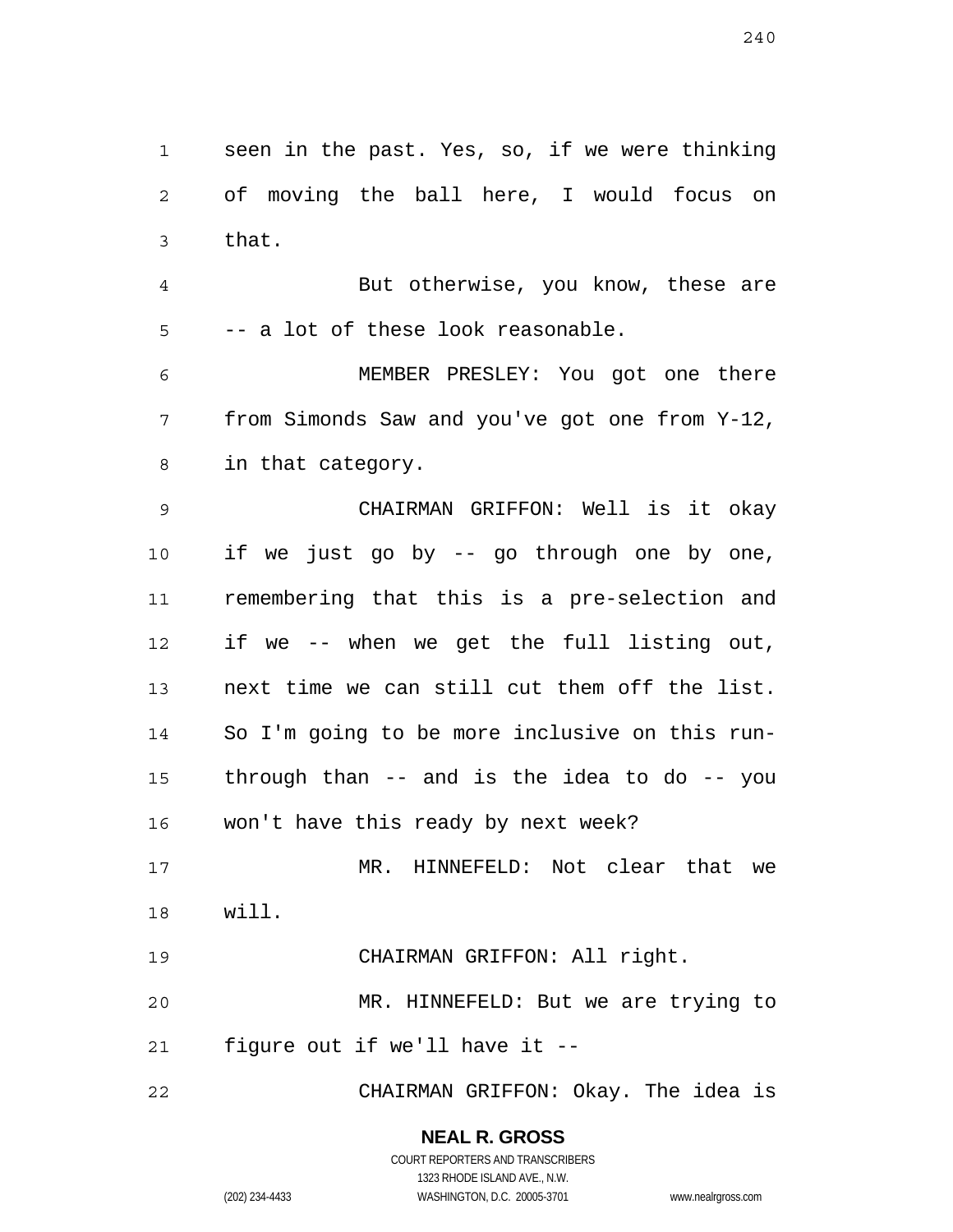if we can do that, we can do the full selection at the full Board and that would make SC&A happy.

MR. KATZ: That's the hope. CHAIRMAN GRIFFON: Okay.

MR. HINNEFELD: Now one thing I should probably mention here, on this pool, is that we have been selecting cases for review on a basis of uncertain set of criteria, meaning it had to be ready for review, meaning finally adjudicated. Well, it turns out we don't necessarily know all the time when a case is finally adjudicated. The site, the DOL site offices don't necessarily send us the file decision. So there were a number of cases that had been done that we can't select.

After this, going forward, we are going to select everything that as far as our record is concerned, is at DOL. Then we will take that selection list or maybe a pre-selected list of them, give that to DOL and say okay, which of these really are finally

**NEAL R. GROSS**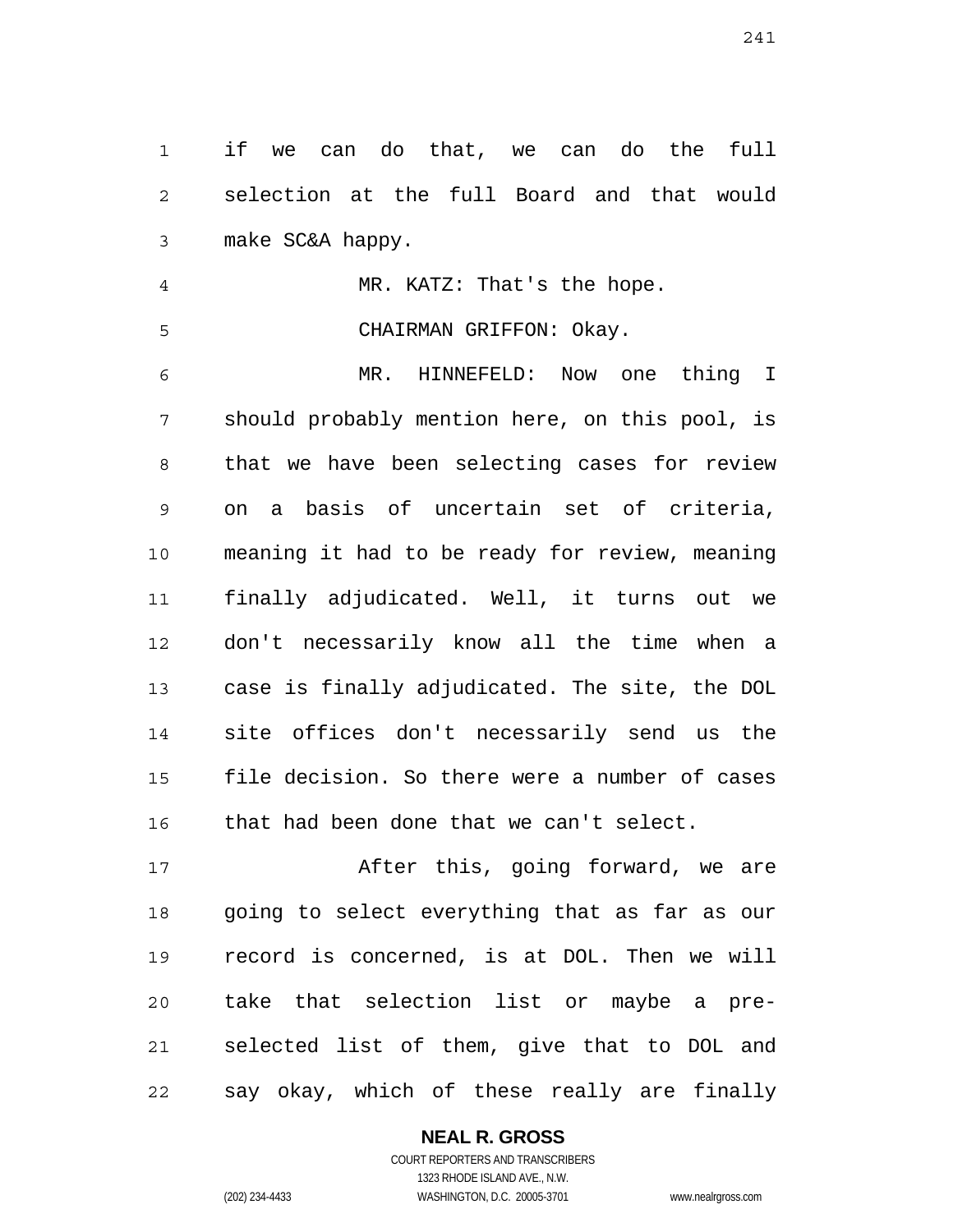adjudicated. And then we would have a set.

So we have been drawing from an incomplete set of incomplete piece of the population when we've been drawing these. So we can -- if we get another grab at another selection process, it's not like we're going to see 10 cases.

8 CHAIRMAN GRIFFON: Okay. All right, so going down the first page I'm on, ID number 273, I would say to include that, understanding that -- well let me ask this. The Hooker model, I think there's a site model for Hooker that we just covered, right? DR. MAURO: The Site Profile and the ER. CHAIRMAN GRIFFON: But I'm not sure that the -- this might predate what was done in the model. 19 DR. MAURO: What date is that? CHAIRMAN GRIFFON: This is 8/3/07, that the reconstruction was done. So it might

have used some of those older TIBs. The

**NEAL R. GROSS**  COURT REPORTERS AND TRANSCRIBERS

1323 RHODE ISLAND AVE., N.W. (202) 234-4433 WASHINGTON, D.C. 20005-3701 www.nealrgross.com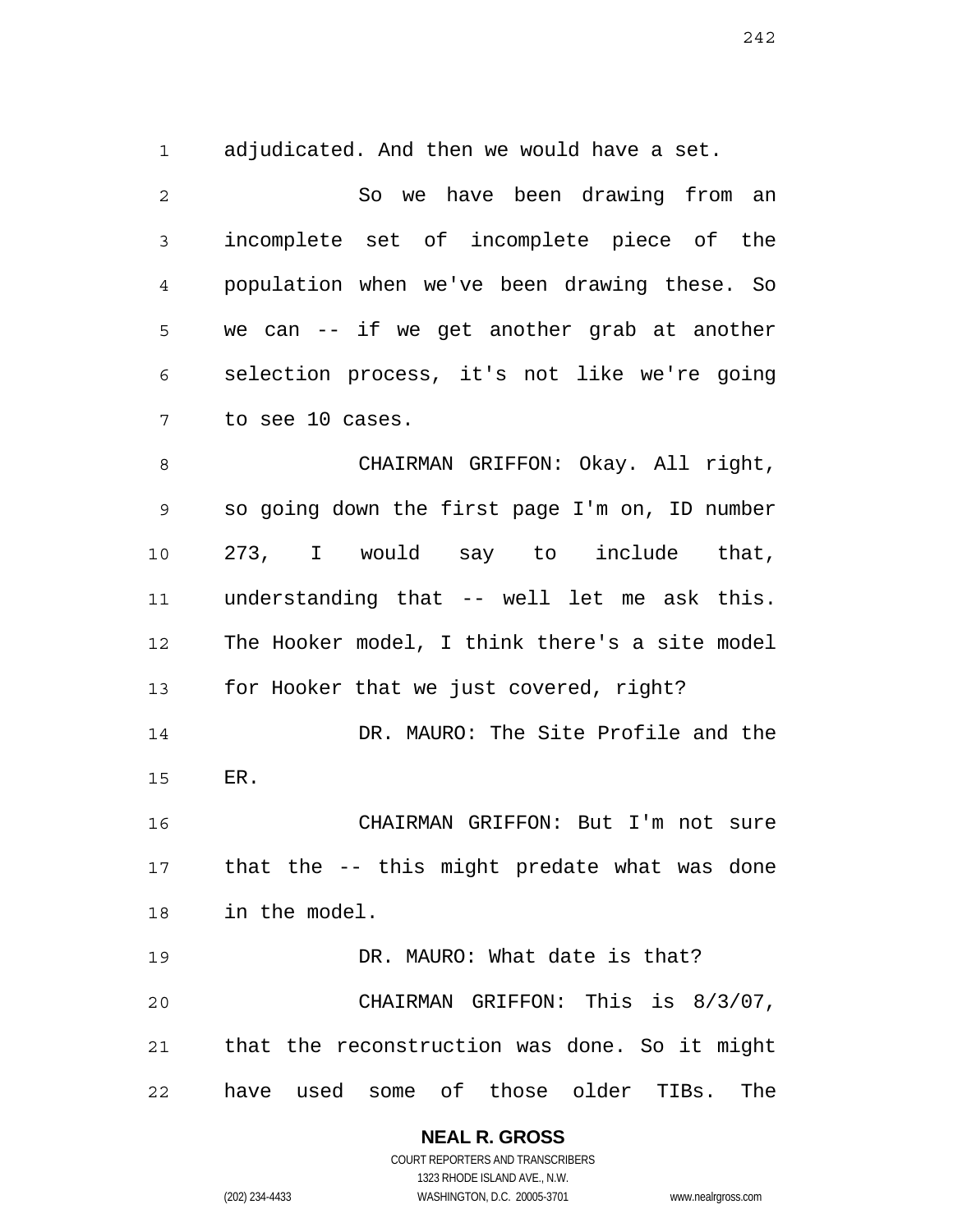question here might be, is this conservative relative to the documents that are available now. So I would argue to include that one. The next one I have on the list is the 446, I just skipped the American Bearing. We have done American Bearing once I believe. And this case was done in `04, so I skipped that one. 446, any opinions on that? MEMBER MUNN: That's Paducah. We have plenty of Paducahs. (Simultaneous speaking.) CHAIRMAN GRIFFON: Well, yes. Yes, it had -- it had the vast number of sites. I guess that was the interest to me. 15 MS. BEHLING: Excuse me, Mark. CHAIRMAN GRIFFON: Yes. MS. BEHLING: I don't believe that we have done an American Bearing as I am looking down through the list. CHAIRMAN GRIFFON: Oh, we haven't? DR. MAURO: No, we haven't. I would

know that.

**NEAL R. GROSS**  COURT REPORTERS AND TRANSCRIBERS

1323 RHODE ISLAND AVE., N.W.

(202) 234-4433 WASHINGTON, D.C. 20005-3701 www.nealrgross.com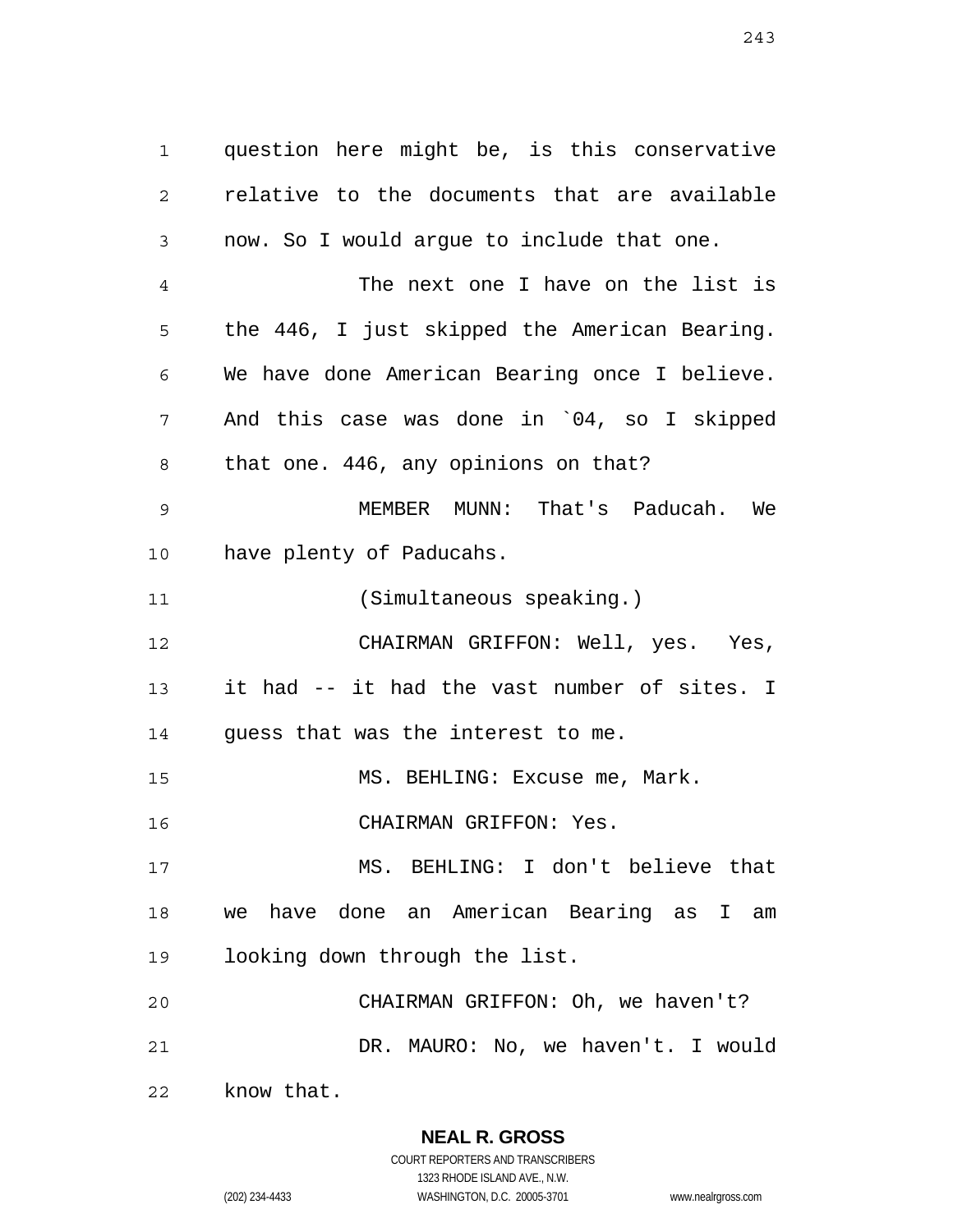1 MS. BEHLING: No. CHAIRMAN GRIFFON: All right. So I guess I would argue to include that. And then I had the next two -- so the first three I've checked. MEMBER RICHARDSON: So, American Bearing, I mean the one thing is, it was -- 8 the review was done in 2004. Is that --? CHAIRMAN GRIFFON: Yes, but we would ask for a mini Site Profile and ask that -- if there is a Site Profile. I don't even know if it's a  $-$ MR. HINNEFELD: I don't even know how this was done. CHAIRMAN GRIFFON: Right. I think we have to raise that question David, that's the -- MR. HINNEFELD: Chances are it was a TIB-4, but -- CHAIRMAN GRIFFON: Yes, chances are it's just a generic process, but -- I think we would have, if there is any site matrix or

### **NEAL R. GROSS**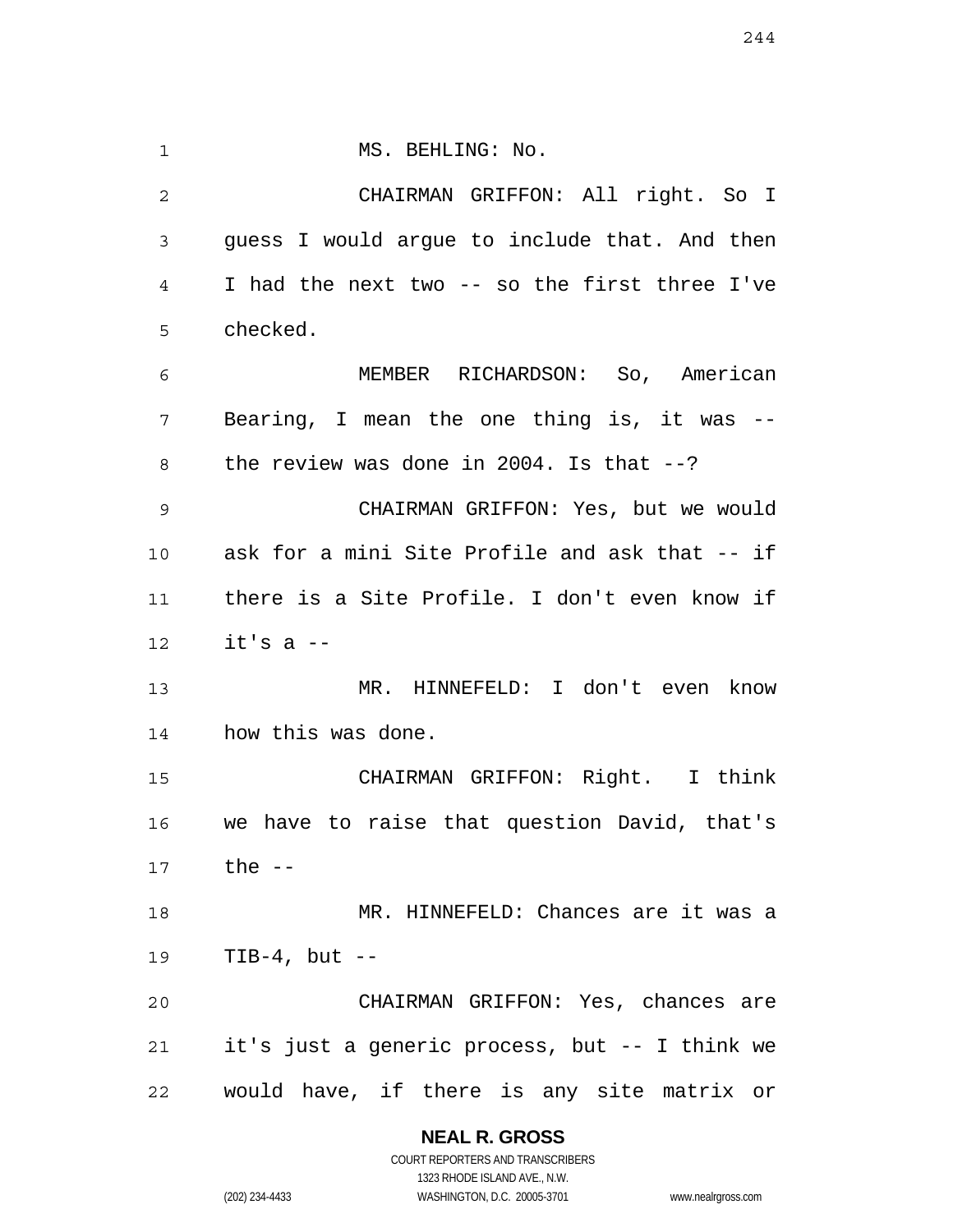Site Profile out there, we would ask SC&A to delve into that.

DR. MAURO: Yes. I was just going to ask. We haven't done this recently, since way back. If there are any that you would like one of these mini Site Profiles, like we did in the eighth set --

8 CHAIRMAN GRIFFON: Right.

DR. MAURO: Please point them out to us.

CHAIRMAN GRIFFON: Yes, I think we may not know that until we see the case, you know, so.

14 DR. MAURO: Sure.

CHAIRMAN GRIFFON: All right and then refresh my memory on ElectroMet and Harshaw, the next two.

MR. HINNEFELD: Electro Metallurgical was also in the 6001 -- DR. MAURO: We're actively reviewing this as a -- well this is an SC&A. It's in the

-- we're actively reviewing this with the 6001

#### **NEAL R. GROSS**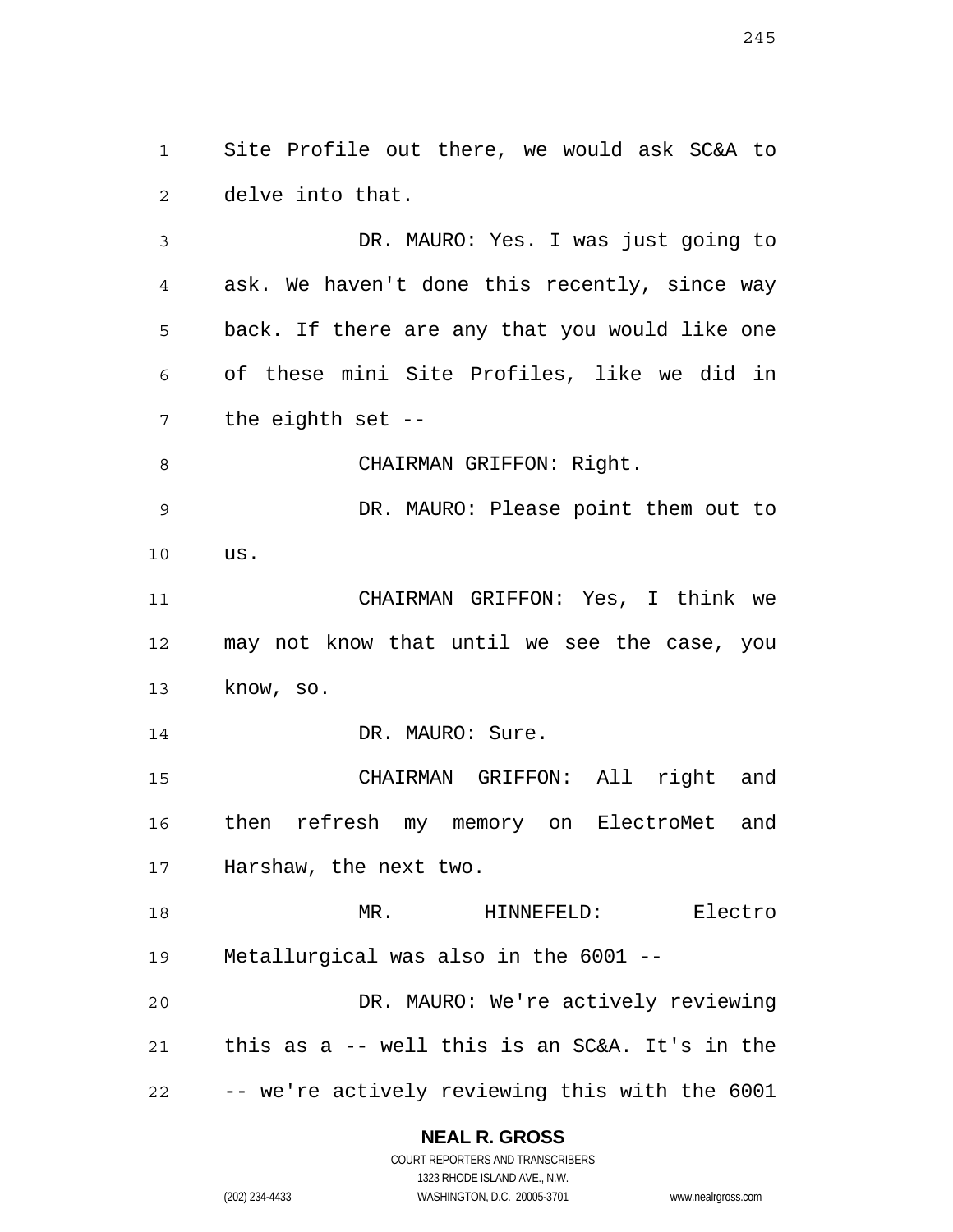Work Group as we speak, the Site Profile and the ER. As far as cases go, I think I do recall doing a case. MR. HINNEFELD: I can't recall if we did, Kathy do you know that? MS. BEHLING: We did one case. CHAIRMAN GRIFFON: Okay, so I can go either way on that one. I think it's a one size fits all model I believe. MR. HINNEFELD: I believe it is, yes. CHAIRMAN GRIFFON: So I would say we don't necessarily have to do another one. I would leave that off the list. The next one I have is 092 Y-12. I skipped the Simonds Saw ones because I am pretty sure we did a Simonds Saw. DR. MAURO: Yes, we did two, I remember. MEMBER CLAWSON: There's a Pantex. CHAIRMAN GRIFFON: Oh, Pantex. I didn't see that one. Iowa and Pantex.

> **NEAL R. GROSS**  COURT REPORTERS AND TRANSCRIBERS

1323 RHODE ISLAND AVE., N.W. (202) 234-4433 WASHINGTON, D.C. 20005-3701 www.nealrgross.com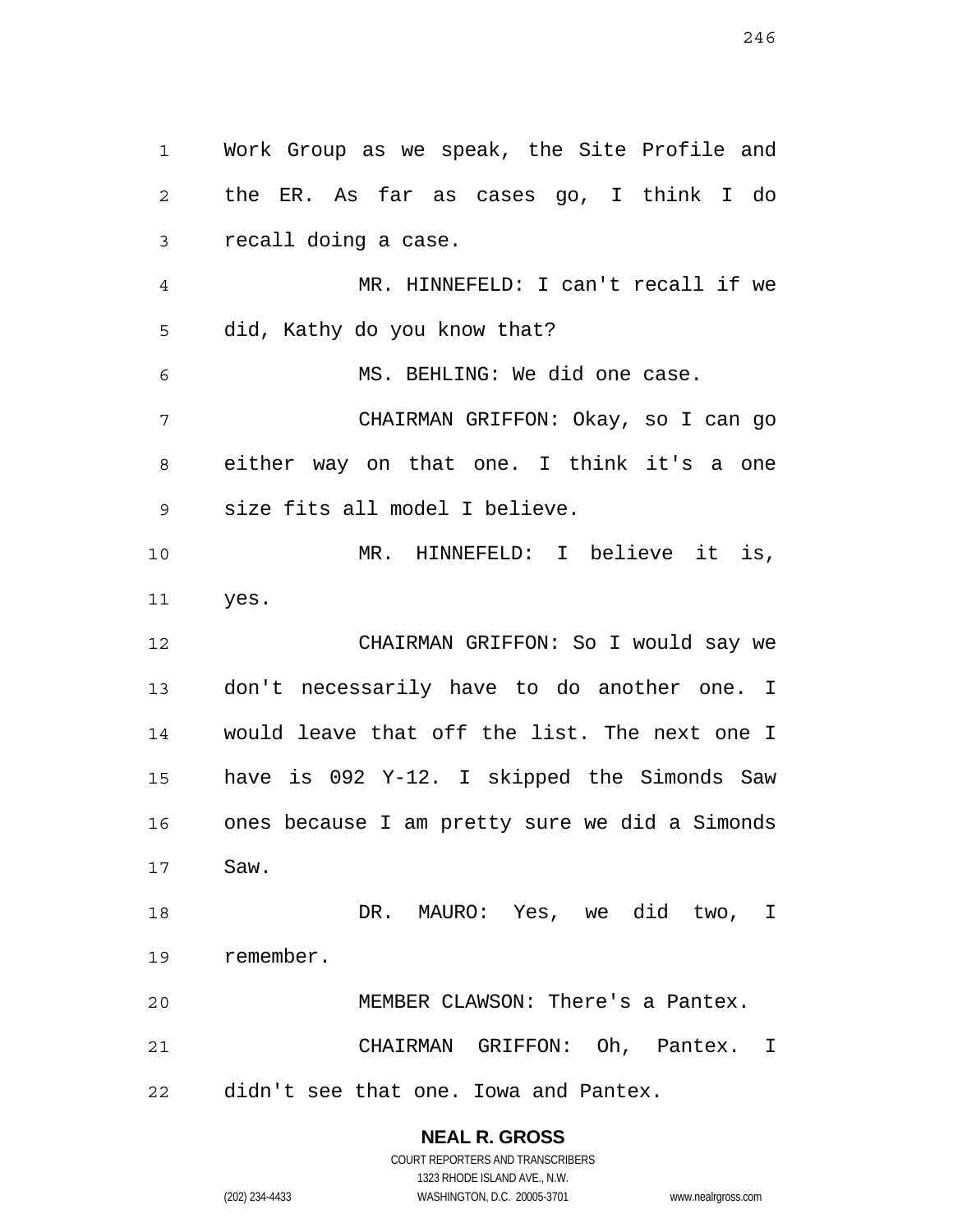MEMBER CLAWSON: And Pantex. The reason why I'm saying that is that we've got over 40 years in -- CHAIRMAN GRIFFON: Yes. MEMBER CLAWSON: And this would bring into it -- I'd just like to see that one if I could. 8 CHAIRMAN GRIFFON: Okay. All right, 130, let's add on the list. Then 092 is the Y-12 plant. And did we do Alcoa? DR. MAURO: Yes, I just finished one. CHAIRMAN GRIFFON: Yes, do I don't - - I imagine that's a one size fits all. 15 DR. MAURO: Yes. DR. ULSH, So, 92 is in? CHAIRMAN GRIFFON: Yes, unless -- 18 DR. ULSH: 663 is out, then? CHAIRMAN GRIFFON: Right. DR. ULSH: Okay. MEMBER MUNN: Even thought it's one of the more recent ones we have?

# **NEAL R. GROSS**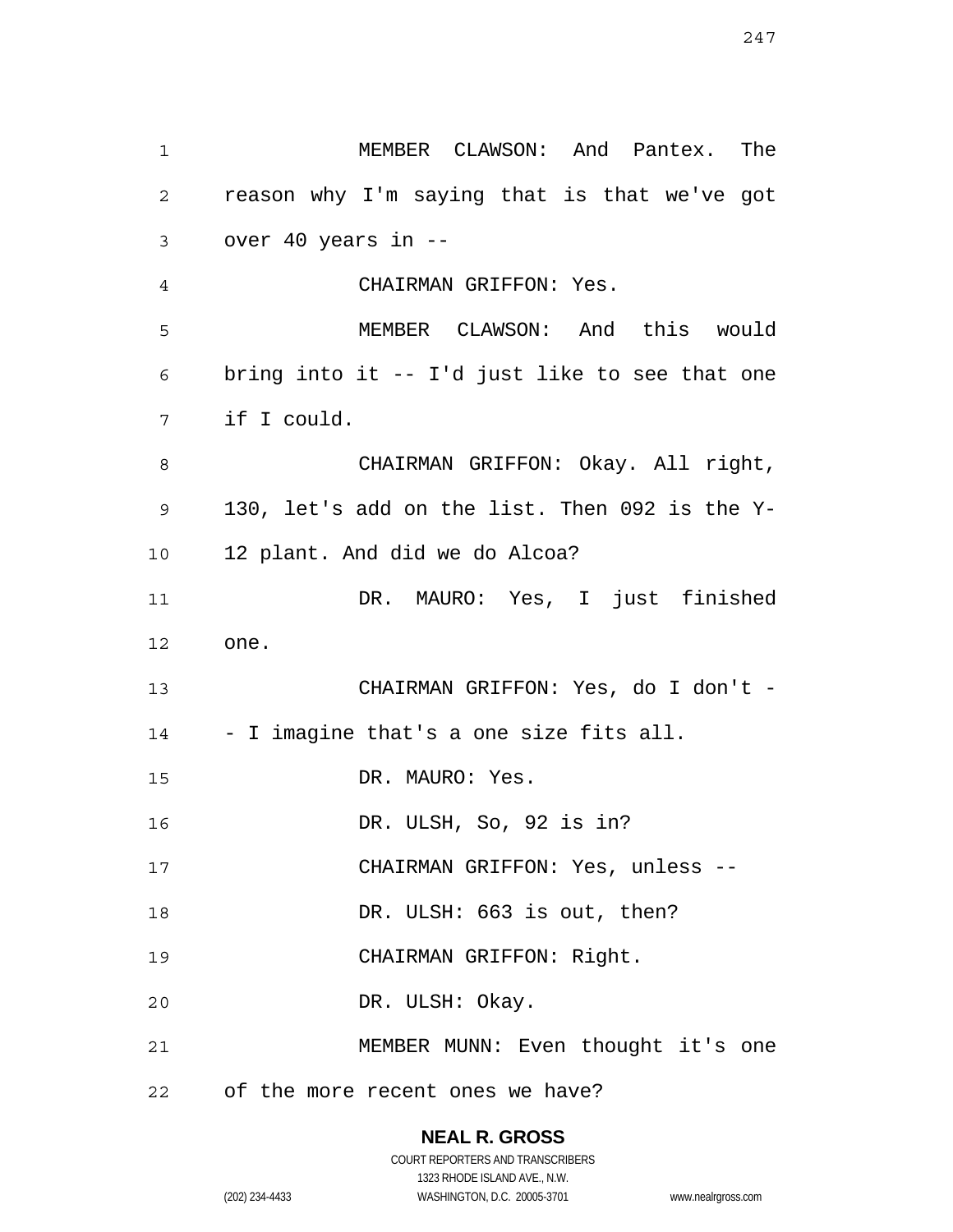CHAIRMAN GRIFFON: It is one of the more recent ones, I noticed that too. DR. MAURO: Alcoa 1, that's the Pennsylvania one, right? There's an Alcoa 1, there's an Alcoa 2. I forget -- CHAIRMAN GRIFFON: Yes. I don't know which is which. 8 DR. MAURO: Yes. MEMBER PRESLEY: I think you're right. CHAIRMAN GRIFFON: Do you know which one you did before? DR. MAURO: Pennsylvania, I forget if it was one or two. I just finished it. CHAIRMAN GRIFFON: Okay. 16 MS. BEHLING: It was one. 17 DR. MAURO: It was one? 18 MR. HINNEFELD: It was one? 19 DR. MAURO: Thanks Kathy. CHAIRMAN GRIFFON: Then the last one  $21 - -$ MEMBER MUNN: Interesting work

**NEAL R. GROSS**  COURT REPORTERS AND TRANSCRIBERS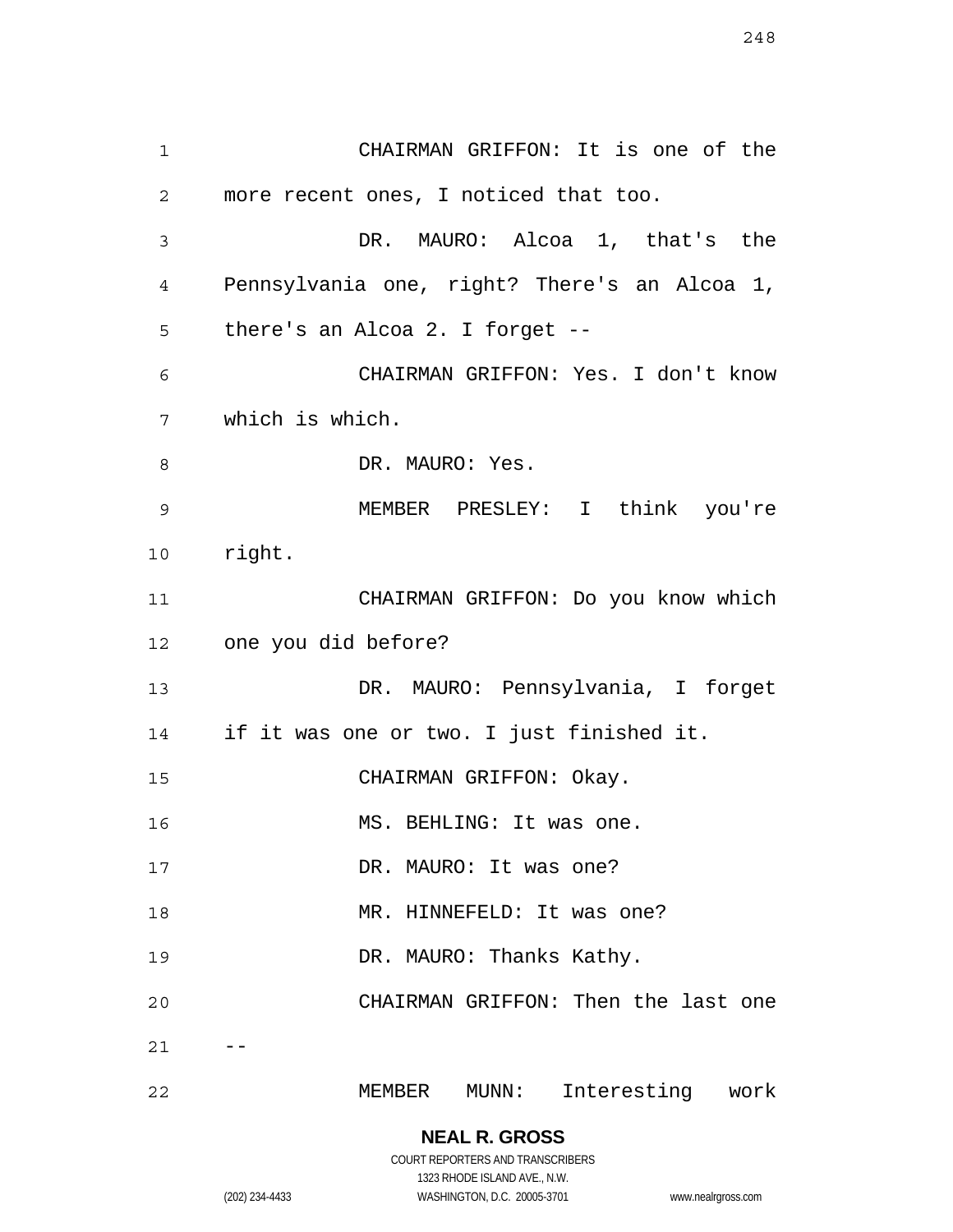decade on that.

MR. HINNEFELD: Some of these AWEs, they refer to -- CHAIRMAN GRIFFON: Thirty? Yes, I know -- MR. HINNEFELD: The day they started working at that company. 8 CHAIRMAN GRIFFON: Right. MR. HINNEFELD: And then the dose reconstruction starts when that company got the AEC contract. CHAIRMAN GRIFFON: Yes. MR. HINNEFELD: So I mean the actual dose reconstruction period is going to be whatever the covered period was for that site. CHAIRMAN GRIFFON: Right. DR. ULSH: So, 92 is in, 63 is out? DR. MAURO: There's one thing -- I'm sorry -- it's a rough process. One of the dimensions of this thing that has recently become important is the use of surrogate data. In other words, many of these AWEs depend on

**NEAL R. GROSS**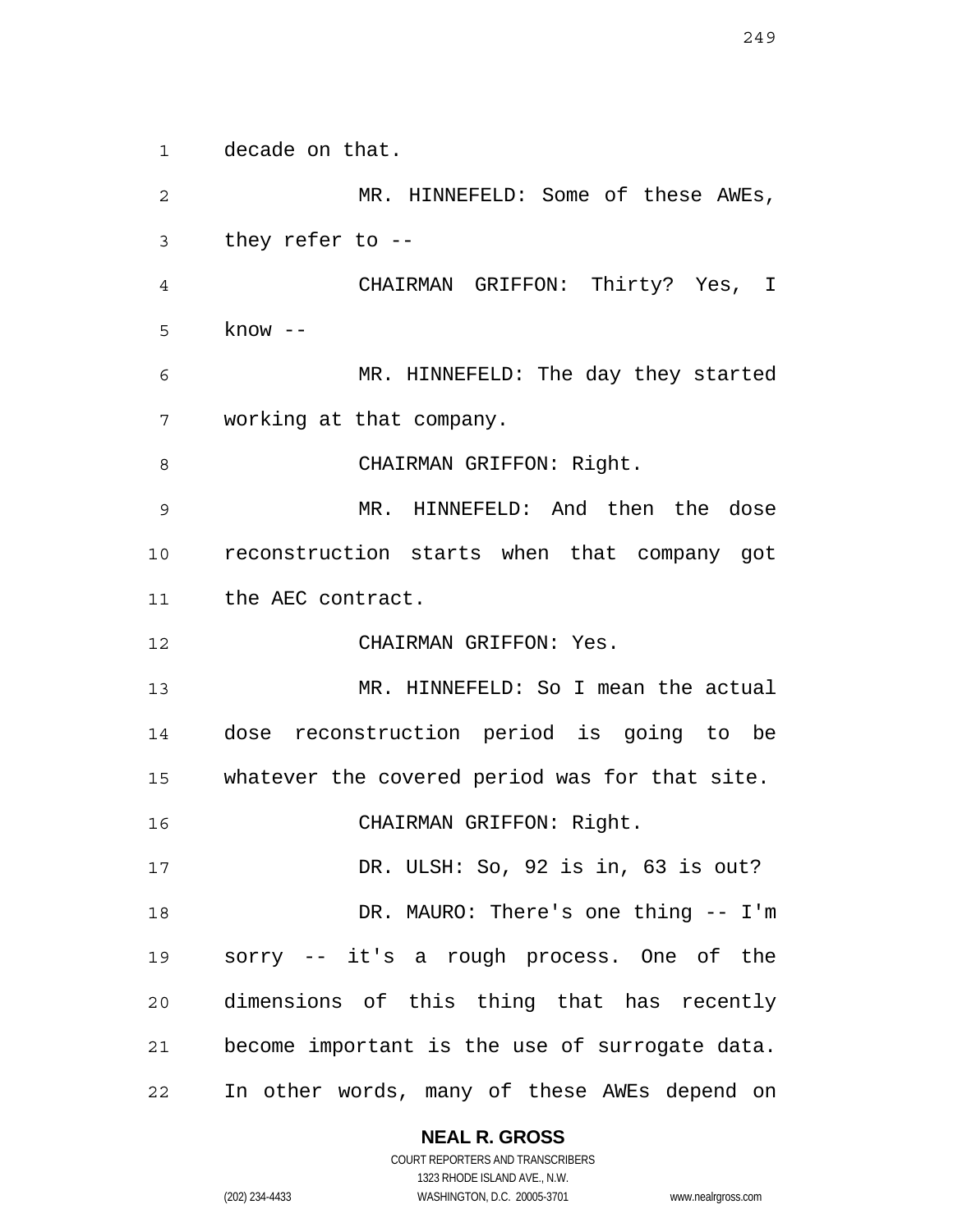surrogate data and only recently have we been looking at it -- now we would do the review as we normally would but now we are starting to ask the question, okay, the way they applied surrogate data for this Site Profile in this case, does it meet the new surrogate data criteria, the plausibility, timeliness and all that sort of thing. So that has been something that ewe are doing now that we never did before.

**I've** just been reminded. So and I know Alcoa was one of them where they ended up using Christifano & Harris as a surrogate data source for -- and I don't know whether that's important to the --

CHAIRMAN GRIFFON: Well I think it's important but if you've covered it in one case  $18 - -$ DR. MAURO: And I did cover it, I --

yes, I --

CHAIRMAN GRIFFON: It's going to be the same for all of them.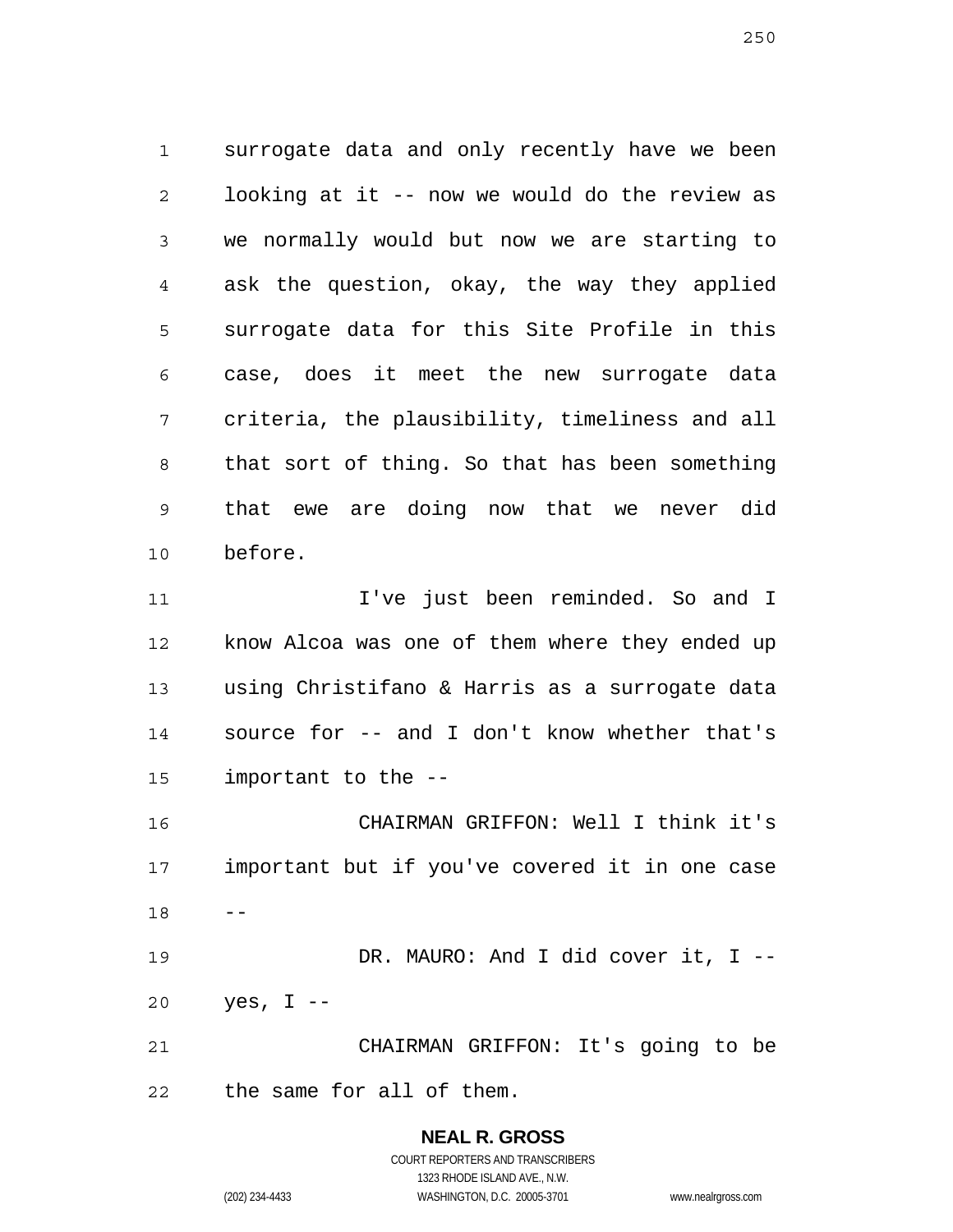1 DR. MAURO: Yes, and it will, but I just  $-$ 

CHAIRMAN GRIFFON: Right. No, good idea and I actually jotted that down. That might be something -- I'm not sure how easy that is for NIOSH to tease out in the next set of extra information --

8 DR. MAURO: I can help with that. I wrote --

CHAIRMAN GRIFFON: If we asked them for is. Is surrogate used or not, you know.

DR. MAURO: I made a table up about six months ago --

CHAIRMAN GRIFFON: Oh yes, you did. 15 DR. MAURO: With every single, every single site --

CHAIRMAN GRIFFON: That's right. So it shouldn't be --

DR. MAURO: Which ones have surrogate and what and I could email that to everyone.

CHAIRMAN GRIFFON: That would be

**NEAL R. GROSS**  COURT REPORTERS AND TRANSCRIBERS

1323 RHODE ISLAND AVE., N.W.

(202) 234-4433 WASHINGTON, D.C. 20005-3701 www.nealrgross.com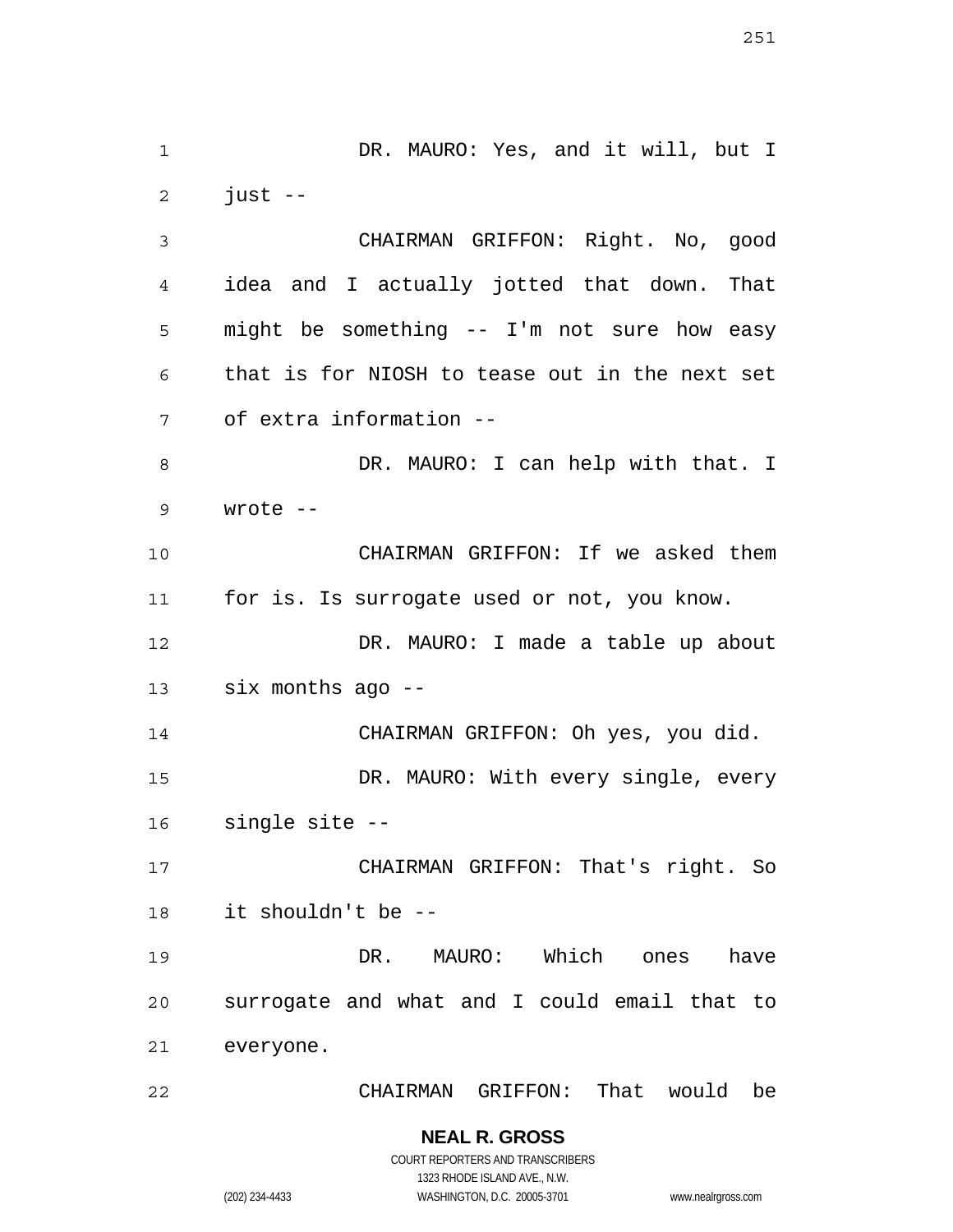useful, yes.

MR. KATZ: Everyone has that already, right? DR. MAURO: You probably -- oh you do? But if you want me to resend it. CHAIRMAN GRIFFON: They do -- but I think it might be worth resending. All right. Then I picked 572 but I could go either one on this one. The main reason I picked this one was it was in a more recent case. 11 MEMBER MUNN: So are we doing 653? CHAIRMAN GRIFFON: I skipped 653. 13 MEMBER MUNN: Okay. CHAIRMAN GRIFFON: 572, I'm including. It's the three plants but also it's a fairly recent reconstruction. All right? So that gives one, two, three, four, five, six on that page. 19 MR. KATZ: I only have five. CHAIRMAN GRIFFON: I added on 130. Did you get that one? MR. KATZ: Oh, yes. I have 130.

> **NEAL R. GROSS**  COURT REPORTERS AND TRANSCRIBERS

1323 RHODE ISLAND AVE., N.W. (202) 234-4433 WASHINGTON, D.C. 20005-3701 www.nealrgross.com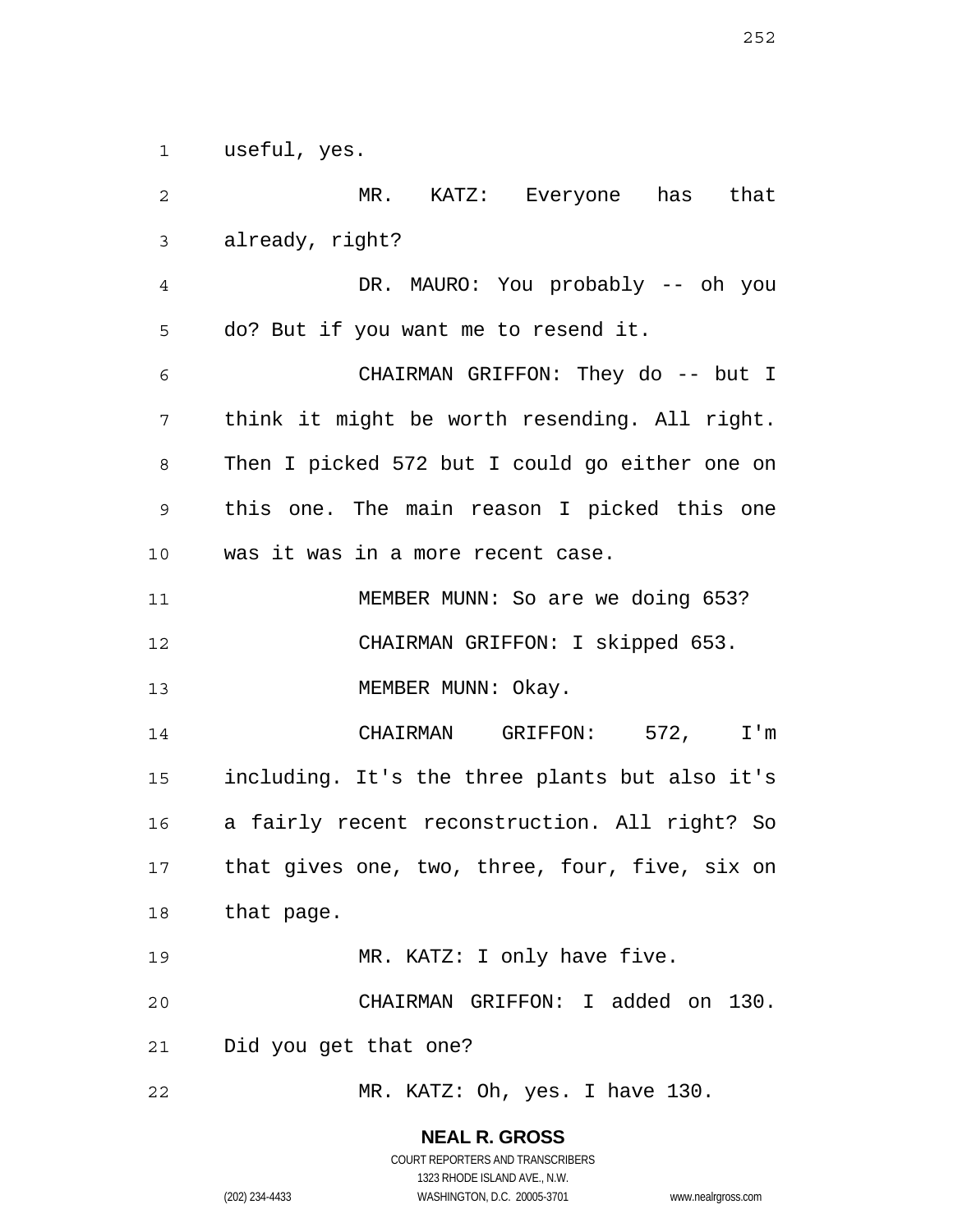DR. MAURO: Could you give us the first page, could you just run down real quick? CHAIRMAN GRIFFON: I got 273, 036 -- MR. KATZ: Oh I missed that. Okay. CHAIRMAN GRIFFON: 446, 130, 092 and 572. MEMBER CLAWSON: Yes, I hadn't heard of that one. CHAIRMAN GRIFFON: Yes, I don't know if we've done DuPont Deepwater. DR. MAURO: Yes, we are in the middle of doing a Site Profile -- this is one of the ones we sort of postponed -- CHAIRMAN GRIFFON: Right. DR. MAURO: Site Profile review, but I did do a case, at least one case. Kathy probably knows. I think we just did one case. 19 MS. BEHLING: Just one, yes. CHAIRMAN GRIFFON: I don't see a need. It's two years of experience. I think if we have the one case.

### **NEAL R. GROSS**

COURT REPORTERS AND TRANSCRIBERS 1323 RHODE ISLAND AVE., N.W. (202) 234-4433 WASHINGTON, D.C. 20005-3701 www.nealrgross.com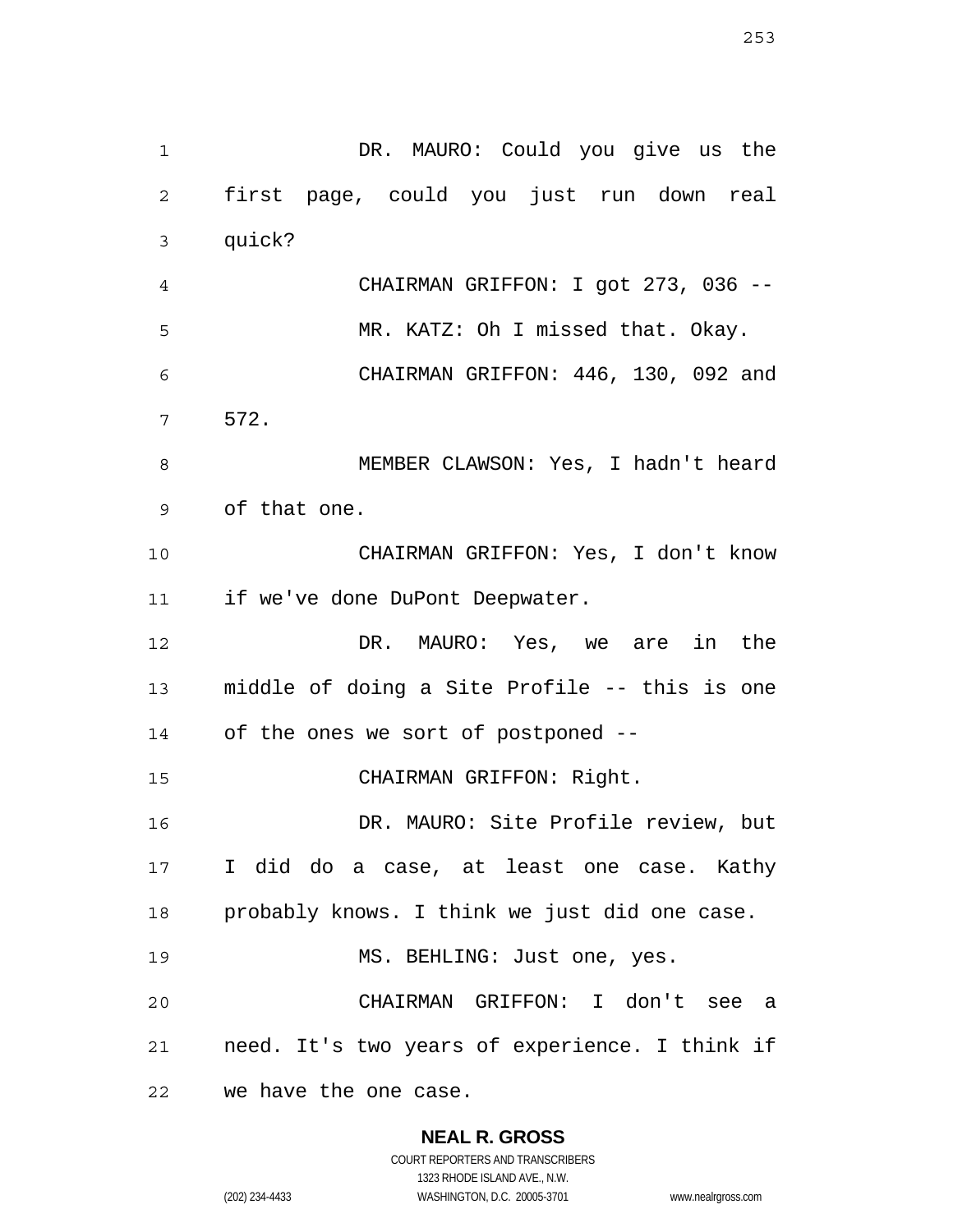MEMBER MUNN: That was one of the things, when I was looking over this very quickly, one of the things that I chose to do was look at very short employment, anybody that had five or less years of employment, I looked at to try to ascertain in my own mind why in the world would you have an almost 37 percent PoC? How does somebody who has been employed some place for a couple of years? That's a very high PoC for a very short period of time. It turns out, as I looked down all these things, virtually all of those are lung, almost every single one of them. DR. MAURO: And it's probably surrogate data where they assigned some very - CHAIRMAN GRIFFON: Very conservative, yes. MEMBER MUNN: But it seemed to me worthwhile as another criteria, as a different criteria, than one that we have used in the

> **NEAL R. GROSS**  COURT REPORTERS AND TRANSCRIBERS

> > 1323 RHODE ISLAND AVE., N.W.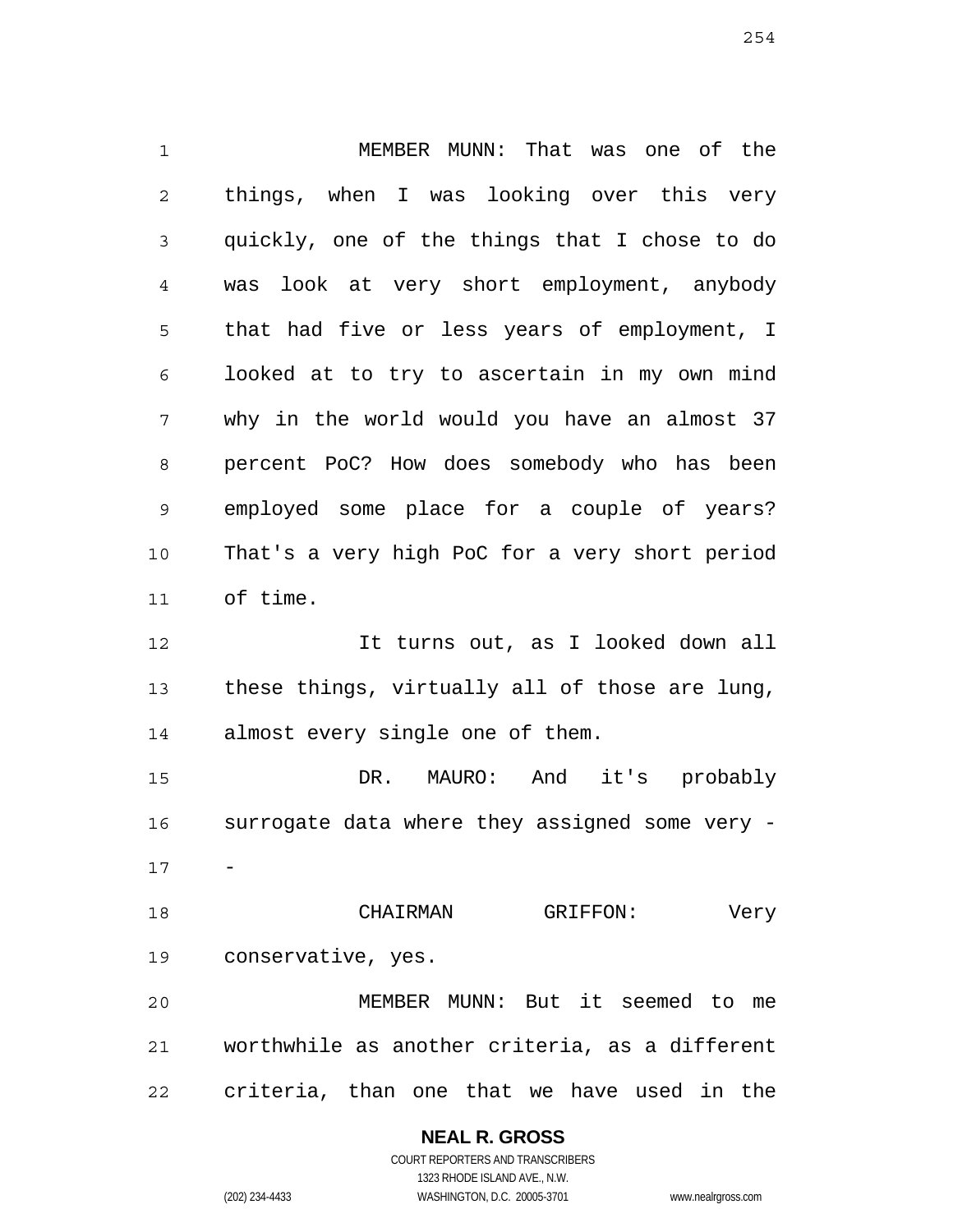past. It's odd that someone with short exposure time supposedly and significant PoCs. CHAIRMAN GRIFFON: So you want to include Deepwater or others? There's other ones, I don't know if you want -- MEMBER PRESLEY: Yes, there's another one down there. I keep talking about it but I wish somebody would bring it up and look at it. 07. CHAIRMAN GRIFFON: I have that one checked. I do have that one checked and that's a short period as well. MEMBER MUNN: So do I. CHAIRMAN GRIFFON: But I would still argue to skip Deepwater unless you really want to -- do you want to add it, or? All right. But we will keep that in mind. MEMBER CLAWSON: I had never heard of it and I was just wondering if it was something else. CHAIRMAN GRIFFON: Yes. The net one

we've heard of, Blockson Chemical. I don't

COURT REPORTERS AND TRANSCRIBERS 1323 RHODE ISLAND AVE., N.W. (202) 234-4433 WASHINGTON, D.C. 20005-3701 www.nealrgross.com

**NEAL R. GROSS**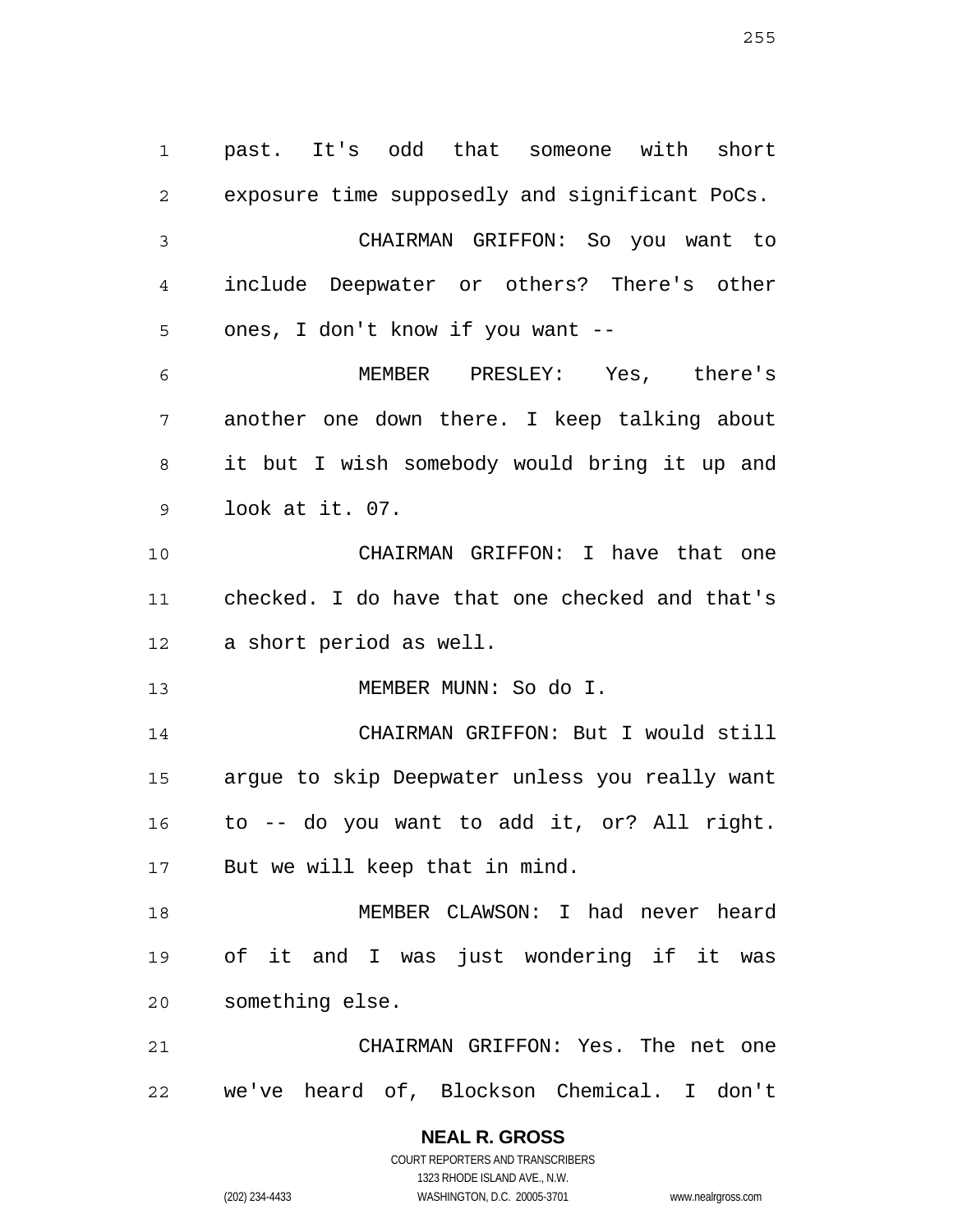know that -- MEMBER MUNN: I see that from time to time. CHAIRMAN GRIFFON: I don't know that we need to do another case on that. MR. HINNEFELD: That'll be, it looks like an SEC claim now. CHAIRMAN GRIFFON: Yes, that is what I was wondering too, and General Steel we have done at least one. 11 DR. MAURO: Several. CHAIRMAN GRIFFON: So I would say skip those. The next -- for some reason I did check one of those, oh, only because of the date it was done but the model should be the same. That was 614 I'm looking at. 17 MEMBER PRESLEY: I was going to say, that's -- you got two different types of cancer there in two different areas. MR. HINNEFELD: That's actually one cancer -- MEMBER PRESLEY: Oh, is that one?

1323 RHODE ISLAND AVE., N.W.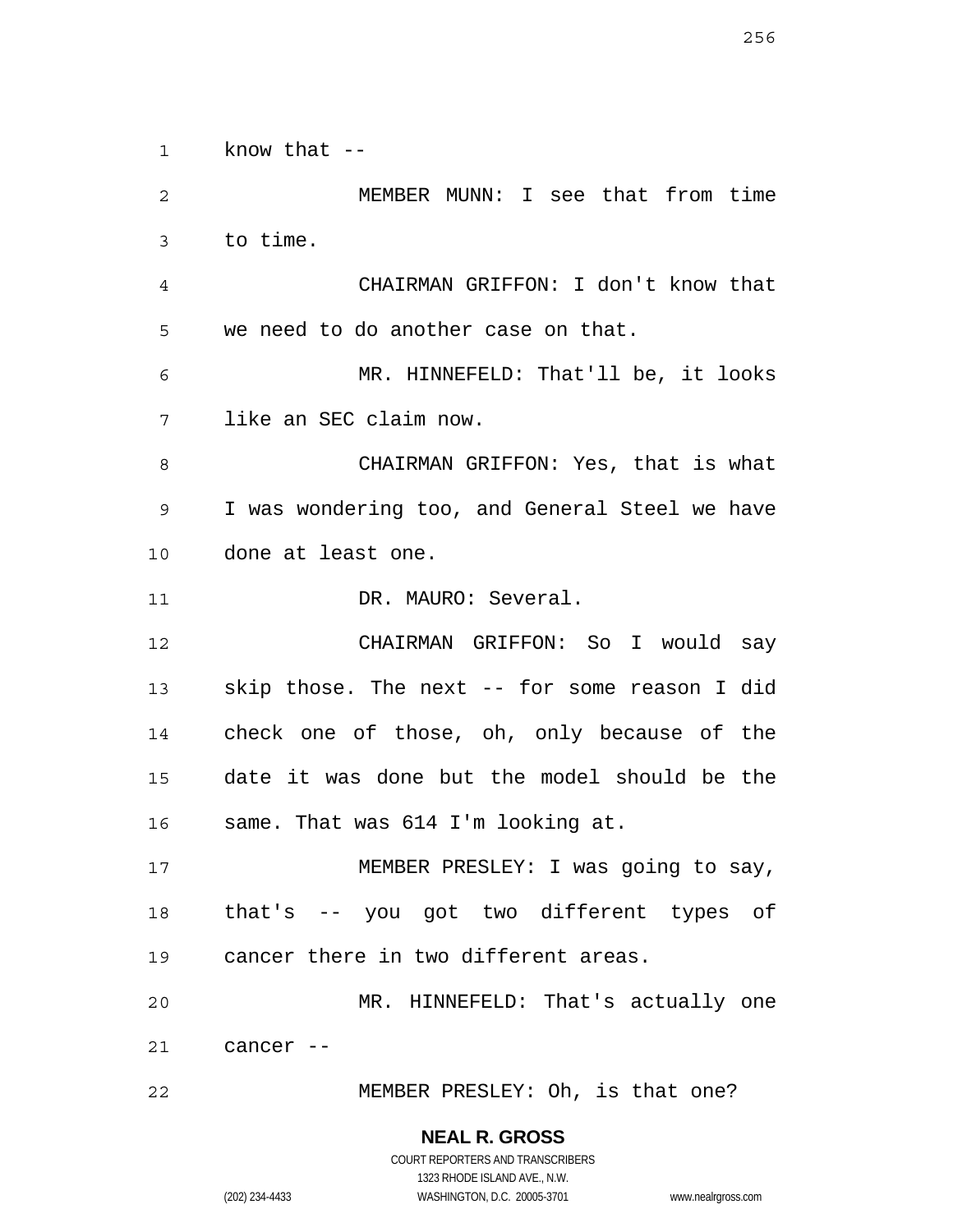MR. HINNEFELD: That's one cancer model, lymphoma and multiple myeloma cancer model. CHAIRMAN GRIFFON: But it does have

Dow added with General Steel and we've often covered those together anyway. But have you done Dow Chemicals? I know we've done --

DR. MAURO: Oh, no, oh that's very much on our front burner in terms of the Site Profile SEC.

CHAIRMAN GRIFFON: Have you done a case?

MS. BEHLING: No, we have not done any Dow cases.

CHAIRMAN GRIFFON: Right. So -

MEMBER CLAWSON: Let's do that one.

CHAIRMAN GRIFFON: I think we should add that one on, 614. As a matter of fact I think we were asked if we had done any Dow cases at one point by the petitioner, yes.

MS. BEHLING: Yes, we were.

CHAIRMAN GRIFFON: Yes. Okay. Next

**NEAL R. GROSS**  COURT REPORTERS AND TRANSCRIBERS

1323 RHODE ISLAND AVE., N.W. (202) 234-4433 WASHINGTON, D.C. 20005-3701 www.nealrgross.com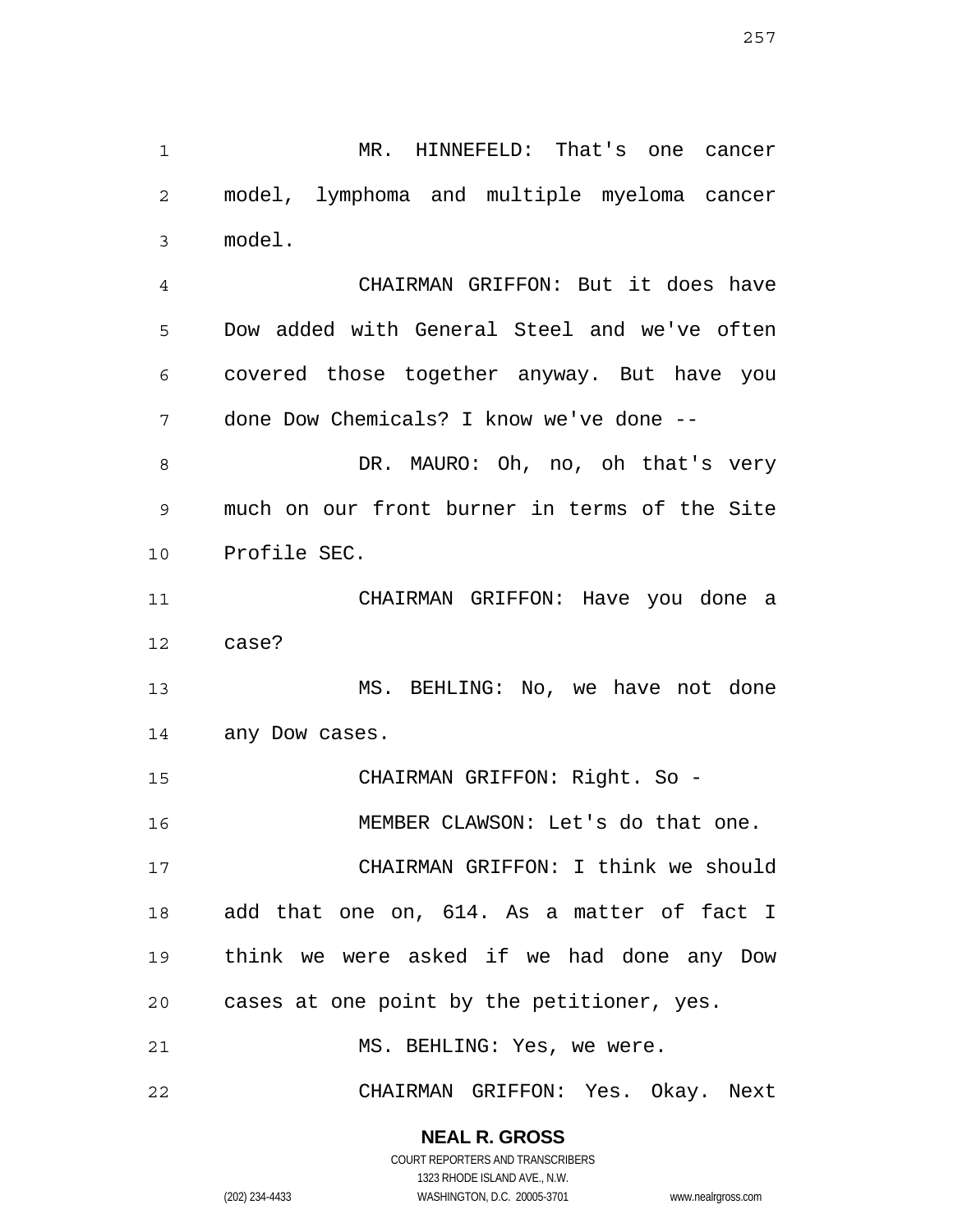one I have is 107 as was mentioned. Short time period. It was actually done very early on, though, that's my -- the only possible hesitation there. I don't know what people think about that.

Okay we will leave it in then, at least for this, again, we are triaging here. I have the next one in, 481. And I have 566. They are both, well, fairly recent reconstruction. And then W.R. Grace I had a question on, I think we have done this one Katy?

MS. BEHLING: We have done one W.R. Grace, yes.

CHAIRMAN GRIFFON: One W.R. Grace. DR. MAURO: We have a case in front of us right now that we are working on. Did we do one earlier or is this the one you are referring to, the one we have right -- MS. BEHLING: It's the one we are working on right now, that's the only one.

DR. MAURO: Okay, we have got this -

#### **NEAL R. GROSS**

COURT REPORTERS AND TRANSCRIBERS 1323 RHODE ISLAND AVE., N.W. (202) 234-4433 WASHINGTON, D.C. 20005-3701 www.nealrgross.com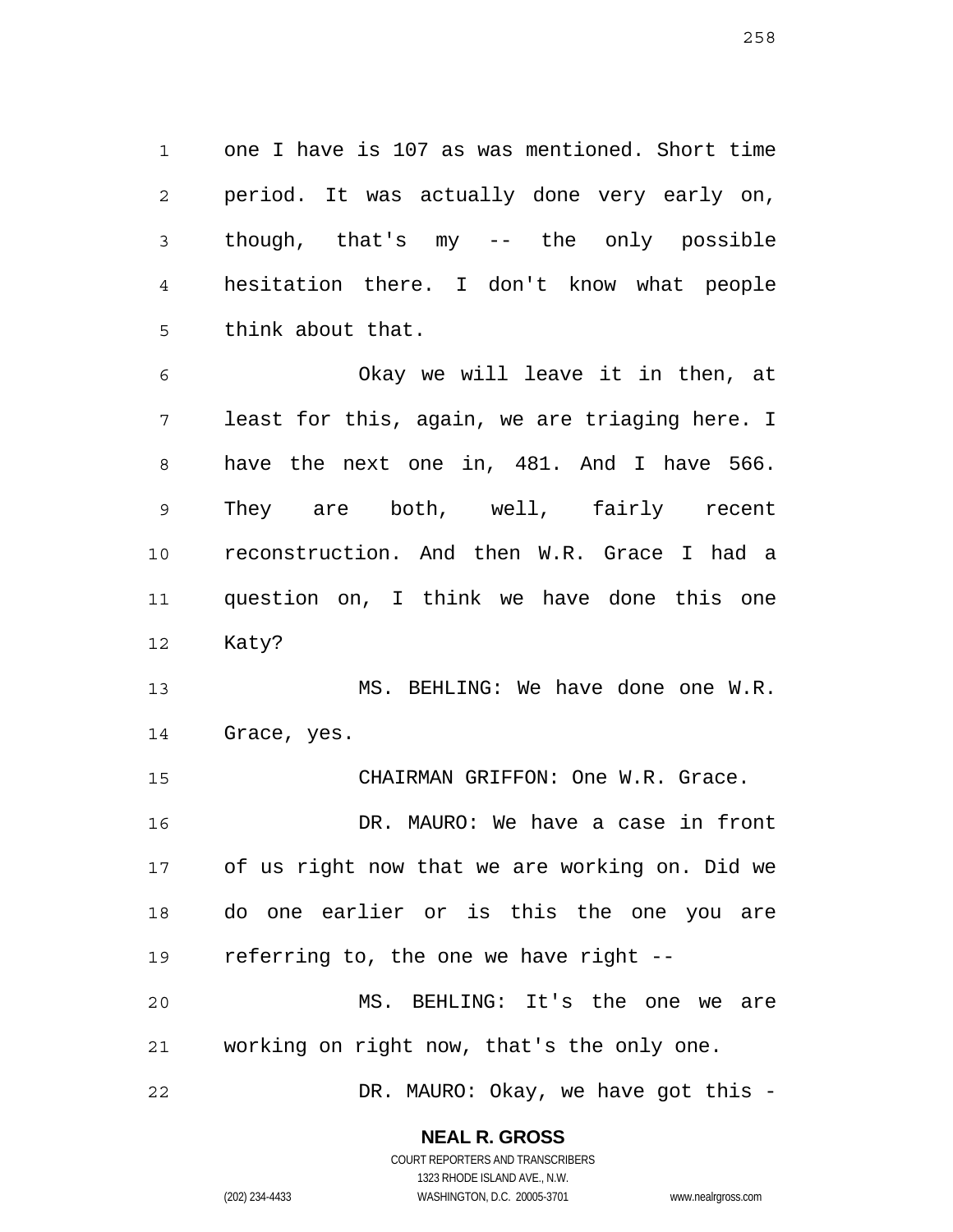CHAIRMAN GRIFFON: It is a site, it is a one size fits all kind of model though or  $4 - -?$ DR. MAURO: Haven't looked at it yet. MS. BEHLING: It has a Site Profile or an exposure matrix so -- MR. HINNEFELD: W.R. Grace is now Nuclear Fuel Services, Erwin, Tennessee and we have got exposure records for them. CHAIRMAN GRIFFON: Oh. 13 DR. ULSH: It's an unusual cancer, too. 15 DR. MAURO: Nervous system. MEMBER MUNN: That's what I was thinking before.

1 - right now there's an active one.

CHAIRMAN GRIFFON: Well then we might -- are you using exposure records to reconstruct?

MR. HINNEFELD: We better be.

CHAIRMAN GRIFFON: I guess you'd

**NEAL R. GROSS**  COURT REPORTERS AND TRANSCRIBERS

1323 RHODE ISLAND AVE., N.W.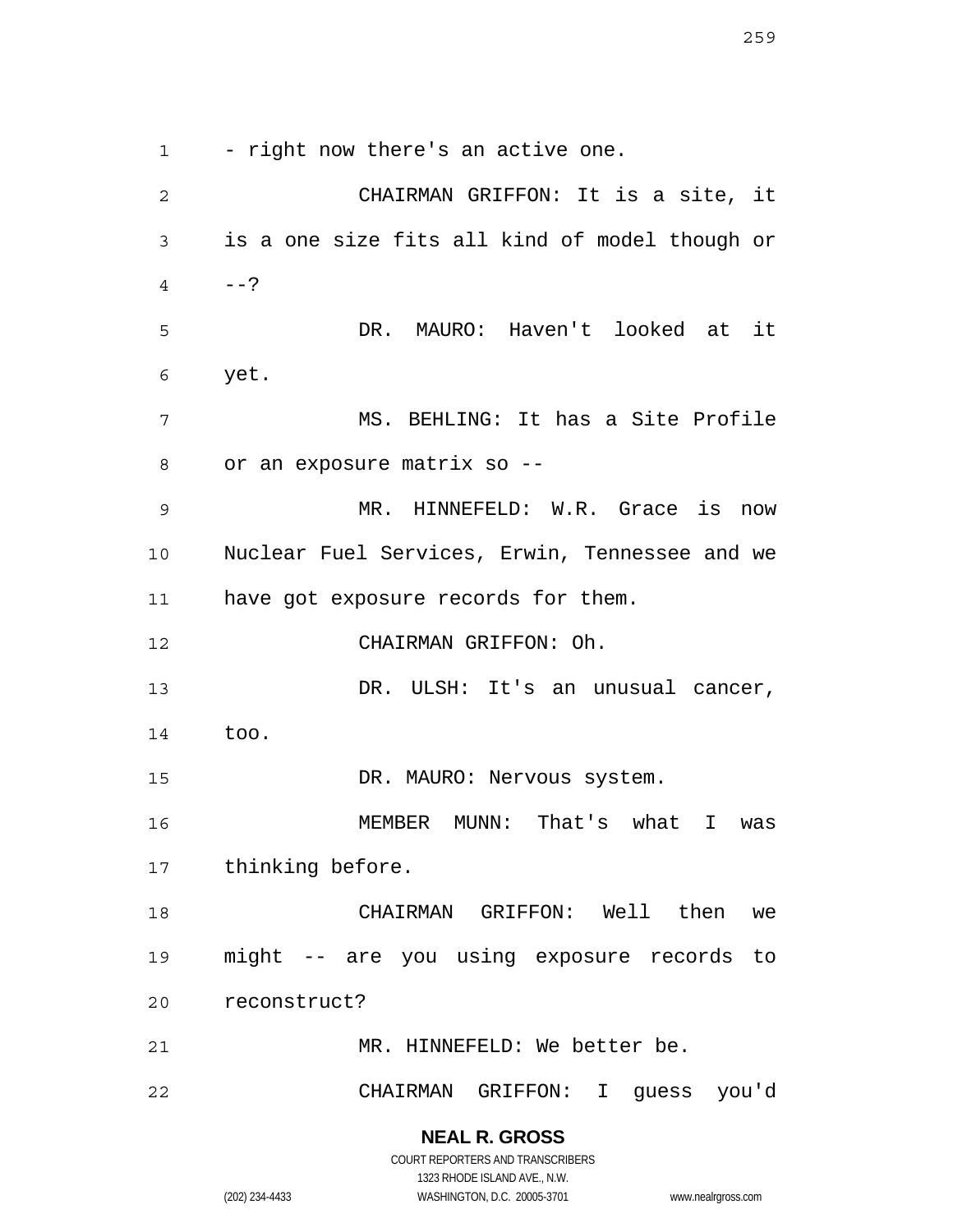1 better be, if you've got them, yes, yes. MR. SIEBERT: Yes, we are. CHAIRMAN GRIFFON: Okay, and this was done in `09, do you think that would have included the use of -- Scott? MR. SIEBERT: I don't see why it would not have. CHAIRMAN GRIFFON: Okay. Okay. So maybe we should include it. 564, add that. So that's five on that page. MEMBER MUNN: I of course checked 316. CHAIRMAN GRIFFON: On the next page? I was just going to say, the next page I've checked everything except number 83, Superior Steel. But I'm not sure, in relooking at them, I'd like to drop a few off. MEMBER PRESLEY: Well let me ask you something. Look down there at 485, the thyroid from Nevada Test Site? CHAIRMAN GRIFFON: Yes. MEMBER PRESLEY: How many cases are

> **NEAL R. GROSS**  COURT REPORTERS AND TRANSCRIBERS 1323 RHODE ISLAND AVE., N.W. (202) 234-4433 WASHINGTON, D.C. 20005-3701 www.nealrgross.com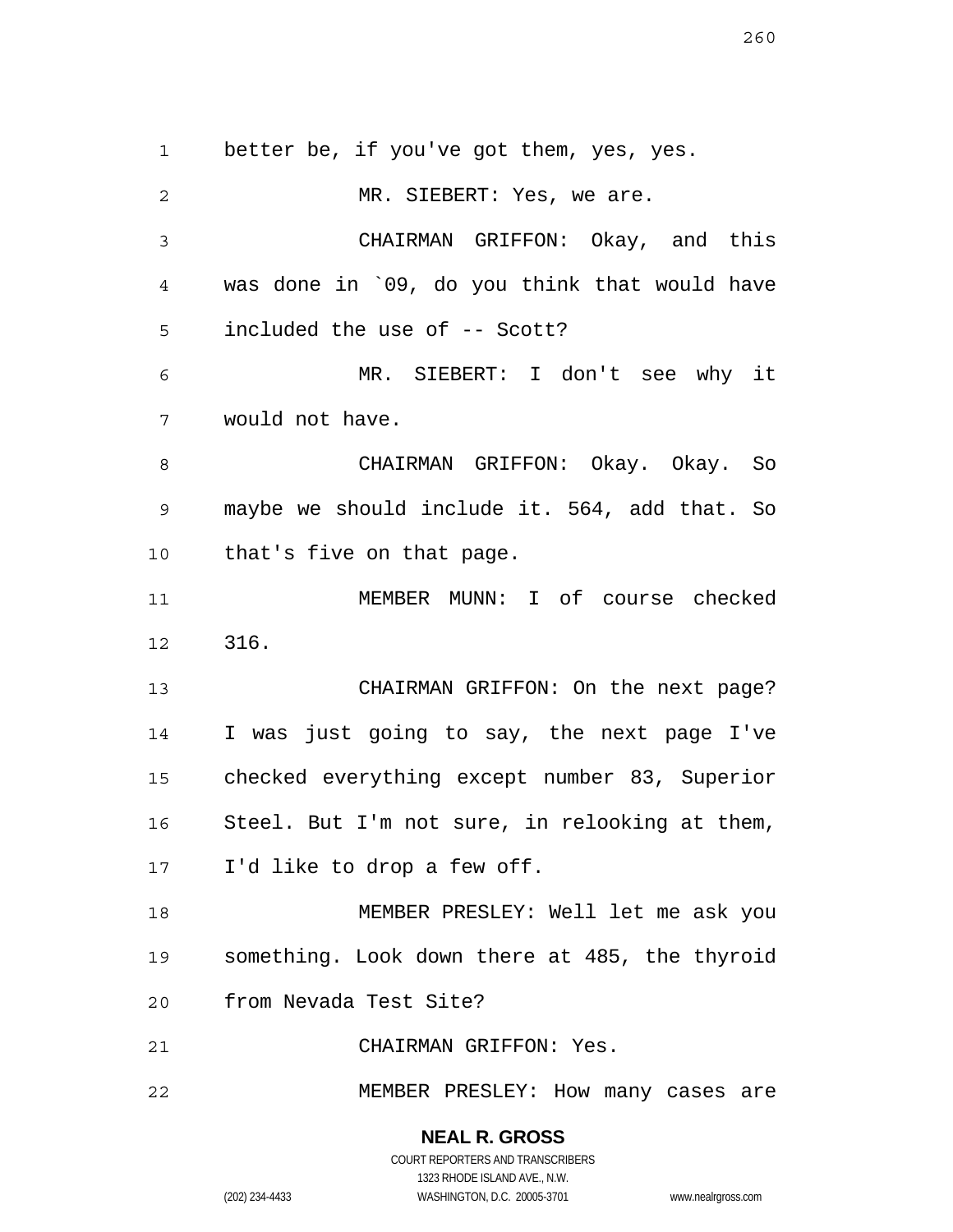we seeing on that particular type of cancer? Is that -- MEMBER MUNN: Not a whole lot. MEMBER PRESLEY: That's what I was going to say. MR. HINNEFELD: Yes, I can -- I think I can tell you here and now. CHAIRMAN GRIFFON: I have that checked as well. MEMBER PRESLEY: Yes. MEMBER MUNN: Here's the other DuPont Deepwater. CHAIRMAN GRIFFON: Well I'm proposing to add everything except number 83 on that page. So if -- but if you want to drop any off, I mean -- MEMBER PRESLEY: Do we need Deepwater back in there again? We dropped it off once before. CHAIRMAN GRIFFON: Oh yes, Deepwater, you're right. No, I think we should drop off Deepwater, right? And probably

> **NEAL R. GROSS**  COURT REPORTERS AND TRANSCRIBERS

> > 1323 RHODE ISLAND AVE., N.W.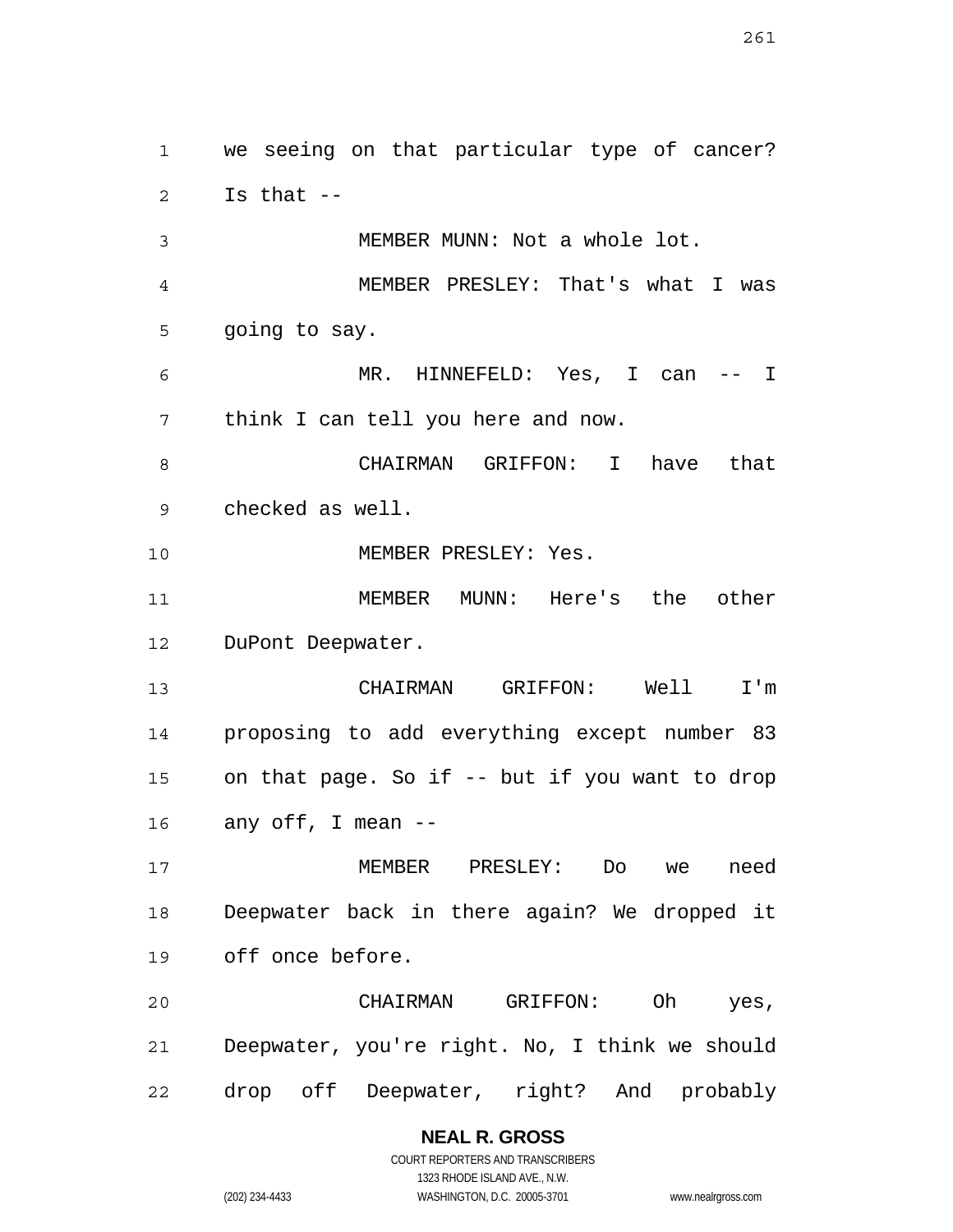Simonds too don't you think, Simonds Saw and Steel lung, it's the same model. So I revise my statement.

Let me read down what I have now. I'm sorry. I was trying to be a little more efficient and came out less efficient. Okay, I have 313, Hanford case, 316, Savannah River, 479, which is an X-10 case, 54, which is an Iowa case, done in `04 but it's a bladder cancer, right? It's not a -- yes. Then 630, which is a Hanford, 485, Nevada Test Site and 424, Blockson.

MR. HINNEFELD: Bob, to your question, we have done four claims where a thyroid was the cancer when it had a single, there was just the one cancer on the claim. We have done one other claim where thyroid was on where there was multiple cancers on the claim. MEMBER MUNN: Not a whole lot.

MR. HINNEFELD: Yes, that Blockson case will be in the SEC, I mean we still look at the dose reconstruction.

1323 RHODE ISLAND AVE., N.W.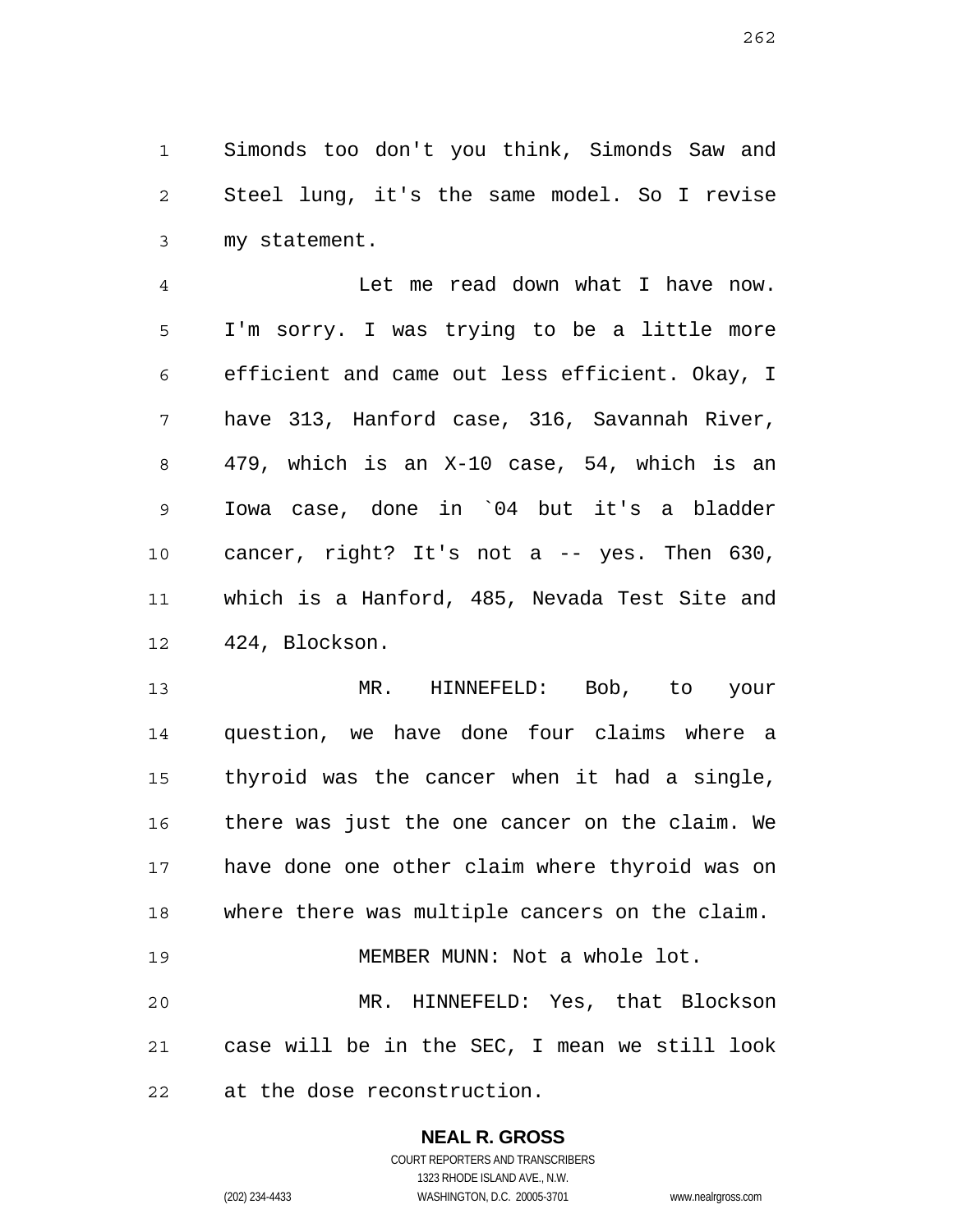1 DR. MAURO: Same goes for NTS. 2 NR. HINNEFELD: Yes. The NTS thyroid will be in the SEC as well. CHAIRMAN GRIFFON: Oh I'm sorry, okay then, drop those off the list if -- MR. HINNEFELD: Both the NTS and the Blockson so that's 485 and 424. Is that what you want to do? MEMBER MUNN: Yes. That's what he said. CHAIRMAN GRIFFON: Yes. 12 MEMBER MUNN: Take them off. CHAIRMAN GRIFFON: NTS is off. And 424 is off. Okay. So then I must have five on that page, right? 16 MEMBER MUNN: Yes. CHAIRMAN GRIFFON: All right. Okay, then the next one I have is, I wasn't sure about this, this is a question mark, Allied Chemical. This is one of those, Wanda, that caught my eye just like yours, 0.5 years. MEMBER MUNN: Yes, half a year --

**NEAL R. GROSS** 

COURT REPORTERS AND TRANSCRIBERS 1323 RHODE ISLAND AVE., N.W. (202) 234-4433 WASHINGTON, D.C. 20005-3701 www.nealrgross.com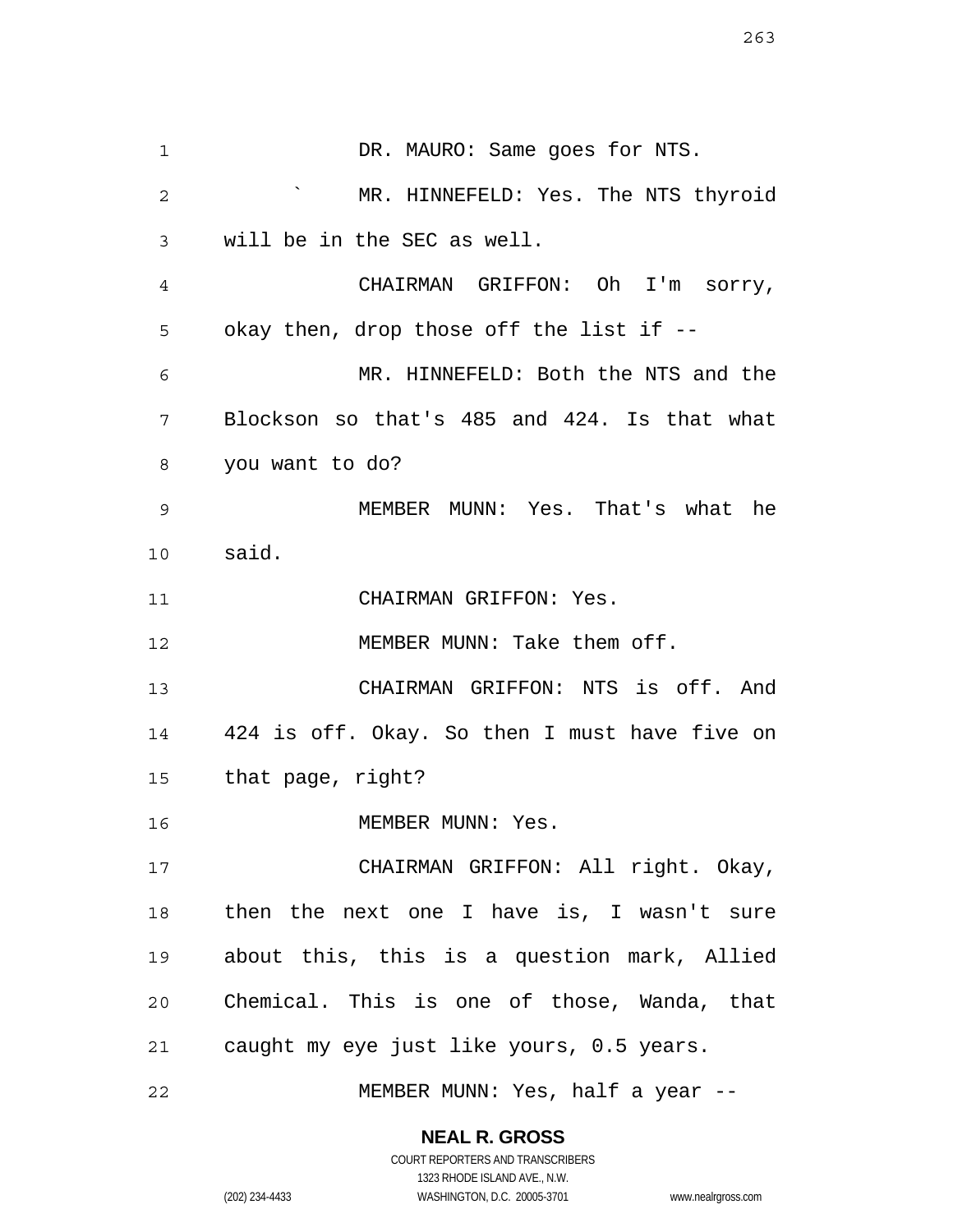CHAIRMAN GRIFFON: Right. It's skin cancer. That's why, probably multiple skin, is my guess. MEMBER MUNN: Yes, it is. CHAIRMAN GRIFFON: Yes. MEMBER MUNN: Melanoma, basal cell - 7 - CHAIRMAN GRIFFON: Right. MR. HINNEFELD: That's also a place where we get exposure records from. We get exposure. DR. MAURO: Yes, we didn't want to wait. It's a complex one. CHAIRMAN GRIFFON: Okay. Let's leave it in, just out of uniqueness and it's a new case. Next one is Westinghouse Nuclear Fuels Division. Have we done Westinghouse? I don't think so. DR. MAURO: Kathy, do you know if we did any Westinghouse? MS. BEHLING: Let me look here. One. DR. MAURO: We did one. MS. BEHLING: I think we are

> **NEAL R. GROSS**  COURT REPORTERS AND TRANSCRIBERS 1323 RHODE ISLAND AVE., N.W.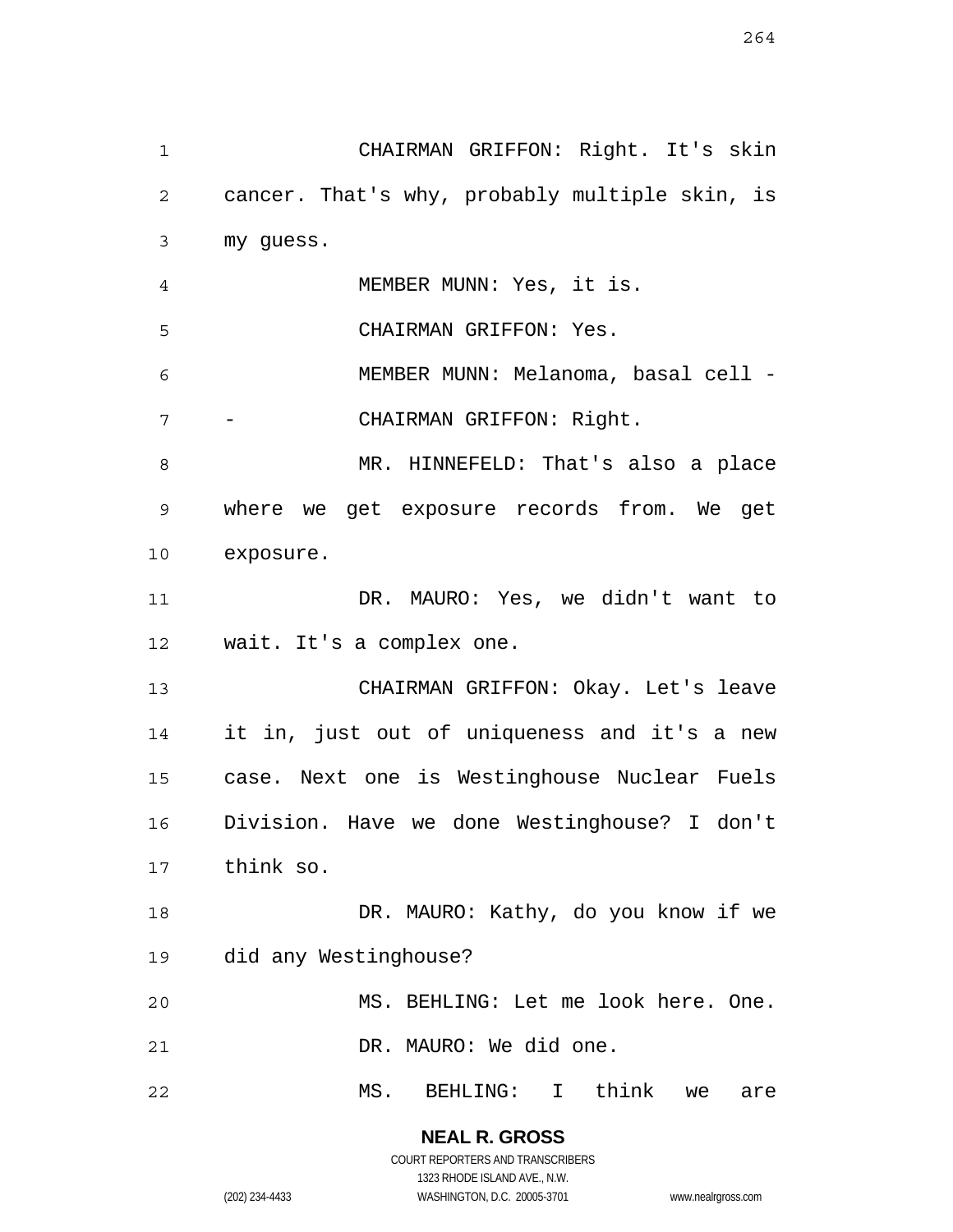probably working on that right now. DR. MAURO: Okay. MS. BEHLING: Westinghouse Nuclear Fuels Division, yes. CHAIRMAN GRIFFON: I'll leave it in for now. We can -- DR. ULSH: Is that an SEC site? I don't recall. MR. HINNEFELD: I don't recall if it is or not. One Westinghouse is and one isn't. CHAIRMAN GRIFFON: We can follow up on these -- MR. HINNEFELD: We can figure it out. CHAIRMAN GRIFFON: at the full meeting, yes. Yes. MR. HINNEFELD: We can figure it out. CHAIRMAN GRIFFON: Okay, let's see. Next one I had -- I did have this Portsmouth one listed, it's a skin cancer, 44 percent. I

could go either way on that one.

## **NEAL R. GROSS**

COURT REPORTERS AND TRANSCRIBERS 1323 RHODE ISLAND AVE., N.W. (202) 234-4433 WASHINGTON, D.C. 20005-3701 www.nealrgross.com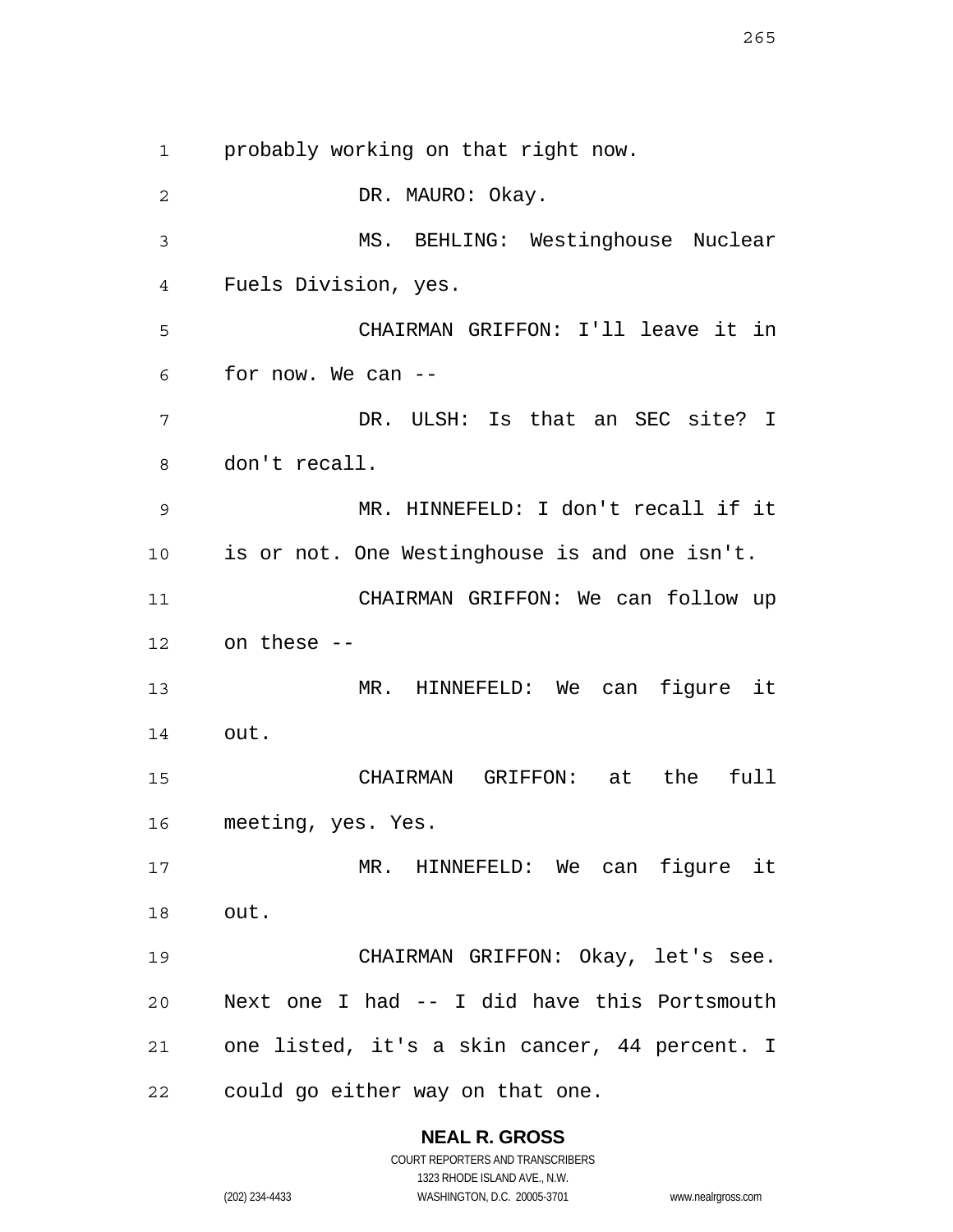DR. MAURO: This is one of those that we are continually struggling with in terms of as a particle settling on the skin, you know. CHAIRMAN GRIFFON: Yes, yes. DR. MAURO: That's what's going to - - of course because it's skin cancer it is not covered by the SEC. But the question is, assigned 44, that is probably based on, my guess is film badge data -- CHAIRMAN GRIFFON: And multiple cancers probably.

DR. MAURO: Yes. And the only thing that would make it something of interest to the group is that it may turn out that if you were to assume that, let's say, uranium particle fell on -- if it turns out on, let's say, the neck, or I don't know -- whenever we see a person with skin cancer on the hand, the face or the neck, we always raise -- and it's at a site where there's potential for particulate settling, I always say well

### **NEAL R. GROSS**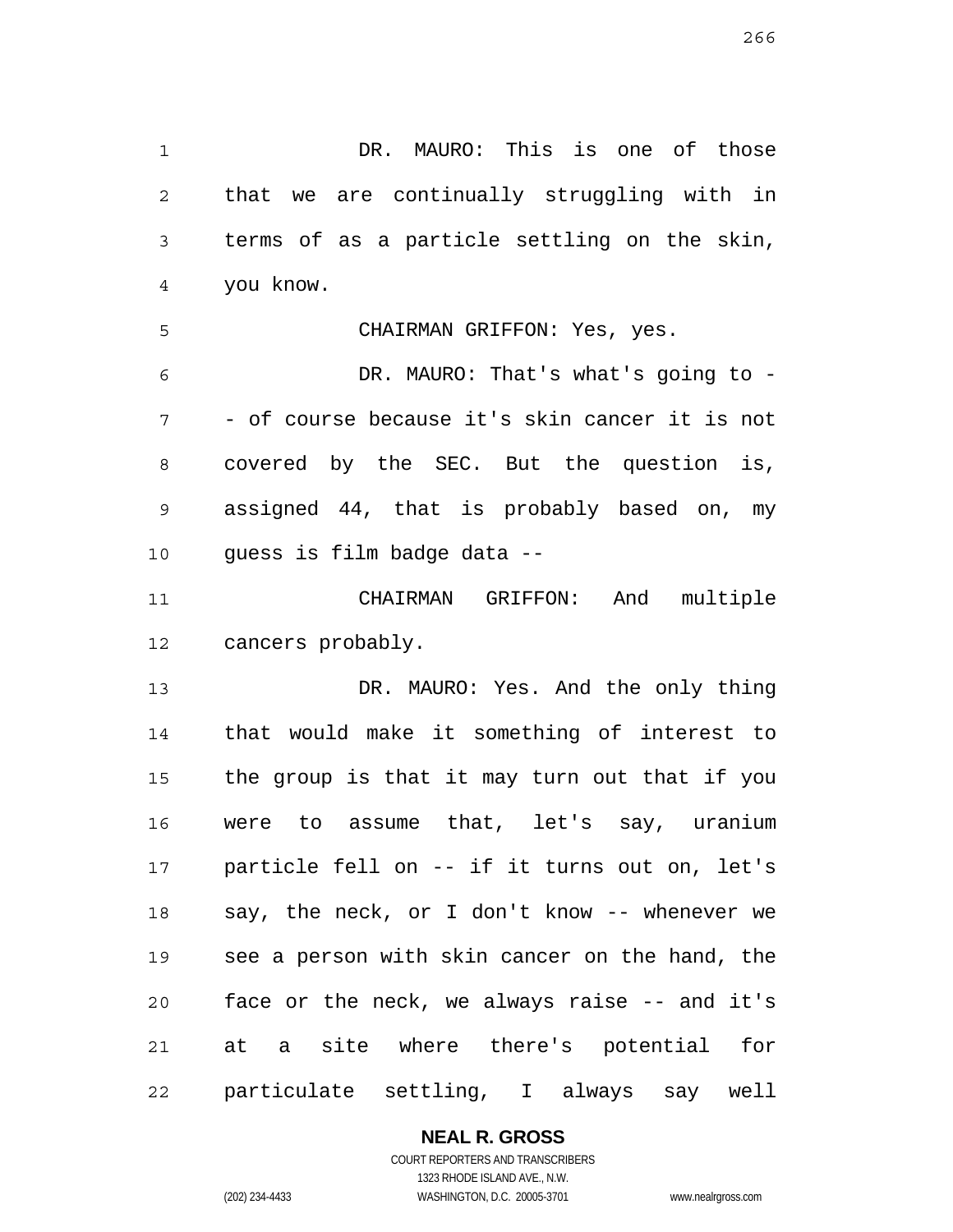listen, what are you going to do here? This is a global issue.

CHAIRMAN GRIFFON: Right. DR. MAURO: This is a global issue, what do you want to -- that's probably just going to emerge out of this review, a global issue is going to come up. CHAIRMAN GRIFFON: Yes. Let's leave it on the list for now. Okay. 545, Savannah River, another lung case on Savannah River, but these Savannah River cases have proved to be very interesting as we have reviewed them, and we are not -- I remember a presentation in July that when I looked over our overall estimates of where we want to be for percentages for the sites and this is a big site with a lot of claims and we're not -- we're not quite there  $19 - -$ DR. MAURO: Not there. CHAIRMAN GRIFFON: Even though we seem like we are doing tons of Savannah River

> **NEAL R. GROSS**  COURT REPORTERS AND TRANSCRIBERS

> > 1323 RHODE ISLAND AVE., N.W.

(202) 234-4433 WASHINGTON, D.C. 20005-3701 www.nealrgross.com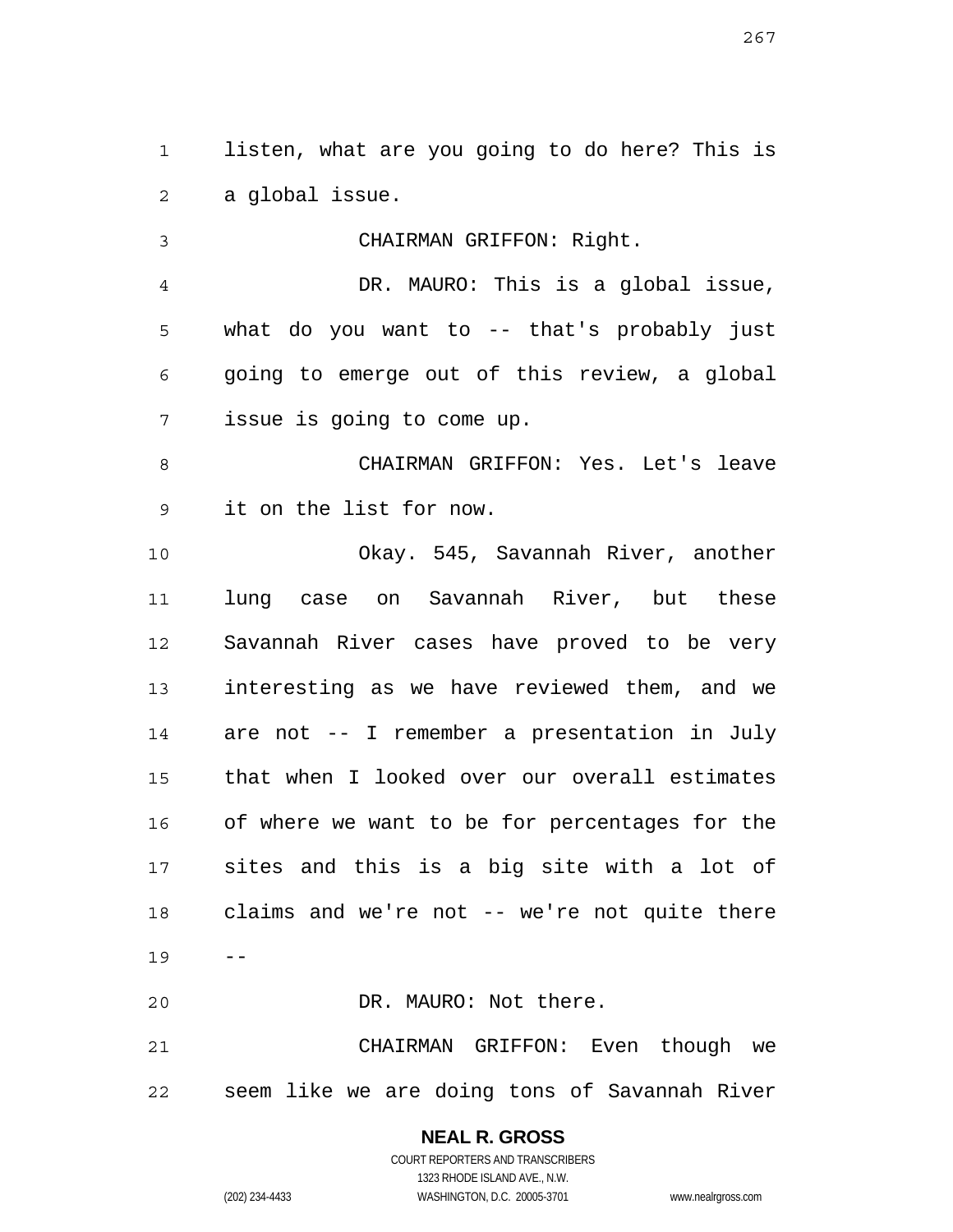cases.

2 MR. KATZ: The 13<sup>th</sup> set, you added a lot, though. There were a lot of Savannahs in 4 the  $13^{\text{th}}$  set I think. CHAIRMAN GRIFFON: I think you're right, so. Well, we can consider that with the full Board as well and maybe I'll try to update those projections too for the meeting, by next week. Yes, right. Okay. I'm skipping that one and then Rocky Flats, my question was, does this fall on the SEC, other respiratory, is that not -- MR. HINNEFELD: If you leave out the respiratory, all is compensated, I think everything's compensated until you get to Mound. CHAIRMAN GRIFFON: Right. So it should be SEC, right, this one? DR. ULSH: Well, it's in the SEC time period, it's an SEC cancer, but -- MR. HINNEFELD: But may not be neutron exposed.

> **NEAL R. GROSS**  COURT REPORTERS AND TRANSCRIBERS

1323 RHODE ISLAND AVE., N.W. (202) 234-4433 WASHINGTON, D.C. 20005-3701 www.nealrgross.com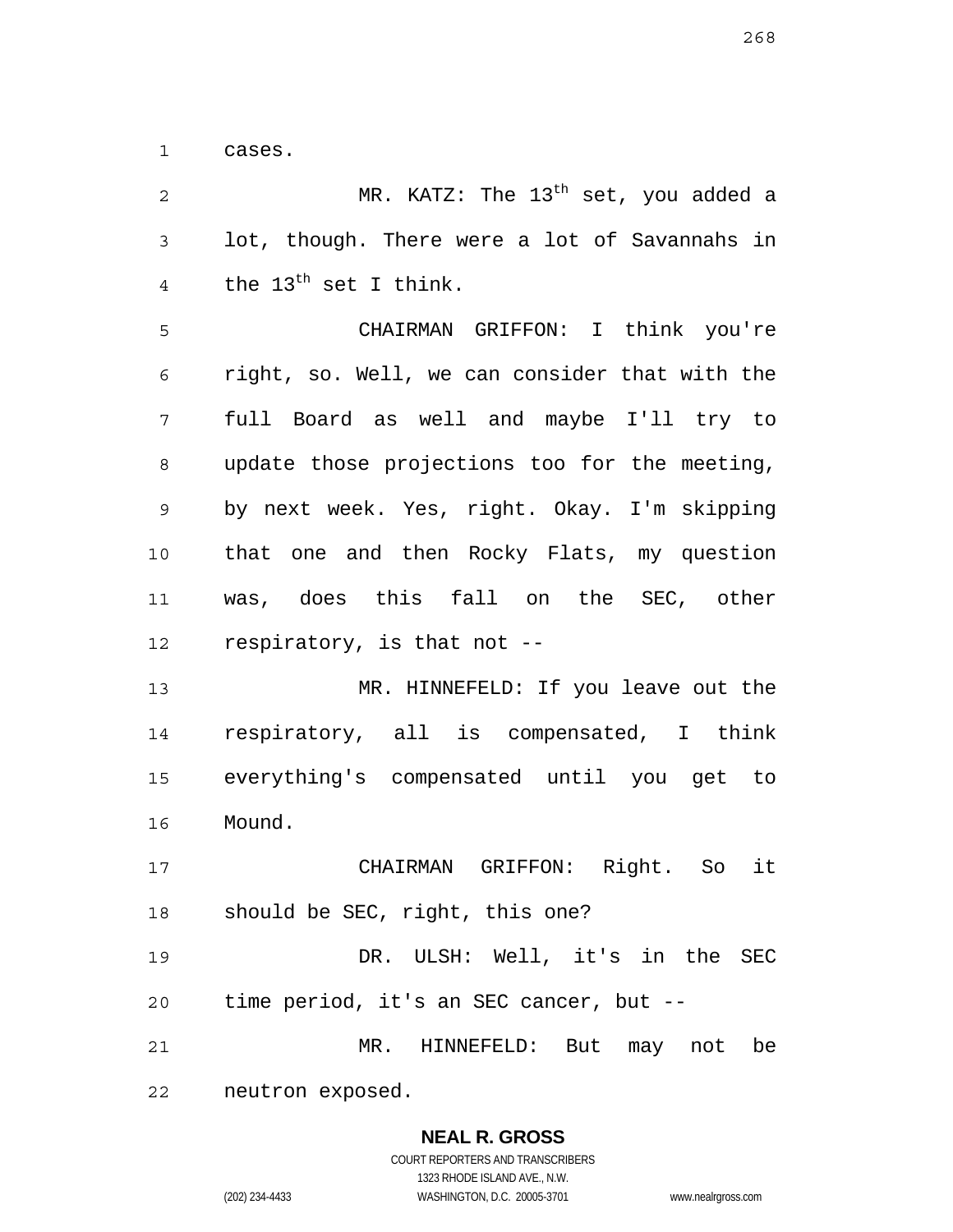1 DR. MAURO: I'm sorry, it may not be  $\overline{2}$ 3 MR. HINNEFELD: Neutron exposed. 4 CHAIRMAN GRIFFON: Neutron exposed. 5 DR. MAURO: And that would be -- 6 CHAIRMAN GRIFFON: And that would be 7 the final hurdle with DOL. 8 Well, let's leave it on for now and 9 that will prompt me to bring up that topic 10 with DOL at the full meeting. That's 528, yes. 11 I guess the next one I had is 666. 12 MEMBER MUNN: Oh. 13 DR. MAURO: Ominous. 14 DR. ULSH: Skip that one. 15 (Laughter.) 16 DR. MAURO: Ominous. 17 MEMBER CLAWSON: We will never do 18 it. 19 MR. KATZ: It's like the 13<sup>th</sup> floor. 20 MR. HINNEFELD: You'll pardon me if 21 we're not surprised. 22 DR. MAURO: Everybody saw "The

> **NEAL R. GROSS**  COURT REPORTERS AND TRANSCRIBERS 1323 RHODE ISLAND AVE., N.W. (202) 234-4433 WASHINGTON, D.C. 20005-3701 www.nealrgross.com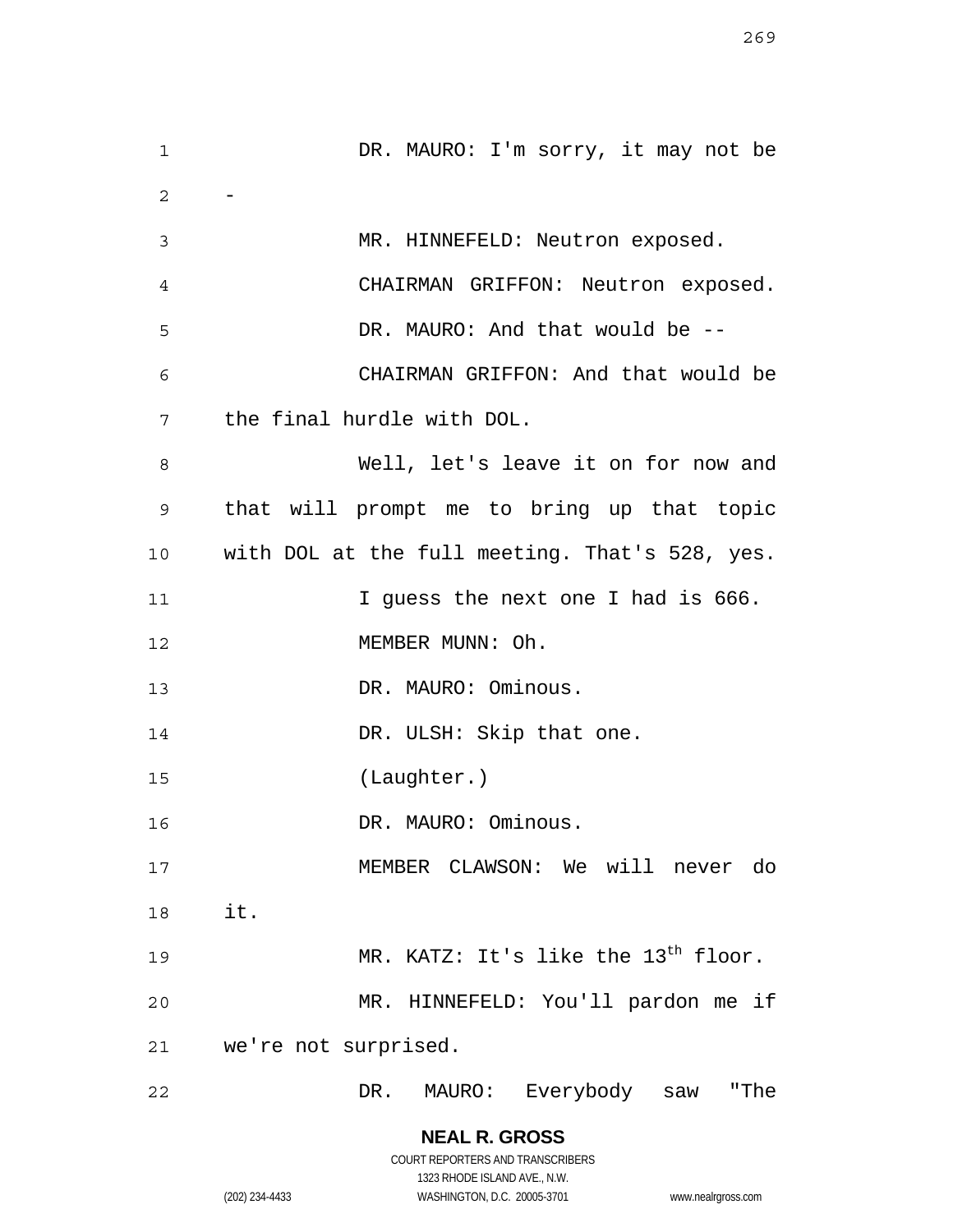Omen," right? CHAIRMAN GRIFFON: Right. You need your own building. CHAIRMAN GRIFFON: Okay, last page, well last page and a couple -- DR. ULSH: Wait, 666 is in or not? CHAIRMAN GRIFFON: Yes. 8 MR. KATZ: Despite our worries. CHAIRMAN GRIFFON: Despite our worries, yes. 11 MS. BEHLING: It is in, right? CHAIRMAN GRIFFON: Yes. CHAIRMAN GRIFFON: I put 643 in. I know it's a skin but it's at the Pacific Proving Ground in Nevada Test Site. It's the sort of non-SEC Nevada Test Site. DR. MAURO: And Pacific Proving Ground. CHAIRMAN GRIFFON: And then the same thing for the next one, Rocky Flats, non-SEC sort of reconstruction. MEMBER PRESLEY: Argonne?

**NEAL R. GROSS**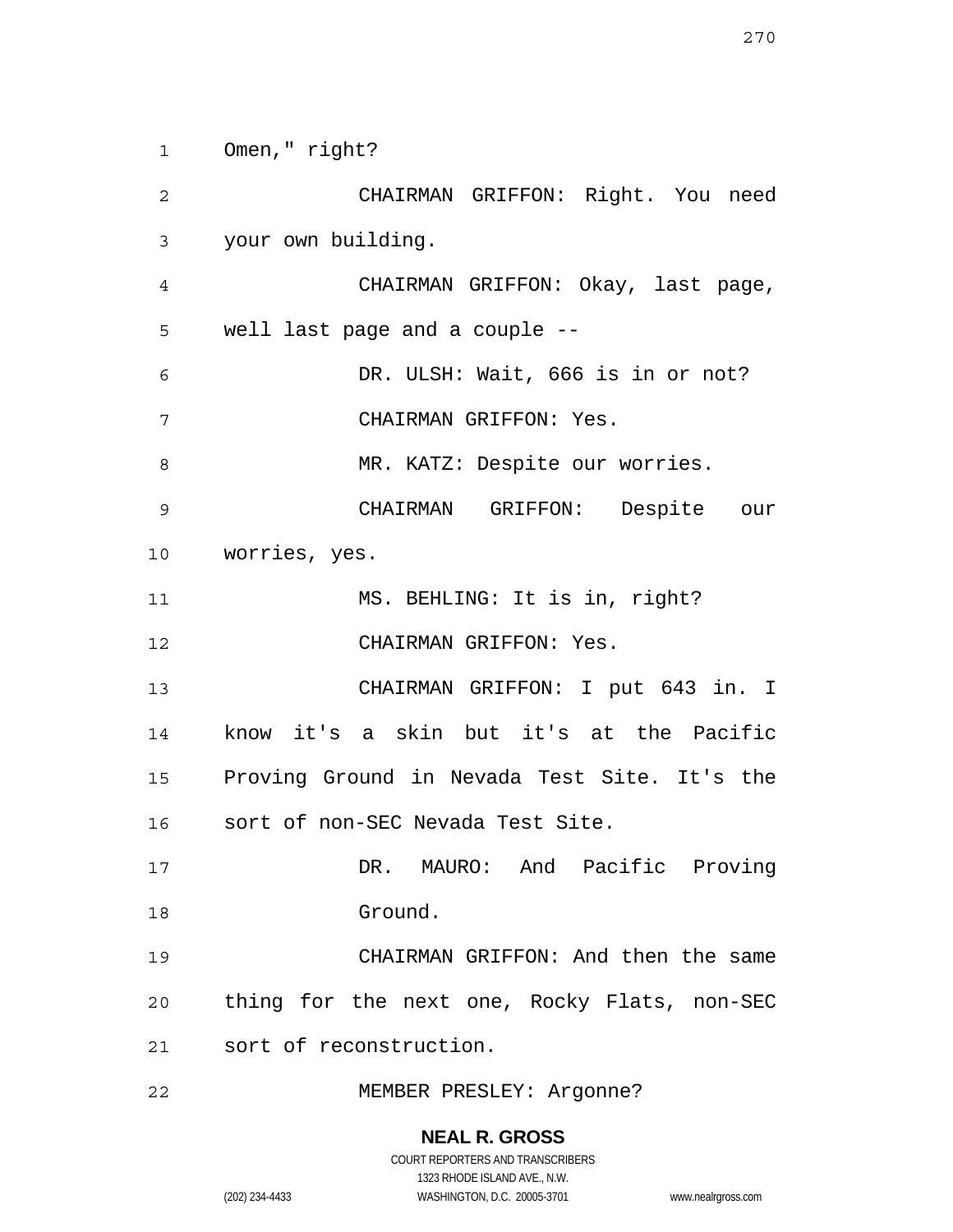CHAIRMAN GRIFFON: Same, Argonne East, I don't -- DR. MAURO: We never did -- I don't think -- did we ever do an Argonne East Kathy? I don't think so. MS. BEHLING: Yes, one. DR. MAURO: We did do one, okay. 8 MS. BEHLING: Two. DR. MAURO: Two? There you go,. You know what, I didn't do it, so I don't remember. CHAIRMAN GRIFFON: It's not all about you, John. DR. MAURO: It's not all about me. CHAIRMAN GRIFFON: All right, I'm going to include 581 anyway. I don't think that's the one size fits all model is it, Kathy? MS. BEHLING: I don't think so, no. MR. HINNEFELD: We get exposure histories from - CHAIRMAN GRIFFON: Right, right. So.

**NEAL R. GROSS** 

COURT REPORTERS AND TRANSCRIBERS 1323 RHODE ISLAND AVE., N.W. (202) 234-4433 WASHINGTON, D.C. 20005-3701 www.nealrgross.com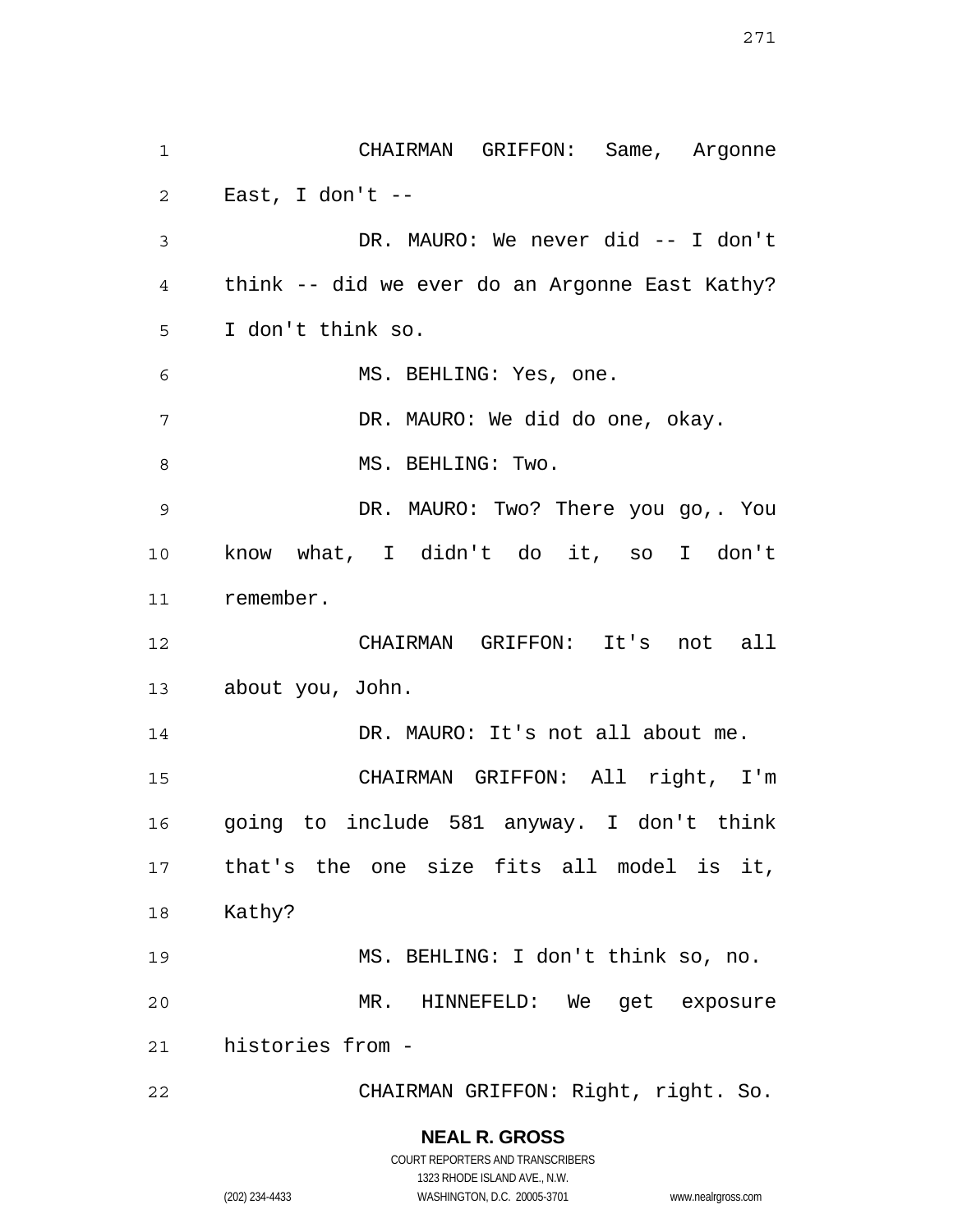MEMBER MUNN: It's just Idaho. MEMBER CLAWSON: No, that's Chicago. MR. HINNEFELD: She's in Chicago. CHAIRMAN GRIFFON: Idaho is east for Wanda. 591, Mound, I included it, this one caught my eye with the more recent reconstruction date also. I skipped the Bethlehem. DR. MAURO: 1930? CHAIRMAN GRIFFON: I took the next Mound also. 13 MR. HINNEFELD: Their hire date. 14 DR. MAURO: Well, that goes back. CHAIRMAN GRIFFON: So, the next -- I skipped the 567. I put in 604, Mound lung reconstructed in `09. Skipping the next two Bethlehems. The last one I have is 106, Portsmouth. It's skin but it was fairly compensable. And that's where I left it with one more question, which is do we do these next two. I'm pretty sure we did Bliss &

**NEAL R. GROSS** 

COURT REPORTERS AND TRANSCRIBERS 1323 RHODE ISLAND AVE., N.W. (202) 234-4433 WASHINGTON, D.C. 20005-3701 www.nealrgross.com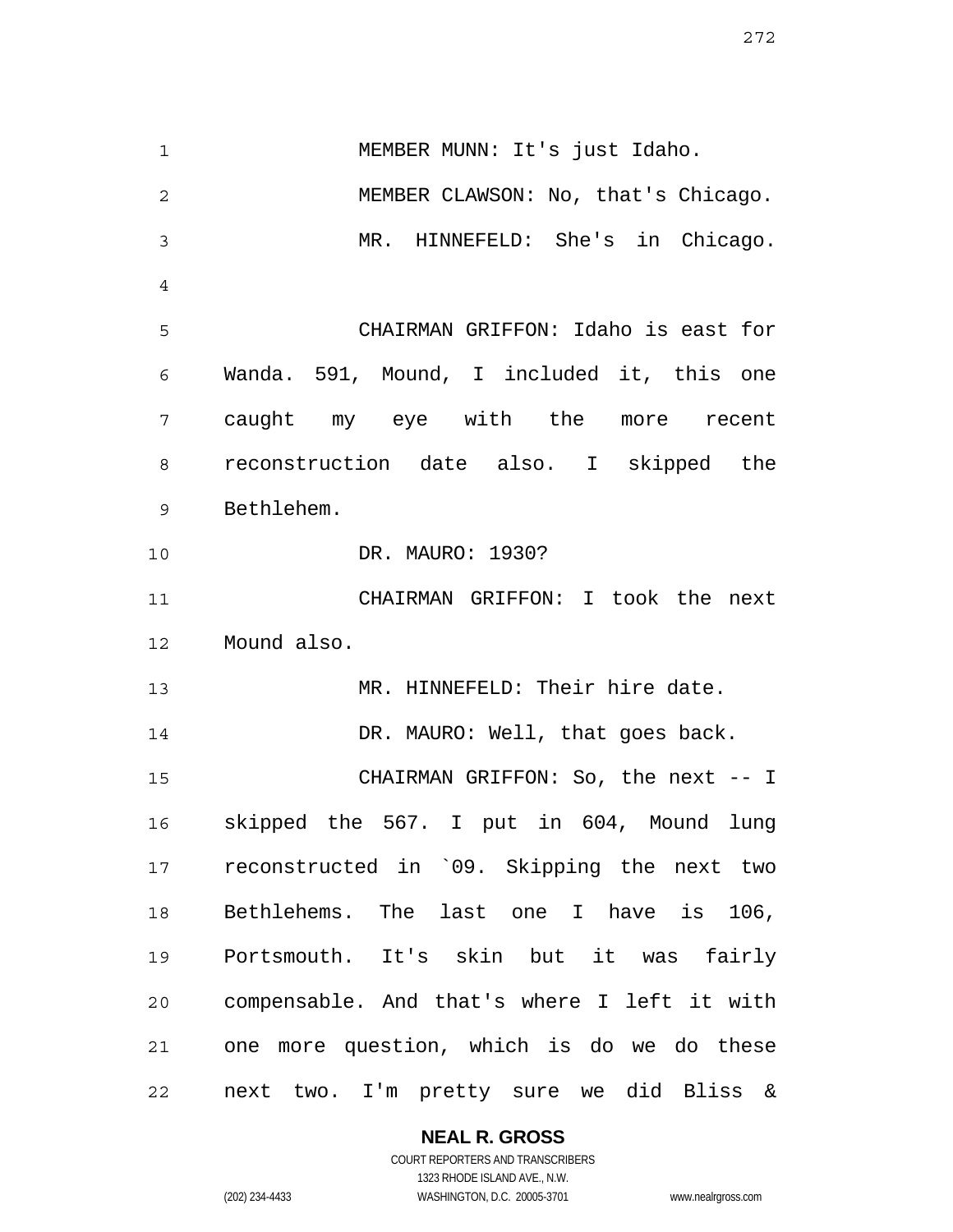Laughlin, didn't we?

We did the Reduction Pilot Plant? MR. HINNEFELD: That's Huntington Pilot Plant. CHAIRMAN GRIFFON: Oh it is Huntington, okay. DR. MAURO: Yes, I don't know -- right, this is Huntington -- CHAIRMAN GRIFFON: Then did we do Grand Junction? MEMBER CLAWSON: Grand Junction is the one that kind of got me -- look at that, years there, 1.2 years. CHAIRMAN GRIFFON: Yes. MS. BEHLING: We've done two Grand Junctions. But I don't believe we have done Bliss & Laughlin. CHAIRMAN GRIFFON: Oh, I thought we had. DR. MAURO: We have a Site Profile review. I don't remember a case. CHAIRMAN GRIFFON: Maybe that's what

COURT REPORTERS AND TRANSCRIBERS 1323 RHODE ISLAND AVE., N.W. (202) 234-4433 WASHINGTON, D.C. 20005-3701 www.nealrgross.com

**NEAL R. GROSS**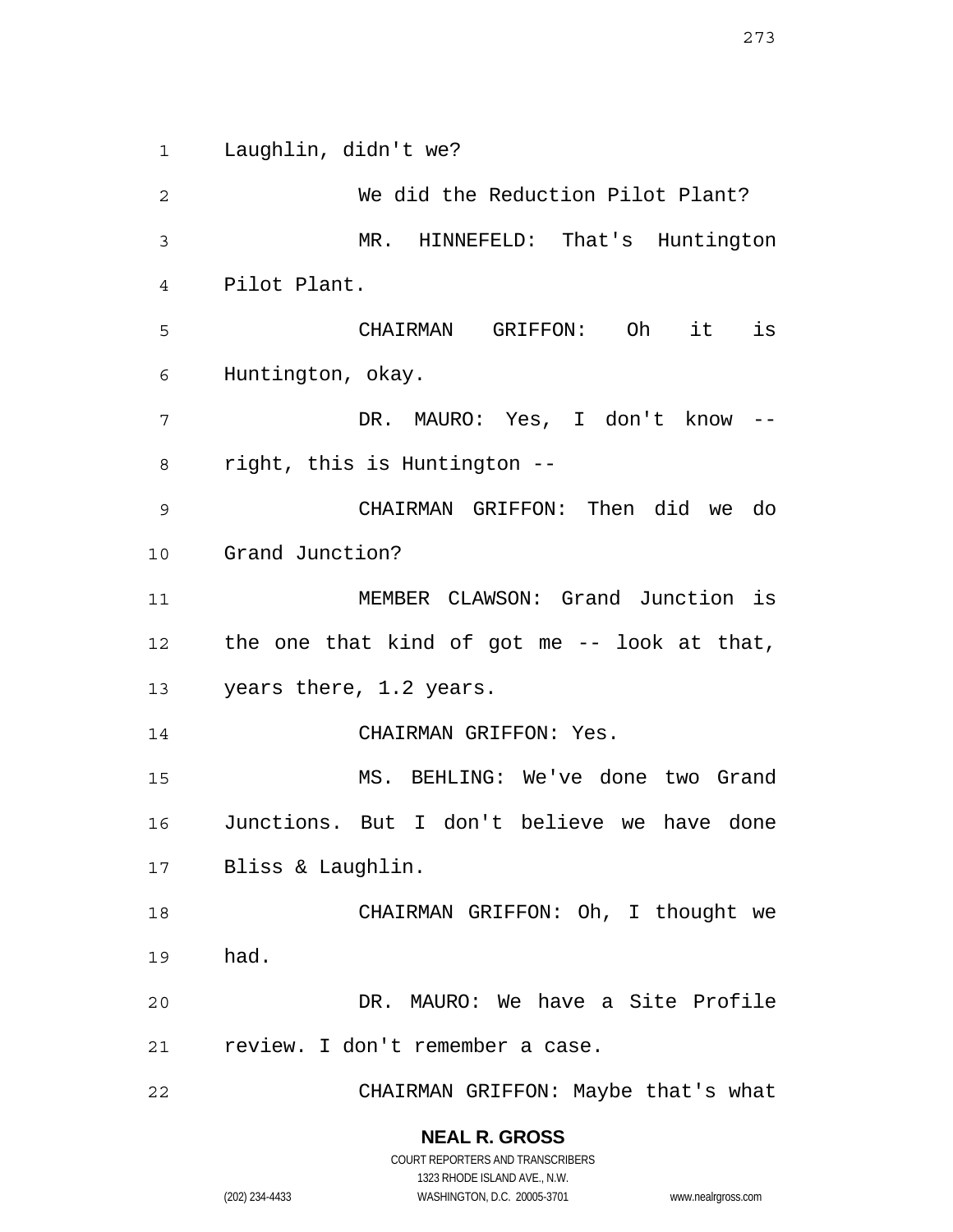1 I'm remembering.

DR. MAURO: Yes. CHAIRMAN GRIFFON: Is it under the southern -- DR. MAURO: 6001, exactly. CHAIRMAN GRIFFON: Yes, that's what I'm remembering. 8 DR. MAURO: We just finished it. CHAIRMAN GRIFFON: So I mean maybe we should do the Bliss & Laughlin then, 423. MEMBER PRESLEY: I'm going to be honest with you. I'd like to see that 246 for Bethlehem Steel. If you round that off, it's 50 -- 49.57. MR. HINNEFELD: It'll be paid under the SEC anyway. 17 MEMBER PRESLEY: Will it? Okay. MR. HINNEFELD: The lung at Bethlehem Steel, it's SEC. MEMBER PRESLEY: Okay. CHAIRMAN GRIFFON: Yes. MEMBER PRESLEY: Okay.

**NEAL R. GROSS**  COURT REPORTERS AND TRANSCRIBERS 1323 RHODE ISLAND AVE., N.W.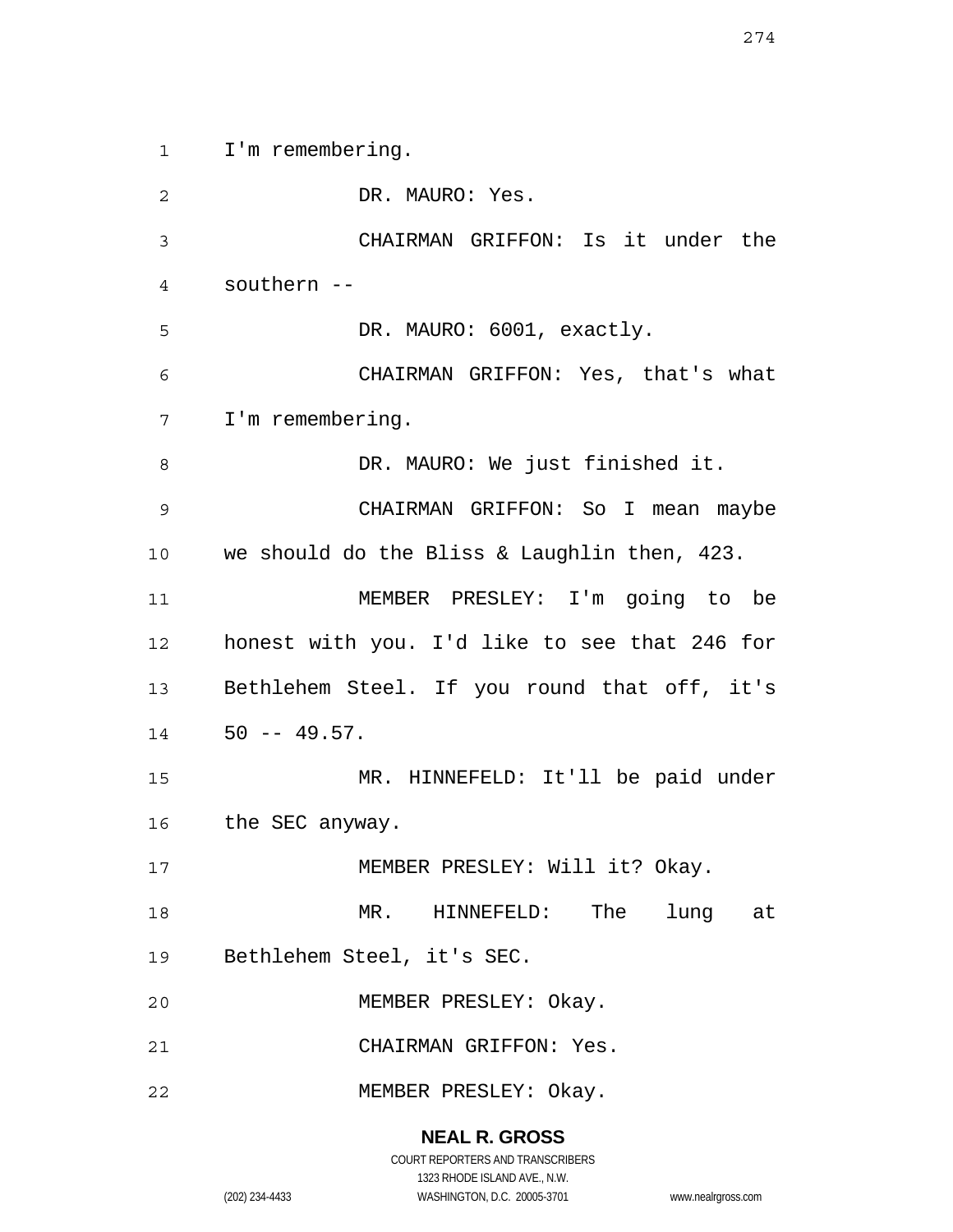MEMBER MUNN: So, what was the decision about 105 and 131? CHAIRMAN GRIFFON: I was going to not put 105 in or 131 because Kathy said we did a couple of Grand Junctions and also the Huntington Pilot Plant we have done. MEMBER MUNN: So Grand Junction, you noticed, that's another one of those -- CHAIRMAN GRIFFON: Yes. MEMBER MUNN: Fairly new -- CHAIRMAN GRIFFON: Right. Let's do it. You're right, because that's a -- yes, how conservative is conservative enough, right? 14 MEMBER MUNN: Yes. MR. HINNEFELD: I suspect that's the radon there. That would take a whole lot of radon. CHAIRMAN GRIFFON: Yes. MR. KATZ: Is that on there then? CHAIRMAN GRIFFON: So, let me see, yes. I've got -- let me count, six and five, one, two, three, four -- 30 exactly. I've got

> **NEAL R. GROSS**  COURT REPORTERS AND TRANSCRIBERS

1323 RHODE ISLAND AVE., N.W. (202) 234-4433 WASHINGTON, D.C. 20005-3701 www.nealrgross.com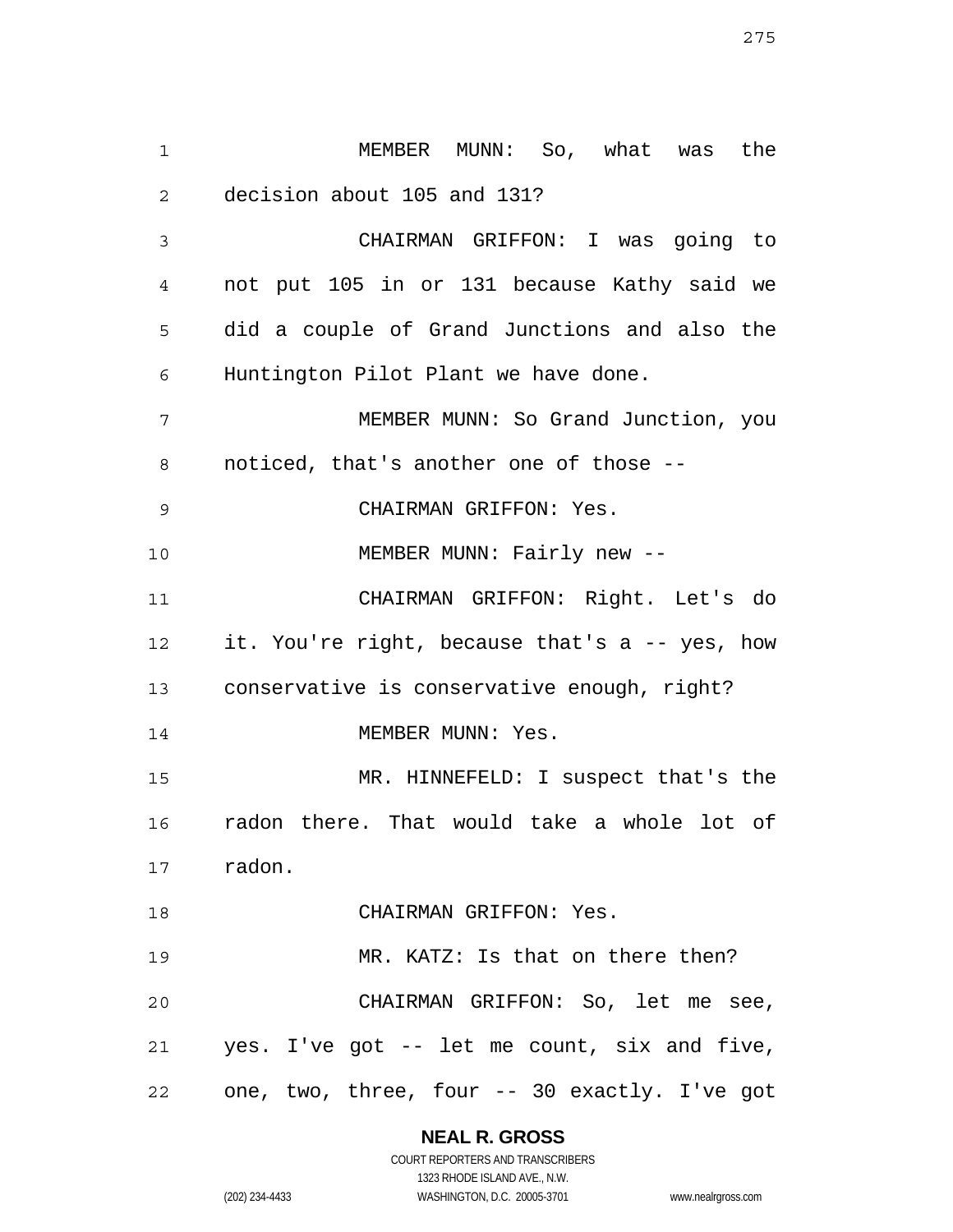30 on the nose assuming we don't cut any. But I think that's the best we can do with this list. And if we lose a few we will still be close to the 30, you know? All right. Everybody good with that? Okay.

Moving on, let's cover this one item that Ted was mentioning to me, the PER 12, the case tasking, I guess is what we have to do, right?

MR. KATZ: Yes.

CHAIRMAN GRIFFON: So, go ahead.

MR. KATZ: So, it's high-fired and we have traded these emails. Hans originally had hoped to do the case selection. He got into the system and realized he didn't have the wherewithal to be able to do that on his own independently, so I forwarded that finding from Hans along back to DCAS, to Brant and Stu, and we discussed this at a break here. They are going to then do the selection. If you need Hans's help at some point to understand his matrix of cases or what have

### **NEAL R. GROSS**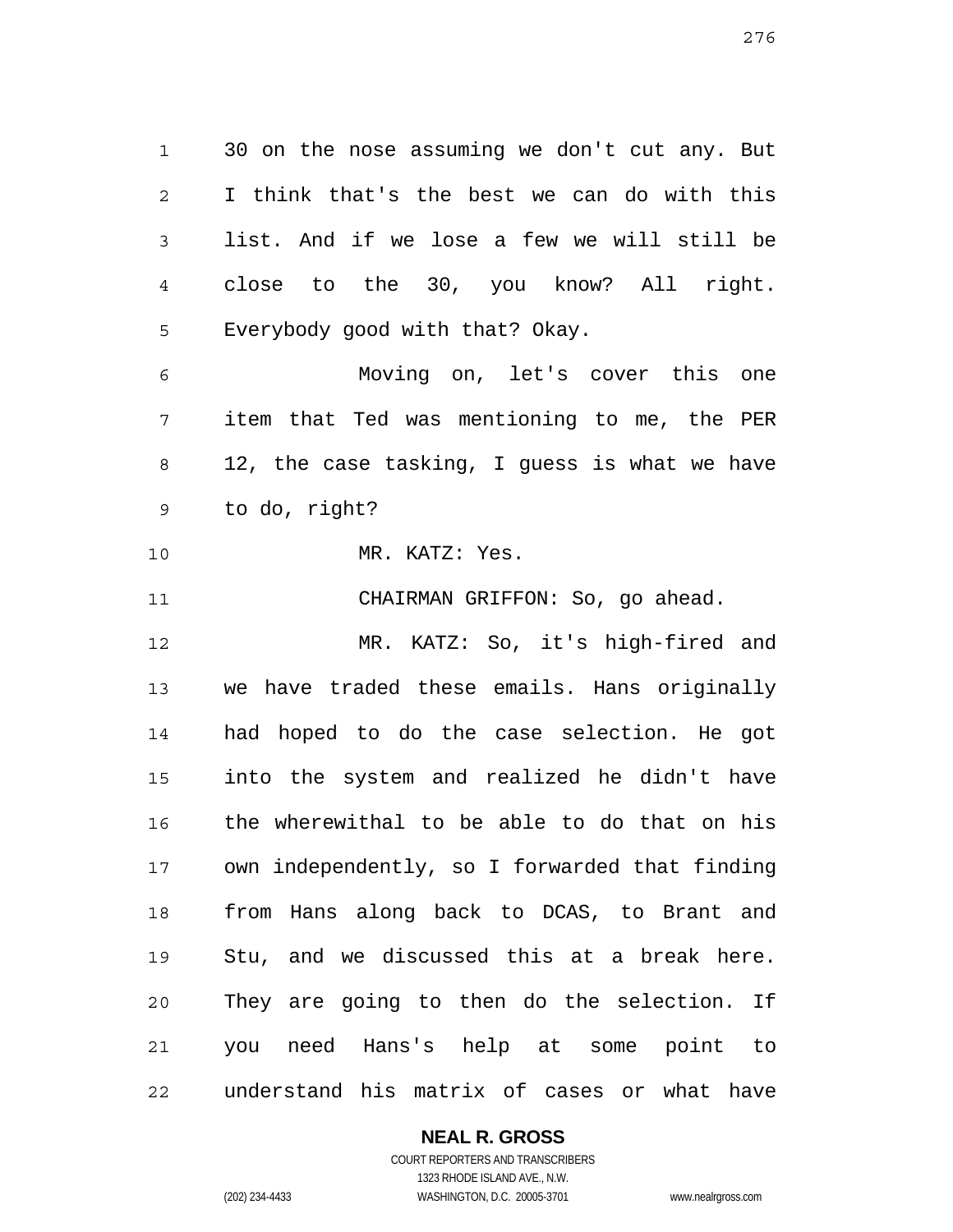you, then just by all means get in touch with him directly, and consult with him so you can do the selection. MR. HINNEFELD: So we just make a selection of sets and - MR. KATZ: So you want a selection of sets larger than the -- larger than you will need. MR. HINNEFELD: Okay. MR. KATZ: So that then the DR Subcommittee at the next meeting can make that selection. And this is -- CHAIRMAN GRIFFON: Let me ask for a clarification. Why did -- Kathy or I don't know if Hans is on the line, but why couldn't SC&A do this or - MR. HINNEFELD: It has to do with kinds of information you need to know about the case in order to make the selection. CHAIRMAN GRIFFON: Okay. MR. HINNEFELD: And -- CHAIRMAN GRIFFON: And it wasn't

> **NEAL R. GROSS**  COURT REPORTERS AND TRANSCRIBERS

> > 1323 RHODE ISLAND AVE., N.W.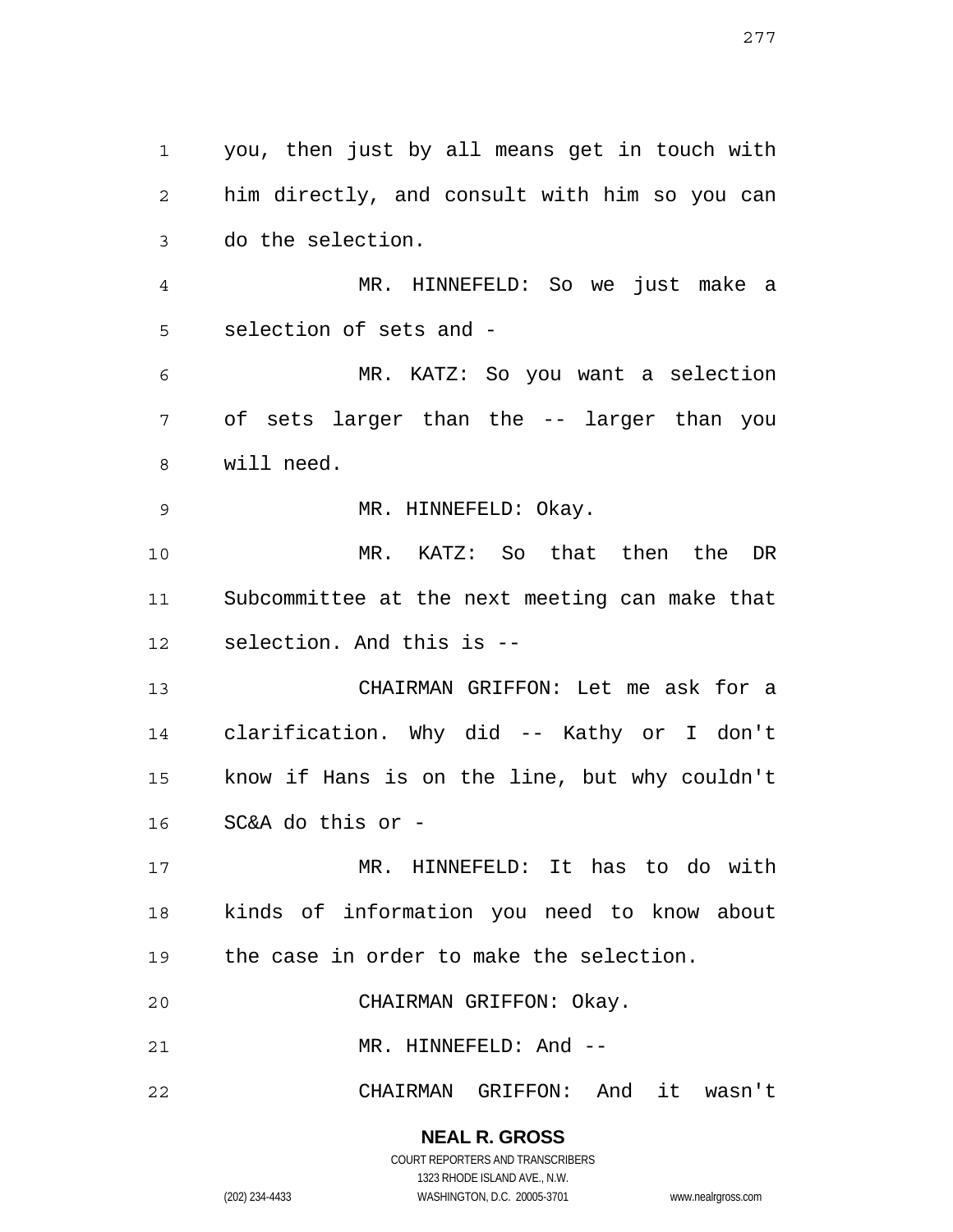accessible to them, or -

MR. HINNEFELD: It's probably not clear to them. If it's electronically available it's not clear to them how to do it. CHAIRMAN GRIFFON: Okay, okay. MR. HINNEFELD: And if it's -- and it may not be electronically accessible in all cases so it may involve looking at the claims. I have to go back and look at it. CHAIRMAN GRIFFON: All right, all right, all right. MR. HINNEFELD: We know a lot of things electronically about these but we don't necessarily try to get people to understand them. I would send it down to TST and say based on these parameters, pick these populations for me and they could do it, not like I could do it sitting it at my desk and so -- CHAIRMAN GRIFFON: No, I'm just thinking of the independence factor, that if 22 we  $-$  I don't want to be  $-$ 

> **NEAL R. GROSS**  COURT REPORTERS AND TRANSCRIBERS 1323 RHODE ISLAND AVE., N.W. (202) 234-4433 WASHINGTON, D.C. 20005-3701 www.nealrgross.com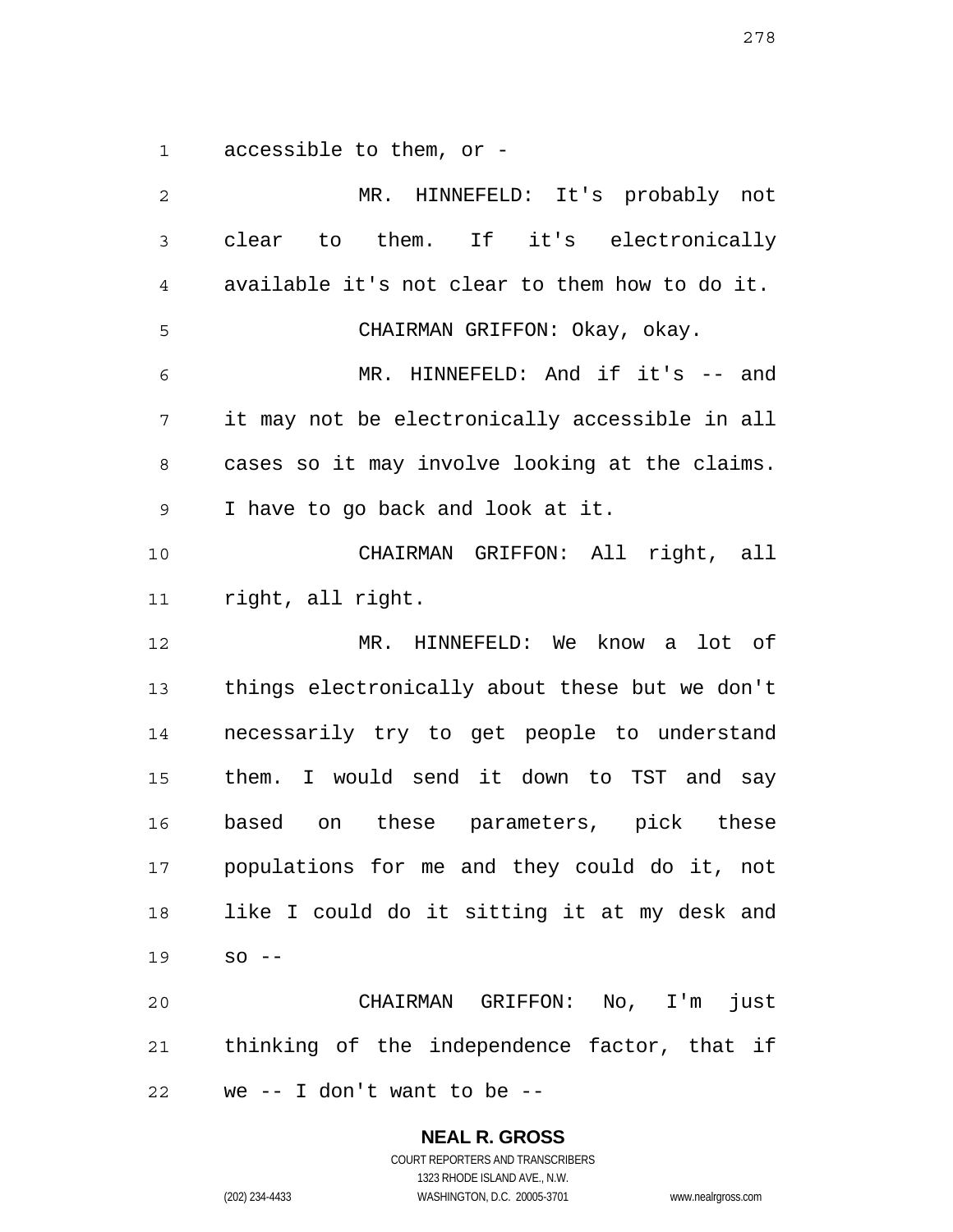1 MR. HINNEFELD: Fairly long --CHAIRMAN GRIFFON: NIOSH - (Simultaneous speaking.) MR. KATZ: No, but they'll be pulling a pool and then this -- CHAIRMAN GRIFFON: I think it's okay I just wanted to -- MR. KATZ: The Subcommittee will make choices and this is one where I don't think it needs to go to the full Board. This is something that can be done independently by the Subcommittee. 13 MS. BEHLING: Excuse me Mark. 14 CHAIRMAN GRIFFON: Yes. MS. BEHLING: This is Kathy Behling. I believe that the reason we weren't able to select these cases is because we needed to know if these individuals had urinalysis samples, or if they were lung counts, or how some of the internal bioassay was assessed and we couldn't necessarily pick that out by just scanning on NOCTS. We would have had to

> **NEAL R. GROSS**  COURT REPORTERS AND TRANSCRIBERS

> > 1323 RHODE ISLAND AVE., N.W.

(202) 234-4433 WASHINGTON, D.C. 20005-3701 www.nealrgross.com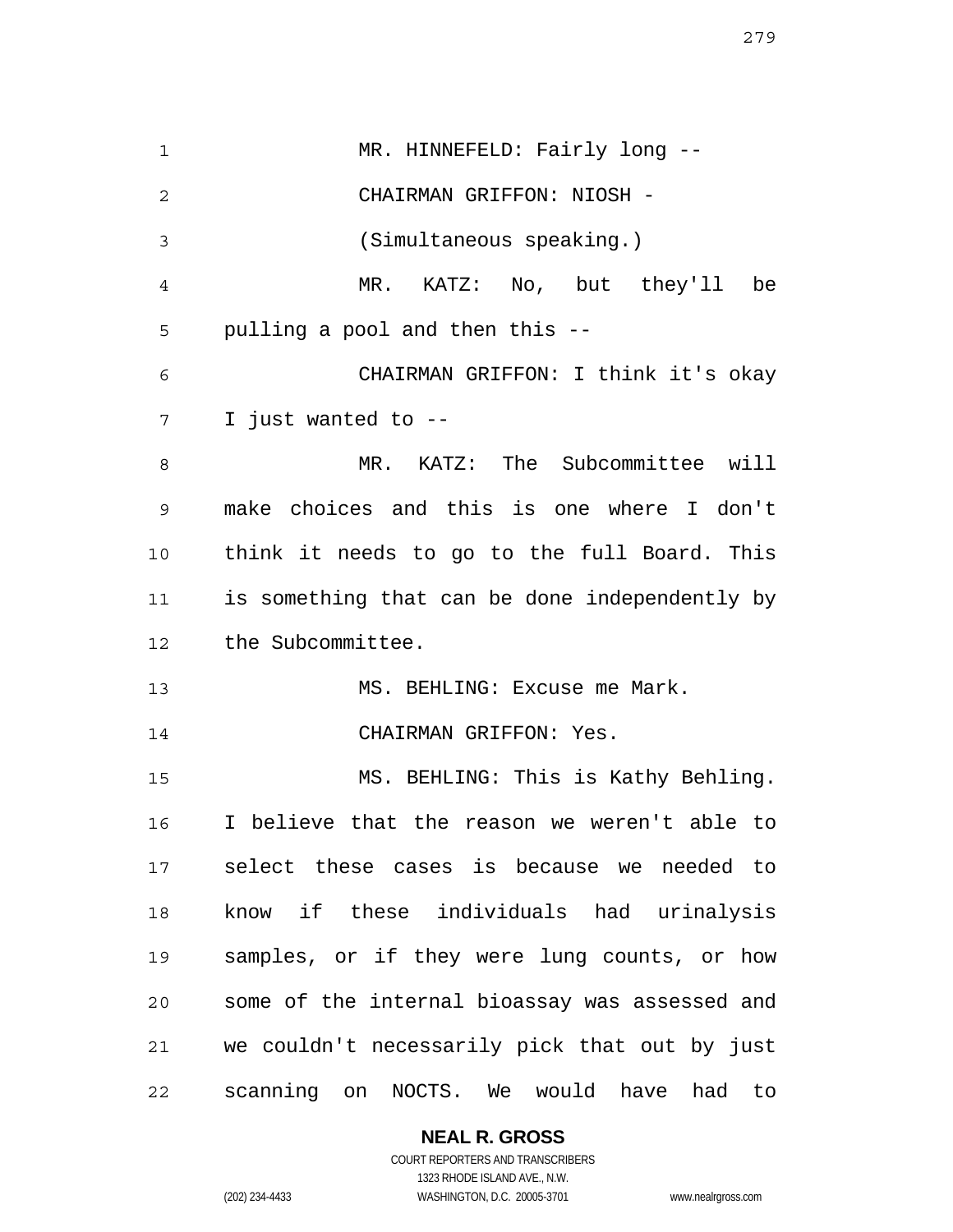actually go into the various records and I thought that perhaps NIOSH could do this a lot quicker than we could.

MR. HINNEFELD: I think we probably can. It may not be on our side, but I think ORAU has some stuff that might be able to help and at any rate, it's more our thing than theirs, to be honest, to get a pool --

CHAIRMAN GRIFFON: Yes, yes.

MR. HINNEFELD: To make those selections you need a pool.

CHAIRMAN GRIFFON: I think it's fine, I just was thinking about the independence factor, so -- but I think it's fine as long as you get a larger pool and then we can select from that pool. Okay. All right. So that's done. There's no --

MR. KATZ: And that'll be on our agenda for the next meeting, then.

CHAIRMAN GRIFFON: Okay.

MR. HINNEFELD: It's in the -- Tom has actually specified how many we've used in

# **NEAL R. GROSS**

COURT REPORTERS AND TRANSCRIBERS 1323 RHODE ISLAND AVE., N.W. (202) 234-4433 WASHINGTON, D.C. 20005-3701 www.nealrgross.com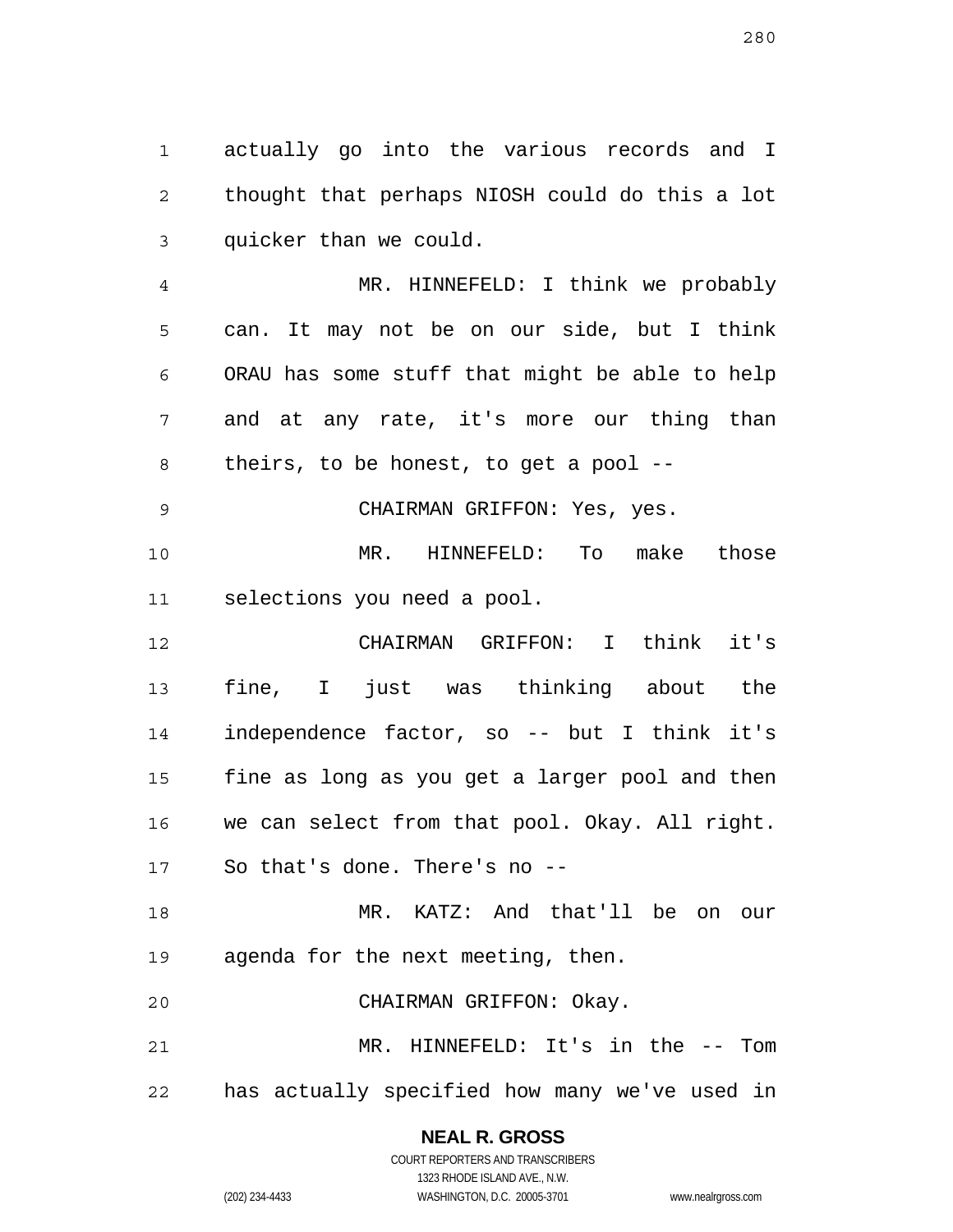each category. We just need to pull more than that. We could pull -- we could pull everything that fits that category. I think we could. If we had to do a manual search we may not do that, but I don't think we have to do a manual search.

CHAIRMAN GRIFFON: All right. And then I had really two more items on the agenda. One is the ninth matrix and the other is the item that David Richardson brought up earlier which is sort of the question of maybe reassess where we're at with this dose reconstruction effort and what are we aiming to get out this and, one thing I emailed David during the break and I think one thing I would like an opportunity to do is go back to our original scope document. I don't know when we developed this, Wanda might have a recollection, but I think Mike was -- Mike and Bob and Wanda and I -- were the ones that were on the committee at the time, where we looked at the scope of the dose reconstruction effort

### **NEAL R. GROSS**

COURT REPORTERS AND TRANSCRIBERS 1323 RHODE ISLAND AVE., N.W. (202) 234-4433 WASHINGTON, D.C. 20005-3701 www.nealrgross.com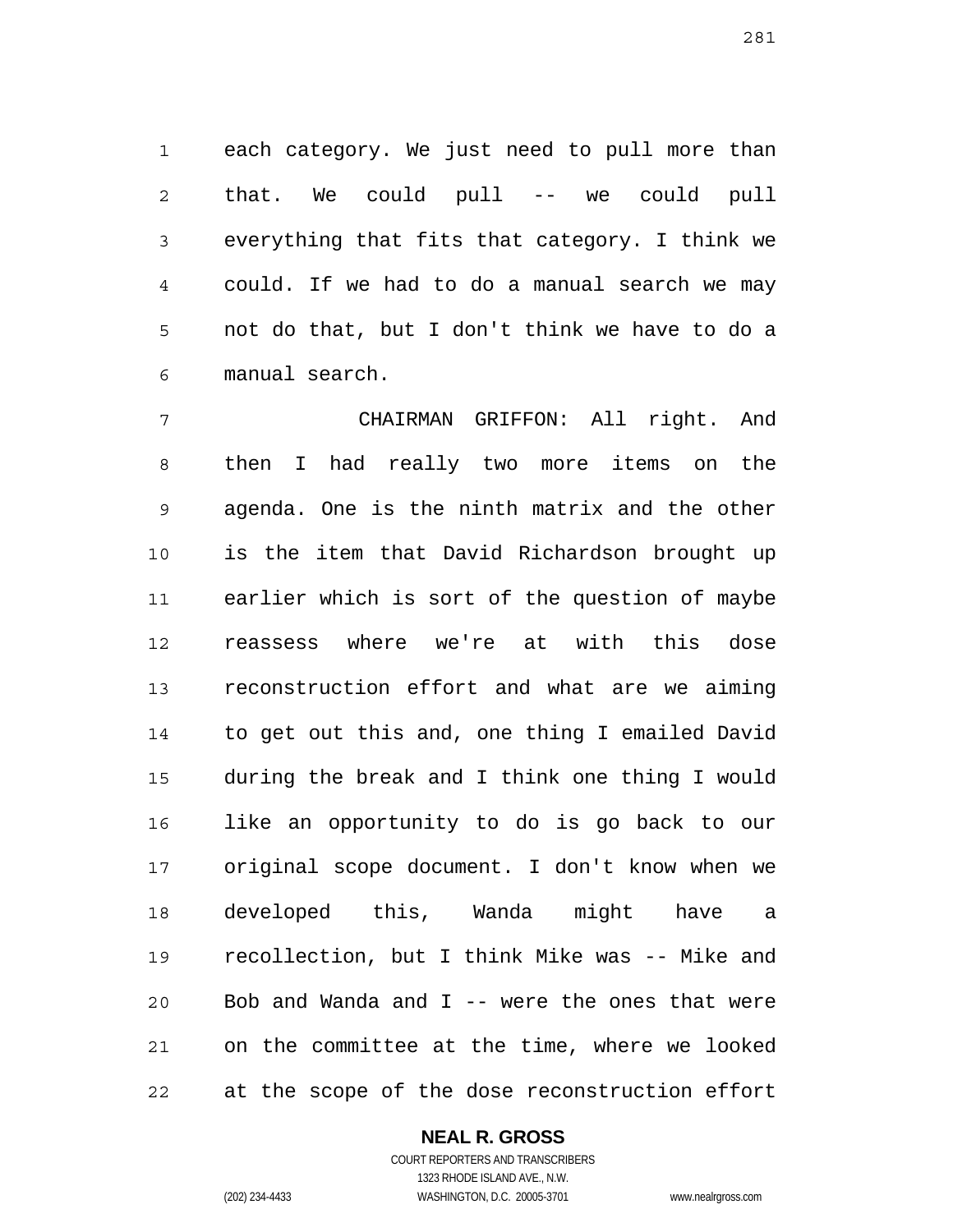compared to the statute and the regulation.

So one thing I would offer, I mean we can discuss a little bit now, if people have opinions, but I can also pull that scope back out and ask -- put some question points on it to prompt a discussion at our next meeting. If you have particular issues now, I'd be happy to make a note of them, but I'd like to pull that out and sort of resurrect it and say where does it stand, what are we doing, and -- MEMBER MUNN: It might be worthwhile especially in view of the fact that the statute has changed at least twice since then. 15 MR. KATZ: But not on that point. MEMBER MUNN: I don't believe it's changed on that point though I haven't actually -- CHAIRMAN GRIFFON: No. Right. MR. KATZ: Well I could tell you that it has not changed -- CHAIRMAN GRIFFON: It hasn't changed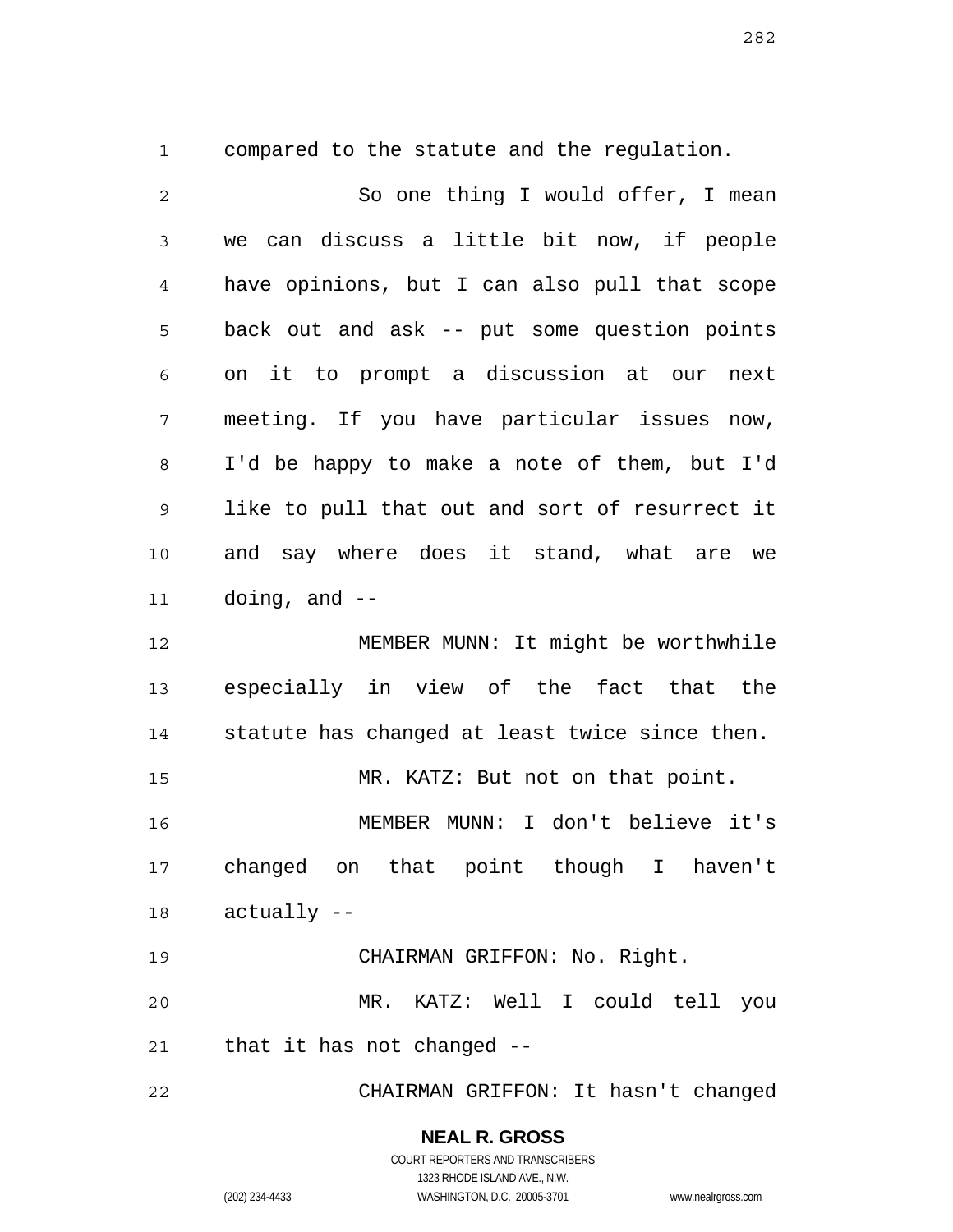on that, right.

MR. KATZ: With regard to dose reconstructions.

CHAIRMAN GRIFFON: Okay.

DR. ULSH: What did you call that, Mark? That document you are talking about, did you  $-$ 

8 CHAIRMAN GRIFFON: Oh, it was a -- I forget exactly what it was titled but it was the dose reconstruction review scope, so it was our Board scoping document that we developed and it talked about well, amongst other things, we had sort of this concept of basic, advanced and blind reviews and now -- so we might want to reflect back on that because obviously we haven't stuck to that. We have sort of all -- yes, they have sort of -- the case speaks to you and you sort of know what level you have to do for each different case I think, and so we haven't stuck always to these sort of principles of basic and advanced, but anyway.

# **NEAL R. GROSS**

COURT REPORTERS AND TRANSCRIBERS 1323 RHODE ISLAND AVE., N.W. (202) 234-4433 WASHINGTON, D.C. 20005-3701 www.nealrgross.com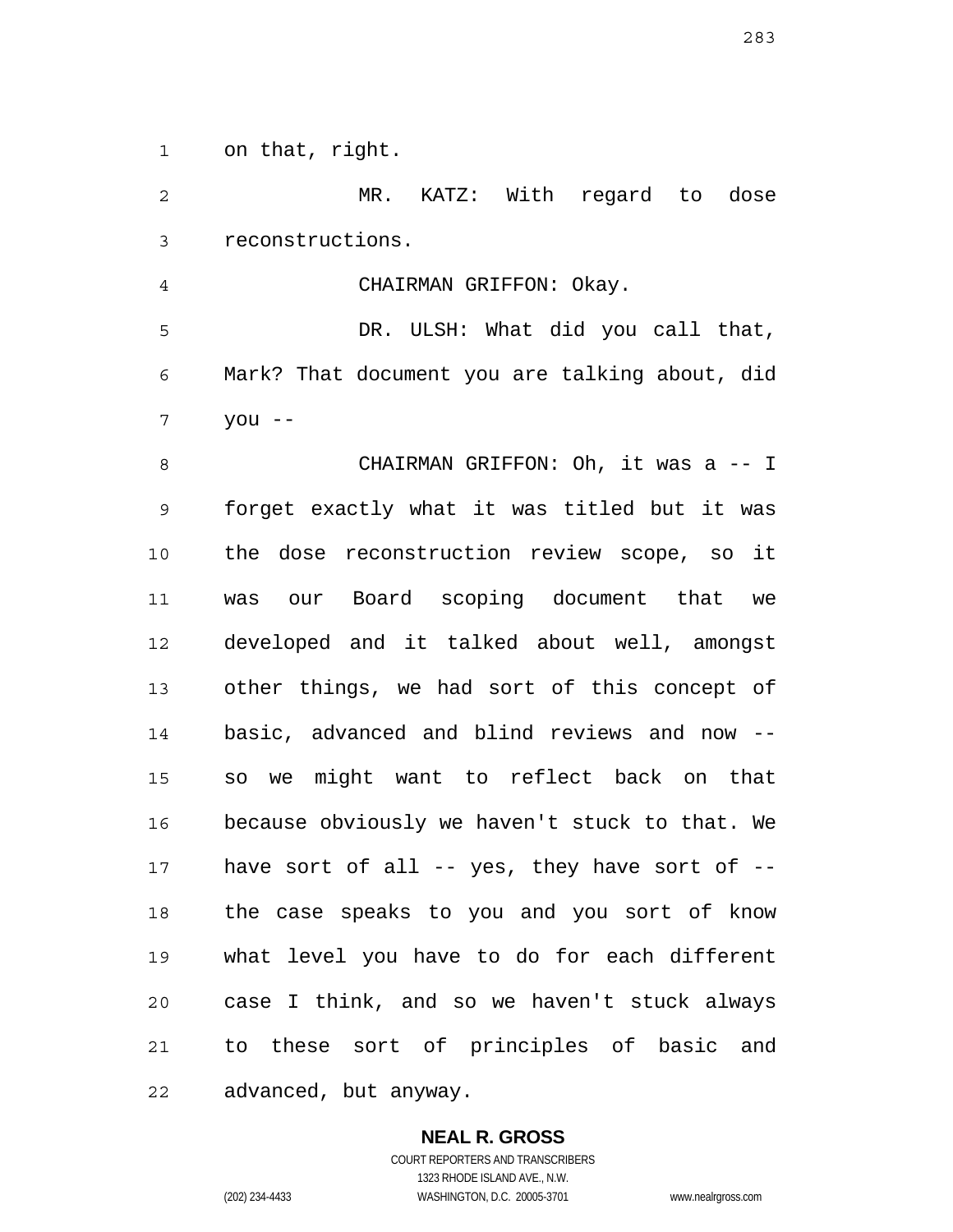DR. MAURO: Well, just the thought is that -- I think when it began, when we got involved, it was really trying to get a cross-section so that we see how dose reconstructions are being done across all these different characteristics, including types of cancer, decades, et cetera et cetera, which is still valid.

But what's happening now is that we finished -- we reviewed all the procedures. I don't even know if there are -- there may be new ones coming out but we reviewed over about 105, maybe more, procedures. We have reviewed just about every Site Profile and so what do we have in front of us now? We have a review of over 300 cases with who knows how many findings, some of which are quality findings, some of them are pointers for some procedures. We also have all these Site Profile reviews, all these SECs.

What I'm getting at is, I think they all point to each other. In other words

> **NEAL R. GROSS**  COURT REPORTERS AND TRANSCRIBERS 1323 RHODE ISLAND AVE., N.W. (202) 234-4433 WASHINGTON, D.C. 20005-3701 www.nealrgross.com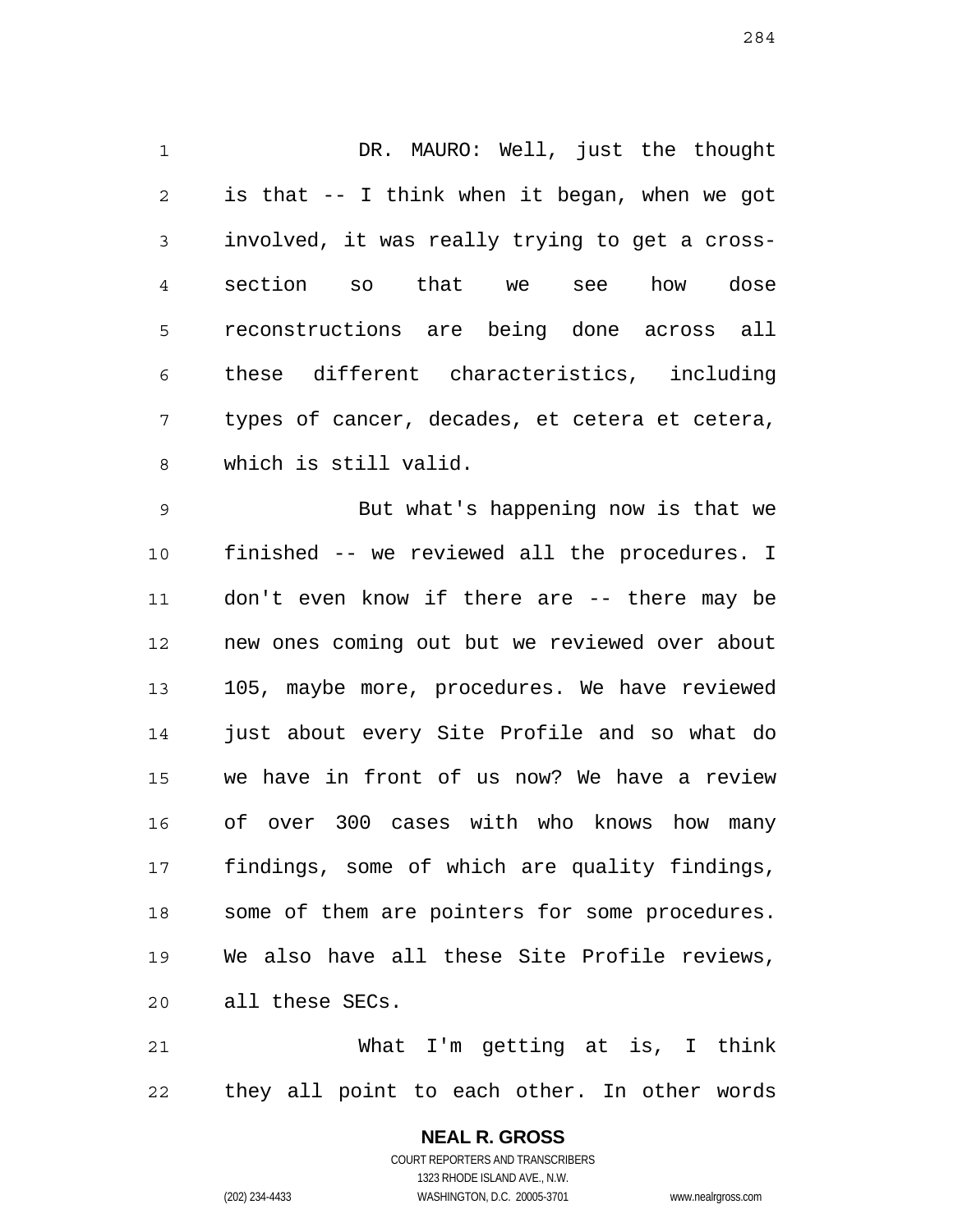what we learn on this dose reconstruction, and we are only doing one percent, remember, so we are only doing one percent, there is 30,000, so 300? Yes, we are exactly at one percent. So the idea is -- I guess what I'm putting on the table is, given that we are dealing with -- we always thought about them as separate. CHAIRMAN GRIFFON: We also projected for 2-1/2 percent. 11 DR. MAURO: Oh yes. Yes. But I mean that was a number, it's a number you pick. CHAIRMAN GRIFFON: Yes. DR. MAURO: But we always looked at oh, we are going to do dose reconstruction orders. That was a separate task, almost like its own world and there was a procedure review, which was its own world, and the Site Profile review, which even was its own world and of course now we have the SEC, where there is definitely a blend between Site Profile and SEC.

> **NEAL R. GROSS**  COURT REPORTERS AND TRANSCRIBERS

1323 RHODE ISLAND AVE., N.W. (202) 234-4433 WASHINGTON, D.C. 20005-3701 www.nealrgross.com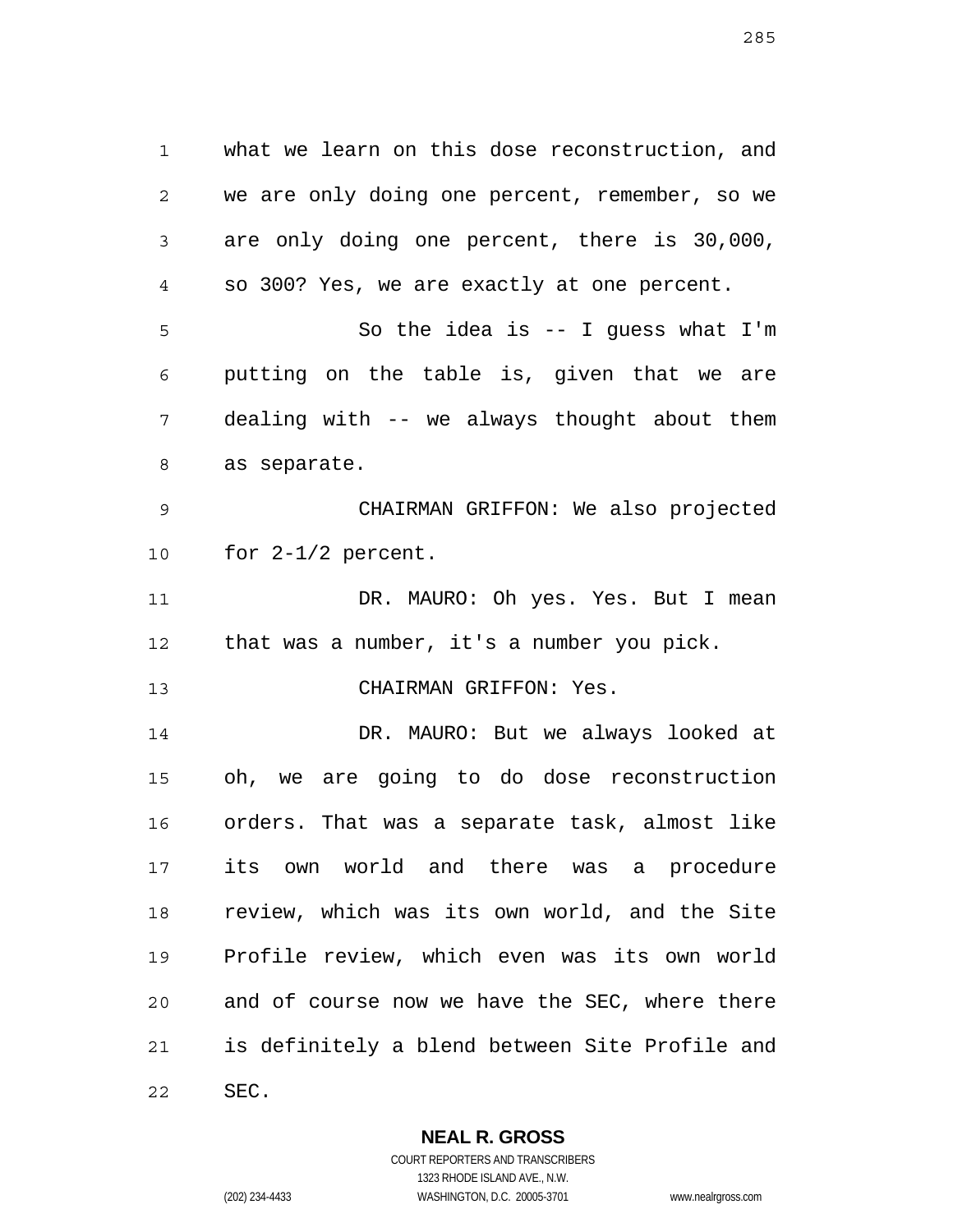1 1 I guess I'm thinking out loud now, but there are pointers. Like when we see something here that says well, if this has to do with OTIB-17, something like that, or this particular thing has to do with a Site Profile issue as opposed to a quality issue, is there are any linkages that we should be thinking about between what we learn in our DR review and how that -- does that tell us anything about the procedure?

11 11 I mean I'm trying to create linkages now that really haven't talked about before. Are these different activities that are going on separately, should we be stepping back and see how they link together and how they may feed back and forth to each other to  $17 - -$ 

I think Richard brought it up earlier. Let's say -- whether we have a finding from a DR review or we have a finding from a procedure review, and we start to transfer things, but you know the real big

> **NEAL R. GROSS**  COURT REPORTERS AND TRANSCRIBERS 1323 RHODE ISLAND AVE., N.W. (202) 234-4433 WASHINGTON, D.C. 20005-3701 www.nealrgross.com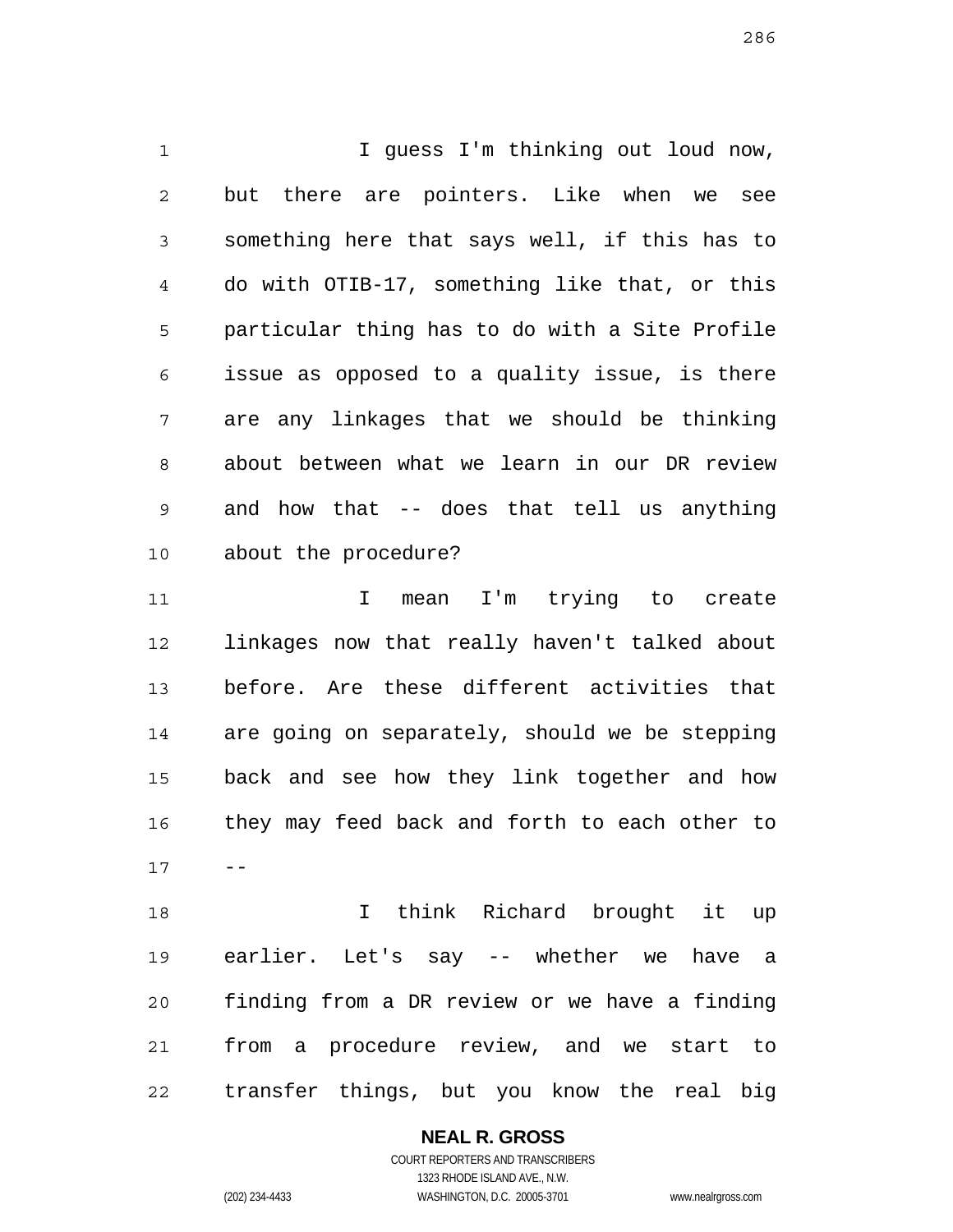question is, listen, we are only looking at one percent, what kind of ripple effect can this have, that is if we found this on this one case which feeds back to a particular procedure that's being affected, I guess your PER program looks at that all the time. I'm not sure the degree to which -- whenever we have a finding on this end, does it -- how does it -- and you decide whether or not you may want to redo this case or not, but it also triggers a PER process for us?

MR. HINNEFELD: Well, it would depend on whether the finding led to change in guiding documents.

If the finding is such that in resolution we said okay, this procedure or this Site Profile needs to be revised in this fashion, then ultimately that revision to that procedure or technical document would be what would trigger the PER and so it may be -- DR. MAURO: And that would bring it

back to do all the cases.

### **NEAL R. GROSS**  COURT REPORTERS AND TRANSCRIBERS 1323 RHODE ISLAND AVE., N.W.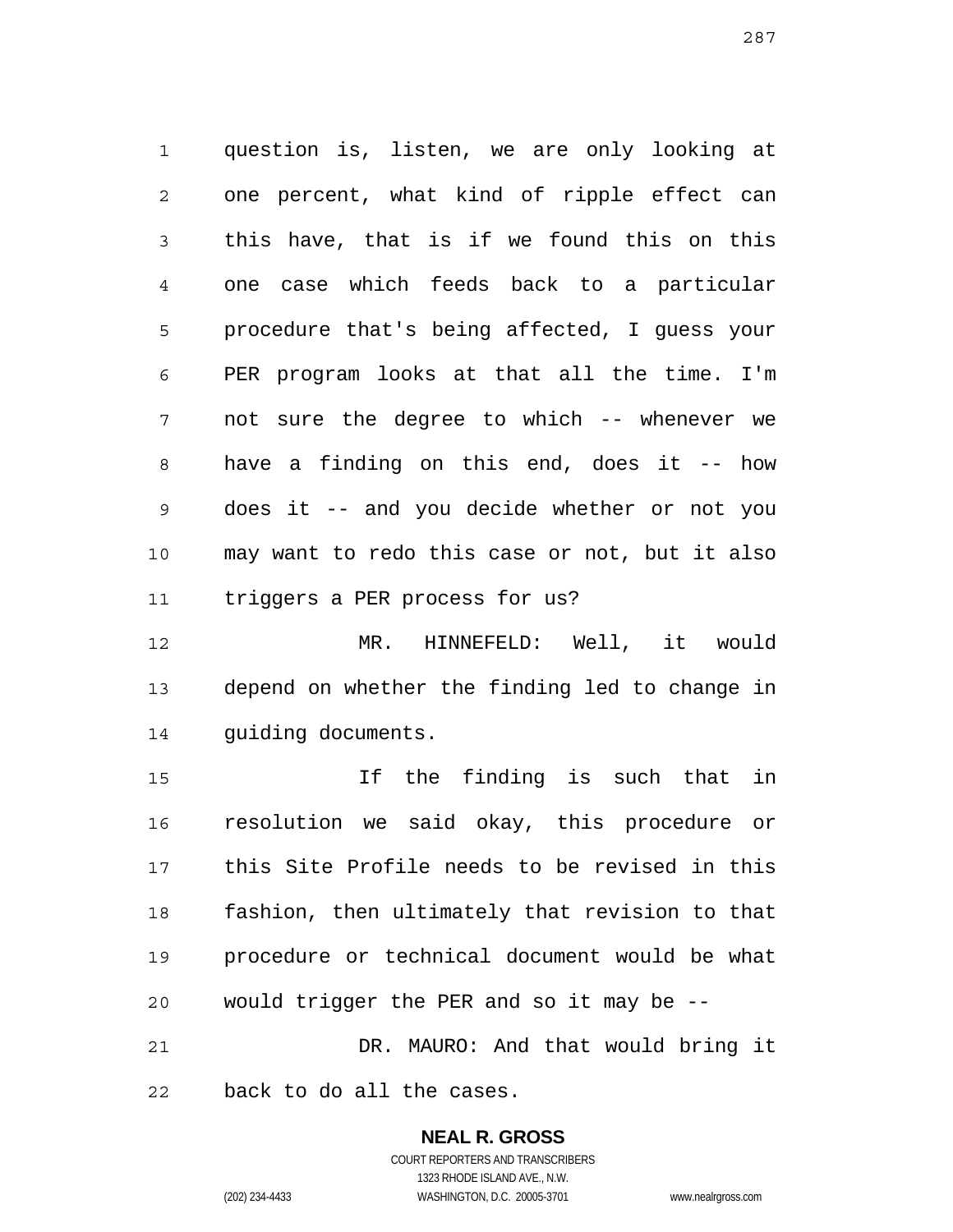MR. HINNEFELD: And it may be that it may get grouped with other, similar type of -- so you do one PER and see what's the impact of all these changes. Because you kind of have to do all the changes at one time. DR. MAURO: So really when all is said and done, it's the PER process that really is the glue that integrates everything.

MR. HINNEFELD: That pulls findings back, yes, into -- I mean that's -- well, I don't want to oversell the PER process. The PER process takes the outcomes today, the technical discussions today and applies them to things that were done before them, so I don't want to kind of oversell the integration nature of, how much does it integrate a procedure review or a Site Profile review and a DR review, those sets of information, I don't want to oversell that, but they should - - but the endpoint, to the extent that any of those change guiding documents, things that tell us how to dose reconstruction, they

### **NEAL R. GROSS**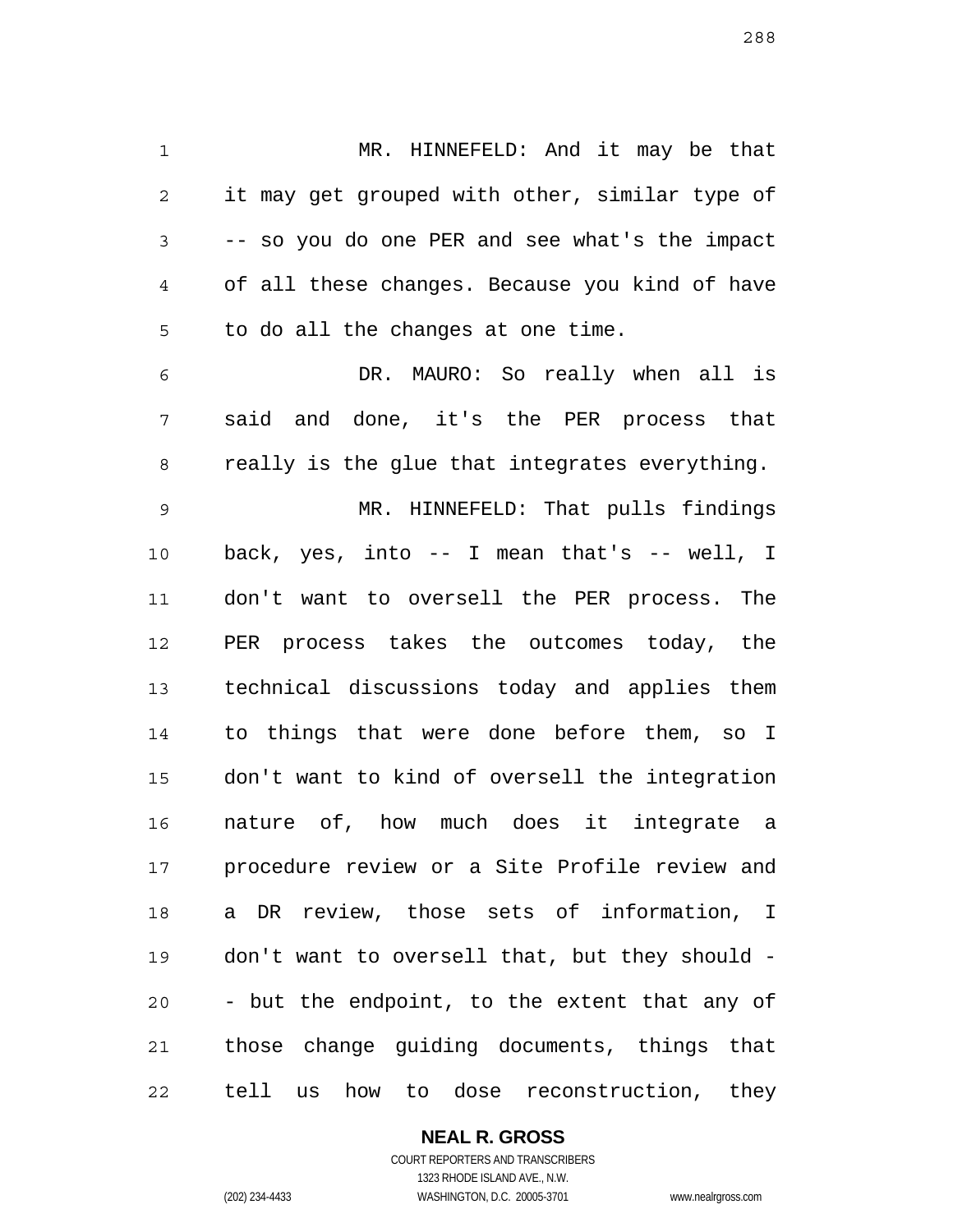should all go back in to the PER process, but I don't know there's any particular integration process.

DR. MAURO: Well, built into the program, what is the thing that inherently is self-correcting, that is if there is something that has been done in the past, that needs to fixed, it's the PER process that catches it, and feeds back and corrects it.

MR. HINNEFELD: Yes, that's what is supposed to happen.

DR. MAURO: Right. And maybe -- I think the machinery then is in place.

MR. HINNEFELD: I mean it could be that there are things kicking around in here that need to go elsewhere that are going to have impact on Procedures that we may just go do, that the Procedures Group wouldn't necessarily know about, you know. There's that thing which would then be not an integrated effort. If the finding in here would say such and such a procedure needs to be changed or

# **NEAL R. GROSS**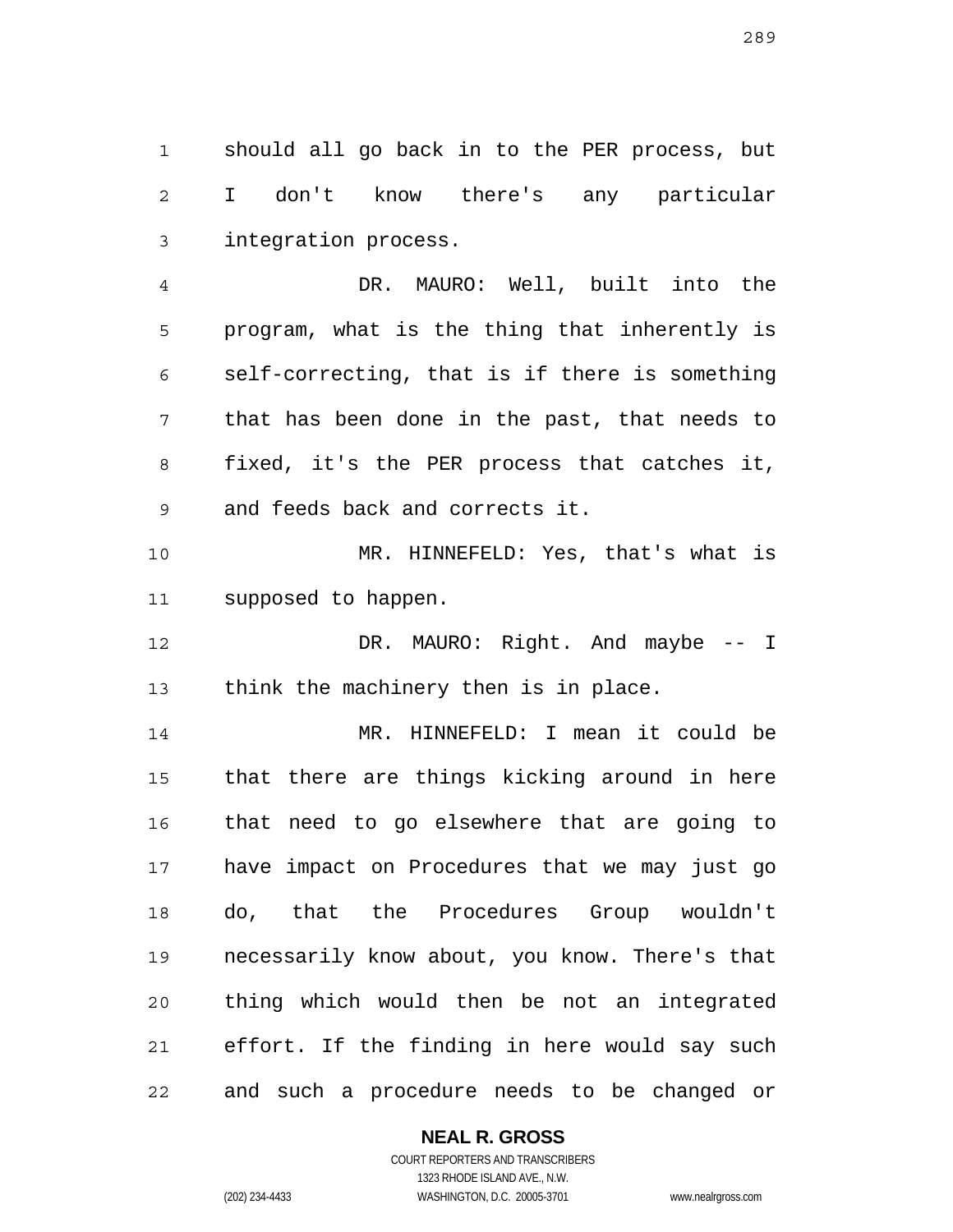such and such a technical information, both of them, TIB needs to be changed, and we reach resolution to change it, then that may proceed independently of the procedures review portion of the Board knowing anything about it.

DR. MAURO: The reason I -- CHAIRMAN GRIFFON: One thing -- yes. DR. MAURO: One last point and then I'll -- see I think that this report here, it's a loop you've created here, so okay, we found some quality problems, and we tried to capture them and it was done mainly I guess through the 100 case review report, here are some of the quality problems we observed, but and I think that's certainly one side of the coin. It's very important. Here are the quality problems that need to be fixed and here's what we are going to do to fix them.

But there's this other part that I think that is equally important to this -- what are the other problems that are counting down, systemic, that is where -- what we find

### **NEAL R. GROSS**  COURT REPORTERS AND TRANSCRIBERS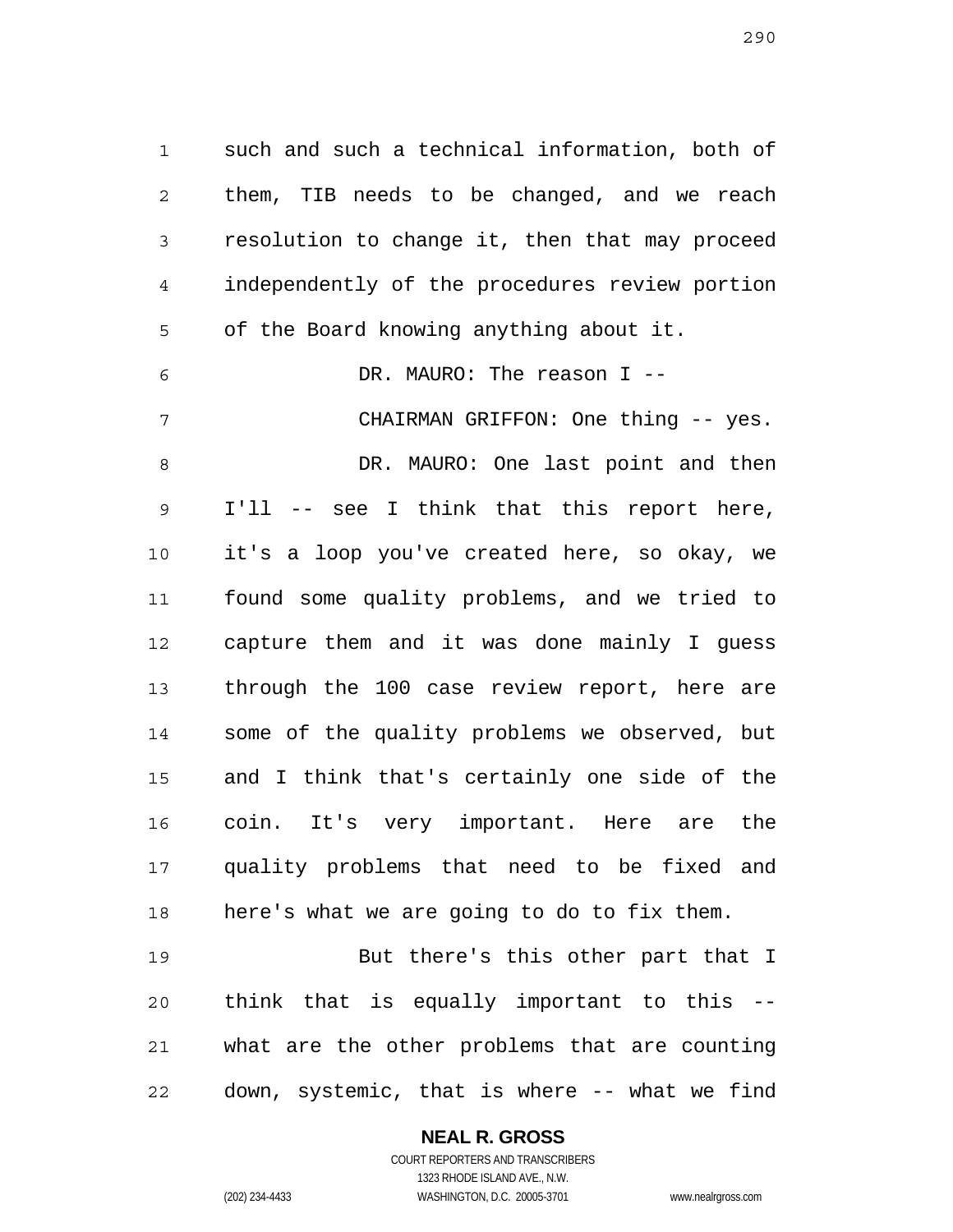out from this Subcommittee is feeding back and driving the Site Profiles, driving the procedures, just like -- this is going to feed back and drive your QA. Do we have any way in which the Subcommittee is feeding back and informing Procedures when they transfer? Are we actually trying to go through all the -- from the point of view -- is there a way to call out?

CHAIRMAN GRIFFON: Well don't forget about the way we sort of try to call out is in the summary reports and there's more than just the QA things in that summary report. We talked about the dose reconstruction report. We talked about the show your work kind of principles.

DR. MAURO: Yes, show your work, yes.

CHAIRMAN GRIFFON: Now I don't know that we have ever systematically gone back and demonstrated to what extent NIOSH -

DR. MAURO: Speaks to us.

# **NEAL R. GROSS**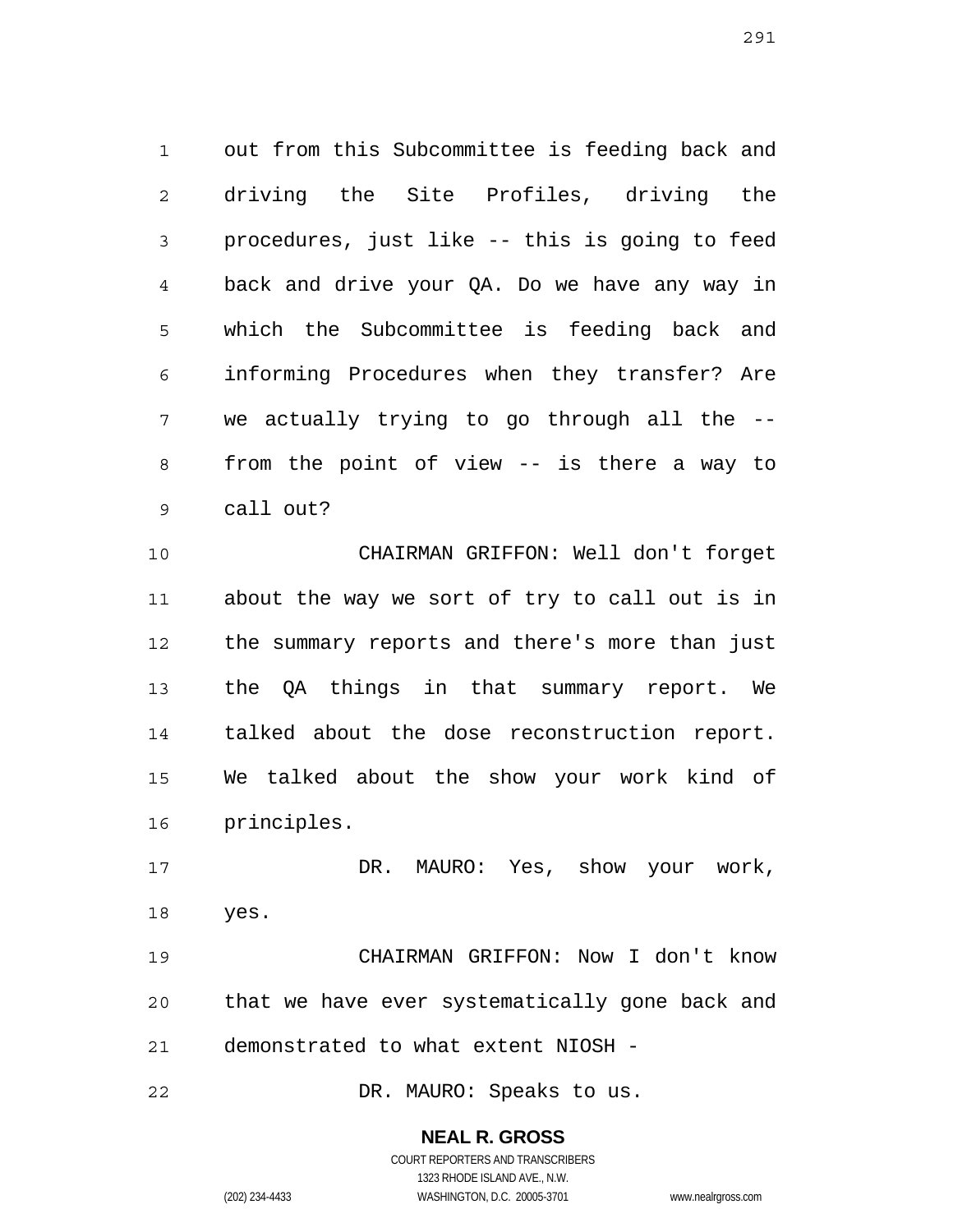CHAIRMAN GRIFFON: Has implemented those recommendations. That's one question. But I mean I would think the important thing for us to be able to do as a Board is to make recommendations to improve the system if we think it needs it think the first step for the QA side quite frankly is to better understand the system. I mean, you can't really make recommendations to something that I'm not exactly familiar with how it works currently and so -- but I think that's where we could maybe add value at this point, is, as we sort of -- we see at lot of similar types of findings, but when we start to think of them in aggregate, there's a fair number of ones that fall into certain bins and so we say to ourselves well, there's something that needs to be fixed and I think that we need to better understand the system to know if we can recommend a fix.

DR. MAURO: But that's from a quality point of view.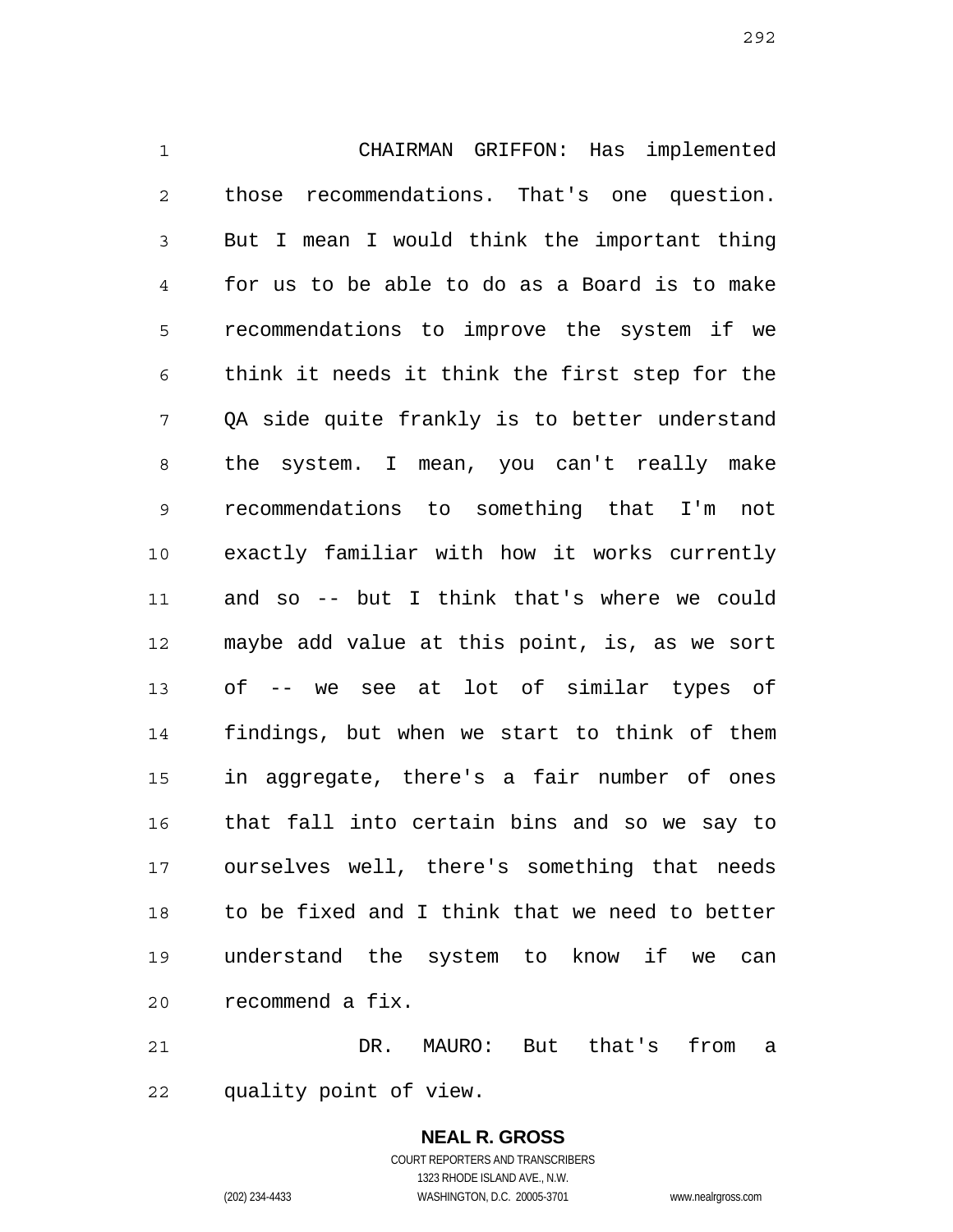CHAIRMAN GRIFFON: Yes, that's the quality, but there's other things you are asking, yes. David, do you have any comments on this? I mean we don't have to -- this is going to -- I think this is a discussion that we can continue at our next Subcommittee and maybe look to refine or propose to refine our scope of our reviews, you know refine it based on what we have learned over several years and bring it back to the Board for approval or whatever, you know.

MEMBER RICHARDSON: Yes, I think that makes sense. I think it would be, as you suggested, useful to figure out what the scope of work is for this committee and then to move forward with the discussion from there. In addition to kind of understanding the quality assurance and kind of data collection procedures for NIOSH, I still, I would also be interested in a description of the internal processes. I mean, this Board should not be -- I wouldn't think this Board should or this

> **NEAL R. GROSS**  COURT REPORTERS AND TRANSCRIBERS 1323 RHODE ISLAND AVE., N.W.

(202) 234-4433 WASHINGTON, D.C. 20005-3701 www.nealrgross.com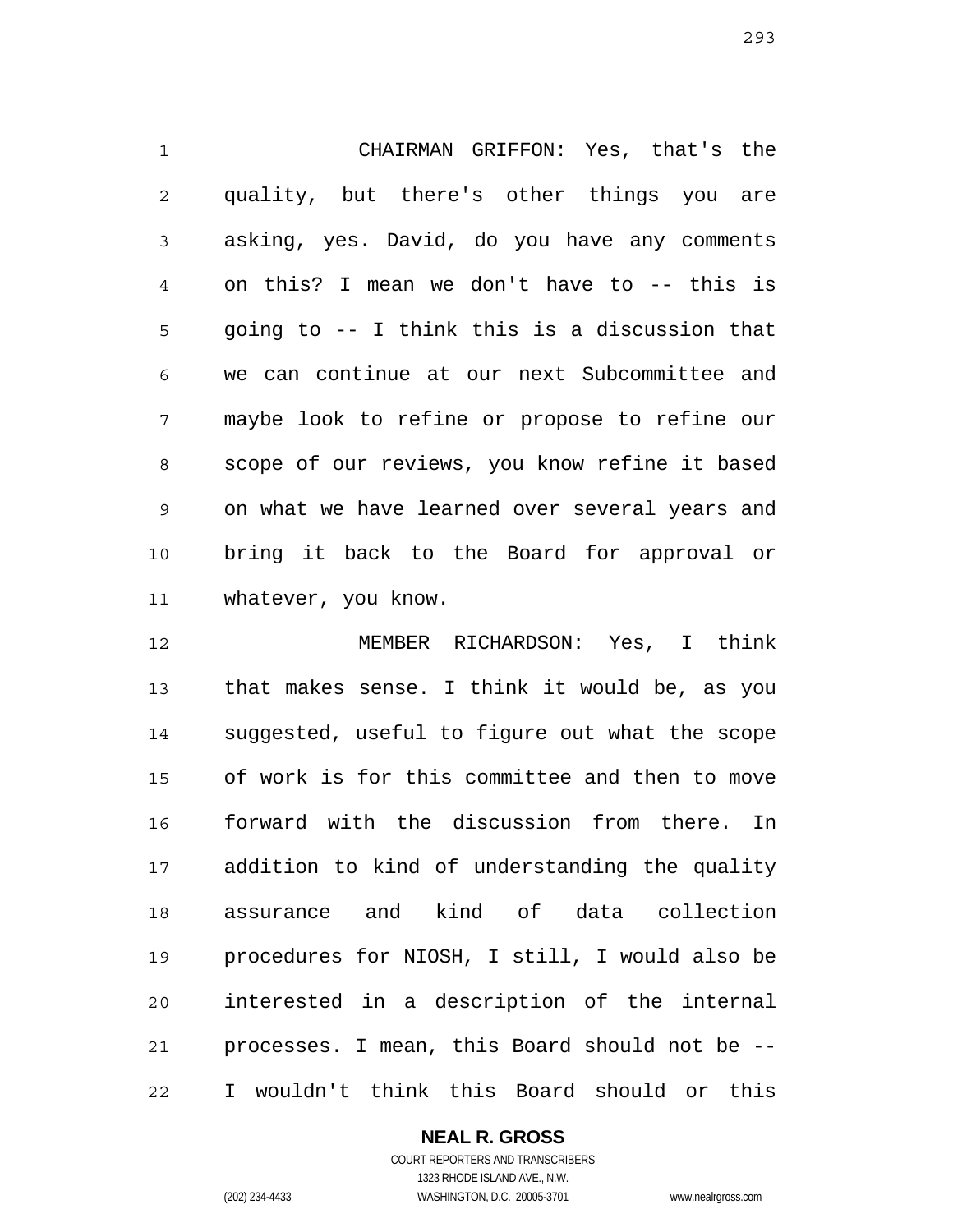Subcommittee of the Board should have responsibility for kind of the quality assurance parts of the dose reconstruction process. I would expect that there is an internal process going on as well.

CHAIRMAN GRIFFON: Right. Right. MEMBER RICHARDSON: So that would be useful to understand a document as well as the kind of data collection process.

CHAIRMAN GRIFFON: Yes, I think what I meant to present on how the system works, it was all the way from data entry and what the dose reconstruction does to what the quality assurance steps are, the peer reviews, the et cetera, so all aspects of it. I agree.

MEMBER RICHARDSON: Great.

CHAIRMAN GRIFFON: Anything else, I mean, this will be an evolving discussion and David, I don't even know if you have seen the original scope. I don't think I have looked at it in probably three or four years, so I think that would be my first step, is to sort of

**NEAL R. GROSS**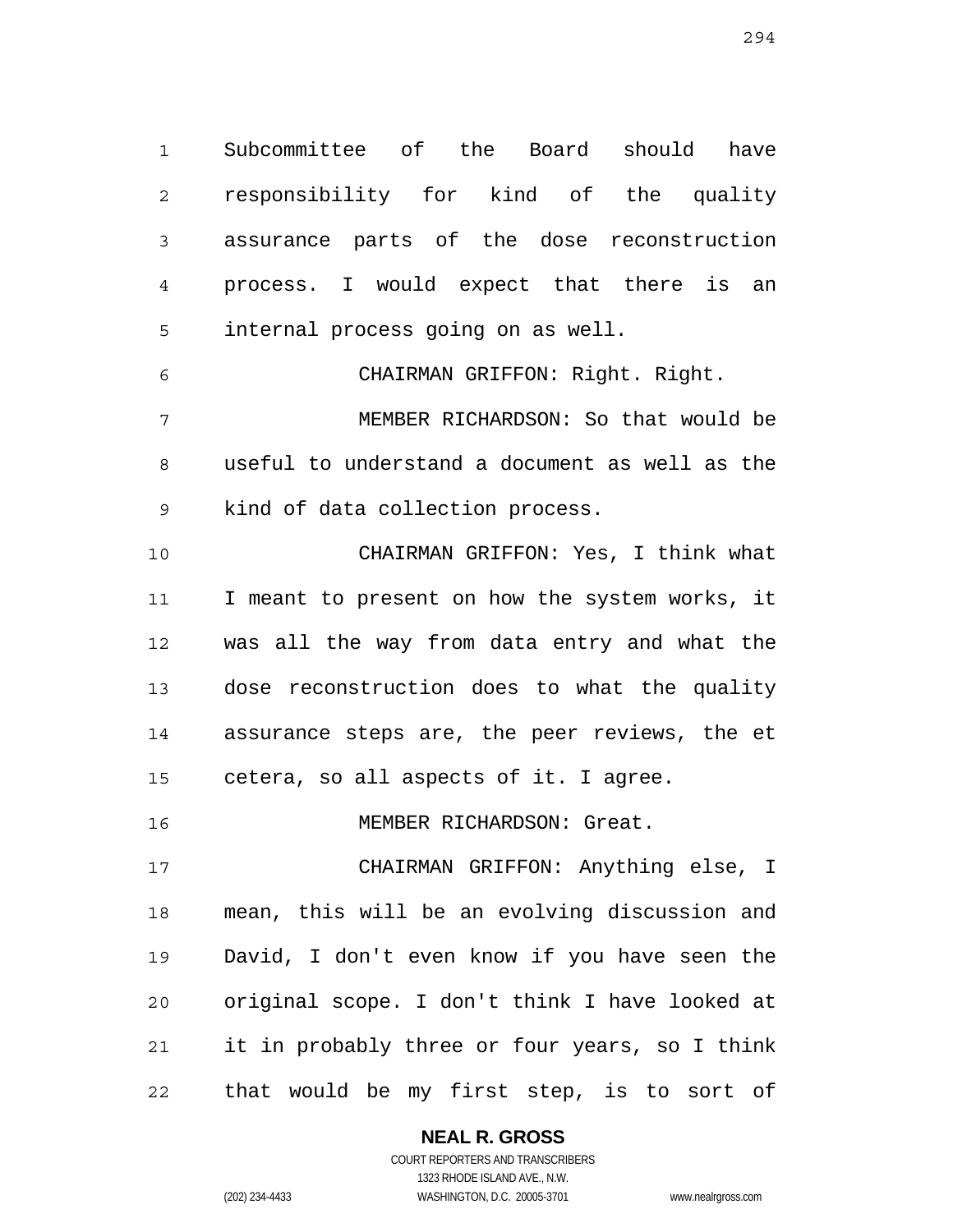pull that document out, circulate it with maybe some comments that I have included in it and then just bring it back to the Subcommittee for discussion, more discussion and possible modification.

MEMBER RICHARDSON: That sounds great.

CHAIRMAN GRIFFON: All right. Anybody else? Brad?

MEMBER CLAWSON: No, I was just going to say I think we need to understand the process a little bit.

CHAIRMAN GRIFFON: Yes I think it's worth revisiting especially when sitting in the wings for several years so. All right. It's 3:10. Ready for the ninth set? Can we get all the way through them in one and a half hours? What are people's time limits?

MR. FARVER: I don't know that we have anything to add to the ninth set.

CHAIRMAN GRIFFON: Okay.

MR. FARVER: I didn't look at it

### **NEAL R. GROSS**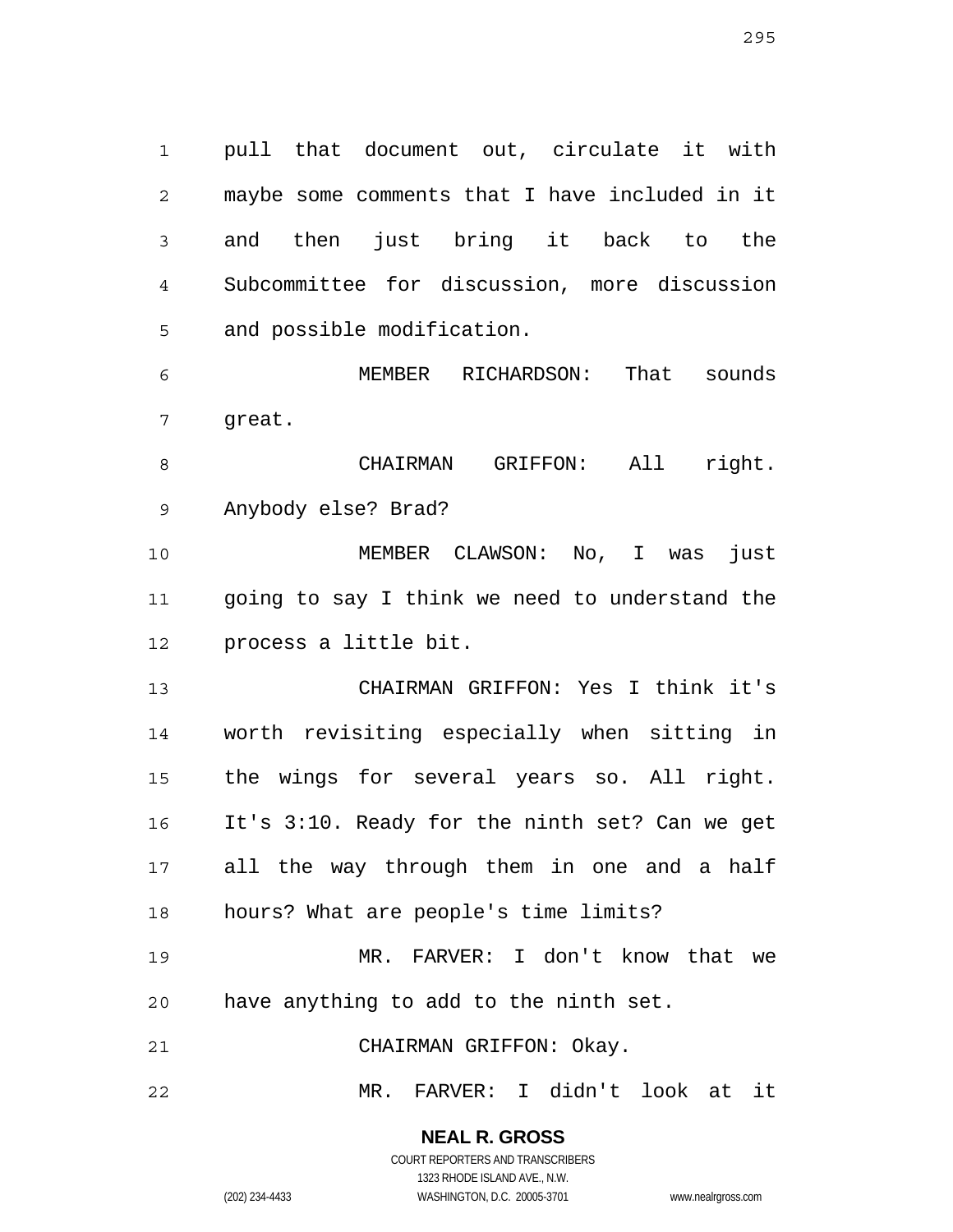because I didn't know that we would be looking at it for this meeting. CHAIRMAN GRIFFON: Right, right, right. MR. HINNEFELD: Well, I mean we could perhaps talk about what we said. We said some things, right? MR. FARVER: There's a lot of written NIOSH responses in there. I just skimmed through what I had. CHAIRMAN GRIFFON: Okay. Do you want to -- well let me ask first, what are people's time frames for flights or anything, is there limits? MEMBER MUNN: We're scheduled until 5, aren't we? 17 CHAIRMAN GRIFFON: I think -- yes, we are scheduled from 7:30 to 5 so we started a little late. MEMBER MUNN: That was the room. CHAIRMAN GRIFFON: Okay. I was going to say let's try to go to 4:30 because as is

**NEAL R. GROSS** 

COURT REPORTERS AND TRANSCRIBERS 1323 RHODE ISLAND AVE., N.W. (202) 234-4433 WASHINGTON, D.C. 20005-3701 www.nealrgross.com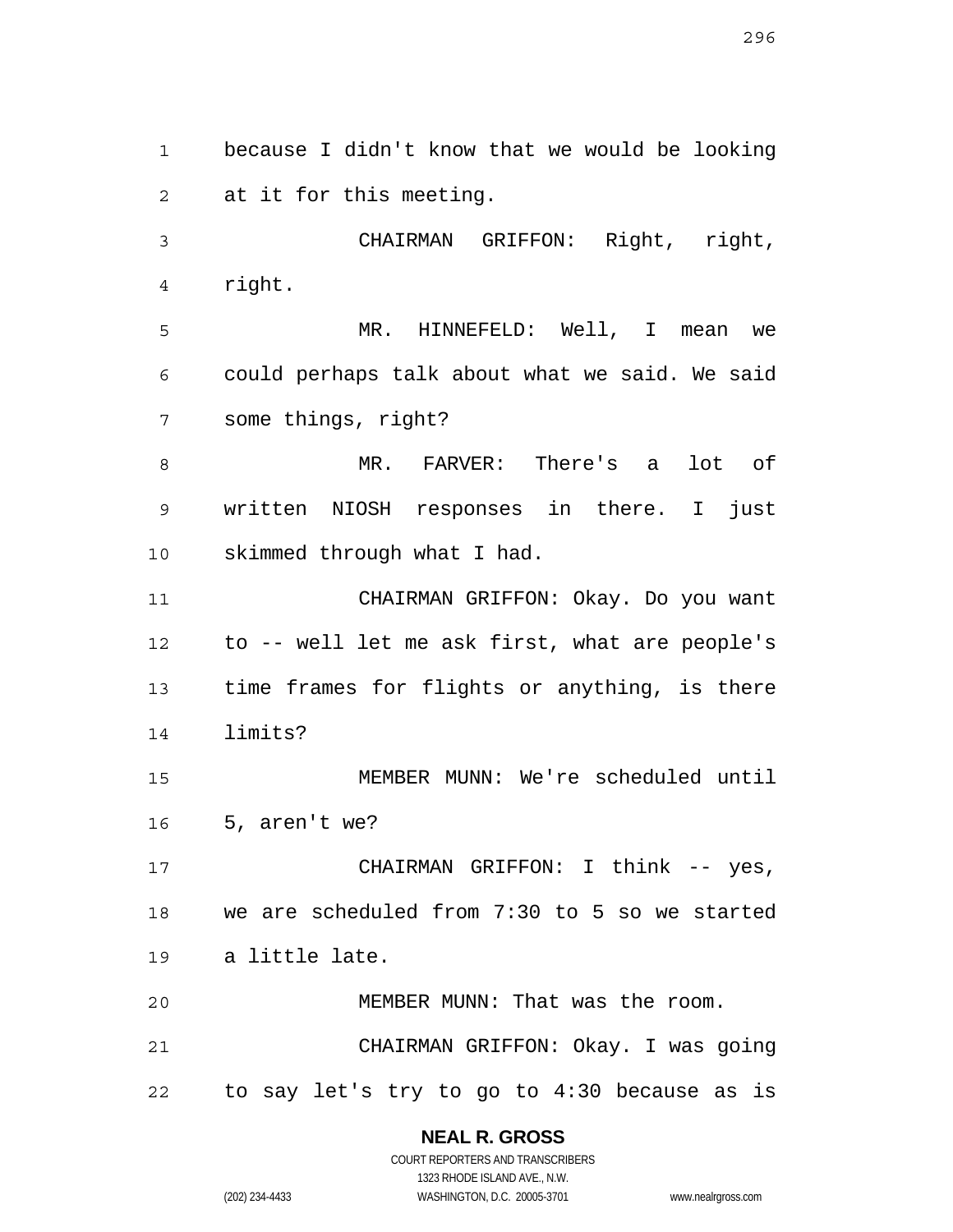always the case in these meetings, especially the temperature in here is increasing -- MR. HINNEFELD: Can we have a little break first? CHAIRMAN GRIFFON: All right. Let's take a 10-minute break and then we'll start on matrix nine and basically get initial description from NIOSH. We're not expecting -- but at least they can describe what they included in -- MEMBER RICHARDSON: Is that something that can be circulated? CHAIRMAN GRIFFON: The ninth set, can we -- has that been cleared? MR. KATZ: That would have been circulated a while ago if you have that done. DR. ULSH: It would have been April or August, 2009. MR. KATZ: Right, in August, that would have been circulated to the -- why don't you check your -- CHAIRMAN GRIFFON: But he may not --

> **NEAL R. GROSS**  COURT REPORTERS AND TRANSCRIBERS

> > 1323 RHODE ISLAND AVE., N.W.

(202) 234-4433 WASHINGTON, D.C. 20005-3701 www.nealrgross.com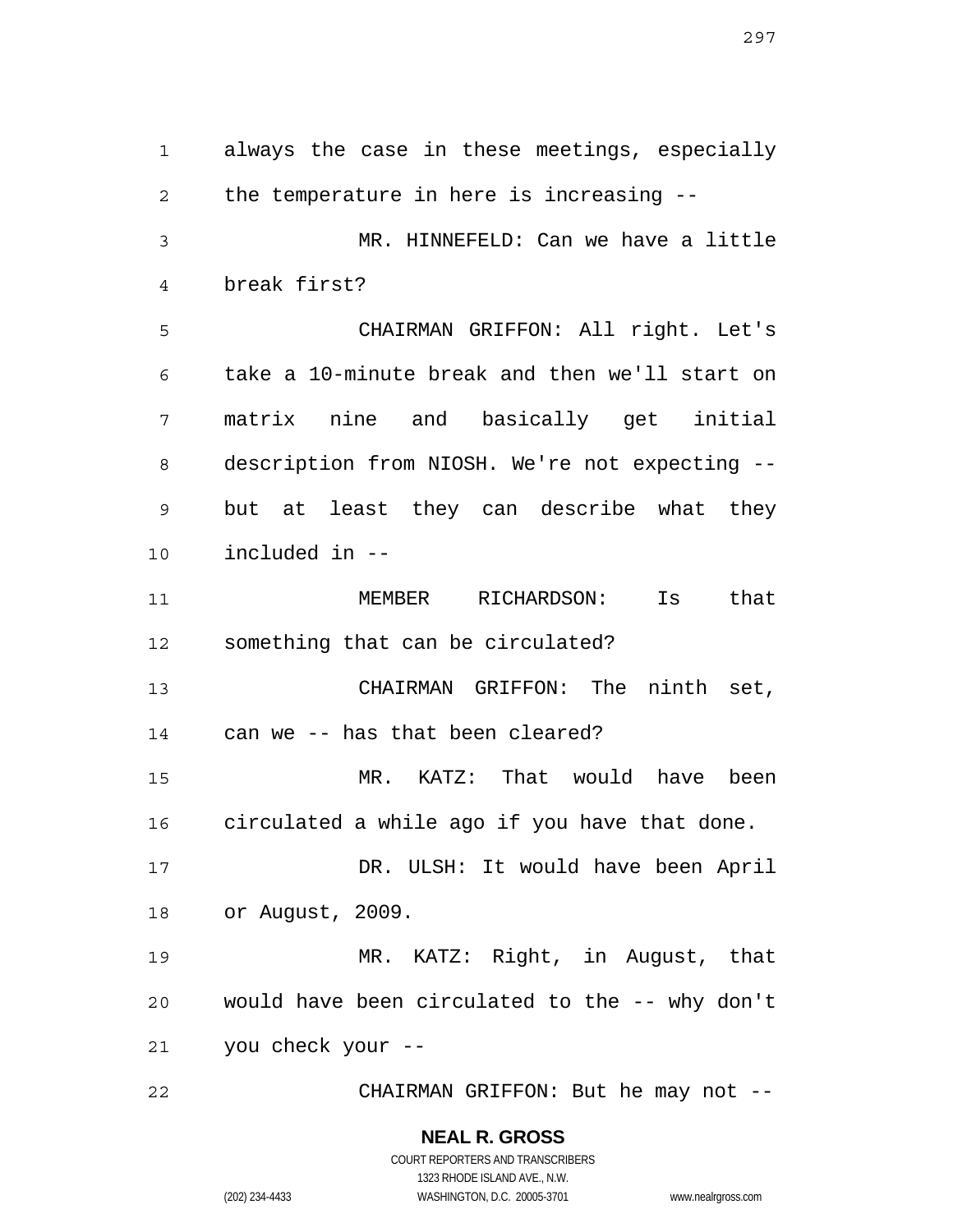was on the list then. MR. KATZ: Yes, yes, that's right. It may have missed you, David. DR. MAURO: So you see right now we have a matrix that has each of the issues in mind that we have developed and you have partial responses to some of those issues -- they exist right now. We haven't come back yet. But it certainly would be valuable to hear the -- we may be able to resolve them right here. I mean let's see what the answers are. CHAIRMAN GRIFFON: The responses -- you don't do things on the fly, right John? DR. MAURO: I do. CHAIRMAN GRIFFON: Can I ask the name of the file, Stu, that you are working from? MR. HINNEFELD: Sure, you can ask. MR. KATZ: If you find it, can you - - do these have Privacy Act material or can

MEMBER RICHARDSON: I'm not sure I

**NEAL R. GROSS** 

COURT REPORTERS AND TRANSCRIBERS 1323 RHODE ISLAND AVE., N.W. (202) 234-4433 WASHINGTON, D.C. 20005-3701 www.nealrgross.com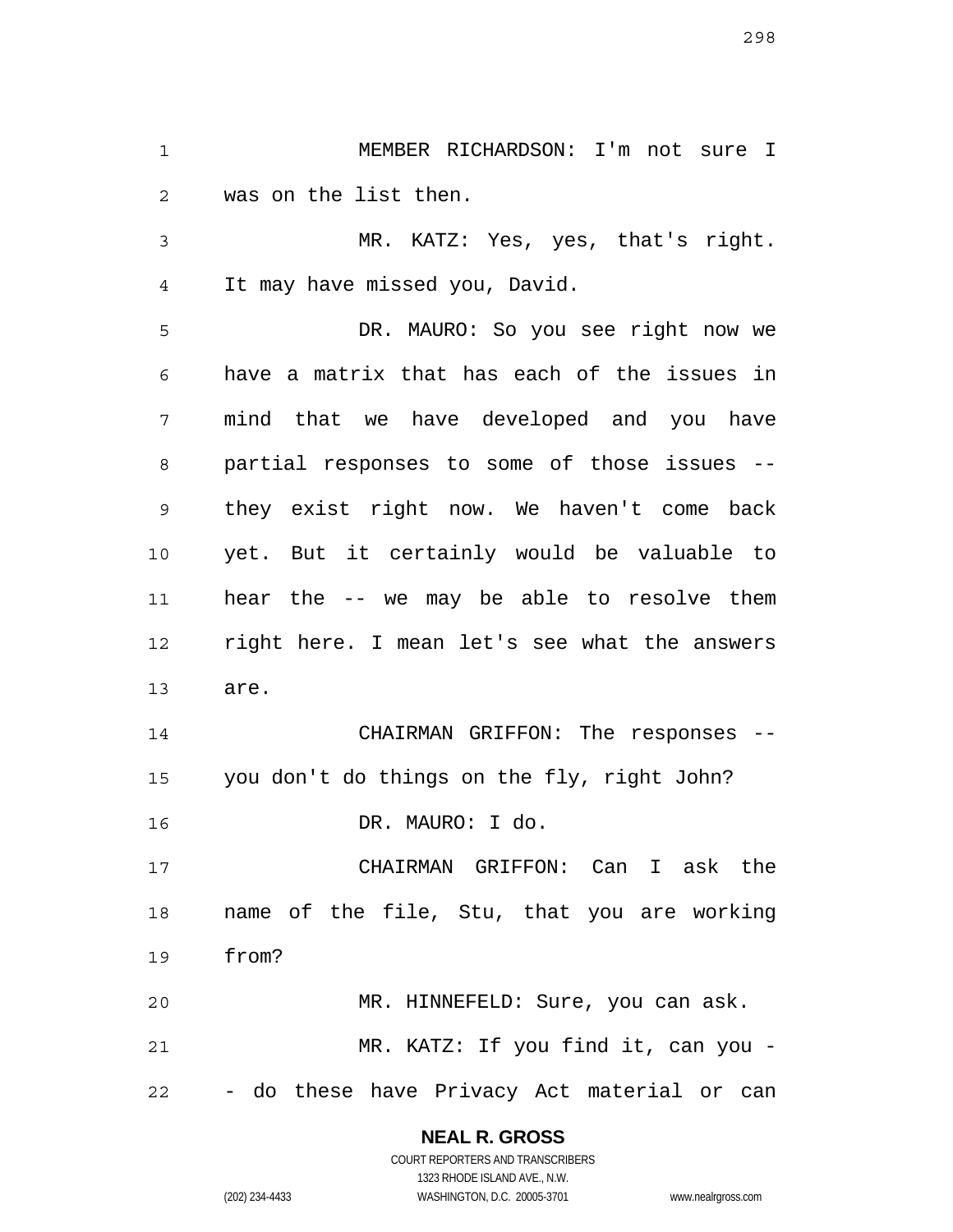you send it to David? MR. HINNEFELD: These essentially never have -- MR. KATZ: Okay. 5 MR. HINNEFELD: A Privacy Act -MR. KATZ: So if you could send them -- if you find it, you could send it to David, then he could follow along. MR. HINNEFELD: Yes, okay. If I find it. CHAIRMAN GRIFFON: All right, David, well we are going to take a 10-minute break. we'll email you. Check your email. We will send this file to you. MEMBER RICHARDSON: Great. Thank you. CHAIRMAN GRIFFON: Mike, do you have it or - MR. KATZ: He should. He would be -- everybody - MEMBER GIBSON: I have it Mark. CHAIRMAN GRIFFON: All right, Mike's

> **NEAL R. GROSS**  COURT REPORTERS AND TRANSCRIBERS

> > 1323 RHODE ISLAND AVE., N.W.

(202) 234-4433 WASHINGTON, D.C. 20005-3701 www.nealrgross.com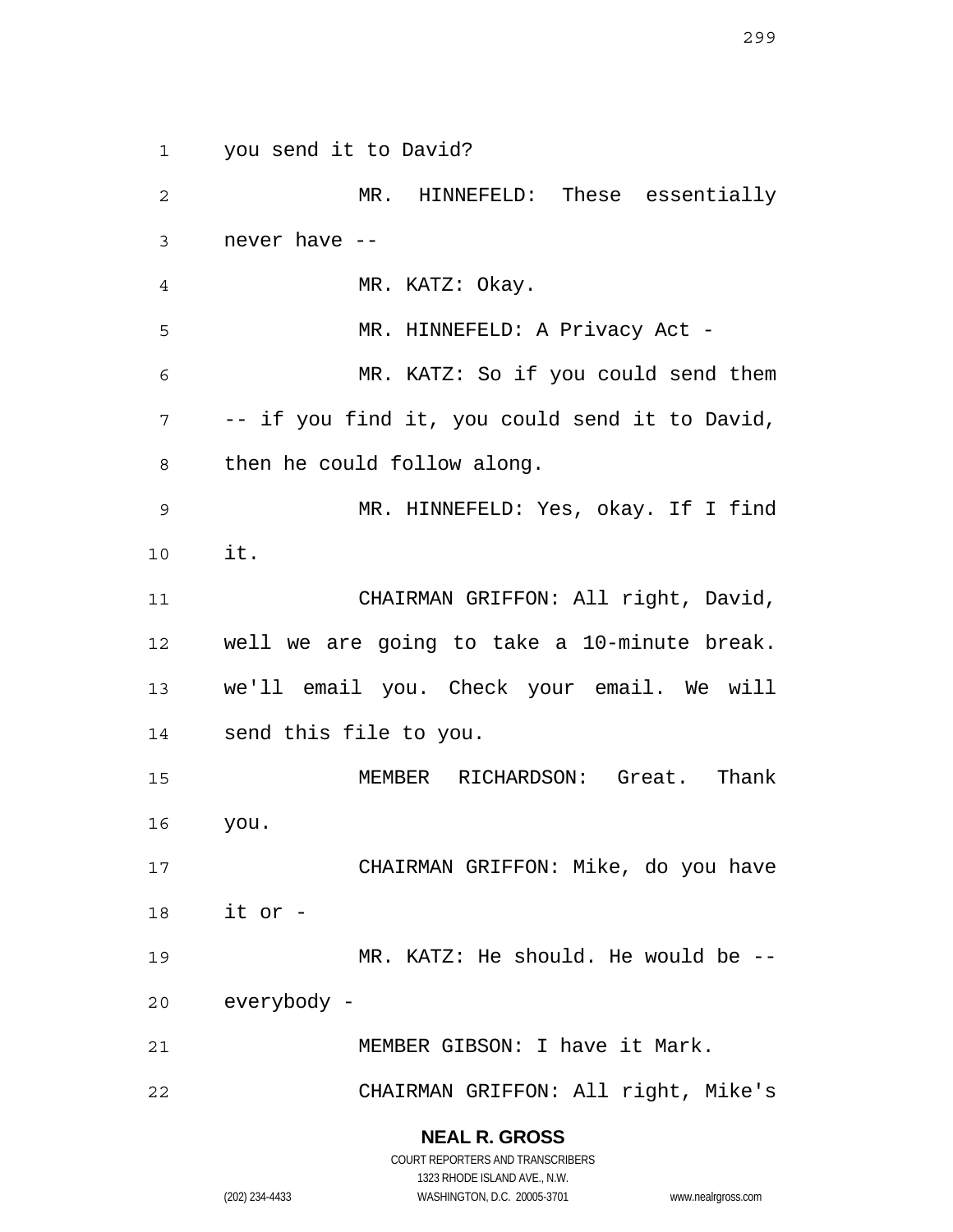1 got it. I have something that says -- we are going to -- let's adjourn for now.

(Whereupon, the above-entitled matter went off the record at 3:11 p.m. and resumed at 3:23 p.m.)

CHAIRMAN GRIFFON: Okay, like I said, this will probably be a -- because SC&A is really, wasn't prepared to discuss these items, so it's going to be more of a -- mostly overview of NIOSH's initial responses and then we will go from there but at least we can plunge forward.

MR. KATZ: Yes, and John and Doug may be able to knock some of the low-hanging fruit off.

CHAIRMAN GRIFFON: Right, right, right. If they're obvious, we can take care of it, yes. Okay, so 179.1, .2. Do you want to just discuss the ones that -- just the ones where you have some feedback, right, so 179.2. Maybe as a starting point if you can give us the site and the -- yes.

### **NEAL R. GROSS**  COURT REPORTERS AND TRANSCRIBERS 1323 RHODE ISLAND AVE., N.W.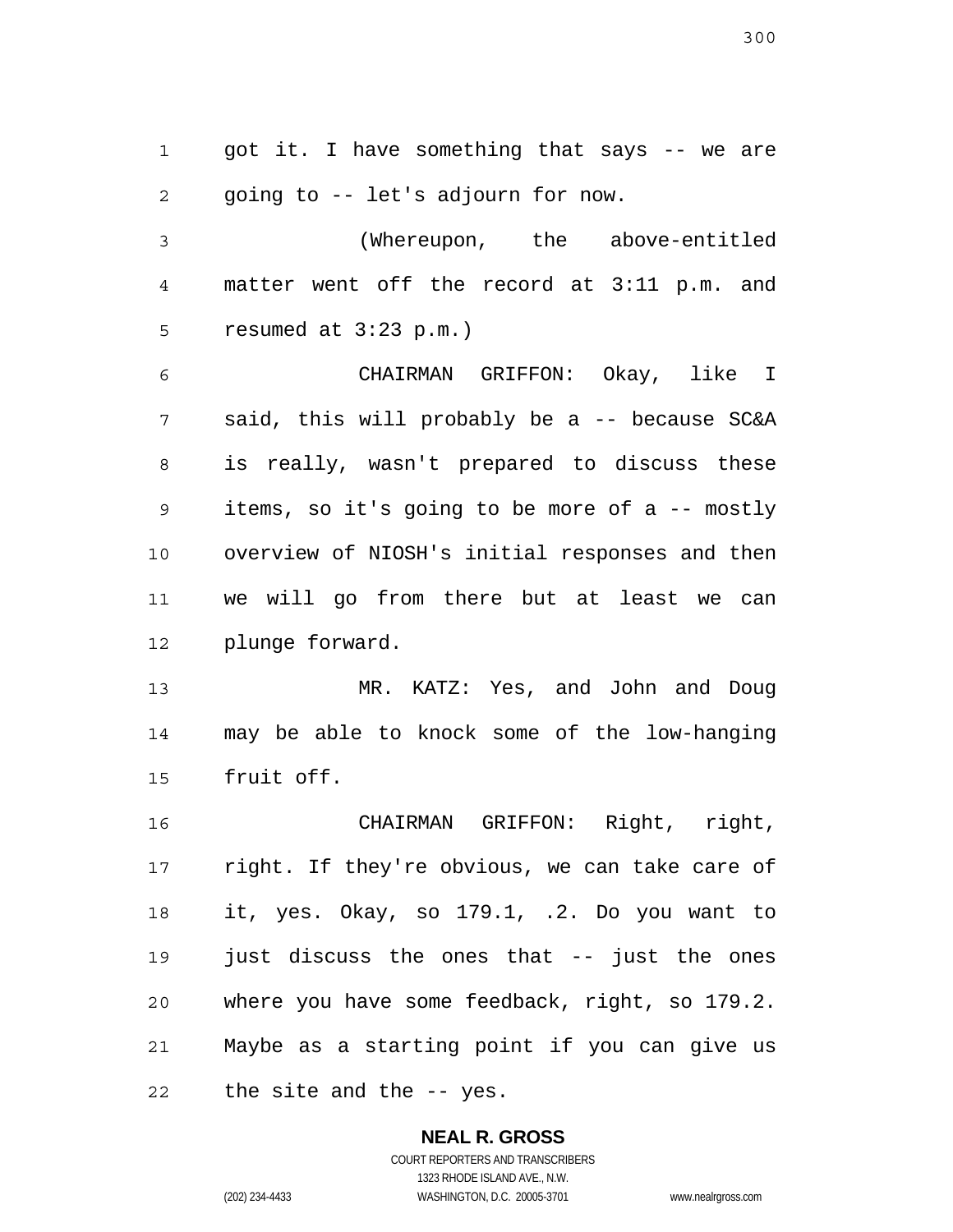1 MR. FARVER: Ashland Oil. CHAIRMAN GRIFFON: Ashland Oil? MR. HINNEFELD: So it's an AWE site. Ashland Oil, that's I believe, in fact I think it's now an SEC site if I'm not mistaken. No, Standard Oil, sorry, Standard Oil. Ashland Oil is not. The finding had to do with not using PFG photofluorography for the medical X-rays and our response is that our going in approach is that we use photofluorography at the DOE sites where they have large numbers of people at the clinic and they turn them over really quick and we haven't reached that same conclusion at all the main AWE sites. So that's our response so far. 16 DR. MAURO: This -- we're very familiar with this, and this comes up every time we do an AWE. It's always in there, because your default was always an X-ray, a chest X-ray.

MR. HINNEFELD: Yes.

DR. MAURO: And I guess this is a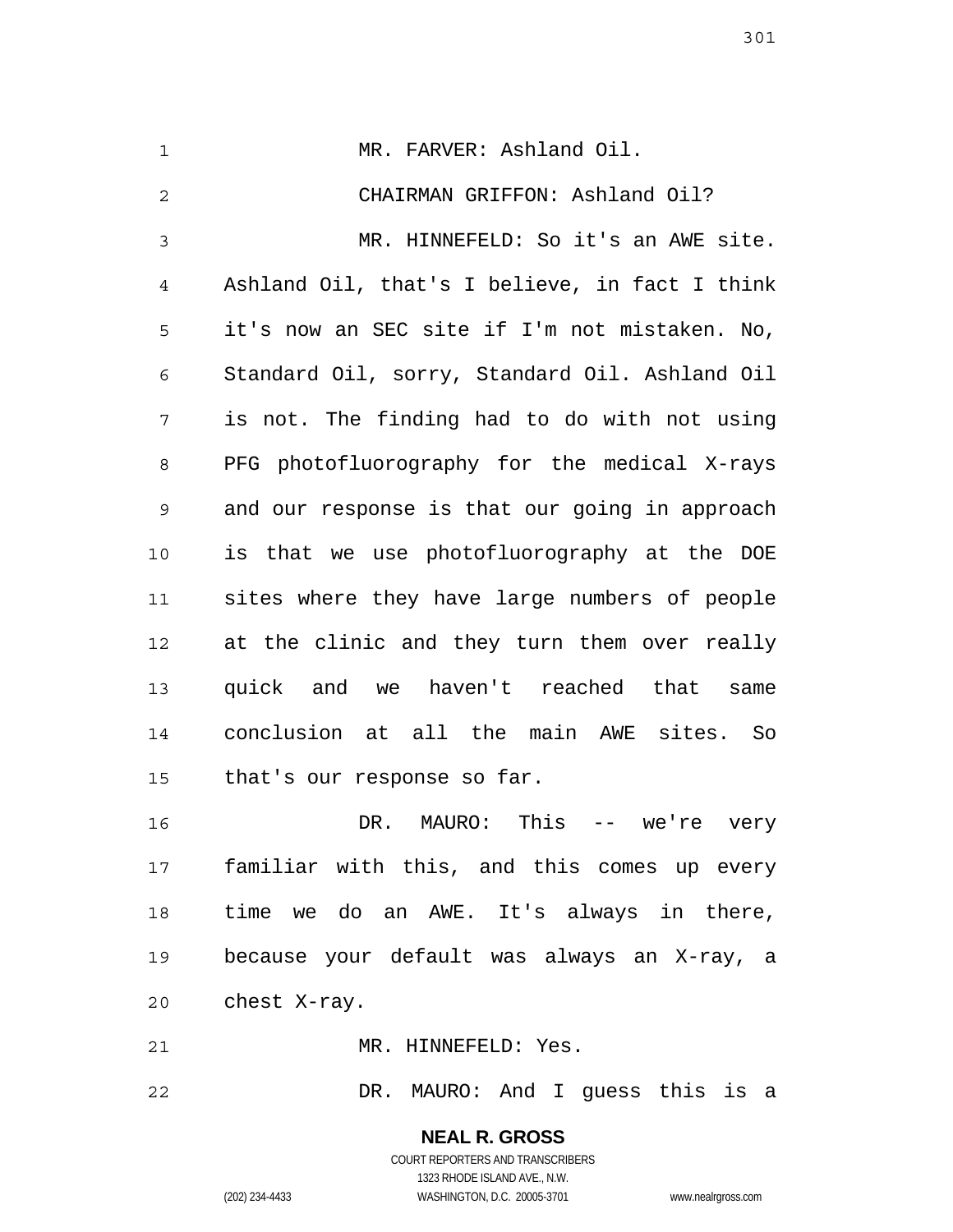1 judgment that you folks need to make, is that are you looking for affirmative evidence? See, with the way in which OTIB-6 and 61 read, at least in the case of DOE, it's really silent on AWEs but it is affirmative on DOE. Before a certain date unless you know otherwise, definitely, presume it's a PFG. Now, you're silent in those same documents with respect to AWEs. And I can understand why, because AWEs, you have a contract, unless the contract calls for -- this is the way I was thinking about it -- so am I correct in saying, if the contract called for X-rays and/or PFGs, you would then apply the DOE philosophy, that is we are going to assign PFG if you don't know any better.

I mean, I'm trying to get to understand this. Automatically I think you always assume it's X-ray. You always give that. You give that. But you don't automatically assume it's PFG -

MR. HINNEFELD: Yes.

DR. MAURO: and it seems to me the

**NEAL R. GROSS**  COURT REPORTERS AND TRANSCRIBERS 1323 RHODE ISLAND AVE., N.W.

(202) 234-4433 WASHINGTON, D.C. 20005-3701 www.nealrgross.com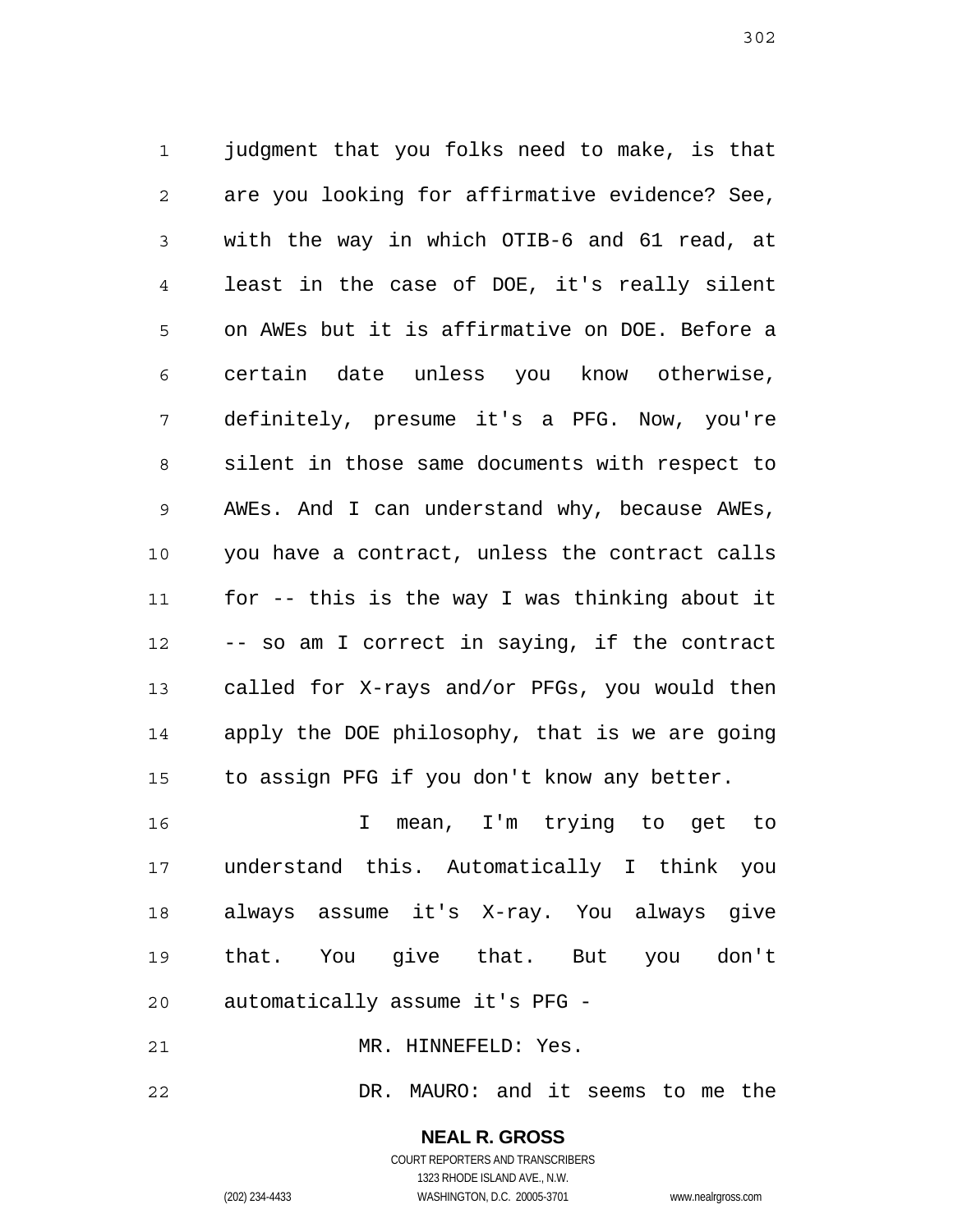distinction is why?

MR. HINNEFELD: Well, it had to do with some research that was done, and I'm not real familiar with it, but it had to do with standard X-ray practices at the time and that most clinics that were giving X-rays were using chest X-rays and that the photofluorography units were brought in from places to do a large number of them in a quick period of time - DR. MAURO: So DOE was unique in that regard. MR. HINNEFELD: DOE, we felt like -- 14 DR. MAURO: They wanted it. They asked for it. MR. HINNEFELD: They did a whole bunch of them. This was a way to do a lot of them quickly and so they did photofluorography and AWE is more likely actually if they have a clinic on -- if they have a medical facility on site, they just have an X-ray unit as opposed to photofluorography. That's the

### **NEAL R. GROSS**  COURT REPORTERS AND TRANSCRIBERS

1323 RHODE ISLAND AVE., N.W.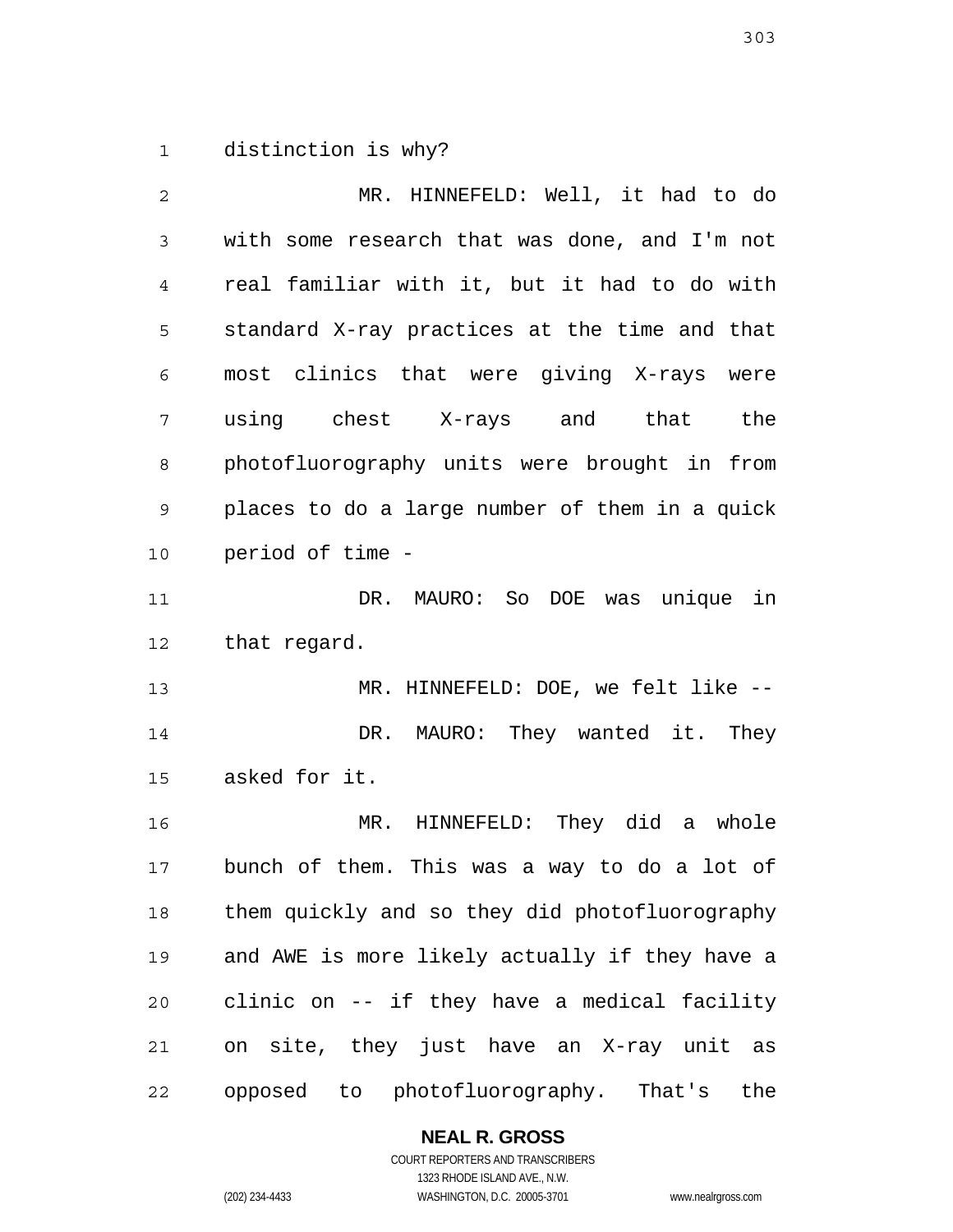thought process. I don't -- I'm not familiar with the research --

DR. MAURO: Okay that's very helpful. Because that's the reason I say that, I mean, that's just something we talk around the table and I could -- I just presume that's probably the case. But I always bring up that finding, every time.

DR. ULSH: Well, and I think the main -- a common use of PFGs, since they are mobile units, was for TB screening and that's why they brought them on site, to run all the employees through. Now if you think of an AWE, and I don't know if there's a typical one, but frequently they are small operations.

DR. MAURO: Yes.

DR. ULSH: And it wouldn't be justified to bring screening on site like that for a few people. But I mean, if we do have affirmative evidence that --

DR. MAURO: Then you do it.

DR. ULSH: Of course. But that's not

**NEAL R. GROSS**  COURT REPORTERS AND TRANSCRIBERS

1323 RHODE ISLAND AVE., N.W.

(202) 234-4433 WASHINGTON, D.C. 20005-3701 www.nealrgross.com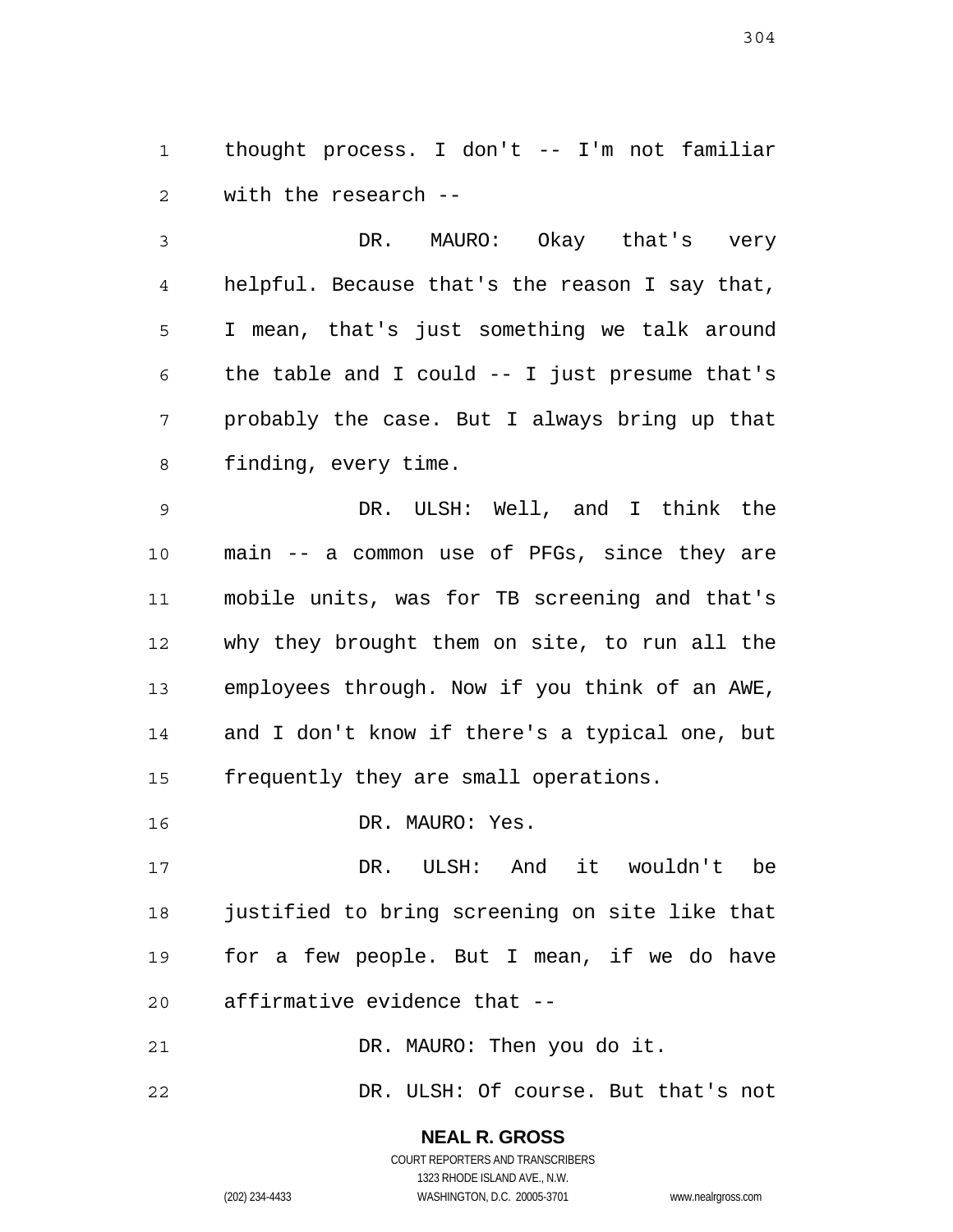the default assumption.

| $\overline{2}$ | DR. MAURO: I mean as far as this               |
|----------------|------------------------------------------------|
| 3              | issue being resolved, the degree to which I    |
| 4              | think that statement could be made even on a   |
| 5              | generic basis in OTIB-6 or in 61, or be stated |
| 6              | in the Site Profile for an AWE site, which it  |
| 7              | really isn't. We made the judgment that at     |
| 8              | this facility, PFG was not either required --  |
| 9              | in other words the degree to which you could   |
| $10$           | say that -- then we could sort of -- then we   |
| 11             | could sort of -- then we don't have to put     |
| 12             | this comment forward. Because right now --     |
| 13             | CHAIRMAN GRIFFON: Can I -                      |
| 14             | DR. MAURO: Do you see the --                   |
| 15             | CHAIRMAN GRIFFON: Can I propose an             |
| 16             | action?                                        |
| 17             | DR. MAURO: Yes.                                |
| 18             | CHAIRMAN GRIFFON:<br>NIOSH<br>will             |
| 19             | provide the background study information that  |
| 20             | indicated that the standard chest X-ray was    |
| 21             | the practice of the time. If acceptable to     |
| 22             | SC&A and the Subcommittee. NIOSH will modify   |

**NEAL R. GROSS**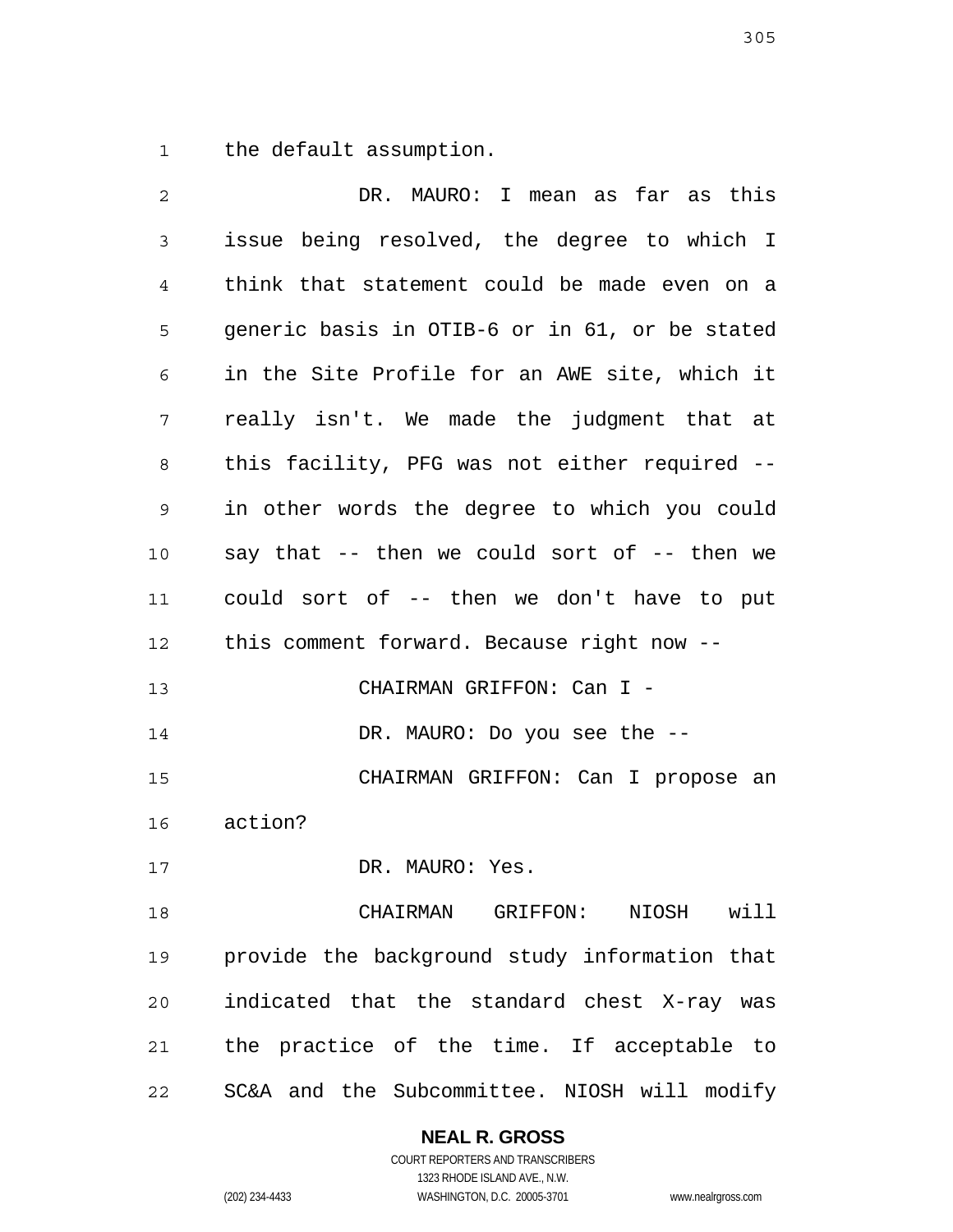TIB-6 to reflect this as a standard practice in the dose reconstructions. In other words, Stu said there's background information, he's not sure what it is, I think we need to just get a better flavor -- yes, okay, we see how you are supporting this.

DR. MAURO: We just resolved one of your comments.

MEMBER MUNN: Yes, TIB-6 seems to be the appropriate place --

CHAIRMAN GRIFFON: Assuming we all agree with that then you just modify TIB-6.

MEMBER MUNN: That's the right place for it to go. Otherwise you have to lay your hands over each TBD that you've got.

MR. KATZ: I think this was discussed, this very same discussion occurred during the TBD-6001 Work Group last week, in reference -- we just had this discussion -- yes we did -- to one of the AWEs covered their Hooker or whichever -- we had this exact same discussion and the same I think recommendation

# **NEAL R. GROSS**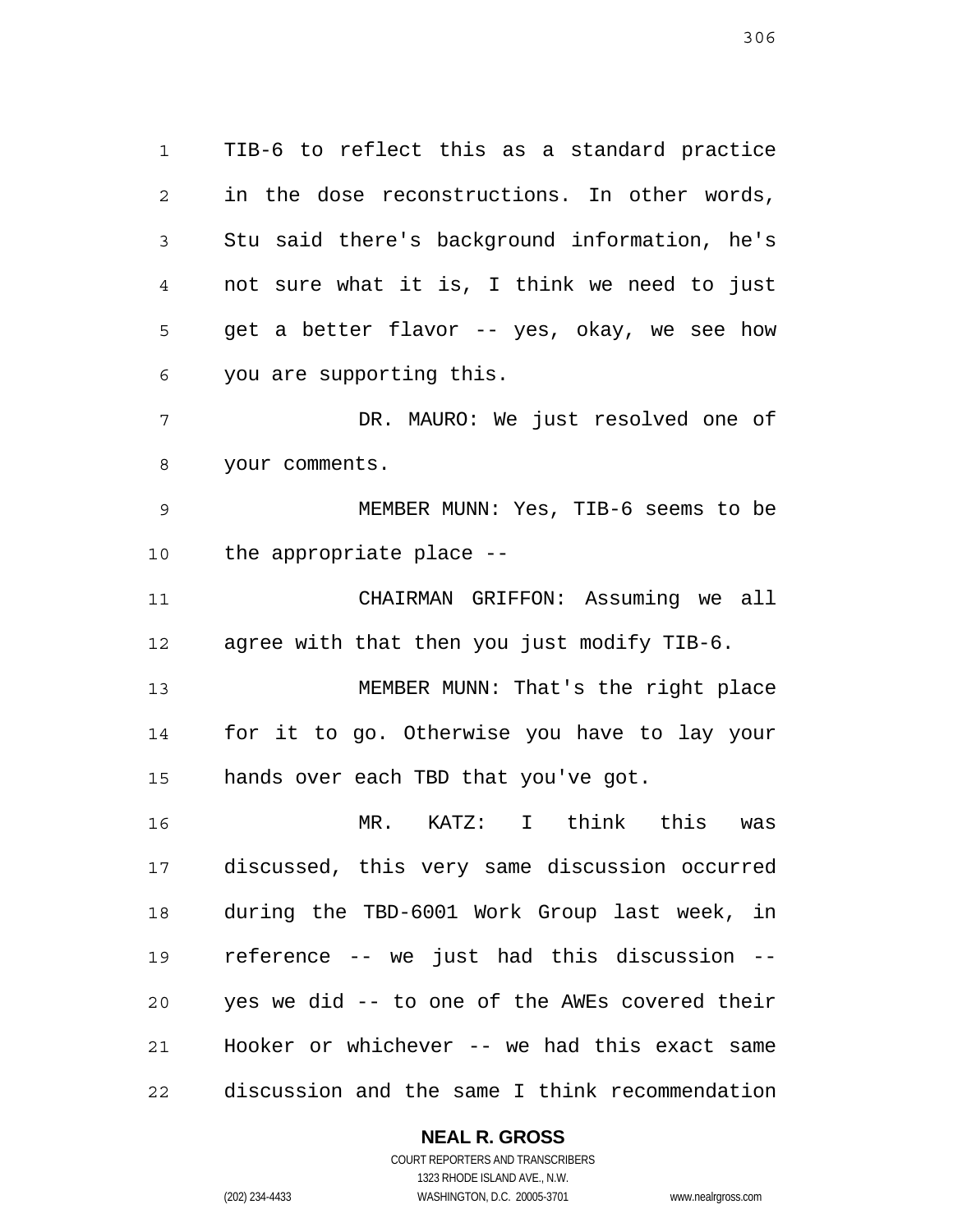was made there so this is fine, but I think we may have already gotten a sort of tasking for DCAS on this in that Work Group. DR. MAURO: So does this transfer to  $-$ MR. KATZ: This is fine, it's just a double hitter. CHAIRMAN GRIFFON: Yes, it might be a little redundant, but yes. MR. KATZ: It's not hurting anything. It's fine. DR. MAURO: OTIB-6? CHAIRMAN GRIFFON: Yes. Okay. MR. HINNEFELD: Okay. Next one we have a comment on or response on -- CHAIRMAN GRIFFON: This is 180.1. 17 MR. HINNEFELD: 180.1. CHAIRMAN GRIFFON: What's this site? MR. SIEBERT: Bridgeport Brass. CHAIRMAN GRIFFON: Hold on. 180.1. MR. FARVER: Oh, I had 181.

CHAIRMAN GRIFFON: Oh, okay. So it's

**NEAL R. GROSS**  COURT REPORTERS AND TRANSCRIBERS

1323 RHODE ISLAND AVE., N.W.

(202) 234-4433 WASHINGTON, D.C. 20005-3701 www.nealrgross.com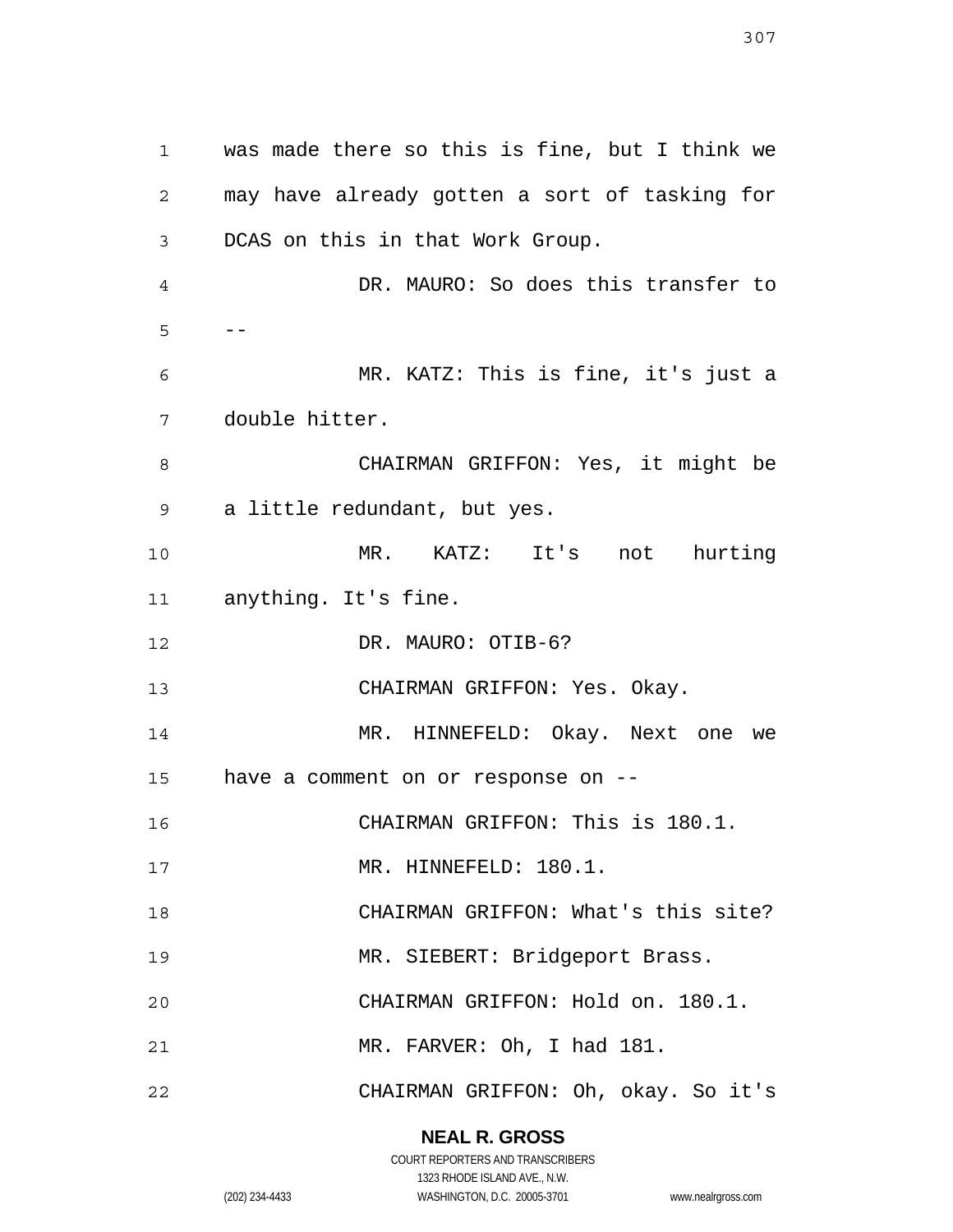Bridgeport Brass. Okay.

MR. HINNEFELD: Okay. The finding is reviewer questions accuracy of the employment period identified by NIOSH/DOL and our response is that we don't identify the employment period that's identified by DOL. Apparently there is some comment, maybe from the employer, that they have transferred to another site, to another AWE site and so DOL didn't have that information. I presume we sent that information to DOL for them to see if they could verify it, so that would be for us to follow up and make sure that we did that.

Because normally when someone tells us that like in an interview or if we get information along those lines we say well, we tell them first of all, you need to get information about that to DOL and then we also will let the DOL know. But our telling DOL that the claimant told us that is not going to change it. And DOL will take no action because

**NEAL R. GROSS**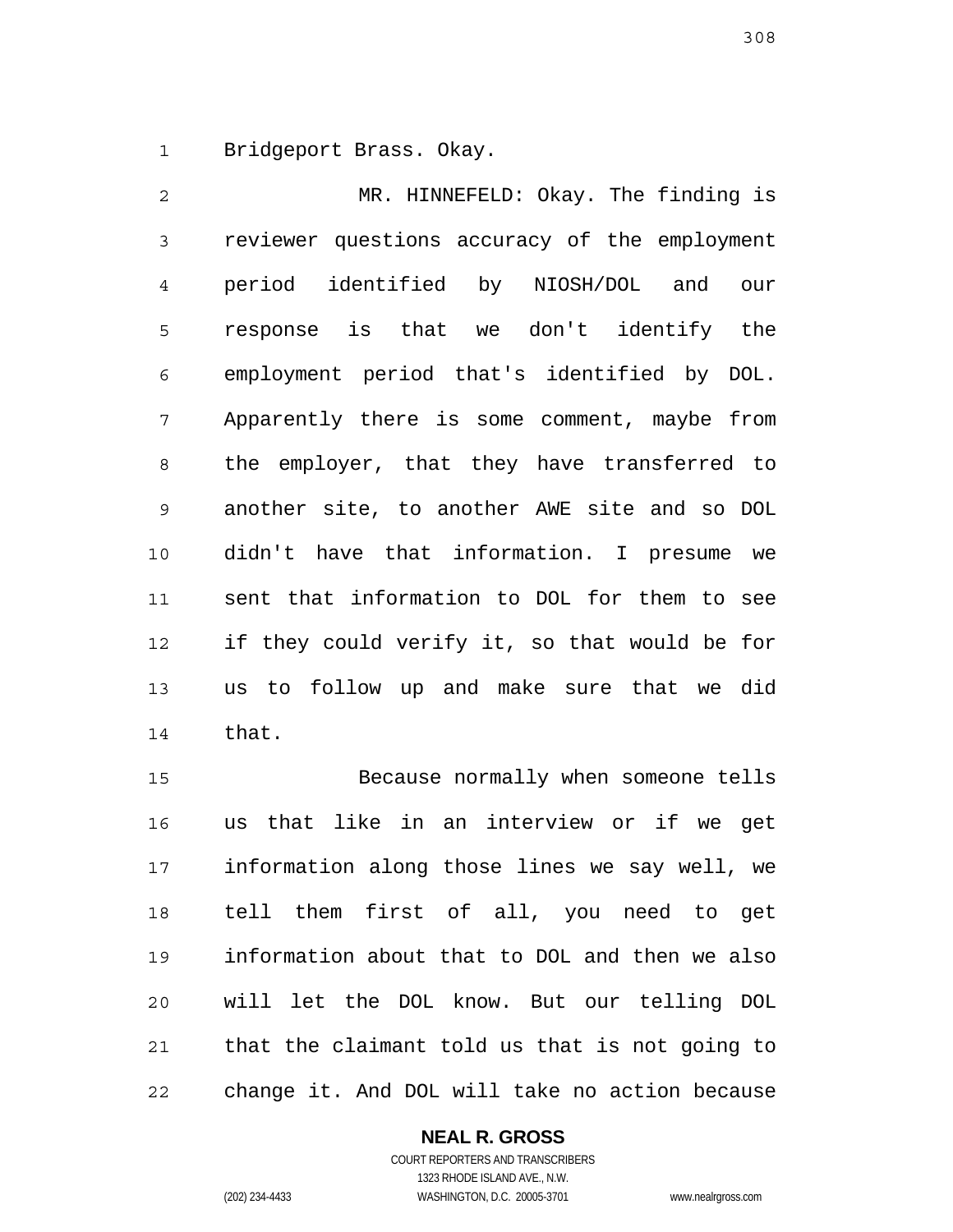we told them that. It's incumbent on the claimant to get the information to DOL in order to get the employment changed and we tell them that too. CHAIRMAN GRIFFON: Doug or John, I don't know if you want to -- DR. MAURO: Well that's not -- that's not a Site Profile issue. That basically is an issue dealing with this

particular case.

CHAIRMAN GRIFFON: It's a case specific.

DR. MAURO: It's very case specific and it's almost not in your hands so you are just passing on information.

MR. HINNEFELD: When people tell us that we say we'll tell DOL but you need to tell them and to give them the information because they won't -- just because we tell them you said it, that's not going to change anything.

CHAIRMAN GRIFFON: Well is there any

COURT REPORTERS AND TRANSCRIBERS 1323 RHODE ISLAND AVE., N.W. (202) 234-4433 WASHINGTON, D.C. 20005-3701 www.nealrgross.com

**NEAL R. GROSS**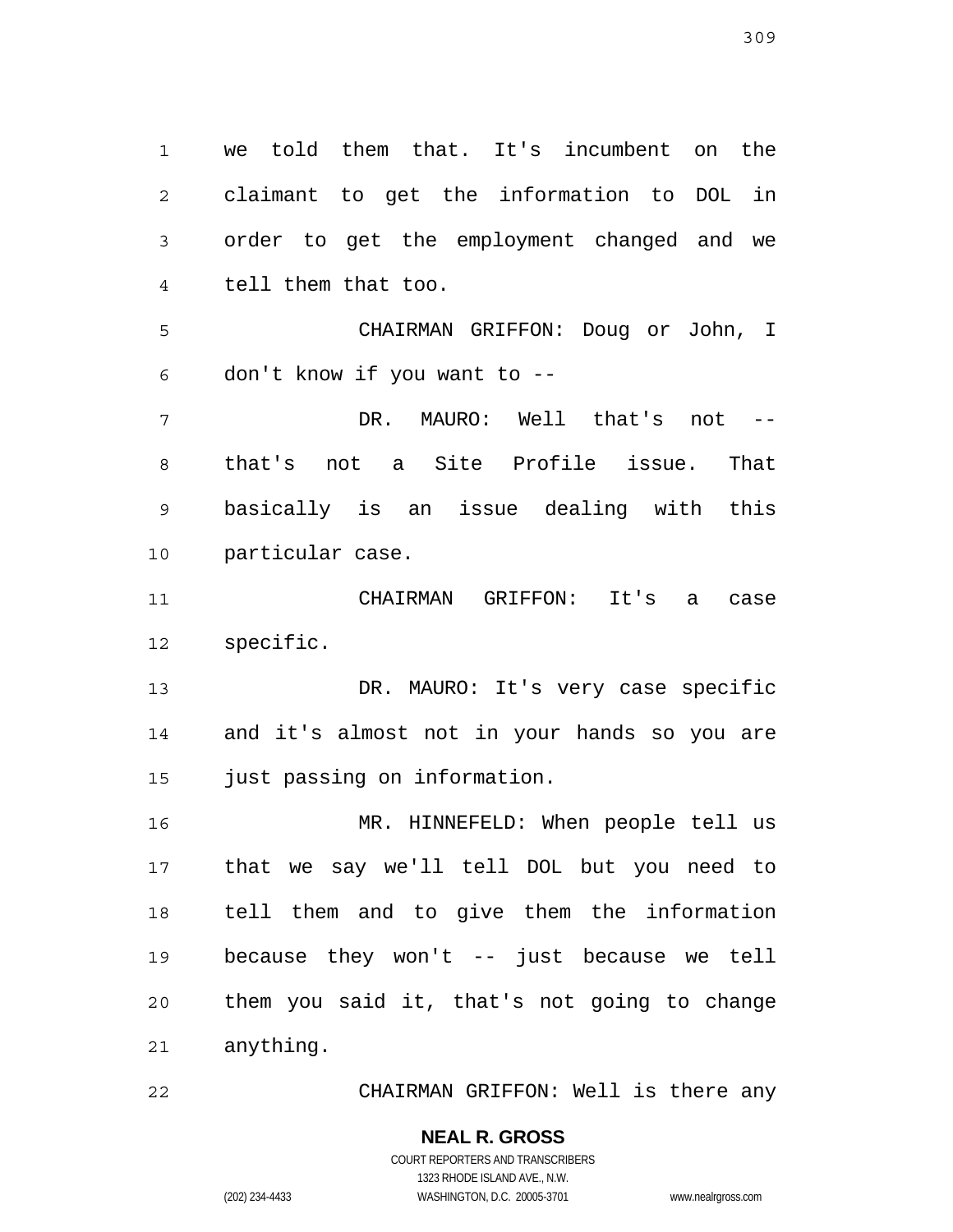indication in this case though that NIOSH did identify it and relay it to DOL? I don't know the issue. MR. HINNEFELD: I don't know if we would capture that or not. CHAIRMAN GRIFFON: Right okay. MR. HINNEFELD: There might be. Let's see. We can look for evidence of having done that but -- CHAIRMAN GRIFFON: I mean, not fully understanding, from the summary so it's hard to -- MR. FARVER: Yes I don't understand what exactly prompted the finding. The only statement in there is that the worker may have continued working at the Seymour facility. 17 DR. ULSH: It might have been CATI. I don't know. DR. MAURO: It could have been CATI. Yes. MR. FARVER: But there's nothing down there in the CATI section of our report.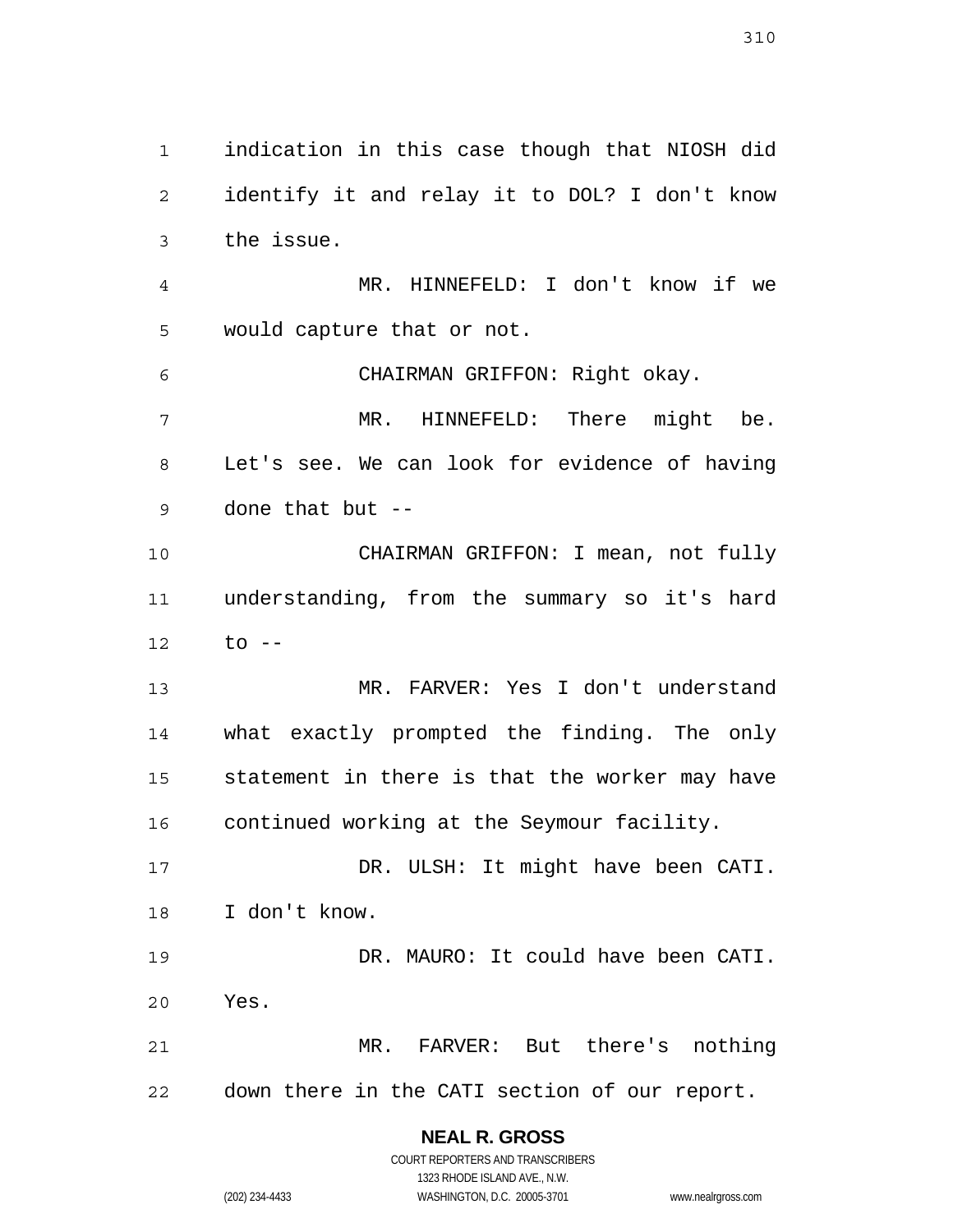CHAIRMAN GRIFFON: Well, I mean I guess I would -- I don't want to be hastily -- I mean we don't do anything hasty, but I think SC&A should look at it closer and -- DR. MAURO: Well I mean we made a finding that the time period over which you have derived this fellow's dose needed to be compatible with what we know to be his employment period, or believe to be his employment period, right, is that what the issue us? CHAIRMAN GRIFFON: Well, there's actually just a suspicion. 14 DR. MAURO: A suspicion. CHAIRMAN GRIFFON: Not even a belief, there's a suspicion about it. DR. MAURO: I mean it will be in the write-up, the basis for it, I'll have to look at it. MR. SIEBERT: There seems to be an incongruity between the worker's period of employment at Havens Laboratory and the

> **NEAL R. GROSS**  COURT REPORTERS AND TRANSCRIBERS 1323 RHODE ISLAND AVE., N.W. (202) 234-4433 WASHINGTON, D.C. 20005-3701 www.nealrgross.com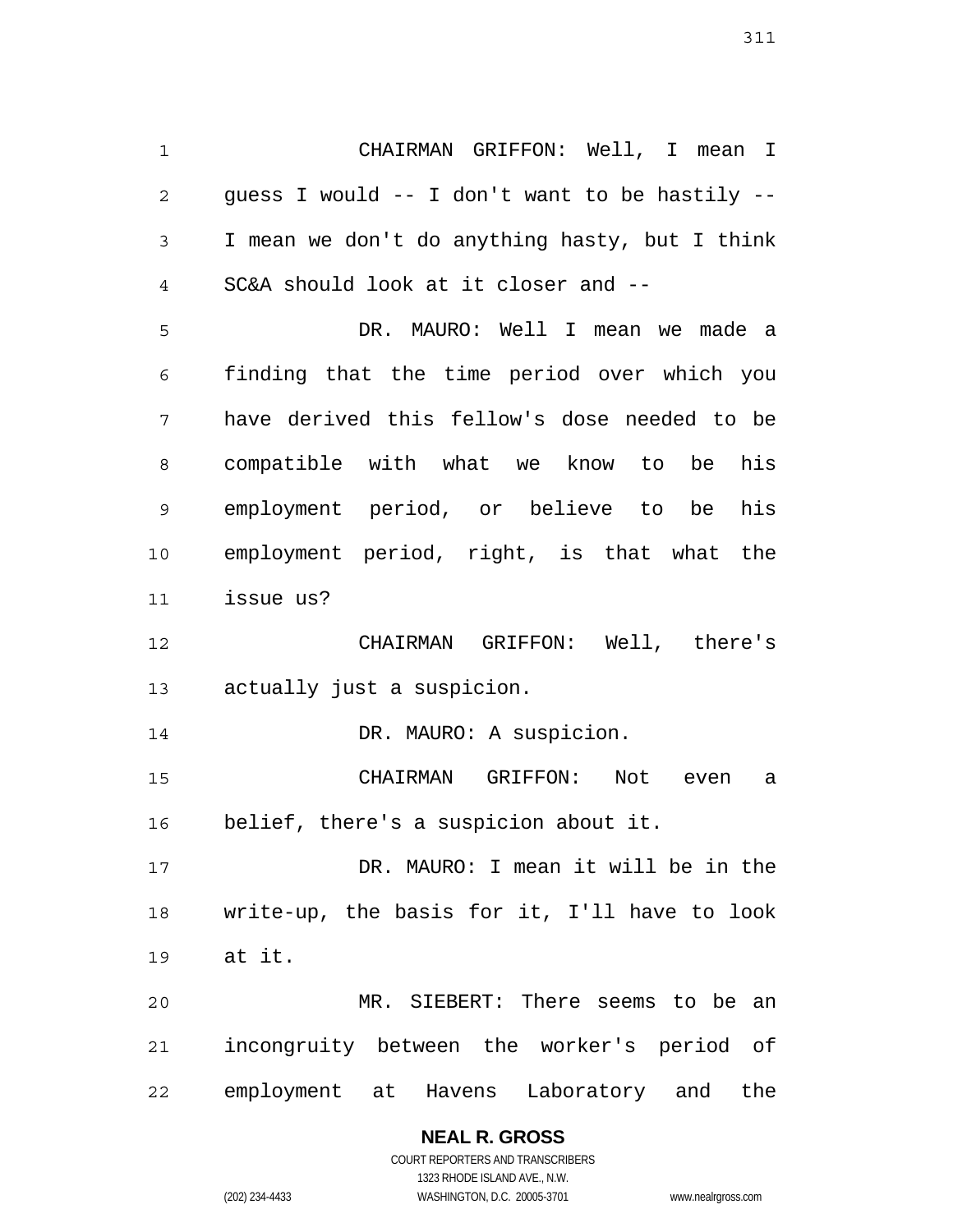operational period of the laboratory. The worker may have continued working at the Seymour facility. In any event this worker was employed at the Havens Laboratory during the entire time period the facility was involved in experimental uranium work. As a result of the worker's employment at the plant, the worker may have experienced external and internal exposures from working with and in the vicinity of uranium and thorium. CHAIRMAN GRIFFON: Oh, so that's not a DOL question, is it? Isn't that a question of the amount of time you applied to the dose reconstruction? Doesn't that seem to be -- MR. HINNEFELD: I couldn't tell from that what it was. 17 CHAIRMAN GRIFFON: I know. 18 MR. FARVER: It's not clear. MEMBER MUNN: It's still a DOL

question. DOL has to identify whether this person did or did not transfer to another AWE and what the total period of employment was.

**NEAL R. GROSS**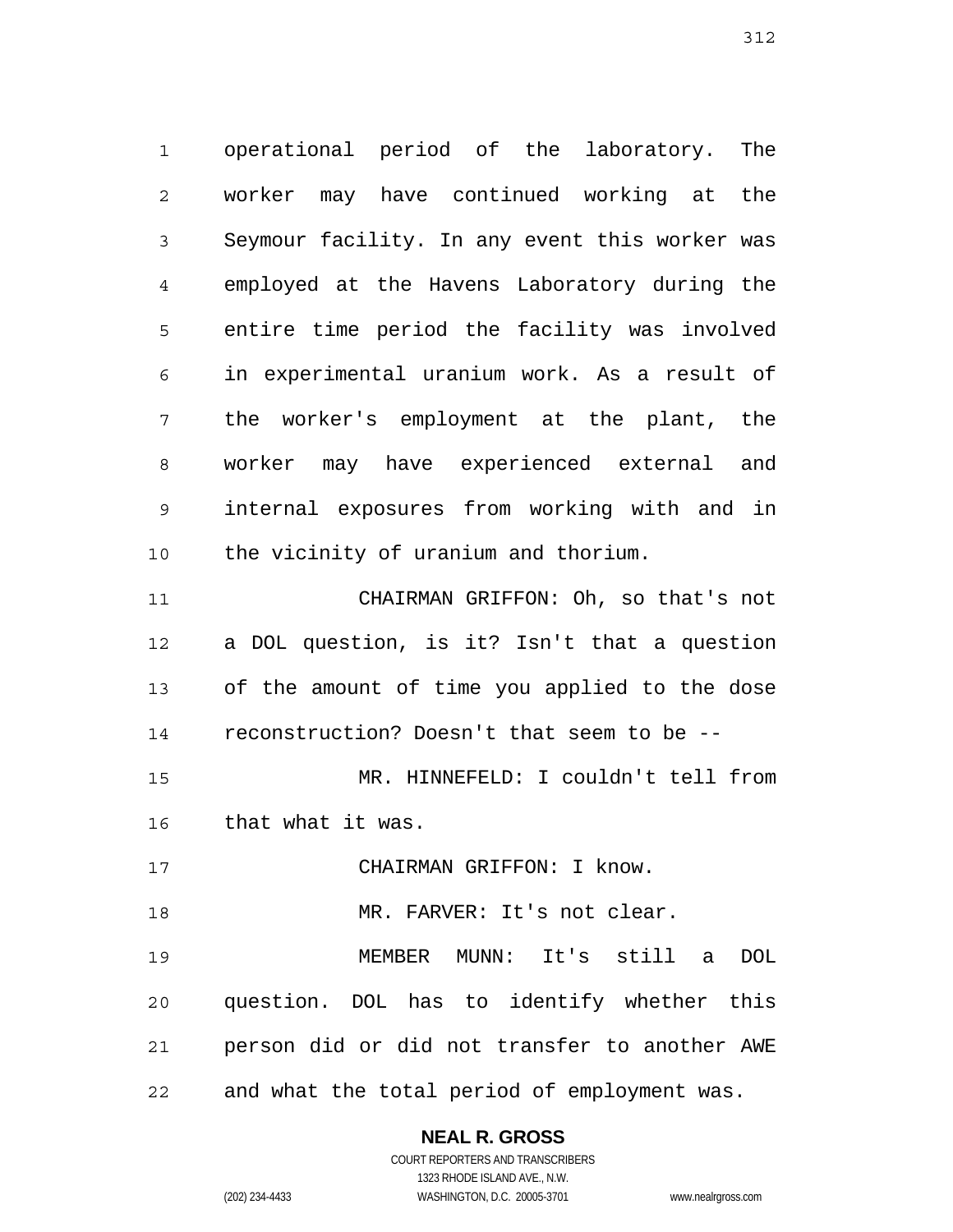MR. SIEBERT: Right. The claim was assessed with the employment as given to us by DOL.

CHAIRMAN GRIFFON: Okay. Okay. Yes. DR. ULSH: I mean, I agree that if we thought that there should be additional information then we should tell DOL. But we can't -- that's not a DR finding. I mean we did the DR in accordance with the employment information provided by DOL.

11 DR. MAURO: I could --

CHAIRMAN GRIFFON: No but I think it should have triggered at least NIOSH to inquire with DOL.

DR. ULSH: I understand and it might and we can check on that, but that's not in and of itself, that's not a deficiency. Even if we didn't do that, that's not a deficiency with the DR. We have to do the DR with the employment information that DOL gave us.

MR. HINNEFELD: See, there were things in this claim file that should tell us

### **NEAL R. GROSS**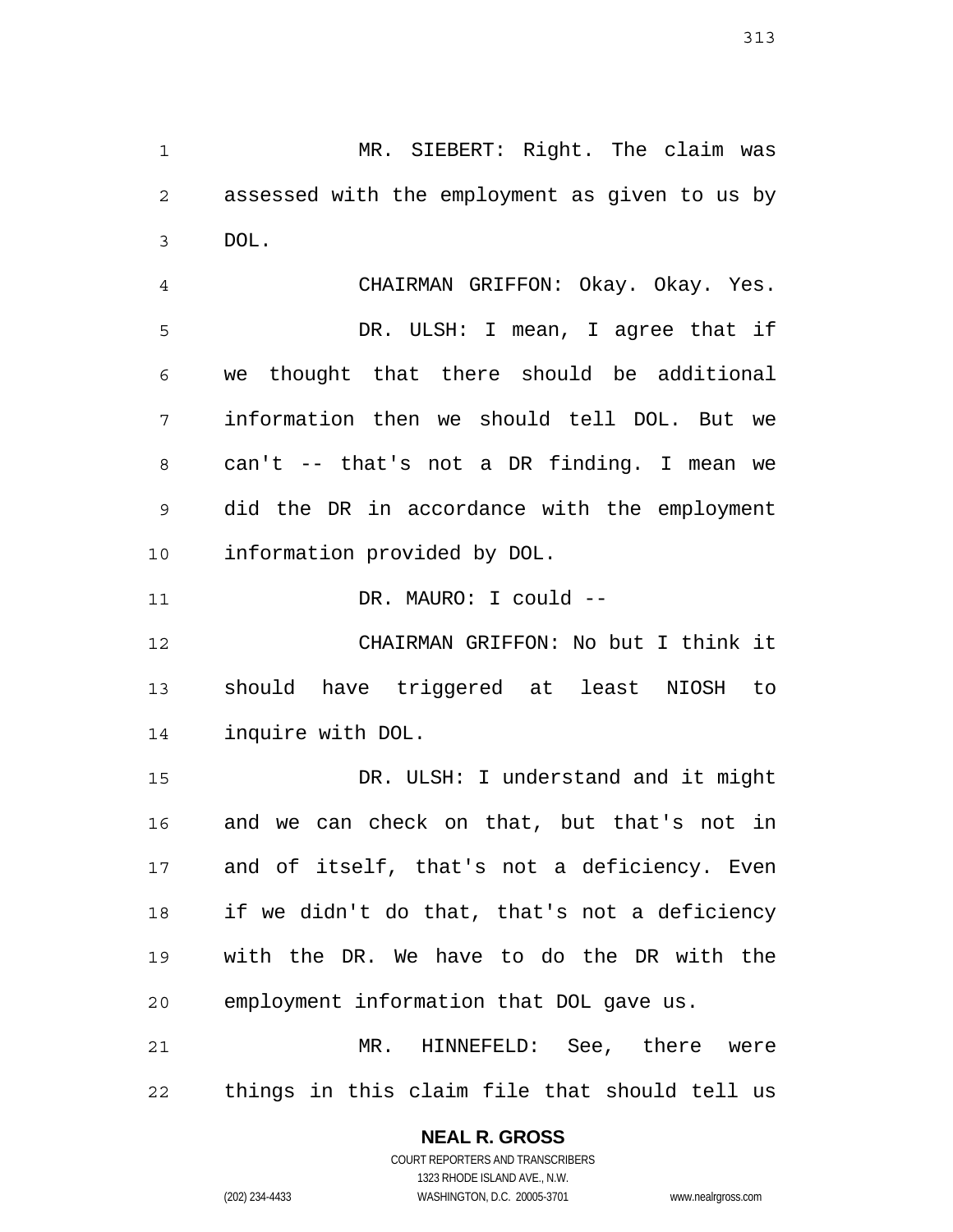a little bit about what the claimant said about the employment and one is their application to the program, the original claim that they filed, they list their facility, they covered where they did their work at, it's listed on their claim and then theoretically there was a telephone call that said, that asked among other things is this the actual employment.

So I mean we'll see, we'll go back and look but there should be some evidence somewhere of where this came from, and I couldn't read from the finding whether -- there's more discussion after the statement of the finding so it might be there, but it didn't really understand from that exactly why they felt like there was as reason to question them.

DR. MAURO: He could have left that facility at that time, went somewhere else where he could have gotten some exposure there also that may have been something. I think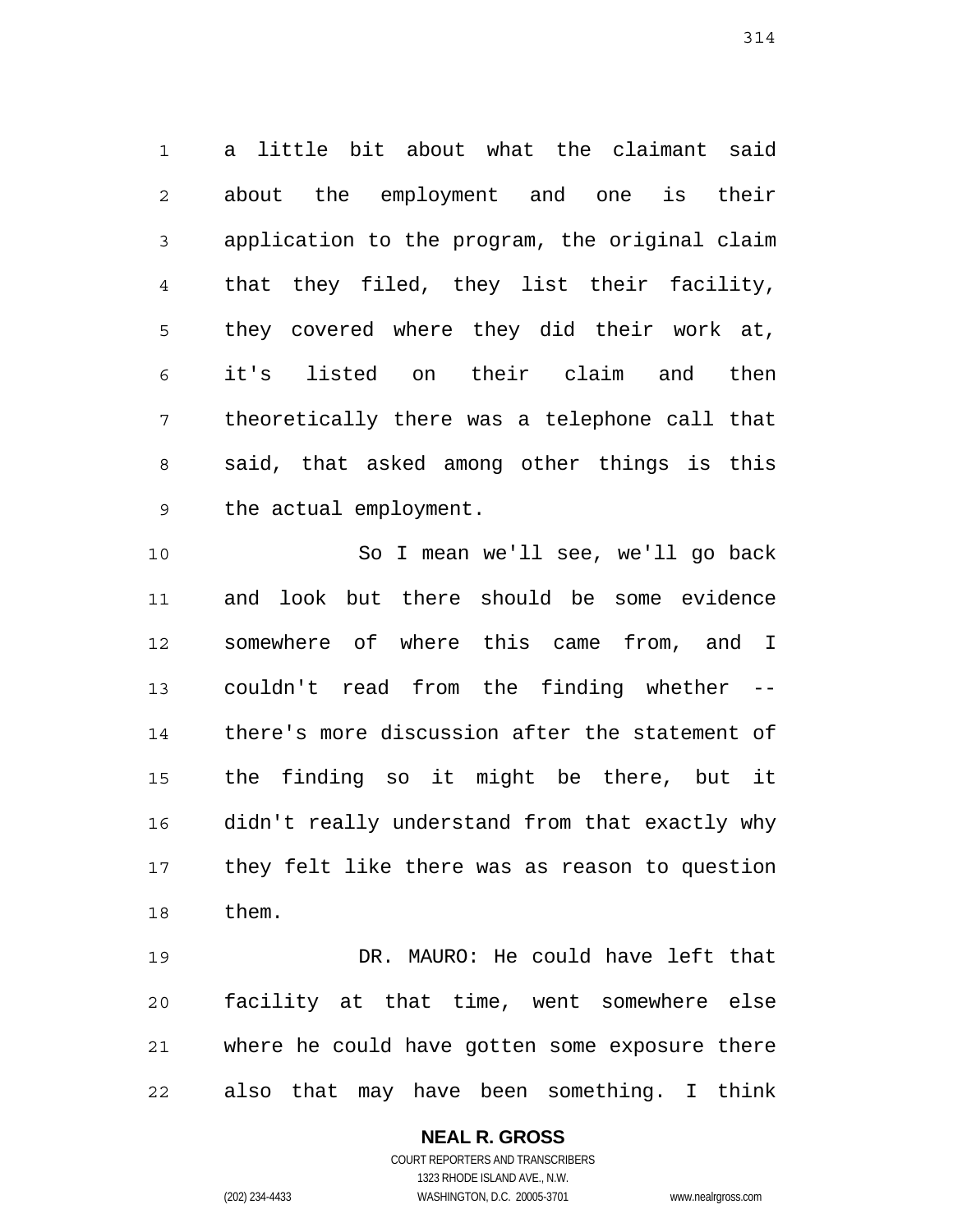this is -- this rings a bell and therefore there is some dose that this experienced not while he was at Bridgeport Brass but approximately after he left and went some place else that wasn't captured, and that would go towards his dose reconstruction that should have been. I think that's the point. Now, and if that's the case then maybe there's something else that might have been missed. MR. HINNEFELD: We'll go look and see what we can sort out on it, but today we are not -- CHAIRMAN GRIFFON: No, I'm not asking that, I'm just trying to understand it better. But I think SC&A should look back at 16 this one. I think both need to look back. 17 DR. MAURO: Okay. CHAIRMAN GRIFFON: You know, review this, because we need to understand what the real basis was. DR. MAURO: Doug, if you could keep

track of those and just kick it back to me,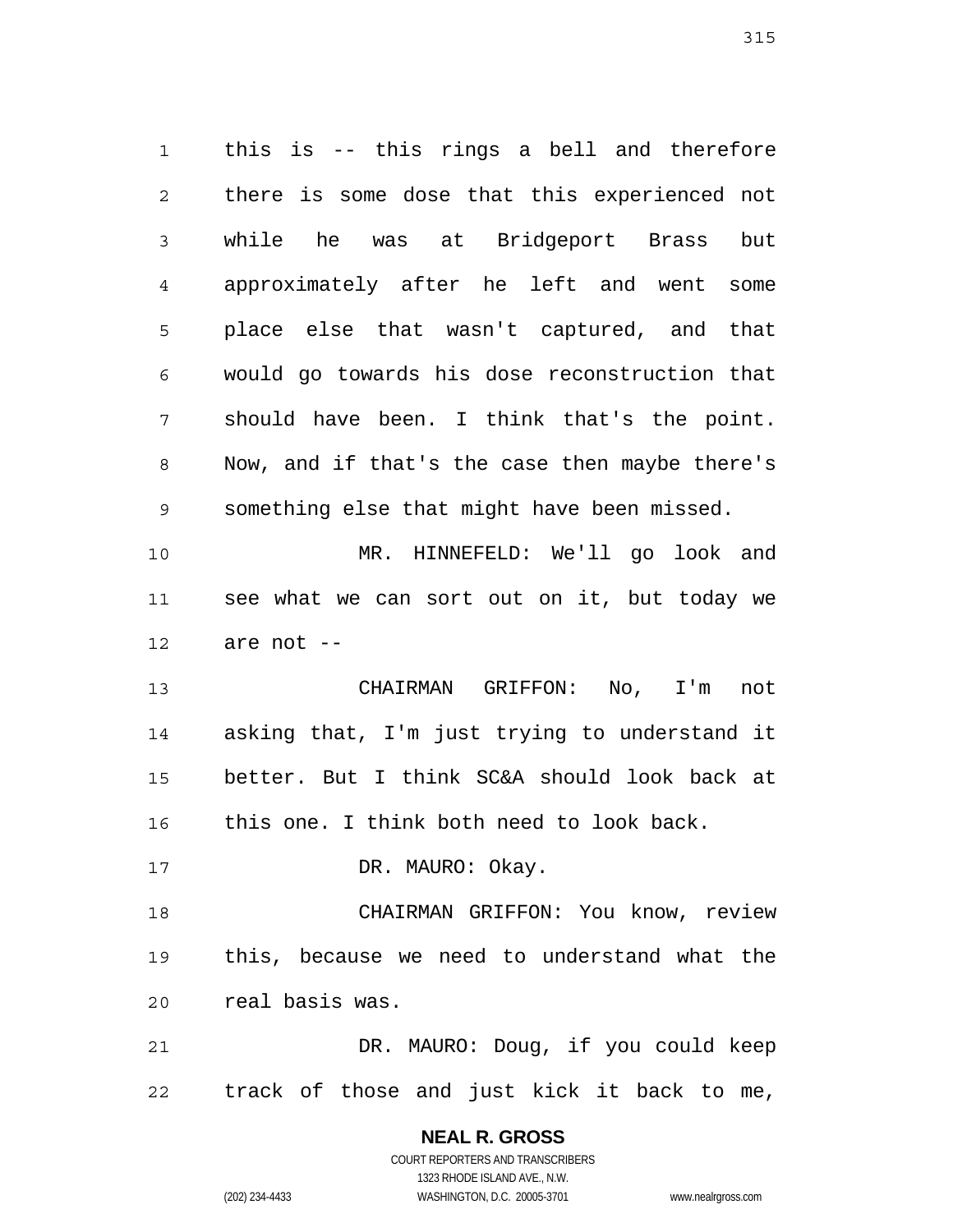because that sounds like one that will come back to me.

MR. FARVER: Oh yes, you are going to get all the AWEs.

DR. MAURO: I'll pick them up in there.

CHAIRMAN GRIFFON: Okay, the next one we say anything about was 183.1 and the finding is the model external photon dose appear to be bounding but transparency is lacking regarding calculational details in the DR and in OTIB-4. So OTIB-4 is apparently what was used, which is a complex-wide overestimating for AWEs.

NIOSH agrees on the lack of clarity in the OTIB on how the organ DCF were applied to develop the dose in the dose table. NIOSH agrees with SC&A that the dose is bounding. The next version of the OTIB, which has been issued, did not have the organ DCF already built into the dose tables, dose reconstruction is applied then to the values

# **NEAL R. GROSS**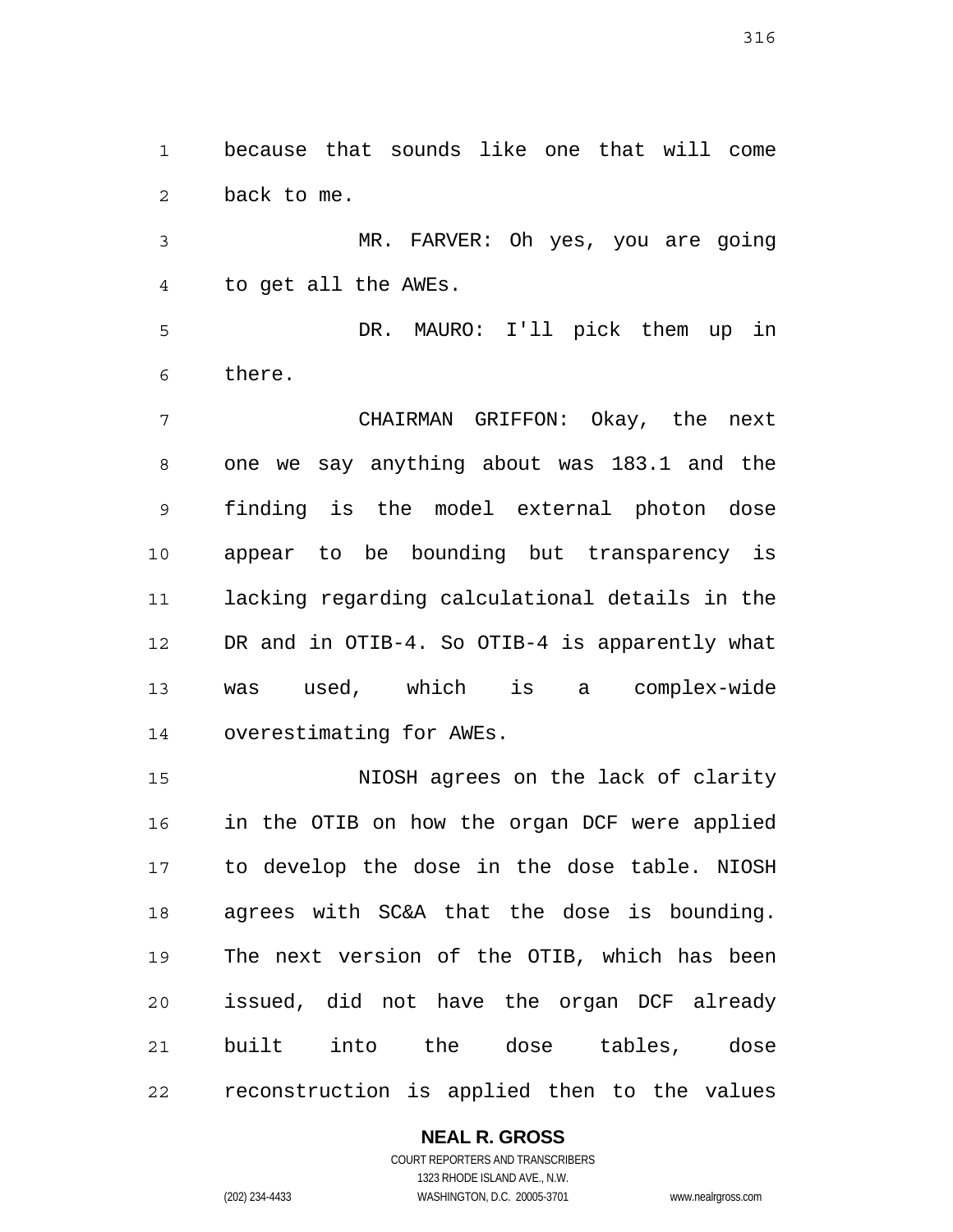in this layer version.

So this issue has been addressed, the issue being lack of clarity in the OTIB. NIOSH does not agree that the organ selection was unclear. The end of the second paragraph of the dose reconstruction overview section states the external dose to the kidney was determined by using the dose to the liver, following the guidance in OTIB-0005. We can't say, I mean, I'm not expecting a response. CHAIRMAN GRIFFON: Right. Right. Sounds like we've had something related to this but - 15 MR. HINNEFELD: Okay, 183 --CHAIRMAN GRIFFON: Yes we'll just skip -- MR. HINNEFELD: Two is our golden oldie, that yes, we agree, we screwed up. Okay, 183.3 is the photofluorography AWE question again. The same one we talked about earlier.

> **NEAL R. GROSS**  COURT REPORTERS AND TRANSCRIBERS

1323 RHODE ISLAND AVE., N.W. (202) 234-4433 WASHINGTON, D.C. 20005-3701 www.nealrgross.com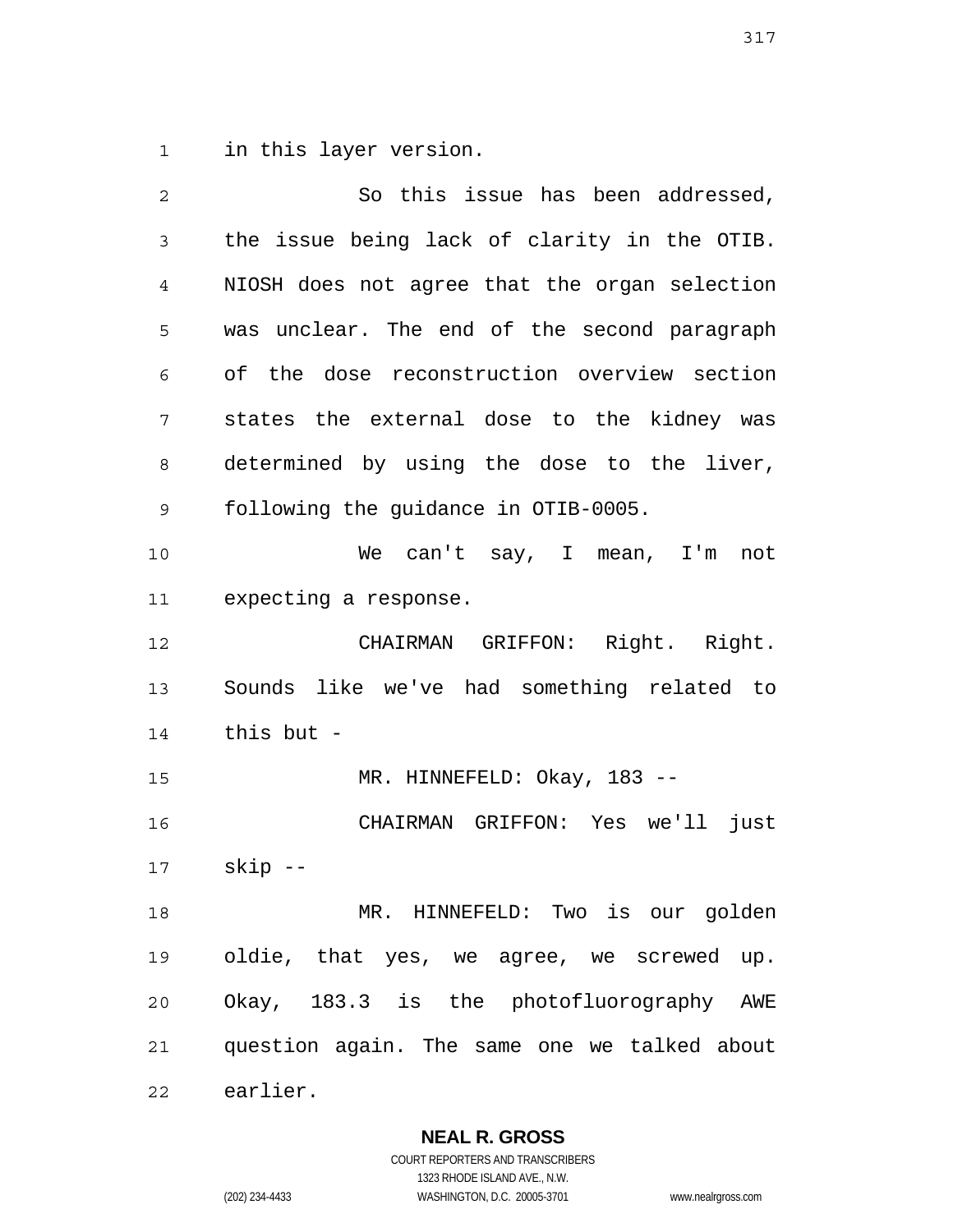MR. FARVER: You could probably close out 183.2. I mean there's not anything more to do on that.

MR. HINNEFELD: Yes I mean everything is done on .2 that we are going to do.

CHAIRMAN GRIFFON: So give me a closeout statement. What is it? It's NIOSH has revised --

MR. HINNEFELD: Discontinued its practice. I mean that's the using OTIB-4 for compensable findings.

CHAIRMAN GRIFFON: Oh yes, yes, yes. That's closed.

MR. HINNEFELD: Okay. 183.4. Dose from external surface contamination may be based on modeling assumptions that are not claimant-favorable. We refer to this as a global issue but I think we may want to take another look at that because I think a lot of this has been sorted out in TIB -- was that

TIB-70?

**NEAL R. GROSS**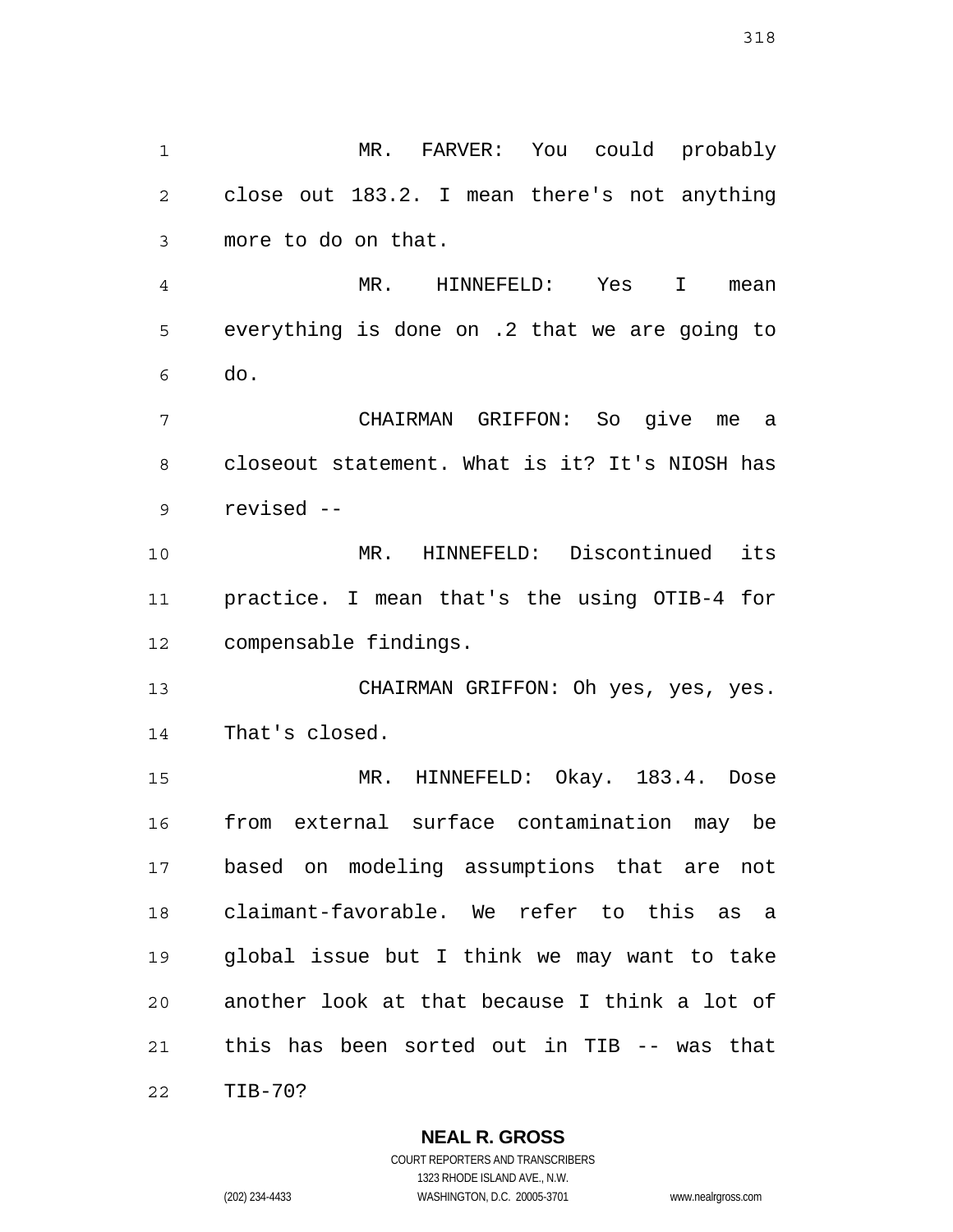DR. MAURO: So this is external exposure to surface contamination? MR. HINNEFELD: This is dose from external surface contamination may be based on modeling assumptions that are not claimant-

favorable. It doesn't say whether it's --

DR. MAURO: Okay, this is the accumulation, this is the settling velocity. We have resolved that.

MR. HINNEFELD: Resolved somewhere else but we need to update our response.

DR. MAURO: That issue has been resolved generically in our procedure -- OTIB review of the -- I'm trying to remember -- the one that has accumulation on the surfaces. That might be TBD-6000.

Because this is where you have a 0.00075 meters per second settling down accumulation and we had a question that you really shouldn't do it that way but then you proved it by showing Adley.

We did this as a generic -- this is

**NEAL R. GROSS**  COURT REPORTERS AND TRANSCRIBERS 1323 RHODE ISLAND AVE., N.W.

(202) 234-4433 WASHINGTON, D.C. 20005-3701 www.nealrgross.com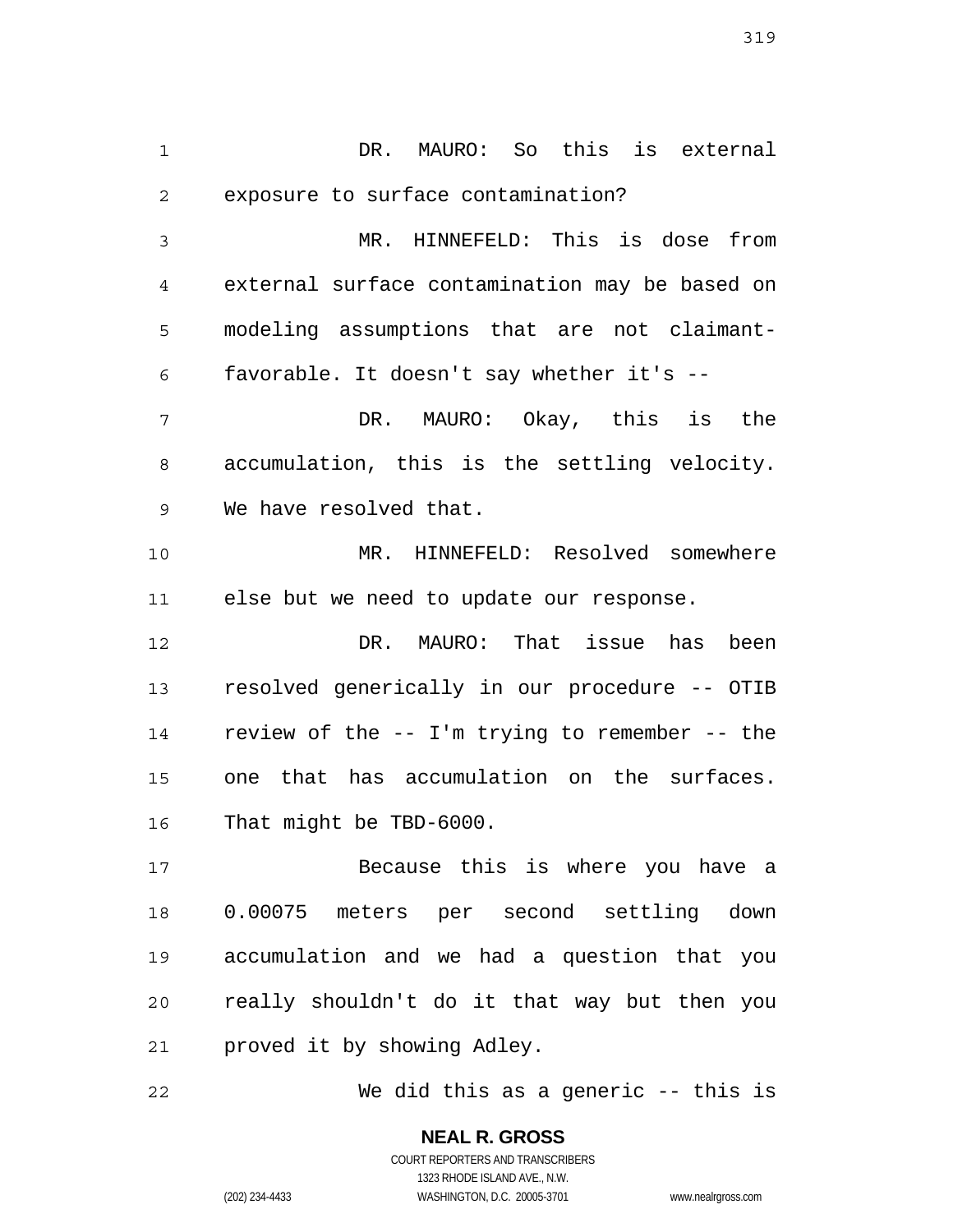an issue that will close out probably 20 or 30 findings just like that.

MR. HINNEFELD: So we are going to change our response.

DR. MAURO: We've closed based on global resolution. You may want to make reference to David Allen's White Paper which proved that that works. He put out a White Paper on the subject.

CHAIRMAN GRIFFON: Yes, I remember that. That's separate from the -- I was mildly convinced. I happen to have the Adley report with me.

14 DR. MAURO: I was surprised.

CHAIRMAN GRIFFON: Anyway.

MEMBER MUNN: Yes. We did it.

CHAIRMAN GRIFFON: You should check to see if that's finding is closed in the procedures. I don't think it's closed.

MEMBER MUNN: I don't think it was. CHAIRMAN GRIFFON: I think there might be a hold-out vote. I think I know who

# **NEAL R. GROSS**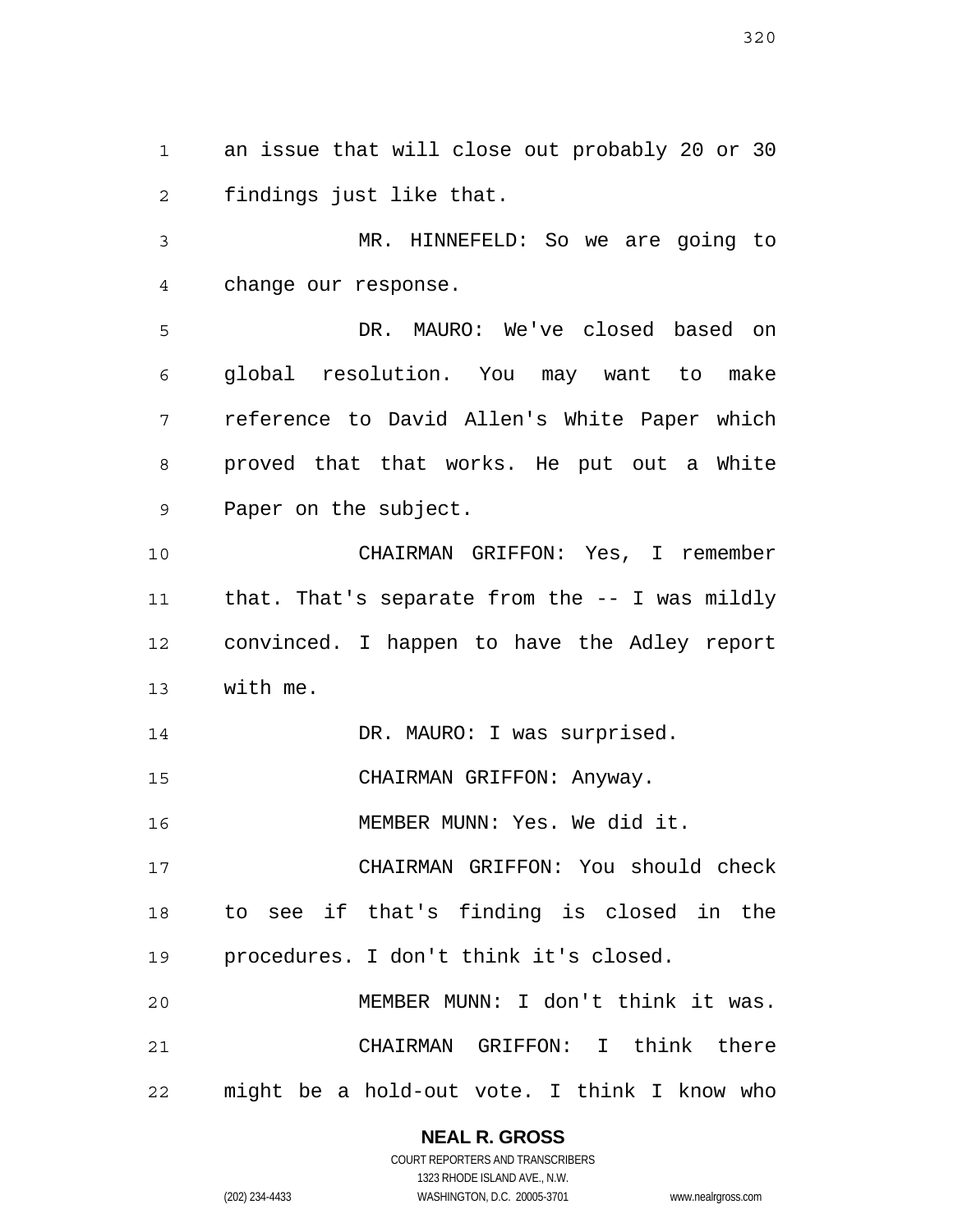he is. No, maybe I went with that one. Maybe I finally was convinced on that one. MR. HINNEFELD: Okay, 185.2. CHAIRMAN GRIFFON: Hold on, can I go back to 183.3 I missed because I was trying to catch up with -- MR. HINNEFELD: Okay. 183.3 is yes, PFGs at AWEs - CHAIRMAN GRIFFON: Oh, okay. MR. HINNEFELD: 179.2. CHAIRMAN GRIFFON: So bear with me. I'm just going to copy that same -- okay. And John, you think this 183.4, I know the discussion, it was a trust enclosed in TBD-6000 discussions or in the procedures? MEMBER MUNN: I can't remember which place we did it but we have a procedure. There is a procedure in which this is specifically addressed and quantified. DR. MAURO: And we went through it and a White Paper was written and I'm pretty sure it was TBD-6000 and David Allen wrote a

> **NEAL R. GROSS**  COURT REPORTERS AND TRANSCRIBERS

1323 RHODE ISLAND AVE., N.W. (202) 234-4433 WASHINGTON, D.C. 20005-3701 www.nealrgross.com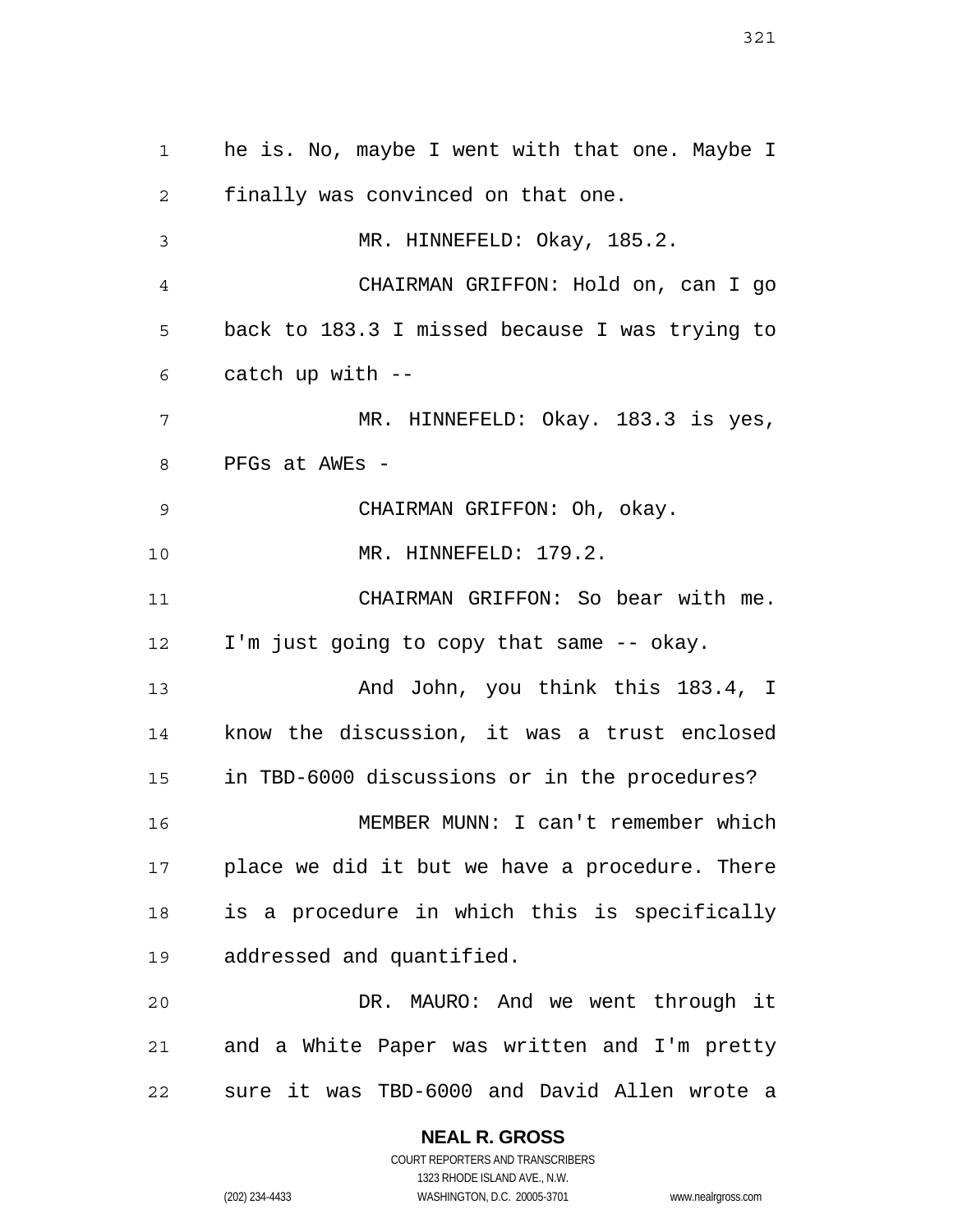White Paper. Because my main -- I find it hard to believe that the only way in which surfaces could get contaminated at a uranium handling facility is just from the small, five-micron particle settling out of the air. I had this model in my head that the guy was over there with a lathe, and big particles are flying all over the place, but it turns out, we went to the Adley report, where they were doing all that and we actually had deposition rates and David did the calculations and we checked them and they were right on target. In fact the way in which you modeled that deposition velocity resulted in a slight overestimate. So we -- I was very surprised to tell you the truth. But SC&A's recommendation is that issue is resolved, whether or not it's still open, you know, that's a different matter.

MEMBER MUNN: No, we have resolved it.

DR. MAURO: We did resolve it. You

found it there?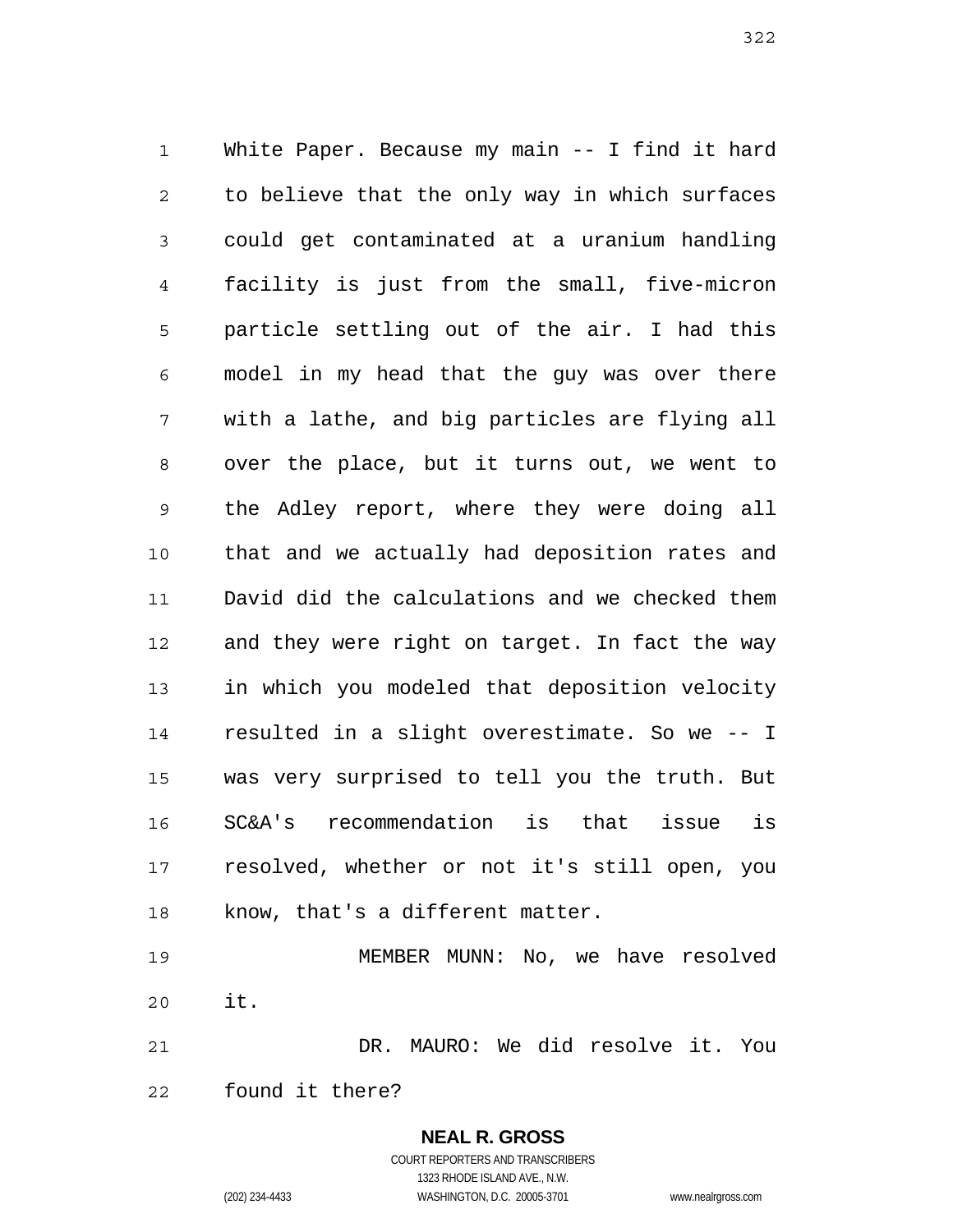1 MEMBER MUNN: No. No.

CHAIRMAN GRIFFON: I think my hesitation -- I might have finally given in on that one, but my hesitation was the Adley report was one -- it was this is all based on one study in the -- late, early 50s. DR. MAURO: 50s. It was done at the uranium metal melt facility in Hanford where they study the problem. 10 MEMBER MUNN: It was quite thorough. CHAIRMAN GRIFFON: Again, that was my hesitation. I might have given in. So I would just say SC&A agrees then well, if Wanda can sign that I could say closed in Procedures Subcommittee and put the procedure number. Let's move on while Wanda is looking for that. 183 -- no, no more in 183. MR. HINNEFELD: I think the next one is 185.2. CHAIRMAN GRIFFON: Okay. MR. HINNEFELD: The finding failed to properly account for model photon doses.

(202) 234-4433 WASHINGTON, D.C. 20005-3701 www.nealrgross.com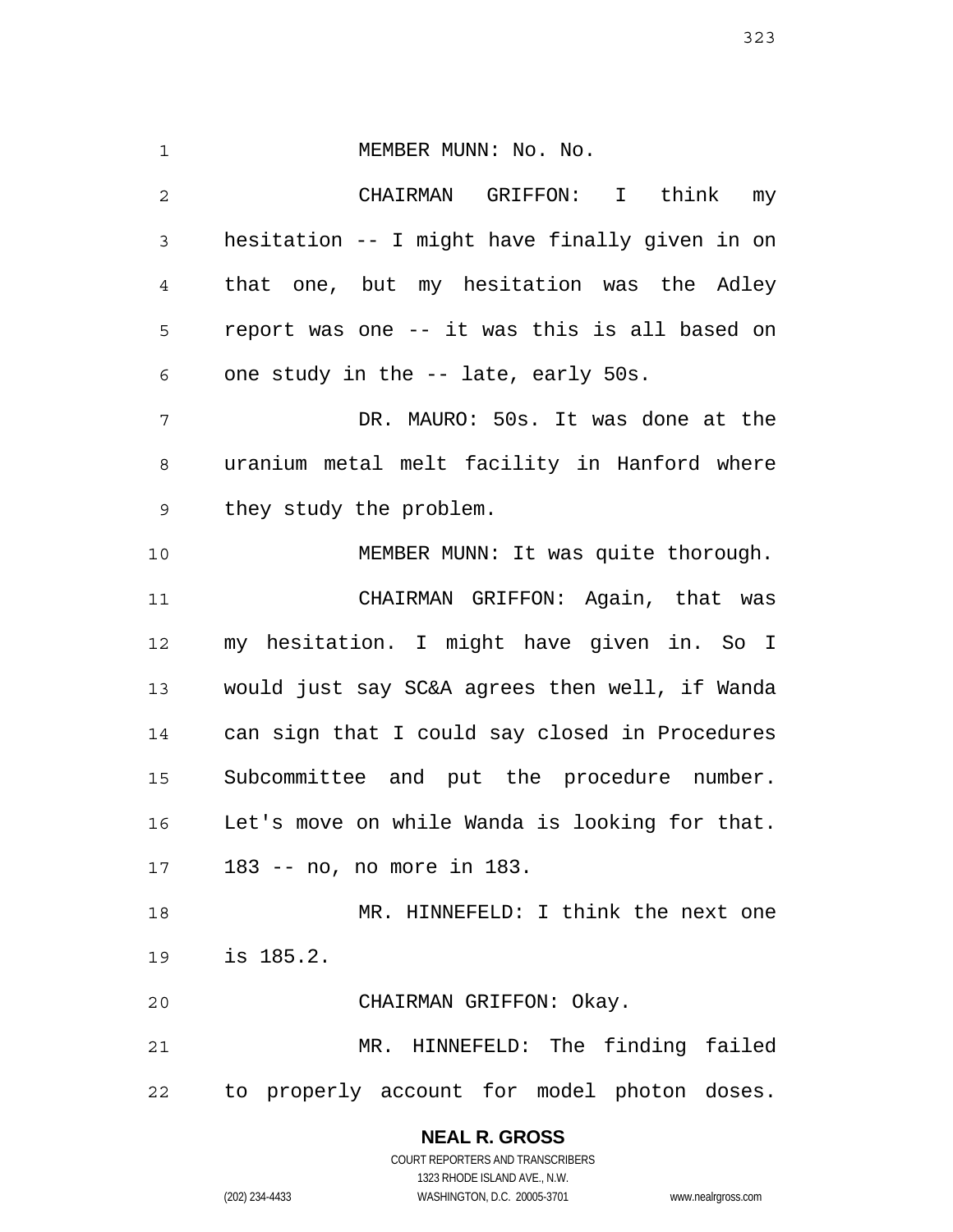Our response is I think that SC&A do not provide the details of the MCNP calculation therefore NIOSH cannot comment on why there is a difference in the calculated values. DR. MAURO: Which site was this? MR. FARVER: Huntington Pilot Plant. Has to do with the enriched uranium in the bird cage. DR. MAURO: Oh, the bird cage model. Yes, sure I remember that. Bob Anigstein made a run, check your numbers, we did not get your numbers. CHAIRMAN GRIFFON: So can SC&A provide you a calculation? DR. MAURO: Let's mark that down, we'll provide our -- just send them over, we'll get to show you - CHAIRMAN GRIFFON: That's an SC&A action, to provide their -- DR. MAURO: Yes, I think we ended up with a higher dose than you guys. CHAIRMAN GRIFFON: All right. 185.5.

1323 RHODE ISLAND AVE., N.W.

(202) 234-4433 WASHINGTON, D.C. 20005-3701 www.nealrgross.com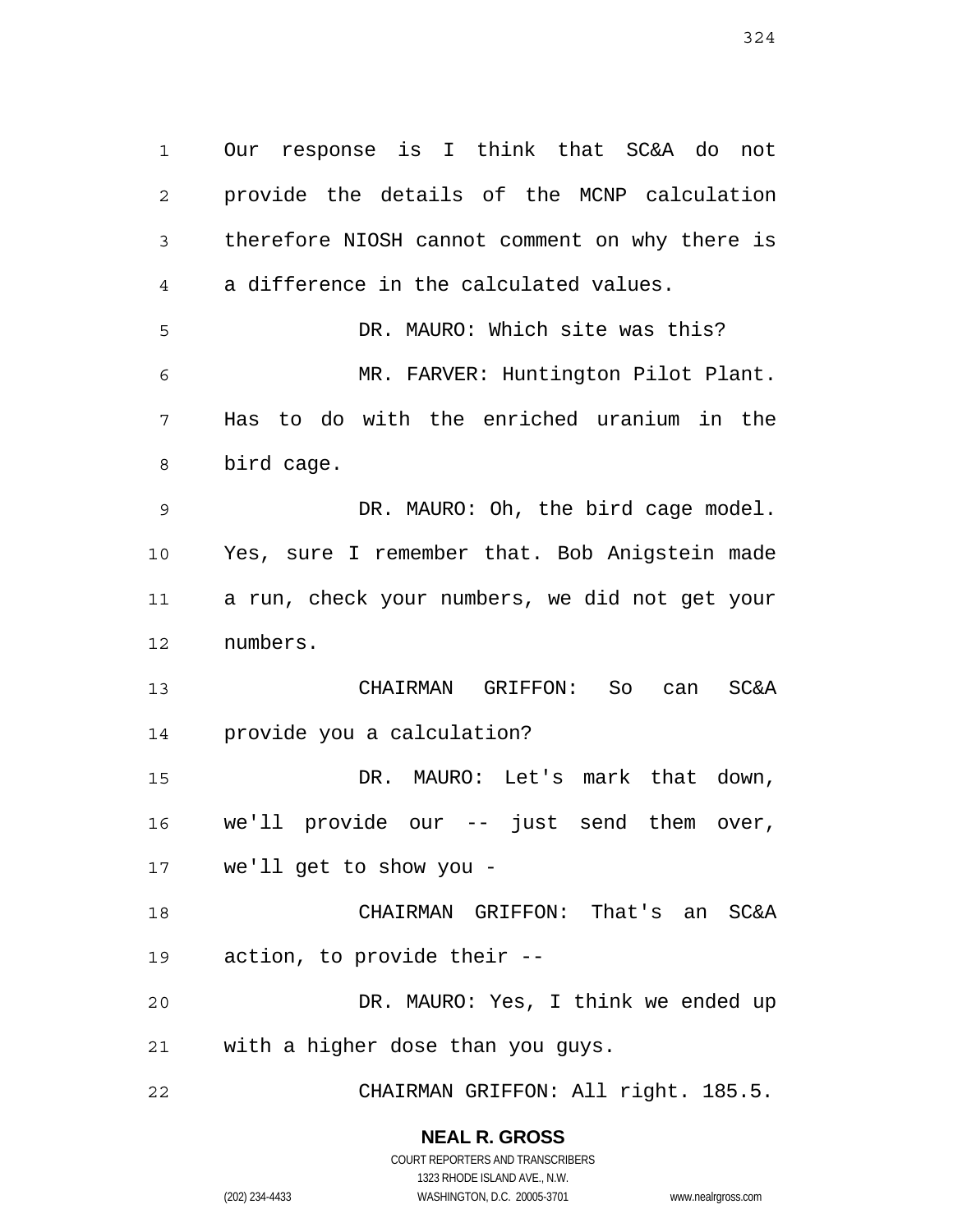MR. HINNEFELD: 185.5 is post-operational intakes from ingestion were not explicitly included in the dose reconstruction. Our answer is, post-operational intakes are covered in the residual section. The TBD indicates that the annual dose to the maximally exposed organ was less than one millirem and therefore was not included. When the ingestion intakes are run, all the committed dose equivalents are less than one millirem.

DR. MAURO: We'd have to look at that.

MR. HINNEFELD: And we've got some we didn't say anything about. Okay, we're up to 186.1. The internal doses are likely to have been understated. Now certainly there's more to it than that. Our answer was the claim was compensated based on the dose assigned so there was no need to determine if additional exposure may have occurred. So essentially, we terminated the dose reconstructions because we

## **NEAL R. GROSS**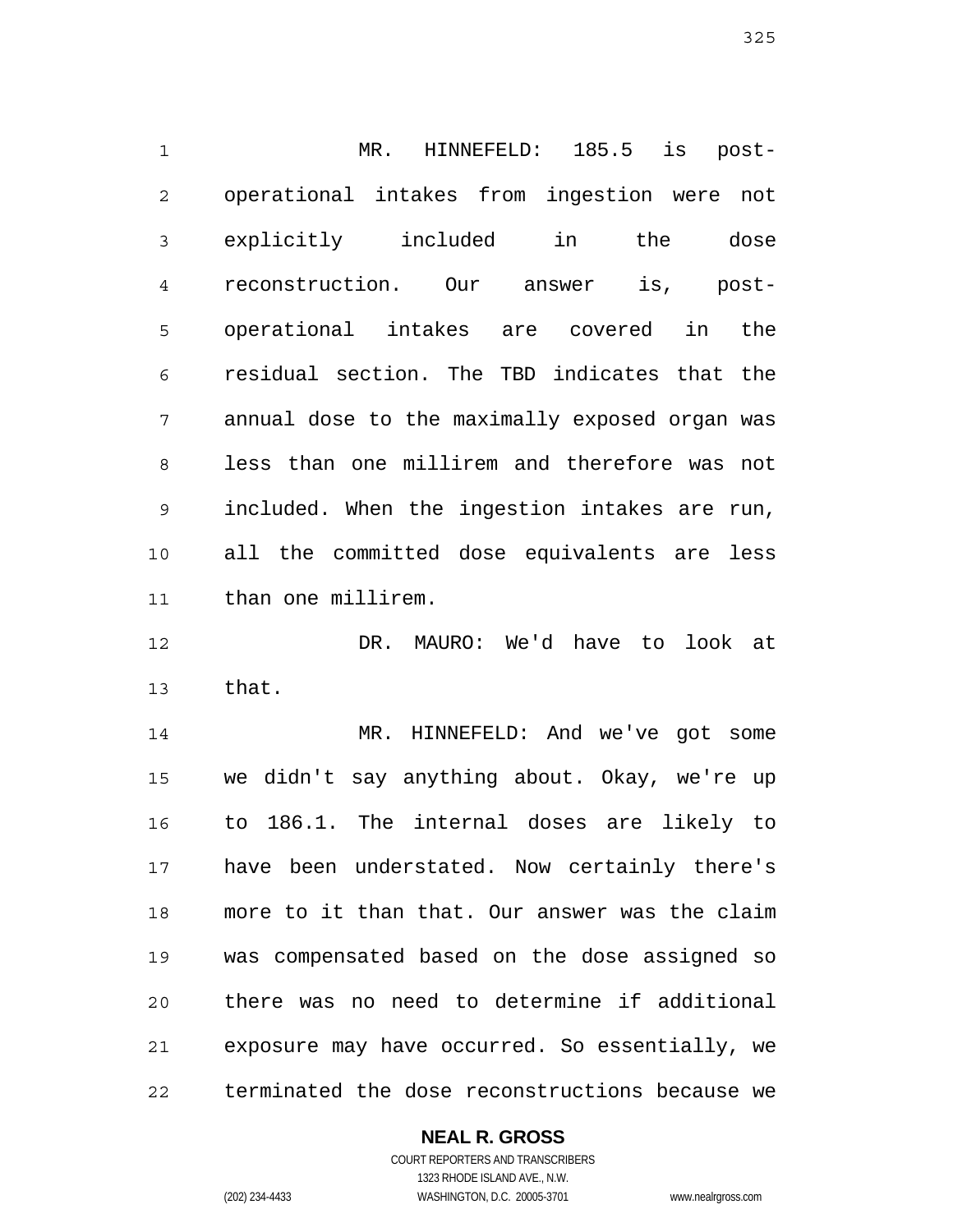had a compensable claim.

| 2           | DR. MAURO: The only thing I would              |
|-------------|------------------------------------------------|
| 3           | say is that when you -- normally do the        |
| 4           | calculation you would stop at that point and   |
| 5           | compensate, but you may have included the dose |
| 6           | for whatever the pathway was and we reviewed   |
| 7           | it because it was there and maybe had a        |
| 8           | comment on it. When you cut the calculation    |
| $\mathsf 9$ | short, we are not critical. We don't say you   |
| 10          | shouldn't have done this. But anyway so I'd    |
| 11          | have to look at it.                            |
| 12          | MR. HINNEFELD: Yes take a look and             |
| 13          | see and if there's more to it let us know.     |
| 14          | MR. FARVER: It doesn't look like it            |
| 15          | was cut short. It just looks like we didn't    |
| 16          | agree with the way it was done.                |
| 17          | DR. MAURO: Do you know what it was?            |
| 18          | MR. FARVER: Linde Ceramics.                    |
| 19          | DR. MAURO: Oh, Linde -- from what              |
| 20          | pathway? You can't tell? It wasn't a           |
| 21          | resuspension factor issue?                     |
| 22          | MR. FARVER: Has to do with assumed             |

**NEAL R. GROSS**  COURT REPORTERS AND TRANSCRIBERS 1323 RHODE ISLAND AVE., N.W.

(202) 234-4433 WASHINGTON, D.C. 20005-3701 www.nealrgross.com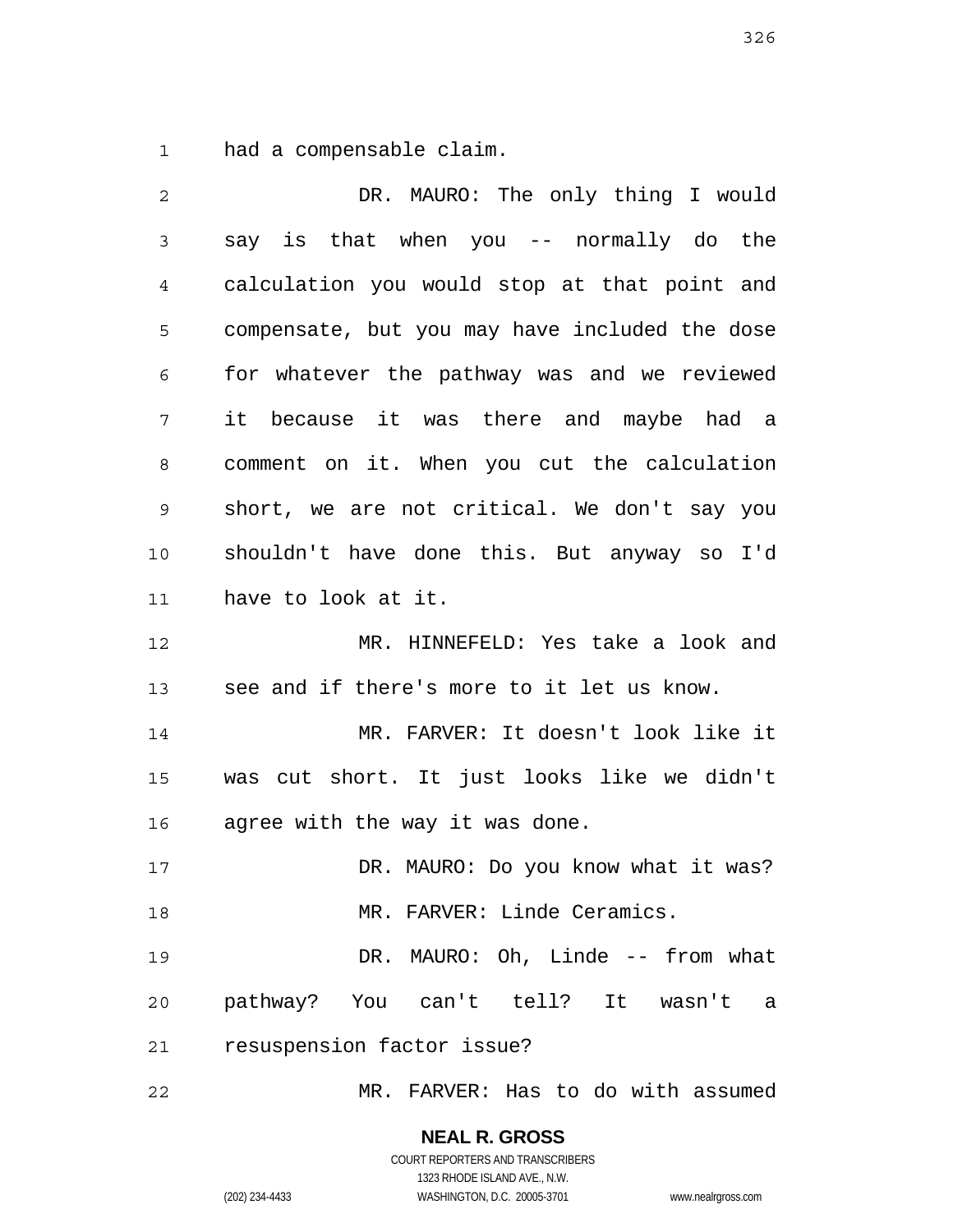dust exposure of 33 MAC may not have captured the upper bound of the airborne dust exposure at the Linde Site from 1947 onwards, so there was a little disagreement in the air concentration level, things like that. CHAIRMAN GRIFFON: 187.3. MEMBER RICHARDSON: Can I go back to that? Are we closing that because it has no impact on this dose reconstruction? It's a TBD issue is it not? MR. FARVER: We didn't close it, did we? DR. MAURO: Could I just point out something? A lot has developed on the Site Profile for Linde and the methods that you may have employed at that time may be somewhat different than what has been adopted because you did make some revisions to the Linde way in which you are calculating the doses I believe.

MR. HINNEFELD: I think so.

DR. MAURO: And so --

**NEAL R. GROSS**  COURT REPORTERS AND TRANSCRIBERS

1323 RHODE ISLAND AVE., N.W.

(202) 234-4433 WASHINGTON, D.C. 20005-3701 www.nealrgross.com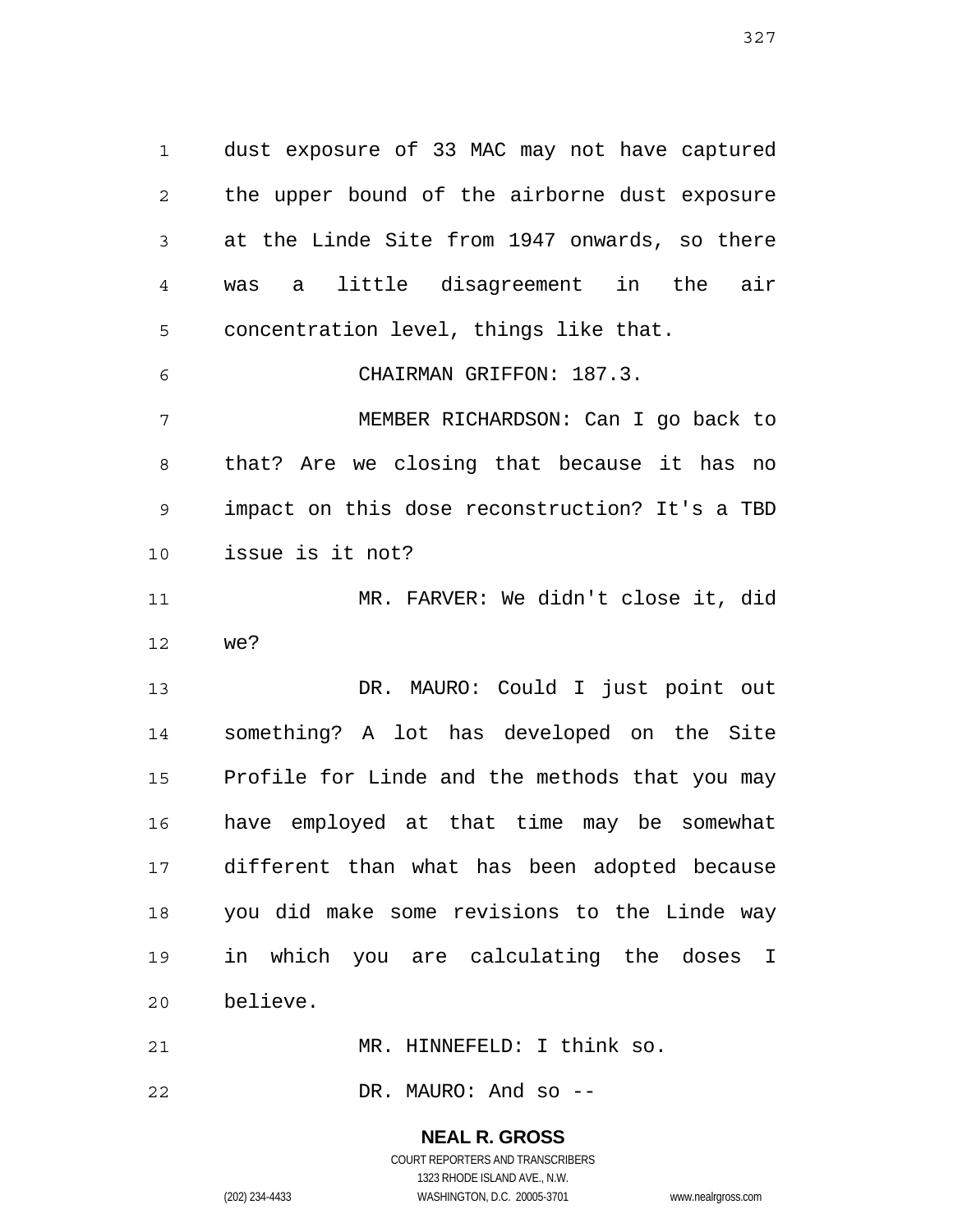MR. HINNEFELD: It depends on what time the claimant is from really.

DR. MAURO: We'd have to look at that.

MR. HINNEFELD: Right, so we'd have to look at that.

MEMBER RICHARDSON: My point is once again, this is not a dose reconstruction error. It was done correctly per the information that was in the dose reconstructor's hands at the time. If there's an issue with the TBD that's been addressed or so on and so forth, I still -- and this was already compensated, I don't see where -- I guess I don't see the purpose of leaving it open. I mean that's --

MR. HINNEFELD: Without the issue with the Site Profile remains open here because those are things -- that's part of the review. It's not only did we follow the procedure but are the procedures or the instructions for doing the dose reconstruction

> COURT REPORTERS AND TRANSCRIBERS 1323 RHODE ISLAND AVE., N.W. (202) 234-4433 WASHINGTON, D.C. 20005-3701 www.nealrgross.com

**NEAL R. GROSS**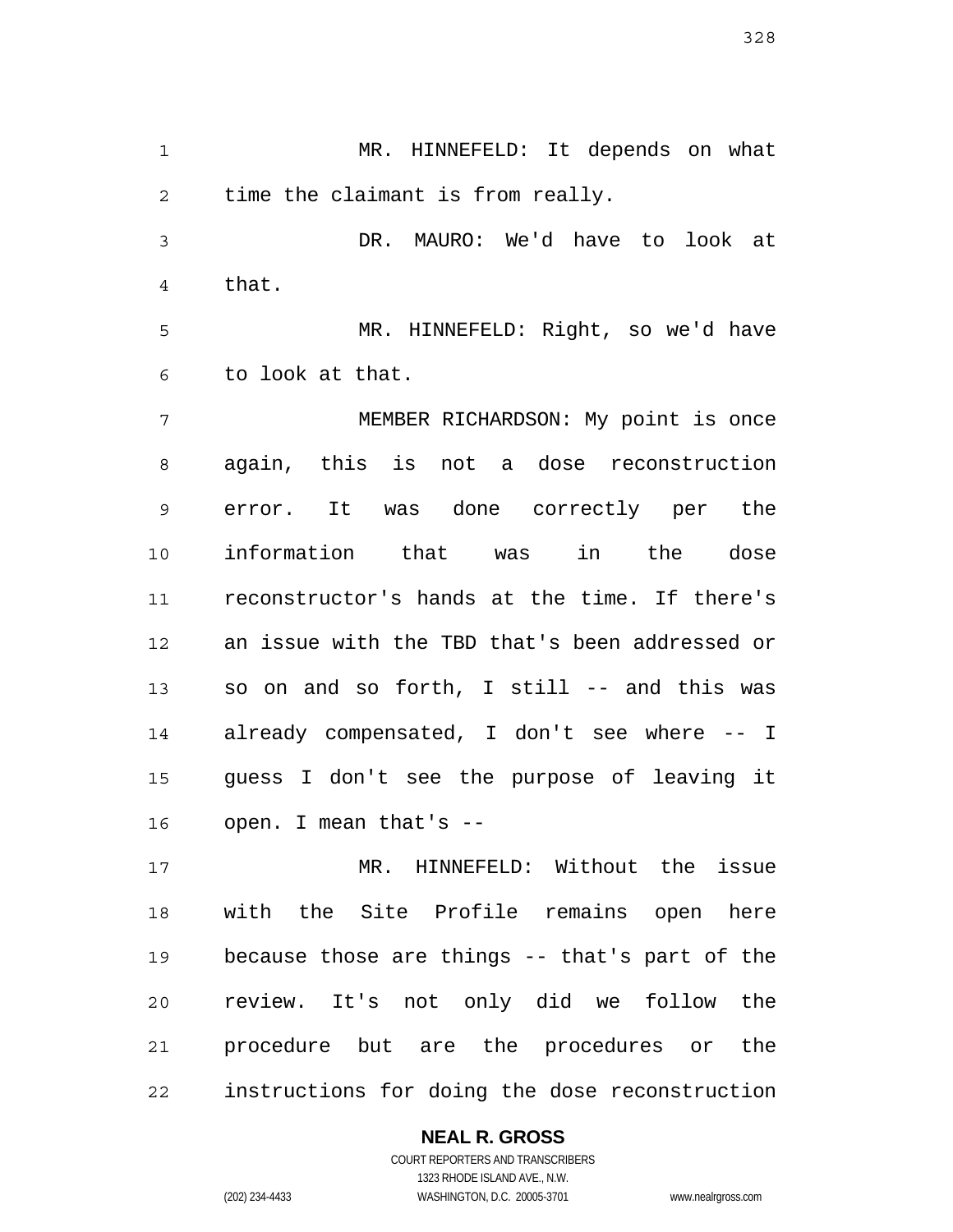correct. That's part of all these DR reviews. So that wouldn't close it. It might close because of a compensable claim if you think it should be higher.

DR. MAURO: Let me raise a dilemma that SC&A has always had in doing our DR reviews. When we review a DOE site, we review it explicitly against your own procedures, did you follow your procedures. And any findings we might have related to your Site Profile, we keep those separate. Okay, we just make a list, here are the findings we had on your Site Profile, Savannah River, and then the review goes on to see if in fact you followed your own procedures, whether or not we agree with those procedures.

Now, for AWEs we don't do that because AWEs are a different beast. They are all based on the Site Profile, so we will have findings. In DR review for an AWE facility, that goes toward the Site Profile. It would be a finding. So you are right, Scott, what you

**NEAL R. GROSS**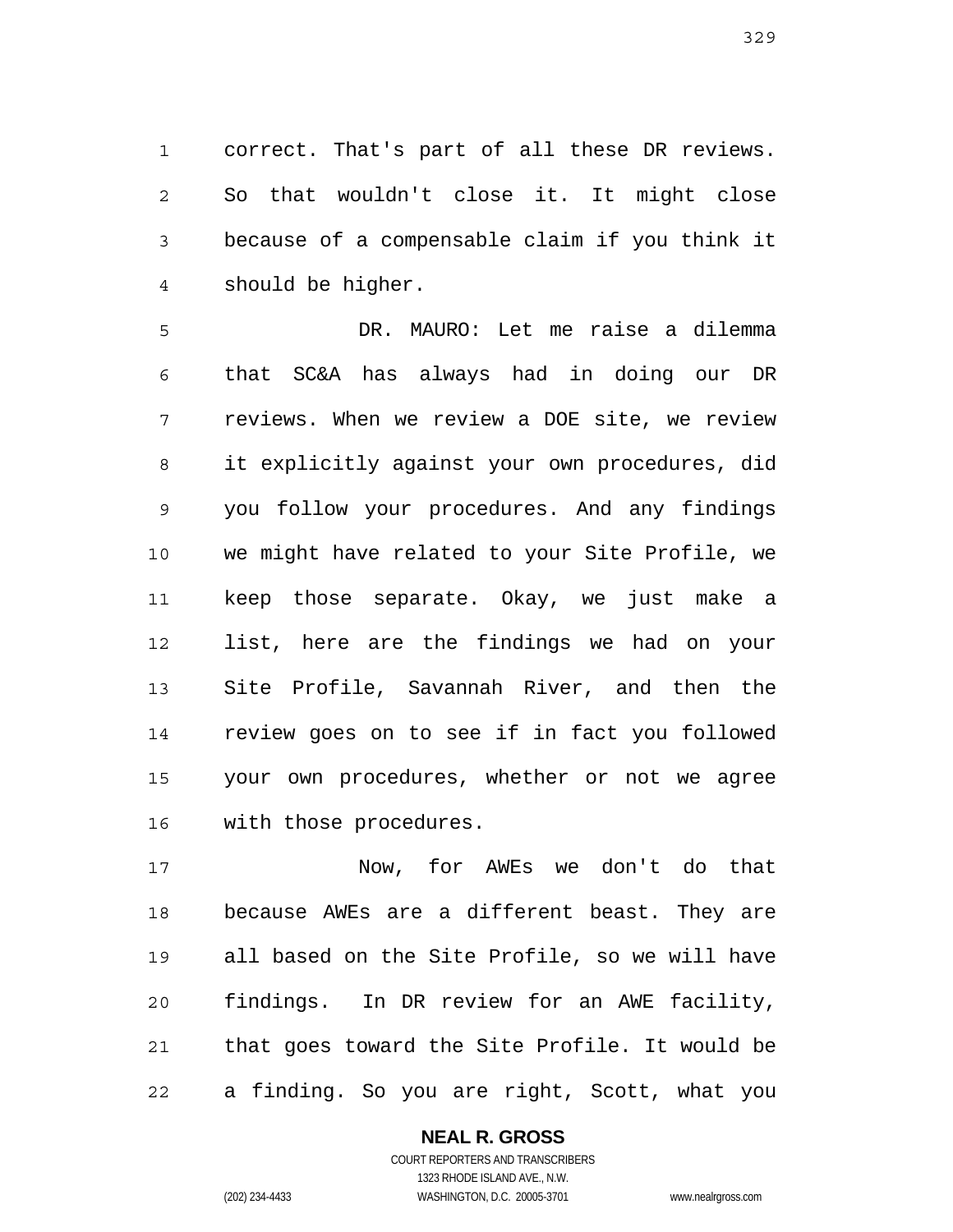are saying is correct. Most -- just about every AWE review that I do, it's basically a comment on the Site Profile, when I do -- so does that mean do we want to address it here? Do you want to transfer it over? But there isn't a Site Profile review. In other words, there are an awful lot of exposure matrices that we haven't reviewed, but I review them when I do the case, so what else -- I mean there's no place to have a finding. MR. SIEBERT: No, no, I agree, I'm backing off because I was thinking that there was a Linde TBD review. 14 DR. MAURO: Oh there is. MR. SIEBERT: And if there was not, 16 then I make no sense. Never mind. DR. MAURO: But there is. There is a Linde and what I'm -- all I'm trying to say is that whenever I have an AWE site, I review that including its Site Profile, and if there are things in the Site Profile that I feel as deficient, I will make that a finding and put

**NEAL R. GROSS** 

COURT REPORTERS AND TRANSCRIBERS 1323 RHODE ISLAND AVE., N.W. (202) 234-4433 WASHINGTON, D.C. 20005-3701 www.nealrgross.com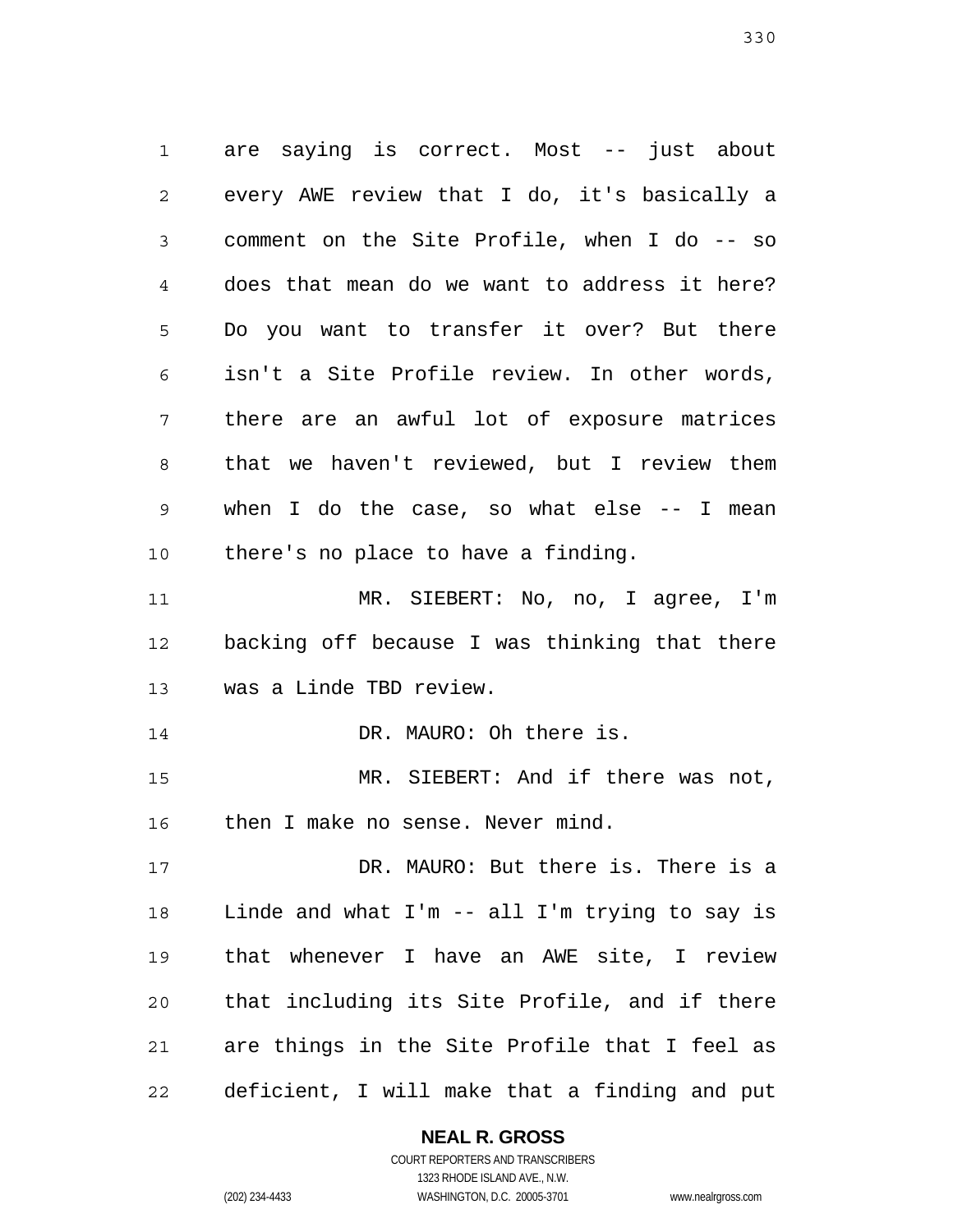it in. One could argue I should just simply say this is a Site Profile issue but I don't, because usually that's all there is. There are no bioassay data. There's just the -- so. And we have been arguing -- because then there are no comments on any AWEs because they are all based on some generic protocol laid out and therefore the only thing there is, Site Profile, but we are not reviewing the Site Profiles. So where do you capture it? Sometimes we do, sometimes we don't. CHAIRMAN GRIFFON: No. right, right. 14 DR. MAURO: So what do we do? CHAIRMAN GRIFFON: I think this is open in both regards. I see Doug -- I don't know that we have consensus that SC&A agrees that it was done right based on the data you had. MR. FARVER: I don't know. You really have to go back and look at the cases. CHAIRMAN GRIFFON: Yes. So I think

1323 RHODE ISLAND AVE., N.W.

(202) 234-4433 WASHINGTON, D.C. 20005-3701 www.nealrgross.com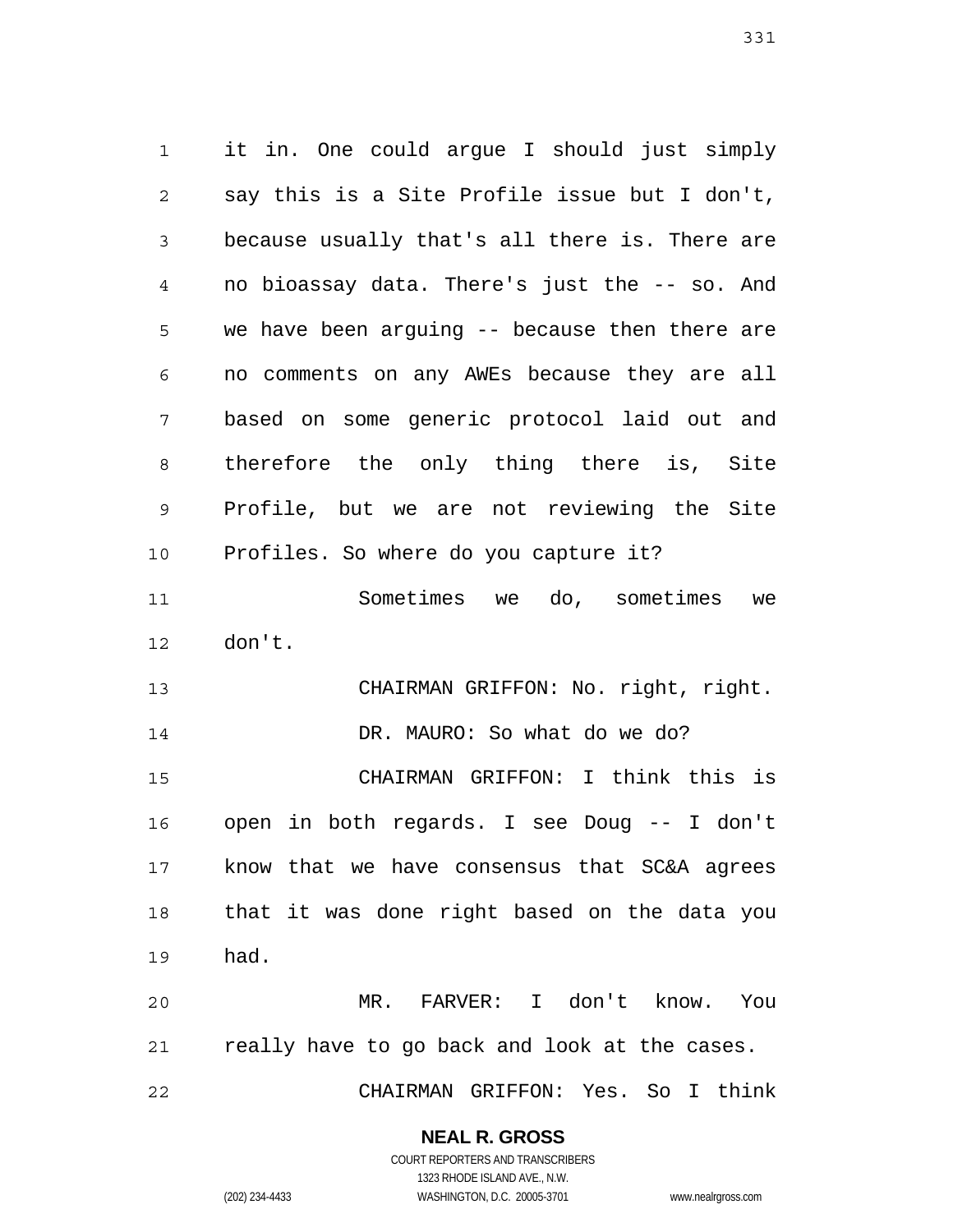we need to leave it open for both those issues.

DR. MAURO: The question I have for this group here though is, now that we have a finding on a case for Linde. Should that -- whatever that issue is, it is, should that be handled here or should that be handled in the Linde which is meeting on Friday? The Linde Work Group.

CHAIRMAN GRIFFON: Well I just said that Doug is shaking his head when he said that -- when he heard that it was done correctly based on the data you had. I'm not sure that you don't have more to look at. If there's an existing Work Group, we've always said defer the Site Profile issues to the Work Group, if they're Site Profile issues.

DR. MAURO: In this case there is. CHAIRMAN GRIFFON: There might be a case question here.

MR. FARVER: There might be a case question.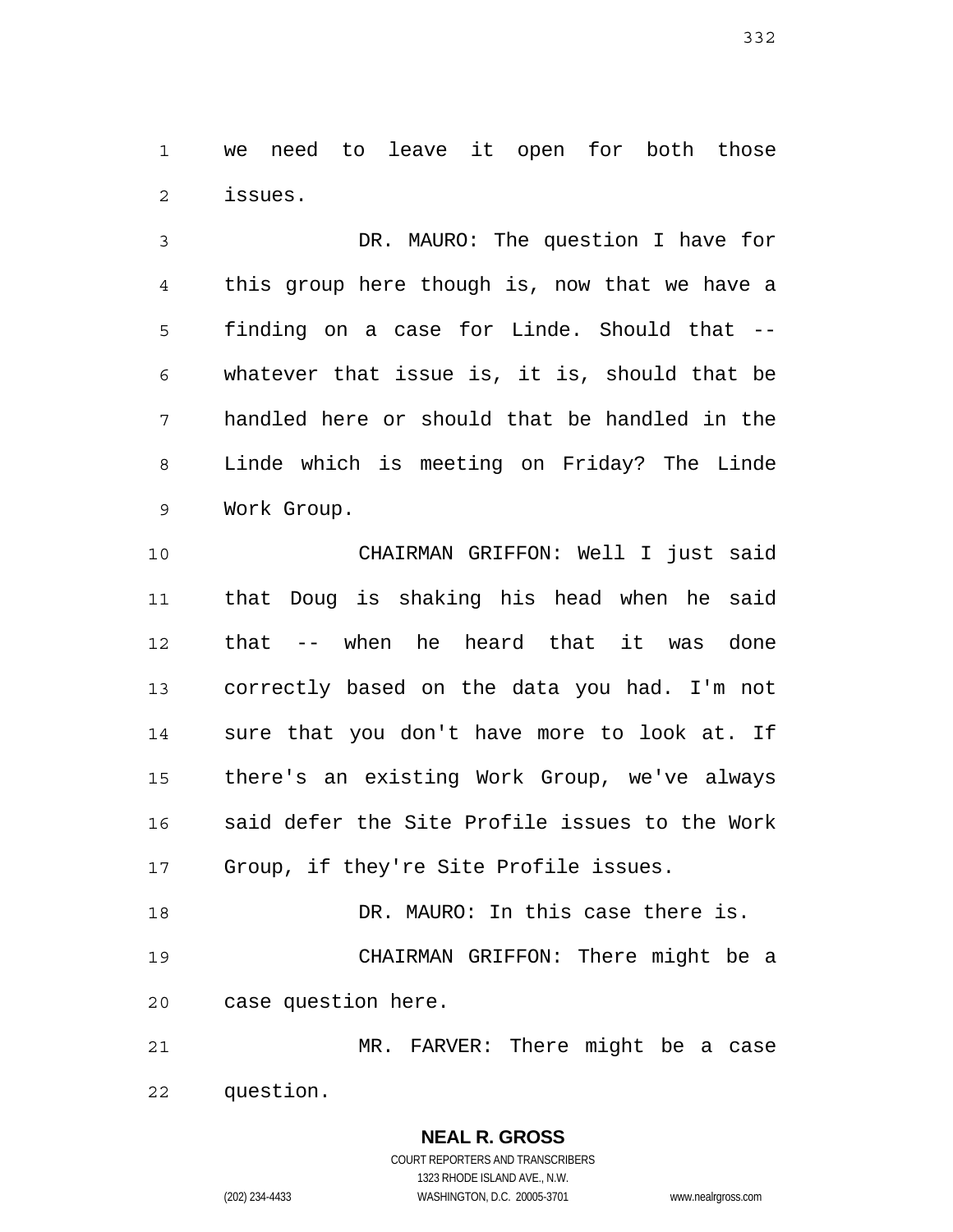MR. SIEBERT: I just want to point out, the summary conclusions for this one, from SC&A said, in general, SC&A found that the dose reconstruction report followed NIOSH policies and procedures and the calculations were performed correctly.

Our review identified one issue related to findings previously identified in the TBD. This issue did not have a large impact on the dose reconstruction for this individual.

My issue of when I read the conclusion it says there isn't a problem with this. It was a TBD issue. And if I'm being a pain, stop me.

CHAIRMAN GRIFFON: No, no, no I think it's simple enough to answer though. I think we can just say Doug find out. If that's the case, if that's the case, and we'll just refer it to the TBD group, or to the Work Group.

MR. HINNEFELD: The answer today is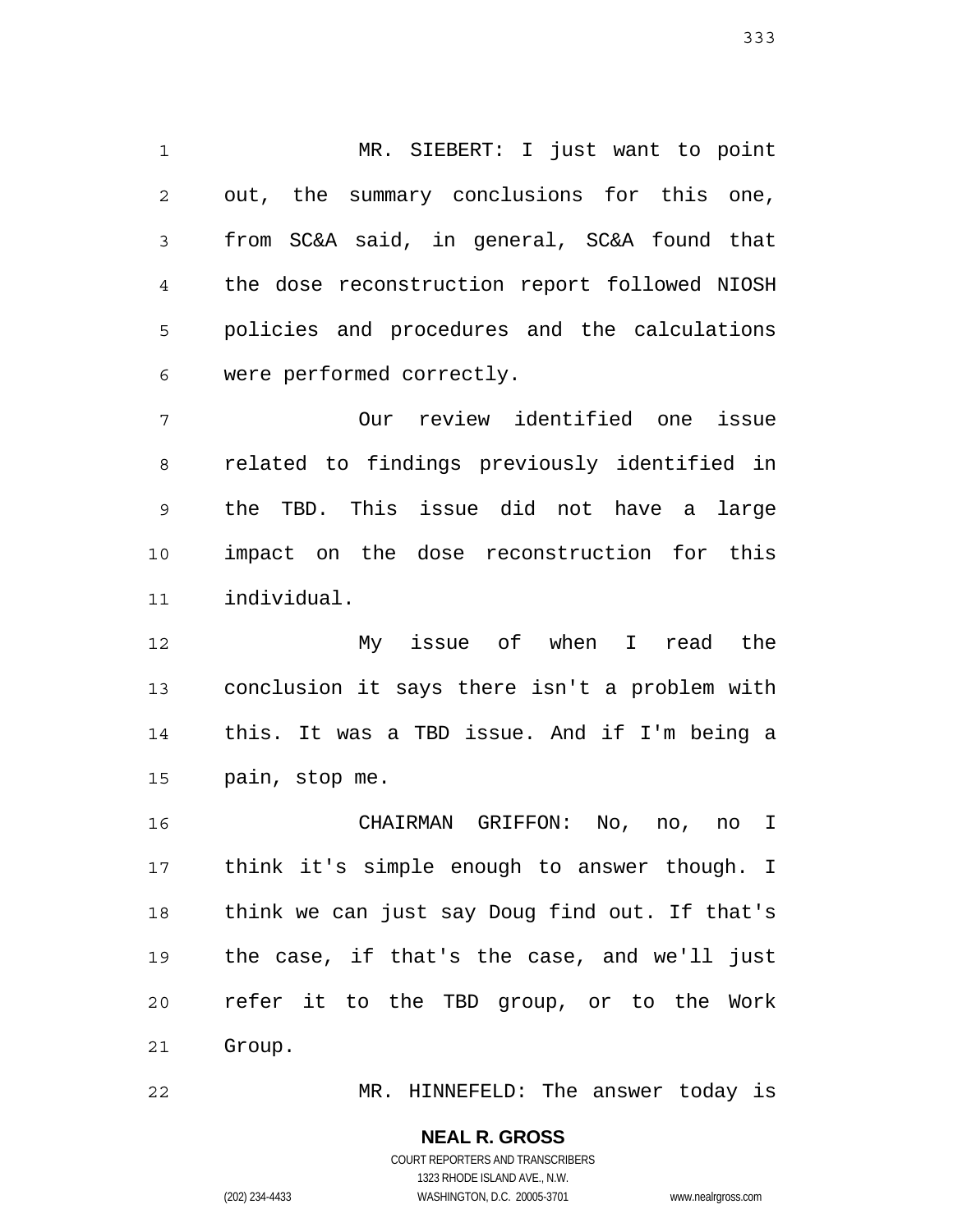that SC&A hasn't seen this thing --

| $\overline{2}$ | CHAIRMAN GRIFFON: Right, right. I              |
|----------------|------------------------------------------------|
| 3              | don't want to do this on the fly and get it    |
| 4              | wrong. That's all I'm saying Scott. If that's  |
| 5              | right then we'll just refer it to the Linde    |
| 6              | Work Group and it'll be out of this committee. |
| 7              | MR. SIEBERT: That's fine.                      |
| 8              | DR. MAURO: Just to put a period at             |
| 9              | the end of it all, let's say it turns out that |
| 10             | the comment -- I'm sorry, I'm sorry --         |
| 11             | CHAIRMAN GRIFFON: Let it go.                   |
| 12             | DR. MAURO: I can't let it go. If               |
| 13             | the comment is on a case that is based upon an |
| 14             | exposure matrix that we have never reviewed    |
| 15             | when it doesn't $-$                            |
| 16             | CHAIRMAN GRIFFON: That's different.            |
| 17             | DR. MAURO: That's different. I                 |
|                | 18 wanted to hear that. That's all. That's     |
| 19             | different and then it is dealt with here.      |
| 20             | CHAIRMAN GRIFFON: Right.                       |
| 21             | DR. MAURO: Good.                               |
| 22             | CHAIRMAN GRIFFON: That's what we               |

**NEAL R. GROSS**  COURT REPORTERS AND TRANSCRIBERS

1323 RHODE ISLAND AVE., N.W. (202) 234-4433 WASHINGTON, D.C. 20005-3701 www.nealrgross.com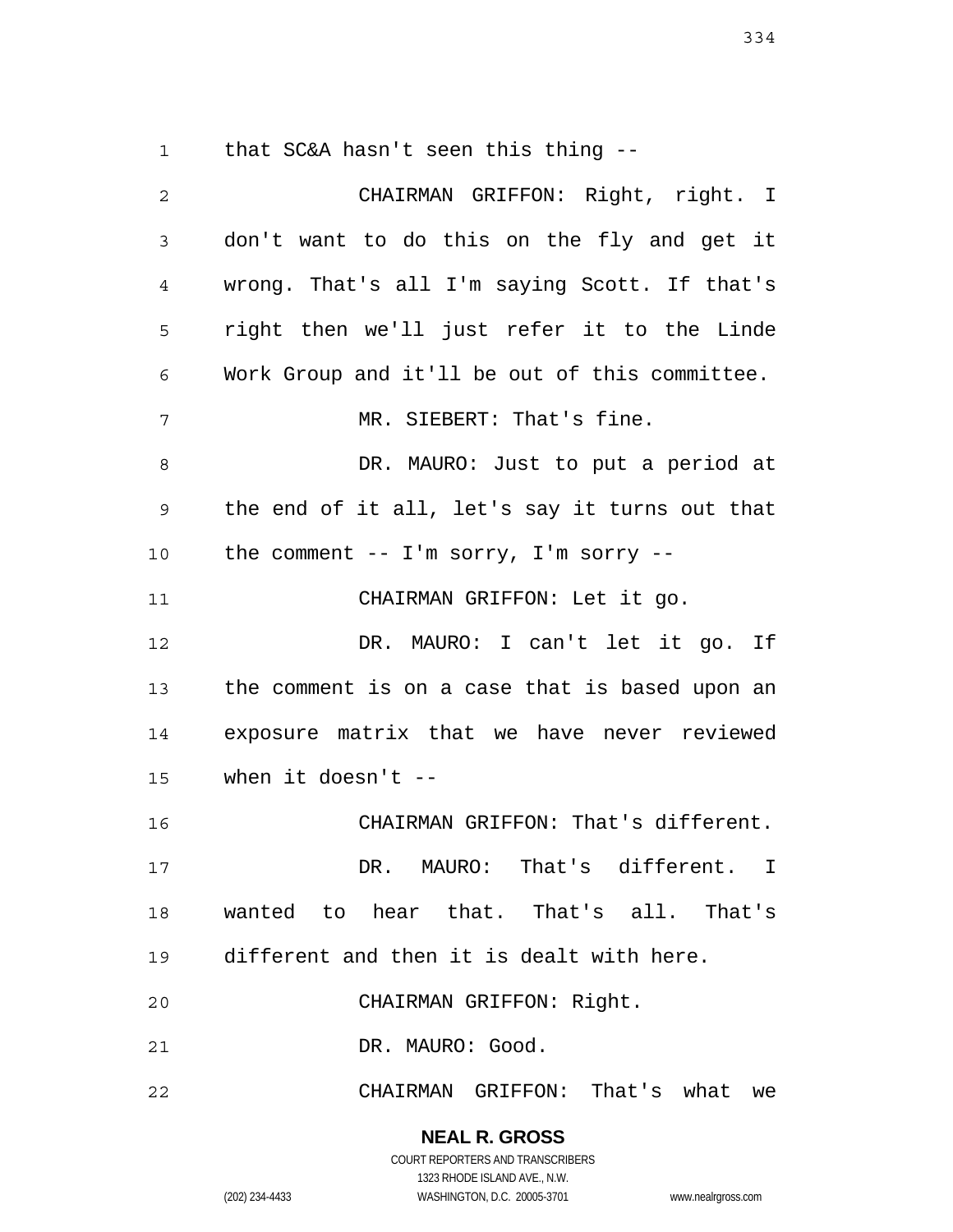said. That's what we have -- I've called mini Site Profile reviews, if we have an existing Work Group though looking at the Site Profile, then we defer to that. That's sort of been what we have -- DR. MAURO: Good. CHAIRMAN GRIFFON: The policy, maybe not written or spelled out but yes. DR. MAURO: I just wanted to hear it again, okay. 11 CHAIRMAN GRIFFON: Okay. 187.3. MR. HINNEFELD: Okay, finding is that there is no indication in NIOSH records or the dose reconstruction report that the EE's employment started in 1949 was investigated or considered. Our response was that DOL verified employment using social security records beginning in 1950. Film badge records were found for the employee in 1949. So that year was added during the assessment. There's no records for verifying before 1949 and besides that's a DOL thing anyway. So you

## **NEAL R. GROSS**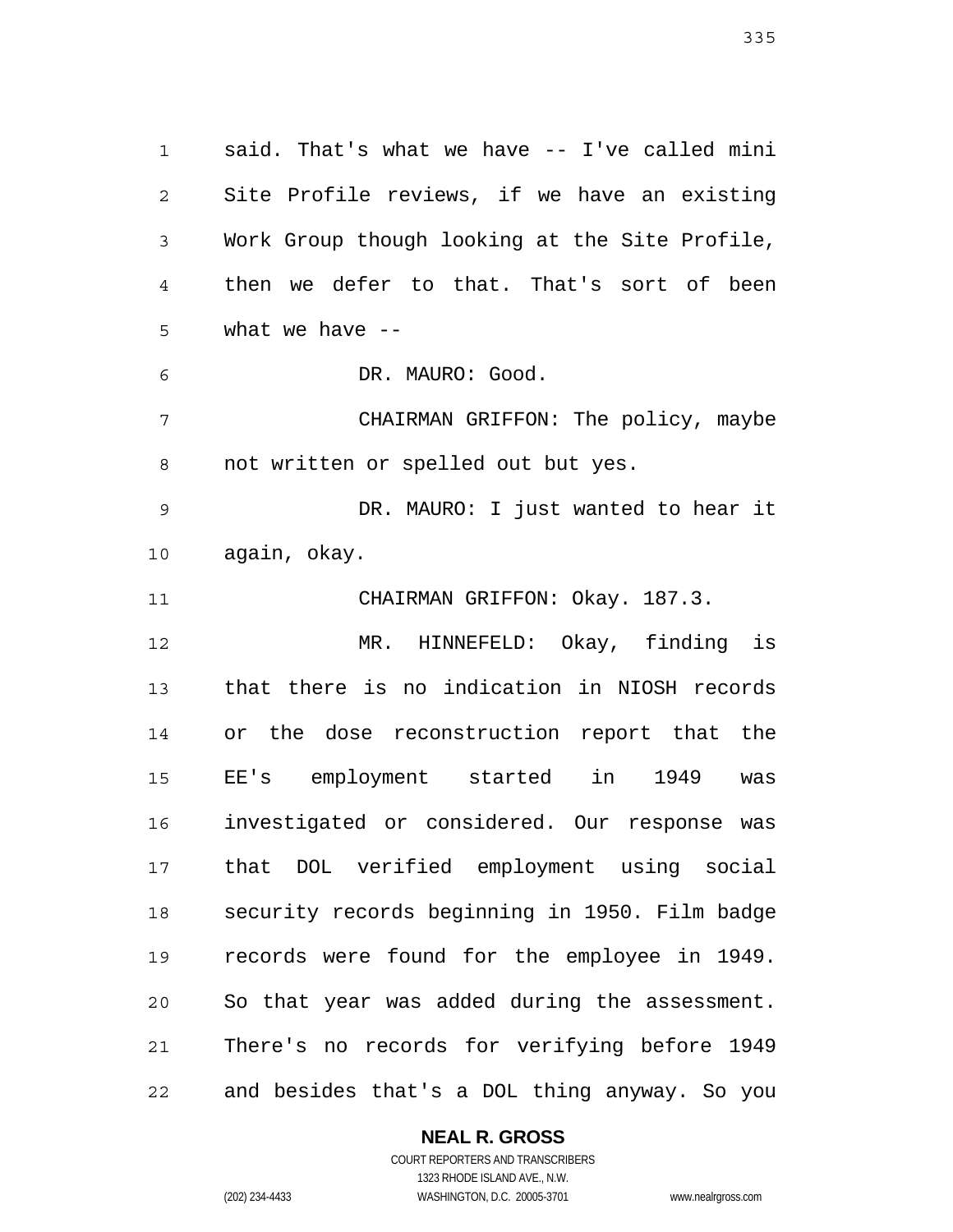guys can see what you think.

| $\overline{2}$ | MR. FARVER: And this is based on               |
|----------------|------------------------------------------------|
| $\mathsf 3$    | some information that was in the CATI report   |
| $\overline{4}$ | apparently. The EE went into the military, and |
| 5              | on leaving the military returned to Vitro      |
| 6              | Manufacturing Company in 1950. So that's where |
| 7              | the little -- that's what prompted the         |
| 8              | finding.                                       |
| 9              | So I don't know how you confirm or             |
| 10             | invalidate something like that.                |
| 11             | MR. HINNEFELD: We don't, if the DOL            |
| 12             | doesn't verify the employment, we can't do     |
| 13             | anything about it anyway.                      |
| 14             | CHAIRMAN GRIFFON: So the covered               |
| 15             | period was prior to '49.                       |
| 16             | MR. HINNEFELD: This was, the                   |
| 17             | covered period started very early I think.     |
| 18             | CHAIRMAN GRIFFON: Yes. But<br>the              |
| 19             | employment period was not back to the earliest |
| 20             | date of the covered period right, that was the |
| 21             | issue?                                         |
| 22             | MR. HINNEFELD: And that was the way            |

**NEAL R. GROSS**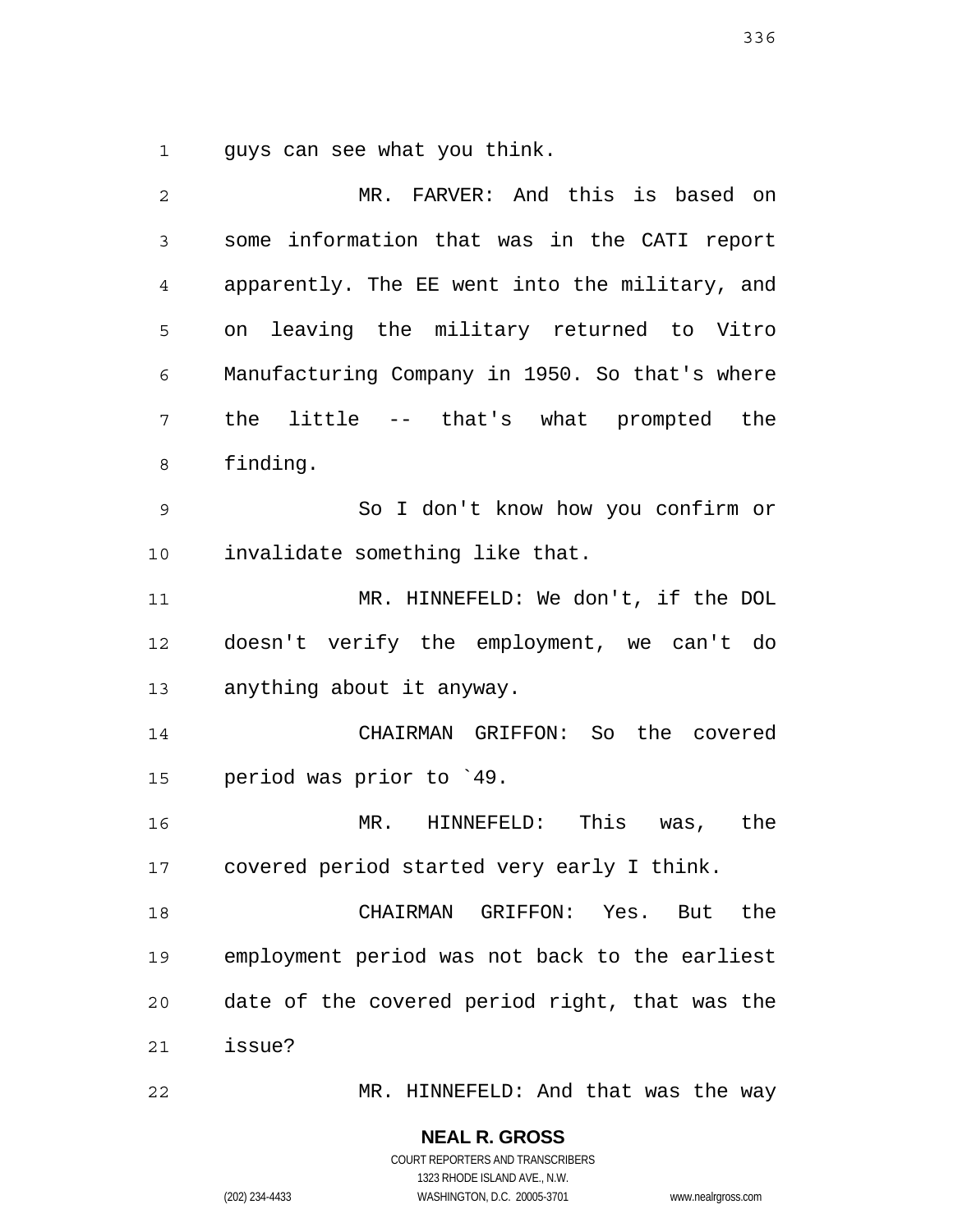would read this.

| $\overline{c}$ | CHAIRMAN<br>GRIFFON:<br>They<br>are            |
|----------------|------------------------------------------------|
| $\mathfrak{Z}$ | questioning whether he was employed, he or she |
| 4              | was employed. Okay. And that again to me would |
| 5              | be a question of did NIOSH follow up with DOL  |
| 6              | at all because I think from the claimant's     |
| 7              | perspective, they just want, and I think we    |
| 8              | all just want to get the right answer for the  |
| $\mathsf 9$    | claimant so you know, you can say well not my  |
| 10             | job or you can at least say we'll we can't     |
| 11             | define that but we can at least notify DOL.    |
| 12             | MR. HINNEFELD: We can do as much as            |
| 13             | we can do.                                     |
| 14             | CHAIRMAN GRIFFON: Right, exactly,              |
| 15             | and that's what I think we want to know, is    |
| 16             | did NIOSH look at this enough to say yes, this |
| 17             | might be an issue and DOL needs to answer this |
| 18             | for us.                                        |
| 19             | I would say the action would be for            |
| 20             | NIOSH to determine whether any communication   |
| 21             | with DOL was achieved or whatever.             |
| 22             | That fair Stu?                                 |

1323 RHODE ISLAND AVE., N.W.

(202) 234-4433 WASHINGTON, D.C. 20005-3701 www.nealrgross.com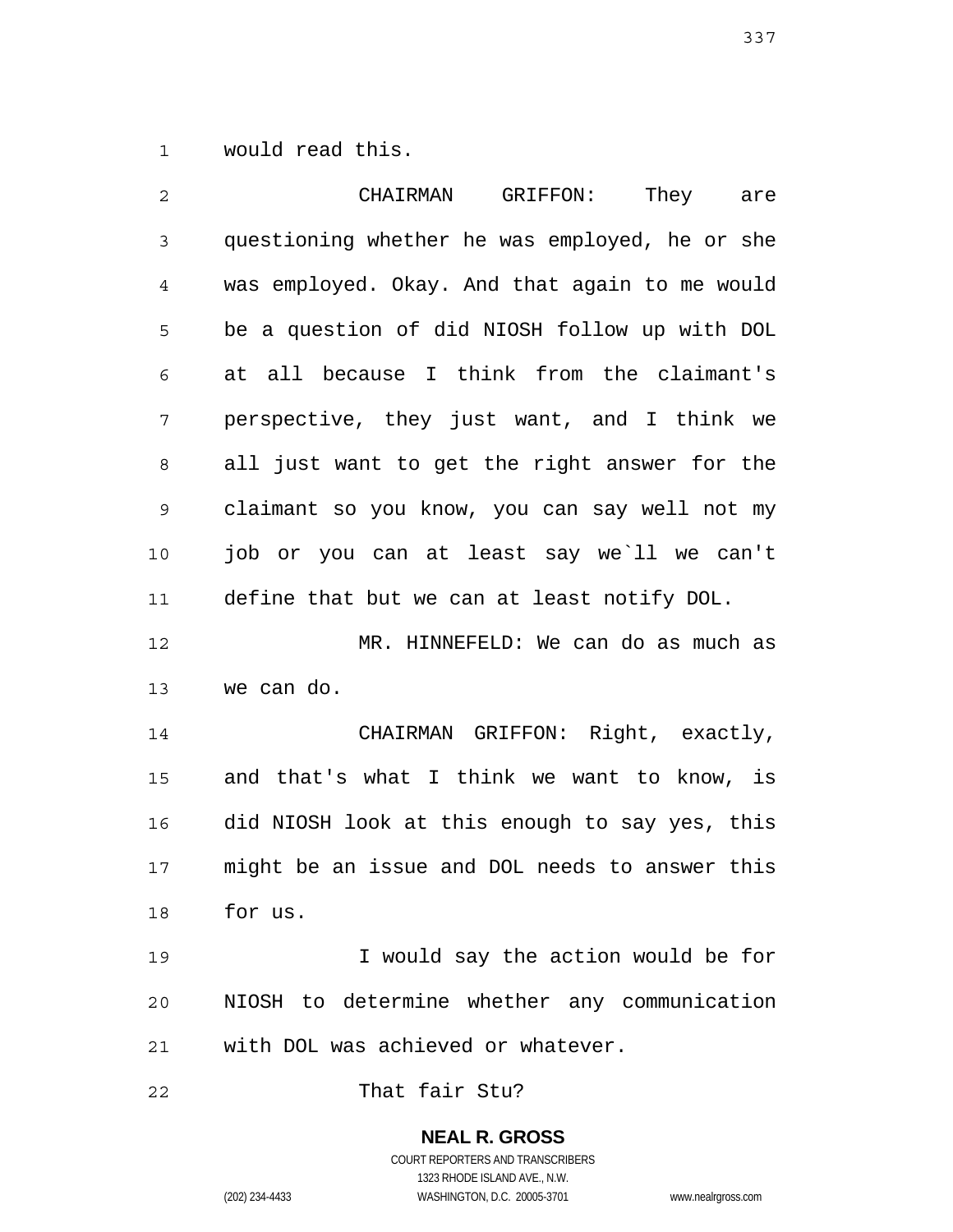1 MR. HINNEFELD: Sure, I'll see what we've got on it.

CHAIRMAN GRIFFON: Yes, yes. MR. HINNEFELD: And just because it's such a novelty I will mention that there are now three cases in a row where there were no findings. How did that happen? 8 CHAIRMAN GRIFFON: Oh wow, yes. MR. FARVER: We were having a bad day. CHAIRMAN GRIFFON: They renumbered them. MR. HINNEFELD: Okay the next finding is 192.1. CHAIRMAN GRIFFON: 192.1 or 193? MR. HINNEFELD: I got 192. The finding is NIOSH underestimated the greater than 15 keV electron shallow dose for 1955 and our response is essentially you are right, it's 60 millirem, it was submitted from data entry and we have a slight increase in PoC of this compensable case so it's not going to

**NEAL R. GROSS**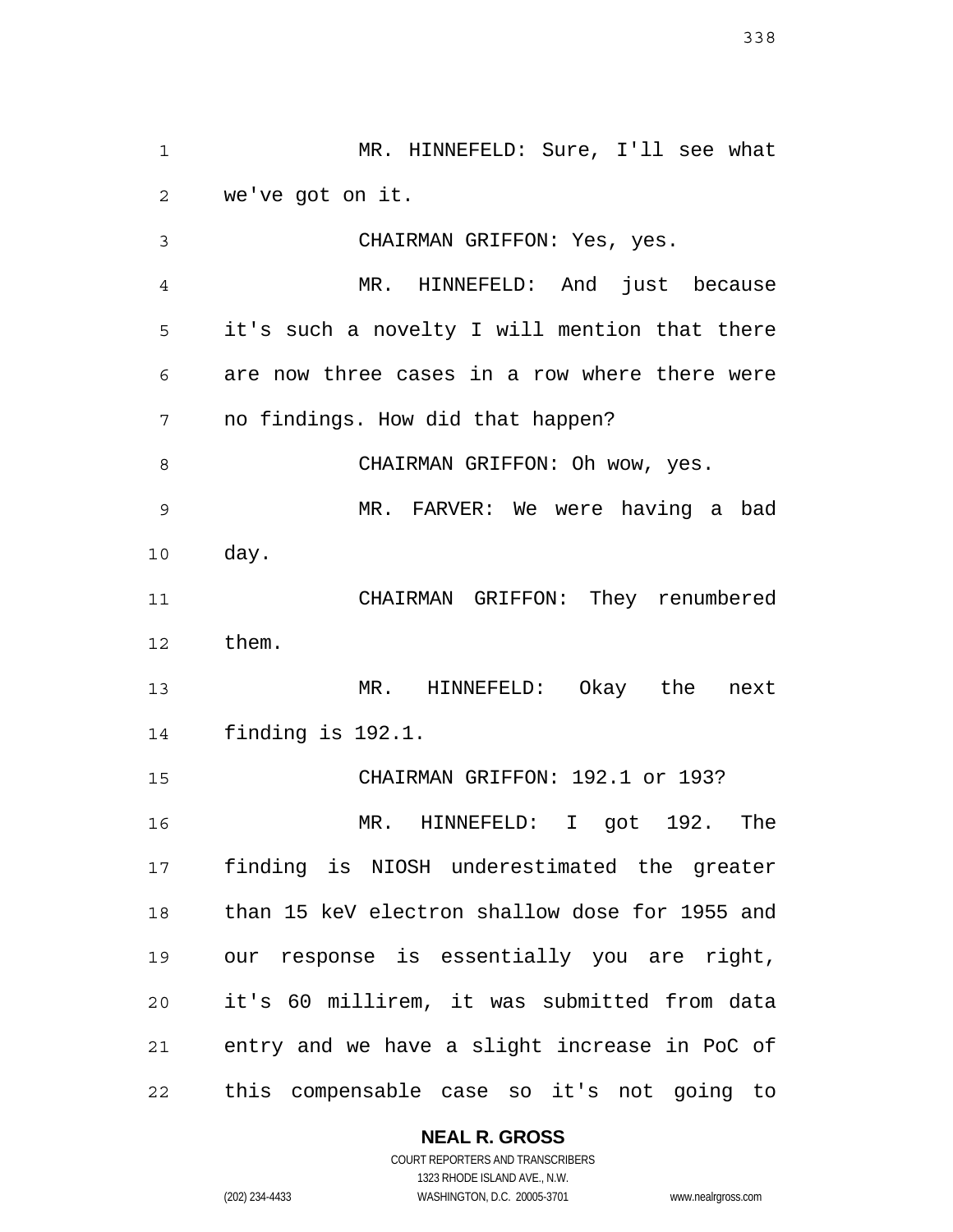have any effect on the case.

CHAIRMAN GRIFFON: So I guess SC&A's point would be this is a QA issue, right? MR. HINNEFELD: Yes, I mean that's what it involved. CHAIRMAN GRIFFON: I assume you would accept that right, yes, yes. No further action. MR. HINNEFELD: Well, specifically it's going to get caught in our general debate. CHAIRMAN GRIFFON: Right. 13 MR. HINNEFELD: Next is 192.2. CHAIRMAN GRIFFON: You threw me off because you went with black font on these and the other ones are in red. Is it that way on your screen? MR. HINNEFELD: You know what, I have such a hard time seeing red because of my color vision that I don't -- CHAIRMAN GRIFFON: Oh, okay. MR. HINNEFELD: I put stuff in red

> **NEAL R. GROSS**  COURT REPORTERS AND TRANSCRIBERS

> > 1323 RHODE ISLAND AVE., N.W.

(202) 234-4433 WASHINGTON, D.C. 20005-3701 www.nealrgross.com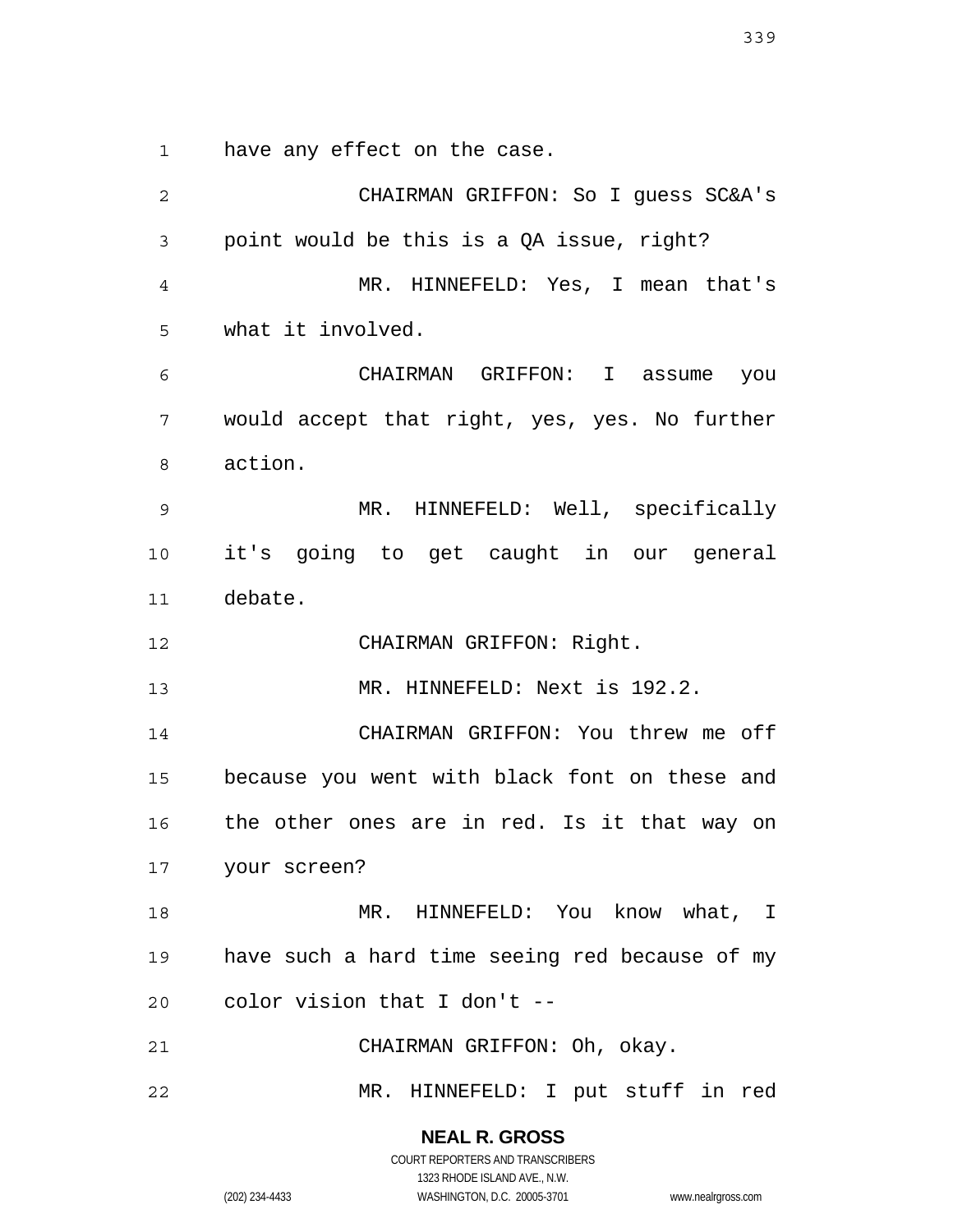for other people's benefits, not for my own.

CHAIRMAN GRIFFON: Right. MR. HINNEFELD: 192.2, the finding is basis for intakes not included in records. Our response is the file translated input to IREP included the results of the IMBA runs performed in the bioassay results provided by DOE. While, the 25 IMBA files were inadvertently left out of the claim file, the results can be recreated based on the file identified above. So, I guess the finding was that the IMBA records weren't there and the response was that well, the IMBA files weren't there but there's enough information in the calculated input to IREP that you can tell what was run on IMBA, apparently is what the response is, so that's just for you guys to evaluate if that's really true when you look at it.

CHAIRMAN GRIFFON: Right. Is this -- I'm not sure if this is essentially a show the work thing or --

> **NEAL R. GROSS**  COURT REPORTERS AND TRANSCRIBERS

> > 1323 RHODE ISLAND AVE., N.W.

(202) 234-4433 WASHINGTON, D.C. 20005-3701 www.nealrgross.com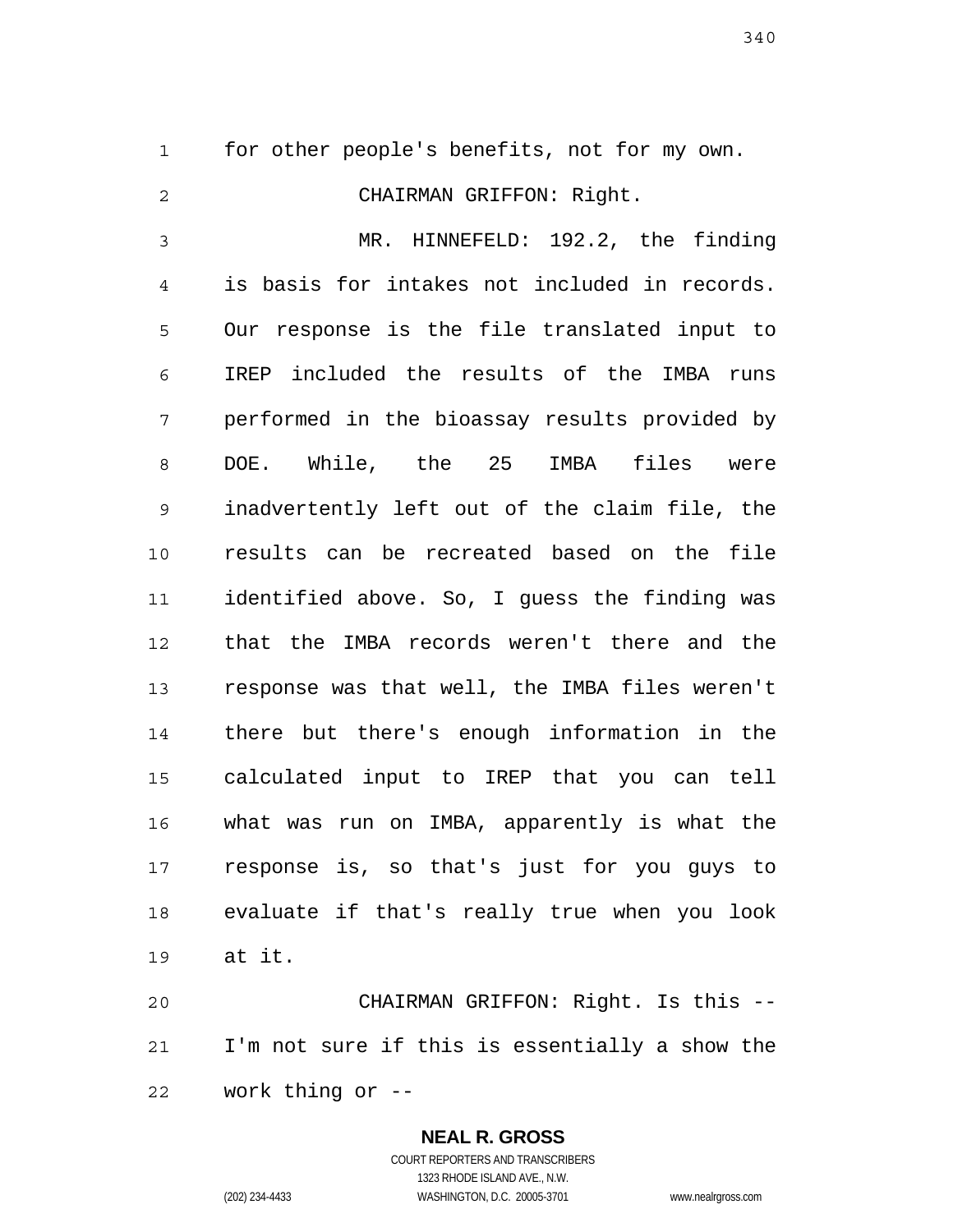1 MR. HINNEFELD: I have -- well we have to go back on this. There might be more to the findings. CHAIRMAN GRIFFON: Right, okay. MR. FARVER: I believe what happened was the IMBA runs were not included, as you said, and therefore you could not verify the intakes. They were calculated. CHAIRMAN GRIFFON: Okay. So is there an action on anybody's part? NIOSH - 11 MR. HINNEFELD: Well I mean --CHAIRMAN GRIFFON: Do you provide those? MR. HINNEFELD: Well, I think SC&A should look and see if the file that we saved, you know there is a file there that says these are the intakes. DR. MAURO: There's enough information for us to do that. MR. HINNEFELD: And what the response says was that file includes enough information, and not only includes the intake,

**NEAL R. GROSS** 

COURT REPORTERS AND TRANSCRIBERS 1323 RHODE ISLAND AVE., N.W. (202) 234-4433 WASHINGTON, D.C. 20005-3701 www.nealrgross.com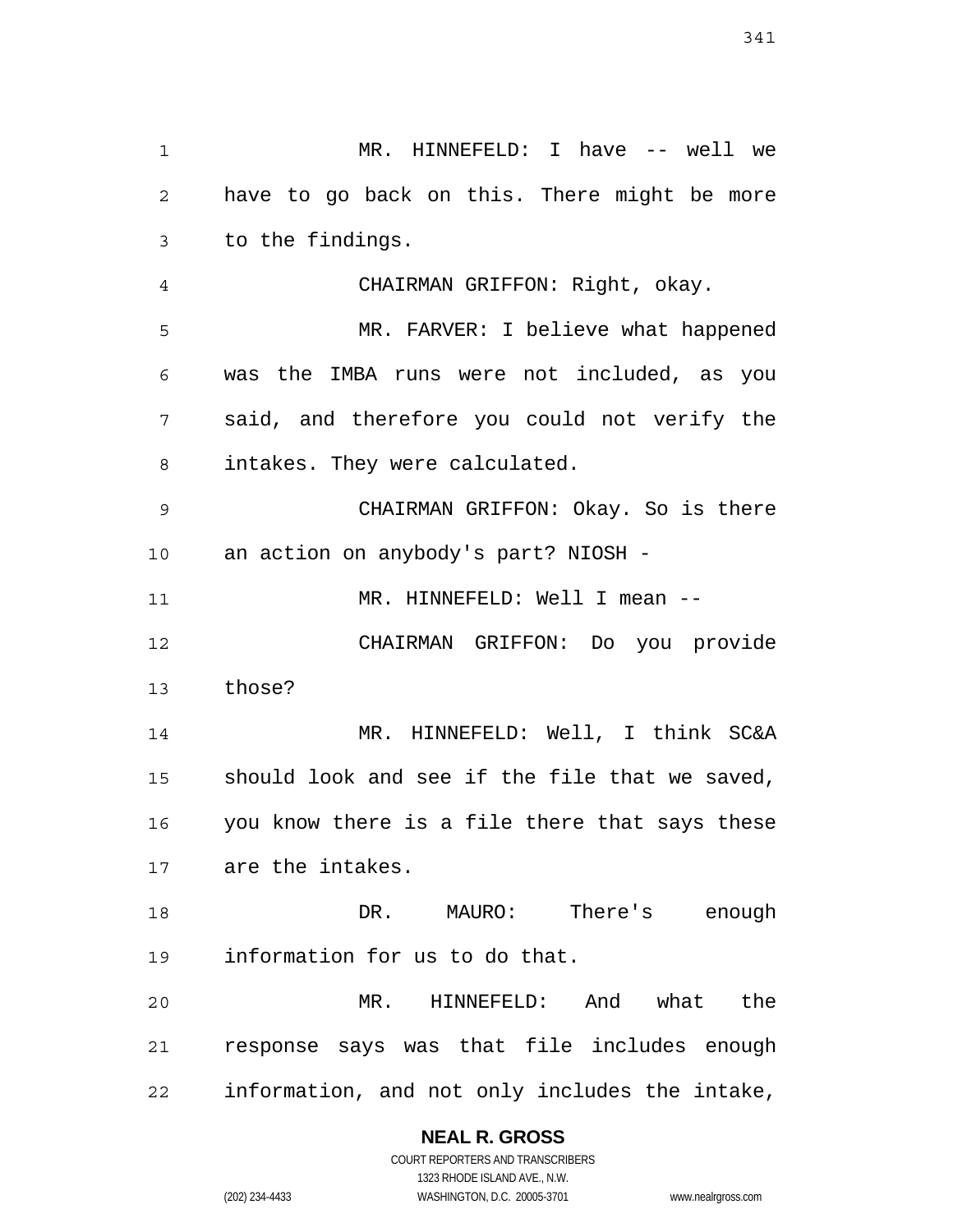it includes what got us to the intake. Now I don't know if that's true or not. That's what we conclude from this. CHAIRMAN GRIFFON: All right. All right. MR. HINNEFELD: If not then the IMBA intakes presumably should be made available. 8 CHAIRMAN GRIFFON: Okay. MR. FARVER: Well, in general, should they be included in the record? MR. HINNEFELD: Well I think that's part of show your work, I think so although there's 25 of them but I'm not exactly sure what that means. Sounds like an intimidating number of IMBA runs. 16 MR. FARVER: Yes. MR. HINNEFELD: Sounds like this thing took them like a month to do. But okay, we'll go find out. For right now, I think it's provide a response -- MR. FARVER: Sure, sure, these all go back to me and we'll have responses by the

COURT REPORTERS AND TRANSCRIBERS 1323 RHODE ISLAND AVE., N.W. (202) 234-4433 WASHINGTON, D.C. 20005-3701 www.nealrgross.com

**NEAL R. GROSS**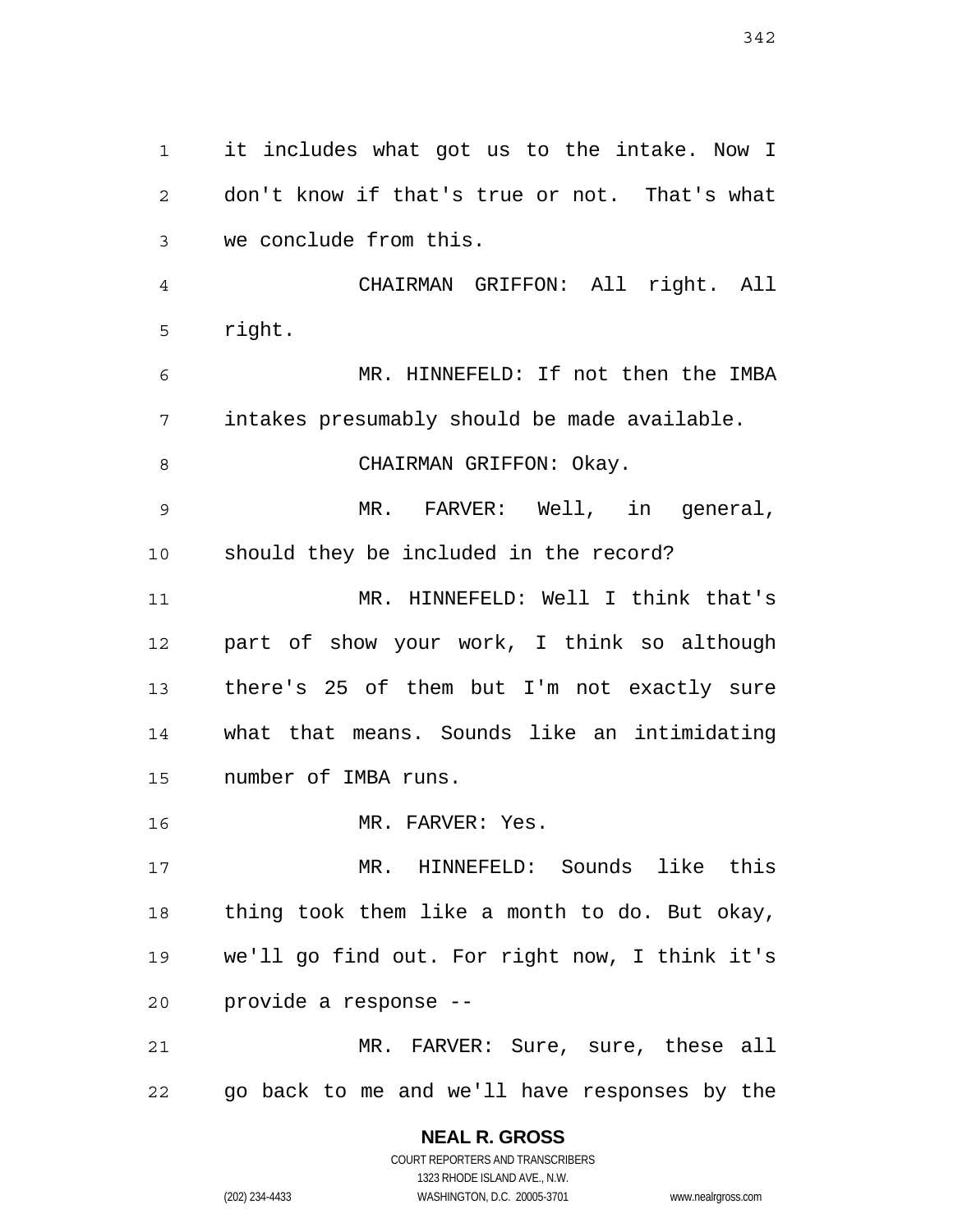next meeting I hope.

MR. HINNEFELD: Okay and here's an observation we responded to. Observation number 2. SC&A believes that NIOSH overestimated the skin dose. Our response is the entrance skin dose was assigned based in insufficient information regarding the exact location of the skin cancer of the scalp and the position of the head during the X-ray procedure. Project guidance at the time of the evaluation indicated that entrance skin dose was to be assigned. The assumed minimal collimation of the X-ray beam was a factor in making the claimant-favorable decision.

So apparently with a cancer on the scalp, we used the entrance dose which would mean that we considered it in the beam and the observation was the head's not really in the beam of an X-ray and this would have to be a particularly old claim for our response to matter but early on, we hear repeatedly that they just didn't collimate X-ray machines

**NEAL R. GROSS**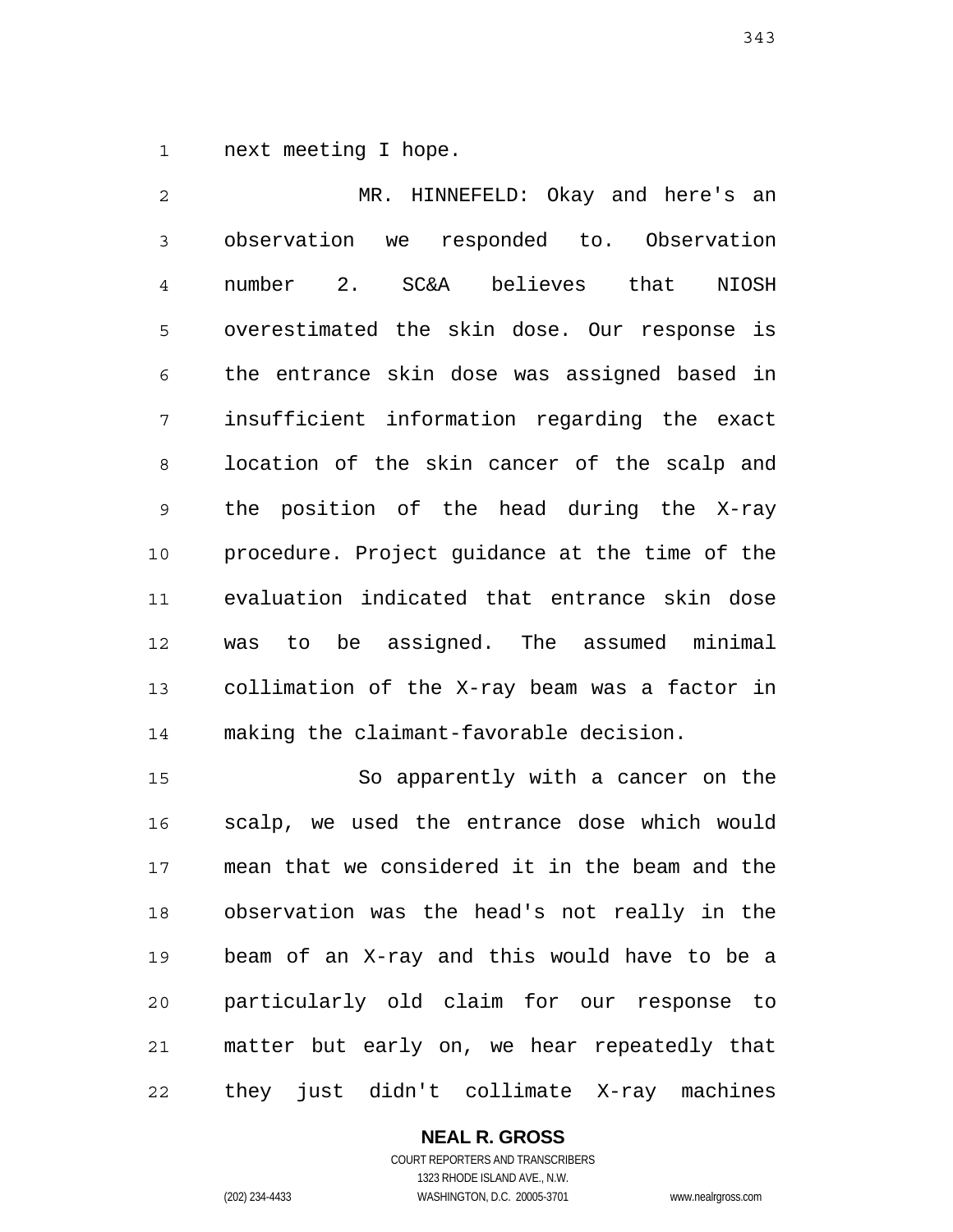early on the way they do now, and so you could very well have had a broader beam and we don't really know where on the scalp. It could have been here on the scalp. DR. MAURO: This case might have been done before OTIB - PROC 61 -- 7 MR. HINNEFELD: May have been. DR. MAURO: Which provided a very nice way in which you could adjust for where the skin cancer was observed and then maybe they just went ahead and went with the -- MR. HINNEFELD: It may have just been they said we don't know for sure if it-- maybe it's here or maybe it's here we don't really know. DR. MAURO: So you gave it closer to the beam. CHAIRMAN GRIFFON: It's just an observation anyway which I always had a hard time understanding how we treat them in our matrices, but any comment on that Doug or do you want to follow up on it or? I mean it

**NEAL R. GROSS** 

COURT REPORTERS AND TRANSCRIBERS 1323 RHODE ISLAND AVE., N.W. (202) 234-4433 WASHINGTON, D.C. 20005-3701 www.nealrgross.com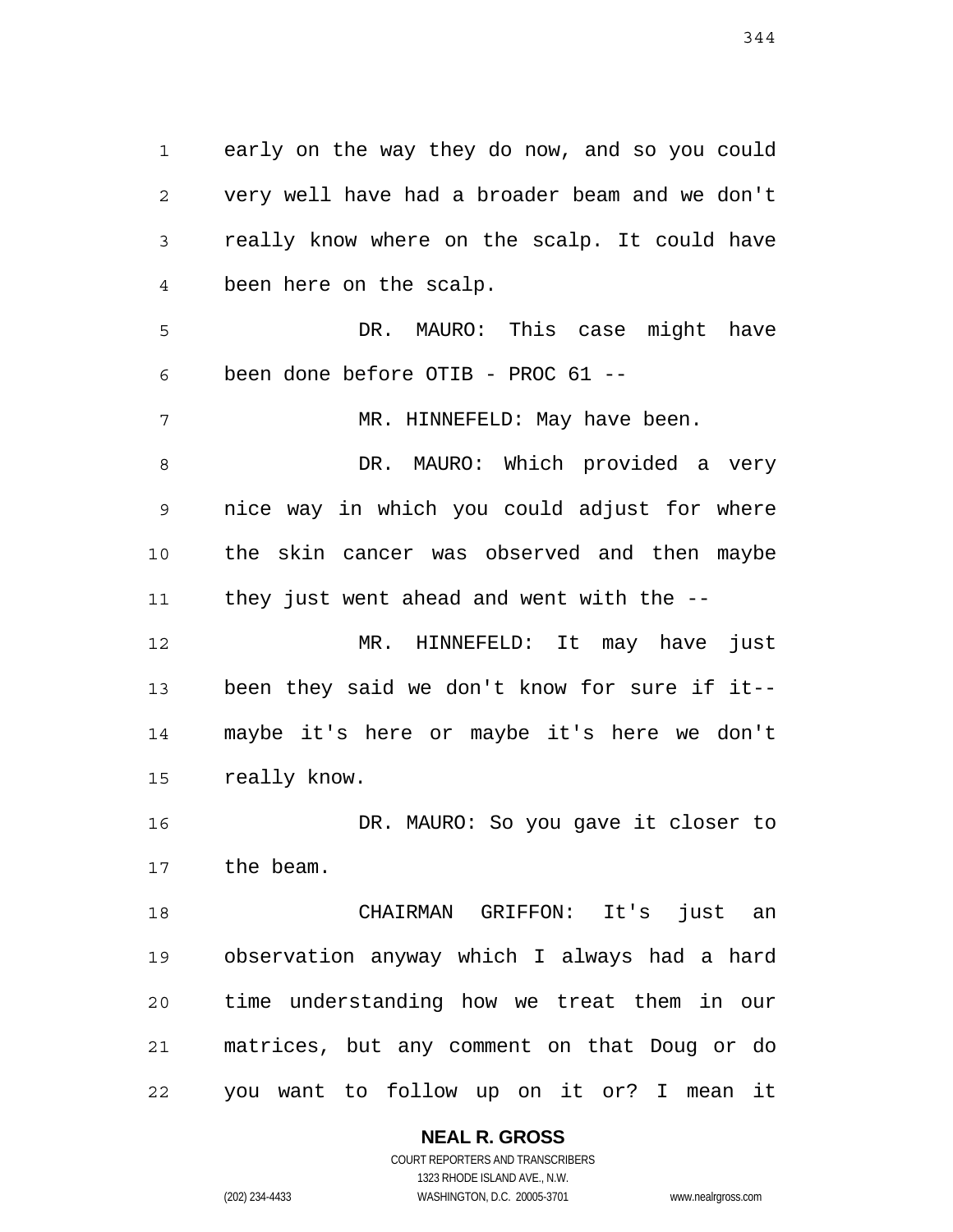looks like -- MR. FARVER: It's an observation. We can probably let it go. CHAIRMAN GRIFFON: Yes. I mean do we know -- DR. MAURO: We overestimated it. CHAIRMAN GRIFFON: Yes overestimated. DR. MAURO: And this was compensated. CHAIRMAN GRIFFON: Was it compensated? Anybody know if 192--? 13 MR. SIEBERT: Over 50 percent. CHAIRMAN GRIFFON: Over 50 percent? DR. ULSH: Is it like way over, is this the thing that put it over? MR. SIEBERT: No, I mean, well, it's hard to say what put it over, but it was at 50.22 percent. MR. HINNEFELD: Yes, but it's probably not complete. CHAIRMAN GRIFFON: Yes, it could

> **NEAL R. GROSS**  COURT REPORTERS AND TRANSCRIBERS 1323 RHODE ISLAND AVE., N.W. (202) 234-4433 WASHINGTON, D.C. 20005-3701 www.nealrgross.com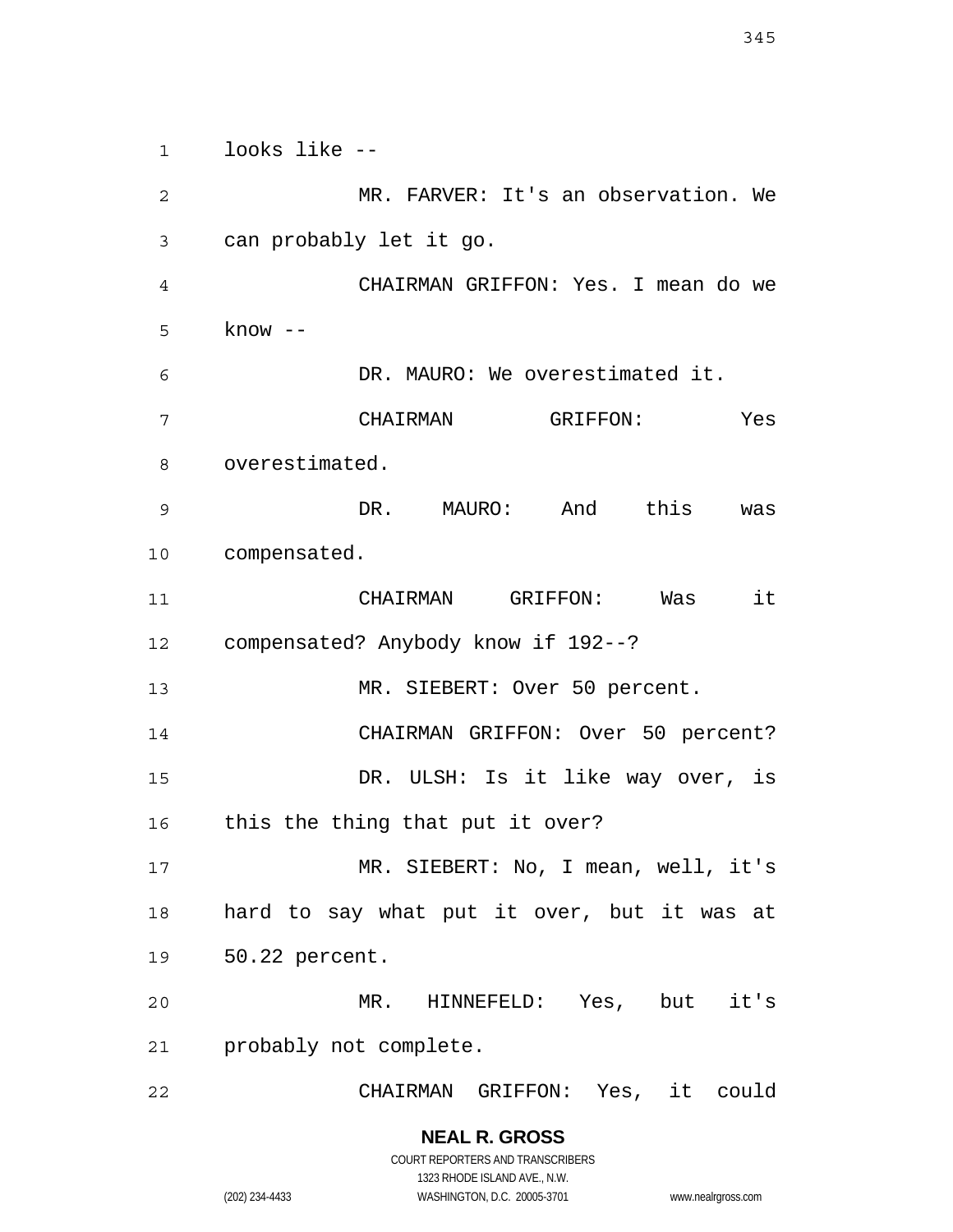have been partial.

| $\overline{2}$ | MR. HINNEFELD: You have a poorly-              |
|----------------|------------------------------------------------|
| 3              | collimated beam and your decision is, if I     |
| $\overline{4}$ | decide it's collimated, and I didn't expose    |
| 5              | his head he's out, but it could very well not  |
| 6              | have been collimated and the cancer could have |
| 7              | been here and we don't know. We don't know if  |
| 8              | it's in or out.                                |
| $\mathsf 9$    | CHAIRMAN GRIFFON: Do we know when              |
| 10             | this was done relative to PROC 61?             |
| 11             | MR. SIEBERT: Yes it was done<br>in             |
| 12             | September of `05. Procedure 60 was initially   |
| 13             | available in 2004 but there were huge updates  |
| 14             | and I believe this is one of the updates that  |
| 15             | happened in 2006. It was relatively generic    |
| 16             | prior to that and I think what Doug<br>was     |
| 17             | talking about the nice explanation on how you  |
| 18             | can figure out between, that happened after    |
| 19             | 2005.                                          |
| 20             | CHAIRMAN GRIFFON: So I guess the               |
| 21             | one issue, I mean we always focus on the ones  |
| 22             | below 50, this is one that is very slightly    |

**NEAL R. GROSS**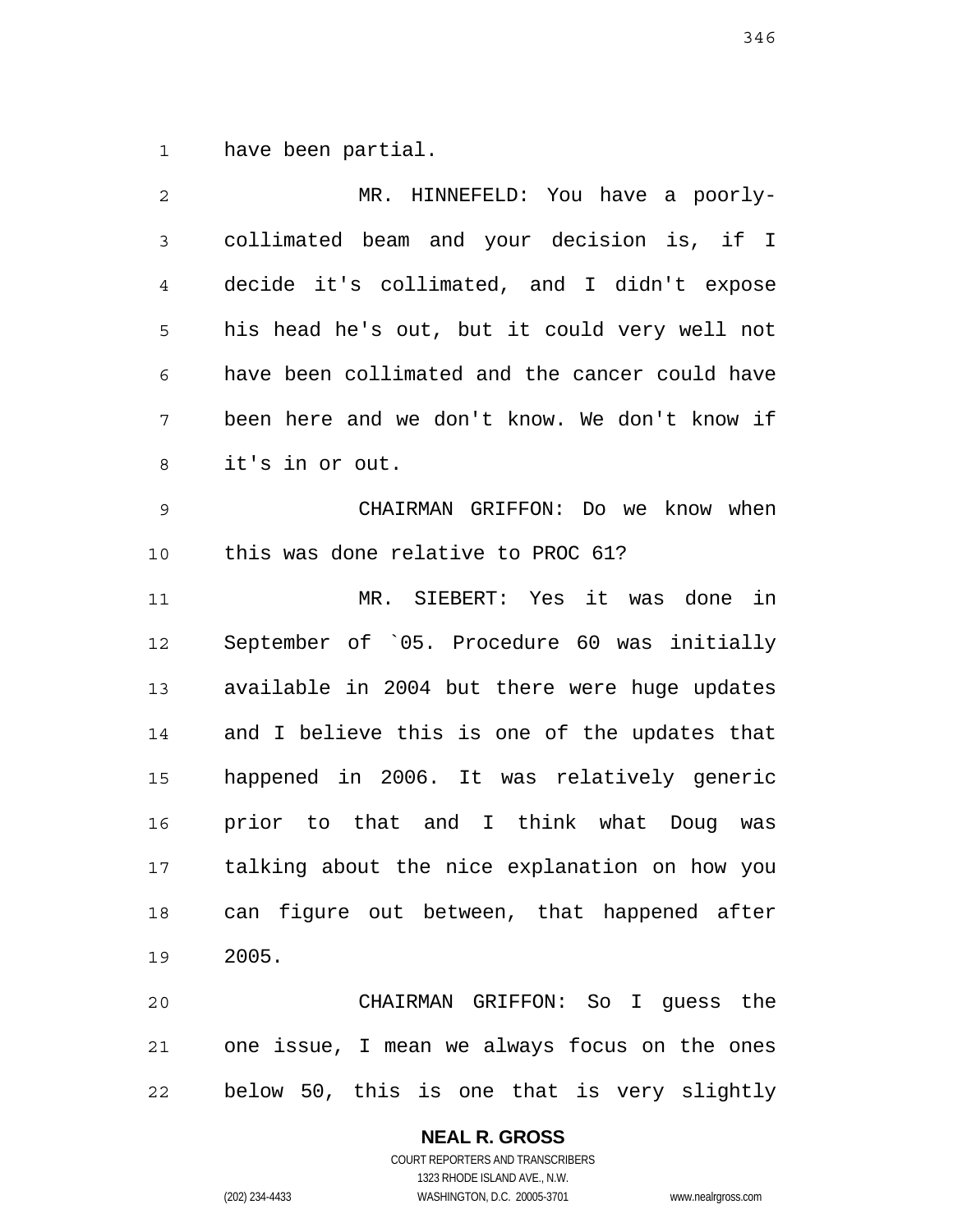over 50 where we are being too claimant-favorable, which is something we haven't dealt with a lot in our discussions but - MEMBER MUNN: Increasingly. CHAIRMAN GRIFFON: Yes. DR. ULSH: So what's the status? CHAIRMAN GRIFFON: I'm not sure. MR. HINNEFELD: Well I wouldn't close it. Let's let SC&A look at it and made a response. MR. FARVER: It's an observation. It was probably made an observation because it was a compensated case. CHAIRMAN GRIFFON: And I think we should probably say since the time that this dose reconstruction was completed, PROC 61 has -- I think we might want to reference that PROC 61 is the updated way of doing this dose estimate. DR. MAURO: Which could have resulted in a lower dose but at the time it was the right way to do it. You're not going

> **NEAL R. GROSS**  COURT REPORTERS AND TRANSCRIBERS 1323 RHODE ISLAND AVE., N.W.

(202) 234-4433 WASHINGTON, D.C. 20005-3701 www.nealrgross.com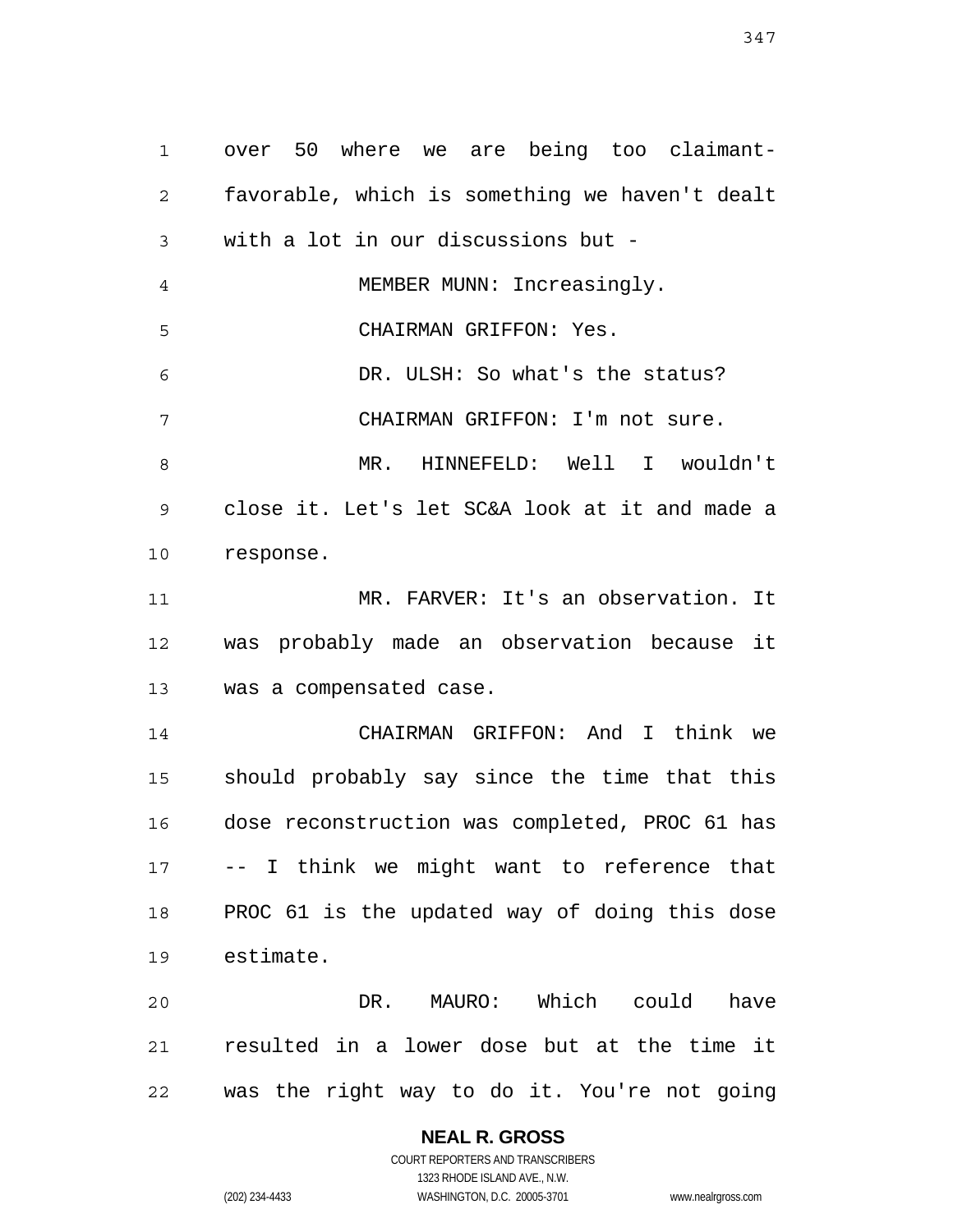to reverse that decision.

CHAIRMAN GRIFFON: You're not going to reverse it, right. It's just pointing it out, pointing it out that it may have -- yes. MR. HINNEFELD: Did you want to write that or did you want to - CHAIRMAN GRIFFON: I'll try to write it. MR. HINNEFELD: Good. CHAIRMAN GRIFFON: You said `05 it was done in `05, Scott? MR. SIEBERT: Correct. CHAIRMAN GRIFFON: It's PROC 0061, right? Okay. All right. Okay. And there's no further action on this. So is the next one -- are you okay to move on? DR. ULSH: No further action, did you say? MR. HINNEFELD: Yes, he said no further action. CHAIRMAN GRIFFON: Right MR. HINNEFELD: It's an observation.

> **NEAL R. GROSS**  COURT REPORTERS AND TRANSCRIBERS

1323 RHODE ISLAND AVE., N.W. (202) 234-4433 WASHINGTON, D.C. 20005-3701 www.nealrgross.com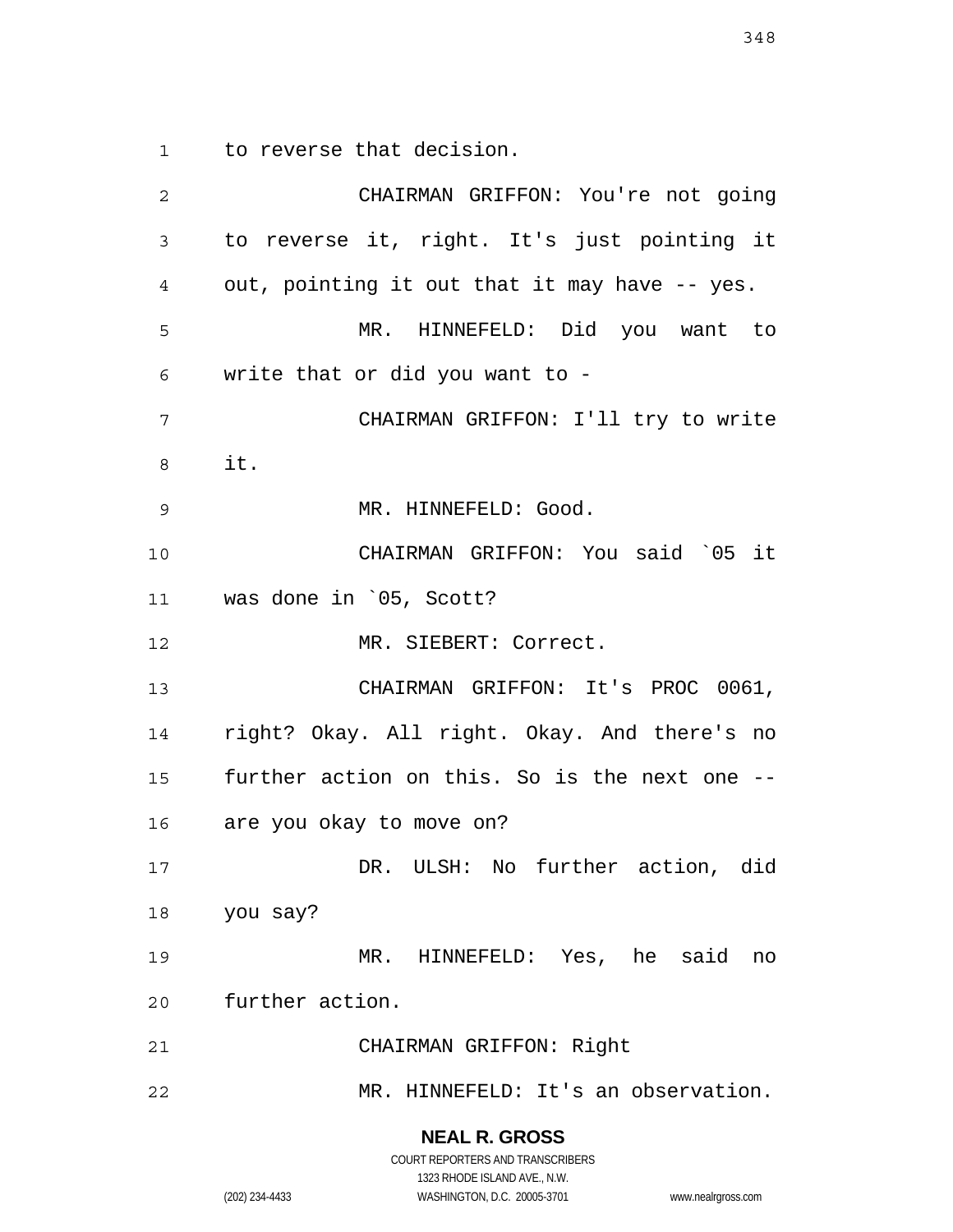CHAIRMAN GRIFFON: Right. MR. HINNEFELD: Okay, 193.1. The finding is failure to properly reference procedure used in determining the photon dose. Our response is we agree that OTIB-17 should have been referenced but as SC&A points out, the correct method from this document was used. So we used the method from the document without referencing the document. That's what we said. I guess that SC&A can go check and make sure that's true since no one has seen these for so long. MR. FARVER: No, that's okay, we can close that one. 15 MR. HINNEFELD: Okay. CHAIRMAN GRIFFON: Okay, that's closed. MR. HINNEFELD: And 194.1. The finding is unable to confirm source of photon uncertainty applied to the skin cancer. Our response describes the origin of the photon uncertainty and says that the correction

> **NEAL R. GROSS**  COURT REPORTERS AND TRANSCRIBERS

1323 RHODE ISLAND AVE., N.W. (202) 234-4433 WASHINGTON, D.C. 20005-3701 www.nealrgross.com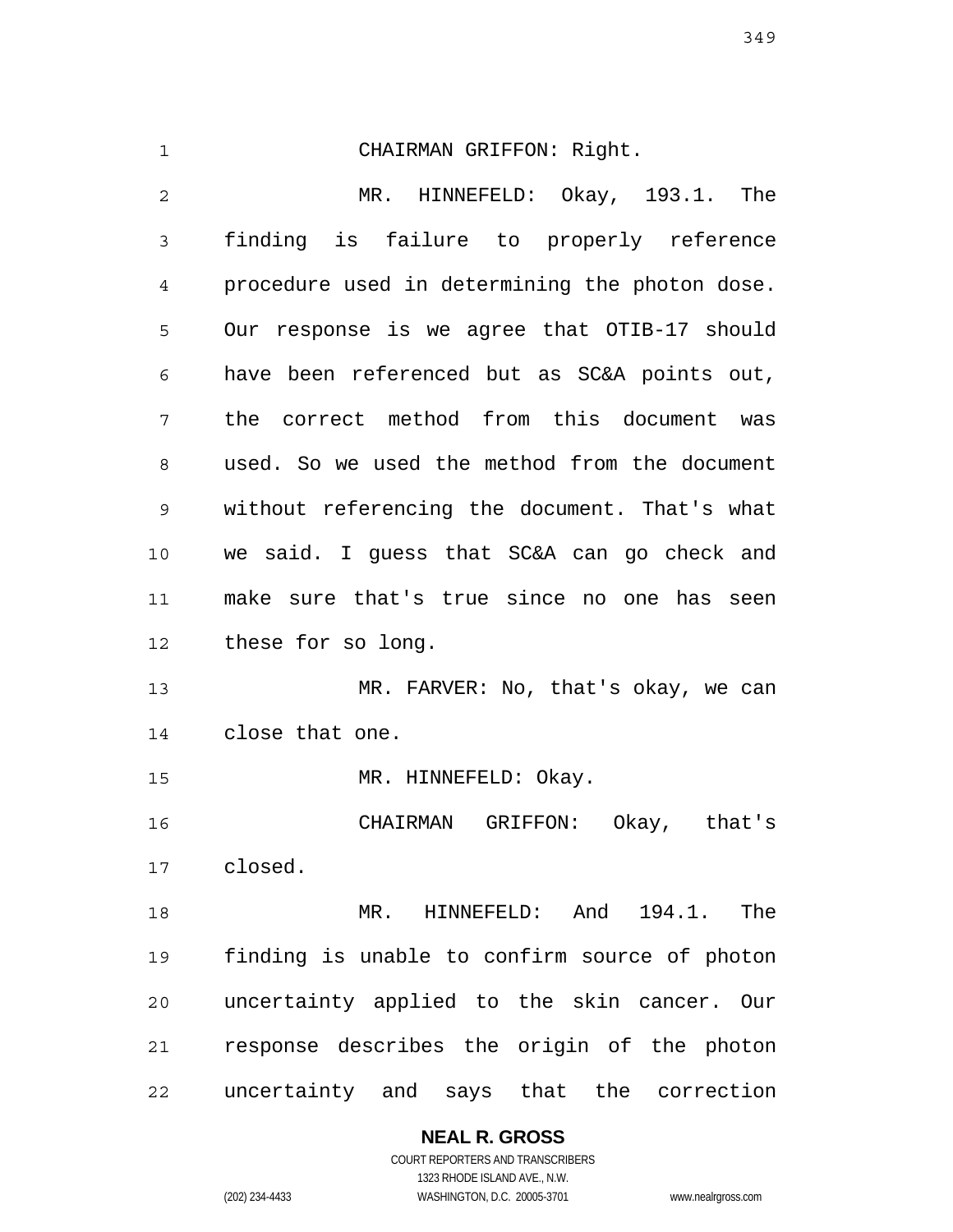factor of 1.43 is a combination of two correction factors. For section 6.5 -- I'm not sure what -- there is a correction factor for film badges pre-1985 of 10 percent for low energy photons and that means below 250 keV. The second factor is the standard dosimeter uncertainty for film badges is 30 percent.

So in this case, for both the less than 30 and the 30 to 250 keV energy bands, you have 1.1 which accounts for the 10 percent underestimate times 1.3 which is the uncertainty. That gives you 1.43. But the greater than 250 keV energy band, you just have 1.43. So it's a blended -- it's not the same for all the energy bands.

DR. MAURO: I got it. I got it.

MR. HINNEFELD: So that's our response.

MR. FARVER: I'll just go back and check.

CHAIRMAN GRIFFON: Yes. That's worth reviewing. But you don't know, for section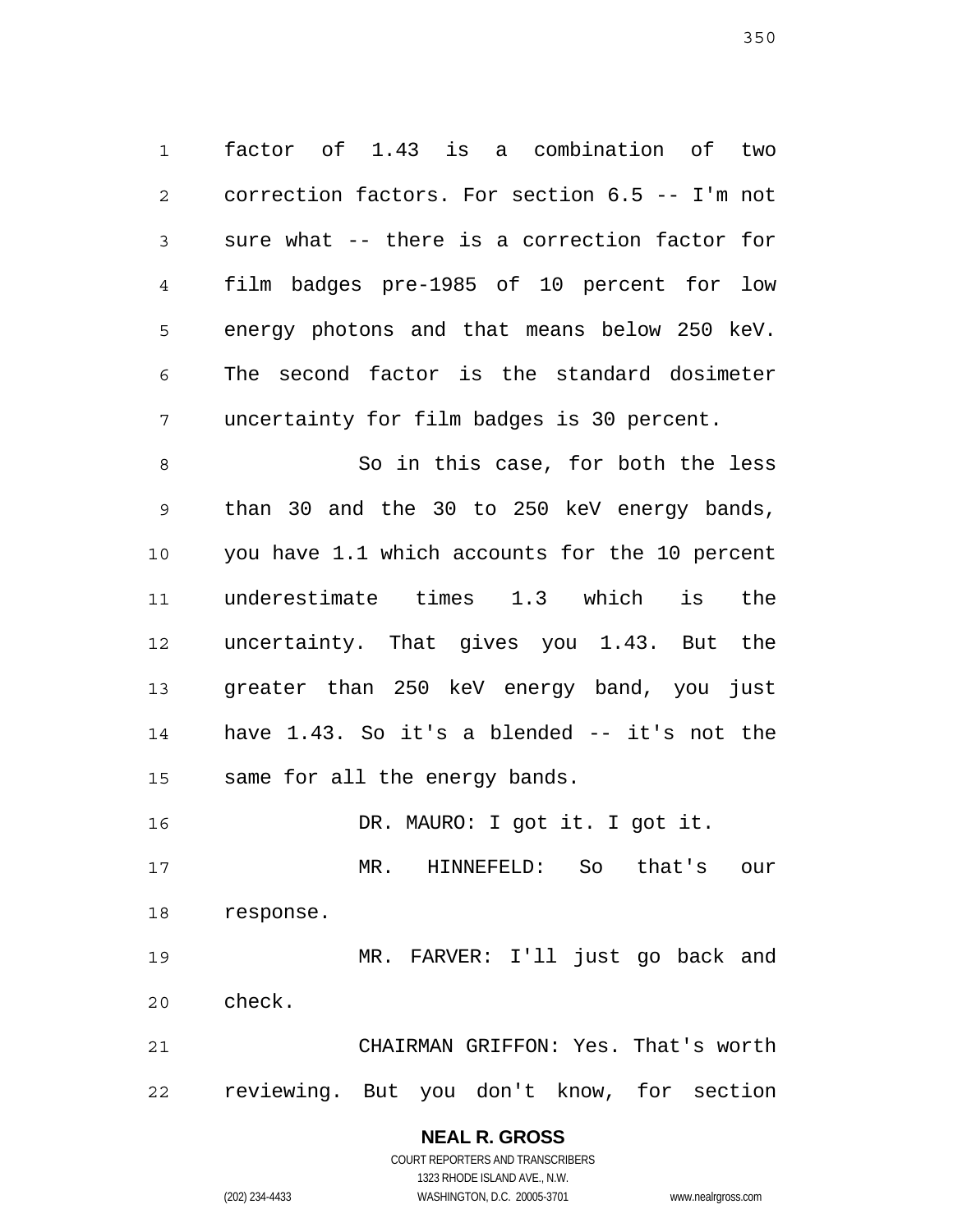6.5, it's not TIB-10.

MR. FARVER: Automatically it's a TBD. MR. SIEBERT: It's the Fernald TBD. CHAIRMAN GRIFFON: Fernald TBD, okay. MR. HINNEFELD: See, 194.2, the finding is the annual X-ray exam doses are not assigned and reviewer could not reproduce the occupational medical dose. Response is, SC&A is correct. This report is an error. The employee's X-rays of record were applied not the annual X-ray. So apparently the report said we used annual X-rays when in fact we used the actual X-ray. Kind of a QA sort of thing. DR. MAURO: I've got a question. When you have the X-ray records for an employee and let's say it's less than once per year, whatever you have you have, but if you went to the once per year you would give him a higher dose. What do you normally do? Do you

**NEAL R. GROSS**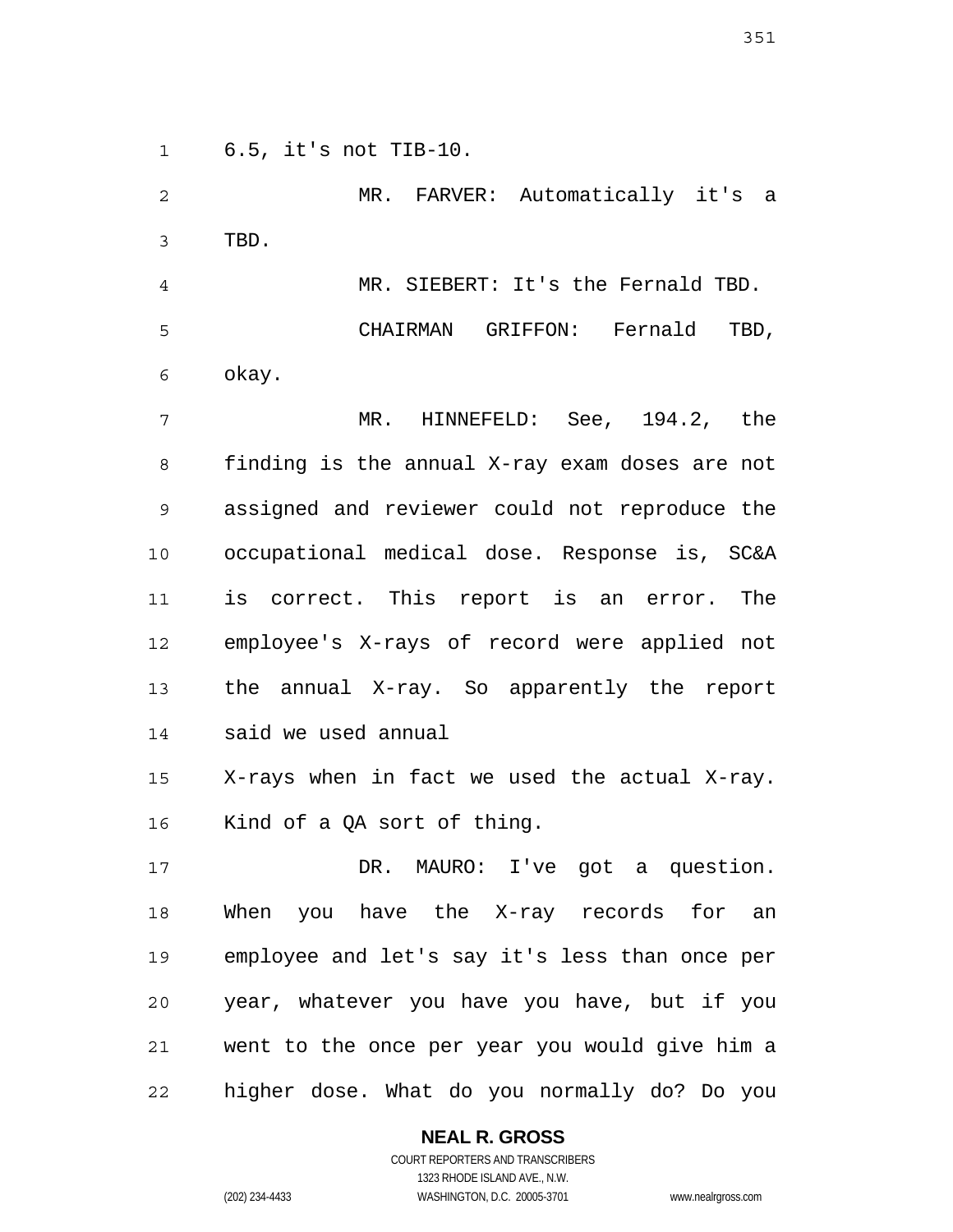normally just go with the limited number of measurements or automatically just default to the higher one?

MR. HINNEFELD: We use the X-ray records.

DR. MAURO: You go with the X-ray records. Okay.

MR. HINNEFELD: Yes, especially if you are doing a best estimate. I don't know if this is a best estimate or not but in general there's a preference for best estimates unless the overestimate saves you a lot of time and so we use the medical record.

MR. SIEBERT: Yes, and this was a 46 percent so it would have been best estimate.

DR. ULSH: It's not clear to me that that's the situation here. It might be. But it might be that the actual record gave it more frequently. I don't know without looking at it.

MR. HINNEFELD: Well, there is more to our response, it looks like.

> **NEAL R. GROSS**  COURT REPORTERS AND TRANSCRIBERS 1323 RHODE ISLAND AVE., N.W. (202) 234-4433 WASHINGTON, D.C. 20005-3701 www.nealrgross.com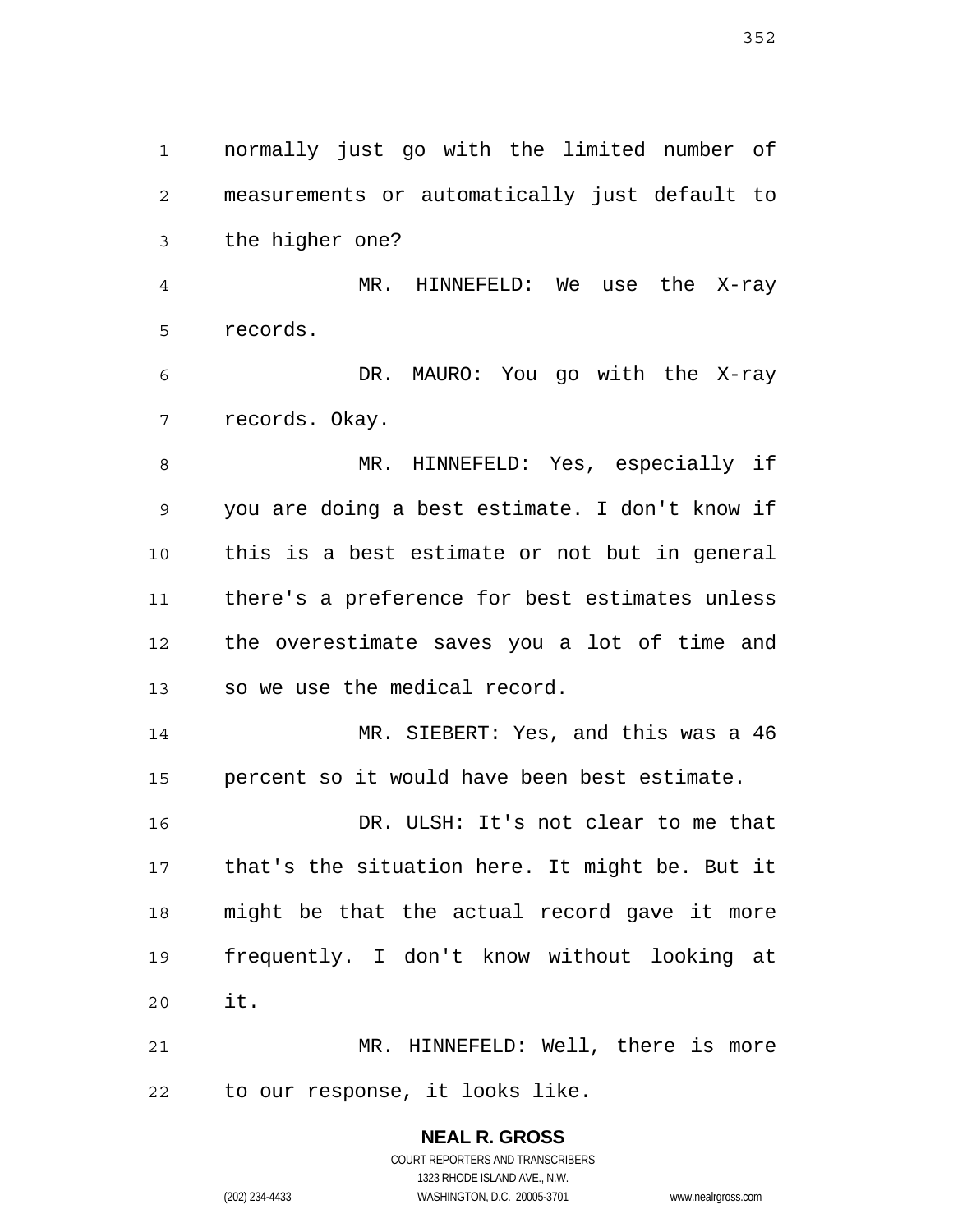next finding. MR. HINNEFELD: Oh, okay. All right. CHAIRMAN GRIFFON: Does SC&A need to look back to this? MR. FARVER: Well, what we can glean out of this is the DR report said that X-rays were calculated annually but in fact they weren't. It was only for 12 of the 17 years of employment because that's what there were records for. CHAIRMAN GRIFFON: Ah, yes.

CHAIRMAN GRIFFON: No, that's the

MR. FARVER: But the tables in the TBD say to use a certain frequency annually so which do you go by? The records or the TBD? And --

CHAIRMAN GRIFFON: What do you do for this?

MR. FARVER: It depends on the site. I know but then you have to go back to the procedures and the documentation and each one -- sometimes it says use the record or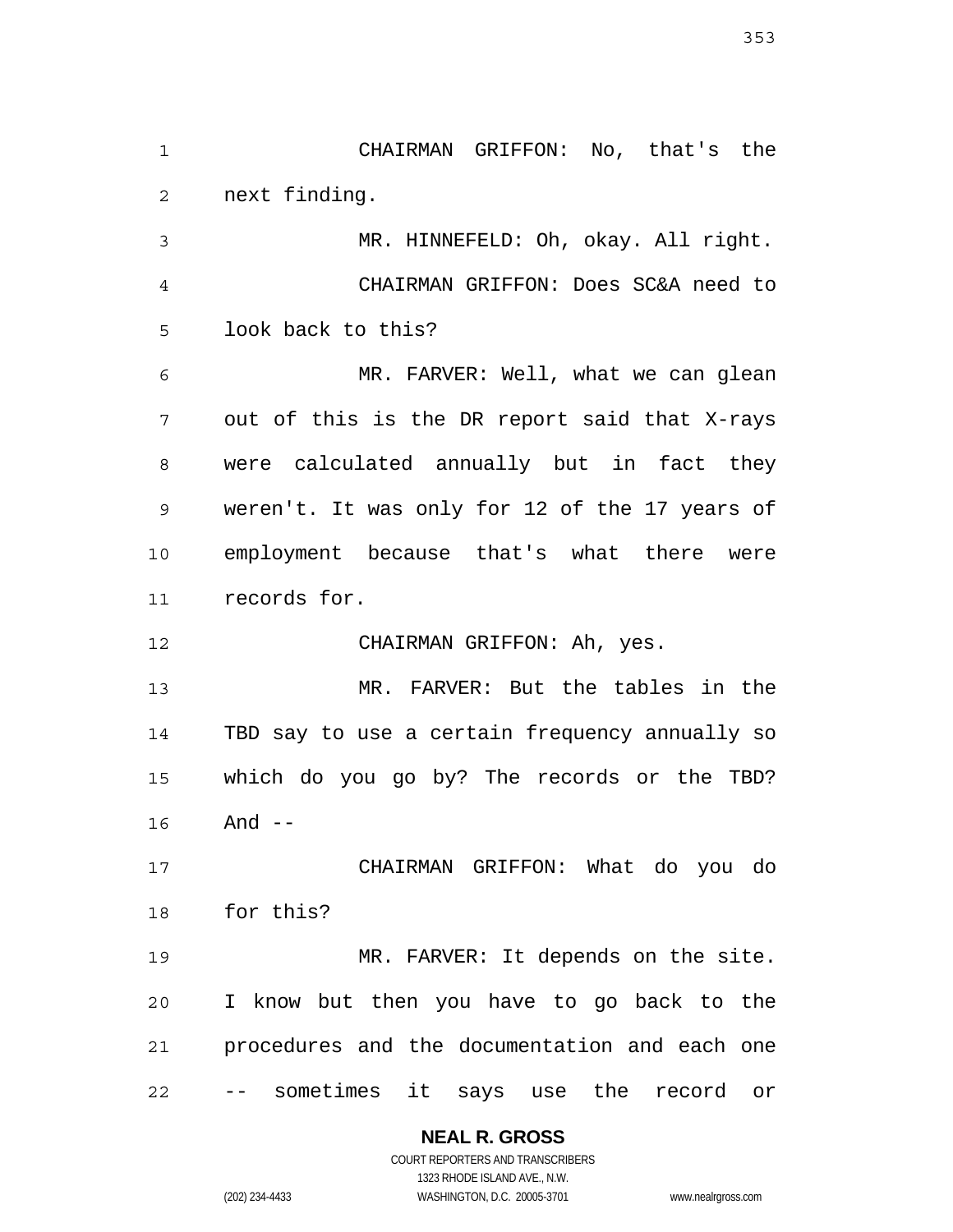sometimes it says use the frequency for all cases. And sometimes you just use the table's frequency for maximum or something and for best estimates you use the records, but you have to go back and look at the documentation and find out exactly what the tables say.

DR. MAURO: This could flip on that. MR. FARVER: But they used the actual records. The DR said they did it for every year but they only did it for 12 out of 11 17 years when they had actual records.

DR. ULSH: So is this an SC&A, SC&A considers NIOSH response?

14 MR. FARVER: This is back to us. MR. HINNEFELD: On 194.3 we wrote a book. The finding was reviewer questioned whether dates of intake for fitted uranium dose are claimant-favorable. Our response was the comment that the assessment is not consistent with OTIB-60 is not applicable since this assessment was done in 2005 and OTIB-60 was issued in 2007, so apparently

**NEAL R. GROSS**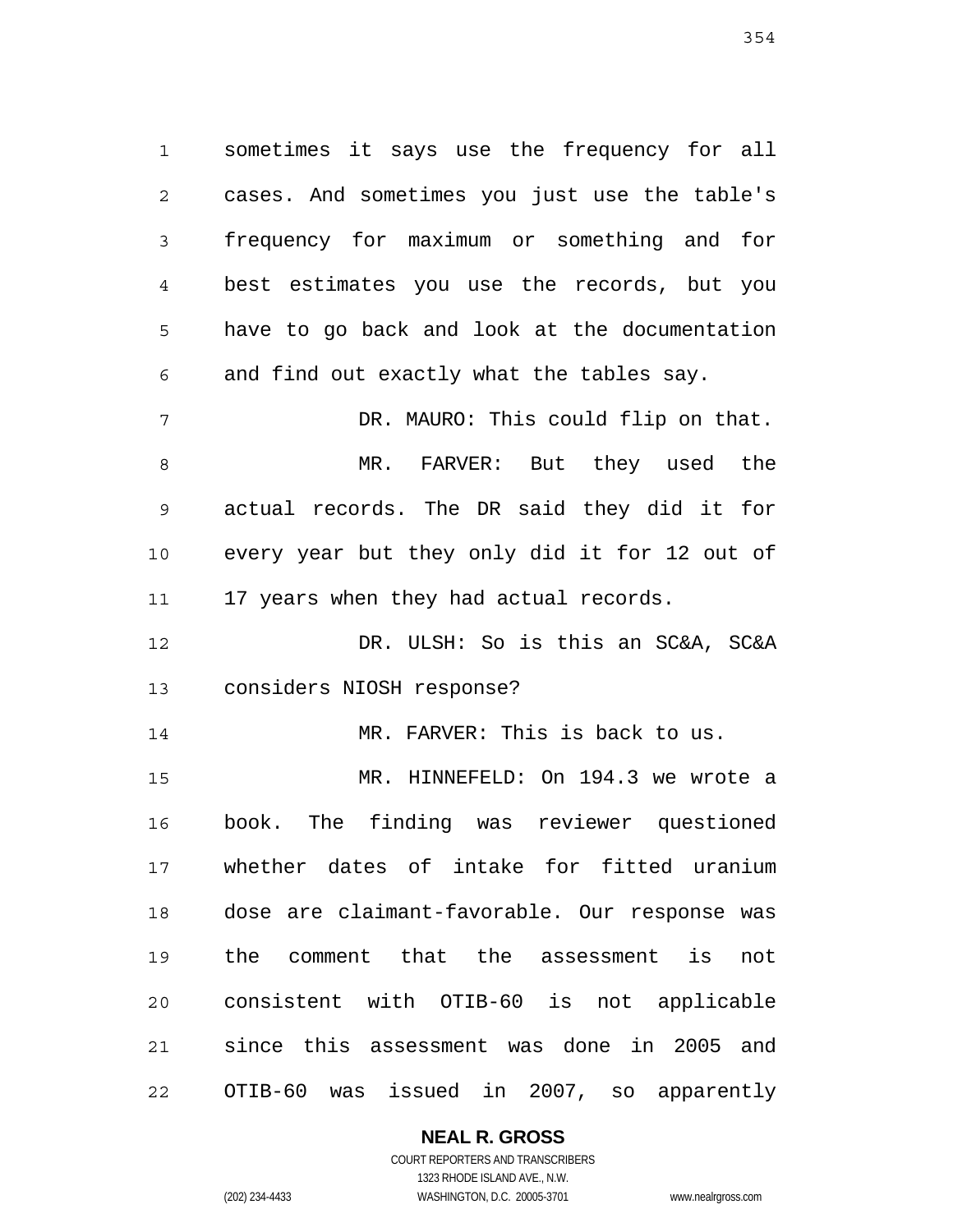that's part of the finding.

The shifting of the intake date to account for the October 29 sample would not have resulted in a significant change to the assessment. So there's a lot of information associated with finding we don't have here. The two high samples in late October were boxed in by two samples at the employee's baseline on November 27 and November 1. Therefore the resulting three-day chronic intake was estimated with an acute intake at the mid-point of a chronic intake. The use of the day before as the intake date was done because it resulted in the only scenario where a good fit to the bioassay data could be obtained. This is because the majority of these samples were followed up by results that were much lower than the high positive results used to determine the intake date.

NIOSH agrees that this is not considered a standard practice however in this case it was a choice of calling the high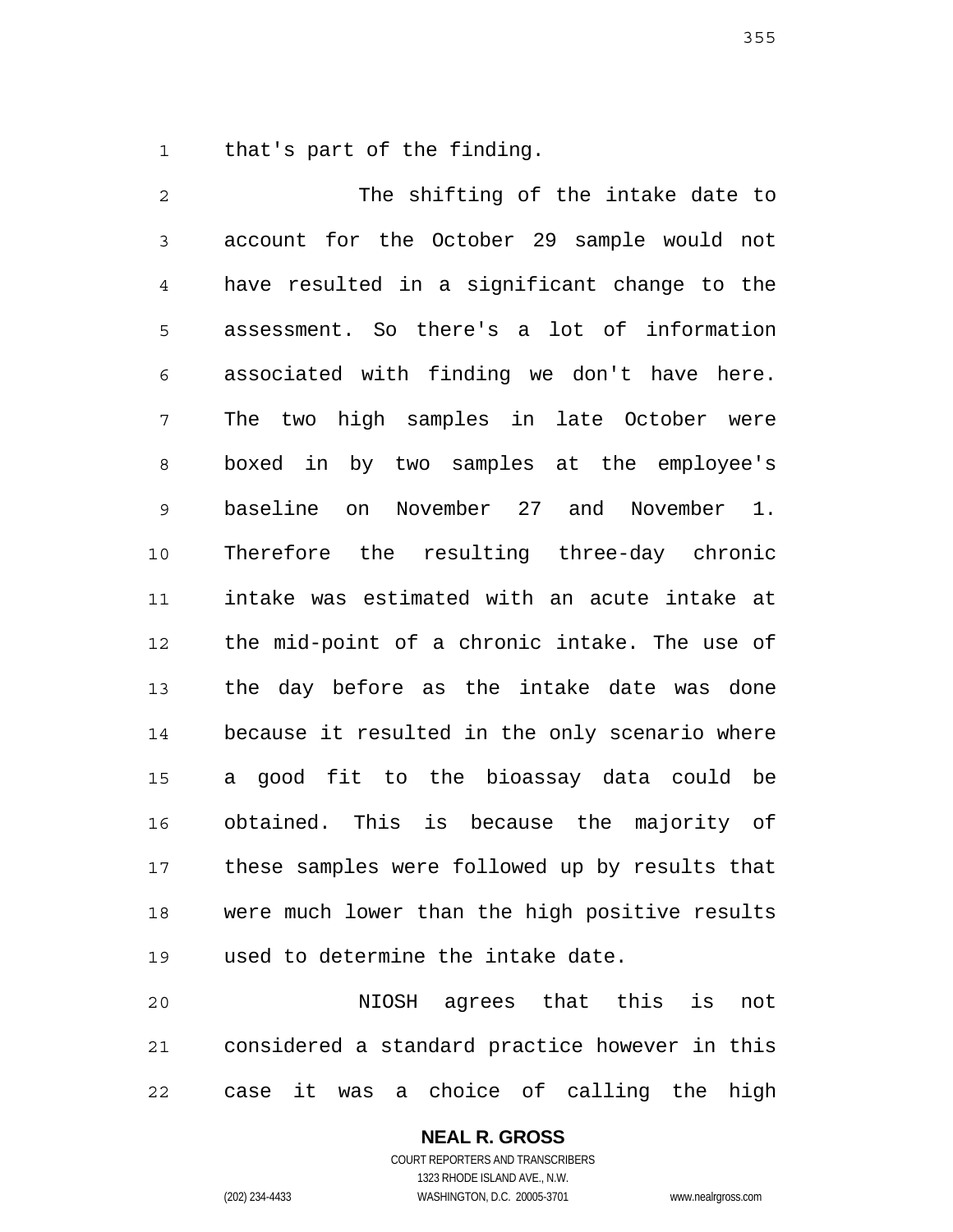samples false positive or assuming that the intake occurred close to the high result. NIOSH feels it is more claimant-favorable to assume intake occurred than to assume nothing occurred.

Apparently a one high sample followed fairly closely by a low samples and to fit that you have to have an intake that occurred close to --

CHAIRMAN GRIFFON: I understand this is to split the period.

MR. HINNEFELD: If you don't have any indication and there are not countervailing bioassay samples following it.

CHAIRMAN GRIFFON: I think this -- yes, you got to --

MR. HINNEFELD: We have just go to back to it.

CHAIRMAN GRIFFON: Yes. I mean the other thing I would ask on the record, employment record from DOE, is if this was an acute exposure, was there any kind of incident

> **NEAL R. GROSS**  COURT REPORTERS AND TRANSCRIBERS

1323 RHODE ISLAND AVE., N.W. (202) 234-4433 WASHINGTON, D.C. 20005-3701 www.nealrgross.com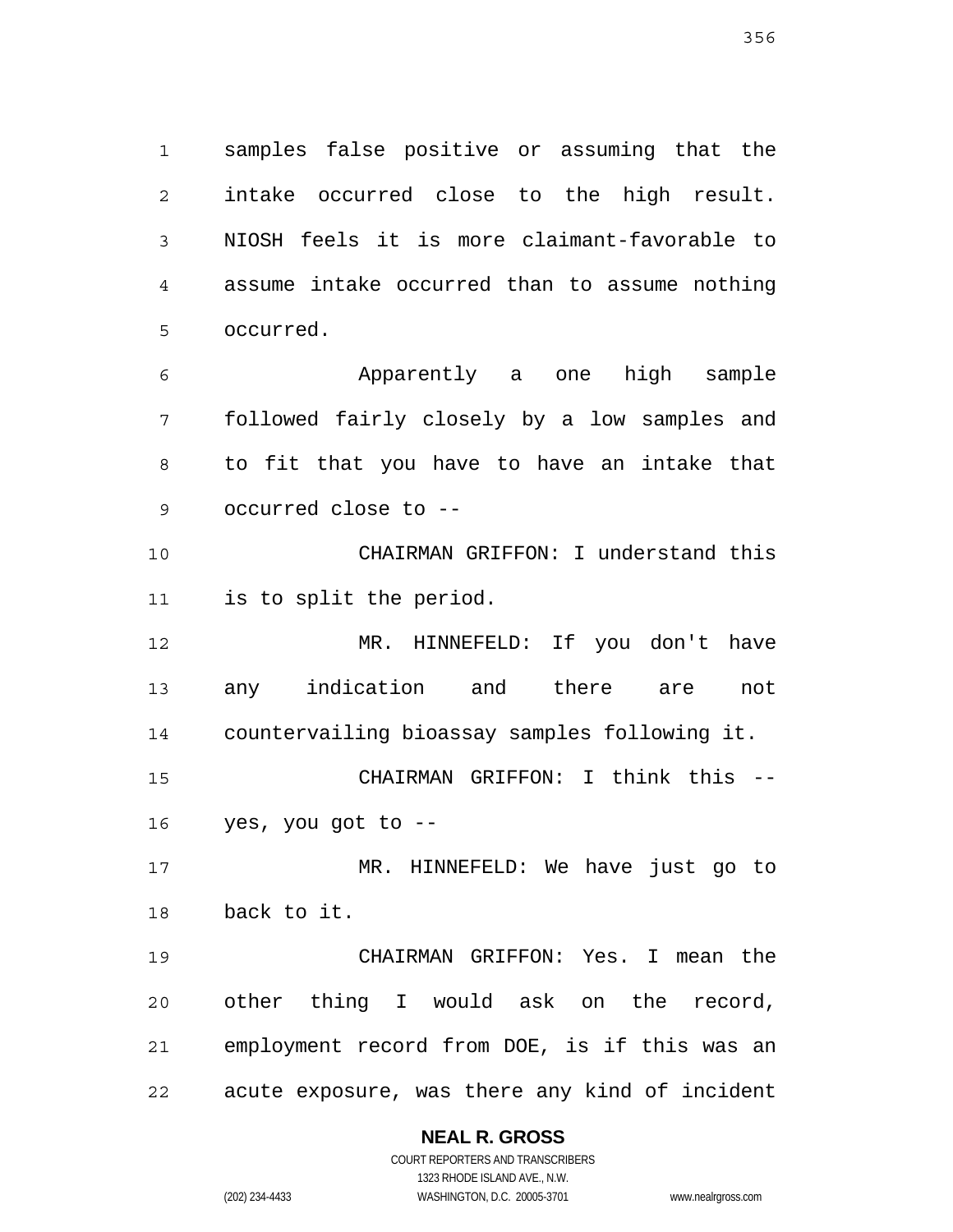report or anything in the person's file to indicate -

MR. HINNEFELD: Well, maybe something will -

CHAIRMAN GRIFFON: Yes. That would be something when you do the follow up, but obviously if yes.

MR. FARVER: And what triggered was obviously they chose an intake date the day before the high bioassay sample.

11 CHAIRMAN GRIFFON: Right.

MR. FARVER: Which -- it's a trigger.

MR. HINNEFELD: 194.4. Finding is NIOSH failed to calculate internal doses associated with potential exposure to thorium. And the response is the 1955 bioassay listed in the inventory exposure history report is listed as beta urinalysis for plant 3. There is no indication at this time that thorium was processed in plant 3. Therefore no thorium was assigned. Currently the guidance on assigning

## **NEAL R. GROSS**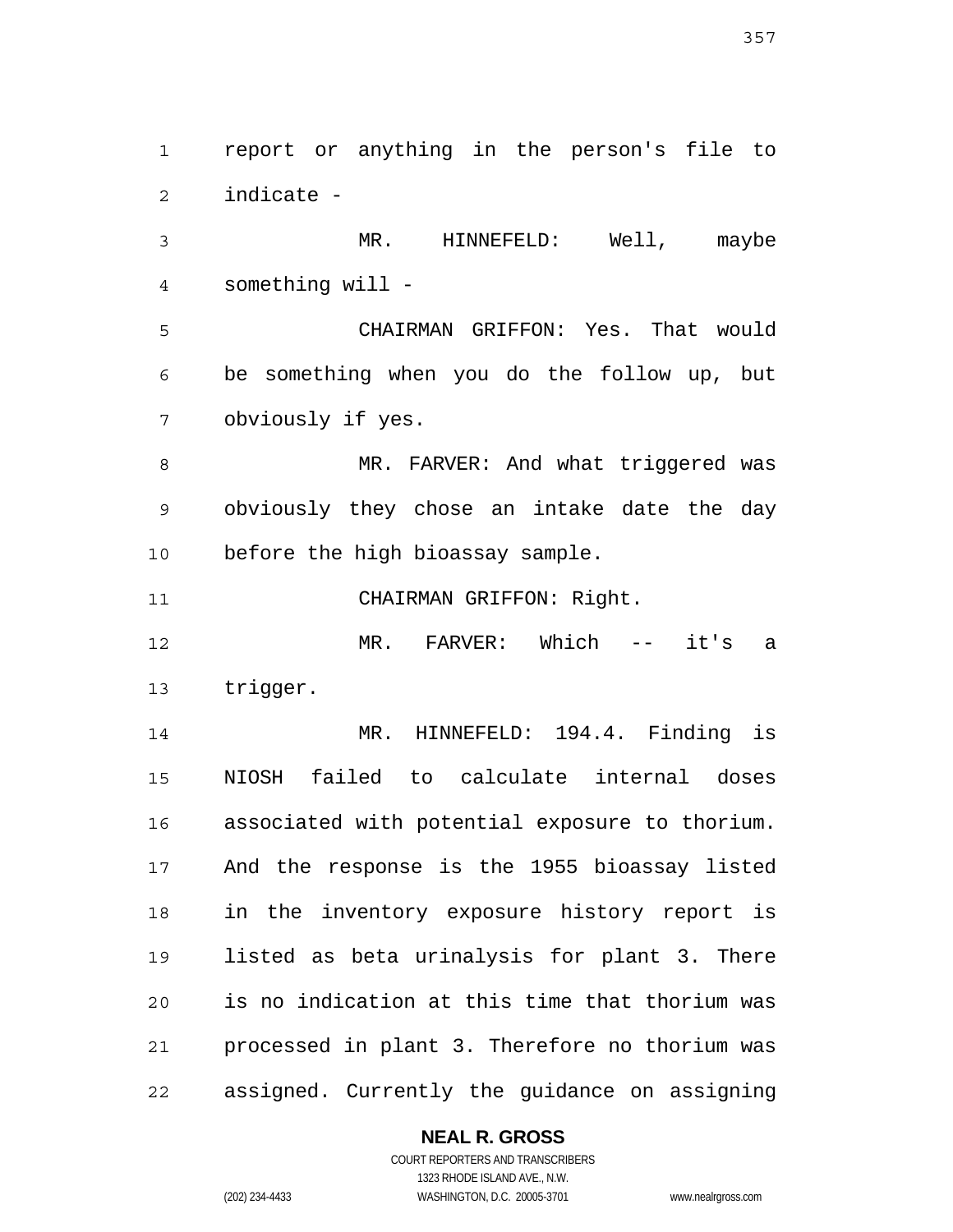thorium exposures is being evaluated as part of the Site Profile SEC process. If a change in the approach to applying thorium is implemented then this claim would be reworked under PER. However the current Site Profile at the time this claim was assessed, limits thorium exposures to plant 9 in 1955. CHAIRMAN GRIFFON: This could

certainly be discussed tomorrow.

MR. HINNEFELD: Sounds like it. I don't know for sure but sounds like it could be.

CHAIRMAN GRIFFON: Right. At either rate, I think SC&A needs to follow up on this and if we end up giving it to the Work Group, that's fine, but for now we'll just say SC&A 17 MR. HINNEFELD: And yes, Observation number one for 194 is NIOSH may have erroneously concluded that PFG units were not in use at FMPC during `51 through `58. Site research for the site indicates that I think if there was, the PFG wasn't used there.

> COURT REPORTERS AND TRANSCRIBERS 1323 RHODE ISLAND AVE., N.W. (202) 234-4433 WASHINGTON, D.C. 20005-3701 www.nealrgross.com

**NEAL R. GROSS**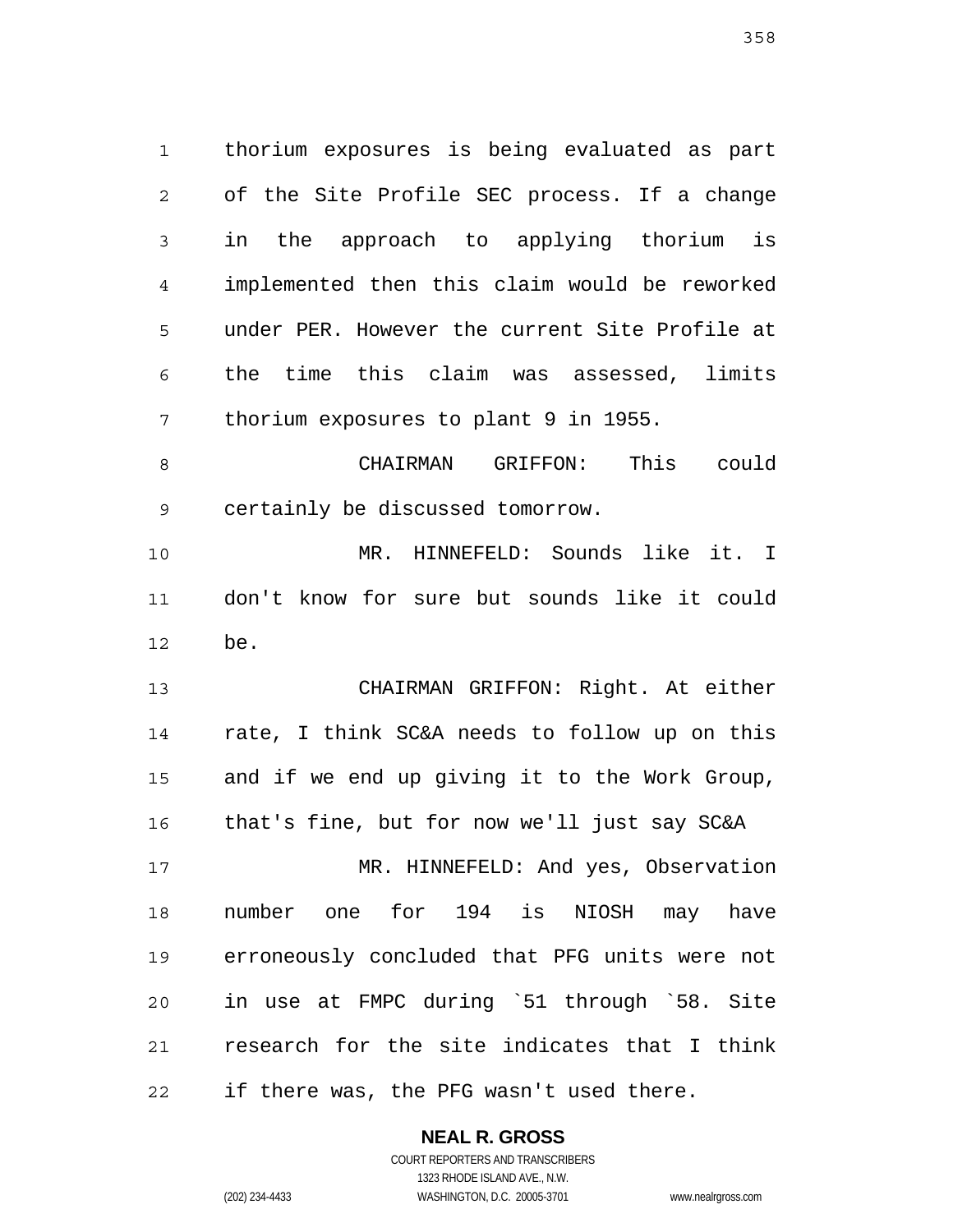Observation number 2 is that SC&A's review of the Site Profile has identified deficiencies with NIOSH's assessment of internal doses associated with the raffinate streams in plant 2 and 3, recycled uranium and failure to consider ingestion doses, and TBD findings and concerns are being considered in conjunction with the TBD and that's all. DR. ULSH: For Observation number 1, and I guess this one, what's the status? CHAIRMAN GRIFFON: Yes, I was going to ask, what is the status on Observation 1? MR. HINNEFELD: Well, it's an observation. CHAIRMAN GRIFFON: Yes. DR. MAURO: And I've got to say, I wouldn't have made it an observation. In other words we are saying that you might be missing some PFGs, especially as a DOE facility, unless you have -- if you have affirmative evidence --

CHAIRMAN GRIFFON: I think it's

**NEAL R. GROSS**  COURT REPORTERS AND TRANSCRIBERS 1323 RHODE ISLAND AVE., N.W.

(202) 234-4433 WASHINGTON, D.C. 20005-3701 www.nealrgross.com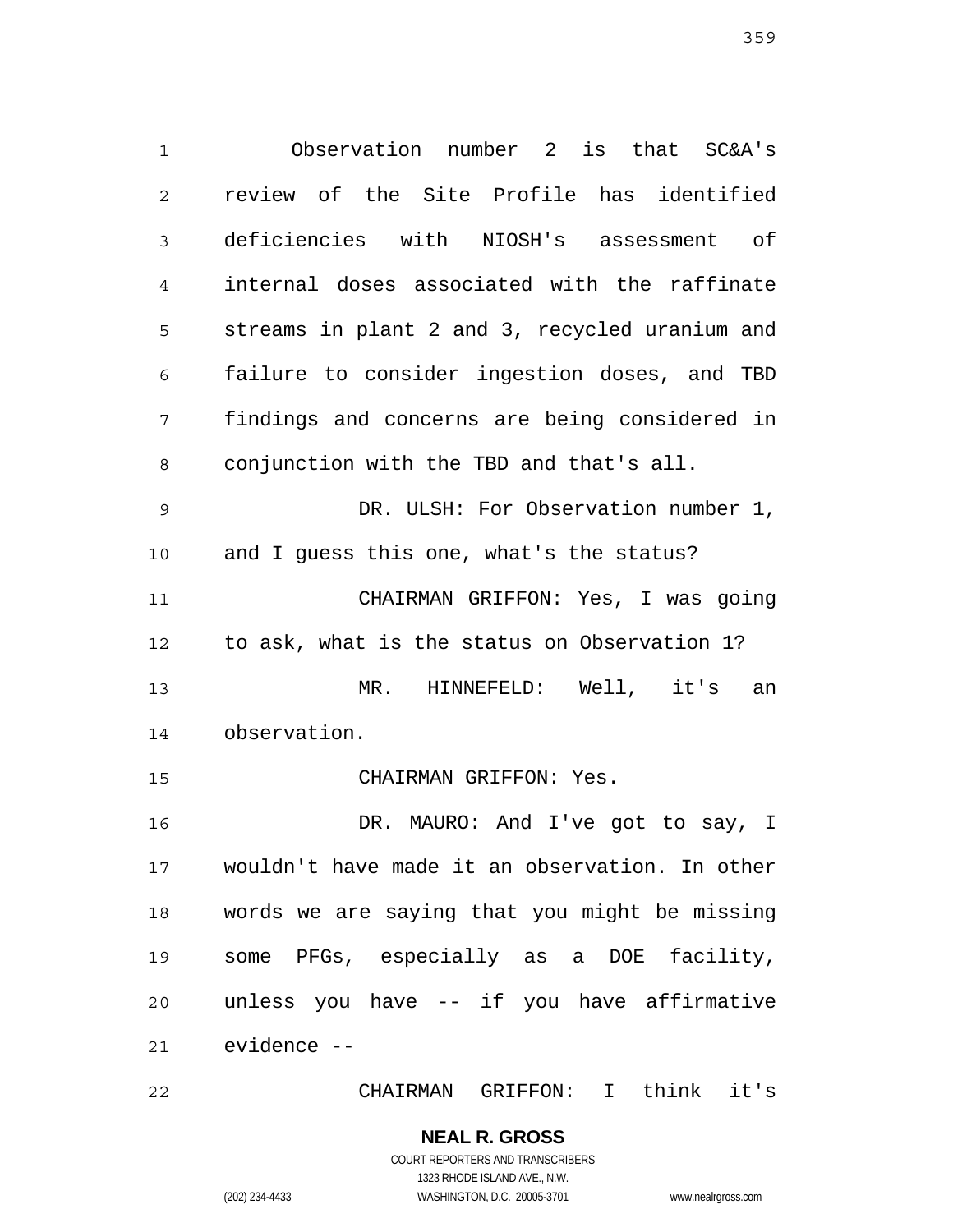pretty clear there.

DR. MAURO: They did not have PFG. CHAIRMAN GRIFFON: I think it's pretty clear there. DR. MAURO: Well, just hand it to us and we'll confirm. CHAIRMAN GRIFFON: Yes. MR. HINNEFELD: I don't think we can do anything with it today. It goes to SC&A to look at. 11 DR. ULSH: Okay. CHAIRMAN GRIFFON: But do we need -- does NIOSH -- I mean does SC&A have the evidence that supports that claim? Is it in that section - MR. HINNEFELD: Doesn't it come up in the Site Profile debate at all? DR. MAURO: If we don't have it, we'll call you. CHAIRMAN GRIFFON: Okay. Okay. MEMBER CLAWSON: So what are we going to do on that?

## **NEAL R. GROSS**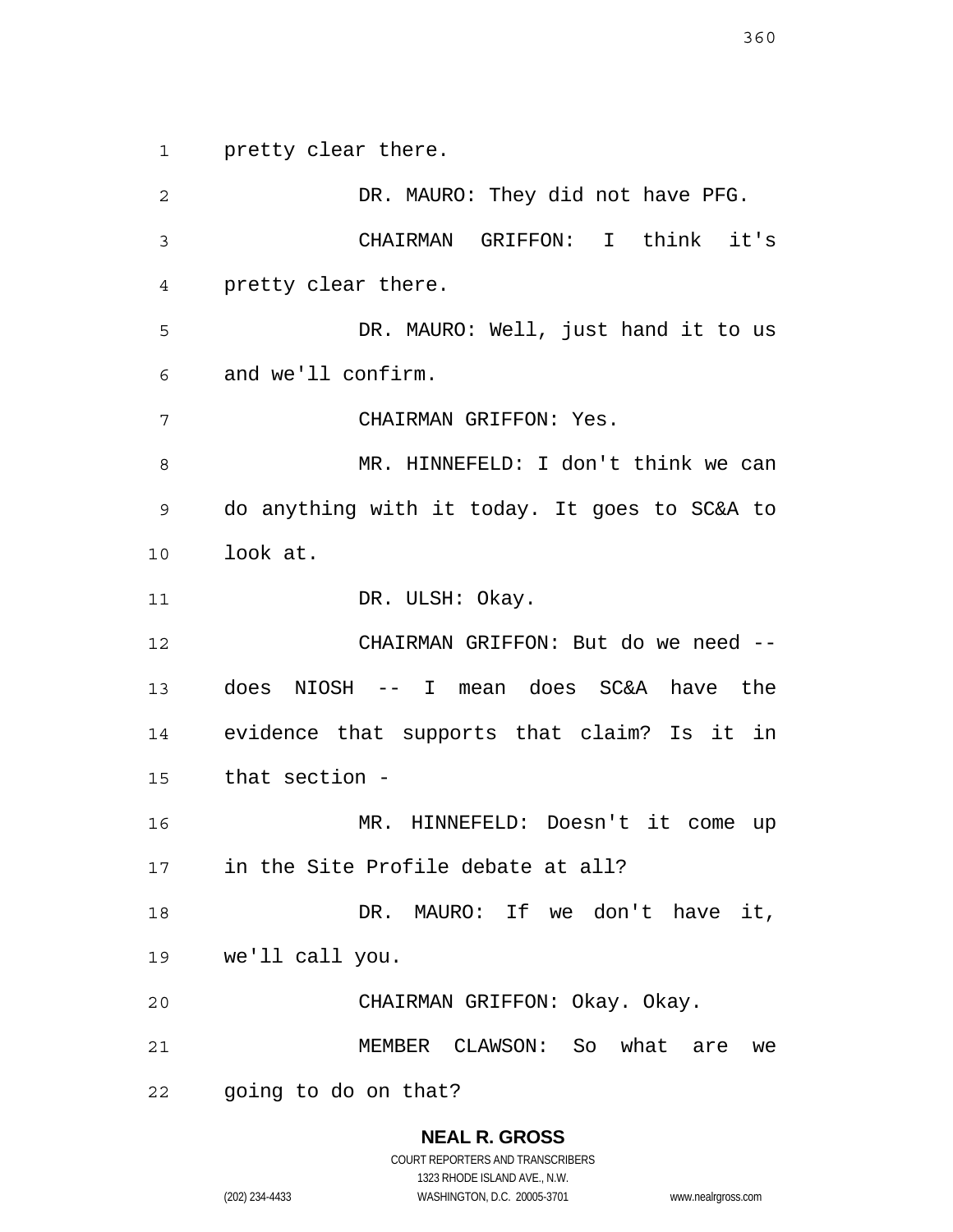CHAIRMAN GRIFFON: Well, I think SC&A will follow up on it. And if they don't have enough information -- DR. MAURO: We'll reach out to you so you know. MR. FARVER: So, we are saying that they assumed it was PFG and it should not have? MR. HINNEFELD: No, we said -- CHAIRMAN GRIFFON: We said it wasn't, right. DR. MAURO: Before a certain date we thought there should be PFG but what was the date that you cut off at? MR. HINNEFELD: `51 through `58. `51 is when the place opened. So `58 must be the cutoff in the OTIB - 18 CHAIRMAN GRIFFON: Right. MR. HINNEFELD: That we used if you don't know, you assume for that. In this case the judgment was we know. They didn't have - DR. MAURO: You didn't provide any

> **NEAL R. GROSS**  COURT REPORTERS AND TRANSCRIBERS

1323 RHODE ISLAND AVE., N.W. (202) 234-4433 WASHINGTON, D.C. 20005-3701 www.nealrgross.com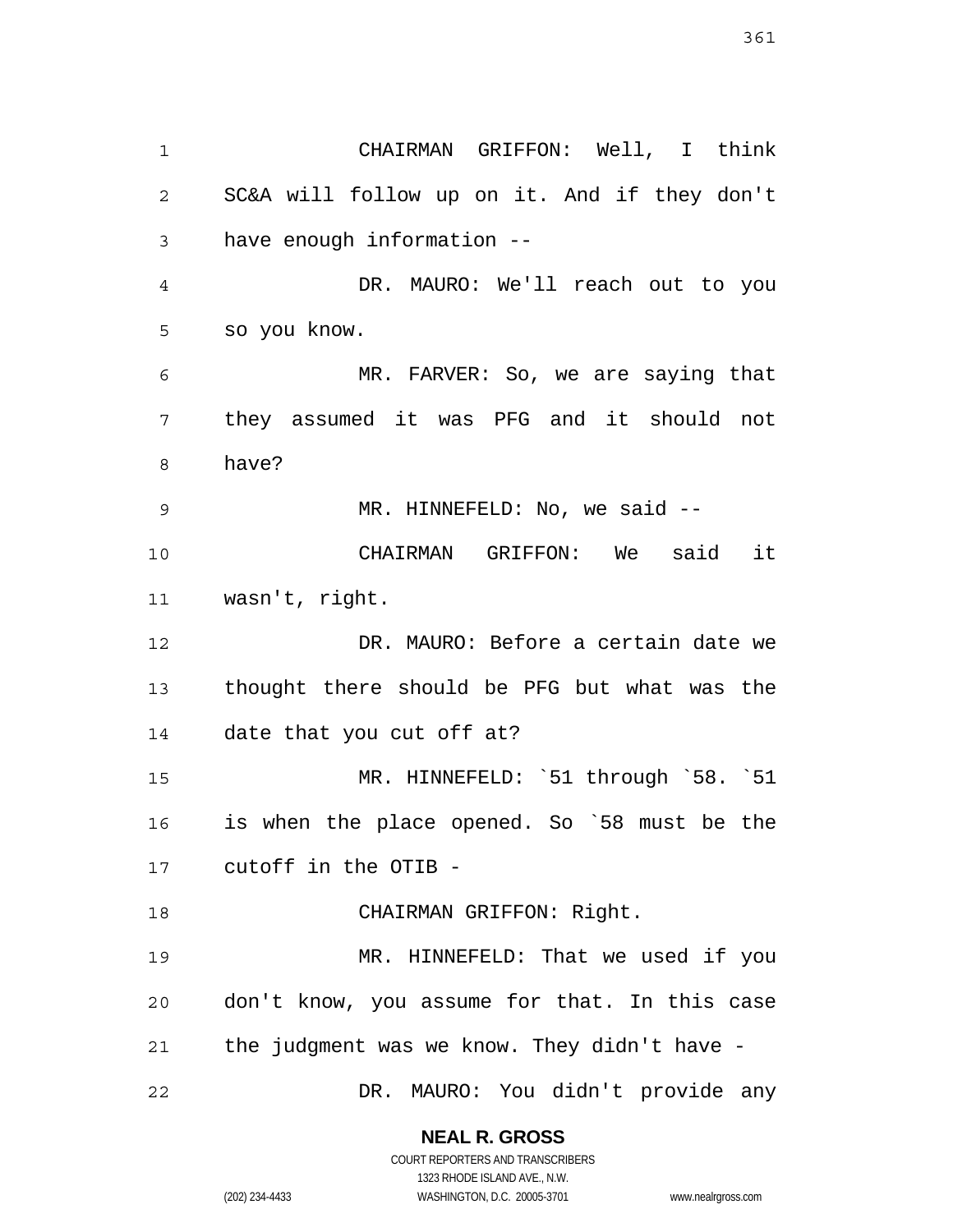reference on the basis for that conclusion.

MR. HINNEFELD: Not here. I don't know what that conclusion was based on. Well, we refer to the Site Profile. And I don't know what references were listed in the Site Profile. DR. ULSH: Interviews of medical employees. CHAIRMAN GRIFFON: It does reference medical -- hopefully they're referenced in the -- yes. MEMBER MUNN: You have interviews, either accept them or you don't accept them. CHAIRMAN GRIFFON: Again, follow up on that and see if you need more information. You can talk to them. Okay. 194, Observation 2. MR. HINNEFELD: Oh, we just referred those to the TBD discussion. CHAIRMAN GRIFFON: Okay. MR. HINNEFELD: In fact I think they were put in here as observations because they

> **NEAL R. GROSS**  COURT REPORTERS AND TRANSCRIBERS 1323 RHODE ISLAND AVE., N.W.

(202) 234-4433 WASHINGTON, D.C. 20005-3701 www.nealrgross.com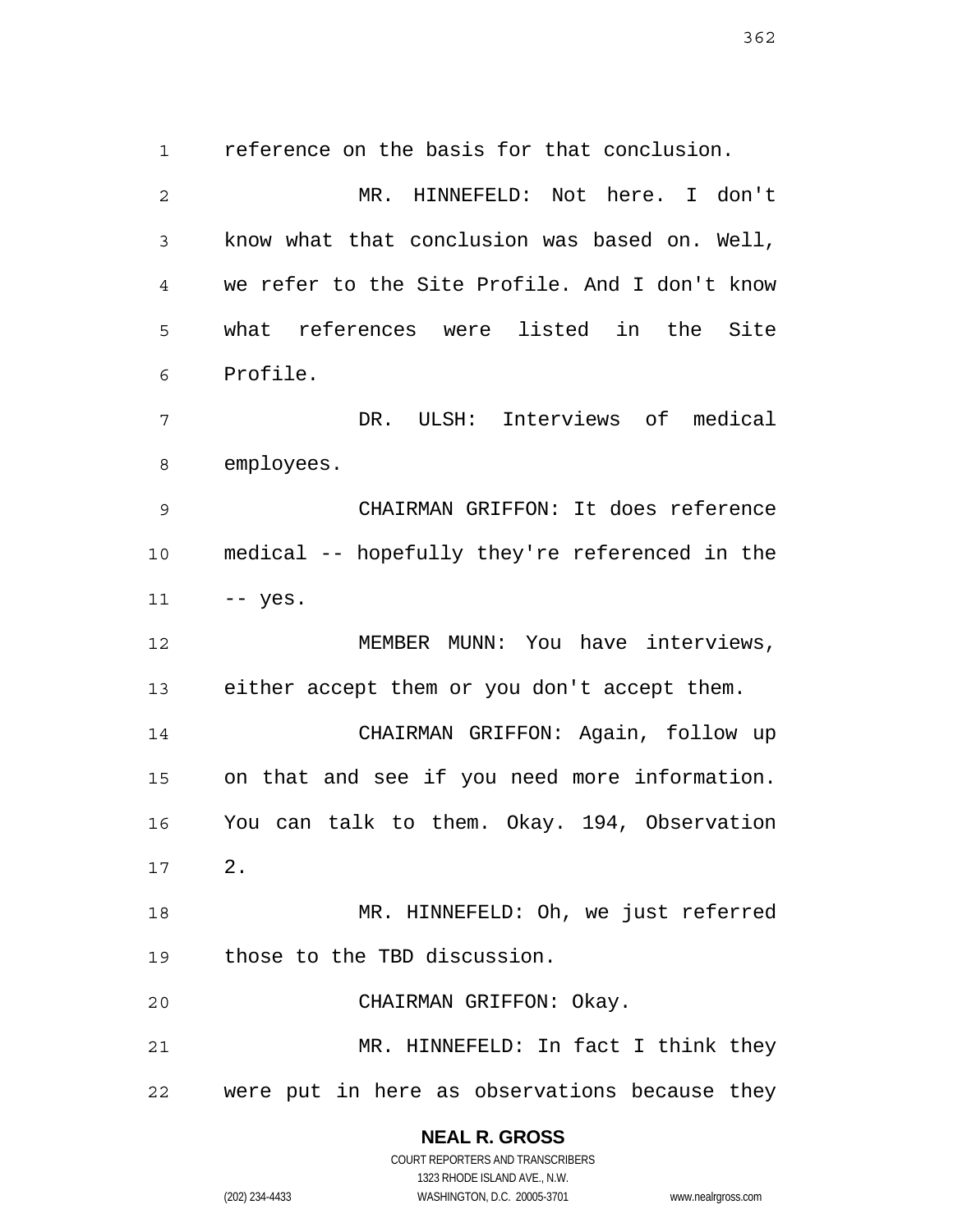were already issues in the Site Profile. MR. FARVER: A little bit more about that previous observation, about PFG. That observation is based on findings from our review of the Fernald TBD. MR. HINNEFELD: I think all these are. MR. FARVER: So that's not a -- so that observation is not unique to this case. 10 CHAIRMAN GRIFFON: Okay. MR. FARVER: It is two findings, finding 30, finding 33, out of our report for the Fernald TBD. MEMBER MUNN: Unless that's true of Observation 2 and Observation 3. 16 MR. FARVER: Probably. MR. HINNEFELD: I think those things are here as observations -- CHAIRMAN GRIFFON: Yes, placeholders. MR. HINNEFELD: They had previously been identified in Site Profile review.

> **NEAL R. GROSS**  COURT REPORTERS AND TRANSCRIBERS

1323 RHODE ISLAND AVE., N.W. (202) 234-4433 WASHINGTON, D.C. 20005-3701 www.nealrgross.com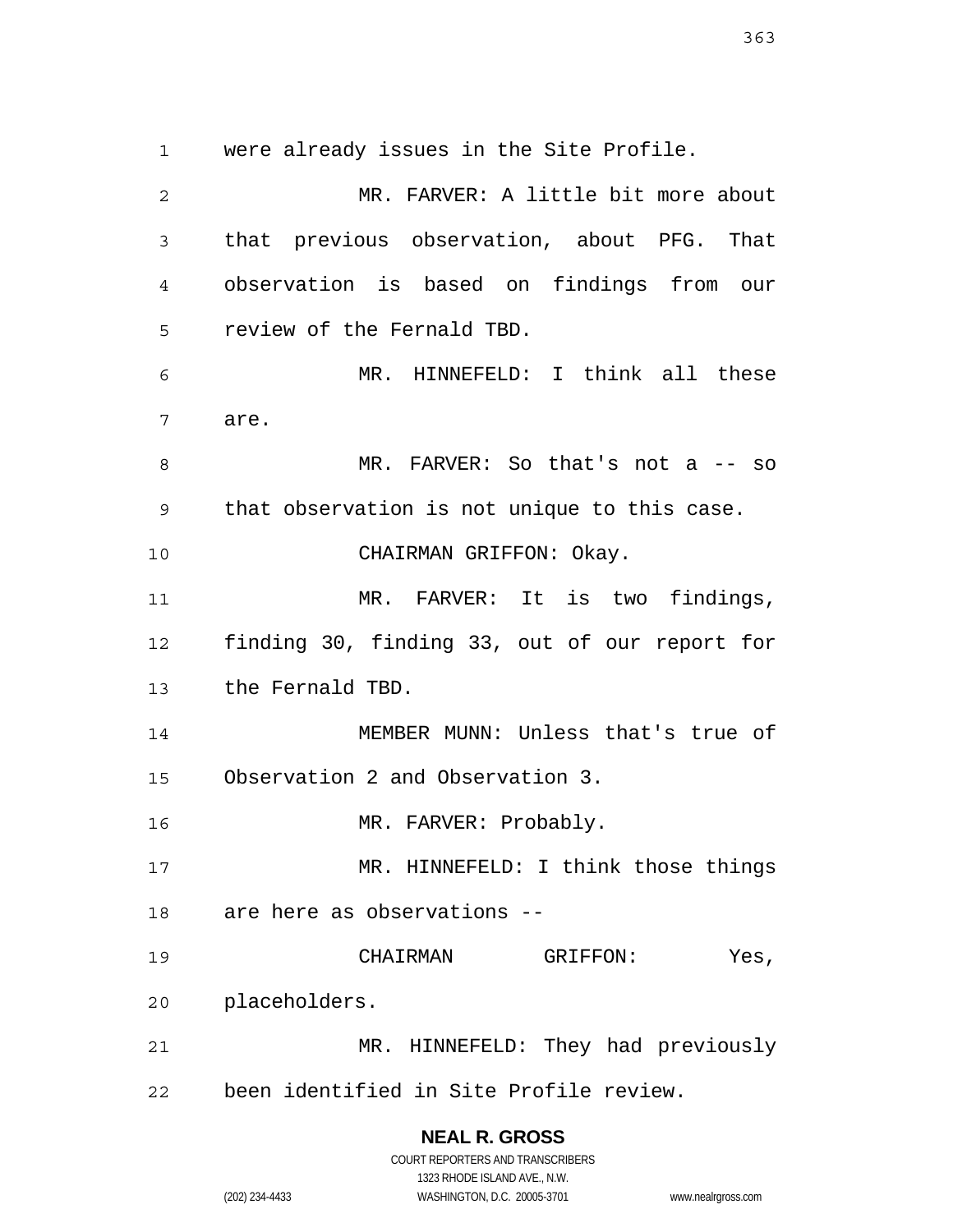CHAIRMAN GRIFFON: That's fine so we'll just put them as closed out for our process.

DR. ULSH: Observations 1, 2, and -- CHAIRMAN GRIFFON: Even number 1 should be closed out? I sort of liked my statement on one but you want to leave that to the Work Group?

MR. FARVER: Let me see on Observation 1. Observation 1 is about findings 30 and 33 of the SC&A report on the Site Profile so it's already been previously identified.

CHAIRMAN GRIFFON: Okay. I'll just say SC&A will follow up on the events of when Fernald was using PFG and include in Site Profile discussion. So it refers it to the -- I just don't want to lose the actual work has got to be done.

MR. FARVER: The final statement of that observation is the resolution of these findings could have an impact on this case,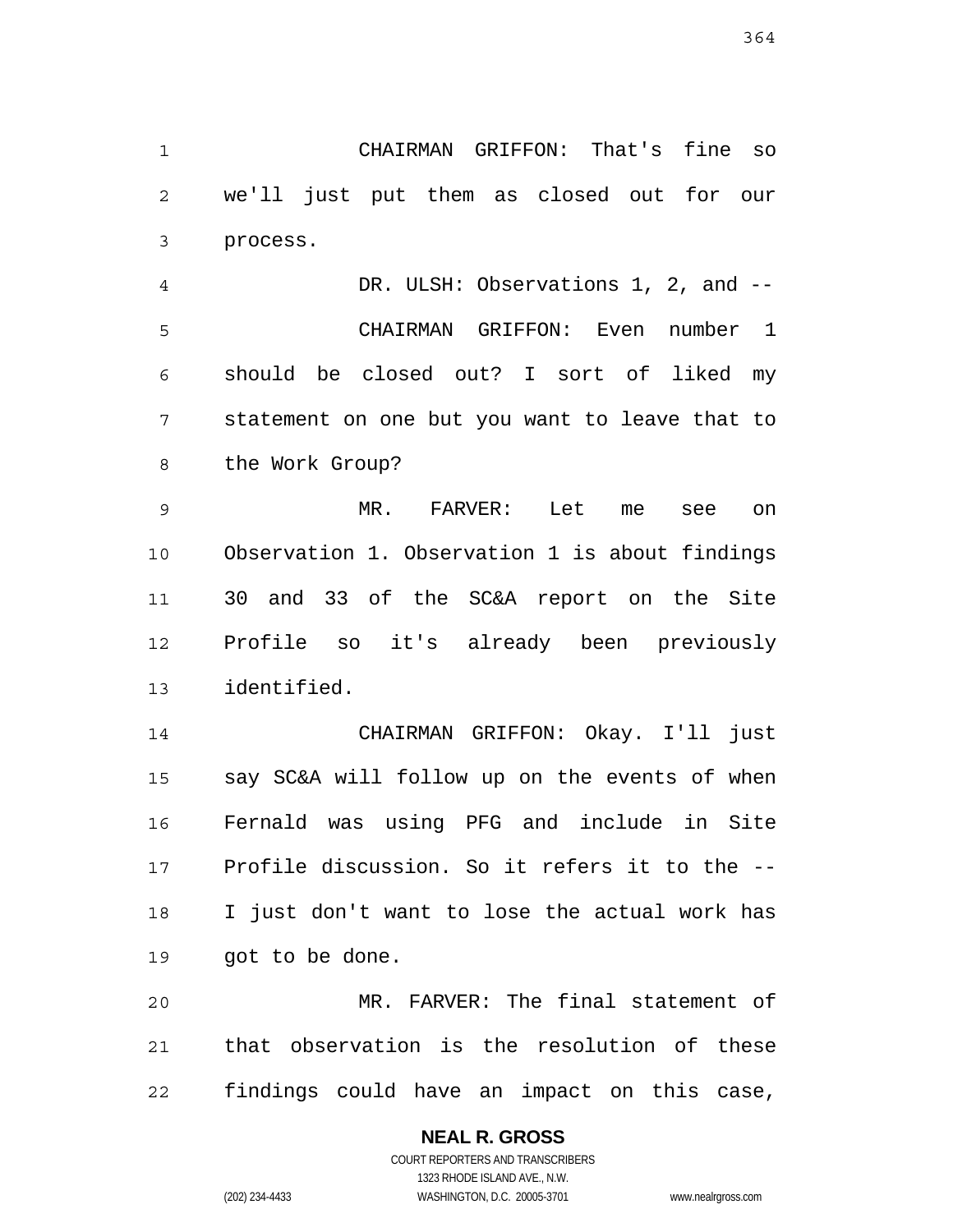which is true. So, but that gets resolved under Site Profile Work Group? CHAIRMAN GRIFFON: So this will be resolved tomorrow is what you are saying. Okay. DR. ULSH: It will be discussed tomorrow. 8 MR. FARVER: We roll tomorrow. CHAIRMAN GRIFFON: Unfortunately I'm on that Work Group too. Okay. 11 MEMBER MUNN: Lucky quy. DR. ULSH: So that's the same for observation -- CHAIRMAN GRIFFON: Same for two and three, right. MR. HINNEFELD: These are all the same. CHAIRMAN GRIFFON: Yes, yes, that's fine. Okay. Yes. You have got some more. You want to do -- we can get through 195 and then we may want to call it a day. MR. HINNEFELD: All right. Finding

> **NEAL R. GROSS**  COURT REPORTERS AND TRANSCRIBERS

> > 1323 RHODE ISLAND AVE., N.W.

(202) 234-4433 WASHINGTON, D.C. 20005-3701 www.nealrgross.com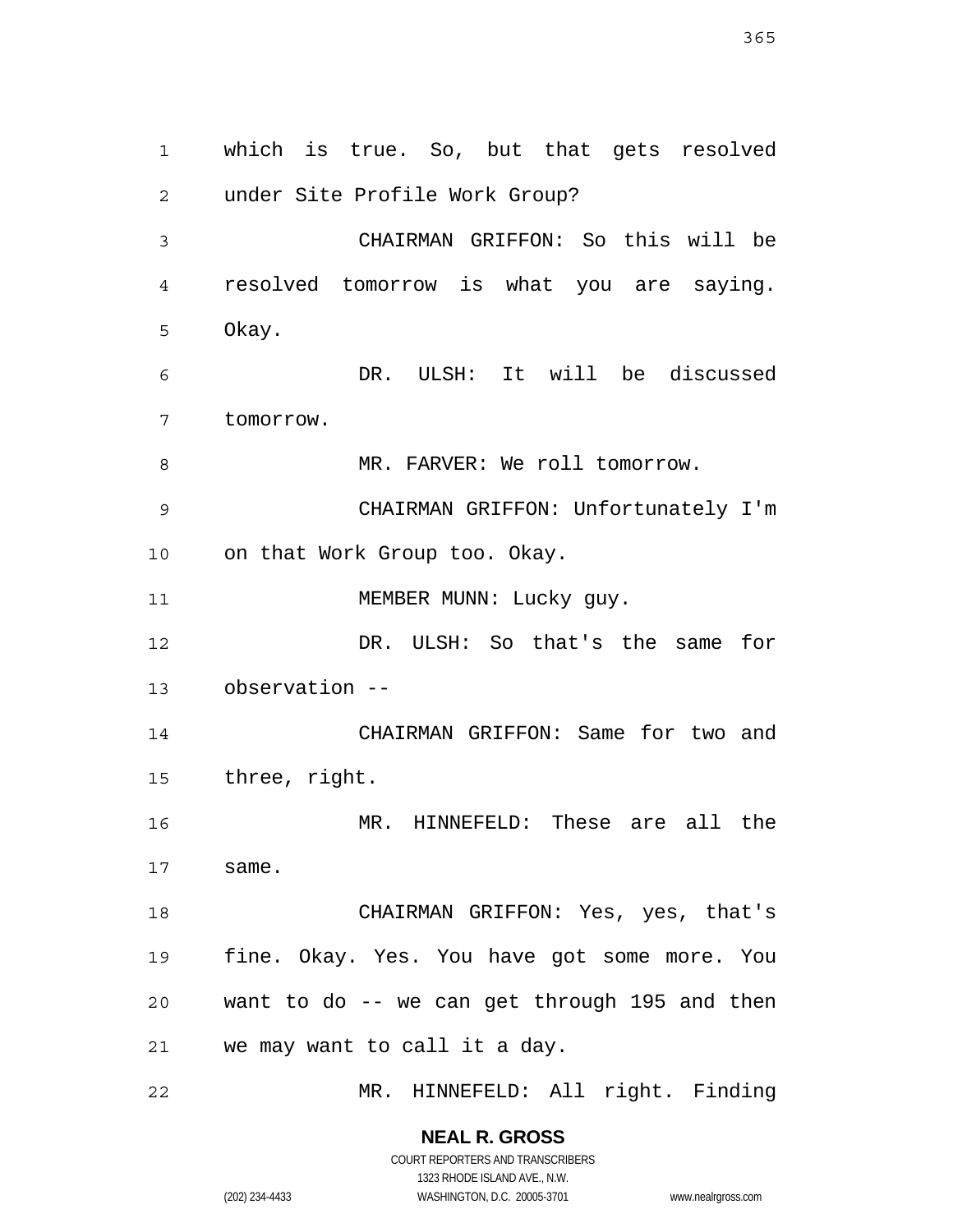195.1 is NIOSH did not apply the correct exposure geometry and organ dose conversion factor. Our response is the rotational geometry organ dose conversion factors are higher than the interior posterior geometry per red bone marrow. And additional corrections are required when the dosimeter was worn on the chest. It is not clear if the interior posterior rotational or isotropic geometry is the most applicable based on employee's duties and work locations.

However since the reconstructed dose results in a compensable decision it was appropriate to apply the dose conversion factor that gives a lower dose. For this claim, that is the dose conversion factor for anterior to posterior exposures. Use of the AP dose conversion factor may have been inadvertent for this claim and its use as an underestimating assumption should have been noted in the report for clarity.

It sounds like what this is, the

**NEAL R. GROSS**  COURT REPORTERS AND TRANSCRIBERS 1323 RHODE ISLAND AVE., N.W.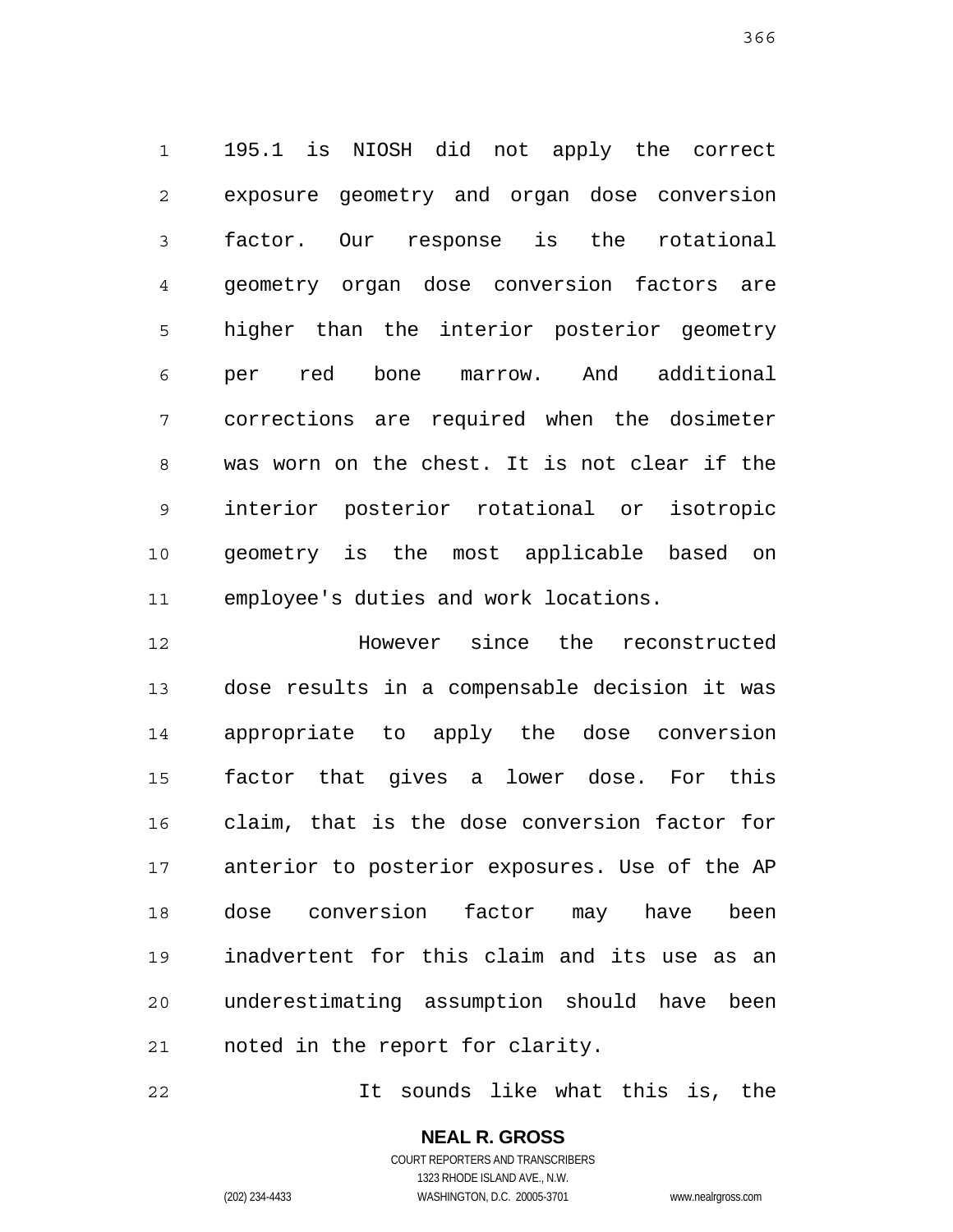finding apparently was that whereas we normally use AP geometry because that usually gives the highest, but it doesn't for red bone marrow. And so I think the finding probably said well, you should use rotational because it's one of the few exceptions from AP - 7 DR. MAURO: Okay. MR. HINNEFELD: I think that's probably what the finding said. DR. MAURO: And since it was compensated -- MR. HINNEFELD: And we said, well, yes, we agree, but we used AP on that and it was compensated so you're kind of better off being on the low side rather than the high side on a mistake on a compensable claim and even though we said it may have been a mistake, it may have been inadvertent, so we didn't know exactly why AP ended up in there, but so I think that's it, but I think you guys ought to take a look at it, see if that's --

CHAIRMAN GRIFFON: Yes, yes, yes. It

**NEAL R. GROSS**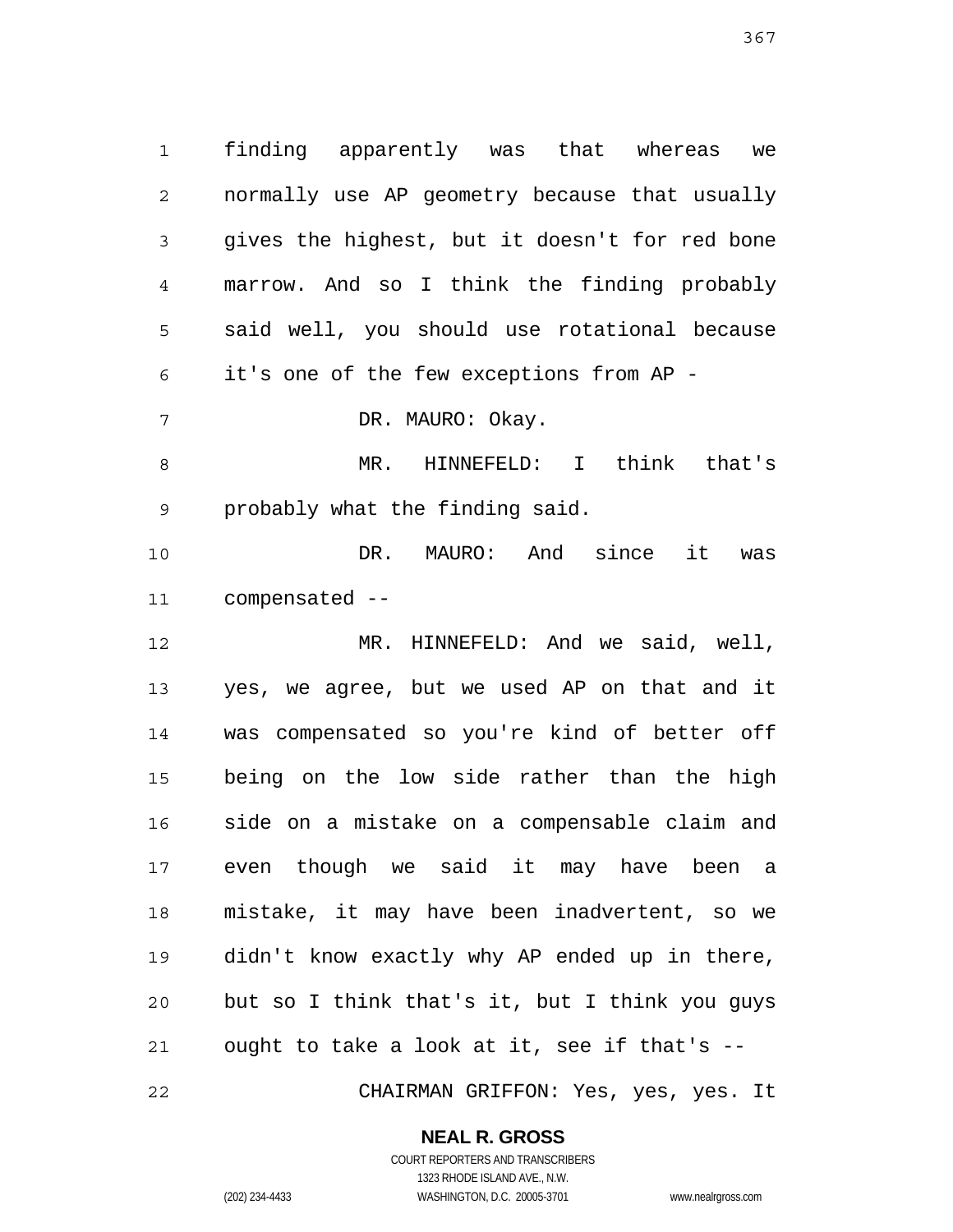seems a bit like one of these after the fact justifications for an error.

MR. HINNEFELD: No, we've never said we were right. We said it was an error.

CHAIRMAN GRIFFON: Okay.

MR. HINNEFELD: Serendipity.

CHAIRMAN GRIFFON: Okay. You lucked out, yes.

MR. HINNEFELD: Yes. All right. Don't expect to be lucky. Rely on it.

Okay, finding 195.2, discrepancy between assumptions described in the report and those used in the workbook calculation. Our response is the dose reconstruction report 15 is erroneous as noted in the finding. The  $95<sup>th</sup>$ percentile neutron to proton ratio is often used as an overestimating approach in the more common situation where they reconstruct the dose results in a non-compensable decision. The standard language from that more common approach was not changed to match the use of the more reasonable geometric mean value of

**NEAL R. GROSS**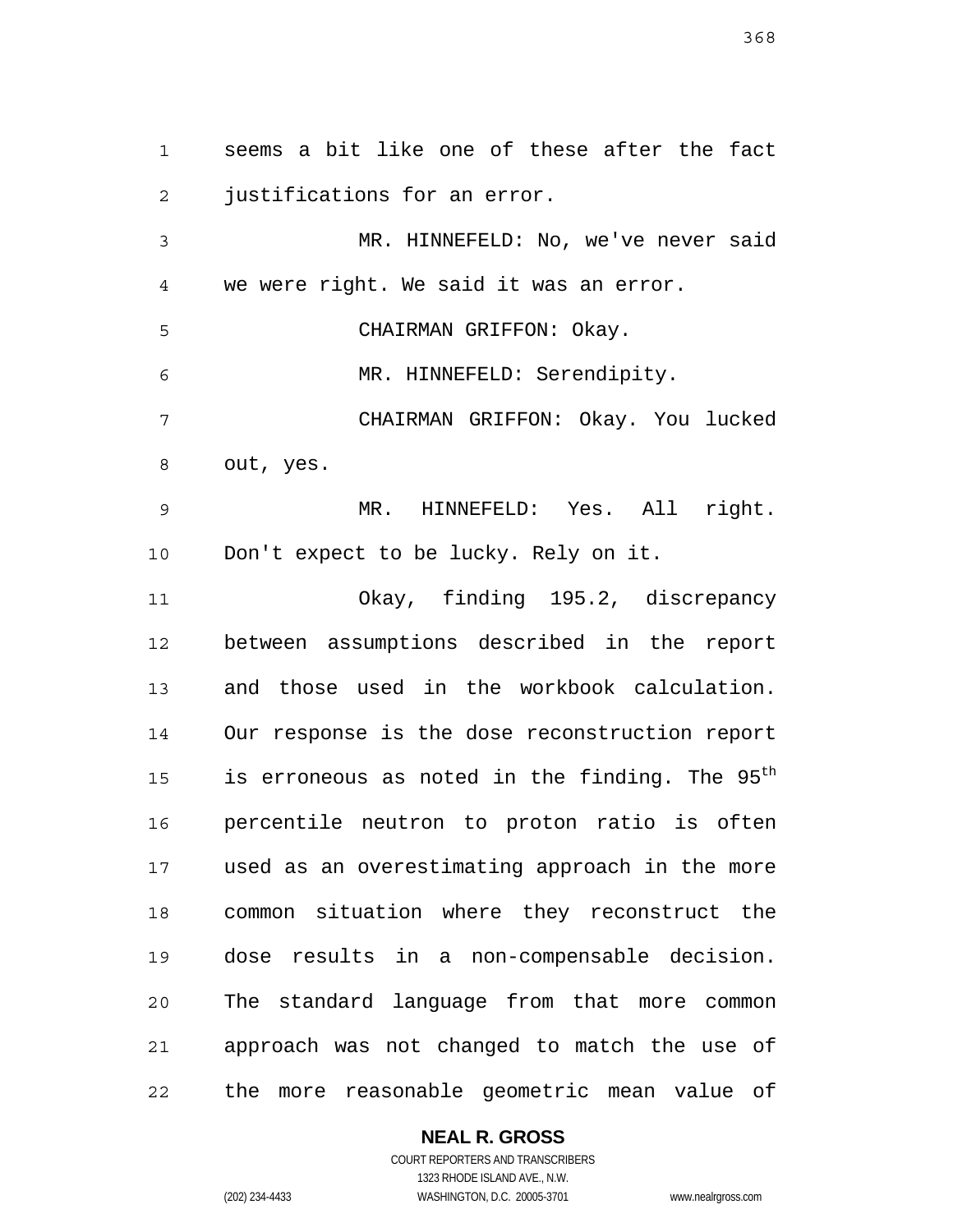the ratio.

| 2  | So this could be listed as a QA                |
|----|------------------------------------------------|
| 3  | finding because the report said do one thing   |
| 4  | but we really did another thing. But we        |
| 5  | believe the dose reconstruction report, there  |
| 6  | is no problem with the mathematics in the      |
| 7  | report, but the words in the report don't      |
| 8  | match what we did. You can take it back to     |
| 9  | look at.                                       |
| 10 | CHAIRMAN GRIFFON: Okay. Interrupt              |
| 11 | any time Doug if you have any follow up        |
| 12 | questions.                                     |
| 13 | MR. FARVER: No, that was the gist              |
| 14 | of it.                                         |
| 15 | CHAIRMAN GRIFFON: Yes, yes.                    |
| 16 | MR. FARVER: It was just a wording              |
| 17 | and it<br>was different than what the          |
| 18 | calculations were.                             |
| 19 | MR. HINNEFELD: Finding 195.3 is --             |
| 20 | using sodium-24 whole body count results may   |
| 21 | underestimate the dose. We wax eloquent again. |
| 22 | This finding implies that the internal dose    |

**NEAL R. GROSS**  COURT REPORTERS AND TRANSCRIBERS

1323 RHODE ISLAND AVE., N.W.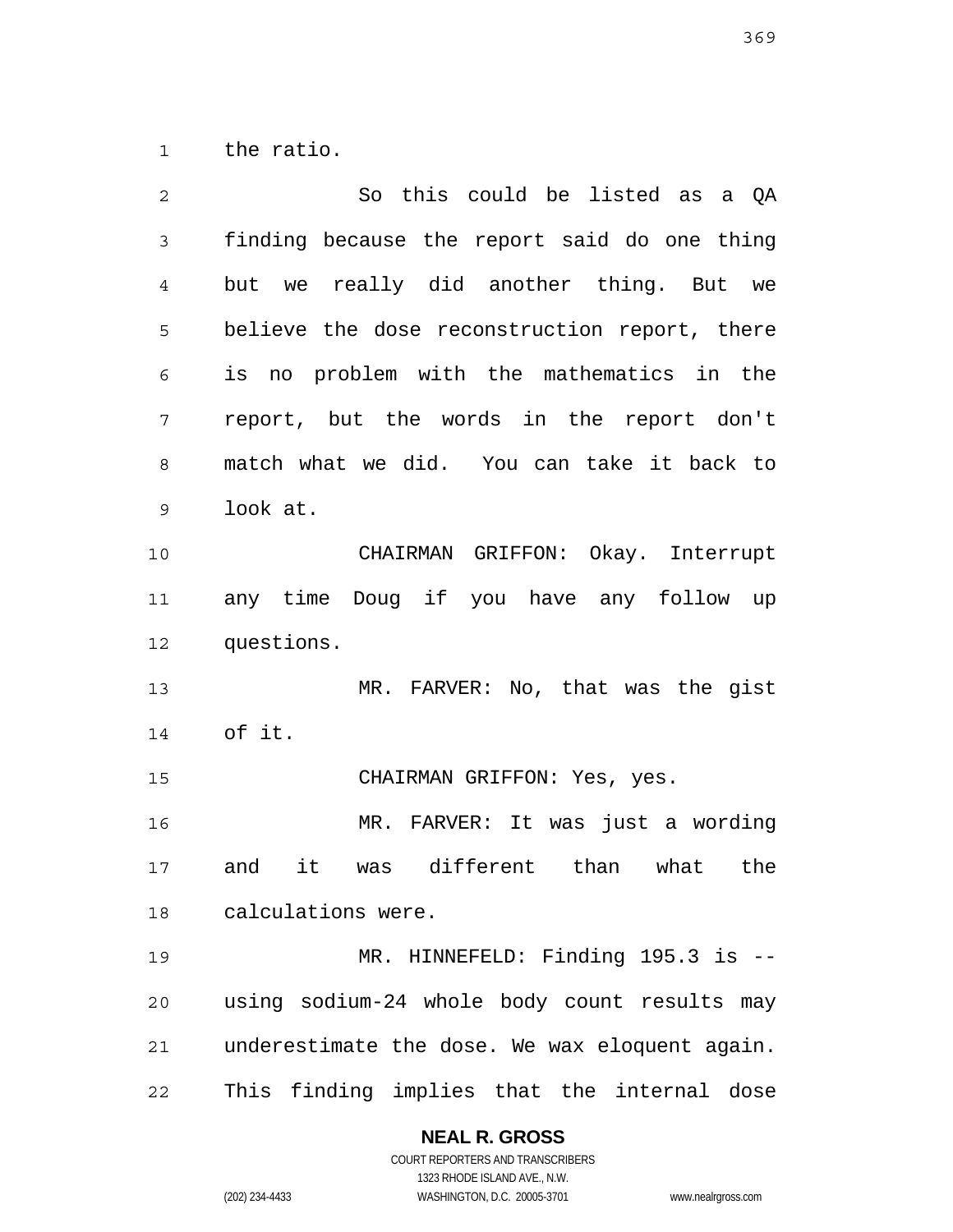from fission products was based solely on measurements of sodium-24 or that the TBD such and such number recommends such a method. Upon review of the internal dose reconstruction, this was found not to be true of this claim or the guidance in the TBD. The potential missed fission product dose for this claim was determined using the radionuclide that gives the highest dose to the appropriate organ based on the whole body count MDA and exposure period (except for years coworker intakes were used.)

For this claim, that radionuclide was determined to be cerium-144. Deposits of zinc-65 and sodium-24 whole body count results were evident in these records and these were each considered separately. The findings also state that the internal dose could also be underestimated by using sodium-24 results because zinc-65 is more easily detected post-intake due to its longer half-life.

**In fact, the opposite would occur.** 

**NEAL R. GROSS**  COURT REPORTERS AND TRANSCRIBERS

1323 RHODE ISLAND AVE., N.W.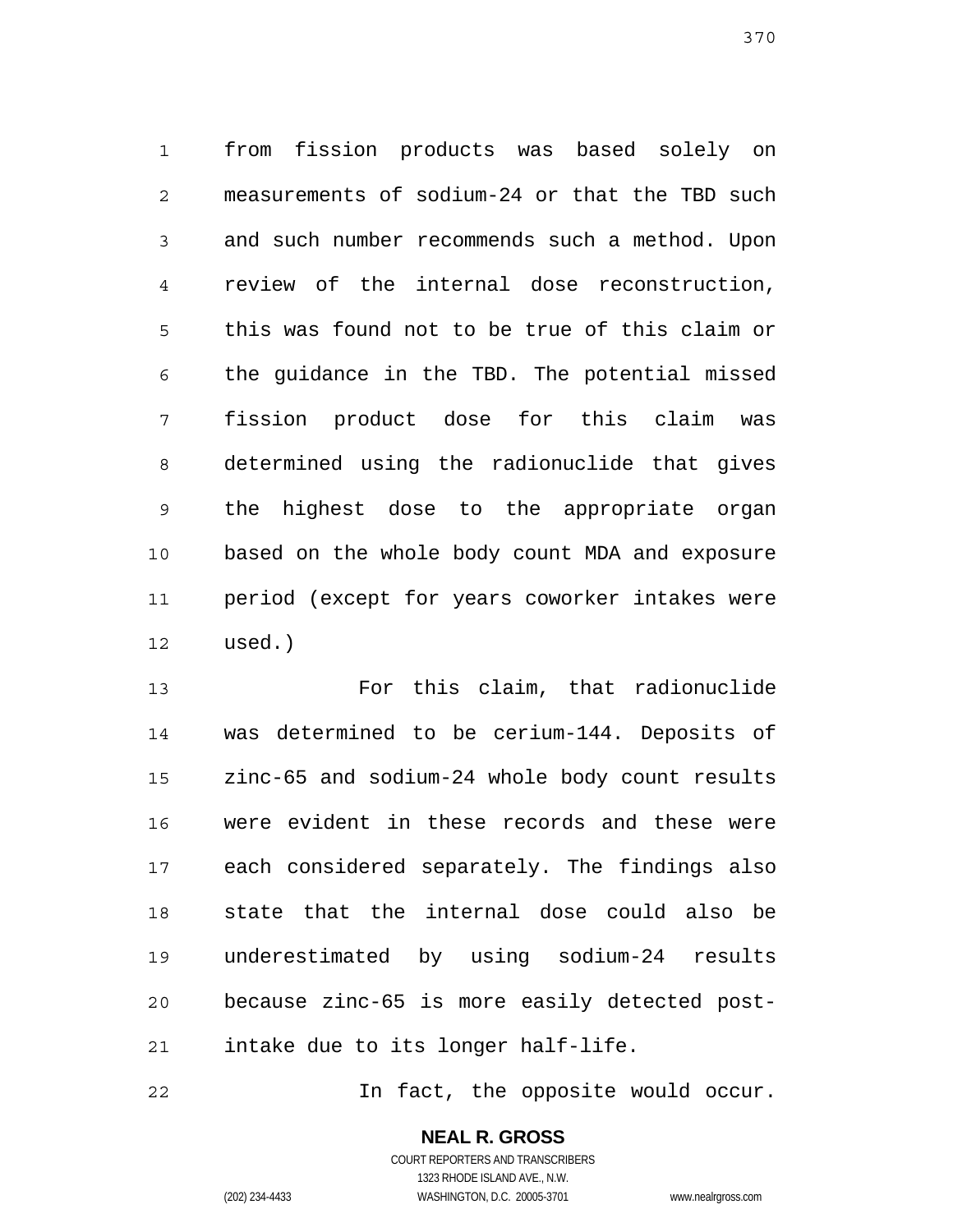A higher intake would be calculated because the intake calculation takes into account the effective half-life of sodium-24 in the body.

In other words, if the sodium-24 is disappearing at a more rapid rate, and you take your sodium, your in-vivo count, you would have a larger back-calculated correction for sodium-24 than for zinc-65. This seems to be a very complicated response and it needs to go back to SC&A.

DR. MAURO: I think I understand what you're saying. We'll look at it.

MR. FARVER: I can't even find the finding in the report.

MR. HINNEFELD: Well somebody put it in the matrix.

CHAIRMAN GRIFFON: It looks like the day of the fission product or the chooser right?

MR. HINNEFELD: It looks like it was -- the internal dose from fission -- this sounds like a Hanford case because we have --

## **NEAL R. GROSS**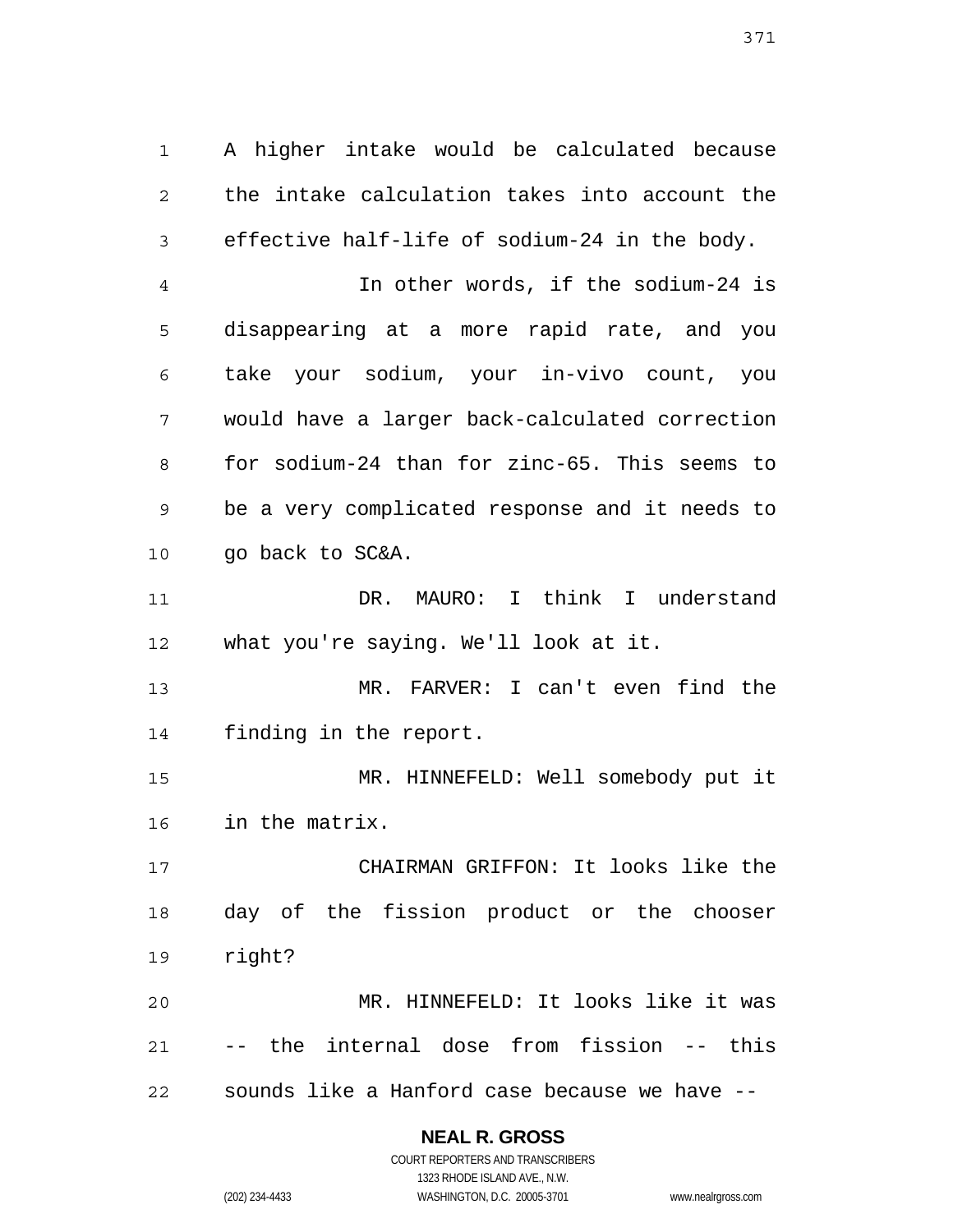CHAIRMAN GRIFFON: Hanford, yes. MR. HINNEFELD: Because it was in the drinking water. CHAIRMAN GRIFFON: Right. MR. HINNEFELD: That's what it sounds like. The comment seemed to imply that we calculated internal dose just from the sodium where in fact we did it in a different way, and used the high dose, the highest nuclide. CHAIRMAN GRIFFON: Which would have been the chooser I think. MR. HINNEFELD: I don't know what we called it. CHAIRMAN GRIFFON: Right. Thank you Scott. 17 MR. HINNEFELD: Thanks Scott. MR. SIEBERT: No problem. It sounds like we were just a little too ambitious picking one more Mark. CHAIRMAN GRIFFON: Yes, I know, we were -

> **NEAL R. GROSS**  COURT REPORTERS AND TRANSCRIBERS 1323 RHODE ISLAND AVE., N.W. (202) 234-4433 WASHINGTON, D.C. 20005-3701 www.nealrgross.com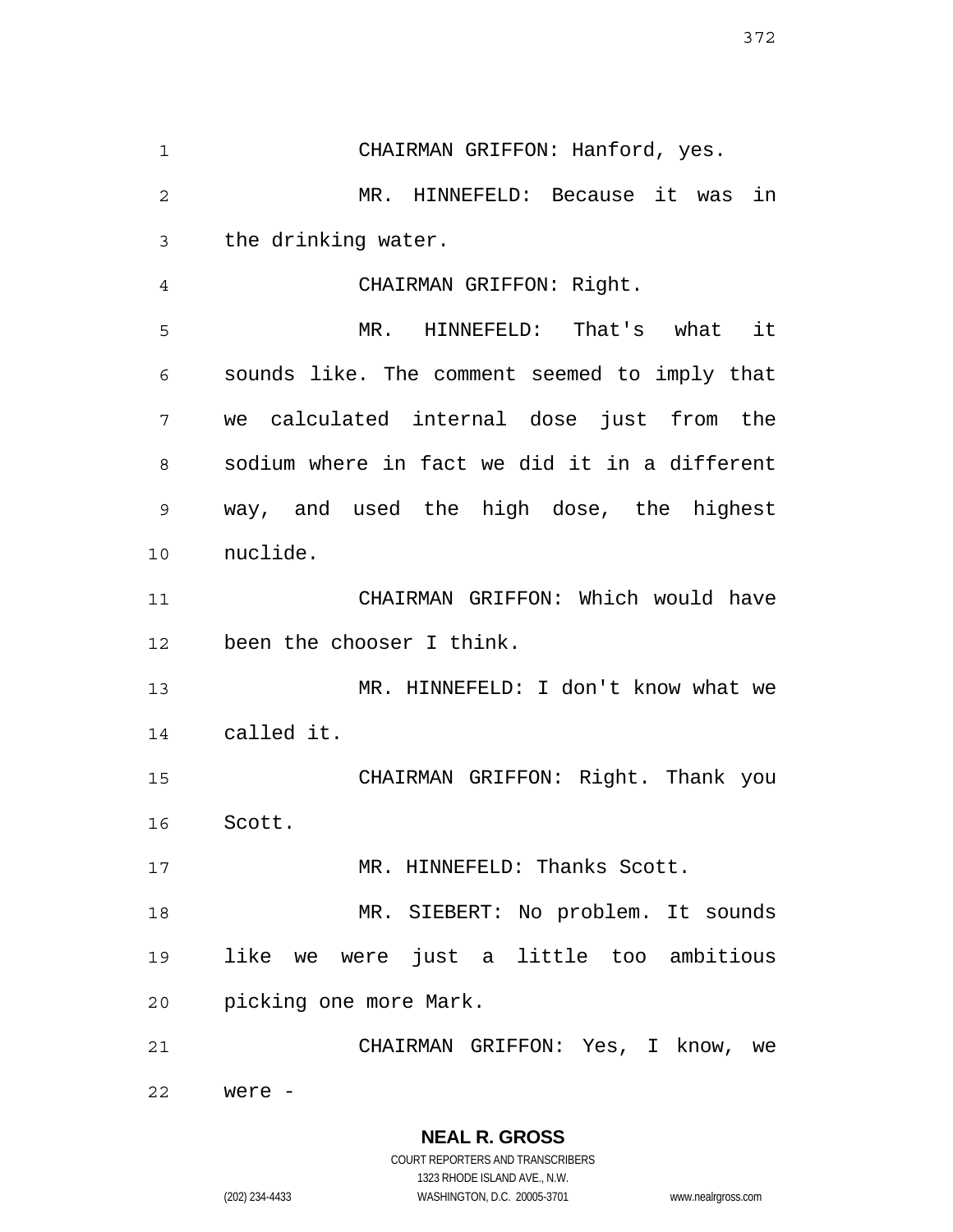(Laughter.)

CHAIRMAN GRIFFON: Yes. I know.

MR. HINNEFELD: The drain in energy level is audible, not just visual, it's audible. Finding 195.4, and the finding is an internal dose from cesium-137 was not included. One more book. Our response. The dose reconstructor compared the cesium-137 bioassay results to the mean body burden resulting from fallout and determined that they were similar although two were slightly greater. I guess that's two of the cesium-137 bioassay results, I guess, were slightly higher.

CHAIRMAN GRIFFON: I think you can almost stop there and say SC&A needs to review.

(Simultaneous speaking.)

CHAIRMAN GRIFFON: It's pretty obvious that you are going to have to look at that.

MR. HINNEFELD: There are some

**NEAL R. GROSS**  COURT REPORTERS AND TRANSCRIBERS 1323 RHODE ISLAND AVE., N.W.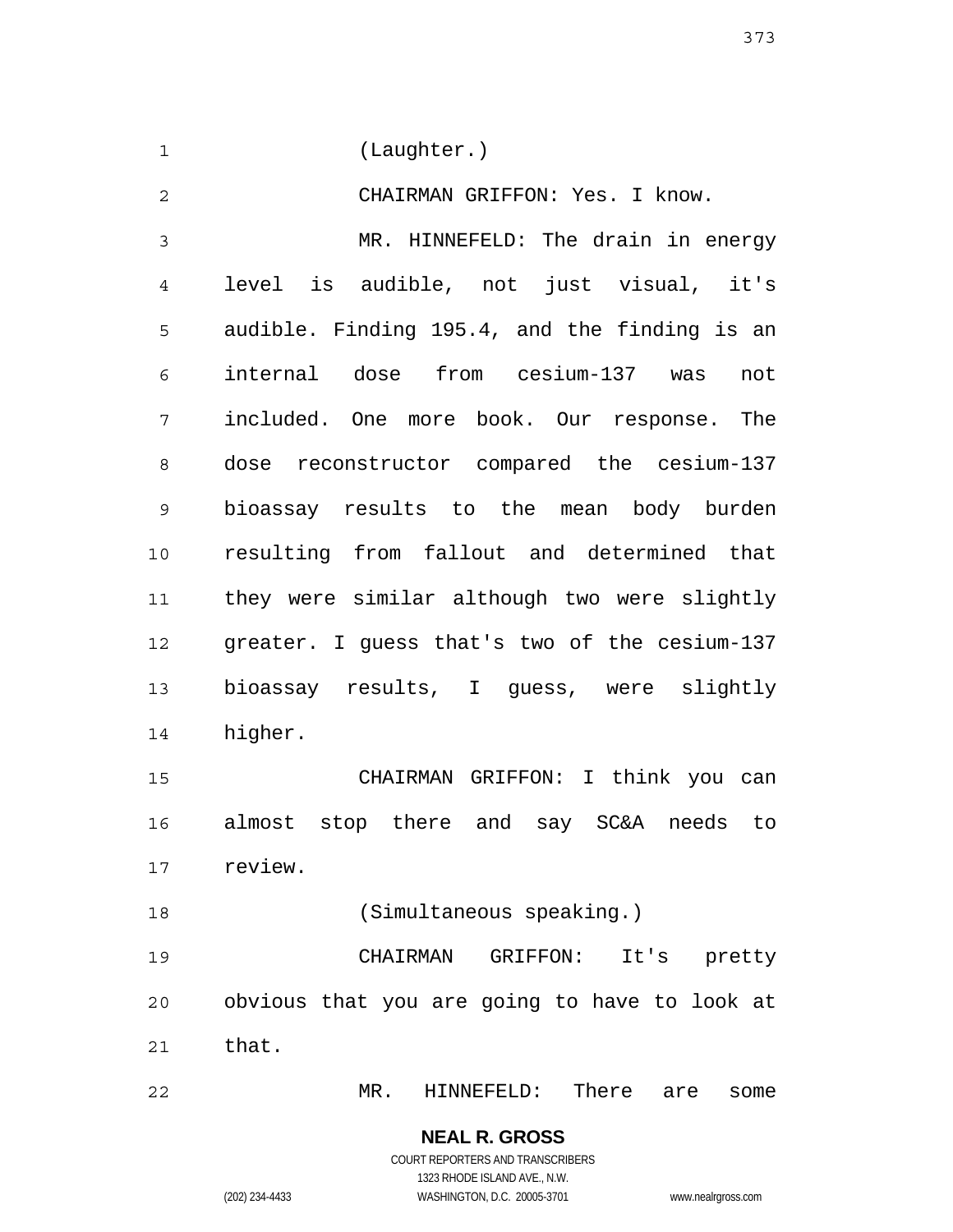observations. You want to worry about that or just say since they are observations, no further action required?

Oh my God, they're long. CHAIRMAN GRIFFON: Hold on, let's see.

MR. FARVER: I mean, we can talk about that cesium if you want to, I ,mean it goes straight from a table of mean body burdens from cesium fallout in the United States and the whole body results for one number, and the table results for a lower number, so I would assume that you would calculate a dose from that and I assume it's a body burden not from fall-out.

MR. SIEBERT: Well, the operable part of this response actually is at the end and I apologize for that. It's compensable claim and we stated that we didn't need to assess any cesium-137.

MR. HINNEFELD: Yes I think the operable part is that we simply terminated the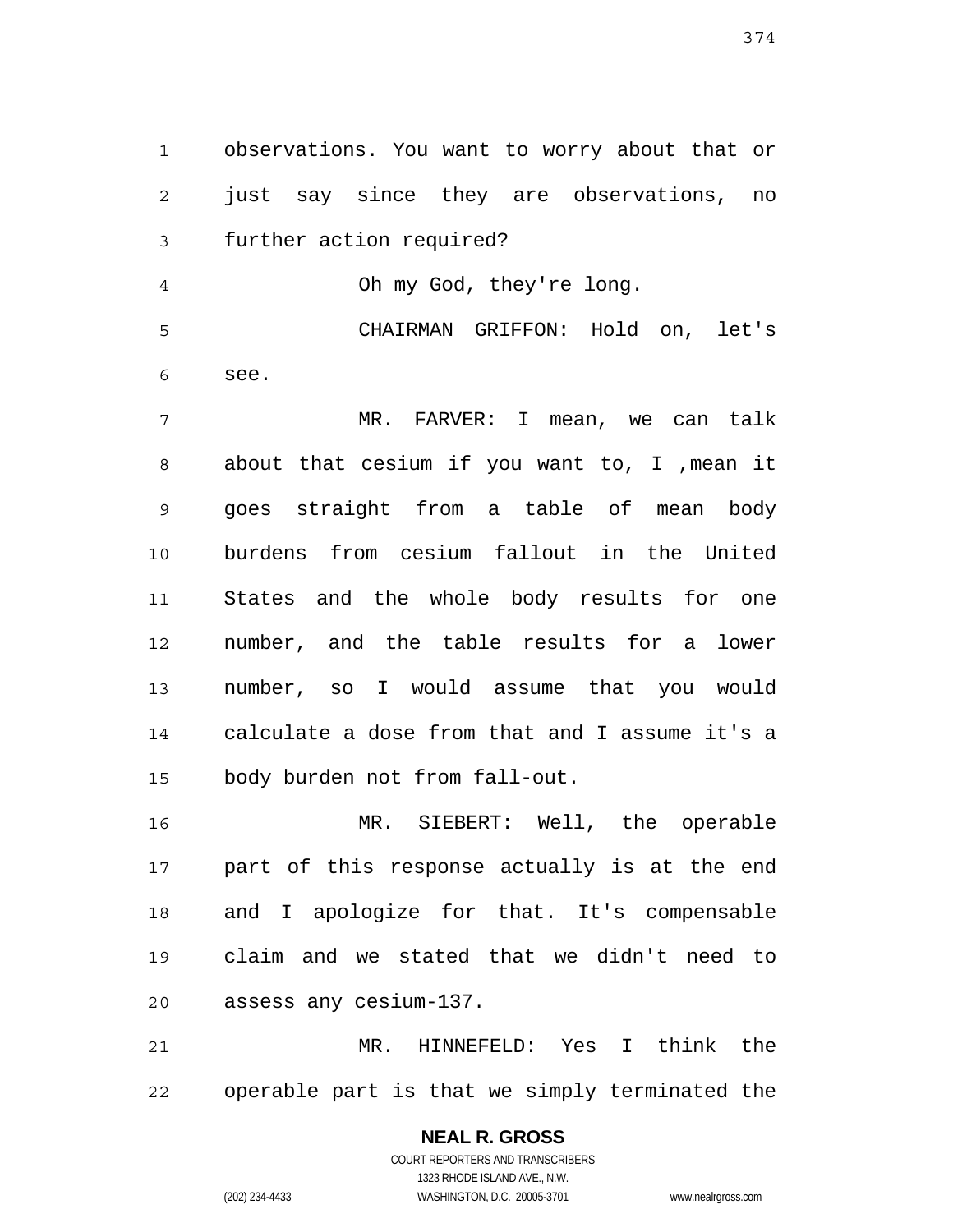dose reconstruction before doing the cesium part.

MR. FARVER: And that's part of a problem we have. We sometimes can't tell if it's been terminated or just omitted.

CHAIRMAN GRIFFON: Well yes, that's true. I guess I would -- I don't know. It obviously doesn't affect this claim, does it, is there still a question of how it's handled overall? Or --

MR. FARVER: I don't know that you could resolve that, I mean if you are trying to -- it was just terminated. You know a lot of times what I've seen in the past is if say an internal dose is not necessary, they have ended the internal dose section, you'll say, per such and such a CFR, this is not needed, and probably a statement like that should have been included under a cesium section, if that's the case. That way everyone knows that it could have happened but we don't need to address it. We are going to move on.

## **NEAL R. GROSS**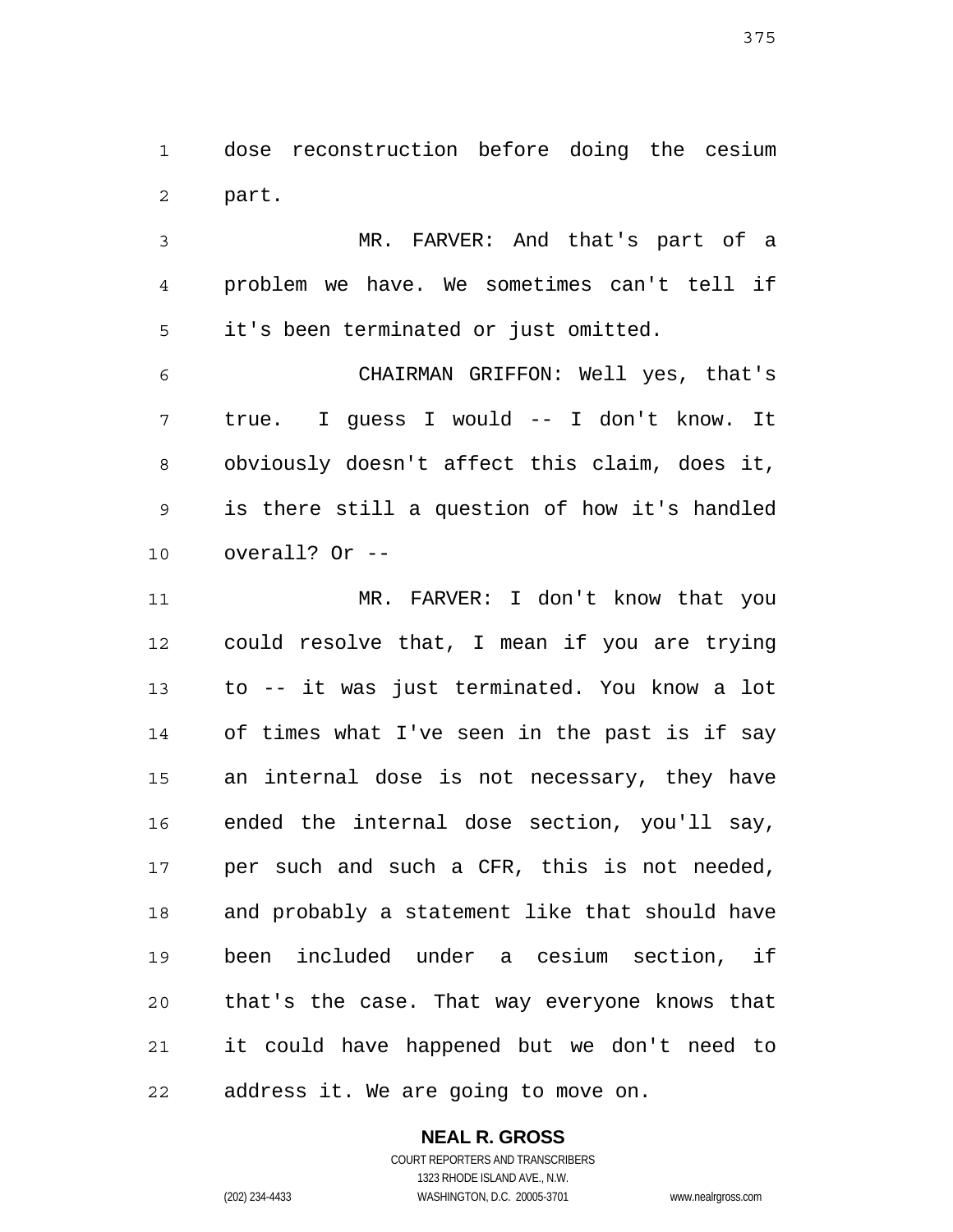MR. HINNEFELD: Well you guys have gotten into the comment --

CHAIRMAN GRIFFON: Well I'm going to say SC&A will review further. Likely or no effect on the case. Or likely no effect on this case. I just want to leave it a little open to let them look at it closely.

MR. HINNEFELD: Observation one. The recorded whole body gamma used by NIOSH in the AI workbook, differ from those totaled by SC&A from the DOE records. Since the handwritten records for AI from 1957 through `67 are not always dated or in order, the discrepancy that exists between SC&A and NIOSH input values could be due to the misreading of the original recorded data by either party. The background for this observation identifies 1957 as the year when differences were noted between the doses used by NIOSH and those observed by SC&A. No other specific discrepancies were identified. The gamma dose for 1957 was determined by SC&A, was given as 57 millirem

**NEAL R. GROSS**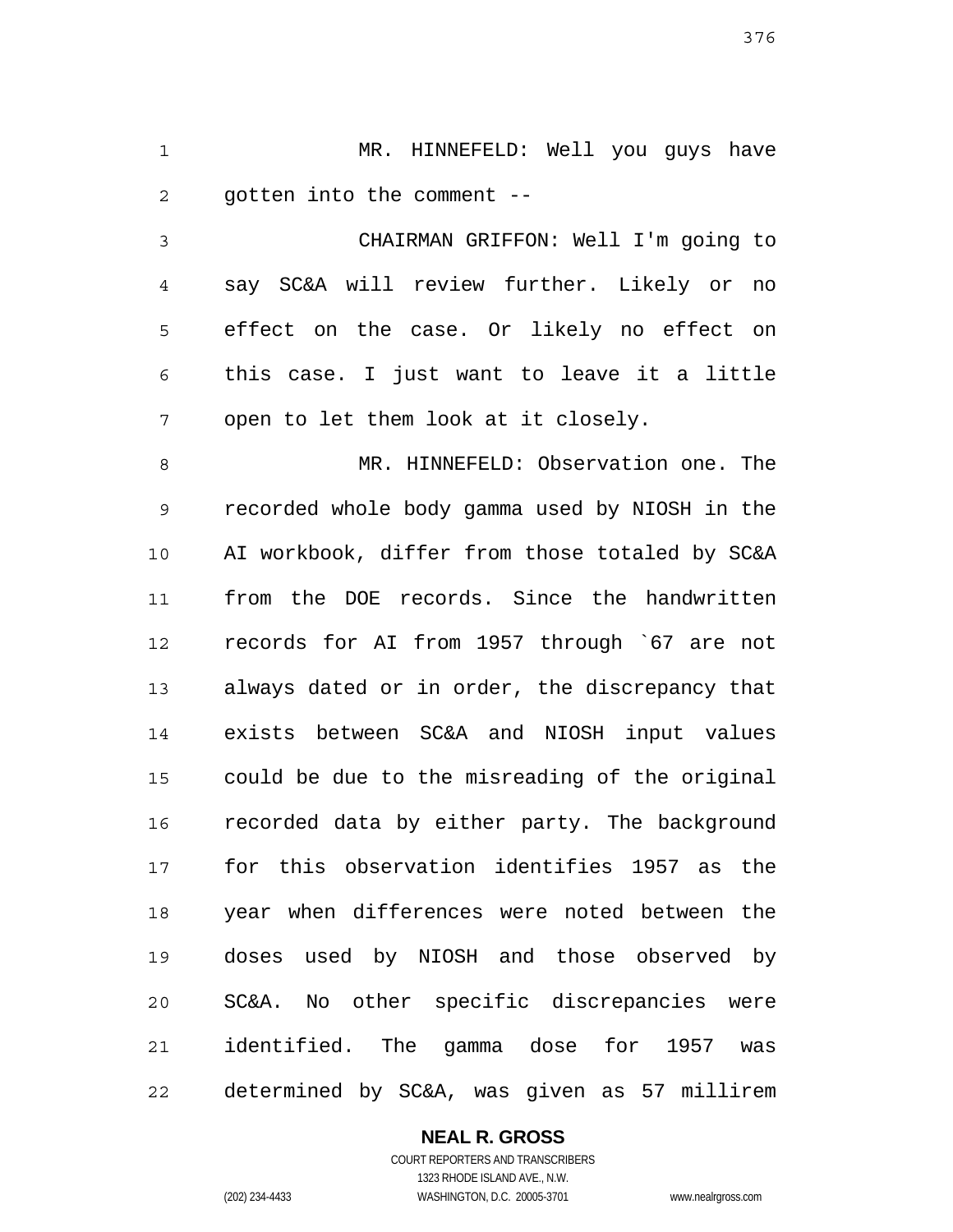and SC&A states that NIOSH uses 29 millirem for that year. The SC&A representation of the dose used by NIOSH is incorrect. The recorded gamma dose used by NIOSH was 62 millirem but this was reduced to 29 millirem due to considering values less than half the dosimeter limit of detection as zero results as required by OCAS-IG-1. The 62 millirem total gamma dose for 1957 is taken from page 31 and 32 of the DOE file of the DOE response such and such. The doses used by NIOSH appear to be correct. The 57 millirem value stated by SC&A we cannot replicate. So that's got to go to SC&A.

DR. MAURO: Just for my own edification, you are saying that if the recorded film badge reading is less than one half the MDA, at that time you were recording a zero?

MR. HINNEFELD: At this time, yes -- DR. MAURO: At that time that was what you were doing.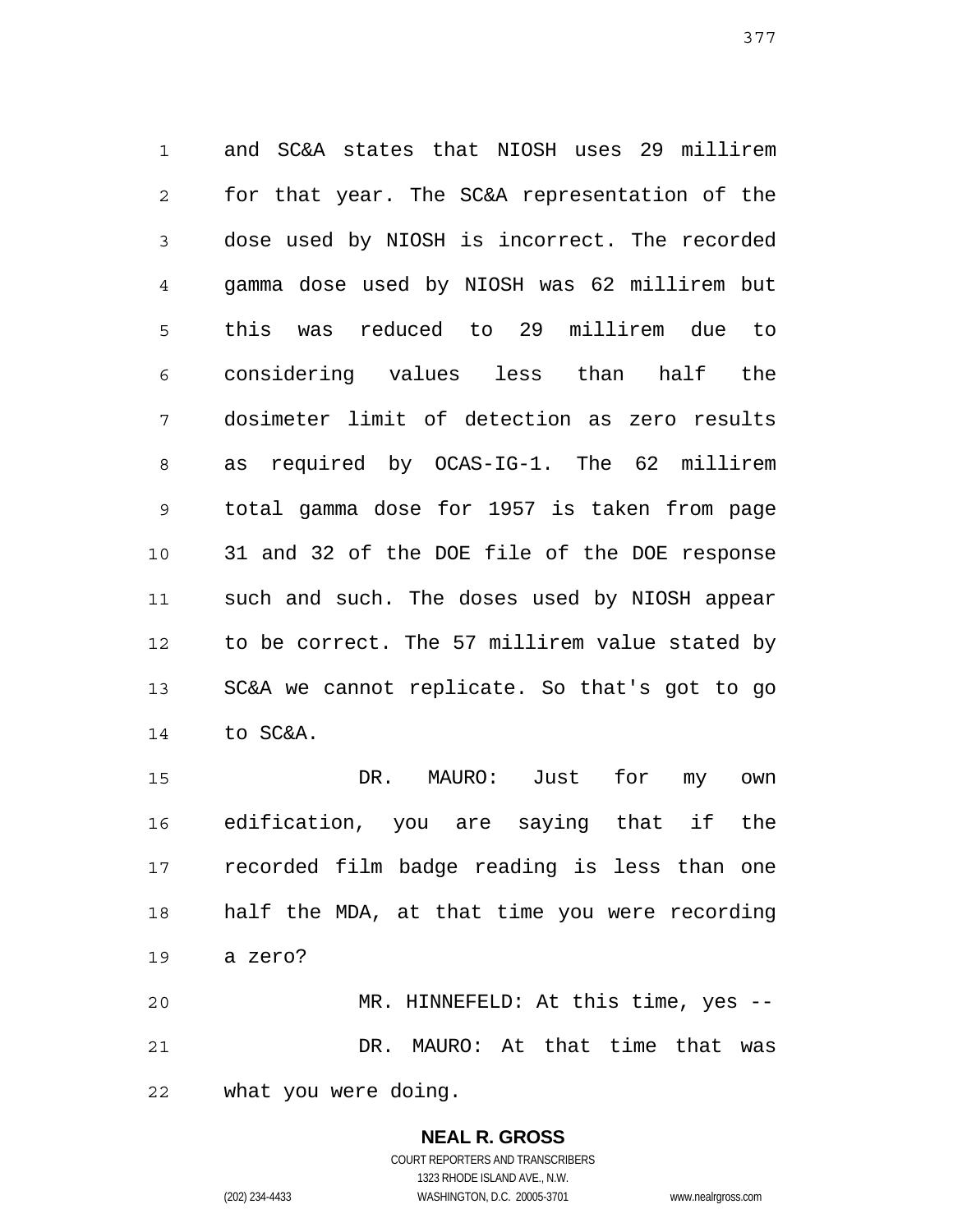MR. HINNEFELD: That's what we are doing now. DR. MAURO: You're doing that now? So if you get a reading as opposed to assigning one half the MDA, you assign zero. MR. HINNEFELD: Yes, but it's assigned as one half the MDA in the missed dose section. DR. MAURO: All right so I'm asking, are you -- 11 MR. HINNEFELD: Yes. 12 DR. MAURO: Oh. Okay. MR. HINNEFELD: It's assigned a zero in the recorded dose section and then that one is put in the missed dose section where they are going to have the MDA. DR. MAURO: Oh okay. I'm okay now. I didn't quite follow it. CHAIRMAN GRIFFON: Yes, they don't double count, right. DR. MAURO: Okay I just wanted to -- I didn't understand. Right.

> **NEAL R. GROSS**  COURT REPORTERS AND TRANSCRIBERS 1323 RHODE ISLAND AVE., N.W.

(202) 234-4433 WASHINGTON, D.C. 20005-3701 www.nealrgross.com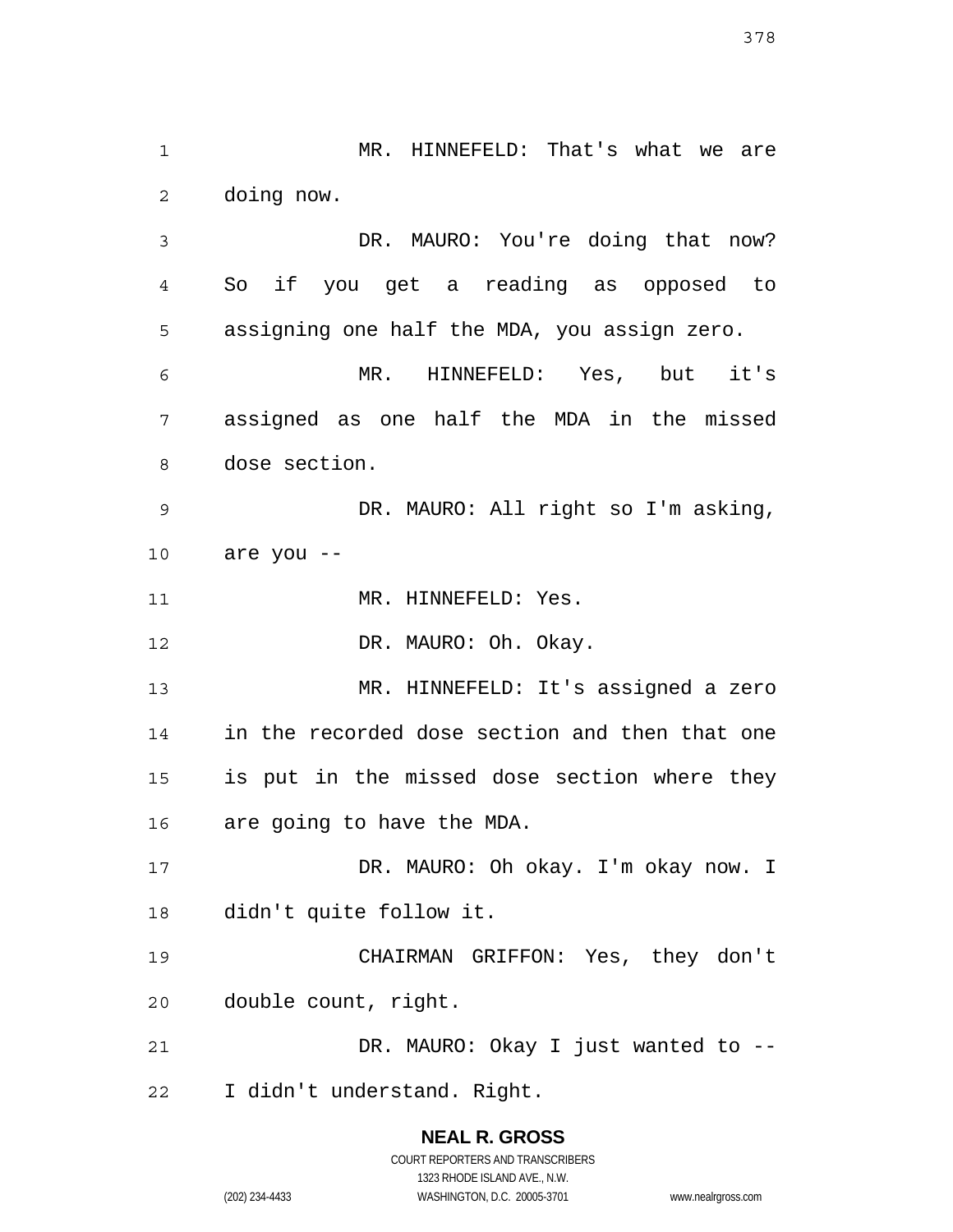CHAIRMAN GRIFFON: But my question on this one is why is it an observation and not a finding? It seems like a discrepancy in value, that kind of thing usually comes up as a finding. No? MR. HINNEFELD: I don't know. It's not very big -- CHAIRMAN GRIFFON: Yes I know, it's just, yes, but -- MR. HINNEFELD: I don't know. I don't know. CHAIRMAN GRIFFON: Anyway, I was just trying to get a -- MR. FARVER: I don't know. Sometimes when we talk to these Board Members on their conference calls we change things from findings to observations - CHAIRMAN GRIFFON: Oh, blame it on the Board. Oh, I see. I didn't do this case did I? All right we'll leave it at that.

Neutron/photon, go ahead.

MR. HINNEFELD: The observation

COURT REPORTERS AND TRANSCRIBERS 1323 RHODE ISLAND AVE., N.W. (202) 234-4433 WASHINGTON, D.C. 20005-3701 www.nealrgross.com

**NEAL R. GROSS**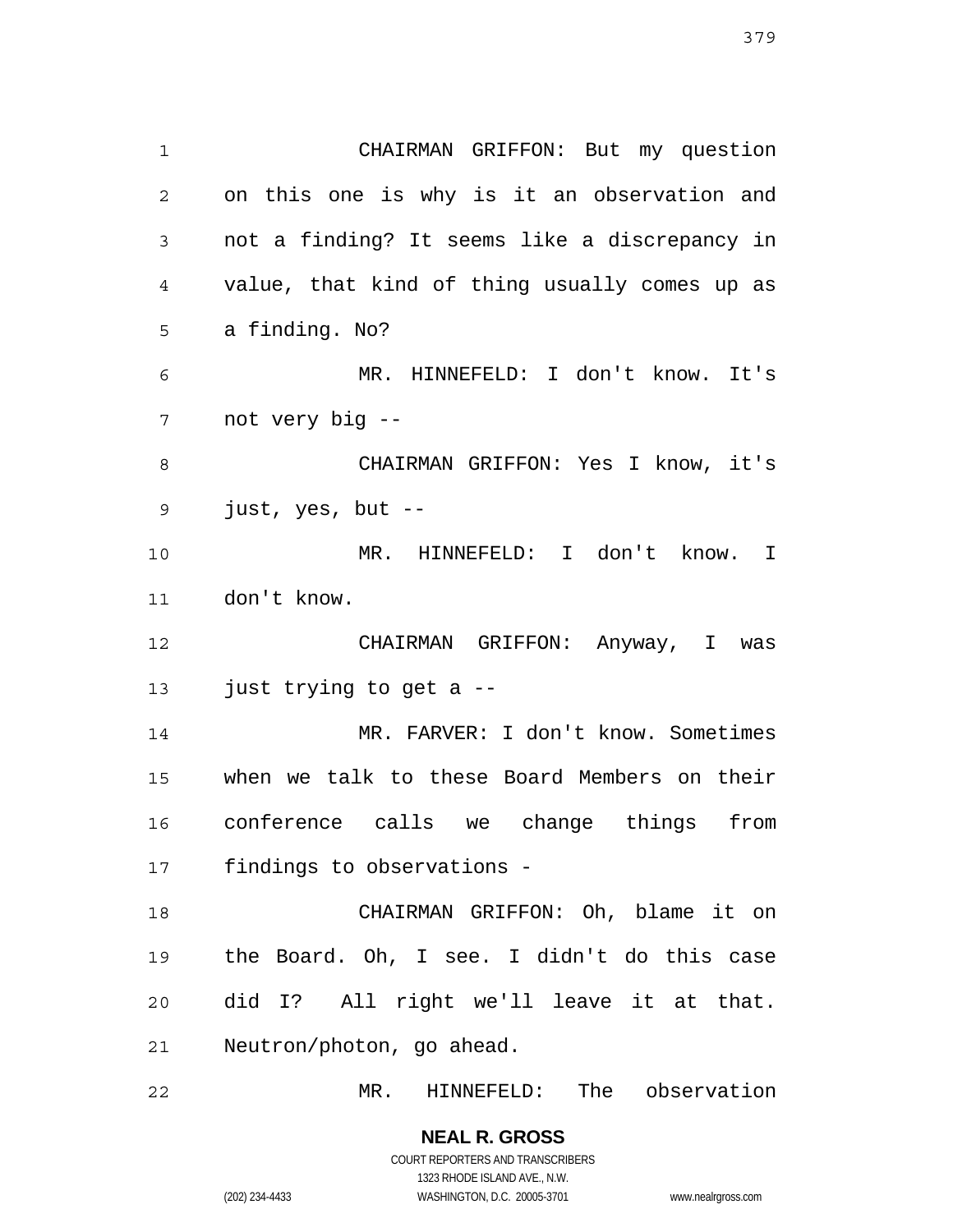number two is the neutron/photon dose ratios described in the Site Profile main number, it's the number of the Site Profile, may be underestimated. Response is the neutron to photon ratio as listed in the included technical basis document was used in the dose reconstruction. The validity of those ratios is currently undergoing evaluation. They were assumed to be correct at the time the dose was reconstructed for this claim. So that is I think in a Site Profile review, I think the -- 12 CHAIRMAN GRIFFON: Which --MR. HINNEFELD: Didn't we assign this to the Hanford case? CHAIRMAN GRIFFON: This is Hanford. MR. FARVER: Oh, it's Hanford and Atomics International and Grand Junction. CHAIRMAN GRIFFON: So the N/P ratios would be for Hanford though? MR. FARVER: Probably. MR. HINNEFELD: I believe so. CHAIRMAN GRIFFON: So there is a

> **NEAL R. GROSS**  COURT REPORTERS AND TRANSCRIBERS

> > 1323 RHODE ISLAND AVE., N.W.

(202) 234-4433 WASHINGTON, D.C. 20005-3701 www.nealrgross.com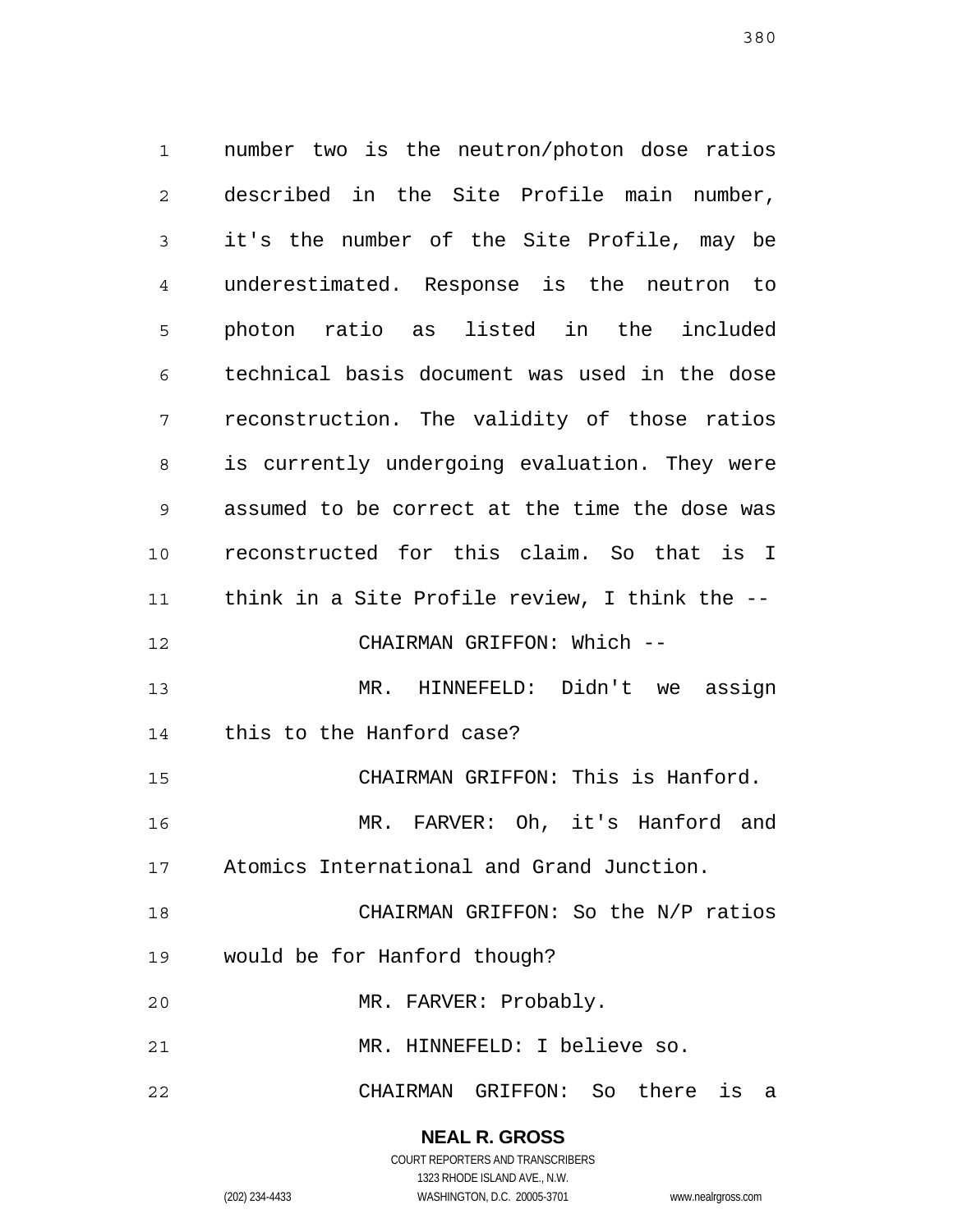Hanford group active.

| $\overline{2}$ | MR. HINNEFELD: Yes.                            |
|----------------|------------------------------------------------|
| 3              | So this<br>CHAIRMAN GRIFFON: Yes.              |
| 4              | issue will go to the Site Profile group, I     |
| 5              | believe, right?                                |
| 6              | MR. HINNEFELD: I think it's already            |
| 7              | there. We'll let them -- we'll let SC&A come   |
| 8              | back with a response before we take any        |
| 9              | action on it, right? Are we going to just send |
| 10             | it over there or what are we going to do?      |
| 11             | CHAIRMAN GRIFFON: Well let's ay                |
| 12             | it's under review and is it under review on    |
| 13             | the Hanford --                                 |
| 14             | MR. HINNEFELD: It's under review on            |
| 15             | the Hanford Site Profile, and the Work Group.  |
| 16             | Observation number three. The procedures and   |
| 17             | documents used to derive those doses were not  |
| 18             | referenced in the text or in the reference     |
| 19             | section of the DR report. Our response,        |
| 20             | references for the information used to         |
| 21             | determine the onsite ambient dose should have  |
| 22             | been included in the report. So we agree the   |

**NEAL R. GROSS**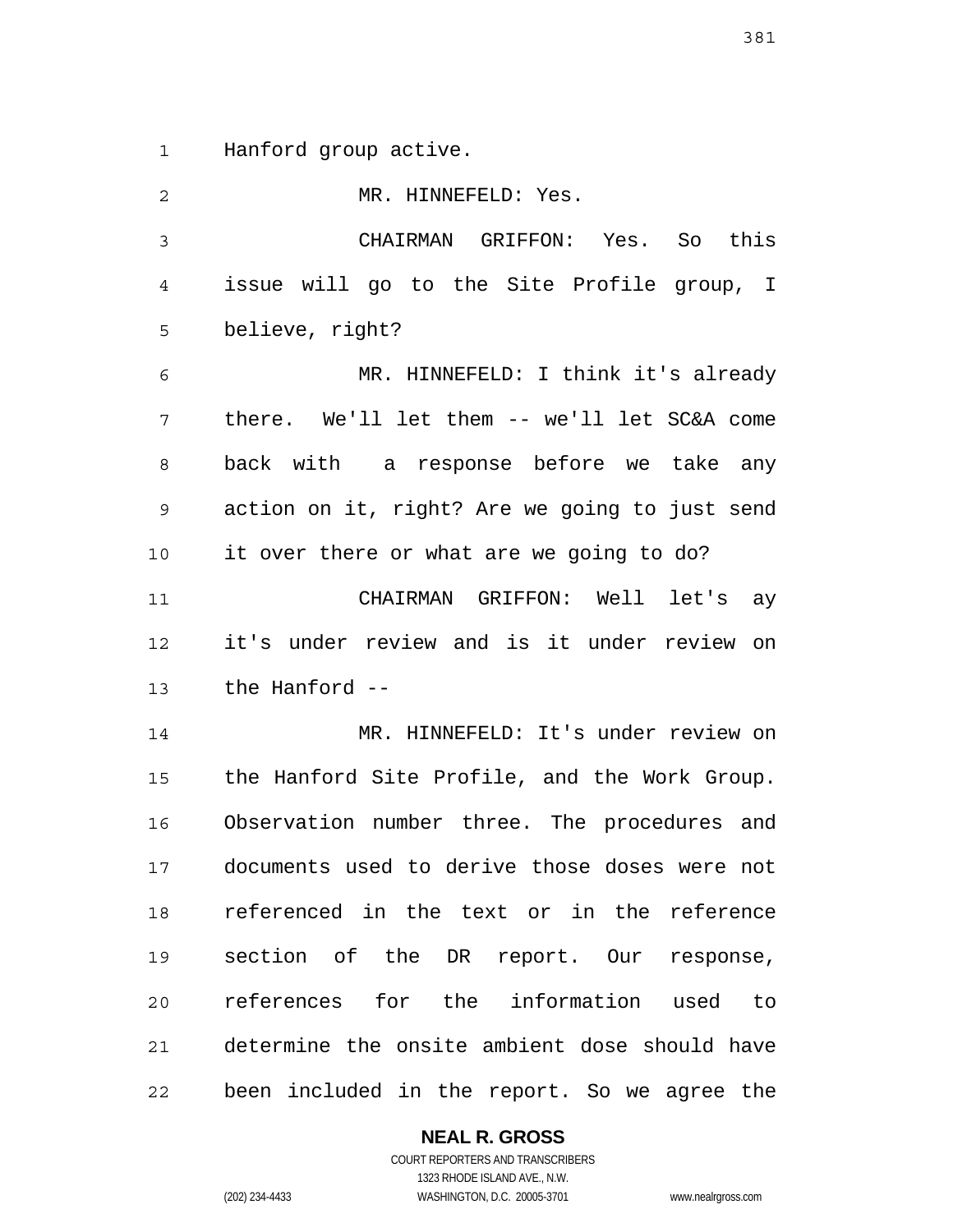references should have been there. I guess you could make it a QA finding. It felt like that was a QA failure. CHAIRMAN GRIFFON: I'm assuming SC&A agrees with this, right? MR. FARVER: Yes. CHAIRMAN GRIFFON: No further action. All right. The last one? How many observations? Okay. Last one. Last one for the day. Let's make it a good one. 11 MR. HINNEFELD: It's long. Observation four. The DR states that the IMBA code was used to calculate chronic ingestion intakes for sodium-24 and zinc-65. In fact the IMBA code was used to calculate chronic inhalation intakes of 843 picocuries per day and 65 picocuries per day for sodium and zinc respectively. The actual chronic ingestion intakes are 558 picocuries per day and 37.4 picocuries per day for sodium and zinc respectively. Also the sodium-24 whole body count result entered for the hear 1970 is

**NEAL R. GROSS**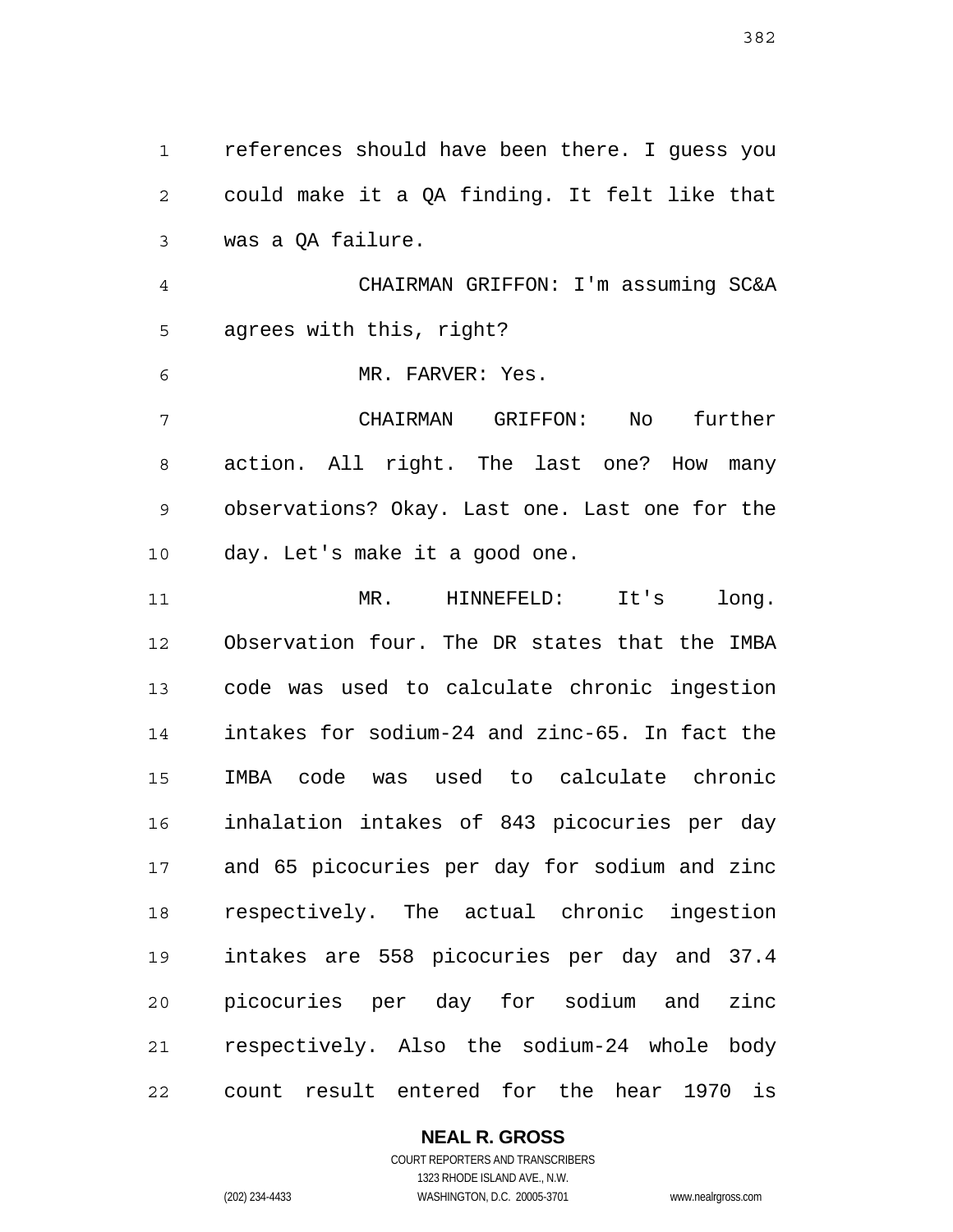actually the 1968 result. The observations currently point out that the report does not match the analysis in regards to the intake pathway for sodium-24 and zinc-65. However the internal dose calculated from zinc -- from the sodium-24 and zinc-65 results was not included in the dose estimate because they were both less than one millirem, in spite of the overestimate produced by assuming inhalation intakes. The observation is also correct in noting that the bioassay result for 724 does not correspond to the correct date, so -- CHAIRMAN GRIFFON: I think SC&A might want to look further into that. 15 MR. HINNEFELD: Yes. CHAIRMAN GRIFFON: And again, I don't know how that is an observation but I guess that's the Board that has done that. No, okay. All right. I mean it seems like -- and if you're in agreement that it is, you know, I think you have to review to see first is the

question about the one millirem and -- I think

**NEAL R. GROSS**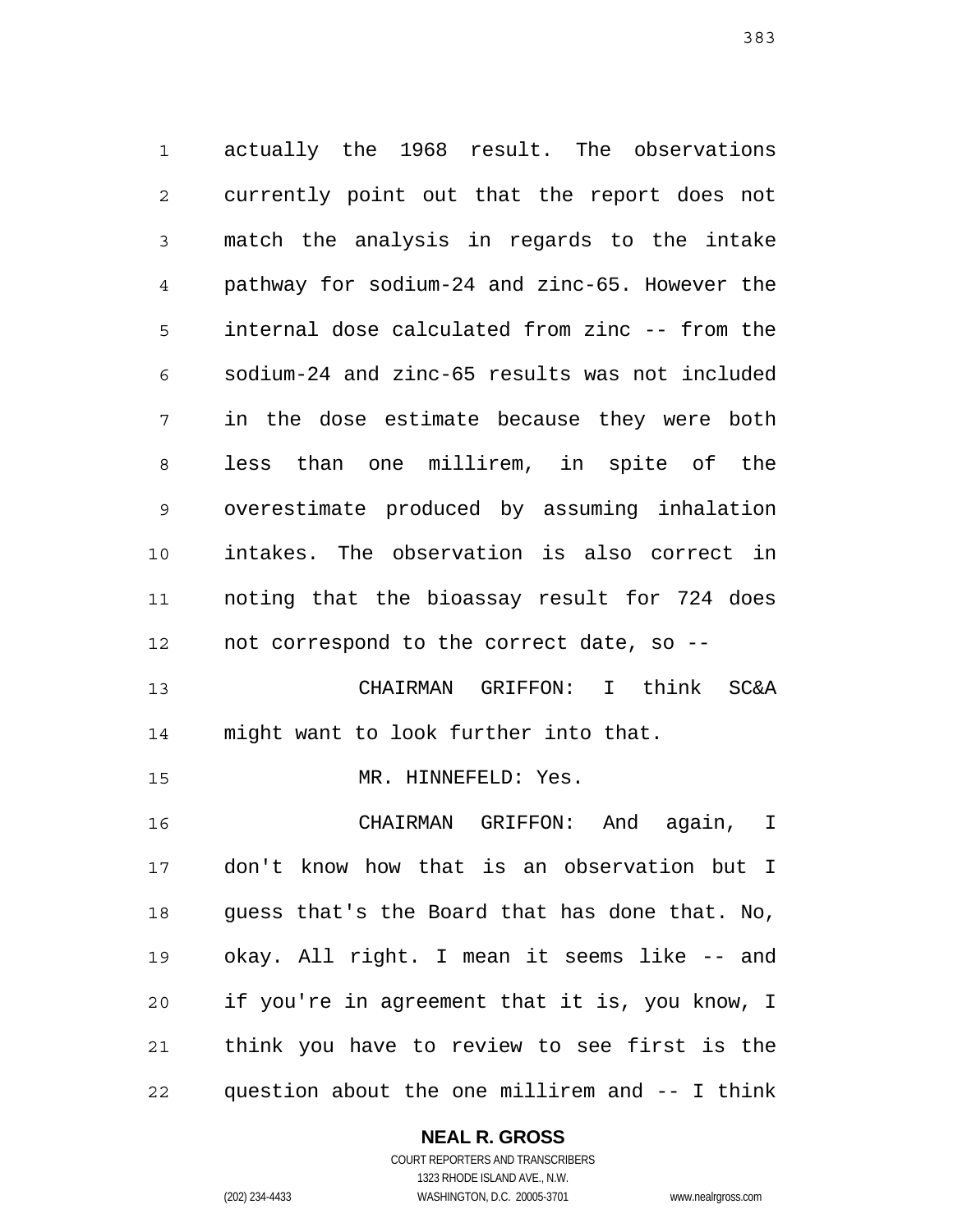there's several things that SC&A should look back at on this one.

Okay. And I think that's it. I think around the table we've kind of had it so I don't know about you all that have stuck with this on the phone but yes that answers my question, okay. Anything else for the record today?

Anyone? Do we want to try to pick a date?

MR. KATZ: Why not? It makes it easier. We've done this for the last few Work Groups.

CHAIRMAN GRIFFON: Let's go ahead and pick a date, yes. Maybe you can steer us in the right direction Ted. What dates are out there?

MR. KATZ: Wait a sec, let me switch my calendar. Well given that work hasn't been done to finish seven and there's quite a bit to do left on eight and we want progress on nine too, I mean I would suggest we push it

**NEAL R. GROSS**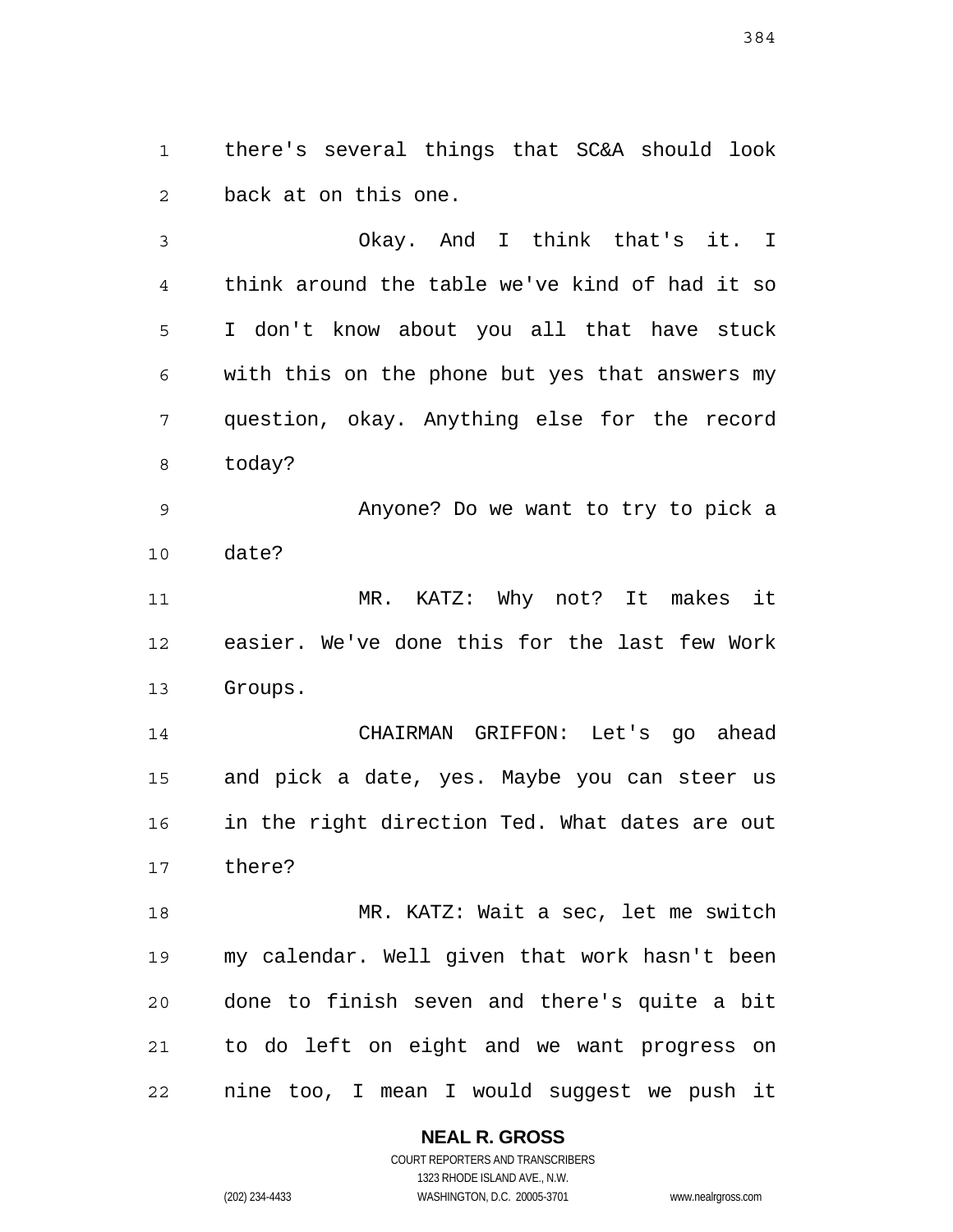out - CHAIRMAN GRIFFON: To near the February meeting? Is there -- MR. KATZ: To near or after the February meeting. MR. HINNEFELD: I would suggest after. MR. KATZ: I mean this doesn't have to come before -- MR. HINNEFELD: It doesn't matter to me. MR. KATZ: We don't have an item to put before the Board. CHAIRMAN GRIFFON: Right. MR. KATZ: So we don't really have to be beholden to that. CHAIRMAN GRIFFON: We can go into March. MR. HINNEFELD: I'm out for almost all of February. CHAIRMAN GRIFFON: Oh okay. MR. HINNEFELD: You can do it **NEAL R. GROSS** 

1323 RHODE ISLAND AVE., N.W. (202) 234-4433 WASHINGTON, D.C. 20005-3701 www.nealrgross.com

COURT REPORTERS AND TRANSCRIBERS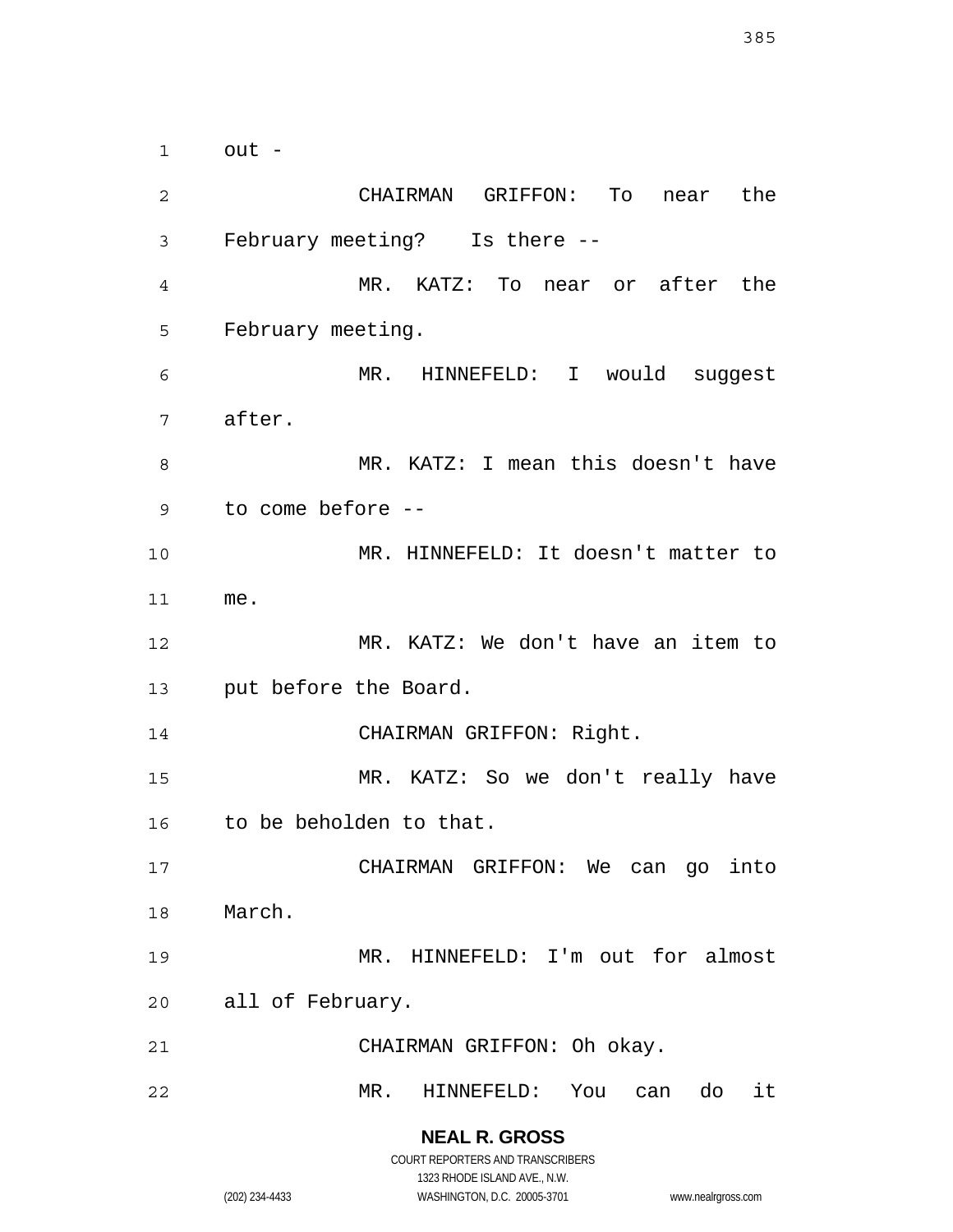without me, I'm okay with that.

| 2           | MR. KATZ: We have a meeting booked                                  |
|-------------|---------------------------------------------------------------------|
| 3           | in March. Let me see what date that is because                      |
| 4           | it might make sense to sidle up to that. Yes,                       |
| 5           | TBD-6001 which you are on, Mark, is on March                        |
| 6           | 15. So either the 16 <sup>th</sup> or the 14 <sup>th</sup> would be |
| 7           | good.                                                               |
| 8           | CHAIRMAN GRIFFON: I like the $14th$                                 |
| $\mathsf 9$ | but I know others are not going to like that                        |
| 10          | as much, right?                                                     |
| 11          | MR. KATZ: Well.                                                     |
| 12          | MEMBER RICHARDSON: That's good for                                  |
| 13          | me.                                                                 |
| 14          | MR. KATZ: That was David that said                                  |
| 15          | it was good for him.                                                |
| 16          | CHAIRMAN GRIFFON: Let's do the 14 <sup>th</sup>                     |
| 17          | at least tentatively. 14 <sup>th</sup> for DR Subcommittee.         |
| 18          | MEMBER CLAWSON: I'm -- let's shoot                                  |
| 19          | for it.                                                             |
| 20          | CHAIRMAN GRIFFON: Mike are<br>you                                   |
| 21          | still on?                                                           |
| 22          | MR. KATZ: Mike?                                                     |

**NEAL R. GROSS**  COURT REPORTERS AND TRANSCRIBERS

1323 RHODE ISLAND AVE., N.W.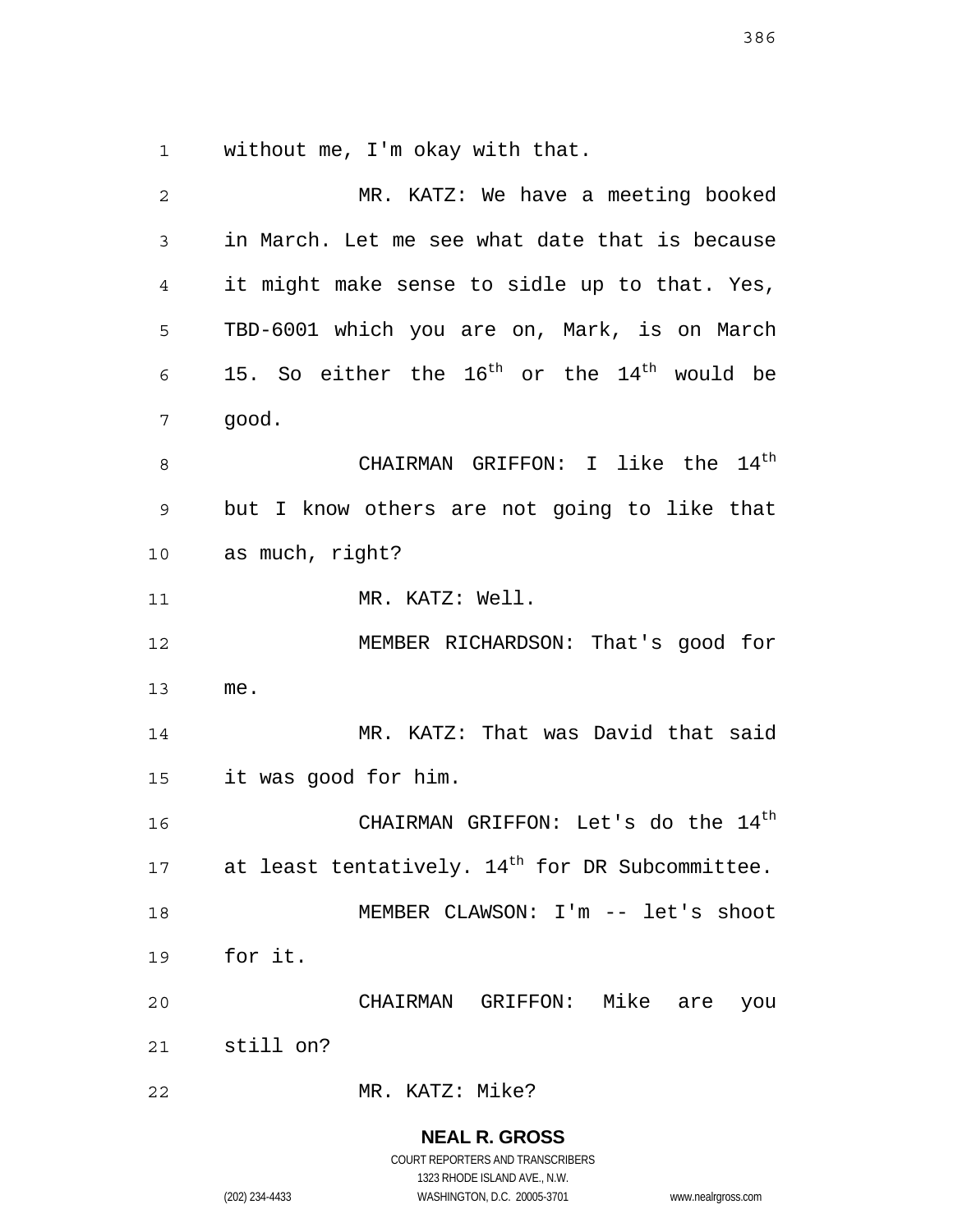MEMBER GIBSON: Yes, 14th's good. MR. KATZ: Okay. Brad doesn't have an immediate problem. MEMBER CLAWSON: No, let's just shoot for that and I'll see where my schedule falls. CHAIRMAN GRIFFON: Okay we'll try it. We can also about beginning of March if we don't have a lot of activity, we can also, how long before should we cancel this? MR. KATZ: We can't cancel that late. CHAIRMAN GRIFFON: I mean, when do you post them in the Federal Register? 30 days beforehand? MR. KATZ: 30 days in advance. So that's when we would have to notify the public  $18 - -$ CHAIRMAN GRIFFON: So I might try to touch base with SC&A and NIOSH. MR. KATZ: You should actually. (Simultaneous speaking.)

> **NEAL R. GROSS**  COURT REPORTERS AND TRANSCRIBERS

> > 1323 RHODE ISLAND AVE., N.W.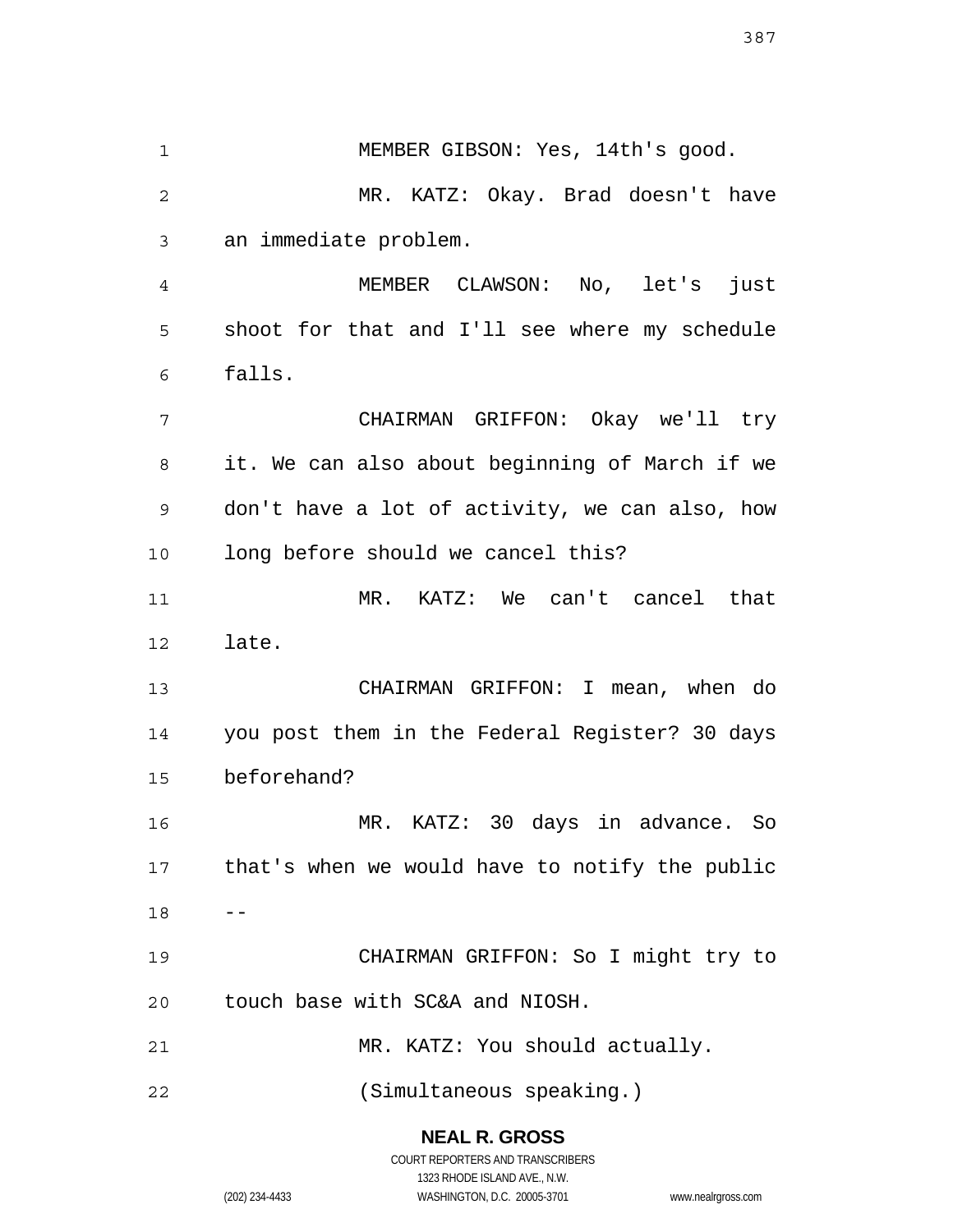CHAIRMAN GRIFFON: Because I don't want to -- we don't want to schedule just for the purpose of coming to Cincinnati. Okay. MR. HINNEFELD: The baseball season hasn't even started yet. CHAIRMAN GRIFFON: Anything else? MR. HINNEFELD: We are expected here unless we hear otherwise? MR. KATZ: Yes. CHAIRMAN GRIFFON: All right. If there's nothing else, we are going to close. Meeting adjourned. Thanks everyone for hanging in there. (Whereupon, the above-entitled matter went off the record at 4:42 p.m.)